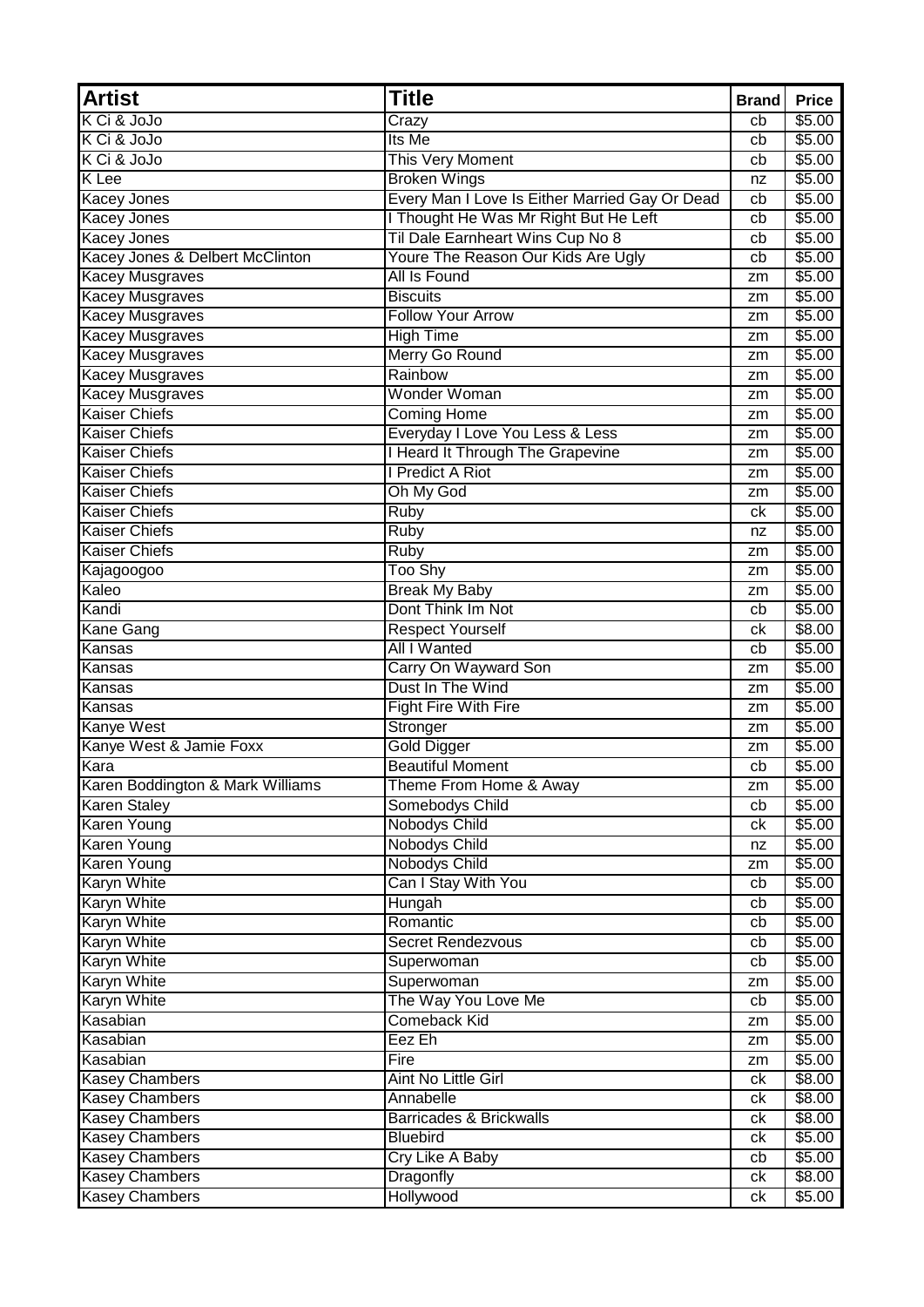| <b>Kasey Chambers</b>            | If I Could (Goin Fishing)          | ck | \$8.00         |
|----------------------------------|------------------------------------|----|----------------|
| <b>Kasey Chambers</b>            | If I Were You                      | ck | \$8.00         |
| <b>Kasey Chambers</b>            | <b>Like A River</b>                | сk | \$8.00         |
| <b>Kasey Chambers</b>            | <b>Million Tears</b>               | ck | \$8.00         |
| <b>Kasey Chambers</b>            | Not Pretty Enough                  | cb | \$5.00         |
| <b>Kasey Chambers</b>            | Not Pretty Enough                  | ck | \$5.00         |
| <b>Kasey Chambers</b>            | Pony                               | ck | \$8.00         |
| <b>Kasey Chambers</b>            | Pony (Dual Mono Remix)             | ck | \$8.00         |
| <b>Kasey Chambers</b>            | <b>Satellite</b>                   | ck | $\sqrt{$8.00}$ |
| <b>Kasey Chambers</b>            | <b>The Captain</b>                 | сk | \$5.00         |
| <b>Kasey Chambers</b>            | <b>The Captain</b>                 | nz | \$5.00         |
| <b>Kasey Chambers</b>            | Were All Gonna Die Someday         | ck | \$8.00         |
| Kasey Chambers & Keith Urban     | If We Had A Child                  | сk | \$8.00         |
| Kasey Chambers & Paul Kelly      | I Still Pray                       | ck | \$5.00         |
| Kasey Chambers & Shane Nicholson | <b>Rattlin Bones</b>               | ck | \$5.00         |
| <b>Kat Dahlia</b>                |                                    |    | \$5.00         |
|                                  | Gangsta                            | zm |                |
| Katchafire                       | Done Did It                        | nz | \$5.00         |
| Katchafire                       | <b>Giddy Up</b>                    | nz | \$5.00         |
| Kate & Kacey                     | <b>Dreaming Love</b>               | cb | \$5.00         |
| <b>Kate Bush</b>                 | <b>Army Dreamers</b>               | zm | \$5.00         |
| <b>Kate Bush</b>                 | Babooshka                          | zm | \$5.00         |
| <b>Kate Bush</b>                 | Cloudbusting                       | zm | \$5.00         |
| <b>Kate Bush</b>                 | December Will Be Magic Again       | zm | \$5.00         |
| <b>Kate Bush</b>                 | <b>Hounds Of Love</b>              | zm | \$5.00         |
| <b>Kate Bush</b>                 | Running Up That Hill               | zm | \$5.00         |
| <b>Kate Bush</b>                 | The Man With The Child In His Eyes | zm | \$5.00         |
| <b>Kate Bush</b>                 | This Womans Work                   | zm | \$5.00         |
| <b>Kate Bush</b>                 | <b>Wuthering Heights</b>           | сk | \$5.00         |
| <b>Kate Bush</b>                 | <b>Wuthering Heights</b>           | zm | \$5.00         |
| <b>Kate Ceberano</b>             | <b>Bedroom Eyes</b>                | ck | \$5.00         |
| Kate Ceberano                    | Love Is Alive                      | ck | \$8.00         |
| <b>Kate Ceberano</b>             | Pash                               | ck | \$8.00         |
| <b>Kate Ceberano</b>             | Young Boys Are My Weakness         | сk | \$8.00         |
| <b>Kate Nash</b>                 | Foundations                        | zm | \$5.00         |
| <b>Kate Smith</b>                | <b>God Bless America</b>           | cb | \$5.00         |
| Kate Voegele                     | 99 Times                           | cb | \$5.00         |
| Kate Voegele                     | Chicago                            | cb | \$5.00         |
| Kate Voegele                     | <b>Inside Out</b>                  | cb | \$5.00         |
| Kate Voegele                     | <b>Kindly Unspoken</b>             | cb | \$5.00         |
| Kate Voegele                     | <b>Only Fooling Myself</b>         | cb | \$5.00         |
| Kate Voegele                     | You Cant Break A Broken Heart      | cb | \$5.00         |
| <b>Kate Winslet</b>              | What If                            | zm | $\sqrt{$5.00}$ |
| Katherine McPhee                 | Over It                            | cb | \$5.00         |
| <b>Kathy Mattea</b>              | 455 Rocket                         | cb | \$5.00         |
| <b>Kathy Mattea</b>              | A Few Good Things Remain           | cb | \$5.00         |
| <b>Kathy Mattea</b>              | Asking Us To Dance                 | cb | \$5.00         |
| <b>Kathy Mattea</b>              | <b>BFD</b>                         | cb | \$5.00         |
| <b>Kathy Mattea</b>              | Clown In Your Rodeo                | cb | \$5.00         |
| <b>Kathy Mattea</b>              | Come From The Heart                | cb | \$5.00         |
| <b>Kathy Mattea</b>              | Eighteen Wheels & A Dozen Roses    | cb | \$5.00         |
| <b>Kathy Mattea</b>              | Goin Gone                          |    | \$5.00         |
|                                  | Life As We Knew It                 | cb |                |
| <b>Kathy Mattea</b>              |                                    | cb | \$5.00         |
| <b>Kathy Mattea</b>              | <b>Listen To The Radio</b>         | cb | \$5.00         |
| <b>Kathy Mattea</b>              | <b>Lonesome Standard Time</b>      | cb | \$5.00         |
| <b>Kathy Mattea</b>              | Love At The Five & Dime            | cb | \$5.00         |
| <b>Kathy Mattea</b>              | <b>Love Travels</b>                | cb | \$5.00         |
| <b>Kathy Mattea</b>              | Maybe Shes Human                   | cb | \$5.00         |
| <b>Kathy Mattea</b>              | She Came From Ft Worth             | cb | \$5.00         |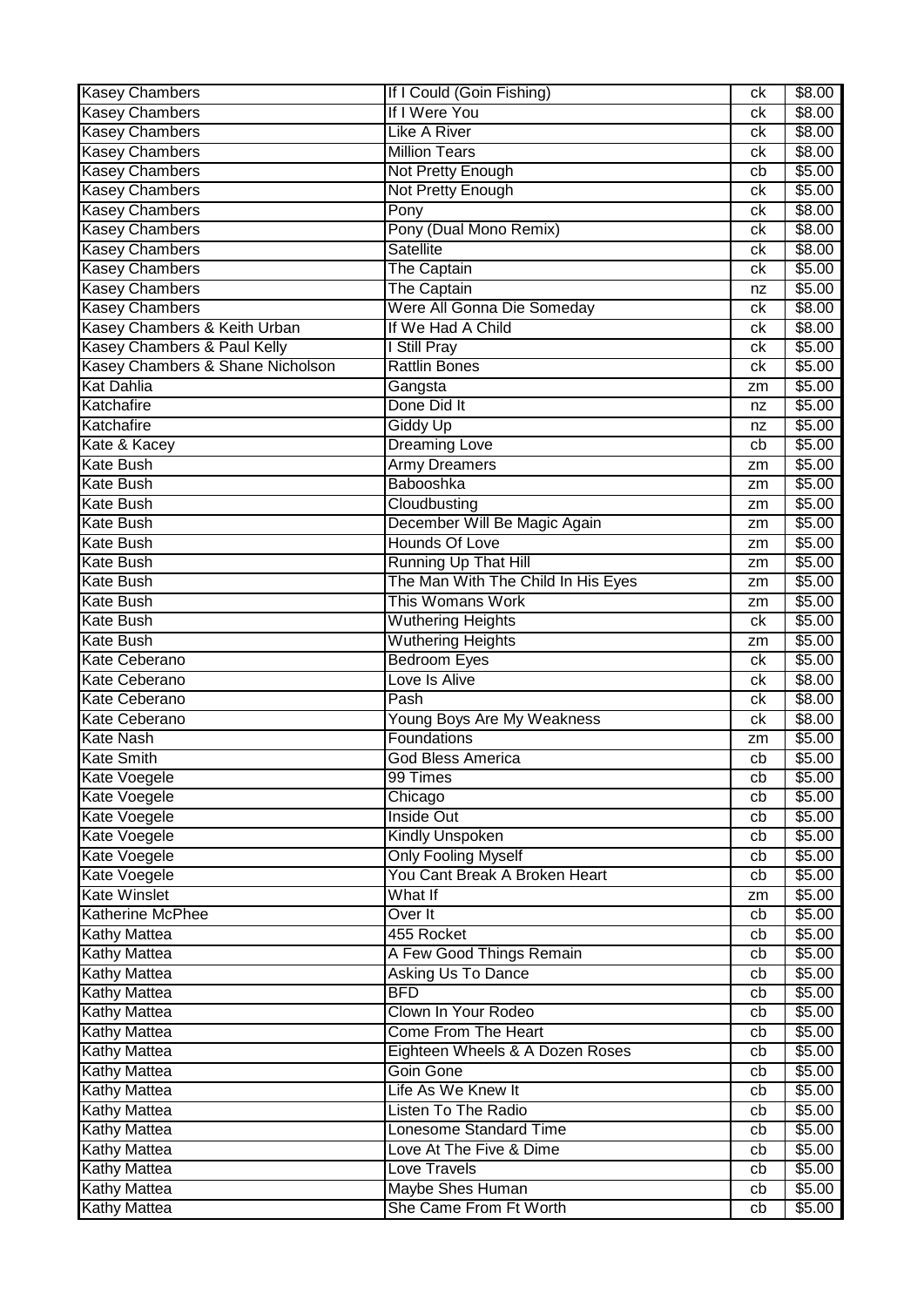| \$5.00<br>cb<br>The Star<br><b>Kathy Mattea</b><br>\$5.00<br>cb<br><b>Kathy Mattea</b><br><b>They Are The Roses</b><br>\$5.00<br>cb<br><b>Kathy Mattea</b><br><b>Time Passes By</b><br>\$5.00<br>cb<br><b>Kathy Mattea</b><br><b>Trouble With Angels</b><br>\$5.00<br>cb<br><b>Kathy Mattea</b><br><b>Untold Stories</b><br>\$5.00<br>cb<br>Walk The Way The Wind Blows<br><b>Kathy Mattea</b><br>\$5.00<br>cb<br><b>Walking Away A Winner</b><br><b>Kathy Mattea</b><br>\$5.00<br>cb<br><b>Whereve You Been</b><br><b>Kathy Mattea</b><br>\$5.00<br>cb<br><b>Whole Lotta Holes</b><br><b>Kathy Mattea</b><br>\$5.00<br>cb<br>Kathy Mattea & Michael McDonald<br>Among The Missing<br>\$5.00<br>cb<br>Kathy Young & Innocents<br>A Thousand Stars In The Sky<br>\$5.00<br>cb<br>Katie Armiger<br><b>Best Song Ever</b><br>\$5.00<br>cb<br><b>Kiss Me Now</b><br>Katie Armiger<br>\$5.00<br>cb<br><b>Leaving Home</b><br>\$5.00<br>Katie Armiger<br>cb<br><b>Katie Melua</b><br>Crawling Up A Hill<br>\$5.00<br>zm<br><b>Katie Melua</b><br>The Closest Thing To Crazy<br>\$5.00<br>zm<br>Katie Underwood & Disco Montego<br><b>Beautiful</b><br>\$8.00<br>сk<br>Katrina & The Waves<br>Love Shine A Light<br>\$5.00<br>zm<br>Katrina & The Waves<br><b>Walking On Sunshine</b><br>\$5.00<br>zm<br><b>Walking On Sunshine</b><br>Katrina & Waves<br>\$5.00<br>cb<br><b>Walking On Sunshine</b><br>Katrina & Waves<br>\$5.00<br>ck<br>Flat On The Floor<br><b>Katrina Elam</b><br>\$5.00<br>cb<br><b>Katrina Elam</b><br>I Want A Cowboy<br>\$5.00<br>cb<br>I Wont Say Goodbye<br><b>Katrina Elam</b><br>\$5.00<br>cb<br><b>Katrina Elam</b><br>Love Is<br>\$5.00<br>cb<br><b>Katrina Elam</b><br>No End In Sight<br>\$5.00<br>cb<br><b>Katy B</b><br><b>Crying For No Reason</b><br>\$5.00<br>zm<br><b>Flowers (Acoustic Version)</b><br><b>Katy B</b><br>\$5.00<br>zm<br><b>Still</b><br>Katy $\overline{B}$<br>\$5.00<br>zm<br>Katy B & Ms Dynamite<br>\$5.00<br>Lights On<br>zm<br><b>Katy Perry</b><br>Birthday<br>\$5.00<br>zm<br><b>Katy Perry</b><br>California Gurls (For Solo Female)<br>\$5.00<br>zm<br><b>Circle The Drain</b><br>\$5.00<br><b>Katy Perry</b><br>cb<br>\$5.00<br>Cosy Little Christmas<br>zm<br><b>Daisies</b><br>\$5.00<br>zm<br>\$5.00<br>Electric<br>ck<br>ET<br>\$5.00<br>cb<br>ЕT<br>\$5.00<br><b>Katy Perry</b><br>zm<br><b>Katy Perry</b><br><b>Firework</b><br>\$5.00<br>cb<br><b>Katy Perry</b><br><b>Firework</b><br>\$5.00<br>zm<br><b>Katy Perry</b><br>Harleys In Hawaii<br>\$5.00<br>zm<br><b>Hot N Cold</b><br>\$5.00<br><b>Katy Perry</b><br>cb<br><b>Hot N Cold</b><br>\$5.00<br><b>Katy Perry</b><br>zm<br>I Kissed A Girl<br>\$5.00<br>cb<br>I Kissed A Girl<br><b>Katy Perry</b><br>\$5.00<br>zm<br><b>Katy Perry Medley</b><br>\$5.00<br><b>Katy Perry</b><br>zm<br>Last Friday Night (TGIF)<br><b>Katy Perry</b><br>\$5.00<br>cb<br>Last Friday Night (TGIF)<br>\$5.00<br><b>Katy Perry</b><br>zm<br><b>Legendary Lovers</b><br><b>Katy Perry</b><br>\$5.00<br>zm<br><b>Never Really Over</b><br><b>Katy Perry</b><br>\$5.00<br>ck<br><b>Never Really Over</b><br>\$5.00<br><b>Katy Perry</b><br>zm<br>Never Worn White<br>\$5.00<br><b>Katy Perry</b><br>zm<br><b>Not Like The Movies</b><br><b>Katy Perry</b><br>\$5.00<br>cb<br>Only Girl (In The World)<br><b>Katy Perry</b><br>\$5.00<br>cb<br><b>Katy Perry</b><br>Part Of Me<br>\$5.00<br>zm<br><b>Katy Perry</b><br>\$5.00<br><b>Rise</b><br>ck | <b>Kathy Mattea</b> | Standing Knee Deep In A River (Dying Of Thirst) | cb | \$5.00 |
|---------------------------------------------------------------------------------------------------------------------------------------------------------------------------------------------------------------------------------------------------------------------------------------------------------------------------------------------------------------------------------------------------------------------------------------------------------------------------------------------------------------------------------------------------------------------------------------------------------------------------------------------------------------------------------------------------------------------------------------------------------------------------------------------------------------------------------------------------------------------------------------------------------------------------------------------------------------------------------------------------------------------------------------------------------------------------------------------------------------------------------------------------------------------------------------------------------------------------------------------------------------------------------------------------------------------------------------------------------------------------------------------------------------------------------------------------------------------------------------------------------------------------------------------------------------------------------------------------------------------------------------------------------------------------------------------------------------------------------------------------------------------------------------------------------------------------------------------------------------------------------------------------------------------------------------------------------------------------------------------------------------------------------------------------------------------------------------------------------------------------------------------------------------------------------------------------------------------------------------------------------------------------------------------------------------------------------------------------------------------------------------------------------------------------------------------------------------------------------------------------------------------------------------------------------------------------------------------------------------------------------------------------------------------------------------------------------------------------------------------------------------------------------------------------------------------------------------------------------------------------------------------------------------------------------------------------------------------------------------------------------------------------------------------------------------------------------------------------------------------------------------------------------------------------------------------------------------------------------------------------------------------------------------------------------------------------------------------------------------------------------------------------------------------------------------------------------|---------------------|-------------------------------------------------|----|--------|
|                                                                                                                                                                                                                                                                                                                                                                                                                                                                                                                                                                                                                                                                                                                                                                                                                                                                                                                                                                                                                                                                                                                                                                                                                                                                                                                                                                                                                                                                                                                                                                                                                                                                                                                                                                                                                                                                                                                                                                                                                                                                                                                                                                                                                                                                                                                                                                                                                                                                                                                                                                                                                                                                                                                                                                                                                                                                                                                                                                                                                                                                                                                                                                                                                                                                                                                                                                                                                                                         | <b>Kathy Mattea</b> | The Battle Hymn Of Love                         |    |        |
|                                                                                                                                                                                                                                                                                                                                                                                                                                                                                                                                                                                                                                                                                                                                                                                                                                                                                                                                                                                                                                                                                                                                                                                                                                                                                                                                                                                                                                                                                                                                                                                                                                                                                                                                                                                                                                                                                                                                                                                                                                                                                                                                                                                                                                                                                                                                                                                                                                                                                                                                                                                                                                                                                                                                                                                                                                                                                                                                                                                                                                                                                                                                                                                                                                                                                                                                                                                                                                                         |                     |                                                 |    |        |
|                                                                                                                                                                                                                                                                                                                                                                                                                                                                                                                                                                                                                                                                                                                                                                                                                                                                                                                                                                                                                                                                                                                                                                                                                                                                                                                                                                                                                                                                                                                                                                                                                                                                                                                                                                                                                                                                                                                                                                                                                                                                                                                                                                                                                                                                                                                                                                                                                                                                                                                                                                                                                                                                                                                                                                                                                                                                                                                                                                                                                                                                                                                                                                                                                                                                                                                                                                                                                                                         |                     |                                                 |    |        |
|                                                                                                                                                                                                                                                                                                                                                                                                                                                                                                                                                                                                                                                                                                                                                                                                                                                                                                                                                                                                                                                                                                                                                                                                                                                                                                                                                                                                                                                                                                                                                                                                                                                                                                                                                                                                                                                                                                                                                                                                                                                                                                                                                                                                                                                                                                                                                                                                                                                                                                                                                                                                                                                                                                                                                                                                                                                                                                                                                                                                                                                                                                                                                                                                                                                                                                                                                                                                                                                         |                     |                                                 |    |        |
|                                                                                                                                                                                                                                                                                                                                                                                                                                                                                                                                                                                                                                                                                                                                                                                                                                                                                                                                                                                                                                                                                                                                                                                                                                                                                                                                                                                                                                                                                                                                                                                                                                                                                                                                                                                                                                                                                                                                                                                                                                                                                                                                                                                                                                                                                                                                                                                                                                                                                                                                                                                                                                                                                                                                                                                                                                                                                                                                                                                                                                                                                                                                                                                                                                                                                                                                                                                                                                                         |                     |                                                 |    |        |
|                                                                                                                                                                                                                                                                                                                                                                                                                                                                                                                                                                                                                                                                                                                                                                                                                                                                                                                                                                                                                                                                                                                                                                                                                                                                                                                                                                                                                                                                                                                                                                                                                                                                                                                                                                                                                                                                                                                                                                                                                                                                                                                                                                                                                                                                                                                                                                                                                                                                                                                                                                                                                                                                                                                                                                                                                                                                                                                                                                                                                                                                                                                                                                                                                                                                                                                                                                                                                                                         |                     |                                                 |    |        |
|                                                                                                                                                                                                                                                                                                                                                                                                                                                                                                                                                                                                                                                                                                                                                                                                                                                                                                                                                                                                                                                                                                                                                                                                                                                                                                                                                                                                                                                                                                                                                                                                                                                                                                                                                                                                                                                                                                                                                                                                                                                                                                                                                                                                                                                                                                                                                                                                                                                                                                                                                                                                                                                                                                                                                                                                                                                                                                                                                                                                                                                                                                                                                                                                                                                                                                                                                                                                                                                         |                     |                                                 |    |        |
|                                                                                                                                                                                                                                                                                                                                                                                                                                                                                                                                                                                                                                                                                                                                                                                                                                                                                                                                                                                                                                                                                                                                                                                                                                                                                                                                                                                                                                                                                                                                                                                                                                                                                                                                                                                                                                                                                                                                                                                                                                                                                                                                                                                                                                                                                                                                                                                                                                                                                                                                                                                                                                                                                                                                                                                                                                                                                                                                                                                                                                                                                                                                                                                                                                                                                                                                                                                                                                                         |                     |                                                 |    |        |
|                                                                                                                                                                                                                                                                                                                                                                                                                                                                                                                                                                                                                                                                                                                                                                                                                                                                                                                                                                                                                                                                                                                                                                                                                                                                                                                                                                                                                                                                                                                                                                                                                                                                                                                                                                                                                                                                                                                                                                                                                                                                                                                                                                                                                                                                                                                                                                                                                                                                                                                                                                                                                                                                                                                                                                                                                                                                                                                                                                                                                                                                                                                                                                                                                                                                                                                                                                                                                                                         |                     |                                                 |    |        |
|                                                                                                                                                                                                                                                                                                                                                                                                                                                                                                                                                                                                                                                                                                                                                                                                                                                                                                                                                                                                                                                                                                                                                                                                                                                                                                                                                                                                                                                                                                                                                                                                                                                                                                                                                                                                                                                                                                                                                                                                                                                                                                                                                                                                                                                                                                                                                                                                                                                                                                                                                                                                                                                                                                                                                                                                                                                                                                                                                                                                                                                                                                                                                                                                                                                                                                                                                                                                                                                         |                     |                                                 |    |        |
|                                                                                                                                                                                                                                                                                                                                                                                                                                                                                                                                                                                                                                                                                                                                                                                                                                                                                                                                                                                                                                                                                                                                                                                                                                                                                                                                                                                                                                                                                                                                                                                                                                                                                                                                                                                                                                                                                                                                                                                                                                                                                                                                                                                                                                                                                                                                                                                                                                                                                                                                                                                                                                                                                                                                                                                                                                                                                                                                                                                                                                                                                                                                                                                                                                                                                                                                                                                                                                                         |                     |                                                 |    |        |
|                                                                                                                                                                                                                                                                                                                                                                                                                                                                                                                                                                                                                                                                                                                                                                                                                                                                                                                                                                                                                                                                                                                                                                                                                                                                                                                                                                                                                                                                                                                                                                                                                                                                                                                                                                                                                                                                                                                                                                                                                                                                                                                                                                                                                                                                                                                                                                                                                                                                                                                                                                                                                                                                                                                                                                                                                                                                                                                                                                                                                                                                                                                                                                                                                                                                                                                                                                                                                                                         |                     |                                                 |    |        |
|                                                                                                                                                                                                                                                                                                                                                                                                                                                                                                                                                                                                                                                                                                                                                                                                                                                                                                                                                                                                                                                                                                                                                                                                                                                                                                                                                                                                                                                                                                                                                                                                                                                                                                                                                                                                                                                                                                                                                                                                                                                                                                                                                                                                                                                                                                                                                                                                                                                                                                                                                                                                                                                                                                                                                                                                                                                                                                                                                                                                                                                                                                                                                                                                                                                                                                                                                                                                                                                         |                     |                                                 |    |        |
|                                                                                                                                                                                                                                                                                                                                                                                                                                                                                                                                                                                                                                                                                                                                                                                                                                                                                                                                                                                                                                                                                                                                                                                                                                                                                                                                                                                                                                                                                                                                                                                                                                                                                                                                                                                                                                                                                                                                                                                                                                                                                                                                                                                                                                                                                                                                                                                                                                                                                                                                                                                                                                                                                                                                                                                                                                                                                                                                                                                                                                                                                                                                                                                                                                                                                                                                                                                                                                                         |                     |                                                 |    |        |
|                                                                                                                                                                                                                                                                                                                                                                                                                                                                                                                                                                                                                                                                                                                                                                                                                                                                                                                                                                                                                                                                                                                                                                                                                                                                                                                                                                                                                                                                                                                                                                                                                                                                                                                                                                                                                                                                                                                                                                                                                                                                                                                                                                                                                                                                                                                                                                                                                                                                                                                                                                                                                                                                                                                                                                                                                                                                                                                                                                                                                                                                                                                                                                                                                                                                                                                                                                                                                                                         |                     |                                                 |    |        |
|                                                                                                                                                                                                                                                                                                                                                                                                                                                                                                                                                                                                                                                                                                                                                                                                                                                                                                                                                                                                                                                                                                                                                                                                                                                                                                                                                                                                                                                                                                                                                                                                                                                                                                                                                                                                                                                                                                                                                                                                                                                                                                                                                                                                                                                                                                                                                                                                                                                                                                                                                                                                                                                                                                                                                                                                                                                                                                                                                                                                                                                                                                                                                                                                                                                                                                                                                                                                                                                         |                     |                                                 |    |        |
|                                                                                                                                                                                                                                                                                                                                                                                                                                                                                                                                                                                                                                                                                                                                                                                                                                                                                                                                                                                                                                                                                                                                                                                                                                                                                                                                                                                                                                                                                                                                                                                                                                                                                                                                                                                                                                                                                                                                                                                                                                                                                                                                                                                                                                                                                                                                                                                                                                                                                                                                                                                                                                                                                                                                                                                                                                                                                                                                                                                                                                                                                                                                                                                                                                                                                                                                                                                                                                                         |                     |                                                 |    |        |
|                                                                                                                                                                                                                                                                                                                                                                                                                                                                                                                                                                                                                                                                                                                                                                                                                                                                                                                                                                                                                                                                                                                                                                                                                                                                                                                                                                                                                                                                                                                                                                                                                                                                                                                                                                                                                                                                                                                                                                                                                                                                                                                                                                                                                                                                                                                                                                                                                                                                                                                                                                                                                                                                                                                                                                                                                                                                                                                                                                                                                                                                                                                                                                                                                                                                                                                                                                                                                                                         |                     |                                                 |    |        |
|                                                                                                                                                                                                                                                                                                                                                                                                                                                                                                                                                                                                                                                                                                                                                                                                                                                                                                                                                                                                                                                                                                                                                                                                                                                                                                                                                                                                                                                                                                                                                                                                                                                                                                                                                                                                                                                                                                                                                                                                                                                                                                                                                                                                                                                                                                                                                                                                                                                                                                                                                                                                                                                                                                                                                                                                                                                                                                                                                                                                                                                                                                                                                                                                                                                                                                                                                                                                                                                         |                     |                                                 |    |        |
|                                                                                                                                                                                                                                                                                                                                                                                                                                                                                                                                                                                                                                                                                                                                                                                                                                                                                                                                                                                                                                                                                                                                                                                                                                                                                                                                                                                                                                                                                                                                                                                                                                                                                                                                                                                                                                                                                                                                                                                                                                                                                                                                                                                                                                                                                                                                                                                                                                                                                                                                                                                                                                                                                                                                                                                                                                                                                                                                                                                                                                                                                                                                                                                                                                                                                                                                                                                                                                                         |                     |                                                 |    |        |
|                                                                                                                                                                                                                                                                                                                                                                                                                                                                                                                                                                                                                                                                                                                                                                                                                                                                                                                                                                                                                                                                                                                                                                                                                                                                                                                                                                                                                                                                                                                                                                                                                                                                                                                                                                                                                                                                                                                                                                                                                                                                                                                                                                                                                                                                                                                                                                                                                                                                                                                                                                                                                                                                                                                                                                                                                                                                                                                                                                                                                                                                                                                                                                                                                                                                                                                                                                                                                                                         |                     |                                                 |    |        |
|                                                                                                                                                                                                                                                                                                                                                                                                                                                                                                                                                                                                                                                                                                                                                                                                                                                                                                                                                                                                                                                                                                                                                                                                                                                                                                                                                                                                                                                                                                                                                                                                                                                                                                                                                                                                                                                                                                                                                                                                                                                                                                                                                                                                                                                                                                                                                                                                                                                                                                                                                                                                                                                                                                                                                                                                                                                                                                                                                                                                                                                                                                                                                                                                                                                                                                                                                                                                                                                         |                     |                                                 |    |        |
|                                                                                                                                                                                                                                                                                                                                                                                                                                                                                                                                                                                                                                                                                                                                                                                                                                                                                                                                                                                                                                                                                                                                                                                                                                                                                                                                                                                                                                                                                                                                                                                                                                                                                                                                                                                                                                                                                                                                                                                                                                                                                                                                                                                                                                                                                                                                                                                                                                                                                                                                                                                                                                                                                                                                                                                                                                                                                                                                                                                                                                                                                                                                                                                                                                                                                                                                                                                                                                                         |                     |                                                 |    |        |
|                                                                                                                                                                                                                                                                                                                                                                                                                                                                                                                                                                                                                                                                                                                                                                                                                                                                                                                                                                                                                                                                                                                                                                                                                                                                                                                                                                                                                                                                                                                                                                                                                                                                                                                                                                                                                                                                                                                                                                                                                                                                                                                                                                                                                                                                                                                                                                                                                                                                                                                                                                                                                                                                                                                                                                                                                                                                                                                                                                                                                                                                                                                                                                                                                                                                                                                                                                                                                                                         |                     |                                                 |    |        |
|                                                                                                                                                                                                                                                                                                                                                                                                                                                                                                                                                                                                                                                                                                                                                                                                                                                                                                                                                                                                                                                                                                                                                                                                                                                                                                                                                                                                                                                                                                                                                                                                                                                                                                                                                                                                                                                                                                                                                                                                                                                                                                                                                                                                                                                                                                                                                                                                                                                                                                                                                                                                                                                                                                                                                                                                                                                                                                                                                                                                                                                                                                                                                                                                                                                                                                                                                                                                                                                         |                     |                                                 |    |        |
|                                                                                                                                                                                                                                                                                                                                                                                                                                                                                                                                                                                                                                                                                                                                                                                                                                                                                                                                                                                                                                                                                                                                                                                                                                                                                                                                                                                                                                                                                                                                                                                                                                                                                                                                                                                                                                                                                                                                                                                                                                                                                                                                                                                                                                                                                                                                                                                                                                                                                                                                                                                                                                                                                                                                                                                                                                                                                                                                                                                                                                                                                                                                                                                                                                                                                                                                                                                                                                                         |                     |                                                 |    |        |
|                                                                                                                                                                                                                                                                                                                                                                                                                                                                                                                                                                                                                                                                                                                                                                                                                                                                                                                                                                                                                                                                                                                                                                                                                                                                                                                                                                                                                                                                                                                                                                                                                                                                                                                                                                                                                                                                                                                                                                                                                                                                                                                                                                                                                                                                                                                                                                                                                                                                                                                                                                                                                                                                                                                                                                                                                                                                                                                                                                                                                                                                                                                                                                                                                                                                                                                                                                                                                                                         |                     |                                                 |    |        |
|                                                                                                                                                                                                                                                                                                                                                                                                                                                                                                                                                                                                                                                                                                                                                                                                                                                                                                                                                                                                                                                                                                                                                                                                                                                                                                                                                                                                                                                                                                                                                                                                                                                                                                                                                                                                                                                                                                                                                                                                                                                                                                                                                                                                                                                                                                                                                                                                                                                                                                                                                                                                                                                                                                                                                                                                                                                                                                                                                                                                                                                                                                                                                                                                                                                                                                                                                                                                                                                         |                     |                                                 |    |        |
|                                                                                                                                                                                                                                                                                                                                                                                                                                                                                                                                                                                                                                                                                                                                                                                                                                                                                                                                                                                                                                                                                                                                                                                                                                                                                                                                                                                                                                                                                                                                                                                                                                                                                                                                                                                                                                                                                                                                                                                                                                                                                                                                                                                                                                                                                                                                                                                                                                                                                                                                                                                                                                                                                                                                                                                                                                                                                                                                                                                                                                                                                                                                                                                                                                                                                                                                                                                                                                                         |                     |                                                 |    |        |
|                                                                                                                                                                                                                                                                                                                                                                                                                                                                                                                                                                                                                                                                                                                                                                                                                                                                                                                                                                                                                                                                                                                                                                                                                                                                                                                                                                                                                                                                                                                                                                                                                                                                                                                                                                                                                                                                                                                                                                                                                                                                                                                                                                                                                                                                                                                                                                                                                                                                                                                                                                                                                                                                                                                                                                                                                                                                                                                                                                                                                                                                                                                                                                                                                                                                                                                                                                                                                                                         |                     |                                                 |    |        |
|                                                                                                                                                                                                                                                                                                                                                                                                                                                                                                                                                                                                                                                                                                                                                                                                                                                                                                                                                                                                                                                                                                                                                                                                                                                                                                                                                                                                                                                                                                                                                                                                                                                                                                                                                                                                                                                                                                                                                                                                                                                                                                                                                                                                                                                                                                                                                                                                                                                                                                                                                                                                                                                                                                                                                                                                                                                                                                                                                                                                                                                                                                                                                                                                                                                                                                                                                                                                                                                         |                     |                                                 |    |        |
|                                                                                                                                                                                                                                                                                                                                                                                                                                                                                                                                                                                                                                                                                                                                                                                                                                                                                                                                                                                                                                                                                                                                                                                                                                                                                                                                                                                                                                                                                                                                                                                                                                                                                                                                                                                                                                                                                                                                                                                                                                                                                                                                                                                                                                                                                                                                                                                                                                                                                                                                                                                                                                                                                                                                                                                                                                                                                                                                                                                                                                                                                                                                                                                                                                                                                                                                                                                                                                                         |                     |                                                 |    |        |
|                                                                                                                                                                                                                                                                                                                                                                                                                                                                                                                                                                                                                                                                                                                                                                                                                                                                                                                                                                                                                                                                                                                                                                                                                                                                                                                                                                                                                                                                                                                                                                                                                                                                                                                                                                                                                                                                                                                                                                                                                                                                                                                                                                                                                                                                                                                                                                                                                                                                                                                                                                                                                                                                                                                                                                                                                                                                                                                                                                                                                                                                                                                                                                                                                                                                                                                                                                                                                                                         |                     |                                                 |    |        |
|                                                                                                                                                                                                                                                                                                                                                                                                                                                                                                                                                                                                                                                                                                                                                                                                                                                                                                                                                                                                                                                                                                                                                                                                                                                                                                                                                                                                                                                                                                                                                                                                                                                                                                                                                                                                                                                                                                                                                                                                                                                                                                                                                                                                                                                                                                                                                                                                                                                                                                                                                                                                                                                                                                                                                                                                                                                                                                                                                                                                                                                                                                                                                                                                                                                                                                                                                                                                                                                         |                     |                                                 |    |        |
|                                                                                                                                                                                                                                                                                                                                                                                                                                                                                                                                                                                                                                                                                                                                                                                                                                                                                                                                                                                                                                                                                                                                                                                                                                                                                                                                                                                                                                                                                                                                                                                                                                                                                                                                                                                                                                                                                                                                                                                                                                                                                                                                                                                                                                                                                                                                                                                                                                                                                                                                                                                                                                                                                                                                                                                                                                                                                                                                                                                                                                                                                                                                                                                                                                                                                                                                                                                                                                                         |                     |                                                 |    |        |
|                                                                                                                                                                                                                                                                                                                                                                                                                                                                                                                                                                                                                                                                                                                                                                                                                                                                                                                                                                                                                                                                                                                                                                                                                                                                                                                                                                                                                                                                                                                                                                                                                                                                                                                                                                                                                                                                                                                                                                                                                                                                                                                                                                                                                                                                                                                                                                                                                                                                                                                                                                                                                                                                                                                                                                                                                                                                                                                                                                                                                                                                                                                                                                                                                                                                                                                                                                                                                                                         | <b>Katy Perry</b>   |                                                 |    |        |
|                                                                                                                                                                                                                                                                                                                                                                                                                                                                                                                                                                                                                                                                                                                                                                                                                                                                                                                                                                                                                                                                                                                                                                                                                                                                                                                                                                                                                                                                                                                                                                                                                                                                                                                                                                                                                                                                                                                                                                                                                                                                                                                                                                                                                                                                                                                                                                                                                                                                                                                                                                                                                                                                                                                                                                                                                                                                                                                                                                                                                                                                                                                                                                                                                                                                                                                                                                                                                                                         | <b>Katy Perry</b>   |                                                 |    |        |
|                                                                                                                                                                                                                                                                                                                                                                                                                                                                                                                                                                                                                                                                                                                                                                                                                                                                                                                                                                                                                                                                                                                                                                                                                                                                                                                                                                                                                                                                                                                                                                                                                                                                                                                                                                                                                                                                                                                                                                                                                                                                                                                                                                                                                                                                                                                                                                                                                                                                                                                                                                                                                                                                                                                                                                                                                                                                                                                                                                                                                                                                                                                                                                                                                                                                                                                                                                                                                                                         | <b>Katy Perry</b>   |                                                 |    |        |
|                                                                                                                                                                                                                                                                                                                                                                                                                                                                                                                                                                                                                                                                                                                                                                                                                                                                                                                                                                                                                                                                                                                                                                                                                                                                                                                                                                                                                                                                                                                                                                                                                                                                                                                                                                                                                                                                                                                                                                                                                                                                                                                                                                                                                                                                                                                                                                                                                                                                                                                                                                                                                                                                                                                                                                                                                                                                                                                                                                                                                                                                                                                                                                                                                                                                                                                                                                                                                                                         | <b>Katy Perry</b>   |                                                 |    |        |
|                                                                                                                                                                                                                                                                                                                                                                                                                                                                                                                                                                                                                                                                                                                                                                                                                                                                                                                                                                                                                                                                                                                                                                                                                                                                                                                                                                                                                                                                                                                                                                                                                                                                                                                                                                                                                                                                                                                                                                                                                                                                                                                                                                                                                                                                                                                                                                                                                                                                                                                                                                                                                                                                                                                                                                                                                                                                                                                                                                                                                                                                                                                                                                                                                                                                                                                                                                                                                                                         |                     |                                                 |    |        |
|                                                                                                                                                                                                                                                                                                                                                                                                                                                                                                                                                                                                                                                                                                                                                                                                                                                                                                                                                                                                                                                                                                                                                                                                                                                                                                                                                                                                                                                                                                                                                                                                                                                                                                                                                                                                                                                                                                                                                                                                                                                                                                                                                                                                                                                                                                                                                                                                                                                                                                                                                                                                                                                                                                                                                                                                                                                                                                                                                                                                                                                                                                                                                                                                                                                                                                                                                                                                                                                         |                     |                                                 |    |        |
|                                                                                                                                                                                                                                                                                                                                                                                                                                                                                                                                                                                                                                                                                                                                                                                                                                                                                                                                                                                                                                                                                                                                                                                                                                                                                                                                                                                                                                                                                                                                                                                                                                                                                                                                                                                                                                                                                                                                                                                                                                                                                                                                                                                                                                                                                                                                                                                                                                                                                                                                                                                                                                                                                                                                                                                                                                                                                                                                                                                                                                                                                                                                                                                                                                                                                                                                                                                                                                                         |                     |                                                 |    |        |
|                                                                                                                                                                                                                                                                                                                                                                                                                                                                                                                                                                                                                                                                                                                                                                                                                                                                                                                                                                                                                                                                                                                                                                                                                                                                                                                                                                                                                                                                                                                                                                                                                                                                                                                                                                                                                                                                                                                                                                                                                                                                                                                                                                                                                                                                                                                                                                                                                                                                                                                                                                                                                                                                                                                                                                                                                                                                                                                                                                                                                                                                                                                                                                                                                                                                                                                                                                                                                                                         |                     |                                                 |    |        |
|                                                                                                                                                                                                                                                                                                                                                                                                                                                                                                                                                                                                                                                                                                                                                                                                                                                                                                                                                                                                                                                                                                                                                                                                                                                                                                                                                                                                                                                                                                                                                                                                                                                                                                                                                                                                                                                                                                                                                                                                                                                                                                                                                                                                                                                                                                                                                                                                                                                                                                                                                                                                                                                                                                                                                                                                                                                                                                                                                                                                                                                                                                                                                                                                                                                                                                                                                                                                                                                         |                     |                                                 |    |        |
|                                                                                                                                                                                                                                                                                                                                                                                                                                                                                                                                                                                                                                                                                                                                                                                                                                                                                                                                                                                                                                                                                                                                                                                                                                                                                                                                                                                                                                                                                                                                                                                                                                                                                                                                                                                                                                                                                                                                                                                                                                                                                                                                                                                                                                                                                                                                                                                                                                                                                                                                                                                                                                                                                                                                                                                                                                                                                                                                                                                                                                                                                                                                                                                                                                                                                                                                                                                                                                                         |                     |                                                 |    |        |
|                                                                                                                                                                                                                                                                                                                                                                                                                                                                                                                                                                                                                                                                                                                                                                                                                                                                                                                                                                                                                                                                                                                                                                                                                                                                                                                                                                                                                                                                                                                                                                                                                                                                                                                                                                                                                                                                                                                                                                                                                                                                                                                                                                                                                                                                                                                                                                                                                                                                                                                                                                                                                                                                                                                                                                                                                                                                                                                                                                                                                                                                                                                                                                                                                                                                                                                                                                                                                                                         | <b>Katy Perry</b>   |                                                 |    |        |
|                                                                                                                                                                                                                                                                                                                                                                                                                                                                                                                                                                                                                                                                                                                                                                                                                                                                                                                                                                                                                                                                                                                                                                                                                                                                                                                                                                                                                                                                                                                                                                                                                                                                                                                                                                                                                                                                                                                                                                                                                                                                                                                                                                                                                                                                                                                                                                                                                                                                                                                                                                                                                                                                                                                                                                                                                                                                                                                                                                                                                                                                                                                                                                                                                                                                                                                                                                                                                                                         |                     |                                                 |    |        |
|                                                                                                                                                                                                                                                                                                                                                                                                                                                                                                                                                                                                                                                                                                                                                                                                                                                                                                                                                                                                                                                                                                                                                                                                                                                                                                                                                                                                                                                                                                                                                                                                                                                                                                                                                                                                                                                                                                                                                                                                                                                                                                                                                                                                                                                                                                                                                                                                                                                                                                                                                                                                                                                                                                                                                                                                                                                                                                                                                                                                                                                                                                                                                                                                                                                                                                                                                                                                                                                         |                     |                                                 |    |        |
|                                                                                                                                                                                                                                                                                                                                                                                                                                                                                                                                                                                                                                                                                                                                                                                                                                                                                                                                                                                                                                                                                                                                                                                                                                                                                                                                                                                                                                                                                                                                                                                                                                                                                                                                                                                                                                                                                                                                                                                                                                                                                                                                                                                                                                                                                                                                                                                                                                                                                                                                                                                                                                                                                                                                                                                                                                                                                                                                                                                                                                                                                                                                                                                                                                                                                                                                                                                                                                                         |                     |                                                 |    |        |
|                                                                                                                                                                                                                                                                                                                                                                                                                                                                                                                                                                                                                                                                                                                                                                                                                                                                                                                                                                                                                                                                                                                                                                                                                                                                                                                                                                                                                                                                                                                                                                                                                                                                                                                                                                                                                                                                                                                                                                                                                                                                                                                                                                                                                                                                                                                                                                                                                                                                                                                                                                                                                                                                                                                                                                                                                                                                                                                                                                                                                                                                                                                                                                                                                                                                                                                                                                                                                                                         |                     |                                                 |    |        |
|                                                                                                                                                                                                                                                                                                                                                                                                                                                                                                                                                                                                                                                                                                                                                                                                                                                                                                                                                                                                                                                                                                                                                                                                                                                                                                                                                                                                                                                                                                                                                                                                                                                                                                                                                                                                                                                                                                                                                                                                                                                                                                                                                                                                                                                                                                                                                                                                                                                                                                                                                                                                                                                                                                                                                                                                                                                                                                                                                                                                                                                                                                                                                                                                                                                                                                                                                                                                                                                         |                     |                                                 |    |        |
|                                                                                                                                                                                                                                                                                                                                                                                                                                                                                                                                                                                                                                                                                                                                                                                                                                                                                                                                                                                                                                                                                                                                                                                                                                                                                                                                                                                                                                                                                                                                                                                                                                                                                                                                                                                                                                                                                                                                                                                                                                                                                                                                                                                                                                                                                                                                                                                                                                                                                                                                                                                                                                                                                                                                                                                                                                                                                                                                                                                                                                                                                                                                                                                                                                                                                                                                                                                                                                                         |                     |                                                 |    |        |
|                                                                                                                                                                                                                                                                                                                                                                                                                                                                                                                                                                                                                                                                                                                                                                                                                                                                                                                                                                                                                                                                                                                                                                                                                                                                                                                                                                                                                                                                                                                                                                                                                                                                                                                                                                                                                                                                                                                                                                                                                                                                                                                                                                                                                                                                                                                                                                                                                                                                                                                                                                                                                                                                                                                                                                                                                                                                                                                                                                                                                                                                                                                                                                                                                                                                                                                                                                                                                                                         |                     |                                                 |    |        |
|                                                                                                                                                                                                                                                                                                                                                                                                                                                                                                                                                                                                                                                                                                                                                                                                                                                                                                                                                                                                                                                                                                                                                                                                                                                                                                                                                                                                                                                                                                                                                                                                                                                                                                                                                                                                                                                                                                                                                                                                                                                                                                                                                                                                                                                                                                                                                                                                                                                                                                                                                                                                                                                                                                                                                                                                                                                                                                                                                                                                                                                                                                                                                                                                                                                                                                                                                                                                                                                         |                     |                                                 |    |        |
|                                                                                                                                                                                                                                                                                                                                                                                                                                                                                                                                                                                                                                                                                                                                                                                                                                                                                                                                                                                                                                                                                                                                                                                                                                                                                                                                                                                                                                                                                                                                                                                                                                                                                                                                                                                                                                                                                                                                                                                                                                                                                                                                                                                                                                                                                                                                                                                                                                                                                                                                                                                                                                                                                                                                                                                                                                                                                                                                                                                                                                                                                                                                                                                                                                                                                                                                                                                                                                                         |                     |                                                 |    |        |
|                                                                                                                                                                                                                                                                                                                                                                                                                                                                                                                                                                                                                                                                                                                                                                                                                                                                                                                                                                                                                                                                                                                                                                                                                                                                                                                                                                                                                                                                                                                                                                                                                                                                                                                                                                                                                                                                                                                                                                                                                                                                                                                                                                                                                                                                                                                                                                                                                                                                                                                                                                                                                                                                                                                                                                                                                                                                                                                                                                                                                                                                                                                                                                                                                                                                                                                                                                                                                                                         |                     |                                                 |    |        |
|                                                                                                                                                                                                                                                                                                                                                                                                                                                                                                                                                                                                                                                                                                                                                                                                                                                                                                                                                                                                                                                                                                                                                                                                                                                                                                                                                                                                                                                                                                                                                                                                                                                                                                                                                                                                                                                                                                                                                                                                                                                                                                                                                                                                                                                                                                                                                                                                                                                                                                                                                                                                                                                                                                                                                                                                                                                                                                                                                                                                                                                                                                                                                                                                                                                                                                                                                                                                                                                         |                     |                                                 |    |        |
|                                                                                                                                                                                                                                                                                                                                                                                                                                                                                                                                                                                                                                                                                                                                                                                                                                                                                                                                                                                                                                                                                                                                                                                                                                                                                                                                                                                                                                                                                                                                                                                                                                                                                                                                                                                                                                                                                                                                                                                                                                                                                                                                                                                                                                                                                                                                                                                                                                                                                                                                                                                                                                                                                                                                                                                                                                                                                                                                                                                                                                                                                                                                                                                                                                                                                                                                                                                                                                                         |                     |                                                 |    |        |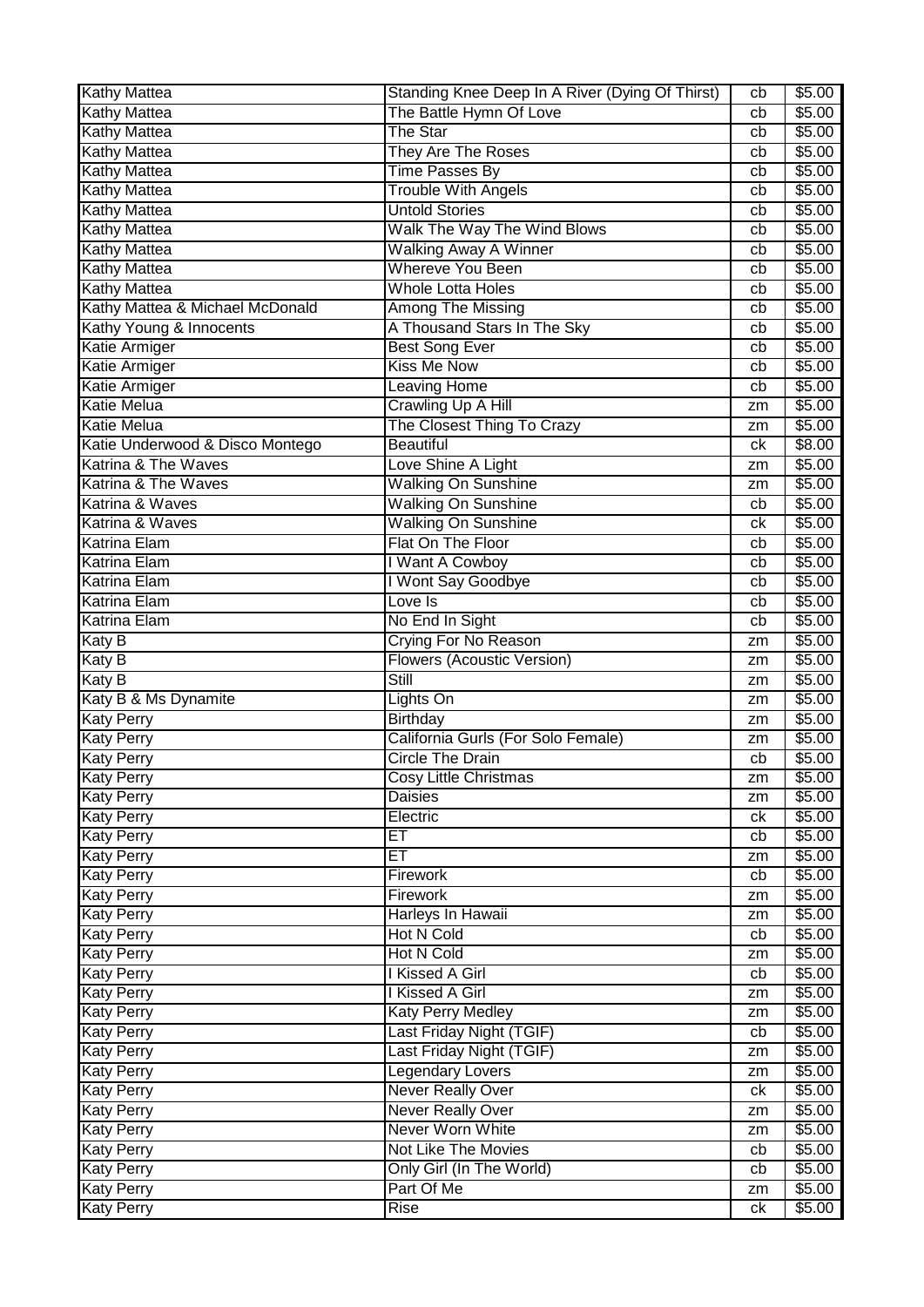| <b>Katy Perry</b>                 | <b>Rise</b>                             | zm | \$5.00             |
|-----------------------------------|-----------------------------------------|----|--------------------|
| <b>Katy Perry</b>                 | Roar                                    | сk | \$5.00             |
| <b>Katy Perry</b>                 | Roar                                    | zm | \$5.00             |
| <b>Katy Perry</b>                 | <b>Small Talk</b>                       | zm | \$5.00             |
| <b>Katy Perry</b>                 | <b>Smile</b>                            | zm | \$5.00             |
| <b>Katy Perry</b>                 | <b>Teenage Dream</b>                    | cb | \$5.00             |
| <b>Katy Perry</b>                 | Teenage Dream                           | zm | \$5.00             |
| <b>Katy Perry</b>                 | The One That Got Away                   | ck | \$5.00             |
| <b>Katy Perry</b>                 | The One That Got Away                   | zm | \$5.00             |
| <b>Katy Perry</b>                 | <b>Thinking Of You</b>                  | cb | \$5.00             |
| <b>Katy Perry</b>                 | <b>Thinking Of You</b>                  | zm | \$5.00             |
| <b>Katy Perry</b>                 | This Is How We Do                       | zm | \$5.00             |
| <b>Katy Perry</b>                 | Unconditionally                         | zm | \$5.00             |
| <b>Katy Perry</b>                 | Waking Up In Vegas                      | cb | \$5.00             |
| <b>Katy Perry</b>                 | Waking Up In Vegas                      | zm | \$5.00             |
| <b>Katy Perry</b>                 | <b>Walking On Air</b>                   | zm | \$5.00             |
| <b>Katy Perry</b>                 | <b>Wide Awake</b>                       | zm | \$5.00             |
| Katy Perry & 3OH3                 | <b>Starstrukk</b>                       | cb | \$5.00             |
| Katy Perry & Juicy J              | Dark Horse (Duet Version)               | zm | \$5.00             |
| Katy Perry & Juicy J              | Dark Horse (For Solo Female)            | zm | \$5.00             |
| Katy Perry & Migos                | <b>Bon Appetit (Duet Version)</b>       | zm | \$5.00             |
| Katy Perry & Migos                | Bon Appetit (For Solo Female)           | zm | \$5.00             |
| Katy Perry & Nicki Minaj          | <b>Swish Swish</b>                      | ck | \$5.00             |
| Katy Perry & Nicki Minaj          | <b>Swish Swish</b>                      | zm | \$5.00             |
| Katy Perry & Skip Marley          | Chained To The Rhythm                   | ck | \$5.00             |
| Katy Perry & Skip Marley          | Chained To The Rhythm                   | zm | \$5.00             |
| Katy Perry & Skip Marley          | Chained To The Rhythm (For Solo Female) | zm | \$5.00             |
| Katy Perry & Snoop Dogg           | California Gurls                        | cb | \$5.00             |
| Katy Perry & Timbaland            | If We Ever Meet Again                   | cb | \$5.00             |
| <b>Kay Starr</b>                  | <b>Wheel Of Fortune</b>                 | cb | $\overline{$}5.00$ |
| <b>Kaylens Rain</b>               | Lost In The Moonshine                   | ck | \$8.00             |
| <b>KC &amp; The Sunshine Band</b> | <b>Get Down Tonight</b>                 | cb | \$5.00             |
| <b>KC &amp; The Sunshine Band</b> | Give It Up                              | cb | \$5.00             |
| <b>KC &amp; The Sunshine Band</b> | Give It Up                              | zm | \$5.00             |
| KC & The Sunshine Band            | Im Your Boogie Man                      | cb | \$5.00             |
| <b>KC &amp; The Sunshine Band</b> | Keep It Comin Love                      | cb | \$5.00             |
| <b>KC &amp; The Sunshine Band</b> | Please Dont Go                          | cb | \$5.00             |
| <b>KC &amp; The Sunshine Band</b> | Shake Shake Shake) Shake Your Booty     | cb | \$5.00             |
| <b>KC &amp; The Sunshine Band</b> | Thats The Way (I Like It)               | cb | \$5.00             |
| <b>KC &amp; The Sunshine Band</b> | Thats The Way (I Like It)               | zm | $\overline{$}5.00$ |
| KC & The Sunshine Band            | Yes Im Ready                            | cb | \$5.00             |
| kd lang                           | <b>Big Big Love</b>                     | cb | \$5.00             |
| kd lang                           | <b>Constant Craving</b>                 | cb | \$5.00             |
| <b>KD Lang</b>                    | <b>Constant Craving</b>                 | zm | \$5.00             |
| kd lang                           | Down To My Last Cigarette               | cb | \$5.00             |
| <b>KD Lang</b>                    | Hallelujah                              | zm | \$5.00             |
| kd lang                           | <b>Lock Stock &amp; Teardrops</b>       | cb | \$5.00             |
| kd lang                           | <b>Three Days</b>                       | cb | \$5.00             |
| kd lang                           | <b>Trail Of Broken Hearts</b>           | cb | \$5.00             |
| Keane                             | A Bad Dream                             | zm | $\sqrt{$5.00}$     |
| Keane                             | Bedshaped                               | zm | \$5.00             |
| Keane                             | Bend & Break                            | zm | \$5.00             |
| Keane                             | <b>Cant Stop Now</b>                    | zm | \$5.00             |
|                                   |                                         |    |                    |
|                                   |                                         | zm |                    |
| Keane                             | Everybodys Changing<br>She Has No Time  | zm | \$5.00             |
| Keane                             | Silenced By The Night                   | zm | \$5.00<br>\$5.00   |
| Keane<br>Keane                    | Somewhere Only We Know                  | cb | \$5.00             |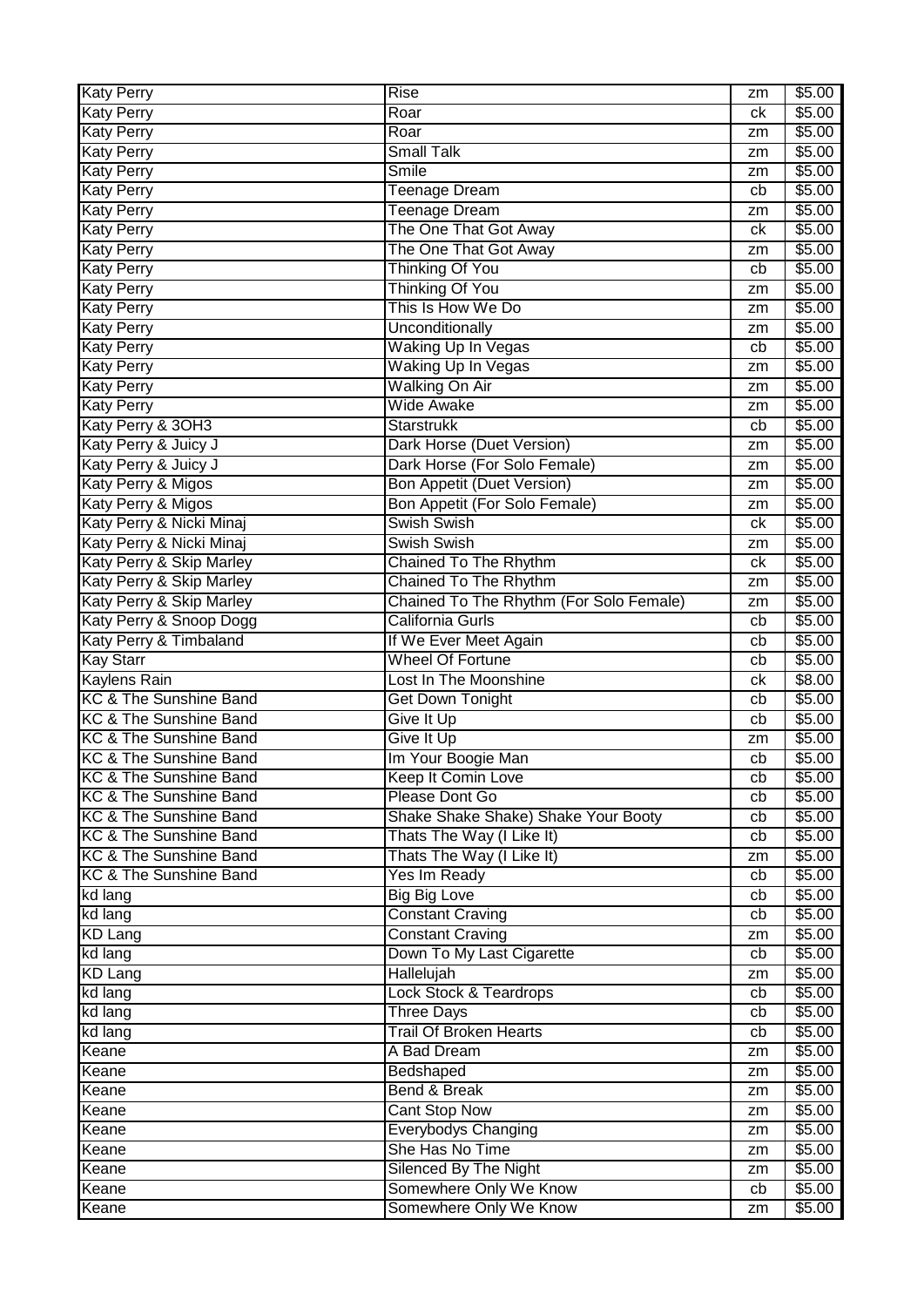| Keane                                    | Sunshine                                        | zm | \$5.00           |
|------------------------------------------|-------------------------------------------------|----|------------------|
| Keane                                    | The Way I Feel                                  | zm | \$5.00           |
| Keane                                    | This Is The Last Time                           | zm | \$5.00           |
| Keane                                    | <b>Untitled 1</b>                               | zm | \$5.00           |
| Keane                                    | We Might As Well Be Strangers                   | zm | \$5.00           |
| Keane                                    | Your Eyes Open                                  | zm | \$5.00           |
| Keith                                    | 98.6 (ninety eight point six)                   | cb | \$5.00           |
| <b>Keith Anderson</b>                    | Every Time I Hear Your Name                     | cb | \$5.00           |
| <b>Keith Anderson</b>                    | I Still Miss You                                | cb | \$5.00           |
| <b>Keith Anderson</b>                    | <b>Pickin Wildflowers</b>                       | cb | \$5.00           |
| <b>Keith Anderson</b>                    | Podunk                                          | cb | \$5.00           |
| <b>Keith Anderson</b>                    | She Couldve Been Mine                           | cb | \$5.00           |
| Keith Anderson                           | Somebody Needs A Hug                            | cb | \$5.00           |
| <b>Keith Anderson</b>                    | Sunday Morning In America                       | cb | \$5.00           |
| <b>Keith Anderson</b>                    | Three Chord Country & American Rock & Roll      | cb | \$5.00           |
| <b>Keith Anderson</b>                    | <b>XXL</b>                                      | cb | \$5.00           |
| <b>Keith Bryant</b>                      | Ridin With The Legend                           | cb | \$5.00           |
| <b>Keith Harling</b>                     | Bring It On                                     | cb | \$5.00           |
| <b>Keith Harling</b>                     | Coming Back For You                             | cb | \$5.00           |
| <b>Keith Harling</b>                     | <b>Easy Makin Love</b>                          | cb | \$5.00           |
| <b>Keith Harling</b>                     | Papa Bear                                       | cb | \$5.00           |
| <b>Keith Harling</b>                     | Santas Got A Semi                               | cb | \$5.00           |
| <b>Keith Harling</b>                     | <b>There Goes The Neighborhood</b>              | cb | \$5.00           |
| <b>Keith Harling</b>                     | Write It In Stone                               | cb | \$5.00           |
| <b>Keith Sweat</b>                       | What Is It                                      | cb | \$5.00           |
| <b>Keith Urban</b>                       | <b>Better Life</b>                              | cb | \$5.00           |
| <b>Keith Urban</b>                       | <b>Blue Aint Your Colour</b>                    | zm | \$5.00           |
| <b>Keith Urban</b>                       | <b>But For The Grace Of God</b>                 | cb | \$5.00           |
| <b>Keith Urban</b>                       | Days Go By                                      | cb | \$5.00           |
| <b>Keith Urban</b>                       | Everybody                                       | cb | \$5.00           |
| <b>Keith Urban</b>                       | Female                                          | ck | \$8.00           |
| <b>Keith Urban</b>                       | I Never Work On A Sunday                        | сk | \$8.00           |
| <b>Keith Urban</b>                       | I Told You So                                   | cb | \$5.00           |
| <b>Keith Urban</b>                       | Im In                                           | cb | \$5.00           |
| <b>Keith Urban</b>                       | Its A Love Thing                                | cb | \$5.00           |
| <b>Keith Urban</b>                       | Jeans On                                        | cb | \$5.00           |
| <b>Keith Urban</b>                       | <b>Kiss A Girl</b>                              | cb | \$5.00           |
| <b>Keith Urban</b>                       | Live To Love Another Day                        | cb | \$5.00           |
| <b>Keith Urban</b>                       | Long Hot Summer                                 | cb | \$5.00           |
| Keith Urban                              | Long Hot Summer                                 | zm | \$5.00           |
| <b>Keith Urban</b>                       | <b>Making Memories Of Us</b>                    | cb | \$5.00           |
| <b>Keith Urban</b>                       | Once In A Lifetime                              | cb | \$5.00           |
| <b>Keith Urban</b>                       | Only You Can Love Me This Way                   | cb | \$5.00           |
| <b>Keith Urban</b>                       | <b>Parallel Line</b>                            | ck | \$8.00           |
| <b>Keith Urban</b>                       | Polaroid                                        | ck | \$5.00           |
| <b>Keith Urban</b>                       | Polaroid                                        | zm | \$5.00           |
| <b>Keith Urban</b>                       | Raining On Sunday                               | cb | \$5.00           |
| <b>Keith Urban</b>                       | Somebody Like You                               | cb | \$5.00           |
| <b>Keith Urban</b>                       | <b>Stupid Boy</b>                               | cb | \$5.00           |
| <b>Keith Urban</b>                       | Superman                                        | ck | \$5.00           |
| <b>Keith Urban</b>                       | Sweet Thing                                     | cb | \$5.00           |
| <b>Keith Urban</b>                       | <b>Til Summer Comes Around</b>                  | cb | \$5.00           |
| <b>Keith Urban</b>                       | Tonight I Wanna Cry                             | cb | \$5.00           |
| <b>Keith Urban</b>                       | Tu Compania                                     | cb | \$5.00           |
| <b>Keith Urban</b>                       | <b>Walkin The Country</b><br><b>Wasted Time</b> | ck | \$8.00           |
| <b>Keith Urban</b><br><b>Keith Urban</b> | Where The Blacktop Ends                         | ck | \$5.00<br>\$5.00 |
| <b>Keith Urban</b>                       | Who Wouldnt Wanna Be Me                         | cb | \$5.00           |
|                                          |                                                 | cb |                  |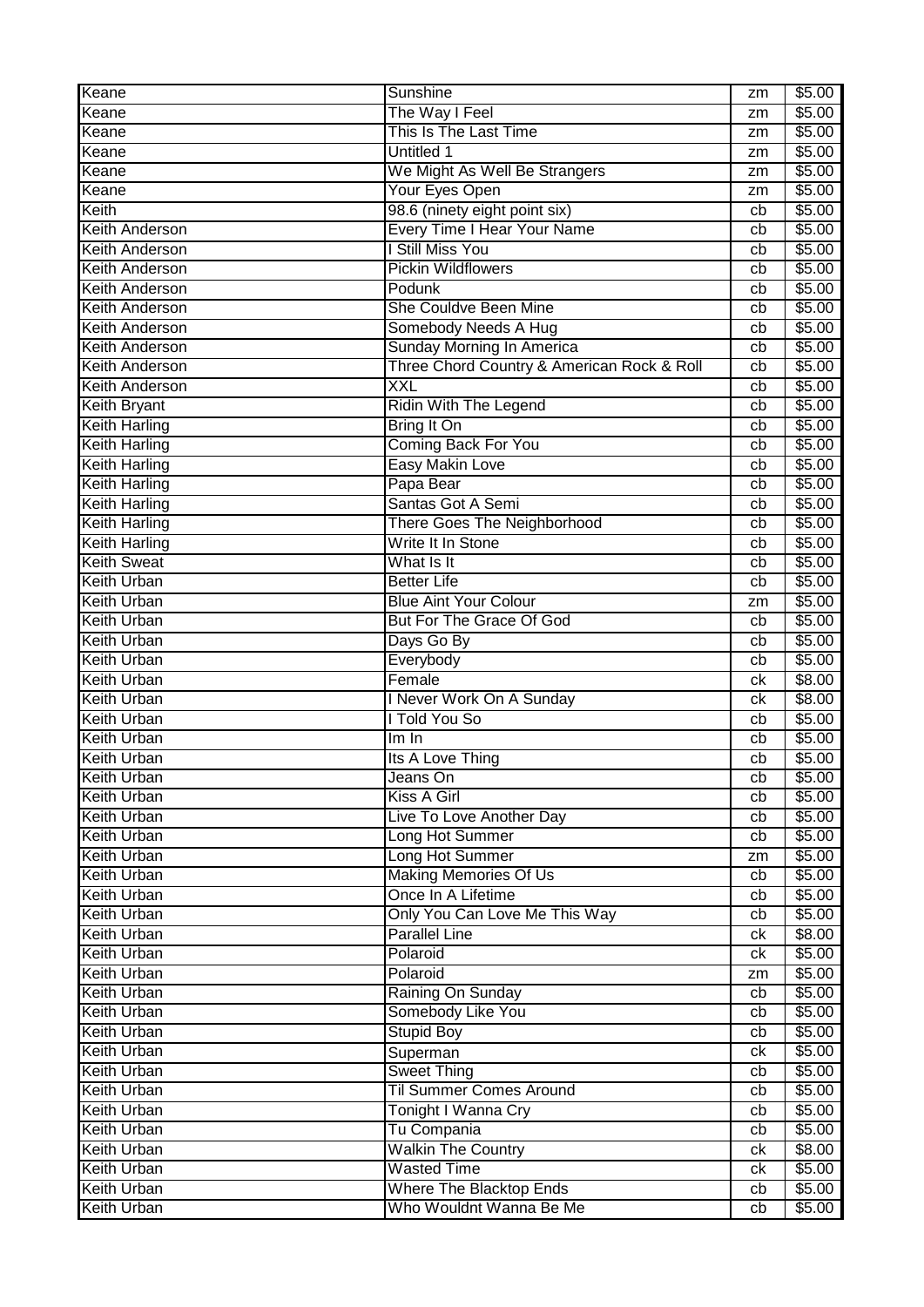| <b>Keith Urban</b>                 | <b>Wild Heart</b>                   | ck | \$5.00 |
|------------------------------------|-------------------------------------|----|--------|
| <b>Keith Urban</b>                 | Wild Heart (no bv)                  | сk | \$5.00 |
| <b>Keith Urban</b>                 | <b>Without You</b>                  | cb | \$5.00 |
| <b>Keith Urban</b>                 | You Look Good In My Shirt           | cb | \$5.00 |
| <b>Keith Urban</b>                 | Youll Think Of Me                   | cb | \$5.00 |
| <b>Keith Urban</b>                 | <b>Your Everything</b>              | cb | \$5.00 |
| <b>Keith Urban</b>                 | Youre My Better Half                | cb | \$5.00 |
| Keith Urban & Carrie Underwood     | The Fighter                         | ck | \$5.00 |
| Keith Urban & Carrie Underwood     | The Fighter (Duet Version)          | zm | \$5.00 |
| Keith Urban & Carrie Underwood     | The Fighter (For Solo Male)         | zm | \$5.00 |
| Keith Urban & Pink                 | One Too Many                        | ck | \$5.00 |
| Keith Urban & Pink                 | One Too Many                        | zm | \$5.00 |
| Keith Urban & Ronnie Dunn          | Raise The Barn                      | cb | \$5.00 |
| Keith Urban & Shy Carter           | My Wave                             | ck | \$8.00 |
| <b>Keith Whitley</b>               | Dont Close Your Eyes                | cb | \$5.00 |
| <b>Keith Whitley</b>               | Dont Close Your Eyes                | zm | \$5.00 |
| <b>Keith Whitley</b>               | <b>Hard Livin</b>                   | cb | \$5.00 |
| <b>Keith Whitley</b>               | <b>Heartbreak Highway</b>           | cb | \$5.00 |
| <b>Keith Whitley</b>               | Homecoming 1963                     | cb | \$5.00 |
| <b>Keith Whitley</b>               | I Wonder Do You Think Of Me         | cb | \$5.00 |
| <b>Keith Whitley</b>               | Im No Stranger To The Rain          | cb | \$5.00 |
| <b>Keith Whitley</b>               | Im Over You                         | cb | \$5.00 |
| <b>Keith Whitley</b>               | It Aint Nothin                      | cb | \$5.00 |
| <b>Keith Whitley</b>               | Miami My Amy                        | cb | \$5.00 |
| <b>Keith Whitley</b>               | Some Old Side Road                  | cb | \$5.00 |
| <b>Keith Whitley</b>               | Somebodys Doin Me Right             | cb | \$5.00 |
| <b>Keith Whitley</b>               | <b>Talk To Me Texas</b>             | cb | \$5.00 |
| <b>Keith Whitley</b>               | Ten Feet Away                       | cb | \$5.00 |
| <b>Keith Whitley</b>               | Theres A New Kid In Town            | cb | \$5.00 |
| <b>Keith Whitley</b>               | When You Say Nothing At All         | cb | \$5.00 |
| <b>Keith Whitley</b>               | Would These Arms Be In Your Way     | cb | \$5.00 |
| Keith Whitley & Earl Thomas Conley | <b>Brotherly Love</b>               | cb | \$5.00 |
| Keith Whitley & Lorrie Morgan      | <b>Till A Tear Becomes A Rose</b>   | cb | \$5.00 |
| Keke Wyatt & Avant                 | Nothing In This World               | cb | \$5.00 |
| Kelis                              | Milkshake                           | ck | \$5.00 |
| <b>Kelis</b>                       | <b>Milkshake</b>                    | zm | \$5.00 |
| <b>Kellie Coffey</b>               | At The End Of The Day               | cb | \$5.00 |
| <b>Kellie Coffey</b>               | Dance With My Father                | cb | \$5.00 |
| <b>Kellie Coffey</b>               | Outside Looking In                  | cb | \$5.00 |
| <b>Kellie Coffey</b>               | <b>Texas Plates</b>                 | cb | \$5.00 |
| <b>Kellie Coffey</b>               | <b>Whatever It Takes</b>            | cb | \$5.00 |
| <b>Kellie Coffey</b>               | When You Lie Next To Me             | cb | \$5.00 |
| <b>Kellie Pickler</b>              | <b>Best Days Of Your Life</b>       | cb | \$5.00 |
| <b>Kellie Pickler</b>              | Didnt You Know How Much I Loved You | cb | \$5.00 |
| <b>Kellie Pickler</b>              | Dont You Know Youre Beautiful       | cb | \$5.00 |
| <b>Kellie Pickler</b>              | I Wonder                            | cb | \$5.00 |
| <b>Kellie Pickler</b>              | <b>Red High Heels</b>               | cb | \$5.00 |
| <b>Kellie Pickler</b>              | Santa Baby                          | cb | \$5.00 |
| <b>Kellie Pickler</b>              | Things That Never Cross A Mans Mind | cb | \$5.00 |
| <b>Kellie Pickler</b>              | Tough                               | cb | \$5.00 |
| <b>Kelly Clarkson</b>              | A Moment Like This                  | cb | \$5.00 |
| <b>Kelly Clarkson</b>              | Addicted                            | cb | \$5.00 |
| <b>Kelly Clarkson</b>              | All I Ever Wanted                   | cb | \$5.00 |
| <b>Kelly Clarkson</b>              | <b>Already Gone</b>                 | cb | \$5.00 |
| <b>Kelly Clarkson</b>              | <b>Beautiful Disaster</b>           | ck | \$5.00 |
| <b>Kelly Clarkson</b>              | <b>Beautiful Disaster (Live)</b>    | zm | \$5.00 |
| <b>Kelly Clarkson</b>              | <b>Because Of You</b>               | cb | \$5.00 |
| <b>Kelly Clarkson</b>              | <b>Because Of You</b>               | zm | \$5.00 |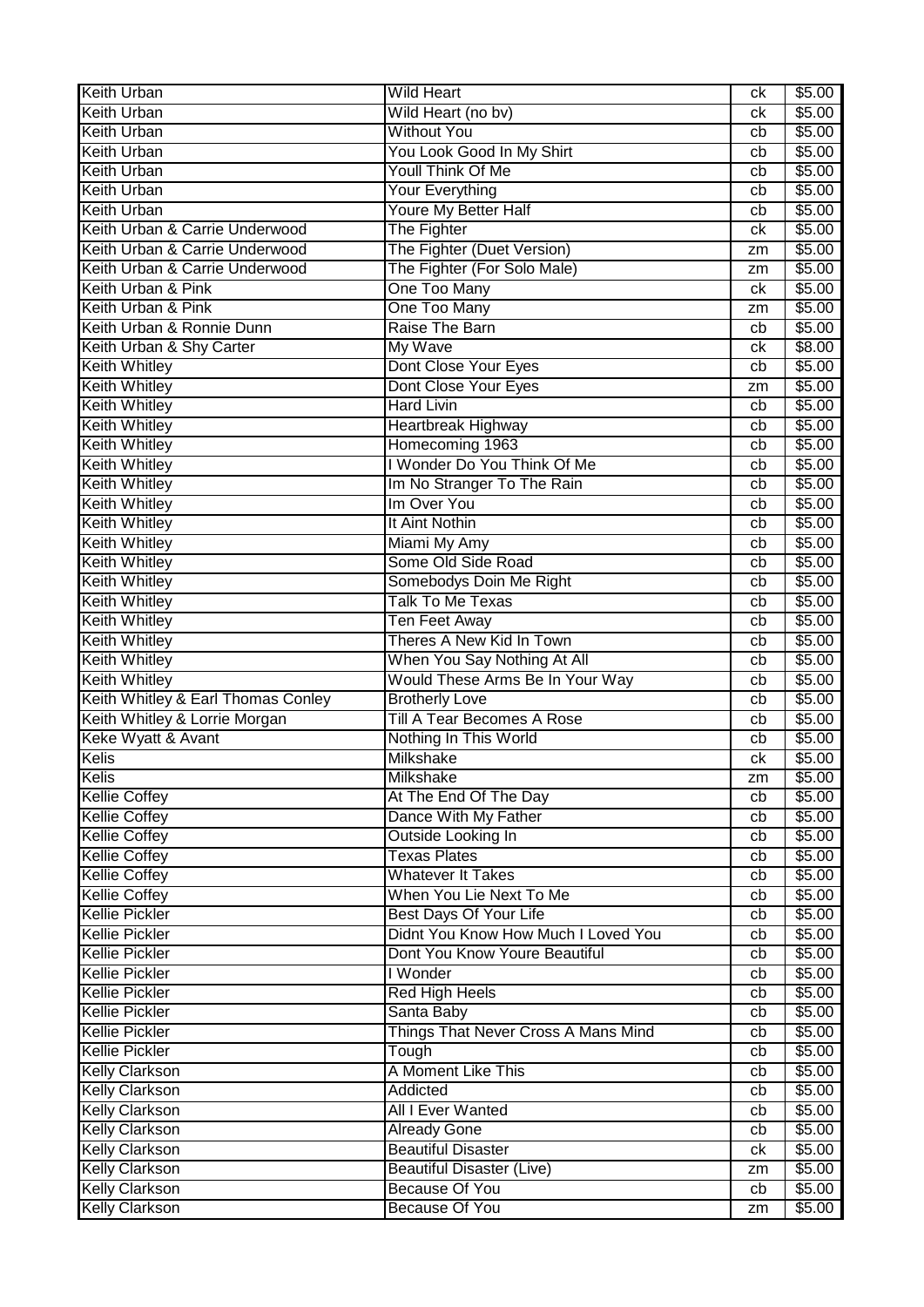| <b>Kelly Clarkson</b>            | <b>Behind These Hazel Eyes</b>   | cb | \$5.00             |
|----------------------------------|----------------------------------|----|--------------------|
| <b>Kelly Clarkson</b>            | <b>Behind These Hazel Eyes</b>   | zm | \$5.00             |
| <b>Kelly Clarkson</b>            | <b>Breakaway</b>                 | cb | $\overline{$}5.00$ |
| <b>Kelly Clarkson</b>            | Breakaway                        | zm | \$5.00             |
| <b>Kelly Clarkson</b>            | Cry                              | cb | \$5.00             |
| <b>Kelly Clarkson</b>            | Dont Waste Your Time             | cb | \$5.00             |
| <b>Kelly Clarkson</b>            | Gone                             | zm | \$5.00             |
| <b>Kelly Clarkson</b>            | <b>Heartbeat Song</b>            | zm | \$5.00             |
| <b>Kelly Clarkson</b>            | I Dare You                       | zm | \$5.00             |
| <b>Kelly Clarkson</b>            | I Do Not Hook Up                 | cb | \$5.00             |
| <b>Kelly Clarkson</b>            | Its Quiet Uptown                 | zm | \$5.00             |
| <b>Kelly Clarkson</b>            | Low                              | cb | \$5.00             |
| <b>Kelly Clarkson</b>            | Miss Independent                 | cb | $\sqrt{$5.00}$     |
| <b>Kelly Clarkson</b>            | Mr Know It All                   | zm | \$5.00             |
| <b>Kelly Clarkson</b>            | My Grown Up Christmas List       | cb | \$5.00             |
| <b>Kelly Clarkson</b>            | My Life Would Suck Without You   | cb | \$5.00             |
| <b>Kelly Clarkson</b>            | My Life Would Suck Without You   |    | \$5.00             |
| <b>Kelly Clarkson</b>            |                                  | zm | \$5.00             |
|                                  | Never Again<br>Never Enough      | cb |                    |
| <b>Kelly Clarkson</b>            |                                  | zm | \$5.00             |
| <b>Kelly Clarkson</b>            | Piece By Piece                   | zm | \$5.00             |
| <b>Kelly Clarkson</b>            | Since U Been Gone                | cb | \$5.00             |
| <b>Kelly Clarkson</b>            | Since U Been Gone                | zm | \$5.00             |
| <b>Kelly Clarkson</b>            | Sober                            | cb | \$5.00             |
| <b>Kelly Clarkson</b>            | Stronger                         | zm | \$5.00             |
| <b>Kelly Clarkson</b>            | Stronger (What Doesnt Kill You)  | ck | \$5.00             |
| <b>Kelly Clarkson</b>            | The Trouble With Love Is         | cb | \$5.00             |
| <b>Kelly Clarkson</b>            | <b>Underneath The Tree</b>       | zm | \$5.00             |
| <b>Kelly Clarkson</b>            | <b>Walk Away</b>                 | cb | \$5.00             |
| <b>Kelly Marie</b>               | Feels Like Im In Love            | ck | \$5.00             |
| <b>Kelly Marie</b>               | Feels Like Im In Love            | zm | \$5.00             |
| <b>Kelly Price</b>               | You Shouldve Told Me             | cb | \$5.00             |
| <b>Kelly Price &amp; Stokley</b> | Not My Daddy                     | cb | \$5.00             |
| <b>Kelly Rowland</b>             | <b>Cant Nobody</b>               | cb | \$5.00             |
| <b>Kelly Rowland</b>             | <b>Rose Colored Glasses</b>      | cb | \$5.00             |
| <b>Kelly Rowland</b>             | Stole                            | cb | \$5.00             |
| Kelly Rowland & David Guetta     | Commander                        | cb | \$5.00             |
| Kelly Rowland & David Guetta     | When Love Takes Over             | cb | \$5.00             |
| Kelly Rowland & Eve              | <b>Like This</b>                 | cb | \$5.00             |
| Kelly Rowland & Nelly            | <b>Dilemma</b>                   | cb | \$5.00             |
| Kelly Rowland & The Wavs         | Down For Whatever                | zm | \$5.00             |
| <b>Kelly Willis</b>              | If I Left You                    | cb | \$5.00             |
| <b>Kelly Willis</b>              | Not Forgotten You                | cb | \$5.00             |
| Kelsea Ballerini                 | Peter Pan                        | zm | \$5.00             |
| Kelsea Ballerini & Shania Twain  | <b>Hole In The Bottle</b>        | ck | \$5.00             |
| Ken Boothe                       | Everything I Own                 | zm | \$5.00             |
| <b>Ken Dodd</b>                  | <b>Happiness</b>                 | zm | \$5.00             |
| <b>Ken Dodd</b>                  | Promises                         | zm | \$5.00             |
| <b>Ken Dodd</b>                  | Tears                            | zm | \$5.00             |
| <b>Ken Mellons</b>               | <b>Bundle Of Nerves</b>          | cb | \$5.00             |
| <b>Ken Mellons</b>               | Jukebox Junkie                   | cb | \$5.00             |
| <b>Ken Mellons</b>               | Mr DJ                            | cb | \$5.00             |
| <b>Ken Mellons</b>               | Paint Me A Birmingham            | cb | \$5.00             |
| <b>Ken Mellons</b>               | Rub A Dubbin                     | cb | \$5.00             |
| <b>Ken Mellons</b>               | <b>Stranger In Your Eyes</b>     | cb | \$5.00             |
| <b>Ken Mellons</b>               | <b>Workin For The Weekend</b>    | cb | \$5.00             |
| Kendalls                         | Heavens Just A Sin Away          | cb | \$5.00             |
| Kendrick Lamar & SZA             | All The Stars (Clean Version)    | zm | \$5.00             |
|                                  |                                  |    |                    |
| Kendrick Lamar & SZA             | All The Stars (Explicit Version) | zm | \$5.00             |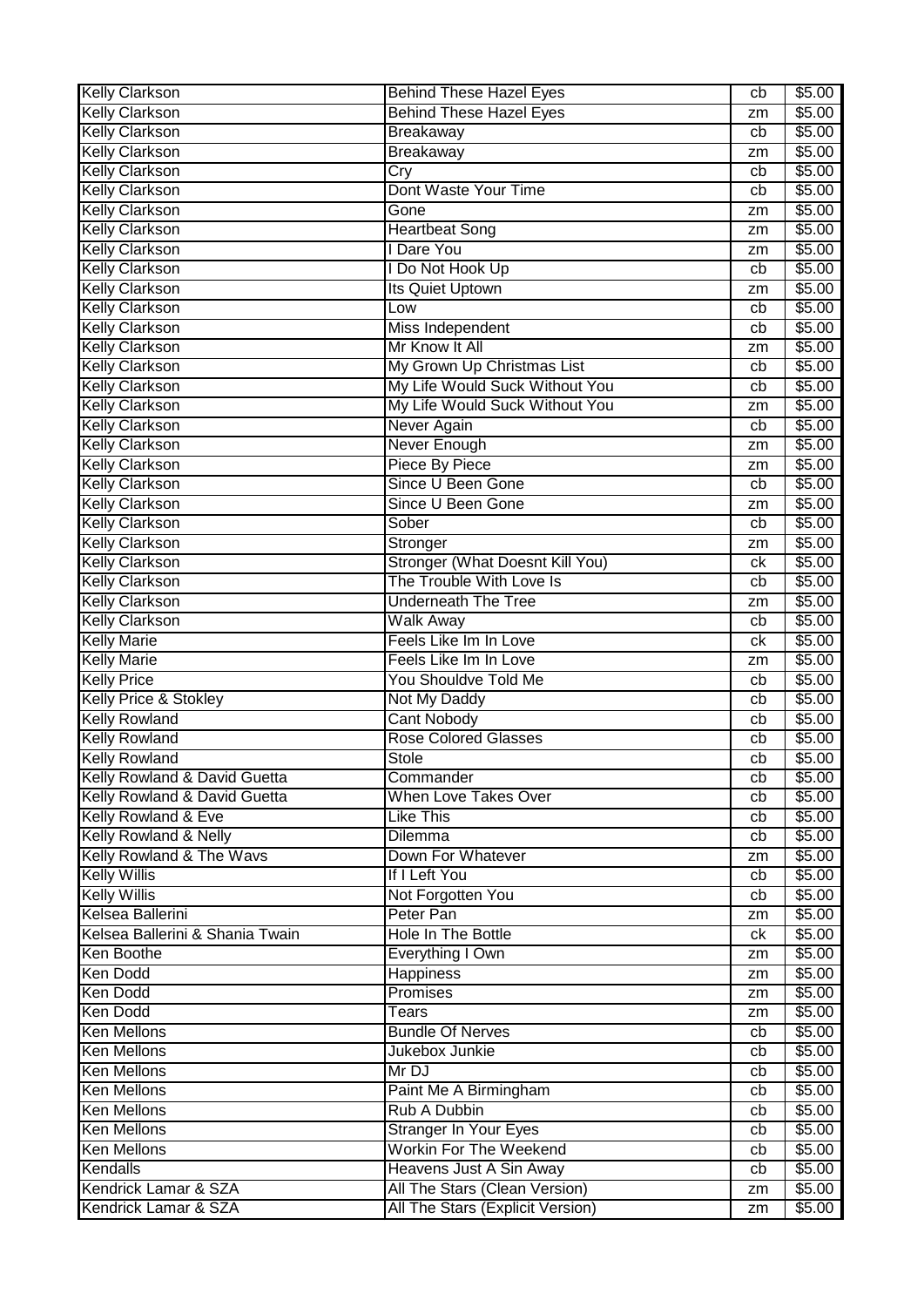| <b>Keni Thomas</b>                           | Gloryland                                      | cb       | \$5.00           |
|----------------------------------------------|------------------------------------------------|----------|------------------|
| Kenny                                        | The Bump                                       | zm       | \$5.00           |
| <b>Kenny Chensey</b>                         | <b>Aint Back Yet</b>                           | cb       | \$5.00           |
| <b>Kenny Chesney</b>                         | A Chance                                       | cb       | \$5.00           |
| <b>Kenny Chesney</b>                         | A Lot Of Things Different                      | cb       | \$5.00           |
| <b>Kenny Chesney</b>                         | All I Need To Know                             | cb       | \$5.00           |
| <b>Kenny Chesney</b>                         | All I Want For Christmas Is A Real Good Tan    | cb       | \$5.00           |
| <b>Kenny Chesney</b>                         | <b>Anything But Mine</b>                       | cb       | \$5.00           |
| <b>Kenny Chesney</b>                         | Back In My Arms Again                          | cb       | \$5.00           |
| <b>Kenny Chesney</b>                         | <b>Back Where I Come From</b>                  | cb       | \$5.00           |
| <b>Kenny Chesney</b>                         | <b>Baptism</b>                                 | cb       | \$5.00           |
| <b>Kenny Chesney</b>                         | <b>Because Of Your Love</b>                    | cb       | \$5.00           |
| <b>Kenny Chesney</b>                         | <b>Beer In Mexico</b>                          | cb       | \$5.00           |
| <b>Kenny Chesney</b>                         | Being Drunks A Lot Like Loving You             | cb       | \$5.00           |
| <b>Kenny Chesney</b>                         | <b>Better As A Memory</b>                      | cb       | \$5.00           |
| <b>Kenny Chesney</b>                         | <b>Big Star</b>                                | cb       | \$5.00           |
| <b>Kenny Chesney</b>                         | Dont Blink                                     | cb       | \$5.00           |
| <b>Kenny Chesney</b>                         | Dont Happen Twice                              | cb       | \$5.00           |
| <b>Kenny Chesney</b>                         | <b>Dreams</b>                                  | cb       | \$5.00           |
| <b>Kenny Chesney</b>                         | Everybody Wants To Go To Heaven                | cb       | \$5.00           |
| <b>Kenny Chesney</b>                         | <b>Fall In Love</b>                            | cb       | \$5.00           |
| <b>Kenny Chesney</b>                         | <b>Flip Flop Summer</b>                        | cb       | \$5.00           |
| <b>Kenny Chesney</b>                         | For The First Time                             | cb       | \$5.00           |
| <b>Kenny Chesney</b>                         | From Hillbilly Heaven To Honky Tonk Hell       | cb       | \$5.00           |
| <b>Kenny Chesney</b>                         | <b>Got A Little Crazy</b>                      | cb       | \$5.00           |
| <b>Kenny Chesney</b>                         | Grandpa Told Me So                             | cb       | \$5.00           |
| <b>Kenny Chesney</b>                         | Guitars & Tiki Bars                            | cb       | \$5.00           |
| <b>Kenny Chesney</b>                         | High & Dry                                     | cb       | \$5.00           |
| <b>Kenny Chesney</b>                         | <b>How Forever Feels</b>                       | cb       | \$5.00           |
| <b>Kenny Chesney</b>                         | I Go Back                                      | cb       | \$5.00           |
| <b>Kenny Chesney</b>                         | I Lost It                                      | cb       | \$5.00           |
| <b>Kenny Chesney</b>                         | I Remember                                     | cb       | \$5.00           |
| <b>Kenny Chesney</b>                         | I Will Stand                                   | cb       | \$5.00           |
| <b>Kenny Chesney</b>                         | Keg In The Closet                              | cb       | \$5.00           |
| <b>Kenny Chesney</b>                         | <b>Live A Little</b>                           | cb       | \$5.00           |
| <b>Kenny Chesney</b>                         | Live Those Songs                               | cb       | \$5.00           |
| <b>Kenny Chesney</b>                         | Living In Fast Forward                         | cb       | \$5.00           |
| <b>Kenny Chesney</b>                         | Me & You                                       | cb       | \$5.00           |
| <b>Kenny Chesney</b>                         | Never Gonna Feel That Way Again                | cb       | \$5.00           |
| <b>Kenny Chesney</b>                         | Never Wanted Nothing More                      | cb       | \$5.00           |
| <b>Kenny Chesney</b>                         | No Shoes No Shirt No Problems                  | cb       | \$5.00           |
| Kenny Chesney                                | <b>Old Blue Chair</b>                          | cb       | \$5.00           |
| <b>Kenny Chesney</b>                         | <b>Out Last Night</b>                          | cb       | \$5.00           |
| <b>Kenny Chesney</b>                         | <b>Outta Here</b>                              | cb       | \$5.00           |
| <b>Kenny Chesney</b>                         | She Gets That Way                              | cb       | \$5.00           |
| <b>Kenny Chesney</b><br><b>Kenny Chesney</b> | She Thinks My Tractors Sexy<br>Shes Got It All | cb       | \$5.00<br>\$5.00 |
|                                              | Some People Change                             | cb       | \$5.00           |
| <b>Kenny Chesney</b><br><b>Kenny Chesney</b> | Somebodys Callin                               | cb       | \$5.00           |
| <b>Kenny Chesney</b>                         | Somewhere In The Sun                           | cb<br>cb | \$5.00           |
| <b>Kenny Chesney</b>                         | Somewhere With You                             | cb       | \$5.00           |
| <b>Kenny Chesney</b>                         | Summertime                                     | cb       | \$5.00           |
| <b>Kenny Chesney</b>                         | Ten With A Two                                 | cb       | \$5.00           |
| <b>Kenny Chesney</b>                         | Thats Why Im Here                              | cb       | \$5.00           |
| <b>Kenny Chesney</b>                         | The Boys Of Fall                               | cb       | \$5.00           |
| <b>Kenny Chesney</b>                         | The Good Stuff                                 | cb       | \$5.00           |
| <b>Kenny Chesney</b>                         | The Tin Man                                    | cb       | \$5.00           |
| <b>Kenny Chesney</b>                         | The Woman With You                             | cb       | \$5.00           |
|                                              |                                                |          |                  |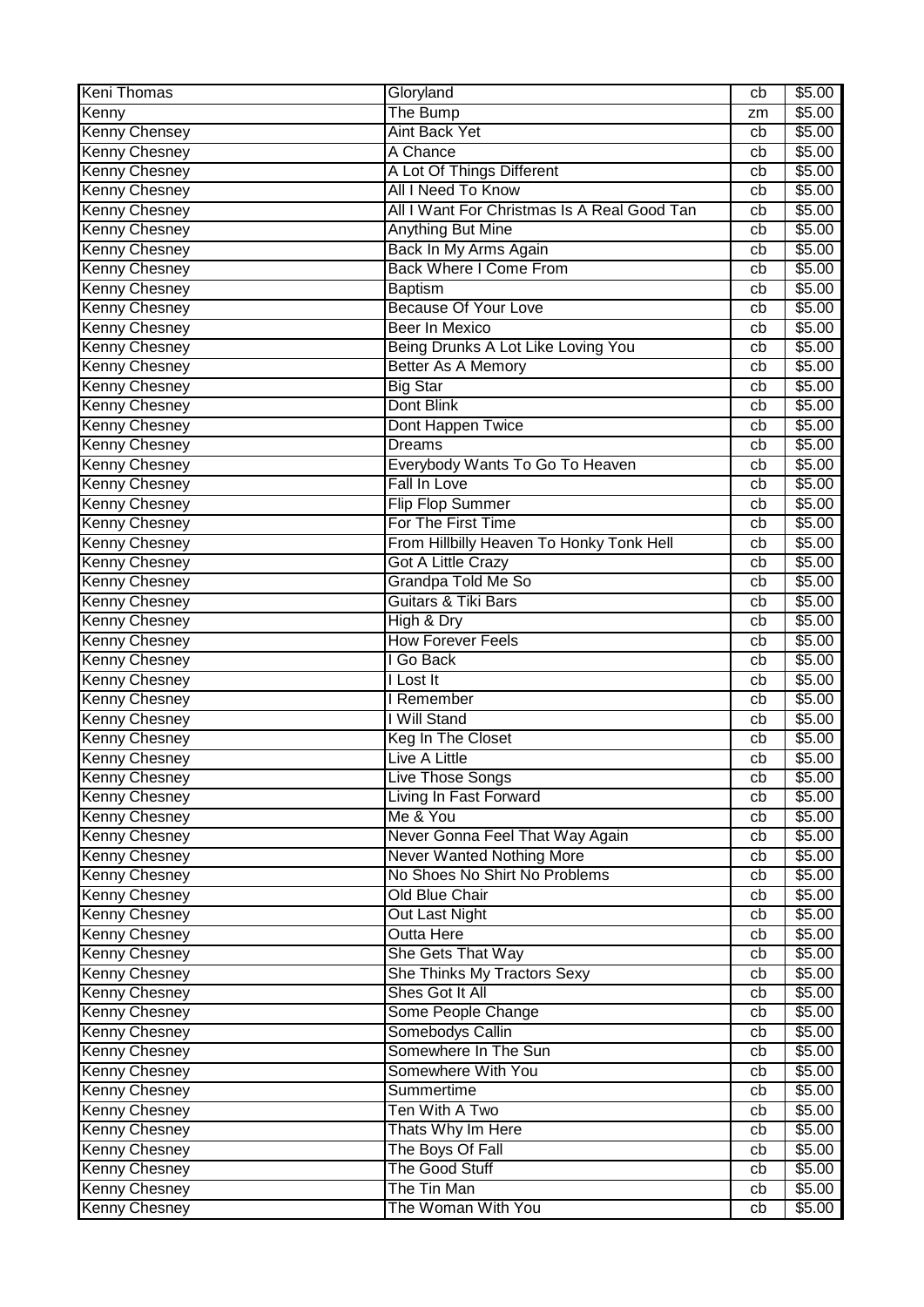| <b>Kenny Chesney</b>           | There Goes My Life                  | cb | \$5.00 |
|--------------------------------|-------------------------------------|----|--------|
| <b>Kenny Chesney</b>           | This Is Our Moment                  | cb | \$5.00 |
| <b>Kenny Chesney</b>           | What I Need To Do                   | cb | \$5.00 |
| <b>Kenny Chesney</b>           | <b>Whatever It Takes</b>            | cb | \$5.00 |
| <b>Kenny Chesney</b>           | When I Close My Eyes                | cb | \$5.00 |
| <b>Kenny Chesney</b>           | When I Think About Leaving          | cb | \$5.00 |
| <b>Kenny Chesney</b>           | Who Youd Be Today                   | cb | \$5.00 |
| <b>Kenny Chesney</b>           | You Had Me From Hello               | cb | \$5.00 |
| <b>Kenny Chesney</b>           | You Save Me                         | cb | \$5.00 |
| <b>Kenny Chesney</b>           | Young                               | cb | \$5.00 |
| Kenny Chesney & David Matthews | Im Alive                            | cb | \$5.00 |
| Kenny Chesney & George Strait  | <b>Shift Work</b>                   | cb | \$5.00 |
| Kenny Chesney & Grace Potter   | You & Tequila                       | cb | \$5.00 |
| Kenny Chesney & Mac McAnally   | Down The Road                       | cb | \$5.00 |
| Kenny Chesney & Pink           | Setting The World On Fire           | ck | \$5.00 |
| Kenny Chesney & Pink           | Setting The World On Fire           | zm | \$5.00 |
| Kenny Chesney & Uncle Kracker  | When The Sun Goes Down              | cb | \$5.00 |
| <b>Kenny Dale</b>              | <b>Bluest Heartache Of The Year</b> | nz | \$5.00 |
| <b>Kenny Dale</b>              | Two Hearts Tangle In Love           | nz | \$5.00 |
| Kenny G & Robin Thicke         | <b>Fall Again</b>                   | cb | \$5.00 |
| Kenny Lattimore & Chante Moore | You Dont Have To Cry                | cb | \$5.00 |
| <b>Kenny Loggins</b>           | Danger Zone                         | cb | \$5.00 |
| Kenny Loggins                  | Danger Zone                         | zm | \$5.00 |
| <b>Kenny Loggins</b>           | Footloose                           | cb | \$5.00 |
| <b>Kenny Loggins</b>           | Footloose                           | zm | \$5.00 |
| <b>Kenny Loggins</b>           | Forever                             | cb | \$5.00 |
| <b>Kenny Loggins</b>           | Im Alright                          | cb | \$5.00 |
| <b>Kenny Loggins</b>           | <b>Nobodys Fool</b>                 | cb | \$5.00 |
| <b>Kenny Loggins</b>           | This Is It                          | cb | \$5.00 |
| Kenny Loggins & Jim Messina    | Your Mama Dont Dance                | cb | \$5.00 |
| Kenny Loggins & Stevie Nicks   | <b>Whenever I Call You Friend</b>   | cb | \$5.00 |
| <b>Kenny Nolan</b>             | I Like Dreamin                      | cb | \$5.00 |
| <b>Kenny Rogers</b>            | Beautiful (All That You Could Be)   | cb | \$5.00 |
| <b>Kenny Rogers</b>            | <b>Buried Treasure</b>              | cb | \$5.00 |
| <b>Kenny Rogers</b>            | Buy Me A Rose                       | cb | \$5.00 |
| <b>Kenny Rogers</b>            | <b>Coward Of The County</b>         | cb | \$5.00 |
| <b>Kenny Rogers</b>            | <b>Coward Of The County</b>         | zm | \$5.00 |
| <b>Kenny Rogers</b>            | Crazy                               | cb | \$5.00 |
| <b>Kenny Rogers</b>            | Daytime Friends                     | cb | \$5.00 |
| <b>Kenny Rogers</b>            | <b>Daytime Friends</b>              | zm | \$5.00 |
| <b>Kenny Rogers</b>            | Handprints On The Wall              | cb | \$5.00 |
| <b>Kenny Rogers</b>            | <b>Harder Cards</b>                 | cb | \$5.00 |
| <b>Kenny Rogers</b>            | <b>He Will She Knows</b>            | cb | \$5.00 |
| <b>Kenny Rogers</b>            | Homeland                            | cb | \$5.00 |
| <b>Kenny Rogers</b>            | I Cant Unlove You                   | cb | \$5.00 |
| <b>Kenny Rogers</b>            | If You Want To Find Love            | cb | \$5.00 |
| <b>Kenny Rogers</b>            | <b>Kenny Rogers Medley</b>          | zm | \$5.00 |
| <b>Kenny Rogers</b>            | Lady                                | cb | \$5.00 |
| <b>Kenny Rogers</b>            | Lady                                | zm | \$5.00 |
| <b>Kenny Rogers</b>            | Long Arm Of The Law                 | zm | \$5.00 |
| <b>Kenny Rogers</b>            | Lucille                             | cb | \$5.00 |
| <b>Kenny Rogers</b>            | Lucille                             | zm | \$5.00 |
| <b>Kenny Rogers</b>            | <b>Morning Desire</b>               | cb | \$5.00 |
| <b>Kenny Rogers</b>            | <b>Reuben James</b>                 | ck | \$5.00 |
| <b>Kenny Rogers</b>            | Reuben James                        | zm | \$5.00 |
| <b>Kenny Rogers</b>            | Ruby Dont Take Your Love To Town    | cb | \$5.00 |
| <b>Kenny Rogers</b>            | Ruby Dont Take Your Love To Town    | zm | \$5.00 |
| <b>Kenny Rogers</b>            | She Believes In Me                  | cb | \$5.00 |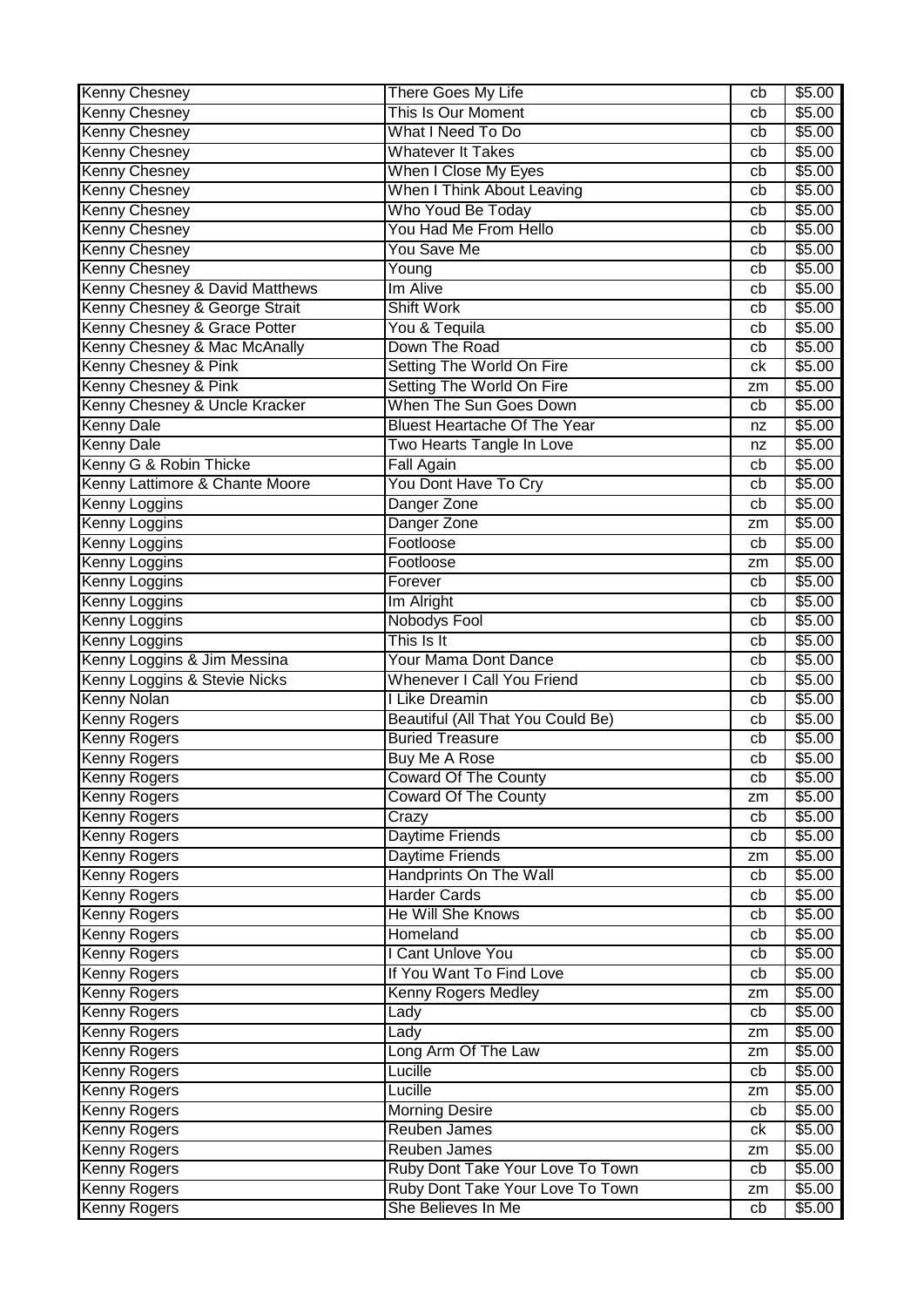| <b>Kenny Rogers</b>              | She Believes In Me                | zm | \$5.00 |
|----------------------------------|-----------------------------------|----|--------|
| <b>Kenny Rogers</b>              | <b>Slow Dance More</b>            | cb | \$5.00 |
| <b>Kenny Rogers</b>              | <b>The Gambler</b>                | cb | \$5.00 |
| <b>Kenny Rogers</b>              | <b>The Gambler</b>                | ck | \$5.00 |
| <b>Kenny Rogers</b>              | <b>The Gambler</b>                | zm | \$5.00 |
| <b>Kenny Rogers</b>              | <b>The Greatest</b>               | cb | \$5.00 |
| <b>Kenny Rogers</b>              | The Long Arm Of The Law (no bv)   | ck | \$5.00 |
| <b>Kenny Rogers</b>              | The Vows Go Unbroken              | cb | \$5.00 |
| <b>Kenny Rogers</b>              | There You Go Again                | cb | \$5.00 |
| <b>Kenny Rogers</b>              | <b>Through The Years</b>          | cb | \$5.00 |
| <b>Kenny Rogers</b>              | <b>Through The Years</b>          | zm | \$5.00 |
| <b>Kenny Rogers</b>              | <b>While The Feelings Good</b>    | cb | \$5.00 |
| <b>Kenny Rogers</b>              | You & I                           | zm | \$5.00 |
| <b>Kenny Rogers</b>              | You Decorated My Life             | cb | \$5.00 |
| <b>Kenny Rogers</b>              | You Decorated My Life             | zm | \$5.00 |
| Kenny Rogers & Dolly Parton      | A Christmas To Remember           | cb | \$5.00 |
| Kenny Rogers & Dolly Parton      | <b>Christmas Without You</b>      | cb | \$5.00 |
| Kenny Rogers & Dolly Parton      | I Believe In Santa Claus          | cb | \$5.00 |
| Kenny Rogers & Dolly Parton      | <b>Islands In The Stream</b>      | cb | \$5.00 |
| Kenny Rogers & Dolly Parton      | <b>Islands In The Stream</b>      | zm | \$5.00 |
| Kenny Rogers & Dolly Parton      | Love Is Strange                   | cb | \$5.00 |
| Kenny Rogers & Dolly Parton      | The Greatest Gift Of All          | cb | \$5.00 |
| Kenny Rogers & Dolly Parton      | With Bells On                     | cb | \$5.00 |
| Kenny Rogers & Don Henley        | <b>Calling Me</b>                 | cb | \$5.00 |
| Kenny Rogers & Dottie West       | All I Ever Need Is You            | cb | \$5.00 |
| Kenny Rogers & Dottie West       | Anyone Who Isnt Me Tonight        | cb | \$5.00 |
| Kenny Rogers & Dottie West       | Every Time Two Fools Collide      | cb | \$5.00 |
| Kenny Rogers & Dottie West       | Til I Make It On My Own           | cb | \$5.00 |
| Kenny Rogers & Dottie West       | What Are We Doin In Love          | cb | \$5.00 |
| Kenny Rogers & Holly Dunn        | Maybe                             | cb | \$5.00 |
| Kenny Rogers & Kim Carnes        | Dont Fall In Love With A Dreamer  | ck | \$5.00 |
| Kenny Rogers & Kim Carnes        | Dont Fall In Love With A Dreamer  | zm | \$5.00 |
| Kenny Rogers & Ronnie Milsap     | Make No Mistake Shes Mine         | cb | \$5.00 |
| Kenny Rogers & Sheena Easton     | We've Got Tonight                 | ck | \$5.00 |
| Kenny Rogers & Whitney Duncan    | My World Is Over                  | cb | \$5.00 |
| <b>Kentucky Headhunters</b>      | Dumas Walker                      | cb | \$5.00 |
| <b>Kentucky Headhunters</b>      | Jessico                           | cb | \$5.00 |
| <b>Kentucky Headhunters</b>      | Oh Lonesome Me                    | cb | \$5.00 |
| <b>Kentucky Headhunters</b>      | Rag Top                           | cb | \$5.00 |
| <b>Kentucky Headhunters</b>      | Rock N Roll Angel                 | cb | \$5.00 |
| <b>Kentucky Headhunters</b>      | <b>Skip A Rope</b>                | cb | \$5.00 |
| <b>Kentucky Headhunters</b>      | <b>Too Much To Lose</b>           | cb | \$5.00 |
| <b>Kentucky Headhunters</b>      | Walk Softly On This Heart Of Mine | cb | \$5.00 |
| Kentucky Headhunters             | With Body & Soul                  | cb | \$5.00 |
| <b>Keri Hilson</b>               | <b>Breaking Point</b>             | cb | \$5.00 |
| <b>Keri Hilson</b>               | Energy                            | cb | \$5.00 |
| Keri Hilson & Akon               | <b>Change Me</b>                  | cb | \$5.00 |
| Keri Hilson & Chris Brown        | Superhuman                        | cb | \$5.00 |
| Keri Hilson & Kanye West         | Knock You Down                    | cb | \$5.00 |
| Keri Hilson & Kanye West & Ne Yo | Knock You Down                    | zm | \$5.00 |
| Keri Hilson & Lil Wayne          | <b>Slow Dance</b>                 | cb | \$5.00 |
| <b>Kerry Harvick</b>             | Cowgirls                          | cb | \$5.00 |
| <b>Kerry Harvick</b>             | <b>Thats What Your Love Does</b>  | cb | \$5.00 |
| Kesha                            | <b>Blah Blah Blah</b>             | ck | \$5.00 |
| Kesha                            | <b>Blow</b>                       | cb | \$5.00 |
| Kesha                            | Cannibal                          | cb | \$5.00 |
| Kesha                            | Cannibal                          | zm | \$5.00 |
| Kesha                            | Cannibal                          | zm | \$5.00 |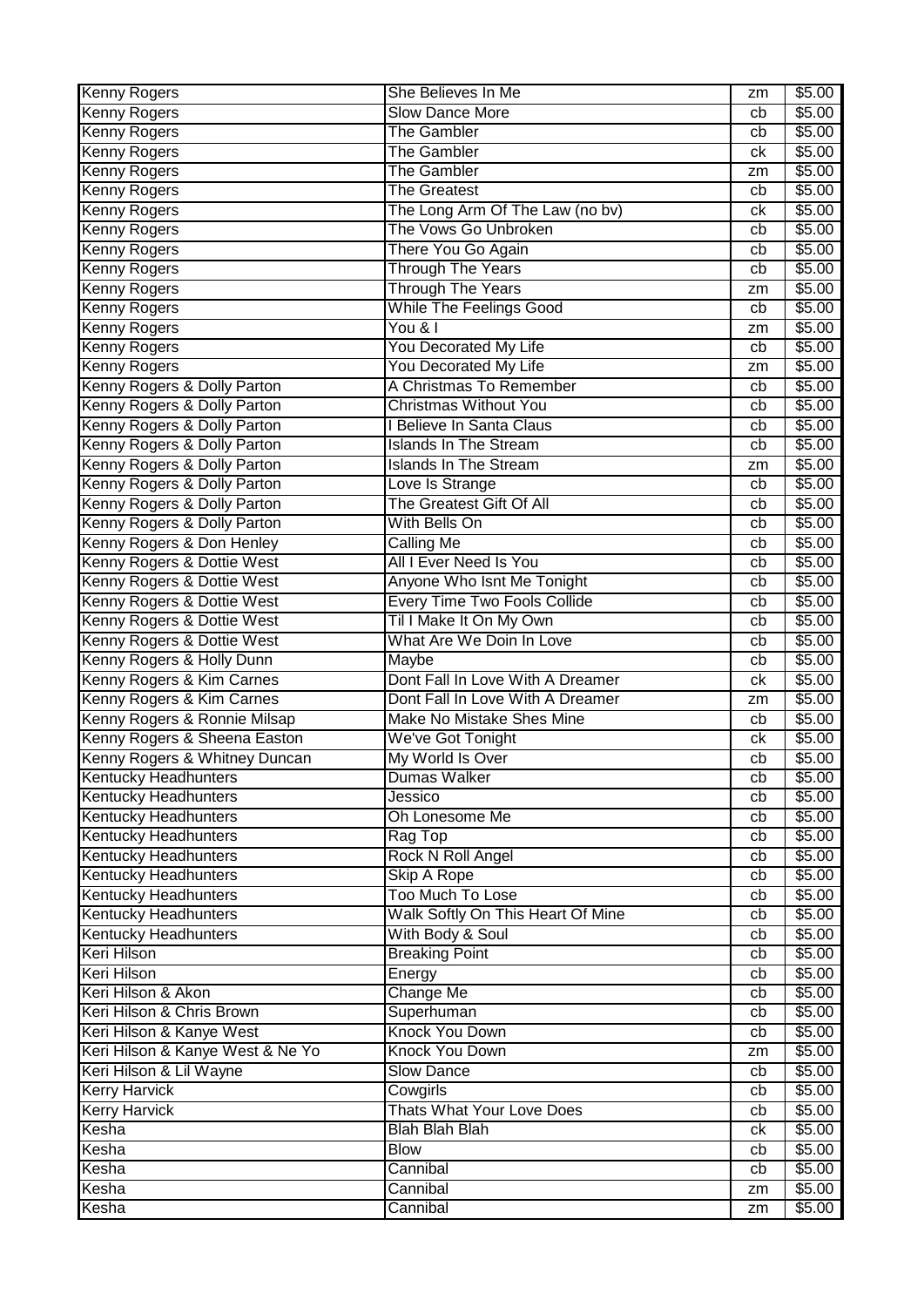| Kesha                       | Die Young                                        | ck | \$5.00 |
|-----------------------------|--------------------------------------------------|----|--------|
| Kesha                       | Die Young                                        | zm | \$5.00 |
| Kesha                       | Fk Him Hes A DJ                                  | cb | \$5.00 |
| Kesha                       | Praying                                          | ck | \$5.00 |
| Kesha                       | Praying                                          | zm | \$5.00 |
| Kesha                       | <b>Take It Off</b>                               | cb | \$5.00 |
| Kesha                       | This Is Me                                       | ck | \$5.00 |
| Kesha                       | <b>Tik Tok</b>                                   | cb | \$5.00 |
| Kesha                       | <b>Tik Tok</b>                                   | zm | \$5.00 |
| Kesha                       | We R Who We R                                    | cb | \$5.00 |
| Kesha                       | We R Who We R                                    | zm | \$5.00 |
| Kesha                       | Your Love Is My Drug                             | cb | \$5.00 |
| Kesha & 3OH3                | <b>My First Kiss</b>                             | cb | \$5.00 |
| Kesha & Big Freedia         | <b>Raising Hell</b>                              | ck | \$5.00 |
| Kesha & Taio Cruz           | <b>Dirty Picture</b>                             | cb | \$5.00 |
| <b>Kevin Bloody Wilson</b>  | <b>Dilligaf</b>                                  | zm | \$5.00 |
| <b>Kevin Bloody Wilson</b>  | <b>Dilligaf (Without Backing Vocals)</b>         | zm | \$5.00 |
| Kevin Costner & Modern West | Long Hot Night                                   | cb | \$5.00 |
| <b>Kevin Denney</b>         | A Year At A Time                                 | cb | \$5.00 |
| <b>Kevin Denney</b>         | <b>Cadillac Tears</b>                            | cb | \$5.00 |
| <b>Kevin Denney</b>         | <b>Itll Go Away</b>                              | cb | \$5.00 |
| <b>Kevin Denney</b>         | Thats Just Jesse                                 | cb | \$5.00 |
| <b>Kevin Denney</b>         | <b>Walk Out Of The Rain</b>                      | cb | \$5.00 |
| <b>Kevin Fowler</b>         | <b>Best Mistake I Ever Made</b>                  | cb | \$5.00 |
| <b>Kevin Fowler</b>         | Cheaper To Keep Her                              | cb | \$5.00 |
| <b>Kevin Fowler</b>         | Pound Sign                                       | cb | \$5.00 |
| Kevin Johnson               | Bonnie Please Dont Go                            | ck | \$8.00 |
| Kevin Johnson               | Rock N Roll I Gave You The Best Years Of My Life | ck | \$8.00 |
| <b>Kevin Sharp</b>          | <b>Beautiful People</b>                          | cb | \$5.00 |
| <b>Kevin Sharp</b>          | If She Only Knew                                 | cb | \$5.00 |
| <b>Kevin Sharp</b>          | If You Love Somebody                             | cb | \$5.00 |
| <b>Kevin Sharp</b>          | Love Is All That Really Matters                  | cb | \$5.00 |
| <b>Kevin Sharp</b>          | <b>Nobody Knows</b>                              | cb | \$5.00 |
| <b>Kevin Sharp</b>          | Shes Sure Taking It Well                         | cb | \$5.00 |
| <b>Kevin Sharp</b>          | <b>Theres Only You</b>                           | cb | \$5.00 |
| <b>Keyshia Cole</b>         | <b>Heaven Sent</b>                               | cb | \$5.00 |
| <b>Keyshia Cole</b>         | I Just Want It To Be Over                        | cb | \$5.00 |
| <b>Keyshia Cole</b>         | I Remember                                       | cb | \$5.00 |
| <b>Keyshia Cole</b>         | I Should Have Cheated                            | cb | \$5.00 |
| <b>Keyshia Cole</b>         | Love                                             | cb | \$5.00 |
| Keyshia Cole                | <b>Take Me Away</b>                              | cb | \$5.00 |
| <b>Keyshia Cole</b>         | You Complete Me                                  | cb | \$5.00 |
| Keyshia Cole & Monica       | Trust                                            | cb | \$5.00 |
| <b>Khalid</b>               | <b>Better</b>                                    | zm | \$5.00 |
| Khalid                      | Talk                                             | ck | \$5.00 |
| Khalid                      | <b>Talk</b>                                      | zm | \$5.00 |
| Khalid                      | Young Dumb & Broke                               | cb | \$5.00 |
| Khalid                      | Young Dumb & Broke                               | zm | \$5.00 |
| Khalid & Normani            | Love Lies                                        | ck | \$5.00 |
| Kian                        | Waiting                                          | ck | \$5.00 |
| Kid Creole & The Coconuts   | Annie Im Not Your Daddy                          | zm | \$5.00 |
| Kid Creole & The Coconuts   | Stool Pigeon                                     | zm | \$5.00 |
| Kid Laroi                   | <b>Without You</b>                               | ck | \$5.00 |
| <b>Kid Laroi</b>            | <b>Without You</b>                               | zm | \$5.00 |
| Kid Laroi & Justin Bieber   | Stay                                             | ck | \$5.00 |
| Kid Laroi & Justin Bieber   | Stay                                             | zm | \$5.00 |
| Kid Laroi & Justin Bieber   | <b>Stay (Without Backing Vocals)</b>             | zm | \$5.00 |
| <b>Kid Rock</b>             | All Summer Long                                  | cb | \$5.00 |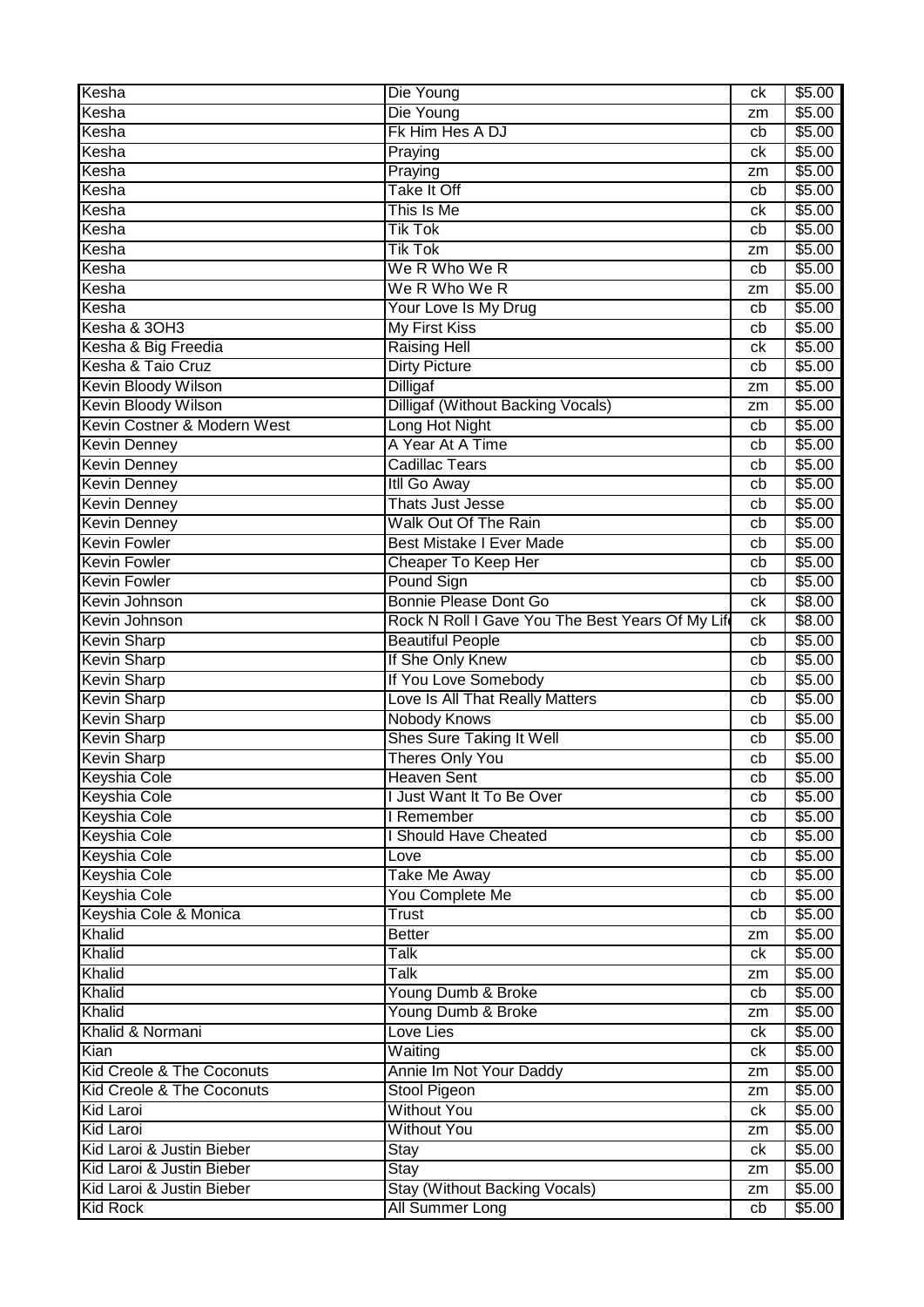| <b>Kid Rock</b>          | <b>All Summer Long</b>                            | zm | \$5.00 |
|--------------------------|---------------------------------------------------|----|--------|
| <b>Kid Rock</b>          | Amen                                              | cb | \$5.00 |
| <b>Kid Rock</b>          | <b>Blue Jeans &amp; A Rosary</b>                  | cb | \$5.00 |
| <b>Kid Rock</b>          | <b>Born Free</b>                                  | cb | \$5.00 |
| <b>Kid Rock</b>          | <b>First Kiss</b>                                 | zm | \$5.00 |
| <b>Kid Rock</b>          | Lonely Road Of Faith                              | cb | \$5.00 |
| <b>Kid Rock</b>          | <b>Only God Knows Why</b>                         | cb | \$5.00 |
| <b>Kid Rock</b>          | Roll On                                           | cb | \$5.00 |
| <b>Kid Rock</b>          | <b>Single Father</b>                              | cb | \$5.00 |
| Kid Rock & Sheryl Crow   | Lean On Me                                        | cb | \$5.00 |
| Kid Rock & Sheryl Crow   | Picture                                           | cb | \$5.00 |
| Kid Rock & Sheryl Crow   | Picture                                           | zm | \$5.00 |
| Kid Rock & Uncle Kracker | Good To Be Me                                     | cb | \$5.00 |
| <b>Kids From Fame</b>    | Starmaker                                         | zm | \$5.00 |
| Kids In The Kitchen      | Change in Mood                                    | ck | \$8.00 |
| Kids In The Kitchen      | <b>Current Stand</b>                              | ck | \$8.00 |
| <b>Kids Karaoke</b>      | A Sailor Went To Sea                              | zm | \$5.00 |
| <b>Kids Karaoke</b>      | Baa Baa Black Sheep                               | zm | \$5.00 |
| <b>Kids Karaoke</b>      | <b>Five Currant Buns</b>                          | zm | \$5.00 |
| <b>Kids Karaoke</b>      | <b>Five Little Ducks</b>                          | zm | \$5.00 |
| <b>Kids Karaoke</b>      | <b>Five Little Speckled Frogs</b>                 | zm | \$5.00 |
| <b>Kids Karaoke</b>      | <b>God Save The Queen</b>                         | zm | \$5.00 |
| <b>Kids Karaoke</b>      | Head Shoulders Knees & Toes (6 Verses)            | zm | \$5.00 |
| <b>Kids Karaoke</b>      | Head Shoulders Knees & Toes (9 Verses)            | zm | \$5.00 |
| <b>Kids Karaoke</b>      | Hes Got The Whole World In His Hands              | zm | \$5.00 |
| <b>Kids Karaoke</b>      | <b>Hickory Dickory Dock</b>                       | zm | \$5.00 |
| <b>Kids Karaoke</b>      | <b>Humpty Dumpty</b>                              | zm | \$5.00 |
| <b>Kids Karaoke</b>      | I Can Sing A Rainbow                              | zm | \$5.00 |
| <b>Kids Karaoke</b>      | I Hear Thunder                                    | zm | \$5.00 |
| <b>Kids Karaoke</b>      | If Youre Happy & You Know It                      | zm | \$5.00 |
| <b>Kids Karaoke</b>      | Im A Little Teapot                                | zm | \$5.00 |
| <b>Kids Karaoke</b>      | <b>Incy Wincy Spider</b>                          | zm | \$5.00 |
| <b>Kids Karaoke</b>      | Its Raining Its Pouring                           | zm | \$5.00 |
| <b>Kids Karaoke</b>      | Kum Ba Yah                                        | zm | \$5.00 |
| <b>Kids Karaoke</b>      | Little Bo Peep                                    | zm | \$5.00 |
| <b>Kids Karaoke</b>      | ondon Bridge Is Falling Down                      | zm | \$5.00 |
| <b>Kids Karaoke</b>      | Mary Had A Little Lamb                            | zm | \$5.00 |
| <b>Kids Karaoke</b>      | Michael Row The Boat Ashore                       | zm | \$5.00 |
| <b>Kids Karaoke</b>      | Old Macdonald Had A Farm                          | zm | \$5.00 |
| <b>Kids Karaoke</b>      | One Two Three Four Five                           | zm | \$5.00 |
| <b>Kids Karaoke</b>      | Oranges & Lemons                                  | zm | \$5.00 |
| <b>Kids Karaoke</b>      | Pop Goes The Weasel                               | zm | \$5.00 |
| <b>Kids Karaoke</b>      | Row Row Row Your Boat                             | zm | \$5.00 |
| <b>Kids Karaoke</b>      | Shell Be Coming Round The Mountain                | zm | \$5.00 |
| <b>Kids Karaoke</b>      | Sing A Song Of Sixpence                           | zm | \$5.00 |
| <b>Kids Karaoke</b>      | <b>Ten Green Bottles</b>                          | zm | \$5.00 |
| <b>Kids Karaoke</b>      | The Alphabet Song                                 | zm | \$5.00 |
| <b>Kids Karaoke</b>      | The Animals Went In Two By Two                    | zm | \$5.00 |
| <b>Kids Karaoke</b>      | The Farmers In His Den                            | zm | \$5.00 |
| <b>Kids Karaoke</b>      | The Grand Old Duke Of York                        | zm | \$5.00 |
| <b>Kids Karaoke</b>      | The Skye Boat Song                                | zm | \$5.00 |
| <b>Kids Karaoke</b>      | The Wheels On The Bus                             | zm | \$5.00 |
| <b>Kids Karaoke</b>      | This Old Man                                      | zm | \$5.00 |
| <b>Kids Karaoke</b>      | <b>Three Blind Mice</b>                           | zm | \$5.00 |
| <b>Kids Karaoke</b>      | Twinkle Twinkle Little Star (5 Different Verses)  | zm | \$5.00 |
| <b>Kids Karaoke</b>      | Twinkle Twinkle Little Star (Verse One Times Thre | zm | \$5.00 |
| <b>Kids Karaoke</b>      | <b>Waltzing Matilda</b>                           | zm | \$5.00 |
| <b>Kids Karaoke</b>      | What Shall We Do With The Drunken Sailor          | zm | \$5.00 |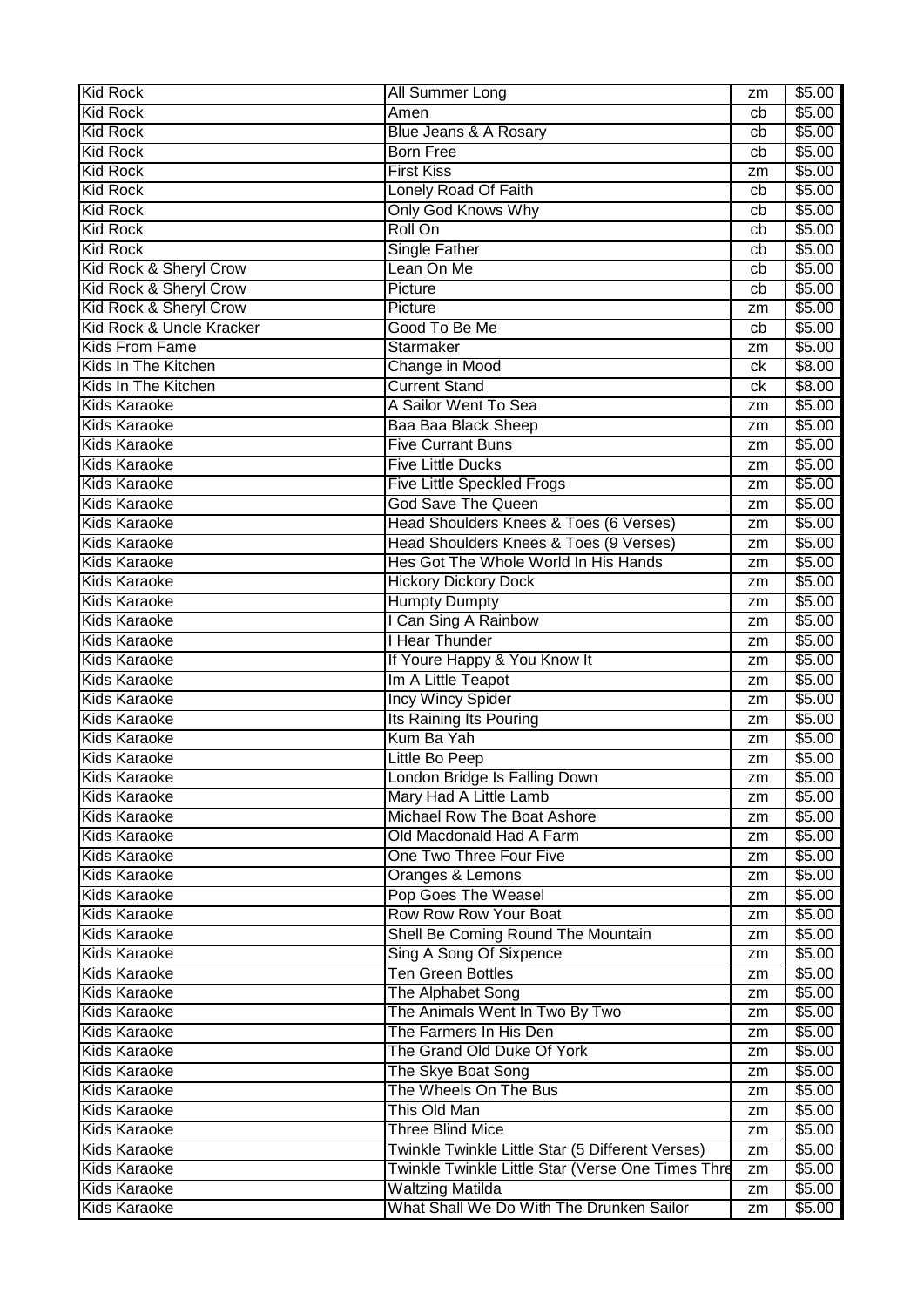| <b>Kids Karaoke</b>              | When The Saints Go Marching In                | zm | \$5.00 |
|----------------------------------|-----------------------------------------------|----|--------|
| <b>Kids Karaoke</b>              | Wind The Bobbin Up                            | zm | \$5.00 |
| Kiesza                           | Hideaway                                      | zm | \$5.00 |
| <b>Kiki Dee</b>                  | Amoureuse                                     | zm | \$5.00 |
| <b>Kiki Dee</b>                  | Ive Got The Music In Me                       | zm | \$5.00 |
| <b>Kiki Dee</b>                  | <b>Star</b>                                   | zm | \$5.00 |
| <b>Killers</b>                   | A Dustland Fairytale                          | cb | \$5.00 |
| <b>Killers</b>                   | All These Things That Ive Done                | zm | \$5.00 |
| <b>Killers</b>                   | <b>Bones</b>                                  | zm | \$5.00 |
| <b>Killers</b>                   | Caution                                       | ck | \$5.00 |
| <b>Killers</b>                   | Caution                                       | zm | \$5.00 |
| <b>Killers</b>                   | Human                                         | cb | \$5.00 |
| <b>Killers</b>                   | Human                                         | zm | \$5.00 |
| <b>Killers</b>                   |                                               | cb | \$5.00 |
| <b>Killers</b>                   | Mr Brightside                                 |    | \$5.00 |
| <b>Killers</b>                   | Mr Brightside                                 | zm |        |
|                                  | My Own Souls Warning                          | zm | \$5.00 |
| Killers                          | <b>Read My Mind</b>                           | zm | \$5.00 |
| <b>Killers</b>                   | Runaways                                      | zm | \$5.00 |
| <b>Killers</b>                   | Smile Like You Mean It                        | zm | \$5.00 |
| Killers                          | Somebody Told Me                              | ck | \$5.00 |
| <b>Killers</b>                   | Somebody Told Me                              | zm | \$5.00 |
| <b>Killers</b>                   | Spaceman                                      | cb | \$5.00 |
| <b>Killers</b>                   | Spaceman                                      | zm | \$5.00 |
| <b>Killers</b>                   | The Man                                       | zm | \$5.00 |
| <b>Killers</b>                   | When You Were Young                           | zm | \$5.00 |
| <b>Killing Heidi</b>             | <b>Calm Down</b>                              | ck | \$8.00 |
| <b>Killing Heidi</b>             | l Am                                          | ck | \$5.00 |
| Killing Heidi                    | Mascara                                       | сk | \$8.00 |
| <b>Killing Heidi</b>             | Weir                                          | сk | \$5.00 |
| <b>Kim Carnes</b>                | <b>Bette Davis Eyes</b>                       | cb | \$5.00 |
| <b>Kim Carnes</b>                | <b>Bette Davis Eyes</b>                       | zm | \$5.00 |
| <b>Kim Carnes</b>                | More Love                                     | cb | \$5.00 |
| <b>Kim Weston</b>                | Take Me In Your Arms (Rock Me A Little While) | cb | \$5.00 |
| Kim Wilde                        | Cambodia                                      | zm | \$5.00 |
| Kim Wilde                        | Hey Mister Snowman                            | zm | \$5.00 |
| Kim Wilde                        | Kids In America                               | ck | \$5.00 |
| Kim Wilde                        | Kids In America                               | zm | \$5.00 |
| Kim Wilde                        | <b>Never Trust A Stranger</b>                 | zm | \$5.00 |
| Kim Wilde                        | <b>You Came</b>                               | zm | \$5.00 |
| Kim Wilde                        | You Keep Me Hangin On                         | cb | \$5.00 |
| Kim Wilde                        | You Keep Me Hangin On                         | zm | \$5.00 |
| Kina Grannis (Crazy Rich Asians) | Cant Help Falling In Love                     | ck | \$5.00 |
| King                             | Love & Pride                                  | zm | \$5.00 |
| King Cole Trio                   | Straighten Up & Fly Right                     | cb | \$5.00 |
| <b>King Floyd</b>                | Groove Me                                     | cb | \$5.00 |
| Kings Of Leon                    | <b>Back Down South</b>                        | cb | \$5.00 |
| Kings Of Leon                    | Crawl                                         | cb | \$5.00 |
| Kings Of Leon                    | Fans                                          | cb | \$5.00 |
| Kings Of Leon                    | Fans                                          | zm | \$5.00 |
| Kings Of Leon                    | Four Kicks [Explicit]                         | zm | \$5.00 |
| Kings Of Leon                    | <b>Mollys Chambers</b>                        | zm | \$5.00 |
| Kings Of Leon                    | Notion                                        | cb | \$5.00 |
| Kings Of Leon                    | Notion                                        | zm | \$5.00 |
| Kings Of Leon                    | On Call                                       | cb | \$5.00 |
| Kings Of Leon                    | On Call                                       | zm | \$5.00 |
| Kings Of Leon                    | Pyro                                          | cb | \$5.00 |
| Kings Of Leon                    | Pyro                                          | zm | \$5.00 |
| Kings Of Leon                    | Radioactive                                   | cb | \$5.00 |
|                                  |                                               |    |        |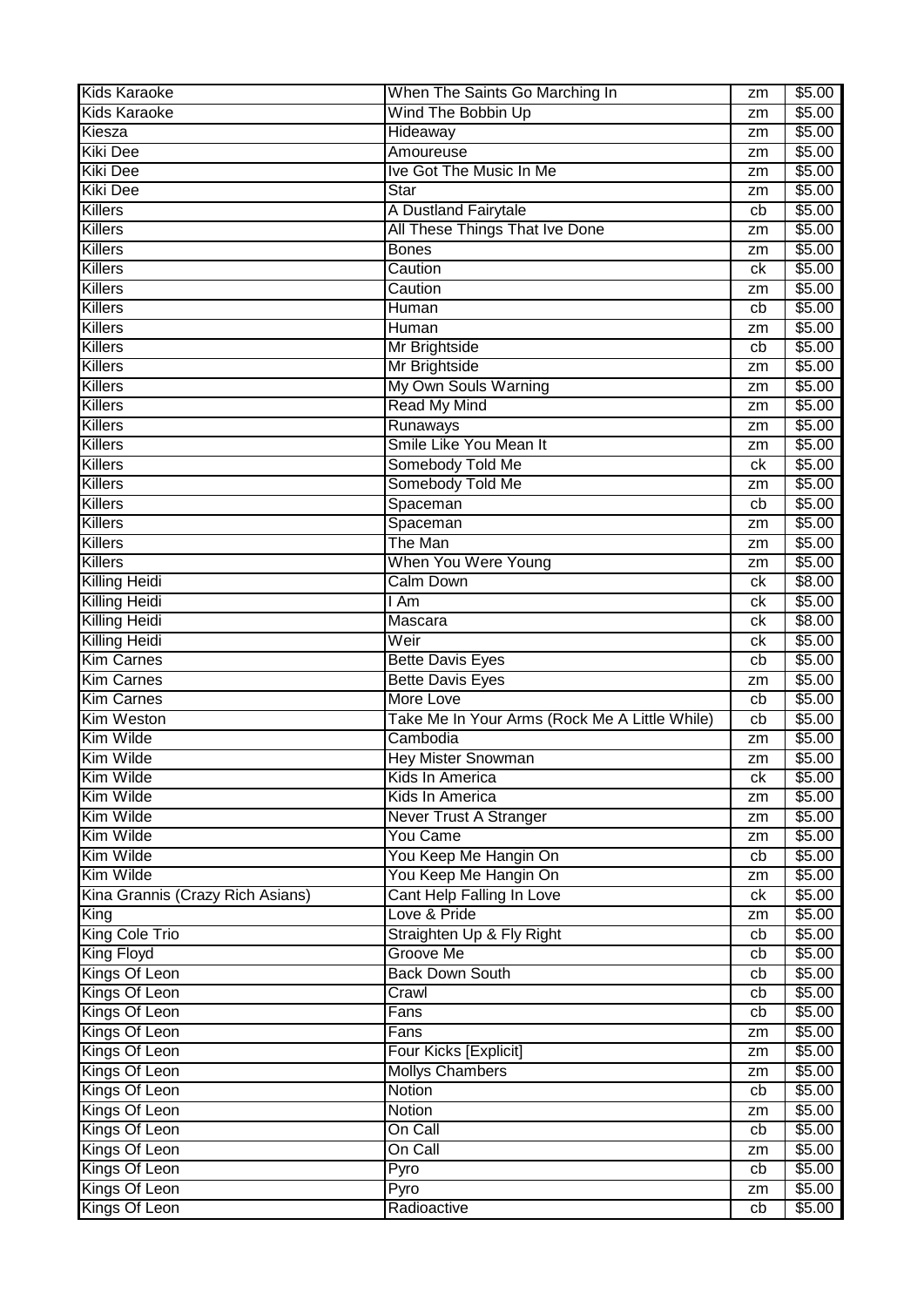| Kings Of Leon         | Radioactive                          | zm | \$5.00 |
|-----------------------|--------------------------------------|----|--------|
| Kings Of Leon         | Revelry                              | cb | \$5.00 |
| Kings Of Leon         | Revelry                              | zm | \$5.00 |
| Kings Of Leon         | Sex On Fire                          | cb | \$5.00 |
| Kings Of Leon         | Sex On Fire                          | zm | \$5.00 |
| Kings Of Leon         | <b>The Bandit</b>                    | ck | \$5.00 |
| Kings Of Leon         | <b>The Bandit</b>                    | zm | \$5.00 |
| Kings Of Leon         | <b>The Bucket</b>                    | cb | \$5.00 |
| Kings Of Leon         | <b>The Bucket</b>                    | zm | \$5.00 |
| Kings Of Leon         | Use Somebody                         | cb | \$5.00 |
| Kings Of Leon         | Use Somebody                         | zm | \$5.00 |
| Kings Of Leon         | Use Somebody & Sex On Fire Medley    | zm | \$5.00 |
| Kings Of Leon         | Walls                                | ck | \$5.00 |
| Kings Of Leon         | Walls                                | zm | \$5.00 |
| Kings Of Leon         | <b>Waste A Moment</b>                | ck | \$5.00 |
| Kings Of Leon         | <b>Waste A Moment</b>                |    | \$5.00 |
|                       |                                      | zm |        |
| Kingsmen              | Louie Louie                          | zm | \$5.00 |
| <b>Kingston Trio</b>  | <b>Tom Dooley</b>                    | cb | \$5.00 |
| <b>Kinks</b>          | All Day & All Of The Night           | zm | \$5.00 |
| <b>Kinks</b>          | Apeman                               | zm | \$5.00 |
| Kinks                 | Autumn Almanac                       | zm | \$5.00 |
| Kinks                 | Come Dancing                         | zm | \$5.00 |
| Kinks                 | Days                                 | zm | \$5.00 |
| Kinks                 | <b>Dead End Street</b>               | zm | \$5.00 |
| Kinks                 | <b>Dedicated Follower Of Fashion</b> | zm | \$5.00 |
| <b>Kinks</b>          | Everybodys Gonna Be Happy            | zm | \$5.00 |
| <b>Kinks</b>          | <b>Kinks Medley</b>                  | zm | \$5.00 |
| <b>Kinks</b>          | Lola                                 | ck | \$5.00 |
| <b>Kinks</b>          | Lola                                 | zm | \$5.00 |
| <b>Kinks</b>          | Mr Pleasant                          | zm | \$5.00 |
| <b>Kinks</b>          | <b>Plastic Man</b>                   | zm | \$5.00 |
| <b>Kinks</b>          | <b>Set Me Free</b>                   | zm | \$5.00 |
| <b>Kinks</b>          | <b>Stop Your Sobbing</b>             | zm | \$5.00 |
| <b>Kinks</b>          | Sunny Afternoon                      | ck | \$5.00 |
| <b>Kinks</b>          | <b>Sunny Afternoon</b>               | zm | \$5.00 |
| <b>Kinks</b>          | <b>This Time Tomorrow</b>            | zm | \$5.00 |
| <b>Kinks</b>          | Till The End Of The Day              | zm | \$5.00 |
| <b>Kinks</b>          | <b>Tired Of Waiting For You</b>      | zm | \$5.00 |
| <b>Kinks</b>          | Victoria                             | zm | \$5.00 |
| <b>Kinks</b>          | <b>Waterloo Sunset</b>               | ck | \$5.00 |
| <b>Kinks</b>          | <b>Waterloo Sunset</b>               | zm | \$5.00 |
| <b>Kinks</b>          | You Really Got Me                    | cb | \$5.00 |
| <b>Kinks</b>          | You Really Got Me                    | zm | \$5.00 |
| Kinky Boots           | Land Of Lola                         | zm | \$5.00 |
| <b>Kinky Boots</b>    | Sex Is In The Heel                   | zm | \$5.00 |
| <b>Kinleys</b>        | Dance In The Boat                    | cb | \$5.00 |
| Kinleys               | Im In                                | cb | \$5.00 |
| <b>Kinleys</b>        | Just Between You & Me                | cb | \$5.00 |
| <b>Kinleys</b>        | My Heart Is Still Beating            | cb | \$5.00 |
| Kinleys               | Ooh Aah) Crazy Kind Of Love Thing    | cb | \$5.00 |
| <b>Kinleys</b>        | Please                               | cb | \$5.00 |
| Kinleys               | She Aint The Girl For You            | cb | \$5.00 |
| Kinleys               | Somebodys Out There Watching         |    | \$5.00 |
|                       | You Make It Seem So Easy             | cb |        |
| <b>Kinleys</b>        |                                      | cb | \$5.00 |
| Kinleys               | <b>Youre Still Here</b>              | cb | \$5.00 |
| Kippi Brannon         | Daddys Little Girl                   | cb | \$5.00 |
| <b>Kirsty Maccoll</b> | A New England                        | zm | \$5.00 |
| <b>Kirsty Maccoll</b> | Days                                 | zm | \$5.00 |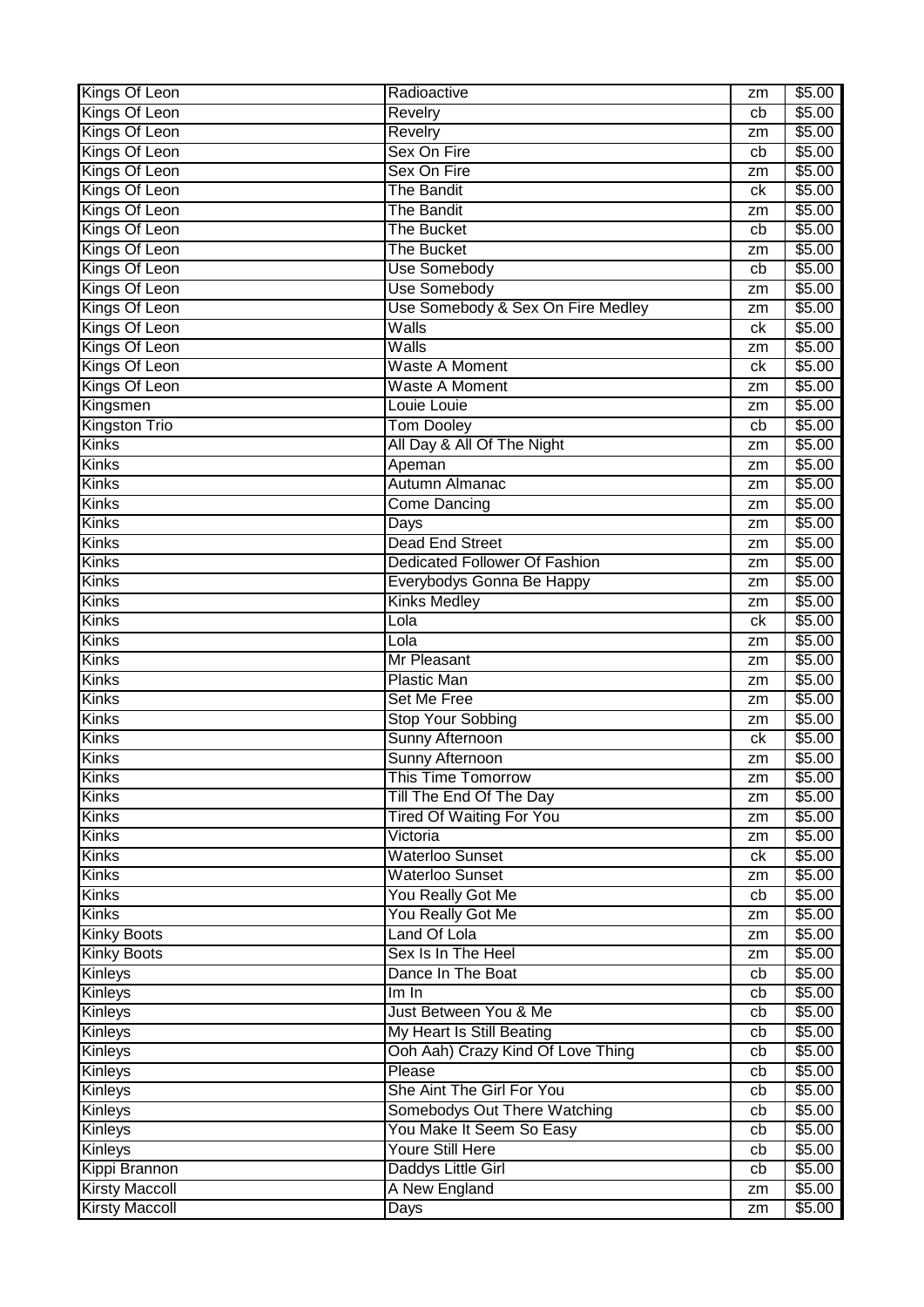| <b>Kirsty Maccoll</b>         | Theres A Guy Works Down The Chip Shop Swear | zm | \$5.00         |
|-------------------------------|---------------------------------------------|----|----------------|
| Kiss                          | <b>Beth</b>                                 | cb | \$5.00         |
| Kiss                          | <b>Crazy Crazy Nights</b>                   | ck | \$5.00         |
| Kiss                          | <b>Crazy Crazy Nights</b>                   | zm | \$5.00         |
| Kiss                          | God Gave Rock & Roll To You II              | zm | \$5.00         |
| <b>Kiss</b>                   | God Gave Rock N Roll To You                 | ck | \$5.00         |
| <b>Kiss</b>                   | <b>Hard Luck Woman</b>                      | cb | \$5.00         |
| <b>Kiss</b>                   | I Was Made For Lovin You                    | zm | \$5.00         |
| <b>Kiss</b>                   | I Was Made For Loving You                   | сk | \$5.00         |
| Kiss                          | Rock & Roll All Nite                        | cb | \$5.00         |
| <b>Kitty Wells</b>            | Amigos Guitar                               | cb | \$5.00         |
| <b>Kitty Wells</b>            | <b>Heartbreak USA</b>                       | cb | \$5.00         |
| <b>Kitty Wells</b>            | I Cant Stop Loving You                      | cb | \$5.00         |
| <b>Kitty Wells</b>            | It Wasnt God Who Made Honky Tonk Angels     | cb | \$5.00         |
| <b>Kitty Wells</b>            | Jealousy                                    | cb | \$5.00         |
| <b>Kitty Wells</b>            | Left To Right                               |    | \$5.00         |
| <b>Kitty Wells</b>            | <b>Makin Believe</b>                        | cb | \$5.00         |
|                               |                                             | cb |                |
| <b>Kitty Wells</b>            | Mommy For A Day                             | cb | \$5.00         |
| <b>Kitty Wells</b>            | Searching (For Someone Like You)            | cb | \$5.00         |
| <b>Kitty Wells</b>            | The White Circle On My Finger               | cb | \$5.00         |
| <b>Kitty Wells</b>            | Theres Poison In Your Heart                 | cb | \$5.00         |
| Kitty Wells & Red Foley       | As Long As I Live                           | cb | \$5.00         |
| Kitty Wells & Red Foley       | Make Believe (Til We Can Make It Come True) | cb | \$5.00         |
| Kitty Wells & Red Foley       | One By One                                  | cb | \$5.00         |
| Kitty Wells & Red Foley       | You & Me                                    | cb | \$5.00         |
| Kix                           | Dont Close Your Eyes                        | cb | \$5.00         |
| Klangkarussell & Will Heard   | Sonnentanz (Sun Dont Shine)                 | zm | \$5.00         |
| Klaxons                       | <b>Atlantis To Interzone</b>                | zm | \$5.00         |
| Klaxons                       | Golden Skans                                | zm | \$5.00         |
| Klaxons                       | Its Not Over Yet                            | zm | \$5.00         |
| <b>KLF feat Tammy Wynette</b> | <b>Justified And Ancient</b>                | zm | $\sqrt{$5.00}$ |
| <b>Knack</b>                  | My Sharona                                  | cb | \$5.00         |
| Knack                         | <b>My Sharona</b>                           | ck | \$5.00         |
| <b>Knack</b>                  | My Sharona                                  | zm | \$5.00         |
| Kodaline                      | All I Want                                  | zm | \$5.00         |
| Kodaline                      | Shed A Tear                                 | zm | \$5.00         |
| Kodaline                      | The One                                     | zm | \$5.00         |
| Kolohe Kai                    | <b>Ehu Girl</b>                             | nz | \$5.00         |
| Koo De Tah                    | <b>Too Young for Promises</b>               | ck | \$8.00         |
| Kooks                         | Naive                                       | zm | \$5.00         |
| <b>Kooks</b>                  | She Moves In Her Own Way                    | zm | \$5.00         |
| Kool & The Gang               | Celebration                                 | cb | \$5.00         |
| Kool & The Gang               | Celebration                                 | zm | \$5.00         |
| Kool & The Gang               | Cherish                                     | cb | \$5.00         |
| Kool & The Gang               | Fresh                                       | cb | \$5.00         |
| Kool & The Gang               | Get Down On It                              | cb | \$5.00         |
| Kool & The Gang               | Get Down On It                              | zm | \$5.00         |
| Kool & The Gang               | Jungle Boogie                               | cb | \$5.00         |
| Kool & The Gang               | <b>Ladies Night</b>                         | cb | \$5.00         |
| Kool & The Gang               | <b>Ladies Night</b>                         | zm | \$5.00         |
| Kool & The Gang               | Too Hot                                     | cb | \$5.00         |
| Kooman & Dimond               | Lost In The Waves (Female Key)              | zm | \$5.00         |
| Kooman & Dimond               | Lost In The Waves (Original Male Key)       | zm | \$5.00         |
| Korgis                        | Everybodys Got To Learn Sometime            | cb | \$5.00         |
| Korgis                        | Everybodys Got To Learn Sometime            | zm | \$5.00         |
| Kortney Kayle                 | Dont Let Me Down                            | cb | \$5.00         |
| <b>Kortney Kayle</b>          | Unbroken By You                             | cb | \$5.00         |
| <b>Kraftwerk</b>              | <b>The Model</b>                            |    | \$5.00         |
|                               |                                             | zm |                |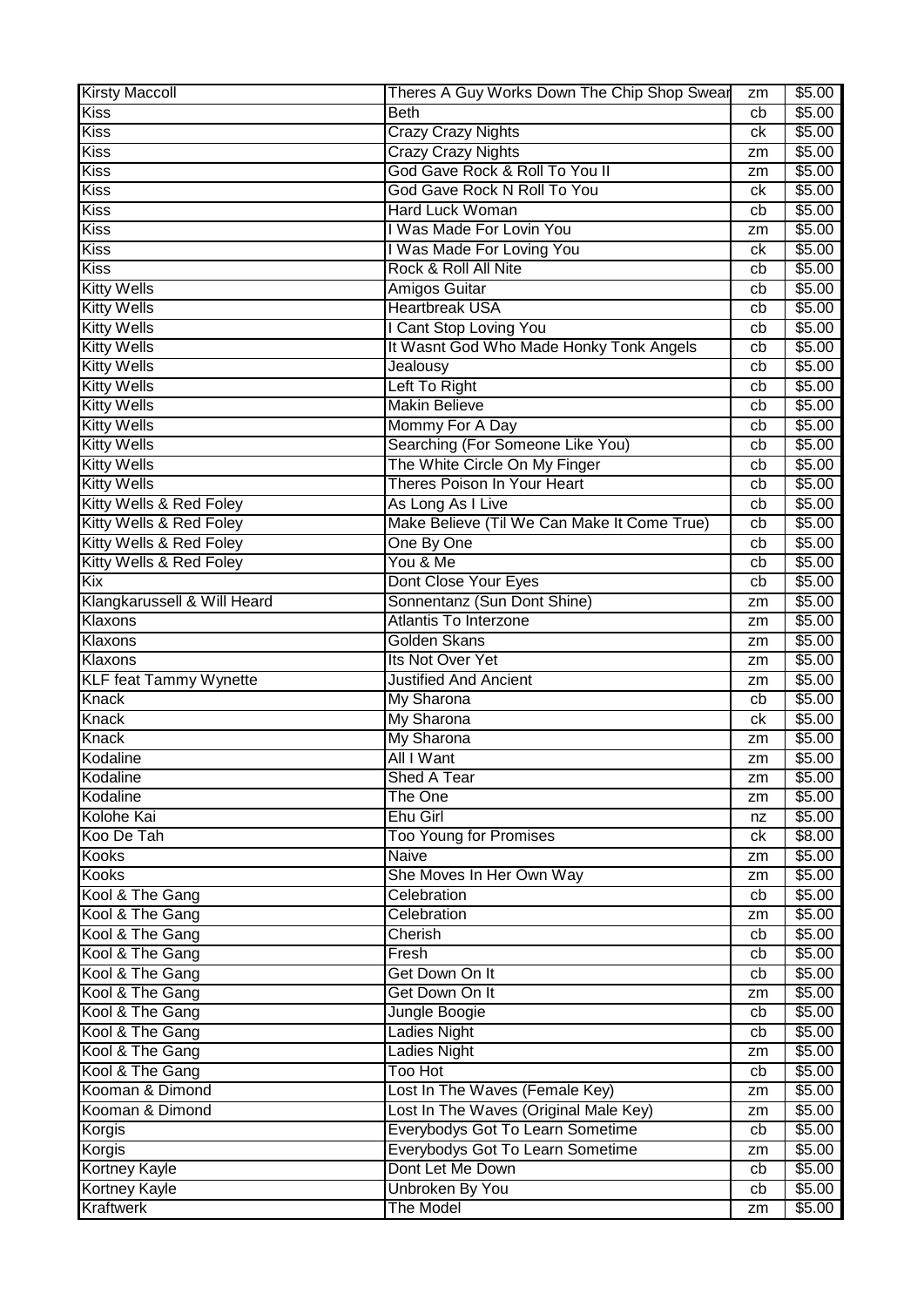| <b>Kris Allen</b>                              | <b>Alright With Me</b>                     | cb       | \$5.00           |
|------------------------------------------------|--------------------------------------------|----------|------------------|
| <b>Kris Allen</b>                              | Live Like Were Dying                       | cb       | \$5.00           |
| <b>Kris Allen</b>                              | No Boundaries                              | cb       | \$5.00           |
| Kris Allen & Pat Monohan                       | The Truth                                  | cb       | \$5.00           |
| <b>Kris Kristofferson</b>                      | Help Me Make It Through The Night          | ck       | \$5.00           |
| <b>Kris Kristofferson</b>                      | Me & Bobby McGee                           | ck       | \$5.00           |
| Kris Kristofferson                             | Me & Bobby McGee                           | zm       | \$5.00           |
| Kris Kristofferson                             | Why Me Lord                                | cb       | \$5.00           |
| <b>Kris Kross</b>                              | Jump                                       | cb       | \$5.00           |
| <b>Krista Marie</b>                            | Jeep Jeep                                  | cb       | \$5.00           |
| <b>Krista Marie</b>                            | Tomboy                                     | cb       | \$5.00           |
| <b>Kristin Chenoweth</b>                       | <b>Taylor The Latte Boy</b>                | zm       | \$5.00           |
| <b>Kristin Garner</b>                          | Lets Burn It Down                          | cb       | \$5.00           |
| <b>Kristin Garner</b>                          | Lightly                                    | cb       | \$5.00           |
| <b>Kristin Garner</b>                          | <b>Singing To The Scarecrow</b>            | cb       | \$5.00           |
| <b>Kristin Hale</b>                            | <b>Useless</b>                             | cb       | \$5.00           |
| <b>Kristina Cornell</b>                        | Little Red Balloon                         | cb       | \$5.00           |
| <b>Kristina Train</b>                          | <b>Dark Black</b>                          | zm       | \$5.00           |
| <b>Kristina Train</b>                          | Dream Of Me                                | zm       | \$5.00           |
| <b>Kristine W</b>                              | Lovin You                                  | cb       | \$5.00           |
| Kristinia DeBarge                              | Goodbye                                    | cb       | \$5.00           |
| KSI                                            | Holiday                                    | сk       | \$5.00           |
| KSI                                            | Holiday                                    | zm       | \$5.00           |
| KSI                                            | <b>Holiday (Without Backing Vocals)</b>    | zm       | \$5.00           |
| <b>KT Oslin</b>                                | <b>Come Next Monday</b>                    | cb       | \$5.00           |
| <b>KT Oslin</b>                                | Didnt Expect It To Go Down This Way        | cb       | \$5.00           |
| <b>KT Oslin</b>                                | Do Ya                                      | cb       | \$5.00           |
| <b>KT Oslin</b>                                | <b>Hey Bobby</b>                           | cb       | \$5.00           |
| <b>KT Oslin</b>                                | <b>Hold Me</b>                             | cb       | \$5.00           |
|                                                |                                            |          |                  |
| <b>KT Oslin</b>                                |                                            | cb       |                  |
| <b>KT Oslin</b>                                | III Always Come Back                       | cb       | \$5.00           |
| <b>KT Oslin</b>                                | Live Close By Visit Often<br>Mary & Willie | cb       | \$5.00<br>\$5.00 |
| <b>Kt Tunstall</b>                             | <b>Another Place To Fall</b>               | zm       |                  |
| <b>Kt Tunstall</b>                             | <b>Black Horse &amp; The Cherry Tree</b>   | cb       | \$5.00<br>\$5.00 |
| <b>Kt Tunstall</b>                             | <b>Black Horse &amp; The Cherry Tree</b>   | zm       | \$5.00           |
|                                                | Come On Get In                             |          |                  |
| <b>Kt Tunstall</b>                             | Fade Like A Shadow                         | cb<br>cb | \$5.00<br>\$5.00 |
| <b>Kt Tunstall</b><br><b>Kt Tunstall</b>       | Other Side Of The World                    | zm       | \$5.00           |
| <b>Kt Tunstall</b>                             | Suddenly I See                             | cb       |                  |
| <b>Kt Tunstall</b>                             |                                            | nz       | \$5.00<br>\$5.00 |
| <b>Kt Tunstall</b>                             | <b>Suddenly I See</b><br>Suddenly I See    | zm       | \$5.00           |
| <b>Kubb</b>                                    | Grow                                       | zm       |                  |
| <b>Kula Shaker</b>                             | <b>Hey Dude</b>                            | zm       | \$5.00<br>\$5.00 |
| Kumar Sanu & Lata Mangeshkar                   | Tujhe Dekha Toh Yeh Jana Sanam             | zm       | \$5.00           |
| Kungs & Cookin on 3 Burners                    | <b>This Girl</b>                           | ck       |                  |
|                                                | <b>More Mess</b>                           | zm       | \$5.00<br>\$5.00 |
| Kungs & Olly Murs                              | <b>This Girl</b>                           | zm       | \$5.00           |
| Kungs Vs Cookin On 3 Burners<br><b>Kutless</b> | Run                                        | cb       | \$5.00           |
| Kygo & Ellie Goulding                          | <b>First Time</b>                          | ck       | \$8.00           |
| Kygo & Imagine Dragons                         | Born to Be Yours                           | ck       | \$5.00           |
| Kygo & Imagine Dragons                         | Born To Be Yours                           | zm       | \$5.00           |
| Kygo & Miguel                                  | Remind Me To Forget                        | ck       | \$5.00           |
| Kygo & OneRepublic                             | <b>Stranger Things</b>                     | zm       | \$5.00           |
| Kygo & Rita Ora                                | Carry On                                   | zm       | \$5.00           |
| Kygo & Sandro Cavazza                          | <b>Happy Now</b>                           | zm       | \$5.00           |
| Kygo & Selena Gomez                            | It Aint Me                                 | ck       | \$5.00           |
| Kygo & Selena Gomez<br>Kygo & Tina Turner      | It Aint Me                                 | zm       | \$5.00           |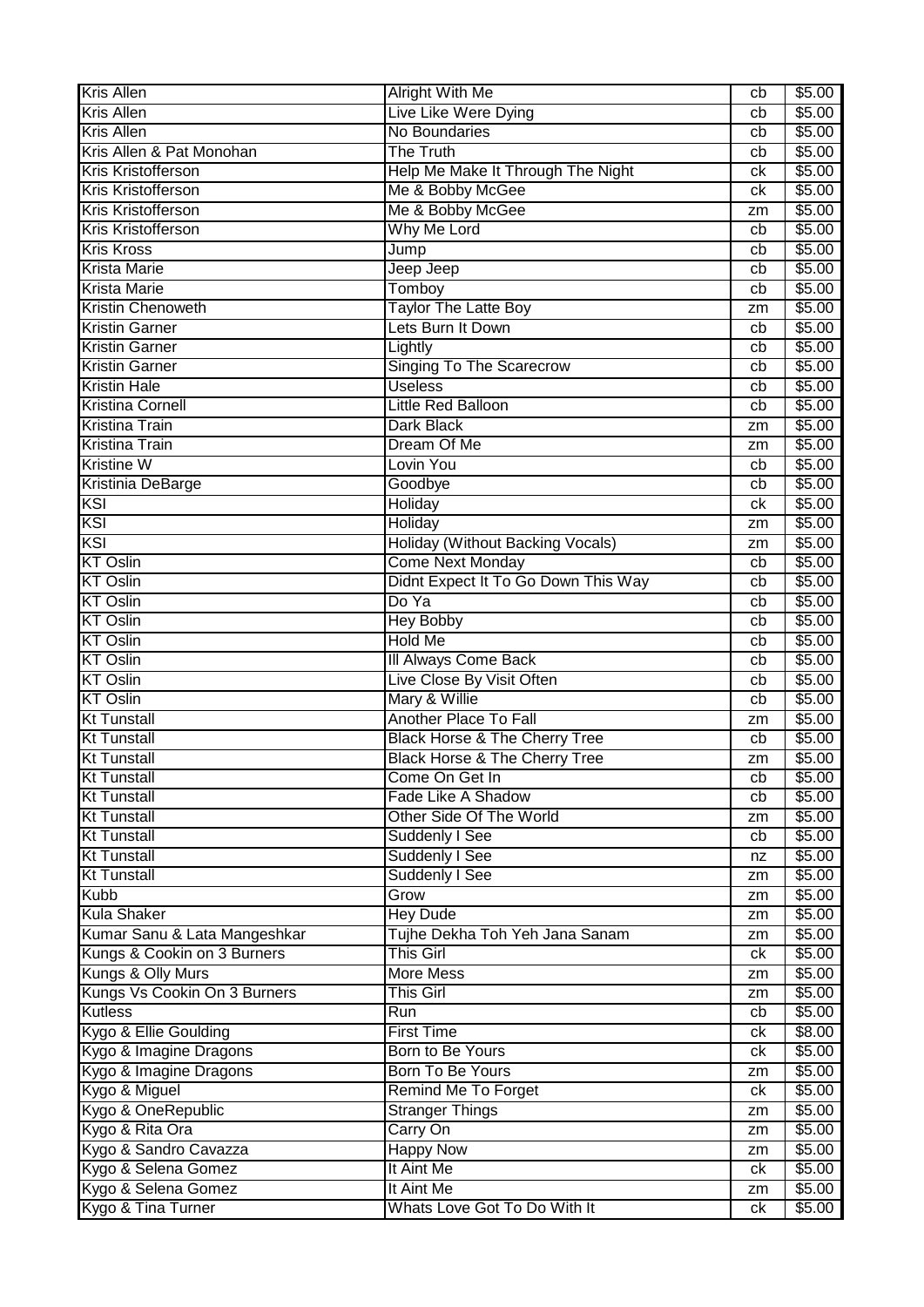| Kygo & Tina Turner              | Whats Love Got To Do With It (remix) | ck | \$5.00 |
|---------------------------------|--------------------------------------|----|--------|
| Kygo & Whitney Houston          | <b>Higher Love</b>                   | ck | \$5.00 |
| Kygo & Whitney Houston          | <b>Higher Love</b>                   | zm | \$5.00 |
| Kygo, Avicii & Sandro Cavazza   | <b>Forever Yours</b>                 | ck | \$5.00 |
| <b>Kylie Minogue</b>            | 2 Hearts                             | zm | \$5.00 |
| <b>Kylie Minogue</b>            | <b>All The Lovers</b>                | zm | \$5.00 |
| <b>Kylie Minogue</b>            | Aphrodite                            | cb | \$5.00 |
| <b>Kylie Minogue</b>            | <b>Better Than Today</b>             | zm | \$5.00 |
| Kylie Minogue                   | <b>Better The Devil You Know</b>     | ck | \$5.00 |
| <b>Kylie Minogue</b>            | <b>Better The Devil You Know</b>     | zm | \$5.00 |
| <b>Kylie Minogue</b>            | Cant Get You Out Of My Head          | cb | \$5.00 |
| <b>Kylie Minogue</b>            | Cant Get You Out Of My Head          | zm | \$5.00 |
| <b>Kylie Minogue</b>            | Come Into My World                   | cb | \$5.00 |
| <b>Kylie Minogue</b>            | Come Into My World                   | zm | \$5.00 |
| <b>Kylie Minogue</b>            | Dancing                              | ck | \$5.00 |
| <b>Kylie Minogue</b>            | Dancing                              | zm | \$5.00 |
| <b>Kylie Minogue</b>            | Get Outta My Way                     | zm | \$5.00 |
| <b>Kylie Minogue</b>            | Give Me Just A Little More Time      | zm | \$5.00 |
| <b>Kylie Minogue</b>            | <b>Giving You Up</b>                 | nz | \$5.00 |
| Kylie Minogue                   | Hand On Your Heart                   | zm | \$5.00 |
| <b>Kylie Minogue</b>            | I Cant Get You Out Of My Head        | ck | \$5.00 |
| <b>Kylie Minogue</b>            | Should Be So Lucky                   | cb | \$5.00 |
| <b>Kylie Minogue</b>            | Should Be So Lucky                   | ck | \$5.00 |
| <b>Kylie Minogue</b>            | Should Be So Lucky                   | zm | \$5.00 |
| <b>Kylie Minogue</b>            | In Your Eyes                         | zm | \$5.00 |
| <b>Kylie Minogue</b>            | Into The Blue                        | zm | \$5.00 |
| <b>Kylie Minogue</b>            | Locomotion                           | ck | \$5.00 |
| Kylie Minogue                   | Love At First Sight                  | cb | \$5.00 |
| <b>Kylie Minogue</b>            | Magic                                | zm | \$5.00 |
| <b>Kylie Minogue</b>            | <b>New York City</b>                 | zm | \$5.00 |
| <b>Kylie Minogue</b>            | On A Night Like This                 | zm | \$5.00 |
| <b>Kylie Minogue</b>            | <b>Red Blooded Woman</b>             | zm | \$5.00 |
| <b>Kylie Minogue</b>            | Santa Baby                           | zm | \$5.00 |
| <b>Kylie Minogue</b>            | <b>Say Something</b>                 | ck | \$5.00 |
| <b>Kylie Minogue</b>            | <b>Say Something</b>                 | zm | \$5.00 |
| Kylie Minogue                   | Slow                                 | cb | \$5.00 |
| <b>Kylie Minogue</b>            | <b>Spinning Around</b>               | ck | \$5.00 |
| <b>Kylie Minogue</b>            | <b>Spinning Around</b>               | zm | \$5.00 |
| <b>Kylie Minogue</b>            | Step Back In Time                    | zm | \$5.00 |
| <b>Kylie Minogue</b>            | <b>Stop Me From Falling</b>          | ck | \$5.00 |
| Kylie Minogue                   | <b>Stop Me From Falling</b>          | zm | \$5.00 |
| <b>Kylie Minogue</b>            | <b>Tears On My Pillow</b>            | zm | \$5.00 |
| Kylie Minogue                   | The Locomotion                       | cb | \$5.00 |
| <b>Kylie Minogue</b>            | The Locomotion                       | zm | \$5.00 |
| <b>Kylie Minogue</b>            | Wow                                  | zm | \$5.00 |
| Kylie Minogue & Jack Savoretti  | Musics Too Sad Without You           | zm | \$5.00 |
| Kylie Minogue & Jason Donovan   | <b>Especially For You</b>            | ck | \$5.00 |
| Kylie Minogue & Jason Donovan   | <b>Especially For You</b>            | zm | \$5.00 |
| Kylie Minogue & Nick Cave       | <b>Where The Wild Roses Grow</b>     | nz | \$5.00 |
| Kylie Minogue & Robbie Williams | Kids                                 | zm | \$5.00 |
| Kylie Minogue & Taio Cruz       | Higher                               | cb | \$5.00 |
| Kylie Minogue Vs New Order      | Cant Get Blue Monday Out Of My Head  | zm | \$5.00 |
| La Bouche                       | <b>Be My Lover</b>                   | ck | \$5.00 |
| La De Das                       | How Is The Air Up There              | nz | \$5.00 |
| La Dee Dahs                     | Gonna See My Baby Tonight            | ck | \$8.00 |
| La Roux                         | <b>Bulletproof</b>                   | zm | \$5.00 |
| La Roux                         | Im Not Your Toy                      | zm | \$5.00 |
| La Roux                         | In For The Kill                      | zm | \$5.00 |
|                                 |                                      |    |        |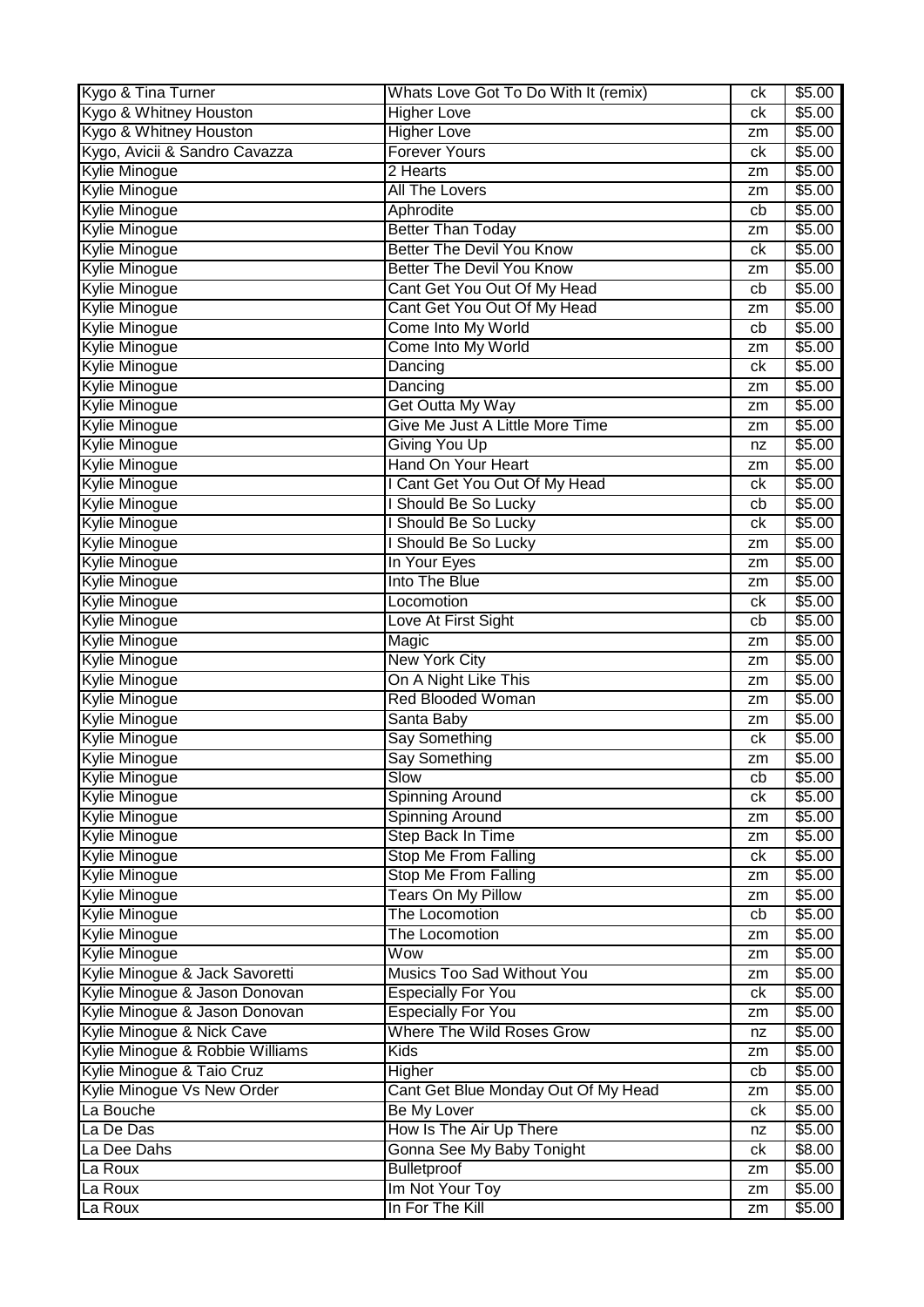| LAB                         | In The Air                           | zm | \$5.00 |
|-----------------------------|--------------------------------------|----|--------|
| LaBelle                     | <b>Lady Marmalade</b>                | cb | \$5.00 |
| Labelle                     | Lady Marmalade                       | zm | \$5.00 |
| Labi Siffre                 | Something Inside So Strong           | zm | \$5.00 |
| Labrinth                    | Jealous                              | сk | \$5.00 |
| Labrinth                    | Jealous                              | zm | \$5.00 |
| Labrinth & Emeli Sande      | <b>Beneath Your Beautiful</b>        | сk | \$5.00 |
| Labrinth & Emeli Sande      | <b>Beneath Your Beautiful</b>        | zm | \$5.00 |
| Labrinth & Tinie Tempah     | Earthquake                           | zm | \$5.00 |
| Lace                        | I Want A Man                         | cb | \$5.00 |
| Lace                        | Kiss Em All                          | cb | \$5.00 |
| Lace                        | You Couldve Had Me                   | cb | \$5.00 |
| Lady Antebellum             | <b>American Honey</b>                | cb | \$5.00 |
| Lady Antebellum             | Better Off Now (For Solo Male)       | zm | \$5.00 |
| Lady Antebellum             | <b>Hello World</b>                   | cb | \$5.00 |
| Lady Antebellum             | I Run To You                         | cb | \$5.00 |
| Lady Antebellum             | I Was Here                           | cb | \$5.00 |
| Lady Antebellum             | <b>Lookin For A Good Time</b>        | cb | \$5.00 |
| Lady Antebellum             | Love Dont Live Here                  | cb | \$5.00 |
| Lady Antebellum             | Love This Pain                       | cb | \$5.00 |
| Lady Antebellum             | <b>Need You Now</b>                  | cb | \$5.00 |
| Lady Antebellum             | <b>Need You Now</b>                  | zm | \$5.00 |
| Lady Antebellum             | <b>Our Kind Of Love</b>              | cb | \$5.00 |
| Lady Antebellum             | We Owned The Night                   | cb | \$5.00 |
| Lady Antebellum             | What If I Never Get Over You         | ck | \$5.00 |
| Lady Antebellum             | When You Got A Good Thing            | cb | \$5.00 |
| Lady Antebellum             | <b>You Look Good</b>                 | zm | \$5.00 |
| Lady Antebellum & Maroon 5  | Out Of Goodbyes                      | cb | \$5.00 |
| Lady Antebellum & Parachute | <b>Kiss Me Slowly</b>                | cb | \$5.00 |
| Lady Gaga                   | 911 (Nine One One)                   | zm | \$5.00 |
| Lady Gaga                   | Again Again                          | zm | \$5.00 |
| Lady Gaga                   | Alejandro                            | cb | \$5.00 |
| Lady Gaga                   | Alejandro                            | zm | \$5.00 |
| Lady Gaga                   | Always Remember Us This Way          | ck | \$5.00 |
| Lady Gaga                   | <b>Always Remember Us This Way</b>   | zm | \$5.00 |
| Lady Gaga                   | Applause                             | zm | \$5.00 |
| Lady Gaga                   | <b>Bad Romance</b>                   | cb | \$5.00 |
| Lady Gaga                   | <b>Bad Romance</b>                   | zm | \$5.00 |
| Lady Gaga                   | <b>Before I Cry</b>                  | zm | \$5.00 |
| Lady Gaga                   | <b>Born This Way</b>                 | cb | \$5.00 |
| Lady Gaga                   | Born This Way                        | zm | \$5.00 |
| Lady Gaga                   | Born This Way (Country Road Version) | zm | \$5.00 |
| Lady Gaga                   | <b>Brown Eyes</b>                    | zm | \$5.00 |
| Lady Gaga                   | Chillin                              | cb | \$5.00 |
| Lady Gaga                   | Dance In The Dark                    | zm | \$5.00 |
| Lady Gaga                   | <b>Disco Heaven</b>                  | zm | \$5.00 |
| Lady Gaga                   | Eh Eh (Nothing Else I Can Say)       | cb | \$5.00 |
| Lady Gaga                   | Fashion                              | cb | \$5.00 |
| Lady Gaga                   | Hair Body Face                       | zm | \$5.00 |
| Lady Gaga                   | I Like It Rough                      | zm | \$5.00 |
| Lady GaGa                   | I'll Never Love Again                | ck | \$5.00 |
| Lady GaGa                   | Is That Alright                      | ck | \$5.00 |
| Lady Gaga                   | <b>Is That Alright</b>               | zm | \$5.00 |
| Lady Gaga                   | Judas                                | zm | \$5.00 |
| Lady Gaga                   | <b>Just Dance</b>                    | cb | \$5.00 |
| Lady Gaga                   | LoveGame                             | cb | \$5.00 |
| Lady Gaga                   | Lovegame                             | zm | \$5.00 |
| Lady Gaga                   | <b>Marry The Night</b>               | zm | \$5.00 |
|                             |                                      |    |        |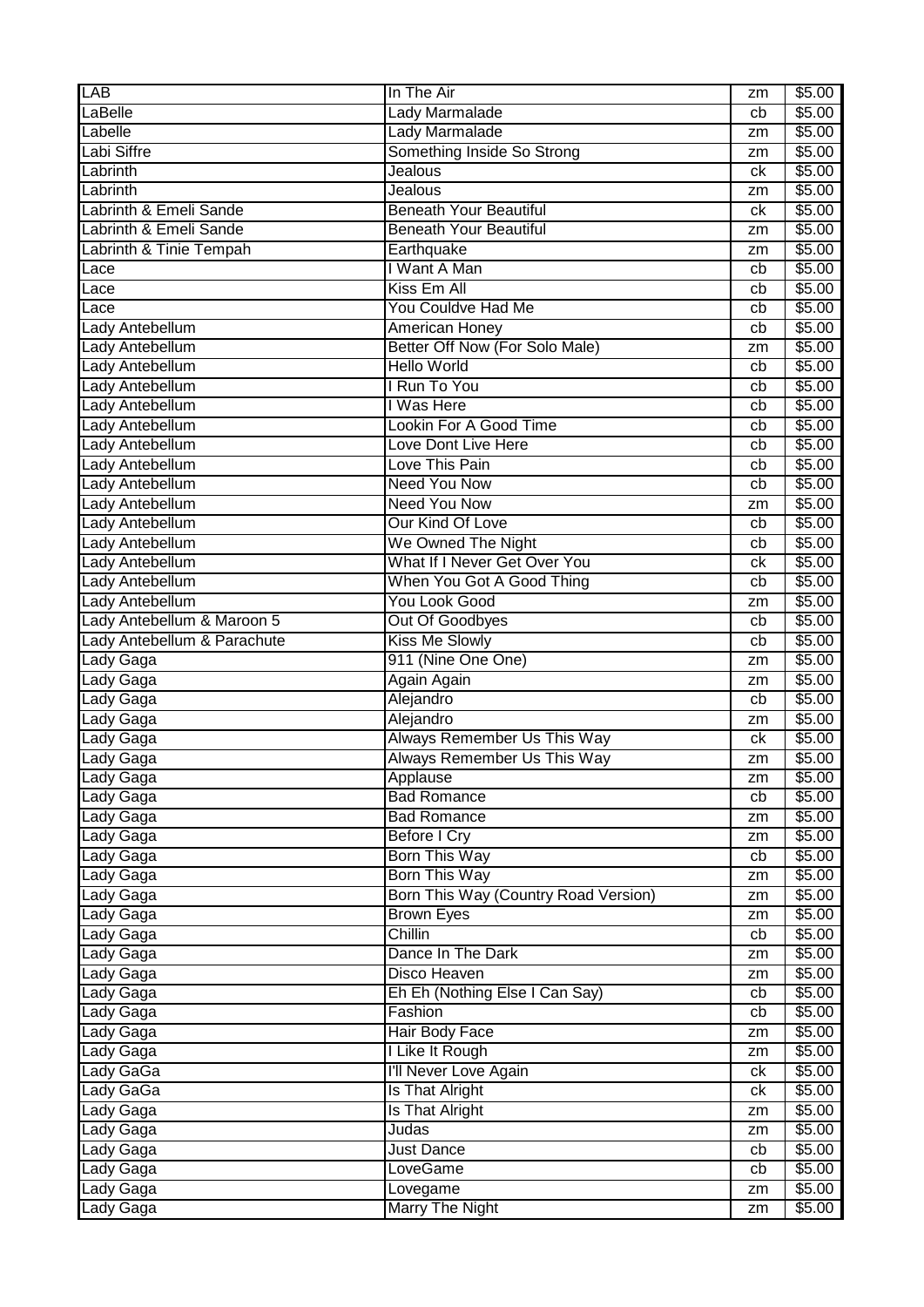| Lady Gaga                     | <b>Million Reasons</b>                    | zm | \$5.00 |
|-------------------------------|-------------------------------------------|----|--------|
| Lady Gaga                     | Million Reasons (Acoustic Version)        | zm | \$5.00 |
| Lady Gaga                     | <b>Money Honey</b>                        | zm | \$5.00 |
| Lady Gaga                     | <b>Monster</b>                            | zm | \$5.00 |
| Lady Gaga                     | Paparazzi                                 | cb | \$5.00 |
| Lady Gaga                     | Paparazzi                                 | zm | \$5.00 |
| Lady Gaga                     | <b>Perfect Illusion</b>                   | ck | \$5.00 |
| Lady Gaga                     | <b>Perfect Illusion</b>                   | zm | \$5.00 |
| Lady Gaga                     | <b>Poker Face</b>                         | cb | \$5.00 |
| Lady Gaga                     | <b>Poker Face</b>                         | zm | \$5.00 |
| Lady Gaga                     | Speechless                                | zm | \$5.00 |
| Lady Gaga                     | <b>Stupid Love</b>                        | ck | \$5.00 |
| Lady Gaga                     | <b>Stupid Love</b>                        | zm | \$5.00 |
| Lady Gaga                     | Summerboy                                 | zm | \$5.00 |
| Lady Gaga                     | <b>The Cure</b>                           | zm | \$5.00 |
|                               | The Edge Of Glory                         |    | \$5.00 |
| Lady Gaga                     |                                           | cb |        |
| Lady Gaga                     | The Edge Of Glory                         | zm | \$5.00 |
| Lady Gaga                     | <b>The Fame</b>                           | zm | \$5.00 |
| Lady Gaga                     | Venus                                     | zm | \$5.00 |
| Lady Gaga                     | Why Did You Do That                       | zm | \$5.00 |
| Lady Gaga                     | You & I                                   | cb | \$5.00 |
| Lady Gaga                     | You & I                                   | zm | \$5.00 |
| Lady Gaga                     | <b>Youve Got A Friend (Live Acoustic)</b> | zm | \$5.00 |
| Lady Gaga & Ariana Grande     | Rain On Me                                | ck | \$5.00 |
| Lady Gaga & Ariana Grande     | Rain On Me                                | zm | \$5.00 |
| Lady Gaga & Beyonce           | Telephone                                 | cb | \$5.00 |
| Lady Gaga & Beyonce           | <b>Telephone</b>                          | zm | \$5.00 |
| Lady Gaga & Bradley Cooper    | Ill Never Love Again                      | zm | \$5.00 |
| Lady Gaga & Bradley Cooper    | Music To My Eyes                          | zm | \$5.00 |
| Lady Gaga & Bradley Cooper    | Shallow                                   | ck | \$5.00 |
| Lady Gaga & Bradley Cooper    | Shallow                                   | zm | \$5.00 |
| Lady Gaga & Colby Odonis      | Just Dance (Duet)                         | zm | \$5.00 |
| Lady Gaga & Colby Odonis      | Just Dance (Female Solo)                  | zm | \$5.00 |
| Lady Gaga & R Kelly           | Do What U Want                            | zm | \$5.00 |
| <b>Lady Soul</b>              | If My Sisters In Trouble                  | zm | \$5.00 |
| Lainey Wilson                 | Things A Man Oughta Know                  | сk | \$5.00 |
| Lambrettas                    |                                           |    |        |
|                               |                                           |    |        |
|                               | Poison Ivy                                | zm | \$5.00 |
| Lana Del Rey                  | <b>Blue Jeans</b>                         | zm | \$5.00 |
| Lana Del Rey                  | <b>Born To Die</b>                        | zm | \$5.00 |
| Lana Del Rey                  | Love                                      | zm | \$5.00 |
| Lana Del Rey                  | <b>National Anthem</b>                    | zm | \$5.00 |
| Lana Del Rey                  | Video Games                               | zm | \$5.00 |
| Lana Del Rey                  | <b>West Coast</b>                         | zm | \$5.00 |
| Lana Del Rey                  | Young & Beautiful                         | zm | \$5.00 |
| Lana Del Rey & Cedric Gervais | Summertime Sadness (Remix)                | zm | \$5.00 |
| Lana Del Rey & The Weeknd     | <b>Lust For Life</b>                      | zm | \$5.00 |
| <b>Lance Miller</b>           | She Really Loves Me                       | cb | \$5.00 |
| Lane Turner                   | Always Wanting More (Breathless)          | cb | \$5.00 |
| Lara Fabian                   | I Will Love Again                         | cb | \$5.00 |
| Lara Fabian                   | Love By Grace                             | cb | \$5.00 |
| Lari White                    | <b>John Wayne Walking Away</b>            | cb | \$5.00 |
| Lari White                    | Lay Around & Love On You                  | cb | \$5.00 |
| Lari White                    | <b>Lead Me Not</b>                        | cb | \$5.00 |
| Lari White                    | Now I Know                                | cb | \$5.00 |
| Lari White                    | <b>Stepping Stone</b>                     | cb | \$5.00 |
| Lari White                    | <b>Take Me</b>                            | cb | \$5.00 |
| Lari White                    | Thats How You Know (When Youre In Love)   | cb | \$5.00 |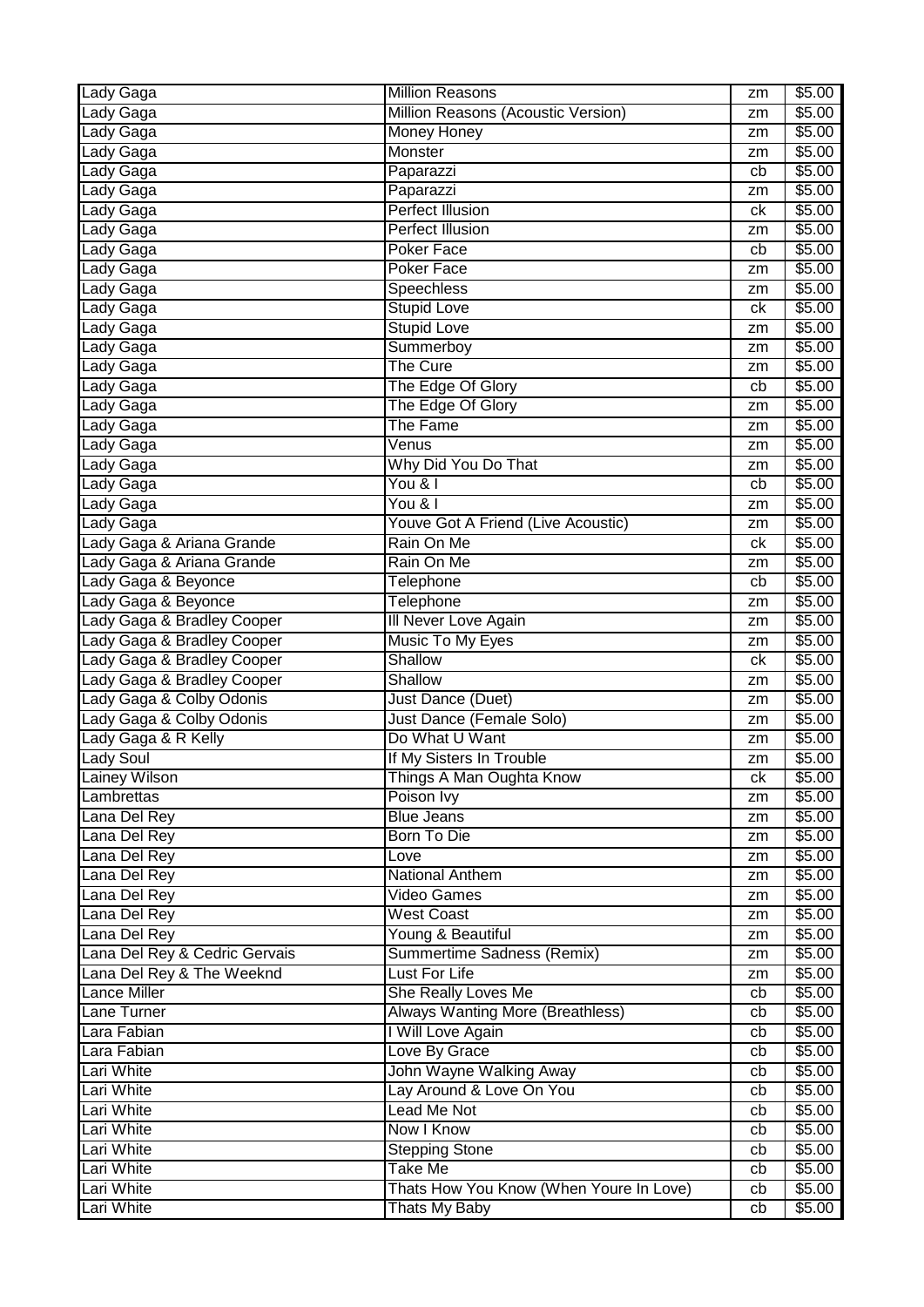| Lari White                          | What A Woman Wants                       | cb | \$5.00 |
|-------------------------------------|------------------------------------------|----|--------|
| Lari White & Travis Tritt           | <b>Helping Me Get Over You</b>           | cb | \$5.00 |
| Larkins                             | <b>Steady As The Rain</b>                | cb | \$5.00 |
| Larry Gatlin                        | All The Gold In California               | cb | \$5.00 |
| Larry Gatlin                        | <b>Broken Lady</b>                       | cb | \$5.00 |
| <b>Larry Gatlin</b>                 | Houston (Means Im One Day Closer To You) | cb | \$5.00 |
| <b>Larry Gatlin</b>                 | I Dont Wanna Cry                         | cb | \$5.00 |
| Larry Gatlin                        | I Heard The Bells On Christmas Day       | cb | \$5.00 |
| Larry Gatlin                        | I Just Wish You Were Someone I Love      | cb | \$5.00 |
| Larry Gatlin                        | Ive Done Enough Dyin Today               | cb | \$5.00 |
| Larry Gatlin                        | Love Is Just A Game                      | cb | \$5.00 |
| Larry Gatlin                        | Love Of A Lifetime                       | cb | \$5.00 |
| Larry Gatlin                        | <b>Night Time Magic</b>                  | cb | \$5.00 |
| Larry Gatlin                        | O Holy Night                             | cb | \$5.00 |
| Larry Gatlin                        | She Used To Be Somebodys Baby            | cb | \$5.00 |
| Larry Gatlin                        | <b>Statues Without Hearts</b>            | cb | \$5.00 |
| Larry Gatlin                        | <b>Sure Feels Like Love</b>              | cb | \$5.00 |
| Larry Gatlin                        | Take Me To Your Lovin Place              | cb | \$5.00 |
| Larry Gatlin                        | <b>Talkin To The Moon</b>                | cb | \$5.00 |
| Larry Gatlin                        | What Are We Doin Lonesome                | cb | \$5.00 |
| Larry Gatlin & Roy Orbison          | <b>Indian Summer</b>                     | zm | \$5.00 |
| <b>Larry Sparks</b>                 | <b>Smokey Mountain Memories</b>          | cb | \$5.00 |
| <b>Larry Stewart</b>                | <b>Alright Already</b>                   | cb | \$5.00 |
| <b>Larry Stewart</b>                | <b>III Cry Tomorrow</b>                  | cb | \$5.00 |
| <b>Larry Verne</b>                  | <b>Mr Custer</b>                         | cb | \$5.00 |
| Las                                 | <b>There She Goes</b>                    | zm | \$5.00 |
| Las Ketchup                         | The Ketchup Song                         | ck | \$5.00 |
| Las Ketchup                         | The Ketchup Song                         | zm | \$5.00 |
| Lata Mangeshkar                     | Aaj Phir Jeene Ki Tamanna Hai            | zm | \$5.00 |
| Lata Mangeshkar                     | Ajeeb Dastan Hai Yeh                     | zm | \$5.00 |
| Lata Mangeshkar                     | <b>Chalte Chalte</b>                     | zm | \$5.00 |
| Lata Mangeshkar                     | Pyar Kiya To Darna Kya                   | zm | \$5.00 |
| Lata Mangeshkar & Roop Kumar Rathod | Tere Liye                                | zm | \$5.00 |
| Latto                               | <b>Big Energy</b>                        | ck | \$5.00 |
| Laura Bell Bundy                    | Drop On By                               | cb | \$5.00 |
| Laura Bell Bundy                    | Giddy On Up                              | cb | \$5.00 |
| Laura Branigan                      | Dont Show Your Love                      | cb | \$5.00 |
| Laura Branigan                      | Gloria                                   | cb | \$5.00 |
| Laura Branigan                      | Gloria                                   | zm | \$5.00 |
| Laura Branigan                      | How Am I Supposed To Live Without You    | cb | \$5.00 |
| Laura Branigan                      | <b>Self Control</b>                      | cb | \$5.00 |
| Laura Branigan                      | <b>Self Control</b>                      | zm | \$5.00 |
| Laura Branigan                      | Solitaire                                | cb | \$5.00 |
| Laura Branigan                      | The Lucky One                            | cb | \$5.00 |
| Laura Pausini                       | Surrender                                | cb | \$5.00 |
| Lauren Daigle                       | You Say                                  | ck | \$5.00 |
| Lauren Lucas                        | The Carolina Kind                        | cb | \$5.00 |
| Lauren Lucas                        | <b>What You Aint Gonna Get</b>           | cb | \$5.00 |
| Lauren Spencer Smith                | <b>Fingers Crossed</b>                   | zm | \$5.00 |
| <b>Lauren Talley</b>                | <b>Hes Alive</b>                         | cb | \$5.00 |
| <b>Lauryn Hill</b>                  | Cant Take My Eyes Off Of You             | cb | \$5.00 |
| Lauryn Hill                         | Doo Wop (That Thing)                     | cb | \$5.00 |
| Lauryn Hill                         | Doo Wop (That Thing)                     | zm | \$5.00 |
| Lauryn Hill                         | Ex Factor                                | cb | \$5.00 |
| Lauryn Hill                         | Lost Ones                                | cb | \$5.00 |
| Lauryn Hill                         | To Zion                                  | cb | \$5.00 |
| Lauryn Hill & Fugees                | <b>Killing Me Softly</b>                 | cb | \$5.00 |
| Lauv & Anne Marie                   | F**k I'm Lonely                          | ck | \$5.00 |
|                                     |                                          |    |        |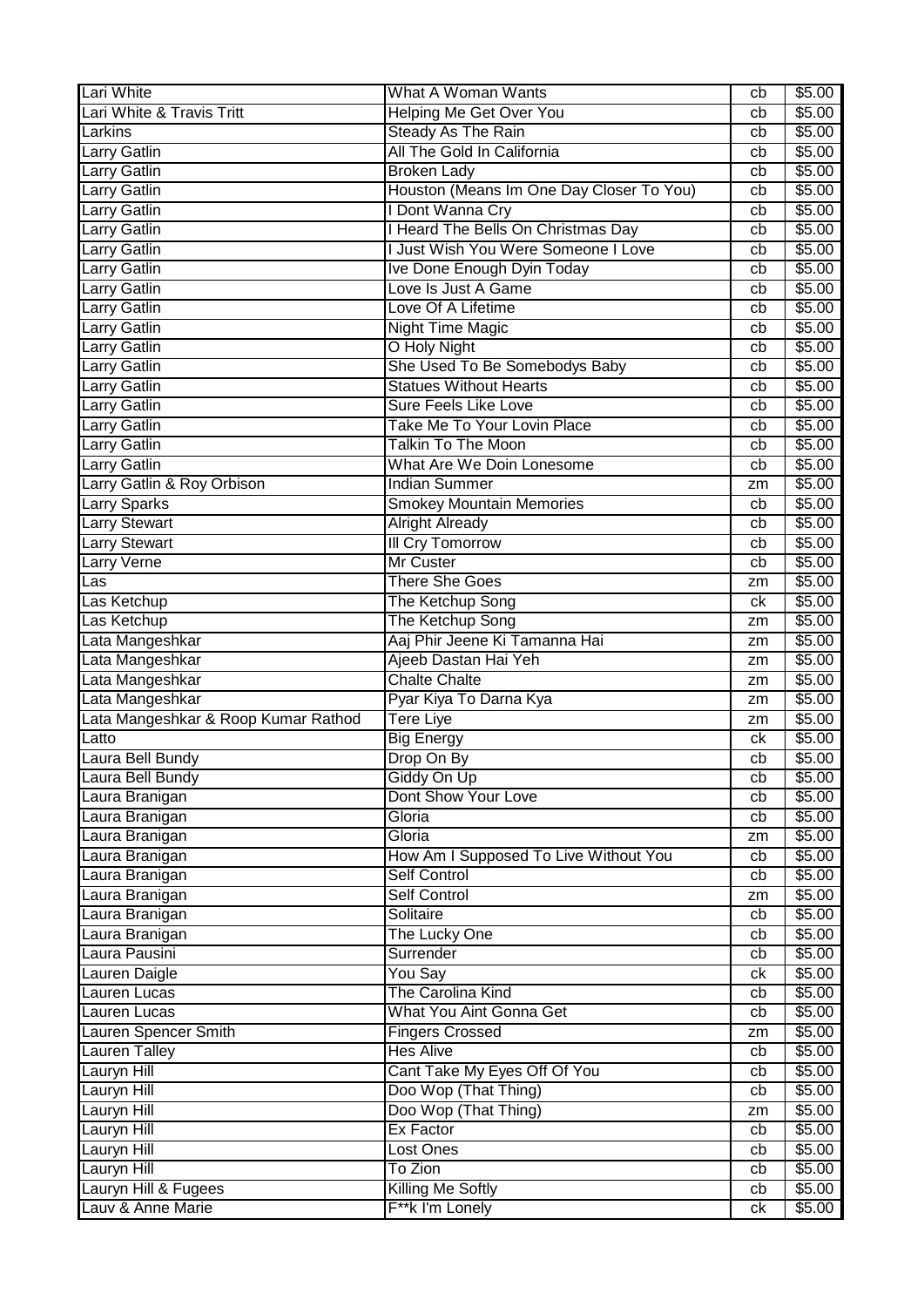| Lawrence Reynolds            | Jesus Is A Soul Man               | cb | \$5.00 |
|------------------------------|-----------------------------------|----|--------|
| Lawson                       | Juliet                            | zm | \$5.00 |
| Lawson                       | Learn To Love Again               | zm | \$5.00 |
| Lawson                       | Roads                             | zm | \$5.00 |
| Lawson                       | <b>Standing In The Dark</b>       | zm | \$5.00 |
| Lawson                       | <b>Taking Over Me</b>             | zm | \$5.00 |
| Lawson                       | When She Was Mine                 | zm | \$5.00 |
| Lawson & BOB                 | <b>Brokenhearted</b>              | zm | \$5.00 |
| Lazy Town                    | Bing Bang (Time To Dance)         | zm | \$5.00 |
| <b>Leah Mcfall</b>           | I Will Survive                    | zm | \$5.00 |
| LeAnn Rimes                  | <b>Big Deal</b>                   | cb | \$5.00 |
| LeAnn Rimes                  | <b>Blue</b>                       | cb | \$5.00 |
| <b>LeAnn Rimes</b>           | <b>Bridge Over Troubled Water</b> | cb | \$5.00 |
| LeAnn Rimes                  | But I Do Love You                 | cb | \$5.00 |
| <b>LeAnn Rimes</b>           | <b>Cant Fight The Moonlight</b>   | cb | \$5.00 |
| <b>LeAnn Rimes</b>           | <b>Cant Fight The Moonlight</b>   | ck | \$5.00 |
| <b>LeAnn Rimes</b>           | <b>Cant Fight The Moonlight</b>   | zm | \$5.00 |
| LeAnn Rimes                  | <b>Clinging To A Saving Hand</b>  | cb | \$5.00 |
| LeAnn Rimes                  | Commitment                        | cb | \$5.00 |
| <b>LeAnn Rimes</b>           | <b>Cowboys Sweetheart</b>         | cb | \$5.00 |
| <b>LeAnn Rimes</b>           | <b>Crazy Women</b>                | cb | \$5.00 |
| LeAnn Rimes                  |                                   |    |        |
|                              | Family                            | cb | \$5.00 |
| <b>LeAnn Rimes</b>           | Give                              | cb | \$5.00 |
| <b>LeAnn Rimes</b>           | <b>God Bless America</b>          | cb | \$5.00 |
| LeAnn Rimes                  | Good Friend & A Glass Of Wine     | cb | \$5.00 |
| <b>Leann Rimes</b>           | How Do I Live                     | cb | \$5.00 |
| <b>LeAnn Rimes</b>           | How Do I Live                     | zm | \$5.00 |
| <b>LeAnn Rimes</b>           | I Believe                         | cb | \$5.00 |
| LeAnn Rimes                  | Know Who Holds Tomorrow           | cb | \$5.00 |
| LeAnn Rimes                  | <b>Need You</b>                   | cb | \$5.00 |
| LeAnn Rimes                  | Life Goes On                      | cb | \$5.00 |
| <b>LeAnn Rimes</b>           | Looking Through Your Eyes         | cb | \$5.00 |
| <b>LeAnn Rimes</b>           | Nothin Better To Do               | cb | \$5.00 |
| <b>LeAnn Rimes</b>           | Nothin Bout Love Makes Sense      | cb | \$5.00 |
| <b>LeAnn Rimes</b>           | Nothin New Under The Moon         | cb | \$5.00 |
| LeAnn Rimes                  | On The Side Of Angels             | cb | \$5.00 |
| <b>LeAnn Rimes</b>           | One Way Ticket (Because I Can)    | cb | \$5.00 |
| <b>LeAnn Rimes</b>           | Please Remember                   | cb | \$5.00 |
| <b>LeAnn Rimes</b>           | Probably Wouldnt Be This Way      | cb | \$5.00 |
| <b>LeAnn Rimes</b>           | <b>Purple Rain</b>                | cb | \$5.00 |
| LeAnn Rimes                  | Some People                       | cb | \$5.00 |
| <b>LeAnn Rimes</b>           | Somethings Gotta Give             | cb | \$5.00 |
| <b>LeAnn Rimes</b>           | Soon                              | cb | \$5.00 |
| <b>LeAnn Rimes</b>           | Suddenly                          | cb | \$5.00 |
| <b>LeAnn Rimes</b>           | Swingin                           | cb | \$5.00 |
| LeAnn Rimes                  | <b>Ten Thousand Angels Cried</b>  | cb | \$5.00 |
| <b>LeAnn Rimes</b>           | The Light In Your Eyes            | cb | \$5.00 |
| <b>LeAnn Rimes</b>           | The Right Kind Of Wrong           | cb | \$5.00 |
| LeAnn Rimes                  | These Arms Of Mine                | cb | \$5.00 |
| LeAnn Rimes                  | <b>This Love</b>                  | cb | \$5.00 |
| LeAnn Rimes                  | <b>Tic Toc</b>                    | cb | \$5.00 |
| <b>LeAnn Rimes</b>           | <b>Unchained Melody</b>           | cb | \$5.00 |
| LeAnn Rimes                  | We Can                            | cb | \$5.00 |
| <b>LeAnn Rimes</b>           | What I Cannot Change              | cb | \$5.00 |
| <b>LeAnn Rimes</b>           | You Light Up My Life              | cb | \$5.00 |
| LeAnn Rimes & Elton John     | Written In The Stars              | cb | \$5.00 |
| LeAnn Rimes & Marc Broussard | When Its Good                     | cb | \$5.00 |
| <b>Leapy Lee</b>             | <b>Little Arrows</b>              | zm | \$5.00 |
|                              |                                   |    |        |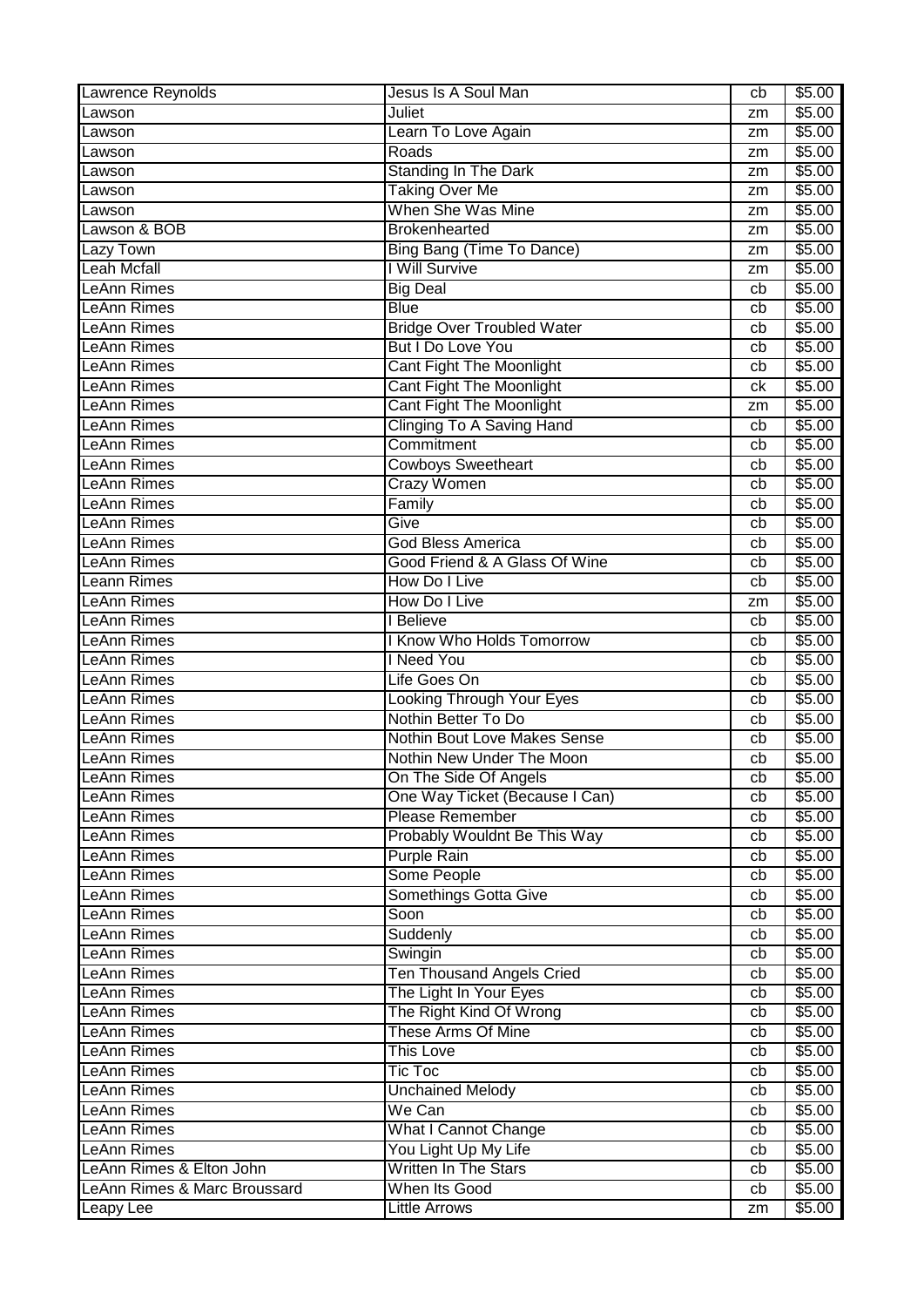| Led Zeppelin                     | Going To California                   | zm       | \$5.00 |
|----------------------------------|---------------------------------------|----------|--------|
| <b>Led Zeppelin</b>              | Rock & Roll                           | zm       | \$5.00 |
| <b>Led Zeppelin</b>              | Rock n Roll                           | сk       | \$5.00 |
| <b>Led Zeppelin</b>              | Stairway To Heaven                    | cb       | \$5.00 |
| <b>Led Zeppelin</b>              | Stairway To Heaven                    | zm       | \$5.00 |
| <b>Led Zeppelin</b>              | <b>Whole Lotta Love</b>               | ck       | \$5.00 |
| <b>Led Zeppelin</b>              | <b>Whole Lotta Love</b>               | zm       | \$5.00 |
| Lee & Tania Kernaghan            | A Bushman Cant Survive                | ck       | \$8.00 |
| Lee Ann Womack                   | A Little Past Little Rock             | cb       | \$5.00 |
| Lee Ann Womack                   | Am I The Only Thing Youve Done Wrong  | cb       | \$5.00 |
| Lee Ann Womack                   | <b>Ashes By Now</b>                   | cb       | \$5.00 |
| Lee Ann Womack                   | <b>Blame It On Me</b>                 | cb       | \$5.00 |
| Lee Ann Womack                   | <b>Buckaroo</b>                       | cb       | \$5.00 |
| Lee Ann Womack                   | Does My Ring Burn Your Finger         | cb       | \$5.00 |
| Lee Ann Womack                   | Dont Tell Me                          | cb       | \$5.00 |
| Lee Ann Womack                   | Finding My Way Back Home              | cb       | \$5.00 |
| Lee Ann Womack                   | Forever Everyday                      | cb       | \$5.00 |
| Lee Ann Womack                   | He Oughta Know That By Now            | cb       | \$5.00 |
| Lee Ann Womack                   | <b>Hope You Dance</b>                 | cb       | \$5.00 |
| Lee Ann Womack                   | I May Hate Myself In The Morning      | cb       | \$5.00 |
| Lee Ann Womack                   | I Need You                            | cb       | \$5.00 |
| Lee Ann Womack                   | III Think Of A Reason Later           | cb       | \$5.00 |
| Lee Ann Womack                   | Last Call                             | cb       | \$5.00 |
| Lee Ann Womack                   | Never Again Again                     | cb       | \$5.00 |
| Lee Ann Womack                   | Now You See Me) Now You Dont          | cb       | \$5.00 |
| Lee Ann Womack                   | <b>Solitary Thinking</b>              | cb       | \$5.00 |
| Lee Ann Womack                   | Some Things I Know                    | cb       | \$5.00 |
| Lee Ann Womack                   | Something Worth Leaving Behind        | cb       | \$5.00 |
| Lee Ann Womack                   | <b>Stronger Than I Am</b>             | cb       | \$5.00 |
| Lee Ann Womack                   | The Fool                              | cb       | \$5.00 |
| Lee Ann Womack                   | The Man With The Bag                  | cb       | \$5.00 |
| Lee Ann Womack                   | The Wrong Girl                        | cb       | \$5.00 |
| Lee Ann Womack                   | There Is A God                        | cb       | \$5.00 |
| Lee Ann Womack                   | Twenty Years & Two Husbands Ago       | cb       | \$5.00 |
| Lee Ann Womack                   | Why They Call It Falling              | cb       | \$5.00 |
| Lee Ann Womack                   | Youve Got To Talk To Me               | cb       | \$5.00 |
| Lee Ann Womack & Alan Jackson    | <b>Ring Of Fire</b>                   | cb       | \$5.00 |
| Lee Ann Womack & Willie Nelson   | <b>Mendocino County Line</b>          | cb       | \$5.00 |
| Lee Brice                        | <b>Beautiful Every Time</b>           | cb       | \$5.00 |
| <b>Lee Brice</b>                 | <b>Happy Endings</b>                  | cb       | \$5.00 |
| Lee Brice                        | Love Like Crazy                       | cb       | \$5.00 |
| Lee Brice                        | <b>Upper Middle Class White Trash</b> | cb       | \$5.00 |
| Lee Dorsey                       | Ya Ya                                 |          | \$5.00 |
| Lee Greenwood                    | Aint No Trick (It Takes Magic)        | cb<br>cb | \$5.00 |
| Lee Greenwood                    | Between A Rock & A Heartache          |          | \$5.00 |
| Lee Greenwood                    | <b>Fools Gold</b>                     | cb       | \$5.00 |
| Lee Greenwood                    | <b>God Bless The USA</b>              | cb       | \$5.00 |
| Lee Greenwood                    | <b>Holdin A Good Hand</b>             | cb       |        |
|                                  |                                       | cb       | \$5.00 |
| Lee Greenwood                    | 100                                   | cb       | \$5.00 |
| Lee Greenwood                    | I Still Believe                       | cb       | \$5.00 |
| Lee Greenwood                    | <b>III Be Loving You</b>              | cb       | \$5.00 |
| Lee Greenwood                    | It Turns Me Inside Out                | cb       | \$5.00 |
| Lee Greenwood                    | Somebodys Gonna Love You              | cb       | \$5.00 |
| Lee Greenwood                    | The Pledge Of Allegiance              | cb       | \$5.00 |
| Lee Greenwood                    | Weve Got It Made                      | cb       | \$5.00 |
| Lee Greenwood                    | Youve Got A Good Love Comin           | cb       | \$5.00 |
| Lee Greenwood & Barbara Mandrell | It Should Have Been Love By Now       | cb       | \$5.00 |
| Lee Greenwood & Barbara Mandrell | To Me                                 | cb       | \$5.00 |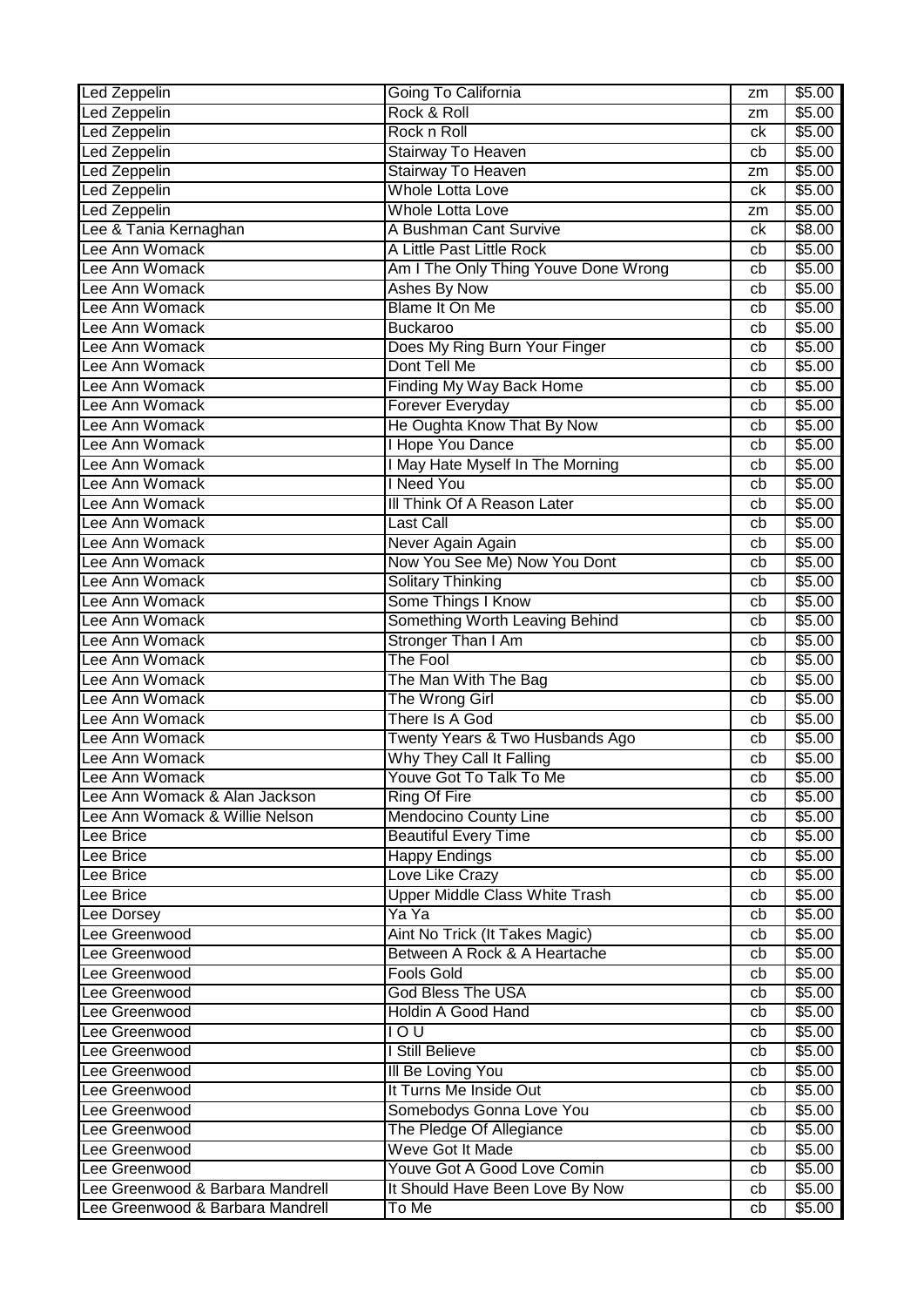| Lee Greenwood & Suzy Bogguss       | <b>Hopelessly Yours</b>                        | cb | \$5.00 |
|------------------------------------|------------------------------------------------|----|--------|
| Lee Kernaghan                      | <b>Backroad Nation</b>                         | сk | \$8.00 |
| Lee Kernaghan                      | <b>Boys From The Bush</b>                      | ck | \$5.00 |
| Lee Kernaghan                      | <b>Planet Country</b>                          | ck | \$5.00 |
| Lee Kernaghan                      | <b>Shes My Ute</b>                             | ck | \$8.00 |
| Lee Kernaghan                      | <b>Spirit Of The Anzacs</b>                    | ck | \$8.00 |
| Lee Kernaghan                      | The Outback Club                               | ck | \$8.00 |
| Lee Kernaghan                      | Wheels                                         | ck | \$8.00 |
| Lee Kernaghan & The Wolfe Brothers | <b>Till It Ends</b>                            | ck | \$5.00 |
| Lee Marvin                         | <b>Wandrin Star</b>                            | zm | \$5.00 |
| Lee Michaels                       | Do You Know What I Mean                        | cb | \$5.00 |
| Lee Roy Parnell                    | A Little Bit Of You                            | cb | \$5.00 |
| Lee Roy Parnell                    | All That Matters Anymore                       | cb | \$5.00 |
| Lee Roy Parnell                    | <b>Crocodile Tears</b>                         |    | \$5.00 |
| Lee Roy Parnell                    | <b>Family Tree</b>                             | cb | \$5.00 |
|                                    |                                                | cb |        |
| Lee Roy Parnell                    | Love Without Mercy                             | cb | \$5.00 |
| Lee Roy Parnell                    | Lucky Me Lucky You                             | cb | \$5.00 |
| Lee Roy Parnell                    | Oughta Be A Law                                | cb | \$5.00 |
| Lee Roy Parnell                    | She Wont Be Lonely Long                        | cb | \$5.00 |
| Lee Roy Parnell                    | <b>Tender Moment</b>                           | cb | \$5.00 |
| Lee Roy Parnell                    | The Power Of Love                              | cb | \$5.00 |
| Lee Roy Parnell                    | What Kind Of Fool Do You Think I Am            | cb | \$5.00 |
| Lee Roy Parnell                    | When A Woman Loves A Man                       | cb | \$5.00 |
| Lee Roy Parnell                    | You Cant Get There From Here                   | cb | \$5.00 |
| Lee Ryan                           | When I Think Of You                            | zm | \$5.00 |
| <b>Lefty Frizzell</b>              | Always Late (With Your Kisses)                 | cb | \$5.00 |
| <b>Lefty Frizzell</b>              | Dont Stay Away (Till Love Grows Old)           | cb | \$5.00 |
| <b>Lefty Frizzell</b>              | Forever (And Always)                           | cb | \$5.00 |
| <b>Lefty Frizzell</b>              | Give Me More More More (Of Your Kisses)        | cb | \$5.00 |
| <b>Lefty Frizzell</b>              | I Love You A Thousand Ways                     | cb | \$5.00 |
| <b>Lefty Frizzell</b>              | <b>I Overlooked An Orchid</b>                  | cb | \$5.00 |
| Lefty Frizzell                     | I Want To Be With You Always                   | cb | \$5.00 |
| <b>Lefty Frizzell</b>              | If Youve Got The Money Ive Got The Time        | cb | \$5.00 |
| <b>Lefty Frizzell</b>              | Im An Old Old Man (Trying To Live While I Can) | cb | \$5.00 |
| <b>Lefty Frizzell</b>              | Look What Thoughts Will Do                     | cb | \$5.00 |
| Lefty Frizzell                     | Mom & Dads Waltz                               | cb | \$5.00 |
| <b>Lefty Frizzell</b>              | Saginaw Michigan                               | cb | \$5.00 |
| <b>Lefty Frizzell</b>              | Shine Shave Shower (Its Saturday)              |    | \$5.00 |
|                                    |                                                | cb |        |
| <b>Lefty Frizzell</b>              | The Long Black Veil                            | cb | \$5.00 |
| <b>Lefty Frizzell</b>              | <b>Travelin Blues</b>                          | cb | \$5.00 |
| Leif Garrett                       | I Was Made For Dancing                         | zm | \$5.00 |
| Lemar                              | If Theres Any Justice                          | zm | \$5.00 |
| Lemon Pipers                       | <b>Green Tambourine</b>                        | cb | \$5.00 |
| Len                                | <b>Steal My Sunshine</b>                       | cb | \$5.00 |
| Len Barry                          | 123 (one two three)                            | cb | \$5.00 |
| Lena Horne                         | <b>Stormy Weather</b>                          | ck | \$5.00 |
| Lena Martell                       | One Day At A Time                              | cb | \$5.00 |
| Lena Martell                       | One Day At A Time                              | ck | \$5.00 |
| Lena Martell                       | One Day At A Time                              | zm | \$5.00 |
| Lene Lovich                        | <b>Lucky Number</b>                            | zm | \$5.00 |
| Lenka                              | The Show                                       | zm | \$5.00 |
| Lennon Stella & Charlie Puth       | <b>Summer Feelings</b>                         | zm | \$5.00 |
| Lenny Kravitz                      | Again                                          | cb | \$5.00 |
| Lenny Kravitz                      | American Woman                                 | cb | \$5.00 |
| Lenny Kravitz                      | Are You Gonna Go My Way                        | cb | \$5.00 |
| Lenny Kravitz                      | Are You Gonna Go My Way                        | zm | \$5.00 |
| Lenny Kravitz                      | <b>Believe</b>                                 | cb | \$5.00 |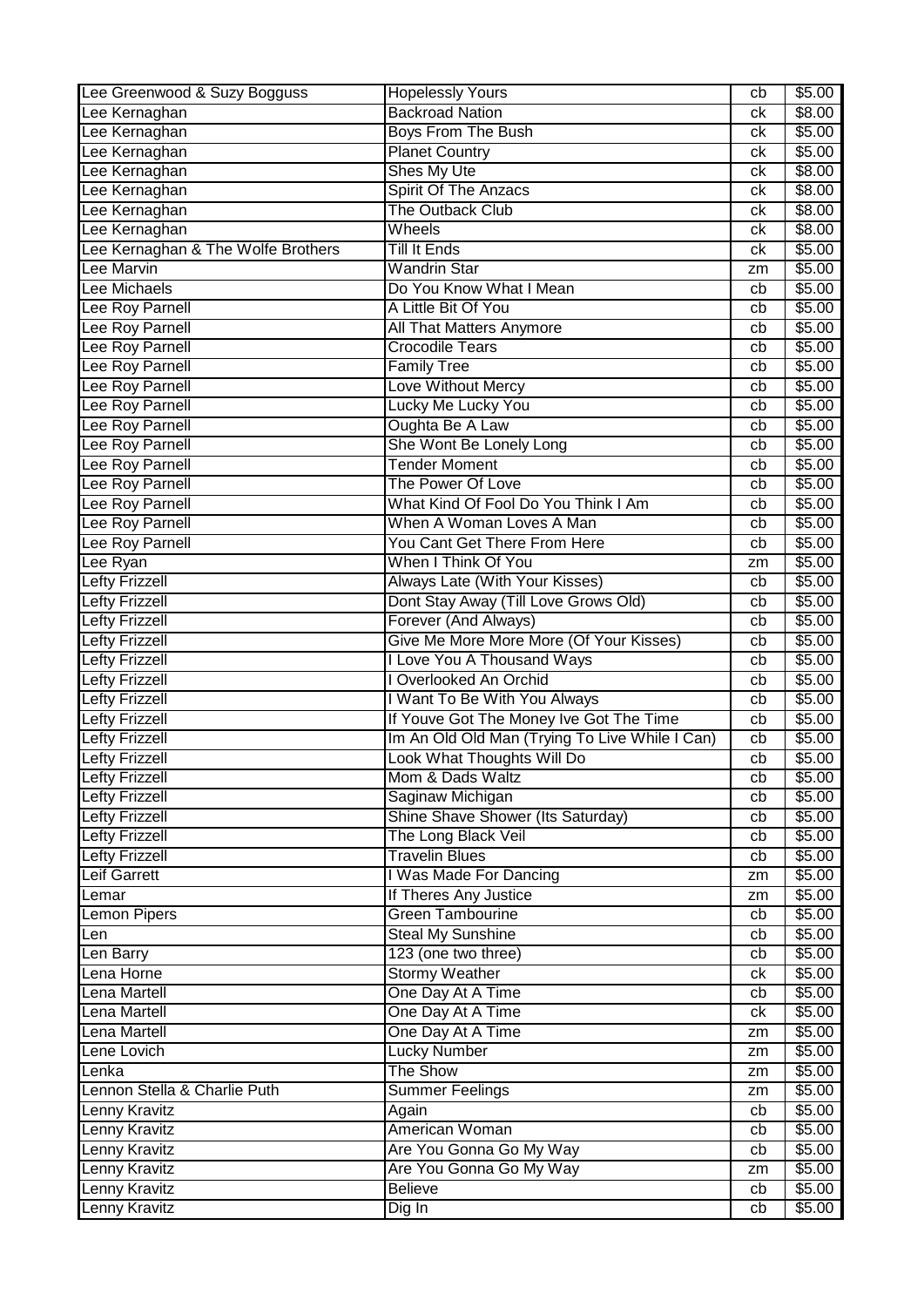| <b>Lenny Kravitz</b><br>\$5.00<br>Fly Away<br>cb<br>Fly Away<br>\$5.00<br>zm<br>I Belong To You<br>\$5.00<br>cb<br>If I Could Fall In Love<br>\$5.00<br>cb<br>It Aint Over (Til Its Over)<br>\$5.00<br>cb<br>Rock & Roll Is Dead<br>\$5.00<br>cb<br><b>Stillness Of Heart</b><br>Lenny Kravitz<br>\$5.00<br>cb<br>Leo Sayer<br>\$5.00<br>Moonlighting<br>zm<br>One Man Band<br>Leo Sayer<br>\$5.00<br>zm<br>Thunder In My Heart<br>Leo Sayer<br>\$5.00<br>zm<br>When I Need You<br>\$5.00<br>Leo Sayer<br>cb<br>When I Need You<br>\$5.00<br>Leo Sayer<br>zm<br>You Make Me Feel Like Dancing<br>Leo Sayer<br>\$5.00<br>cb<br>You Make Me Feel Like Dancing<br>\$5.00<br>Leo Sayer<br>zm<br>Beyond<br>\$5.00<br>Leon Bridges<br>zm<br><b>Coming Home</b><br>\$5.00<br>Leon Bridges<br>zm<br>Dont Call This Love<br>Leon Jackson<br>\$5.00<br>zm<br>When You Believe<br>\$5.00<br>Leon Jackson<br>zm<br>A Moment Like This<br>\$5.00<br>Leona Lewis<br>zm<br>\$5.00<br>Leona Lewis<br>Angel<br>zm<br><b>Better In Time</b><br>\$5.00<br>Leona Lewis<br>cb<br><b>Better In Time</b><br>\$5.00<br>Leona Lewis<br>zm<br>\$5.00<br>Leona Lewis<br><b>Bleeding Love</b><br>cb<br><b>Bleeding Love</b><br>Leona Lewis<br>\$5.00<br>zm<br>Footprints In The Sand<br>\$5.00<br>Leona Lewis<br>cb<br><b>Footprints In The Sand</b><br>\$5.00<br>Leona Lewis<br>zm<br>Forgive Me<br>\$5.00<br>Leona Lewis<br>cb<br><b>Forgive Me</b><br>\$5.00<br>Leona Lewis<br>zm<br>\$5.00<br>Leona Lewis<br><b>Happy</b><br>cb<br>\$5.00<br>Leona Lewis<br>Happy<br>zm<br>Here I Am<br>\$5.00<br>Leona Lewis<br>zm<br>Leona Lewis<br>Homeless<br>\$5.00<br>zm<br>Leona Lewis<br>\$5.00<br><b>Hurt</b><br>zm<br>Leona Lewis<br>I Got You<br>\$5.00<br>cb<br>\$5.00<br>I See You<br>Leona Lewis<br>$\overline{cb}$<br>I Will Be<br>\$5.00<br>Leona Lewis<br>cb<br>I Will Be<br>\$5.00<br>Leona Lewis<br>zm<br>Im You<br>\$5.00<br>Leona Lewis<br>zm<br>One More Sleep<br>Leona Lewis<br>\$5.00<br>zm<br>Leona Lewis<br>Run<br>\$5.00<br>cb<br>Run<br>\$5.00<br>Leona Lewis<br>zm<br>Leona Lewis<br><b>Stop Crying Your Heart Out</b><br>\$5.00<br>zm<br><b>Take A Bow</b><br>Leona Lewis<br>\$5.00<br>zm<br>The Best You Never Had<br>\$5.00<br>zm<br>The First Time Ever I Saw Your Face<br>\$5.00<br>zm<br>Thunder<br>\$5.00<br>Leona Lewis<br>zm<br><b>Whatever It Takes</b><br>\$5.00<br>Leona Lewis<br>zm<br>\$5.00<br>Leona Lewis<br>Yesterday<br>zm<br>Leona Lewis & Avicii<br>Collide<br>\$5.00<br>zm<br><b>Bird On The Wire</b><br><b>Leonard Cohen</b><br>\$5.00<br>zm<br><b>Closing Time</b><br>\$5.00<br>zm<br>Dance Me To The End Of Love<br><b>Leonard Cohen</b><br>\$5.00<br>zm<br>So Long Marianne<br>\$5.00<br>zm<br><b>Leonard Cohen</b><br>The Future<br>\$5.00<br>zm<br>Leonardos Bride<br>Even When Im Sleeping<br>\$5.00<br>ck<br>Even When Im Sleeping<br>\$5.00<br>Leonardos Bride<br>nz | <b>Lenny Kravitz</b> | Five More Days Til Summer | zm | \$5.00 |
|-----------------------------------------------------------------------------------------------------------------------------------------------------------------------------------------------------------------------------------------------------------------------------------------------------------------------------------------------------------------------------------------------------------------------------------------------------------------------------------------------------------------------------------------------------------------------------------------------------------------------------------------------------------------------------------------------------------------------------------------------------------------------------------------------------------------------------------------------------------------------------------------------------------------------------------------------------------------------------------------------------------------------------------------------------------------------------------------------------------------------------------------------------------------------------------------------------------------------------------------------------------------------------------------------------------------------------------------------------------------------------------------------------------------------------------------------------------------------------------------------------------------------------------------------------------------------------------------------------------------------------------------------------------------------------------------------------------------------------------------------------------------------------------------------------------------------------------------------------------------------------------------------------------------------------------------------------------------------------------------------------------------------------------------------------------------------------------------------------------------------------------------------------------------------------------------------------------------------------------------------------------------------------------------------------------------------------------------------------------------------------------------------------------------------------------------------------------------------------------------------------------------------------------------------------------------------------------------------------------------------------------------------------------------------------------------------------------------------------------------------------------------------------------------------------------------------------------------------------------------------------------------|----------------------|---------------------------|----|--------|
|                                                                                                                                                                                                                                                                                                                                                                                                                                                                                                                                                                                                                                                                                                                                                                                                                                                                                                                                                                                                                                                                                                                                                                                                                                                                                                                                                                                                                                                                                                                                                                                                                                                                                                                                                                                                                                                                                                                                                                                                                                                                                                                                                                                                                                                                                                                                                                                                                                                                                                                                                                                                                                                                                                                                                                                                                                                                                         |                      |                           |    |        |
|                                                                                                                                                                                                                                                                                                                                                                                                                                                                                                                                                                                                                                                                                                                                                                                                                                                                                                                                                                                                                                                                                                                                                                                                                                                                                                                                                                                                                                                                                                                                                                                                                                                                                                                                                                                                                                                                                                                                                                                                                                                                                                                                                                                                                                                                                                                                                                                                                                                                                                                                                                                                                                                                                                                                                                                                                                                                                         | Lenny Kravitz        |                           |    |        |
|                                                                                                                                                                                                                                                                                                                                                                                                                                                                                                                                                                                                                                                                                                                                                                                                                                                                                                                                                                                                                                                                                                                                                                                                                                                                                                                                                                                                                                                                                                                                                                                                                                                                                                                                                                                                                                                                                                                                                                                                                                                                                                                                                                                                                                                                                                                                                                                                                                                                                                                                                                                                                                                                                                                                                                                                                                                                                         | <b>Lenny Kravitz</b> |                           |    |        |
|                                                                                                                                                                                                                                                                                                                                                                                                                                                                                                                                                                                                                                                                                                                                                                                                                                                                                                                                                                                                                                                                                                                                                                                                                                                                                                                                                                                                                                                                                                                                                                                                                                                                                                                                                                                                                                                                                                                                                                                                                                                                                                                                                                                                                                                                                                                                                                                                                                                                                                                                                                                                                                                                                                                                                                                                                                                                                         | <b>Lenny Kravitz</b> |                           |    |        |
|                                                                                                                                                                                                                                                                                                                                                                                                                                                                                                                                                                                                                                                                                                                                                                                                                                                                                                                                                                                                                                                                                                                                                                                                                                                                                                                                                                                                                                                                                                                                                                                                                                                                                                                                                                                                                                                                                                                                                                                                                                                                                                                                                                                                                                                                                                                                                                                                                                                                                                                                                                                                                                                                                                                                                                                                                                                                                         | <b>Lenny Kravitz</b> |                           |    |        |
|                                                                                                                                                                                                                                                                                                                                                                                                                                                                                                                                                                                                                                                                                                                                                                                                                                                                                                                                                                                                                                                                                                                                                                                                                                                                                                                                                                                                                                                                                                                                                                                                                                                                                                                                                                                                                                                                                                                                                                                                                                                                                                                                                                                                                                                                                                                                                                                                                                                                                                                                                                                                                                                                                                                                                                                                                                                                                         | Lenny Kravitz        |                           |    |        |
|                                                                                                                                                                                                                                                                                                                                                                                                                                                                                                                                                                                                                                                                                                                                                                                                                                                                                                                                                                                                                                                                                                                                                                                                                                                                                                                                                                                                                                                                                                                                                                                                                                                                                                                                                                                                                                                                                                                                                                                                                                                                                                                                                                                                                                                                                                                                                                                                                                                                                                                                                                                                                                                                                                                                                                                                                                                                                         |                      |                           |    |        |
|                                                                                                                                                                                                                                                                                                                                                                                                                                                                                                                                                                                                                                                                                                                                                                                                                                                                                                                                                                                                                                                                                                                                                                                                                                                                                                                                                                                                                                                                                                                                                                                                                                                                                                                                                                                                                                                                                                                                                                                                                                                                                                                                                                                                                                                                                                                                                                                                                                                                                                                                                                                                                                                                                                                                                                                                                                                                                         |                      |                           |    |        |
|                                                                                                                                                                                                                                                                                                                                                                                                                                                                                                                                                                                                                                                                                                                                                                                                                                                                                                                                                                                                                                                                                                                                                                                                                                                                                                                                                                                                                                                                                                                                                                                                                                                                                                                                                                                                                                                                                                                                                                                                                                                                                                                                                                                                                                                                                                                                                                                                                                                                                                                                                                                                                                                                                                                                                                                                                                                                                         |                      |                           |    |        |
|                                                                                                                                                                                                                                                                                                                                                                                                                                                                                                                                                                                                                                                                                                                                                                                                                                                                                                                                                                                                                                                                                                                                                                                                                                                                                                                                                                                                                                                                                                                                                                                                                                                                                                                                                                                                                                                                                                                                                                                                                                                                                                                                                                                                                                                                                                                                                                                                                                                                                                                                                                                                                                                                                                                                                                                                                                                                                         |                      |                           |    |        |
|                                                                                                                                                                                                                                                                                                                                                                                                                                                                                                                                                                                                                                                                                                                                                                                                                                                                                                                                                                                                                                                                                                                                                                                                                                                                                                                                                                                                                                                                                                                                                                                                                                                                                                                                                                                                                                                                                                                                                                                                                                                                                                                                                                                                                                                                                                                                                                                                                                                                                                                                                                                                                                                                                                                                                                                                                                                                                         |                      |                           |    |        |
|                                                                                                                                                                                                                                                                                                                                                                                                                                                                                                                                                                                                                                                                                                                                                                                                                                                                                                                                                                                                                                                                                                                                                                                                                                                                                                                                                                                                                                                                                                                                                                                                                                                                                                                                                                                                                                                                                                                                                                                                                                                                                                                                                                                                                                                                                                                                                                                                                                                                                                                                                                                                                                                                                                                                                                                                                                                                                         |                      |                           |    |        |
|                                                                                                                                                                                                                                                                                                                                                                                                                                                                                                                                                                                                                                                                                                                                                                                                                                                                                                                                                                                                                                                                                                                                                                                                                                                                                                                                                                                                                                                                                                                                                                                                                                                                                                                                                                                                                                                                                                                                                                                                                                                                                                                                                                                                                                                                                                                                                                                                                                                                                                                                                                                                                                                                                                                                                                                                                                                                                         |                      |                           |    |        |
|                                                                                                                                                                                                                                                                                                                                                                                                                                                                                                                                                                                                                                                                                                                                                                                                                                                                                                                                                                                                                                                                                                                                                                                                                                                                                                                                                                                                                                                                                                                                                                                                                                                                                                                                                                                                                                                                                                                                                                                                                                                                                                                                                                                                                                                                                                                                                                                                                                                                                                                                                                                                                                                                                                                                                                                                                                                                                         |                      |                           |    |        |
|                                                                                                                                                                                                                                                                                                                                                                                                                                                                                                                                                                                                                                                                                                                                                                                                                                                                                                                                                                                                                                                                                                                                                                                                                                                                                                                                                                                                                                                                                                                                                                                                                                                                                                                                                                                                                                                                                                                                                                                                                                                                                                                                                                                                                                                                                                                                                                                                                                                                                                                                                                                                                                                                                                                                                                                                                                                                                         |                      |                           |    |        |
|                                                                                                                                                                                                                                                                                                                                                                                                                                                                                                                                                                                                                                                                                                                                                                                                                                                                                                                                                                                                                                                                                                                                                                                                                                                                                                                                                                                                                                                                                                                                                                                                                                                                                                                                                                                                                                                                                                                                                                                                                                                                                                                                                                                                                                                                                                                                                                                                                                                                                                                                                                                                                                                                                                                                                                                                                                                                                         |                      |                           |    |        |
|                                                                                                                                                                                                                                                                                                                                                                                                                                                                                                                                                                                                                                                                                                                                                                                                                                                                                                                                                                                                                                                                                                                                                                                                                                                                                                                                                                                                                                                                                                                                                                                                                                                                                                                                                                                                                                                                                                                                                                                                                                                                                                                                                                                                                                                                                                                                                                                                                                                                                                                                                                                                                                                                                                                                                                                                                                                                                         |                      |                           |    |        |
|                                                                                                                                                                                                                                                                                                                                                                                                                                                                                                                                                                                                                                                                                                                                                                                                                                                                                                                                                                                                                                                                                                                                                                                                                                                                                                                                                                                                                                                                                                                                                                                                                                                                                                                                                                                                                                                                                                                                                                                                                                                                                                                                                                                                                                                                                                                                                                                                                                                                                                                                                                                                                                                                                                                                                                                                                                                                                         |                      |                           |    |        |
|                                                                                                                                                                                                                                                                                                                                                                                                                                                                                                                                                                                                                                                                                                                                                                                                                                                                                                                                                                                                                                                                                                                                                                                                                                                                                                                                                                                                                                                                                                                                                                                                                                                                                                                                                                                                                                                                                                                                                                                                                                                                                                                                                                                                                                                                                                                                                                                                                                                                                                                                                                                                                                                                                                                                                                                                                                                                                         |                      |                           |    |        |
|                                                                                                                                                                                                                                                                                                                                                                                                                                                                                                                                                                                                                                                                                                                                                                                                                                                                                                                                                                                                                                                                                                                                                                                                                                                                                                                                                                                                                                                                                                                                                                                                                                                                                                                                                                                                                                                                                                                                                                                                                                                                                                                                                                                                                                                                                                                                                                                                                                                                                                                                                                                                                                                                                                                                                                                                                                                                                         |                      |                           |    |        |
|                                                                                                                                                                                                                                                                                                                                                                                                                                                                                                                                                                                                                                                                                                                                                                                                                                                                                                                                                                                                                                                                                                                                                                                                                                                                                                                                                                                                                                                                                                                                                                                                                                                                                                                                                                                                                                                                                                                                                                                                                                                                                                                                                                                                                                                                                                                                                                                                                                                                                                                                                                                                                                                                                                                                                                                                                                                                                         |                      |                           |    |        |
|                                                                                                                                                                                                                                                                                                                                                                                                                                                                                                                                                                                                                                                                                                                                                                                                                                                                                                                                                                                                                                                                                                                                                                                                                                                                                                                                                                                                                                                                                                                                                                                                                                                                                                                                                                                                                                                                                                                                                                                                                                                                                                                                                                                                                                                                                                                                                                                                                                                                                                                                                                                                                                                                                                                                                                                                                                                                                         |                      |                           |    |        |
|                                                                                                                                                                                                                                                                                                                                                                                                                                                                                                                                                                                                                                                                                                                                                                                                                                                                                                                                                                                                                                                                                                                                                                                                                                                                                                                                                                                                                                                                                                                                                                                                                                                                                                                                                                                                                                                                                                                                                                                                                                                                                                                                                                                                                                                                                                                                                                                                                                                                                                                                                                                                                                                                                                                                                                                                                                                                                         |                      |                           |    |        |
|                                                                                                                                                                                                                                                                                                                                                                                                                                                                                                                                                                                                                                                                                                                                                                                                                                                                                                                                                                                                                                                                                                                                                                                                                                                                                                                                                                                                                                                                                                                                                                                                                                                                                                                                                                                                                                                                                                                                                                                                                                                                                                                                                                                                                                                                                                                                                                                                                                                                                                                                                                                                                                                                                                                                                                                                                                                                                         |                      |                           |    |        |
|                                                                                                                                                                                                                                                                                                                                                                                                                                                                                                                                                                                                                                                                                                                                                                                                                                                                                                                                                                                                                                                                                                                                                                                                                                                                                                                                                                                                                                                                                                                                                                                                                                                                                                                                                                                                                                                                                                                                                                                                                                                                                                                                                                                                                                                                                                                                                                                                                                                                                                                                                                                                                                                                                                                                                                                                                                                                                         |                      |                           |    |        |
|                                                                                                                                                                                                                                                                                                                                                                                                                                                                                                                                                                                                                                                                                                                                                                                                                                                                                                                                                                                                                                                                                                                                                                                                                                                                                                                                                                                                                                                                                                                                                                                                                                                                                                                                                                                                                                                                                                                                                                                                                                                                                                                                                                                                                                                                                                                                                                                                                                                                                                                                                                                                                                                                                                                                                                                                                                                                                         |                      |                           |    |        |
|                                                                                                                                                                                                                                                                                                                                                                                                                                                                                                                                                                                                                                                                                                                                                                                                                                                                                                                                                                                                                                                                                                                                                                                                                                                                                                                                                                                                                                                                                                                                                                                                                                                                                                                                                                                                                                                                                                                                                                                                                                                                                                                                                                                                                                                                                                                                                                                                                                                                                                                                                                                                                                                                                                                                                                                                                                                                                         |                      |                           |    |        |
|                                                                                                                                                                                                                                                                                                                                                                                                                                                                                                                                                                                                                                                                                                                                                                                                                                                                                                                                                                                                                                                                                                                                                                                                                                                                                                                                                                                                                                                                                                                                                                                                                                                                                                                                                                                                                                                                                                                                                                                                                                                                                                                                                                                                                                                                                                                                                                                                                                                                                                                                                                                                                                                                                                                                                                                                                                                                                         |                      |                           |    |        |
|                                                                                                                                                                                                                                                                                                                                                                                                                                                                                                                                                                                                                                                                                                                                                                                                                                                                                                                                                                                                                                                                                                                                                                                                                                                                                                                                                                                                                                                                                                                                                                                                                                                                                                                                                                                                                                                                                                                                                                                                                                                                                                                                                                                                                                                                                                                                                                                                                                                                                                                                                                                                                                                                                                                                                                                                                                                                                         |                      |                           |    |        |
|                                                                                                                                                                                                                                                                                                                                                                                                                                                                                                                                                                                                                                                                                                                                                                                                                                                                                                                                                                                                                                                                                                                                                                                                                                                                                                                                                                                                                                                                                                                                                                                                                                                                                                                                                                                                                                                                                                                                                                                                                                                                                                                                                                                                                                                                                                                                                                                                                                                                                                                                                                                                                                                                                                                                                                                                                                                                                         |                      |                           |    |        |
|                                                                                                                                                                                                                                                                                                                                                                                                                                                                                                                                                                                                                                                                                                                                                                                                                                                                                                                                                                                                                                                                                                                                                                                                                                                                                                                                                                                                                                                                                                                                                                                                                                                                                                                                                                                                                                                                                                                                                                                                                                                                                                                                                                                                                                                                                                                                                                                                                                                                                                                                                                                                                                                                                                                                                                                                                                                                                         |                      |                           |    |        |
|                                                                                                                                                                                                                                                                                                                                                                                                                                                                                                                                                                                                                                                                                                                                                                                                                                                                                                                                                                                                                                                                                                                                                                                                                                                                                                                                                                                                                                                                                                                                                                                                                                                                                                                                                                                                                                                                                                                                                                                                                                                                                                                                                                                                                                                                                                                                                                                                                                                                                                                                                                                                                                                                                                                                                                                                                                                                                         |                      |                           |    |        |
|                                                                                                                                                                                                                                                                                                                                                                                                                                                                                                                                                                                                                                                                                                                                                                                                                                                                                                                                                                                                                                                                                                                                                                                                                                                                                                                                                                                                                                                                                                                                                                                                                                                                                                                                                                                                                                                                                                                                                                                                                                                                                                                                                                                                                                                                                                                                                                                                                                                                                                                                                                                                                                                                                                                                                                                                                                                                                         |                      |                           |    |        |
|                                                                                                                                                                                                                                                                                                                                                                                                                                                                                                                                                                                                                                                                                                                                                                                                                                                                                                                                                                                                                                                                                                                                                                                                                                                                                                                                                                                                                                                                                                                                                                                                                                                                                                                                                                                                                                                                                                                                                                                                                                                                                                                                                                                                                                                                                                                                                                                                                                                                                                                                                                                                                                                                                                                                                                                                                                                                                         |                      |                           |    |        |
|                                                                                                                                                                                                                                                                                                                                                                                                                                                                                                                                                                                                                                                                                                                                                                                                                                                                                                                                                                                                                                                                                                                                                                                                                                                                                                                                                                                                                                                                                                                                                                                                                                                                                                                                                                                                                                                                                                                                                                                                                                                                                                                                                                                                                                                                                                                                                                                                                                                                                                                                                                                                                                                                                                                                                                                                                                                                                         |                      |                           |    |        |
|                                                                                                                                                                                                                                                                                                                                                                                                                                                                                                                                                                                                                                                                                                                                                                                                                                                                                                                                                                                                                                                                                                                                                                                                                                                                                                                                                                                                                                                                                                                                                                                                                                                                                                                                                                                                                                                                                                                                                                                                                                                                                                                                                                                                                                                                                                                                                                                                                                                                                                                                                                                                                                                                                                                                                                                                                                                                                         |                      |                           |    |        |
|                                                                                                                                                                                                                                                                                                                                                                                                                                                                                                                                                                                                                                                                                                                                                                                                                                                                                                                                                                                                                                                                                                                                                                                                                                                                                                                                                                                                                                                                                                                                                                                                                                                                                                                                                                                                                                                                                                                                                                                                                                                                                                                                                                                                                                                                                                                                                                                                                                                                                                                                                                                                                                                                                                                                                                                                                                                                                         |                      |                           |    |        |
|                                                                                                                                                                                                                                                                                                                                                                                                                                                                                                                                                                                                                                                                                                                                                                                                                                                                                                                                                                                                                                                                                                                                                                                                                                                                                                                                                                                                                                                                                                                                                                                                                                                                                                                                                                                                                                                                                                                                                                                                                                                                                                                                                                                                                                                                                                                                                                                                                                                                                                                                                                                                                                                                                                                                                                                                                                                                                         |                      |                           |    |        |
|                                                                                                                                                                                                                                                                                                                                                                                                                                                                                                                                                                                                                                                                                                                                                                                                                                                                                                                                                                                                                                                                                                                                                                                                                                                                                                                                                                                                                                                                                                                                                                                                                                                                                                                                                                                                                                                                                                                                                                                                                                                                                                                                                                                                                                                                                                                                                                                                                                                                                                                                                                                                                                                                                                                                                                                                                                                                                         |                      |                           |    |        |
|                                                                                                                                                                                                                                                                                                                                                                                                                                                                                                                                                                                                                                                                                                                                                                                                                                                                                                                                                                                                                                                                                                                                                                                                                                                                                                                                                                                                                                                                                                                                                                                                                                                                                                                                                                                                                                                                                                                                                                                                                                                                                                                                                                                                                                                                                                                                                                                                                                                                                                                                                                                                                                                                                                                                                                                                                                                                                         |                      |                           |    |        |
|                                                                                                                                                                                                                                                                                                                                                                                                                                                                                                                                                                                                                                                                                                                                                                                                                                                                                                                                                                                                                                                                                                                                                                                                                                                                                                                                                                                                                                                                                                                                                                                                                                                                                                                                                                                                                                                                                                                                                                                                                                                                                                                                                                                                                                                                                                                                                                                                                                                                                                                                                                                                                                                                                                                                                                                                                                                                                         |                      |                           |    |        |
|                                                                                                                                                                                                                                                                                                                                                                                                                                                                                                                                                                                                                                                                                                                                                                                                                                                                                                                                                                                                                                                                                                                                                                                                                                                                                                                                                                                                                                                                                                                                                                                                                                                                                                                                                                                                                                                                                                                                                                                                                                                                                                                                                                                                                                                                                                                                                                                                                                                                                                                                                                                                                                                                                                                                                                                                                                                                                         |                      |                           |    |        |
|                                                                                                                                                                                                                                                                                                                                                                                                                                                                                                                                                                                                                                                                                                                                                                                                                                                                                                                                                                                                                                                                                                                                                                                                                                                                                                                                                                                                                                                                                                                                                                                                                                                                                                                                                                                                                                                                                                                                                                                                                                                                                                                                                                                                                                                                                                                                                                                                                                                                                                                                                                                                                                                                                                                                                                                                                                                                                         |                      |                           |    |        |
|                                                                                                                                                                                                                                                                                                                                                                                                                                                                                                                                                                                                                                                                                                                                                                                                                                                                                                                                                                                                                                                                                                                                                                                                                                                                                                                                                                                                                                                                                                                                                                                                                                                                                                                                                                                                                                                                                                                                                                                                                                                                                                                                                                                                                                                                                                                                                                                                                                                                                                                                                                                                                                                                                                                                                                                                                                                                                         | Leona Lewis          |                           |    |        |
|                                                                                                                                                                                                                                                                                                                                                                                                                                                                                                                                                                                                                                                                                                                                                                                                                                                                                                                                                                                                                                                                                                                                                                                                                                                                                                                                                                                                                                                                                                                                                                                                                                                                                                                                                                                                                                                                                                                                                                                                                                                                                                                                                                                                                                                                                                                                                                                                                                                                                                                                                                                                                                                                                                                                                                                                                                                                                         | Leona Lewis          |                           |    |        |
|                                                                                                                                                                                                                                                                                                                                                                                                                                                                                                                                                                                                                                                                                                                                                                                                                                                                                                                                                                                                                                                                                                                                                                                                                                                                                                                                                                                                                                                                                                                                                                                                                                                                                                                                                                                                                                                                                                                                                                                                                                                                                                                                                                                                                                                                                                                                                                                                                                                                                                                                                                                                                                                                                                                                                                                                                                                                                         |                      |                           |    |        |
|                                                                                                                                                                                                                                                                                                                                                                                                                                                                                                                                                                                                                                                                                                                                                                                                                                                                                                                                                                                                                                                                                                                                                                                                                                                                                                                                                                                                                                                                                                                                                                                                                                                                                                                                                                                                                                                                                                                                                                                                                                                                                                                                                                                                                                                                                                                                                                                                                                                                                                                                                                                                                                                                                                                                                                                                                                                                                         |                      |                           |    |        |
|                                                                                                                                                                                                                                                                                                                                                                                                                                                                                                                                                                                                                                                                                                                                                                                                                                                                                                                                                                                                                                                                                                                                                                                                                                                                                                                                                                                                                                                                                                                                                                                                                                                                                                                                                                                                                                                                                                                                                                                                                                                                                                                                                                                                                                                                                                                                                                                                                                                                                                                                                                                                                                                                                                                                                                                                                                                                                         |                      |                           |    |        |
|                                                                                                                                                                                                                                                                                                                                                                                                                                                                                                                                                                                                                                                                                                                                                                                                                                                                                                                                                                                                                                                                                                                                                                                                                                                                                                                                                                                                                                                                                                                                                                                                                                                                                                                                                                                                                                                                                                                                                                                                                                                                                                                                                                                                                                                                                                                                                                                                                                                                                                                                                                                                                                                                                                                                                                                                                                                                                         |                      |                           |    |        |
|                                                                                                                                                                                                                                                                                                                                                                                                                                                                                                                                                                                                                                                                                                                                                                                                                                                                                                                                                                                                                                                                                                                                                                                                                                                                                                                                                                                                                                                                                                                                                                                                                                                                                                                                                                                                                                                                                                                                                                                                                                                                                                                                                                                                                                                                                                                                                                                                                                                                                                                                                                                                                                                                                                                                                                                                                                                                                         |                      |                           |    |        |
|                                                                                                                                                                                                                                                                                                                                                                                                                                                                                                                                                                                                                                                                                                                                                                                                                                                                                                                                                                                                                                                                                                                                                                                                                                                                                                                                                                                                                                                                                                                                                                                                                                                                                                                                                                                                                                                                                                                                                                                                                                                                                                                                                                                                                                                                                                                                                                                                                                                                                                                                                                                                                                                                                                                                                                                                                                                                                         | <b>Leonard Cohen</b> |                           |    |        |
|                                                                                                                                                                                                                                                                                                                                                                                                                                                                                                                                                                                                                                                                                                                                                                                                                                                                                                                                                                                                                                                                                                                                                                                                                                                                                                                                                                                                                                                                                                                                                                                                                                                                                                                                                                                                                                                                                                                                                                                                                                                                                                                                                                                                                                                                                                                                                                                                                                                                                                                                                                                                                                                                                                                                                                                                                                                                                         |                      |                           |    |        |
|                                                                                                                                                                                                                                                                                                                                                                                                                                                                                                                                                                                                                                                                                                                                                                                                                                                                                                                                                                                                                                                                                                                                                                                                                                                                                                                                                                                                                                                                                                                                                                                                                                                                                                                                                                                                                                                                                                                                                                                                                                                                                                                                                                                                                                                                                                                                                                                                                                                                                                                                                                                                                                                                                                                                                                                                                                                                                         | <b>Leonard Cohen</b> |                           |    |        |
|                                                                                                                                                                                                                                                                                                                                                                                                                                                                                                                                                                                                                                                                                                                                                                                                                                                                                                                                                                                                                                                                                                                                                                                                                                                                                                                                                                                                                                                                                                                                                                                                                                                                                                                                                                                                                                                                                                                                                                                                                                                                                                                                                                                                                                                                                                                                                                                                                                                                                                                                                                                                                                                                                                                                                                                                                                                                                         |                      |                           |    |        |
|                                                                                                                                                                                                                                                                                                                                                                                                                                                                                                                                                                                                                                                                                                                                                                                                                                                                                                                                                                                                                                                                                                                                                                                                                                                                                                                                                                                                                                                                                                                                                                                                                                                                                                                                                                                                                                                                                                                                                                                                                                                                                                                                                                                                                                                                                                                                                                                                                                                                                                                                                                                                                                                                                                                                                                                                                                                                                         |                      |                           |    |        |
|                                                                                                                                                                                                                                                                                                                                                                                                                                                                                                                                                                                                                                                                                                                                                                                                                                                                                                                                                                                                                                                                                                                                                                                                                                                                                                                                                                                                                                                                                                                                                                                                                                                                                                                                                                                                                                                                                                                                                                                                                                                                                                                                                                                                                                                                                                                                                                                                                                                                                                                                                                                                                                                                                                                                                                                                                                                                                         |                      |                           |    |        |
|                                                                                                                                                                                                                                                                                                                                                                                                                                                                                                                                                                                                                                                                                                                                                                                                                                                                                                                                                                                                                                                                                                                                                                                                                                                                                                                                                                                                                                                                                                                                                                                                                                                                                                                                                                                                                                                                                                                                                                                                                                                                                                                                                                                                                                                                                                                                                                                                                                                                                                                                                                                                                                                                                                                                                                                                                                                                                         | LeRoux               | <b>New Orleans Ladies</b> | cb | \$5.00 |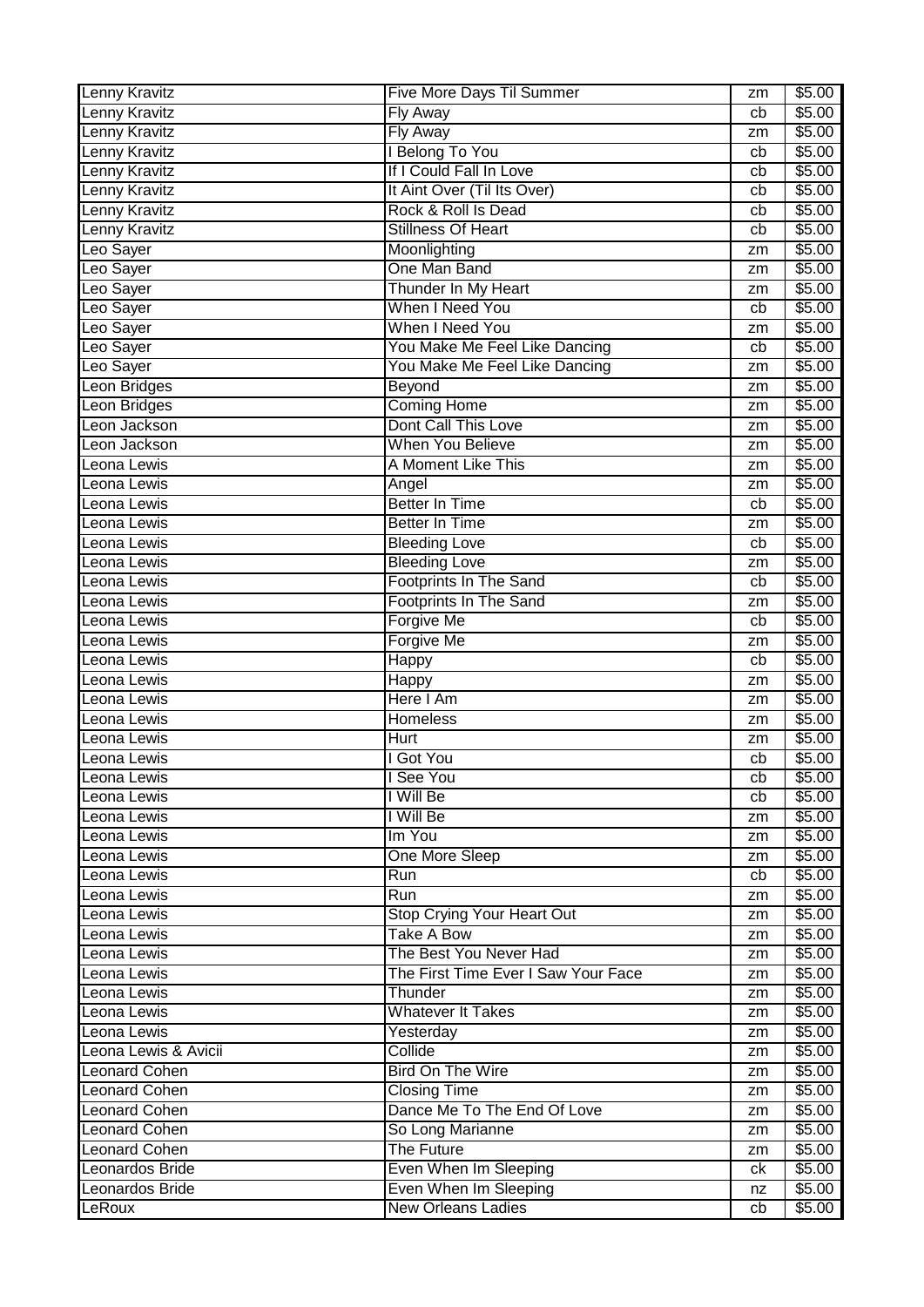| Leroy                           | Santa Stole My Baby                 | cb | \$5.00 |
|---------------------------------|-------------------------------------|----|--------|
| Leroy Van Dyke                  | <b>The Auctioneer</b>               | cb | \$5.00 |
| Leroy Van Dyke                  | <b>The Auctioneer</b>               | nz | \$5.00 |
| Leroy Van Dyke                  | Walk On By                          | cb | \$5.00 |
| <b>Les Miserables</b>           | A Little Fall Of Rain               | zm | \$5.00 |
| <b>Les Miserables</b>           | <b>Bring Him Home</b>               | zm | \$5.00 |
| <b>Les Miserables</b>           | Castle On A Cloud                   | zm | \$5.00 |
| <b>Les Miserables</b>           | Come To Me                          | zm | \$5.00 |
| Les Miserables                  | Do You Hear The People Sing         | zm | \$5.00 |
| <b>Les Miserables</b>           | <b>Empty Chairs At Empty Tables</b> | zm | \$5.00 |
| <b>Les Miserables</b>           | Dreamed A Dream                     | ck | \$5.00 |
| <b>Les Miserables</b>           | I Dreamed A Dream                   | zm | \$5.00 |
| <b>Les Miserables</b>           | Master Of The House                 | zm | \$5.00 |
| Les Miserables                  | On My Own                           | zm | \$5.00 |
| <b>Les Miserables</b>           | <b>Stars</b>                        | zm | \$5.00 |
| <b>Les Miserables</b>           | Stars (Post 1990 Version)           | zm | \$5.00 |
| <b>Les Miserables</b>           | Who Am I                            | zm | \$5.00 |
| Les Paul & Mary Ford            | Vaya Con Dios                       | cb | \$5.00 |
| Les Taylor                      | Ive Gotta A Mind To Go Crazy        | cb | \$5.00 |
| <b>Lesley Gore</b>              | Its My Party                        | cb | \$5.00 |
| <b>Lesley Gore</b>              | Its My Party                        | zm | \$5.00 |
| <b>Lesley Gore</b>              | You Dont Own Me                     | ck | \$5.00 |
| <b>Lesley Gore</b>              | You Dont Own Me                     | zm | \$5.00 |
| <b>Lesley McDaniel</b>          | I Was Over You Last Night           | cb | \$5.00 |
| <b>Leslie Satcher</b>           | The Slow Way Home                   | cb | \$5.00 |
| Leslie Satcher & Emmylou Harris | Love Letters From Old Mexico        | cb | \$5.00 |
| <b>Let Loose</b>                | <b>Crazy For You</b>                | zm | \$5.00 |
| LeToya                          | Not Anymore                         | cb | \$5.00 |
| LeToya                          | Torn                                | cb | \$5.00 |
| Letoya & Ludacris               | Regret                              | cb | \$5.00 |
| Level 42                        | Its Over                            | zm | \$5.00 |
| Level 42                        | Leaving Me Now                      | zm | \$5.00 |
| Level 42                        | Lessons In Love                     | zm | \$5.00 |
| Level 42                        | <b>Running In The Family</b>        | zm | \$5.00 |
| Level 42                        | Something About You                 | zm | \$5.00 |
| Levellers                       | One Way                             | zm | \$5.00 |
| Levellers                       | What A Beautiful Day                | zm | \$5.00 |
| Lewis Capaldi                   | Before You Go                       | ck | \$5.00 |
| Lewis Capaldi                   | <b>Before You Go</b>                | zm | \$5.00 |
| Lewis Capaldi                   | <b>Bruises</b>                      | zm | \$5.00 |
| Lewis Capaldi                   | Grace                               | zm | \$5.00 |
| Lewis Capaldi                   | Hold Me While You Wait              | ck | \$5.00 |
| Lewis Capaldi                   | <b>Hold Me While You Wait</b>       | zm | \$5.00 |
| Lewis Capaldi                   | Leaving My Love Behind              | zm | \$5.00 |
| Lewis Capaldi                   | Someone You Loved                   | ck | \$5.00 |
| Lewis Capaldi                   | Someone You Loved                   | zm | \$5.00 |
| LFO                             | <b>Baby Be Mine</b>                 | cb | \$5.00 |
| LFO                             | <b>Every Other Time</b>             | cb | \$5.00 |
| LFO                             | Girl On TV                          | cb | \$5.00 |
| <b>LFO</b>                      | I Dont Want To Kiss You Goodnight   | cb | \$5.00 |
| <b>LFO</b>                      | Life Is Good                        | cb | \$5.00 |
| <b>LFO</b>                      | <b>Summer Girls</b>                 | cb | \$5.00 |
| <b>LFO</b>                      | <b>West Side Story</b>              | cb | \$5.00 |
| Liam Gallagher                  | All Youre Dreaming Of               | zm | \$5.00 |
| Liam Gallagher                  | Now That Ive Found You              | zm | \$5.00 |
| Liam Gallagher                  | Once                                | zm | \$5.00 |
| Liam Gallagher                  | One Of Us                           | zm | \$5.00 |
| Liam Gallagher                  | Paper Crown                         | zm | \$5.00 |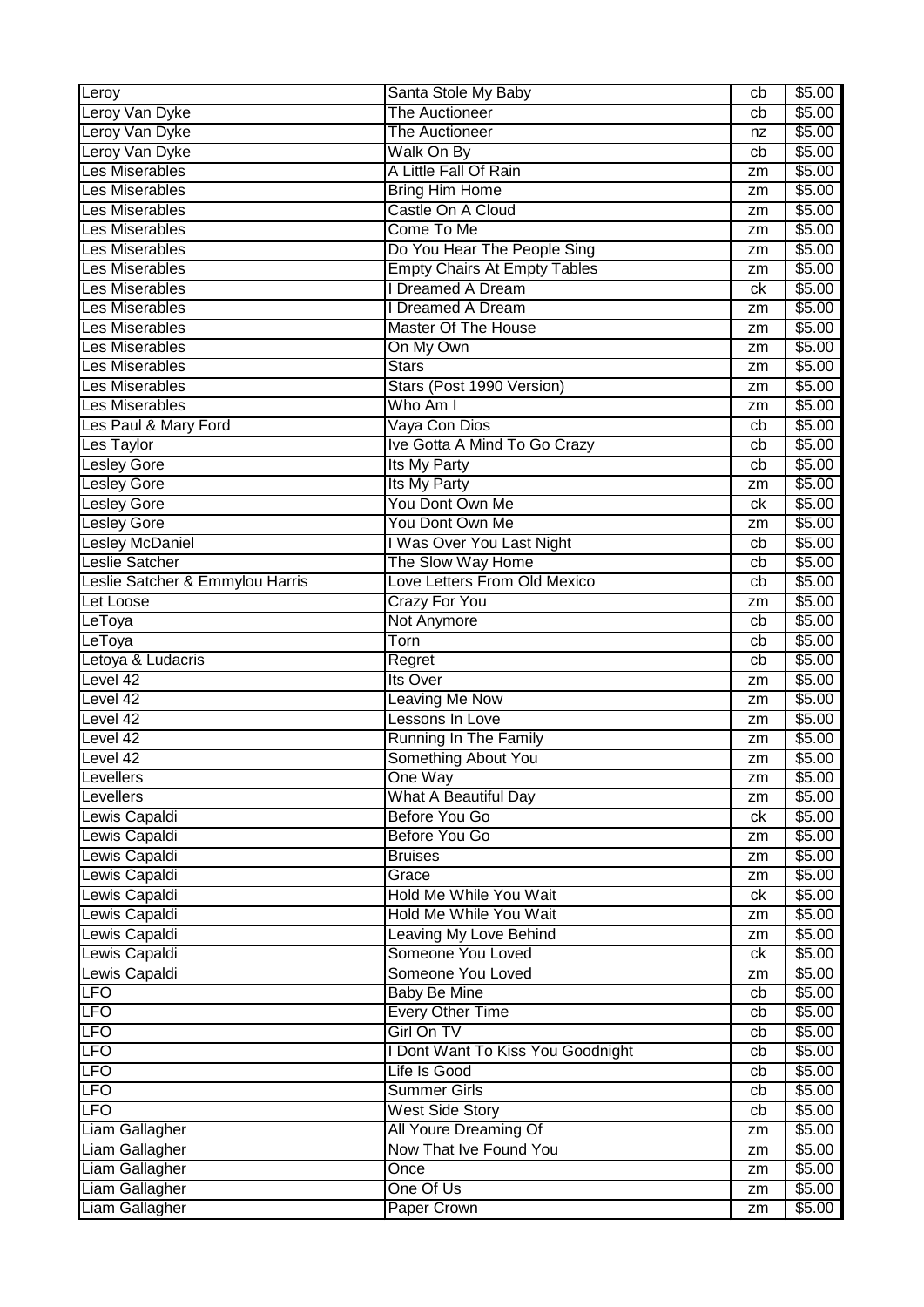| Liam Gallagher              | Shockwave                               | zm | \$5.00 |
|-----------------------------|-----------------------------------------|----|--------|
| Liam Payne                  | <b>Bedroom Floor</b>                    | zm | \$5.00 |
| Liam Payne                  | <b>Strip That Down</b>                  | ck | \$5.00 |
| Liam Payne                  | <b>Sunshine</b>                         | zm | \$5.00 |
| Liam Payne                  | Sunshine (Without Backing Vocals)       | zm | \$5.00 |
| Liam Payne & J Balvin       | Familiar                                | ck | \$5.00 |
| Liam Payne & J Balvin       | Familiar                                | zm | \$5.00 |
| Liam Payne & Quavo          | <b>Strip That Down</b>                  | zm | \$5.00 |
| Liam Payne & Rita Ora       | For You                                 | ck | \$5.00 |
| Liam Payne & Rita Ora       | For You                                 | zm | \$5.00 |
| Libertines                  | <b>Cant Stand Me Now</b>                | zm | \$5.00 |
| Libertines                  | Dont Look Back Into The Sun             | zm | \$5.00 |
| Liberty X                   | <b>Just A Little</b>                    | zm | \$5.00 |
| Lifehouse                   | All In                                  | cb | \$5.00 |
| Lifehouse                   | <b>Blind</b>                            | cb | \$5.00 |
| Lifehouse                   |                                         |    | \$5.00 |
|                             | <b>Breathing</b>                        | cb |        |
| Lifehouse                   | <b>Broken</b>                           | cb | \$5.00 |
| Lifehouse                   | Falling In                              | cb | \$5.00 |
| Lifehouse                   | <b>First Time</b>                       | cb | \$5.00 |
| Lifehouse                   | <b>Halfway Gone</b>                     | cb | \$5.00 |
| Lifehouse                   | Hanging By A Moment                     | cb | \$5.00 |
| Lifehouse                   | Sick Cycle Carousel                     | cb | \$5.00 |
| Lifehouse                   | Spin                                    | cb | \$5.00 |
| Lifehouse                   | <b>Take Me Away</b>                     | cb | \$5.00 |
| Lifehouse                   | <b>Whatever It Takes</b>                | cb | \$5.00 |
| Lifehouse                   | You & Me                                | cb | \$5.00 |
| <b>Lighthouse Family</b>    | <b>High</b>                             | zm | \$5.00 |
| <b>Lighthouse Family</b>    | Lifted                                  | zm | \$5.00 |
| <b>Lighthouse Family</b>    | Ocean Drive                             | zm | \$5.00 |
| <b>Lightning Seeds</b>      | <b>Lucky You</b>                        | zm | \$5.00 |
| <b>Lightning Seeds</b>      | Pure                                    | zm | \$5.00 |
| <b>Lightning Seeds</b>      | <b>Sugar Coated Iceberg</b>             | zm | \$5.00 |
| <b>Lightning Seeds</b>      | The Life Of Riley                       | zm | \$5.00 |
| <b>Lightning Seeds</b>      | <b>You Showed Me</b>                    | zm | \$5.00 |
| Lil Nas X                   | Thats What I Want                       | ck | \$5.00 |
| Lil Nas X & Billy Ray Cyrus | Old Town Road                           | сk | \$5.00 |
| Lil Nas X & Billy Ray Cyrus | Old Town Road (Remix) (Duet Version)    | zm | \$5.00 |
| Lil Nas X & Billy Ray Cyrus | Old Town Road (Remix) (For Solo Singer) | zm | \$5.00 |
| Lil Nas X & Miley Cyrus     | Am I Dreaming                           | zm | \$5.00 |
| Lil Nas X & Miley Cyrus     | Am I Dreaming (Without Backing Vocals)  | zm | \$5.00 |
| Lil Wayne                   | How To Love                             | cb | \$5.00 |
| Lil Wayne & Bruno Mars      | Mirror                                  | zm | \$5.00 |
| Lila McCann                 | <b>Almost Over You</b>                  | cb | \$5.00 |
| Lila McCann                 | <b>Because Of You</b>                   | cb | \$5.00 |
| Lila McCann                 | <b>Come A Little Closer</b>             | cb | \$5.00 |
| Lila McCann                 | Crush                                   | cb | \$5.00 |
| Lila McCann                 | Down Came A Blackbird                   | cb | \$5.00 |
| Lila McCann                 | Go Easy On Me                           | cb | \$5.00 |
| Lila McCann                 | I Can Do This                           | cb | \$5.00 |
| Lila McCann                 | I Wanna Fall In Love                    | cb | \$5.00 |
| Lila McCann                 | I Will Be                               | cb | \$5.00 |
| Lila McCann                 | <b>Kiss Me Now</b>                      | cb | \$5.00 |
| Lila McCann                 | Thats What Angels Do                    |    | \$5.00 |
| Lila McCann                 | To Get Me To You                        | cb | \$5.00 |
|                             |                                         | cb |        |
| Lila McCann                 | <b>With You</b>                         | cb | \$5.00 |
| Lila McCann                 | <b>Yippy Ky Yay</b>                     | cb | \$5.00 |
| Lila McCann & Jim Brickman  | Im Amazed                               | cb | \$5.00 |
| Lilly Wood & The Prick      | Lilly Wood & The Prick                  | zm | \$5.00 |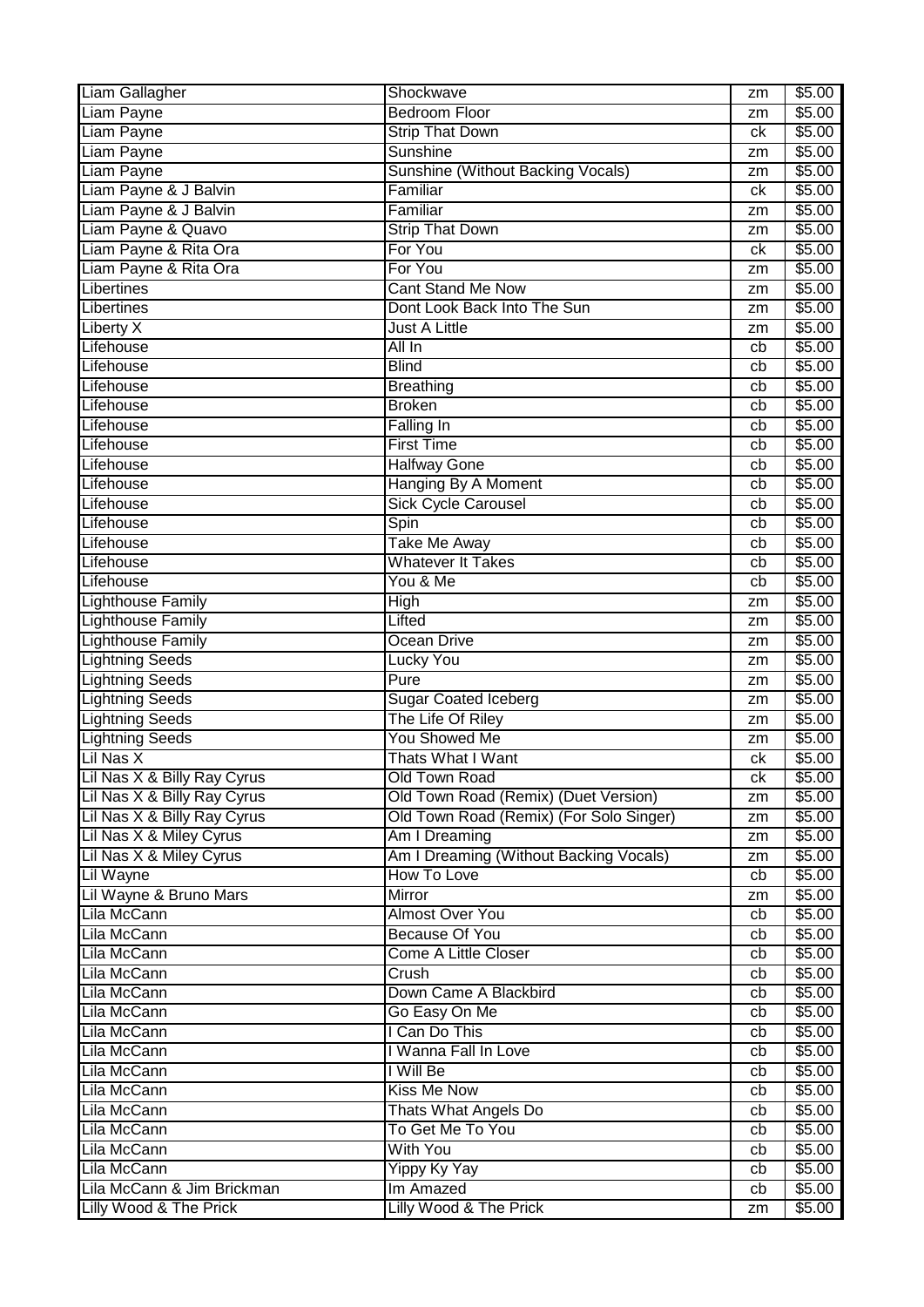| <b>Lily Allen</b>              | 22 (twenty two)                            | zm | \$5.00 |
|--------------------------------|--------------------------------------------|----|--------|
| <b>Lily Allen</b>              | Air Balloon                                | zm | \$5.00 |
| <b>Lily Allen</b>              | <b>Fuck You</b>                            | zm | \$5.00 |
| <b>Lily Allen</b>              | <b>Hard Out Here</b>                       | zm | \$5.00 |
| <b>Lily Allen</b>              | Never Gonna Happen                         | zm | \$5.00 |
| <b>Lily Allen</b>              | <b>Not Fair</b>                            | ck | \$5.00 |
| <b>Lily Allen</b>              | <b>Not Fair</b>                            | ck | \$5.00 |
| <b>Lily Allen</b>              | Not Fair                                   | zm | \$5.00 |
| <b>Lily Allen</b>              | Smile                                      | zm | \$5.00 |
| <b>Lily Allen</b>              | Somewhere Only We Know                     | zm | \$5.00 |
| <b>Lily Allen</b>              | The Fear                                   | cb | \$5.00 |
| <b>Lily Allen</b>              | <b>The Fear</b>                            | zm | \$5.00 |
| Limahl                         | Never Ending Story (For Solo Male)         | zm | \$5.00 |
| Limmie & Family Cookin         | You Can Do Magic                           | zm | \$5.00 |
| <b>Limp Bizkit</b>             | <b>Behind Blue Eyes</b>                    | ck | \$5.00 |
| <b>Limp Bizkit</b>             | <b>Behind Blue Eyes</b>                    | zm | \$5.00 |
| <b>Limp Bizkit</b>             | Rollin                                     | ck | \$5.00 |
| <b>Limp Bizkit</b>             | Rollin                                     | zm | \$5.00 |
| <b>Linda Davis</b>             | <b>Company Time</b>                        | cb | \$5.00 |
| Linda Davis                    | From The Inside Out                        | cb | \$5.00 |
| Linda Davis                    | I Took The Torch Out Of His Old Flame      | cb | \$5.00 |
| Linda Davis                    | I Wanna Remember This                      | cb | \$5.00 |
| Linda Davis                    | Im Yours                                   | cb | \$5.00 |
| Linda Davis & Reba McEntire    | Does He Love You                           | cb | \$5.00 |
| Linda Ronstadt                 | <b>Blue Bayou</b>                          | cb | \$5.00 |
| Linda Ronstadt                 | <b>Different Drum</b>                      | cb | \$5.00 |
| Linda Ronstadt                 | <b>Heartbeats Accelerating</b>             | cb | \$5.00 |
| Linda Ronstadt                 | How Do I Make You                          | cb | \$5.00 |
| Linda Ronstadt                 | Its So Easy                                | cb | \$5.00 |
| Linda Ronstadt                 | Ive Got A Crush On You                     | cb | \$5.00 |
| Linda Ronstadt                 | Just One Look                              | ck | \$5.00 |
| Linda Ronstadt                 | Long Long Time                             | zm | \$5.00 |
| Linda Ronstadt                 | Love Is A Rose                             | cb | \$5.00 |
| Linda Ronstadt                 | <b>Silver Threads &amp; Golden Needles</b> | cb | \$5.00 |
| Linda Ronstadt                 | Thatll Be The Day                          | cb | \$5.00 |
| Linda Ronstadt                 | Those Memories Of You                      | cb | \$5.00 |
| <b>Linda Ronstadt</b>          | <b>Whats New</b>                           | cb | \$5.00 |
| Linda Ronstadt                 | When Will I Be Loved                       | cb | \$5.00 |
| Linda Ronstadt                 | <b>Youre No Good</b>                       | cb | \$5.00 |
| Linda Ronstadt & Aaron Neville | All My Life                                | cb | \$5.00 |
| Linda Ronstadt & Aaron Neville | Dont Know Much                             | cb | \$5.00 |
| Linda Ronstadt & Aaron Neville | Dont Know Much                             | zm | \$5.00 |
| Linda Ronstadt & Aaron Neville | When Something Is Wrong With My Baby       | cb | \$5.00 |
| Linda Ronstadt & James Ingram  | Somewhere Out There                        | cb | \$5.00 |
| Linda Ronstadt & James Ingram  | Somewhere Out There                        | zm | \$5.00 |
| Lindisfarne                    | Fog On The Tyne                            | zm | \$5.00 |
| Lindisfarne                    | Meet Me On The Corner                      | zm | \$5.00 |
| Lindisfarne                    | Run For Home                               | zm | \$5.00 |
| Lindsay Lohan                  | Over                                       | cb | \$5.00 |
| <b>Lindsay Lohan</b>           | Rumors                                     | cb | \$5.00 |
| <b>Lindsey Buckingham</b>      | <b>Holiday Road</b>                        | zm | \$5.00 |
| Lindsey Buckingham             | Trouble                                    | zm | \$5.00 |
| <b>Lindsey Haun</b>            | <b>Broken</b>                              | cb | \$5.00 |
| <b>Linkin Park</b>             | Burn It Down (With Rapper)                 | zm | \$5.00 |
| <b>Linkin Park</b>             | Burn It Down (Without Rapper)              | zm | \$5.00 |
| <b>Linkin Park</b>             | <b>Castle Of Glass</b>                     | zm | \$5.00 |
| <b>Linkin Park</b>             | Crawling                                   | zm | \$5.00 |
| <b>Linkin Park</b>             | In The End                                 | ck | \$5.00 |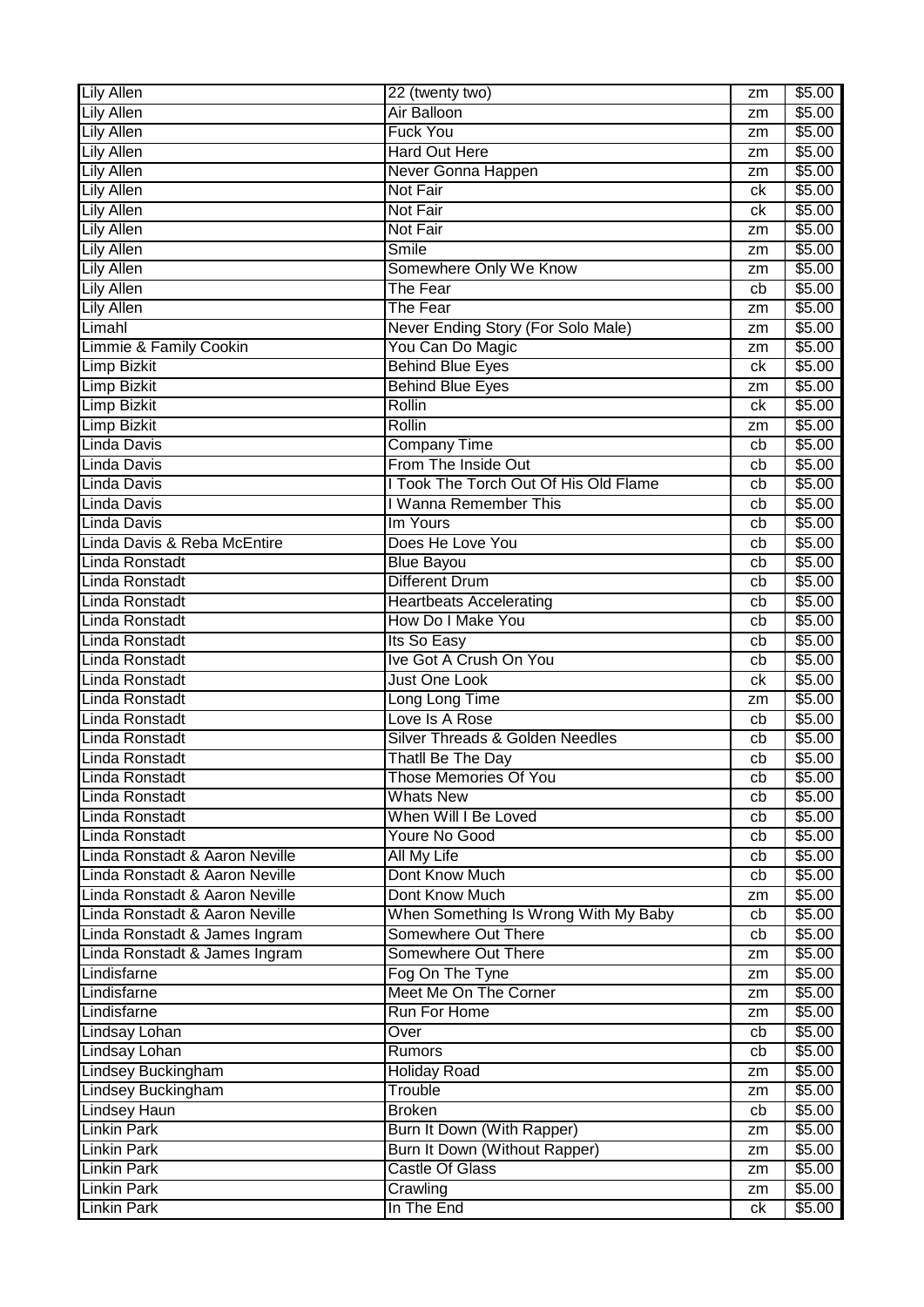| <b>Linkin Park</b>         | In The End                       | zm | \$5.00 |
|----------------------------|----------------------------------|----|--------|
| <b>Linkin Park</b>         | <b>New Divide</b>                | zm | \$5.00 |
| <b>Linkin Park</b>         | <b>Numb</b>                      | ck | \$5.00 |
| <b>Linkin Park</b>         | <b>Numb</b>                      | zm | \$5.00 |
| <b>Linkin Park</b>         | Somewhere I Belong               | ck | \$5.00 |
| <b>Linkin Park</b>         | <b>What Ive Done</b>             | zm | \$5.00 |
| Linkin Park And Jz         | Numb Encore                      | ck | \$5.00 |
| <b>Lion King</b>           | Can You Feel The Love Tonight    | zm | \$5.00 |
| Lion King                  | <b>Circle Of Life</b>            | zm | \$5.00 |
| Lion King                  | Hakuna Matata                    | zm | \$5.00 |
| Lion King                  | <b>Just Cant Wait To Be King</b> | zm | \$5.00 |
| <b>Lionel Cartwright</b>   | <b>Like Father Like Son</b>      | cb | \$5.00 |
| <b>Lionel Cartwright</b>   | Miles & Years                    | cb | \$5.00 |
| <b>Lionel Richie</b>       | <b>All Night Long</b>            | cb | \$5.00 |
| <b>Lionel Richie</b>       | <b>All Night Long</b>            | zm | \$5.00 |
| <b>Lionel Richie</b>       | Angel                            | cb | \$5.00 |
| <b>Lionel Richie</b>       |                                  |    |        |
| <b>Lionel Richie</b>       | Angel<br><b>Ballerina Girl</b>   | zm | \$5.00 |
|                            |                                  | zm | \$5.00 |
| <b>Lionel Richie</b>       | Dancing On The Ceiling           | cb | \$5.00 |
| <b>Lionel Richie</b>       | Dancing On The Ceiling           | zm | \$5.00 |
| <b>Lionel Richie</b>       | Deep River Woman                 | cb | \$5.00 |
| <b>Lionel Richie</b>       | Do It To Me                      | cb | \$5.00 |
| <b>Lionel Richie</b>       | <b>Hello</b>                     | cb | \$5.00 |
| <b>Lionel Richie</b>       | <b>Hello</b>                     | zm | \$5.00 |
| <b>Lionel Richie</b>       | <b>Call It Love</b>              | cb | \$5.00 |
| <b>Lionel Richie</b>       | Lady                             | zm | \$5.00 |
| <b>Lionel Richie</b>       | <b>Lionel Richie Medley</b>      | zm | \$5.00 |
| <b>Lionel Richie</b>       | <b>My Destiny</b>                | zm | \$5.00 |
| <b>Lionel Richie</b>       | <b>My Love</b>                   | cb | \$5.00 |
| <b>Lionel Richie</b>       | My Love                          | zm | \$5.00 |
| <b>Lionel Richie</b>       | Penny Lover                      | cb | \$5.00 |
| <b>Lionel Richie</b>       | Penny Lover                      | zm | \$5.00 |
| <b>Lionel Richie</b>       | <b>Running With The Night</b>    | zm | \$5.00 |
| <b>Lionel Richie</b>       | Say You Say Me                   | cb | \$5.00 |
| <b>Lionel Richie</b>       | Say You Say Me                   | zm | \$5.00 |
| Lionel Richie              | Still                            | cb | \$5.00 |
| <b>Lionel Richie</b>       | Still In Love                    | zm | \$5.00 |
| <b>Lionel Richie</b>       | Stuck On You                     | zm | \$5.00 |
| <b>Lionel Richie</b>       | <b>Three Times A Lady</b>        | cb | \$5.00 |
| <b>Lionel Richie</b>       | <b>Truly</b>                     | cb | \$5.00 |
| <b>Lionel Richie</b>       | <b>Truly</b>                     | zm | \$5.00 |
| <b>Lionel Richie</b>       | You Are                          | cb | \$5.00 |
| Lionel Richie & Diana Ross | <b>Endless Love</b>              | cb | \$5.00 |
| Lipps Inc                  | Funkytown                        | cb | \$5.00 |
| Lipps Inc                  | Funkytown                        | ck | \$5.00 |
| Lipps Inc                  | Funkytown                        | zm | \$5.00 |
| <b>Liquid Gold</b>         | Dance Yourself Dizzy             | zm | \$5.00 |
| Lisa Angelle               | A Woman Gets Lonely              | cb | \$5.00 |
| Lisa Angelle               | I Wear Your Love                 | cb | \$5.00 |
| Lisa Angelle               | I Will Love You                  | cb | \$5.00 |
| Lisa Brokop                | <b>Aint Enough Roses</b>         | cb | \$5.00 |
| Lisa Brokop                | <b>Before He Kissed Me</b>       | cb | \$5.00 |
|                            | <b>Big Picture</b>               |    | \$5.00 |
| Lisa Brokop                | How Do I Let Go                  | cb | \$5.00 |
| Lisa Brokop                |                                  | cb |        |
| Lisa Brokop                | Shake Me I Rattle                | cb | \$5.00 |
| Lisa Brokop                | When You Get To Be You           | cb | \$5.00 |
| Lisa Brokop                | Wildflower                       | cb | \$5.00 |
| Lisa Edwards               | Cry                              | ck | \$5.00 |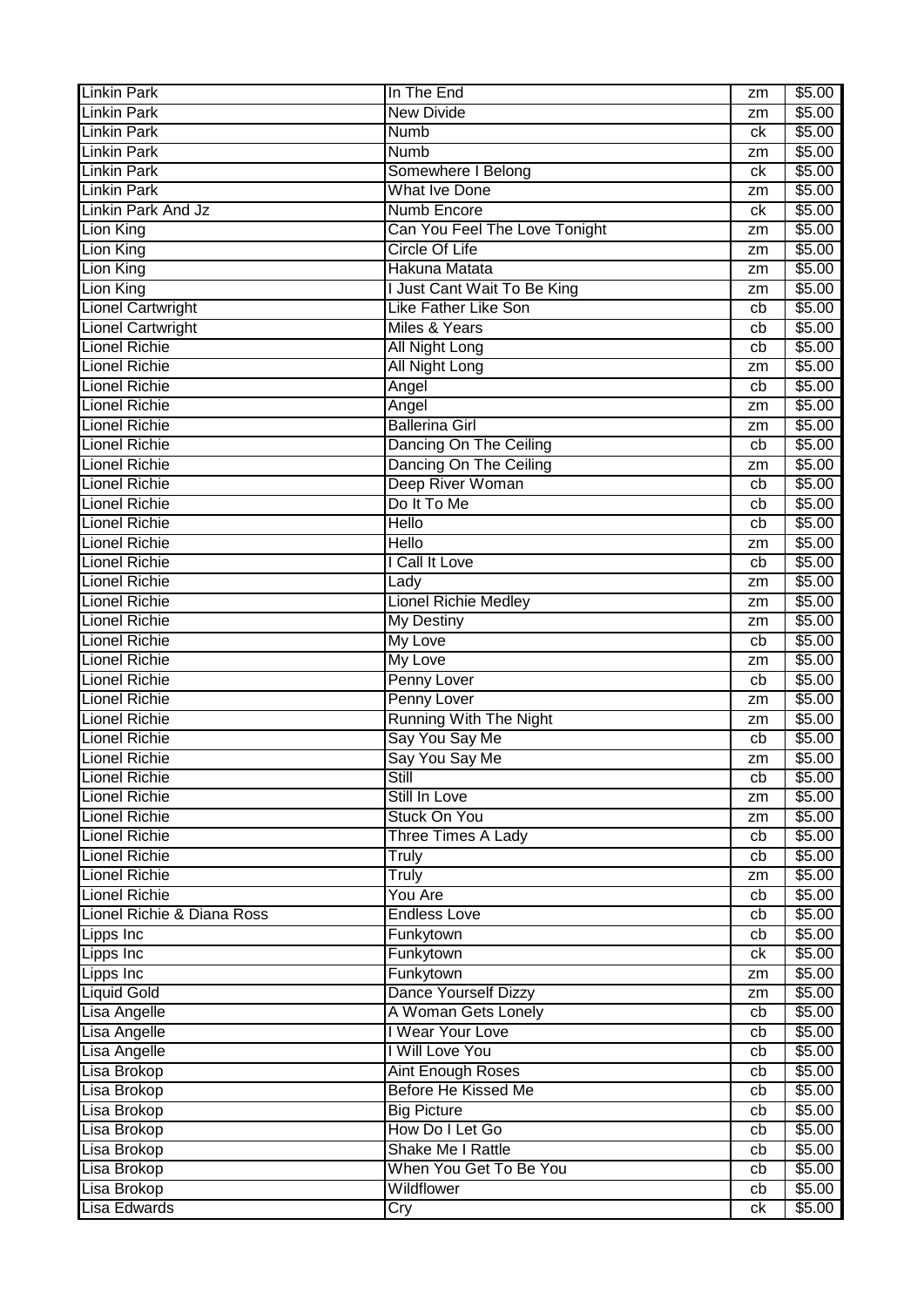| Lisa Lisa & Cult Jam              | Head To Toe                               | cb | \$5.00 |
|-----------------------------------|-------------------------------------------|----|--------|
| Lisa Lisa & Cult Jam              | Lost In Emotion                           | cb | \$5.00 |
| Lisa Loeb                         | Do You Sleep                              | cb | \$5.00 |
| Lisa Loeb                         | Firecracker                               | cb | \$5.00 |
| Lisa Loeb                         | I Do                                      | cb | \$5.00 |
| Lisa Loeb                         | Lets Forget About It                      | cb | \$5.00 |
| Lisa Loeb                         | Stay (I Missed You)                       | cb | \$5.00 |
| Lisa Loeb                         | <b>Truthfully</b>                         | cb | \$5.00 |
| Lisa Loeb                         | Underdog                                  | cb | \$5.00 |
| Lisa Loeb & Nine Stories          | Stay (I Missed You)                       | zm | \$5.00 |
| <b>Lisa Marie Presley</b>         | <b>Lights Out</b>                         | cb | \$5.00 |
| <b>Lisa Shaffer</b>               | Just One                                  | cb | \$5.00 |
| Lisa Stansfield                   | <b>All Around The World</b>               | zm | \$5.00 |
| Lisa Stansfield                   |                                           |    | \$5.00 |
| Lisa Stansfield                   | Change<br>The Real Thing                  | zm | \$5.00 |
|                                   |                                           | zm |        |
| Lita Ford & Ozzy Osbourne         | <b>Close My Eyes Forever</b>              | cb | \$5.00 |
| Little Anthony & Imperials        | Going Out Of My Head                      | cb | \$5.00 |
| Little Anthony & Imperials        | Hurt So Bad                               | cb | \$5.00 |
| Little Anthony & Imperials        | Shimmy Shimmy Ko Ko Bop                   | cb | \$5.00 |
| Little Big Town                   | A Little More You                         | cb | \$5.00 |
| Little Big Town                   | <b>Bones</b>                              | cb | \$5.00 |
| Little Big Town                   | <b>Boondocks</b>                          | cb | \$5.00 |
| Little Big Town                   | Bring It On Home                          | cb | \$5.00 |
| Little Big Town                   | Dont Waste My Time                        | cb | \$5.00 |
| Little Big Town                   | <b>Everything Changes</b>                 | cb | \$5.00 |
| Little Big Town                   | <b>Fine Line</b>                          | cb | \$5.00 |
| Little Big Town                   | Go Tell It On The Mountain                | cb | \$5.00 |
| Little Big Town                   | Good As Gone                              | cb | \$5.00 |
| <b>Little Big Town</b>            | <b>Good Lord Willing</b>                  | cb | \$5.00 |
| Little Big Town                   | Im With The Band                          | cb | \$5.00 |
| Little Big Town                   | <b>Kiss Goodbye</b>                       | cb | \$5.00 |
| <b>Little Big Town</b>            | <b>Little White Church</b>                | cb | \$5.00 |
| Little Big Town                   | Looking For A Reason                      | cb | \$5.00 |
| <b>Little Big Town</b>            | The Reason Why                            | cb | \$5.00 |
| Little Big Town & Sugarland       | Life In A Northern Town                   | cb | \$5.00 |
| <b>Little Boots</b>               | Remedy                                    | zm | \$5.00 |
| <b>Little Ceasar &amp; Romans</b> | <b>Those Oldies But Goodies</b>           | cb | \$5.00 |
| <b>Little Eva</b>                 | The Locomotion                            | cb | \$5.00 |
| <b>Little Eva</b>                 | The Locomotion                            | zm | \$5.00 |
| <b>Little Feat</b>                | <b>Dixie Chicken</b>                      | cb | \$5.00 |
| <b>Little Feat</b>                | Fat Man In The Bathtub                    | cb | \$5.00 |
| <b>Little Heroes</b>              | One Perfect Day                           | ck | \$8.00 |
| <b>Little Jimmy Dickens</b>       | <b>Hillbilly Fever</b>                    | cb | \$5.00 |
| <b>Little Jimmy Dickens</b>       | May The Bird Of Paradise Fly Up Your Nose | cb | \$5.00 |
| Little Jimmy Osmond               | Long Haired Lover From Liverpool          | zm | \$5.00 |
| <b>Little Mermaid</b>             | <b>Kiss The Girl</b>                      | zm | \$5.00 |
| <b>Little Mermaid</b>             | Part Of Your World                        | zm | \$5.00 |
| <b>Little Mermaid</b>             | <b>Under The Sea</b>                      | zm | \$5.00 |
| <b>Little Mix</b>                 | <b>Black Magic</b>                        | zm | \$5.00 |
| <b>Little Mix</b>                 | <b>Bounce Back</b>                        | ck | \$5.00 |
| <b>Little Mix</b>                 | <b>Bounce Back</b>                        | zm | \$5.00 |
| <b>Little Mix</b>                 | <b>Break Up Song</b>                      | zm | \$5.00 |
| <b>Little Mix</b>                 | Cannonball                                | zm | \$5.00 |
| <b>Little Mix</b>                 | Change Your Life                          | zm | \$5.00 |
| <b>Little Mix</b>                 | Dna                                       | zm | \$5.00 |
| <b>Little Mix</b>                 | Holiday                                   | zm | \$5.00 |
| <b>Little Mix</b>                 | <b>Little Me</b>                          | zm | \$5.00 |
| <b>Little Mix</b>                 | Love (Sweet Love)                         | zm | \$5.00 |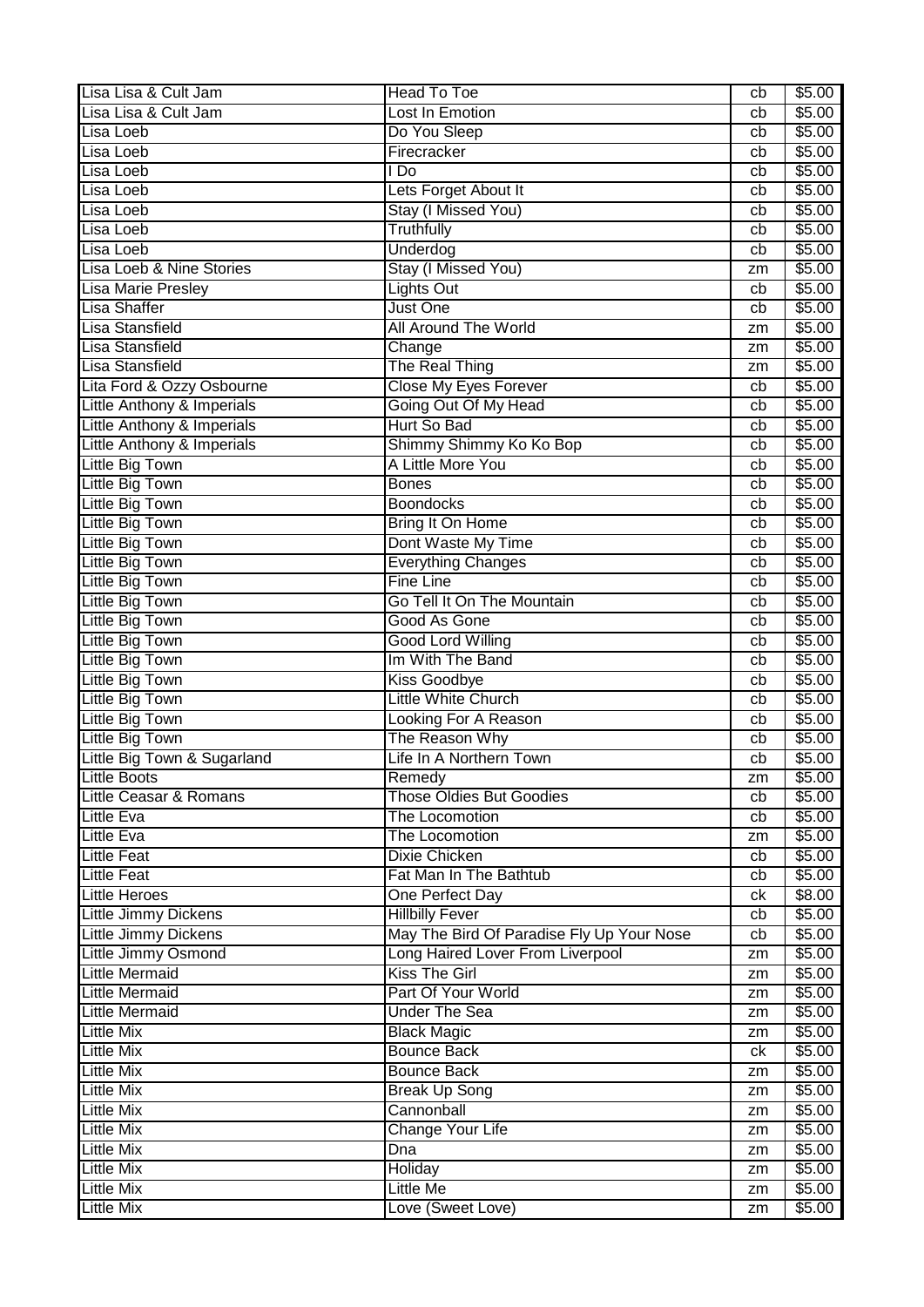| <b>Little Mix</b>             | Love (Sweet Love) (Without Backing Vocals)     | zm | \$5.00 |
|-------------------------------|------------------------------------------------|----|--------|
| <b>Little Mix</b>             | Love Me Like You                               | zm | \$5.00 |
| <b>Little Mix</b>             | Move                                           | zm | \$5.00 |
| <b>Little Mix</b>             | <b>No</b>                                      | zm | \$5.00 |
| <b>Little Mix</b>             | Power (No Rap Version)                         | zm | \$5.00 |
| <b>Little Mix</b>             | Salute                                         | zm | \$5.00 |
| <b>Little Mix</b>             | Shout Out To My Ex                             | ck | \$5.00 |
| <b>Little Mix</b>             | Shout Out To My Ex                             | zm | \$5.00 |
| <b>Little Mix</b>             | <b>Sweet Melody</b>                            | ck | \$5.00 |
| <b>Little Mix</b>             | <b>Sweet Melody</b>                            | zm | \$5.00 |
| <b>Little Mix</b>             | Touch                                          | ck | \$5.00 |
| <b>Little Mix</b>             | Touch                                          | zm | \$5.00 |
| <b>Little Mix</b>             | Wings                                          | zm | \$5.00 |
| <b>Little Mix</b>             | Word Up                                        |    | \$5.00 |
| <b>Little Mix</b>             | You Gotta Not                                  | zm | \$5.00 |
|                               |                                                | zm |        |
| Little Mix & Charlie Puth     | Oops                                           | zm | \$5.00 |
| Little Mix & Jason Derulo     | Secret Love Song                               | ck | \$5.00 |
| Little Mix & Jason Derulo     | Secret Love Song                               | zm | \$5.00 |
| Little Mix & Nicki Minaj      | Woman Like Me                                  | ck | \$5.00 |
| Little Mix & Nicki Minaj      | Woman Like Me                                  | zm | \$5.00 |
| Little Mix & Saweetie         | Confetti                                       | zm | \$5.00 |
| Little Mix & Sean Paul        | Hair                                           | ck | \$5.00 |
| Little Mix & Sean Paul        | Hair [For Solo Female]                         | zm | \$5.00 |
| Little Mix & Stormzy          | Power                                          | zm | \$5.00 |
| Little Peggy March            | I Will Follow Him                              | cb | \$5.00 |
| <b>Little Richard</b>         | <b>Good Golly Miss Molly</b>                   | cb | \$5.00 |
| <b>Little Richard</b>         | <b>Good Golly Miss Molly</b>                   | zm | \$5.00 |
| <b>Little Richard</b>         | Jenny Jenny                                    | cb | \$5.00 |
| <b>Little Richard</b>         | Long Tall Sally                                | cb | \$5.00 |
| <b>Little Richard</b>         | Lucille                                        | cb | \$5.00 |
| <b>Little Richard</b>         | Rip It Up                                      | cb | \$5.00 |
| <b>Little Richard</b>         | <b>Tutti Frutti</b>                            | cb | \$5.00 |
| <b>Little Richard</b>         | <b>Tutti Frutti</b>                            | zm | \$5.00 |
| <b>Little River Band</b>      | Cool Change                                    | сk | \$5.00 |
| <b>Little River Band</b>      | Cool Change                                    | ck | \$8.00 |
| <b>Little River Band</b>      | Cool Change                                    | zm | \$5.00 |
| <b>Little River Band</b>      | Cool Change (Without Backing Vocals)           | zm | \$5.00 |
| <b>Little River Band</b>      | <b>Curiosity Killed The Cat</b>                | ck | \$8.00 |
| <b>Little River Band</b>      | Help Is On Its Way                             | ck | \$5.00 |
| <b>Little River Band</b>      | Help Is On Its Way                             | nz | \$5.00 |
| <b>Little River Band</b>      | Lady                                           | ck | \$5.00 |
| <b>Little River Band</b>      | Playing To Win                                 | ck | \$5.00 |
| <b>Little River Band</b>      | Reminiscing                                    | cb | \$5.00 |
| <b>Little River Band</b>      | Reminiscing                                    | ck | \$5.00 |
| <b>Little Shop Of Horrors</b> | <b>Dentist</b>                                 | zm | \$5.00 |
| <b>Little Shop Of Horrors</b> | Skid Row (Downtown)                            | zm | \$5.00 |
| <b>Little Shop Of Horrors</b> | Somewhere Thats Green                          | zm | \$5.00 |
| <b>Little Shop Of Horrors</b> | <b>Suddenly Seymour</b>                        | zm | \$5.00 |
| <b>Little Stinkers</b>        | I Farted On Santas Lap (Now Christmas Is Gonna | cb | \$5.00 |
| <b>Little Texas</b>           | <b>Bad For Us</b>                              | cb | \$5.00 |
| <b>Little Texas</b>           | <b>First Time For Everything</b>               | cb | \$5.00 |
| <b>Little Texas</b>           | <b>God Blessed Texas</b>                       | cb | \$5.00 |
| <b>Little Texas</b>           | <b>Id Rather Miss You</b>                      | cb | \$5.00 |
| <b>Little Texas</b>           | <b>Missing Years</b>                           | cb | \$5.00 |
| <b>Little Texas</b>           | <b>My Love</b>                                 | cb | \$5.00 |
| <b>Little Texas</b>           | What Might Have Been                           | cb | \$5.00 |
| <b>Little Texas</b>           | <b>What Were You Thinkin</b>                   | cb | \$5.00 |
| Liv Maessen                   | <b>Knock Knock Whos There</b>                  | ck | \$8.00 |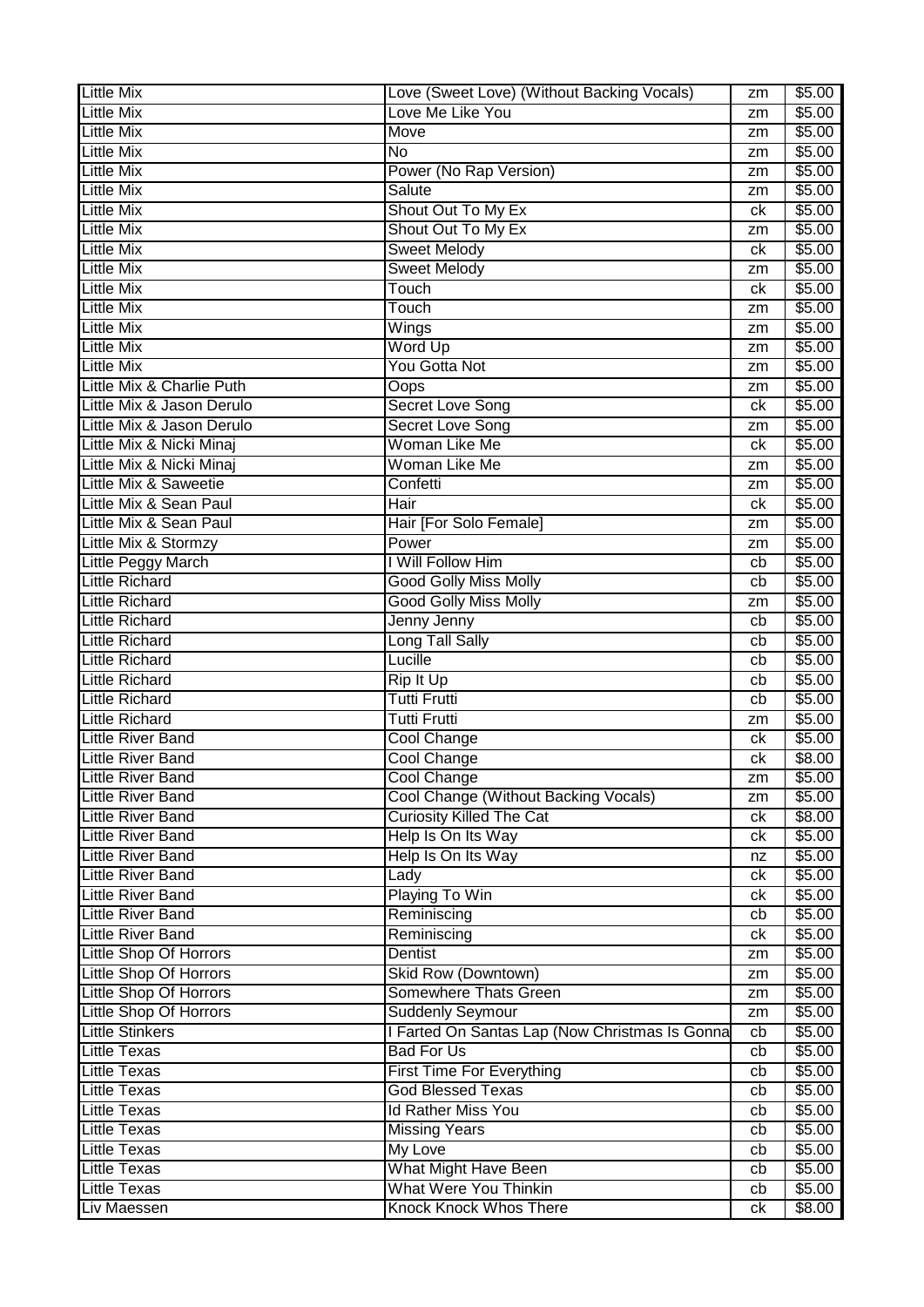| Live                         | <b>Heaven</b>                           | cb | \$5.00 |
|------------------------------|-----------------------------------------|----|--------|
| Live                         | <b>Lightning Crashes</b>                | сk | \$5.00 |
| Live Lounge Allstars         | <b>Times Like These</b>                 | zm | \$5.00 |
| <b>Liverpool Express</b>     | Every Man Must Have A Dream             | zm | \$5.00 |
| Livin Joy                    | <b>Dreamer</b>                          | zm | \$5.00 |
| <b>Living End</b>            | <b>All Torn Down</b>                    | ck | \$5.00 |
| <b>Living End</b>            | <b>Prisoner Of Society</b>              | ck | \$5.00 |
| <b>Living End</b>            | <b>White Noise</b>                      | ck | \$5.00 |
| Living In A Box              | Room In Your Heart                      | zm | \$5.00 |
| <b>Liz Phair</b>             | Extraordinary                           | cb | \$5.00 |
| <b>Liz Phair</b>             | Why Cant I                              | cb | \$5.00 |
| Liza Minelli                 | <b>Maybe This Time</b>                  | ck | \$5.00 |
| Liza Minnelli                | Cabaret                                 | ck | \$5.00 |
| Liza Minnelli                | Cabaret                                 | zm | \$5.00 |
| Liza Minnelli                | <b>Maybe This Time</b>                  | zm | \$5.00 |
| Lizzo                        | <b>Cuz I Love You</b>                   | zm | \$5.00 |
| Lizzo                        | Good as Hell                            | ck | \$5.00 |
| Lizzo                        | Good As Hell                            | zm | \$5.00 |
| Lizzo                        | Juice                                   | zm | \$5.00 |
| Lizzo                        | <b>Truth Hurts</b>                      | сk | \$5.00 |
| Lizzo                        | <b>Truth Hurts</b>                      | zm | \$5.00 |
| Lizzo & Ariana Grande        | Good As Hell (Remix)                    | zm | \$5.00 |
| LL Cool J                    | Goin Back To Cali                       | cb | \$5.00 |
| LL Cool J                    | <b>Hey Lover</b>                        | cb | \$5.00 |
| LL Cool J                    | I Need Love                             | cb | \$5.00 |
| LL Cool J                    | Im That Type Of Guy                     | cb | \$5.00 |
| LL Cool J                    | Luv U Better                            | cb | \$5.00 |
| LL Cool J & Jennifer Lopez   | All I Have                              | cb | \$5.00 |
| Lloyd                        | Dedication To My Ex (Miss That) [Clean] | zm | \$5.00 |
| <b>Lloyd Price</b>           | <b>Lawdy Miss Clawdy</b>                | cb | \$5.00 |
| <b>Lloyd Price</b>           | Personality                             | cb | \$5.00 |
| <b>Lloyd Price</b>           | <b>Stagger Lee</b>                      | cb | \$5.00 |
| Lmfao                        | Party Rock Anthem                       | zm | \$5.00 |
| <b>LMFAO</b>                 | Sexy & I Know It                        | ck | \$5.00 |
| Lmfao                        | Sexy & I Know It                        | zm | \$5.00 |
| Lmfao & Natalia Kills        | Champagne Showers (For Solo Male)       | zm | \$5.00 |
| Lobo                         | How Can I Tell Her                      | zm | \$5.00 |
| Lobo                         | Id Love You To Want Me                  | zm | \$5.00 |
| Lobo                         | Me & You & A Dog Named Boo              | cb | \$5.00 |
| Lobo                         | Me & You & A Dog Named Boo              | zm | \$5.00 |
| LoCash Cowboys               | <b>Here Comes Summer</b>                | cb | \$5.00 |
| LoCash Cowboys               | Keep In Mind                            | cb | \$5.00 |
| LoCash Cowboys               | You Got Me                              | cb | \$5.00 |
| Logic, Alessia Cara & Khalid | 1-800-273-8255                          | ck | \$5.00 |
| <b>London Beat</b>           | <b>Ive Been Thinking About You</b>      | zm | \$5.00 |
| London Grammar               | <b>How Does It Feel</b>                 | zm | \$5.00 |
| London Grammar               | Strong                                  | zm | \$5.00 |
| Londonbeat                   | Ive Been Thinking About You             | cb | \$5.00 |
| Lonesome River Band          | Am I A Fool                             | cb | \$5.00 |
| Lonesome River Band          | <b>Mary Ann</b>                         | cb | \$5.00 |
| Lonesome River Band          | Sittin On Top Of The World              | cb | \$5.00 |
| Lonestar                     | Amazed                                  | cb | \$5.00 |
| Lonestar                     | Amazed                                  | zm | \$5.00 |
| Lonestar                     | Class Reunion (That Used To Be Us)      | cb | \$5.00 |
| Lonestar                     | Come Cryin To Me                        | cb | \$5.00 |
| Lonestar                     | <b>County Fair</b>                      | cb | \$5.00 |
| Lonestar                     | <b>Everythings Changed</b>              | cb | \$5.00 |
| Lonestar                     | <b>III Die Tryin</b>                    | cb | \$5.00 |
|                              |                                         |    |        |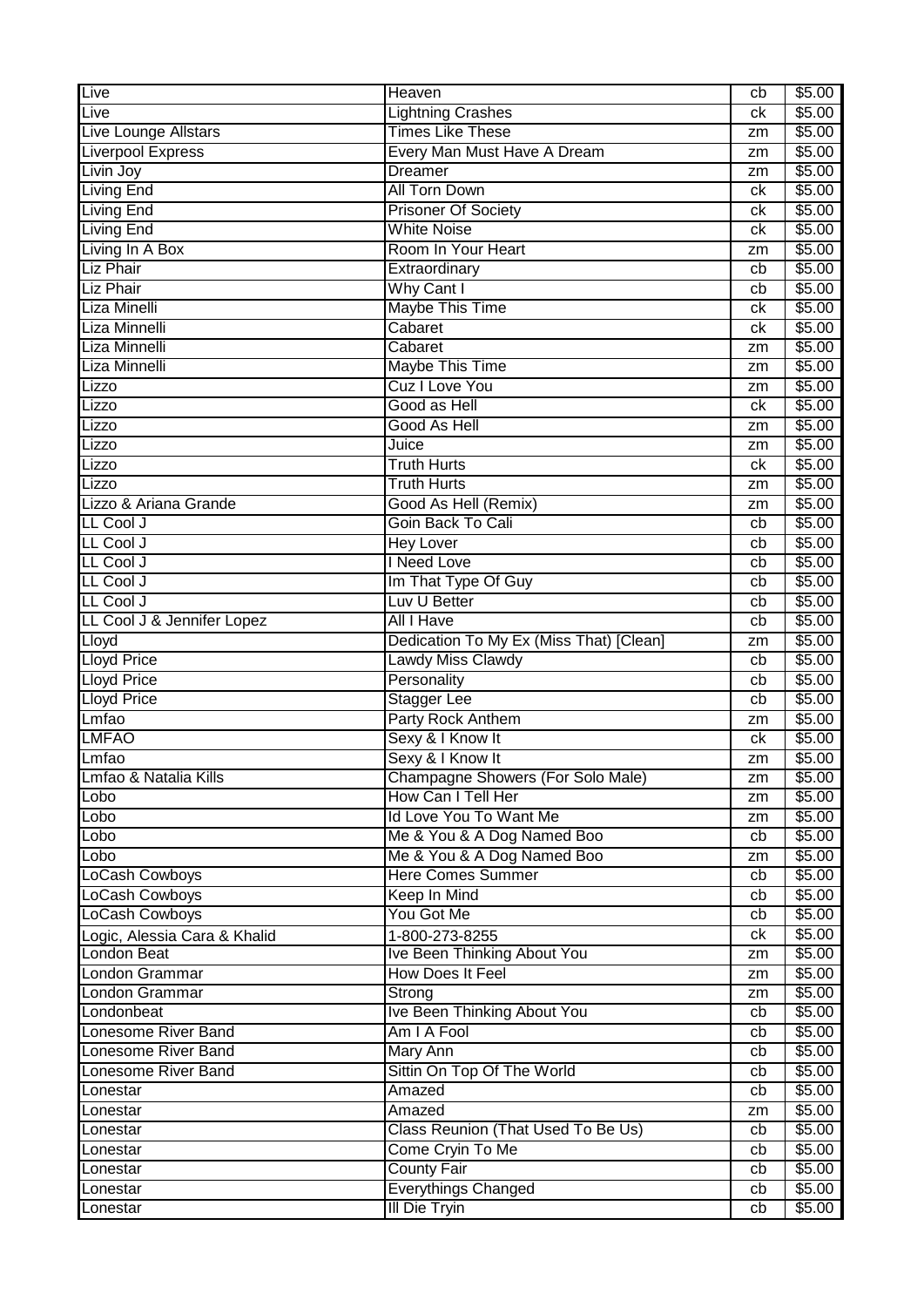| Lonestar             | Im Already There                                 | cb              | \$5.00 |
|----------------------|--------------------------------------------------|-----------------|--------|
| Lonestar             | Let Me Love You                                  | cb              | \$5.00 |
| Lonestar             | Lets Be Us Again                                 | cb              | \$5.00 |
| Lonestar             | <b>Mountains</b>                                 | cb              | \$5.00 |
| Lonestar             | Mr Mom                                           | cb              | \$5.00 |
| Lonestar             | My Front Porch Looking In                        | cb              | \$5.00 |
| Lonestar             | No News                                          | cb              | \$5.00 |
| Lonestar             | Not A Day Goes By                                | cb              | \$5.00 |
| Lonestar             | Nothing To Prove                                 | cb              | \$5.00 |
| Lonestar             | <b>Saturday Night</b>                            | cb              | \$5.00 |
| Lonestar             | Say When                                         | cb              | \$5.00 |
| Lonestar             | <b>Smile</b>                                     | cb              | \$5.00 |
| Lonestar             | Somebodys Someone                                | cb              | \$5.00 |
| Lonestar             | Tell Her                                         | cb              | \$5.00 |
| Lonestar             | <b>Tequila Talkin</b>                            | cb              | \$5.00 |
| Lonestar             | <b>Unusually Unusual</b>                         | cb              | \$5.00 |
| Lonestar             | <b>Walking In Memphis</b>                        | cb              | \$5.00 |
| Lonestar             | <b>What About Now</b>                            | cb              | \$5.00 |
| Lonestar             | With Me                                          | cb              | \$5.00 |
| Lonestar             | You Walked In                                    | cb              | \$5.00 |
| Lonestar             | <b>Youre Like Coming Home</b>                    | cb              | \$5.00 |
| Lonestar             | Youre The Reason Why                             | cb              | \$5.00 |
| Long John Baldry     | Its Too Late Now                                 | zm              | \$5.00 |
| Long John Baldry     | Let The Heartaches Begin                         | zm              | \$5.00 |
| Lonnie Donegan       | Does Your Chewing Gum Lose Its Flavor (On The    | cb              | \$5.00 |
| Lonnie Donegan       | Does Your Chewing Gum Lose Its Flavour           | ck              | \$5.00 |
| Lonnie Donegan       | My Old Mans A Dustman                            | zm              | \$5.00 |
| Lonnie Lee           | <b>Starlight Starbright</b>                      | $c\overline{k}$ | \$8.00 |
| <b>Looking Glass</b> | <b>Brandy (Youre A Fine Girl)</b>                | cb              | \$5.00 |
| <b>Looking Glass</b> | <b>Brandy (Youre A Fine Girl)</b>                | zm              | \$5.00 |
| <b>Looking Glass</b> | Brandy (Youre A Fine Girl) (Without Backing Voca | zm              | \$5.00 |
| <b>Lord Creator</b>  | Dont Stay Out Late                               | zm              | \$5.00 |
| Lord Tanamo          | Im In The Mood For Love                          | zm              | \$5.00 |
| Lorde                | Green Light                                      | ck              | \$5.00 |
| Lorde                | <b>Green Light</b>                               | zm              | \$5.00 |
| Lorde                | Liability                                        | сk              | \$8.00 |
| Lorde                | <b>Perfect Places</b>                            | zm              | \$5.00 |
| Lorde                | Royals                                           | ck              | \$5.00 |
| Lorde                | Royals                                           | zm              | \$5.00 |
| Lorde                | Team                                             | zm              | \$5.00 |
| Lorde                | <b>Tennis Court</b>                              | zm              | \$5.00 |
| Loreen               | Euphoria (Eurovision 2012 Winner)                | zm              | \$5.00 |
| <b>Loren Allred</b>  | Never Enough                                     | ck              | \$5.00 |
| Loretta Lynn         | <b>Amazing Grace</b>                             | cb              | \$5.00 |
| Loretta Lynn         | Before Im Over You                               | cb              | \$5.00 |
| Loretta Lynn         | <b>Blue Kentucky Girl</b>                        | cb              | \$5.00 |
| Loretta Lynn         | <b>Coal Miners Daughter</b>                      | cb              | \$5.00 |
| Loretta Lynn         | <b>Coal Miners Daughter</b>                      | zm              | \$5.00 |
| Loretta Lynn         | <b>Country In My Genes</b>                       | cb              | \$5.00 |
| Loretta Lynn         | Dear Uncle Sam                                   | cb              | \$5.00 |
| Loretta Lynn         | Dont Come Home ADrinkin (With Lovin On Your N    | cb              | \$5.00 |
| Loretta Lynn         | <b>Fist City</b>                                 | cb              | \$5.00 |
| Loretta Lynn         | <b>Happy Birthday</b>                            | cb              | \$5.00 |
| Loretta Lynn         | Here I Am Again                                  | cb              | \$5.00 |
| Loretta Lynn         | <b>Hey Loretta</b>                               | cb              | \$5.00 |
| Loretta Lynn         | <b>How Great Thou Art</b>                        | cb              | \$5.00 |
| Loretta Lynn         | I Cant Feel You Anymore                          | cb              | \$5.00 |
| Loretta Lynn         | I Cant Hear The Music                            | cb              | \$5.00 |
|                      |                                                  |                 |        |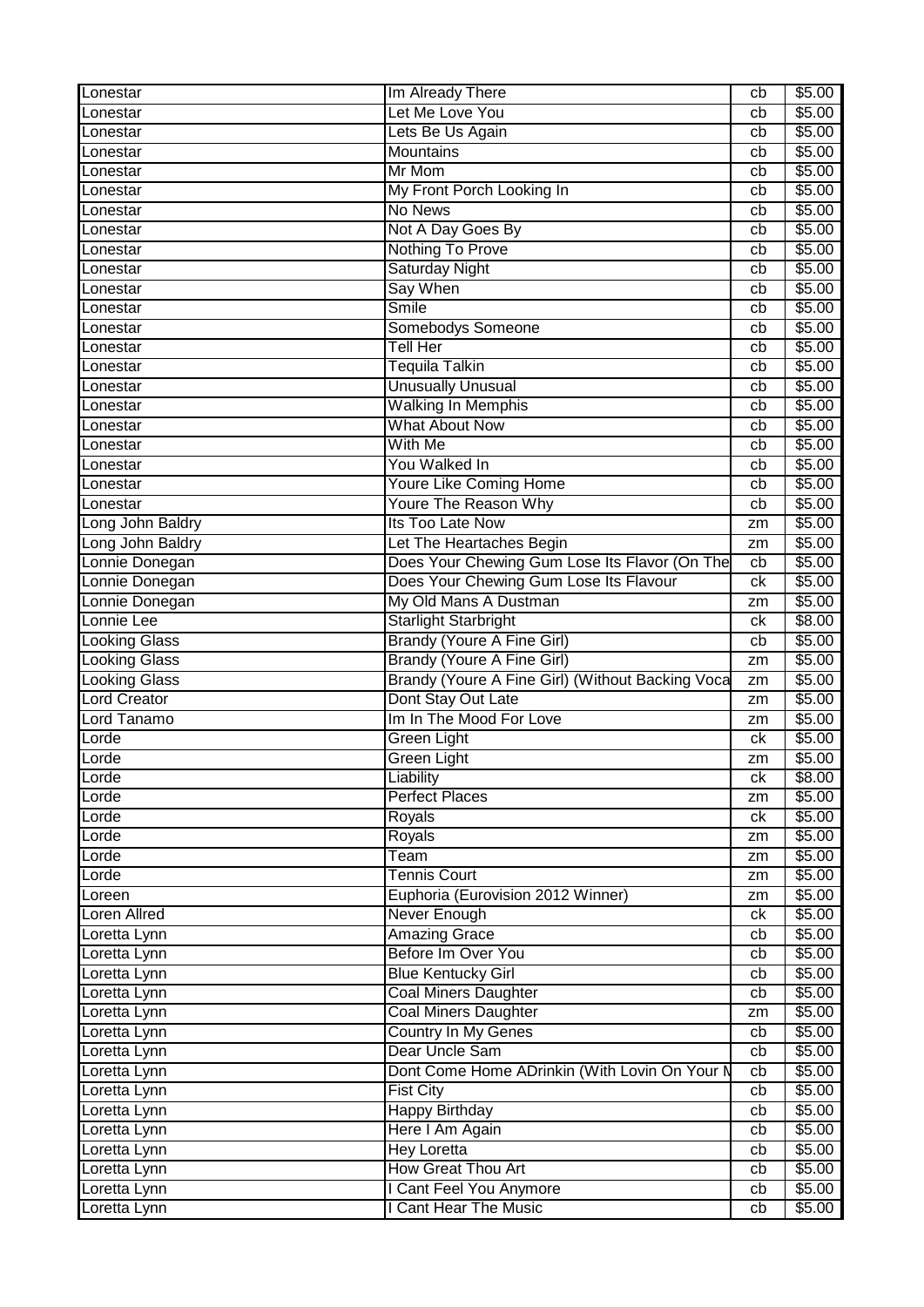| Wanna Be Free<br>\$5.00<br>Loretta Lynn<br>cb<br>Im A Honky Tonk Girl<br>\$5.00<br>cb<br>In The Garden<br>Loretta Lynn<br>\$5.00<br>cb<br>In The Sweet Bye & Bye<br>\$5.00<br>Loretta Lynn<br>cb<br>Ive Got A Picture Of Us On Mind<br>\$5.00<br>Loretta Lynn<br>cb<br>Just A Closer Walk With Thee<br>\$5.00<br>Loretta Lynn<br>cb<br>\$5.00<br>Love Is The Foundation<br>Loretta Lynn<br>cb<br><b>Old Rugged Cross</b><br>\$5.00<br>Loretta Lynn<br>cb<br>Old Time Religion<br>\$5.00<br>Loretta Lynn<br>cb<br>Ones On The Way<br>\$5.00<br>Loretta Lynn<br>cb<br>Out Of My Head & Back In My Bed<br>\$5.00<br>Loretta Lynn<br>cb<br>Peace In The Valley<br>\$5.00<br>Loretta Lynn<br>cb<br><b>Precious Memories</b><br>\$5.00<br>Loretta Lynn<br>cb<br>Rated X<br>\$5.00<br>Loretta Lynn<br>cb<br>Somebody Somewhere (Dont Know What Hes Mis<br>\$5.00<br>Loretta Lynn<br>cb<br>\$5.00<br><b>Success</b><br>Loretta Lynn<br>cb<br><b>Swing Low Sweet Chariot</b><br>\$5.00<br>Loretta Lynn<br>cb<br><b>Table For Two</b><br>\$5.00<br>Loretta Lynn<br>cb<br><b>The Pill</b><br>\$5.00<br>Loretta Lynn<br>cb<br>They Dont Make Em Like My Daddy<br>\$5.00<br>Loretta Lynn<br>cb<br><b>Trouble In Paradise</b><br>\$5.00<br>Loretta Lynn<br>cb<br>What A Friend We Have In Jesus<br>\$5.00<br>Loretta Lynn<br>cb<br>What Kind Of Girl (Do You Think I Am)<br>\$5.00<br>Loretta Lynn<br>cb<br>When The Roll Is Called Up Yonder<br>\$5.00<br>cb<br>When The Tingle Becomes A Chill<br>\$5.00<br>cb<br>Will The Circle Be Unbroken<br>\$5.00<br>Loretta Lynn<br>cb<br>Wine Women & Song<br>\$5.00<br>cb<br><b>Wings Of A Dove</b><br>\$5.00<br>cb<br>Woman Of The World (Leave My World Alone)<br>\$5.00<br>cb<br>You Aint Woman Enough To Take My Man<br>\$5.00<br>cb<br><b>Youre Lookin At Country</b><br>\$5.00<br>Loretta Lynn<br>cb<br>Youve Just Stepped In (From Stepping Out On Me<br>\$5.00<br>cb<br>After The Fire Is Gone<br>\$5.00<br>cb<br>As Soon As I Hang Up The Phone<br>\$5.00<br>cb<br>\$5.00<br>cb<br>Feelins<br>I Cant Love You Enough<br>\$5.00<br>cb<br>Loretta Lynn & Conway Twitty<br>\$5.00<br>Lead Me On<br>cb<br>Loretta Lynn & Conway Twitty<br>Louisiana Woman Mississippi Man<br>\$5.00<br>cb<br>Loretta Lynn & Conway Twitty<br>Youre The Reason Our Kids Are Ugly<br>\$5.00<br>cb<br>Lori McKenna<br><b>Unglamorous</b><br>\$5.00<br>cb<br>A Picture Of Me Without You<br>Lorrie Morgan<br>\$5.00<br>cb<br>Lorrie Morgan<br>Back In Your Arms Again<br>\$5.00<br>cb<br><b>Crying Time</b><br>\$5.00<br>Lorrie Morgan<br>cb<br>Dear Me<br>\$5.00<br>cb<br>Lorrie Morgan<br>Do You Still Want To Buy Me That Drink (Frank)<br>\$5.00<br>cb<br>\$5.00<br>Lorrie Morgan<br><b>Except For Monday</b><br>cb<br><b>Five Minutes</b><br>\$5.00<br>Lorrie Morgan<br>cb<br>Lorrie Morgan<br>Go Away<br>\$5.00<br>cb<br>Good As I Was To You<br>Lorrie Morgan<br>\$5.00<br>cb<br>Lorrie Morgan<br><b>Half Enough</b><br>\$5.00<br>cb<br>He Talks To Me<br>\$5.00<br>Lorrie Morgan<br>cb<br><b>Heart Over Mind</b><br>\$5.00<br>Lorrie Morgan<br>cb<br>Here I Go Again<br>\$5.00<br>cb<br>I Didnt Know My Own Strength<br>\$5.00<br>Lorrie Morgan<br>cb<br>I Guess You Had To Be There<br>Lorrie Morgan<br>\$5.00<br>cb | Loretta Lynn                 | I Feel Like Traveling On | cb | \$5.00 |
|---------------------------------------------------------------------------------------------------------------------------------------------------------------------------------------------------------------------------------------------------------------------------------------------------------------------------------------------------------------------------------------------------------------------------------------------------------------------------------------------------------------------------------------------------------------------------------------------------------------------------------------------------------------------------------------------------------------------------------------------------------------------------------------------------------------------------------------------------------------------------------------------------------------------------------------------------------------------------------------------------------------------------------------------------------------------------------------------------------------------------------------------------------------------------------------------------------------------------------------------------------------------------------------------------------------------------------------------------------------------------------------------------------------------------------------------------------------------------------------------------------------------------------------------------------------------------------------------------------------------------------------------------------------------------------------------------------------------------------------------------------------------------------------------------------------------------------------------------------------------------------------------------------------------------------------------------------------------------------------------------------------------------------------------------------------------------------------------------------------------------------------------------------------------------------------------------------------------------------------------------------------------------------------------------------------------------------------------------------------------------------------------------------------------------------------------------------------------------------------------------------------------------------------------------------------------------------------------------------------------------------------------------------------------------------------------------------------------------------------------------------------------------------------------------------------------------------------------------------------------------------------------------------------------------------------------------------------------------------------------------------------------------------------------------------------------------------------------------------------------------------------------------------------------------------------------------------------------------------------------|------------------------------|--------------------------|----|--------|
|                                                                                                                                                                                                                                                                                                                                                                                                                                                                                                                                                                                                                                                                                                                                                                                                                                                                                                                                                                                                                                                                                                                                                                                                                                                                                                                                                                                                                                                                                                                                                                                                                                                                                                                                                                                                                                                                                                                                                                                                                                                                                                                                                                                                                                                                                                                                                                                                                                                                                                                                                                                                                                                                                                                                                                                                                                                                                                                                                                                                                                                                                                                                                                                                                                             |                              |                          |    |        |
|                                                                                                                                                                                                                                                                                                                                                                                                                                                                                                                                                                                                                                                                                                                                                                                                                                                                                                                                                                                                                                                                                                                                                                                                                                                                                                                                                                                                                                                                                                                                                                                                                                                                                                                                                                                                                                                                                                                                                                                                                                                                                                                                                                                                                                                                                                                                                                                                                                                                                                                                                                                                                                                                                                                                                                                                                                                                                                                                                                                                                                                                                                                                                                                                                                             | Loretta Lynn                 |                          |    |        |
|                                                                                                                                                                                                                                                                                                                                                                                                                                                                                                                                                                                                                                                                                                                                                                                                                                                                                                                                                                                                                                                                                                                                                                                                                                                                                                                                                                                                                                                                                                                                                                                                                                                                                                                                                                                                                                                                                                                                                                                                                                                                                                                                                                                                                                                                                                                                                                                                                                                                                                                                                                                                                                                                                                                                                                                                                                                                                                                                                                                                                                                                                                                                                                                                                                             |                              |                          |    |        |
|                                                                                                                                                                                                                                                                                                                                                                                                                                                                                                                                                                                                                                                                                                                                                                                                                                                                                                                                                                                                                                                                                                                                                                                                                                                                                                                                                                                                                                                                                                                                                                                                                                                                                                                                                                                                                                                                                                                                                                                                                                                                                                                                                                                                                                                                                                                                                                                                                                                                                                                                                                                                                                                                                                                                                                                                                                                                                                                                                                                                                                                                                                                                                                                                                                             |                              |                          |    |        |
|                                                                                                                                                                                                                                                                                                                                                                                                                                                                                                                                                                                                                                                                                                                                                                                                                                                                                                                                                                                                                                                                                                                                                                                                                                                                                                                                                                                                                                                                                                                                                                                                                                                                                                                                                                                                                                                                                                                                                                                                                                                                                                                                                                                                                                                                                                                                                                                                                                                                                                                                                                                                                                                                                                                                                                                                                                                                                                                                                                                                                                                                                                                                                                                                                                             |                              |                          |    |        |
|                                                                                                                                                                                                                                                                                                                                                                                                                                                                                                                                                                                                                                                                                                                                                                                                                                                                                                                                                                                                                                                                                                                                                                                                                                                                                                                                                                                                                                                                                                                                                                                                                                                                                                                                                                                                                                                                                                                                                                                                                                                                                                                                                                                                                                                                                                                                                                                                                                                                                                                                                                                                                                                                                                                                                                                                                                                                                                                                                                                                                                                                                                                                                                                                                                             |                              |                          |    |        |
|                                                                                                                                                                                                                                                                                                                                                                                                                                                                                                                                                                                                                                                                                                                                                                                                                                                                                                                                                                                                                                                                                                                                                                                                                                                                                                                                                                                                                                                                                                                                                                                                                                                                                                                                                                                                                                                                                                                                                                                                                                                                                                                                                                                                                                                                                                                                                                                                                                                                                                                                                                                                                                                                                                                                                                                                                                                                                                                                                                                                                                                                                                                                                                                                                                             |                              |                          |    |        |
|                                                                                                                                                                                                                                                                                                                                                                                                                                                                                                                                                                                                                                                                                                                                                                                                                                                                                                                                                                                                                                                                                                                                                                                                                                                                                                                                                                                                                                                                                                                                                                                                                                                                                                                                                                                                                                                                                                                                                                                                                                                                                                                                                                                                                                                                                                                                                                                                                                                                                                                                                                                                                                                                                                                                                                                                                                                                                                                                                                                                                                                                                                                                                                                                                                             |                              |                          |    |        |
|                                                                                                                                                                                                                                                                                                                                                                                                                                                                                                                                                                                                                                                                                                                                                                                                                                                                                                                                                                                                                                                                                                                                                                                                                                                                                                                                                                                                                                                                                                                                                                                                                                                                                                                                                                                                                                                                                                                                                                                                                                                                                                                                                                                                                                                                                                                                                                                                                                                                                                                                                                                                                                                                                                                                                                                                                                                                                                                                                                                                                                                                                                                                                                                                                                             |                              |                          |    |        |
|                                                                                                                                                                                                                                                                                                                                                                                                                                                                                                                                                                                                                                                                                                                                                                                                                                                                                                                                                                                                                                                                                                                                                                                                                                                                                                                                                                                                                                                                                                                                                                                                                                                                                                                                                                                                                                                                                                                                                                                                                                                                                                                                                                                                                                                                                                                                                                                                                                                                                                                                                                                                                                                                                                                                                                                                                                                                                                                                                                                                                                                                                                                                                                                                                                             |                              |                          |    |        |
|                                                                                                                                                                                                                                                                                                                                                                                                                                                                                                                                                                                                                                                                                                                                                                                                                                                                                                                                                                                                                                                                                                                                                                                                                                                                                                                                                                                                                                                                                                                                                                                                                                                                                                                                                                                                                                                                                                                                                                                                                                                                                                                                                                                                                                                                                                                                                                                                                                                                                                                                                                                                                                                                                                                                                                                                                                                                                                                                                                                                                                                                                                                                                                                                                                             |                              |                          |    |        |
|                                                                                                                                                                                                                                                                                                                                                                                                                                                                                                                                                                                                                                                                                                                                                                                                                                                                                                                                                                                                                                                                                                                                                                                                                                                                                                                                                                                                                                                                                                                                                                                                                                                                                                                                                                                                                                                                                                                                                                                                                                                                                                                                                                                                                                                                                                                                                                                                                                                                                                                                                                                                                                                                                                                                                                                                                                                                                                                                                                                                                                                                                                                                                                                                                                             |                              |                          |    |        |
|                                                                                                                                                                                                                                                                                                                                                                                                                                                                                                                                                                                                                                                                                                                                                                                                                                                                                                                                                                                                                                                                                                                                                                                                                                                                                                                                                                                                                                                                                                                                                                                                                                                                                                                                                                                                                                                                                                                                                                                                                                                                                                                                                                                                                                                                                                                                                                                                                                                                                                                                                                                                                                                                                                                                                                                                                                                                                                                                                                                                                                                                                                                                                                                                                                             |                              |                          |    |        |
|                                                                                                                                                                                                                                                                                                                                                                                                                                                                                                                                                                                                                                                                                                                                                                                                                                                                                                                                                                                                                                                                                                                                                                                                                                                                                                                                                                                                                                                                                                                                                                                                                                                                                                                                                                                                                                                                                                                                                                                                                                                                                                                                                                                                                                                                                                                                                                                                                                                                                                                                                                                                                                                                                                                                                                                                                                                                                                                                                                                                                                                                                                                                                                                                                                             |                              |                          |    |        |
|                                                                                                                                                                                                                                                                                                                                                                                                                                                                                                                                                                                                                                                                                                                                                                                                                                                                                                                                                                                                                                                                                                                                                                                                                                                                                                                                                                                                                                                                                                                                                                                                                                                                                                                                                                                                                                                                                                                                                                                                                                                                                                                                                                                                                                                                                                                                                                                                                                                                                                                                                                                                                                                                                                                                                                                                                                                                                                                                                                                                                                                                                                                                                                                                                                             |                              |                          |    |        |
|                                                                                                                                                                                                                                                                                                                                                                                                                                                                                                                                                                                                                                                                                                                                                                                                                                                                                                                                                                                                                                                                                                                                                                                                                                                                                                                                                                                                                                                                                                                                                                                                                                                                                                                                                                                                                                                                                                                                                                                                                                                                                                                                                                                                                                                                                                                                                                                                                                                                                                                                                                                                                                                                                                                                                                                                                                                                                                                                                                                                                                                                                                                                                                                                                                             |                              |                          |    |        |
|                                                                                                                                                                                                                                                                                                                                                                                                                                                                                                                                                                                                                                                                                                                                                                                                                                                                                                                                                                                                                                                                                                                                                                                                                                                                                                                                                                                                                                                                                                                                                                                                                                                                                                                                                                                                                                                                                                                                                                                                                                                                                                                                                                                                                                                                                                                                                                                                                                                                                                                                                                                                                                                                                                                                                                                                                                                                                                                                                                                                                                                                                                                                                                                                                                             |                              |                          |    |        |
|                                                                                                                                                                                                                                                                                                                                                                                                                                                                                                                                                                                                                                                                                                                                                                                                                                                                                                                                                                                                                                                                                                                                                                                                                                                                                                                                                                                                                                                                                                                                                                                                                                                                                                                                                                                                                                                                                                                                                                                                                                                                                                                                                                                                                                                                                                                                                                                                                                                                                                                                                                                                                                                                                                                                                                                                                                                                                                                                                                                                                                                                                                                                                                                                                                             |                              |                          |    |        |
|                                                                                                                                                                                                                                                                                                                                                                                                                                                                                                                                                                                                                                                                                                                                                                                                                                                                                                                                                                                                                                                                                                                                                                                                                                                                                                                                                                                                                                                                                                                                                                                                                                                                                                                                                                                                                                                                                                                                                                                                                                                                                                                                                                                                                                                                                                                                                                                                                                                                                                                                                                                                                                                                                                                                                                                                                                                                                                                                                                                                                                                                                                                                                                                                                                             |                              |                          |    |        |
|                                                                                                                                                                                                                                                                                                                                                                                                                                                                                                                                                                                                                                                                                                                                                                                                                                                                                                                                                                                                                                                                                                                                                                                                                                                                                                                                                                                                                                                                                                                                                                                                                                                                                                                                                                                                                                                                                                                                                                                                                                                                                                                                                                                                                                                                                                                                                                                                                                                                                                                                                                                                                                                                                                                                                                                                                                                                                                                                                                                                                                                                                                                                                                                                                                             |                              |                          |    |        |
|                                                                                                                                                                                                                                                                                                                                                                                                                                                                                                                                                                                                                                                                                                                                                                                                                                                                                                                                                                                                                                                                                                                                                                                                                                                                                                                                                                                                                                                                                                                                                                                                                                                                                                                                                                                                                                                                                                                                                                                                                                                                                                                                                                                                                                                                                                                                                                                                                                                                                                                                                                                                                                                                                                                                                                                                                                                                                                                                                                                                                                                                                                                                                                                                                                             |                              |                          |    |        |
|                                                                                                                                                                                                                                                                                                                                                                                                                                                                                                                                                                                                                                                                                                                                                                                                                                                                                                                                                                                                                                                                                                                                                                                                                                                                                                                                                                                                                                                                                                                                                                                                                                                                                                                                                                                                                                                                                                                                                                                                                                                                                                                                                                                                                                                                                                                                                                                                                                                                                                                                                                                                                                                                                                                                                                                                                                                                                                                                                                                                                                                                                                                                                                                                                                             |                              |                          |    |        |
|                                                                                                                                                                                                                                                                                                                                                                                                                                                                                                                                                                                                                                                                                                                                                                                                                                                                                                                                                                                                                                                                                                                                                                                                                                                                                                                                                                                                                                                                                                                                                                                                                                                                                                                                                                                                                                                                                                                                                                                                                                                                                                                                                                                                                                                                                                                                                                                                                                                                                                                                                                                                                                                                                                                                                                                                                                                                                                                                                                                                                                                                                                                                                                                                                                             |                              |                          |    |        |
|                                                                                                                                                                                                                                                                                                                                                                                                                                                                                                                                                                                                                                                                                                                                                                                                                                                                                                                                                                                                                                                                                                                                                                                                                                                                                                                                                                                                                                                                                                                                                                                                                                                                                                                                                                                                                                                                                                                                                                                                                                                                                                                                                                                                                                                                                                                                                                                                                                                                                                                                                                                                                                                                                                                                                                                                                                                                                                                                                                                                                                                                                                                                                                                                                                             |                              |                          |    |        |
|                                                                                                                                                                                                                                                                                                                                                                                                                                                                                                                                                                                                                                                                                                                                                                                                                                                                                                                                                                                                                                                                                                                                                                                                                                                                                                                                                                                                                                                                                                                                                                                                                                                                                                                                                                                                                                                                                                                                                                                                                                                                                                                                                                                                                                                                                                                                                                                                                                                                                                                                                                                                                                                                                                                                                                                                                                                                                                                                                                                                                                                                                                                                                                                                                                             | Loretta Lynn                 |                          |    |        |
|                                                                                                                                                                                                                                                                                                                                                                                                                                                                                                                                                                                                                                                                                                                                                                                                                                                                                                                                                                                                                                                                                                                                                                                                                                                                                                                                                                                                                                                                                                                                                                                                                                                                                                                                                                                                                                                                                                                                                                                                                                                                                                                                                                                                                                                                                                                                                                                                                                                                                                                                                                                                                                                                                                                                                                                                                                                                                                                                                                                                                                                                                                                                                                                                                                             | Loretta Lynn                 |                          |    |        |
|                                                                                                                                                                                                                                                                                                                                                                                                                                                                                                                                                                                                                                                                                                                                                                                                                                                                                                                                                                                                                                                                                                                                                                                                                                                                                                                                                                                                                                                                                                                                                                                                                                                                                                                                                                                                                                                                                                                                                                                                                                                                                                                                                                                                                                                                                                                                                                                                                                                                                                                                                                                                                                                                                                                                                                                                                                                                                                                                                                                                                                                                                                                                                                                                                                             |                              |                          |    |        |
|                                                                                                                                                                                                                                                                                                                                                                                                                                                                                                                                                                                                                                                                                                                                                                                                                                                                                                                                                                                                                                                                                                                                                                                                                                                                                                                                                                                                                                                                                                                                                                                                                                                                                                                                                                                                                                                                                                                                                                                                                                                                                                                                                                                                                                                                                                                                                                                                                                                                                                                                                                                                                                                                                                                                                                                                                                                                                                                                                                                                                                                                                                                                                                                                                                             | Loretta Lynn                 |                          |    |        |
|                                                                                                                                                                                                                                                                                                                                                                                                                                                                                                                                                                                                                                                                                                                                                                                                                                                                                                                                                                                                                                                                                                                                                                                                                                                                                                                                                                                                                                                                                                                                                                                                                                                                                                                                                                                                                                                                                                                                                                                                                                                                                                                                                                                                                                                                                                                                                                                                                                                                                                                                                                                                                                                                                                                                                                                                                                                                                                                                                                                                                                                                                                                                                                                                                                             | Loretta Lynn                 |                          |    |        |
|                                                                                                                                                                                                                                                                                                                                                                                                                                                                                                                                                                                                                                                                                                                                                                                                                                                                                                                                                                                                                                                                                                                                                                                                                                                                                                                                                                                                                                                                                                                                                                                                                                                                                                                                                                                                                                                                                                                                                                                                                                                                                                                                                                                                                                                                                                                                                                                                                                                                                                                                                                                                                                                                                                                                                                                                                                                                                                                                                                                                                                                                                                                                                                                                                                             | Loretta Lynn                 |                          |    |        |
|                                                                                                                                                                                                                                                                                                                                                                                                                                                                                                                                                                                                                                                                                                                                                                                                                                                                                                                                                                                                                                                                                                                                                                                                                                                                                                                                                                                                                                                                                                                                                                                                                                                                                                                                                                                                                                                                                                                                                                                                                                                                                                                                                                                                                                                                                                                                                                                                                                                                                                                                                                                                                                                                                                                                                                                                                                                                                                                                                                                                                                                                                                                                                                                                                                             | Loretta Lynn                 |                          |    |        |
|                                                                                                                                                                                                                                                                                                                                                                                                                                                                                                                                                                                                                                                                                                                                                                                                                                                                                                                                                                                                                                                                                                                                                                                                                                                                                                                                                                                                                                                                                                                                                                                                                                                                                                                                                                                                                                                                                                                                                                                                                                                                                                                                                                                                                                                                                                                                                                                                                                                                                                                                                                                                                                                                                                                                                                                                                                                                                                                                                                                                                                                                                                                                                                                                                                             |                              |                          |    |        |
|                                                                                                                                                                                                                                                                                                                                                                                                                                                                                                                                                                                                                                                                                                                                                                                                                                                                                                                                                                                                                                                                                                                                                                                                                                                                                                                                                                                                                                                                                                                                                                                                                                                                                                                                                                                                                                                                                                                                                                                                                                                                                                                                                                                                                                                                                                                                                                                                                                                                                                                                                                                                                                                                                                                                                                                                                                                                                                                                                                                                                                                                                                                                                                                                                                             | Loretta Lynn                 |                          |    |        |
|                                                                                                                                                                                                                                                                                                                                                                                                                                                                                                                                                                                                                                                                                                                                                                                                                                                                                                                                                                                                                                                                                                                                                                                                                                                                                                                                                                                                                                                                                                                                                                                                                                                                                                                                                                                                                                                                                                                                                                                                                                                                                                                                                                                                                                                                                                                                                                                                                                                                                                                                                                                                                                                                                                                                                                                                                                                                                                                                                                                                                                                                                                                                                                                                                                             | Loretta Lynn & Conway Twitty |                          |    |        |
|                                                                                                                                                                                                                                                                                                                                                                                                                                                                                                                                                                                                                                                                                                                                                                                                                                                                                                                                                                                                                                                                                                                                                                                                                                                                                                                                                                                                                                                                                                                                                                                                                                                                                                                                                                                                                                                                                                                                                                                                                                                                                                                                                                                                                                                                                                                                                                                                                                                                                                                                                                                                                                                                                                                                                                                                                                                                                                                                                                                                                                                                                                                                                                                                                                             | Loretta Lynn & Conway Twitty |                          |    |        |
|                                                                                                                                                                                                                                                                                                                                                                                                                                                                                                                                                                                                                                                                                                                                                                                                                                                                                                                                                                                                                                                                                                                                                                                                                                                                                                                                                                                                                                                                                                                                                                                                                                                                                                                                                                                                                                                                                                                                                                                                                                                                                                                                                                                                                                                                                                                                                                                                                                                                                                                                                                                                                                                                                                                                                                                                                                                                                                                                                                                                                                                                                                                                                                                                                                             | Loretta Lynn & Conway Twitty |                          |    |        |
|                                                                                                                                                                                                                                                                                                                                                                                                                                                                                                                                                                                                                                                                                                                                                                                                                                                                                                                                                                                                                                                                                                                                                                                                                                                                                                                                                                                                                                                                                                                                                                                                                                                                                                                                                                                                                                                                                                                                                                                                                                                                                                                                                                                                                                                                                                                                                                                                                                                                                                                                                                                                                                                                                                                                                                                                                                                                                                                                                                                                                                                                                                                                                                                                                                             | Loretta Lynn & Conway Twitty |                          |    |        |
|                                                                                                                                                                                                                                                                                                                                                                                                                                                                                                                                                                                                                                                                                                                                                                                                                                                                                                                                                                                                                                                                                                                                                                                                                                                                                                                                                                                                                                                                                                                                                                                                                                                                                                                                                                                                                                                                                                                                                                                                                                                                                                                                                                                                                                                                                                                                                                                                                                                                                                                                                                                                                                                                                                                                                                                                                                                                                                                                                                                                                                                                                                                                                                                                                                             |                              |                          |    |        |
|                                                                                                                                                                                                                                                                                                                                                                                                                                                                                                                                                                                                                                                                                                                                                                                                                                                                                                                                                                                                                                                                                                                                                                                                                                                                                                                                                                                                                                                                                                                                                                                                                                                                                                                                                                                                                                                                                                                                                                                                                                                                                                                                                                                                                                                                                                                                                                                                                                                                                                                                                                                                                                                                                                                                                                                                                                                                                                                                                                                                                                                                                                                                                                                                                                             |                              |                          |    |        |
|                                                                                                                                                                                                                                                                                                                                                                                                                                                                                                                                                                                                                                                                                                                                                                                                                                                                                                                                                                                                                                                                                                                                                                                                                                                                                                                                                                                                                                                                                                                                                                                                                                                                                                                                                                                                                                                                                                                                                                                                                                                                                                                                                                                                                                                                                                                                                                                                                                                                                                                                                                                                                                                                                                                                                                                                                                                                                                                                                                                                                                                                                                                                                                                                                                             |                              |                          |    |        |
|                                                                                                                                                                                                                                                                                                                                                                                                                                                                                                                                                                                                                                                                                                                                                                                                                                                                                                                                                                                                                                                                                                                                                                                                                                                                                                                                                                                                                                                                                                                                                                                                                                                                                                                                                                                                                                                                                                                                                                                                                                                                                                                                                                                                                                                                                                                                                                                                                                                                                                                                                                                                                                                                                                                                                                                                                                                                                                                                                                                                                                                                                                                                                                                                                                             |                              |                          |    |        |
|                                                                                                                                                                                                                                                                                                                                                                                                                                                                                                                                                                                                                                                                                                                                                                                                                                                                                                                                                                                                                                                                                                                                                                                                                                                                                                                                                                                                                                                                                                                                                                                                                                                                                                                                                                                                                                                                                                                                                                                                                                                                                                                                                                                                                                                                                                                                                                                                                                                                                                                                                                                                                                                                                                                                                                                                                                                                                                                                                                                                                                                                                                                                                                                                                                             |                              |                          |    |        |
|                                                                                                                                                                                                                                                                                                                                                                                                                                                                                                                                                                                                                                                                                                                                                                                                                                                                                                                                                                                                                                                                                                                                                                                                                                                                                                                                                                                                                                                                                                                                                                                                                                                                                                                                                                                                                                                                                                                                                                                                                                                                                                                                                                                                                                                                                                                                                                                                                                                                                                                                                                                                                                                                                                                                                                                                                                                                                                                                                                                                                                                                                                                                                                                                                                             |                              |                          |    |        |
|                                                                                                                                                                                                                                                                                                                                                                                                                                                                                                                                                                                                                                                                                                                                                                                                                                                                                                                                                                                                                                                                                                                                                                                                                                                                                                                                                                                                                                                                                                                                                                                                                                                                                                                                                                                                                                                                                                                                                                                                                                                                                                                                                                                                                                                                                                                                                                                                                                                                                                                                                                                                                                                                                                                                                                                                                                                                                                                                                                                                                                                                                                                                                                                                                                             |                              |                          |    |        |
|                                                                                                                                                                                                                                                                                                                                                                                                                                                                                                                                                                                                                                                                                                                                                                                                                                                                                                                                                                                                                                                                                                                                                                                                                                                                                                                                                                                                                                                                                                                                                                                                                                                                                                                                                                                                                                                                                                                                                                                                                                                                                                                                                                                                                                                                                                                                                                                                                                                                                                                                                                                                                                                                                                                                                                                                                                                                                                                                                                                                                                                                                                                                                                                                                                             | Lorrie Morgan                |                          |    |        |
|                                                                                                                                                                                                                                                                                                                                                                                                                                                                                                                                                                                                                                                                                                                                                                                                                                                                                                                                                                                                                                                                                                                                                                                                                                                                                                                                                                                                                                                                                                                                                                                                                                                                                                                                                                                                                                                                                                                                                                                                                                                                                                                                                                                                                                                                                                                                                                                                                                                                                                                                                                                                                                                                                                                                                                                                                                                                                                                                                                                                                                                                                                                                                                                                                                             |                              |                          |    |        |
|                                                                                                                                                                                                                                                                                                                                                                                                                                                                                                                                                                                                                                                                                                                                                                                                                                                                                                                                                                                                                                                                                                                                                                                                                                                                                                                                                                                                                                                                                                                                                                                                                                                                                                                                                                                                                                                                                                                                                                                                                                                                                                                                                                                                                                                                                                                                                                                                                                                                                                                                                                                                                                                                                                                                                                                                                                                                                                                                                                                                                                                                                                                                                                                                                                             |                              |                          |    |        |
|                                                                                                                                                                                                                                                                                                                                                                                                                                                                                                                                                                                                                                                                                                                                                                                                                                                                                                                                                                                                                                                                                                                                                                                                                                                                                                                                                                                                                                                                                                                                                                                                                                                                                                                                                                                                                                                                                                                                                                                                                                                                                                                                                                                                                                                                                                                                                                                                                                                                                                                                                                                                                                                                                                                                                                                                                                                                                                                                                                                                                                                                                                                                                                                                                                             |                              |                          |    |        |
|                                                                                                                                                                                                                                                                                                                                                                                                                                                                                                                                                                                                                                                                                                                                                                                                                                                                                                                                                                                                                                                                                                                                                                                                                                                                                                                                                                                                                                                                                                                                                                                                                                                                                                                                                                                                                                                                                                                                                                                                                                                                                                                                                                                                                                                                                                                                                                                                                                                                                                                                                                                                                                                                                                                                                                                                                                                                                                                                                                                                                                                                                                                                                                                                                                             |                              |                          |    |        |
|                                                                                                                                                                                                                                                                                                                                                                                                                                                                                                                                                                                                                                                                                                                                                                                                                                                                                                                                                                                                                                                                                                                                                                                                                                                                                                                                                                                                                                                                                                                                                                                                                                                                                                                                                                                                                                                                                                                                                                                                                                                                                                                                                                                                                                                                                                                                                                                                                                                                                                                                                                                                                                                                                                                                                                                                                                                                                                                                                                                                                                                                                                                                                                                                                                             |                              |                          |    |        |
|                                                                                                                                                                                                                                                                                                                                                                                                                                                                                                                                                                                                                                                                                                                                                                                                                                                                                                                                                                                                                                                                                                                                                                                                                                                                                                                                                                                                                                                                                                                                                                                                                                                                                                                                                                                                                                                                                                                                                                                                                                                                                                                                                                                                                                                                                                                                                                                                                                                                                                                                                                                                                                                                                                                                                                                                                                                                                                                                                                                                                                                                                                                                                                                                                                             |                              |                          |    |        |
|                                                                                                                                                                                                                                                                                                                                                                                                                                                                                                                                                                                                                                                                                                                                                                                                                                                                                                                                                                                                                                                                                                                                                                                                                                                                                                                                                                                                                                                                                                                                                                                                                                                                                                                                                                                                                                                                                                                                                                                                                                                                                                                                                                                                                                                                                                                                                                                                                                                                                                                                                                                                                                                                                                                                                                                                                                                                                                                                                                                                                                                                                                                                                                                                                                             |                              |                          |    |        |
|                                                                                                                                                                                                                                                                                                                                                                                                                                                                                                                                                                                                                                                                                                                                                                                                                                                                                                                                                                                                                                                                                                                                                                                                                                                                                                                                                                                                                                                                                                                                                                                                                                                                                                                                                                                                                                                                                                                                                                                                                                                                                                                                                                                                                                                                                                                                                                                                                                                                                                                                                                                                                                                                                                                                                                                                                                                                                                                                                                                                                                                                                                                                                                                                                                             |                              |                          |    |        |
|                                                                                                                                                                                                                                                                                                                                                                                                                                                                                                                                                                                                                                                                                                                                                                                                                                                                                                                                                                                                                                                                                                                                                                                                                                                                                                                                                                                                                                                                                                                                                                                                                                                                                                                                                                                                                                                                                                                                                                                                                                                                                                                                                                                                                                                                                                                                                                                                                                                                                                                                                                                                                                                                                                                                                                                                                                                                                                                                                                                                                                                                                                                                                                                                                                             | Lorrie Morgan                |                          |    |        |
|                                                                                                                                                                                                                                                                                                                                                                                                                                                                                                                                                                                                                                                                                                                                                                                                                                                                                                                                                                                                                                                                                                                                                                                                                                                                                                                                                                                                                                                                                                                                                                                                                                                                                                                                                                                                                                                                                                                                                                                                                                                                                                                                                                                                                                                                                                                                                                                                                                                                                                                                                                                                                                                                                                                                                                                                                                                                                                                                                                                                                                                                                                                                                                                                                                             |                              |                          |    |        |
|                                                                                                                                                                                                                                                                                                                                                                                                                                                                                                                                                                                                                                                                                                                                                                                                                                                                                                                                                                                                                                                                                                                                                                                                                                                                                                                                                                                                                                                                                                                                                                                                                                                                                                                                                                                                                                                                                                                                                                                                                                                                                                                                                                                                                                                                                                                                                                                                                                                                                                                                                                                                                                                                                                                                                                                                                                                                                                                                                                                                                                                                                                                                                                                                                                             |                              |                          |    |        |
|                                                                                                                                                                                                                                                                                                                                                                                                                                                                                                                                                                                                                                                                                                                                                                                                                                                                                                                                                                                                                                                                                                                                                                                                                                                                                                                                                                                                                                                                                                                                                                                                                                                                                                                                                                                                                                                                                                                                                                                                                                                                                                                                                                                                                                                                                                                                                                                                                                                                                                                                                                                                                                                                                                                                                                                                                                                                                                                                                                                                                                                                                                                                                                                                                                             | Lorrie Morgan                | I Just Might Be          | cb | \$5.00 |
| Lorrie Morgan<br>If You Came Back From Heaven<br>\$5.00<br>cb                                                                                                                                                                                                                                                                                                                                                                                                                                                                                                                                                                                                                                                                                                                                                                                                                                                                                                                                                                                                                                                                                                                                                                                                                                                                                                                                                                                                                                                                                                                                                                                                                                                                                                                                                                                                                                                                                                                                                                                                                                                                                                                                                                                                                                                                                                                                                                                                                                                                                                                                                                                                                                                                                                                                                                                                                                                                                                                                                                                                                                                                                                                                                                               |                              |                          |    |        |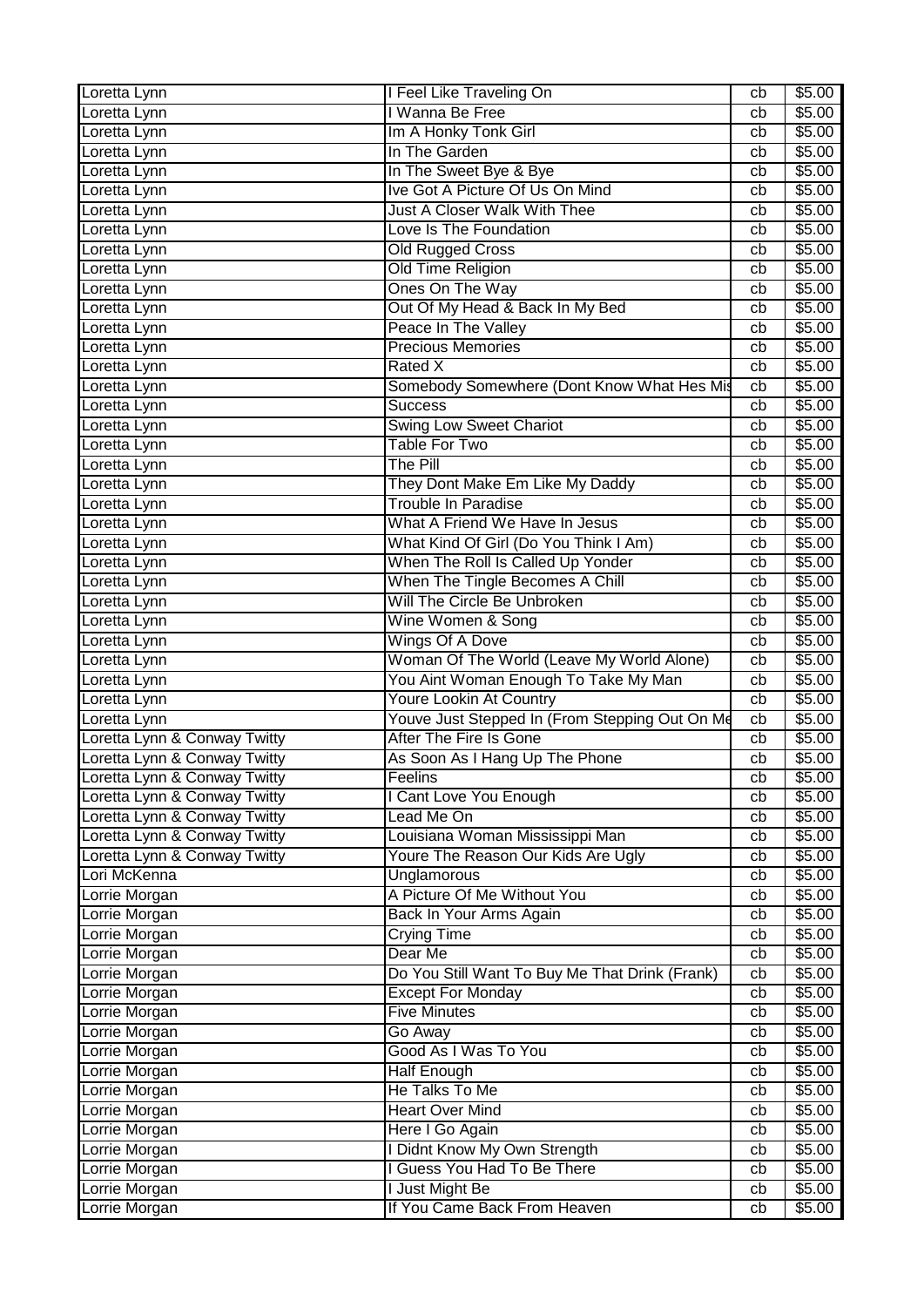| Lorrie Morgan                    | <b>III Take The Memories</b>            | cb | \$5.00 |
|----------------------------------|-----------------------------------------|----|--------|
| Lorrie Morgan                    | Im Not That Easy To Forget              | cb | \$5.00 |
| Lorrie Morgan                    | My Night To Howl                        | cb | \$5.00 |
| Lorrie Morgan                    | One Of Those Nights Tonight             | cb | \$5.00 |
| Lorrie Morgan                    | Out Of Your Shoes                       | cb | \$5.00 |
| Lorrie Morgan                    | Shes Takin Him Back Again               | cb | \$5.00 |
| Lorrie Morgan                    | Someone To Call Me Darling              | cb | \$5.00 |
| Lorrie Morgan                    | Something In Red                        | cb | \$5.00 |
| Lorrie Morgan                    | <b>Standing Tall</b>                    | cb | \$5.00 |
| Lorrie Morgan                    | The Things We Do                        | cb | \$5.00 |
| Lorrie Morgan                    | To Get To You                           | cb | \$5.00 |
| Lorrie Morgan                    | <b>Trainwreck Of Emotion</b>            | cb | \$5.00 |
| Lorrie Morgan                    | Watch Me                                | cb | \$5.00 |
| Lorrie Morgan                    | We Both Walk                            | cb | \$5.00 |
| Lorrie Morgan                    | What Part Of No                         | cb | \$5.00 |
| Lorrie Morgan                    | Youd Think Hed Know Me Better           | cb | \$5.00 |
| Lorrie Morgan & Jon Randall      | By My Side                              | cb | \$5.00 |
| Lorrie Morgan & Keith Whitley    | <b>Till A Tear Becomes A Rose</b>       |    | \$5.00 |
| Lorrie Morgan & Sammy Kershaw    | <b>He Drinks Tequila</b>                | cb |        |
|                                  | <b>I Finally Found Someone</b>          | cb | \$5.00 |
| Lorrie Morgan & Sammy Kershaw    |                                         | cb | \$5.00 |
| Lorrie Morgan & Sammy Kershaw    | Maybe Not Tonight                       | cb | \$5.00 |
| Los Bravos                       | <b>Black Is Black</b>                   | ck | \$5.00 |
| Los Bravos                       | <b>Black Is Black</b>                   | zm | \$5.00 |
| Los Del Rio                      | Macarena                                | cb | \$5.00 |
| Los Del Rio                      | Macarena                                | zm | \$5.00 |
| Los Lobos                        | La Bamba                                | cb | \$5.00 |
| Los Lobos                        | La Bamba                                | zm | \$5.00 |
| Los Lonely Boys                  | Heaven                                  | cb | \$5.00 |
| <b>Lost Frequencies</b>          | Are You With Me                         | zm | \$5.00 |
| Lost Frequencies & Calum Scott   | <b>Where Are You Now</b>                | ck | \$5.00 |
| Lost Frequencies & Janieck Devy  | Reality                                 | zm | \$5.00 |
| Lost Frequencies And Calum Scott | Where Are You Now                       | zm | \$5.00 |
| <b>Lost Trailers</b>             | <b>All This Love</b>                    | cb | \$5.00 |
| <b>Lost Trailers</b>             | Call Me Crazy                           | cb | \$5.00 |
| <b>Lost Trailers</b>             | <b>Holler Back</b>                      | cb | \$5.00 |
| <b>Lost Trailers</b>             | How Bout You Dont                       | cb | \$5.00 |
| <b>Lost Trailers</b>             | Why Me                                  | cb | \$5.00 |
| Lou Bega                         | Mambo No 5                              | cb | \$5.00 |
| Lou Bega                         | Mambo No 5 (A Little Bit Of)            | zm | \$5.00 |
| Lou Bega                         | <b>Tricky Tricky</b>                    | cb | \$5.00 |
| Lou Christie                     | Im Gonna Make You Mine                  | zm | \$5.00 |
| Lou Christie                     | <b>Lightnin Strikes</b>                 | cb | \$5.00 |
| Lou Gramm                        | <b>Midnight Blue</b>                    | ck | \$5.00 |
| Lou Rawls                        | Love Is A Hurting Thing                 | cb | \$5.00 |
| Lou Rawls                        | Youll Never Find Another Love Like Mine | cb | \$5.00 |
| Lou Rawls                        | Youll Never Find Another Love Like Mine | zm | \$5.00 |
| Lou Reed                         | <b>Perfect Day</b>                      | ck | \$5.00 |
| Lou Reed                         | Walk On The Wild Side                   | ck | \$5.00 |
| Lou Reed                         | Walk On The Wild Side                   | zm | \$5.00 |
| Loud Luxury & Brando             | <b>Body</b>                             | ck | \$5.00 |
| Louis Armstrong                  | <b>Hello Dolly</b>                      | cb | \$5.00 |
| Louis Armstrong                  | Mame                                    | cb | \$5.00 |
| Louis Armstrong                  | We Have All The Time In The World       | cb | \$5.00 |
| Louis Armstrong                  | We Have All The Time In The World       | zm | \$5.00 |
| Louis Armstrong                  | What A Wonderful World                  | cb | \$5.00 |
| Louis Armstrong                  | What A Wonderful World                  | zm | \$5.00 |
| <b>Louis Armstrong</b>           | When The Saints Go Marching In          | cb | \$5.00 |
|                                  | When You Wish Upon A Star               |    | \$5.00 |
| <b>Louis Armstrong</b>           |                                         | cb |        |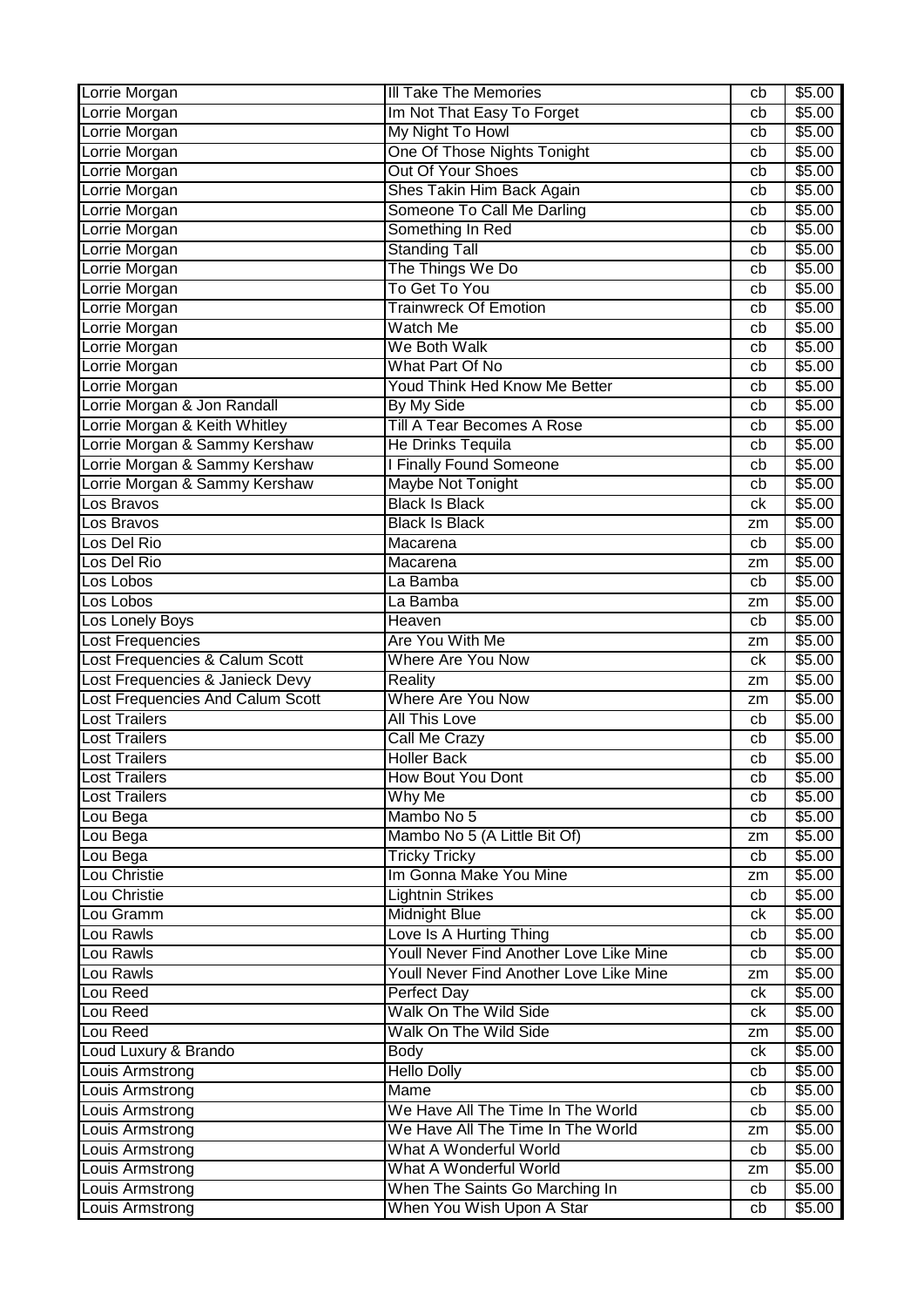| Louis Armstrong & Commanders                                                                                 | Cool Yule                                           | cb       | \$5.00           |
|--------------------------------------------------------------------------------------------------------------|-----------------------------------------------------|----------|------------------|
| Louis Tomlinson & Bebe Rexha                                                                                 | <b>Back To You</b>                                  | сk       | \$5.00           |
| Louis Tomlinson & Bebe Rexha                                                                                 | <b>Back To You (Clean Version)</b>                  | zm       | \$5.00           |
| Louis Tomlinson & Bebe Rexha                                                                                 | <b>Back To You (Explicit Version)</b>               | zm       | \$5.00           |
| Louisa Johnson                                                                                               | <b>Best Behaviour</b>                               | zm       | \$5.00           |
| Louise                                                                                                       | Lets Go Round Again                                 | zm       | \$5.00           |
| Louise                                                                                                       | <b>Stuck With You</b>                               | zm       | \$5.00           |
| <b>Louise Mandrell</b>                                                                                       | All I Want For Christmas (Dear Is You)              | cb       | \$5.00           |
| Love                                                                                                         | Alone Again Or                                      | zm       | \$5.00           |
| Love & Rockets                                                                                               | So Alive                                            | cb       | \$5.00           |
| Love & Theft                                                                                                 | Dancing In Circles                                  | cb       | \$5.00           |
| Love & Theft                                                                                                 | Runaway                                             | cb       | \$5.00           |
| Love Affair                                                                                                  | A Day Without Love                                  | zm       | \$5.00           |
| Love Affair                                                                                                  | Bringing On Back The Good Times                     | zm       | \$5.00           |
| Love Affair                                                                                                  | <b>Everlasting Love</b>                             | сk       | \$5.00           |
| <b>Love Affair</b>                                                                                           |                                                     |          | \$5.00           |
|                                                                                                              | <b>Everlasting Love</b>                             | zm       |                  |
| Loveable Rogues                                                                                              | What A Night                                        | zm       | \$5.00           |
| Loverboy                                                                                                     | <b>Turn Me Loose</b>                                | сk       | \$5.00           |
| Loverboy                                                                                                     | <b>Working For The Weekend</b>                      | сk       | \$5.00           |
| Lovin Spoonful                                                                                               | Darling Be Home Soon                                | cb       | \$5.00           |
| Lovin Spoonful                                                                                               | Daydream                                            | cb       | \$5.00           |
| Lovin Spoonful                                                                                               | Daydream                                            | zm       | \$5.00           |
| Lovin Spoonful                                                                                               | Did You Ever Have To Make Up Your Mind              | cb       | \$5.00           |
| Lovin Spoonful                                                                                               | Do You Believe In Magic                             | cb       | \$5.00           |
| Lovin Spoonful                                                                                               | Do You Believe In Magic                             | zm       | \$5.00           |
| Lovin Spoonful                                                                                               | Summer In The City                                  | cb       | \$5.00           |
| Lovin Spoonful                                                                                               | <b>Summer In The City</b>                           | zm       | \$5.00           |
| Lovin Spoonful                                                                                               | You Didnt Have To Be So Nice                        | cb       | \$5.00           |
| <b>LTD</b>                                                                                                   | Back In Love Again (Every Time I Turn Around)       | cb       | \$5.00           |
| Luciano Pavarotti                                                                                            | Nessun Dorma                                        | zm       | \$5.00           |
|                                                                                                              |                                                     |          |                  |
| <b>Lucky Star</b>                                                                                            | Ive Been Everywhere                                 | сk       | \$8.00           |
|                                                                                                              | Last Night                                          | zm       | \$5.00           |
| Lucy Spraggan<br>Lucy Woodward                                                                               | <b>Dumb Girls</b>                                   | cb       | \$5.00           |
| Luis Fonsi & Daddy Yankee                                                                                    | Despacito (English version & Justin Bieber)         | сk       | \$5.00           |
| Luis Fonsi & Justin Bieber                                                                                   | Despacito (Remix) (Duet)                            | zm       | \$5.00           |
| Luis Fonsi & Justin Bieber                                                                                   | Despacito (Remix) (For Solo Singer)                 | zm       | \$5.00           |
|                                                                                                              | Despacito (Spanish)                                 | ck       | \$5.00           |
| Luis Fonza & Daddy Yankee<br>Lukas Graham                                                                    | <b>7 Years</b>                                      | ck       | \$5.00           |
| Lukas Graham                                                                                                 | <b>7 Years</b>                                      | zm       | \$5.00           |
| Lukas Graham                                                                                                 | Drunk In The Morning                                | zm       | \$5.00           |
| Lukas Graham                                                                                                 | Love Someone                                        | ck       | \$5.00           |
| Lukas Graham                                                                                                 | Love Someone                                        | zm       | \$5.00           |
| Lukas Graham                                                                                                 | <b>Mama Said</b>                                    | zm       | \$5.00           |
| Lukas Graham                                                                                                 | <b>Youre Not There</b>                              | zm       | \$5.00           |
|                                                                                                              | All My Friends Say                                  | cb       | \$5.00           |
|                                                                                                              |                                                     | cb       |                  |
|                                                                                                              | Country Girl (Shake It For Me)                      | cb       | \$5.00           |
| Luke Bryan                                                                                                   | <b>Country Man</b><br>DoI                           |          | \$5.00           |
|                                                                                                              | Down To One                                         | cb<br>ck | \$5.00<br>\$5.00 |
|                                                                                                              |                                                     | cb       |                  |
|                                                                                                              | I Dont Want This Night To End                       | ck       | \$5.00           |
|                                                                                                              | <b>Knockin Boots</b>                                | cb       | \$5.00           |
| Luke Bryan                                                                                                   | Rain Is A Good Thing                                |          | \$5.00           |
| Luke Bryan                                                                                                   | Someone Else Calling You Baby                       | cb       | \$5.00           |
|                                                                                                              | We Rode In Trucks                                   | cb       | \$5.00           |
| Luke Bryan<br>Luke Bryan<br>Luke Bryan<br>Luke Bryan<br>Luke Bryan<br>Luke Bryan<br>Luke Bryan<br>Luke Bryan | <b>What She Wants Tonight</b>                       | ck       | \$5.00           |
| <b>Luke Combs</b>                                                                                            | Beer Never Broke My Heart                           | ck       | \$5.00           |
| <b>Luke Combs</b><br>Luke Combs                                                                              | <b>Forever After All</b><br><b>Mustve Never Met</b> | ck<br>ck | \$5.00<br>\$5.00 |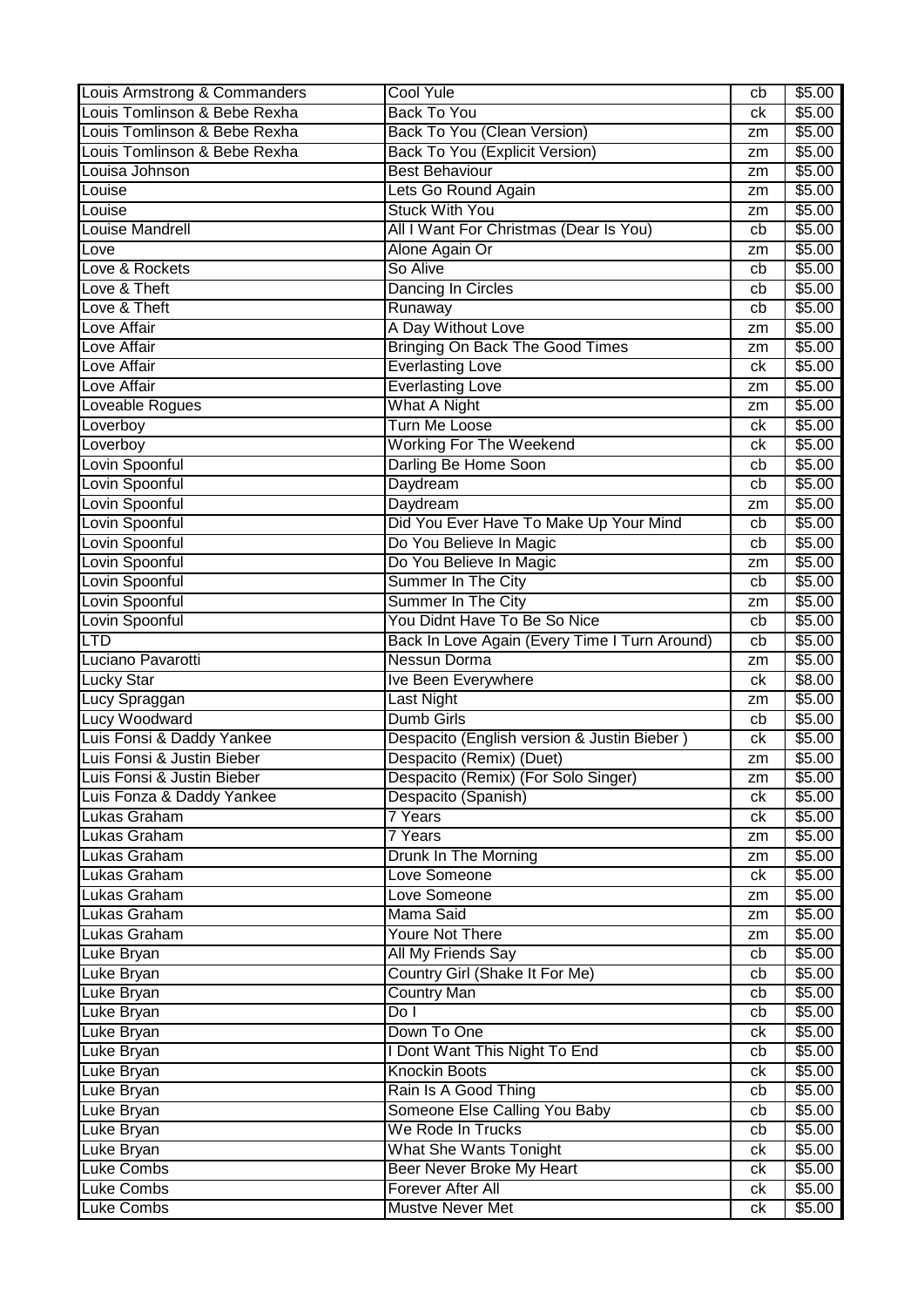| <b>Luke Stricklin</b>              | American By Gods Amazing Grace                  | cb | \$5.00 |
|------------------------------------|-------------------------------------------------|----|--------|
| Lulu                               | Boom Bang A Bang                                | zm | \$5.00 |
| Lulu                               | Shout                                           | сk | \$5.00 |
| Lulu                               | Shout                                           | zm | \$5.00 |
| Lulu                               | The Boat That I Row                             | zm | \$5.00 |
| Lulu                               | The Man With The Golden Gun                     | zm | \$5.00 |
| Lulu                               | To Sir With Love                                | cb | \$5.00 |
| Lulu                               | To Sir With Love                                | zm | \$5.00 |
| Lumidee                            | Never Leave You Uh Ooh Uh Oooh                  | cb | \$5.00 |
| Lumineers                          | Cleopatra                                       | zm | \$5.00 |
| Lumineers                          | Gloria                                          | zm | \$5.00 |
| Lumineers                          | Ho Hey                                          | ck | \$5.00 |
| Lumineers                          | Ho Hey                                          | zm | \$5.00 |
| <b>Lunchmoney Lewis</b>            | <b>Bills</b>                                    | zm | \$5.00 |
| Lunchmoney Lewis & Chloe Angelides | Whip It                                         | zm | \$5.00 |
| <b>Luther Vandross</b>             | A House Is Not A Home                           | zm | \$5.00 |
| <b>Luther Vandross</b>             | Always & Forever                                |    | \$5.00 |
| <b>Luther Vandross</b>             | Dance With My Father                            | zm | \$5.00 |
| <b>Luther Vandross</b>             | Dont Want To Be A Fool                          | zm | \$5.00 |
| <b>Luther Vandross</b>             | Here & Now                                      | cb |        |
| <b>Luther Vandross</b>             |                                                 | cb | \$5.00 |
|                                    | Love Dont Love You Anymore                      | cb | \$5.00 |
| <b>Luther Vandross</b>             | Never Too Much                                  | cb | \$5.00 |
| <b>Luther Vandross</b>             | Never Too Much                                  | zm | \$5.00 |
| <b>Luther Vandross</b>             | Power Of Love & Love Power                      | cb | \$5.00 |
| <b>Luther Vandross</b>             | The Best Things In Life Are Free                | cb | \$5.00 |
| Luther Vandross & Janet Jackson    | The Best Things In Life Are Free                | zm | \$5.00 |
| Luther Vandross & Mariah Carey     | <b>Endless Love</b>                             | cb | \$5.00 |
| Luther Vandross & Mariah Carey     | <b>Endless Love</b>                             | zm | \$5.00 |
| Lydia Miller                       | <b>Out Of Loneliness</b>                        | cb | \$5.00 |
| Lyle Lovett                        | I Loved You Yesterday                           | cb | \$5.00 |
| Lynn Anderson                      | Cry                                             | cb | \$5.00 |
| Lynn Anderson                      | Fool Me                                         | cb | \$5.00 |
| Lynn Anderson                      | How Can I Unlove You                            | cb | \$5.00 |
| Lynn Anderson                      | If I Kiss You (Will You Go Away)                | cb | \$5.00 |
| Lynn Anderson                      | Keep Me In Mind                                 | cb | \$5.00 |
| Lynn Anderson                      | Listen To A Country Song                        | cb | \$5.00 |
| Lynn Anderson                      | No Another Time                                 | cb | \$5.00 |
| Lynn Anderson                      | <b>Promises Promises</b>                        | cb | \$5.00 |
| Lynn Anderson                      | Rose Garden                                     | cb | \$5.00 |
| Lynn Anderson                      | Rose Garden                                     | zm | \$5.00 |
| Lynn Anderson                      | <b>Sing About Love</b>                          | cb | \$5.00 |
| Lynn Anderson                      | <b>Stay There Til I Get There</b>               | cb | \$5.00 |
| Lynn Anderson                      | <b>Talkin To The Wall</b>                       | cb | \$5.00 |
| Lynn Anderson                      | Thats A No No                                   | cb | \$5.00 |
| Lynn Anderson                      | What A Man My Man Is                            | cb | \$5.00 |
| Lynn Anderson                      | Youre My Man                                    | cb | \$5.00 |
| Lynn Morris                        | The Likes Of You                                | cb | \$5.00 |
| <b>Lynn Morris</b>                 | Youll Get No More Of Me                         | cb | \$5.00 |
| Lynn Randell                       | Ciao Baby                                       | ck | \$8.00 |
| <b>Lynne Hamilton</b>              | On The Inside (Prisoner Theme)                  | nz | \$5.00 |
| Lynne Hamilton                     | On The Inside (Theme From Prisoner Cell Block H | zm | \$5.00 |
| Lynns                              | What Am I Doing Loving You                      | cb | \$5.00 |
| Lynns                              | Woman To Woman                                  | cb | \$5.00 |
| Lynyrd Skynyrd                     | Call Me The Breeze                              | cb | \$5.00 |
|                                    | Dont Ask Me No Questions                        |    | \$5.00 |
| Lynyrd Skynyrd                     | <b>Free Bird</b>                                | cb |        |
| Lynyrd Skynyrd                     |                                                 | cb | \$5.00 |
| Lynyrd Skynyrd                     | <b>Gimme Back My Bullets</b>                    | cb | \$5.00 |
| Lynyrd Skynyrd                     | <b>Gimme Three Steps</b>                        | cb | \$5.00 |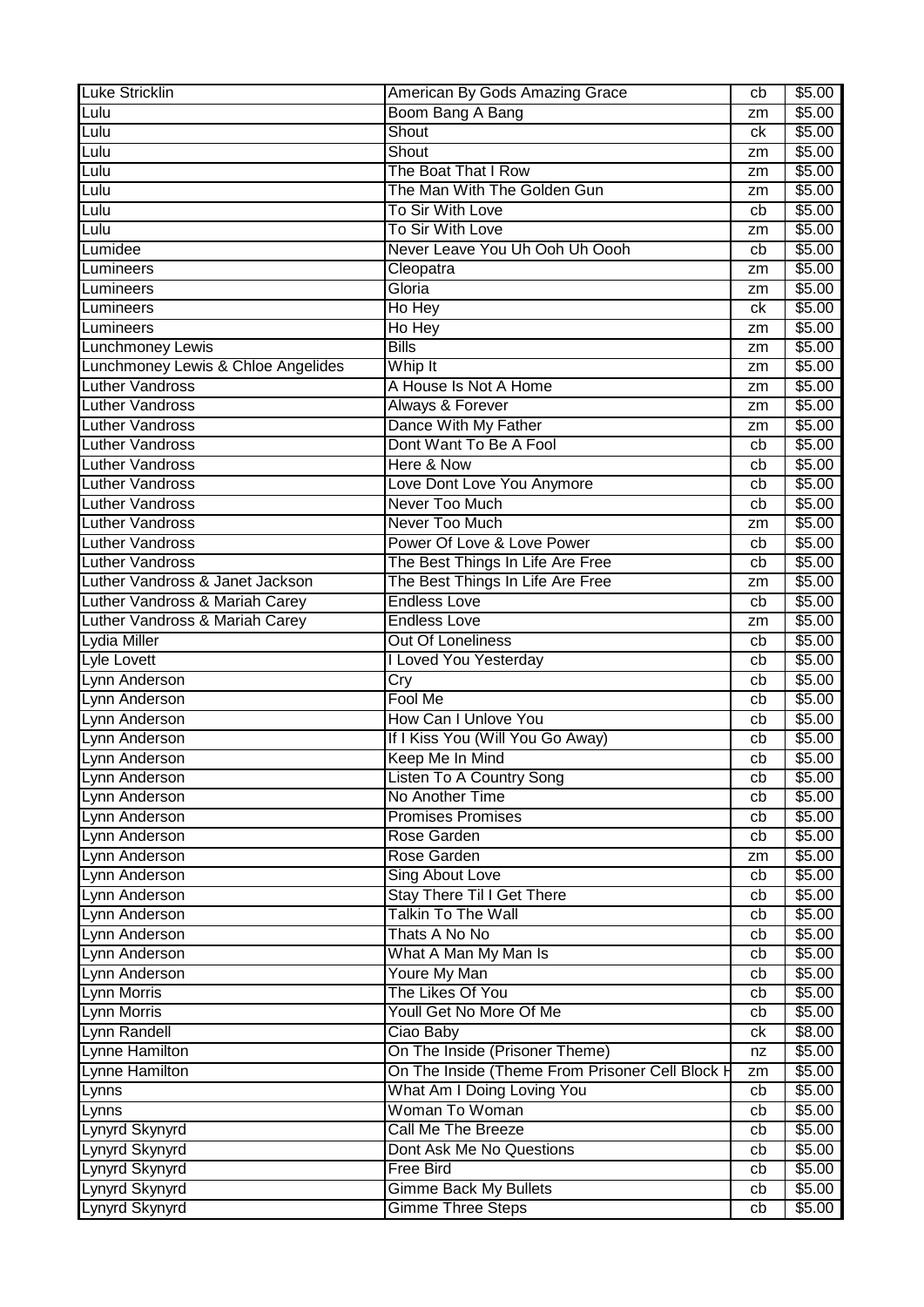| Lynyrd Skynyrd                                                      | <b>Aint the One</b>                                                                        | cb | \$5.00 |
|---------------------------------------------------------------------|--------------------------------------------------------------------------------------------|----|--------|
| Lynyrd Skynyrd                                                      | <b>Know A Little</b>                                                                       | cb | \$5.00 |
| Lynyrd Skynyrd                                                      | Poison Whiskey                                                                             | cb | \$5.00 |
| Lynyrd Skynyrd                                                      | <b>Saturday Night Special</b>                                                              | cb | \$5.00 |
| Lynyrd Skynyrd                                                      | Simple Man                                                                                 | cb | \$5.00 |
| Lynyrd Skynyrd                                                      | <b>Swamp Music</b>                                                                         | cb | \$5.00 |
| Lynyrd Skynyrd                                                      | Sweet Home Alabama                                                                         | cb | \$5.00 |
| Lynyrd Skynyrd                                                      | Sweet Home Alabama                                                                         | ck | \$5.00 |
| Lynyrd Skynyrd                                                      | Sweet Home Alabama                                                                         | zm | \$5.00 |
| Lynyrd Skynyrd                                                      | The Ballad Of Curtis Loew                                                                  | cb | \$5.00 |
| Lynyrd Skynyrd                                                      | The Needle & The Spoon                                                                     | cb | \$5.00 |
| Lynyrd Skynyrd                                                      | <b>Tuesdays Gone</b>                                                                       | cb | \$5.00 |
| Lynyrd Skynyrd                                                      | <b>Whats Your Name</b>                                                                     | cb | \$5.00 |
| Lynyrd Skynyrd                                                      | <b>Whiskey Rock A Roller</b>                                                               | cb | \$5.00 |
| Μ                                                                   | Pop Muzik                                                                                  | zm | \$5.00 |
| M People                                                            | Moving On Up                                                                               | ck | \$5.00 |
| M People                                                            | Moving On Up                                                                               | zm | \$5.00 |
| M People                                                            | One Night In Heaven                                                                        | ck | \$5.00 |
| <b>M</b> People                                                     | One Night In Heaven                                                                        | zm | \$5.00 |
| M People                                                            | Search For The Hero                                                                        | ck | \$5.00 |
| M People                                                            | <b>Sight For Sore Eyes</b>                                                                 | ck | \$5.00 |
| Mabel                                                               | Dont Call Me Up                                                                            | ck | \$5.00 |
| Mabel                                                               | Dont Call Me Up                                                                            |    | \$5.00 |
| <b>Mabel</b>                                                        | <b>Loneliest Time Of Year</b>                                                              | zm | \$5.00 |
|                                                                     |                                                                                            | zm |        |
| Mabel & Not3s                                                       | Fine Line (Clean Version)                                                                  | zm | \$5.00 |
| Mabel & Not3s                                                       | Fine Line (Explicit Version)                                                               | zm | \$5.00 |
| <b>Mac Davis</b>                                                    | Baby Dont Get Hooked On Me                                                                 | cb | \$5.00 |
| <b>Mac Davis</b>                                                    | <b>Forever Lovers</b>                                                                      | cb | \$5.00 |
| <b>Mac Davis</b>                                                    | <b>Friend Lover Woman Wife</b>                                                             | cb | \$5.00 |
| <b>Mac Davis</b>                                                    | <b>Hooked On Music</b>                                                                     | cb | \$5.00 |
| <b>Mac Davis</b>                                                    | <b>Believe In Music</b>                                                                    | cb | \$5.00 |
| <b>Mac Davis</b>                                                    | I Never Made Love (Till I Made Love With You)                                              | cb | \$5.00 |
| <b>Mac Davis</b>                                                    | Its Hard To Be Humble                                                                      | cb | \$5.00 |
| Mac Davis                                                           | Kiss It & Make It Better                                                                   | cb | \$5.00 |
| <b>Mac Davis</b>                                                    | Lets Keep It That Way                                                                      | cb | \$5.00 |
| <b>Mac Davis</b>                                                    | One Hell Of A Woman                                                                        | cb | \$5.00 |
| Mac Davis                                                           | Rock N Roll (I Gave You The Best Years Of My Lit                                           | cb | \$5.00 |
| Mac Davis                                                           | Stop & Smell The Roses                                                                     | cb | \$5.00 |
| Mac Davis                                                           | Texas In My Rear View Mirror                                                               | cb | \$5.00 |
| Mac Davis                                                           | <b>Watchin Scotty Grow</b>                                                                 | cb | \$5.00 |
| Mac Davis                                                           | Youre My Bestest Friend                                                                    | cb | \$5.00 |
| Mac Wiseman                                                         | Dust On The Bible                                                                          | cb | \$5.00 |
| Mac Wiseman                                                         | <b>Footprints In The Snow</b>                                                              | cb | \$5.00 |
| Mac Wiseman                                                         | I Wonder How The Old Folks Are At Home                                                     | cb | \$5.00 |
| Mac Wiseman                                                         | Jimmy Brown The Newsboy                                                                    | cb | \$5.00 |
| <b>Machine Gun Fellatio</b>                                         | Rollercoaster                                                                              | ck | \$8.00 |
|                                                                     | Machine Gun Kelly Yungblud & Travis Barkel Think Im Okay (Clean Without Backing Vocals)    | zm | \$5.00 |
| Machine Gun Kelly Yungblud & Travis Barkell Think Im Okay (Clean)   |                                                                                            | zm | \$5.00 |
|                                                                     | Machine Gun Kelly Yungblud & Travis Barkel Think Im Okay (Explicit Without Backing Vocals) | zm | \$5.00 |
| Machine Gun Kelly Yungblud & Travis Barkel Think Im Okay (Explicit) |                                                                                            | zm | \$5.00 |
| Macklemore & Kesha                                                  | Good Old Days                                                                              | ck | \$5.00 |
| Macklemore & Ryan Lewis                                             | <b>Cant Hold Us</b>                                                                        | zm | \$5.00 |
| Macklemore & Ryan Lewis                                             | Downtown                                                                                   | zm | \$5.00 |
| Macklemore & Ryan Lewis                                             | <b>Thrift Shop</b>                                                                         | ck | \$5.00 |
| Macklemore & Ryan Lewis                                             | <b>Thrift Shop</b>                                                                         | zm | \$5.00 |
| Macklemore & Ryan Lewis & Mary Lambert                              | Same Love                                                                                  | zm | \$5.00 |
| Macklemore & Skylar Grey                                            | Glorious                                                                                   | ck | \$5.00 |
| Macklemore Ryan Lewis & Mary Lambert                                | Same Love                                                                                  | ck | \$5.00 |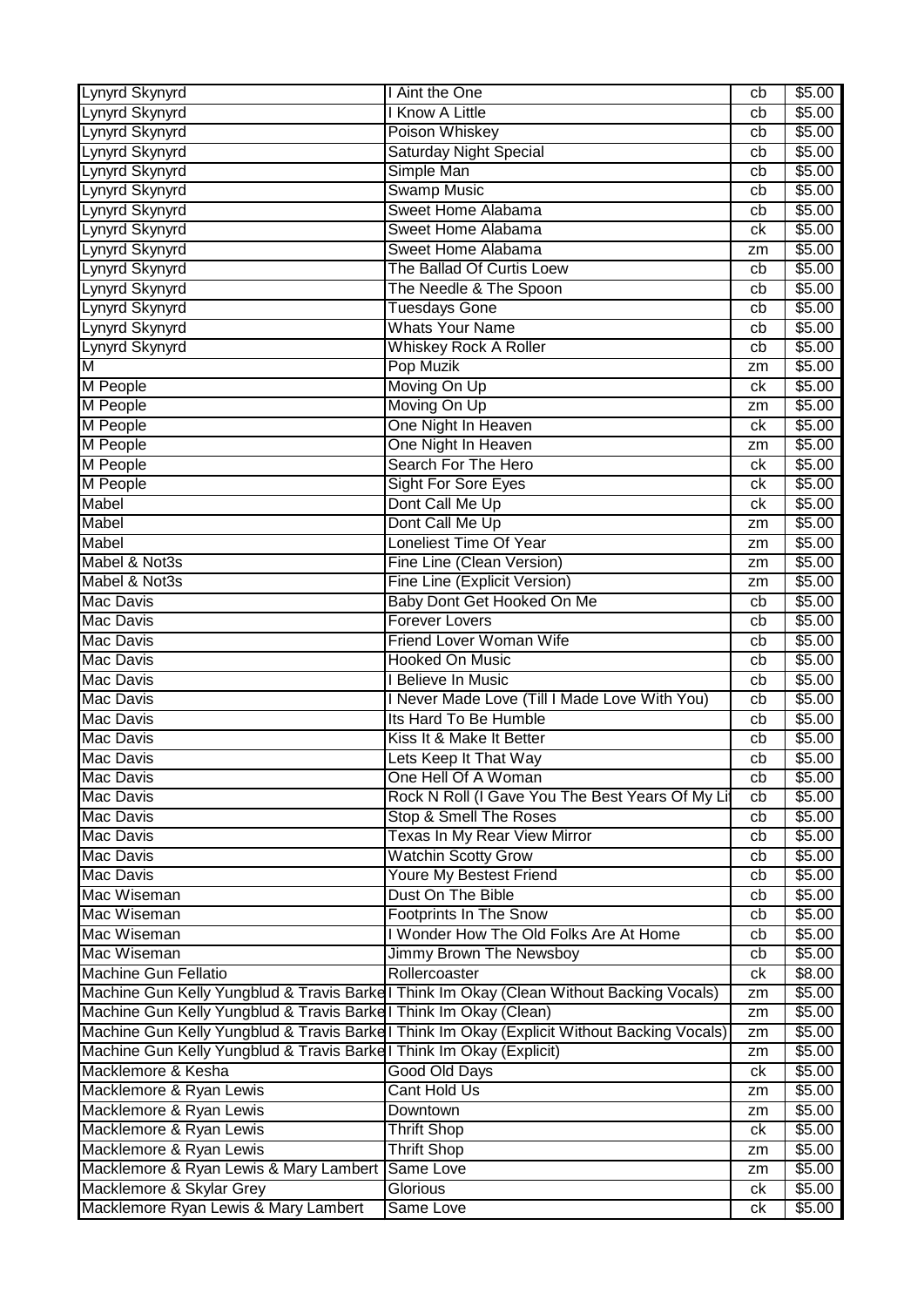| <b>Macy Gray</b>          | <b>Beauty In The World</b>            | cb | \$5.00             |
|---------------------------|---------------------------------------|----|--------------------|
| <b>Macy Gray</b>          | Do Something                          | cb | \$5.00             |
| <b>Macy Gray</b>          | I Cant Wait To Meetchu                | cb | \$5.00             |
| Macy Gray                 | $\overline{\mathsf{Try}}$             | cb | \$5.00             |
| <b>Macy Gray</b>          | l Try                                 | zm | \$5.00             |
| <b>Macy Gray</b>          | She Aint Right For You                | cb | \$5.00             |
| <b>Macy Gray</b>          | Still                                 | cb | \$5.00             |
| <b>Macy Gray</b>          | <b>Sweet Baby</b>                     | cb | \$5.00             |
| <b>Macy Gray</b>          | When I See You                        | cb | \$5.00             |
| <b>Macy Gray</b>          | Why Didnt You Call Me                 | cb | \$5.00             |
| Madagascar 3 (Katy Perry) | <b>Firework</b>                       | ck | \$5.00             |
| Madcon                    | Beggin                                | zm | \$5.00             |
| <b>Madison Avenue</b>     | Dont Call Me Baby                     | ck | \$5.00             |
| <b>Madison Avenue</b>     | Who The Hell Are You                  | ck | \$5.00             |
| <b>Madness</b>            | (Waiting For The) Ghost Train         | zm | \$5.00             |
| <b>Madness</b>            | <b>Baggy Trousers</b>                 | ck | \$5.00             |
| Madness                   | <b>Baggy Trousers</b>                 | zm | \$5.00             |
| <b>Madness</b>            | <b>Bed &amp; Breakfast Man</b>        | zm | \$5.00             |
| <b>Madness</b>            | <b>Cardiac Arrest</b>                 | zm | \$5.00             |
| <b>Madness</b>            | Driving In My Car                     | zm | \$5.00             |
| Madness                   | Embarrassment                         | zm | \$5.00             |
| <b>Madness</b>            | <b>Ghost Train (Waiting For The)</b>  | zm | \$5.00             |
| <b>Madness</b>            | House Of Fun                          | ck | \$5.00             |
| <b>Madness</b>            | House Of Fun                          | zm | \$5.00             |
| <b>Madness</b>            | It Must Be Love                       | ck | \$5.00             |
| <b>Madness</b>            | It Must Be Love                       | zm | \$5.00             |
| <b>Madness</b>            | <b>Madness Medley</b>                 | zm | \$5.00             |
| <b>Madness</b>            | <b>Mr Apples</b>                      | zm | \$5.00             |
| <b>Madness</b>            | <b>My Girl</b>                        | zm | \$5.00             |
| Madness                   | <b>Night Boat To Cairo</b>            | zm | \$5.00             |
| Madness                   | One Step Beyond                       | zm | $\overline{$}5.00$ |
| Madness                   | <b>Our House</b>                      | сk | \$5.00             |
| <b>Madness</b>            | Our House                             | zm | \$5.00             |
| <b>Madness</b>            | Shame & Scandal                       | zm | \$5.00             |
| <b>Madness</b>            | The Sun & The Rain                    | zm | \$5.00             |
| <b>Madness</b>            | Tomorrows Just Another Day            | zm | \$5.00             |
| Madness                   | Wings Of A Dove                       | zm | \$5.00             |
| Madonna                   | American Life                         | cb | \$5.00             |
| Madonna                   | <b>American Pie</b>                   | cb | \$5.00             |
| Madonna                   | <b>American Pie</b>                   | zm | \$5.00             |
| Madonna                   | Angel                                 | cb | \$5.00             |
| Madonna                   | Angel                                 | zm | \$5.00             |
| Madonna                   | <b>Beautiful Stranger</b>             | zm | \$5.00             |
| Madonna                   | <b>Borderline</b>                     | zm | \$5.00             |
| Madonna                   | <b>Causing A Commotion</b>            | cb | \$5.00             |
| Madonna                   | <b>Causing A Commotion</b>            | zm | \$5.00             |
| Madonna                   | Celebration                           | zm | \$5.00             |
| Madonna                   | <b>Cherish</b>                        | cb | \$5.00             |
| Madonna                   | Cherish                               | zm | \$5.00             |
| Madonna                   | <b>Crazy For You</b>                  | cb | \$5.00             |
| Madonna                   | <b>Crazy For You</b>                  | zm | \$5.00             |
| Madonna                   | Dear Jessie                           | zm | \$5.00             |
| Madonna                   | Die Another Day                       | cb | \$5.00             |
| Madonna                   | Dont Cry For Me Argentina             | cb | \$5.00             |
| Madonna                   | Dont Cry For Me Argentina             | ck | \$5.00             |
| Madonna                   | Dont Cry For Me Argentina             | zm | \$5.00             |
| Madonna                   | Dont Cry For Me Argentina (Miami Mix) | zm | \$5.00             |
| Madonna                   | Dont Tell Me                          | cb | \$5.00             |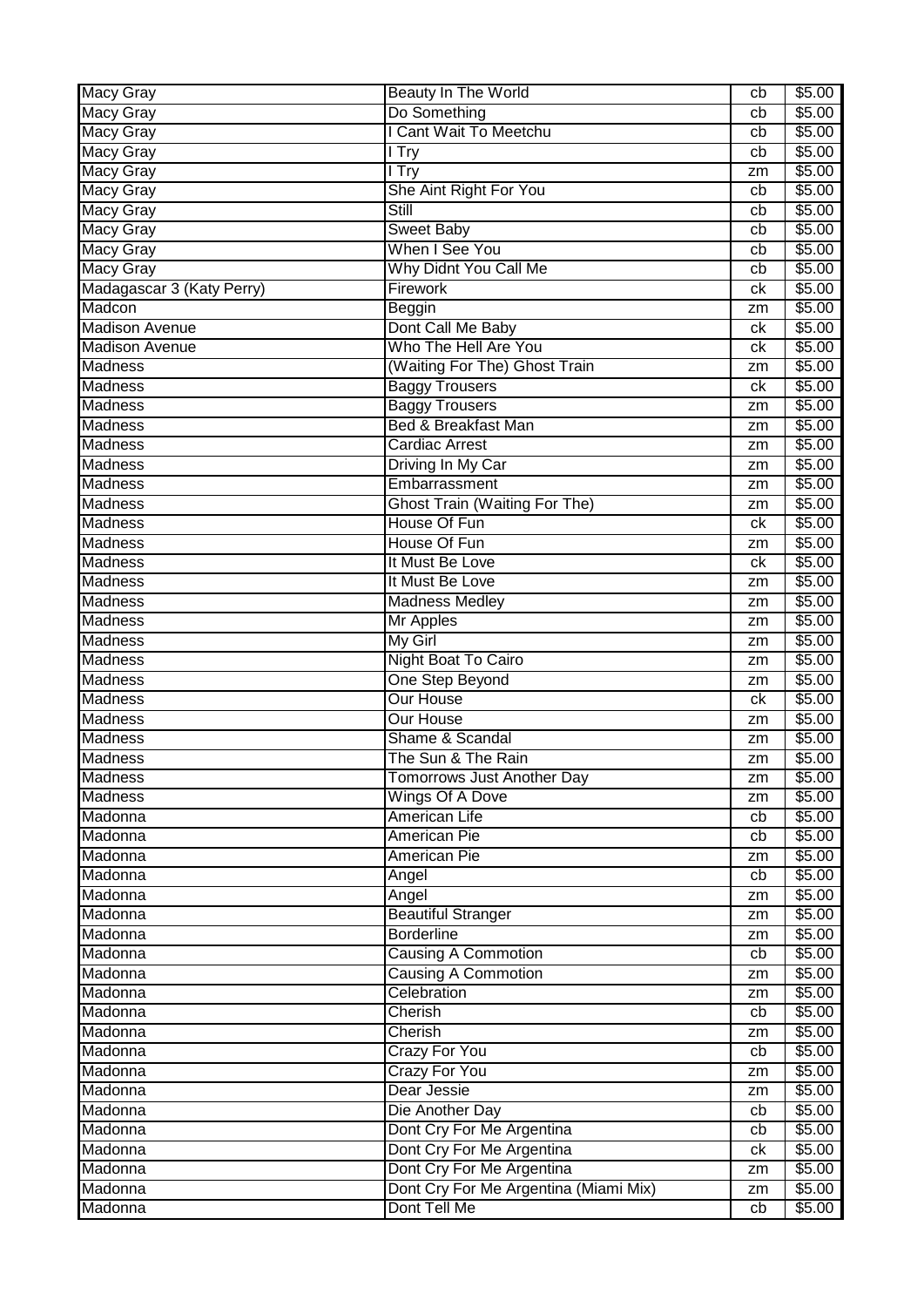| Madonna          | <b>Dress You Up</b>                           | cb | \$5.00 |
|------------------|-----------------------------------------------|----|--------|
| Madonna          | <b>Dress You Up</b>                           | zm | \$5.00 |
| Madonna          | Drowned World & Substitute For Love           | cb | \$5.00 |
| Madonna          | <b>Express Yourself</b>                       | cb | \$5.00 |
| Madonna          | <b>Express Yourself</b>                       | zm | \$5.00 |
| Madonna          | Frozen                                        | cb | \$5.00 |
| Madonna          | Frozen                                        | zm | \$5.00 |
| Madonna          | Gambler                                       | zm | \$5.00 |
| Madonna          | <b>Hanky Panky</b>                            | cb | \$5.00 |
| Madonna          | <b>Hanky Panky</b>                            | zm | \$5.00 |
| Madonna          | <b>Hold Tight</b>                             | zm | \$5.00 |
| Madonna          | <b>Holiday</b>                                | ck | \$5.00 |
| Madonna          | Holiday                                       | zm | \$5.00 |
| Madonna          | Hollywood                                     | cb | \$5.00 |
| Madonna          | <b>Hung Up</b>                                | zm | \$5.00 |
| Madonna          | Into The Groove                               | zm | \$5.00 |
| Madonna          | Joan Of Arc                                   | zm | \$5.00 |
| Madonna          | <b>Justify My Love</b>                        | cb | \$5.00 |
| Madonna          | Keep It Together                              | cb | \$5.00 |
| Madonna          | La Isla Bonita                                | zm | \$5.00 |
| Madonna          | La Isle Bonita                                | cb | \$5.00 |
| Madonna          | <b>Like A Prayer</b>                          | cb | \$5.00 |
| Madonna          | <b>Like A Prayer</b>                          | zm | \$5.00 |
| Madonna          | <b>Like A Virgin</b>                          | cb | \$5.00 |
| Madonna          | <b>Like A Virgin</b>                          | zm | \$5.00 |
| Madonna          | Live To Tell                                  | cb | \$5.00 |
| Madonna          | Live To Tell                                  | zm | \$5.00 |
| Madonna          | Lucky Star                                    | zm | \$5.00 |
| Madonna          | Madonna Medley                                | zm | \$5.00 |
| Madonna          | Madonna Megamix (Vogue Borderline Holiday Lud | zm | \$5.00 |
| Madonna          | <b>Material Girl</b>                          | cb | \$5.00 |
| Madonna          | <b>Material Girl</b>                          | zm | \$5.00 |
| Madonna          | <b>Music</b>                                  | cb | \$5.00 |
| Madonna          | <b>Nothing Fails</b>                          | cb | \$5.00 |
| Madonna          | <b>Nothing Really Matters</b>                 | cb | \$5.00 |
| Madonna          | <b>Open Your Heart</b>                        | cb | \$5.00 |
| Madonna          | <b>Open Your Heart</b>                        | zm | \$5.00 |
| Madonna          | Papa Dont Preach                              | cb | \$5.00 |
| Madonna          | Papa Dont Preach                              | zm | \$5.00 |
| Madonna          | Ray Of Light                                  | cb | \$5.00 |
| Madonna          | Santa Baby                                    | cb | \$5.00 |
| Madonna          | Santa Baby                                    | zm | \$5.00 |
| Madonna          | Secret                                        | nz | \$5.00 |
| Madonna          | Sorry                                         | zm | \$5.00 |
| Madonna          | <b>Take A Bow</b>                             | cb | \$5.00 |
| Madonna          | The Look Of Love                              | zm | \$5.00 |
| Madonna          | This Used To Be My Playground                 | cb | \$5.00 |
| Madonna          | <b>True Blue</b>                              | cb | \$5.00 |
| Madonna          | <b>True Blue</b>                              | zm | \$5.00 |
| Madonna          | Vogue                                         | cb | \$5.00 |
| Madonna          | Vogue                                         | zm | \$5.00 |
| Madonna          | What It Feels Like For A Girl                 | cb | \$5.00 |
| Madonna          | <b>Whos That Girl</b>                         | cb | \$5.00 |
| Madonna          | <b>Whos That Girl</b>                         | zm | \$5.00 |
| Madonna          | <b>Youll See</b>                              | zm | \$5.00 |
| Maggie Lindemann | <b>Pretty Girl</b>                            | ck | \$5.00 |
| Maggie Lindemann | Pretty Girl (Remix)                           | zm | \$5.00 |
| Magic            | Let Your Hair Down                            | zm | \$5.00 |
|                  |                                               |    |        |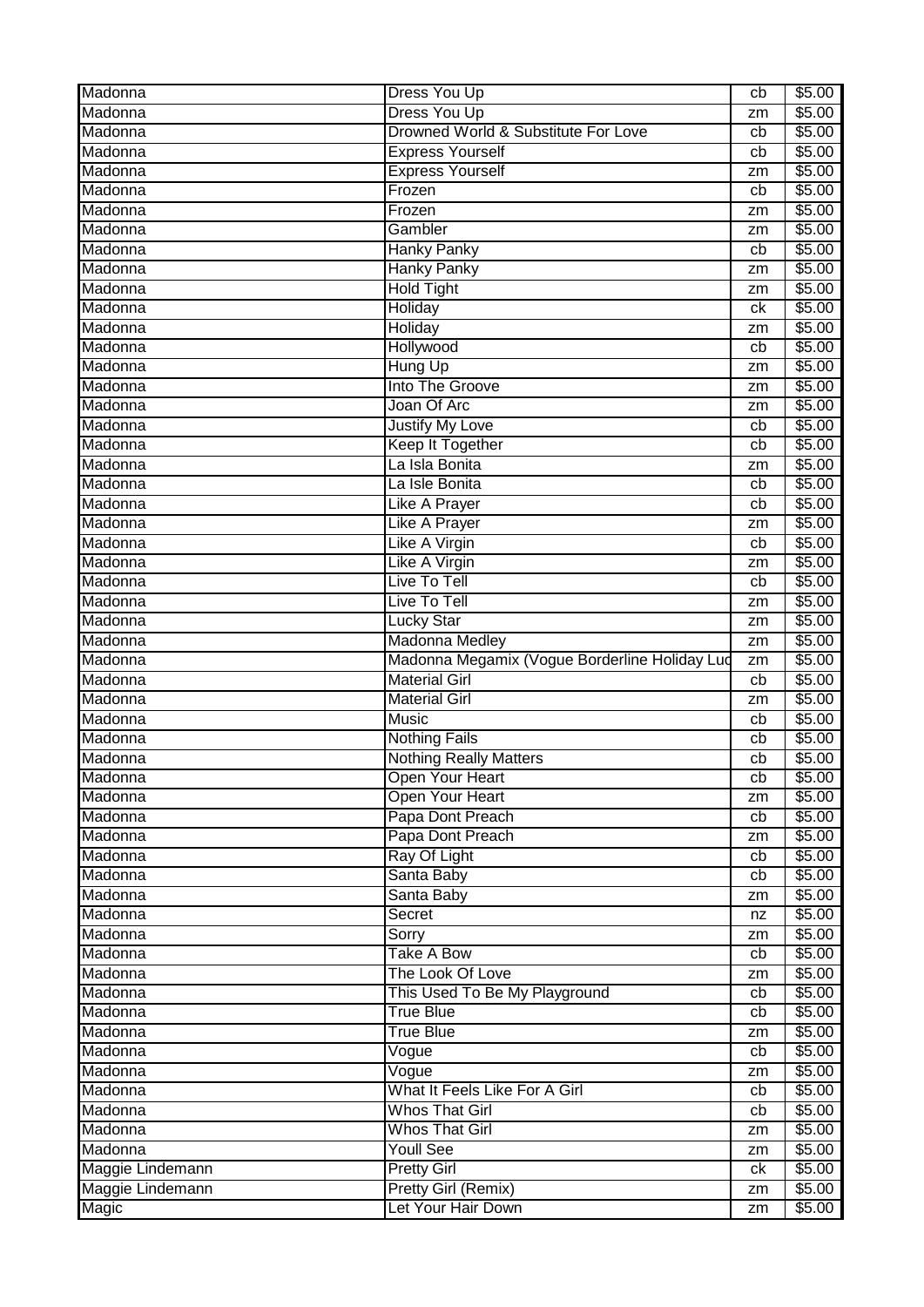| Magic                                     | <b>Red Dress</b>                           | zm | \$5.00 |
|-------------------------------------------|--------------------------------------------|----|--------|
| Magic                                     | <b>Rude</b>                                | zm | \$5.00 |
| Main Ingredient                           | <b>Everybody Plays The Fool</b>            | cb | \$5.00 |
| <b>Maisonettes</b>                        | <b>Heartbreak Avenue</b>                   | zm | \$5.00 |
| Maisonettes                               | Heartbreak Avenue (Without Backing Vocals) | zm | \$5.00 |
| Major                                     | Why I Love You                             | zm | \$5.00 |
| Major Lazer & Justin Bieber               | <b>Cold Water [Duet Version]</b>           | сk | \$5.00 |
| Major Lazer & Justin Bieber               | Cold Water [For Solo Male]                 | сk | \$5.00 |
| Major Lazer & Justin Bieber & MO          | <b>Cold Water [Duet Version]</b>           | zm | \$5.00 |
| Major Lazer & Justin Bieber & MO          | Cold Water [For Solo Male]                 | zm | \$5.00 |
| Major Lazer & Nicki Minaj & Partynextdoor | Run Up                                     | zm | \$5.00 |
| Major Lazer X DJ Snake & MO               | Lean On                                    | zm | \$5.00 |
| Make Your Own Kind Of Music               | Mama Cass                                  | zm | \$5.00 |
| <b>Malcolm Roberts</b>                    | Love Is All                                | zm | \$5.00 |
| <b>Malcolm Roberts</b>                    | May I Have The Next Dream With You         | zm | \$5.00 |
| <b>Mallory Hope</b>                       | <b>Blossom In The Dust</b>                 | cb | \$5.00 |
| <b>Mama Cass</b>                          | Dream A Little Dream Of Me                 | сk | \$5.00 |
| <b>Mama Cass</b>                          | Dream A Little Dream Of Me                 | zm | \$5.00 |
| <b>Mama Cass</b>                          | <b>Its Getting Better</b>                  | zm | \$5.00 |
| <b>Mama Cass</b>                          | Make Your Own Kind Of Music                | zm | \$5.00 |
| Mama Cass Elliot                          | <b>New World Coming</b>                    | zm | \$5.00 |
| Mamas & Papas                             | California Dreamin                         | ck | \$5.00 |
| Mamas & Papas                             | California Dreamin                         | zm | \$5.00 |
| Mamas & Papas                             | Dedicated To The One I Love                | сk | \$5.00 |
| Mamas & Papas                             | Dedicated To The One I Love                | zm | \$5.00 |
| Mamas & Papas                             | <b>Monday Monday</b>                       | cb | \$5.00 |
| Mamas & Papas                             | <b>Monday Monday</b>                       | zm | \$5.00 |
| Mamma Mia 2                               | Andante Andante                            | zm | \$5.00 |
| Mamma Mia 2                               | Angel Eyes                                 | zm | \$5.00 |
| Mamma Mia 2                               | I Have A Dream                             | zm | \$5.00 |
| Mamma Mia 2                               | I Wonder                                   | zm | \$5.00 |
| Mamma Mia 2                               | Ive Been Waiting For You                   | zm | \$5.00 |
| Mamma Mia 2                               | Knowing Me Knowing You                     | zm | \$5.00 |
| Mamma Mia 2                               | Mamma Mia                                  | zm | \$5.00 |
| Mamma Mia 2                               | One Of Us                                  | zm | \$5.00 |
| Mamma Mia 2                               | The Name Of The Game                       | zm | \$5.00 |
| Mamma Mia 2                               | Waterloo                                   | zm | \$5.00 |
| Mamma Mia 2                               | When I Kissed The Teacher                  | zm | \$5.00 |
| Mamma Mia 2                               | Why Did It Have To Be Me                   | zm | \$5.00 |
| <b>Mandy Barnett</b>                      | Now Thats All Right With Me                | cb | \$5.00 |
| <b>Mandy Barnett</b>                      | The Whispering Wind                        | cb | \$5.00 |
| <b>Mandy Moore</b>                        | Candy                                      | cb | \$5.00 |
| <b>Mandy Moore</b>                        | Crush                                      | cb | \$5.00 |
| <b>Mandy Moore</b>                        | $\overline{\mathrm{Cry}}$                  | cb | \$5.00 |
| <b>Mandy Moore</b>                        | I Wanna Be With You                        | cb | \$5.00 |
| <b>Mandy Moore</b>                        | In My Pocket                               | cb | \$5.00 |
| <b>Mandy Moore</b>                        | <b>Only Hope</b>                           | cb | \$5.00 |
| Mandy Moore & Zachary Levi                | I See The Light                            | zm | \$5.00 |
| Maneskin                                  | Beggin                                     | ck | \$5.00 |
| Maneskin                                  | I Wanna Be Your Slave                      | ck | \$5.00 |
| Maneskin                                  | I Wanna Be Your Slave                      | zm | \$5.00 |
| <b>Manfred Mann</b>                       | 54321 (five four three two one)            | zm | \$5.00 |
| <b>Manfred Mann</b>                       | <b>Blinded By The Light</b>                | cb | \$5.00 |
| <b>Manfred Mann</b>                       | Do Wah Diddy Diddy                         | cb | \$5.00 |
| <b>Manfred Mann</b>                       | Do Wah Diddy Diddy                         | zm | \$5.00 |
| <b>Manfred Mann</b>                       | Fox On The Run                             | zm | \$5.00 |
| <b>Manfred Mann</b>                       | If You Gotta Go Go Now                     | zm | \$5.00 |
| <b>Manfred Mann</b>                       | <b>Mighty Quinn</b>                        | zm | \$5.00 |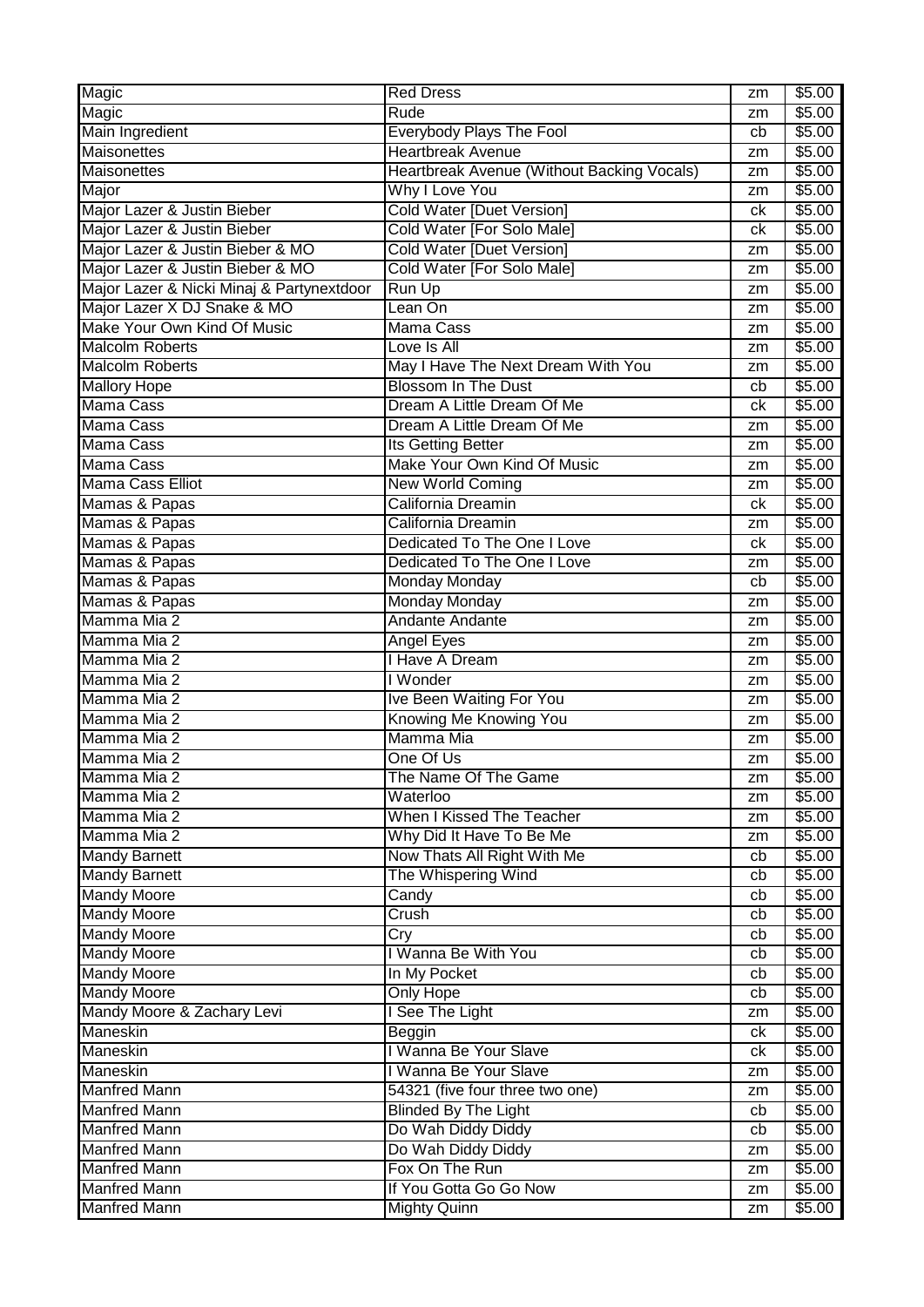| <b>Manfred Mann</b>                               | My Name Is Jack                                 | zm               | \$5.00           |
|---------------------------------------------------|-------------------------------------------------|------------------|------------------|
| <b>Manfred Mann</b>                               | <b>Pretty Flamingo</b>                          | ck               | \$5.00           |
| <b>Manfred Mann</b>                               | <b>Pretty Flamingo</b>                          | zm               | \$5.00           |
| <b>Manfred Mann</b>                               | Ragamuffin Man                                  | zm               | \$5.00           |
| <b>Manfred Manns Earth Band</b>                   | <b>Blinded By The Light</b>                     | zm               | \$5.00           |
| <b>Manfred Manns Earth Band</b>                   | Davys On The Road Again                         | zm               | \$5.00           |
| <b>Manhattan Transfer</b>                         | <b>Chanson Damour</b>                           | zm               | \$5.00           |
| <b>Manhattans</b>                                 | Dont Take Your Love                             | cb               | \$5.00           |
| Manhattans                                        | Kiss & Say Goodbye                              | cb               | \$5.00           |
| <b>Manic Street Preachers</b>                     | A Design For Life                               | zm               | \$5.00           |
| <b>Manic Street Preachers</b>                     | <b>Empty Souls</b>                              | zm               | \$5.00           |
| <b>Manic Street Preachers</b>                     | Everything Must Go                              | zm               | \$5.00           |
| <b>Manic Street Preachers</b>                     | If You Tolerate This Your Children Will Be Next | zm               | \$5.00           |
| <b>Manic Street Preachers</b>                     | The Love Of Richard Nixon                       | zm               | \$5.00           |
| <b>Manic Street Preachers</b>                     | The Masses Against The Classes                  | zm               | \$5.00           |
| <b>Manic Street Preachers</b>                     | You Stole The Sun From My Heart                 | zm               | \$5.00           |
| <b>Manic Street Preachers</b>                     | Your Love Alone Is Not Enough                   | zm               | \$5.00           |
| Manic Street Preachers & Traci Lords              | <b>Little Baby Nothing</b>                      | zm               | \$5.00           |
| <b>Maori Traditional</b>                          | Pokare Ana                                      | nz               | \$5.00           |
| Marathons                                         | <b>Peanut Butter</b>                            | cb               | \$5.00           |
| Marc Anthony                                      | Everything You Do                               | cb               | \$5.00           |
| <b>Marc Anthony</b>                               | <b>How Could I</b>                              | cb               | \$5.00           |
| <b>Marc Anthony</b>                               | I Need To Know                                  | cb               | \$5.00           |
| Marc Anthony                                      | <b>Ive Got You</b>                              | cb               | \$5.00           |
| <b>Marc Anthony</b>                               | My Baby You                                     | cb               | \$5.00           |
| <b>Marc Anthony</b>                               | Tragedy                                         | cb               | \$5.00           |
| <b>Marc Anthony</b>                               | When I Dream At Night                           | cb               | \$5.00           |
| <b>Marc Anthony</b>                               | You Sang To Me                                  | cb               | \$5.00           |
| <b>Marc Broussard</b>                             | Cruel                                           | cb               | \$5.00           |
| Marc Broussard & LeAnn Rimes                      | When Its Good                                   | cb               | \$5.00           |
| <b>Marc Cohn</b>                                  | <b>Walking In Memphis</b>                       | ck               | \$5.00           |
| Marc Cohn                                         | <b>Walking In Memphis</b>                       | zm               | \$5.00           |
| Marcel                                            | <b>Country Rock Star</b>                        | cb               | \$5.00           |
| <b>Marcel</b>                                     | I Love This Song                                | cb               | \$5.00           |
| <b>Marcel</b>                                     | Tennessee                                       | cb               | \$5.00           |
| <b>Marcels</b>                                    | <b>Blue Moon</b>                                | $c_{\mathsf{K}}$ | \$5.00           |
| <b>Marcels</b>                                    | <b>Blue Moon</b>                                | zm               | \$5.00           |
| <b>Marcia Griffiths</b>                           | <b>Electric Boogie</b>                          | ck               | \$5.00           |
| <b>Marcia Hines</b>                               | I Got The Music In Me                           | ck               | \$8.00           |
| <b>Marcia Hines</b>                               | I Just Dont Know What To Do With Myself         | ck               | \$8.00           |
| <b>Marcia Hines</b>                               | Shining                                         | ck               | \$8.00           |
| <b>Marcia Hines</b>                               | <b>Time Of Our Lives</b>                        | ck               | \$8.00           |
| <b>Marcia Hines</b>                               | <b>Without You</b>                              | ck               | \$8.00           |
| <b>Marcie Blane</b>                               | <b>Bobbys Girl</b>                              | cb               | \$5.00           |
| Marcos Hernandez                                  | If You Were Mine                                | cb               | \$5.00           |
| <b>Marcus Collins</b><br>Marcus Marr & Chet Faker | Seven Nation Army<br>The Trouble With Us        | zm               | \$5.00           |
| Marcus Marr & Chet Faker                          | The Trouble With Us                             | ck               | \$5.00<br>\$5.00 |
| Mareko & Deceptikonz                              | Stop Drop & Roll                                | zm               | \$5.00           |
| <b>Maren Morris</b>                               | My Church                                       | nz               |                  |
| <b>Margaret Durante</b>                           | Mississippi Cryin                               | zm<br>cb         | \$5.00<br>\$5.00 |
| <b>Margaret Urlich</b>                            | Escaping                                        | nz               | \$5.00           |
| Margaret Whiting & Jimmy Wakely                   | <b>Slipping Around</b>                          | cb               | \$5.00           |
| <b>Margo Smith</b>                                | It Only Hurts For A Little While                | cb               | \$5.00           |
| <b>Margo Smith</b>                                | You Take My Breath Away                         | cb               | \$5.00           |
| <b>Mari Wilson</b>                                | <b>Cry Me A River</b>                           | zm               | \$5.00           |
| <b>Mari Wilson</b>                                | Just What I Always Wanted                       | zm               | \$5.00           |
| <b>Maria Dallas</b>                               | Shade Tree Mechanic                             | nz               | \$5.00           |
|                                                   |                                                 |                  |                  |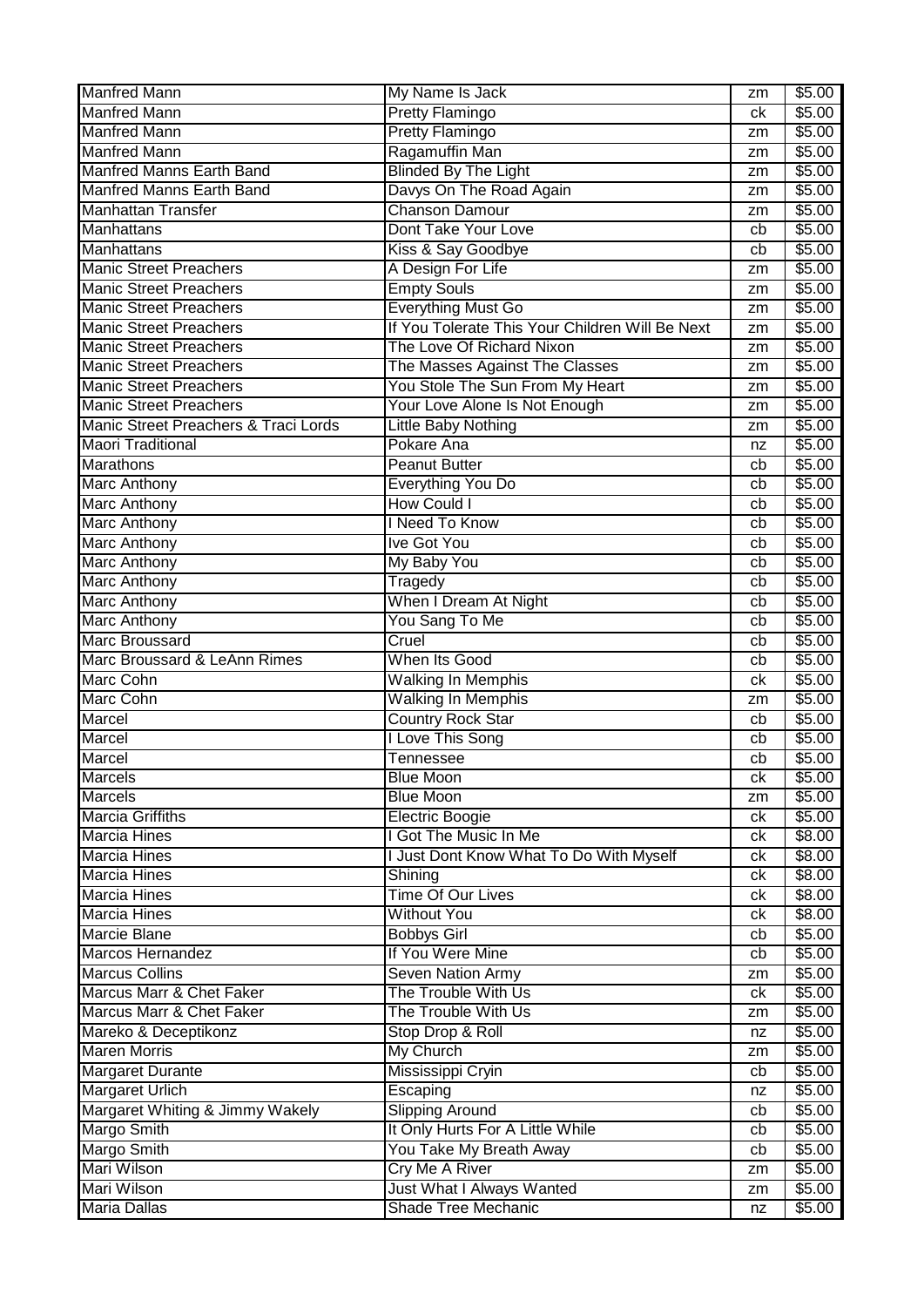| <b>Maria Dallas</b> | <b>Tumbling Down</b>                       | nz       | \$5.00             |
|---------------------|--------------------------------------------|----------|--------------------|
| Maria Lawson        | Sleepwalking                               | zm       | \$5.00             |
| Maria Maldaur       | <b>Midnight At The Oasis</b>               | ck       | \$5.00             |
| <b>Maria Mckee</b>  | Show Me Heaven                             | ck       | \$5.00             |
| <b>Maria Mckee</b>  | Show Me Heaven                             | zm       | \$5.00             |
| <b>Maria Vidal</b>  | <b>Body Rock</b>                           | zm       | \$5.00             |
| <b>Mariah Carey</b> | <b>Against All Odds</b>                    | zm       | \$5.00             |
| <b>Mariah Carey</b> | <b>All I Want For Christmas</b>            | cb       | \$5.00             |
| <b>Mariah Carey</b> | All I Want For Christmas Is You            | zm       | \$5.00             |
| <b>Mariah Carey</b> | All In Your Mind                           | cb       | \$5.00             |
| <b>Mariah Carey</b> | Always Be My Baby                          | cb       | \$5.00             |
| <b>Mariah Carey</b> | Always Be My Baby                          | zm       | \$5.00             |
| <b>Mariah Carey</b> | Always Be My Baby (Without Backing Vocals) | zm       | \$5.00             |
| <b>Mariah Carey</b> | Anytime You Need A Friend                  | cb       | \$5.00             |
| <b>Mariah Carey</b> | Breakdown                                  | cb       | \$5.00             |
| <b>Mariah Carey</b> | <b>Bringin On The Heartbreak</b>           | cb       | \$5.00             |
| <b>Mariah Carey</b> | <b>Butterfly</b>                           | cb       | \$5.00             |
| <b>Mariah Carey</b> | <b>Bye Bye</b>                             | cb       | \$5.00             |
| <b>Mariah Carey</b> | Cant Let Go                                | cb       | \$5.00             |
| <b>Mariah Carey</b> | Cant Take That Away (Mariahs Theme)        | cb       | \$5.00             |
| <b>Mariah Carey</b> | Crybaby                                    | cb       | \$5.00             |
| <b>Mariah Carey</b> | Dont Forget About Us                       | cb       | \$5.00             |
| <b>Mariah Carey</b> | Dreamlover                                 | cb       | \$5.00             |
| <b>Mariah Carey</b> | Emotions                                   | cb       | \$5.00             |
| <b>Mariah Carey</b> | <b>Everything Fades Away</b>               | cb       | \$5.00             |
| <b>Mariah Carey</b> | Fantasy                                    | cb       | \$5.00             |
| <b>Mariah Carey</b> | Fantasy                                    | zm       | \$5.00             |
| <b>Mariah Carey</b> | Fly Like A Bird                            | cb       | \$5.00             |
| <b>Mariah Carey</b> | Forever                                    | cb       | \$5.00             |
| <b>Mariah Carey</b> | <b>HATE U</b>                              | cb       | \$5.00             |
| <b>Mariah Carey</b> | Hero                                       | cb       | $\overline{$}5.00$ |
| <b>Mariah Carey</b> | Hero                                       | zm       | \$5.00             |
| <b>Mariah Carey</b> | Honey                                      | cb       | \$5.00             |
| <b>Mariah Carey</b> | Dont Wanna Cry                             | cb       | \$5.00             |
| <b>Mariah Carey</b> | Stay In Love                               | cb       | \$5.00             |
| <b>Mariah Carey</b> | <b>Still Believe</b>                       | cb       | \$5.00             |
| <b>Mariah Carey</b> | I Want To Know What Love Is                | zm       | \$5.00             |
| <b>Mariah Carey</b> | If Its Over                                | cb       | \$5.00             |
| <b>Mariah Carey</b> | III Be Lovin U Long Time                   | cb       | \$5.00             |
| <b>Mariah Carey</b> | <b>III Be There</b>                        | cb       | \$5.00             |
| <b>Mariah Carey</b> | Im That Chick                              | cb       | \$5.00             |
| <b>Mariah Carey</b> | Its Like That                              | cb       | \$5.00             |
| <b>Mariah Carey</b> | Just To Hold You Once Again                | cb       | \$5.00             |
| <b>Mariah Carey</b> | Love Takes Time                            | cb       | \$5.00             |
| <b>Mariah Carey</b> | Loverboy                                   | cb       | \$5.00             |
| <b>Mariah Carey</b> | Make It Happen                             |          | \$5.00             |
| <b>Mariah Carey</b> | <b>Music Box</b>                           | cb<br>zm | \$5.00             |
|                     |                                            |          | \$5.00             |
| <b>Mariah Carey</b> | My All<br>My All                           | cb       |                    |
| <b>Mariah Carey</b> |                                            | zm       | \$5.00             |
| Mariah Carey        | Never Forget You                           | cb       | \$5.00             |
| <b>Mariah Carey</b> | Never Too Far                              | cb       | \$5.00             |
| Mariah Carey        | Now That I Know                            | cb       | \$5.00             |
| <b>Mariah Carey</b> | <b>Obsessed</b>                            | cb       | \$5.00             |
| <b>Mariah Carey</b> | <b>Open Arms</b>                           | cb       | \$5.00             |
| <b>Mariah Carey</b> | <b>Right To Dream</b>                      | cb       | \$5.00             |
| <b>Mariah Carey</b> | Shake It Off                               | cb       | \$5.00             |
| <b>Mariah Carey</b> | Someday                                    | cb       | \$5.00             |
| <b>Mariah Carey</b> | The Roof                                   | cb       | \$5.00             |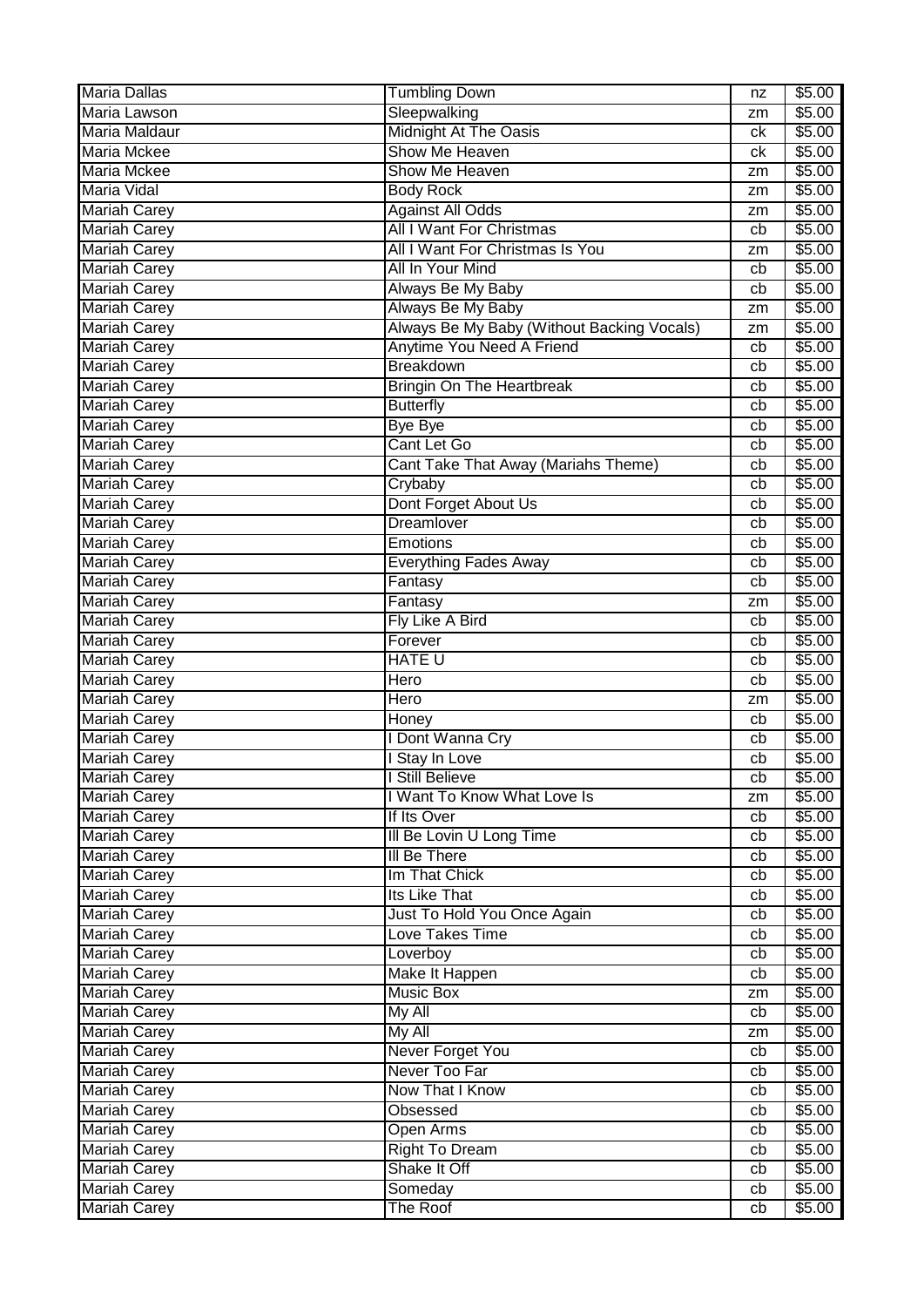| <b>Mariah Carey</b>                     | <b>Through The Rain</b>                       | cb       | \$5.00           |
|-----------------------------------------|-----------------------------------------------|----------|------------------|
| <b>Mariah Carey</b>                     | <b>Touch My Body</b>                          | cb       | \$5.00           |
| <b>Mariah Carey</b>                     | <b>Touch My Body</b>                          | zm       | \$5.00           |
| <b>Mariah Carey</b>                     | <b>Underneath The Stars</b>                   | cb       | \$5.00           |
| <b>Mariah Carey</b>                     | <b>Vision Of Love</b>                         | cb       | \$5.00           |
| <b>Mariah Carey</b>                     | <b>Vision Of Love</b>                         | zm       | \$5.00           |
| <b>Mariah Carey</b>                     | We Belong Together                            | cb       | \$5.00           |
| <b>Mariah Carey</b>                     | We Belong Together                            | zm       | \$5.00           |
| <b>Mariah Carey</b>                     | <b>Without You</b>                            | cb       | \$5.00           |
| <b>Mariah Carey</b>                     | <b>Without You</b>                            | zm       | \$5.00           |
| <b>Mariah Carey</b>                     | <b>You Need Me</b>                            | cb       | \$5.00           |
| Mariah Carey & Ariana Grande            | <b>Oh Santa</b>                               | zm       | \$5.00           |
| Mariah Carey & Boyz II Men              | One Sweet Day                                 | cb       | \$5.00           |
| Mariah Carey & Boyz II Men              | One Sweet Day                                 | zm       | \$5.00           |
| Mariah Carey & Camron                   | Boy (I Need You)                              | cb       | \$5.00           |
| Mariah Carey & Jay Z                    | Heartbreaker                                  | cb       | \$5.00           |
| Mariah Carey & Joe                      | Thank God I Found You                         | cb       | \$5.00           |
| Mariah Carey & Luther Vandross          | <b>Endless Love</b>                           | cb       | \$5.00           |
| Mariah Carey & Ne Yo                    | <b>Angels Cry</b>                             | cb       | \$5.00           |
| Mariah Carey & Snoop Dogg               | <b>Say Something</b>                          | cb       | \$5.00           |
| Mariah Carey & Trey Lorenz              | III Be There                                  | zm       | \$5.00           |
| Mariah Carey & Whitney Houston          | When You Believe (For Solo Singer)            | zm       | \$5.00           |
| <b>Marian Hill</b>                      | Subtle Thing                                  | zm       | \$5.00           |
| <b>Marianas Trench</b>                  | <b>Celebrity Status</b>                       | zm       | \$5.00           |
| <b>Marianas Trench</b>                  | <b>Havent Had Enough</b>                      | zm       | \$5.00           |
| <b>Marie Osmond</b>                     | <b>Paper Roses</b>                            | cb       | \$5.00           |
| <b>Marie Osmond</b>                     | <b>Paper Roses</b>                            | zm       | \$5.00           |
| Marie Osmond & Dan Seals                | Meet Me In Montana                            | cb       | \$5.00           |
| <b>Marie Sisters</b>                    | <b>Real Bad Mood</b>                          | cb       | \$5.00           |
| <b>Marie Wilson</b>                     | <b>Next Time</b>                              | сk       | $\sqrt{$8.00}$   |
| <b>Marillion</b>                        | Kayleigh                                      | zm       | \$5.00           |
| <b>Marillion</b>                        | Lavender                                      | zm       | \$5.00           |
| Marilyn McCoo & Billy Davis Jr          | You Dont Have To Be A Star (To Be In My Show) | cb       | \$5.00           |
| <b>Marilyn Monroe</b>                   | Diamonds Are A Girls Best Friend              | cb       | \$5.00           |
| <b>Marilyn Monroe</b>                   | Diamonds Are A Girls Best Friend              | zm       | \$5.00           |
| <b>Marilyn Monroe</b>                   | My Heart Belongs To Daddy                     | cb       | \$5.00           |
| Marina & The Diamonds                   | Hollywood                                     | zm       | \$5.00           |
| Marina & The Diamonds                   | How To Be A Heartbreaker                      | zm       | \$5.00           |
| Marina & The Diamonds                   | I Am Not A Robot                              | zm       | \$5.00           |
| Marina & The Diamonds                   | Primadonna                                    | zm       | \$5.00           |
| Mario                                   | Crying Out For Me                             | cb       | \$5.00           |
| <b>Mario</b>                            | <b>How Could You</b>                          | cb       | \$5.00           |
| <b>Mario</b>                            | How Do I Breathe<br>Let Me Love You           | cb       | \$5.00<br>\$5.00 |
| <b>Mario</b>                            |                                               | cb       |                  |
| <b>Mario</b>                            | Let Me Love You                               | zm       | \$5.00           |
| Mario                                   | <b>Music For Love</b><br>Stranded             | cb       | \$5.00<br>\$5.00 |
| Mario                                   | <b>Thinkin About You</b>                      | cb       | \$5.00           |
| Mario                                   | I Dont Wanna Know                             | cb       |                  |
| Mario & P Diddy<br><b>Mark Chesnutt</b> | A Hard Secret To Keep                         | cb       | \$5.00<br>\$5.00 |
| <b>Mark Chesnutt</b>                    | <b>Almost Goodbye</b>                         | cb<br>cb | \$5.00           |
| <b>Mark Chesnutt</b>                    | <b>Blame It On Texas</b>                      | cb       | \$5.00           |
| <b>Mark Chesnutt</b>                    | <b>Broken Promise Land</b>                    | cb       | \$5.00           |
| <b>Mark Chesnutt</b>                    | <b>Brother Jukebox</b>                        | cb       | \$5.00           |
| <b>Mark Chesnutt</b>                    | <b>Bubba Shot The Jukebox</b>                 | cb       | \$5.00           |
| <b>Mark Chesnutt</b>                    | Come On In (The Whiskeys Fine)                | cb       | \$5.00           |
| <b>Mark Chesnutt</b>                    | Down In Tennessee                             | cb       | \$5.00           |
|                                         | Fallin Never Felt So Good                     | cb       | \$5.00           |
| <b>Mark Chesnutt</b>                    |                                               |          |                  |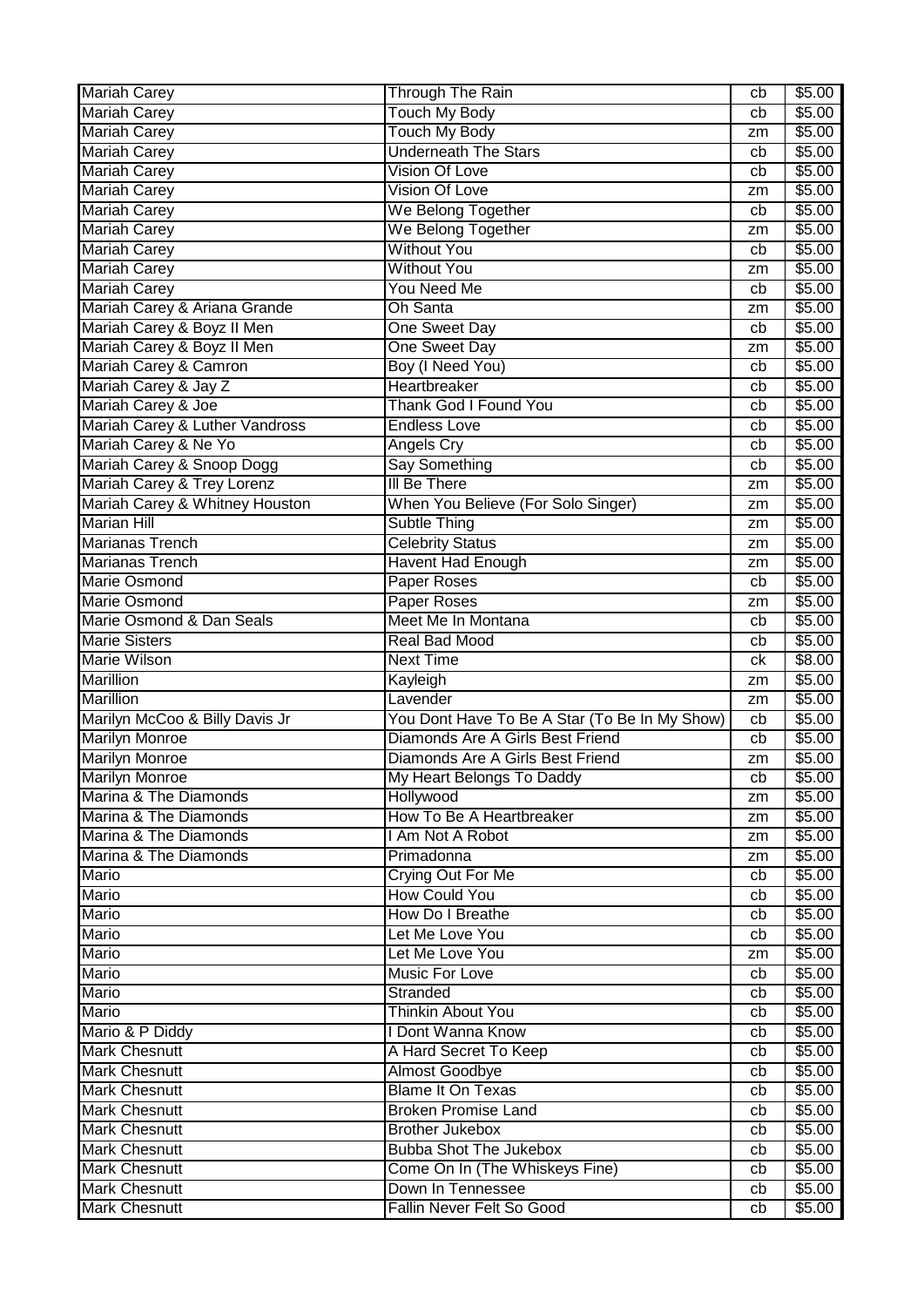| <b>Mark Chesnutt</b>         | Goin Through The Big D                           | cb | \$5.00 |
|------------------------------|--------------------------------------------------|----|--------|
| <b>Mark Chesnutt</b>         | Going On Later On                                | cb | \$5.00 |
| <b>Mark Chesnutt</b>         | Gonna Get A Life                                 | cb | \$5.00 |
| <b>Mark Chesnutt</b>         | I Dont Want To Miss A Thing                      | cb | \$5.00 |
| <b>Mark Chesnutt</b>         | I Just Wanted You To Know                        | cb | \$5.00 |
| <b>Mark Chesnutt</b>         | I Might Even Quit Lovin You                      | cb | \$5.00 |
| <b>Mark Chesnutt</b>         | I Want My Baby Back                              | cb | \$5.00 |
| <b>Mark Chesnutt</b>         | Im A Saint                                       | cb | \$5.00 |
| <b>Mark Chesnutt</b>         | Im In Love With A Married Woman                  | cb | \$5.00 |
| <b>Mark Chesnutt</b>         | It Sure Is Monday                                | cb | \$5.00 |
| <b>Mark Chesnutt</b>         | It Wouldnt Hurt To Have Wings                    | cb | \$5.00 |
| <b>Mark Chesnutt</b>         | Its A Little Too Late                            | cb | \$5.00 |
| <b>Mark Chesnutt</b>         | Let It Rain                                      | cb | \$5.00 |
| <b>Mark Chesnutt</b>         | Lost In The Feeling                              | cb | \$5.00 |
| <b>Mark Chesnutt</b>         | Lovin Her Was Easier (Than Anything III Ever Do. | cb | \$5.00 |
| <b>Mark Chesnutt</b>         | <b>Old Country</b>                               | cb | \$5.00 |
| <b>Mark Chesnutt</b>         | Old Flames Have New Names                        | cb | \$5.00 |
| <b>Mark Chesnutt</b>         | <b>Rollin With The Flow</b>                      | cb | \$5.00 |
| <b>Mark Chesnutt</b>         | She Never Got Me Over You                        | cb | \$5.00 |
| <b>Mark Chesnutt</b>         | She Was                                          | cb | \$5.00 |
| <b>Mark Chesnutt</b>         | <b>Thank God For Believers</b>                   | cb | \$5.00 |
| <b>Mark Chesnutt</b>         | The Lord Loves The Drinkin Man                   | cb | \$5.00 |
| <b>Mark Chesnutt</b>         | Things To Do In Wichita                          | cb | \$5.00 |
| <b>Mark Chesnutt</b>         | This Heartache Never Sleeps                      | cb | \$5.00 |
| <b>Mark Chesnutt</b>         | <b>Too Cold At Home</b>                          | cb | \$5.00 |
| <b>Mark Chesnutt</b>         | Trouble                                          | cb | \$5.00 |
| <b>Mark Chesnutt</b>         | When I Get This Close To You                     | cb | \$5.00 |
| <b>Mark Chesnutt</b>         | When You Love Her Like Crazy                     | cb | \$5.00 |
| <b>Mark Chesnutt</b>         | <b>Wherever You Are</b>                          | cb | \$5.00 |
| <b>Mark Chesnutt</b>         | Woman Sensuous Woman                             | cb | \$5.00 |
| <b>Mark Chesnutt</b>         | <b>Wrong Place Wrong Time</b>                    | cb | \$5.00 |
| <b>Mark Chesnutt</b>         | Your Love Is A Miracle                           | cb | \$5.00 |
| Mark Chesnutt & Tracy Byrd   | A Good Way To Get On My Bad Side                 | cb | \$5.00 |
| Mark Chesnutt & Vince Gill   | Its Not Over                                     | cb | \$5.00 |
| <b>Mark Collie</b>           | Born To Love You                                 | cb | \$5.00 |
| <b>Mark Collie</b>           | <b>Calloused Hands</b>                           | cb | \$5.00 |
| <b>Mark Collie</b>           | Even The Man In The Moon Is Crying               | cb | \$5.00 |
| <b>Mark Collie</b>           | Hard Lovin Woman                                 | cb | \$5.00 |
| <b>Mark Collie</b>           | It Is No Secret                                  | cb | \$5.00 |
| <b>Mark Collie</b>           | <b>Looks Arent Everything</b>                    | cb | \$5.00 |
| <b>Mark Collie</b>           | <b>Shame Shame Shame Shame</b>                   | cb | \$5.00 |
| <b>Mark Collie</b>           | <b>Shes Never Coming Back</b>                    | cb | \$5.00 |
| <b>Mark Collie</b>           | Somethings Gonna Change Her Mind                 | cb | \$5.00 |
| <b>Mark Collie</b>           | Three Words Two Hearts One Night                 | cb | \$5.00 |
| <b>Mark Dinning</b>          | <b>Teen Angel</b>                                | cb | \$5.00 |
| <b>Mark Knopfler</b>         | Cannibals                                        | zm | \$5.00 |
| Mark Knopfler & James Taylor | Sailing To Philadelphia                          | zm | \$5.00 |
| <b>Mark McGuinn</b>          | More Beautiful Today                             | cb | \$5.00 |
| <b>Mark McGuinn</b>          | Mrs Steven Rudy                                  | cb | \$5.00 |
| <b>Mark McGuinn</b>          | <b>She Doesnt Dance</b>                          | cb | \$5.00 |
| <b>Mark McGuinn</b>          | Thats A Plan                                     | cb | \$5.00 |
| <b>Mark Morrison</b>         | <b>Return Of The Mack</b>                        | ck | \$5.00 |
| <b>Mark Morrison</b>         | <b>Return Of The Mack</b>                        | zm | \$5.00 |
| <b>Mark Nesler</b>           | <b>Baby Aint Rocking Me Right</b>                | cb | \$5.00 |
| <b>Mark Nesler</b>           | <b>Slow Down</b>                                 | cb | \$5.00 |
| <b>Mark OConnor</b>          | The Devil Comes Back To Georgia                  | cb | \$5.00 |
| Mark Ronson & Amy Winehouse  | Valerie                                          | ck | \$5.00 |
| Mark Ronson & Amy Winehouse  | Valerie                                          | zm | \$5.00 |
|                              |                                                  |    |        |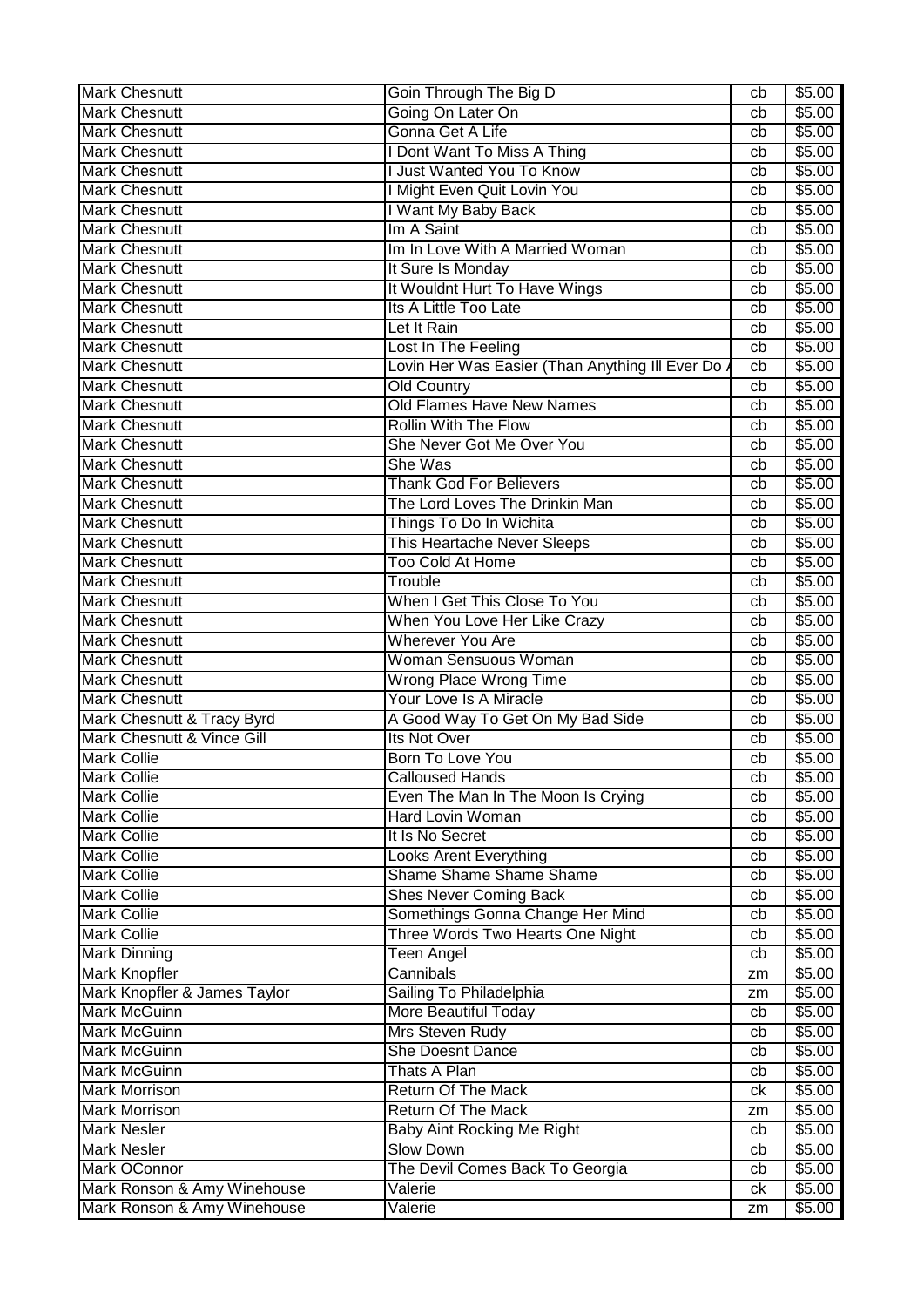| Mark Ronson & Bruno Mars  | <b>Uptown Funk</b>                               | ck | \$5.00 |
|---------------------------|--------------------------------------------------|----|--------|
| Mark Ronson & Bruno Mars  | <b>Uptown Funk</b>                               | zm | \$5.00 |
| Mark Ronson & Miley Cyrus | Nothing Breaks Like A Heart                      | ck | \$5.00 |
| Mark Ronson & Miley Cyrus | Nothing Breaks Like A Heart                      | zm | \$5.00 |
| Mark Ronson & Yebba       | Dont Leave Me Lonely                             | zm | \$5.00 |
| <b>Mark Schultz</b>       | Back In His Arms Again                           | cb | \$5.00 |
| <b>Mark Schultz</b>       | You Are A Child Of Mine                          | cb | \$5.00 |
| <b>Mark Trammel Trio</b>  | Heaven                                           | cb | \$5.00 |
| <b>Mark Williams</b>      | It Doesnt Matter Anymore                         | nz | \$5.00 |
| <b>Mark Williams</b>      | <b>Show No Mercy</b>                             | nz | \$5.00 |
| <b>Mark Williams</b>      | Yesterday Was Just The Beginning Of My Life      | nz | \$5.00 |
| <b>Mark Wills</b>         | 19 Somethin                                      | cb | \$5.00 |
| <b>Mark Wills</b>         | <b>Almost Doesnt Count</b>                       | cb | \$5.00 |
| <b>Mark Wills</b>         | <b>And The Crowd Goes Wild</b>                   | cb | \$5.00 |
| <b>Mark Wills</b>         | <b>Back At One</b>                               | cb | \$5.00 |
| <b>Mark Wills</b>         | Days Of Thunder                                  | cb | \$5.00 |
| <b>Mark Wills</b>         | Dont Laugh At Me                                 | cb | \$5.00 |
| <b>Mark Wills</b>         | <b>Hank</b>                                      | cb | \$5.00 |
| <b>Mark Wills</b>         | High Low & In Between                            | cb | \$5.00 |
| <b>Mark Wills</b>         | I Do (Cherish You)                               | cb | \$5.00 |
| <b>Mark Wills</b>         | I Want To Know (Everything There Is To Know Ab   | cb | \$5.00 |
| <b>Mark Wills</b>         | <b>Loving Every Minute</b>                       | cb | \$5.00 |
| <b>Mark Wills</b>         | Places Ive Never Been                            | cb | \$5.00 |
| <b>Mark Wills</b>         | <b>Rich Man</b>                                  | cb | \$5.00 |
| <b>Mark Wills</b>         | Shes In Love                                     | cb | \$5.00 |
| <b>Mark Wills</b>         | Take It All Out On Me                            | cb | \$5.00 |
| <b>Mark Wills</b>         | Thats A Woman                                    | cb | \$5.00 |
| Mark Wills                | The Things We Forget                             | cb | \$5.00 |
| <b>Mark Wills</b>         | When You Think Of Me                             | cb | \$5.00 |
| <b>Mark Wills</b>         | Wish You Were Here                               | cb | \$5.00 |
| Mark Wills & Jamie ONeal  | Im Not Gonna Do Anything Without You             | cb | \$5.00 |
| <b>Marlon Roudette</b>    | When The Beat Drops Out                          |    | \$5.00 |
|                           |                                                  | zm |        |
| Marmalade                 | <b>Baby Make It Soon</b><br><b>Cousin Norman</b> | zm | \$5.00 |
| Marmalade                 | <b>Falling Apart At The Seams</b>                | zm | \$5.00 |
| Marmalade                 |                                                  | zm | \$5.00 |
| Marmalade                 | ovin Things                                      | zm | \$5.00 |
| Marmalade                 | Ob La Di Ob La Da                                | zm | \$5.00 |
| Marmalade                 | Radancer                                         | zm | \$5.00 |
| Marmalade                 | Rainbow                                          | zm | \$5.00 |
| Marmalade                 | Reflections Of My Life                           | cb | \$5.00 |
| Marmalade                 | Reflections Of My Life                           | zm | \$5.00 |
| Marmalade                 | Wait For Me Mary Anne                            | zm | \$5.00 |
| <b>Marni Nixon</b>        | I Could Have Danced All Night                    | cb | \$5.00 |
| Maroon 5                  | Animals                                          | zm | \$5.00 |
| Maroon 5                  | Girls Like You (Clean Version)                   | zm | \$5.00 |
| Maroon 5                  | <b>Girls Like You (Explicit Version)</b>         | zm | \$5.00 |
| Maroon 5                  | <b>Give A Little More</b>                        | cb | \$5.00 |
| Maroon 5                  | <b>Goodnight Goodnight</b>                       | cb | \$5.00 |
| Maroon 5                  | <b>Goodnight Goodnight</b>                       | zm | \$5.00 |
| Maroon 5                  | <b>Harder To Breathe</b>                         | cb | \$5.00 |
| Maroon 5                  | <b>Harder To Breathe</b>                         | zm | \$5.00 |
| Maroon 5                  | Makes Me Wonder                                  | cb | \$5.00 |
| Maroon 5                  | Maps                                             | zm | \$5.00 |
| Maroon 5                  | <b>Memories</b>                                  | ck | \$5.00 |
| Maroon 5                  | <b>Memories</b>                                  | zm | \$5.00 |
| Maroon 5                  | <b>Misery</b>                                    | cb | \$5.00 |
| Maroon 5                  | <b>Misery</b>                                    | zm | \$5.00 |
| Maroon 5                  | Must Get Out                                     | zm | \$5.00 |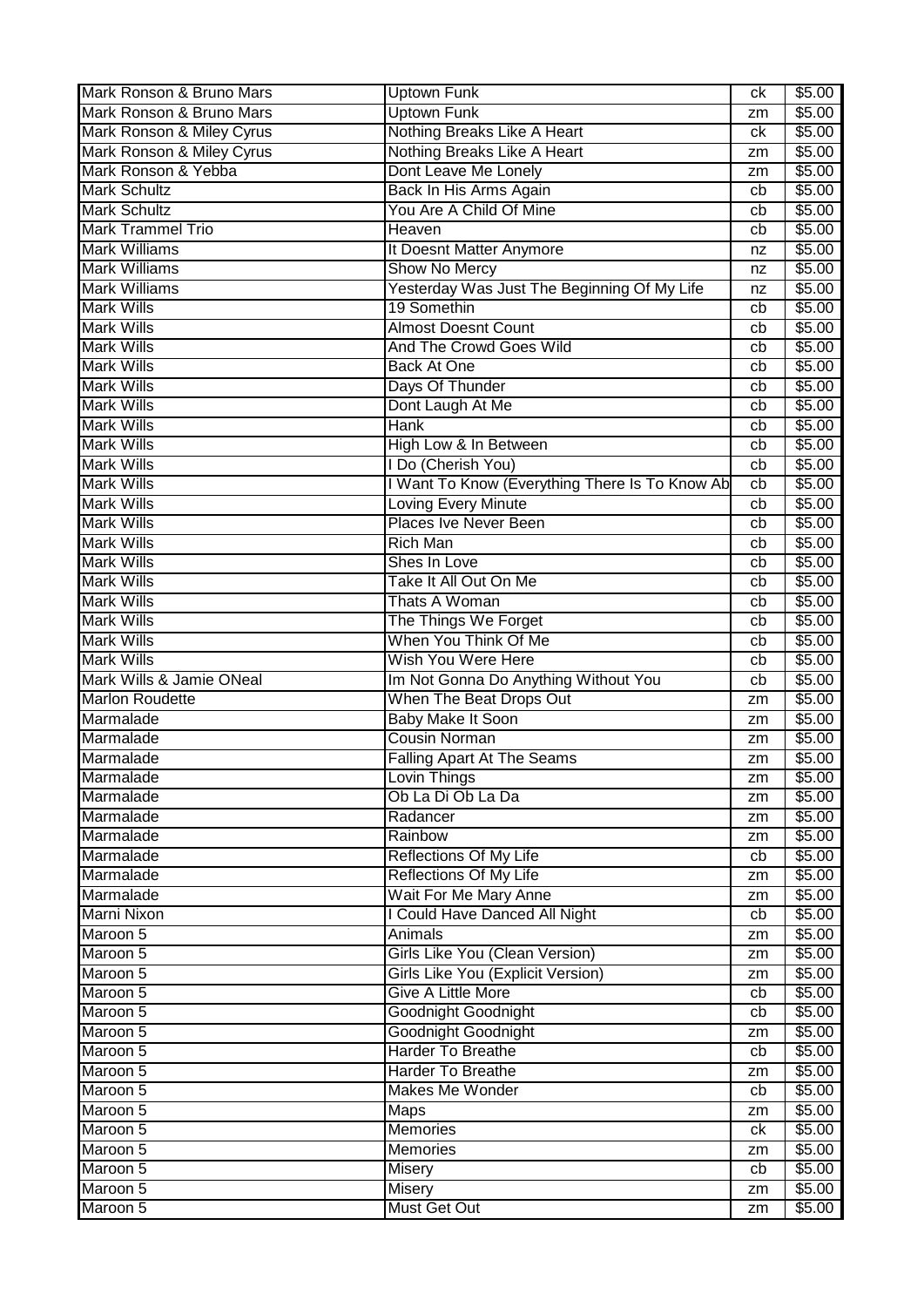| Maroon 5                      | Never Gonna Leave This Bed               | cb | \$5.00 |
|-------------------------------|------------------------------------------|----|--------|
| Maroon 5                      | <b>Nobodys Love</b>                      | zm | \$5.00 |
| Maroon 5                      | <b>Not Coming Home</b>                   | zm | \$5.00 |
| Maroon 5                      | One More Night                           | zm | \$5.00 |
| Maroon 5                      | Secret                                   | zm | \$5.00 |
| Maroon 5                      | She Will Be Loved                        | cb | \$5.00 |
| Maroon 5                      | She Will Be Loved                        | nz | \$5.00 |
| Maroon 5                      | She Will Be Loved                        | zm | \$5.00 |
| Maroon 5                      | Shiver                                   | zm | \$5.00 |
| Maroon 5                      | Sugar                                    | zm | \$5.00 |
| Maroon 5                      | <b>Sunday Morning</b>                    | cb | \$5.00 |
| Maroon 5                      | <b>Sunday Morning</b>                    | zm | \$5.00 |
| Maroon 5                      | <b>Sweetest Goodbye</b>                  | zm | \$5.00 |
| Maroon 5                      | Tangled                                  | zm | \$5.00 |
| Maroon 5                      | The Sun                                  | zm | \$5.00 |
| Maroon 5                      | <b>This Love</b>                         | cb | \$5.00 |
| Maroon 5                      | <b>This Love</b>                         | zm | \$5.00 |
| Maroon 5                      | <b>Through With You</b>                  | zm | \$5.00 |
| Maroon 5                      | Wait                                     | zm | \$5.00 |
| Maroon 5                      | Wake Up Call                             | cb | \$5.00 |
| Maroon 5                      | <b>Wake Up Call</b>                      | zm | \$5.00 |
| Maroon 5                      | Wont Go Home Without You                 | cb | \$5.00 |
| Maroon 5                      | Wont Go Home Without You                 | zm | \$5.00 |
| Maroon 5 & Cardi B            | <b>Girls Like You</b>                    | ck | \$5.00 |
| Maroon 5 & Cardi B            | Girls Like You (Clean Version)           | zm | \$5.00 |
| Maroon 5 & Cardi B            | <b>Girls Like You (Explicit Version)</b> | zm | \$5.00 |
| Maroon 5 & Christina Aguilera | Moves Like Jagger                        | сk | \$5.00 |
| Maroon 5 & Christina Aguilera | Moves Like Jagger                        | zm | \$5.00 |
| Maroon 5 & Kendrick Lamar     | Dont Wanna Know                          | ck | \$5.00 |
| Maroon 5 & Kendrick Lamar     | Dont Wanna Know                          | zm | \$5.00 |
| Maroon 5 & Lady Antebellum    | <b>Out Of Goodbyes</b>                   | cb | \$5.00 |
| Maroon 5 & Rihanna            | If I Never See Your Face Again           | cb | \$5.00 |
| Maroon 5 & SZA                | <b>What Lovers Do</b>                    | zm | \$5.00 |
| Maroon 5 & Wiz Khalifa        | Payphone [Explicit]                      | zm | \$5.00 |
| <b>Marquees</b>               | Santa Done Got Hip                       | cb | \$5.00 |
| <b>Marques Houston</b>        | All Because Of You                       | cb | \$5.00 |
| <b>Marques Houston</b>        | <b>That Girl</b>                         | cb | \$5.00 |
| Marsha Thornton               | A Bottle Of Wine & Patsy Cline           | cb | \$5.00 |
| <b>Marshall Crenshaw</b>      | <b>Crying Waiting Hoping</b>             | zm | \$5.00 |
| <b>Marshall Crenshaw</b>      | <b>Cynical Girl</b>                      | zm | \$5.00 |
| <b>Marshall Crenshaw</b>      | Someday Someway                          | zm | \$5.00 |
| <b>Marshall Dyllon</b>        | Live It Up                               | cb | \$5.00 |
| <b>Marshall Dyllon</b>        | She Aint Gonna Cry                       | cb | \$5.00 |
| <b>Marshall Dyllon</b>        | You                                      | cb | \$5.00 |
| <b>Marshall Hain</b>          | Dancing In The City                      | zm | \$5.00 |
| <b>Marshall Tucker Band</b>   | <b>Cant You See</b>                      | cb | \$5.00 |
| <b>Marshall Tucker Band</b>   | Fire On The Mountain                     | cb | \$5.00 |
| <b>Marshall Tucker Band</b>   | Fire On The Mountain                     | zm | \$5.00 |
| <b>Marshall Tucker Band</b>   | Heard It In A Love Song                  | cb | \$5.00 |
| <b>Marshall Tucker Band</b>   | Searchin For A Rainbow                   | cb | \$5.00 |
| Marshmello & Anne Marie       | Friends                                  | ck | \$5.00 |
| Marshmello & Anne Marie       | Friends (Clean Version)                  | zm | \$5.00 |
| Marshmello & Anne Marie       | <b>Friends (Explicit Version)</b>        | zm | \$5.00 |
| Marshmello & Bastille         | Happier                                  | ck | \$5.00 |
| Marshmello & Bastille         | Happier                                  | zm | \$5.00 |
| Marshmello & CHVRCHES         | Here With Me                             | ck | \$5.00 |
| Marshmello & Demi Lovato      | OK Not To Be OK                          | ck | \$5.00 |
| Marshmello & Demi Lovato      | OK Not To Be OK                          | zm | \$5.00 |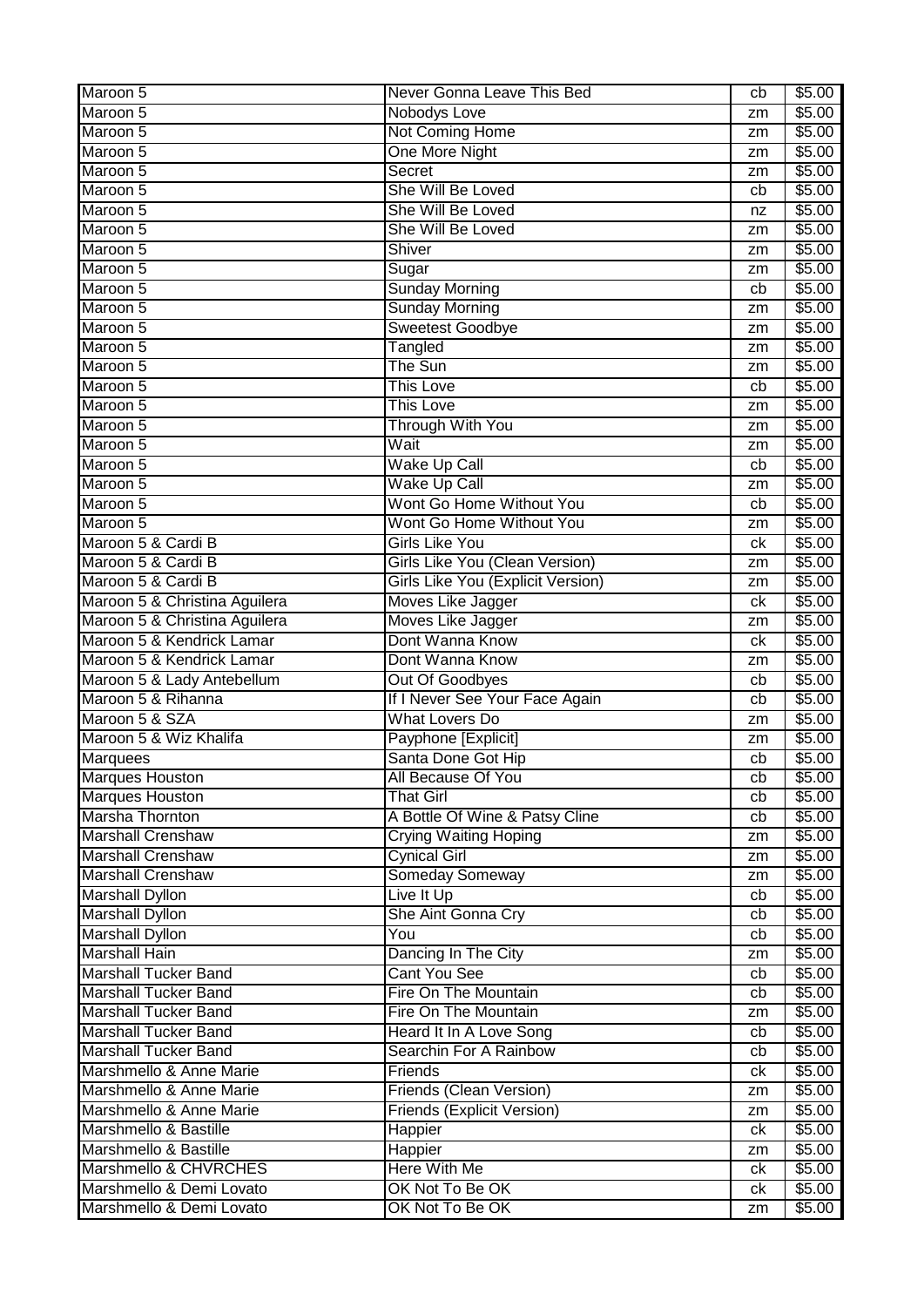| Marshmello & Halsey                              | <b>Be Kind</b>                           | сk       | \$5.00           |
|--------------------------------------------------|------------------------------------------|----------|------------------|
| Marshmello & Halsey                              | <b>Be Kind</b>                           | zm       | \$5.00           |
| Marshmello & Kane Brown                          | <b>One Thing Right</b>                   | сk       | \$5.00           |
| Marshmello x Jonas Brothers                      | Leave Before You Love Me                 | сk       | \$5.00           |
| Marshmello, Imanbek & Usher                      | <b>Too Much</b>                          | сk       | \$5.00           |
| Marshmello, Imanbek & Usher                      | <b>Too Much</b>                          | сk       | \$5.00           |
| Martha & The Muffins                             | Echo Beach                               | сk       | \$5.00           |
| Martha & The Muffins                             | Echo Beach                               | zm       | \$5.00           |
| Martha & The Vandellas                           | Dancing In The Street                    | cb       | \$5.00           |
| Martha & The Vandellas                           | Dancing In The Street                    | zm       | \$5.00           |
| Martha & The Vandellas                           | <b>Heat Wave</b>                         | cb       | \$5.00           |
| Martha & The Vandellas                           | Heatwave                                 | zm       | \$5.00           |
| Martha & The Vandellas                           | Im Ready For Love                        | cb       | \$5.00           |
| Martha & The Vandellas                           | <b>Jimmy Mack</b>                        | cb       | \$5.00           |
| Martha & The Vandellas                           | <b>Jimmy Mack</b>                        | zm       | \$5.00           |
| Martha & The Vandellas                           | Nowhere To Run                           | cb       | \$5.00           |
| Martha & The Vandellas                           | Nowhere To Run                           | zm       | \$5.00           |
| Martha & The Vandellas                           | Quicksand                                | cb       | \$5.00           |
| <b>Marti Webb</b>                                | <b>Take That Look Off Your Face</b>      | zm       | \$5.00           |
| Martika                                          | I Feel The Earth Move                    | ck       | \$5.00           |
| Martika                                          | I Feel The Earth Move                    | zm       | \$5.00           |
| Martika                                          | <b>Toy Soldiers</b>                      | сk       | \$5.00           |
| Martika                                          | <b>Toy Soldiers</b>                      | zm       | \$5.00           |
| Martin Garrix & Bebe Rexha                       | In The Name Of Love                      | сk       | \$5.00           |
| Martin Garrix & Bebe Rexha                       | In The Name Of Love                      | zm       | \$5.00           |
| Martin Garrix & Dean Lewis                       | <b>Used To Love</b>                      | сk       | \$8.00           |
| Martin Garrix & Dua Lipa                         | <b>Scared To Be Lonely</b>               | сk       | \$5.00           |
| Martin Garrix & Khalid                           | Ocean                                    | сk       | \$5.00           |
| Martin Garrix & Troye Sivan                      | There For You                            | сk       | \$5.00           |
| <b>Martin Plaza</b>                              | Concrete & Clay                          | сk       | \$8.00           |
| Martin Solveig & Dragonette                      | <b>Hello</b>                             | zm       | \$5.00           |
| <b>Martina McBride</b>                           | A Broken Wing                            | cb       | \$5.00           |
| Martina McBride                                  | Anything & Everything                    | cb       | \$5.00           |
| <b>Martina McBride</b>                           | Anythings Better Than Feelin The Blues   | cb       | \$5.00           |
| <b>Martina McBride</b>                           | Anyway                                   | cb       | \$5.00           |
| <b>Martina McBride</b>                           | Ashes                                    | cb       | \$5.00           |
| <b>Martina McBride</b>                           | <b>Be That Way</b>                       | cb       | \$5.00           |
| <b>Martina McBride</b>                           | <b>Blessed</b>                           | cb       | \$5.00           |
| <b>Martina McBride</b>                           | <b>Cheap Whiskey</b>                     | cb       | \$5.00           |
| <b>Martina McBride</b>                           | <b>City Of Love</b>                      |          | \$5.00           |
| <b>Martina McBride</b>                           |                                          | cb       |                  |
|                                                  | Concrete Angel                           | cb       | \$5.00           |
| <b>Martina McBride</b>                           | Cry On The Shoulder Of The Road          | cb       | \$5.00           |
| <b>Martina McBride</b>                           | Do What You Do                           | cb       | \$5.00           |
| <b>Martina McBride</b>                           | For These Times                          | cb       | \$5.00           |
| <b>Martina McBride</b>                           | Gods Will                                | cb       | \$5.00           |
| <b>Martina McBride</b>                           | Good Bye                                 | cb       | \$5.00           |
| <b>Martina McBride</b>                           | <b>Happy Girl</b>                        | cb       | \$5.00           |
| <b>Martina McBride</b>                           | <b>Heart Trouble</b>                     | cb       | \$5.00           |
| <b>Martina McBride</b>                           | Help Me Make It Through The Night        | cb       | \$5.00           |
| <b>Martina McBride</b>                           | <b>How Far</b>                           | cb       | \$5.00           |
| <b>Martina McBride</b>                           | <b>How I Feel</b>                        | cb       | \$5.00           |
| <b>Martina McBride</b>                           | I Aint Goin Nowhere                      | cb       | \$5.00           |
| <b>Martina McBride</b>                           | I Just Call You Mine                     | cb       | \$5.00           |
| <b>Martina McBride</b>                           | I Love You                               | cb       | \$5.00           |
| <b>Martina McBride</b>                           | I Never Promised You A Rose Garden       | cb       | \$5.00           |
| <b>Martina McBride</b>                           | Im Gonna Love You Through It             | cb       | \$5.00           |
| <b>Martina McBride</b><br><b>Martina McBride</b> | In My Daughters Eyes<br>Independence Day | cb<br>cb | \$5.00<br>\$5.00 |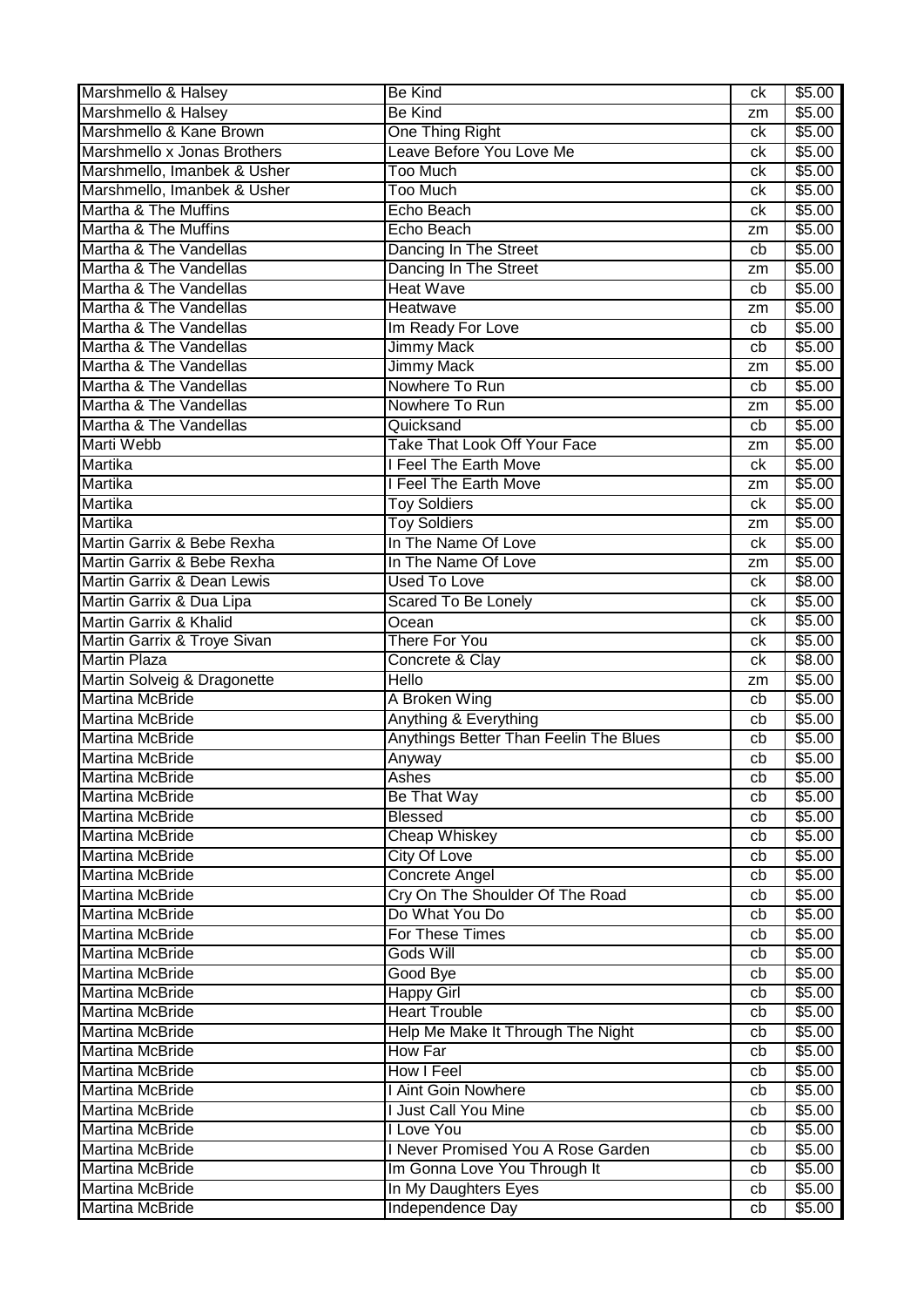| <b>Martina McBride</b>                       | Its My Time                               | cb       | \$5.00         |
|----------------------------------------------|-------------------------------------------|----------|----------------|
| <b>Martina McBride</b>                       | Learning To Fall                          | cb       | \$5.00         |
| <b>Martina McBride</b>                       | Life Number 9                             | cb       | \$5.00         |
| <b>Martina McBride</b>                       | <b>Loves The Only House</b>               | cb       | \$5.00         |
| <b>Martina McBride</b>                       | <b>Make Me Believe</b>                    | cb       | \$5.00         |
| <b>Martina McBride</b>                       | My Baby Loves Me                          | cb       | \$5.00         |
| <b>Martina McBride</b>                       | <b>Over The Rainbow</b>                   | cb       | \$5.00         |
| <b>Martina McBride</b>                       | Phones Are Ringin All Over Town           | cb       | \$5.00         |
| <b>Martina McBride</b>                       | <b>Reluctant Daughter</b>                 | cb       | \$5.00         |
| Martina McBride                              | <b>Ride</b>                               | cb       | \$5.00         |
| Martina McBride                              | Safe In The Arms Of Love                  | cb       | \$5.00         |
| Martina McBride                              | <b>Shes A Butterfly</b>                   | cb       | \$5.00         |
| <b>Martina McBride</b>                       | So Magical                                | cb       | \$5.00         |
| <b>Martina McBride</b>                       | <b>Strangers</b>                          | cb       | \$5.00         |
| <b>Martina McBride</b>                       | <b>Swingin Doors</b>                      | cb       | \$5.00         |
| <b>Martina McBride</b>                       | <b>Teenage Daughter</b>                   | cb       | \$5.00         |
| Martina McBride                              | <b>Thanks A Lot</b>                       | cb       | \$5.00         |
| <b>Martina McBride</b>                       | <b>Thats Me</b>                           | cb       | \$5.00         |
| Martina McBride                              | The Time Has Come                         | cb       | \$5.00         |
| <b>Martina McBride</b>                       | There You Are                             | cb       | \$5.00         |
| <b>Martina McBride</b>                       | This Ones For The Girls                   | cb       | \$5.00         |
| Martina McBride                              | Til I Can Make It On My Own               | cb       | \$5.00         |
| <b>Martina McBride</b>                       | Valentine                                 | cb       | \$5.00         |
| <b>Martina McBride</b>                       | Wearing White                             | cb       | \$5.00         |
| <b>Martina McBride</b>                       | <b>Whatever You Say</b>                   | cb       | \$5.00         |
| <b>Martina McBride</b>                       | When God Fearing Women Get The Blues      | cb       | \$5.00         |
| <b>Martina McBride</b>                       | When You Love Me                          | cb       | \$5.00         |
| <b>Martina McBride</b>                       | Where I Used To Have A Heart              | cb       | \$5.00         |
| Martina McBride                              | <b>Where Would You Be</b>                 | cb       | \$5.00         |
| <b>Martina McBride</b>                       | <b>Wild Angels</b>                        | cb       | \$5.00         |
| Martina McBride                              | <b>Wrong Again</b>                        | cb       | \$5.00         |
| Martina McBride                              | Wrong Baby Wrong Baby Wrong               | cb       | \$5.00         |
| <b>Martina McBride</b>                       | You Aint Woman Enough                     | cb       | \$5.00         |
| Martina McBride & Andy Griggs                | <b>Practice Life</b>                      | cb       | \$5.00         |
| Martina McBride & Clint Black                | Still Holding On                          | cb       | \$5.00         |
| Martina McBride & Dolly Parton               | <b>Still Miss Someone</b>                 | cb       | \$5.00         |
| Martina McBride & Jimmy Buffett              | <b>Trip Around The Sun</b>                | cb       | \$5.00         |
| Martina McBride & Raul Malo                  | <b>Feels Like Home</b>                    | cb       | \$5.00         |
| <b>Marty Casey</b>                           | <b>Trees (Live Version)</b>               | zm       | \$5.00         |
| <b>Marty Raybon</b>                          | <b>Cracker Jack Diamond</b>               | cb       | \$5.00         |
| <b>Marty Raybon</b>                          | Searching For The Missing Peace           | cb       | \$5.00         |
| <b>Marty Rhone</b>                           | Denim & Lace                              | ck       | \$8.00         |
| <b>Marty Robbins</b>                         | A White Sport Coat                        |          | \$5.00         |
| <b>Marty Robbins</b>                         | A White Sport Coat (And A Pink Carnation) | zm<br>cb | \$5.00         |
| <b>Marty Robbins</b>                         | <b>Among My Souvenirs</b>                 | cb       | \$5.00         |
| <b>Marty Robbins</b>                         | <b>Begging To You</b>                     |          | \$5.00         |
| <b>Marty Robbins</b>                         | <b>Big Iron</b>                           | cb<br>cb | \$5.00         |
| <b>Marty Robbins</b>                         | <b>Big Iron</b>                           |          | \$5.00         |
| <b>Marty Robbins</b>                         | Devil Woman                               | zm<br>cb | \$5.00         |
|                                              | Devil Woman                               |          |                |
| <b>Marty Robbins</b>                         |                                           | zm       | \$5.00         |
| <b>Marty Robbins</b>                         | Dont Worry<br>El Paso                     | cb       | \$5.00         |
| <b>Marty Robbins</b>                         |                                           | cb       | $\sqrt{$5.00}$ |
| <b>Marty Robbins</b>                         | El Paso                                   | zm       | \$5.00         |
| <b>Marty Robbins</b>                         | El Paso City                              | cb       | \$5.00         |
| <b>Marty Robbins</b>                         | Hark The Herald Angels Sing               | cb       | \$5.00         |
| <b>Marty Robbins</b>                         | <b>I Couldnt Keep From Crying</b>         | cb       | \$5.00         |
| <b>Marty Robbins</b><br><b>Marty Robbins</b> | I Walk Alone<br>III Go On Alone           | cb       | \$5.00         |
|                                              |                                           | cb       | \$5.00         |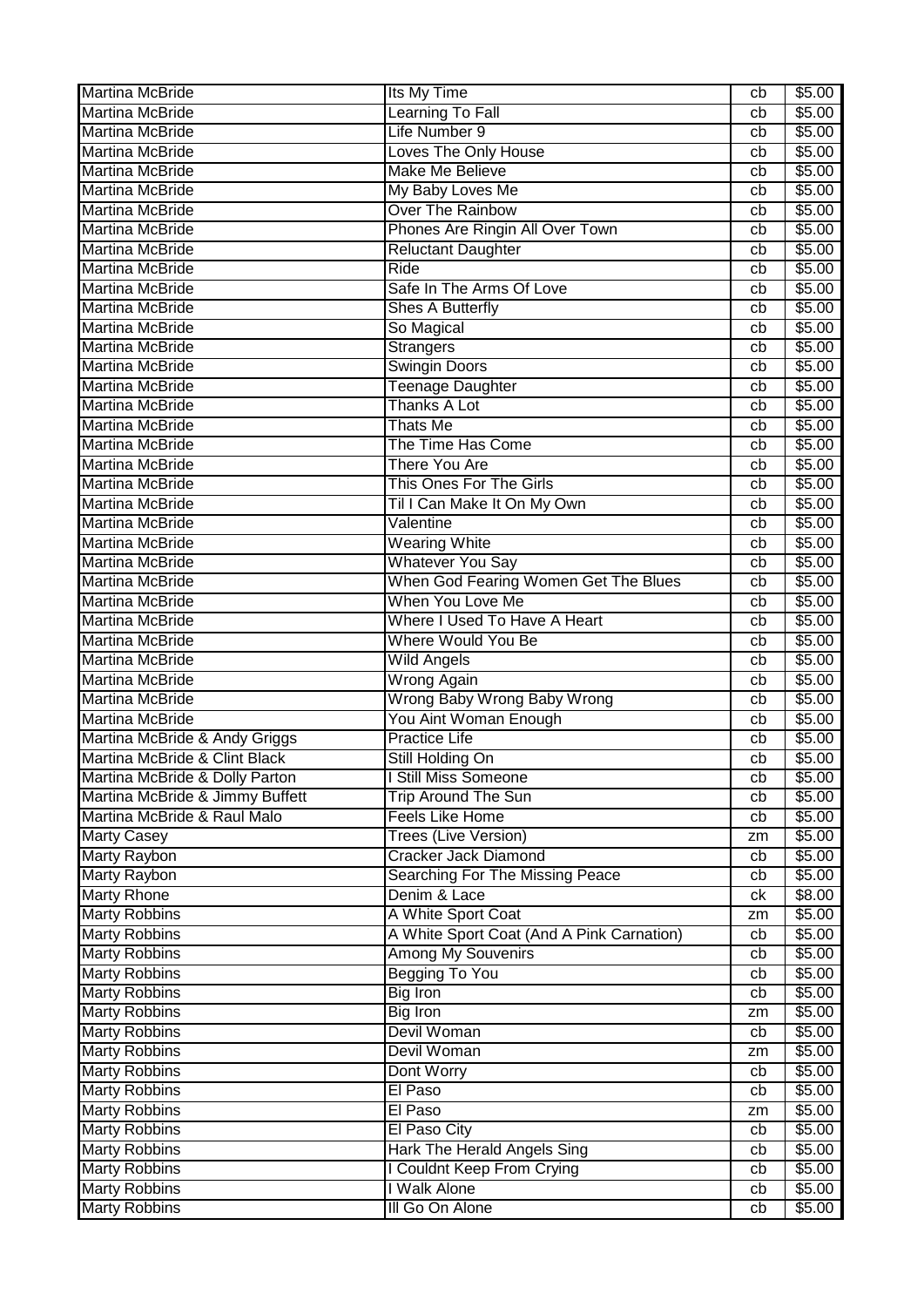| <b>Marty Robbins</b>                              | Its A Sin                                           | cb | \$5.00             |
|---------------------------------------------------|-----------------------------------------------------|----|--------------------|
| <b>Marty Robbins</b>                              | <b>Its Your World</b>                               | cb | \$5.00             |
| <b>Marty Robbins</b>                              | Joli Girl                                           | cb | $\overline{$}5.00$ |
| <b>Marty Robbins</b>                              | Knee Deep In The Blues                              | cb | \$5.00             |
| <b>Marty Robbins</b>                              | My Woman My Woman My Wife                           | cb | \$5.00             |
| <b>Marty Robbins</b>                              | Padre                                               | cb | \$5.00             |
| <b>Marty Robbins</b>                              | Return To Me                                        | cb | \$5.00             |
| <b>Marty Robbins</b>                              | <b>Ribbon Of Darkness</b>                           | cb | \$5.00             |
| <b>Marty Robbins</b>                              | Ruby Ann                                            | cb | \$5.00             |
| <b>Marty Robbins</b>                              | She Was Seventeen (He Was One Year More)            | cb | \$5.00             |
| <b>Marty Robbins</b>                              | <b>Singing The Blues</b>                            | cb | \$5.00             |
| <b>Marty Robbins</b>                              | Some Memories Just Wont Die                         | cb | \$5.00             |
| <b>Marty Robbins</b>                              | Stairway Of Love                                    | cb | $\overline{$}5.00$ |
| <b>Marty Robbins</b>                              | Streets Of Laredo (Cowboys Lament)                  | cb | \$5.00             |
| <b>Marty Robbins</b>                              | The Cowboy In The Continental Suit The              | cb | \$5.00             |
| <b>Marty Robbins</b>                              | The Girl With Gardenias In Her Hair                 | cb | \$5.00             |
| <b>Marty Robbins</b>                              | The Masters Call                                    | ck | \$5.00             |
| <b>Marty Robbins</b>                              | The Story Of My Life                                | cb | \$5.00             |
| <b>Marty Robbins</b>                              | <b>Tonight Carmen</b>                               | cb | \$5.00             |
| <b>Marty Robbins</b>                              | <b>Walking Piece Of Heaven</b>                      | cb | \$5.00             |
| <b>Marty Stuart</b>                               | <b>Burn Me Down</b>                                 | cb | \$5.00             |
| <b>Marty Stuart</b>                               | Even Santa Claus Gets The Blues                     | cb | \$5.00             |
| <b>Marty Stuart</b>                               | Hey Baby                                            | cb | \$5.00             |
| <b>Marty Stuart</b>                               | <b>Hillbilly Rock</b>                               | cb | \$5.00             |
| <b>Marty Stuart</b>                               | Little Things                                       | cb | \$5.00             |
| <b>Marty Stuart</b>                               | Love & Luck                                         | cb | \$5.00             |
| <b>Marty Stuart</b>                               | Now Thats Country                                   | cb | \$5.00             |
| <b>Marty Stuart</b>                               | Red Red Wine & Cheatin Songs                        | cb | \$5.00             |
| <b>Marty Stuart</b>                               |                                                     | cb | \$5.00             |
|                                                   | Tempted<br>This Ones Gonna Hurt You                 |    |                    |
| <b>Marty Stuart</b>                               | Till I Found You                                    | cb | \$5.00             |
| <b>Marty Stuart</b>                               |                                                     | cb | \$5.00             |
| <b>Marty Stuart</b>                               | You Cant Stop Love<br>If There Aint There Oughta Be | cb | \$5.00             |
| Marty Stuart & His Fabulous Superlatives          |                                                     | cb | \$5.00<br>\$5.00   |
| Marty Stuart & His Fabulous Superlatives          | Too Much Month (At The End Of The Money)            | cb | \$5.00             |
| Marty Stuart & Travis Tritt                       | Honky Tonkins What I Do Best                        | cb |                    |
| Marty Stuart & Travis Tritt<br><b>Marty Wilde</b> | The Whiskey Aint Workin                             | cb | \$5.00             |
|                                                   | A Teenager In Love                                  | zm | \$5.00             |
| Marty Wilde                                       | <b>Bad Boy</b>                                      | zm | \$5.00             |
| <b>Marty Wilde</b>                                | Donna                                               | zm | \$5.00             |
| <b>Marty Wilde</b>                                | <b>Endless Sleep</b>                                | zm | \$5.00             |
| <b>Marty Wilde</b>                                | Sea Of Love                                         | zm | \$5.00             |
| Marvelettes                                       | Please Mr Postman                                   | cb | \$5.00             |
| <b>Marvelettes</b>                                | Please Mr Postman                                   | zm | \$5.00             |
| <b>Marvelettes</b>                                | When Youre Young & In Love                          | zm | \$5.00             |
| <b>Marvin Gaye</b>                                | <b>Aint That Peculiar</b>                           | cb | \$5.00             |
| <b>Marvin Gaye</b>                                | Can I Get A Witness                                 | zm | \$5.00             |
| <b>Marvin Gaye</b>                                | Got To Give It Up                                   | cb | \$5.00             |
| <b>Marvin Gaye</b>                                | I Heard It Through The Grapevine                    | cb | \$5.00             |
| <b>Marvin Gaye</b>                                | I Heard It Through The Grapevine                    | zm | \$5.00             |
| <b>Marvin Gaye</b>                                | <b>III Be Doggone</b>                               | cb | \$5.00             |
| <b>Marvin Gaye</b>                                | Inner City Blues (Make Me Wanna Holler)             | cb | \$5.00             |
| <b>Marvin Gaye</b>                                | Lets Get It On                                      | cb | \$5.00             |
| <b>Marvin Gaye</b>                                | Lets Get It On                                      | zm | \$5.00             |
| <b>Marvin Gaye</b>                                | Mercy Mercy Me (The Ecology)                        | cb | \$5.00             |
| <b>Marvin Gaye</b>                                | Pride & Joy                                         | cb | \$5.00             |
| <b>Marvin Gaye</b>                                | <b>Sexual Healing</b>                               | cb | \$5.00             |
| <b>Marvin Gaye</b>                                | <b>Sexual Healing</b>                               | zm | \$5.00             |
| <b>Marvin Gaye</b>                                | Thats The Way Love Is                               | cb | \$5.00             |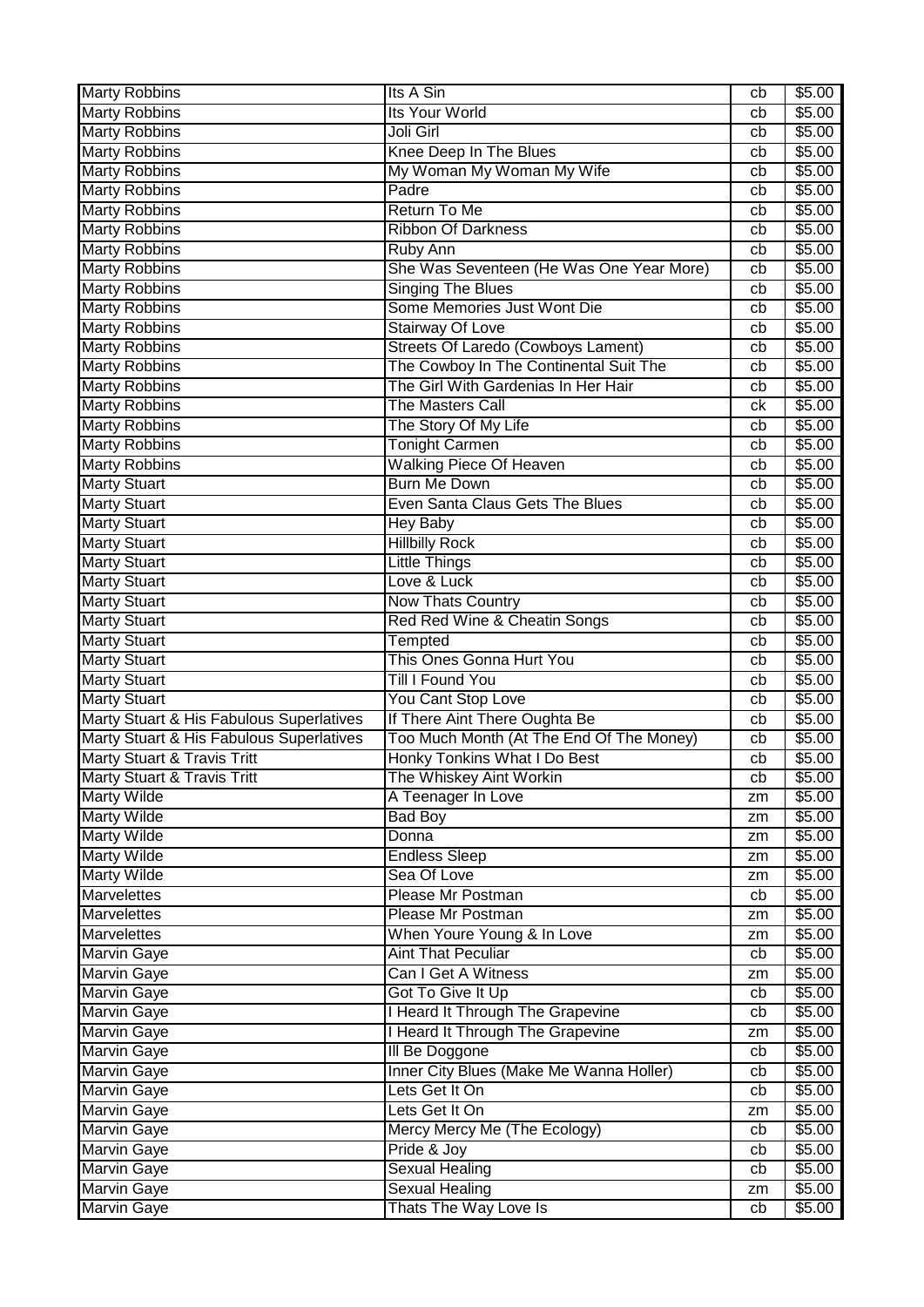| <b>Marvin Gaye</b>                  | Too Busy Thinking About My Baby      | cb       | \$5.00           |
|-------------------------------------|--------------------------------------|----------|------------------|
| Marvin Gaye                         | Too Busy Thinking About My Baby      | zm       | \$5.00           |
| <b>Marvin Gaye</b>                  | <b>Whats Going On</b>                | cb       | \$5.00           |
| Marvin Gaye & Diana Ross            | You Are Everything                   | zm       | \$5.00           |
| Marvin Gaye & Kim Weston            | It Takes Two                         | cb       | \$5.00           |
| Marvin Gaye & Kim Weston            | It Takes Two                         | zm       | \$5.00           |
| Marvin Gaye & Tammi Terrell         | Aint No Mountain High Enough         | cb       | \$5.00           |
| Marvin Gaye & Tammi Terrell         | Aint No Mountain High Enough         | zm       | \$5.00           |
| Marvin Gaye & Tammi Terrell         | Aint Nothin Like The Real Thing      | cb       | \$5.00           |
| Marvin Gaye & Tammi Terrell         | <b>Your Precious Love</b>            | cb       | \$5.00           |
| Marvin Gaye & Tammi Terrell         | Youre All I Need To Get By           | cb       | \$5.00           |
| <b>Mary Chapin Carpenter</b>        | <b>Almost Home</b>                   | cb       | \$5.00           |
| <b>Mary Chapin Carpenter</b>        | Come On Come On                      | cb       | \$5.00           |
| <b>Mary Chapin Carpenter</b>        | Down At The Twist & Shout            | cb       | \$5.00           |
| <b>Mary Chapin Carpenter</b>        | <b>Going Out Tonight</b>             | cb       | \$5.00           |
| <b>Mary Chapin Carpenter</b>        | Grow Old With Me                     | cb       | \$5.00           |
| Mary Chapin Carpenter               | He Thinks Hell Keep Her              | cb       | \$5.00           |
| <b>Mary Chapin Carpenter</b>        | <b>House Of Cards</b>                | cb       | \$5.00           |
| <b>Mary Chapin Carpenter</b>        | How Do                               | cb       | \$5.00           |
| <b>Mary Chapin Carpenter</b>        | I Feel Lucky                         | cb       | \$5.00           |
| <b>Mary Chapin Carpenter</b>        | I Take My Chances                    | cb       | \$5.00           |
| <b>Mary Chapin Carpenter</b>        | Its Only Love                        | cb       | \$5.00           |
| <b>Mary Chapin Carpenter</b>        | Let Me Into Your Heart               | cb       | \$5.00           |
| <b>Mary Chapin Carpenter</b>        | Never Had It So Good                 | cb       | \$5.00           |
| <b>Mary Chapin Carpenter</b>        | Not Too Much To Ask                  | cb       | \$5.00           |
| <b>Mary Chapin Carpenter</b>        | <b>Passionate Kisses</b>             | cb       | \$5.00           |
| <b>Mary Chapin Carpenter</b>        | <b>Quittin Time</b>                  | cb       | \$5.00           |
| <b>Mary Chapin Carpenter</b>        | <b>Right Now</b>                     | cb       | \$5.00           |
| <b>Mary Chapin Carpenter</b>        | Shut Up & Kiss Me                    | cb       | \$5.00           |
| <b>Mary Chapin Carpenter</b>        | Simple Life                          | cb       | \$5.00           |
| <b>Mary Chapin Carpenter</b>        | Something Of A Dreamer               | cb       | \$5.00           |
| <b>Mary Chapin Carpenter</b>        | Tender When I Want To Be             | cb       | \$5.00           |
| <b>Mary Chapin Carpenter</b>        | The Better To Dream Of You           | cb       | \$5.00           |
| <b>Mary Chapin Carpenter</b>        | The Bug                              | cb       | \$5.00           |
| <b>Mary Chapin Carpenter</b>        | The Hard Way                         | cb       | \$5.00           |
| Mary Chapin Carpenter               | This Is Me Leaving You               | cb       | \$5.00           |
| <b>Mary Chapin Carpenter</b>        | This Shirt                           | cb       | \$5.00           |
| <b>Mary Chapin Carpenter</b>        | What Would You Say To Me             | cb       | \$5.00           |
| <b>Mary Chapin Carpenter</b>        | Why Walk When You Can Fly            | cb       | \$5.00           |
| <b>Mary Chapin Carpenter</b>        | You Win Again                        | cb       | \$5.00           |
| Mary Chapin Carpenter & Sheryl Crow | Flesh & Blood                        | cb       | \$5.00           |
| <b>Mary Hopkin</b>                  | Goodbye                              | zm       | \$5.00           |
| <b>Mary Hopkin</b>                  | <b>Knock Knock Whos There</b>        | zm       | \$5.00           |
| <b>Mary Hopkin</b>                  | <b>Those Were The Days</b>           | cb       | \$5.00           |
| <b>Mary Hopkin</b>                  | <b>Those Were The Days</b>           | zm       | \$5.00           |
| Mary J Blige                        | All That I Can Say                   | cb       | \$5.00           |
| Mary J Blige                        |                                      | cb       | \$5.00           |
| Mary J Blige                        |                                      |          |                  |
| Mary J Blige                        | <b>Be Without You</b>                |          |                  |
|                                     | Deep Inside                          | cb       | \$5.00           |
|                                     | <b>Enough Cryin</b>                  | cb<br>cb | \$5.00           |
| Mary J Blige                        | Everything                           |          | \$5.00           |
| Mary J Blige                        | <b>Family Affair</b>                 | cb<br>zm | \$5.00           |
| Mary J Blige                        | <b>Family Affair</b>                 |          | \$5.00           |
| Mary J Blige                        | Give Me You                          | cb       | \$5.00           |
| Mary J Blige                        | I Am                                 | cb<br>cb | \$5.00           |
| Mary J Blige                        | I Feel Good                          | cb       | \$5.00           |
| Mary J Blige<br>Mary J Blige        | <b>Just Fine</b><br>Love @ 1st Sight | cb       | \$5.00<br>\$5.00 |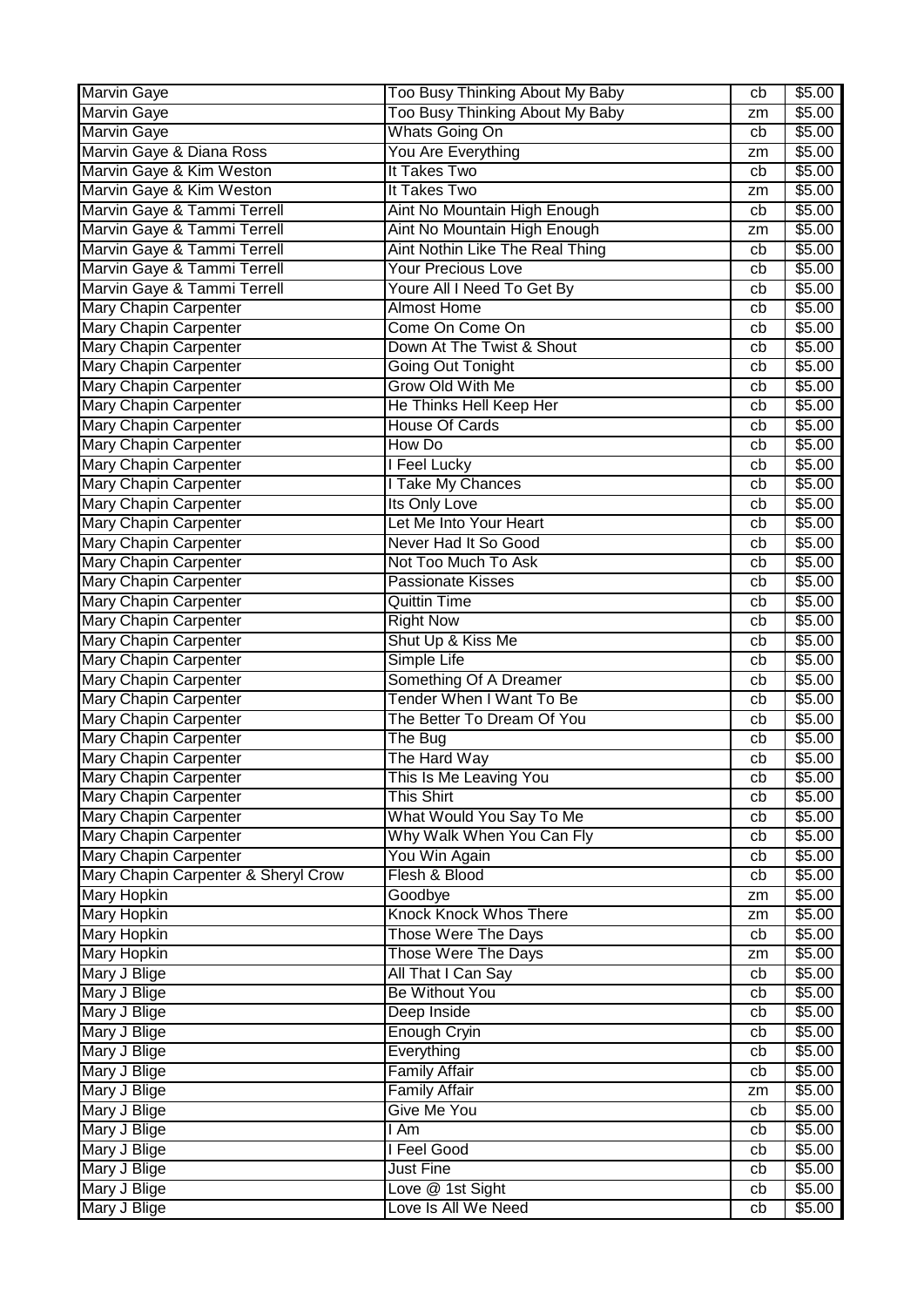| Mary J Blige                              | No More Drama                                 | cb | \$5.00 |
|-------------------------------------------|-----------------------------------------------|----|--------|
| Mary J Blige                              | Not Gon Cry                                   | cb | \$5.00 |
| Mary J Blige                              | Ooh                                           | cb | \$5.00 |
| Mary J Blige                              | <b>Real Love</b>                              | cb | \$5.00 |
| Mary J Blige                              | <b>Stay Down</b>                              | cb | \$5.00 |
| Mary J Blige                              | Stronger                                      | cb | \$5.00 |
| Mary J Blige                              | Take Me As I Am                               | cb | \$5.00 |
| Mary J Blige                              | <b>Work That</b>                              | cb | \$5.00 |
| Mary J Blige & Common                     | Come Close To Me                              | cb | \$5.00 |
| Mary J Blige & Diddy                      | Someone To Love Me (Naked)                    | cb | \$5.00 |
| Mary J Blige & Drake                      | <b>The One</b>                                | cb | \$5.00 |
| Mary J Blige & Eve                        | Not Today                                     | cb | \$5.00 |
| Mary J Blige & Ja Rule                    | Rainy Dayz                                    | cb | \$5.00 |
| Mary J Blige & Musiq Soulchild            | <b>IfULeave</b>                               | cb | \$5.00 |
| Mary J Blige & TI                         | <b>Good Love</b>                              | cb | \$5.00 |
| Mary J Blige & TI                         | <b>Remember Me</b>                            | cb | \$5.00 |
| Mary J Blige & Trey Songz                 | <b>Hood Love</b>                              | cb | \$5.00 |
| Mary J Blige & U2                         | One                                           | zm | \$5.00 |
| Mary J Blige & Will Smith                 | Got To Be Real                                | cb | \$5.00 |
| <b>Mary MacGregor</b>                     | <b>Torn Between Two Lovers</b>                | cb | \$5.00 |
| <b>Mary Macgregor</b>                     | Torn Between Two Lovers                       | zm | \$5.00 |
| <b>Mary Mary</b>                          | Dance Dance Dance                             | cb | \$5.00 |
| <b>Mary Mary</b>                          | Incredible                                    | cb | \$5.00 |
| <b>Mary Mary</b>                          | Shackles (Praise You)                         | cb | \$5.00 |
|                                           | A British Bank (The Life I Lead)              |    |        |
| <b>Mary Poppins</b>                       | A Spoonful Of Sugar                           | zm | \$5.00 |
| <b>Mary Poppins</b>                       |                                               | zm | \$5.00 |
| <b>Mary Poppins</b>                       | A Spoonful Of Sugar (Cut Down no whistling)   | zm | \$5.00 |
| <b>Mary Poppins</b>                       | A Spoonful Of Sugar (Cut Down with whistling) | zm | \$5.00 |
| <b>Mary Poppins</b>                       | I Love To Laugh                               | zm | \$5.00 |
| <b>Mary Poppins</b>                       | <b>Jolly Holiday</b>                          | zm | \$5.00 |
| <b>Mary Poppins</b>                       | <b>Sister Suffragette</b>                     | zm | \$5.00 |
| <b>Mary Poppins</b>                       | Supercalifragilisticexpialidocious            | zm | \$5.00 |
| <b>Mary Poppins</b>                       | The Perfect Nanny                             | zm | \$5.00 |
| <b>Mary Poppins Returns</b>               | Lovely London Sky                             | zm | \$5.00 |
| <b>Mary Poppins Returns</b>               | The Place Where Lost Things Go                | zm | \$5.00 |
| <b>Mary Wells</b>                         | My Guy                                        | cb | \$5.00 |
| <b>Mary Wells</b>                         | My Guy                                        | zm | \$5.00 |
| <b>Massive Attack</b>                     | <b>Unfinished Sympathy</b>                    | zm | \$5.00 |
| <b>Masters Apprentices</b>                | <b>Because I Love You</b>                     | ck | \$5.00 |
| <b>Masters Apprentices</b>                | Turn Up Your Radio                            | ck | \$8.00 |
| <b>Matchbox</b>                           | <b>Midnight Dynamos</b>                       | zm | \$5.00 |
| Matchbox                                  | <b>Rockabilly Rebel</b>                       | ck | \$5.00 |
| Matchbox                                  | <b>Rockabilly Rebel</b>                       | zm | \$5.00 |
| <b>Matchbox</b>                           | When You Ask About Love                       | zm | \$5.00 |
| <b>Matchbox Twenty</b>                    | 3AM                                           | cb | \$5.00 |
| <b>Matchbox Twenty</b>                    | Back 2 Good                                   | cb | \$5.00 |
| <b>Matchbox Twenty</b>                    | Bent                                          | cb | \$5.00 |
| <b>Matchbox Twenty</b>                    | <b>Bright Lights</b>                          | cb | \$5.00 |
| <b>Matchbox Twenty</b>                    | <b>Disease</b>                                | cb | \$5.00 |
| <b>Matchbox Twenty</b>                    | <b>Downfall</b>                               | cb | \$5.00 |
| <b>Matchbox Twenty</b>                    | $\overline{\mathsf{Fe}}$ el                   | cb | \$5.00 |
| <b>Matchbox Twenty</b>                    | <b>Girl Like That</b>                         | cb | \$5.00 |
| <b>Matchbox Twenty</b>                    | <b>How Far Weve Come</b>                      | cb | \$5.00 |
| <b>Matchbox Twenty</b>                    |                                               | cb | \$5.00 |
|                                           | If Youre Gone                                 |    |        |
| <b>Matchbox Twenty</b>                    | Last Beautiful Girl                           | cb | \$5.00 |
| <b>Matchbox Twenty</b>                    | Long Day                                      | cb | \$5.00 |
| <b>Matchbox Twenty</b><br>Matchbox Twenty | <b>Mad Season</b>                             | cb | \$5.00 |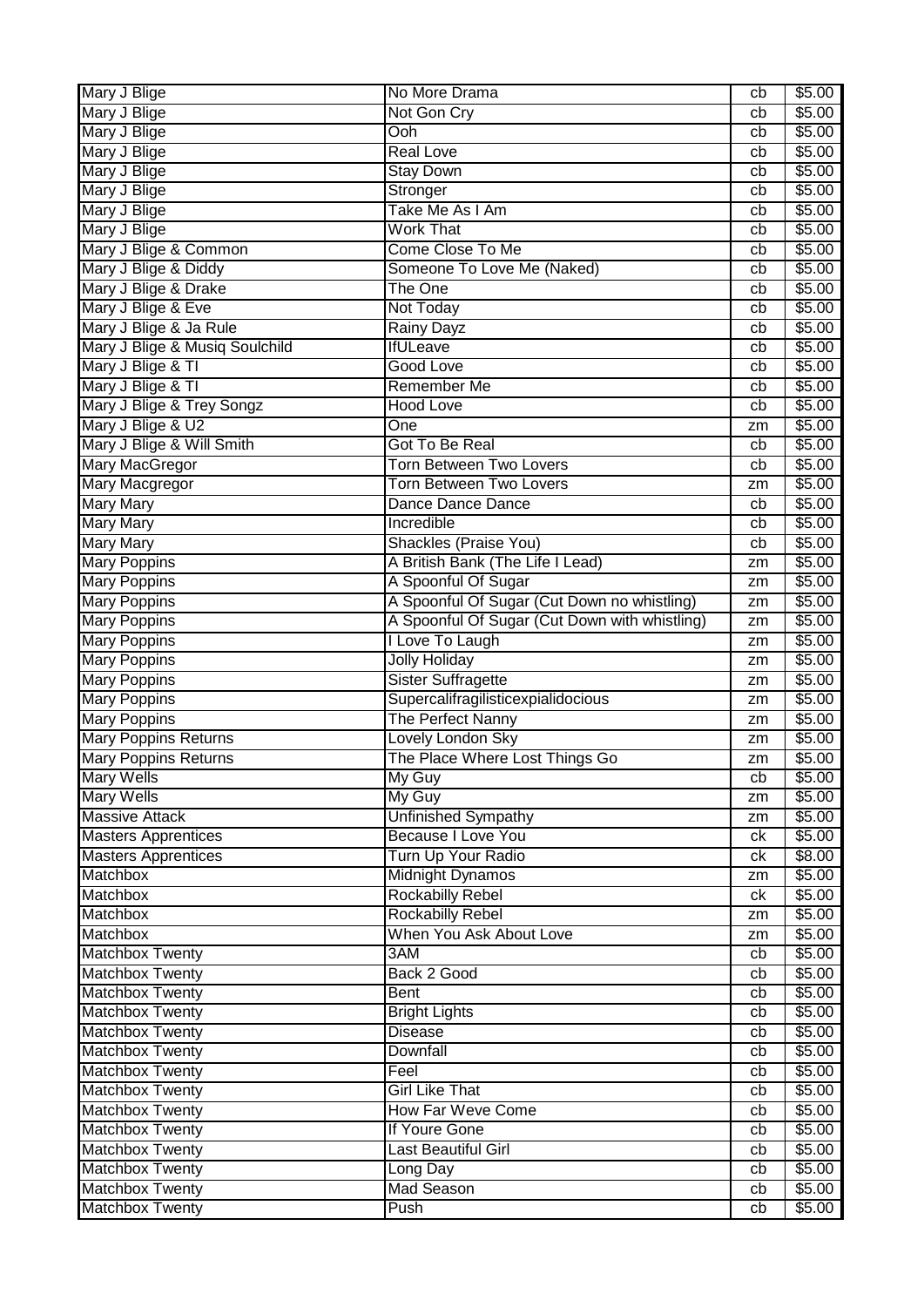| <b>Matchbox Twenty</b>           | <b>Real World</b>                  | cb       | \$5.00 |
|----------------------------------|------------------------------------|----------|--------|
| <b>Matchbox Twenty</b>           | <b>These Hard Times</b>            | cb       | \$5.00 |
| <b>Matchbox Twenty</b>           | Unwell                             | cb       | \$5.00 |
| <b>Mathew Wilder</b>             | <b>Break My Stride</b>             | ck       | \$5.00 |
| <b>Matilda The Musical</b>       | Naughty                            | zm       | \$5.00 |
| <b>Matilda The Musical</b>       | <b>Revolting Children</b>          | zm       | \$5.00 |
| <b>Matilda The Musical</b>       | When I Grow Up (Duet Version)      | zm       | \$5.00 |
| <b>Matilda The Musical</b>       | When I Grow Up (For Solo Singer)   | zm       | \$5.00 |
| Matraca Berg                     | <b>Back In The Saddle</b>          | cb       | \$5.00 |
| Matraca Berg                     | I Got It Bad                       | cb       | \$5.00 |
| Matraca Berg                     | I Must Have Been Crazy             | cb       | \$5.00 |
| <b>Matt Cardle</b>               | Run For Your Life                  | zm       | \$5.00 |
| <b>Matt Cardle</b>               | When We Collide                    | zm       | \$5.00 |
| Matt Cardle & Melanie C          | <b>Loving You</b>                  |          | \$5.00 |
| <b>Matt Corby</b>                | <b>Miracle Love</b>                | zm<br>ck | \$5.00 |
| <b>Matt Jenkins</b>              | King Of The Castle                 | cb       | \$5.00 |
| <b>Matt Kennon</b>               | The Call                           |          |        |
|                                  | A Womans Tears                     | cb       | \$5.00 |
| <b>Matt King</b>                 |                                    | cb       | \$5.00 |
| <b>Matt King</b>                 | From Your Knees                    | cb       | \$5.00 |
| <b>Matt King</b>                 | Rub It In                          | cb       | \$5.00 |
| <b>Matt Monro</b>                | <b>Born Free</b>                   | ck       | \$5.00 |
| <b>Matt Monro</b>                | <b>Born Free</b>                   | zm       | \$5.00 |
| <b>Matt Monro</b>                | From Russia With Love              | zm       | \$5.00 |
| <b>Matt Monro</b>                | How Do You Do                      | zm       | \$5.00 |
| <b>Matt Monro</b>                | If I Never Sing Another Song       | zm       | \$5.00 |
| <b>Matt Monro</b>                | Love Walked In (Alternative Take)  | zm       | \$5.00 |
| <b>Matt Monro</b>                | My Kind Of Girl                    | zm       | \$5.00 |
| <b>Matt Monro</b>                | On A Clear Day                     | zm       | \$5.00 |
| <b>Matt Monro</b>                | On Days Like These                 | zm       | \$5.00 |
| <b>Matt Monro</b>                | Portrait Of My Love                | zm       | \$5.00 |
| <b>Matt Monro</b>                | Softly As I Leave You              | zm       | \$5.00 |
| <b>Matt Monro</b>                | Somewhere                          | zm       | \$5.00 |
| <b>Matt Monro</b>                | The Impossible Dream               | zm       | \$5.00 |
| <b>Matt Monro</b>                | Three Coins In The Fountain        | zm       | \$5.00 |
| <b>Matt Monro</b>                | <b>Walk Away</b>                   | ck       | \$5.00 |
| <b>Matt Monro</b>                | <b>Walk Away</b>                   | zm       | \$5.00 |
| <b>Matt Monro</b>                | What To Do                         | zm       | \$5.00 |
| <b>Matt Monro</b>                | Who Can I Turn To                  | zm       | \$5.00 |
| <b>Matt Monro</b>                | Why Not Now                        | zm       | \$5.00 |
| <b>Matt Monro</b>                | Yesterday                          | zm       | \$5.00 |
| <b>Matt Nathanson</b>            | <b>Car Crash</b>                   | zm       | \$5.00 |
| <b>Matt Nathanson</b>            | Come On Get Higher                 | cb       | \$5.00 |
| <b>Matt Simons</b>               | Open Up                            | zm       | \$5.00 |
| <b>Matt Stillwell</b>            | Shine                              | cb       | \$5.00 |
| <b>Matt Taylor</b>               | Remember When I Was Young          | ck       | \$8.00 |
| <b>Matt Terry</b>                | <b>When Christmas Comes Around</b> | zm       | \$5.00 |
| <b>Matthew Wilder</b>            | <b>Break My Stride</b>             | cb       | \$5.00 |
| <b>Matthew Wilder</b>            | <b>Break My Stride</b>             | zm       | \$5.00 |
| <b>Matthews Southern Comfort</b> | Woodstock                          | zm       | \$5.00 |
| <b>Maureen McGovern</b>          | <b>Morning After</b>               | cb       | \$5.00 |
| Maurice Williams & The Zodiacs   | Stay                               | zm       | \$5.00 |
| Maurice Williams & Zodiacs       | <b>Stay</b>                        | cb       | \$5.00 |
| <b>Maverick Sabre</b>            | I Need                             |          | \$5.00 |
| <b>Mavericks</b>                 |                                    | zm       | \$5.00 |
|                                  | All You Ever Do Is Bring Me Down   | ck       |        |
| <b>Mavericks</b>                 | Dance The Night Away               | ck       | \$5.00 |
| <b>Mavericks</b>                 | Dance The Night Away               | zm       | \$5.00 |
| <b>Mavericks</b>                 | <b>Here Comes My Baby</b>          | cb       | \$5.00 |
| <b>Mavericks</b>                 | I Should Have Been True            | cb       | \$5.00 |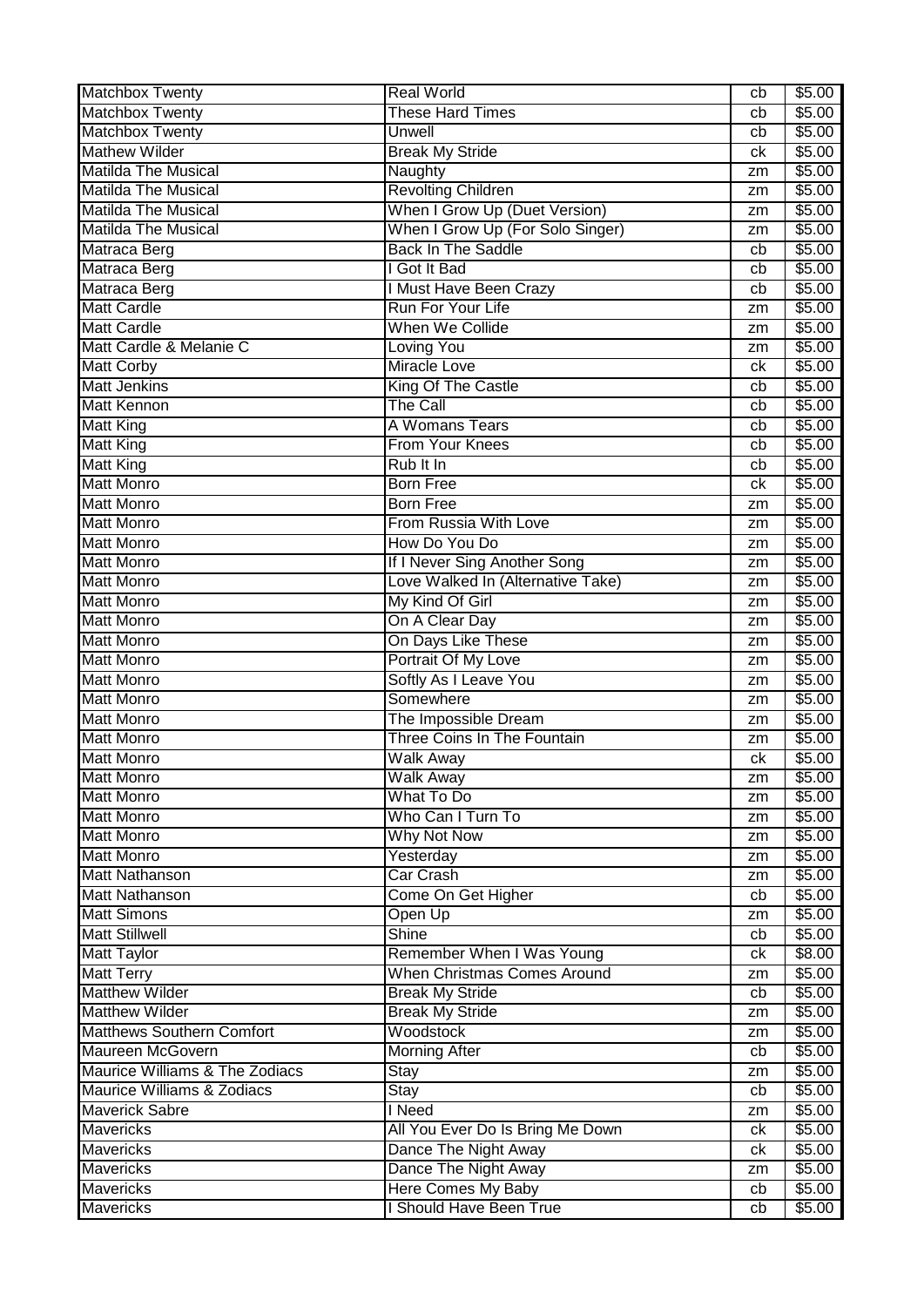| <b>Mavericks</b>              | <b>Neon Blue</b>                                  | cb | \$5.00         |
|-------------------------------|---------------------------------------------------|----|----------------|
| <b>Mavericks</b>              | Oh What A Thrill                                  | cb | \$5.00         |
| <b>Mavericks</b>              | Pretend                                           | cb | \$5.00         |
| <b>Mavericks</b>              | There Goes My Heart                               | cb | \$5.00         |
| <b>Mavericks</b>              | Things You Said To Me                             | cb | \$5.00         |
| <b>Max Bygraves</b>           | Fings Aint Wot They Used To Be                    | zm | \$5.00         |
| <b>Max Bygraves</b>           | Gilly Gilly Ossenfeffer Katzenellenbogen By The S | zm | \$5.00         |
| <b>Max Bygraves</b>           | <b>Tulips From Amsterdam</b>                      | zm | \$5.00         |
| Max Bygraves                  | <b>You Need Hands</b>                             | zm | \$5.00         |
| <b>Max Merritt</b>            | <b>Slippin Away</b>                               | ck | \$5.00         |
| <b>Max Merritt</b>            | Slippin Away                                      | nz | \$5.00         |
| <b>Maxi Priest</b>            | <b>Close To You</b>                               | cb | \$5.00         |
| <b>Maxi Priest</b>            | <b>Close To You</b>                               | zm | \$5.00         |
| <b>Maxi Priest</b>            | Just A Little Bit Longer                          | zm | \$5.00         |
| <b>Maxi Priest</b>            | Some Guys Have All The Luck                       | zm | \$5.00         |
| <b>Maxi Priest</b>            | <b>Wild World</b>                                 | zm | \$5.00         |
| <b>Maxine Nightingale</b>     | Right Back Where We Started From                  | zm | \$5.00         |
| Maxwell                       | <b>Fistful Of Tears</b>                           | cb | \$5.00         |
| <b>Maxwell</b>                | Lifetime                                          | cb | \$5.00         |
| Maxwell                       | This Womans Work                                  | cb | \$5.00         |
| <b>Maybe Dolls</b>            | <b>Nervous Kid</b>                                | ck | \$8.00         |
| <b>Mazzy Star</b>             | Fade Into You                                     | zm | \$5.00         |
| <b>MC Hammer</b>              | <b>U Cant Touch This</b>                          | cb | \$5.00         |
| Mc Hammer                     | <b>U Cant Touch This</b>                          | zm | \$5.00         |
| Mc Sar & The Real Mccoy       | <b>Another Night</b>                              | zm | \$5.00         |
| <b>McAlyster</b>              | <b>I Know How The River Feels</b>                 | cb | \$5.00         |
| McBride & The Ride            | <b>Anything That Touches You</b>                  | cb | \$5.00         |
| <b>McBride &amp; The Ride</b> | Can I Count On You                                | cb | \$5.00         |
| <b>McBride &amp; The Ride</b> | Going Out Of My Mind                              | cb | \$5.00         |
| <b>McBride &amp; The Ride</b> | <b>Hurry Sundown</b>                              | cb | \$5.00         |
| <b>McBride &amp; The Ride</b> | Love On The Loose Heart On The Run                | cb | \$5.00         |
| <b>McBride &amp; The Ride</b> | Same Old Star                                     | cb | \$5.00         |
| Mcbusted                      | Air Guitar                                        | zm | \$5.00         |
| <b>McBusted</b>               | Get Over It                                       | zm | \$5.00         |
| <b>McCarters</b>              | Shot Full Of Love                                 | cb | \$5.00         |
| <b>McCarters</b>              | The Gift                                          | cb | \$5.00         |
| <b>McCarters</b>              | Up & Gone                                         | cb | \$5.00         |
| <b>McClymonts</b>             | Dont Wish It All Away                             | ck | \$8.00         |
| <b>McClymonts</b>             | Free Fall (Group Sing)                            | ck | \$8.00         |
| <b>McClymonts</b>             | Free Fall (Solo Sing)                             | ck | $\sqrt{$8.00}$ |
| <b>McClymonts</b>             | House                                             | ck | \$8.00         |
| <b>McClymonts</b>             | I Got This                                        | ck | \$8.00         |
| <b>McClymonts</b>             | Like We Used To                                   | ck | \$8.00         |
| <b>McClymonts</b>             | <b>Looking For Perfect</b>                        | ck | \$8.00         |
| <b>McClymonts</b>             | <b>Wrapped Up Good</b>                            | ck | \$5.00         |
| <b>McCoury Brothers</b>       | Walk Out In The Rain                              | cb | \$5.00         |
| <b>McCoys</b>                 | Hang On Sloopy                                    | cb | \$5.00         |
| <b>McCoys</b>                 | Hang On Sloopy                                    | ck | \$5.00         |
| McFadden & Whitehead          | Aint No Stoppin Us Now                            | cb | \$5.00         |
| Mcfadden & Whitehead          | Aint No Stopping Us Now                           | zm | \$5.00         |
| <b>Mcfly</b>                  | 5 Colours In Her Hair                             | zm | \$5.00         |
| <b>Mcfly</b>                  | <b>All About You</b>                              | zm | \$5.00         |
| <b>Mcfly</b>                  | Dont Stop Me Now                                  | zm | \$5.00         |
| <b>Mcfly</b>                  | Love Is Easy                                      | zm | \$5.00         |
| <b>Mcfly</b>                  | Love Is On The Radio                              | zm | \$5.00         |
| <b>McFly</b>                  | <b>McFly Medley</b>                               | zm | \$5.00         |
| <b>Mcfly</b>                  | Obviously                                         | zm | \$5.00         |
| <b>Mcfly</b>                  | <b>Party Girl</b>                                 | zm | \$5.00         |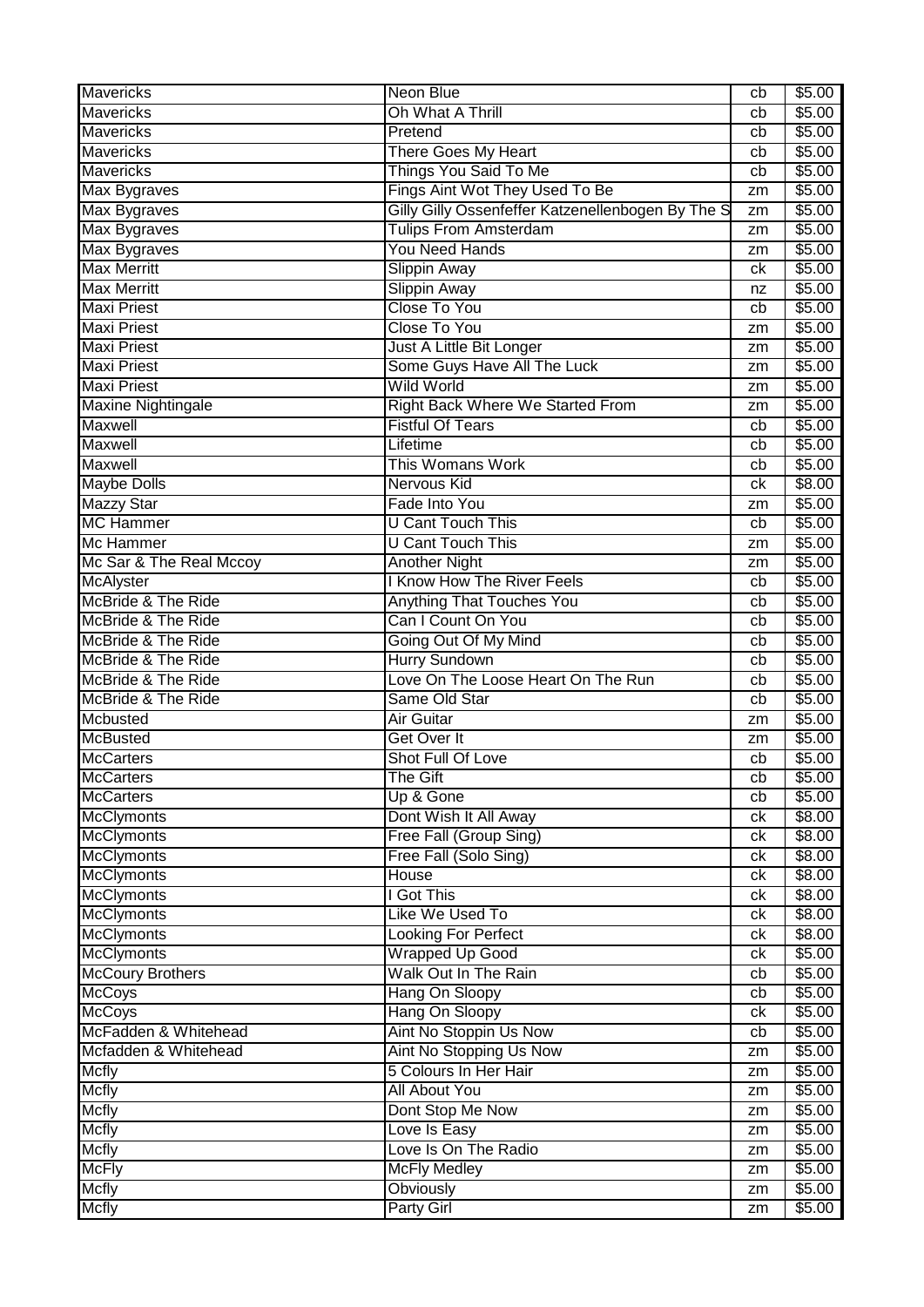| <b>Mcfly</b>                       | Room On The 3rd Floor                             | zm | \$5.00 |
|------------------------------------|---------------------------------------------------|----|--------|
| <b>Mcfly</b>                       | <b>That Girl</b>                                  | zm | \$5.00 |
| <b>Mcfly</b>                       | Youve Got A Friend                                | zm | \$5.00 |
| Mcfly & Taio Cruz                  | Shine A Light                                     | zm | \$5.00 |
| <b>Mcguinness Flint</b>            | Malt & Barley Blues                               | zm | \$5.00 |
| <b>Mcguinness Flint</b>            | When Im Dead & Gone                               | zm | \$5.00 |
| <b>McGuire Sisters</b>             | <b>Sugar Time</b>                                 | cb | \$5.00 |
| <b>McGuire Sisters</b>             | Sugartime (For Female Trio)                       | zm | \$5.00 |
| <b>McGuire Sisters</b>             | Sugartime (For Solo Female)                       | zm | \$5.00 |
| <b>McHayes</b>                     | It Doesnt Mean I Dont Love You                    | cb | \$5.00 |
| McVicar Soundtrack (Roger Daltrey) | <b>Bitter &amp; Twisted</b>                       | zm | \$5.00 |
| McVicar Soundtrack (Roger Daltrey) | Free Me                                           | zm | \$5.00 |
| McVicar Soundtrack (Roger Daltrey) | Just A Dream Away                                 | zm | \$5.00 |
| McVicar Soundtrack (Roger Daltrey) | <b>McVicar</b>                                    | zm | \$5.00 |
| McVicar Soundtrack (Roger Daltrey) | My Time Is Gonna Come                             | zm | \$5.00 |
| McVicar Soundtrack (Roger Daltrey) | <b>Waiting For A Friend</b>                       | zm | \$5.00 |
| McVicar Soundtrack (Roger Daltrey) | <b>White City Lights</b>                          | zm | \$5.00 |
| McVicar Soundtrack (Roger Daltrey) | <b>Without Your Love</b>                          | zm | \$5.00 |
| <b>Meat Loaf</b>                   | A Kiss Is A Terrible Thing To Waste               | zm | \$5.00 |
| <b>Meat Loaf</b>                   | <b>Bat Out Of Hell</b>                            | ck | \$5.00 |
| <b>Meat Loaf</b>                   | <b>Bat Out Of Hell</b>                            | zm | \$5.00 |
| <b>Meat Loaf</b>                   | <b>Couldnt Have Said It Better</b>                | zm | \$5.00 |
| <b>Meat Loaf</b>                   | Couldnt Have Said It Better (For Solo Male)       | zm | \$5.00 |
| <b>Meat Loaf</b>                   | <b>Dead Ringer For Love</b>                       | ck | \$5.00 |
| <b>Meat Loaf</b>                   | <b>Dead Ringer For Love</b>                       | zm | \$5.00 |
| <b>Meat Loaf</b>                   | Heaven Can Wait                                   | zm | \$5.00 |
| <b>Meat Loaf</b>                   | Id Do Anything For Love (But I Wont Do That)      | cb | \$5.00 |
| <b>Meat Loaf</b>                   | Id Do Anything For Love (But I Wont Do That) (Du  | zm | \$5.00 |
| <b>Meat Loaf</b>                   | Id Do Anything For Love (But I Wont Do That) (Ma  | zm | \$5.00 |
| <b>Meat Loaf</b>                   | <b>Id Lie For You</b>                             | cb | \$5.00 |
| <b>Meat Loaf</b>                   | Id Lie For You (And Thats The Truth)              | zm | \$5.00 |
| <b>Meat Loaf</b>                   | Id Lie For You (And Thats The Truth) (Duet Versid | zm | \$5.00 |
| <b>Meat Loaf</b>                   | Its All Coming Back To Me Now (Duet)              | zm | \$5.00 |
| <b>Meat Loaf</b>                   | Its All Coming Back To Me Now (Male Solo Versid   | zm | \$5.00 |
| <b>Meat Loaf</b>                   | Midnight At The Lost & Found                      | zm | \$5.00 |
| <b>Meat Loaf</b>                   | Modern Girl                                       | zm | \$5.00 |
| <b>Meat Loaf</b>                   | More Than You Deserve (Short Version)             | zm | \$5.00 |
| <b>Meat Loaf</b>                   | No Matter What                                    | zm | \$5.00 |
| <b>Meat Loaf</b>                   | Not A Dry Eye In The House                        | zm | \$5.00 |
| <b>Meat Loaf</b>                   | Paradise By The Dashboard Light                   | ck | \$5.00 |
| <b>Meat Loaf</b>                   | Paradise By The Dashboard Light                   | zm | \$5.00 |
| <b>Meat Loaf</b>                   | Two Out Of Three Aint Bad                         | ck | \$5.00 |
| <b>Meat Loaf</b>                   | Two Out Of Three Aint Bad                         | zm | \$5.00 |
| <b>Meat Loaf</b>                   | You Took The Words Right Out Of My Mouth          | zm | \$5.00 |
| Meat Loaf & John Parr              | Rock N Roll Mercenaries (Duet Version)            | zm | \$5.00 |
| Meat Loaf & John Parr              | Rock N Roll Mercenaries (For Solo Male)           | zm | \$5.00 |
| Meck & Leo Sayer                   | Thunder In My Heart Again                         | zm | \$5.00 |
| Meduza & Dermot Kennedy            | Paradise                                          | zm | \$5.00 |
| Meduza & Goodboys                  | Piece Of Your Heart                               | ck | \$5.00 |
| Meduza Becky Hill & GOODBOYS       | <b>Lose Control</b>                               | ck | \$5.00 |
| Megan McKenna                      | This                                              | zm | \$5.00 |
| <b>Megan Mullins</b>               | Aint What It Used To Be                           | cb | \$5.00 |
| <b>Megan Mullins</b>               | Cryin Days                                        | cb | \$5.00 |
| <b>Megan Mullins</b>               | Long Past Gone                                    | cb | \$5.00 |
| <b>Meghan Trainor</b>              | <b>All About That Bass</b>                        | ck | \$5.00 |
| Meghan Trainor                     | <b>All About That Bass</b>                        | zm | \$5.00 |
| <b>Meghan Trainor</b>              | <b>Better When Im Dancing</b>                     | zm | \$5.00 |
| <b>Meghan Trainor</b>              | <b>Champagne Problems</b>                         | zm | \$5.00 |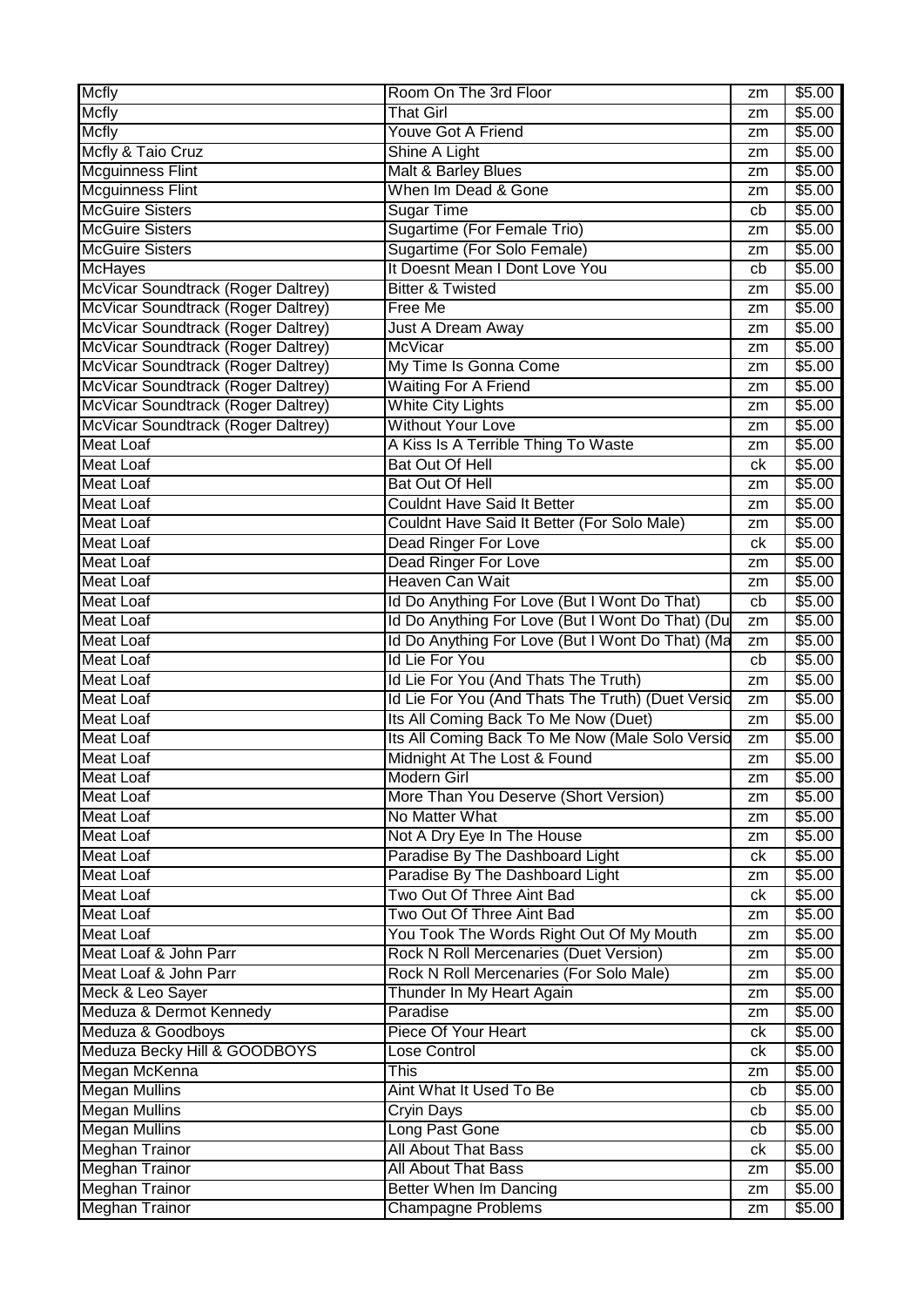| <b>Meghan Trainor</b>             | Dear Future Husband                    | zm | \$5.00 |
|-----------------------------------|----------------------------------------|----|--------|
| <b>Meghan Trainor</b>             | Good To Be Alive                       | zm | \$5.00 |
| <b>Meghan Trainor</b>             | <b>Hopeless Romantic</b>               | zm | \$5.00 |
| <b>Meghan Trainor</b>             | I Wont Let You Down                    | zm | \$5.00 |
| <b>Meghan Trainor</b>             | Just A Friend To You [For Solo Female] | zm | \$5.00 |
| <b>Meghan Trainor</b>             | Kindly Calm Me Down                    | zm | \$5.00 |
| <b>Meghan Trainor</b>             | Lips Are Movin                         | zm | \$5.00 |
| <b>Meghan Trainor</b>             | Me Too                                 | сk | \$5.00 |
| <b>Meghan Trainor</b>             | Me Too                                 | zm | \$5.00 |
| <b>Meghan Trainor</b>             | $\overline{\text{No}}$                 | сk | \$5.00 |
| <b>Meghan Trainor</b>             | $\overline{N}$                         | zm | \$5.00 |
| <b>Meghan Trainor</b>             | No Excuses                             | сk | \$5.00 |
| <b>Meghan Trainor</b>             | No Excuses                             | zm | \$5.00 |
| <b>Meghan Trainor</b>             | Woman Up                               | zm | \$5.00 |
| Meghan Trainor & John Legend      | Like Im Gonna Lose You                 | zm | \$5.00 |
| Meghan Trainor & Lunchmoney Lewis | I Love Me [Duet Version]               | zm | \$5.00 |
| Meghan Trainor & Lunchmoney Lewis | I Love Me [For Solo Female]            | zm | \$5.00 |
| Mel & Kim                         | Respectable                            | сk | \$5.00 |
| Mel & Kim                         | Respectable                            | zm | \$5.00 |
| Mel & Tim                         | <b>Backfield In Motion</b>             | cb | \$5.00 |
| Mel & Tim                         | <b>Starting All Over Again</b>         | cb | \$5.00 |
| <b>Mel Carter</b>                 | Hold Me Thrill Me Kiss Me              |    | \$5.00 |
| <b>Mel McDaniel</b>               |                                        | cb |        |
|                                   | Babys Got Her Blue Jeans On            | cb | \$5.00 |
| <b>Mel McDaniel</b>               | Louisiana Saturday Night               | cb | \$5.00 |
| <b>Mel Tillis</b>                 | Coca Cola Cowboy                       | cb | \$5.00 |
| <b>Mel Tillis</b>                 | <b>Good Woman Blues</b>                | cb | \$5.00 |
| <b>Mel Tillis</b>                 | <b>Heart Healer</b>                    | cb | \$5.00 |
| <b>Mel Tillis</b>                 | <b>Heart Over Mind</b>                 | cb | \$5.00 |
| <b>Mel Tillis</b>                 | I Aint Never                           | cb | \$5.00 |
| <b>Mel Tillis</b>                 | I Believe In You                       | cb | \$5.00 |
| <b>Mel Tillis</b>                 | I Got The Hoss                         | cb | \$5.00 |
| <b>Mel Tillis</b>                 | <b>Memory Maker</b>                    | cb | \$5.00 |
| <b>Mel Tillis</b>                 | Midnight Me & The Blues                | cb | \$5.00 |
| <b>Mel Tillis</b>                 | <b>New Patches</b>                     | cb | \$5.00 |
| <b>Mel Tillis</b>                 | Sawmill                                | cb | \$5.00 |
| <b>Mel Tillis</b>                 | Send Me Down To Tucson                 | cb | \$5.00 |
| <b>Mel Tillis</b>                 | <b>Southern Rains</b>                  | cb | \$5.00 |
| <b>Mel Tillis</b>                 | <b>Stomp Them Grapes</b>               | cb | \$5.00 |
| <b>Mel Tillis</b>                 | Your Body Is An Outlaw                 | cb | \$5.00 |
| <b>Mel Torme</b>                  | <b>Blue Moon</b>                       | cb | \$5.00 |
| Melanie                           | <b>Brand New Key</b>                   | cb | \$5.00 |
| <b>Melanie Dyer</b>               | <b>Cheap Moscato</b>                   | ck | \$8.00 |
| <b>Melba Montgomery</b>           | No Charge                              | cb | \$5.00 |
| <b>Melba Moore</b>                | This Is It                             | zm | \$5.00 |
| Melinda Schneider                 | <b>Count To Three</b>                  | ck | \$8.00 |
| Melinda Schneider                 | I Wanna Be Married                     | ck | \$8.00 |
| Melinda Schneider                 | <b>Real People</b>                     | ck | \$8.00 |
| Melissa Etheridge                 | <b>Aint It Heavy</b>                   | cb | \$5.00 |
| Melissa Etheridge                 | Angels Would Fall                      | cb | \$5.00 |
| Melissa Etheridge                 | <b>Bring Me Some Water</b>             | ck | \$5.00 |
| Melissa Etheridge                 | Come To My Window                      | cb | \$5.00 |
| Melissa Etheridge                 | Enough of Me                           | cb | \$5.00 |
| Melissa Etheridge                 | I Want To Come Over                    | cb | \$5.00 |
| Melissa Etheridge                 | Im The Only One                        | cb | \$5.00 |
| Melissa Etheridge                 | Like the Way I Do                      | ck | \$5.00 |
| Melissa Etheridge & Joss Stone    | Cry Baby & Piece Of My Heart           | cb | \$5.00 |
| Melissa Lawson                    | What If It All Goes Right              | cb | \$5.00 |
| <b>Melissa Manchester</b>         | Through The Eyes Of Love               | ck | \$5.00 |
|                                   |                                        |    |        |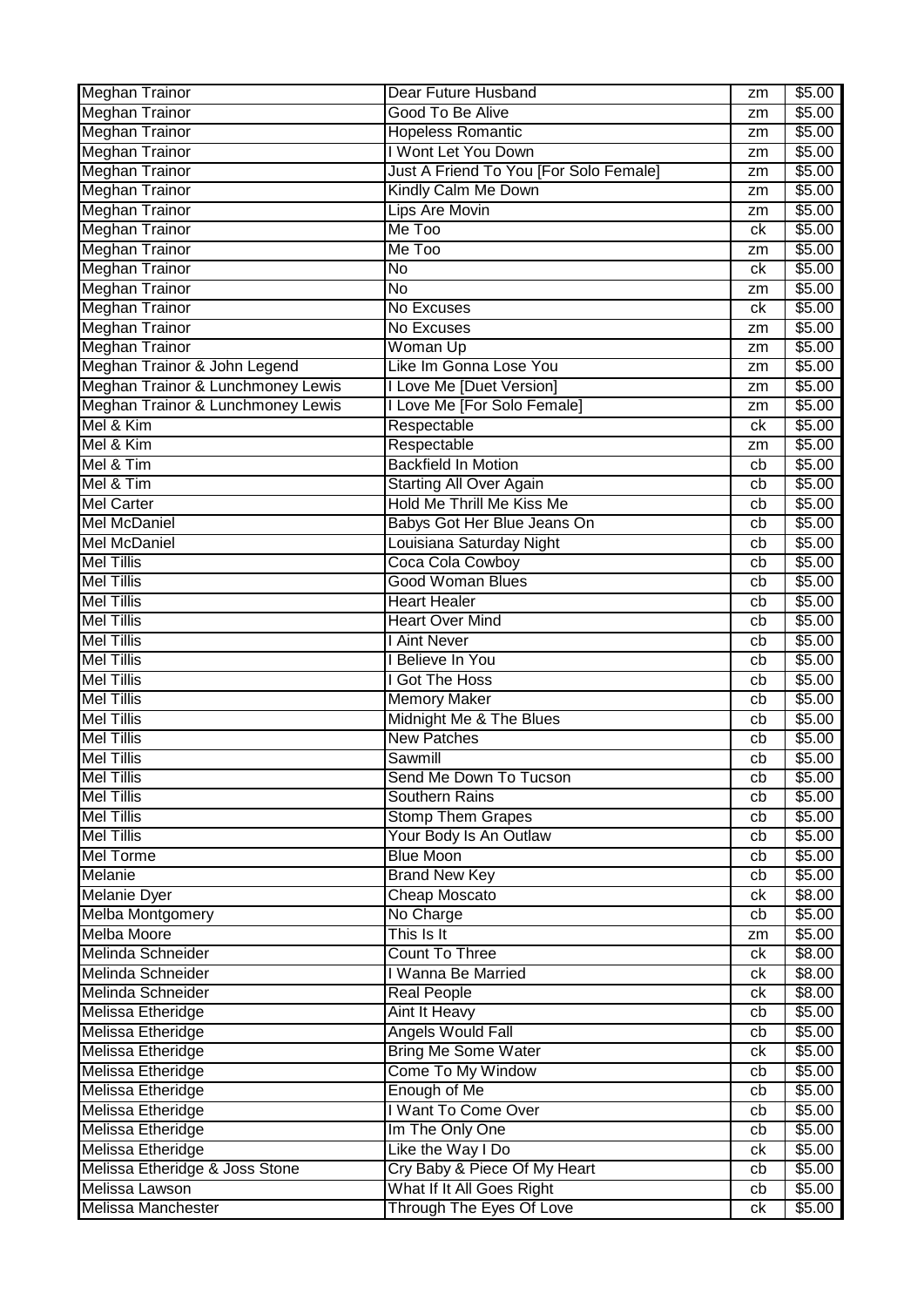| <b>Melodie Crittenden</b><br>I Shouldve Known<br>cb<br><b>Melody Trio</b><br>Poor As A Beggar Rich As A King<br>cb<br><b>Melonie Fiona</b><br>It Kills Me<br>cb<br><b>Memarie</b><br>I Need A Change<br>cb<br>The Sound Of The Suburbs<br><b>Members</b><br>zm | \$5.00<br>\$5.00<br>\$5.00<br>\$5.00<br>\$5.00 |
|----------------------------------------------------------------------------------------------------------------------------------------------------------------------------------------------------------------------------------------------------------------|------------------------------------------------|
|                                                                                                                                                                                                                                                                |                                                |
|                                                                                                                                                                                                                                                                |                                                |
|                                                                                                                                                                                                                                                                |                                                |
|                                                                                                                                                                                                                                                                |                                                |
|                                                                                                                                                                                                                                                                |                                                |
| Men At Work<br>Be Good Johnny<br>ck                                                                                                                                                                                                                            | \$8.00                                         |
| Men At Work<br>Down Under<br>cb                                                                                                                                                                                                                                | \$5.00                                         |
| Men At Work<br>Down Under<br>сk                                                                                                                                                                                                                                | \$5.00                                         |
| Men At Work<br>Down Under<br>nz                                                                                                                                                                                                                                | \$5.00                                         |
| Men At Work<br>Down Under<br>zm                                                                                                                                                                                                                                | \$5.00                                         |
| Men At Work<br>Dr Heckle & Mr Jive<br>сk                                                                                                                                                                                                                       | \$8.00                                         |
| Men At Work<br>Who Can It Be Now<br>cb                                                                                                                                                                                                                         | \$5.00                                         |
| Men At Work<br>Who Can It Be Now<br>сk                                                                                                                                                                                                                         | \$5.00                                         |
| <b>Men Without Hats</b><br>The Safety Dance<br>сk                                                                                                                                                                                                              | \$5.00                                         |
| <b>Men Without Hats</b><br><b>The Safety Dance</b><br>nz                                                                                                                                                                                                       | \$5.00                                         |
| <b>Men Without Hats</b><br>The Safety Dance<br>zm                                                                                                                                                                                                              | \$5.00                                         |
| Hes Just No Good For You<br>Mental As Anything<br>сk                                                                                                                                                                                                           | \$8.00                                         |
| <b>Mental As Anything</b><br>If You Leave Me Can I Come Too<br>сk                                                                                                                                                                                              | \$8.00                                         |
| <b>Mental As Anything</b><br>Live It Up<br>сk                                                                                                                                                                                                                  | \$5.00                                         |
| <b>Mental As Anything</b><br>Live It Up<br>zm                                                                                                                                                                                                                  | \$5.00                                         |
| <b>Mental As Anything</b><br><b>Mr Natural</b><br>сk                                                                                                                                                                                                           | \$8.00                                         |
| <b>Mental As Anything</b><br><b>Nips Are Getting Bigger</b><br>сk                                                                                                                                                                                              | \$8.00                                         |
| <b>Too Many Times</b><br><b>Mental As Anything</b><br>сk                                                                                                                                                                                                       | \$8.00                                         |
| Love (Can Make You Happy)<br><b>Mercy</b><br>cb                                                                                                                                                                                                                | \$5.00                                         |
| <b>Meredith Brooks</b><br><b>Bitch</b><br>ck                                                                                                                                                                                                                   | \$5.00                                         |
| <b>Meredith Brooks</b><br><b>Bitch</b><br>zm                                                                                                                                                                                                                   | \$5.00                                         |
| <b>Meredith Edwards</b><br>A Rose Is A Rose<br>cb                                                                                                                                                                                                              | \$5.00                                         |
| <b>Meredith Edwards</b><br><b>Ready To Fall</b><br>cb                                                                                                                                                                                                          | \$5.00                                         |
| <b>Meredith Edwards</b><br>The Bird Song<br>cb                                                                                                                                                                                                                 | \$5.00                                         |
| A Better Love Next Time<br>Merle Haggard<br>cb                                                                                                                                                                                                                 | \$5.00                                         |
| Merle Haggard<br>A Working Man Cant Get Nowhere Today<br>cb                                                                                                                                                                                                    | \$5.00                                         |
| Merle Haggard<br><b>Always Wanting You</b><br>cb                                                                                                                                                                                                               | \$5.00                                         |
| Are The Good Times Really Over (I Wish A Buck<br>Merle Haggard<br>cb                                                                                                                                                                                           | \$5.00                                         |
| <b>Bar Room Buddies</b><br>Merle Haggard<br>cb                                                                                                                                                                                                                 | \$5.00                                         |
| Merle Haggard<br><b>Big City</b><br>cb                                                                                                                                                                                                                         | \$5.00                                         |
| Merle Haggard<br><b>Branded Man</b><br>cb                                                                                                                                                                                                                      | \$5.00                                         |
| Merle Haggard<br>Carolyn<br>cb                                                                                                                                                                                                                                 | \$5.00                                         |
| Merle Haggard<br><b>Cherokee Maiden</b><br>cb                                                                                                                                                                                                                  | \$5.00                                         |
| Merle Haggard<br>Daddy Frank<br>cb                                                                                                                                                                                                                             | \$5.00                                         |
| Merle Haggard<br>Every Fool Has A Rainbow<br>cb                                                                                                                                                                                                                | \$5.00                                         |
| Merle Haggard<br><b>Everybodys Had The Blues</b><br>cb                                                                                                                                                                                                         | \$5.00                                         |
| <b>Farmers Daughter</b><br>Merle Haggard<br>cb                                                                                                                                                                                                                 | \$5.00                                         |
| From Graceland To The Promised Land<br>Merle Haggard<br>cb                                                                                                                                                                                                     | \$5.00                                         |
| Going Where The Lonely Go<br>Merle Haggard<br>cb                                                                                                                                                                                                               | \$5.00                                         |
| Grandma Harp<br>Merle Haggard<br>cb                                                                                                                                                                                                                            | \$5.00                                         |
| Here Comes The Freedom Train<br>Merle Haggard<br>cb                                                                                                                                                                                                            | \$5.00                                         |
| Merle Haggard<br><b>Hungry Eyes</b><br>cb                                                                                                                                                                                                                      | \$5.00                                         |
| Merle Haggard<br>I Cant Be Myself<br>cb                                                                                                                                                                                                                        | \$5.00                                         |
| I Take A Lot Of Pride In What I Am<br>Merle Haggard<br>cb                                                                                                                                                                                                      | \$5.00                                         |
| Merle Haggard<br>I Think III Just Stay Here & Drink<br>cb                                                                                                                                                                                                      | \$5.00                                         |
| Merle Haggard<br>I Threw Away The Rose<br>cb                                                                                                                                                                                                                   | \$5.00                                         |
| I Wonder If They Ever Think Of Me<br>Merle Haggard<br>cb                                                                                                                                                                                                       | \$5.00                                         |
| If We Make It Through December<br>Merle Haggard<br>cb                                                                                                                                                                                                          | \$5.00                                         |
| If Were Not Back In Love By Monday<br>Merle Haggard<br>cb                                                                                                                                                                                                      | \$5.00                                         |
| Im Always On A Mountain When I Fall<br>Merle Haggard<br>cb                                                                                                                                                                                                     | \$5.00                                         |
| Its All In The Movies<br>Merle Haggard<br>cb                                                                                                                                                                                                                   | \$5.00                                         |
| Merle Haggard<br>Its Been A Great Afternoon<br>cb                                                                                                                                                                                                              | \$5.00                                         |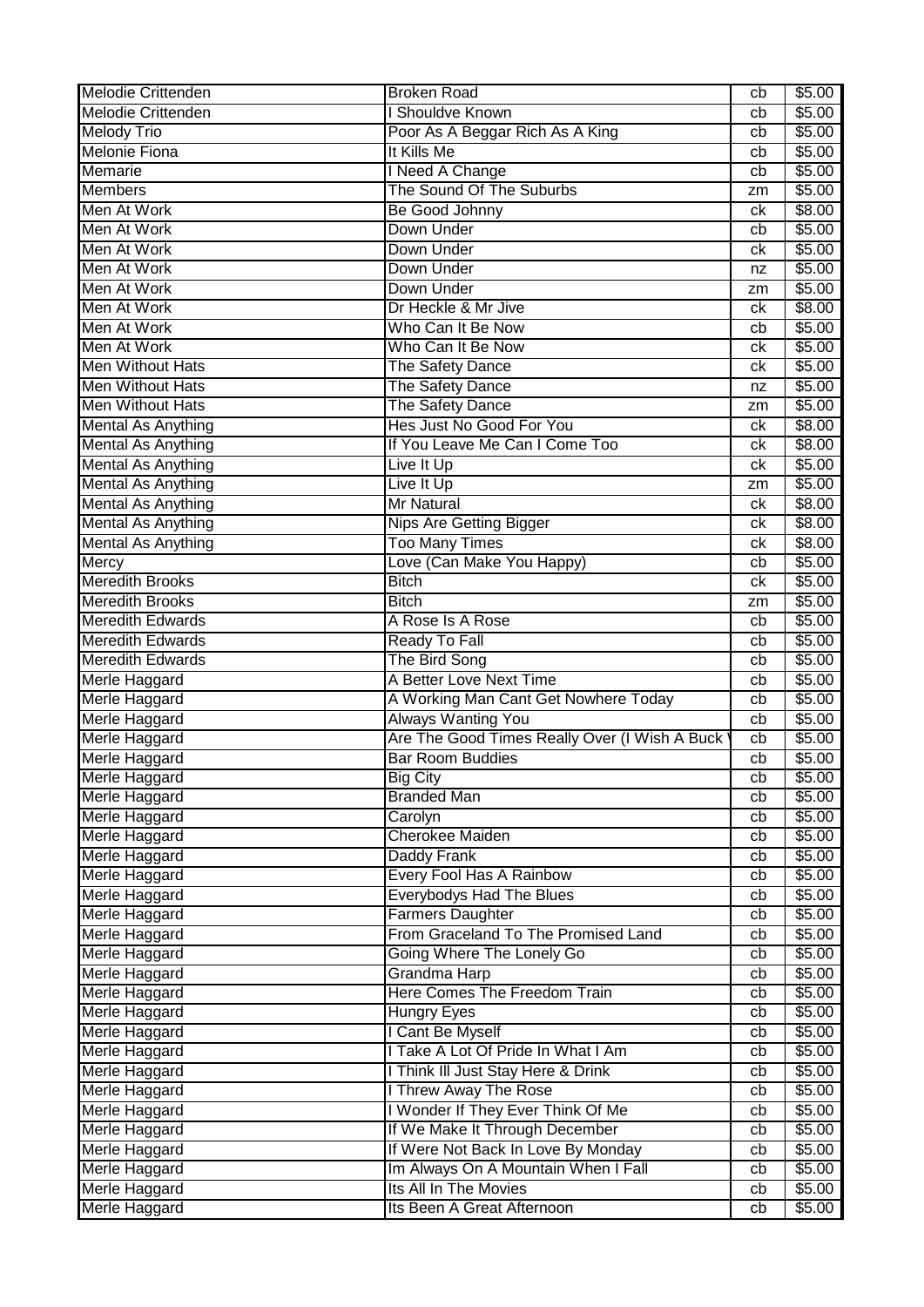| Merle Haggard                  | Its Not Love But Its Not Bad                               | cb       | \$5.00 |
|--------------------------------|------------------------------------------------------------|----------|--------|
| Merle Haggard                  | Jesus Take A Hold                                          | cb       | \$5.00 |
| Merle Haggard                  | <b>Kentucky Gambler</b>                                    | cb       | \$5.00 |
| Merle Haggard                  | Lets Chase Each Other Around The Room                      | cb       | \$5.00 |
| Merle Haggard                  | <b>Mama Tried</b>                                          | cb       | \$5.00 |
| Merle Haggard                  | Motorcycle Cowboy                                          | cb       | \$5.00 |
| Merle Haggard                  | Movin On                                                   | cb       | \$5.00 |
| Merle Haggard                  | My Favorite Memory                                         | cb       | \$5.00 |
| Merle Haggard                  | My Friends Are Gonna Be) Strangers                         | cb       | \$5.00 |
| Merle Haggard                  | My Own Kind Of Hat                                         | cb       | \$5.00 |
| Merle Haggard                  | <b>Natural High</b>                                        | cb       | \$5.00 |
| Merle Haggard                  | <b>Okie From Muskogee</b>                                  | cb       | \$5.00 |
| Merle Haggard                  | Old Man From The Mountain                                  | cb       | \$5.00 |
| Merle Haggard                  | <b>Rainbow Stew</b>                                        | cb       | \$5.00 |
| Merle Haggard                  | <b>Ramblin Fever</b>                                       | cb       | \$5.00 |
| Merle Haggard                  | <b>Red Bandana</b>                                         | cb       | \$5.00 |
| Merle Haggard                  | Santa Claus & Popcorn                                      | cb       | \$5.00 |
| Merle Haggard                  | <b>Silver Wings</b>                                        | cb       | \$5.00 |
| Merle Haggard                  | Sing Me Back Home                                          | cb       | \$5.00 |
| Merle Haggard                  | <b>Soldiers Last Letter</b>                                | cb       | \$5.00 |
| Merle Haggard                  | Someday Well Look Back                                     | cb       | \$5.00 |
| Merle Haggard                  | Someday When Things Are Good                               | cb       | \$5.00 |
| Merle Haggard                  | <b>Swinging Doors</b>                                      | cb       | \$5.00 |
| Merle Haggard                  | Thats The Way Love Goes                                    | cb       | \$5.00 |
| Merle Haggard                  | The Bottle Let Me Down                                     | cb       | \$5.00 |
| Merle Haggard                  | The Emptiest Arms In The World                             | cb       | \$5.00 |
| Merle Haggard                  | The Fightin Side Of Me                                     | cb       | \$5.00 |
| Merle Haggard                  | The Fugitive                                               | cb       | \$5.00 |
| Merle Haggard                  | The Legend Of Bonnie & Clyde                               | cb       | \$5.00 |
| Merle Haggard                  | The Roots Of My Raising                                    | cb       | \$5.00 |
| Merle Haggard                  | Things Arent Funny Anymore                                 | cb       | \$5.00 |
| Merle Haggard                  | Think About A Lullaby                                      | cb       | \$5.00 |
| Merle Haggard                  | <b>Today I Started Loving You Again</b>                    | cb       | \$5.00 |
| Merle Haggard                  | <b>Turnin Off A Memory</b>                                 | cb       | \$5.00 |
| Merle Haggard                  | <b>Twinkle Twinkle Lucky Star</b>                          | cb       | \$5.00 |
| Merle Haggard                  | We Never Touch At All                                      | cb       | \$5.00 |
| Merle Haggard                  | When It Rains It Pours                                     | cb       | \$5.00 |
| Merle Haggard                  | <b>Working Man Blues</b>                                   | cb       | \$5.00 |
| Merle Haggard                  | You Take Me For Granted                                    | cb       | \$5.00 |
| Merle Haggard & Clint Eastwood | Misery & Gin                                               | cb       | \$5.00 |
| Merle Haggard & George Jones   | <b>CC Waterback</b>                                        | cb       | \$5.00 |
| Merle Haggard & George Jones   | <b>Yesterdays Wine</b>                                     | cb       | \$5.00 |
| Merle Haggard & Jewel          | <b>Thats The Way Love Goes</b>                             |          | \$5.00 |
| Merle Haggard & Willie Nelson  | Pancho & Lefty                                             | cb<br>cb | \$5.00 |
| <b>Merle Travis</b>            | Divorce Me COD                                             | cb       | \$5.00 |
| <b>Merle Travis</b>            |                                                            |          |        |
| <b>Merle Travis</b>            | I Am A Pilgrim                                             | cb       | \$5.00 |
|                                | So Round So Firm So Fully Packed<br><b>Under The Water</b> | cb       | \$5.00 |
| Merril Bainbridge              |                                                            | ck       | \$5.00 |
| <b>Merrill Bainbridge</b>      | Mouth<br>$\overline{Yes}$                                  | ck       | \$5.00 |
| <b>Merry Clayton</b>           |                                                            | zm       | \$5.00 |
| Merseybeats                    | I Think Of You<br>Sorrow                                   | zm       | \$5.00 |
| <b>Merseys</b>                 |                                                            | zm       | \$5.00 |
| Metallica                      | <b>Enter Sandman</b>                                       | zm       | \$5.00 |
| <b>Metallica</b>               | <b>Nothing Else Matters</b>                                | ck       | \$5.00 |
| Metallica                      | <b>Nothing Else Matters</b>                                | zm       | \$5.00 |
| Metallica                      | O <sub>ne</sub>                                            | zm       | \$5.00 |
| Metallica                      | One (End Cut Down)                                         | zm       | \$5.00 |
| Mgmt                           | <b>Kids</b>                                                | zm       | \$5.00 |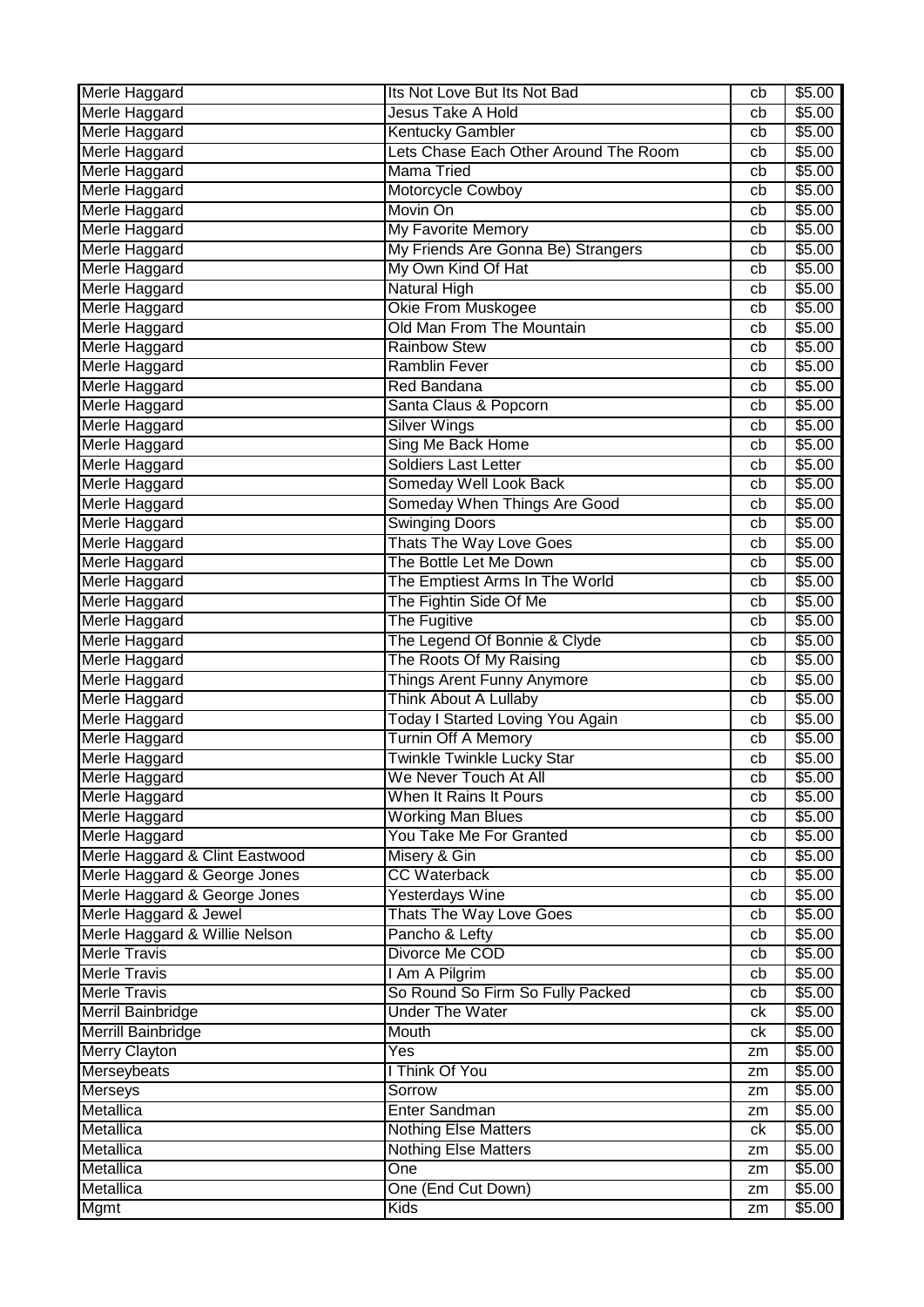| Mi Sex                       | <b>Blue Day</b>                           | nz       | \$5.00           |
|------------------------------|-------------------------------------------|----------|------------------|
| Mi Sex                       | <b>But You Dont Care</b>                  | nz       | \$5.00           |
| Mi Sex                       | <b>Computer Games</b>                     | nz       | \$5.00           |
| Mi Sex                       | People                                    | nz       | \$5.00           |
| <b>MIA</b>                   | <b>Paper Planes</b>                       | zm       | \$5.00           |
| Miami Sound Machine          | Dr Beat                                   | zm       | \$5.00           |
| Mica Roberts & Toby Keith    | Things A Mama Dont Know                   | cb       | \$5.00           |
| Michael Andrews & Gary Jules | <b>Mad World</b>                          | zm       | \$5.00           |
| <b>Michael Ball</b>          | Love Changes Everything                   | zm       | \$5.00           |
| <b>Michael Ball</b>          | Music (Prelude)                           | zm       | \$5.00           |
| <b>Michael Ball</b>          | Stranger In Paradise & This Is My Beloved | zm       | \$5.00           |
| Michael Ball                 | The Impossible Dream                      | zm       | \$5.00           |
| <b>Michael Ball</b>          | This Is The Moment                        | zm       | \$5.00           |
| <b>Michael Bolton</b>        | A Time For Letting Go                     | zm       | \$5.00           |
| <b>Michael Bolton</b>        | Can I Touch YouThere                      | cb       | \$5.00           |
| <b>Michael Bolton</b>        | How Am I Supposed To Live Without You     | cb       | \$5.00           |
| <b>Michael Bolton</b>        | How Am I Supposed To Live Without You     | zm       | \$5.00           |
| <b>Michael Bolton</b>        | How Can We Be Lovers                      | zm       | \$5.00           |
| Michael Bolton               | Love Is A Wonderful Thing                 | cb       | \$5.00           |
| <b>Michael Bolton</b>        | Said I Loved You But I Lied               | zm       | \$5.00           |
| <b>Michael Bolton</b>        | Said I Loved YouBut I Lied                | cb       | \$5.00           |
| Michael Bolton               | <b>Steel Bars</b>                         | zm       | $\sqrt{$5.00}$   |
| <b>Michael Bolton</b>        | <b>Time Love &amp; Tenderness</b>         | cb       | \$5.00           |
| <b>Michael Bolton</b>        | When A Man Loves A Woman                  | cb       | \$5.00           |
| <b>Michael Bolton</b>        | When Im Back On My Feet Again             | cb       | \$5.00           |
| <b>Michael Buble</b>         | A Song For You                            | zm       | \$5.00           |
| <b>Michael Buble</b>         | All I Do Is Dream Of You                  | zm       | \$5.00           |
| <b>Michael Buble</b>         | All Of Me                                 | zm       | \$5.00           |
| <b>Michael Buble</b>         | At This Moment                            | zm       | \$5.00           |
| Michael Buble                | Baby (Youve Got What It Takes)            | zm       | \$5.00           |
| <b>Michael Buble</b>         | Call Me Irresponsible                     | zm       | \$5.00           |
| Michael Buble                | Cant Help Falling In Love                 | zm       | \$5.00           |
| <b>Michael Buble</b>         | <b>Close Your Eyes</b>                    | zm       | \$5.00           |
| <b>Michael Buble</b>         | <b>Come Dance With Me</b>                 | zm       | \$5.00           |
| <b>Michael Buble</b>         | Come Fly With Me                          | cb       | \$5.00           |
| <b>Michael Buble</b>         | Come Fly With Me                          | zm       | \$5.00           |
| <b>Michael Buble</b>         | <b>Crazy Little Thing Called Love</b>     | zm       | \$5.00           |
| <b>Michael Buble</b>         | <b>Crazy Love</b>                         | zm       | \$5.00           |
| <b>Michael Buble</b>         | <b>Cry Me A River</b>                     | cb       | \$5.00           |
| <b>Michael Buble</b>         | <b>Cry Me A River</b>                     | zm       | \$5.00           |
| <b>Michael Buble</b>         | Dream A Little Dream Of Me                | zm       | \$5.00           |
| <b>Michael Buble</b>         | Everything                                | cb       | \$5.00           |
| <b>Michael Buble</b>         | Everything                                | zm       | \$5.00           |
| <b>Michael Buble</b>         | <b>Feeling Good</b>                       | cb       | \$5.00           |
| <b>Michael Buble</b>         | <b>Feeling Good</b>                       | zm       | \$5.00           |
| <b>Michael Buble</b>         | Fever                                     | cb       | \$5.00           |
| <b>Michael Buble</b>         | Fever                                     | zm       | \$5.00           |
| <b>Michael Buble</b>         | For Once In My Life                       | cb       | \$5.00           |
| <b>Michael Buble</b>         | For Once In My Life                       |          | \$5.00           |
| <b>Michael Buble</b>         | <b>Forever Now</b>                        | zm<br>zm | \$5.00           |
| Michael Buble                | Georgia On My Mind                        |          | \$5.00           |
| <b>Michael Buble</b>         | <b>God Only Knows</b>                     | zm       | \$5.00           |
| <b>Michael Buble</b>         | <b>Havent Met You Yet</b>                 | zm<br>cb | \$5.00           |
| <b>Michael Buble</b>         | <b>Havent Met You Yet</b>                 | zm       | \$5.00           |
| <b>Michael Buble</b>         | <b>Heartache Tonight</b>                  |          | \$5.00           |
| <b>Michael Buble</b>         | Hold On                                   | zm       |                  |
| <b>Michael Buble</b>         | Hold On                                   | cb       | \$5.00<br>\$5.00 |
|                              |                                           | zm       |                  |
| <b>Michael Buble</b>         | Hollywood                                 | cb       | \$5.00           |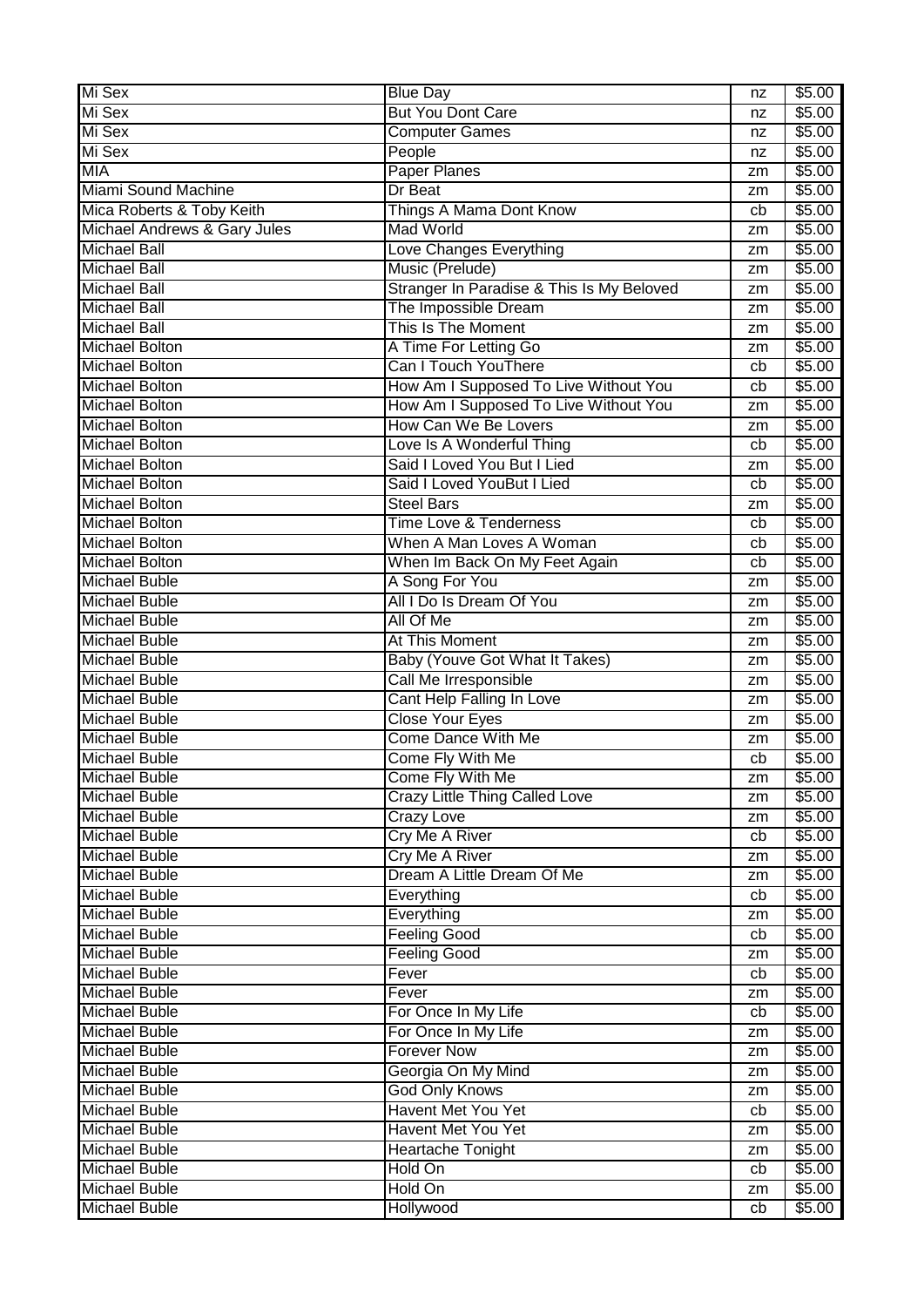| <b>Michael Buble</b>                                           | Hollywood                                                    | zm | \$5.00           |
|----------------------------------------------------------------|--------------------------------------------------------------|----|------------------|
| <b>Michael Buble</b>                                           | Home                                                         | cb | \$5.00           |
| <b>Michael Buble</b>                                           | Home                                                         | zm | \$5.00           |
| <b>Michael Buble</b>                                           | How Can You Mend A Broken Heart                              | zm | \$5.00           |
| <b>Michael Buble</b>                                           | I Believe In You                                             | zm | \$5.00           |
| <b>Michael Buble</b>                                           | I Got It Easy                                                | zm | \$5.00           |
| <b>Michael Buble</b>                                           | I Wanna Be Around                                            | zm | \$5.00           |
| <b>Michael Buble</b>                                           | Its A Beautiful Day                                          | zm | \$5.00           |
| <b>Michael Buble</b>                                           | Ive Got You Under My Skin                                    | zm | \$5.00           |
| <b>Michael Buble</b>                                           | Kissing A Fool                                               | cb | \$5.00           |
| <b>Michael Buble</b>                                           | <b>Kissing A Fool</b>                                        | zm | \$5.00           |
| <b>Michael Buble</b>                                           | Lost                                                         | cb | \$5.00           |
| <b>Michael Buble</b>                                           | Lost                                                         | zm | \$5.00           |
| <b>Michael Buble</b>                                           | Love You Anymore                                             | zm | \$5.00           |
| <b>Michael Buble</b>                                           | Me & Mrs Jones                                               | zm | \$5.00           |
| <b>Michael Buble</b>                                           | Michael Buble 2013 Pop Medley                                | zm | \$5.00           |
| <b>Michael Buble</b>                                           | Michael Buble Big Band Medley                                | zm | \$5.00           |
| <b>Michael Buble</b>                                           | Moondance                                                    | zm | \$5.00           |
| <b>Michael Buble</b>                                           | My Baby Just Cares For Me                                    | zm | \$5.00           |
| <b>Michael Buble</b>                                           | My Funny Valentine                                           | zm | \$5.00           |
| <b>Michael Buble</b>                                           | My Kind Of Girl                                              | zm | \$5.00           |
| <b>Michael Buble</b>                                           | On An Evening In Roma                                        | zm | \$5.00           |
| <b>Michael Buble</b>                                           | Put Your Head On My Shoulder                                 | cb | \$5.00           |
| <b>Michael Buble</b>                                           | Put Your Head On My Shoulder                                 | zm | \$5.00           |
| <b>Michael Buble</b>                                           | Save The Last Dance For Me                                   | cb | \$5.00           |
| <b>Michael Buble</b>                                           | Save The Last Dance For Me                                   | zm | \$5.00           |
| <b>Michael Buble</b>                                           | Some Kind Of Wonderful                                       | zm | \$5.00           |
| <b>Michael Buble</b>                                           | <b>Summer Wind</b>                                           | cb | \$5.00           |
|                                                                |                                                              |    | \$5.00           |
|                                                                |                                                              |    |                  |
| <b>Michael Buble</b>                                           | <b>Summer Wind</b>                                           | zm |                  |
| <b>Michael Buble</b>                                           | Sway                                                         | cb | \$5.00           |
| <b>Michael Buble</b>                                           | Sway                                                         | zm | \$5.00           |
| <b>Michael Buble</b>                                           | <b>Take You Away</b>                                         | zm | \$5.00           |
| <b>Michael Buble</b>                                           | <b>Thats All</b>                                             | zm | \$5.00           |
| <b>Michael Buble</b>                                           | <b>Thats Life</b>                                            | zm | \$5.00           |
| <b>Michael Buble</b>                                           | The Very Thought Of You                                      | zm | \$5.00           |
| <b>Michael Buble</b>                                           | The Way You Look Tonight                                     | cb | \$5.00           |
| <b>Michael Buble</b>                                           | The Way You Look Tonight                                     | zm | \$5.00           |
| <b>Michael Buble</b>                                           | This Love Of Mine                                            | zm | \$5.00           |
| <b>Michael Buble</b>                                           | To Be Loved                                                  | zm | \$5.00           |
| <b>Michael Buble</b>                                           | To Love Somebody                                             | zm | \$5.00           |
| <b>Michael Buble</b>                                           | <b>Today Is Yesterdays Tomorrow</b>                          | zm | \$5.00           |
| <b>Michael Buble</b>                                           | <b>Try A Little Tenderness</b>                               | zm | \$5.00           |
| <b>Michael Buble</b>                                           | Unforgettable                                                | zm | \$5.00           |
| <b>Michael Buble</b>                                           | <b>Up A Lazy River</b>                                       | cb | \$5.00           |
| <b>Michael Buble</b>                                           | <b>Whatever It Takes (For Solo Singer)</b>                   | zm | \$5.00           |
| <b>Michael Buble</b>                                           | When I Fall In Love                                          | zm | \$5.00           |
| <b>Michael Buble</b>                                           | When Youre Not Here                                          | zm | \$5.00           |
| <b>Michael Buble</b>                                           | Where Or When                                                | zm | \$5.00           |
| <b>Michael Buble</b>                                           | Whos Lovin You                                               | zm | \$5.00           |
| <b>Michael Buble</b>                                           | You Dont Know Me                                             | zm | \$5.00           |
| <b>Michael Buble</b>                                           | You Make Me Feel So Young                                    | zm | \$5.00           |
| <b>Michael Buble</b>                                           | Youll Never Find Another Love Like Mine                      | cb | \$5.00           |
| <b>Michael Buble</b>                                           | Youll Never Find Another Love Like Mine                      | zm | \$5.00           |
| <b>Michael Buble</b>                                           | Young At Heart                                               | zm | \$5.00           |
| <b>Michael Buble</b>                                           | Youre Nobody Till Somebody Loves You                         | zm | \$5.00           |
| <b>Michael Buble</b>                                           | Youve Got A Friend In Me                                     | zm | \$5.00           |
| Michael Buble & Black Thought<br>Michael Buble & Black Thought | Nobody But Me (Duet Version)<br>Nobody But Me (Duet Version) | ck | \$5.00<br>\$5.00 |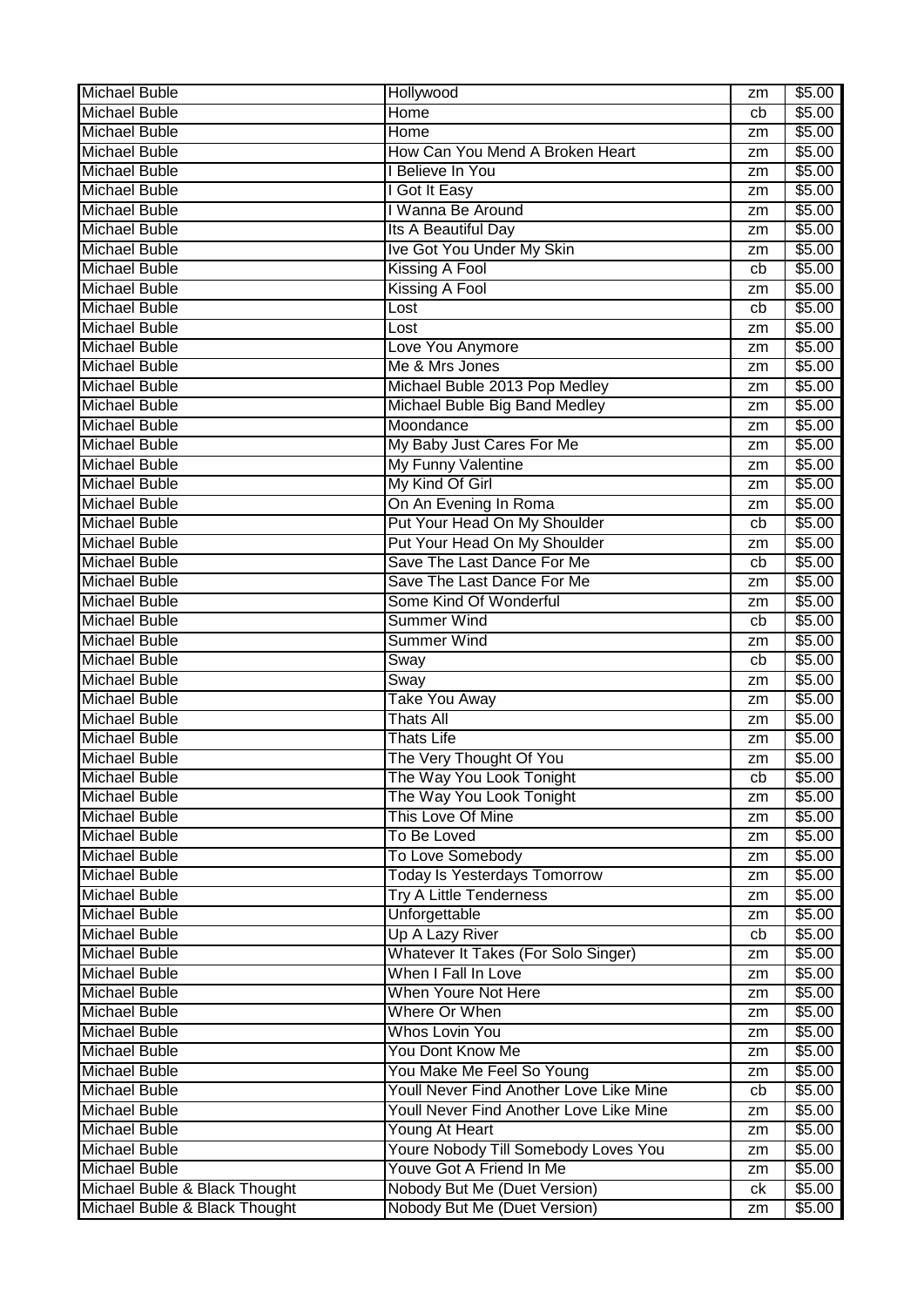| Michael Buble & Black Thought         | Nobody But Me (With Rapper)            | сk       | \$5.00 |
|---------------------------------------|----------------------------------------|----------|--------|
| Michael Buble & Black Thought         | Nobody But Me (With Rapper)            | zm       | \$5.00 |
| Michael Buble & Bryan Adams           | <b>After All</b>                       | zm       | \$5.00 |
| Michael Buble & Loren Allred          | Help Me Make It Through The Night      | zm       | \$5.00 |
| Michael Buble & Meghan Trainor        | Someday                                | zm       | \$5.00 |
| Michael Buble & Reese Witherspoon     | Something Stupid                       | zm       | \$5.00 |
| Michael Buble & The Puppini Sisters   | Nevertheless (Im In Love With You)     | zm       | \$5.00 |
| <b>Michael Buble With Naturally 7</b> | Have I Told You Lately That I Love You | zm       | \$5.00 |
| Michael Buble.                        | I Believe In You                       | ck       | \$5.00 |
| Michael Crawford & Sarah Brightman    | The Phantom Of The Opera               | zm       | \$5.00 |
| Michael Damian                        | Rock On                                | cb       | \$5.00 |
| Michael Franti & Spearhead            | <b>III Be Waiting</b>                  | cb       | \$5.00 |
| Michael Holliday                      | <b>Starry Eyed</b>                     | zm       | \$5.00 |
| Michael Holliday                      | The Story Of My Life                   | zm       | \$5.00 |
| Michael Jackson                       | Another Part Of Me                     | cb       | \$5.00 |
| Michael Jackson                       | <b>Bad</b>                             | cb       | \$5.00 |
| Michael Jackson                       | <b>Bad</b>                             |          | \$5.00 |
| Michael Jackson                       | <b>Beat</b> It                         | zm<br>cb | \$5.00 |
| Michael Jackson                       |                                        |          |        |
|                                       | Beat It                                | zm       | \$5.00 |
| Michael Jackson                       | <b>Ben</b>                             | cb       | \$5.00 |
| Michael Jackson                       | Ben                                    | zm       | \$5.00 |
| Michael Jackson                       | <b>Billie Jean</b>                     | cb       | \$5.00 |
| Michael Jackson                       | <b>Billie Jean</b>                     | zm       | \$5.00 |
| Michael Jackson                       | <b>Black Or White</b>                  | cb       | \$5.00 |
| Michael Jackson                       | <b>Black Or White (No Rapper)</b>      | zm       | \$5.00 |
| Michael Jackson                       | <b>Black Or White (With Rapper)</b>    | zm       | \$5.00 |
| Michael Jackson                       | <b>Butterflies</b>                     | cb       | \$5.00 |
| Michael Jackson                       | Childhood                              | cb       | \$5.00 |
| Michael Jackson                       | Cry (You Can Change The World)         | cb       | \$5.00 |
| Michael Jackson                       | <b>Dirty Diana</b>                     | cb       | \$5.00 |
| Michael Jackson                       | <b>Dirty Diana</b>                     | zm       | \$5.00 |
| Michael Jackson                       | Dont Stop Til You Get Enough           | zm       | \$5.00 |
| Michael Jackson                       | Dont Stop Till You Get Enough          | cb       | \$5.00 |
| Michael Jackson                       | <b>Earth Song</b>                      | cb       | \$5.00 |
| Michael Jackson                       | <b>Earth Song</b>                      | zm       | \$5.00 |
| Michael Jackson                       | <b>Heal The World</b>                  | cb       | \$5.00 |
| Michael Jackson                       | <b>Heal The World</b>                  | zm       | \$5.00 |
| Michael Jackson                       | Heaven Can Wait                        | cb       | \$5.00 |
| Michael Jackson                       | <b>History</b>                         | cb       | \$5.00 |
| Michael Jackson                       | <b>Human Nature</b>                    | cb       | \$5.00 |
| Michael Jackson                       | I Just Cant Stop Loving You            | cb       | \$5.00 |
| Michael Jackson                       | Jam                                    | cb       | \$5.00 |
| Michael Jackson                       | Leave Me Alone                         | cb       | \$5.00 |
| Michael Jackson                       | <b>Liberian Girl</b>                   | zm       | \$5.00 |
| Michael Jackson                       | Man In The Mirror                      | cb       | \$5.00 |
| Michael Jackson                       | Man In The Mirror                      | zm       | \$5.00 |
| Michael Jackson                       | Music & Me                             | cb       | \$5.00 |
| Michael Jackson                       | Off The Wall                           |          | \$5.00 |
| Michael Jackson                       | One Day In Your Life                   | cb       | \$5.00 |
|                                       |                                        | cb       |        |
| Michael Jackson                       | One Day In Your Life                   | zm       | \$5.00 |
| Michael Jackson                       | One More Chance                        | cb       | \$5.00 |
| Michael Jackson                       | PYT (Pretty Young Thing)               | zm       | \$5.00 |
| Michael Jackson                       | <b>Remember The Time</b>               | cb       | \$5.00 |
| Michael Jackson                       | Rock With You                          | cb       | \$5.00 |
| Michael Jackson                       | <b>Rock With You</b>                   | zm       | \$5.00 |
| Michael Jackson                       | Rockin Robin                           | ck       | \$5.00 |
| Michael Jackson                       | Rockin Robin                           | zm       | \$5.00 |
| Michael Jackson                       | Shes Out Of My Life                    | zm       | \$5.00 |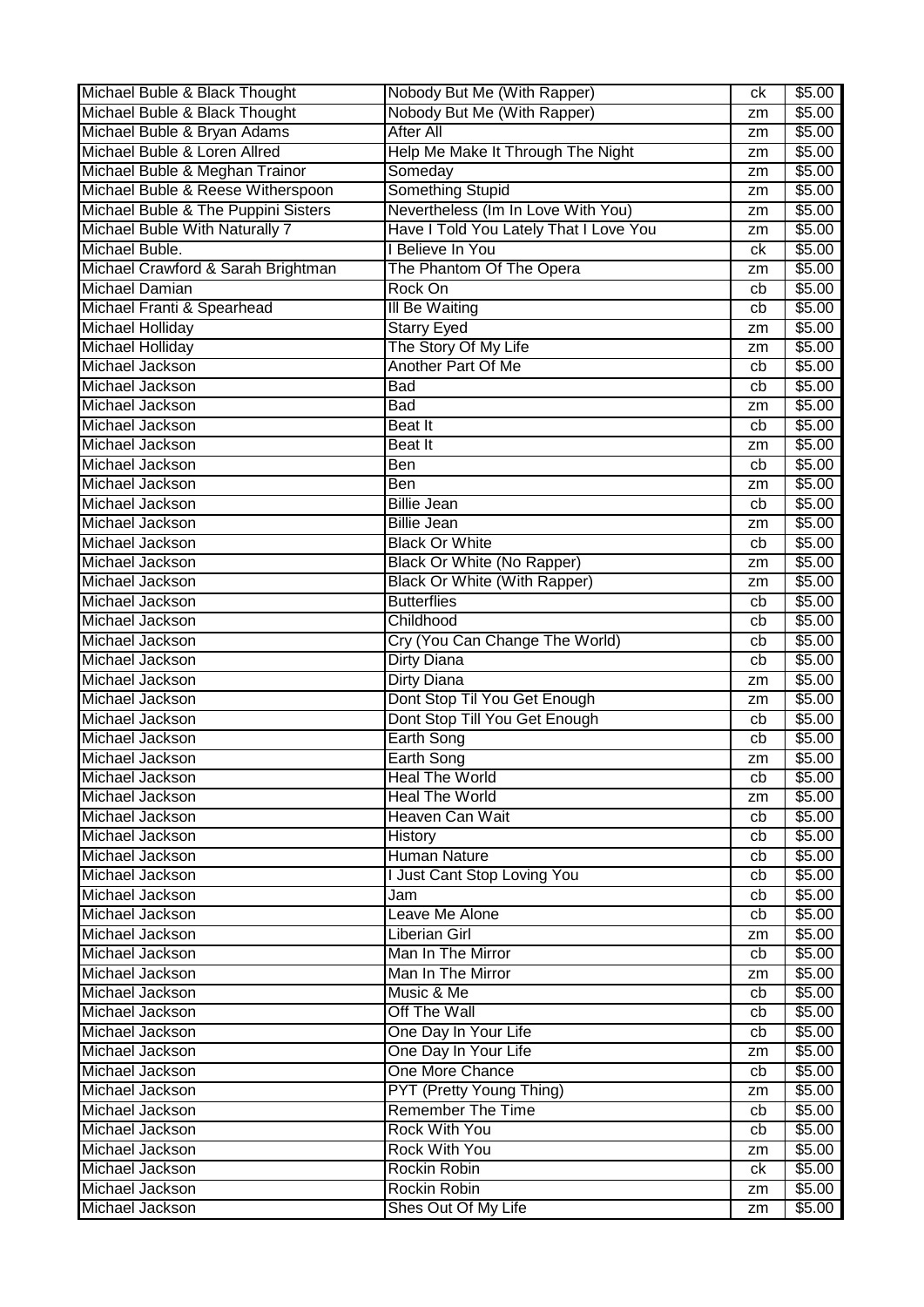| Michael Jackson                                    | <b>Smooth Criminal</b>                  | cb       | \$5.00           |
|----------------------------------------------------|-----------------------------------------|----------|------------------|
| Michael Jackson                                    | Smooth Criminal                         | zm       | \$5.00           |
| Michael Jackson                                    | <b>Speechless</b>                       | cb       | \$5.00           |
| Michael Jackson                                    | <b>Stranger In Moscow</b>               | cb       | \$5.00           |
| Michael Jackson                                    | The Way You Make Me Feel                | cb       | \$5.00           |
| Michael Jackson                                    | The Way You Make Me Feel                | zm       | \$5.00           |
| Michael Jackson                                    | They Dont Care About Us                 | cb       | \$5.00           |
| Michael Jackson                                    | This Is It                              | cb       | \$5.00           |
| Michael Jackson                                    | This Is It                              | zm       | \$5.00           |
| Michael Jackson                                    | This Time Around                        | cb       | \$5.00           |
| Michael Jackson                                    | Thriller                                | cb       | \$5.00           |
| Michael Jackson                                    | Thriller (With Vincent Price)           | zm       | \$5.00           |
| Michael Jackson                                    | <b>Thriller (Without Vincent Price)</b> | zm       | \$5.00           |
| Michael Jackson                                    | <b>Wanna Be Starting Something</b>      | cb       | \$5.00           |
| Michael Jackson                                    | <b>Were Almost There</b>                | cb       | \$5.00           |
| Michael Jackson                                    | Who Is It                               | cb       | \$5.00           |
| Michael Jackson                                    | Will You Be There                       | cb       | \$5.00           |
| Michael Jackson                                    | You Are Not Alone                       | cb       | \$5.00           |
| Michael Jackson                                    | You Are Not Alone                       | zm       | \$5.00           |
| Michael Jackson                                    | You Cant Win You Cant Even Break Even   | cb       | \$5.00           |
| Michael Jackson                                    | You Rock My World                       | cb       | \$5.00           |
| Michael Jackson & 3T                               | Why                                     | cb       | \$5.00           |
| Michael Jackson & Akon                             | <b>Hold My Hand</b>                     | cb       | \$5.00           |
| Michael Jackson & Diana Ross                       | Ease On Down The Road                   | cb       | \$5.00           |
| Michael Jackson & Jackson 5                        | <b>ABC</b>                              | cb       | \$5.00           |
| Michael Jackson & Jackson 5                        | Dancing Machine                         | cb       | \$5.00           |
| Michael Jackson & Jackson 5                        | I Want You Back                         | cb       | \$5.00           |
| Michael Jackson & Jackson 5                        | III Be There                            | cb       | \$5.00           |
| Michael Jackson & Jackson 5                        | Never Can Say Goodbye                   | cb       | \$5.00           |
|                                                    |                                         |          |                  |
|                                                    |                                         |          |                  |
| Michael Jackson & Janet Jackson                    | Scream                                  | cb       | \$5.00           |
| Michael Jackson & Justin Timberlake                | Love Never Felt So Good                 | zm       | \$5.00           |
| Michael Jackson & Paul Mccartney                   | The Girl Is Mine                        | zm       | \$5.00           |
| Michael Johnson                                    | Give Me Wings                           | cb       | \$5.00           |
| Michael Kiwanuka                                   | <b>Cold Little Heart</b>                | zm       | \$5.00           |
| Michael Kiwanuka                                   | Love & Hate                             | zm       | \$5.00           |
| <b>Michael Martin Murphey</b>                      | A Long Line Of Love                     | cb       | \$5.00           |
| <b>Michael Martin Murphey</b>                      | Carolina In The Pines                   | cb       | \$5.00           |
| <b>Michael Martin Murphey</b>                      | <b>Disenchanted</b>                     | cb       | \$5.00           |
| <b>Michael Martin Murphey</b>                      | Dont Count The Rainy Days               | cb       | \$5.00           |
| <b>Michael Martin Murphey</b>                      | From The Word Go                        | cb       | \$5.00           |
| <b>Michael Martin Murphey</b>                      | Im Gonna Miss You Girl                  | cb       | \$5.00           |
| <b>Michael Martin Murphey</b>                      | Love Affairs                            | cb       | \$5.00           |
| <b>Michael Martin Murphey</b>                      | Never Givin Up On Love                  | cb       | \$5.00           |
| <b>Michael Martin Murphey</b>                      | Radio Land                              | cb       | \$5.00           |
| <b>Michael Martin Murphey</b>                      | <b>Still Taking Chances</b>             | cb       | \$5.00           |
| <b>Michael Martin Murphey</b>                      | <b>What She Wants</b>                   | cb       | \$5.00           |
| <b>Michael Martin Murphey</b>                      | <b>Whats Forever For</b>                | cb       | \$5.00           |
| <b>Michael Martin Murphey</b>                      | Wildfire                                | cb       | \$5.00           |
| <b>Michael Martin Murphey</b>                      | Will It Be Love By Morning              | cb       | \$5.00           |
| Michael Martin Murphey & Holly Dunn                | A Face In The Crowd                     | cb       | \$5.00           |
| Michael Martin Murphey & Ryan Murphey              | Talkin To The Wrong Man                 | cb       | \$5.00           |
| Michael Mason                                      | Cape Lonely                             | cb       | \$5.00           |
| <b>Michael Mason</b>                               | Mail Myself To Mexico                   | cb       | \$5.00           |
| Michael McDonald                                   | On Christmas Morning                    | cb       | \$5.00           |
| <b>Michael McDonald</b>                            | <b>Sweet Freedom</b>                    | zm       | \$5.00           |
| Michael McDonald & Kathy Mattea                    | <b>Among The Missing</b>                | cb       | \$5.00           |
| <b>Michael Peterson</b><br><b>Michael Peterson</b> | By The Book<br>Drink Swear Steal & Lie  | cb<br>cb | \$5.00<br>\$5.00 |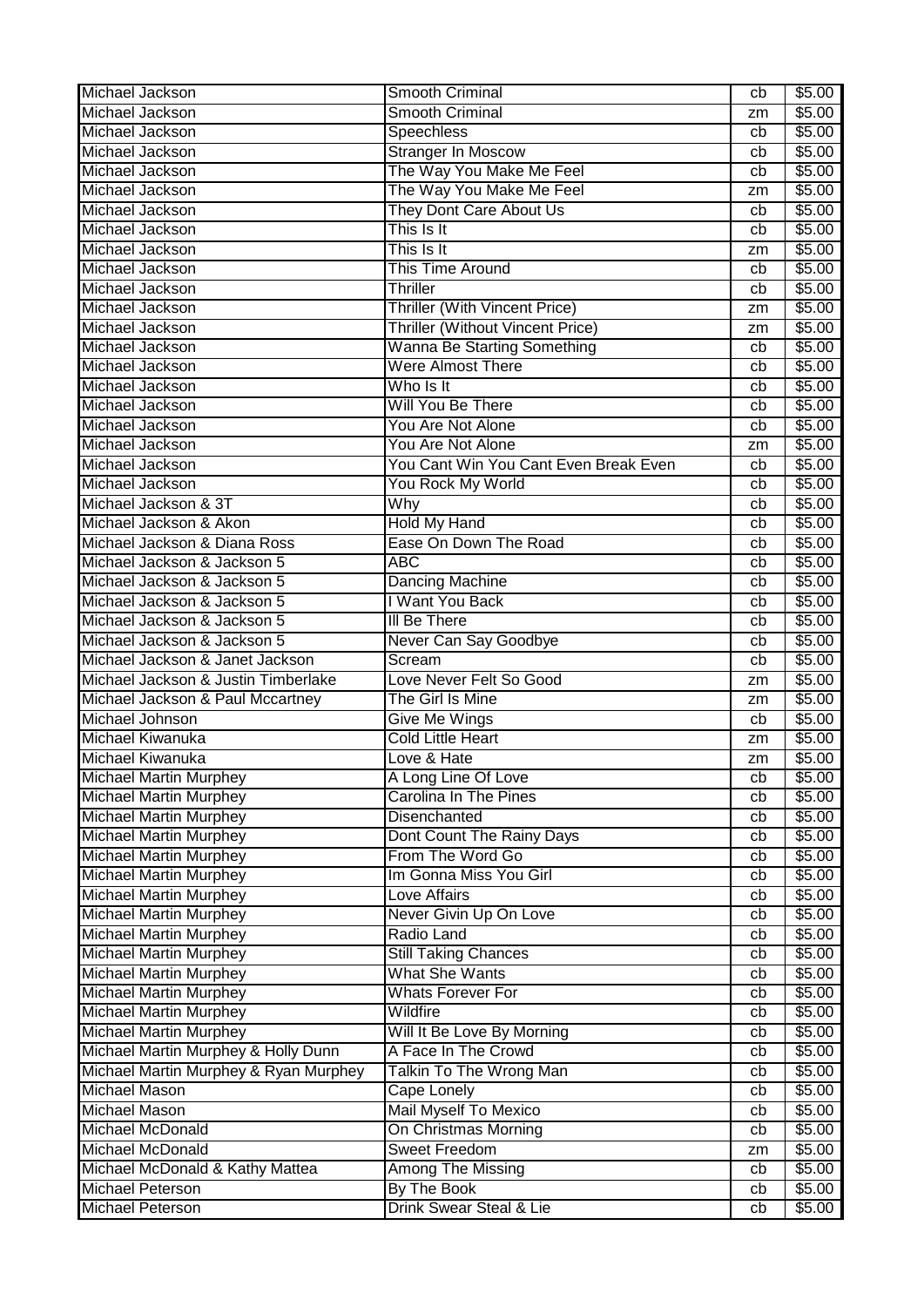| <b>Michael Peterson</b>        | From Here To Eternity                           | cb       | \$5.00 |
|--------------------------------|-------------------------------------------------|----------|--------|
| <b>Michael Peterson</b>        | Lesson In Goodbye                               | cb       | \$5.00 |
| <b>Michael Peterson</b>        | <b>Modern Man</b>                               | cb       | \$5.00 |
| <b>Michael Peterson</b>        | Somethin Bout A Sunday                          | cb       | \$5.00 |
| Michael Peterson               | <b>Sure Feels Real Good</b>                     | cb       | \$5.00 |
| <b>Michael Peterson</b>        | <b>Too Good To Be True</b>                      | cb       | \$5.00 |
| <b>Michael Peterson</b>        | <b>When The Bartender Cries</b>                 | cb       | \$5.00 |
| Michael Sembella               | Maniac                                          | cb       | \$5.00 |
| <b>Michael Sembello</b>        | Maniac                                          | zm       | \$5.00 |
| Michael Sembello               | Maniac (Acoustative Version)                    | zm       | \$5.00 |
| Michael Zager Band             | Lets All Chant                                  | cb       | \$5.00 |
| <b>Michelle Branch</b>         | <b>All You Wanted</b>                           | cb       | \$5.00 |
| Michelle Branch                | <b>Are You Happy Now</b>                        | cb       | \$5.00 |
| Michelle Branch                | <b>Breathe</b>                                  | cb       | \$5.00 |
| Michelle Branch                | Everywhere                                      | cb       | \$5.00 |
| Michelle Branch                | Goodbye To You                                  | cb       | \$5.00 |
| <b>Michelle Branch</b>         | Loud Music                                      | cb       | \$5.00 |
| <b>Michelle Branch</b>         | Sooner Or Later                                 | cb       | \$5.00 |
| <b>Michelle Branch</b>         | Til I Get Over You                              | cb       | \$5.00 |
| Michelle Branch & Santana      | Im Feeling You                                  | cb       | \$5.00 |
| Michelle Branch & Santana      | The Game Of Love                                | cb       | \$5.00 |
| <b>Michelle Poe</b>            | Just One Of The Boys                            | cb       | \$5.00 |
| <b>Michelle Williams</b>       | <b>The Greatest</b>                             | cb       | \$5.00 |
| Michelle Wright                | He Would Be Sixteen                             | cb       | \$5.00 |
| Michelle Wright                | New Kind Of Love                                | cb       | \$5.00 |
| Michelle Wright                | One Good Man                                    | cb       | \$5.00 |
| <b>Michelle Wright</b>         | One Time Around                                 | cb       | \$5.00 |
| Michelle Wright                | Take It Like A Man                              | cb       | \$5.00 |
| Michelle Wright                | The Change                                      | cb       | \$5.00 |
| Michelle Wright & Jim Brickman | <b>Your Love</b>                                | cb       | \$5.00 |
| Mick Jagger                    | Party Doll                                      | zm       | \$5.00 |
| Mickey & Sylvia                | Love Is Strange                                 | zm       | \$5.00 |
| <b>Mickey Gilley</b>           | A Headache Tomorrow (Or A Heartache Tonight)    | cb       | \$5.00 |
| <b>Mickey Gilley</b>           | A Room Full Of Roses                            | cb       | \$5.00 |
| <b>Mickey Gilley</b>           | <b>Blue Christmas</b>                           | cb       | \$5.00 |
| <b>Mickey Gilley</b>           | City Lights                                     | cb       | \$5.00 |
| <b>Mickey Gilley</b>           | Dont The Girls All Get Prettier At Closing Time | cb       | \$5.00 |
| <b>Mickey Gilley</b>           | Fool For Your Love                              | cb       | \$5.00 |
| <b>Mickey Gilley</b>           | God Rest Ye Merry Gentlemen                     | cb       | \$5.00 |
| <b>Mickey Gilley</b>           | I Overlooked An Orchid                          | cb       | \$5.00 |
| <b>Mickey Gilley</b>           | Joy To The World                                | cb       | \$5.00 |
| <b>Mickey Gilley</b>           | Lonely Nights                                   | cb       | \$5.00 |
| <b>Mickey Gilley</b>           | O Little Town Of Bethlehem                      | cb       | \$5.00 |
| <b>Mickey Gilley</b>           | <b>Put Your Dreams Away</b>                     | cb       | \$5.00 |
| <b>Mickey Gilley</b>           | Rockin Around The Christmas Tree                | cb       | \$5.00 |
| <b>Mickey Gilley</b>           | <b>Stand By Me</b>                              | cb       | \$5.00 |
| <b>Mickey Gilley</b>           | <b>Talk To Me</b>                               | cb       | \$5.00 |
| <b>Mickey Gilley</b>           | <b>Tears Of The Lonely</b>                      | cb       | \$5.00 |
| <b>Mickey Gilley</b>           | <b>Thats All That Matters</b>                   | cb       | \$5.00 |
| <b>Mickey Gilley</b>           | <b>True Love Ways</b>                           | cb       | \$5.00 |
| <b>Mickey Gilley</b>           | You Dont Know Me                                | cb       | \$5.00 |
| <b>Mickey Gilley</b>           | Youve Really Got A Hold On Me                   | cb       | \$5.00 |
| Middle Of The Road             | Chirpy Chirpy Cheep Cheep                       | ck       | \$5.00 |
| Middle Of The Road             | Chirpy Chirpy Cheep Cheep                       |          | \$5.00 |
| Middle Of The Road             | Sacramento (A Wonderful Town)                   | zm       | \$5.00 |
| Middle Of The Road             | <b>Soley Soley</b>                              | zm       | \$5.00 |
| Middle Of The Road             | <b>Tweedle Dee Tweedle Dum</b>                  | zm<br>zm | \$5.00 |
| Midge Ure                      | If I Was                                        |          | \$5.00 |
|                                |                                                 | zm       |        |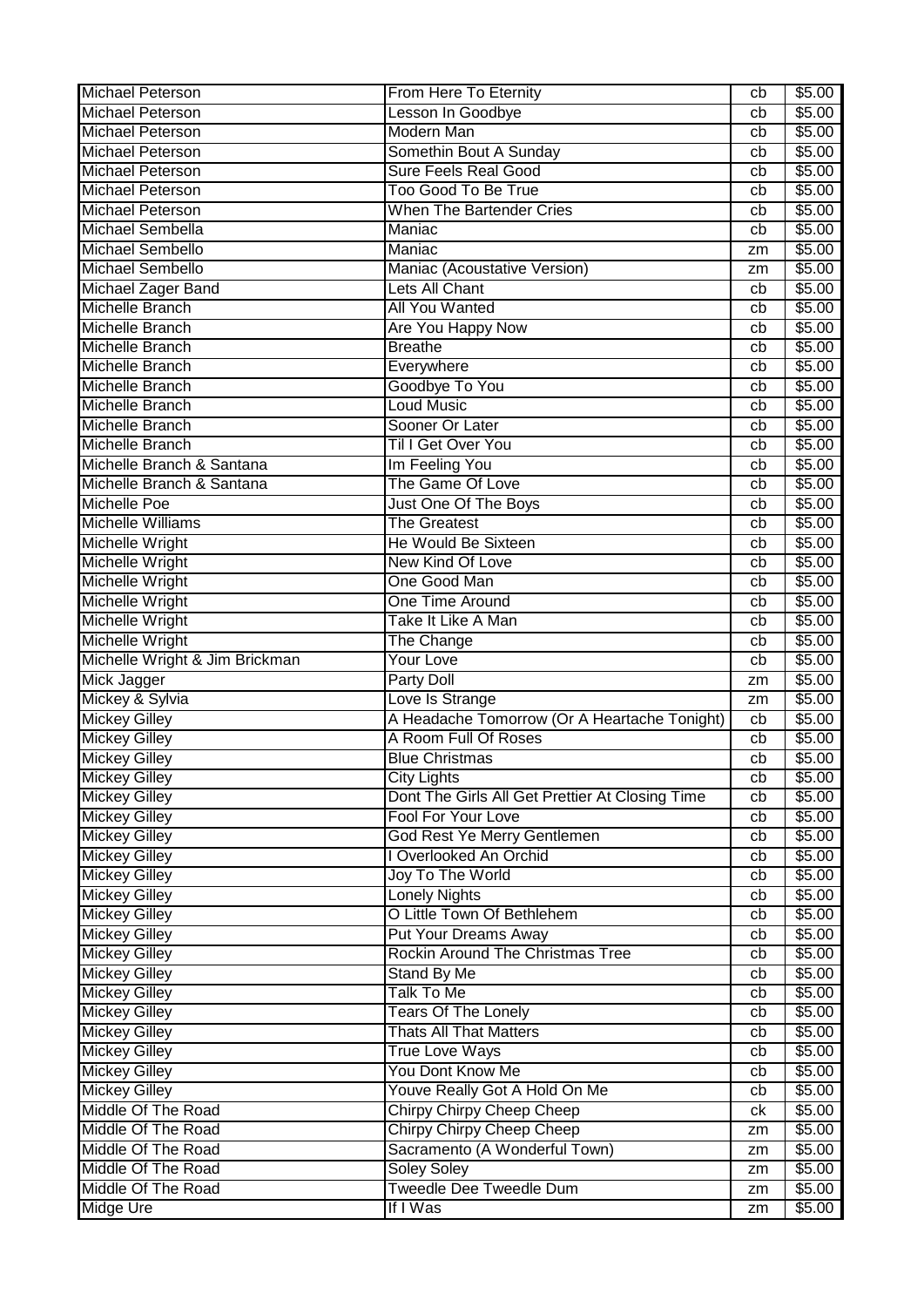| <b>Midnight Oil</b>             | <b>Beds Are Burning</b>                   | cb | \$5.00 |
|---------------------------------|-------------------------------------------|----|--------|
| Midnight Oil                    | <b>Beds Are Burning</b>                   | ck | \$5.00 |
| <b>Midnight Oil</b>             | <b>Beds Are Burning</b>                   | zm | \$5.00 |
| <b>Midnight Oil</b>             | <b>Blue Sky Mine</b>                      | ck | \$5.00 |
| <b>Midnight Oil</b>             | <b>Forgotten Years</b>                    | ck | \$5.00 |
| <b>Midnight Oil</b>             | King Of The Mountain                      | ck | \$5.00 |
| Midnight Oil                    | Power & The Passion                       | ck | \$5.00 |
| <b>Midnight Oil</b>             | Power & The Passion                       | nz | \$5.00 |
| <b>Midnight Oil</b>             | The Dead Heart_The Dead Heart             | ck | \$5.00 |
| <b>Midnight Oil</b>             | <b>US Forces</b>                          | ck | \$5.00 |
| <b>Mighty Wah</b>               | The Story Of The Blues                    | zm | \$5.00 |
| Mika                            | <b>Big Girl (You Are Beautiful)</b>       | zm | \$5.00 |
| <b>Mika</b>                     | <b>Grace Kelly</b>                        | zm | \$5.00 |
| <b>Mika</b>                     | <b>Happy Ending</b>                       | zm | \$5.00 |
| Mika                            | Lollipop                                  | zm | \$5.00 |
| Mika                            | <b>Talk About You</b>                     | zm | \$5.00 |
| Mika                            | We Are Golden                             | zm | \$5.00 |
| <b>Mikaila</b>                  | So In Love With Two                       | cb | \$5.00 |
| Mike & The Mechanics            | A Beggar On A Beach Of Gold               | zm | \$5.00 |
| Mike & The Mechanics            | A Time & Place                            | zm | \$5.00 |
| <b>Mike &amp; The Mechanics</b> | All I Need Is A Miracle 96                | zm | \$5.00 |
| Mike & The Mechanics            | Another Cup Of Coffee                     | zm | \$5.00 |
| Mike & The Mechanics            | <b>Over My Shoulder</b>                   | zm | \$5.00 |
| <b>Mike &amp; The Mechanics</b> | <b>Silent Running</b>                     | zm | \$5.00 |
| Mike & The Mechanics            | Taken In                                  | zm | \$5.00 |
| Mike & The Mechanics            | <b>The Living Years</b>                   | cb | \$5.00 |
| Mike & The Mechanics            | <b>The Living Years</b>                   | zm | \$5.00 |
| Mike & The Mechanics            | Word Of Mouth                             | zm | \$5.00 |
| <b>Mike Oldfield</b>            | <b>Moonlight Shadow</b>                   | zm | \$5.00 |
| Mike Perry & Shy Martin         | <b>The Ocean</b>                          | ck | \$5.00 |
| <b>Mike Posner</b>              | Be As You Are                             | ck | \$5.00 |
| <b>Mike Posner</b>              | <b>Cooler Than Me</b>                     | cb | \$5.00 |
| <b>Mike Posner</b>              | <b>Cooler Than Me</b>                     | zm | \$5.00 |
| <b>Mike Posner</b>              | I Took A Pill In Ibitha                   | ck | \$5.00 |
| <b>Mike Posner</b>              | I Took A Pill In Ibiza (Original Version) | zm | \$5.00 |
| <b>Mike Posner</b>              | I Took A Pill In Ibiza (SeeB Remix)       | zm | \$5.00 |
| <b>Mike Posner</b>              | Please Dont Go                            | cb | \$5.00 |
| <b>Mike Purkey</b>              | Lets Have Church                          | cb | \$5.00 |
| <b>Mike Reid</b>                | As Simple As That                         | cb | \$5.00 |
| <b>Mike Reid</b>                | I Got A Life                              | cb | \$5.00 |
| <b>Mike Reid</b>                | <b>III Stop Loving You</b>                | cb | \$5.00 |
| <b>Mike Reid</b>                | Keep On Walkin                            | cb | \$5.00 |
| <b>Mike Reid</b>                | <b>Till You Were Gone</b>                 | cb | \$5.00 |
| <b>Mike Reid</b>                | <b>Walk On Faith</b>                      | cb | \$5.00 |
| Mike Reno & Ann Wilson          | <b>Almost Paradise</b>                    | cb | \$5.00 |
| Mike Sarne With Wendy Richard   | Come Outside (Male Solo Version)          | zm | \$5.00 |
| <b>Mike Walker</b>              | <b>Honey Do</b>                           | cb | \$5.00 |
| <b>Mike Walker</b>              | If Theres A Chance To Say I Love You      | cb | \$5.00 |
| <b>Mike Walker</b>              | Stones In The Road                        | cb | \$5.00 |
| <b>Mike Walker</b>              | <b>Whos Your Daddy</b>                    | cb | \$5.00 |
| <b>Mikey Spice</b>              | I Am I Said                               | zm | \$5.00 |
| Mila Mason                      | <b>Closer To Heaven</b>                   | cb | \$5.00 |
| Mila Mason                      | Dark Horse                                | cb | \$5.00 |
| Mila Mason                      | Maybe Maybe Not                           | cb | \$5.00 |
| Mila Mason                      | Thats Enough Of That                      | cb | \$5.00 |
| Mila Mason                      | The Strong One                            | cb | \$5.00 |
| Mila Mason                      | <b>This Heart</b>                         | cb | \$5.00 |
| <b>Miles Kane</b>               | Cry On My Guitar                          | zm | \$5.00 |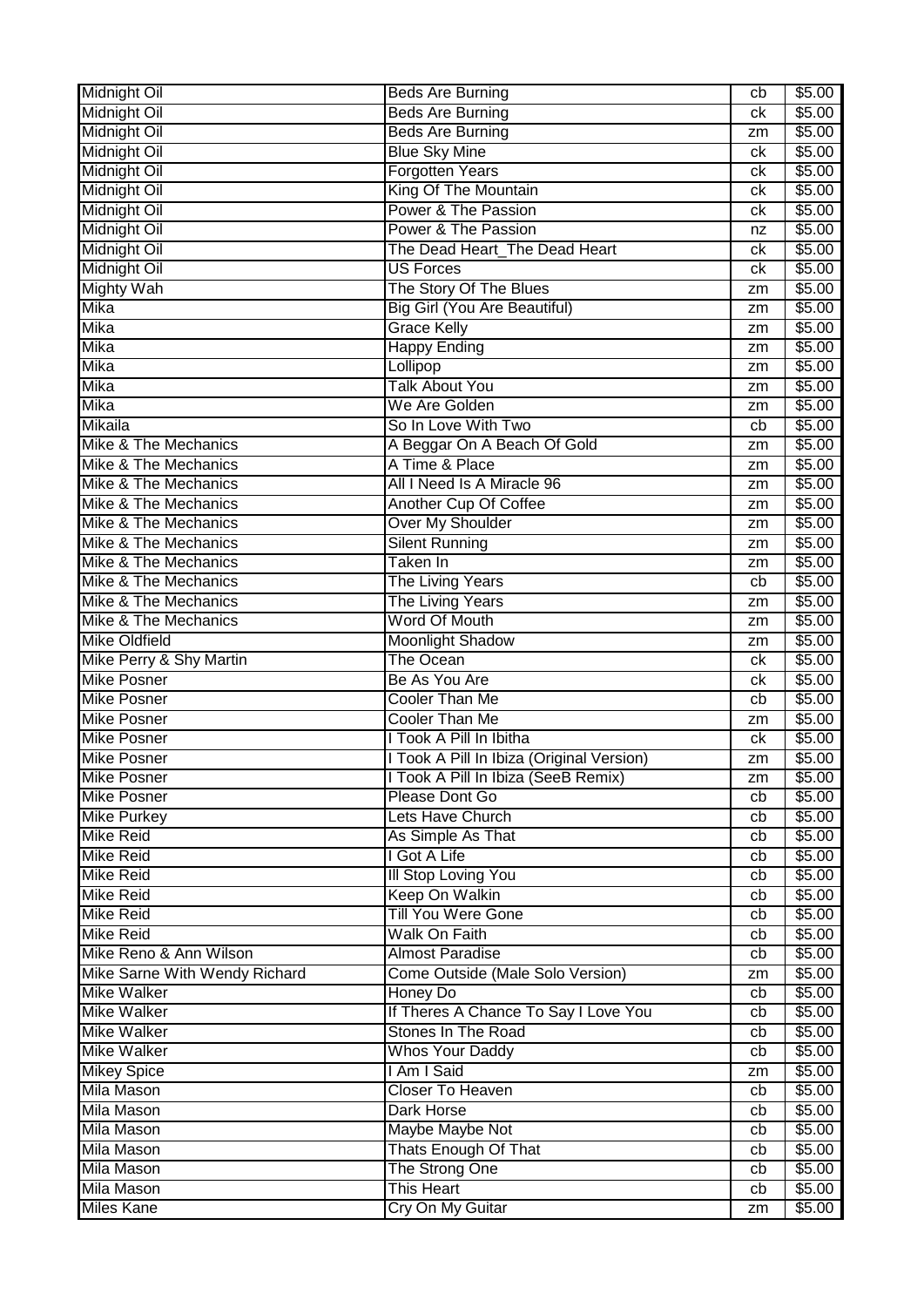| <b>Miles Kane</b>                             | Loaded                                                | zm | \$5.00           |
|-----------------------------------------------|-------------------------------------------------------|----|------------------|
| <b>Miley Cyrus</b>                            | 7 Things                                              | ck | \$5.00           |
| <b>Miley Cyrus</b>                            | <b>Adore You</b>                                      | zm | \$5.00           |
| <b>Miley Cyrus</b>                            | <b>Angels Like You</b>                                | zm | \$5.00           |
| <b>Miley Cyrus</b>                            | Inspired                                              | zm | \$5.00           |
| <b>Miley Cyrus</b>                            | Malibu                                                | ck | \$5.00           |
| <b>Miley Cyrus</b>                            | <b>Malibu</b>                                         | zm | \$5.00           |
| <b>Miley Cyrus</b>                            | Malibu (Acoustative Version)                          | zm | \$5.00           |
| <b>Miley Cyrus</b>                            | Midnight Sky                                          | ck | \$5.00           |
| <b>Miley Cyrus</b>                            | <b>Midnight Sky</b>                                   | zm | \$5.00           |
| <b>Miley Cyrus</b>                            | <b>Mothers Daughter</b>                               | ck | \$5.00           |
| <b>Miley Cyrus</b>                            | Mothers Daughter (Clean Version)                      | zm | \$5.00           |
| <b>Miley Cyrus</b>                            | Mothers Daughter (Explicit Version)                   | zm | \$5.00           |
| <b>Miley Cyrus</b>                            | Party in the USA                                      | ck | \$5.00           |
| <b>Miley Cyrus</b>                            | Party In The USA                                      | zm | \$5.00           |
| <b>Miley Cyrus</b>                            | See You Again                                         | zm | \$5.00           |
| <b>Miley Cyrus</b>                            | <b>Slide Away</b>                                     | ck | \$5.00           |
| <b>Miley Cyrus</b>                            | Slide Away                                            | ck | \$5.00           |
| <b>Miley Cyrus</b>                            | <b>Slide Away</b>                                     | zm | \$5.00           |
| <b>Miley Cyrus</b>                            | <b>The Climb</b>                                      | ck | \$5.00           |
| <b>Miley Cyrus</b>                            | <b>The Climb</b>                                      | zm | \$5.00           |
| <b>Miley Cyrus</b>                            | We Cant Stop                                          | zm | \$5.00           |
| <b>Miley Cyrus</b>                            | <b>Wrecking Ball</b>                                  | ck | \$5.00           |
| <b>Miley Cyrus</b>                            | <b>Wrecking Ball</b>                                  | zm | \$5.00           |
| <b>Miley Cyrus</b>                            | <b>Younger Now</b>                                    | ck | \$5.00           |
| <b>Miley Cyrus</b>                            | <b>Younger Now</b>                                    | zm | \$5.00           |
| <b>Miley Cyrus</b>                            | Younger Now (Intro Cut Down)                          | zm | \$5.00           |
| Miley Cyrus & Dua Lipa                        | Prisoner                                              | ck | \$5.00           |
| Miley Cyrus & Dua Lipa                        | Prisoner                                              | zm | \$5.00           |
|                                               |                                                       |    |                  |
|                                               | $\overline{Fu}$                                       | zm |                  |
| Miley Cyrus & French Montana<br>Milli Vanilli | Girl Im Gonna Miss You                                | cb | \$5.00<br>\$5.00 |
| Milli Vanilli                                 | <b>Girl You Know Its True</b>                         | zm | \$5.00           |
| <b>Millie</b>                                 |                                                       | zm | \$5.00           |
| <b>Millie Small</b>                           | My Boy Lollipop                                       | ck | \$5.00           |
| <b>Mills Brothers</b>                         | My Boy Lollipop<br>In The Shade Of The Old Apple Tree | cb | \$5.00           |
| <b>Mills Brothers</b>                         |                                                       | cb |                  |
| <b>Mills Brothers</b>                         | Me & My Shadow<br>Old Folks At Home                   | cb | \$5.00<br>\$5.00 |
| Mimi Webb                                     |                                                       | zm | \$5.00           |
| Mimi Webb                                     | 24-5 (Without Backing Vocals)<br>$24 - 5$             | zm | \$5.00           |
| Mimi Webb                                     | Dumb Love                                             | zm | \$5.00           |
| Mimi Webb                                     | Dumb Love (Without Backing Vocals)                    | zm | \$5.00           |
| <b>Mindbenders</b>                            | A Groovy Kind Of Love                                 | zm | \$5.00           |
| <b>Mindy McCready</b>                         | A Girls Gotta Do (What A Girls Gotta Do)              | cb | \$5.00           |
| <b>Mindy McCready</b>                         | All I Want Is Everything                              | cb | \$5.00           |
| <b>Mindy McCready</b>                         | Guys Do It All The Time                               | cb | \$5.00           |
| <b>Mindy McCready</b>                         | I Want A Man                                          | cb | \$5.00           |
| <b>Mindy McCready</b>                         | <b>Lets Talk About Love</b>                           | cb | \$5.00           |
| <b>Mindy McCready</b>                         | <b>Lips Like Yours</b>                                | cb | \$5.00           |
| <b>Mindy McCready</b>                         | Maybe Hell Notice Her Now                             | cb | \$5.00           |
| <b>Mindy McCready</b>                         | Maybe Maybe Not                                       | cb | \$5.00           |
| <b>Mindy McCready</b>                         | One In A Million                                      | cb | \$5.00           |
| <b>Mindy McCready</b>                         | Scream                                                | cb | \$5.00           |
| <b>Mindy McCready</b>                         | <b>Ten Thousand Angels</b>                            | cb | \$5.00           |
| <b>Mindy McCready</b>                         | The Other Side                                        | cb | \$5.00           |
| <b>Mindy McCready</b>                         | What If I Do                                          | cb | \$5.00           |
| <b>Mindy McCready</b>                         | <b>Youll Never Know</b>                               | cb | \$5.00           |
| Mini Viva<br><b>Minnie Riperton</b>           | Left My Heart In Tokyo                                | zm | \$5.00           |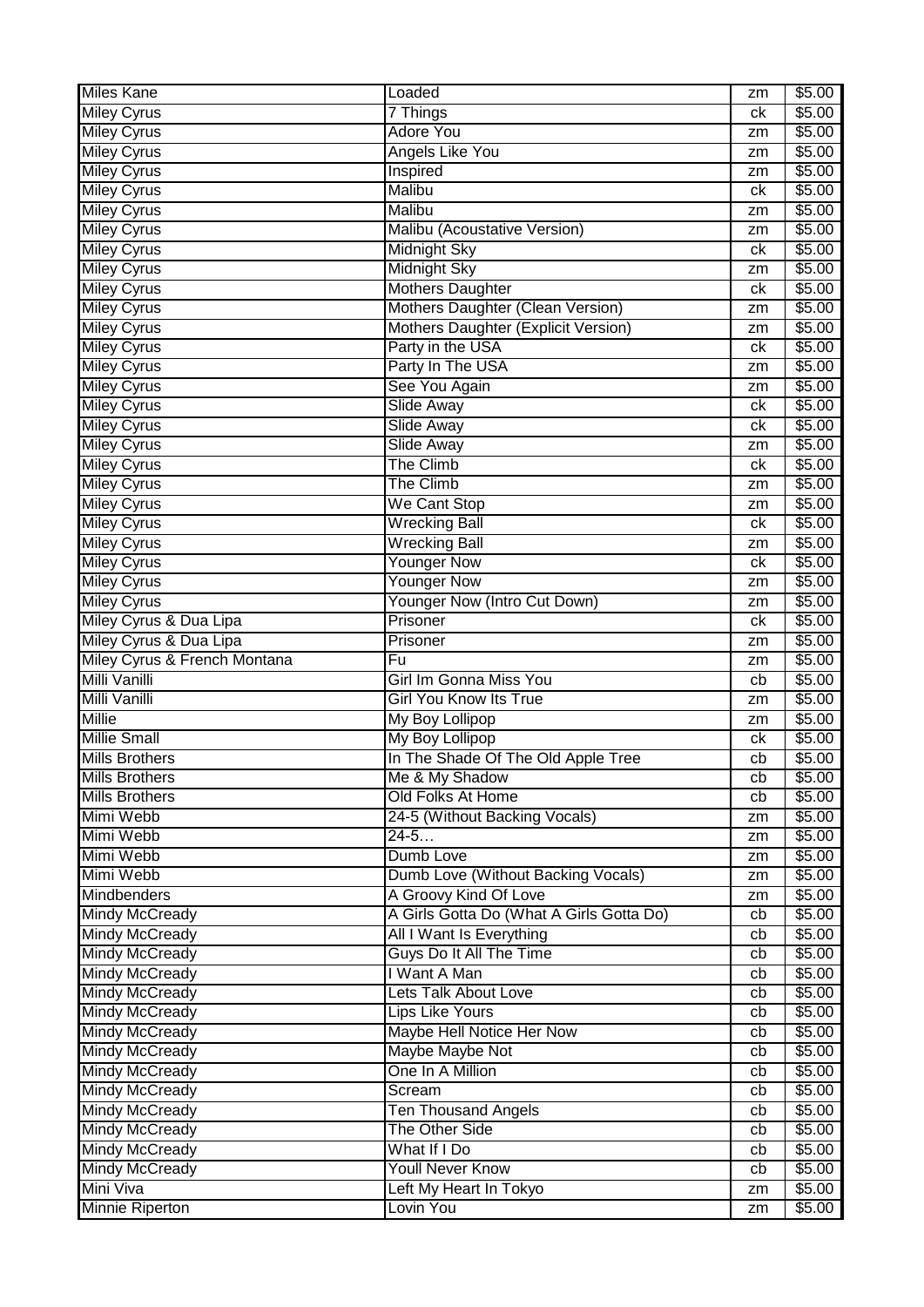| <b>Minnie Riperton</b>               | Loving You                                 | cb | \$5.00 |
|--------------------------------------|--------------------------------------------|----|--------|
| <b>Miracles</b>                      | Love Machine                               | cb | \$5.00 |
| <b>Miracles</b>                      | Ooo Baby Baby                              | cb | \$5.00 |
| <b>Miracles</b>                      | Youve Really Got A Hold On Me              | cb | \$5.00 |
| Miranda Cosgrove                     | <b>Kissin U</b>                            | cb | \$5.00 |
| Miranda Cosgrove                     | Leave It All To Me (Theme from iCarly)     | zm | \$5.00 |
| Miranda Lambert                      | <b>Bring Me Down</b>                       | cb | \$5.00 |
| Miranda Lambert                      | <b>Crazy Ex Girlfriend</b>                 | cb | \$5.00 |
| Miranda Lambert                      | <b>Dead Flowers</b>                        | cb | \$5.00 |
| Miranda Lambert                      | Famous In A Small Town                     | cb | \$5.00 |
| Miranda Lambert                      | Greyhound Bound For Nowhere                | cb | \$5.00 |
| Miranda Lambert                      | Gunpowder & Lead                           | cb | \$5.00 |
| Miranda Lambert                      | <b>Heart Like Mine</b>                     | cb | \$5.00 |
| Miranda Lambert                      | Kerosene                                   | cb | \$5.00 |
| Miranda Lambert                      | Me & Charlie Talking                       | cb | \$5.00 |
| Miranda Lambert                      | More Like Her                              | cb | \$5.00 |
| Miranda Lambert                      | <b>New Strings</b>                         | cb | \$5.00 |
| Miranda Lambert                      | Thats The Way The World Goes Round         | cb | \$5.00 |
| Miranda Lambert                      | The House That Built Me                    | cb | \$5.00 |
| Miranda Lambert                      | <b>What About Georgia</b>                  | cb | \$5.00 |
| Miranda Lambert & Dierks Bentley     | <b>Bad Angel</b>                           | cb | \$5.00 |
| <b>Misfits Of Science</b>            | <b>Fools Love</b>                          | nz | \$5.00 |
| <b>Miss Saigon</b>                   | Id Give My Life For You                    | zm | \$5.00 |
| <b>Miss Saigon</b>                   | The Last Night Of The World                | zm | \$5.00 |
| <b>Miss Saigon</b>                   | Why God Why                                | zm | \$5.00 |
| <b>Missy Elliot</b>                  | Get Ur Freak On                            | zm | \$5.00 |
| <b>Missy Higgins</b>                 | <b>Futon Couch</b>                         | сk | \$8.00 |
| <b>Missy Higgins</b>                 | Scar                                       | ck | \$5.00 |
| <b>Missy Higgins</b>                 | Scar                                       | nz | \$5.00 |
| <b>Missy Higgins</b>                 | Steer                                      | ck | \$5.00 |
| Missy Higgins                        | Ten Days                                   | ck | \$5.00 |
| Missy Higgins                        | The Special Two                            | сk | \$5.00 |
| <b>Missy Higgins</b>                 | The Special Two                            | nz | \$5.00 |
| <b>Missy Higgins</b>                 | This Is How It Goes                        | ck | \$8.00 |
| Missy Misdemeanor Elliott & Ginuwine | <b>Take Away</b>                           | cb | \$5.00 |
| <b>MisTeeq</b>                       | Scandalous                                 | zm | \$5.00 |
| <b>Mitch Miller</b>                  | Aint We Got Fun                            | cb | \$5.00 |
| <b>Mitch Miller</b>                  | By The Light Of The Silvery Moon           | cb | \$5.00 |
| <b>Mitch Miller</b>                  | <b>Bye Bye Blackbird</b>                   | cb | \$5.00 |
| <b>Mitch Miller</b>                  | Dont Fence Me In                           | cb | \$5.00 |
| <b>Mitch Miller</b>                  | Down By The Old Mill Stream                | cb | \$5.00 |
| <b>Mitch Miller</b>                  | Five Foot Two Eyes Of Blue                 | cb | \$5.00 |
| <b>Mitch Miller</b>                  | I Love My Baby (My Baby Loves Me)          | cb | \$5.00 |
| <b>Mitch Miller</b>                  | Im Looking Over A Four Leaf Clover         | cb | \$5.00 |
| <b>Mitch Miller</b>                  | <b>Moonlight Bay</b>                       | cb | \$5.00 |
| <b>Mitch Miller</b>                  | My Bonnie Lies Over The Ocean              | cb | \$5.00 |
| <b>Mitch Miller</b>                  | She Wore A Yellow Ribbon                   | cb | \$5.00 |
| <b>Mitch Miller</b>                  | Shine On Harvest Moon                      | cb | \$5.00 |
| <b>Mitch Miller</b>                  | Side By Side                               | cb | \$5.00 |
| <b>Mitch Miller</b>                  | Stardust                                   | cb | \$5.00 |
| <b>Mitch Miller</b>                  | <b>Sweet Adeline</b>                       | cb | \$5.00 |
| <b>Mitch Miller</b>                  | <b>Sweet Violets</b>                       | cb | \$5.00 |
| <b>Mitch Miller</b>                  | That Old Gang Of Mine                      | cb | \$5.00 |
| <b>Mitch Miller</b>                  | The Yellow Rose Of Texas                   | cb | \$5.00 |
| <b>Mitch Miller</b>                  | Till We Meet Again                         | cb | \$5.00 |
| <b>Mitch Miller</b>                  | Tip Toe Through The Tulips (With Me)       | cb | \$5.00 |
| <b>Mitch Miller</b>                  | When The Red Red Robin Comes Bob Bob Bobbi | cb | \$5.00 |
| <b>Mitch Miller</b>                  | While Strolling Through The Park One Day   | cb | \$5.00 |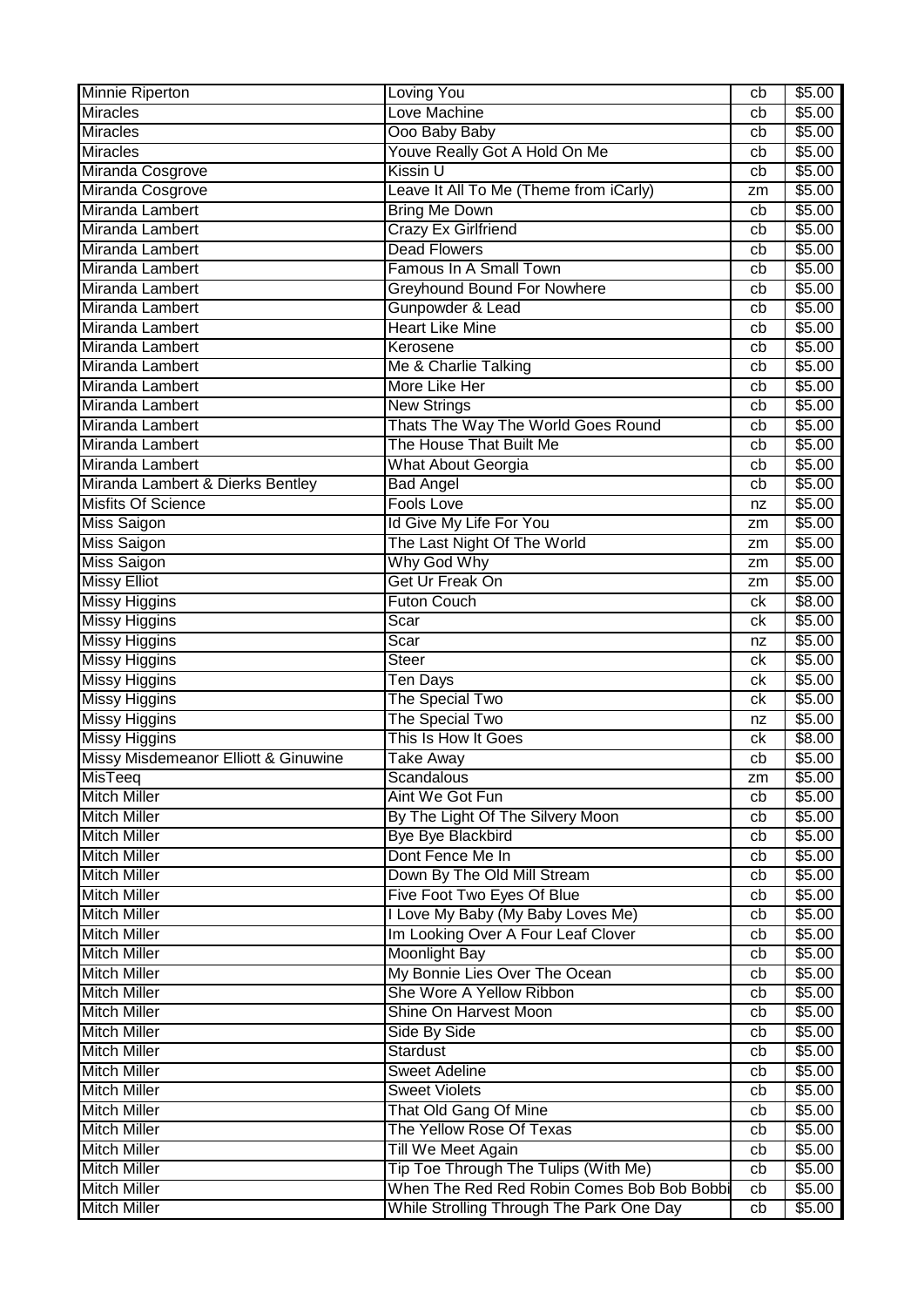| <b>Mitch Miller</b>                                  | You Are My Sunshine                                    | cb                    | \$5.00           |
|------------------------------------------------------|--------------------------------------------------------|-----------------------|------------------|
| Mitch Ryder & Detroit Wheels                         | Devil With A Blue Dress On & Good Golly Miss Mo        | cb                    | \$5.00           |
| <b>Mixtures</b>                                      | The Pushbike Song                                      | сk                    | \$5.00           |
| <b>Mixtures</b>                                      | The Pushbike Song                                      | zm                    | \$5.00           |
| <b>Mkto</b>                                          | Classic                                                | zm                    | \$5.00           |
| <b>MO</b>                                            | <b>Final Song</b>                                      | сk                    | \$5.00           |
| <b>MO</b>                                            | <b>Final Song</b>                                      | zm                    | \$5.00           |
| <b>MO</b>                                            | Kamikaze                                               | zm                    | \$5.00           |
| Moana                                                | How Far III Go                                         | zm                    | \$5.00           |
| Moana                                                | How Far III Go (With Intro Clicks)                     | zm                    | \$5.00           |
| Moana                                                | Shiny                                                  | zm                    | \$5.00           |
| Moana                                                | <b>Youre Welcome</b>                                   | zm                    | \$5.00           |
| Moana & The Moa Hunters                              | <b>Black Pearl</b>                                     | nz                    | \$5.00           |
| Moana (Alessia Cara)                                 | How Far III Go                                         | сk                    | \$5.00           |
| Moby                                                 | We Are All Made Of Stars                               | cb                    | \$5.00           |
| Moby & Gwen Stefani                                  | South Side                                             | cb                    | \$5.00           |
| <b>Mockers</b>                                       | <b>Forever Tuesday Morning</b>                         | nz                    | \$5.00           |
| <b>Mockers</b>                                       | <b>Swear Its True</b>                                  | nz                    | \$5.00           |
| <b>Models</b>                                        | <b>Barbados</b>                                        | сk                    | \$5.00           |
| <b>Models</b>                                        | Out Of Mind Out Of Sight                               | сk                    | \$5.00           |
| Modern English                                       | I Melt With You                                        | zm                    | \$5.00           |
| <b>Modern Romance</b>                                | <b>Best Years Of Our Lives</b>                         | zm                    | \$5.00           |
| <b>Modern Talking</b>                                | <b>Brother Louie</b>                                   | zm                    | \$5.00           |
| <b>Modern Talking</b>                                | Brother Louie (Without Backing Vocals)                 | zm                    | \$5.00           |
| Modjo                                                | Lady                                                   | cb                    | \$5.00           |
| Modjo                                                | Lady (Hear Me Tonight)                                 | zm                    | \$5.00           |
| Moe Bandy                                            | Americana                                              | cb                    | \$5.00           |
| Moe Bandy                                            | <b>Bandy The Rodeo Clown</b>                           | cb                    | \$5.00           |
| Moe Bandy                                            | <b>Barstool Mountain</b>                               | cb                    | \$5.00           |
|                                                      |                                                        |                       |                  |
|                                                      |                                                        | cb                    |                  |
| Moe Bandy                                            | Hank Williams You Wrote My Life                        | cb                    | \$5.00           |
| Moe Bandy                                            | Here I Am Drunk Again                                  | cb                    | \$5.00           |
| Moe Bandy                                            | I Cheated Me Right Out Of You                          |                       | \$5.00           |
| Moe Bandy                                            | Im Sorry For You My Friend                             | cb<br>cb              | \$5.00           |
| Moe Bandy                                            | It Was Always So Easy (To Find An Unhappy Wor          | cb                    | \$5.00           |
| Moe Bandy                                            | <b>Its A Cheating Situation</b>                        |                       | \$5.00           |
| Moe Bandy                                            | Shes Not Really Cheatin (Shes Just Gettin Even)        | $\overline{cb}$<br>cb | \$5.00           |
| Moe Bandy<br>Moe Bandy                               | Till Im Too Old To Die Young                           | cb                    | \$5.00<br>\$5.00 |
|                                                      | <b>Two Lonely People</b>                               | cb                    | \$5.00           |
| Moe Bandy & Joe Stampley                             | Hey Joe (Hey Moe)                                      | cb                    |                  |
| Moe Bandy & Joe Stampley<br>Moe Bandy & Joe Stampley | <b>Holding The Bag</b><br>Just Good OI Boys            | cb                    | \$5.00<br>\$5.00 |
| <b>Moffats</b>                                       | When God Made You                                      | cb                    | \$5.00           |
| <b>Mohammed Rafi</b>                                 | <b>Baharon Phool Barsao</b>                            | zm                    |                  |
| <b>Mollie OBrien</b>                                 |                                                        | cb                    | \$5.00<br>\$5.00 |
|                                                      | <b>Orphan Girl</b><br><b>Flirtin With Disaster</b>     | cb                    |                  |
| <b>Molly Hatchet</b><br><b>Molly Smitten Downes</b>  | <b>Children Of The Universe</b>                        | zm                    | \$5.00<br>\$5.00 |
| Moloko                                               | Sing It Back                                           | zm                    |                  |
|                                                      |                                                        | cb                    | \$5.00           |
| <b>Moments</b><br>Mona                               | Love On A Two Way Street<br>Craig McLachlan & Check 12 | zm                    | \$5.00<br>\$5.00 |
| Monaco                                               | What Do You Want From Me (No Harmony)                  | zm                    | \$5.00           |
| Monaco                                               | What Do You Want From Me (With Harmony)                | zm                    | \$5.00           |
| Mondo Rock                                           | Chemistry                                              | ck                    | \$5.00           |
| Mondo Rock                                           | <b>Come Said The Boy</b>                               | ck                    | \$5.00           |
| <b>Mondo Rock</b>                                    | <b>Cool World</b>                                      | ck                    | \$5.00           |
| Mondo Rock                                           | State Of The Heart                                     | ck                    | \$8.00           |
| Monica                                               | All Eyez On Me                                         | cb                    | \$5.00           |
| Monica                                               | <b>Angel Of Mine</b>                                   | cb                    | \$5.00           |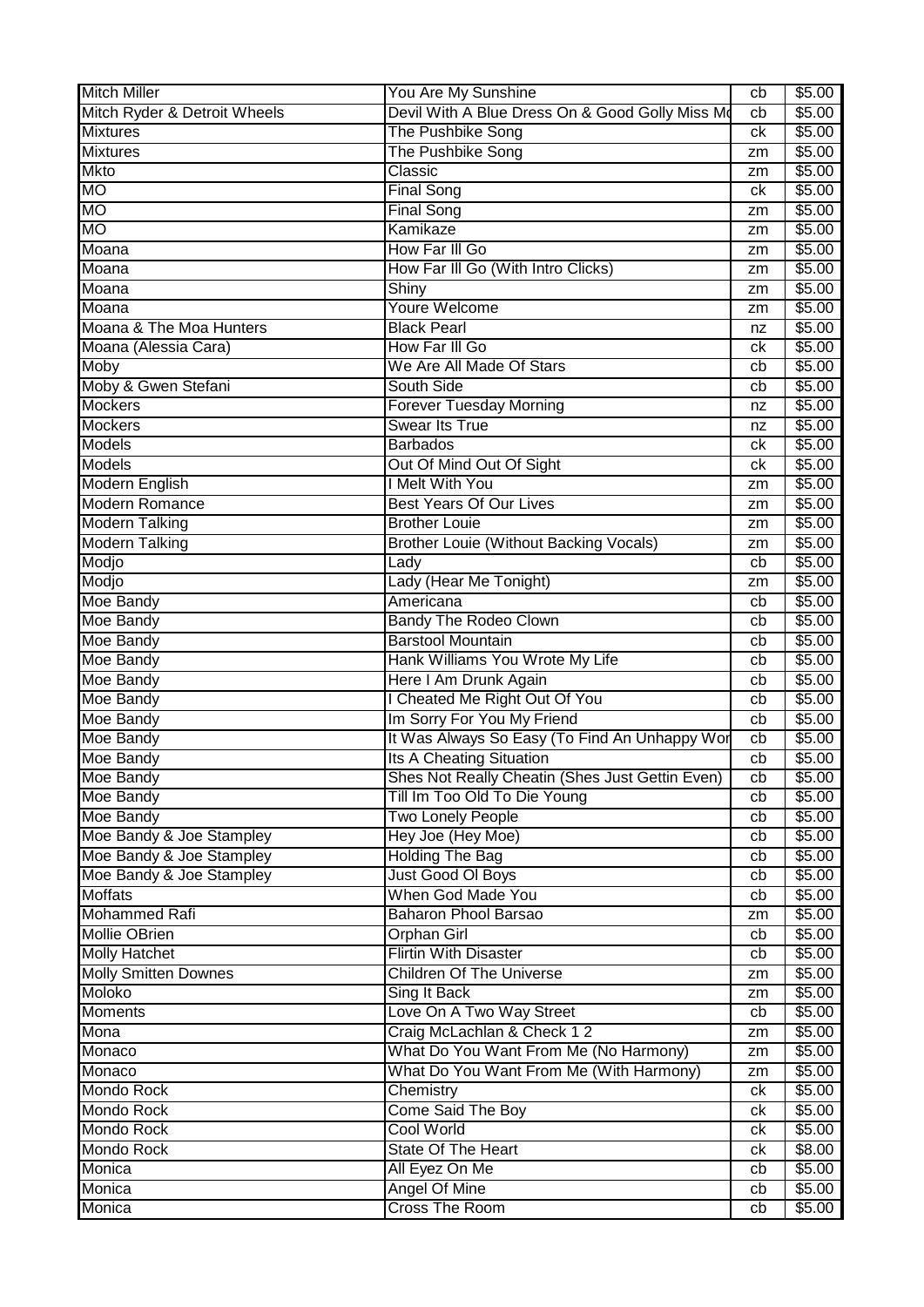| Monica                                               | Everything To Me                               | cb       | \$5.00           |
|------------------------------------------------------|------------------------------------------------|----------|------------------|
| Monica                                               | For You I Will                                 | cb       | \$5.00           |
| Monica                                               | Gone Be Fine                                   | cb       | \$5.00           |
| Monica                                               | <b>Knock Knock</b>                             | cb       | \$5.00           |
| Monica                                               | Love All Over Me                               | cb       | \$5.00           |
| Monica                                               | So Gone                                        | cb       | \$5.00           |
| Monica                                               | The First Night                                | cb       | \$5.00           |
| Monica                                               | <b>U Shouldve Known Better</b>                 | cb       | \$5.00           |
| Monica                                               | Why I Love You So Much                         | cb       | \$5.00           |
| Monica & Brandy                                      | The Boy Is Mine                                | cb       | \$5.00           |
| Monica & Jermaine Dupri                              | <b>Too Hood</b>                                | cb       | \$5.00           |
| Monica & Keyshia Cole                                | Trust                                          | cb       | \$5.00           |
| <b>Monitors</b>                                      | <b>Hes Alive &amp; Well</b>                    | cb       | \$5.00           |
| <b>Monitors</b>                                      | Singing In The 80s                             | сk       | \$5.00           |
| <b>Monkees</b>                                       | A Little Bit Me A Little Bit You               | zm       | \$5.00           |
| <b>Monkees</b>                                       | Daydream Believer                              | cb       | \$5.00           |
| <b>Monkees</b>                                       | Daydream Believer                              | zm       | \$5.00           |
| <b>Monkees</b>                                       | <b>Hey Hey Were The Monkees</b>                | cb       | \$5.00           |
| <b>Monkees</b>                                       | <b>Hey Hey Were The Monkees</b>                | zm       | \$5.00           |
| <b>Monkees</b>                                       | Im A Believer                                  | cb       | \$5.00           |
| <b>Monkees</b>                                       | Im A Believer                                  | zm       | \$5.00           |
| <b>Monkees</b>                                       | Im Not Your Steppin Stone                      | zm       | \$5.00           |
| <b>Monkees</b>                                       | <b>Last Train To Clarksville</b>               | cb       | \$5.00           |
| <b>Monkees</b>                                       | <b>Last Train To Clarksville</b>               | zm       | \$5.00           |
| <b>Monkees</b>                                       | Look Out (Here Comes Tomorrow)                 | zm       | \$5.00           |
| <b>Monkees</b>                                       | <b>Pleasant Valley Sunday</b>                  | cb       | \$5.00           |
| <b>Monks</b>                                         | Nice Legs Shame About Her Face                 | zm       | \$5.00           |
| <b>Monotones</b>                                     | The Book Of Love                               | cb       | \$5.00           |
| <b>Monroe Brothers</b>                               | What Would You Give Me In Exchange For Your \$ | cb       | \$5.00           |
|                                                      |                                                |          |                  |
| Montaigne                                            | Dont Break Me                                  | ck       | \$5.00           |
| <b>Monte Video</b>                                   | Shoop Shoop Diddy Wop                          | nz       | \$5.00           |
| Monte Warden                                         | Its Only Love                                  | cb       | \$5.00           |
| Monte Warden                                         | Someday                                        | cb       | \$5.00           |
| Montell Jordan                                       | Get It On Tonite                               | cb       | \$5.00           |
| <b>Montell Jordan</b>                                | This Is How We Do It                           | cb       | \$5.00           |
|                                                      | This Is How We Do It                           | zm       | \$5.00           |
| <b>Montgomery Gentry</b>                             | <b>All Night Long</b>                          | cb       | \$5.00           |
| Montell Jordan<br><b>Montgomery Gentry</b>           | Back When I Knew It All                        | cb       | \$5.00           |
| <b>Montgomery Gentry</b>                             | Cold One Comin On                              | cb       | \$5.00           |
| <b>Montgomery Gentry</b>                             | Daddy Wont Sell The Farm                       | cb       | \$5.00           |
| <b>Montgomery Gentry</b>                             | Didnt I                                        | cb       | \$5.00           |
| <b>Montgomery Gentry</b>                             | Gone                                           | cb       | \$5.00           |
| <b>Montgomery Gentry</b>                             | <b>Hell Yeah</b>                               | cb       | \$5.00           |
| <b>Montgomery Gentry</b>                             | <b>Hillbilly Shoes</b>                         | cb       | \$5.00           |
| <b>Montgomery Gentry</b>                             | If You Ever Stop Loving Me                     | cb       | \$5.00           |
| <b>Montgomery Gentry</b>                             | Lonely & Gone                                  | cb       | \$5.00           |
| <b>Montgomery Gentry</b>                             | Long Line Of Losers                            | cb       | \$5.00           |
| <b>Montgomery Gentry</b>                             | <b>Lucky Man</b>                               | cb       | \$5.00           |
| <b>Montgomery Gentry</b>                             | Merry Christmas From The Family                | cb       | \$5.00           |
| <b>Montgomery Gentry</b>                             | My Town                                        | cb       | \$5.00           |
| <b>Montgomery Gentry</b>                             | One In Every Crowd                             | cb       | \$5.00           |
| <b>Montgomery Gentry</b>                             | Oughta Be More Songs About That                | cb       | \$5.00           |
| <b>Montgomery Gentry</b>                             | <b>Roll With Me</b>                            | cb       | \$5.00           |
| <b>Montgomery Gentry</b>                             | Self Made Man                                  | cb       | \$5.00           |
| <b>Montgomery Gentry</b>                             | She Couldnt Change Me                          | cb       | \$5.00           |
| <b>Montgomery Gentry</b>                             | She Dont Tell Me To                            | cb       | \$5.00           |
| <b>Montgomery Gentry</b><br><b>Montgomery Gentry</b> | Something To Be Proud Of<br>Speed              | cb<br>cb | \$5.00<br>\$5.00 |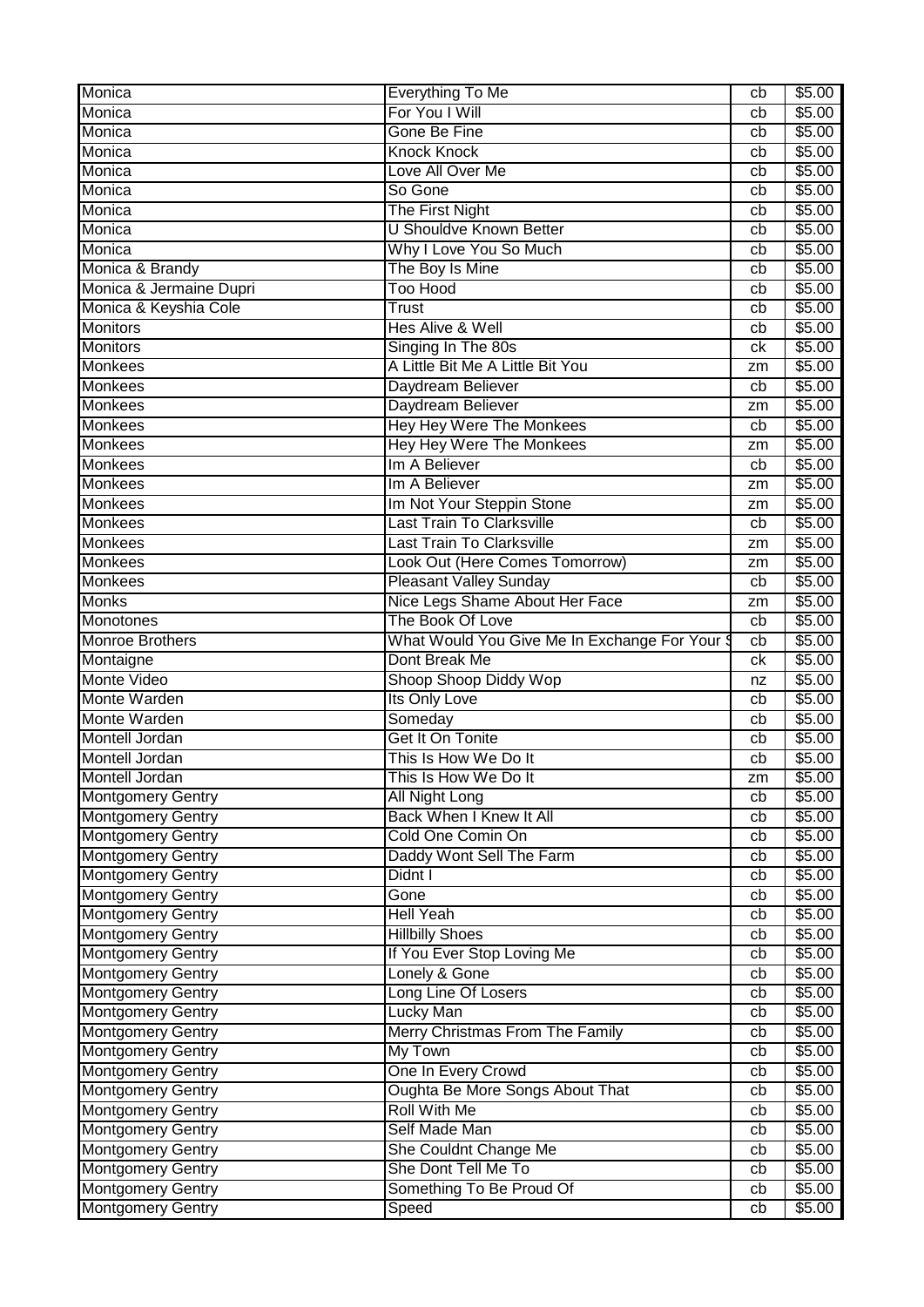| <b>Montgomery Gentry</b>                        | What Do Ya Think About That                                                              | cb       | \$5.00           |
|-------------------------------------------------|------------------------------------------------------------------------------------------|----------|------------------|
| <b>Montgomery Gentry</b>                        | <b>While Youre Still Young</b>                                                           | cb       | \$5.00           |
| <b>Montgomery Gentry</b>                        | You Do Your Thing                                                                        | cb       | \$5.00           |
| Montserrat Caballé                              | O Mio Babbino Caro                                                                       | zm       | \$5.00           |
| <b>Monty Holmes</b>                             | <b>Alone</b>                                                                             | cb       | \$5.00           |
| <b>Monty Holmes</b>                             | Leave My Mama Out Of This                                                                | cb       | \$5.00           |
| Monty Python                                    | Always Look On The Bright Side Of Life                                                   | zm       | \$5.00           |
| Mood                                            | 24kGoldn & Iann Dior                                                                     | zm       | \$5.00           |
| <b>Moody Blues</b>                              | <b>Go Now</b>                                                                            | ck       | \$5.00           |
| <b>Moody Blues</b>                              | Go Now                                                                                   | zm       | \$5.00           |
| <b>Moody Blues</b>                              | In Your Wildest Dreams                                                                   | cb       | \$5.00           |
| <b>Moody Blues</b>                              | <b>Nights In White Satin</b>                                                             | cb       | \$5.00           |
| <b>Moody Blues</b>                              | <b>Nights In White Satin</b>                                                             | zm       | \$5.00           |
| Moon Taxi                                       | Two High                                                                                 | zm       | \$5.00           |
| Morecambe & Wise                                | <b>Bring Me Sunshine</b>                                                                 | zm       | \$5.00           |
| Morgan Evans                                    | Day Drunk                                                                                | сk       | \$5.00           |
| Morgan Evans                                    | Diamonds                                                                                 | сk       | \$8.00           |
| <b>Morgan Evans</b>                             | I Do                                                                                     | сk       | \$8.00           |
| <b>Morgan Evans</b>                             | Kiss Somebody                                                                            | сk       | \$8.00           |
| <b>Morgan Evans</b>                             | Love Is Real                                                                             | сk       | \$5.00           |
| Morgan Evans                                    | Young Again                                                                              | сk       | \$8.00           |
| Morgan Evans & Kelsea Ballerini                 | Dance With Me                                                                            | сk       | \$8.00           |
| Morgan Heritage                                 | Shes Still Loving Me                                                                     | zm       | \$5.00           |
| <b>Morris Albert</b>                            | Feelings                                                                                 | cb       | \$5.00           |
| <b>Morrissey</b>                                | Back On The Chain Gang                                                                   | zm       | \$5.00           |
| <b>Morrissey</b>                                | Everyday Is Like Sunday                                                                  | zm       | \$5.00           |
| <b>Morrissey</b>                                | <b>Interesting Drug</b>                                                                  | zm       | \$5.00           |
| <b>Morrissey</b>                                | November Spawned A Monster                                                               | zm       | \$5.00           |
| Morrissey                                       | November Spawned A Monster (Without SFX in In                                            | zm       | \$5.00           |
|                                                 |                                                                                          |          |                  |
|                                                 | Suedehead                                                                                | zm       |                  |
| <b>Morrissey</b>                                |                                                                                          | zm       | \$5.00           |
| <b>Morrissey</b>                                | The First Of The Gang To Die                                                             | zm       | \$5.00<br>\$5.00 |
| Morrissey                                       | The Last Of The Famous International Playboys<br>The More You Ignore Me The Closer I Get | zm       |                  |
| Morrissey                                       | You Have Killed Me                                                                       | zm       | \$5.00<br>\$5.00 |
| Morrissey<br><b>Most Girls</b>                  | <b>Hailee Steinfeld</b>                                                                  | сk       | \$5.00           |
| <b>Motels</b>                                   | Shame                                                                                    |          |                  |
|                                                 |                                                                                          | сk<br>ck | \$5.00           |
| <b>Motels</b><br><b>Motels</b>                  | <b>Total Control</b><br><b>Whose Problem</b>                                             | ck       | \$5.00<br>\$8.00 |
|                                                 |                                                                                          | cb       | \$5.00           |
| <b>Motley Crue</b>                              | Dr Feelgood<br><b>Home Sweet Home</b>                                                    | cb       | \$5.00           |
| <b>Motley Crue</b><br><b>Motley Crue</b>        | Smokin In The Boys Room                                                                  | cb       | \$5.00           |
| Motorhead                                       |                                                                                          | zm       |                  |
| <b>Motors</b>                                   | <b>Ace Of Spades</b>                                                                     | zm       | \$5.00<br>\$5.00 |
|                                                 | Airport                                                                                  | zm       | \$5.00           |
| Mott The Hoople<br>Mott The Hoople              | <b>All The Young Dudes</b><br><b>Roll Away The Stone</b>                                 | zm       | \$5.00           |
| Mountain                                        |                                                                                          | cb       |                  |
| <b>Mountain Heart</b>                           | Mississippi Queen<br>Roses                                                               | cb       | \$5.00           |
|                                                 | <b>Sex Bomb</b>                                                                          | zm       | \$5.00           |
| Mousse T & Tom Jones<br>Mousse T Vs Hot N Juicy | <b>Horny</b>                                                                             | zm       | \$5.00<br>\$5.00 |
| Move                                            | <b>Blackberry Way</b>                                                                    | zm       | \$5.00           |
| Move                                            | <b>Fire Brigade</b>                                                                      | zm       | \$5.00           |
| Move                                            | <b>Flowers In The Rain</b>                                                               | zm       | \$5.00           |
| Move                                            | I Can Hear The Grass Grow                                                                | zm       | \$5.00           |
| Move                                            | <b>Night Of Fear</b>                                                                     | zm       | \$5.00           |
| <b>Movie Aladdin</b>                            | A Whole New World                                                                        | zm       | \$5.00           |
| Movie Lady & The Tramp                          | <b>Bella Notte</b>                                                                       | zm       | \$5.00           |
| Movie Lady & The Tramp                          | <b>Hes A Tramp</b>                                                                       | zm       | \$5.00           |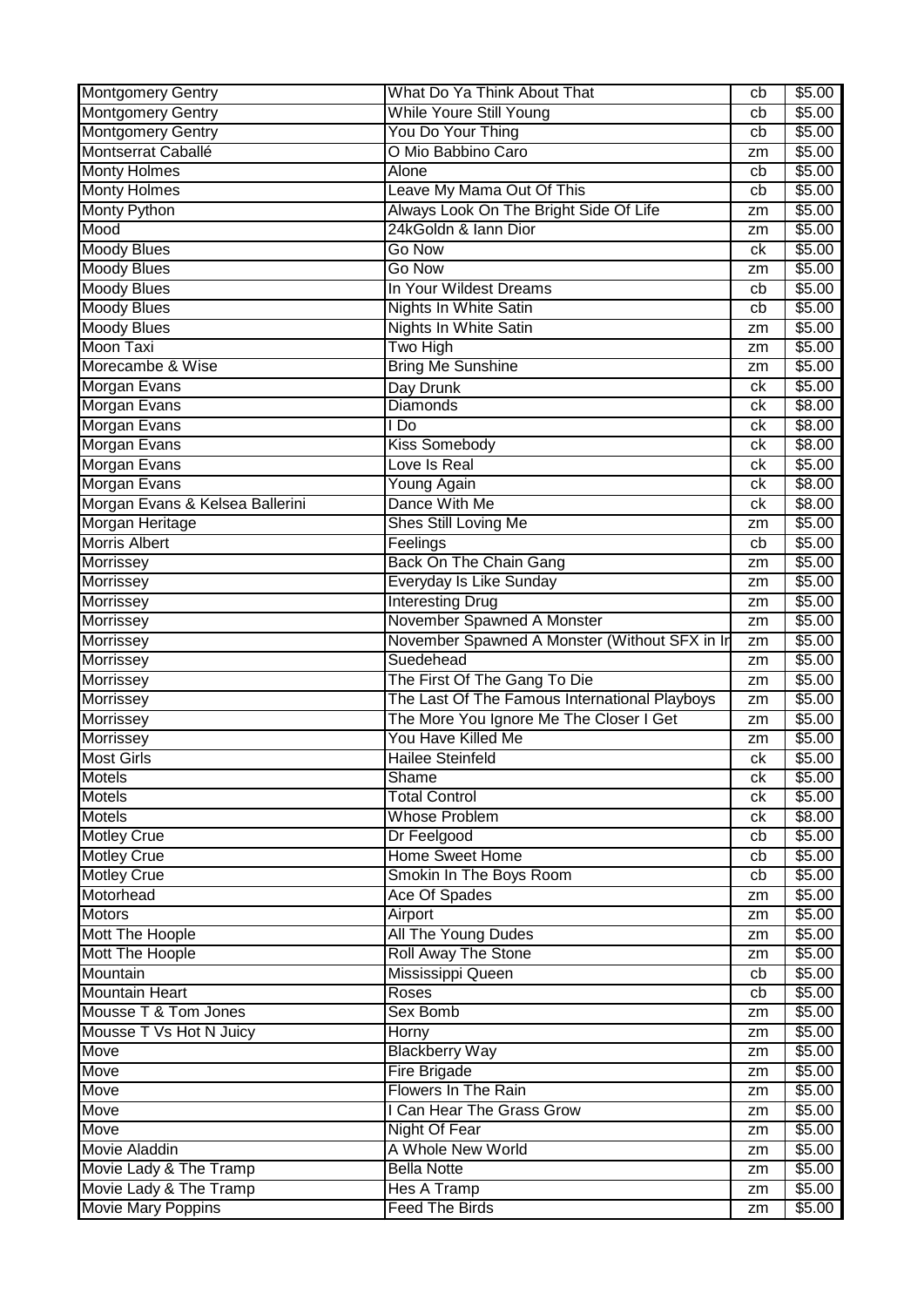| Movie Pinocchio          | When You Wish Upon A Star                 | zm | \$5.00 |
|--------------------------|-------------------------------------------|----|--------|
| <b>Movie Pocahontas</b>  | <b>Colours Of The Wind</b>                | zm | \$5.00 |
| <b>Movie Pocahontas</b>  | <b>Just Around The River Bend</b>         | zm | \$5.00 |
| Movie The Jungle Book    | <b>Bare Necessities</b>                   | zm | \$5.00 |
| Movie The Jungle Book    | I Wanna Be Like You                       | zm | \$5.00 |
| Movie The Lion King      | Can You Feel The Love Tonight             | zm | \$5.00 |
| Movie The Lion King      | <b>Circle Of Life</b>                     | zm | \$5.00 |
| <b>Moving Pictures</b>   | <b>What About Me</b>                      | ck | \$5.00 |
| Mr Big                   | To Be With You                            | zm | \$5.00 |
| Mr C The Slide Man       | Cha Cha Slide                             | cb | \$5.00 |
| <b>Mr Mister</b>         | <b>Broken Wings</b>                       | cb | \$5.00 |
| <b>Mr Mister</b>         | <b>Broken Wings</b>                       | zm | \$5.00 |
| <b>Mr Mister</b>         | Kyrie                                     | cb | \$5.00 |
| <b>Mr Mister</b>         | Kyrie                                     | zm | \$5.00 |
| <b>Mr President</b>      | Coco Jamboo                               | сk | \$5.00 |
| <b>Mr Probz</b>          | <b>Nothing Really Matters</b>             | zm | \$5.00 |
| <b>Mr Probz</b>          | Waves                                     | zm | \$5.00 |
| <b>Ms Dynamite</b>       | Ms Dy Na Mi Tee                           | zm | \$5.00 |
| Mud                      | <b>Book Of Love</b>                       | zm | \$5.00 |
| Mud                      | Crazy                                     | zm | \$5.00 |
| Mud                      | Dyna Mite                                 | zm | \$5.00 |
| Mud                      | <b>Hypnosis</b>                           | zm | \$5.00 |
| Mud                      | <b>Lonely This Christmas</b>              | zm | \$5.00 |
| Mud                      | <b>Moonshine Sally</b>                    | zm | \$5.00 |
| Mud                      | Oh Boy                                    | zm | \$5.00 |
| Mud                      | Rocket                                    | zm | \$5.00 |
| Mud                      | Shes Got The Devil In Her Eyes            | zm | \$5.00 |
| Mud                      | Show Me Youre A Woman                     | zm | \$5.00 |
| Mud                      | The Cat Crept In                          | zm | \$5.00 |
| Mud                      | The End Of The World                      | zm | \$5.00 |
| Mud                      | The Mud Medley                            | zm | \$5.00 |
| Mud                      | The Secrets That You Keep                 | zm | \$5.00 |
| Mud                      | <b>Tiger Feet</b>                         | сk | \$5.00 |
| Mud                      | <b>Tiger Feet</b>                         | zm | \$5.00 |
| Mud                      | Why Do Fools Fall In Love & Book Of Love  | zm | \$5.00 |
| Mudhog                   | I Dont Know If Im Coming Home             | cb | \$5.00 |
| <b>Mukesh</b>            | Awara Hoon                                | zm | \$5.00 |
| Mukesh & Lata Mangeshkar | Kabhi Kabhi Mere Dil Mein Khayal Aati Hai | zm | \$5.00 |
| <b>Mulan</b>             | A Girl Worth Fighting For                 | zm | \$5.00 |
| <b>Mulan</b>             | Honour To Us All                          | zm | \$5.00 |
| <b>Mulan</b>             | III Make A Man Out Of You                 | zm | \$5.00 |
| <b>Mulan</b>             | Reflection                                | zm | \$5.00 |
| <b>Mullins Black</b>     | You Didnt Did Ya                          | cb | \$5.00 |
| Mumford & Sons           | I Will Wait                               | ck | \$5.00 |
| Mumford & Sons           | I Will Wait                               | zm | \$5.00 |
| Mumford & Sons           | Little Lion Man                           | cb | \$5.00 |
| Mumford & Sons           | <b>Roll Away Your Stone</b>               | cb | \$5.00 |
| Mumford & Sons           | <b>The Cave</b>                           | cb | \$5.00 |
| Mumford & Sons           | <b>Winter Winds</b>                       | zm | \$5.00 |
| Mungo Jerry              | In The Summertime                         | cb | \$5.00 |
| Mungo Jerry              | In The Summertime                         | zm | \$5.00 |
| Mungo Jerry              | Lady Rose                                 | zm | \$5.00 |
| <b>Murmaids</b>          | Popsicles & Icicles                       | cb | \$5.00 |
| <b>Muse</b>              | <b>Feeling Good</b>                       | zm | \$5.00 |
| Muse                     | Plug In Baby                              | zm | \$5.00 |
| <b>Muse</b>              | Psycho                                    | zm | \$5.00 |
| Muse                     | Starlight                                 | zm | \$5.00 |
| <b>Muse</b>              | <b>Supermassive Black Hole</b>            | zm | \$5.00 |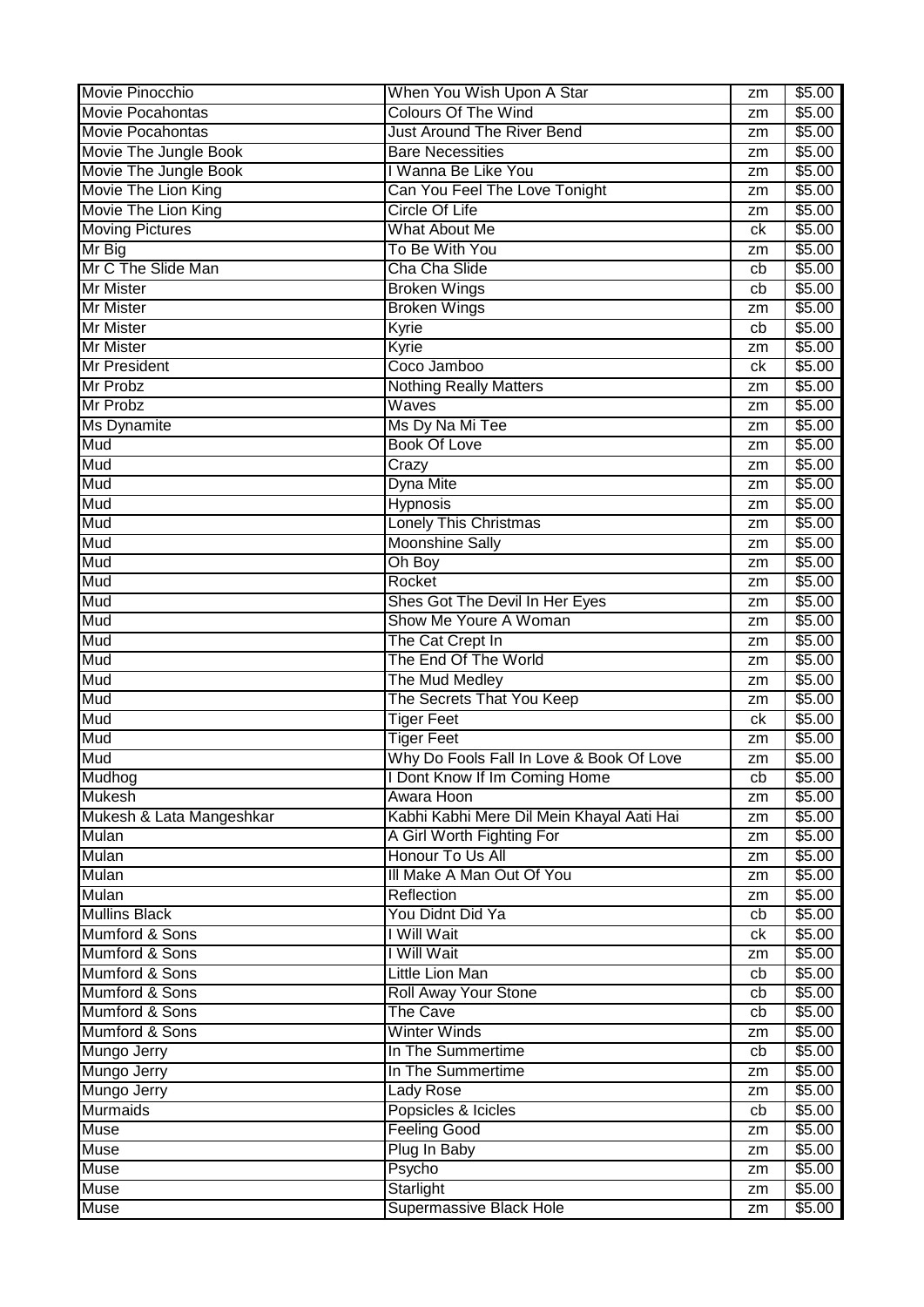| Muse                           | Survival (Official Olympic Song 2012)                 | zm | \$5.00 |
|--------------------------------|-------------------------------------------------------|----|--------|
| <b>Muse</b>                    | <b>Thought Contagion</b>                              | zm | \$5.00 |
| <b>Muse</b>                    | Time Is Running Out                                   | zm | \$5.00 |
| <b>Muse</b>                    | Uprising                                              | zm | \$5.00 |
| <b>Music Explosion</b>         | Little Bit O Soul                                     | cb | \$5.00 |
| <b>Music Machine</b>           | <b>Talk Talk</b>                                      | cb | \$5.00 |
| <b>Music Travel Love</b>       | The Only One                                          | zm | \$5.00 |
| <b>Musical Youth</b>           | Pass The Dutchie                                      | cb | \$5.00 |
| <b>Musical Youth</b>           | Pass The Dutchie                                      | zm | \$5.00 |
| Musiq                          | Halfcrazy                                             | cb | \$5.00 |
| <b>Musiq</b>                   | <b>Just Friends</b>                                   | cb | \$5.00 |
| Musiq Soulchild                | SoBeautiful                                           | cb | \$5.00 |
| Musiq Soulchild & Mary J Blige | <b>IfULeave</b>                                       | cb | \$5.00 |
| <b>Mutton Birds</b>            | <b>Anchor Me</b>                                      |    | \$5.00 |
| <b>Mutton Birds</b>            | <b>Dominion Road</b>                                  | nz | \$5.00 |
|                                |                                                       | nz | \$5.00 |
| My Chemical Romance            | Im Not Okay (I Promise)                               | zm |        |
| My Chemical Romance            | Na Na Na                                              | zm | \$5.00 |
| <b>My Chemical Romance</b>     | Summertime                                            | zm | \$5.00 |
| My Chemical Romance            | <b>Teenagers</b>                                      | zm | \$5.00 |
| My Chemical Romance            | The Kids From Yesterday                               | zm | \$5.00 |
| My Chemical Romance            | <b>Welcome To The Black Parade</b>                    | zm | \$5.00 |
| My Fair Lady                   | I Could Have Danced All Night                         | zm | \$5.00 |
| <b>My Fair Lady</b>            | On The Street Where You Live                          | zm | \$5.00 |
| My Fair Lady                   | <b>Wouldnt It Be Loverly</b>                          | zm | \$5.00 |
| Mya                            | Case Of The Ex (Whatcha Gonna Do)                     | cb | \$5.00 |
| Mya                            | Fallen                                                | cb | \$5.00 |
| Mya                            | My Love Is LikeWo                                     | cb | \$5.00 |
| N Dubz & Mr Hudson             | <b>Playing With Fire</b>                              | zm | \$5.00 |
| N Trance                       | <b>Set You Free</b>                                   | zm | \$5.00 |
| <b>Naked Eyes</b>              | Always Something There To Remind Me                   | cb | \$5.00 |
| Nanci Griffith                 | From Clare To Here                                    | zm | \$5.00 |
| <b>Nancy Sinatra</b>           | <b>Sugar Town</b>                                     | zm | \$5.00 |
| <b>Nancy Sinatra</b>           | These Boots Are Made For Walkin                       | cb | \$5.00 |
| <b>Nancy Sinatra</b>           | <b>These Boots Are Made For Walkin</b>                | zm | \$5.00 |
| <b>Nancy Sinatra</b>           | <b>You Only Live Twice</b>                            | zm | \$5.00 |
| Nancy Sinatra & Frank Sinatra  | Somethin Stupid                                       | zm | \$5.00 |
| Nancy Sinatra & Lee Hazlewood  | Jackson                                               | cb | \$5.00 |
| Naomi Scott                    | Speechless (Aladdin 2019)                             |    | \$5.00 |
| Napoleon XIV                   |                                                       | zm |        |
|                                | Theyre Coming To Take Me Away Ha Ha<br>A Blossom Fell | cb | \$5.00 |
| <b>Nat King Cole</b>           |                                                       | cb | \$5.00 |
| <b>Nat King Cole</b>           | Answer Me My Love                                     | cb | \$5.00 |
| <b>Nat King Cole</b>           | <b>Around The World</b>                               | zm | \$5.00 |
| Nat King Cole                  | Darling Je Vous Aime Beaucoup                         | cb | \$5.00 |
| <b>Nat King Cole</b>           | <b>For Sentimental Reasons</b>                        | zm | \$5.00 |
| <b>Nat King Cole</b>           | If I May                                              | cb | \$5.00 |
| <b>Nat King Cole</b>           | Its Only A Paper Moon                                 | ck | \$5.00 |
| <b>Nat King Cole</b>           | LOVE                                                  | zm | \$5.00 |
| Nat King Cole                  | Let There Be Love                                     | zm | \$5.00 |
| Nat King Cole                  | Lets Face The Music & Dance                           | zm | \$5.00 |
| Nat King Cole                  | <b>Looking Back</b>                                   | cb | \$5.00 |
| <b>Nat King Cole</b>           | Love Letters                                          | zm | \$5.00 |
| <b>Nat King Cole</b>           | Makin Whoopee                                         | ck | \$5.00 |
| Nat King Cole                  | Mona Lisa                                             | cb | \$5.00 |
| Nat King Cole                  | Mona Lisa                                             | zm | \$5.00 |
| <b>Nat King Cole</b>           | Pretend                                               | cb | \$5.00 |
| <b>Nat King Cole</b>           | <b>Ramblin Rose</b>                                   | cb | \$5.00 |
| <b>Nat King Cole</b>           | Ramblin Rose                                          | zm | \$5.00 |
| Nat King Cole                  | Send For Me                                           | cb | \$5.00 |
|                                |                                                       |    |        |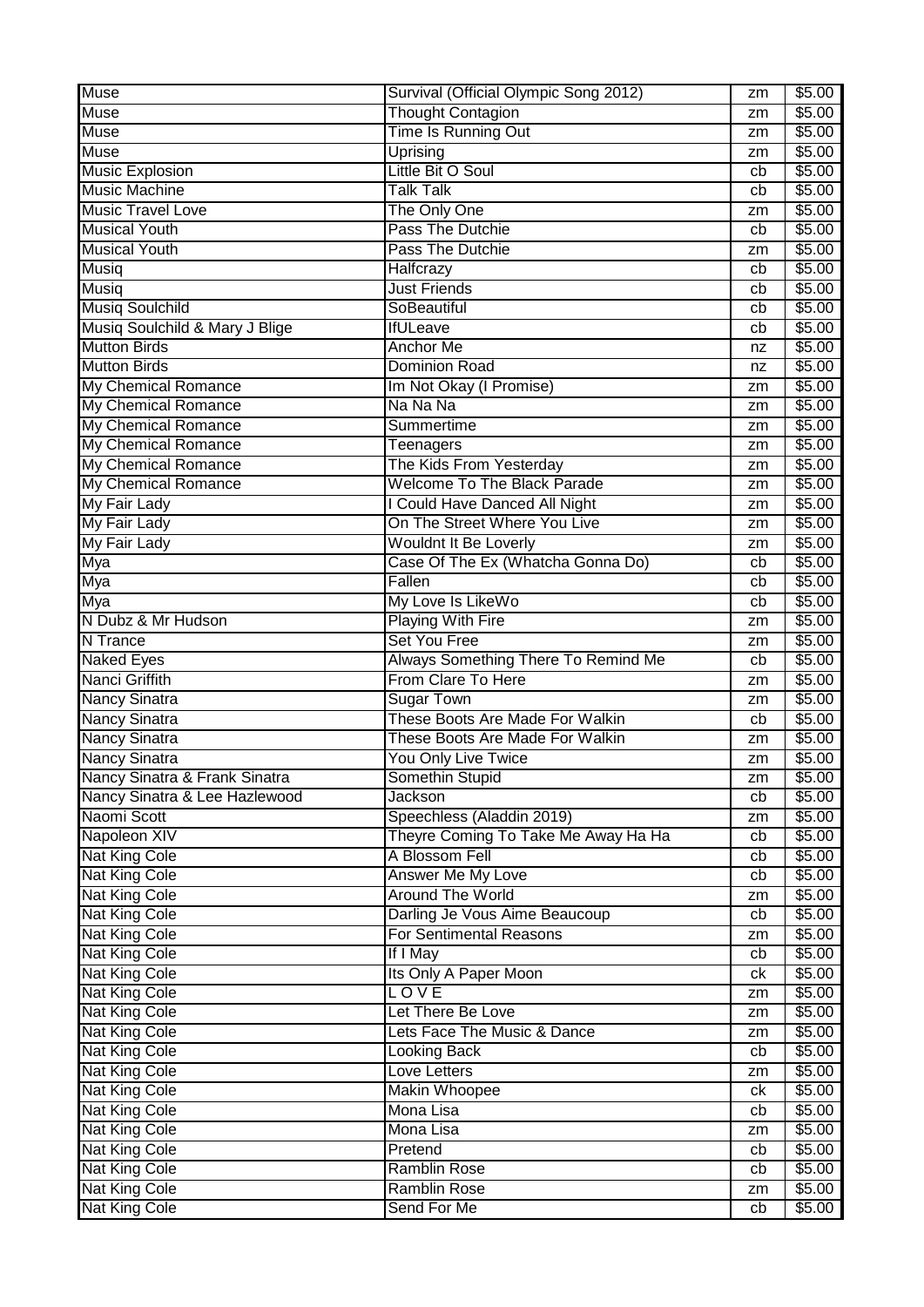| <b>Nat King Cole</b>                | Smile                                | zm | \$5.00 |
|-------------------------------------|--------------------------------------|----|--------|
| Nat King Cole                       | Somewhere Along The Way              | cb | \$5.00 |
| <b>Nat King Cole</b>                | <b>Stardust</b>                      | cb | \$5.00 |
| <b>Nat King Cole</b>                | Straighten Up & Fly Right            | сk | \$5.00 |
| <b>Nat King Cole</b>                | <b>The Christmas Song</b>            | cb | \$5.00 |
| <b>Nat King Cole</b>                | The Christmas Song                   | zm | \$5.00 |
| Nat King Cole                       | The Very Thought Of You              | cb | \$5.00 |
| <b>Nat King Cole</b>                | Those Lazy Hazy Crazy Days Of Summer | cb | \$5.00 |
| <b>Nat King Cole</b>                | Those Lazy Hazy Crazy Days Of Summer | zm | \$5.00 |
| <b>Nat King Cole</b>                | <b>Too Young</b>                     | cb | \$5.00 |
| <b>Nat King Cole</b>                | <b>Too Young</b>                     | zm | \$5.00 |
| <b>Nat King Cole</b>                | Unforgettable                        | сk | \$5.00 |
| <b>Nat King Cole</b>                | Unforgettable                        | zm | \$5.00 |
| <b>Nat King Cole</b>                | <b>Walkin My Baby Back Home</b>      | cb | \$5.00 |
| <b>Nat King Cole</b>                | When I Fall In Love                  | сk | \$5.00 |
| <b>Nat King Cole</b>                | When I Fall In Love                  | zm | \$5.00 |
| Nat King Cole & Natalie Cole        | Unforgettable                        | cb | \$5.00 |
| <b>Natalie</b>                      | <b>Goin Crazy</b>                    | cb | \$5.00 |
| Natalie & Baby Bash                 | Energy                               | cb | \$5.00 |
| <b>Natalie Casey</b>                | Chick Chick Chicken [No Bvs]         | zm | \$5.00 |
| <b>Natalie Cole</b>                 | Angel On My Shoulder                 | cb | \$5.00 |
| <b>Natalie Cole</b>                 | Im Beginning To See The Light        | cb | \$5.00 |
| <b>Natalie Cole</b>                 | Inseparable                          | cb | \$5.00 |
| <b>Natalie Cole</b>                 | Ive Got Love On My Mind              | cb | \$5.00 |
| <b>Natalie Cole</b>                 | Miss You Like Crazy                  | cb | \$5.00 |
| <b>Natalie Cole</b>                 | <b>Miss You Like Crazy</b>           | zm | \$5.00 |
| Natalie Cole                        | <b>Orange Coloured Sky</b>           | сk | \$5.00 |
| <b>Natalie Cole</b>                 | <b>Our Love</b>                      | cb | \$5.00 |
| <b>Natalie Cole</b>                 | <b>Pink Cadillac</b>                 | cb | \$5.00 |
| <b>Natalie Cole</b>                 | This Will Be                         | cb | \$5.00 |
| Natalie Cole & Nat King Cole        | Unforgettable                        | cb | \$5.00 |
| <b>Natalie Grant</b>                | Deeper Life                          | cb | \$5.00 |
| <b>Natalie Grant</b>                | I Will Be                            | cb | \$5.00 |
| <b>Natalie Grant</b>                | What Are You Waiting For             | cb | \$5.00 |
| Natalie Imbruglia                   | <b>Big Mistake</b>                   | cb | \$5.00 |
| Natalie Imbruglia                   | <b>Big Mistake</b>                   | zm | \$5.00 |
| Natalie Imbruglia                   | Dont You Think                       | cb | \$5.00 |
| Natalie Imbruglia                   | Intuition                            | cb | \$5.00 |
| Natalie Imbruglia                   | Shiver                               | zm | \$5.00 |
| Natalie Imbruglia                   | Smoke                                | cb | \$5.00 |
| Natalie Imbruglia                   | Torn                                 | cb | \$5.00 |
| Natalie Imbruglia                   | Torn                                 | zm | \$5.00 |
| Natalie Imbruglia                   | Wish I Was There                     | cb | \$5.00 |
| Natalie Imbruglia                   | <b>Wrong Impression</b>              | cb | \$5.00 |
| Natalie La Rose & Jeremih           | Somebody                             | zm | \$5.00 |
| Natalie Merchant                    | Carnival                             | cb | \$5.00 |
| Natasha Bedingfield                 | Angel                                | cb | \$5.00 |
| Natasha Bedingfield                 | Pocketful Of Sunshine                | cb | \$5.00 |
| Natasha Bedingfield                 | Single                               | cb | \$5.00 |
| Natasha Bedingfield                 | Soulmate                             | cb | \$5.00 |
| Natasha Bedingfield                 | <b>Strip Me</b>                      | cb | \$5.00 |
| Natasha Bedingfield                 | <b>These Words</b>                   | cb | \$5.00 |
| Natasha Bedingfield                 | <b>These Words</b>                   | nz | \$5.00 |
| Natasha Bedingfield                 | These Words (I Love You I Love You)  | zm | \$5.00 |
| Natasha Bedingfield                 | Touch                                | cb | \$5.00 |
| Natasha Bedingfield                 | <b>Unwritten</b>                     | cb | \$5.00 |
| Natasha Bedingfield                 | Unwritten                            | zm | \$5.00 |
| Natasha Bedingfield & Rascal Flatts | Easy                                 | cb | \$5.00 |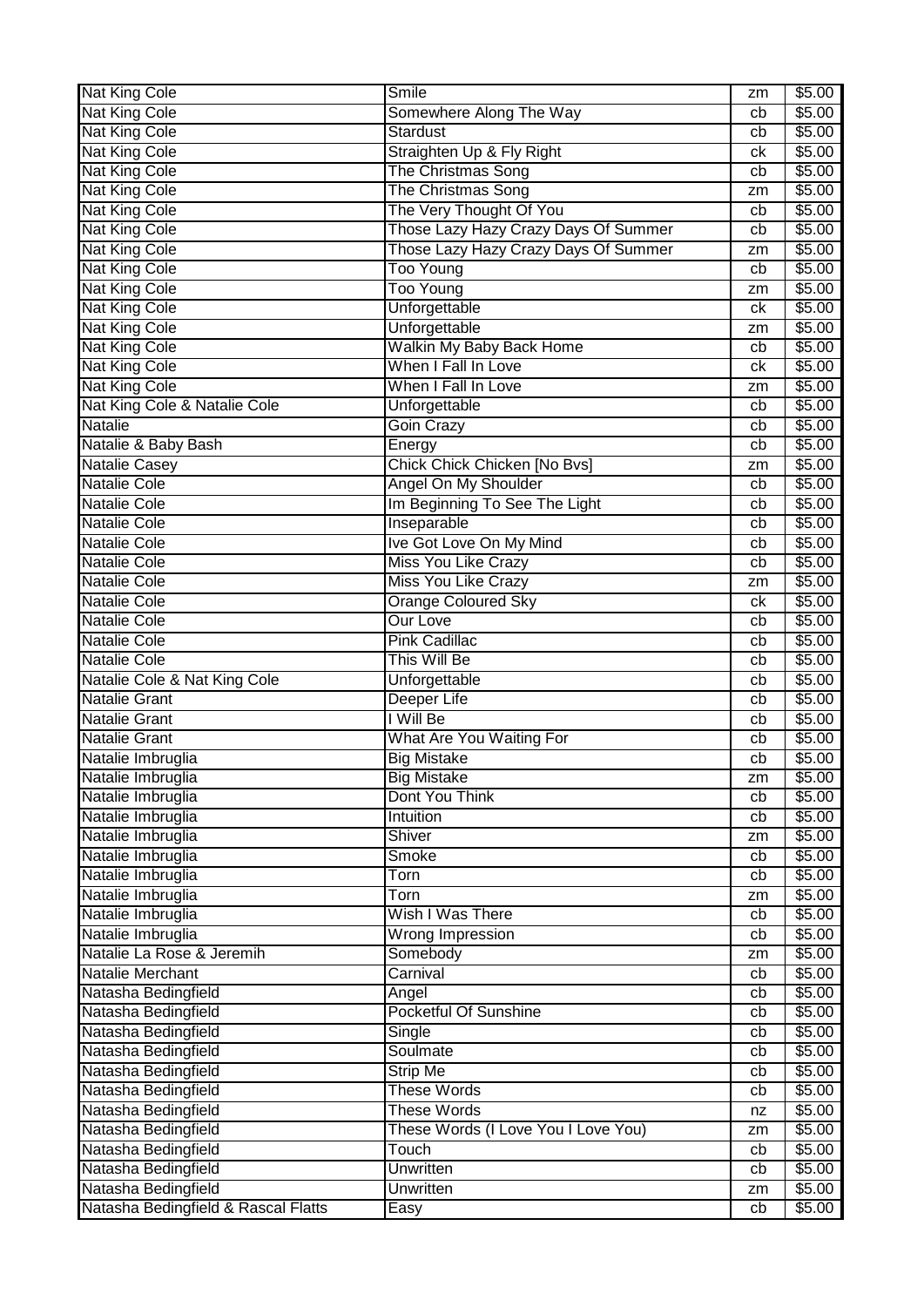| <b>Nathan Sykes</b><br>Famous<br>\$5.00<br>zm<br>Over & Over Again<br>\$5.00<br>zm<br>Over & Over Again<br>\$5.00<br>zm<br>Howling At Nothing<br>\$5.00<br>zm<br>I Need Never Get Old<br>\$5.00<br>zm<br>Nathaniel Rateliff & The Night Sweats<br><b>Nathaniel Rateliff Medley</b><br>\$5.00<br>zm<br>Nathaniel Rateliff & The Night Sweats<br><b>SOB</b><br>\$5.00<br>zm<br>Natural Ites & The Realistics<br>Picture On The Wall<br>\$5.00<br>zm<br>Picture On The Wall (Without<br><b>Natural Ites &amp; The Realistics</b><br>\$5.00<br>zm<br>Runnin (Lose It All)<br>\$5.00<br>Naughty Boy & Beyonce & Arrow Benjamin<br>zm<br>Naughty Boy & Emeli Sande<br>Lifted<br>\$5.00<br>zm<br>Naughty Boy & Emeli Sande<br>Wonder<br>\$5.00<br>zm<br>Naughty Boy & Sam Smith<br>La La La<br>\$5.00<br>zm<br>Naughty Boy & Wiz Khalifa & Ella Eyre<br>Think About It<br>\$5.00<br>zm<br>Nazareth<br>\$5.00<br>Love Hurts<br>ck<br>Nazareth<br>\$5.00<br>Love Hurts<br>zm<br>Ne Yo<br><b>Beautiful Monster</b><br>\$5.00<br>cb<br>Ne Yo<br><b>Beautiful Monster</b><br>\$5.00<br>zm<br>Ne Yo<br>Cause I Said So<br>\$5.00<br>cb<br>Ne Yo<br>Champagne Life<br>\$5.00<br>cb<br>Ne Yo<br>Closer<br>\$5.00<br>cb<br>Ne Yo<br>Closer<br>\$5.00<br>zm<br>Ne Yo<br>Home<br>\$5.00<br>cb<br>Ne Yo<br>Let Me Love You (Until You Learn To Love Yourse<br>\$5.00<br>zm<br>Ne Yo<br>Mad<br>\$5.00<br>cb<br>Ne Yo<br>Miss Independent<br>\$5.00<br>cb<br>Miss Independent<br>Ne Yo<br>\$5.00<br>zm<br>Ne Yo<br><b>Never Knew I Needed</b><br>\$5.00<br>cb<br>Ne Yo<br>One In A Million<br>\$5.00<br>cb<br>Ne Yo<br>Part Of The List<br>\$5.00<br>cb<br>Ne Yo<br>\$5.00<br>So Sick<br>cb<br>Ne Yo<br>So Sick<br>\$5.00<br>zm<br>Ne Yo & Jamie Foxx & Fabolous<br>She Got Her Own<br>\$5.00<br>cb<br>Ne Yo & Mariah Carey<br>\$5.00<br>Angels Cry<br>cb<br>Ne Yo & New Kids On The Block<br>\$5.00<br>Single<br>cb<br>Hate That I Love You<br>Ne Yo & Rihanna<br>\$5.00<br>cb<br>Nea<br>Some Say<br>\$5.00<br>ck<br>\$5.00<br><b>Neal Coty</b><br>Legacy<br>cb<br>Right Down Through The Middle Of Us<br>\$5.00<br><b>Neal Coty</b><br>cb<br>You Got Lucky<br>\$5.00<br><b>Neal Coty</b><br>cb<br>Beatin It In<br><b>Neal McCoy</b><br>\$5.00<br>cb<br><b>Billys Got His Beer Goggles On</b><br><b>Neal McCoy</b><br>\$5.00<br>cb<br><b>Every Man For Himself</b><br><b>Neal McCoy</b><br>\$5.00<br>cb<br>For A Change<br><b>Neal McCoy</b><br>\$5.00<br>cb<br><b>Forever Works For Me</b><br>\$5.00<br><b>Neal McCoy</b><br>cb<br><b>Going Going Gone</b><br><b>Neal McCoy</b><br>\$5.00<br>cb<br><b>Neal McCoy</b><br>I Was<br>\$5.00<br>cb<br>If I Was A Drinkin Man<br><b>Neal McCoy</b><br>\$5.00<br>cb<br>If You Cant Be Good (Be Good At It)<br>\$5.00<br><b>Neal McCoy</b><br>cb<br>Love Happens Like That<br><b>Neal McCoy</b><br>\$5.00<br>cb<br>No Doubt About It<br>\$5.00<br><b>Neal McCoy</b><br>cb<br><b>Neal McCoy</b><br>Party On<br>\$5.00<br>cb<br><b>Neal McCoy</b><br>Tailgate<br>\$5.00<br>cb<br>That Woman Of Mine<br><b>Neal McCoy</b><br>\$5.00<br>cb<br>The City Put The Country Back In Me<br><b>Neal McCoy</b><br>\$5.00<br>cb<br>The Girls Of Summer<br><b>Neal McCoy</b><br>\$5.00<br>cb | <b>Nathan Evans</b>                   | Wellerman (Sea Shanty)    | zm | \$5.00 |
|-----------------------------------------------------------------------------------------------------------------------------------------------------------------------------------------------------------------------------------------------------------------------------------------------------------------------------------------------------------------------------------------------------------------------------------------------------------------------------------------------------------------------------------------------------------------------------------------------------------------------------------------------------------------------------------------------------------------------------------------------------------------------------------------------------------------------------------------------------------------------------------------------------------------------------------------------------------------------------------------------------------------------------------------------------------------------------------------------------------------------------------------------------------------------------------------------------------------------------------------------------------------------------------------------------------------------------------------------------------------------------------------------------------------------------------------------------------------------------------------------------------------------------------------------------------------------------------------------------------------------------------------------------------------------------------------------------------------------------------------------------------------------------------------------------------------------------------------------------------------------------------------------------------------------------------------------------------------------------------------------------------------------------------------------------------------------------------------------------------------------------------------------------------------------------------------------------------------------------------------------------------------------------------------------------------------------------------------------------------------------------------------------------------------------------------------------------------------------------------------------------------------------------------------------------------------------------------------------------------------------------------------------------------------------------------------------------------------------------------------------------------------------------------------------------------------------------------------------------------------------------------------------------------------------------------------------------------------------------------------------------------------------------------------------------------------------------------------------------------------------------------------------------------------------------------------------------|---------------------------------------|---------------------------|----|--------|
|                                                                                                                                                                                                                                                                                                                                                                                                                                                                                                                                                                                                                                                                                                                                                                                                                                                                                                                                                                                                                                                                                                                                                                                                                                                                                                                                                                                                                                                                                                                                                                                                                                                                                                                                                                                                                                                                                                                                                                                                                                                                                                                                                                                                                                                                                                                                                                                                                                                                                                                                                                                                                                                                                                                                                                                                                                                                                                                                                                                                                                                                                                                                                                                                     |                                       |                           |    |        |
|                                                                                                                                                                                                                                                                                                                                                                                                                                                                                                                                                                                                                                                                                                                                                                                                                                                                                                                                                                                                                                                                                                                                                                                                                                                                                                                                                                                                                                                                                                                                                                                                                                                                                                                                                                                                                                                                                                                                                                                                                                                                                                                                                                                                                                                                                                                                                                                                                                                                                                                                                                                                                                                                                                                                                                                                                                                                                                                                                                                                                                                                                                                                                                                                     | <b>Nathan Sykes</b>                   |                           |    |        |
|                                                                                                                                                                                                                                                                                                                                                                                                                                                                                                                                                                                                                                                                                                                                                                                                                                                                                                                                                                                                                                                                                                                                                                                                                                                                                                                                                                                                                                                                                                                                                                                                                                                                                                                                                                                                                                                                                                                                                                                                                                                                                                                                                                                                                                                                                                                                                                                                                                                                                                                                                                                                                                                                                                                                                                                                                                                                                                                                                                                                                                                                                                                                                                                                     | Nathan Sykes & Ariana Grande          |                           |    |        |
|                                                                                                                                                                                                                                                                                                                                                                                                                                                                                                                                                                                                                                                                                                                                                                                                                                                                                                                                                                                                                                                                                                                                                                                                                                                                                                                                                                                                                                                                                                                                                                                                                                                                                                                                                                                                                                                                                                                                                                                                                                                                                                                                                                                                                                                                                                                                                                                                                                                                                                                                                                                                                                                                                                                                                                                                                                                                                                                                                                                                                                                                                                                                                                                                     | Nathaniel Rateliff & The Night Sweats |                           |    |        |
|                                                                                                                                                                                                                                                                                                                                                                                                                                                                                                                                                                                                                                                                                                                                                                                                                                                                                                                                                                                                                                                                                                                                                                                                                                                                                                                                                                                                                                                                                                                                                                                                                                                                                                                                                                                                                                                                                                                                                                                                                                                                                                                                                                                                                                                                                                                                                                                                                                                                                                                                                                                                                                                                                                                                                                                                                                                                                                                                                                                                                                                                                                                                                                                                     | Nathaniel Rateliff & The Night Sweats |                           |    |        |
|                                                                                                                                                                                                                                                                                                                                                                                                                                                                                                                                                                                                                                                                                                                                                                                                                                                                                                                                                                                                                                                                                                                                                                                                                                                                                                                                                                                                                                                                                                                                                                                                                                                                                                                                                                                                                                                                                                                                                                                                                                                                                                                                                                                                                                                                                                                                                                                                                                                                                                                                                                                                                                                                                                                                                                                                                                                                                                                                                                                                                                                                                                                                                                                                     |                                       |                           |    |        |
|                                                                                                                                                                                                                                                                                                                                                                                                                                                                                                                                                                                                                                                                                                                                                                                                                                                                                                                                                                                                                                                                                                                                                                                                                                                                                                                                                                                                                                                                                                                                                                                                                                                                                                                                                                                                                                                                                                                                                                                                                                                                                                                                                                                                                                                                                                                                                                                                                                                                                                                                                                                                                                                                                                                                                                                                                                                                                                                                                                                                                                                                                                                                                                                                     |                                       |                           |    |        |
|                                                                                                                                                                                                                                                                                                                                                                                                                                                                                                                                                                                                                                                                                                                                                                                                                                                                                                                                                                                                                                                                                                                                                                                                                                                                                                                                                                                                                                                                                                                                                                                                                                                                                                                                                                                                                                                                                                                                                                                                                                                                                                                                                                                                                                                                                                                                                                                                                                                                                                                                                                                                                                                                                                                                                                                                                                                                                                                                                                                                                                                                                                                                                                                                     |                                       |                           |    |        |
|                                                                                                                                                                                                                                                                                                                                                                                                                                                                                                                                                                                                                                                                                                                                                                                                                                                                                                                                                                                                                                                                                                                                                                                                                                                                                                                                                                                                                                                                                                                                                                                                                                                                                                                                                                                                                                                                                                                                                                                                                                                                                                                                                                                                                                                                                                                                                                                                                                                                                                                                                                                                                                                                                                                                                                                                                                                                                                                                                                                                                                                                                                                                                                                                     |                                       |                           |    |        |
|                                                                                                                                                                                                                                                                                                                                                                                                                                                                                                                                                                                                                                                                                                                                                                                                                                                                                                                                                                                                                                                                                                                                                                                                                                                                                                                                                                                                                                                                                                                                                                                                                                                                                                                                                                                                                                                                                                                                                                                                                                                                                                                                                                                                                                                                                                                                                                                                                                                                                                                                                                                                                                                                                                                                                                                                                                                                                                                                                                                                                                                                                                                                                                                                     |                                       |                           |    |        |
|                                                                                                                                                                                                                                                                                                                                                                                                                                                                                                                                                                                                                                                                                                                                                                                                                                                                                                                                                                                                                                                                                                                                                                                                                                                                                                                                                                                                                                                                                                                                                                                                                                                                                                                                                                                                                                                                                                                                                                                                                                                                                                                                                                                                                                                                                                                                                                                                                                                                                                                                                                                                                                                                                                                                                                                                                                                                                                                                                                                                                                                                                                                                                                                                     |                                       |                           |    |        |
|                                                                                                                                                                                                                                                                                                                                                                                                                                                                                                                                                                                                                                                                                                                                                                                                                                                                                                                                                                                                                                                                                                                                                                                                                                                                                                                                                                                                                                                                                                                                                                                                                                                                                                                                                                                                                                                                                                                                                                                                                                                                                                                                                                                                                                                                                                                                                                                                                                                                                                                                                                                                                                                                                                                                                                                                                                                                                                                                                                                                                                                                                                                                                                                                     |                                       |                           |    |        |
|                                                                                                                                                                                                                                                                                                                                                                                                                                                                                                                                                                                                                                                                                                                                                                                                                                                                                                                                                                                                                                                                                                                                                                                                                                                                                                                                                                                                                                                                                                                                                                                                                                                                                                                                                                                                                                                                                                                                                                                                                                                                                                                                                                                                                                                                                                                                                                                                                                                                                                                                                                                                                                                                                                                                                                                                                                                                                                                                                                                                                                                                                                                                                                                                     |                                       |                           |    |        |
|                                                                                                                                                                                                                                                                                                                                                                                                                                                                                                                                                                                                                                                                                                                                                                                                                                                                                                                                                                                                                                                                                                                                                                                                                                                                                                                                                                                                                                                                                                                                                                                                                                                                                                                                                                                                                                                                                                                                                                                                                                                                                                                                                                                                                                                                                                                                                                                                                                                                                                                                                                                                                                                                                                                                                                                                                                                                                                                                                                                                                                                                                                                                                                                                     |                                       |                           |    |        |
|                                                                                                                                                                                                                                                                                                                                                                                                                                                                                                                                                                                                                                                                                                                                                                                                                                                                                                                                                                                                                                                                                                                                                                                                                                                                                                                                                                                                                                                                                                                                                                                                                                                                                                                                                                                                                                                                                                                                                                                                                                                                                                                                                                                                                                                                                                                                                                                                                                                                                                                                                                                                                                                                                                                                                                                                                                                                                                                                                                                                                                                                                                                                                                                                     |                                       |                           |    |        |
|                                                                                                                                                                                                                                                                                                                                                                                                                                                                                                                                                                                                                                                                                                                                                                                                                                                                                                                                                                                                                                                                                                                                                                                                                                                                                                                                                                                                                                                                                                                                                                                                                                                                                                                                                                                                                                                                                                                                                                                                                                                                                                                                                                                                                                                                                                                                                                                                                                                                                                                                                                                                                                                                                                                                                                                                                                                                                                                                                                                                                                                                                                                                                                                                     |                                       |                           |    |        |
|                                                                                                                                                                                                                                                                                                                                                                                                                                                                                                                                                                                                                                                                                                                                                                                                                                                                                                                                                                                                                                                                                                                                                                                                                                                                                                                                                                                                                                                                                                                                                                                                                                                                                                                                                                                                                                                                                                                                                                                                                                                                                                                                                                                                                                                                                                                                                                                                                                                                                                                                                                                                                                                                                                                                                                                                                                                                                                                                                                                                                                                                                                                                                                                                     |                                       |                           |    |        |
|                                                                                                                                                                                                                                                                                                                                                                                                                                                                                                                                                                                                                                                                                                                                                                                                                                                                                                                                                                                                                                                                                                                                                                                                                                                                                                                                                                                                                                                                                                                                                                                                                                                                                                                                                                                                                                                                                                                                                                                                                                                                                                                                                                                                                                                                                                                                                                                                                                                                                                                                                                                                                                                                                                                                                                                                                                                                                                                                                                                                                                                                                                                                                                                                     |                                       |                           |    |        |
|                                                                                                                                                                                                                                                                                                                                                                                                                                                                                                                                                                                                                                                                                                                                                                                                                                                                                                                                                                                                                                                                                                                                                                                                                                                                                                                                                                                                                                                                                                                                                                                                                                                                                                                                                                                                                                                                                                                                                                                                                                                                                                                                                                                                                                                                                                                                                                                                                                                                                                                                                                                                                                                                                                                                                                                                                                                                                                                                                                                                                                                                                                                                                                                                     |                                       |                           |    |        |
|                                                                                                                                                                                                                                                                                                                                                                                                                                                                                                                                                                                                                                                                                                                                                                                                                                                                                                                                                                                                                                                                                                                                                                                                                                                                                                                                                                                                                                                                                                                                                                                                                                                                                                                                                                                                                                                                                                                                                                                                                                                                                                                                                                                                                                                                                                                                                                                                                                                                                                                                                                                                                                                                                                                                                                                                                                                                                                                                                                                                                                                                                                                                                                                                     |                                       |                           |    |        |
|                                                                                                                                                                                                                                                                                                                                                                                                                                                                                                                                                                                                                                                                                                                                                                                                                                                                                                                                                                                                                                                                                                                                                                                                                                                                                                                                                                                                                                                                                                                                                                                                                                                                                                                                                                                                                                                                                                                                                                                                                                                                                                                                                                                                                                                                                                                                                                                                                                                                                                                                                                                                                                                                                                                                                                                                                                                                                                                                                                                                                                                                                                                                                                                                     |                                       |                           |    |        |
|                                                                                                                                                                                                                                                                                                                                                                                                                                                                                                                                                                                                                                                                                                                                                                                                                                                                                                                                                                                                                                                                                                                                                                                                                                                                                                                                                                                                                                                                                                                                                                                                                                                                                                                                                                                                                                                                                                                                                                                                                                                                                                                                                                                                                                                                                                                                                                                                                                                                                                                                                                                                                                                                                                                                                                                                                                                                                                                                                                                                                                                                                                                                                                                                     |                                       |                           |    |        |
|                                                                                                                                                                                                                                                                                                                                                                                                                                                                                                                                                                                                                                                                                                                                                                                                                                                                                                                                                                                                                                                                                                                                                                                                                                                                                                                                                                                                                                                                                                                                                                                                                                                                                                                                                                                                                                                                                                                                                                                                                                                                                                                                                                                                                                                                                                                                                                                                                                                                                                                                                                                                                                                                                                                                                                                                                                                                                                                                                                                                                                                                                                                                                                                                     |                                       |                           |    |        |
|                                                                                                                                                                                                                                                                                                                                                                                                                                                                                                                                                                                                                                                                                                                                                                                                                                                                                                                                                                                                                                                                                                                                                                                                                                                                                                                                                                                                                                                                                                                                                                                                                                                                                                                                                                                                                                                                                                                                                                                                                                                                                                                                                                                                                                                                                                                                                                                                                                                                                                                                                                                                                                                                                                                                                                                                                                                                                                                                                                                                                                                                                                                                                                                                     |                                       |                           |    |        |
|                                                                                                                                                                                                                                                                                                                                                                                                                                                                                                                                                                                                                                                                                                                                                                                                                                                                                                                                                                                                                                                                                                                                                                                                                                                                                                                                                                                                                                                                                                                                                                                                                                                                                                                                                                                                                                                                                                                                                                                                                                                                                                                                                                                                                                                                                                                                                                                                                                                                                                                                                                                                                                                                                                                                                                                                                                                                                                                                                                                                                                                                                                                                                                                                     |                                       |                           |    |        |
|                                                                                                                                                                                                                                                                                                                                                                                                                                                                                                                                                                                                                                                                                                                                                                                                                                                                                                                                                                                                                                                                                                                                                                                                                                                                                                                                                                                                                                                                                                                                                                                                                                                                                                                                                                                                                                                                                                                                                                                                                                                                                                                                                                                                                                                                                                                                                                                                                                                                                                                                                                                                                                                                                                                                                                                                                                                                                                                                                                                                                                                                                                                                                                                                     |                                       |                           |    |        |
|                                                                                                                                                                                                                                                                                                                                                                                                                                                                                                                                                                                                                                                                                                                                                                                                                                                                                                                                                                                                                                                                                                                                                                                                                                                                                                                                                                                                                                                                                                                                                                                                                                                                                                                                                                                                                                                                                                                                                                                                                                                                                                                                                                                                                                                                                                                                                                                                                                                                                                                                                                                                                                                                                                                                                                                                                                                                                                                                                                                                                                                                                                                                                                                                     |                                       |                           |    |        |
|                                                                                                                                                                                                                                                                                                                                                                                                                                                                                                                                                                                                                                                                                                                                                                                                                                                                                                                                                                                                                                                                                                                                                                                                                                                                                                                                                                                                                                                                                                                                                                                                                                                                                                                                                                                                                                                                                                                                                                                                                                                                                                                                                                                                                                                                                                                                                                                                                                                                                                                                                                                                                                                                                                                                                                                                                                                                                                                                                                                                                                                                                                                                                                                                     |                                       |                           |    |        |
|                                                                                                                                                                                                                                                                                                                                                                                                                                                                                                                                                                                                                                                                                                                                                                                                                                                                                                                                                                                                                                                                                                                                                                                                                                                                                                                                                                                                                                                                                                                                                                                                                                                                                                                                                                                                                                                                                                                                                                                                                                                                                                                                                                                                                                                                                                                                                                                                                                                                                                                                                                                                                                                                                                                                                                                                                                                                                                                                                                                                                                                                                                                                                                                                     |                                       |                           |    |        |
|                                                                                                                                                                                                                                                                                                                                                                                                                                                                                                                                                                                                                                                                                                                                                                                                                                                                                                                                                                                                                                                                                                                                                                                                                                                                                                                                                                                                                                                                                                                                                                                                                                                                                                                                                                                                                                                                                                                                                                                                                                                                                                                                                                                                                                                                                                                                                                                                                                                                                                                                                                                                                                                                                                                                                                                                                                                                                                                                                                                                                                                                                                                                                                                                     |                                       |                           |    |        |
|                                                                                                                                                                                                                                                                                                                                                                                                                                                                                                                                                                                                                                                                                                                                                                                                                                                                                                                                                                                                                                                                                                                                                                                                                                                                                                                                                                                                                                                                                                                                                                                                                                                                                                                                                                                                                                                                                                                                                                                                                                                                                                                                                                                                                                                                                                                                                                                                                                                                                                                                                                                                                                                                                                                                                                                                                                                                                                                                                                                                                                                                                                                                                                                                     |                                       |                           |    |        |
|                                                                                                                                                                                                                                                                                                                                                                                                                                                                                                                                                                                                                                                                                                                                                                                                                                                                                                                                                                                                                                                                                                                                                                                                                                                                                                                                                                                                                                                                                                                                                                                                                                                                                                                                                                                                                                                                                                                                                                                                                                                                                                                                                                                                                                                                                                                                                                                                                                                                                                                                                                                                                                                                                                                                                                                                                                                                                                                                                                                                                                                                                                                                                                                                     |                                       |                           |    |        |
|                                                                                                                                                                                                                                                                                                                                                                                                                                                                                                                                                                                                                                                                                                                                                                                                                                                                                                                                                                                                                                                                                                                                                                                                                                                                                                                                                                                                                                                                                                                                                                                                                                                                                                                                                                                                                                                                                                                                                                                                                                                                                                                                                                                                                                                                                                                                                                                                                                                                                                                                                                                                                                                                                                                                                                                                                                                                                                                                                                                                                                                                                                                                                                                                     |                                       |                           |    |        |
|                                                                                                                                                                                                                                                                                                                                                                                                                                                                                                                                                                                                                                                                                                                                                                                                                                                                                                                                                                                                                                                                                                                                                                                                                                                                                                                                                                                                                                                                                                                                                                                                                                                                                                                                                                                                                                                                                                                                                                                                                                                                                                                                                                                                                                                                                                                                                                                                                                                                                                                                                                                                                                                                                                                                                                                                                                                                                                                                                                                                                                                                                                                                                                                                     |                                       |                           |    |        |
|                                                                                                                                                                                                                                                                                                                                                                                                                                                                                                                                                                                                                                                                                                                                                                                                                                                                                                                                                                                                                                                                                                                                                                                                                                                                                                                                                                                                                                                                                                                                                                                                                                                                                                                                                                                                                                                                                                                                                                                                                                                                                                                                                                                                                                                                                                                                                                                                                                                                                                                                                                                                                                                                                                                                                                                                                                                                                                                                                                                                                                                                                                                                                                                                     |                                       |                           |    |        |
|                                                                                                                                                                                                                                                                                                                                                                                                                                                                                                                                                                                                                                                                                                                                                                                                                                                                                                                                                                                                                                                                                                                                                                                                                                                                                                                                                                                                                                                                                                                                                                                                                                                                                                                                                                                                                                                                                                                                                                                                                                                                                                                                                                                                                                                                                                                                                                                                                                                                                                                                                                                                                                                                                                                                                                                                                                                                                                                                                                                                                                                                                                                                                                                                     |                                       |                           |    |        |
|                                                                                                                                                                                                                                                                                                                                                                                                                                                                                                                                                                                                                                                                                                                                                                                                                                                                                                                                                                                                                                                                                                                                                                                                                                                                                                                                                                                                                                                                                                                                                                                                                                                                                                                                                                                                                                                                                                                                                                                                                                                                                                                                                                                                                                                                                                                                                                                                                                                                                                                                                                                                                                                                                                                                                                                                                                                                                                                                                                                                                                                                                                                                                                                                     |                                       |                           |    |        |
|                                                                                                                                                                                                                                                                                                                                                                                                                                                                                                                                                                                                                                                                                                                                                                                                                                                                                                                                                                                                                                                                                                                                                                                                                                                                                                                                                                                                                                                                                                                                                                                                                                                                                                                                                                                                                                                                                                                                                                                                                                                                                                                                                                                                                                                                                                                                                                                                                                                                                                                                                                                                                                                                                                                                                                                                                                                                                                                                                                                                                                                                                                                                                                                                     |                                       |                           |    |        |
|                                                                                                                                                                                                                                                                                                                                                                                                                                                                                                                                                                                                                                                                                                                                                                                                                                                                                                                                                                                                                                                                                                                                                                                                                                                                                                                                                                                                                                                                                                                                                                                                                                                                                                                                                                                                                                                                                                                                                                                                                                                                                                                                                                                                                                                                                                                                                                                                                                                                                                                                                                                                                                                                                                                                                                                                                                                                                                                                                                                                                                                                                                                                                                                                     |                                       |                           |    |        |
|                                                                                                                                                                                                                                                                                                                                                                                                                                                                                                                                                                                                                                                                                                                                                                                                                                                                                                                                                                                                                                                                                                                                                                                                                                                                                                                                                                                                                                                                                                                                                                                                                                                                                                                                                                                                                                                                                                                                                                                                                                                                                                                                                                                                                                                                                                                                                                                                                                                                                                                                                                                                                                                                                                                                                                                                                                                                                                                                                                                                                                                                                                                                                                                                     |                                       |                           |    |        |
|                                                                                                                                                                                                                                                                                                                                                                                                                                                                                                                                                                                                                                                                                                                                                                                                                                                                                                                                                                                                                                                                                                                                                                                                                                                                                                                                                                                                                                                                                                                                                                                                                                                                                                                                                                                                                                                                                                                                                                                                                                                                                                                                                                                                                                                                                                                                                                                                                                                                                                                                                                                                                                                                                                                                                                                                                                                                                                                                                                                                                                                                                                                                                                                                     |                                       |                           |    |        |
|                                                                                                                                                                                                                                                                                                                                                                                                                                                                                                                                                                                                                                                                                                                                                                                                                                                                                                                                                                                                                                                                                                                                                                                                                                                                                                                                                                                                                                                                                                                                                                                                                                                                                                                                                                                                                                                                                                                                                                                                                                                                                                                                                                                                                                                                                                                                                                                                                                                                                                                                                                                                                                                                                                                                                                                                                                                                                                                                                                                                                                                                                                                                                                                                     |                                       |                           |    |        |
|                                                                                                                                                                                                                                                                                                                                                                                                                                                                                                                                                                                                                                                                                                                                                                                                                                                                                                                                                                                                                                                                                                                                                                                                                                                                                                                                                                                                                                                                                                                                                                                                                                                                                                                                                                                                                                                                                                                                                                                                                                                                                                                                                                                                                                                                                                                                                                                                                                                                                                                                                                                                                                                                                                                                                                                                                                                                                                                                                                                                                                                                                                                                                                                                     |                                       |                           |    |        |
|                                                                                                                                                                                                                                                                                                                                                                                                                                                                                                                                                                                                                                                                                                                                                                                                                                                                                                                                                                                                                                                                                                                                                                                                                                                                                                                                                                                                                                                                                                                                                                                                                                                                                                                                                                                                                                                                                                                                                                                                                                                                                                                                                                                                                                                                                                                                                                                                                                                                                                                                                                                                                                                                                                                                                                                                                                                                                                                                                                                                                                                                                                                                                                                                     |                                       |                           |    |        |
|                                                                                                                                                                                                                                                                                                                                                                                                                                                                                                                                                                                                                                                                                                                                                                                                                                                                                                                                                                                                                                                                                                                                                                                                                                                                                                                                                                                                                                                                                                                                                                                                                                                                                                                                                                                                                                                                                                                                                                                                                                                                                                                                                                                                                                                                                                                                                                                                                                                                                                                                                                                                                                                                                                                                                                                                                                                                                                                                                                                                                                                                                                                                                                                                     |                                       |                           |    |        |
|                                                                                                                                                                                                                                                                                                                                                                                                                                                                                                                                                                                                                                                                                                                                                                                                                                                                                                                                                                                                                                                                                                                                                                                                                                                                                                                                                                                                                                                                                                                                                                                                                                                                                                                                                                                                                                                                                                                                                                                                                                                                                                                                                                                                                                                                                                                                                                                                                                                                                                                                                                                                                                                                                                                                                                                                                                                                                                                                                                                                                                                                                                                                                                                                     |                                       |                           |    |        |
|                                                                                                                                                                                                                                                                                                                                                                                                                                                                                                                                                                                                                                                                                                                                                                                                                                                                                                                                                                                                                                                                                                                                                                                                                                                                                                                                                                                                                                                                                                                                                                                                                                                                                                                                                                                                                                                                                                                                                                                                                                                                                                                                                                                                                                                                                                                                                                                                                                                                                                                                                                                                                                                                                                                                                                                                                                                                                                                                                                                                                                                                                                                                                                                                     |                                       |                           |    |        |
|                                                                                                                                                                                                                                                                                                                                                                                                                                                                                                                                                                                                                                                                                                                                                                                                                                                                                                                                                                                                                                                                                                                                                                                                                                                                                                                                                                                                                                                                                                                                                                                                                                                                                                                                                                                                                                                                                                                                                                                                                                                                                                                                                                                                                                                                                                                                                                                                                                                                                                                                                                                                                                                                                                                                                                                                                                                                                                                                                                                                                                                                                                                                                                                                     |                                       |                           |    |        |
|                                                                                                                                                                                                                                                                                                                                                                                                                                                                                                                                                                                                                                                                                                                                                                                                                                                                                                                                                                                                                                                                                                                                                                                                                                                                                                                                                                                                                                                                                                                                                                                                                                                                                                                                                                                                                                                                                                                                                                                                                                                                                                                                                                                                                                                                                                                                                                                                                                                                                                                                                                                                                                                                                                                                                                                                                                                                                                                                                                                                                                                                                                                                                                                                     |                                       |                           |    |        |
|                                                                                                                                                                                                                                                                                                                                                                                                                                                                                                                                                                                                                                                                                                                                                                                                                                                                                                                                                                                                                                                                                                                                                                                                                                                                                                                                                                                                                                                                                                                                                                                                                                                                                                                                                                                                                                                                                                                                                                                                                                                                                                                                                                                                                                                                                                                                                                                                                                                                                                                                                                                                                                                                                                                                                                                                                                                                                                                                                                                                                                                                                                                                                                                                     |                                       |                           |    |        |
|                                                                                                                                                                                                                                                                                                                                                                                                                                                                                                                                                                                                                                                                                                                                                                                                                                                                                                                                                                                                                                                                                                                                                                                                                                                                                                                                                                                                                                                                                                                                                                                                                                                                                                                                                                                                                                                                                                                                                                                                                                                                                                                                                                                                                                                                                                                                                                                                                                                                                                                                                                                                                                                                                                                                                                                                                                                                                                                                                                                                                                                                                                                                                                                                     |                                       |                           |    |        |
|                                                                                                                                                                                                                                                                                                                                                                                                                                                                                                                                                                                                                                                                                                                                                                                                                                                                                                                                                                                                                                                                                                                                                                                                                                                                                                                                                                                                                                                                                                                                                                                                                                                                                                                                                                                                                                                                                                                                                                                                                                                                                                                                                                                                                                                                                                                                                                                                                                                                                                                                                                                                                                                                                                                                                                                                                                                                                                                                                                                                                                                                                                                                                                                                     |                                       |                           |    |        |
|                                                                                                                                                                                                                                                                                                                                                                                                                                                                                                                                                                                                                                                                                                                                                                                                                                                                                                                                                                                                                                                                                                                                                                                                                                                                                                                                                                                                                                                                                                                                                                                                                                                                                                                                                                                                                                                                                                                                                                                                                                                                                                                                                                                                                                                                                                                                                                                                                                                                                                                                                                                                                                                                                                                                                                                                                                                                                                                                                                                                                                                                                                                                                                                                     |                                       |                           |    |        |
|                                                                                                                                                                                                                                                                                                                                                                                                                                                                                                                                                                                                                                                                                                                                                                                                                                                                                                                                                                                                                                                                                                                                                                                                                                                                                                                                                                                                                                                                                                                                                                                                                                                                                                                                                                                                                                                                                                                                                                                                                                                                                                                                                                                                                                                                                                                                                                                                                                                                                                                                                                                                                                                                                                                                                                                                                                                                                                                                                                                                                                                                                                                                                                                                     |                                       |                           |    |        |
|                                                                                                                                                                                                                                                                                                                                                                                                                                                                                                                                                                                                                                                                                                                                                                                                                                                                                                                                                                                                                                                                                                                                                                                                                                                                                                                                                                                                                                                                                                                                                                                                                                                                                                                                                                                                                                                                                                                                                                                                                                                                                                                                                                                                                                                                                                                                                                                                                                                                                                                                                                                                                                                                                                                                                                                                                                                                                                                                                                                                                                                                                                                                                                                                     |                                       |                           |    |        |
|                                                                                                                                                                                                                                                                                                                                                                                                                                                                                                                                                                                                                                                                                                                                                                                                                                                                                                                                                                                                                                                                                                                                                                                                                                                                                                                                                                                                                                                                                                                                                                                                                                                                                                                                                                                                                                                                                                                                                                                                                                                                                                                                                                                                                                                                                                                                                                                                                                                                                                                                                                                                                                                                                                                                                                                                                                                                                                                                                                                                                                                                                                                                                                                                     |                                       |                           |    |        |
|                                                                                                                                                                                                                                                                                                                                                                                                                                                                                                                                                                                                                                                                                                                                                                                                                                                                                                                                                                                                                                                                                                                                                                                                                                                                                                                                                                                                                                                                                                                                                                                                                                                                                                                                                                                                                                                                                                                                                                                                                                                                                                                                                                                                                                                                                                                                                                                                                                                                                                                                                                                                                                                                                                                                                                                                                                                                                                                                                                                                                                                                                                                                                                                                     | <b>Neal McCoy</b>                     | The Last Of A Dying Breed | cb | \$5.00 |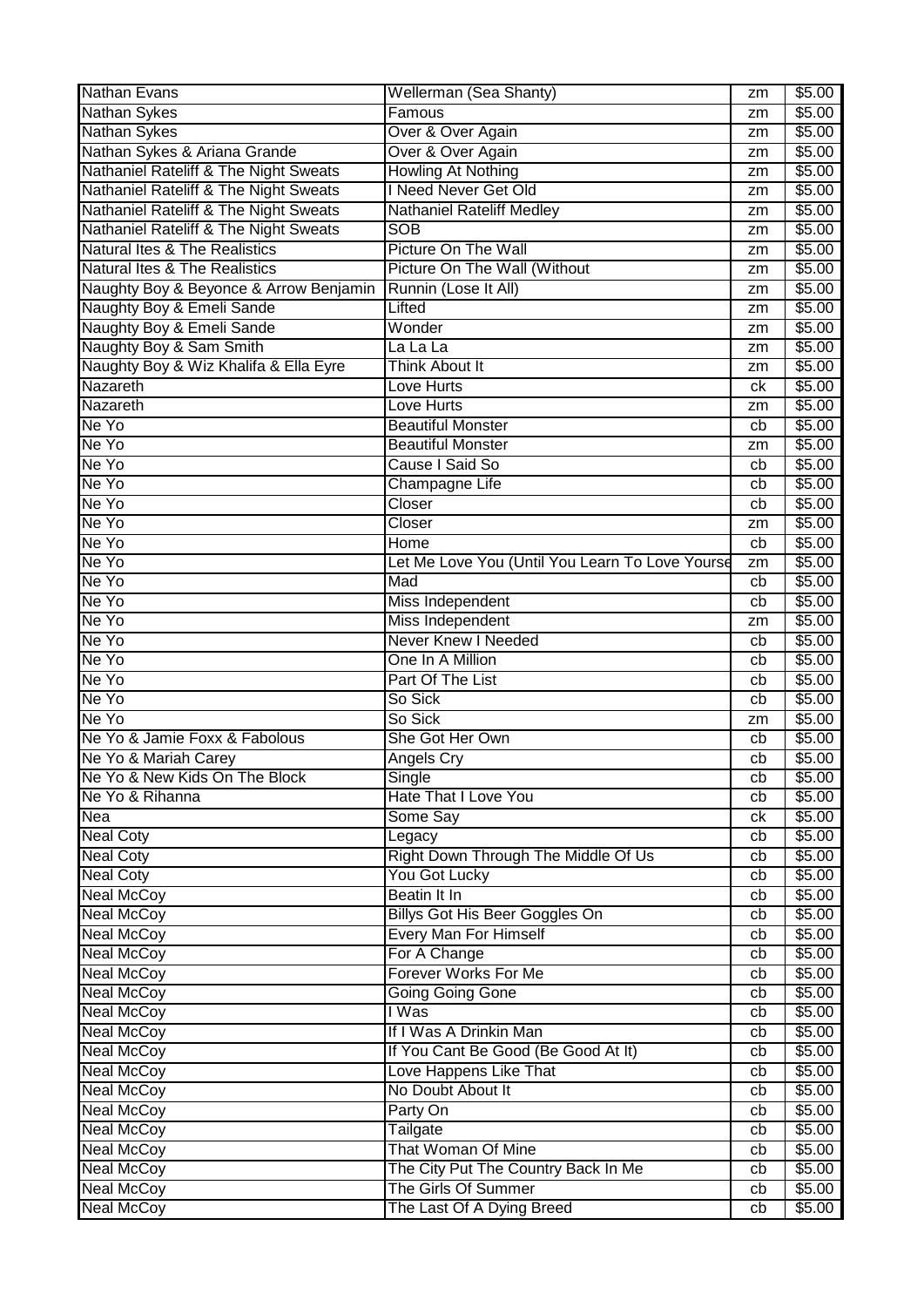| <b>Neal McCoy</b>                          | The Luckiest Man In The World                   | cb       | \$5.00           |
|--------------------------------------------|-------------------------------------------------|----------|------------------|
| <b>Neal McCoy</b>                          | <b>The Shake</b>                                | cb       | \$5.00           |
| <b>Neal McCoy</b>                          | Then You Can Tell Me Goodbye                    | cb       | \$5.00           |
| <b>Neal McCoy</b>                          | <b>Theyre Playing Our Song</b>                  | cb       | \$5.00           |
| <b>Neal McCoy</b>                          | What If                                         | cb       | \$5.00           |
| <b>Neal McCoy</b>                          | Wink                                            | cb       | \$5.00           |
| <b>Neal McCoy</b>                          | <b>You Gotta Love That</b>                      | cb       | \$5.00           |
| <b>Ned Miller</b>                          | From A Jack To A King                           | zm       | \$5.00           |
| Neiked & Dyo                               | Sexual                                          | ck       | \$5.00           |
| Neiked & Dyo                               | Sexual                                          | zm       | \$5.00           |
| <b>Neil Diamond</b>                        | (Ooo) Do I Wanna Be Yours                       | zm       | \$5.00           |
| <b>Neil Diamond</b>                        | Acapulco                                        | zm       | \$5.00           |
| <b>Neil Diamond</b>                        | <b>Alone At The Ball</b>                        | zm       | \$5.00           |
| <b>Neil Diamond</b>                        | America                                         | cb       | \$5.00           |
| <b>Neil Diamond</b>                        | America                                         | zm       | \$5.00           |
| <b>Neil Diamond</b>                        | <b>Beautiful Noise</b>                          | zm       | \$5.00           |
| <b>Neil Diamond</b>                        | <b>Brooklyn Roads</b>                           | zm       | \$5.00           |
| <b>Neil Diamond</b>                        | <b>Brother Loves Travelling Salvation Show</b>  | zm       | \$5.00           |
| <b>Neil Diamond</b>                        | <b>Cherry Cherry</b>                            | cb       | \$5.00           |
| <b>Neil Diamond</b>                        | <b>Cherry Cherry</b>                            | zm       | \$5.00           |
| <b>Neil Diamond</b>                        | <b>Coming To America</b>                        | cb       | \$5.00           |
| <b>Neil Diamond</b>                        | <b>Cracklin Rosie</b>                           | cb       | \$5.00           |
| <b>Neil Diamond</b>                        | <b>Cracklin Rosie</b>                           | zm       | \$5.00           |
| <b>Neil Diamond</b>                        | <b>Crunchy Granola Suite</b>                    | zm       | \$5.00           |
| <b>Neil Diamond</b>                        | <b>Desiree</b>                                  | zm       | \$5.00           |
| <b>Neil Diamond</b>                        | Dry Your Eyes                                   |          | \$5.00           |
| <b>Neil Diamond</b>                        | Forever In Blue Jeans                           | zm<br>cb | \$5.00           |
| <b>Neil Diamond</b>                        | Forever In Blue Jeans                           |          | \$5.00           |
| <b>Neil Diamond</b>                        | Girl Youll Be A Woman Soon                      | zm<br>cb | \$5.00           |
|                                            | Girl Youll Be A Woman Soon                      |          |                  |
| <b>Neil Diamond</b><br><b>Neil Diamond</b> |                                                 | zm       | \$5.00           |
| <b>Neil Diamond</b>                        | <b>Glory Road</b>                               | zm       | \$5.00           |
|                                            | Heartlight                                      | zm       | \$5.00           |
| <b>Neil Diamond</b>                        | <b>Hello Again</b>                              | cb       | \$5.00           |
| <b>Neil Diamond</b>                        | <b>Hello Again</b>                              | zm       | \$5.00           |
| <b>Neil Diamond</b>                        | <b>Hey Louise</b>                               | zm       | \$5.00           |
| <b>Neil Diamond</b>                        | <b>Holly Holy</b>                               | cb       | \$5.00           |
| <b>Neil Diamond</b>                        | <b>Holly Holy</b>                               | zm       | \$5.00           |
| <b>Neil Diamond</b>                        | I Am I Said                                     | zm       | \$5.00           |
| <b>Neil Diamond</b>                        | I AmI Said                                      | cb       | \$5.00           |
| <b>Neil Diamond</b>                        | If You Know What I Mean                         | zm       | \$5.00           |
| <b>Neil Diamond</b>                        | Im A Believer                                   | zm       | \$5.00           |
| <b>Neil Diamond</b>                        | In Better Days                                  | zm       | \$5.00           |
| <b>Neil Diamond</b>                        | Ive Been This Way Before                        | zm       | \$5.00           |
| <b>Neil Diamond</b>                        | Kentucky Woman                                  | cb       | \$5.00           |
| <b>Neil Diamond</b>                        | <b>Kentucky Woman</b>                           | zm       | \$5.00           |
| <b>Neil Diamond</b>                        | Let Me Take You In My Arms Again (Live Version) | zm       | \$5.00           |
| <b>Neil Diamond</b>                        | <b>Longfellow Serenade</b>                      | cb       | \$5.00           |
| <b>Neil Diamond</b>                        | Love On The Rocks                               | cb       | \$5.00           |
| <b>Neil Diamond</b>                        | Love On The Rocks                               | zm       | \$5.00           |
| <b>Neil Diamond</b>                        | <b>Melody Road</b>                              | zm       | \$5.00           |
| <b>Neil Diamond</b>                        | Morningside                                     | zm       | \$5.00           |
| <b>Neil Diamond</b>                        | Mr Bojangles                                    | ck       | \$5.00           |
| <b>Neil Diamond</b>                        | <b>Neil Diamond Medley 1</b>                    | zm       | \$5.00           |
| <b>Neil Diamond</b>                        | <b>Neil Diamond Medley 2</b>                    | zm       | \$5.00           |
| <b>Neil Diamond</b>                        | <b>Neil Diamond Medley 3</b>                    | zm       | \$5.00           |
| <b>Neil Diamond</b>                        | Nothing But A Heartache                         | zm       | \$5.00           |
| <b>Neil Diamond</b>                        |                                                 |          |                  |
| <b>Neil Diamond</b>                        | <b>Play Me</b><br><b>Pretty Amazing Grace</b>   | zm       | \$5.00<br>\$5.00 |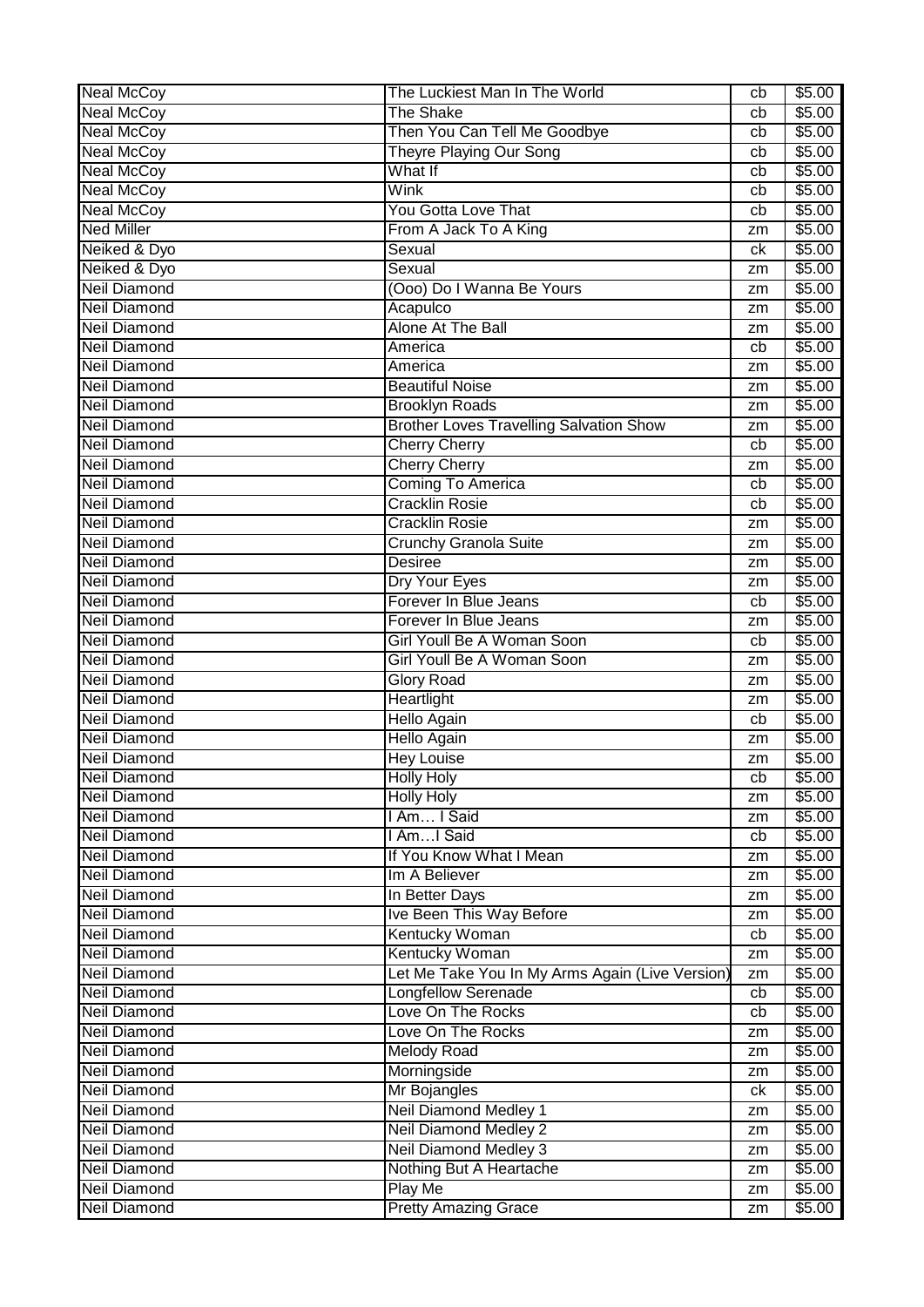| <b>Neil Diamond</b>             | <b>Red Red Wine</b>                       | cb | \$5.00         |
|---------------------------------|-------------------------------------------|----|----------------|
| <b>Neil Diamond</b>             | <b>Red Red Wine</b>                       | zm | \$5.00         |
| <b>Neil Diamond</b>             | September Morn                            | cb | \$5.00         |
| <b>Neil Diamond</b>             | September Morn                            | zm | \$5.00         |
| <b>Neil Diamond</b>             | Shilo                                     | zm | \$5.00         |
| <b>Neil Diamond</b>             | <b>Solitary Man</b>                       | zm | \$5.00         |
| <b>Neil Diamond</b>             | Something Blue                            | zm | \$5.00         |
| <b>Neil Diamond</b>             | Song Sung Blue                            | cb | \$5.00         |
| <b>Neil Diamond</b>             | Song Sung Blue                            | zm | \$5.00         |
| <b>Neil Diamond</b>             | Soolaimon                                 | zm | \$5.00         |
| <b>Neil Diamond</b>             | Stargazer                                 | zm | \$5.00         |
| <b>Neil Diamond</b>             | <b>Summer Love</b>                        | zm | \$5.00         |
| <b>Neil Diamond</b>             | <b>Sweet Caroline</b>                     | cb | \$5.00         |
| <b>Neil Diamond</b>             | <b>Sweet Caroline</b>                     | zm | \$5.00         |
| <b>Neil Diamond</b>             | Sweet Caroline (Hot August Night Version) | zm | \$5.00         |
| <b>Neil Diamond</b>             | The Art Of Love                           | zm | \$5.00         |
| <b>Neil Diamond</b>             | The Story Of My Life                      | zm | \$5.00         |
| <b>Neil Diamond</b>             | <b>Yesterdays Songs</b>                   | zm | \$5.00         |
| Neil Diamond & Barbra Streisand | You Dont Bring Me Flowers                 | zm | \$5.00         |
| <b>Neil Finn</b>                | She Will Have Her Way                     | nz | \$5.00         |
| <b>Neil Reid</b>                | Mother Of Mine                            | zm | \$5.00         |
| Neil Sedaka                     | Alice In Wonderland                       | cb | \$5.00         |
| Neil Sedaka                     | <b>Bad Blood</b>                          | cb | \$5.00         |
| Neil Sedaka                     | Breaking Up Is Hard To Do                 | cb | \$5.00         |
| Neil Sedaka                     | Breaking Up Is Hard To Do                 | zm | \$5.00         |
| <b>Neil Sedaka</b>              | <b>Calendar Girl</b>                      | cb | \$5.00         |
| <b>Neil Sedaka</b>              | <b>Calendar Girl</b>                      |    | \$5.00         |
| Neil Sedaka                     | <b>Happy Birthday Sweet Sixteen</b>       | zm | \$5.00         |
| <b>Neil Sedaka</b>              | <b>Happy Birthday Sweet Sixteen</b>       | cb | \$5.00         |
|                                 |                                           | zm |                |
| <b>Neil Sedaka</b>              | Laughter In The Rain                      | cb | \$5.00         |
| Neil Sedaka                     | Laughter In The Rain                      | zm | \$5.00         |
| Neil Sedaka                     | Lets Go Steady Again                      | cb | \$5.00         |
| Neil Sedaka                     | <b>Little Devil</b>                       | cb | \$5.00         |
| Neil Sedaka                     | Next Door To An Angel                     | cb | \$5.00         |
| <b>Neil Sedaka</b>              | Next Door To An Angel                     | zm | \$5.00         |
| Neil Sedaka                     | Oh Carol                                  | сk | \$5.00         |
| Neil Sedaka                     | <b>Oh Carol</b>                           | zm | \$5.00         |
| <b>Neil Sedaka</b>              | Run Samson Run                            | cb | \$5.00         |
| <b>Neil Sedaka</b>              | Stairway To Heaven                        | cb | \$5.00         |
| <b>Neil Sedaka</b>              | <b>Sweet Little You</b>                   | cb | \$5.00         |
| Neil Sedaka                     | <b>The Diary</b>                          | cb | \$5.00         |
| <b>Neil Sedaka</b>              | The Hungry Years                          | zm | $\sqrt{$5.00}$ |
| Neil Sedaka                     | The Immigrant                             | cb | \$5.00         |
| Neil Sedaka                     | The Neil Sedaka Medley                    | zm | \$5.00         |
| Neil Sedaka                     | You Mean Everything To Me                 | cb | \$5.00         |
| <b>Neil Young</b>               | After The Gold Rush                       | zm | \$5.00         |
| <b>Neil Young</b>               | Four Strong Winds                         | zm | \$5.00         |
| <b>Neil Young</b>               | <b>Harvest Moon</b>                       | zm | \$5.00         |
| <b>Neil Young</b>               | <b>Heart Of Gold</b>                      | zm | \$5.00         |
| <b>Neil Young</b>               | Old Man                                   | zm | \$5.00         |
| <b>Neil Young</b>               | Only Love Can Break Your Heart            | zm | \$5.00         |
| <b>Neil Young</b>               | Out On The Weekend                        | zm | \$5.00         |
| <b>Neil Young</b>               | Philadelphia                              | zm | \$5.00         |
| <b>Neil Young</b>               | Rockin In The Free World                  | ck | \$5.00         |
| <b>Neil Young</b>               | Southern Man                              | zm | \$5.00         |
| <b>Neil Young</b>               | The Needle & The Damage Done              | zm | \$5.00         |
| Neil Young & Crazy Horse        | Hey Hey My My (Into The Black)            | zm | \$5.00         |
| Neil Young & Crazy Horse        | Powderfinger                              | zm | \$5.00         |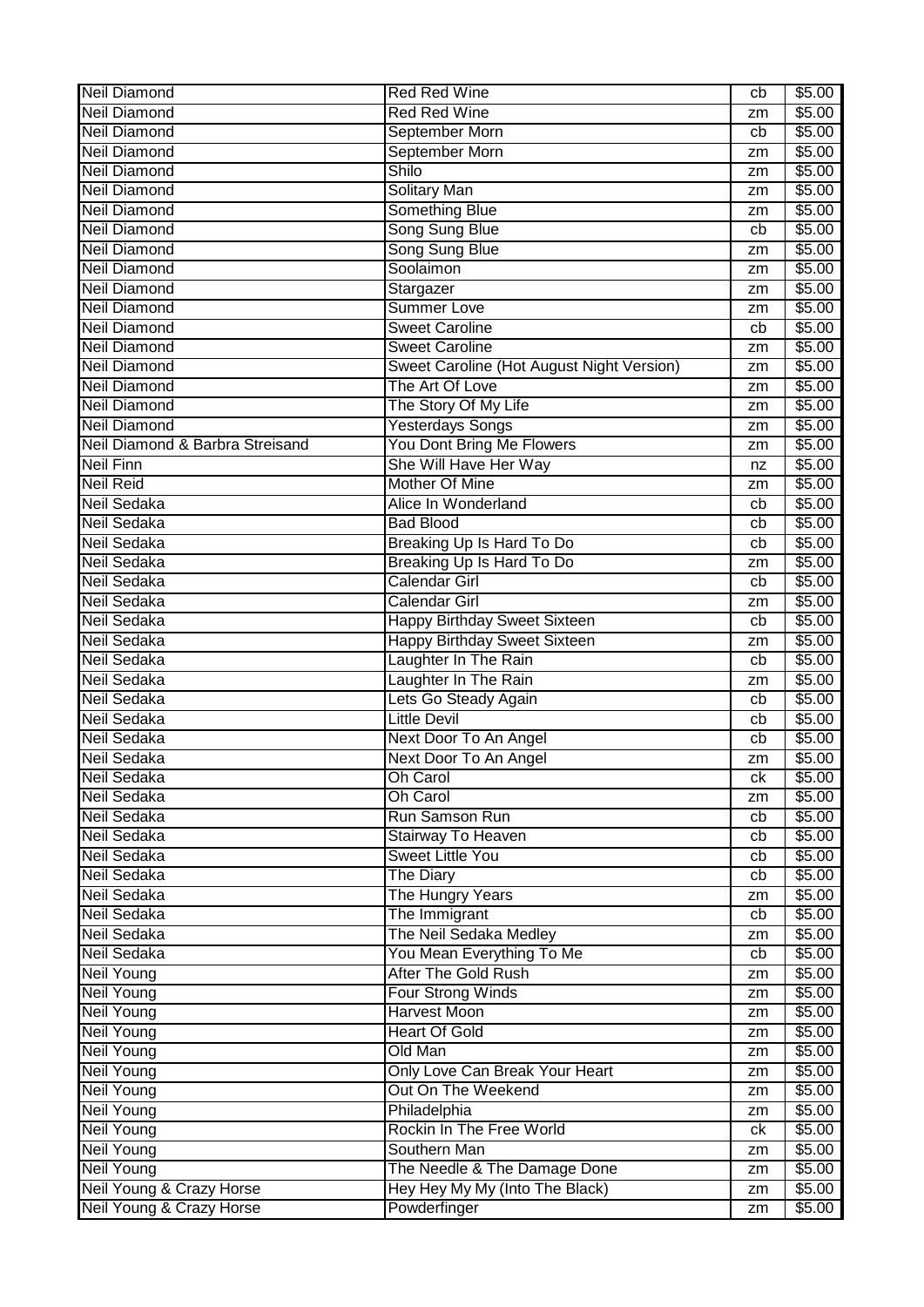| Neil Young With Crazy Horse              | Cinnamon Girl                              | zm       | \$5.00           |
|------------------------------------------|--------------------------------------------|----------|------------------|
| <b>Nelly</b>                             | <b>Hey Porsche</b>                         | zm       | \$5.00           |
| <b>Nelly</b>                             | Hot In Herre                               | cb       | \$5.00           |
| <b>Nelly</b>                             | Hot In Herre                               | zm       | \$5.00           |
| <b>Nelly</b>                             | <b>Just A Dream</b>                        | cb       | \$5.00           |
| <b>Nelly</b>                             | <b>Just A Dream</b>                        | zm       | \$5.00           |
| <b>Nelly</b>                             | One & Only                                 | cb       | \$5.00           |
| Nelly & Christina Aguilera               | <b>Tilt Ya Head Back</b>                   | cb       | \$5.00           |
| Nelly & Jaheim                           | <b>My Place</b>                            | cb       | \$5.00           |
| Nelly & Janet Jackson                    | Call On Me                                 | cb       | \$5.00           |
| Nelly & Kelly Rowland                    | <b>Dilemma</b>                             | cb       | \$5.00           |
| <b>Nelly &amp; Kelly Rowland</b>         | Dilemma                                    | zm       | \$5.00           |
| <b>Nelly &amp; Tim McGraw</b>            | Over & Over                                | cb       | \$5.00           |
| <b>Nelly Furtado</b>                     | All Good Things (Come To An End)           | cb       | \$5.00           |
| <b>Nelly Furtado</b>                     | Im Like A Bird                             | cb       | \$5.00           |
| <b>Nelly Furtado</b>                     | Im Like A Bird                             | zm       | \$5.00           |
| <b>Nelly Furtado</b>                     | In Gods Hands                              | cb       | \$5.00           |
| <b>Nelly Furtado</b>                     | Maneater                                   | zm       | \$5.00           |
| <b>Nelly Furtado</b>                     | On The Radio (Remember The Days)           | cb       | \$5.00           |
| <b>Nelly Furtado</b>                     | Powerless (Say What You Want)              | cb       | \$5.00           |
| <b>Nelly Furtado</b>                     | Promiscuous                                | cb       | \$5.00           |
| <b>Nelly Furtado</b>                     | Say It Right                               | cb       | \$5.00           |
| <b>Nelly Furtado</b>                     | Try                                        | cb       | \$5.00           |
| <b>Nelly Furtado</b>                     | <b>Turn Off The Lights</b>                 | cb       | \$5.00           |
| <b>Nelly Furtado &amp; Missy Elliott</b> | Do It                                      | cb       | \$5.00           |
| <b>Nelson Riddle</b>                     | Cant Live Without Your Love & Affection    | cb       | \$5.00           |
| Nena                                     | 99 Red Balloons                            | cb       | \$5.00           |
| <b>Nena</b>                              | 99 Red Balloons                            | zm       | \$5.00           |
| <b>Neneh Cherry</b>                      | <b>Buffalo Stance</b>                      | cb       | \$5.00           |
| <b>Neneh Cherry</b>                      | <b>Buffalo Stance</b>                      | zm       | \$5.00           |
| Neon Jungle                              | <b>Braveheart</b>                          | zm       | \$5.00           |
| Neon Philharmonic                        | <b>Morning Girl</b>                        | cb       | \$5.00           |
| <b>Nesian Mystik</b>                     | For The People                             | nz       | \$5.00           |
| <b>Nesian Mystik</b>                     | Its On                                     | nz       | \$5.00           |
| <b>Netherworld Dancing Toys</b>          | For Today                                  | nz       | \$5.00           |
| <b>New Faces</b>                         | ace Covered Windows                        | nz       | \$5.00           |
| <b>New Found Glory</b>                   | <b>Failures Not Flattering</b>             | cb       | \$5.00           |
| <b>New Found Glory</b>                   | <b>Head On Collision</b>                   | cb       | \$5.00           |
| <b>New Found Glory</b>                   | I Dont Wanna Know                          | cb       | \$5.00           |
| <b>New Found Glory</b>                   | Its Not Your Fault                         | cb       | \$5.00           |
| <b>New Found Glory</b>                   | <b>Listen To Your Friends</b>              | cb       | \$5.00           |
| <b>New Found Glory</b>                   | My Friends Over You                        | cb       | \$5.00           |
| <b>New Grass Revival</b>                 | <b>Cant Stop Now</b>                       | cb       | \$5.00           |
| <b>New Grass Revival</b>                 | Dancin With The Angels                     | cb       | \$5.00           |
| New Kids On The Block                    | 2 In The Morning                           | cb       | \$5.00           |
| New Kids On The Block                    | <b>Cover Girl</b>                          |          | \$5.00           |
| New Kids On The Block                    | Didnt I (Blow Your Mind)                   | cb<br>cb | \$5.00           |
| New Kids On The Block                    |                                            |          |                  |
| New Kids On The Block                    | <b>Hangin Tough</b><br><b>Hangin Tough</b> | cb       | \$5.00<br>\$5.00 |
| New Kids On The Block                    |                                            | zm       |                  |
|                                          | If You Go Away                             | cb       | \$5.00           |
| New Kids On The Block                    | <b>Step By Step</b>                        | cb       | \$5.00<br>\$5.00 |
| New Kids On The Block                    |                                            |          |                  |
|                                          | Summertime                                 | cb       |                  |
| New Kids On The Block                    | You Got It (The Right Stuff)               | cb       | \$5.00           |
| New Kids On The Block & Ne Yo            | Single                                     | cb       | \$5.00           |
| <b>New Order</b>                         | <b>Blue Monday</b>                         | zm       | \$5.00           |
| <b>New Order</b>                         | <b>True Faith</b>                          | zm       | \$5.00           |
| <b>New Order</b><br><b>New Radicals</b>  | World In Motion<br>You Get What You Give   | zm<br>ck | \$5.00<br>\$5.00 |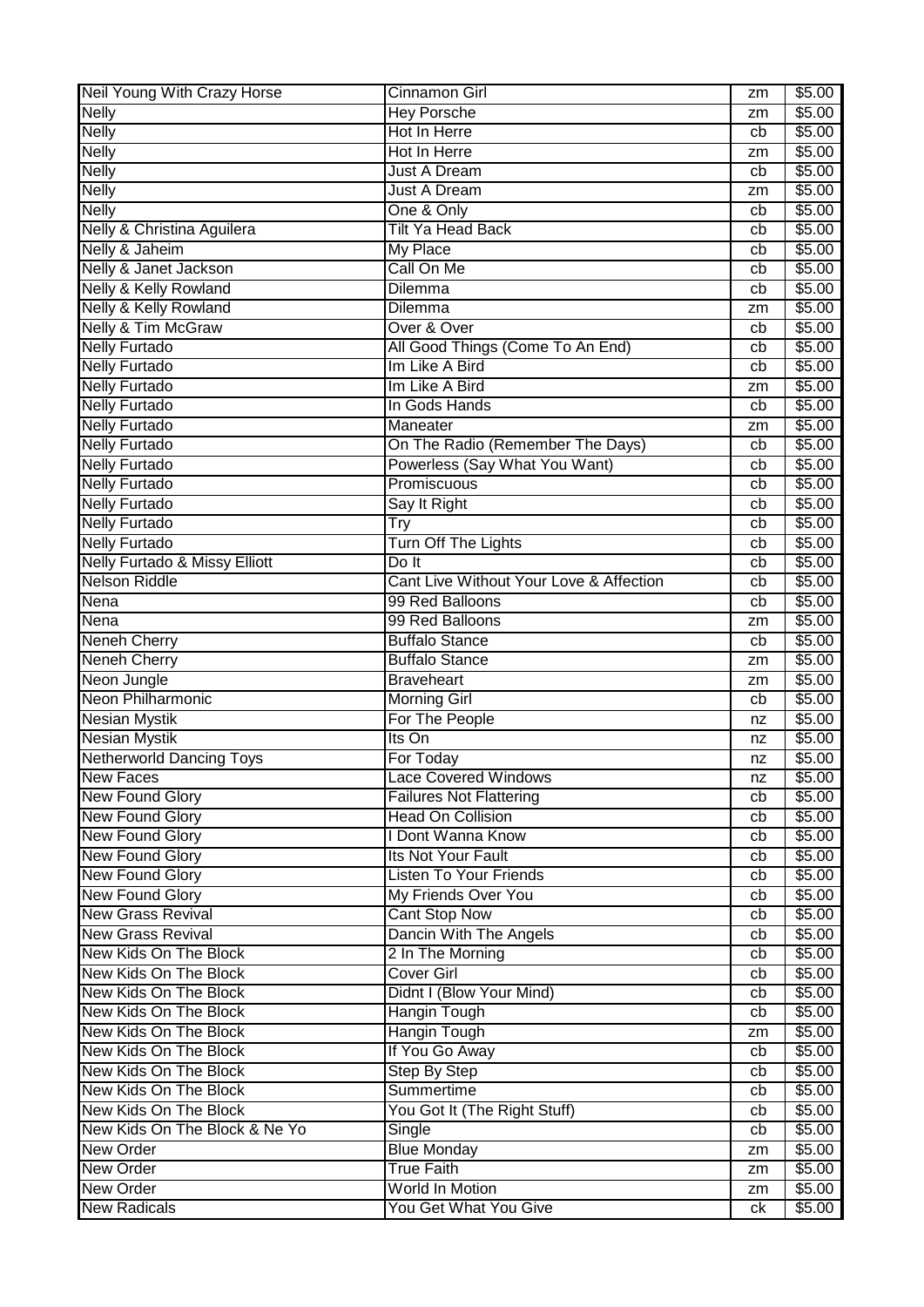| <b>New Radicals</b>                                                | You Get What You Give                   | zm | \$5.00 |
|--------------------------------------------------------------------|-----------------------------------------|----|--------|
| New Riders Of The Purple Sage                                      | Panama Red                              | cb | \$5.00 |
| <b>New Seekers</b>                                                 | <b>Beg Steal Or Borrow</b>              | zm | \$5.00 |
| <b>New Seekers</b>                                                 | For You We Sing                         | zm | \$5.00 |
| <b>New Seekers</b>                                                 | I Get A Little Sentimental Over You     | zm | \$5.00 |
| <b>New Seekers</b>                                                 | Id Like To Teach The World To Sing      | zm | \$5.00 |
| <b>New Seekers</b>                                                 | Look What Theyve Done To My Song Ma     | zm | \$5.00 |
| <b>New Seekers</b>                                                 | Never Ending Song Of Love               | zm | \$5.00 |
| <b>New Seekers</b>                                                 | Never Ending Song Of Love (no vocals)   | ck | \$5.00 |
| <b>New Seekers</b>                                                 | Never Ending Song Of Love (with vocals) | сk | \$5.00 |
| <b>New Seekers</b>                                                 | The Carnival Is Over                    | сk | \$5.00 |
| <b>New Seekers</b>                                                 | The New Seekers Medley                  | zm | \$5.00 |
| <b>New Seekers</b>                                                 | Weve Got To Do It Now                   | zm | \$5.00 |
| <b>New Seekers</b>                                                 | You Wont Find Another Fool Like Me      | zm | \$5.00 |
| <b>New Vaudeville Band</b>                                         | <b>Winchester Cathedral</b>             | cb | \$5.00 |
| <b>New York City</b>                                               | Im Doin Fine Now                        | cb | \$5.00 |
| <b>New Zealand Traditional</b>                                     | <b>God Defend New Zealand</b>           | nz | \$5.00 |
| <b>New Zealand Traditional</b>                                     | Hoki Mai                                | nz | \$5.00 |
| <b>New Zealand Traditional</b>                                     | Pokarekare Ana                          | сk | \$8.00 |
| <b>New Zealand Traditional</b>                                     | Pokarekare Ana                          | nz | \$5.00 |
| <b>Newbeats</b>                                                    | <b>Bread &amp; Butter</b>               | cb | \$5.00 |
| <b>Newbeats</b>                                                    | Run Baby Run                            | zm | \$5.00 |
| Newsong                                                            | <b>The Christmas Shoes</b>              | cb | \$5.00 |
| <b>Newton</b>                                                      | Sometimes When We Touch                 |    | \$5.00 |
| <b>Newton Faulkner</b>                                             | Dream Catch Me                          | zm | \$5.00 |
| <b>Niall Horan</b>                                                 | <b>Black &amp; White</b>                | zm | \$5.00 |
|                                                                    |                                         | zm |        |
| <b>Niall Horan</b><br><b>Niall Horan</b>                           | <b>Finally Free</b><br>Flicker          | ck | \$5.00 |
|                                                                    |                                         | zm | \$5.00 |
| <b>Niall Horan</b>                                                 | Nice To Meet Ya                         | zm | \$5.00 |
| <b>Niall Horan</b>                                                 | On The Loose                            | zm | \$5.00 |
| <b>Niall Horan</b>                                                 | <b>Slow Hands</b>                       | сk | \$5.00 |
| <b>Niall Horan</b>                                                 | <b>Slow Hands</b>                       | zm | \$5.00 |
| <b>Niall Horan</b>                                                 | <b>This Town</b>                        | ck | \$5.00 |
| <b>Niall Horan</b>                                                 | <b>This Town</b>                        | zm | \$5.00 |
| <b>Niall Horan</b>                                                 | <b>Too Much To Ask</b>                  | ck | \$5.00 |
| <b>Niall Horan</b>                                                 | Too Much To Ask (Clean Version)         | zm | \$5.00 |
| <b>Niall Horan</b>                                                 | Too Much To Ask (Explicit Version)      | zm | \$5.00 |
| Niall Horan & Anne Marie                                           | Everywhere                              | ck | \$5.00 |
| Niall Horan & Anne Marie                                           | Everywhere                              | zm | \$5.00 |
| <b>Nick Barker &amp; The Reptiles</b>                              | Come Up & See Me                        | ck | \$8.00 |
| <b>Nick Berry</b>                                                  | <b>Every Loser Wins</b>                 | zm | \$5.00 |
| <b>Nick Carter</b>                                                 | Do I Have To Cry For You                | cb | \$5.00 |
| <b>Nick Carter</b>                                                 | <b>Help Me</b>                          | cb | \$5.00 |
| Nick Cave & The Bad Seeds                                          | <b>Red Right Hand</b>                   | zm | \$5.00 |
| Nick Cave & The Bad Seeds & Kylie Minogu Where The Wild Roses Grow |                                         | zm | \$5.00 |
| Nick Cave & The Bad Seeds & PJ Harvey                              | <b>Henry Lee</b>                        | zm | \$5.00 |
| <b>Nick Drake</b>                                                  | <b>Pink Moon</b>                        | zm | \$5.00 |
| <b>Nick Gilder</b>                                                 | Hot Child In The City                   | cb | \$5.00 |
| <b>Nick Jonas</b>                                                  | Chains                                  | zm | \$5.00 |
| Nick Jonas                                                         | Jealous                                 | zm | \$5.00 |
| Nick Jonas & Administration                                        | Who I Am                                | cb | \$5.00 |
| <b>Nick Kamen</b>                                                  | Each Time You Break My Heart            | zm | \$5.00 |
| <b>Nick Lachey</b>                                                 | I Cant Hate You Anymore                 | cb | \$5.00 |
| <b>Nick Lachey</b>                                                 | Patience                                | cb | \$5.00 |
| <b>Nick Lachey</b>                                                 | Whats Left Of Me                        | cb | \$5.00 |
| <b>Nick Lowe</b>                                                   | Cruel To Be Kind                        | ck | \$5.00 |
| <b>Nick Lowe</b>                                                   | Cruel To Be Kind                        | zm | \$5.00 |
| <b>Nick Lowe</b>                                                   | <b>Heart Of The City</b>                | zm | \$5.00 |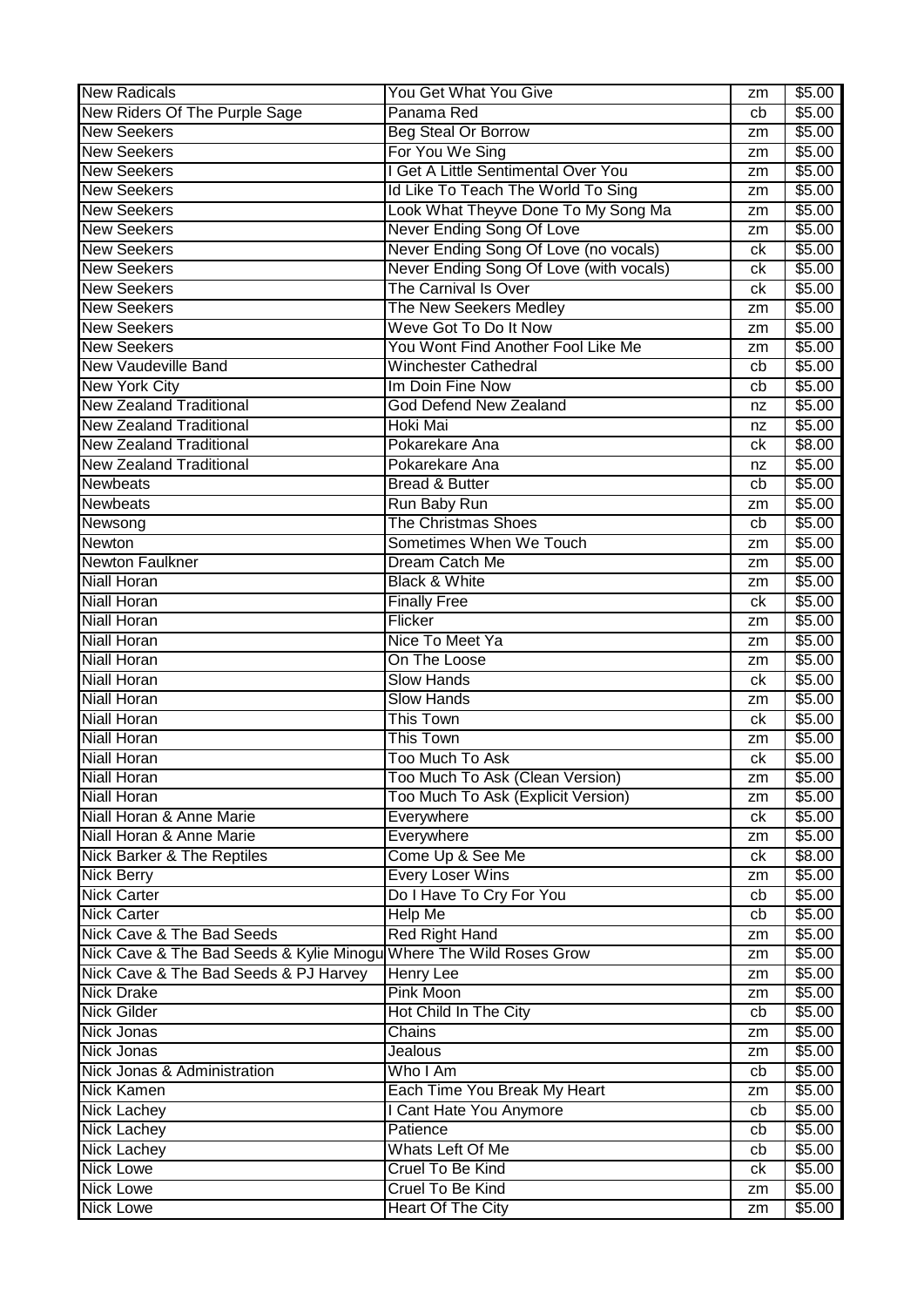| I Knew The Bride (When She Used To Rock & Ro<br>\$5.00<br><b>Nick Lowe</b><br>zm<br><b>Nick Lowe</b><br>I Love The Sound Of Breaking Glass<br>\$5.00<br>zm<br><b>Marie Provost</b><br><b>Nick Lowe</b><br>\$5.00<br>zm<br><b>Nick Lowe</b><br><b>Nick Lowe Medley</b><br>\$5.00<br>zm<br><b>Nick Lowe</b><br><b>Ragin Eyes</b><br>\$5.00<br>zm<br><b>Without Love</b><br><b>Nick Lowe</b><br>\$5.00<br>zm<br><b>Nickel Creek</b><br><b>Reasons Why</b><br>\$5.00<br>cb<br>The Lighthouses Tale<br><b>Nickel Creek</b><br>\$5.00<br>cb<br><b>This Side</b><br><b>Nickel Creek</b><br>\$5.00<br>cb<br>Nickelback<br>Animals<br>\$5.00<br>cb<br>Nickelback<br>\$5.00<br><b>Because Of You</b><br>cb<br>Nickelback<br><b>Burn It To The Ground</b><br>\$5.00<br>cb<br>Nickelback<br>\$5.00<br>Far Away<br>cb<br>Nickelback<br>Feelin Way Too Damn Good<br>\$5.00<br>cb<br><b>Figured You Out</b><br>\$5.00<br>Nickelback<br>cb<br>Gotta Be Somebody<br>\$5.00<br>Nickelback<br>cb<br>How You Remind Me<br>\$5.00<br>Nickelback<br>cb<br>How You Remind Me<br>\$5.00<br>Nickelback<br>zm<br><b>Id Come For You</b><br>Nickelback<br>\$5.00<br>cb<br>If Everyone Cared<br>Nickelback<br>\$5.00<br>cb<br>If Today Was Your Last Day<br>Nickelback<br>\$5.00<br>cb<br>Never Again<br>\$5.00<br>Nickelback<br>cb<br>Never Gonna Be Alone<br>Nickelback<br>\$5.00<br>cb<br>Nickelback<br>\$5.00<br>Photograph<br>cb<br>\$5.00<br>Nickelback<br>Rockstar<br>cb<br>\$5.00<br>Nickelback<br>Rockstar<br>zm<br>\$5.00<br>Nickelback<br>Savin Me<br>cb<br><b>Shakin Hands</b><br>\$5.00<br>Nickelback<br>cb<br>Nickelback<br>Side Of A Bullet<br>\$5.00<br>cb<br>Nickelback<br>\$5.00<br>Someday<br>cb<br>Someone That Youre With<br>Nickelback<br>\$5.00<br>cb<br>Nickelback<br>Something In Your Mouth<br>\$5.00<br>cb<br>Nickelback<br>This Afternoon<br>\$5.00<br>cb<br>Nickelback<br><b>Too Bad</b><br>\$5.00<br>cb<br>\$5.00<br>Nicki French<br><b>Total Eclipse Of The Heart</b><br>zm<br>Nicki Minaj<br>\$5.00<br>Anaconda<br>zm<br><b>Pound The Alarm</b><br>\$5.00<br>Nicki Minaj<br>zm<br><b>Starships</b><br>\$5.00<br>Nicki Minaj<br>ck<br>Nicki Minaj<br><b>Starships [Explicit]</b><br>\$5.00<br>zm<br>Nicki Minaj<br>Super Bass [Explicit]<br>\$5.00<br>zm<br>Nicki Minaj<br>The Night Is Still Young<br>\$5.00<br>zm<br>Nicki Minaj & Chris Brown<br><b>Right By My Side</b><br>\$5.00<br>zm<br>Moment 4 Life<br>\$5.00<br>Nicki Minaj & Drake<br>zm<br>Nicki Minaj & Lil Wayne & Drake<br><b>Truffle Butter (Explicit Version)</b><br>\$5.00<br>zm<br>Nicki Minaj & Rihanna<br>\$5.00<br><b>Fly</b><br>zm<br><b>Nicky Webster</b><br><b>Strawberry Kisses</b><br>\$5.00<br>ck<br>Nico & Vinz<br>Am I Wrong<br>\$5.00<br>zm<br>In Your Arms<br>Nico & Vinz<br>\$5.00<br>zm<br>Nicole<br>A Little Peace<br>\$5.00<br>zm<br>\$5.00<br>Boomerang<br>Nicole Scherzinger<br>zm<br>Dont Hold Your Breath<br>\$5.00<br>Nicole Scherzinger<br>zm<br><b>Whatever You Like</b><br>Nicole Scherzinger<br>\$5.00<br>cb<br>Nicole Scherzinger & WillIAm<br>\$5.00<br><b>Baby Love</b><br>cb<br><b>Hot Summer Nights</b><br>\$8.00<br>Night<br>ck<br>Phantom Of The Opera<br>Nightwish<br>\$5.00<br>zm<br>I Wont Let The Sun Go Down On Me<br><b>Nik Kershaw</b><br>\$5.00<br>zm | <b>Nick Lowe</b>   | I Knew The Bride  | ck | \$5.00 |
|----------------------------------------------------------------------------------------------------------------------------------------------------------------------------------------------------------------------------------------------------------------------------------------------------------------------------------------------------------------------------------------------------------------------------------------------------------------------------------------------------------------------------------------------------------------------------------------------------------------------------------------------------------------------------------------------------------------------------------------------------------------------------------------------------------------------------------------------------------------------------------------------------------------------------------------------------------------------------------------------------------------------------------------------------------------------------------------------------------------------------------------------------------------------------------------------------------------------------------------------------------------------------------------------------------------------------------------------------------------------------------------------------------------------------------------------------------------------------------------------------------------------------------------------------------------------------------------------------------------------------------------------------------------------------------------------------------------------------------------------------------------------------------------------------------------------------------------------------------------------------------------------------------------------------------------------------------------------------------------------------------------------------------------------------------------------------------------------------------------------------------------------------------------------------------------------------------------------------------------------------------------------------------------------------------------------------------------------------------------------------------------------------------------------------------------------------------------------------------------------------------------------------------------------------------------------------------------------------------------------------------------------------------------------------------------------------------------------------------------------------------------------------------------------------------------------------------------------------------------------------------------------------------------------------------------------------------------------------------------------------------------------------------------------------------------------------------------------------------------------------------------------------------------------------------------------------------------------------------------------------------------------|--------------------|-------------------|----|--------|
|                                                                                                                                                                                                                                                                                                                                                                                                                                                                                                                                                                                                                                                                                                                                                                                                                                                                                                                                                                                                                                                                                                                                                                                                                                                                                                                                                                                                                                                                                                                                                                                                                                                                                                                                                                                                                                                                                                                                                                                                                                                                                                                                                                                                                                                                                                                                                                                                                                                                                                                                                                                                                                                                                                                                                                                                                                                                                                                                                                                                                                                                                                                                                                                                                                                                      |                    |                   |    |        |
|                                                                                                                                                                                                                                                                                                                                                                                                                                                                                                                                                                                                                                                                                                                                                                                                                                                                                                                                                                                                                                                                                                                                                                                                                                                                                                                                                                                                                                                                                                                                                                                                                                                                                                                                                                                                                                                                                                                                                                                                                                                                                                                                                                                                                                                                                                                                                                                                                                                                                                                                                                                                                                                                                                                                                                                                                                                                                                                                                                                                                                                                                                                                                                                                                                                                      |                    |                   |    |        |
|                                                                                                                                                                                                                                                                                                                                                                                                                                                                                                                                                                                                                                                                                                                                                                                                                                                                                                                                                                                                                                                                                                                                                                                                                                                                                                                                                                                                                                                                                                                                                                                                                                                                                                                                                                                                                                                                                                                                                                                                                                                                                                                                                                                                                                                                                                                                                                                                                                                                                                                                                                                                                                                                                                                                                                                                                                                                                                                                                                                                                                                                                                                                                                                                                                                                      |                    |                   |    |        |
|                                                                                                                                                                                                                                                                                                                                                                                                                                                                                                                                                                                                                                                                                                                                                                                                                                                                                                                                                                                                                                                                                                                                                                                                                                                                                                                                                                                                                                                                                                                                                                                                                                                                                                                                                                                                                                                                                                                                                                                                                                                                                                                                                                                                                                                                                                                                                                                                                                                                                                                                                                                                                                                                                                                                                                                                                                                                                                                                                                                                                                                                                                                                                                                                                                                                      |                    |                   |    |        |
|                                                                                                                                                                                                                                                                                                                                                                                                                                                                                                                                                                                                                                                                                                                                                                                                                                                                                                                                                                                                                                                                                                                                                                                                                                                                                                                                                                                                                                                                                                                                                                                                                                                                                                                                                                                                                                                                                                                                                                                                                                                                                                                                                                                                                                                                                                                                                                                                                                                                                                                                                                                                                                                                                                                                                                                                                                                                                                                                                                                                                                                                                                                                                                                                                                                                      |                    |                   |    |        |
|                                                                                                                                                                                                                                                                                                                                                                                                                                                                                                                                                                                                                                                                                                                                                                                                                                                                                                                                                                                                                                                                                                                                                                                                                                                                                                                                                                                                                                                                                                                                                                                                                                                                                                                                                                                                                                                                                                                                                                                                                                                                                                                                                                                                                                                                                                                                                                                                                                                                                                                                                                                                                                                                                                                                                                                                                                                                                                                                                                                                                                                                                                                                                                                                                                                                      |                    |                   |    |        |
|                                                                                                                                                                                                                                                                                                                                                                                                                                                                                                                                                                                                                                                                                                                                                                                                                                                                                                                                                                                                                                                                                                                                                                                                                                                                                                                                                                                                                                                                                                                                                                                                                                                                                                                                                                                                                                                                                                                                                                                                                                                                                                                                                                                                                                                                                                                                                                                                                                                                                                                                                                                                                                                                                                                                                                                                                                                                                                                                                                                                                                                                                                                                                                                                                                                                      |                    |                   |    |        |
|                                                                                                                                                                                                                                                                                                                                                                                                                                                                                                                                                                                                                                                                                                                                                                                                                                                                                                                                                                                                                                                                                                                                                                                                                                                                                                                                                                                                                                                                                                                                                                                                                                                                                                                                                                                                                                                                                                                                                                                                                                                                                                                                                                                                                                                                                                                                                                                                                                                                                                                                                                                                                                                                                                                                                                                                                                                                                                                                                                                                                                                                                                                                                                                                                                                                      |                    |                   |    |        |
|                                                                                                                                                                                                                                                                                                                                                                                                                                                                                                                                                                                                                                                                                                                                                                                                                                                                                                                                                                                                                                                                                                                                                                                                                                                                                                                                                                                                                                                                                                                                                                                                                                                                                                                                                                                                                                                                                                                                                                                                                                                                                                                                                                                                                                                                                                                                                                                                                                                                                                                                                                                                                                                                                                                                                                                                                                                                                                                                                                                                                                                                                                                                                                                                                                                                      |                    |                   |    |        |
|                                                                                                                                                                                                                                                                                                                                                                                                                                                                                                                                                                                                                                                                                                                                                                                                                                                                                                                                                                                                                                                                                                                                                                                                                                                                                                                                                                                                                                                                                                                                                                                                                                                                                                                                                                                                                                                                                                                                                                                                                                                                                                                                                                                                                                                                                                                                                                                                                                                                                                                                                                                                                                                                                                                                                                                                                                                                                                                                                                                                                                                                                                                                                                                                                                                                      |                    |                   |    |        |
|                                                                                                                                                                                                                                                                                                                                                                                                                                                                                                                                                                                                                                                                                                                                                                                                                                                                                                                                                                                                                                                                                                                                                                                                                                                                                                                                                                                                                                                                                                                                                                                                                                                                                                                                                                                                                                                                                                                                                                                                                                                                                                                                                                                                                                                                                                                                                                                                                                                                                                                                                                                                                                                                                                                                                                                                                                                                                                                                                                                                                                                                                                                                                                                                                                                                      |                    |                   |    |        |
|                                                                                                                                                                                                                                                                                                                                                                                                                                                                                                                                                                                                                                                                                                                                                                                                                                                                                                                                                                                                                                                                                                                                                                                                                                                                                                                                                                                                                                                                                                                                                                                                                                                                                                                                                                                                                                                                                                                                                                                                                                                                                                                                                                                                                                                                                                                                                                                                                                                                                                                                                                                                                                                                                                                                                                                                                                                                                                                                                                                                                                                                                                                                                                                                                                                                      |                    |                   |    |        |
|                                                                                                                                                                                                                                                                                                                                                                                                                                                                                                                                                                                                                                                                                                                                                                                                                                                                                                                                                                                                                                                                                                                                                                                                                                                                                                                                                                                                                                                                                                                                                                                                                                                                                                                                                                                                                                                                                                                                                                                                                                                                                                                                                                                                                                                                                                                                                                                                                                                                                                                                                                                                                                                                                                                                                                                                                                                                                                                                                                                                                                                                                                                                                                                                                                                                      |                    |                   |    |        |
|                                                                                                                                                                                                                                                                                                                                                                                                                                                                                                                                                                                                                                                                                                                                                                                                                                                                                                                                                                                                                                                                                                                                                                                                                                                                                                                                                                                                                                                                                                                                                                                                                                                                                                                                                                                                                                                                                                                                                                                                                                                                                                                                                                                                                                                                                                                                                                                                                                                                                                                                                                                                                                                                                                                                                                                                                                                                                                                                                                                                                                                                                                                                                                                                                                                                      |                    |                   |    |        |
|                                                                                                                                                                                                                                                                                                                                                                                                                                                                                                                                                                                                                                                                                                                                                                                                                                                                                                                                                                                                                                                                                                                                                                                                                                                                                                                                                                                                                                                                                                                                                                                                                                                                                                                                                                                                                                                                                                                                                                                                                                                                                                                                                                                                                                                                                                                                                                                                                                                                                                                                                                                                                                                                                                                                                                                                                                                                                                                                                                                                                                                                                                                                                                                                                                                                      |                    |                   |    |        |
|                                                                                                                                                                                                                                                                                                                                                                                                                                                                                                                                                                                                                                                                                                                                                                                                                                                                                                                                                                                                                                                                                                                                                                                                                                                                                                                                                                                                                                                                                                                                                                                                                                                                                                                                                                                                                                                                                                                                                                                                                                                                                                                                                                                                                                                                                                                                                                                                                                                                                                                                                                                                                                                                                                                                                                                                                                                                                                                                                                                                                                                                                                                                                                                                                                                                      |                    |                   |    |        |
|                                                                                                                                                                                                                                                                                                                                                                                                                                                                                                                                                                                                                                                                                                                                                                                                                                                                                                                                                                                                                                                                                                                                                                                                                                                                                                                                                                                                                                                                                                                                                                                                                                                                                                                                                                                                                                                                                                                                                                                                                                                                                                                                                                                                                                                                                                                                                                                                                                                                                                                                                                                                                                                                                                                                                                                                                                                                                                                                                                                                                                                                                                                                                                                                                                                                      |                    |                   |    |        |
|                                                                                                                                                                                                                                                                                                                                                                                                                                                                                                                                                                                                                                                                                                                                                                                                                                                                                                                                                                                                                                                                                                                                                                                                                                                                                                                                                                                                                                                                                                                                                                                                                                                                                                                                                                                                                                                                                                                                                                                                                                                                                                                                                                                                                                                                                                                                                                                                                                                                                                                                                                                                                                                                                                                                                                                                                                                                                                                                                                                                                                                                                                                                                                                                                                                                      |                    |                   |    |        |
|                                                                                                                                                                                                                                                                                                                                                                                                                                                                                                                                                                                                                                                                                                                                                                                                                                                                                                                                                                                                                                                                                                                                                                                                                                                                                                                                                                                                                                                                                                                                                                                                                                                                                                                                                                                                                                                                                                                                                                                                                                                                                                                                                                                                                                                                                                                                                                                                                                                                                                                                                                                                                                                                                                                                                                                                                                                                                                                                                                                                                                                                                                                                                                                                                                                                      |                    |                   |    |        |
|                                                                                                                                                                                                                                                                                                                                                                                                                                                                                                                                                                                                                                                                                                                                                                                                                                                                                                                                                                                                                                                                                                                                                                                                                                                                                                                                                                                                                                                                                                                                                                                                                                                                                                                                                                                                                                                                                                                                                                                                                                                                                                                                                                                                                                                                                                                                                                                                                                                                                                                                                                                                                                                                                                                                                                                                                                                                                                                                                                                                                                                                                                                                                                                                                                                                      |                    |                   |    |        |
|                                                                                                                                                                                                                                                                                                                                                                                                                                                                                                                                                                                                                                                                                                                                                                                                                                                                                                                                                                                                                                                                                                                                                                                                                                                                                                                                                                                                                                                                                                                                                                                                                                                                                                                                                                                                                                                                                                                                                                                                                                                                                                                                                                                                                                                                                                                                                                                                                                                                                                                                                                                                                                                                                                                                                                                                                                                                                                                                                                                                                                                                                                                                                                                                                                                                      |                    |                   |    |        |
|                                                                                                                                                                                                                                                                                                                                                                                                                                                                                                                                                                                                                                                                                                                                                                                                                                                                                                                                                                                                                                                                                                                                                                                                                                                                                                                                                                                                                                                                                                                                                                                                                                                                                                                                                                                                                                                                                                                                                                                                                                                                                                                                                                                                                                                                                                                                                                                                                                                                                                                                                                                                                                                                                                                                                                                                                                                                                                                                                                                                                                                                                                                                                                                                                                                                      |                    |                   |    |        |
|                                                                                                                                                                                                                                                                                                                                                                                                                                                                                                                                                                                                                                                                                                                                                                                                                                                                                                                                                                                                                                                                                                                                                                                                                                                                                                                                                                                                                                                                                                                                                                                                                                                                                                                                                                                                                                                                                                                                                                                                                                                                                                                                                                                                                                                                                                                                                                                                                                                                                                                                                                                                                                                                                                                                                                                                                                                                                                                                                                                                                                                                                                                                                                                                                                                                      |                    |                   |    |        |
|                                                                                                                                                                                                                                                                                                                                                                                                                                                                                                                                                                                                                                                                                                                                                                                                                                                                                                                                                                                                                                                                                                                                                                                                                                                                                                                                                                                                                                                                                                                                                                                                                                                                                                                                                                                                                                                                                                                                                                                                                                                                                                                                                                                                                                                                                                                                                                                                                                                                                                                                                                                                                                                                                                                                                                                                                                                                                                                                                                                                                                                                                                                                                                                                                                                                      |                    |                   |    |        |
|                                                                                                                                                                                                                                                                                                                                                                                                                                                                                                                                                                                                                                                                                                                                                                                                                                                                                                                                                                                                                                                                                                                                                                                                                                                                                                                                                                                                                                                                                                                                                                                                                                                                                                                                                                                                                                                                                                                                                                                                                                                                                                                                                                                                                                                                                                                                                                                                                                                                                                                                                                                                                                                                                                                                                                                                                                                                                                                                                                                                                                                                                                                                                                                                                                                                      |                    |                   |    |        |
|                                                                                                                                                                                                                                                                                                                                                                                                                                                                                                                                                                                                                                                                                                                                                                                                                                                                                                                                                                                                                                                                                                                                                                                                                                                                                                                                                                                                                                                                                                                                                                                                                                                                                                                                                                                                                                                                                                                                                                                                                                                                                                                                                                                                                                                                                                                                                                                                                                                                                                                                                                                                                                                                                                                                                                                                                                                                                                                                                                                                                                                                                                                                                                                                                                                                      |                    |                   |    |        |
|                                                                                                                                                                                                                                                                                                                                                                                                                                                                                                                                                                                                                                                                                                                                                                                                                                                                                                                                                                                                                                                                                                                                                                                                                                                                                                                                                                                                                                                                                                                                                                                                                                                                                                                                                                                                                                                                                                                                                                                                                                                                                                                                                                                                                                                                                                                                                                                                                                                                                                                                                                                                                                                                                                                                                                                                                                                                                                                                                                                                                                                                                                                                                                                                                                                                      |                    |                   |    |        |
|                                                                                                                                                                                                                                                                                                                                                                                                                                                                                                                                                                                                                                                                                                                                                                                                                                                                                                                                                                                                                                                                                                                                                                                                                                                                                                                                                                                                                                                                                                                                                                                                                                                                                                                                                                                                                                                                                                                                                                                                                                                                                                                                                                                                                                                                                                                                                                                                                                                                                                                                                                                                                                                                                                                                                                                                                                                                                                                                                                                                                                                                                                                                                                                                                                                                      |                    |                   |    |        |
|                                                                                                                                                                                                                                                                                                                                                                                                                                                                                                                                                                                                                                                                                                                                                                                                                                                                                                                                                                                                                                                                                                                                                                                                                                                                                                                                                                                                                                                                                                                                                                                                                                                                                                                                                                                                                                                                                                                                                                                                                                                                                                                                                                                                                                                                                                                                                                                                                                                                                                                                                                                                                                                                                                                                                                                                                                                                                                                                                                                                                                                                                                                                                                                                                                                                      |                    |                   |    |        |
|                                                                                                                                                                                                                                                                                                                                                                                                                                                                                                                                                                                                                                                                                                                                                                                                                                                                                                                                                                                                                                                                                                                                                                                                                                                                                                                                                                                                                                                                                                                                                                                                                                                                                                                                                                                                                                                                                                                                                                                                                                                                                                                                                                                                                                                                                                                                                                                                                                                                                                                                                                                                                                                                                                                                                                                                                                                                                                                                                                                                                                                                                                                                                                                                                                                                      |                    |                   |    |        |
|                                                                                                                                                                                                                                                                                                                                                                                                                                                                                                                                                                                                                                                                                                                                                                                                                                                                                                                                                                                                                                                                                                                                                                                                                                                                                                                                                                                                                                                                                                                                                                                                                                                                                                                                                                                                                                                                                                                                                                                                                                                                                                                                                                                                                                                                                                                                                                                                                                                                                                                                                                                                                                                                                                                                                                                                                                                                                                                                                                                                                                                                                                                                                                                                                                                                      |                    |                   |    |        |
|                                                                                                                                                                                                                                                                                                                                                                                                                                                                                                                                                                                                                                                                                                                                                                                                                                                                                                                                                                                                                                                                                                                                                                                                                                                                                                                                                                                                                                                                                                                                                                                                                                                                                                                                                                                                                                                                                                                                                                                                                                                                                                                                                                                                                                                                                                                                                                                                                                                                                                                                                                                                                                                                                                                                                                                                                                                                                                                                                                                                                                                                                                                                                                                                                                                                      |                    |                   |    |        |
|                                                                                                                                                                                                                                                                                                                                                                                                                                                                                                                                                                                                                                                                                                                                                                                                                                                                                                                                                                                                                                                                                                                                                                                                                                                                                                                                                                                                                                                                                                                                                                                                                                                                                                                                                                                                                                                                                                                                                                                                                                                                                                                                                                                                                                                                                                                                                                                                                                                                                                                                                                                                                                                                                                                                                                                                                                                                                                                                                                                                                                                                                                                                                                                                                                                                      |                    |                   |    |        |
|                                                                                                                                                                                                                                                                                                                                                                                                                                                                                                                                                                                                                                                                                                                                                                                                                                                                                                                                                                                                                                                                                                                                                                                                                                                                                                                                                                                                                                                                                                                                                                                                                                                                                                                                                                                                                                                                                                                                                                                                                                                                                                                                                                                                                                                                                                                                                                                                                                                                                                                                                                                                                                                                                                                                                                                                                                                                                                                                                                                                                                                                                                                                                                                                                                                                      |                    |                   |    |        |
|                                                                                                                                                                                                                                                                                                                                                                                                                                                                                                                                                                                                                                                                                                                                                                                                                                                                                                                                                                                                                                                                                                                                                                                                                                                                                                                                                                                                                                                                                                                                                                                                                                                                                                                                                                                                                                                                                                                                                                                                                                                                                                                                                                                                                                                                                                                                                                                                                                                                                                                                                                                                                                                                                                                                                                                                                                                                                                                                                                                                                                                                                                                                                                                                                                                                      |                    |                   |    |        |
|                                                                                                                                                                                                                                                                                                                                                                                                                                                                                                                                                                                                                                                                                                                                                                                                                                                                                                                                                                                                                                                                                                                                                                                                                                                                                                                                                                                                                                                                                                                                                                                                                                                                                                                                                                                                                                                                                                                                                                                                                                                                                                                                                                                                                                                                                                                                                                                                                                                                                                                                                                                                                                                                                                                                                                                                                                                                                                                                                                                                                                                                                                                                                                                                                                                                      |                    |                   |    |        |
|                                                                                                                                                                                                                                                                                                                                                                                                                                                                                                                                                                                                                                                                                                                                                                                                                                                                                                                                                                                                                                                                                                                                                                                                                                                                                                                                                                                                                                                                                                                                                                                                                                                                                                                                                                                                                                                                                                                                                                                                                                                                                                                                                                                                                                                                                                                                                                                                                                                                                                                                                                                                                                                                                                                                                                                                                                                                                                                                                                                                                                                                                                                                                                                                                                                                      |                    |                   |    |        |
|                                                                                                                                                                                                                                                                                                                                                                                                                                                                                                                                                                                                                                                                                                                                                                                                                                                                                                                                                                                                                                                                                                                                                                                                                                                                                                                                                                                                                                                                                                                                                                                                                                                                                                                                                                                                                                                                                                                                                                                                                                                                                                                                                                                                                                                                                                                                                                                                                                                                                                                                                                                                                                                                                                                                                                                                                                                                                                                                                                                                                                                                                                                                                                                                                                                                      |                    |                   |    |        |
|                                                                                                                                                                                                                                                                                                                                                                                                                                                                                                                                                                                                                                                                                                                                                                                                                                                                                                                                                                                                                                                                                                                                                                                                                                                                                                                                                                                                                                                                                                                                                                                                                                                                                                                                                                                                                                                                                                                                                                                                                                                                                                                                                                                                                                                                                                                                                                                                                                                                                                                                                                                                                                                                                                                                                                                                                                                                                                                                                                                                                                                                                                                                                                                                                                                                      |                    |                   |    |        |
|                                                                                                                                                                                                                                                                                                                                                                                                                                                                                                                                                                                                                                                                                                                                                                                                                                                                                                                                                                                                                                                                                                                                                                                                                                                                                                                                                                                                                                                                                                                                                                                                                                                                                                                                                                                                                                                                                                                                                                                                                                                                                                                                                                                                                                                                                                                                                                                                                                                                                                                                                                                                                                                                                                                                                                                                                                                                                                                                                                                                                                                                                                                                                                                                                                                                      |                    |                   |    |        |
|                                                                                                                                                                                                                                                                                                                                                                                                                                                                                                                                                                                                                                                                                                                                                                                                                                                                                                                                                                                                                                                                                                                                                                                                                                                                                                                                                                                                                                                                                                                                                                                                                                                                                                                                                                                                                                                                                                                                                                                                                                                                                                                                                                                                                                                                                                                                                                                                                                                                                                                                                                                                                                                                                                                                                                                                                                                                                                                                                                                                                                                                                                                                                                                                                                                                      |                    |                   |    |        |
|                                                                                                                                                                                                                                                                                                                                                                                                                                                                                                                                                                                                                                                                                                                                                                                                                                                                                                                                                                                                                                                                                                                                                                                                                                                                                                                                                                                                                                                                                                                                                                                                                                                                                                                                                                                                                                                                                                                                                                                                                                                                                                                                                                                                                                                                                                                                                                                                                                                                                                                                                                                                                                                                                                                                                                                                                                                                                                                                                                                                                                                                                                                                                                                                                                                                      |                    |                   |    |        |
|                                                                                                                                                                                                                                                                                                                                                                                                                                                                                                                                                                                                                                                                                                                                                                                                                                                                                                                                                                                                                                                                                                                                                                                                                                                                                                                                                                                                                                                                                                                                                                                                                                                                                                                                                                                                                                                                                                                                                                                                                                                                                                                                                                                                                                                                                                                                                                                                                                                                                                                                                                                                                                                                                                                                                                                                                                                                                                                                                                                                                                                                                                                                                                                                                                                                      |                    |                   |    |        |
|                                                                                                                                                                                                                                                                                                                                                                                                                                                                                                                                                                                                                                                                                                                                                                                                                                                                                                                                                                                                                                                                                                                                                                                                                                                                                                                                                                                                                                                                                                                                                                                                                                                                                                                                                                                                                                                                                                                                                                                                                                                                                                                                                                                                                                                                                                                                                                                                                                                                                                                                                                                                                                                                                                                                                                                                                                                                                                                                                                                                                                                                                                                                                                                                                                                                      |                    |                   |    |        |
|                                                                                                                                                                                                                                                                                                                                                                                                                                                                                                                                                                                                                                                                                                                                                                                                                                                                                                                                                                                                                                                                                                                                                                                                                                                                                                                                                                                                                                                                                                                                                                                                                                                                                                                                                                                                                                                                                                                                                                                                                                                                                                                                                                                                                                                                                                                                                                                                                                                                                                                                                                                                                                                                                                                                                                                                                                                                                                                                                                                                                                                                                                                                                                                                                                                                      |                    |                   |    |        |
|                                                                                                                                                                                                                                                                                                                                                                                                                                                                                                                                                                                                                                                                                                                                                                                                                                                                                                                                                                                                                                                                                                                                                                                                                                                                                                                                                                                                                                                                                                                                                                                                                                                                                                                                                                                                                                                                                                                                                                                                                                                                                                                                                                                                                                                                                                                                                                                                                                                                                                                                                                                                                                                                                                                                                                                                                                                                                                                                                                                                                                                                                                                                                                                                                                                                      |                    |                   |    |        |
|                                                                                                                                                                                                                                                                                                                                                                                                                                                                                                                                                                                                                                                                                                                                                                                                                                                                                                                                                                                                                                                                                                                                                                                                                                                                                                                                                                                                                                                                                                                                                                                                                                                                                                                                                                                                                                                                                                                                                                                                                                                                                                                                                                                                                                                                                                                                                                                                                                                                                                                                                                                                                                                                                                                                                                                                                                                                                                                                                                                                                                                                                                                                                                                                                                                                      |                    |                   |    |        |
|                                                                                                                                                                                                                                                                                                                                                                                                                                                                                                                                                                                                                                                                                                                                                                                                                                                                                                                                                                                                                                                                                                                                                                                                                                                                                                                                                                                                                                                                                                                                                                                                                                                                                                                                                                                                                                                                                                                                                                                                                                                                                                                                                                                                                                                                                                                                                                                                                                                                                                                                                                                                                                                                                                                                                                                                                                                                                                                                                                                                                                                                                                                                                                                                                                                                      |                    |                   |    |        |
|                                                                                                                                                                                                                                                                                                                                                                                                                                                                                                                                                                                                                                                                                                                                                                                                                                                                                                                                                                                                                                                                                                                                                                                                                                                                                                                                                                                                                                                                                                                                                                                                                                                                                                                                                                                                                                                                                                                                                                                                                                                                                                                                                                                                                                                                                                                                                                                                                                                                                                                                                                                                                                                                                                                                                                                                                                                                                                                                                                                                                                                                                                                                                                                                                                                                      |                    |                   |    |        |
|                                                                                                                                                                                                                                                                                                                                                                                                                                                                                                                                                                                                                                                                                                                                                                                                                                                                                                                                                                                                                                                                                                                                                                                                                                                                                                                                                                                                                                                                                                                                                                                                                                                                                                                                                                                                                                                                                                                                                                                                                                                                                                                                                                                                                                                                                                                                                                                                                                                                                                                                                                                                                                                                                                                                                                                                                                                                                                                                                                                                                                                                                                                                                                                                                                                                      |                    |                   |    |        |
|                                                                                                                                                                                                                                                                                                                                                                                                                                                                                                                                                                                                                                                                                                                                                                                                                                                                                                                                                                                                                                                                                                                                                                                                                                                                                                                                                                                                                                                                                                                                                                                                                                                                                                                                                                                                                                                                                                                                                                                                                                                                                                                                                                                                                                                                                                                                                                                                                                                                                                                                                                                                                                                                                                                                                                                                                                                                                                                                                                                                                                                                                                                                                                                                                                                                      |                    |                   |    |        |
|                                                                                                                                                                                                                                                                                                                                                                                                                                                                                                                                                                                                                                                                                                                                                                                                                                                                                                                                                                                                                                                                                                                                                                                                                                                                                                                                                                                                                                                                                                                                                                                                                                                                                                                                                                                                                                                                                                                                                                                                                                                                                                                                                                                                                                                                                                                                                                                                                                                                                                                                                                                                                                                                                                                                                                                                                                                                                                                                                                                                                                                                                                                                                                                                                                                                      |                    |                   |    |        |
|                                                                                                                                                                                                                                                                                                                                                                                                                                                                                                                                                                                                                                                                                                                                                                                                                                                                                                                                                                                                                                                                                                                                                                                                                                                                                                                                                                                                                                                                                                                                                                                                                                                                                                                                                                                                                                                                                                                                                                                                                                                                                                                                                                                                                                                                                                                                                                                                                                                                                                                                                                                                                                                                                                                                                                                                                                                                                                                                                                                                                                                                                                                                                                                                                                                                      |                    |                   |    |        |
|                                                                                                                                                                                                                                                                                                                                                                                                                                                                                                                                                                                                                                                                                                                                                                                                                                                                                                                                                                                                                                                                                                                                                                                                                                                                                                                                                                                                                                                                                                                                                                                                                                                                                                                                                                                                                                                                                                                                                                                                                                                                                                                                                                                                                                                                                                                                                                                                                                                                                                                                                                                                                                                                                                                                                                                                                                                                                                                                                                                                                                                                                                                                                                                                                                                                      |                    |                   |    |        |
|                                                                                                                                                                                                                                                                                                                                                                                                                                                                                                                                                                                                                                                                                                                                                                                                                                                                                                                                                                                                                                                                                                                                                                                                                                                                                                                                                                                                                                                                                                                                                                                                                                                                                                                                                                                                                                                                                                                                                                                                                                                                                                                                                                                                                                                                                                                                                                                                                                                                                                                                                                                                                                                                                                                                                                                                                                                                                                                                                                                                                                                                                                                                                                                                                                                                      |                    |                   |    |        |
|                                                                                                                                                                                                                                                                                                                                                                                                                                                                                                                                                                                                                                                                                                                                                                                                                                                                                                                                                                                                                                                                                                                                                                                                                                                                                                                                                                                                                                                                                                                                                                                                                                                                                                                                                                                                                                                                                                                                                                                                                                                                                                                                                                                                                                                                                                                                                                                                                                                                                                                                                                                                                                                                                                                                                                                                                                                                                                                                                                                                                                                                                                                                                                                                                                                                      |                    |                   |    |        |
|                                                                                                                                                                                                                                                                                                                                                                                                                                                                                                                                                                                                                                                                                                                                                                                                                                                                                                                                                                                                                                                                                                                                                                                                                                                                                                                                                                                                                                                                                                                                                                                                                                                                                                                                                                                                                                                                                                                                                                                                                                                                                                                                                                                                                                                                                                                                                                                                                                                                                                                                                                                                                                                                                                                                                                                                                                                                                                                                                                                                                                                                                                                                                                                                                                                                      | <b>Nik Kershaw</b> | <b>The Riddle</b> | zm | \$5.00 |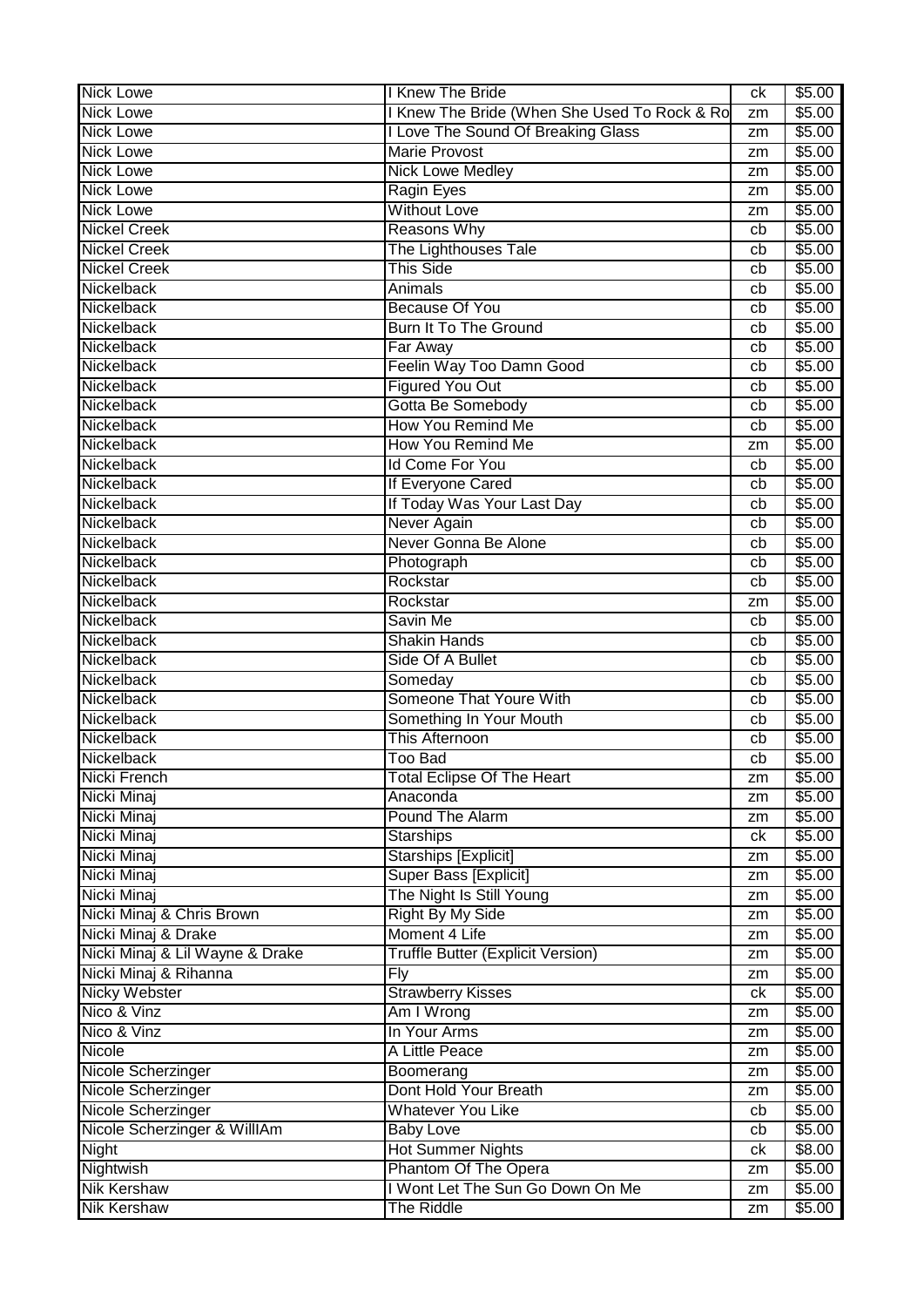| <b>Nik Kershaw</b>                | <b>Wouldnt It Be Good</b>        | zm | \$5.00           |
|-----------------------------------|----------------------------------|----|------------------|
| Nilsson                           | <b>Everybodys Talkin</b>         | ck | \$5.00           |
| <b>Nilsson</b>                    | <b>Everybodys Talkin</b>         | zm | \$5.00           |
| <b>Nilsson</b>                    | <b>Without You</b>               | cb | \$5.00           |
| <b>Nilsson</b>                    | <b>Without You</b>               | zm | \$5.00           |
| <b>Nilsson</b>                    | Without You (No Backing Vocals)  | zm | \$5.00           |
| <b>NINA</b>                       | <b>Christmas Dream</b>           | zm | \$5.00           |
| Nina Gordon                       | Now I Can Die                    | cb | \$5.00           |
| <b>Nina Nesbitt</b>               | <b>Colder (Clean Version)</b>    | zm | \$5.00           |
| <b>Nina Nesbitt</b>               | <b>Colder (Explicit Version)</b> | zm | \$5.00           |
| <b>Nina Nesbitt</b>               | Loyal To Me                      | zm | \$5.00           |
| Nina Simone                       | <b>Feeling Good</b>              | zm | \$5.00           |
| Nina Simone                       | My Baby Just Cares For Me        | сk | \$5.00           |
| Nina Simone                       | My Baby Just Cares For Me        | zm | \$5.00           |
| Nina Simone Vs Groovefinder Remix | Aint Got No I Got Life           | zm | \$5.00           |
| <b>Nine Days</b>                  | Absolutely (Story Of A Girl)     | cb | \$5.00           |
| <b>Nine Days</b>                  | <b>Good Friend</b>               | cb | \$5.00           |
| <b>Nine Inch Nails</b>            | Every Day Is Exactly The Same    | cb | \$5.00           |
| Nino Tempo & April Stevens        | Deep Purple                      | cb | \$5.00           |
| Nirvana                           | <b>All Apologies</b>             | cb | \$5.00           |
| Nirvana                           | Come As You Are                  | cb | \$5.00           |
| Nirvana                           | Come As You Are                  | zm | \$5.00           |
| Nirvana                           | <b>Heart Shaped Box</b>          | cb | \$5.00           |
| Nirvana                           | <b>Heart Shaped Box</b>          | zm | \$5.00           |
| Nirvana                           | In Bloom                         | cb | \$5.00           |
| Nirvana                           | Lithium                          | cb | \$5.00           |
| Nirvana                           | <b>Smells Like Teen Spirit</b>   | cb | \$5.00           |
| Nirvana                           | <b>Smells Like Teen Spirit</b>   | zm | \$5.00           |
| Nirvana                           | You Know Youre Right             | cb | \$5.00           |
| <b>Nitty Gritty Dirt Band</b>     | <b>Bang Bang Bang</b>            | cb | \$5.00           |
| <b>Nitty Gritty Dirt Band</b>     | <b>Fishin In The Dark</b>        | cb | \$5.00           |
| <b>Nitty Gritty Dirt Band</b>     | Mr Bojangles                     | ck | \$5.00           |
| <b>Nitty Gritty Dirt Band</b>     | <b>Roll The Stone Away</b>       | cb | \$5.00           |
| <b>Nitty Gritty Dirt Band</b>     | You Made Life Good Again         | cb | \$5.00           |
| Nivea & Jagged Edge               | Dont Mess With My Man            | cb | \$5.00           |
| <b>NKOTBSB</b>                    | Dont Turn Out The Lights         | cb | \$5.00           |
| No Doubt                          | <b>Bathwater</b>                 | cb | \$5.00           |
| No Doubt                          | Dont Speak                       | cb | \$5.00           |
| No Doubt                          | Dont Speak                       | zm | \$5.00           |
| No Doubt                          | <b>Ex Girlfriend</b>             | cb | \$5.00           |
| No Doubt                          | <b>Hella Good</b>                | cb | \$5.00           |
| No Doubt                          | Its My Life                      | cb | \$5.00           |
| No Doubt                          | Its My Life                      | zm | \$5.00           |
| No Doubt                          | Just A Girl                      | cb | \$5.00           |
| No Doubt                          | Just A Girl                      | zm | \$5.00           |
| No Doubt                          | Running                          | cb | \$5.00           |
| No Doubt                          | Simple Kind Of Life              | cb | \$5.00           |
| No Doubt                          | <b>Sunday Morning</b>            | cb | \$5.00           |
| No Doubt & Bounty Killer          | <b>Hey Baby</b>                  |    | \$5.00           |
| No Doubt & Lady Saw               | <b>Underneath It All</b>         | cb | \$5.00           |
|                                   | Where Do You Go                  | cb |                  |
| No Mercy<br>Noah & The Whale      | <b>Five Years Time</b>           | zm | \$5.00<br>\$5.00 |
| Noah & The Whale                  | <b>LIFEGOESON</b>                | zm |                  |
|                                   |                                  | zm | \$5.00           |
| Noah Kahan & Julia Michaels       | <b>Hurt Somebody</b>             | ck | \$5.00           |
| Noel Gallaghers High Flying Birds | Its A Beautiful World            | zm | \$5.00           |
| Noel Gallaghers High Flying Birds | Were On Our Way                  | zm | \$5.00           |
| <b>Noisettes</b>                  | Dont Upset The Rhythm            | zm | \$5.00           |
| <b>Noisettes</b>                  | <b>Never Forget You</b>          | zm | \$5.00           |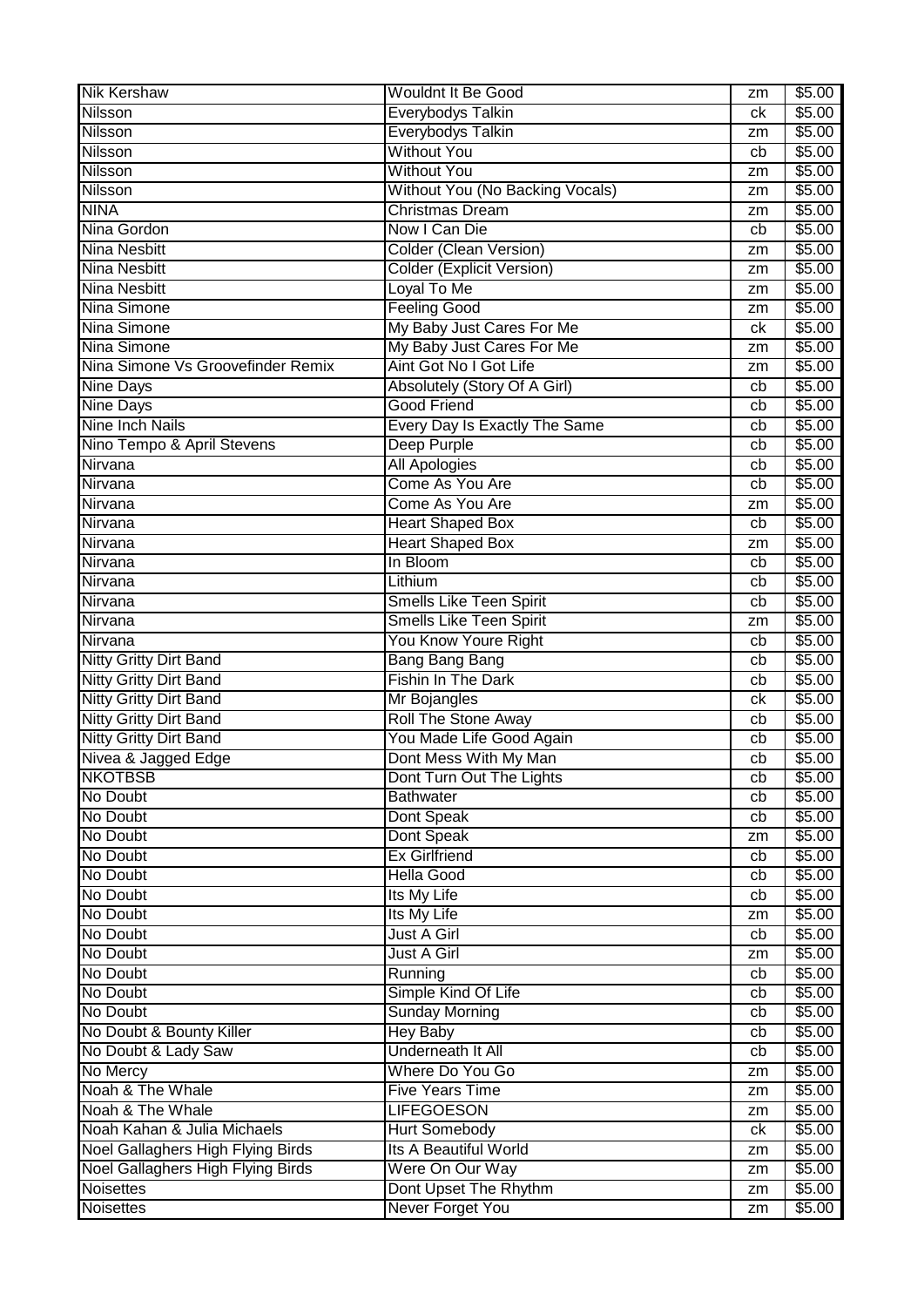| <b>Noisettes</b>           | <b>That Girl (Duet Version)</b> | zm | \$5.00 |
|----------------------------|---------------------------------|----|--------|
| <b>Noisettes</b>           | That Girl (For Solo Female)     | zm | \$5.00 |
| <b>Noisettes</b>           | Wild Young Hearts               | zm | \$5.00 |
| <b>Noiseworks</b>          | Hot Chilli Woman                | ck | \$8.00 |
| <b>Noiseworks</b>          | No Lies                         | ck | \$5.00 |
| <b>Noiseworks</b>          | <b>Take Me Back</b>             | ck | \$5.00 |
| Noiseworks                 | Touch                           | ck | \$8.00 |
| <b>Nolans</b>              | <b>Attention To Me</b>          | zm | \$5.00 |
| <b>Nolans</b>              | Im In The Mood For Dancing      | ck | \$5.00 |
| <b>Nolans</b>              | Im In The Mood For Dancing      | zm | \$5.00 |
| Norah Jones                | <b>Above Ground</b>             | zm | \$5.00 |
| Norah Jones                | Be Here To Love Me              | zm | \$5.00 |
| Norah Jones                | <b>Carnival Town</b>            | zm | \$5.00 |
| Norah Jones                | <b>Cold Cold Heart</b>          | cb | \$5.00 |
| Norah Jones                | <b>Cold Cold Heart</b>          | zm | \$5.00 |
| Norah Jones                | Come Away With Me               | cb | \$5.00 |
| Norah Jones                | Come Away With Me               | zm | \$5.00 |
| Norah Jones                | Creepin In (For Solo Singer)    | zm | \$5.00 |
| Norah Jones                | Dont Know Why                   | cb | \$5.00 |
| Norah Jones                | Dont Know Why                   | zm | \$5.00 |
| Norah Jones                | Dont Miss You At All            | zm | \$5.00 |
| Norah Jones                | Feelin The Same Way             | cb | \$5.00 |
| Norah Jones                | Feelin The Same Way             | zm | \$5.00 |
| Norah Jones                | Humble Me                       | zm | \$5.00 |
| Norah Jones                | III Be Your Baby Tonight        | cb | \$5.00 |
| Norah Jones                | In The Morning                  | zm | \$5.00 |
| Norah Jones                | Ive Got To See You Again        | cb | \$5.00 |
| Norah Jones                | Ive Got To See You Again        | zm | \$5.00 |
| Norah Jones                | Lonestar                        | cb | \$5.00 |
| Norah Jones                | Lonestar                        | zm | \$5.00 |
| Norah Jones                | Nightingale                     | cb | \$5.00 |
| Norah Jones                | Nightingale                     | zm | \$5.00 |
| Norah Jones                | One Flight Down                 | cb | \$5.00 |
| Norah Jones                | One Flight Down                 | zm | \$5.00 |
| Norah Jones                | <b>Painter Song</b>             | cb | \$5.00 |
| Norah Jones                | <b>Seven Years</b>              | cb | \$5.00 |
| Norah Jones                | <b>Seven Years</b>              | zm | \$5.00 |
| Norah Jones                | Shoot The Moon                  | cb | \$5.00 |
| Norah Jones                | Shoot The Moon                  | zm | \$5.00 |
| Norah Jones                | Sunrise                         | cb | \$5.00 |
| Norah Jones                | Sunrise                         | zm | \$5.00 |
| Norah Jones                | The Long Day Is Over            | cb | \$5.00 |
| Norah Jones                | The Long Day Is Over            | zm | \$5.00 |
| Norah Jones                | The Long Way Home               | zm | \$5.00 |
| Norah Jones                | The Nearness Of You             | cb | \$5.00 |
| Norah Jones                | The Prettiest Thing             | zm | \$5.00 |
| Norah Jones                | <b>Those Sweet Words</b>        | cb | \$5.00 |
| Norah Jones                | <b>Those Sweet Words</b>        | zm | \$5.00 |
| Norah Jones                | Toes                            | zm | \$5.00 |
| Norah Jones                | Turn Me On                      | cb | \$5.00 |
| Norah Jones                | Turn Me On                      | zm | \$5.00 |
| Norah Jones                | What Am I To You                | zm | \$5.00 |
| Norah Jones & Dolly Parton | Creepin In (Duet)               | zm | \$5.00 |
| Norman Greenbaum           | Spirit In The Sky               | cb | \$5.00 |
| Norman Greenbaum           | Spirit In The Sky               | zm | \$5.00 |
| Norman Wisdom              | Dont Laugh At Me (Film Version) | zm | \$5.00 |
| Norman Wisdom              | Up In The World (Film Version)  | zm | \$5.00 |
| Normani                    | Motivation                      | ck | \$5.00 |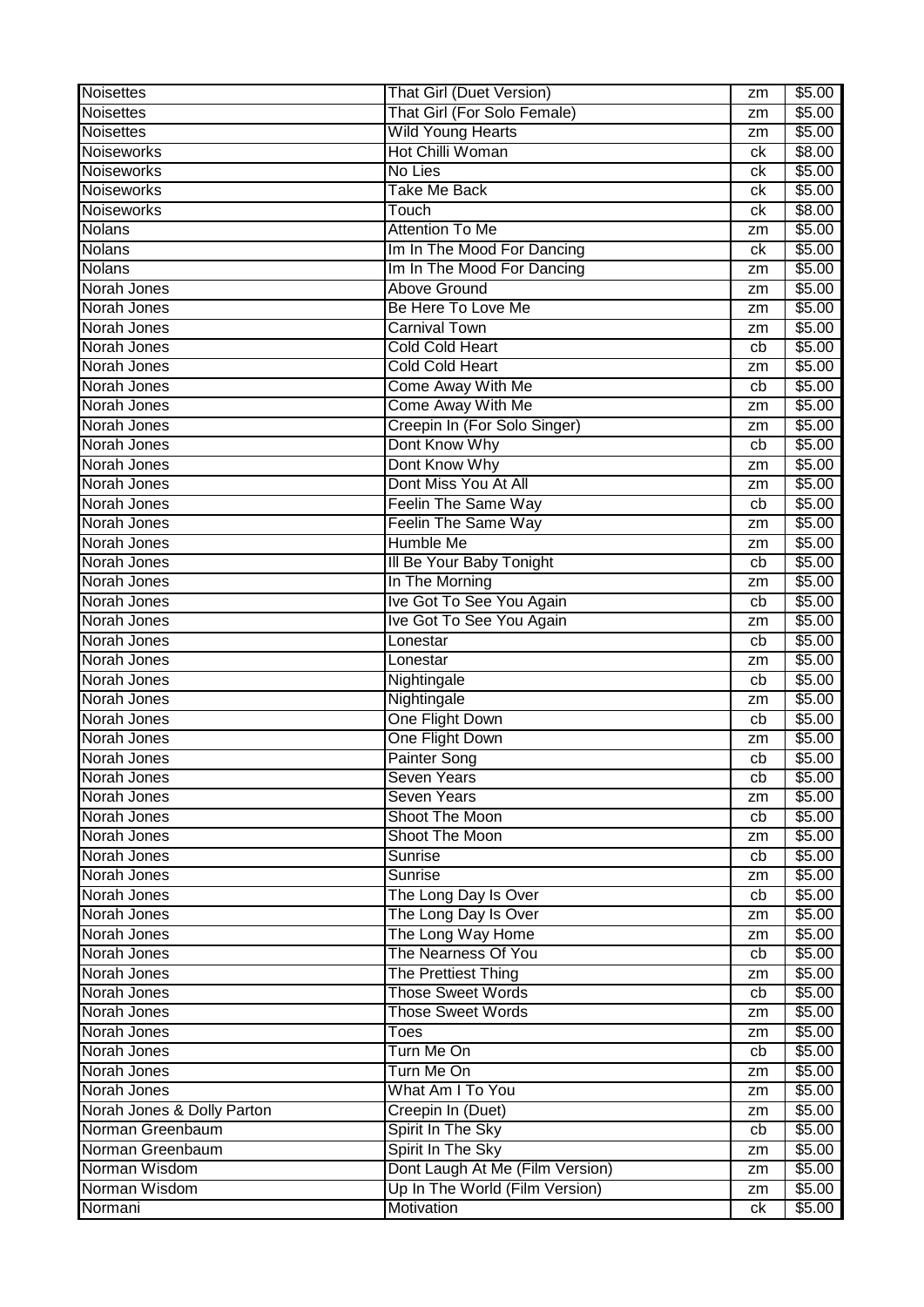| Normie Rowe                                          | Ooh La La                                        | ck | \$8.00 |
|------------------------------------------------------|--------------------------------------------------|----|--------|
| Normie Rowe                                          | Que Sera Sera                                    | ck | \$5.00 |
| Normie Rowe                                          | <b>Shakin All Over</b>                           | сk | \$8.00 |
| <b>NOTD &amp; Bea Miller</b>                         | I Wanna Know                                     | ck | \$5.00 |
| Notorious Big & Diddy Nelly Jagged Edge & Nasty Girl |                                                  | zm | \$5.00 |
| Notorious Big & Mase & Puff Daddy                    | Mo Money Mo Problems                             | zm | \$5.00 |
| Notorious Cherry Bombs & Rodney Crowell              | Its Hard To Kiss The Lips At Night That Chew You | cb | \$5.00 |
| <b>NSYNC</b>                                         | <b>Bye Bye Bye</b>                               | cb | \$5.00 |
| <b>NSYNC</b>                                         | <b>Bye Bye Bye</b>                               | zm | \$5.00 |
| <b>NSYNC</b>                                         | <b>Crazy For You</b>                             | cb | \$5.00 |
| <b>NSYNC</b>                                         | Everything I Own                                 | cb | \$5.00 |
| <b>NSYNC</b>                                         | For The Girl Who Has Everything                  | cb | \$5.00 |
| <b>NSYNC</b>                                         | Girlfriend                                       | cb | \$5.00 |
| <b>NSYNC</b>                                         | Girlfriend                                       | zm | \$5.00 |
| <b>NSYNC</b>                                         | God Must Have Spent A Little More Time On You    | cb | \$5.00 |
| <b>NSYNC</b>                                         | Gone                                             | cb | \$5.00 |
| <b>NSYNC</b>                                         | Here We Go                                       | cb | \$5.00 |
| <b>NSYNC</b>                                         | I Drive Myself Crazy                             | cb | \$5.00 |
| <b>NSYNC</b>                                         | I Just Wanna Be With You                         | cb | \$5.00 |
| <b>NSYNC</b>                                         | I Need Love                                      | cb | \$5.00 |
| <b>NSYNC</b>                                         | I Want You Back                                  | cb | \$5.00 |
| <b>NSYNC</b>                                         | Its Gonna Be Me                                  | cb | \$5.00 |
| <b>NSYNC</b>                                         | Pop                                              | cb | \$5.00 |
| <b>NSYNC</b>                                         | Sailing                                          | cb | \$5.00 |
| <b>NSYNC</b>                                         | <b>Tearin Up My Heart</b>                        | cb | \$5.00 |
| <b>NSYNC</b>                                         | <b>This I Promise You</b>                        | cb | \$5.00 |
| <b>NSYNC</b>                                         | You Dont Have To Be Alone                        | cb | \$5.00 |
| <b>NSYNC &amp; Blaque</b>                            | Bring It All To Me                               | cb | \$5.00 |
| <b>NSYNC &amp; Gloria Estefan</b>                    | Music Of My Heart                                | cb | \$5.00 |
| <b>NWA</b>                                           | <b>Express Yourself</b>                          | zm | \$5.00 |
| <b>Nylons</b>                                        | Kiss Him Goodbye (Check Track)                   | cb | \$5.00 |
| O Jays                                               | Love Train                                       | zm | \$5.00 |
| O Town                                               | <b>All Or Nothing</b>                            | cb | \$5.00 |
| O Town                                               | All Or Nothing                                   | zm | \$5.00 |
| O Town                                               | I Showed Her                                     | cb | \$5.00 |
| O Town                                               | Liquid Dreams                                    | cb | \$5.00 |
| O Town                                               | These Are The Days                               | cb | \$5.00 |
| O Town                                               | We Fit Together                                  | cb | \$5.00 |
| O'Shea                                               | Karaoke & Corona                                 | ck | \$5.00 |
| Oak Ridge Boys                                       | <b>American Made</b>                             | cb | \$5.00 |
| Oak Ridge Boys                                       | <b>Bobbie Sue</b>                                | cb | \$5.00 |
| Oak Ridge Boys                                       | Elvira                                           | cb | \$5.00 |
| Oak Ridge Boys                                       | Everyday                                         | cb | \$5.00 |
| Oak Ridge Boys                                       | <b>Fancy Free</b>                                | cb | \$5.00 |
| Oak Ridge Boys                                       | III Be True To You                               | cb | \$5.00 |
| Oak Ridge Boys                                       | It Takes A Little Rain (To Make Love Grow)       | cb | \$5.00 |
| Oak Ridge Boys                                       | Leaving Louisiana In The Broad Daylight          | cb | \$5.00 |
| Oak Ridge Boys                                       | <b>Lucky Moon</b>                                | cb | \$5.00 |
| Oak Ridge Boys                                       | No Matter How High                               | cb | \$5.00 |
| Oak Ridge Boys                                       | Thank God For Kids                               | cb | \$5.00 |
| Oak Ridge Boys                                       | Trying To Love Two Women                         | cb | \$5.00 |
| Oak Ridge Boys                                       | <b>YAII Come Back Saloon</b>                     | cb | \$5.00 |
| Oak Ridge Boys                                       | Youre My) Soul & Inspiration                     | cb | \$5.00 |
| Oak Ridge Boys                                       | Youre The One                                    | cb | \$5.00 |
| <b>OAR</b>                                           | Shattered (Turn The Car Around)                  | cb | \$5.00 |
| <b>Oasis</b>                                         | <b>Cast No Shadow</b>                            | zm | \$5.00 |
| Oasis                                                | Champagne Supernova                              | ck | \$5.00 |
| <b>Oasis</b>                                         | Champagne Supernova                              | zm | \$5.00 |
|                                                      |                                                  |    |        |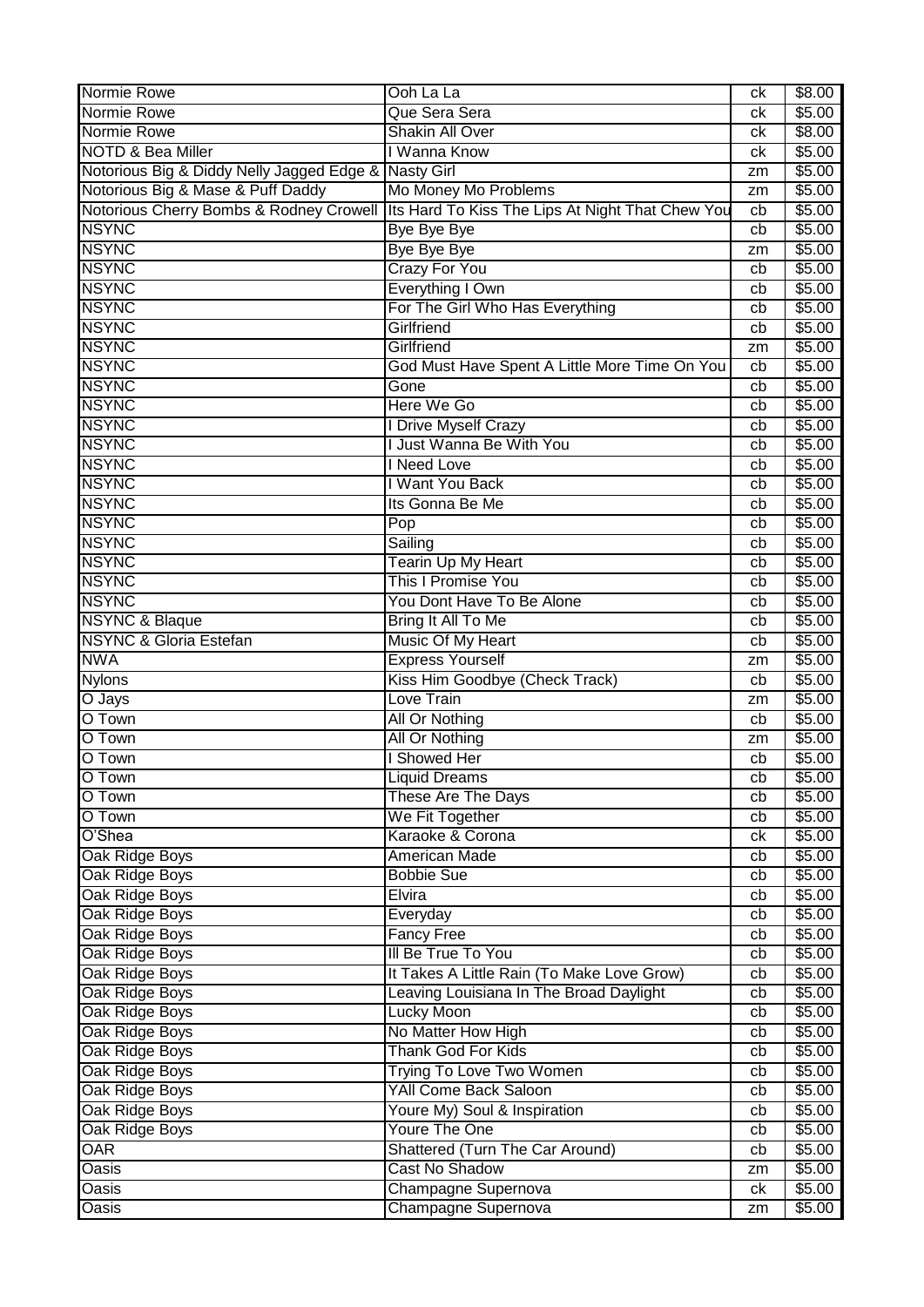| <b>Oasis</b>               | Cigarettes & Alcohol                           | zm       | \$5.00           |
|----------------------------|------------------------------------------------|----------|------------------|
| Oasis                      | Dont Look Back In Anger                        | ck       | \$5.00           |
| Oasis                      | Dont Look Back In Anger                        | zm       | \$5.00           |
| <b>Oasis</b>               | Dyou Know What I Mean                          | zm       | \$5.00           |
| <b>Oasis</b>               | <b>Falling Down</b>                            | zm       | \$5.00           |
| <b>Oasis</b>               | <b>Half The World Away</b>                     | zm       | \$5.00           |
| <b>Oasis</b>               | <b>Idlers Dream</b>                            | zm       | \$5.00           |
| Oasis                      | <b>Little By Little</b>                        | zm       | \$5.00           |
| <b>Oasis</b>               | Live Forever                                   | zm       | \$5.00           |
| <b>Oasis</b>               | <b>Rock N Roll Star</b>                        | zm       | \$5.00           |
| Oasis                      | <b>Rockin Chair</b>                            | zm       | \$5.00           |
| <b>Oasis</b>               | <b>Roll With It</b>                            | zm       | \$5.00           |
| Oasis                      | <b>Shes Electric</b>                           | zm       | \$5.00           |
| <b>Oasis</b>               | Slide Away                                     | zm       | \$5.00           |
| <b>Oasis</b>               | Some Might Say                                 | zm       | \$5.00           |
| <b>Oasis</b>               | Songbird                                       | zm       | \$5.00           |
| <b>Oasis</b>               | <b>Stand By Me</b>                             | zm       | \$5.00           |
| Oasis                      | <b>Stop Crying Your Heart Out</b>              | zm       | \$5.00           |
| Oasis                      | Supersonic                                     | zm       | \$5.00           |
| <b>Oasis</b>               | <b>Talk Tonight</b>                            | zm       | \$5.00           |
| Oasis                      | The Importance Of Being Idle                   | zm       | \$5.00           |
| <b>Oasis</b>               | The Masterplan                                 | zm       | \$5.00           |
| Oasis                      | Whatever                                       | zm       | \$5.00           |
| <b>Oasis</b>               | Wonderwall                                     | сk       | \$5.00           |
| <b>Oasis</b>               | Wonderwall                                     | zm       | \$5.00           |
| <b>OC Smith</b>            | <b>Little Green Apples</b>                     | cb       | \$5.00           |
| Ocean                      | Put Your Hand In The Hand                      | cb       | \$5.00           |
| <b>Ocean Alley</b>         | Confidence                                     | сk       | \$8.00           |
| <b>Ocean Colour Scene</b>  | The Day We Caught The Train                    | zm       | \$5.00           |
|                            |                                                |          |                  |
|                            |                                                |          |                  |
| <b>Ocean Colour Scene</b>  | The Riverboat Song                             | zm       | \$5.00           |
| Odyssey                    | <b>Going Back To My Roots</b>                  | zm       | \$5.00           |
| Odyssey                    | <b>Native New Yorker</b>                       | zm       | \$5.00           |
| Odyssey                    | Use It Up & Wear It Out                        | zm       | \$5.00           |
| Of Monsters & Men          | <b>Little Talks</b>                            | zm       | \$5.00           |
| Ofenbach & Nick Waterhouse | Katchi                                         | сk       | \$5.00           |
| Offspring                  | Hammerhead                                     | cb       | \$5.00           |
| Offspring                  | <b>Hit That</b>                                | cb       | \$5.00           |
| <b>Offspring</b>           | Kristy Are You Doing Okay                      | cb       | \$5.00           |
| <b>Offspring</b>           | Pretty Fly (For A White Guy)                   | cb       | \$5.00           |
| <b>Offspring</b>           | Pretty Fly (For A White Guy)                   | zm       | \$5.00           |
| <b>Offspring</b>           | <b>Self Esteem</b>                             | cb       | \$5.00           |
| <b>Offspring</b>           | Smash It Up                                    | cb       | \$5.00           |
| <b>Ohio Players</b>        | Fire                                           | cb       | \$5.00           |
| <b>Ohio Players</b>        | Love Rollercoaster                             | cb       | \$5.00           |
| <b>OJays</b>               | <b>Back Stabbers</b>                           | cb       | \$5.00           |
| <b>OJays</b>               | For The Love Of Money                          | cb       | \$5.00           |
| <b>OJays</b>               | I Love America                                 | cb       | \$5.00           |
| <b>OJays</b>               | I Love Music                                   | cb       | \$5.00           |
| <b>OJays</b>               | Livin For The Weekend                          | cb       | \$5.00           |
| OJays                      | Love Train                                     | cb       | \$5.00           |
| OJays                      | Use Ta Be My Girl                              | cb       | \$5.00           |
| OJays                      | <b>Used Ta Be My Girl</b>                      | zm       | \$5.00           |
| OK Go                      | Here It Goes Again                             | cb       | \$5.00           |
| Ok Go                      | Here It Goes Again                             | zm       | \$5.00           |
| OK Not To Be OK            | Marshmello & Demi Lovato                       | zm       | \$5.00           |
| <b>OKaysions</b>           | <b>Girl Watcher</b>                            | cb       | \$5.00           |
| Oklahoma<br>$OI$ 55        | Oh What A Beautiful Mornin<br>Two Faces Have I | zm<br>ck | \$5.00<br>\$8.00 |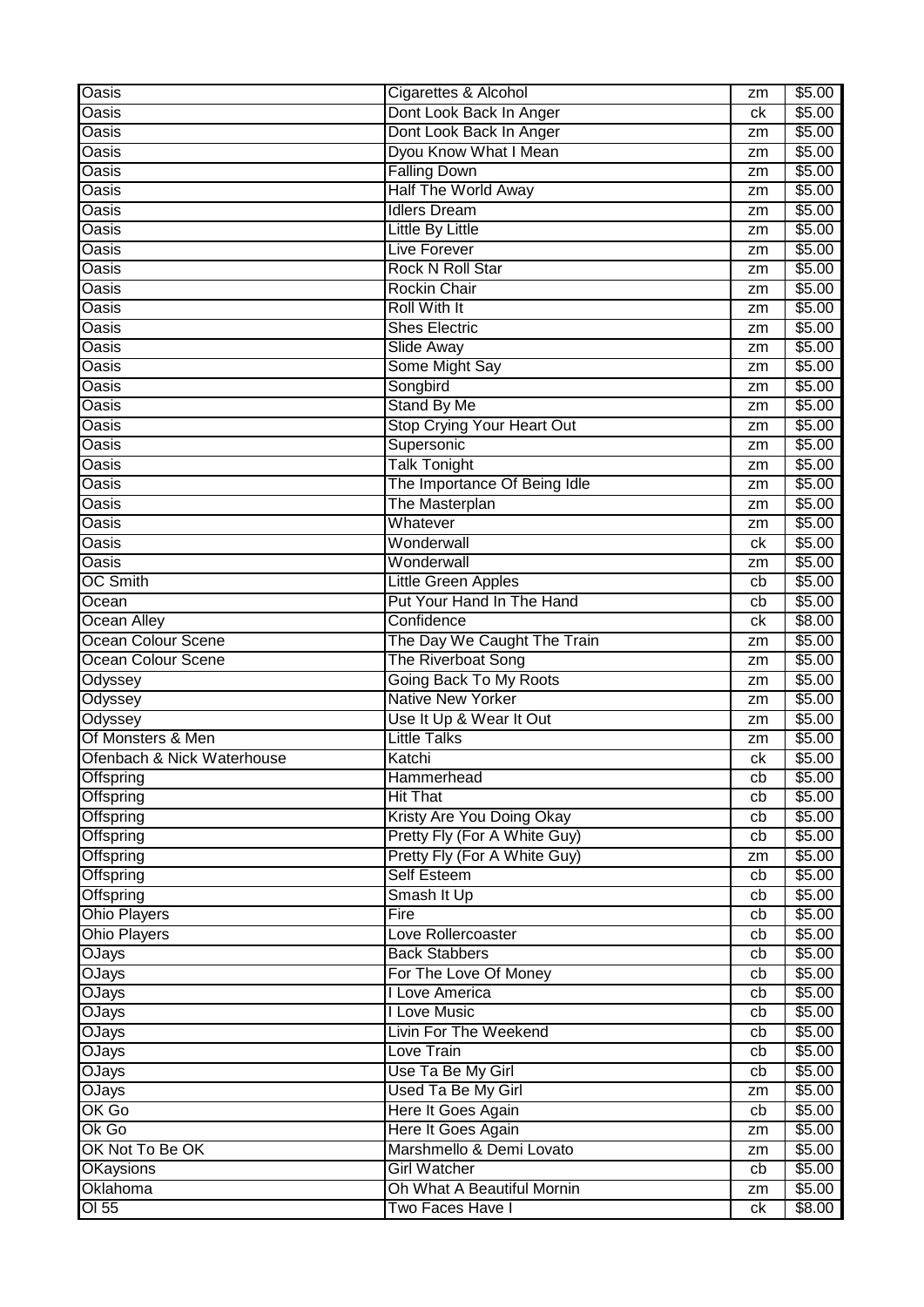| On The Prowl<br>Old 55<br>\$8.00<br>ck<br>Oleta Adams<br><b>Get Here</b><br>\$5.00<br>cb<br>Oleta Adams<br><b>Get Here</b><br>\$5.00<br>zm<br><b>Consider Yourself</b><br>Oliver<br>\$5.00<br>zm<br>Oliver<br><b>Reviewing The Situation</b><br>\$5.00<br>zm<br>Olivia Newton John<br>A Little More Love<br>\$5.00<br>ck<br><b>Olivia Newton John</b><br>A Little More Love<br>\$5.00<br>zm<br>Olivia Newton John<br><b>Banks Of The Ohio</b><br>\$5.00<br>ck<br><b>Banks Of The Ohio</b><br>Olivia Newton John<br>\$5.00<br>zm<br>Have You Never Been Mellow<br>Olivia Newton John<br>\$5.00<br>cb<br>Olivia Newton John<br>Have You Never Been Mellow<br>\$5.00<br>zm<br><b>Hopelessly Devoted To You</b><br>Olivia Newton John<br>\$5.00<br>ck<br><b>Hopelessly Devoted To You</b><br>Olivia Newton John<br>\$5.00<br>zm<br><b>Honestly Love You</b><br><b>Olivia Newton John</b><br>\$5.00<br>cb<br>If Not For You<br>Olivia Newton John<br>\$5.00<br>zm<br>Olivia Newton John<br>If You Love Me Let Me Know<br>\$5.00<br>ck<br>Let Me Be There<br>Olivia Newton John<br>\$5.00<br>cb<br><b>Olivia Newton John</b><br>Long Live Love<br>\$5.00<br>zm<br>Olivia Newton John<br>Magic<br>\$5.00<br>cb<br>Olivia Newton John<br>\$5.00<br>Magic<br>zm<br>Olivia Newton John<br>Physical<br>\$5.00<br>cb<br>Olivia Newton John<br>Physical<br>\$5.00<br>zm<br><b>Olivia Newton John</b><br>\$5.00<br>Sam<br>zm<br><b>Take Me Home Country Roads</b><br>Olivia Newton John<br>\$5.00<br>zm<br>Olivia Newton John<br>Xanadu<br>\$5.00<br>ck<br>Olivia Newton John & Cliff Richard<br>\$5.00<br>Suddenly<br>cb<br>Olivia Newton John & Cliff Richard<br>Suddenly<br>\$5.00<br>zm<br>Olivia Newton John & Electric Light Orchestr Xanadu<br>\$5.00<br>zm<br>Olivia Newton John & John Travolta<br>Grease Megamix<br>\$5.00<br>cb<br>Olivia Newton John & John Travolta<br><b>Summer Nights</b><br>\$5.00<br>cb<br>Youre The One That I Want<br>Olivia Newton John & John Travolta<br>\$5.00<br>cb<br>Deja Vu<br>Olivia Rodrigo<br>\$5.00<br>ck<br>Deja Vu<br>Olivia Rodrigo<br>\$5.00<br>zm<br>Olivia Rodrigo<br><b>Drivers Licence</b><br>\$5.00<br>zm<br>\$5.00<br>сk<br><b>Drivers License</b><br>\$5.00<br>Olivia Rodrigo<br>Good 4 U<br>ck<br>\$5.00<br>Olivia Rodrigo<br>Good 4 U<br>zm<br>Happier<br>\$5.00<br>Olivia Rodrigo<br>zm<br>Olivia Rodrigo<br>Traitor<br>\$5.00<br>zm<br>Traitor (With Oohs & Aahs BVs Only)<br>Olivia Rodrigo<br>\$5.00<br>zm<br>Ollie & Jerry<br>BreakinTheres No Stopping Us<br>\$5.00<br>cb<br><b>Olly Murs</b><br>24 Hrs<br>\$5.00<br>zm<br>\$5.00<br><b>Olly Murs</b><br>Army Of Two<br>zm<br><b>Back Around</b><br><b>Olly Murs</b><br>\$5.00<br>zm<br><b>Olly Murs</b><br><b>Beautiful To Me</b><br>\$5.00<br>zm<br><b>Better Than Me</b><br><b>Olly Murs</b><br>\$5.00<br>zm<br>\$5.00<br><b>Olly Murs</b><br><b>Busy</b><br>zm<br>Dance With Me Tonight<br><b>Olly Murs</b><br>\$5.00<br>zm<br><b>Olly Murs</b><br><b>Dear Darlin</b><br>\$5.00<br>zm<br><b>Olly Murs</b><br>\$5.00<br>Deeper<br>zm<br><b>Olly Murs</b><br><b>Flaws</b><br>\$5.00<br>zm<br>Grow Up<br><b>Olly Murs</b><br>\$5.00<br>zm<br><b>Olly Murs</b><br>Hand On Heart<br>\$5.00<br>zm<br><b>Olly Murs</b><br><b>Heart On My Sleeve</b><br>\$5.00<br>zm<br><b>Olly Murs</b><br>Kiss Me<br>\$5.00<br>zm<br><b>Olly Murs</b><br>Love You More<br>\$5.00<br>zm<br><b>Olly Murs</b><br>Never Been Better<br>\$5.00<br>zm | <b>Old 55</b>  | Looking For An Echo | ck | \$5.00 |
|-----------------------------------------------------------------------------------------------------------------------------------------------------------------------------------------------------------------------------------------------------------------------------------------------------------------------------------------------------------------------------------------------------------------------------------------------------------------------------------------------------------------------------------------------------------------------------------------------------------------------------------------------------------------------------------------------------------------------------------------------------------------------------------------------------------------------------------------------------------------------------------------------------------------------------------------------------------------------------------------------------------------------------------------------------------------------------------------------------------------------------------------------------------------------------------------------------------------------------------------------------------------------------------------------------------------------------------------------------------------------------------------------------------------------------------------------------------------------------------------------------------------------------------------------------------------------------------------------------------------------------------------------------------------------------------------------------------------------------------------------------------------------------------------------------------------------------------------------------------------------------------------------------------------------------------------------------------------------------------------------------------------------------------------------------------------------------------------------------------------------------------------------------------------------------------------------------------------------------------------------------------------------------------------------------------------------------------------------------------------------------------------------------------------------------------------------------------------------------------------------------------------------------------------------------------------------------------------------------------------------------------------------------------------------------------------------------------------------------------------------------------------------------------------------------------------------------------------------------------------------------------------------------------------------------------------------------------------------------------------------------------------------------------------------------------------------------------------------------------------------------------------------------------------------------------------------------------------------------------------------------------------------------------------------------------------------------------------------------------------------------------------------------------------------------------|----------------|---------------------|----|--------|
|                                                                                                                                                                                                                                                                                                                                                                                                                                                                                                                                                                                                                                                                                                                                                                                                                                                                                                                                                                                                                                                                                                                                                                                                                                                                                                                                                                                                                                                                                                                                                                                                                                                                                                                                                                                                                                                                                                                                                                                                                                                                                                                                                                                                                                                                                                                                                                                                                                                                                                                                                                                                                                                                                                                                                                                                                                                                                                                                                                                                                                                                                                                                                                                                                                                                                                                                                                                                                                   |                |                     |    |        |
|                                                                                                                                                                                                                                                                                                                                                                                                                                                                                                                                                                                                                                                                                                                                                                                                                                                                                                                                                                                                                                                                                                                                                                                                                                                                                                                                                                                                                                                                                                                                                                                                                                                                                                                                                                                                                                                                                                                                                                                                                                                                                                                                                                                                                                                                                                                                                                                                                                                                                                                                                                                                                                                                                                                                                                                                                                                                                                                                                                                                                                                                                                                                                                                                                                                                                                                                                                                                                                   |                |                     |    |        |
|                                                                                                                                                                                                                                                                                                                                                                                                                                                                                                                                                                                                                                                                                                                                                                                                                                                                                                                                                                                                                                                                                                                                                                                                                                                                                                                                                                                                                                                                                                                                                                                                                                                                                                                                                                                                                                                                                                                                                                                                                                                                                                                                                                                                                                                                                                                                                                                                                                                                                                                                                                                                                                                                                                                                                                                                                                                                                                                                                                                                                                                                                                                                                                                                                                                                                                                                                                                                                                   |                |                     |    |        |
|                                                                                                                                                                                                                                                                                                                                                                                                                                                                                                                                                                                                                                                                                                                                                                                                                                                                                                                                                                                                                                                                                                                                                                                                                                                                                                                                                                                                                                                                                                                                                                                                                                                                                                                                                                                                                                                                                                                                                                                                                                                                                                                                                                                                                                                                                                                                                                                                                                                                                                                                                                                                                                                                                                                                                                                                                                                                                                                                                                                                                                                                                                                                                                                                                                                                                                                                                                                                                                   |                |                     |    |        |
|                                                                                                                                                                                                                                                                                                                                                                                                                                                                                                                                                                                                                                                                                                                                                                                                                                                                                                                                                                                                                                                                                                                                                                                                                                                                                                                                                                                                                                                                                                                                                                                                                                                                                                                                                                                                                                                                                                                                                                                                                                                                                                                                                                                                                                                                                                                                                                                                                                                                                                                                                                                                                                                                                                                                                                                                                                                                                                                                                                                                                                                                                                                                                                                                                                                                                                                                                                                                                                   |                |                     |    |        |
|                                                                                                                                                                                                                                                                                                                                                                                                                                                                                                                                                                                                                                                                                                                                                                                                                                                                                                                                                                                                                                                                                                                                                                                                                                                                                                                                                                                                                                                                                                                                                                                                                                                                                                                                                                                                                                                                                                                                                                                                                                                                                                                                                                                                                                                                                                                                                                                                                                                                                                                                                                                                                                                                                                                                                                                                                                                                                                                                                                                                                                                                                                                                                                                                                                                                                                                                                                                                                                   |                |                     |    |        |
|                                                                                                                                                                                                                                                                                                                                                                                                                                                                                                                                                                                                                                                                                                                                                                                                                                                                                                                                                                                                                                                                                                                                                                                                                                                                                                                                                                                                                                                                                                                                                                                                                                                                                                                                                                                                                                                                                                                                                                                                                                                                                                                                                                                                                                                                                                                                                                                                                                                                                                                                                                                                                                                                                                                                                                                                                                                                                                                                                                                                                                                                                                                                                                                                                                                                                                                                                                                                                                   |                |                     |    |        |
|                                                                                                                                                                                                                                                                                                                                                                                                                                                                                                                                                                                                                                                                                                                                                                                                                                                                                                                                                                                                                                                                                                                                                                                                                                                                                                                                                                                                                                                                                                                                                                                                                                                                                                                                                                                                                                                                                                                                                                                                                                                                                                                                                                                                                                                                                                                                                                                                                                                                                                                                                                                                                                                                                                                                                                                                                                                                                                                                                                                                                                                                                                                                                                                                                                                                                                                                                                                                                                   |                |                     |    |        |
|                                                                                                                                                                                                                                                                                                                                                                                                                                                                                                                                                                                                                                                                                                                                                                                                                                                                                                                                                                                                                                                                                                                                                                                                                                                                                                                                                                                                                                                                                                                                                                                                                                                                                                                                                                                                                                                                                                                                                                                                                                                                                                                                                                                                                                                                                                                                                                                                                                                                                                                                                                                                                                                                                                                                                                                                                                                                                                                                                                                                                                                                                                                                                                                                                                                                                                                                                                                                                                   |                |                     |    |        |
|                                                                                                                                                                                                                                                                                                                                                                                                                                                                                                                                                                                                                                                                                                                                                                                                                                                                                                                                                                                                                                                                                                                                                                                                                                                                                                                                                                                                                                                                                                                                                                                                                                                                                                                                                                                                                                                                                                                                                                                                                                                                                                                                                                                                                                                                                                                                                                                                                                                                                                                                                                                                                                                                                                                                                                                                                                                                                                                                                                                                                                                                                                                                                                                                                                                                                                                                                                                                                                   |                |                     |    |        |
|                                                                                                                                                                                                                                                                                                                                                                                                                                                                                                                                                                                                                                                                                                                                                                                                                                                                                                                                                                                                                                                                                                                                                                                                                                                                                                                                                                                                                                                                                                                                                                                                                                                                                                                                                                                                                                                                                                                                                                                                                                                                                                                                                                                                                                                                                                                                                                                                                                                                                                                                                                                                                                                                                                                                                                                                                                                                                                                                                                                                                                                                                                                                                                                                                                                                                                                                                                                                                                   |                |                     |    |        |
|                                                                                                                                                                                                                                                                                                                                                                                                                                                                                                                                                                                                                                                                                                                                                                                                                                                                                                                                                                                                                                                                                                                                                                                                                                                                                                                                                                                                                                                                                                                                                                                                                                                                                                                                                                                                                                                                                                                                                                                                                                                                                                                                                                                                                                                                                                                                                                                                                                                                                                                                                                                                                                                                                                                                                                                                                                                                                                                                                                                                                                                                                                                                                                                                                                                                                                                                                                                                                                   |                |                     |    |        |
|                                                                                                                                                                                                                                                                                                                                                                                                                                                                                                                                                                                                                                                                                                                                                                                                                                                                                                                                                                                                                                                                                                                                                                                                                                                                                                                                                                                                                                                                                                                                                                                                                                                                                                                                                                                                                                                                                                                                                                                                                                                                                                                                                                                                                                                                                                                                                                                                                                                                                                                                                                                                                                                                                                                                                                                                                                                                                                                                                                                                                                                                                                                                                                                                                                                                                                                                                                                                                                   |                |                     |    |        |
|                                                                                                                                                                                                                                                                                                                                                                                                                                                                                                                                                                                                                                                                                                                                                                                                                                                                                                                                                                                                                                                                                                                                                                                                                                                                                                                                                                                                                                                                                                                                                                                                                                                                                                                                                                                                                                                                                                                                                                                                                                                                                                                                                                                                                                                                                                                                                                                                                                                                                                                                                                                                                                                                                                                                                                                                                                                                                                                                                                                                                                                                                                                                                                                                                                                                                                                                                                                                                                   |                |                     |    |        |
|                                                                                                                                                                                                                                                                                                                                                                                                                                                                                                                                                                                                                                                                                                                                                                                                                                                                                                                                                                                                                                                                                                                                                                                                                                                                                                                                                                                                                                                                                                                                                                                                                                                                                                                                                                                                                                                                                                                                                                                                                                                                                                                                                                                                                                                                                                                                                                                                                                                                                                                                                                                                                                                                                                                                                                                                                                                                                                                                                                                                                                                                                                                                                                                                                                                                                                                                                                                                                                   |                |                     |    |        |
|                                                                                                                                                                                                                                                                                                                                                                                                                                                                                                                                                                                                                                                                                                                                                                                                                                                                                                                                                                                                                                                                                                                                                                                                                                                                                                                                                                                                                                                                                                                                                                                                                                                                                                                                                                                                                                                                                                                                                                                                                                                                                                                                                                                                                                                                                                                                                                                                                                                                                                                                                                                                                                                                                                                                                                                                                                                                                                                                                                                                                                                                                                                                                                                                                                                                                                                                                                                                                                   |                |                     |    |        |
|                                                                                                                                                                                                                                                                                                                                                                                                                                                                                                                                                                                                                                                                                                                                                                                                                                                                                                                                                                                                                                                                                                                                                                                                                                                                                                                                                                                                                                                                                                                                                                                                                                                                                                                                                                                                                                                                                                                                                                                                                                                                                                                                                                                                                                                                                                                                                                                                                                                                                                                                                                                                                                                                                                                                                                                                                                                                                                                                                                                                                                                                                                                                                                                                                                                                                                                                                                                                                                   |                |                     |    |        |
|                                                                                                                                                                                                                                                                                                                                                                                                                                                                                                                                                                                                                                                                                                                                                                                                                                                                                                                                                                                                                                                                                                                                                                                                                                                                                                                                                                                                                                                                                                                                                                                                                                                                                                                                                                                                                                                                                                                                                                                                                                                                                                                                                                                                                                                                                                                                                                                                                                                                                                                                                                                                                                                                                                                                                                                                                                                                                                                                                                                                                                                                                                                                                                                                                                                                                                                                                                                                                                   |                |                     |    |        |
|                                                                                                                                                                                                                                                                                                                                                                                                                                                                                                                                                                                                                                                                                                                                                                                                                                                                                                                                                                                                                                                                                                                                                                                                                                                                                                                                                                                                                                                                                                                                                                                                                                                                                                                                                                                                                                                                                                                                                                                                                                                                                                                                                                                                                                                                                                                                                                                                                                                                                                                                                                                                                                                                                                                                                                                                                                                                                                                                                                                                                                                                                                                                                                                                                                                                                                                                                                                                                                   |                |                     |    |        |
|                                                                                                                                                                                                                                                                                                                                                                                                                                                                                                                                                                                                                                                                                                                                                                                                                                                                                                                                                                                                                                                                                                                                                                                                                                                                                                                                                                                                                                                                                                                                                                                                                                                                                                                                                                                                                                                                                                                                                                                                                                                                                                                                                                                                                                                                                                                                                                                                                                                                                                                                                                                                                                                                                                                                                                                                                                                                                                                                                                                                                                                                                                                                                                                                                                                                                                                                                                                                                                   |                |                     |    |        |
|                                                                                                                                                                                                                                                                                                                                                                                                                                                                                                                                                                                                                                                                                                                                                                                                                                                                                                                                                                                                                                                                                                                                                                                                                                                                                                                                                                                                                                                                                                                                                                                                                                                                                                                                                                                                                                                                                                                                                                                                                                                                                                                                                                                                                                                                                                                                                                                                                                                                                                                                                                                                                                                                                                                                                                                                                                                                                                                                                                                                                                                                                                                                                                                                                                                                                                                                                                                                                                   |                |                     |    |        |
|                                                                                                                                                                                                                                                                                                                                                                                                                                                                                                                                                                                                                                                                                                                                                                                                                                                                                                                                                                                                                                                                                                                                                                                                                                                                                                                                                                                                                                                                                                                                                                                                                                                                                                                                                                                                                                                                                                                                                                                                                                                                                                                                                                                                                                                                                                                                                                                                                                                                                                                                                                                                                                                                                                                                                                                                                                                                                                                                                                                                                                                                                                                                                                                                                                                                                                                                                                                                                                   |                |                     |    |        |
|                                                                                                                                                                                                                                                                                                                                                                                                                                                                                                                                                                                                                                                                                                                                                                                                                                                                                                                                                                                                                                                                                                                                                                                                                                                                                                                                                                                                                                                                                                                                                                                                                                                                                                                                                                                                                                                                                                                                                                                                                                                                                                                                                                                                                                                                                                                                                                                                                                                                                                                                                                                                                                                                                                                                                                                                                                                                                                                                                                                                                                                                                                                                                                                                                                                                                                                                                                                                                                   |                |                     |    |        |
|                                                                                                                                                                                                                                                                                                                                                                                                                                                                                                                                                                                                                                                                                                                                                                                                                                                                                                                                                                                                                                                                                                                                                                                                                                                                                                                                                                                                                                                                                                                                                                                                                                                                                                                                                                                                                                                                                                                                                                                                                                                                                                                                                                                                                                                                                                                                                                                                                                                                                                                                                                                                                                                                                                                                                                                                                                                                                                                                                                                                                                                                                                                                                                                                                                                                                                                                                                                                                                   |                |                     |    |        |
|                                                                                                                                                                                                                                                                                                                                                                                                                                                                                                                                                                                                                                                                                                                                                                                                                                                                                                                                                                                                                                                                                                                                                                                                                                                                                                                                                                                                                                                                                                                                                                                                                                                                                                                                                                                                                                                                                                                                                                                                                                                                                                                                                                                                                                                                                                                                                                                                                                                                                                                                                                                                                                                                                                                                                                                                                                                                                                                                                                                                                                                                                                                                                                                                                                                                                                                                                                                                                                   |                |                     |    |        |
|                                                                                                                                                                                                                                                                                                                                                                                                                                                                                                                                                                                                                                                                                                                                                                                                                                                                                                                                                                                                                                                                                                                                                                                                                                                                                                                                                                                                                                                                                                                                                                                                                                                                                                                                                                                                                                                                                                                                                                                                                                                                                                                                                                                                                                                                                                                                                                                                                                                                                                                                                                                                                                                                                                                                                                                                                                                                                                                                                                                                                                                                                                                                                                                                                                                                                                                                                                                                                                   |                |                     |    |        |
|                                                                                                                                                                                                                                                                                                                                                                                                                                                                                                                                                                                                                                                                                                                                                                                                                                                                                                                                                                                                                                                                                                                                                                                                                                                                                                                                                                                                                                                                                                                                                                                                                                                                                                                                                                                                                                                                                                                                                                                                                                                                                                                                                                                                                                                                                                                                                                                                                                                                                                                                                                                                                                                                                                                                                                                                                                                                                                                                                                                                                                                                                                                                                                                                                                                                                                                                                                                                                                   |                |                     |    |        |
|                                                                                                                                                                                                                                                                                                                                                                                                                                                                                                                                                                                                                                                                                                                                                                                                                                                                                                                                                                                                                                                                                                                                                                                                                                                                                                                                                                                                                                                                                                                                                                                                                                                                                                                                                                                                                                                                                                                                                                                                                                                                                                                                                                                                                                                                                                                                                                                                                                                                                                                                                                                                                                                                                                                                                                                                                                                                                                                                                                                                                                                                                                                                                                                                                                                                                                                                                                                                                                   |                |                     |    |        |
|                                                                                                                                                                                                                                                                                                                                                                                                                                                                                                                                                                                                                                                                                                                                                                                                                                                                                                                                                                                                                                                                                                                                                                                                                                                                                                                                                                                                                                                                                                                                                                                                                                                                                                                                                                                                                                                                                                                                                                                                                                                                                                                                                                                                                                                                                                                                                                                                                                                                                                                                                                                                                                                                                                                                                                                                                                                                                                                                                                                                                                                                                                                                                                                                                                                                                                                                                                                                                                   |                |                     |    |        |
|                                                                                                                                                                                                                                                                                                                                                                                                                                                                                                                                                                                                                                                                                                                                                                                                                                                                                                                                                                                                                                                                                                                                                                                                                                                                                                                                                                                                                                                                                                                                                                                                                                                                                                                                                                                                                                                                                                                                                                                                                                                                                                                                                                                                                                                                                                                                                                                                                                                                                                                                                                                                                                                                                                                                                                                                                                                                                                                                                                                                                                                                                                                                                                                                                                                                                                                                                                                                                                   |                |                     |    |        |
|                                                                                                                                                                                                                                                                                                                                                                                                                                                                                                                                                                                                                                                                                                                                                                                                                                                                                                                                                                                                                                                                                                                                                                                                                                                                                                                                                                                                                                                                                                                                                                                                                                                                                                                                                                                                                                                                                                                                                                                                                                                                                                                                                                                                                                                                                                                                                                                                                                                                                                                                                                                                                                                                                                                                                                                                                                                                                                                                                                                                                                                                                                                                                                                                                                                                                                                                                                                                                                   |                |                     |    |        |
|                                                                                                                                                                                                                                                                                                                                                                                                                                                                                                                                                                                                                                                                                                                                                                                                                                                                                                                                                                                                                                                                                                                                                                                                                                                                                                                                                                                                                                                                                                                                                                                                                                                                                                                                                                                                                                                                                                                                                                                                                                                                                                                                                                                                                                                                                                                                                                                                                                                                                                                                                                                                                                                                                                                                                                                                                                                                                                                                                                                                                                                                                                                                                                                                                                                                                                                                                                                                                                   |                |                     |    |        |
|                                                                                                                                                                                                                                                                                                                                                                                                                                                                                                                                                                                                                                                                                                                                                                                                                                                                                                                                                                                                                                                                                                                                                                                                                                                                                                                                                                                                                                                                                                                                                                                                                                                                                                                                                                                                                                                                                                                                                                                                                                                                                                                                                                                                                                                                                                                                                                                                                                                                                                                                                                                                                                                                                                                                                                                                                                                                                                                                                                                                                                                                                                                                                                                                                                                                                                                                                                                                                                   |                |                     |    |        |
|                                                                                                                                                                                                                                                                                                                                                                                                                                                                                                                                                                                                                                                                                                                                                                                                                                                                                                                                                                                                                                                                                                                                                                                                                                                                                                                                                                                                                                                                                                                                                                                                                                                                                                                                                                                                                                                                                                                                                                                                                                                                                                                                                                                                                                                                                                                                                                                                                                                                                                                                                                                                                                                                                                                                                                                                                                                                                                                                                                                                                                                                                                                                                                                                                                                                                                                                                                                                                                   |                |                     |    |        |
|                                                                                                                                                                                                                                                                                                                                                                                                                                                                                                                                                                                                                                                                                                                                                                                                                                                                                                                                                                                                                                                                                                                                                                                                                                                                                                                                                                                                                                                                                                                                                                                                                                                                                                                                                                                                                                                                                                                                                                                                                                                                                                                                                                                                                                                                                                                                                                                                                                                                                                                                                                                                                                                                                                                                                                                                                                                                                                                                                                                                                                                                                                                                                                                                                                                                                                                                                                                                                                   |                |                     |    |        |
|                                                                                                                                                                                                                                                                                                                                                                                                                                                                                                                                                                                                                                                                                                                                                                                                                                                                                                                                                                                                                                                                                                                                                                                                                                                                                                                                                                                                                                                                                                                                                                                                                                                                                                                                                                                                                                                                                                                                                                                                                                                                                                                                                                                                                                                                                                                                                                                                                                                                                                                                                                                                                                                                                                                                                                                                                                                                                                                                                                                                                                                                                                                                                                                                                                                                                                                                                                                                                                   |                |                     |    |        |
|                                                                                                                                                                                                                                                                                                                                                                                                                                                                                                                                                                                                                                                                                                                                                                                                                                                                                                                                                                                                                                                                                                                                                                                                                                                                                                                                                                                                                                                                                                                                                                                                                                                                                                                                                                                                                                                                                                                                                                                                                                                                                                                                                                                                                                                                                                                                                                                                                                                                                                                                                                                                                                                                                                                                                                                                                                                                                                                                                                                                                                                                                                                                                                                                                                                                                                                                                                                                                                   | Olivia Rodrigo |                     |    |        |
|                                                                                                                                                                                                                                                                                                                                                                                                                                                                                                                                                                                                                                                                                                                                                                                                                                                                                                                                                                                                                                                                                                                                                                                                                                                                                                                                                                                                                                                                                                                                                                                                                                                                                                                                                                                                                                                                                                                                                                                                                                                                                                                                                                                                                                                                                                                                                                                                                                                                                                                                                                                                                                                                                                                                                                                                                                                                                                                                                                                                                                                                                                                                                                                                                                                                                                                                                                                                                                   |                |                     |    |        |
|                                                                                                                                                                                                                                                                                                                                                                                                                                                                                                                                                                                                                                                                                                                                                                                                                                                                                                                                                                                                                                                                                                                                                                                                                                                                                                                                                                                                                                                                                                                                                                                                                                                                                                                                                                                                                                                                                                                                                                                                                                                                                                                                                                                                                                                                                                                                                                                                                                                                                                                                                                                                                                                                                                                                                                                                                                                                                                                                                                                                                                                                                                                                                                                                                                                                                                                                                                                                                                   |                |                     |    |        |
|                                                                                                                                                                                                                                                                                                                                                                                                                                                                                                                                                                                                                                                                                                                                                                                                                                                                                                                                                                                                                                                                                                                                                                                                                                                                                                                                                                                                                                                                                                                                                                                                                                                                                                                                                                                                                                                                                                                                                                                                                                                                                                                                                                                                                                                                                                                                                                                                                                                                                                                                                                                                                                                                                                                                                                                                                                                                                                                                                                                                                                                                                                                                                                                                                                                                                                                                                                                                                                   |                |                     |    |        |
|                                                                                                                                                                                                                                                                                                                                                                                                                                                                                                                                                                                                                                                                                                                                                                                                                                                                                                                                                                                                                                                                                                                                                                                                                                                                                                                                                                                                                                                                                                                                                                                                                                                                                                                                                                                                                                                                                                                                                                                                                                                                                                                                                                                                                                                                                                                                                                                                                                                                                                                                                                                                                                                                                                                                                                                                                                                                                                                                                                                                                                                                                                                                                                                                                                                                                                                                                                                                                                   |                |                     |    |        |
|                                                                                                                                                                                                                                                                                                                                                                                                                                                                                                                                                                                                                                                                                                                                                                                                                                                                                                                                                                                                                                                                                                                                                                                                                                                                                                                                                                                                                                                                                                                                                                                                                                                                                                                                                                                                                                                                                                                                                                                                                                                                                                                                                                                                                                                                                                                                                                                                                                                                                                                                                                                                                                                                                                                                                                                                                                                                                                                                                                                                                                                                                                                                                                                                                                                                                                                                                                                                                                   |                |                     |    |        |
|                                                                                                                                                                                                                                                                                                                                                                                                                                                                                                                                                                                                                                                                                                                                                                                                                                                                                                                                                                                                                                                                                                                                                                                                                                                                                                                                                                                                                                                                                                                                                                                                                                                                                                                                                                                                                                                                                                                                                                                                                                                                                                                                                                                                                                                                                                                                                                                                                                                                                                                                                                                                                                                                                                                                                                                                                                                                                                                                                                                                                                                                                                                                                                                                                                                                                                                                                                                                                                   |                |                     |    |        |
|                                                                                                                                                                                                                                                                                                                                                                                                                                                                                                                                                                                                                                                                                                                                                                                                                                                                                                                                                                                                                                                                                                                                                                                                                                                                                                                                                                                                                                                                                                                                                                                                                                                                                                                                                                                                                                                                                                                                                                                                                                                                                                                                                                                                                                                                                                                                                                                                                                                                                                                                                                                                                                                                                                                                                                                                                                                                                                                                                                                                                                                                                                                                                                                                                                                                                                                                                                                                                                   |                |                     |    |        |
|                                                                                                                                                                                                                                                                                                                                                                                                                                                                                                                                                                                                                                                                                                                                                                                                                                                                                                                                                                                                                                                                                                                                                                                                                                                                                                                                                                                                                                                                                                                                                                                                                                                                                                                                                                                                                                                                                                                                                                                                                                                                                                                                                                                                                                                                                                                                                                                                                                                                                                                                                                                                                                                                                                                                                                                                                                                                                                                                                                                                                                                                                                                                                                                                                                                                                                                                                                                                                                   |                |                     |    |        |
|                                                                                                                                                                                                                                                                                                                                                                                                                                                                                                                                                                                                                                                                                                                                                                                                                                                                                                                                                                                                                                                                                                                                                                                                                                                                                                                                                                                                                                                                                                                                                                                                                                                                                                                                                                                                                                                                                                                                                                                                                                                                                                                                                                                                                                                                                                                                                                                                                                                                                                                                                                                                                                                                                                                                                                                                                                                                                                                                                                                                                                                                                                                                                                                                                                                                                                                                                                                                                                   |                |                     |    |        |
|                                                                                                                                                                                                                                                                                                                                                                                                                                                                                                                                                                                                                                                                                                                                                                                                                                                                                                                                                                                                                                                                                                                                                                                                                                                                                                                                                                                                                                                                                                                                                                                                                                                                                                                                                                                                                                                                                                                                                                                                                                                                                                                                                                                                                                                                                                                                                                                                                                                                                                                                                                                                                                                                                                                                                                                                                                                                                                                                                                                                                                                                                                                                                                                                                                                                                                                                                                                                                                   |                |                     |    |        |
|                                                                                                                                                                                                                                                                                                                                                                                                                                                                                                                                                                                                                                                                                                                                                                                                                                                                                                                                                                                                                                                                                                                                                                                                                                                                                                                                                                                                                                                                                                                                                                                                                                                                                                                                                                                                                                                                                                                                                                                                                                                                                                                                                                                                                                                                                                                                                                                                                                                                                                                                                                                                                                                                                                                                                                                                                                                                                                                                                                                                                                                                                                                                                                                                                                                                                                                                                                                                                                   |                |                     |    |        |
|                                                                                                                                                                                                                                                                                                                                                                                                                                                                                                                                                                                                                                                                                                                                                                                                                                                                                                                                                                                                                                                                                                                                                                                                                                                                                                                                                                                                                                                                                                                                                                                                                                                                                                                                                                                                                                                                                                                                                                                                                                                                                                                                                                                                                                                                                                                                                                                                                                                                                                                                                                                                                                                                                                                                                                                                                                                                                                                                                                                                                                                                                                                                                                                                                                                                                                                                                                                                                                   |                |                     |    |        |
|                                                                                                                                                                                                                                                                                                                                                                                                                                                                                                                                                                                                                                                                                                                                                                                                                                                                                                                                                                                                                                                                                                                                                                                                                                                                                                                                                                                                                                                                                                                                                                                                                                                                                                                                                                                                                                                                                                                                                                                                                                                                                                                                                                                                                                                                                                                                                                                                                                                                                                                                                                                                                                                                                                                                                                                                                                                                                                                                                                                                                                                                                                                                                                                                                                                                                                                                                                                                                                   |                |                     |    |        |
|                                                                                                                                                                                                                                                                                                                                                                                                                                                                                                                                                                                                                                                                                                                                                                                                                                                                                                                                                                                                                                                                                                                                                                                                                                                                                                                                                                                                                                                                                                                                                                                                                                                                                                                                                                                                                                                                                                                                                                                                                                                                                                                                                                                                                                                                                                                                                                                                                                                                                                                                                                                                                                                                                                                                                                                                                                                                                                                                                                                                                                                                                                                                                                                                                                                                                                                                                                                                                                   |                |                     |    |        |
|                                                                                                                                                                                                                                                                                                                                                                                                                                                                                                                                                                                                                                                                                                                                                                                                                                                                                                                                                                                                                                                                                                                                                                                                                                                                                                                                                                                                                                                                                                                                                                                                                                                                                                                                                                                                                                                                                                                                                                                                                                                                                                                                                                                                                                                                                                                                                                                                                                                                                                                                                                                                                                                                                                                                                                                                                                                                                                                                                                                                                                                                                                                                                                                                                                                                                                                                                                                                                                   |                |                     |    |        |
|                                                                                                                                                                                                                                                                                                                                                                                                                                                                                                                                                                                                                                                                                                                                                                                                                                                                                                                                                                                                                                                                                                                                                                                                                                                                                                                                                                                                                                                                                                                                                                                                                                                                                                                                                                                                                                                                                                                                                                                                                                                                                                                                                                                                                                                                                                                                                                                                                                                                                                                                                                                                                                                                                                                                                                                                                                                                                                                                                                                                                                                                                                                                                                                                                                                                                                                                                                                                                                   |                |                     |    |        |
|                                                                                                                                                                                                                                                                                                                                                                                                                                                                                                                                                                                                                                                                                                                                                                                                                                                                                                                                                                                                                                                                                                                                                                                                                                                                                                                                                                                                                                                                                                                                                                                                                                                                                                                                                                                                                                                                                                                                                                                                                                                                                                                                                                                                                                                                                                                                                                                                                                                                                                                                                                                                                                                                                                                                                                                                                                                                                                                                                                                                                                                                                                                                                                                                                                                                                                                                                                                                                                   |                |                     |    |        |
|                                                                                                                                                                                                                                                                                                                                                                                                                                                                                                                                                                                                                                                                                                                                                                                                                                                                                                                                                                                                                                                                                                                                                                                                                                                                                                                                                                                                                                                                                                                                                                                                                                                                                                                                                                                                                                                                                                                                                                                                                                                                                                                                                                                                                                                                                                                                                                                                                                                                                                                                                                                                                                                                                                                                                                                                                                                                                                                                                                                                                                                                                                                                                                                                                                                                                                                                                                                                                                   |                |                     |    |        |
|                                                                                                                                                                                                                                                                                                                                                                                                                                                                                                                                                                                                                                                                                                                                                                                                                                                                                                                                                                                                                                                                                                                                                                                                                                                                                                                                                                                                                                                                                                                                                                                                                                                                                                                                                                                                                                                                                                                                                                                                                                                                                                                                                                                                                                                                                                                                                                                                                                                                                                                                                                                                                                                                                                                                                                                                                                                                                                                                                                                                                                                                                                                                                                                                                                                                                                                                                                                                                                   |                |                     |    |        |
|                                                                                                                                                                                                                                                                                                                                                                                                                                                                                                                                                                                                                                                                                                                                                                                                                                                                                                                                                                                                                                                                                                                                                                                                                                                                                                                                                                                                                                                                                                                                                                                                                                                                                                                                                                                                                                                                                                                                                                                                                                                                                                                                                                                                                                                                                                                                                                                                                                                                                                                                                                                                                                                                                                                                                                                                                                                                                                                                                                                                                                                                                                                                                                                                                                                                                                                                                                                                                                   |                |                     |    |        |
|                                                                                                                                                                                                                                                                                                                                                                                                                                                                                                                                                                                                                                                                                                                                                                                                                                                                                                                                                                                                                                                                                                                                                                                                                                                                                                                                                                                                                                                                                                                                                                                                                                                                                                                                                                                                                                                                                                                                                                                                                                                                                                                                                                                                                                                                                                                                                                                                                                                                                                                                                                                                                                                                                                                                                                                                                                                                                                                                                                                                                                                                                                                                                                                                                                                                                                                                                                                                                                   |                |                     |    |        |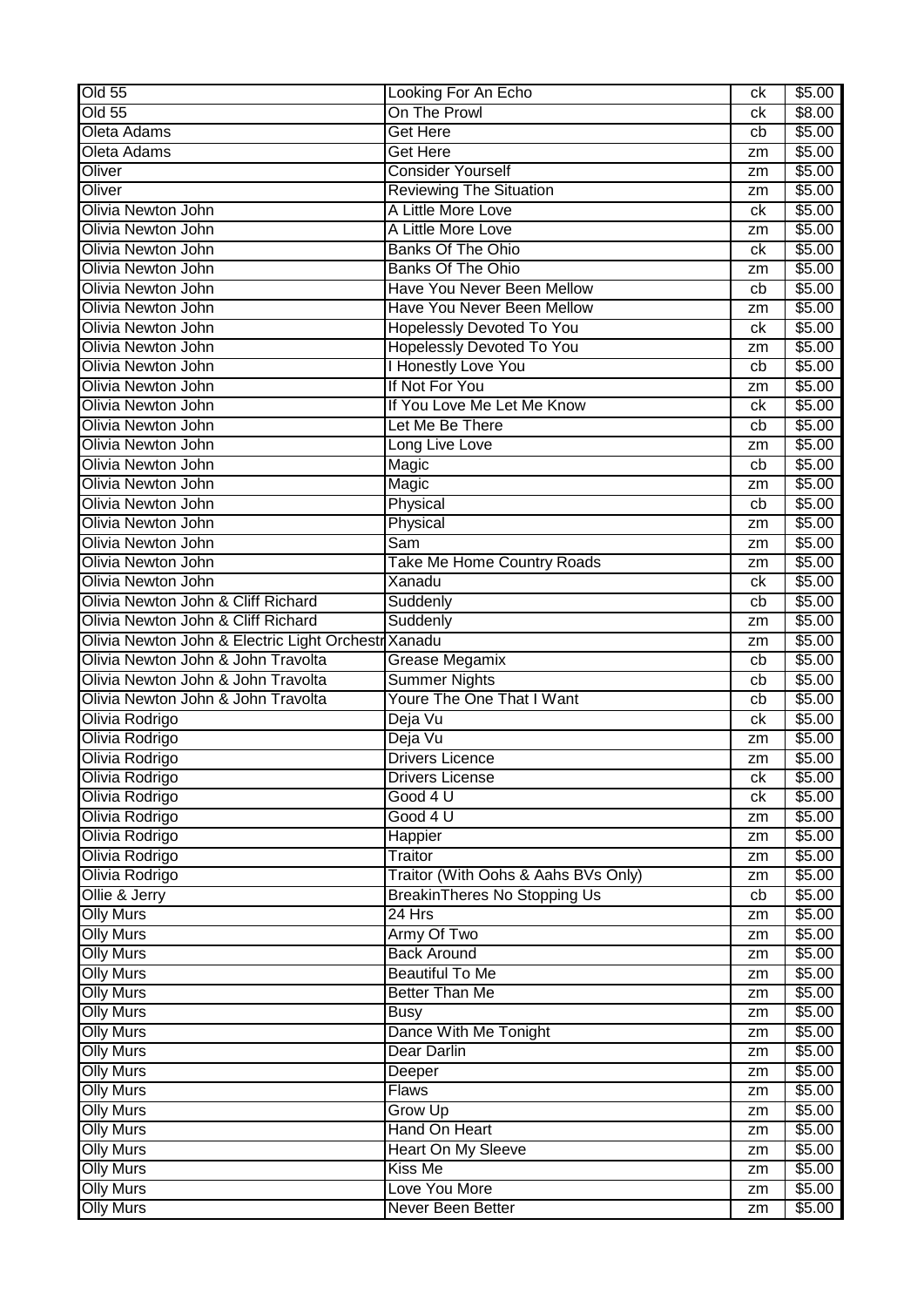| <b>Olly Murs</b>                    | Oh My Goodness                   | zm | \$5.00 |
|-------------------------------------|----------------------------------|----|--------|
| <b>Olly Murs</b>                    | Please Dont Let Me Go            | zm | \$5.00 |
| <b>Olly Murs</b>                    | Private                          | zm | \$5.00 |
| <b>Olly Murs</b>                    | <b>Read My Mind</b>              | zm | \$5.00 |
| <b>Olly Murs</b>                    | <b>Right Place Right Time</b>    | zm | \$5.00 |
| <b>Olly Murs</b>                    | <b>Seasons</b>                   | zm | \$5.00 |
| <b>Olly Murs</b>                    | <b>Stevie Knows</b>              | zm | \$5.00 |
| <b>Olly Murs</b>                    | <b>Thinking Of Me</b>            | zm | \$5.00 |
| <b>Olly Murs</b>                    | Unpredictable                    | zm | \$5.00 |
| <b>Olly Murs</b>                    | Years & Years                    | zm | \$5.00 |
| <b>Olly Murs</b>                    | You Dont Know Love               | ck | \$5.00 |
| <b>Olly Murs</b>                    | <b>You Dont Know Love</b>        | zm | \$5.00 |
| <b>Olly Murs &amp; Demi Lovato</b>  | Up                               | zm | \$5.00 |
| Olly Murs & Flo Rida                | Troublemaker (Duet Version)      |    | \$5.00 |
| Olly Murs & Flo Rida                | Troublemaker (With Rapper)       | zm | \$5.00 |
| Olly Murs & Rizzle Kicks            | Heart Skips A Beat [With Rapper] | zm |        |
|                                     |                                  | zm | \$5.00 |
| Olly Murs & Snoop Dogg              | <b>Moves</b>                     | zm | \$5.00 |
| <b>Olly Murs &amp; Travie Mccoy</b> | <b>Wrapped Up (With Rapper)</b>  | zm | \$5.00 |
| Omarion                             | Speedin                          | cb | \$5.00 |
| OMC                                 | <b>How Bizarre</b>               | zm | \$5.00 |
| OMD                                 | <b>Enola Gay</b>                 | zm | \$5.00 |
| OMD                                 | Forever Live & Die               | zm | \$5.00 |
| OMD                                 | <b>How Bizzare</b>               | nz | \$5.00 |
| OMD                                 | Locomotion                       | zm | \$5.00 |
| OMD                                 | <b>Messages</b>                  | zm | \$5.00 |
| OMD                                 | Pandoras Box                     | zm | \$5.00 |
| OMD                                 | Sailing On The Seven Seas        | zm | \$5.00 |
| OMD                                 | <b>Secret</b>                    | zm | \$5.00 |
| OMD                                 | Souvenir                         | zm | \$5.00 |
| OMI                                 | Cheerleader (Felix Jaehn Remix)  | zm | \$5.00 |
| <b>One Direction</b>                | 18 (eighteen)                    | zm | \$5.00 |
| <b>One Direction</b>                | <b>Back For You</b>              | zm | \$5.00 |
| <b>One Direction</b>                | <b>Best Song Ever</b>            | ck | \$5.00 |
| <b>One Direction</b>                | <b>Best Song Ever</b>            | zm | \$5.00 |
| <b>One Direction</b>                | <b>Change My Mind</b>            | zm | \$5.00 |
| <b>One Direction</b>                | <b>Clouds</b>                    | zm | \$5.00 |
| <b>One Direction</b>                | Cmon Cmon                        | zm | \$5.00 |
| <b>One Direction</b>                | <b>Diana</b>                     | zm | \$5.00 |
| <b>One Direction</b>                | Drag Me Down                     | zm | \$5.00 |
| <b>One Direction</b>                | Fireproof                        | zm | \$5.00 |
| <b>One Direction</b>                | <b>Fools Gold</b>                | zm | \$5.00 |
| <b>One Direction</b>                | <b>Girl Almighty</b>             | zm | \$5.00 |
| <b>One Direction</b>                | Gotta Be You                     | zm | \$5.00 |
| <b>One Direction</b>                | <b>Heart Attack</b>              | zm | \$5.00 |
| <b>One Direction</b>                | <b>History</b>                   | zm | \$5.00 |
| <b>One Direction</b>                | I Want                           | zm | \$5.00 |
| <b>One Direction</b>                | I Would                          | zm | \$5.00 |
| <b>One Direction</b>                | If I Could Fly                   | zm | \$5.00 |
| <b>One Direction</b>                | <b>Kiss You</b>                  | zm | \$5.00 |
| <b>One Direction</b>                | Last First Kiss                  | zm | \$5.00 |
| <b>One Direction</b>                | <b>Little Things</b>             | zm | \$5.00 |
| <b>One Direction</b>                | Live While Were Young            | ck | \$5.00 |
| <b>One Direction</b>                | Live While Were Young            | zm | \$5.00 |
| <b>One Direction</b>                | <b>Midnight Memories</b>         | zm | \$5.00 |
| <b>One Direction</b>                | <b>Moments</b>                   | zm | \$5.00 |
| <b>One Direction</b>                | More Than This                   | zm | \$5.00 |
| <b>One Direction</b>                | <b>Night Changes</b>             | zm | \$5.00 |
| <b>One Direction</b>                | No Control                       | zm | \$5.00 |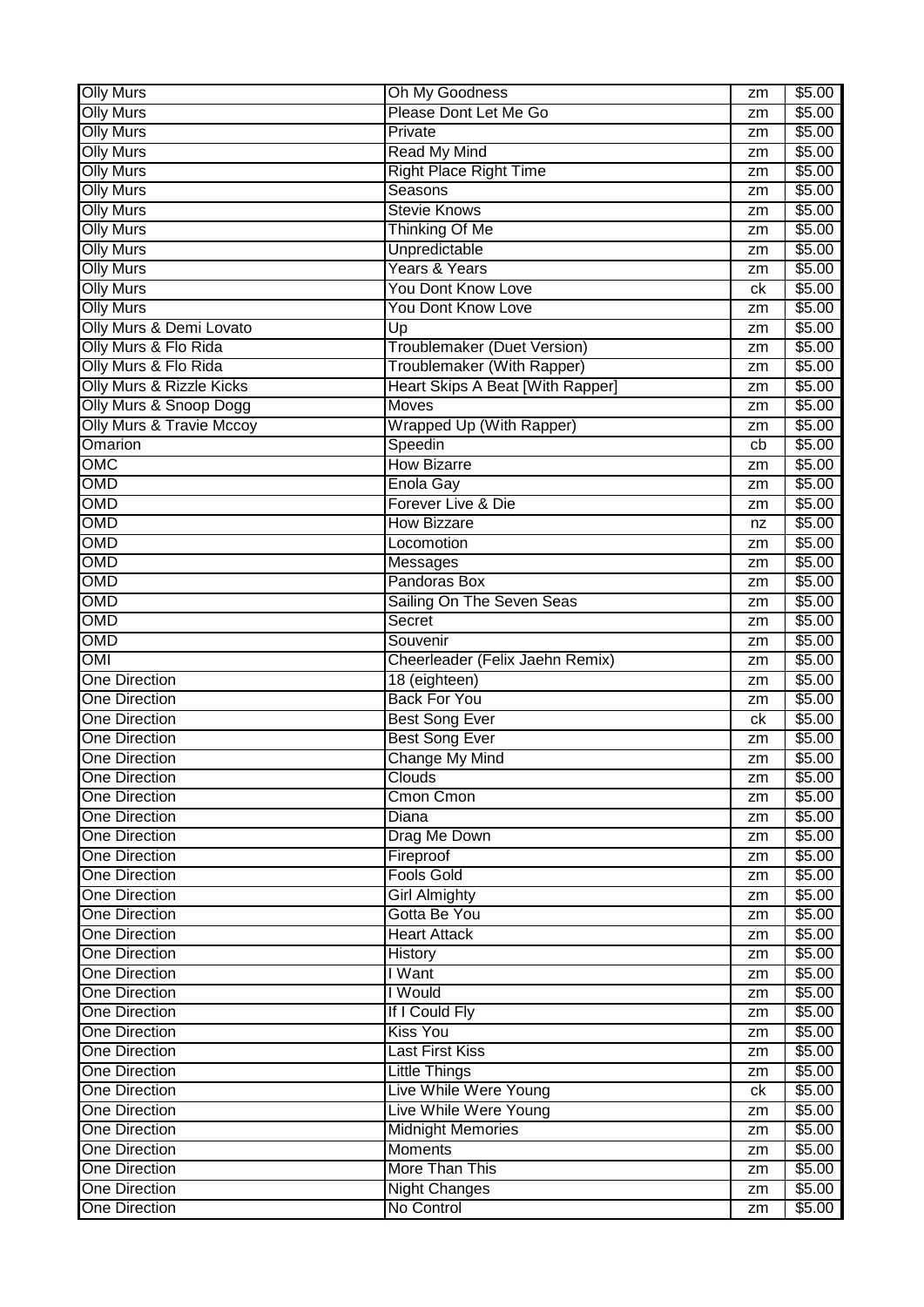| One Direction           | <b>One Thing</b>                                      | zm | \$5.00 |
|-------------------------|-------------------------------------------------------|----|--------|
| <b>One Direction</b>    | One Way Or Another                                    | ck | \$5.00 |
| <b>One Direction</b>    | One Way Or Another (Teenage Kicks)                    | zm | \$5.00 |
| <b>One Direction</b>    | Over Again                                            | zm | \$5.00 |
| <b>One Direction</b>    | Perfect                                               | ck | \$5.00 |
| <b>One Direction</b>    | Perfect                                               | zm | \$5.00 |
| <b>One Direction</b>    | Ready To Run                                          | zm | \$5.00 |
| <b>One Direction</b>    | <b>Rock Me</b>                                        | zm | \$5.00 |
| <b>One Direction</b>    | Spaces                                                | zm | \$5.00 |
| <b>One Direction</b>    | <b>Stand Up</b>                                       | zm | \$5.00 |
| <b>One Direction</b>    | <b>Steal My Girl</b>                                  | zm | \$5.00 |
| <b>One Direction</b>    | Stockholm Syndrome                                    |    | \$5.00 |
| <b>One Direction</b>    | <b>Stole My Heart</b>                                 | zm | \$5.00 |
|                         |                                                       | zm |        |
| <b>One Direction</b>    | Story Of My Life                                      | ck | \$5.00 |
| <b>One Direction</b>    | Story Of My Life                                      | zm | \$5.00 |
| <b>One Direction</b>    | Summer Love                                           | zm | \$5.00 |
| <b>One Direction</b>    | They Dont Know About Us                               | zm | \$5.00 |
| <b>One Direction</b>    | Up All Night                                          | zm | \$5.00 |
| <b>One Direction</b>    | <b>What Makes You Beautiful</b>                       | zm | \$5.00 |
| <b>One Direction</b>    | <b>What Makes You Beautiful (Acoustative Version)</b> | zm | \$5.00 |
| <b>One Direction</b>    | Where Do Broken Hearts Go                             | zm | \$5.00 |
| <b>One Direction</b>    | You & I                                               | zm | \$5.00 |
| <b>One Directon</b>     | <b>What Makes You Beautiful</b>                       | ck | \$5.00 |
| One Flew South          | My Kind Of Beautiful                                  | cb | \$5.00 |
| <b>OneRepublic</b>      | All The Right Moves                                   | cb | \$5.00 |
| OneRepublic             | <b>Counting Stars</b>                                 | ck | \$5.00 |
| <b>OneRepublic</b>      | <b>Counting Stars</b>                                 | ck | \$5.00 |
| Onerepublic             | <b>Counting Stars</b>                                 | zm | \$5.00 |
| <b>OneRepublic</b>      | Didnt I                                               | zm | \$5.00 |
| <b>OneRepublic</b>      | Future Looks Good (Clean Version)                     | zm | \$5.00 |
| <b>OneRepublic</b>      | Future Looks Good (Explicit Version)                  | zm | \$5.00 |
| <b>OneRepublic</b>      | <b>Good Life</b>                                      | cb | \$5.00 |
| <b>OneRepublic</b>      | I Lived                                               | zm | \$5.00 |
| <b>OneRepublic</b>      | If I Lose Myself                                      | zm | \$5.00 |
| <b>OneRepublic</b>      | <b>Kids</b>                                           | zm | \$5.00 |
| OneRepublic             | Lets Hurt Tonight                                     | zm | \$5.00 |
| OneRepublic             | Love Runs Out                                         | zm | \$5.00 |
| OneRepublic             | <b>Rescue Me</b>                                      | zm | \$5.00 |
| <b>OneRepublic</b>      | Say (All I Need)                                      | cb | \$5.00 |
| <b>OneRepublic</b>      | Secrets                                               | cb | \$5.00 |
| <b>OneRepublic</b>      | Something I Need                                      | ck | \$5.00 |
| OneRepublic             | Stop & Stare                                          | cb | \$5.00 |
| OneRepublic             | Stop & Stare                                          | zm | \$5.00 |
| <b>OneRepublic</b>      | Wherever I Go                                         | ck | \$5.00 |
| OneRepublic             | Wherever I Go                                         | zm | \$5.00 |
| OneRepublic & Timbaland | Apologize                                             | cb | \$5.00 |
| Opshop                  | Maybe                                                 | nz | \$5.00 |
| <b>Opus</b>             | Live Is Life                                          | zm | \$5.00 |
| Orange Juice            | Rip It Up                                             | zm | \$5.00 |
| Orianthi                | <b>According To You</b>                               | cb | \$5.00 |
| Orianthi                | Shut Up & Kiss Me                                     | cb | \$5.00 |
| Orson                   | No Tomorrow                                           | zm | \$5.00 |
| Osborne Brothers        | <b>III Be Alright Tomorrow</b>                        | cb | \$5.00 |
| <b>Osborne Brothers</b> | Lost Highway                                          | cb | \$5.00 |
| <b>Osborne Brothers</b> | <b>Rocky Top</b>                                      | cb | \$5.00 |
| Osborne Brothers        |                                                       |    |        |
|                         | <b>Roll Muddy River</b>                               | cb | \$5.00 |
| <b>Osborne Brothers</b> | <b>The Cuckoo</b>                                     | cb | \$5.00 |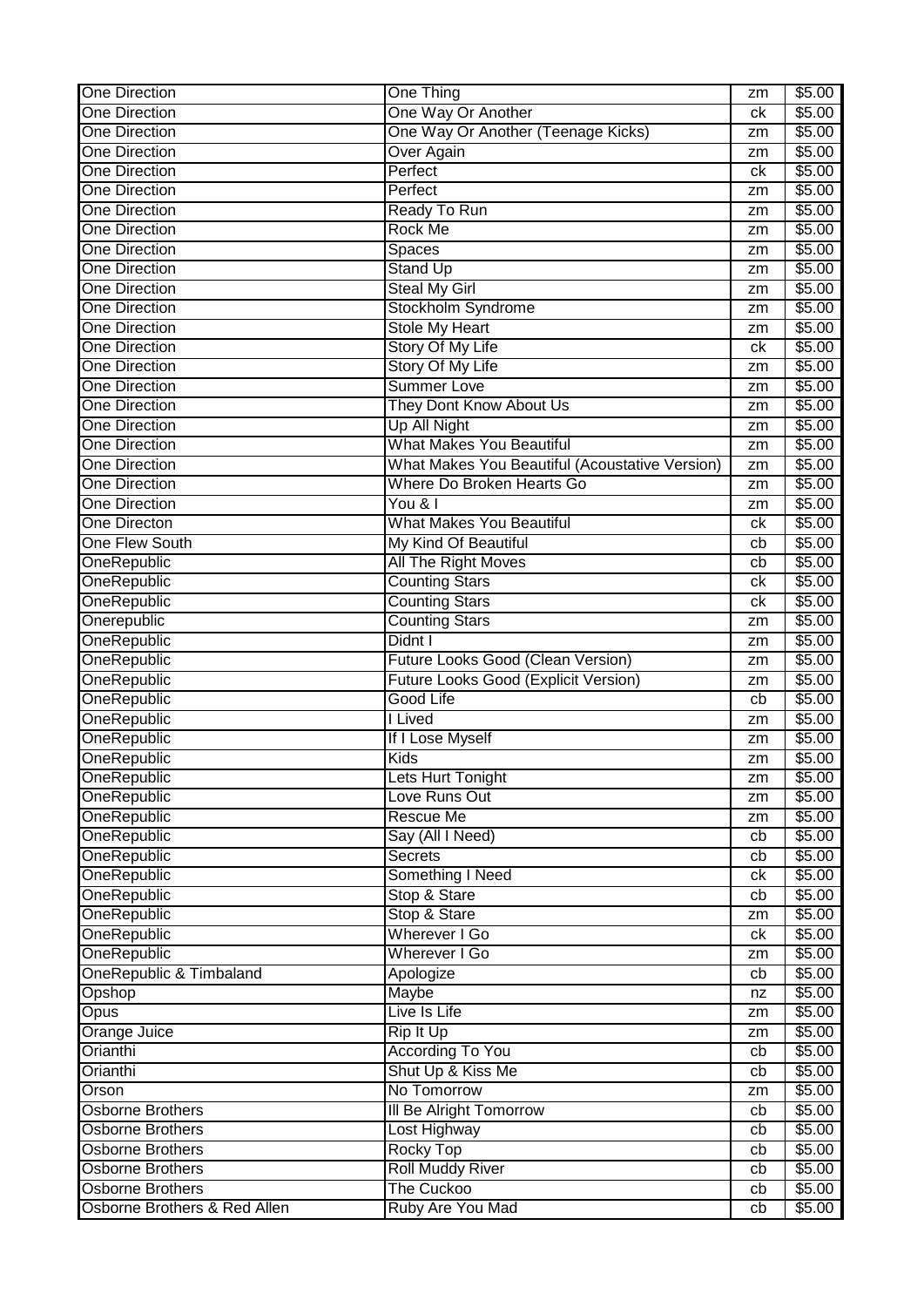| Oscar McLollie & His Honey Jumpers | Dig That Crazy Santa Claus      | cb | \$5.00 |
|------------------------------------|---------------------------------|----|--------|
| Osmonds                            | <b>Crazy Horses</b>             | zm | \$5.00 |
| Osmonds                            | Goin Home                       | zm | \$5.00 |
| Osmonds                            | Let Me In                       | zm | \$5.00 |
| Osmonds                            | Love Me For A Reason            | zm | \$5.00 |
| Osmonds                            | Love Me For A Reason (Key of F) | zm | \$5.00 |
| Osmonds                            | One Bad Apple                   | cb | \$5.00 |
| Otis Day & Knights                 | Shout 2                         | cb | \$5.00 |
| <b>Otis Redding</b>                | A Change Is Gonna Come          | zm | \$5.00 |
| <b>Otis Redding</b>                | Cigarettes & Coffee             | zm | \$5.00 |
| Otis Redding                       | <b>Hard To Handle</b>           | zm | \$5.00 |
| <b>Otis Redding</b>                | I Cant Turn You Loose           | cb | \$5.00 |
| Otis Redding                       | Ive Been Loving You Too Long    | cb | \$5.00 |
| Otis Redding                       | Ive Been Loving You Too Long    | zm | \$5.00 |
| Otis Redding                       | Ive Got Dreams To Remember      | cb | \$5.00 |
| <b>Otis Redding</b>                | Love Man                        | zm | \$5.00 |
| <b>Otis Redding</b>                | Sittin On The Dock Of The Bay   | cb | \$5.00 |
| <b>Otis Redding</b>                | Sittin On The Dock Of The Bay   | zm | \$5.00 |
| <b>Otis Redding</b>                | These Arms Of Mine              | cb | \$5.00 |
| Otis Redding                       | <b>Try A Little Tenderness</b>  | cb | \$5.00 |
| Ottawan                            | <b>DISCO</b>                    | сk | \$5.00 |
| Ottawan                            | <b>DISCO</b>                    | zm | \$5.00 |
| Ottawan                            | Hands Up                        | сk | \$5.00 |
| Ottawan                            | Hands Up (Give Me Your Heart)   | zm | \$5.00 |
| <b>Our Lady Peace</b>              | Somewhere Out There             | cb | \$5.00 |
| Outfield                           | <b>Your Love</b>                |    | \$5.00 |
| <b>OutKast</b>                     | Hey Ya                          | zm | \$5.00 |
| Outkast                            |                                 | cb | \$5.00 |
|                                    | Hey Ya                          | zm |        |
| Outkast                            | Ms Jackson                      | ck | \$5.00 |
| Outkast                            | Roses                           | zm | \$5.00 |
| <b>Outlaws</b>                     | Green Grass & High Tides        | cb | \$5.00 |
| Outlaws                            | <b>Hurry Sundown</b>            | cb | \$5.00 |
| <b>Outlaws</b>                     | There Goes Another Love Song    | cb | \$5.00 |
| Overlanders                        | Michelle                        | zm | \$5.00 |
| Overtones                          | Carolyn                         | zm | \$5.00 |
| Overtones                          | Gambling Man                    | zm | \$5.00 |
| Overtones                          | Runaway                         | zm | \$5.00 |
| <b>Owen Paul</b>                   | My Favourite Waste Of Time      | zm | \$5.00 |
| <b>Owl City</b>                    | <b>Fireflies</b>                | cb | \$5.00 |
| <b>Owl City</b>                    | <b>Fireflies</b>                | zm | \$5.00 |
| <b>Owl City</b>                    | Vanilla Twilight                | cb | \$5.00 |
| Owl City & Aloe Blacc              | The Verge                       | zm | \$5.00 |
| <b>Ozark Mountain Daredevils</b>   | If You Wanna Get To Heaven      | cb | \$5.00 |
| <b>Ozark Mountain Daredevils</b>   | Jackie Blue                     | cb | \$5.00 |
| Ozzy & Kelly Osbourne              | Changes                         | zm | \$5.00 |
| Ozzy Osbourne                      | <b>Hellraiser</b>               | zm | \$5.00 |
| Ozzy Osbourne                      | Shot In The Dark                | cb | \$5.00 |
| P Diddy & Usher                    | I Need A Girl                   | cb | \$5.00 |
| P Money                            | Everything                      | nz | \$5.00 |
| Painters & Dockers                 | Nude School                     | ck | \$8.00 |
| Paloma Faith                       | <b>Better Than This</b>         | zm | \$5.00 |
| Paloma Faith                       | Cant Rely On You                | zm | \$5.00 |
| Paloma Faith                       | Crybaby                         | zm | \$5.00 |
| Paloma Faith                       | Gold                            | zm | \$5.00 |
| Paloma Faith                       | Guilty                          | zm | \$5.00 |
| Paloma Faith                       | Just Be                         | zm | \$5.00 |
| Paloma Faith                       | Make Your Own Kind Of Music     | zm | \$5.00 |
| Paloma Faith                       | <b>New York</b>                 | zm | \$5.00 |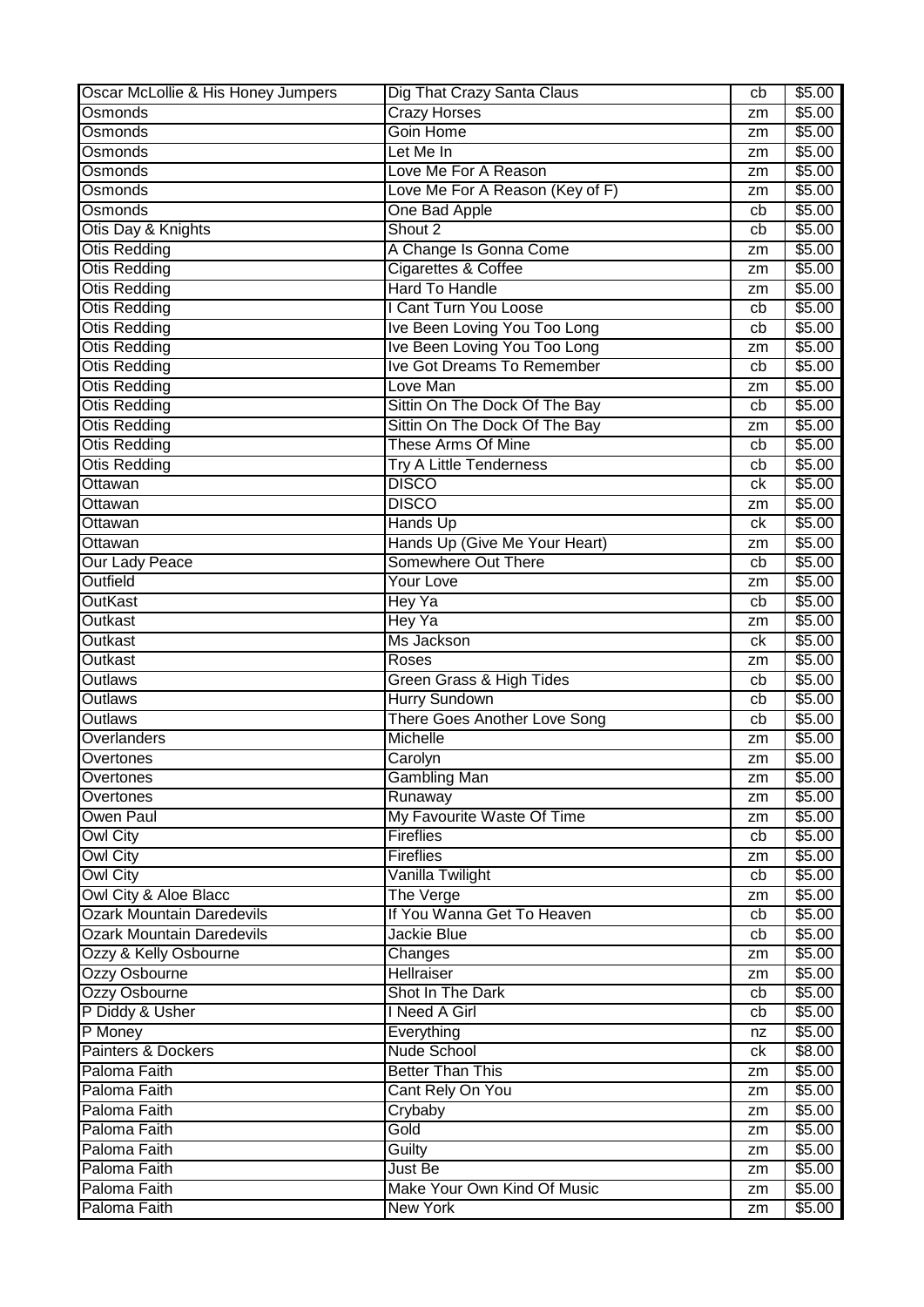| Paloma Faith<br>Only Love Can Hurt Like This<br>\$5.00<br>zm<br>Paloma Faith<br><b>Picking Up The Pieces</b><br>\$5.00<br>zm<br><b>Stone Cold Sober</b><br>Paloma Faith<br>\$5.00<br>zm<br>Paloma Faith<br><b>Til Im Done</b><br>\$5.00<br>zm<br>Paloma Faith<br><b>Trouble With My Baby</b><br>\$5.00<br>zm<br>Paloma Faith<br><b>Upside Down</b><br>\$5.00<br>zm<br><b>Pam Tillis</b><br><b>After A Kiss</b><br>\$5.00<br>cb<br><b>Pam Tillis</b><br>All The Good Ones Are Gone<br>\$5.00<br>cb<br><b>Pam Tillis</b><br><b>Bettys Got A Bass Boat</b><br>\$5.00<br>cb<br><b>Pam Tillis</b><br><b>Blue Rose Is</b><br>\$5.00<br>cb<br><b>Pam Tillis</b><br><b>Cleopatra Queen Of Denial</b><br>\$5.00<br>cb<br><b>Pam Tillis</b><br>Do You Know Where Your Man Is<br>\$5.00<br>cb<br><b>Pam Tillis</b><br>Dont Tell Me What To Do<br>\$5.00<br>cb<br><b>Pam Tillis</b><br><b>Every Time</b><br>\$5.00<br>cb<br>I Said A Prayer For You<br><b>Pam Tillis</b><br>\$5.00<br>cb<br><b>Pam Tillis</b><br>I Was Blown Away<br>\$5.00<br>cb<br><b>Pam Tillis</b><br>In Between Dances<br>\$5.00<br>cb<br><b>Pam Tillis</b><br>Let That Pony Run<br>\$5.00<br>cb<br>Maybe It Was Memphis<br><b>Pam Tillis</b><br>\$5.00<br>cb<br><b>Pam Tillis</b><br>Mi Vida Loca (My Crazy Life)<br>\$5.00<br>cb<br><b>Pam Tillis</b><br>One Of Those Things<br>\$5.00<br>cb<br><b>Pam Tillis</b><br>Please<br>\$5.00<br>cb<br><b>Pam Tillis</b><br>Put Yourself In My Place<br>\$5.00<br>cb<br><b>Pam Tillis</b><br><b>Shake The Sugar Tree</b><br>\$5.00<br>cb<br><b>Pam Tillis</b><br>So Wrong<br>\$5.00<br>cb<br><b>Pam Tillis</b><br><b>Spilled Perfume</b><br>\$5.00<br>cb<br><b>Pam Tillis</b><br>The Land Of The Living<br>\$5.00<br>cb<br><b>Pam Tillis</b><br>The River & The Highway<br>\$5.00<br>cb<br><b>Pam Tillis</b><br><b>Thunder &amp; Roses</b><br>\$5.00<br>cb<br><b>Pam Tillis</b><br><b>Unmitigated Gall</b><br>\$5.00<br>cb<br>When You Walk In The Room<br><b>Pam Tillis</b><br>\$5.00<br>ck<br>Panic At The Disco<br><b>High Hopes</b><br>\$5.00<br>zm<br>I Write Sins Not Tragedies<br><b>Panic At The Disco</b><br>\$5.00<br>zm<br>Panic At The Disco<br>Into the Unknown<br>\$5.00<br>ck<br>\$5.00<br>Panic At The Disco<br>Into The Unknown<br>zm<br>Panic At The Disco<br>LA Devotee<br>\$5.00<br>zm<br>Panic At The Disco<br><b>New Perspective</b><br>\$5.00<br>cb<br>Panic At The Disco<br>Nine In The Afternoon<br>\$5.00<br>cb<br>Panic At The Disco<br>Nine In The Afternoon<br>\$5.00<br>zm<br>Ready To Go (Get Me Out Of My Mind)<br>Panic At The Disco<br>\$5.00<br>cb<br>Panic At The Disco<br>The Ballad Of Mona Lisa<br>\$5.00<br>cb<br>Paolo Nutini<br>\$5.00<br>Candy<br>zm<br>Paolo Nutini<br><b>Last Request</b><br>\$5.00<br>cb<br>Paolo Nutini<br>\$5.00<br><b>Last Request</b><br>zm<br><b>New Shoes</b><br>Paolo Nutini<br>\$5.00<br>zm<br>\$5.00<br>Paolo Nutini<br>Rewind<br>zm<br>Papa Roach<br><b>Scars</b><br>\$5.00<br>cb<br>Papa Roach<br>She Loves Me Not<br>\$5.00<br>cb<br>Paper Dolls<br>Something Here In My Heart<br>\$5.00<br>zm<br><b>Billy Dont Be A Hero</b><br>Paper Lace<br>\$5.00<br>zm<br>Paper Lace<br>The Night Chicago Died<br>\$5.00<br>cb<br>The Night Chicago Died<br>Paper Lace<br>\$5.00<br>zm<br>Parachute & Lady Antebellum<br><b>Kiss Me Slowly</b><br>\$5.00<br>cb<br>Paramore<br>Decode<br>\$5.00<br>cb<br><b>Misery Business</b><br>\$5.00<br>Paramore<br>zm<br><b>Playing God</b><br>\$5.00<br>Paramore<br>cb<br>Still Into You<br>\$5.00<br>Paramore<br>zm | Paloma Faith | Only Love Can Hurt Like This | ck | \$5.00 |
|------------------------------------------------------------------------------------------------------------------------------------------------------------------------------------------------------------------------------------------------------------------------------------------------------------------------------------------------------------------------------------------------------------------------------------------------------------------------------------------------------------------------------------------------------------------------------------------------------------------------------------------------------------------------------------------------------------------------------------------------------------------------------------------------------------------------------------------------------------------------------------------------------------------------------------------------------------------------------------------------------------------------------------------------------------------------------------------------------------------------------------------------------------------------------------------------------------------------------------------------------------------------------------------------------------------------------------------------------------------------------------------------------------------------------------------------------------------------------------------------------------------------------------------------------------------------------------------------------------------------------------------------------------------------------------------------------------------------------------------------------------------------------------------------------------------------------------------------------------------------------------------------------------------------------------------------------------------------------------------------------------------------------------------------------------------------------------------------------------------------------------------------------------------------------------------------------------------------------------------------------------------------------------------------------------------------------------------------------------------------------------------------------------------------------------------------------------------------------------------------------------------------------------------------------------------------------------------------------------------------------------------------------------------------------------------------------------------------------------------------------------------------------------------------------------------------------------------------------------------------------------------------------------------------------------------------------------------------------------------------------------------------------------------------------------------------------------------------------------------------------------------------------------------------------------------------------------------------------------------------------------------------------------------------------------------------------------------------------------------------------------------------------------------------------------------------------------------------------------------------------------------------------|--------------|------------------------------|----|--------|
|                                                                                                                                                                                                                                                                                                                                                                                                                                                                                                                                                                                                                                                                                                                                                                                                                                                                                                                                                                                                                                                                                                                                                                                                                                                                                                                                                                                                                                                                                                                                                                                                                                                                                                                                                                                                                                                                                                                                                                                                                                                                                                                                                                                                                                                                                                                                                                                                                                                                                                                                                                                                                                                                                                                                                                                                                                                                                                                                                                                                                                                                                                                                                                                                                                                                                                                                                                                                                                                                                                                              |              |                              |    |        |
|                                                                                                                                                                                                                                                                                                                                                                                                                                                                                                                                                                                                                                                                                                                                                                                                                                                                                                                                                                                                                                                                                                                                                                                                                                                                                                                                                                                                                                                                                                                                                                                                                                                                                                                                                                                                                                                                                                                                                                                                                                                                                                                                                                                                                                                                                                                                                                                                                                                                                                                                                                                                                                                                                                                                                                                                                                                                                                                                                                                                                                                                                                                                                                                                                                                                                                                                                                                                                                                                                                                              |              |                              |    |        |
|                                                                                                                                                                                                                                                                                                                                                                                                                                                                                                                                                                                                                                                                                                                                                                                                                                                                                                                                                                                                                                                                                                                                                                                                                                                                                                                                                                                                                                                                                                                                                                                                                                                                                                                                                                                                                                                                                                                                                                                                                                                                                                                                                                                                                                                                                                                                                                                                                                                                                                                                                                                                                                                                                                                                                                                                                                                                                                                                                                                                                                                                                                                                                                                                                                                                                                                                                                                                                                                                                                                              |              |                              |    |        |
|                                                                                                                                                                                                                                                                                                                                                                                                                                                                                                                                                                                                                                                                                                                                                                                                                                                                                                                                                                                                                                                                                                                                                                                                                                                                                                                                                                                                                                                                                                                                                                                                                                                                                                                                                                                                                                                                                                                                                                                                                                                                                                                                                                                                                                                                                                                                                                                                                                                                                                                                                                                                                                                                                                                                                                                                                                                                                                                                                                                                                                                                                                                                                                                                                                                                                                                                                                                                                                                                                                                              |              |                              |    |        |
|                                                                                                                                                                                                                                                                                                                                                                                                                                                                                                                                                                                                                                                                                                                                                                                                                                                                                                                                                                                                                                                                                                                                                                                                                                                                                                                                                                                                                                                                                                                                                                                                                                                                                                                                                                                                                                                                                                                                                                                                                                                                                                                                                                                                                                                                                                                                                                                                                                                                                                                                                                                                                                                                                                                                                                                                                                                                                                                                                                                                                                                                                                                                                                                                                                                                                                                                                                                                                                                                                                                              |              |                              |    |        |
|                                                                                                                                                                                                                                                                                                                                                                                                                                                                                                                                                                                                                                                                                                                                                                                                                                                                                                                                                                                                                                                                                                                                                                                                                                                                                                                                                                                                                                                                                                                                                                                                                                                                                                                                                                                                                                                                                                                                                                                                                                                                                                                                                                                                                                                                                                                                                                                                                                                                                                                                                                                                                                                                                                                                                                                                                                                                                                                                                                                                                                                                                                                                                                                                                                                                                                                                                                                                                                                                                                                              |              |                              |    |        |
|                                                                                                                                                                                                                                                                                                                                                                                                                                                                                                                                                                                                                                                                                                                                                                                                                                                                                                                                                                                                                                                                                                                                                                                                                                                                                                                                                                                                                                                                                                                                                                                                                                                                                                                                                                                                                                                                                                                                                                                                                                                                                                                                                                                                                                                                                                                                                                                                                                                                                                                                                                                                                                                                                                                                                                                                                                                                                                                                                                                                                                                                                                                                                                                                                                                                                                                                                                                                                                                                                                                              |              |                              |    |        |
|                                                                                                                                                                                                                                                                                                                                                                                                                                                                                                                                                                                                                                                                                                                                                                                                                                                                                                                                                                                                                                                                                                                                                                                                                                                                                                                                                                                                                                                                                                                                                                                                                                                                                                                                                                                                                                                                                                                                                                                                                                                                                                                                                                                                                                                                                                                                                                                                                                                                                                                                                                                                                                                                                                                                                                                                                                                                                                                                                                                                                                                                                                                                                                                                                                                                                                                                                                                                                                                                                                                              |              |                              |    |        |
|                                                                                                                                                                                                                                                                                                                                                                                                                                                                                                                                                                                                                                                                                                                                                                                                                                                                                                                                                                                                                                                                                                                                                                                                                                                                                                                                                                                                                                                                                                                                                                                                                                                                                                                                                                                                                                                                                                                                                                                                                                                                                                                                                                                                                                                                                                                                                                                                                                                                                                                                                                                                                                                                                                                                                                                                                                                                                                                                                                                                                                                                                                                                                                                                                                                                                                                                                                                                                                                                                                                              |              |                              |    |        |
|                                                                                                                                                                                                                                                                                                                                                                                                                                                                                                                                                                                                                                                                                                                                                                                                                                                                                                                                                                                                                                                                                                                                                                                                                                                                                                                                                                                                                                                                                                                                                                                                                                                                                                                                                                                                                                                                                                                                                                                                                                                                                                                                                                                                                                                                                                                                                                                                                                                                                                                                                                                                                                                                                                                                                                                                                                                                                                                                                                                                                                                                                                                                                                                                                                                                                                                                                                                                                                                                                                                              |              |                              |    |        |
|                                                                                                                                                                                                                                                                                                                                                                                                                                                                                                                                                                                                                                                                                                                                                                                                                                                                                                                                                                                                                                                                                                                                                                                                                                                                                                                                                                                                                                                                                                                                                                                                                                                                                                                                                                                                                                                                                                                                                                                                                                                                                                                                                                                                                                                                                                                                                                                                                                                                                                                                                                                                                                                                                                                                                                                                                                                                                                                                                                                                                                                                                                                                                                                                                                                                                                                                                                                                                                                                                                                              |              |                              |    |        |
|                                                                                                                                                                                                                                                                                                                                                                                                                                                                                                                                                                                                                                                                                                                                                                                                                                                                                                                                                                                                                                                                                                                                                                                                                                                                                                                                                                                                                                                                                                                                                                                                                                                                                                                                                                                                                                                                                                                                                                                                                                                                                                                                                                                                                                                                                                                                                                                                                                                                                                                                                                                                                                                                                                                                                                                                                                                                                                                                                                                                                                                                                                                                                                                                                                                                                                                                                                                                                                                                                                                              |              |                              |    |        |
|                                                                                                                                                                                                                                                                                                                                                                                                                                                                                                                                                                                                                                                                                                                                                                                                                                                                                                                                                                                                                                                                                                                                                                                                                                                                                                                                                                                                                                                                                                                                                                                                                                                                                                                                                                                                                                                                                                                                                                                                                                                                                                                                                                                                                                                                                                                                                                                                                                                                                                                                                                                                                                                                                                                                                                                                                                                                                                                                                                                                                                                                                                                                                                                                                                                                                                                                                                                                                                                                                                                              |              |                              |    |        |
|                                                                                                                                                                                                                                                                                                                                                                                                                                                                                                                                                                                                                                                                                                                                                                                                                                                                                                                                                                                                                                                                                                                                                                                                                                                                                                                                                                                                                                                                                                                                                                                                                                                                                                                                                                                                                                                                                                                                                                                                                                                                                                                                                                                                                                                                                                                                                                                                                                                                                                                                                                                                                                                                                                                                                                                                                                                                                                                                                                                                                                                                                                                                                                                                                                                                                                                                                                                                                                                                                                                              |              |                              |    |        |
|                                                                                                                                                                                                                                                                                                                                                                                                                                                                                                                                                                                                                                                                                                                                                                                                                                                                                                                                                                                                                                                                                                                                                                                                                                                                                                                                                                                                                                                                                                                                                                                                                                                                                                                                                                                                                                                                                                                                                                                                                                                                                                                                                                                                                                                                                                                                                                                                                                                                                                                                                                                                                                                                                                                                                                                                                                                                                                                                                                                                                                                                                                                                                                                                                                                                                                                                                                                                                                                                                                                              |              |                              |    |        |
|                                                                                                                                                                                                                                                                                                                                                                                                                                                                                                                                                                                                                                                                                                                                                                                                                                                                                                                                                                                                                                                                                                                                                                                                                                                                                                                                                                                                                                                                                                                                                                                                                                                                                                                                                                                                                                                                                                                                                                                                                                                                                                                                                                                                                                                                                                                                                                                                                                                                                                                                                                                                                                                                                                                                                                                                                                                                                                                                                                                                                                                                                                                                                                                                                                                                                                                                                                                                                                                                                                                              |              |                              |    |        |
|                                                                                                                                                                                                                                                                                                                                                                                                                                                                                                                                                                                                                                                                                                                                                                                                                                                                                                                                                                                                                                                                                                                                                                                                                                                                                                                                                                                                                                                                                                                                                                                                                                                                                                                                                                                                                                                                                                                                                                                                                                                                                                                                                                                                                                                                                                                                                                                                                                                                                                                                                                                                                                                                                                                                                                                                                                                                                                                                                                                                                                                                                                                                                                                                                                                                                                                                                                                                                                                                                                                              |              |                              |    |        |
|                                                                                                                                                                                                                                                                                                                                                                                                                                                                                                                                                                                                                                                                                                                                                                                                                                                                                                                                                                                                                                                                                                                                                                                                                                                                                                                                                                                                                                                                                                                                                                                                                                                                                                                                                                                                                                                                                                                                                                                                                                                                                                                                                                                                                                                                                                                                                                                                                                                                                                                                                                                                                                                                                                                                                                                                                                                                                                                                                                                                                                                                                                                                                                                                                                                                                                                                                                                                                                                                                                                              |              |                              |    |        |
|                                                                                                                                                                                                                                                                                                                                                                                                                                                                                                                                                                                                                                                                                                                                                                                                                                                                                                                                                                                                                                                                                                                                                                                                                                                                                                                                                                                                                                                                                                                                                                                                                                                                                                                                                                                                                                                                                                                                                                                                                                                                                                                                                                                                                                                                                                                                                                                                                                                                                                                                                                                                                                                                                                                                                                                                                                                                                                                                                                                                                                                                                                                                                                                                                                                                                                                                                                                                                                                                                                                              |              |                              |    |        |
|                                                                                                                                                                                                                                                                                                                                                                                                                                                                                                                                                                                                                                                                                                                                                                                                                                                                                                                                                                                                                                                                                                                                                                                                                                                                                                                                                                                                                                                                                                                                                                                                                                                                                                                                                                                                                                                                                                                                                                                                                                                                                                                                                                                                                                                                                                                                                                                                                                                                                                                                                                                                                                                                                                                                                                                                                                                                                                                                                                                                                                                                                                                                                                                                                                                                                                                                                                                                                                                                                                                              |              |                              |    |        |
|                                                                                                                                                                                                                                                                                                                                                                                                                                                                                                                                                                                                                                                                                                                                                                                                                                                                                                                                                                                                                                                                                                                                                                                                                                                                                                                                                                                                                                                                                                                                                                                                                                                                                                                                                                                                                                                                                                                                                                                                                                                                                                                                                                                                                                                                                                                                                                                                                                                                                                                                                                                                                                                                                                                                                                                                                                                                                                                                                                                                                                                                                                                                                                                                                                                                                                                                                                                                                                                                                                                              |              |                              |    |        |
|                                                                                                                                                                                                                                                                                                                                                                                                                                                                                                                                                                                                                                                                                                                                                                                                                                                                                                                                                                                                                                                                                                                                                                                                                                                                                                                                                                                                                                                                                                                                                                                                                                                                                                                                                                                                                                                                                                                                                                                                                                                                                                                                                                                                                                                                                                                                                                                                                                                                                                                                                                                                                                                                                                                                                                                                                                                                                                                                                                                                                                                                                                                                                                                                                                                                                                                                                                                                                                                                                                                              |              |                              |    |        |
|                                                                                                                                                                                                                                                                                                                                                                                                                                                                                                                                                                                                                                                                                                                                                                                                                                                                                                                                                                                                                                                                                                                                                                                                                                                                                                                                                                                                                                                                                                                                                                                                                                                                                                                                                                                                                                                                                                                                                                                                                                                                                                                                                                                                                                                                                                                                                                                                                                                                                                                                                                                                                                                                                                                                                                                                                                                                                                                                                                                                                                                                                                                                                                                                                                                                                                                                                                                                                                                                                                                              |              |                              |    |        |
|                                                                                                                                                                                                                                                                                                                                                                                                                                                                                                                                                                                                                                                                                                                                                                                                                                                                                                                                                                                                                                                                                                                                                                                                                                                                                                                                                                                                                                                                                                                                                                                                                                                                                                                                                                                                                                                                                                                                                                                                                                                                                                                                                                                                                                                                                                                                                                                                                                                                                                                                                                                                                                                                                                                                                                                                                                                                                                                                                                                                                                                                                                                                                                                                                                                                                                                                                                                                                                                                                                                              |              |                              |    |        |
|                                                                                                                                                                                                                                                                                                                                                                                                                                                                                                                                                                                                                                                                                                                                                                                                                                                                                                                                                                                                                                                                                                                                                                                                                                                                                                                                                                                                                                                                                                                                                                                                                                                                                                                                                                                                                                                                                                                                                                                                                                                                                                                                                                                                                                                                                                                                                                                                                                                                                                                                                                                                                                                                                                                                                                                                                                                                                                                                                                                                                                                                                                                                                                                                                                                                                                                                                                                                                                                                                                                              |              |                              |    |        |
|                                                                                                                                                                                                                                                                                                                                                                                                                                                                                                                                                                                                                                                                                                                                                                                                                                                                                                                                                                                                                                                                                                                                                                                                                                                                                                                                                                                                                                                                                                                                                                                                                                                                                                                                                                                                                                                                                                                                                                                                                                                                                                                                                                                                                                                                                                                                                                                                                                                                                                                                                                                                                                                                                                                                                                                                                                                                                                                                                                                                                                                                                                                                                                                                                                                                                                                                                                                                                                                                                                                              |              |                              |    |        |
|                                                                                                                                                                                                                                                                                                                                                                                                                                                                                                                                                                                                                                                                                                                                                                                                                                                                                                                                                                                                                                                                                                                                                                                                                                                                                                                                                                                                                                                                                                                                                                                                                                                                                                                                                                                                                                                                                                                                                                                                                                                                                                                                                                                                                                                                                                                                                                                                                                                                                                                                                                                                                                                                                                                                                                                                                                                                                                                                                                                                                                                                                                                                                                                                                                                                                                                                                                                                                                                                                                                              |              |                              |    |        |
|                                                                                                                                                                                                                                                                                                                                                                                                                                                                                                                                                                                                                                                                                                                                                                                                                                                                                                                                                                                                                                                                                                                                                                                                                                                                                                                                                                                                                                                                                                                                                                                                                                                                                                                                                                                                                                                                                                                                                                                                                                                                                                                                                                                                                                                                                                                                                                                                                                                                                                                                                                                                                                                                                                                                                                                                                                                                                                                                                                                                                                                                                                                                                                                                                                                                                                                                                                                                                                                                                                                              |              |                              |    |        |
|                                                                                                                                                                                                                                                                                                                                                                                                                                                                                                                                                                                                                                                                                                                                                                                                                                                                                                                                                                                                                                                                                                                                                                                                                                                                                                                                                                                                                                                                                                                                                                                                                                                                                                                                                                                                                                                                                                                                                                                                                                                                                                                                                                                                                                                                                                                                                                                                                                                                                                                                                                                                                                                                                                                                                                                                                                                                                                                                                                                                                                                                                                                                                                                                                                                                                                                                                                                                                                                                                                                              |              |                              |    |        |
|                                                                                                                                                                                                                                                                                                                                                                                                                                                                                                                                                                                                                                                                                                                                                                                                                                                                                                                                                                                                                                                                                                                                                                                                                                                                                                                                                                                                                                                                                                                                                                                                                                                                                                                                                                                                                                                                                                                                                                                                                                                                                                                                                                                                                                                                                                                                                                                                                                                                                                                                                                                                                                                                                                                                                                                                                                                                                                                                                                                                                                                                                                                                                                                                                                                                                                                                                                                                                                                                                                                              |              |                              |    |        |
|                                                                                                                                                                                                                                                                                                                                                                                                                                                                                                                                                                                                                                                                                                                                                                                                                                                                                                                                                                                                                                                                                                                                                                                                                                                                                                                                                                                                                                                                                                                                                                                                                                                                                                                                                                                                                                                                                                                                                                                                                                                                                                                                                                                                                                                                                                                                                                                                                                                                                                                                                                                                                                                                                                                                                                                                                                                                                                                                                                                                                                                                                                                                                                                                                                                                                                                                                                                                                                                                                                                              |              |                              |    |        |
|                                                                                                                                                                                                                                                                                                                                                                                                                                                                                                                                                                                                                                                                                                                                                                                                                                                                                                                                                                                                                                                                                                                                                                                                                                                                                                                                                                                                                                                                                                                                                                                                                                                                                                                                                                                                                                                                                                                                                                                                                                                                                                                                                                                                                                                                                                                                                                                                                                                                                                                                                                                                                                                                                                                                                                                                                                                                                                                                                                                                                                                                                                                                                                                                                                                                                                                                                                                                                                                                                                                              |              |                              |    |        |
|                                                                                                                                                                                                                                                                                                                                                                                                                                                                                                                                                                                                                                                                                                                                                                                                                                                                                                                                                                                                                                                                                                                                                                                                                                                                                                                                                                                                                                                                                                                                                                                                                                                                                                                                                                                                                                                                                                                                                                                                                                                                                                                                                                                                                                                                                                                                                                                                                                                                                                                                                                                                                                                                                                                                                                                                                                                                                                                                                                                                                                                                                                                                                                                                                                                                                                                                                                                                                                                                                                                              |              |                              |    |        |
|                                                                                                                                                                                                                                                                                                                                                                                                                                                                                                                                                                                                                                                                                                                                                                                                                                                                                                                                                                                                                                                                                                                                                                                                                                                                                                                                                                                                                                                                                                                                                                                                                                                                                                                                                                                                                                                                                                                                                                                                                                                                                                                                                                                                                                                                                                                                                                                                                                                                                                                                                                                                                                                                                                                                                                                                                                                                                                                                                                                                                                                                                                                                                                                                                                                                                                                                                                                                                                                                                                                              |              |                              |    |        |
|                                                                                                                                                                                                                                                                                                                                                                                                                                                                                                                                                                                                                                                                                                                                                                                                                                                                                                                                                                                                                                                                                                                                                                                                                                                                                                                                                                                                                                                                                                                                                                                                                                                                                                                                                                                                                                                                                                                                                                                                                                                                                                                                                                                                                                                                                                                                                                                                                                                                                                                                                                                                                                                                                                                                                                                                                                                                                                                                                                                                                                                                                                                                                                                                                                                                                                                                                                                                                                                                                                                              |              |                              |    |        |
|                                                                                                                                                                                                                                                                                                                                                                                                                                                                                                                                                                                                                                                                                                                                                                                                                                                                                                                                                                                                                                                                                                                                                                                                                                                                                                                                                                                                                                                                                                                                                                                                                                                                                                                                                                                                                                                                                                                                                                                                                                                                                                                                                                                                                                                                                                                                                                                                                                                                                                                                                                                                                                                                                                                                                                                                                                                                                                                                                                                                                                                                                                                                                                                                                                                                                                                                                                                                                                                                                                                              |              |                              |    |        |
|                                                                                                                                                                                                                                                                                                                                                                                                                                                                                                                                                                                                                                                                                                                                                                                                                                                                                                                                                                                                                                                                                                                                                                                                                                                                                                                                                                                                                                                                                                                                                                                                                                                                                                                                                                                                                                                                                                                                                                                                                                                                                                                                                                                                                                                                                                                                                                                                                                                                                                                                                                                                                                                                                                                                                                                                                                                                                                                                                                                                                                                                                                                                                                                                                                                                                                                                                                                                                                                                                                                              |              |                              |    |        |
|                                                                                                                                                                                                                                                                                                                                                                                                                                                                                                                                                                                                                                                                                                                                                                                                                                                                                                                                                                                                                                                                                                                                                                                                                                                                                                                                                                                                                                                                                                                                                                                                                                                                                                                                                                                                                                                                                                                                                                                                                                                                                                                                                                                                                                                                                                                                                                                                                                                                                                                                                                                                                                                                                                                                                                                                                                                                                                                                                                                                                                                                                                                                                                                                                                                                                                                                                                                                                                                                                                                              |              |                              |    |        |
|                                                                                                                                                                                                                                                                                                                                                                                                                                                                                                                                                                                                                                                                                                                                                                                                                                                                                                                                                                                                                                                                                                                                                                                                                                                                                                                                                                                                                                                                                                                                                                                                                                                                                                                                                                                                                                                                                                                                                                                                                                                                                                                                                                                                                                                                                                                                                                                                                                                                                                                                                                                                                                                                                                                                                                                                                                                                                                                                                                                                                                                                                                                                                                                                                                                                                                                                                                                                                                                                                                                              |              |                              |    |        |
|                                                                                                                                                                                                                                                                                                                                                                                                                                                                                                                                                                                                                                                                                                                                                                                                                                                                                                                                                                                                                                                                                                                                                                                                                                                                                                                                                                                                                                                                                                                                                                                                                                                                                                                                                                                                                                                                                                                                                                                                                                                                                                                                                                                                                                                                                                                                                                                                                                                                                                                                                                                                                                                                                                                                                                                                                                                                                                                                                                                                                                                                                                                                                                                                                                                                                                                                                                                                                                                                                                                              |              |                              |    |        |
|                                                                                                                                                                                                                                                                                                                                                                                                                                                                                                                                                                                                                                                                                                                                                                                                                                                                                                                                                                                                                                                                                                                                                                                                                                                                                                                                                                                                                                                                                                                                                                                                                                                                                                                                                                                                                                                                                                                                                                                                                                                                                                                                                                                                                                                                                                                                                                                                                                                                                                                                                                                                                                                                                                                                                                                                                                                                                                                                                                                                                                                                                                                                                                                                                                                                                                                                                                                                                                                                                                                              |              |                              |    |        |
|                                                                                                                                                                                                                                                                                                                                                                                                                                                                                                                                                                                                                                                                                                                                                                                                                                                                                                                                                                                                                                                                                                                                                                                                                                                                                                                                                                                                                                                                                                                                                                                                                                                                                                                                                                                                                                                                                                                                                                                                                                                                                                                                                                                                                                                                                                                                                                                                                                                                                                                                                                                                                                                                                                                                                                                                                                                                                                                                                                                                                                                                                                                                                                                                                                                                                                                                                                                                                                                                                                                              |              |                              |    |        |
|                                                                                                                                                                                                                                                                                                                                                                                                                                                                                                                                                                                                                                                                                                                                                                                                                                                                                                                                                                                                                                                                                                                                                                                                                                                                                                                                                                                                                                                                                                                                                                                                                                                                                                                                                                                                                                                                                                                                                                                                                                                                                                                                                                                                                                                                                                                                                                                                                                                                                                                                                                                                                                                                                                                                                                                                                                                                                                                                                                                                                                                                                                                                                                                                                                                                                                                                                                                                                                                                                                                              |              |                              |    |        |
|                                                                                                                                                                                                                                                                                                                                                                                                                                                                                                                                                                                                                                                                                                                                                                                                                                                                                                                                                                                                                                                                                                                                                                                                                                                                                                                                                                                                                                                                                                                                                                                                                                                                                                                                                                                                                                                                                                                                                                                                                                                                                                                                                                                                                                                                                                                                                                                                                                                                                                                                                                                                                                                                                                                                                                                                                                                                                                                                                                                                                                                                                                                                                                                                                                                                                                                                                                                                                                                                                                                              |              |                              |    |        |
|                                                                                                                                                                                                                                                                                                                                                                                                                                                                                                                                                                                                                                                                                                                                                                                                                                                                                                                                                                                                                                                                                                                                                                                                                                                                                                                                                                                                                                                                                                                                                                                                                                                                                                                                                                                                                                                                                                                                                                                                                                                                                                                                                                                                                                                                                                                                                                                                                                                                                                                                                                                                                                                                                                                                                                                                                                                                                                                                                                                                                                                                                                                                                                                                                                                                                                                                                                                                                                                                                                                              |              |                              |    |        |
|                                                                                                                                                                                                                                                                                                                                                                                                                                                                                                                                                                                                                                                                                                                                                                                                                                                                                                                                                                                                                                                                                                                                                                                                                                                                                                                                                                                                                                                                                                                                                                                                                                                                                                                                                                                                                                                                                                                                                                                                                                                                                                                                                                                                                                                                                                                                                                                                                                                                                                                                                                                                                                                                                                                                                                                                                                                                                                                                                                                                                                                                                                                                                                                                                                                                                                                                                                                                                                                                                                                              |              |                              |    |        |
|                                                                                                                                                                                                                                                                                                                                                                                                                                                                                                                                                                                                                                                                                                                                                                                                                                                                                                                                                                                                                                                                                                                                                                                                                                                                                                                                                                                                                                                                                                                                                                                                                                                                                                                                                                                                                                                                                                                                                                                                                                                                                                                                                                                                                                                                                                                                                                                                                                                                                                                                                                                                                                                                                                                                                                                                                                                                                                                                                                                                                                                                                                                                                                                                                                                                                                                                                                                                                                                                                                                              |              |                              |    |        |
|                                                                                                                                                                                                                                                                                                                                                                                                                                                                                                                                                                                                                                                                                                                                                                                                                                                                                                                                                                                                                                                                                                                                                                                                                                                                                                                                                                                                                                                                                                                                                                                                                                                                                                                                                                                                                                                                                                                                                                                                                                                                                                                                                                                                                                                                                                                                                                                                                                                                                                                                                                                                                                                                                                                                                                                                                                                                                                                                                                                                                                                                                                                                                                                                                                                                                                                                                                                                                                                                                                                              |              |                              |    |        |
|                                                                                                                                                                                                                                                                                                                                                                                                                                                                                                                                                                                                                                                                                                                                                                                                                                                                                                                                                                                                                                                                                                                                                                                                                                                                                                                                                                                                                                                                                                                                                                                                                                                                                                                                                                                                                                                                                                                                                                                                                                                                                                                                                                                                                                                                                                                                                                                                                                                                                                                                                                                                                                                                                                                                                                                                                                                                                                                                                                                                                                                                                                                                                                                                                                                                                                                                                                                                                                                                                                                              |              |                              |    |        |
|                                                                                                                                                                                                                                                                                                                                                                                                                                                                                                                                                                                                                                                                                                                                                                                                                                                                                                                                                                                                                                                                                                                                                                                                                                                                                                                                                                                                                                                                                                                                                                                                                                                                                                                                                                                                                                                                                                                                                                                                                                                                                                                                                                                                                                                                                                                                                                                                                                                                                                                                                                                                                                                                                                                                                                                                                                                                                                                                                                                                                                                                                                                                                                                                                                                                                                                                                                                                                                                                                                                              |              |                              |    |        |
|                                                                                                                                                                                                                                                                                                                                                                                                                                                                                                                                                                                                                                                                                                                                                                                                                                                                                                                                                                                                                                                                                                                                                                                                                                                                                                                                                                                                                                                                                                                                                                                                                                                                                                                                                                                                                                                                                                                                                                                                                                                                                                                                                                                                                                                                                                                                                                                                                                                                                                                                                                                                                                                                                                                                                                                                                                                                                                                                                                                                                                                                                                                                                                                                                                                                                                                                                                                                                                                                                                                              |              |                              |    |        |
|                                                                                                                                                                                                                                                                                                                                                                                                                                                                                                                                                                                                                                                                                                                                                                                                                                                                                                                                                                                                                                                                                                                                                                                                                                                                                                                                                                                                                                                                                                                                                                                                                                                                                                                                                                                                                                                                                                                                                                                                                                                                                                                                                                                                                                                                                                                                                                                                                                                                                                                                                                                                                                                                                                                                                                                                                                                                                                                                                                                                                                                                                                                                                                                                                                                                                                                                                                                                                                                                                                                              |              |                              |    |        |
|                                                                                                                                                                                                                                                                                                                                                                                                                                                                                                                                                                                                                                                                                                                                                                                                                                                                                                                                                                                                                                                                                                                                                                                                                                                                                                                                                                                                                                                                                                                                                                                                                                                                                                                                                                                                                                                                                                                                                                                                                                                                                                                                                                                                                                                                                                                                                                                                                                                                                                                                                                                                                                                                                                                                                                                                                                                                                                                                                                                                                                                                                                                                                                                                                                                                                                                                                                                                                                                                                                                              |              |                              |    |        |
|                                                                                                                                                                                                                                                                                                                                                                                                                                                                                                                                                                                                                                                                                                                                                                                                                                                                                                                                                                                                                                                                                                                                                                                                                                                                                                                                                                                                                                                                                                                                                                                                                                                                                                                                                                                                                                                                                                                                                                                                                                                                                                                                                                                                                                                                                                                                                                                                                                                                                                                                                                                                                                                                                                                                                                                                                                                                                                                                                                                                                                                                                                                                                                                                                                                                                                                                                                                                                                                                                                                              |              |                              |    |        |
|                                                                                                                                                                                                                                                                                                                                                                                                                                                                                                                                                                                                                                                                                                                                                                                                                                                                                                                                                                                                                                                                                                                                                                                                                                                                                                                                                                                                                                                                                                                                                                                                                                                                                                                                                                                                                                                                                                                                                                                                                                                                                                                                                                                                                                                                                                                                                                                                                                                                                                                                                                                                                                                                                                                                                                                                                                                                                                                                                                                                                                                                                                                                                                                                                                                                                                                                                                                                                                                                                                                              |              |                              |    |        |
|                                                                                                                                                                                                                                                                                                                                                                                                                                                                                                                                                                                                                                                                                                                                                                                                                                                                                                                                                                                                                                                                                                                                                                                                                                                                                                                                                                                                                                                                                                                                                                                                                                                                                                                                                                                                                                                                                                                                                                                                                                                                                                                                                                                                                                                                                                                                                                                                                                                                                                                                                                                                                                                                                                                                                                                                                                                                                                                                                                                                                                                                                                                                                                                                                                                                                                                                                                                                                                                                                                                              |              |                              |    |        |
|                                                                                                                                                                                                                                                                                                                                                                                                                                                                                                                                                                                                                                                                                                                                                                                                                                                                                                                                                                                                                                                                                                                                                                                                                                                                                                                                                                                                                                                                                                                                                                                                                                                                                                                                                                                                                                                                                                                                                                                                                                                                                                                                                                                                                                                                                                                                                                                                                                                                                                                                                                                                                                                                                                                                                                                                                                                                                                                                                                                                                                                                                                                                                                                                                                                                                                                                                                                                                                                                                                                              |              |                              |    |        |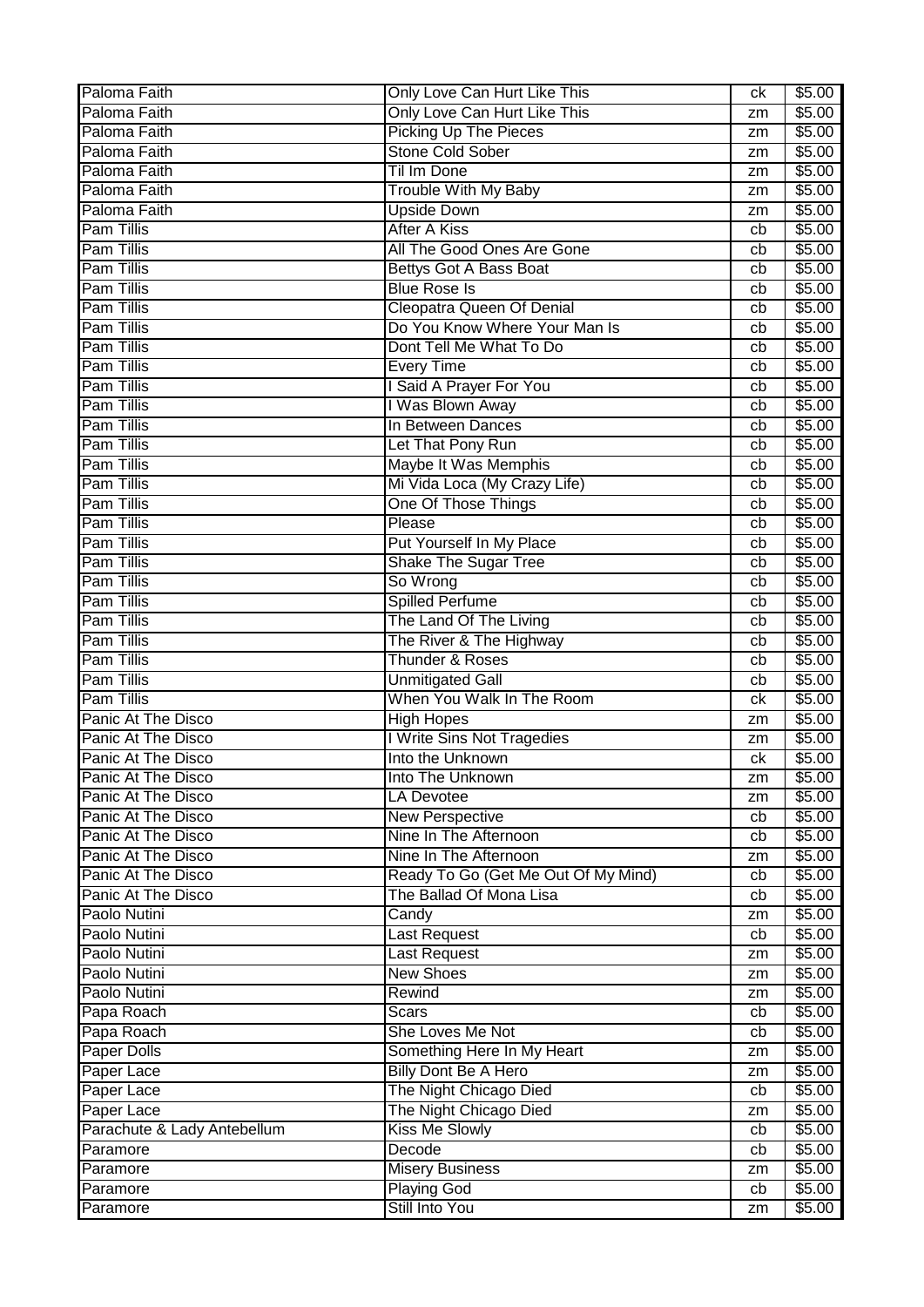| Paramore                | <b>Thats What You Get</b>                                                                | cb       | \$5.00           |
|-------------------------|------------------------------------------------------------------------------------------|----------|------------------|
| Paramore                | The Only Exception                                                                       | cb       | \$5.00           |
| Paris Hilton            | <b>Stars Are Blind</b>                                                                   | cb       | \$5.00           |
| Parliament              | Tear The Roof Off The Sucker (Give Up The Funk                                           | cb       | \$5.00           |
| Parmalee & Blanco Brown | <b>Just The Way</b>                                                                      | сk       | \$5.00           |
| <b>Parry Gripp</b>      | Its Raining Tacos                                                                        | zm       | \$5.00           |
| <b>Partridge Family</b> | Breaking Up Is Hard To Do                                                                | zm       | \$5.00           |
| <b>Partridge Family</b> | Come On Get Happy                                                                        | cb       | \$5.00           |
| <b>Partridge Family</b> | I Think I Love You                                                                       | cb       | \$5.00           |
| <b>Partridge Family</b> | I Think I Love You                                                                       | zm       | \$5.00           |
| <b>Partridge Family</b> | I Woke Up In Love This Morning                                                           | zm       | \$5.00           |
| <b>Partridge Family</b> | III Meet You Halfway                                                                     | zm       | \$5.00           |
| <b>Partridge Family</b> | Its One Of Those Nights (Yes Love)                                                       | zm       | \$5.00           |
| <b>Partridge Family</b> | Looking Through The Eyes Of Love                                                         | zm       | \$5.00           |
| Party Boys              | Hes Gonna Step On You Again                                                              | сk       | \$8.00           |
| Pasadenas               | Im Doin Fine Now                                                                         | zm       | \$5.00           |
| Passenger               | Anywhere                                                                                 | сk       | \$5.00           |
| Passenger               | <b>Holes</b>                                                                             | zm       | \$5.00           |
| Passenger               | Let Her Go                                                                               | сk       | \$5.00           |
| Passenger               | Let Her Go                                                                               |          | \$5.00           |
| Passenger               | Runaway                                                                                  | zm       | \$5.00           |
|                         | Sword From The Stone                                                                     | zm       |                  |
| Passenger               |                                                                                          | zm       | \$5.00           |
| Passenger               | Things That Stop You Dreaming                                                            | zm       | \$5.00           |
| Pat Benatar             | <b>All Fired Up</b>                                                                      | cb       | \$5.00           |
| Pat Benatar             | Fire & Ice                                                                               | ck       | \$5.00           |
| Pat Benatar             | Heartbreaker                                                                             | cb       | \$5.00           |
| Pat Benatar             | Hit Me With Your Best Shot                                                               | cb       | \$5.00           |
| Pat Benatar             | Hit Me With Your Best Shot                                                               | zm       | \$5.00           |
| Pat Benatar             | Love Is A Battlefield                                                                    | cb       | \$5.00           |
|                         |                                                                                          |          |                  |
| Pat Benatar             | Love Is A Battlefield                                                                    | zm       | \$5.00           |
| Pat Benatar             | Shadows Of The Night                                                                     | cb       | \$5.00           |
| Pat Benatar             | We Belong                                                                                | cb       | \$5.00           |
| Pat Boone               | <b>April Love</b>                                                                        | cb       | \$5.00           |
| Pat Boone               | <b>April Love</b>                                                                        | zm       | \$5.00           |
| Pat Boone               | <b>Bernadine</b>                                                                         | cb       | \$5.00           |
| Pat Boone               | Dont Forbid Me                                                                           | zm       | \$5.00           |
| Pat Boone               | <b>Friendly Persuasion</b>                                                               | cb       | \$5.00           |
| Pat Boone               | I Almost Lost My Mind                                                                    | cb       | \$5.00           |
| Pat Boone               | III Be Home                                                                              | zm       | \$5.00           |
| Pat Boone               | Love Letters In The Sand                                                                 | cb       | \$5.00           |
| Pat Boone               | Love Letters In The Sand                                                                 | zm       | \$5.00           |
| Pat Boone               | Moody River                                                                              | cb       | \$5.00           |
| Pat Boone               | <b>Remember Youre Mine</b>                                                               | zm       | \$5.00           |
| Pat Boone               | <b>Speedy Gonzales</b>                                                                   | ck       | \$5.00           |
| Pat Boone               |                                                                                          | zm       | \$5.00           |
| Pat Boone               | Speedy Gonzales (Boone & Mexican Girl Vocals)<br>Speedy Gonzales (Boone & Speedy Vocals) | zm       | \$5.00           |
| Pat Boone               | Speedy Gonzales (Boone Vocal Only)                                                       | zm       | \$5.00           |
| Pat Boone               |                                                                                          | ck       |                  |
| <b>Pat Green</b>        | Speedy Gonzales (you speak Mexican part)                                                 | cb       | \$5.00<br>\$5.00 |
| Pat Green               | <b>Baby Doll</b>                                                                         | cb       | \$5.00           |
| Pat Green               | <b>Country Star</b>                                                                      | cb       |                  |
|                         | Dont Break My Heart Again                                                                | cb       | \$5.00           |
| Pat Green               | <b>Feels Just Like It Should</b>                                                         |          | \$5.00           |
| Pat Green               | <b>Guy Like Me</b>                                                                       | cb       | \$5.00           |
| <b>Pat Green</b>        | Let Me                                                                                   | cb       | \$5.00           |
| <b>Pat Green</b>        | Somewhere Between Texas & Mexico                                                         | cb       | \$5.00           |
| <b>Pat Green</b>        | <b>Three Days</b>                                                                        | cb       | \$5.00           |
| Pat Green<br>Pat Green  | Wave On Wave<br><b>Way Back Texas</b>                                                    | cb<br>cb | \$5.00<br>\$5.00 |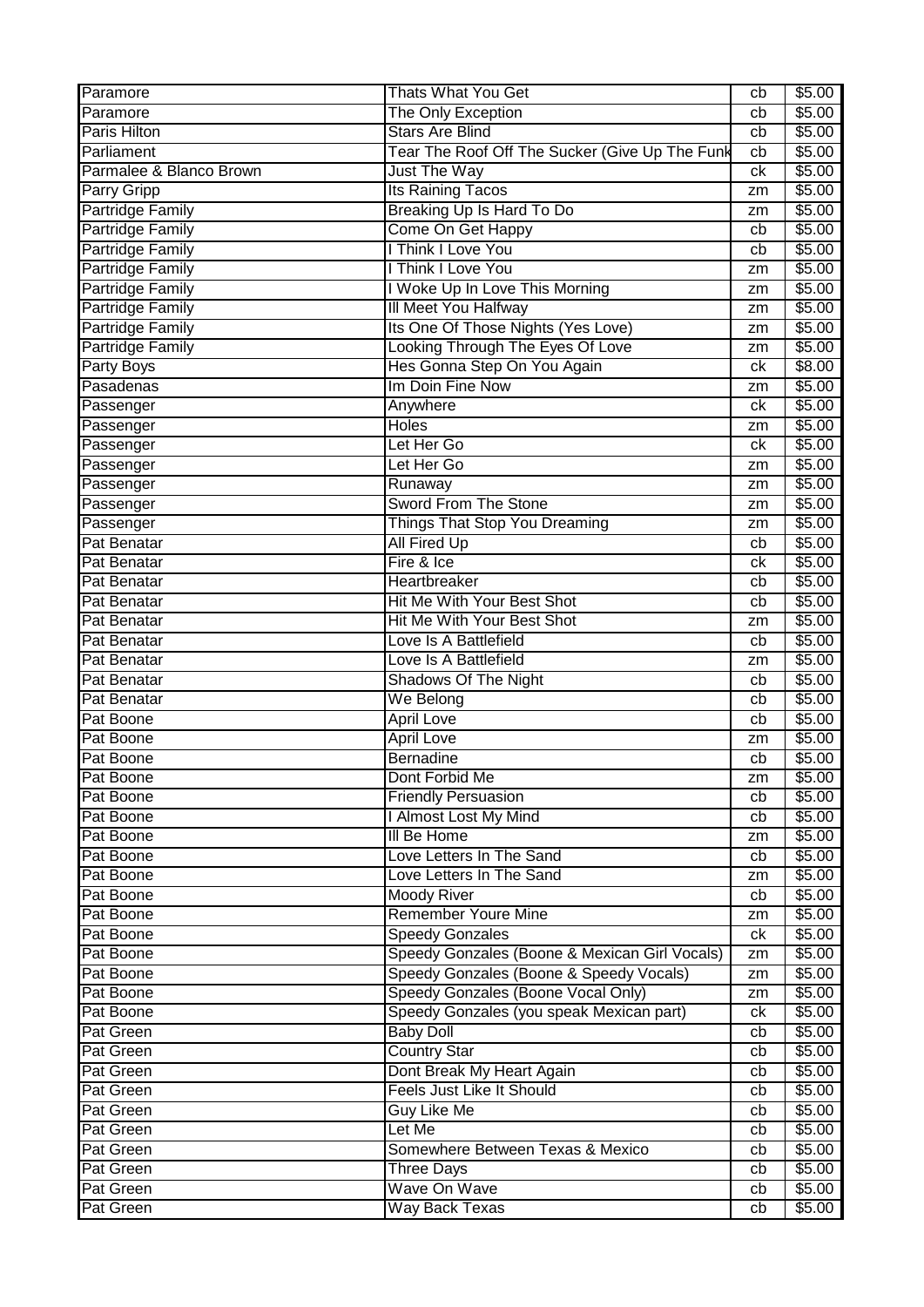| Pat Monahan<br>Two Ways To Say Goodbye<br>\$5.00<br>cb<br>Poi E<br>Patea Maori Club<br>\$5.00<br>nz<br><b>Forget Me Nots</b><br>\$5.00<br><b>Patrice Rushen</b><br>cb<br>Born To Be Alive<br>\$5.00<br><b>Patrick Hernandez</b><br>cb<br>Born To Be Alive<br><b>Patrick Hernandez</b><br>\$5.00<br>zm<br>Shes Like The Wind<br><b>Patrick Swayze</b><br>\$5.00<br>zm<br>Patrick Swayze & Wendy Fraser<br>Shes Like The Wind (Duet)<br>\$5.00<br>zm<br><b>Patsy Cline</b><br>A Church A Courtroom & Then Goodbye<br>\$5.00<br>cb<br>A Poor Mans Roses<br><b>Patsy Cline</b><br>\$5.00<br>cb<br><b>Patsy Cline</b><br>\$5.00<br>Anytime<br>cb<br><b>Patsy Cline</b><br>\$5.00<br>Back In Babys Arms<br>cb<br>Patsy Cline<br>\$5.00<br>Back In Babys Arms<br>zm<br><b>Bill Bailey Wont You Please Come Home</b><br>Patsy Cline<br>\$5.00<br>cb<br><b>Blue Moon Of Kentucky</b><br>\$5.00<br>Patsy Cline<br>cb<br>Patsy Cline<br>\$5.00<br>Crazy<br>cb<br><b>Patsy Cline</b><br>\$5.00<br>Crazy<br>zm<br><b>Patsy Cline</b><br>\$5.00<br>Crazy Arms<br>cb<br>Patsy Cline<br>\$5.00<br>Dear God<br>cb<br><b>Patsy Cline</b><br>\$5.00<br><b>Faded Love</b><br>cb<br>Patsy Cline<br>\$5.00<br><b>Faded Love</b><br>zm<br><b>Patsy Cline</b><br>\$5.00<br>Fingerprints<br>cb<br><b>Foolin Around</b><br><b>Patsy Cline</b><br>\$5.00<br>cb<br><b>Patsy Cline</b><br>Half As Much<br>\$5.00<br>cb<br><b>Patsy Cline</b><br>\$5.00<br>He Called Me Baby<br>cb<br>Patsy Cline<br>Heartaches<br>\$5.00<br>cb<br><b>Patsy Cline</b><br>Honky Tonk Merry Go Round<br>\$5.00<br>cb<br>How Can I Face Tomorrow<br><b>Patsy Cline</b><br>\$5.00<br>cb<br>Patsy Cline<br>I Can See An Angel<br>\$5.00<br>cb<br><b>Patsy Cline</b><br>I Cant Forget You<br>\$5.00<br>cb<br>I Cried All The Way To The Altar<br><b>Patsy Cline</b><br>\$5.00<br>cb<br><b>Patsy Cline</b><br>I Dont Wanta<br>\$5.00<br>cb<br>Patsy Cline<br>I Fall To Pieces<br>\$5.00<br>cb<br>Patsy Cline<br>I Fall To Pieces<br>\$5.00<br>zm<br>I Love You So Much That It Hurts<br>\$5.00<br>Patsy Cline<br>cb<br>\$5.00<br><b>Patsy Cline</b><br>If I Could See The World<br>cb<br><b>Patsy Cline</b><br><b>Imagine That</b><br>\$5.00<br>cb<br>Patsy Cline<br>In Care Of The Blues<br>\$5.00<br>cb<br>Patsy Cline<br><b>Just A Closer Walk With Thee</b><br>\$5.00<br>cb<br>Patsy Cline<br>Just Out Of Reach<br>\$5.00<br>cb<br><b>Patsy Cline</b><br>Leavin On Your Mind<br>\$5.00<br>cb<br><b>Patsy Cline</b><br>Leavin On Your Mind<br>\$5.00<br>zm<br>Patsy Cline<br>Leavin On Your Mind (Without Backing Vocals)<br>\$5.00<br>zm<br>Let The Teardrops Fall<br>\$5.00<br>Patsy Cline<br>cb<br>Lifes Railway To Heaven<br>\$5.00<br><b>Patsy Cline</b><br>cb<br><b>Patsy Cline</b><br>Pick Me Up On Your Way Down<br>\$5.00<br>cb<br><b>Patsy Cline</b><br>Rose Of San Antone<br>\$5.00<br>cb<br>Patsy Cline<br>San Antonio Rose<br>\$5.00<br>cb<br>Patsy Cline<br>San Antonio Rose<br>\$5.00<br>zm<br>Shes Got You<br><b>Patsy Cline</b><br>\$5.00<br>cb<br>Shes Got You<br><b>Patsy Cline</b><br>\$5.00<br>zm<br><b>Patsy Cline</b><br>So Wrong<br>\$5.00<br>cb<br>South Of The Border<br><b>Patsy Cline</b><br>\$5.00<br>cb<br><b>Patsy Cline</b><br>Stop Look & Listen<br>\$5.00<br>cb<br><b>Stop The World</b><br><b>Patsy Cline</b><br>\$5.00<br>cb<br><b>Patsy Cline</b><br>Strange<br>\$5.00<br>zm<br><b>Patsy Cline</b><br><b>Sweet Dreams</b><br>\$5.00<br>cb | <b>Pat Green</b>   | What Im For         | cb | \$5.00 |
|------------------------------------------------------------------------------------------------------------------------------------------------------------------------------------------------------------------------------------------------------------------------------------------------------------------------------------------------------------------------------------------------------------------------------------------------------------------------------------------------------------------------------------------------------------------------------------------------------------------------------------------------------------------------------------------------------------------------------------------------------------------------------------------------------------------------------------------------------------------------------------------------------------------------------------------------------------------------------------------------------------------------------------------------------------------------------------------------------------------------------------------------------------------------------------------------------------------------------------------------------------------------------------------------------------------------------------------------------------------------------------------------------------------------------------------------------------------------------------------------------------------------------------------------------------------------------------------------------------------------------------------------------------------------------------------------------------------------------------------------------------------------------------------------------------------------------------------------------------------------------------------------------------------------------------------------------------------------------------------------------------------------------------------------------------------------------------------------------------------------------------------------------------------------------------------------------------------------------------------------------------------------------------------------------------------------------------------------------------------------------------------------------------------------------------------------------------------------------------------------------------------------------------------------------------------------------------------------------------------------------------------------------------------------------------------------------------------------------------------------------------------------------------------------------------------------------------------------------------------------------------------------------------------------------------------------------------------------------------------------------------------------------------------------------------------------------------------------------------------------------------------------------------------------------------------------------------------------------------------------------------------------------------------------------------------------------------------------------------------------------------------------------------------------------|--------------------|---------------------|----|--------|
|                                                                                                                                                                                                                                                                                                                                                                                                                                                                                                                                                                                                                                                                                                                                                                                                                                                                                                                                                                                                                                                                                                                                                                                                                                                                                                                                                                                                                                                                                                                                                                                                                                                                                                                                                                                                                                                                                                                                                                                                                                                                                                                                                                                                                                                                                                                                                                                                                                                                                                                                                                                                                                                                                                                                                                                                                                                                                                                                                                                                                                                                                                                                                                                                                                                                                                                                                                                                                              |                    |                     |    |        |
|                                                                                                                                                                                                                                                                                                                                                                                                                                                                                                                                                                                                                                                                                                                                                                                                                                                                                                                                                                                                                                                                                                                                                                                                                                                                                                                                                                                                                                                                                                                                                                                                                                                                                                                                                                                                                                                                                                                                                                                                                                                                                                                                                                                                                                                                                                                                                                                                                                                                                                                                                                                                                                                                                                                                                                                                                                                                                                                                                                                                                                                                                                                                                                                                                                                                                                                                                                                                                              |                    |                     |    |        |
|                                                                                                                                                                                                                                                                                                                                                                                                                                                                                                                                                                                                                                                                                                                                                                                                                                                                                                                                                                                                                                                                                                                                                                                                                                                                                                                                                                                                                                                                                                                                                                                                                                                                                                                                                                                                                                                                                                                                                                                                                                                                                                                                                                                                                                                                                                                                                                                                                                                                                                                                                                                                                                                                                                                                                                                                                                                                                                                                                                                                                                                                                                                                                                                                                                                                                                                                                                                                                              |                    |                     |    |        |
|                                                                                                                                                                                                                                                                                                                                                                                                                                                                                                                                                                                                                                                                                                                                                                                                                                                                                                                                                                                                                                                                                                                                                                                                                                                                                                                                                                                                                                                                                                                                                                                                                                                                                                                                                                                                                                                                                                                                                                                                                                                                                                                                                                                                                                                                                                                                                                                                                                                                                                                                                                                                                                                                                                                                                                                                                                                                                                                                                                                                                                                                                                                                                                                                                                                                                                                                                                                                                              |                    |                     |    |        |
|                                                                                                                                                                                                                                                                                                                                                                                                                                                                                                                                                                                                                                                                                                                                                                                                                                                                                                                                                                                                                                                                                                                                                                                                                                                                                                                                                                                                                                                                                                                                                                                                                                                                                                                                                                                                                                                                                                                                                                                                                                                                                                                                                                                                                                                                                                                                                                                                                                                                                                                                                                                                                                                                                                                                                                                                                                                                                                                                                                                                                                                                                                                                                                                                                                                                                                                                                                                                                              |                    |                     |    |        |
|                                                                                                                                                                                                                                                                                                                                                                                                                                                                                                                                                                                                                                                                                                                                                                                                                                                                                                                                                                                                                                                                                                                                                                                                                                                                                                                                                                                                                                                                                                                                                                                                                                                                                                                                                                                                                                                                                                                                                                                                                                                                                                                                                                                                                                                                                                                                                                                                                                                                                                                                                                                                                                                                                                                                                                                                                                                                                                                                                                                                                                                                                                                                                                                                                                                                                                                                                                                                                              |                    |                     |    |        |
|                                                                                                                                                                                                                                                                                                                                                                                                                                                                                                                                                                                                                                                                                                                                                                                                                                                                                                                                                                                                                                                                                                                                                                                                                                                                                                                                                                                                                                                                                                                                                                                                                                                                                                                                                                                                                                                                                                                                                                                                                                                                                                                                                                                                                                                                                                                                                                                                                                                                                                                                                                                                                                                                                                                                                                                                                                                                                                                                                                                                                                                                                                                                                                                                                                                                                                                                                                                                                              |                    |                     |    |        |
|                                                                                                                                                                                                                                                                                                                                                                                                                                                                                                                                                                                                                                                                                                                                                                                                                                                                                                                                                                                                                                                                                                                                                                                                                                                                                                                                                                                                                                                                                                                                                                                                                                                                                                                                                                                                                                                                                                                                                                                                                                                                                                                                                                                                                                                                                                                                                                                                                                                                                                                                                                                                                                                                                                                                                                                                                                                                                                                                                                                                                                                                                                                                                                                                                                                                                                                                                                                                                              |                    |                     |    |        |
|                                                                                                                                                                                                                                                                                                                                                                                                                                                                                                                                                                                                                                                                                                                                                                                                                                                                                                                                                                                                                                                                                                                                                                                                                                                                                                                                                                                                                                                                                                                                                                                                                                                                                                                                                                                                                                                                                                                                                                                                                                                                                                                                                                                                                                                                                                                                                                                                                                                                                                                                                                                                                                                                                                                                                                                                                                                                                                                                                                                                                                                                                                                                                                                                                                                                                                                                                                                                                              |                    |                     |    |        |
|                                                                                                                                                                                                                                                                                                                                                                                                                                                                                                                                                                                                                                                                                                                                                                                                                                                                                                                                                                                                                                                                                                                                                                                                                                                                                                                                                                                                                                                                                                                                                                                                                                                                                                                                                                                                                                                                                                                                                                                                                                                                                                                                                                                                                                                                                                                                                                                                                                                                                                                                                                                                                                                                                                                                                                                                                                                                                                                                                                                                                                                                                                                                                                                                                                                                                                                                                                                                                              |                    |                     |    |        |
|                                                                                                                                                                                                                                                                                                                                                                                                                                                                                                                                                                                                                                                                                                                                                                                                                                                                                                                                                                                                                                                                                                                                                                                                                                                                                                                                                                                                                                                                                                                                                                                                                                                                                                                                                                                                                                                                                                                                                                                                                                                                                                                                                                                                                                                                                                                                                                                                                                                                                                                                                                                                                                                                                                                                                                                                                                                                                                                                                                                                                                                                                                                                                                                                                                                                                                                                                                                                                              |                    |                     |    |        |
|                                                                                                                                                                                                                                                                                                                                                                                                                                                                                                                                                                                                                                                                                                                                                                                                                                                                                                                                                                                                                                                                                                                                                                                                                                                                                                                                                                                                                                                                                                                                                                                                                                                                                                                                                                                                                                                                                                                                                                                                                                                                                                                                                                                                                                                                                                                                                                                                                                                                                                                                                                                                                                                                                                                                                                                                                                                                                                                                                                                                                                                                                                                                                                                                                                                                                                                                                                                                                              |                    |                     |    |        |
|                                                                                                                                                                                                                                                                                                                                                                                                                                                                                                                                                                                                                                                                                                                                                                                                                                                                                                                                                                                                                                                                                                                                                                                                                                                                                                                                                                                                                                                                                                                                                                                                                                                                                                                                                                                                                                                                                                                                                                                                                                                                                                                                                                                                                                                                                                                                                                                                                                                                                                                                                                                                                                                                                                                                                                                                                                                                                                                                                                                                                                                                                                                                                                                                                                                                                                                                                                                                                              |                    |                     |    |        |
|                                                                                                                                                                                                                                                                                                                                                                                                                                                                                                                                                                                                                                                                                                                                                                                                                                                                                                                                                                                                                                                                                                                                                                                                                                                                                                                                                                                                                                                                                                                                                                                                                                                                                                                                                                                                                                                                                                                                                                                                                                                                                                                                                                                                                                                                                                                                                                                                                                                                                                                                                                                                                                                                                                                                                                                                                                                                                                                                                                                                                                                                                                                                                                                                                                                                                                                                                                                                                              |                    |                     |    |        |
|                                                                                                                                                                                                                                                                                                                                                                                                                                                                                                                                                                                                                                                                                                                                                                                                                                                                                                                                                                                                                                                                                                                                                                                                                                                                                                                                                                                                                                                                                                                                                                                                                                                                                                                                                                                                                                                                                                                                                                                                                                                                                                                                                                                                                                                                                                                                                                                                                                                                                                                                                                                                                                                                                                                                                                                                                                                                                                                                                                                                                                                                                                                                                                                                                                                                                                                                                                                                                              |                    |                     |    |        |
|                                                                                                                                                                                                                                                                                                                                                                                                                                                                                                                                                                                                                                                                                                                                                                                                                                                                                                                                                                                                                                                                                                                                                                                                                                                                                                                                                                                                                                                                                                                                                                                                                                                                                                                                                                                                                                                                                                                                                                                                                                                                                                                                                                                                                                                                                                                                                                                                                                                                                                                                                                                                                                                                                                                                                                                                                                                                                                                                                                                                                                                                                                                                                                                                                                                                                                                                                                                                                              |                    |                     |    |        |
|                                                                                                                                                                                                                                                                                                                                                                                                                                                                                                                                                                                                                                                                                                                                                                                                                                                                                                                                                                                                                                                                                                                                                                                                                                                                                                                                                                                                                                                                                                                                                                                                                                                                                                                                                                                                                                                                                                                                                                                                                                                                                                                                                                                                                                                                                                                                                                                                                                                                                                                                                                                                                                                                                                                                                                                                                                                                                                                                                                                                                                                                                                                                                                                                                                                                                                                                                                                                                              |                    |                     |    |        |
|                                                                                                                                                                                                                                                                                                                                                                                                                                                                                                                                                                                                                                                                                                                                                                                                                                                                                                                                                                                                                                                                                                                                                                                                                                                                                                                                                                                                                                                                                                                                                                                                                                                                                                                                                                                                                                                                                                                                                                                                                                                                                                                                                                                                                                                                                                                                                                                                                                                                                                                                                                                                                                                                                                                                                                                                                                                                                                                                                                                                                                                                                                                                                                                                                                                                                                                                                                                                                              |                    |                     |    |        |
|                                                                                                                                                                                                                                                                                                                                                                                                                                                                                                                                                                                                                                                                                                                                                                                                                                                                                                                                                                                                                                                                                                                                                                                                                                                                                                                                                                                                                                                                                                                                                                                                                                                                                                                                                                                                                                                                                                                                                                                                                                                                                                                                                                                                                                                                                                                                                                                                                                                                                                                                                                                                                                                                                                                                                                                                                                                                                                                                                                                                                                                                                                                                                                                                                                                                                                                                                                                                                              |                    |                     |    |        |
|                                                                                                                                                                                                                                                                                                                                                                                                                                                                                                                                                                                                                                                                                                                                                                                                                                                                                                                                                                                                                                                                                                                                                                                                                                                                                                                                                                                                                                                                                                                                                                                                                                                                                                                                                                                                                                                                                                                                                                                                                                                                                                                                                                                                                                                                                                                                                                                                                                                                                                                                                                                                                                                                                                                                                                                                                                                                                                                                                                                                                                                                                                                                                                                                                                                                                                                                                                                                                              |                    |                     |    |        |
|                                                                                                                                                                                                                                                                                                                                                                                                                                                                                                                                                                                                                                                                                                                                                                                                                                                                                                                                                                                                                                                                                                                                                                                                                                                                                                                                                                                                                                                                                                                                                                                                                                                                                                                                                                                                                                                                                                                                                                                                                                                                                                                                                                                                                                                                                                                                                                                                                                                                                                                                                                                                                                                                                                                                                                                                                                                                                                                                                                                                                                                                                                                                                                                                                                                                                                                                                                                                                              |                    |                     |    |        |
|                                                                                                                                                                                                                                                                                                                                                                                                                                                                                                                                                                                                                                                                                                                                                                                                                                                                                                                                                                                                                                                                                                                                                                                                                                                                                                                                                                                                                                                                                                                                                                                                                                                                                                                                                                                                                                                                                                                                                                                                                                                                                                                                                                                                                                                                                                                                                                                                                                                                                                                                                                                                                                                                                                                                                                                                                                                                                                                                                                                                                                                                                                                                                                                                                                                                                                                                                                                                                              |                    |                     |    |        |
|                                                                                                                                                                                                                                                                                                                                                                                                                                                                                                                                                                                                                                                                                                                                                                                                                                                                                                                                                                                                                                                                                                                                                                                                                                                                                                                                                                                                                                                                                                                                                                                                                                                                                                                                                                                                                                                                                                                                                                                                                                                                                                                                                                                                                                                                                                                                                                                                                                                                                                                                                                                                                                                                                                                                                                                                                                                                                                                                                                                                                                                                                                                                                                                                                                                                                                                                                                                                                              |                    |                     |    |        |
|                                                                                                                                                                                                                                                                                                                                                                                                                                                                                                                                                                                                                                                                                                                                                                                                                                                                                                                                                                                                                                                                                                                                                                                                                                                                                                                                                                                                                                                                                                                                                                                                                                                                                                                                                                                                                                                                                                                                                                                                                                                                                                                                                                                                                                                                                                                                                                                                                                                                                                                                                                                                                                                                                                                                                                                                                                                                                                                                                                                                                                                                                                                                                                                                                                                                                                                                                                                                                              |                    |                     |    |        |
|                                                                                                                                                                                                                                                                                                                                                                                                                                                                                                                                                                                                                                                                                                                                                                                                                                                                                                                                                                                                                                                                                                                                                                                                                                                                                                                                                                                                                                                                                                                                                                                                                                                                                                                                                                                                                                                                                                                                                                                                                                                                                                                                                                                                                                                                                                                                                                                                                                                                                                                                                                                                                                                                                                                                                                                                                                                                                                                                                                                                                                                                                                                                                                                                                                                                                                                                                                                                                              |                    |                     |    |        |
|                                                                                                                                                                                                                                                                                                                                                                                                                                                                                                                                                                                                                                                                                                                                                                                                                                                                                                                                                                                                                                                                                                                                                                                                                                                                                                                                                                                                                                                                                                                                                                                                                                                                                                                                                                                                                                                                                                                                                                                                                                                                                                                                                                                                                                                                                                                                                                                                                                                                                                                                                                                                                                                                                                                                                                                                                                                                                                                                                                                                                                                                                                                                                                                                                                                                                                                                                                                                                              |                    |                     |    |        |
|                                                                                                                                                                                                                                                                                                                                                                                                                                                                                                                                                                                                                                                                                                                                                                                                                                                                                                                                                                                                                                                                                                                                                                                                                                                                                                                                                                                                                                                                                                                                                                                                                                                                                                                                                                                                                                                                                                                                                                                                                                                                                                                                                                                                                                                                                                                                                                                                                                                                                                                                                                                                                                                                                                                                                                                                                                                                                                                                                                                                                                                                                                                                                                                                                                                                                                                                                                                                                              |                    |                     |    |        |
|                                                                                                                                                                                                                                                                                                                                                                                                                                                                                                                                                                                                                                                                                                                                                                                                                                                                                                                                                                                                                                                                                                                                                                                                                                                                                                                                                                                                                                                                                                                                                                                                                                                                                                                                                                                                                                                                                                                                                                                                                                                                                                                                                                                                                                                                                                                                                                                                                                                                                                                                                                                                                                                                                                                                                                                                                                                                                                                                                                                                                                                                                                                                                                                                                                                                                                                                                                                                                              |                    |                     |    |        |
|                                                                                                                                                                                                                                                                                                                                                                                                                                                                                                                                                                                                                                                                                                                                                                                                                                                                                                                                                                                                                                                                                                                                                                                                                                                                                                                                                                                                                                                                                                                                                                                                                                                                                                                                                                                                                                                                                                                                                                                                                                                                                                                                                                                                                                                                                                                                                                                                                                                                                                                                                                                                                                                                                                                                                                                                                                                                                                                                                                                                                                                                                                                                                                                                                                                                                                                                                                                                                              |                    |                     |    |        |
|                                                                                                                                                                                                                                                                                                                                                                                                                                                                                                                                                                                                                                                                                                                                                                                                                                                                                                                                                                                                                                                                                                                                                                                                                                                                                                                                                                                                                                                                                                                                                                                                                                                                                                                                                                                                                                                                                                                                                                                                                                                                                                                                                                                                                                                                                                                                                                                                                                                                                                                                                                                                                                                                                                                                                                                                                                                                                                                                                                                                                                                                                                                                                                                                                                                                                                                                                                                                                              |                    |                     |    |        |
|                                                                                                                                                                                                                                                                                                                                                                                                                                                                                                                                                                                                                                                                                                                                                                                                                                                                                                                                                                                                                                                                                                                                                                                                                                                                                                                                                                                                                                                                                                                                                                                                                                                                                                                                                                                                                                                                                                                                                                                                                                                                                                                                                                                                                                                                                                                                                                                                                                                                                                                                                                                                                                                                                                                                                                                                                                                                                                                                                                                                                                                                                                                                                                                                                                                                                                                                                                                                                              |                    |                     |    |        |
|                                                                                                                                                                                                                                                                                                                                                                                                                                                                                                                                                                                                                                                                                                                                                                                                                                                                                                                                                                                                                                                                                                                                                                                                                                                                                                                                                                                                                                                                                                                                                                                                                                                                                                                                                                                                                                                                                                                                                                                                                                                                                                                                                                                                                                                                                                                                                                                                                                                                                                                                                                                                                                                                                                                                                                                                                                                                                                                                                                                                                                                                                                                                                                                                                                                                                                                                                                                                                              |                    |                     |    |        |
|                                                                                                                                                                                                                                                                                                                                                                                                                                                                                                                                                                                                                                                                                                                                                                                                                                                                                                                                                                                                                                                                                                                                                                                                                                                                                                                                                                                                                                                                                                                                                                                                                                                                                                                                                                                                                                                                                                                                                                                                                                                                                                                                                                                                                                                                                                                                                                                                                                                                                                                                                                                                                                                                                                                                                                                                                                                                                                                                                                                                                                                                                                                                                                                                                                                                                                                                                                                                                              |                    |                     |    |        |
|                                                                                                                                                                                                                                                                                                                                                                                                                                                                                                                                                                                                                                                                                                                                                                                                                                                                                                                                                                                                                                                                                                                                                                                                                                                                                                                                                                                                                                                                                                                                                                                                                                                                                                                                                                                                                                                                                                                                                                                                                                                                                                                                                                                                                                                                                                                                                                                                                                                                                                                                                                                                                                                                                                                                                                                                                                                                                                                                                                                                                                                                                                                                                                                                                                                                                                                                                                                                                              |                    |                     |    |        |
|                                                                                                                                                                                                                                                                                                                                                                                                                                                                                                                                                                                                                                                                                                                                                                                                                                                                                                                                                                                                                                                                                                                                                                                                                                                                                                                                                                                                                                                                                                                                                                                                                                                                                                                                                                                                                                                                                                                                                                                                                                                                                                                                                                                                                                                                                                                                                                                                                                                                                                                                                                                                                                                                                                                                                                                                                                                                                                                                                                                                                                                                                                                                                                                                                                                                                                                                                                                                                              |                    |                     |    |        |
|                                                                                                                                                                                                                                                                                                                                                                                                                                                                                                                                                                                                                                                                                                                                                                                                                                                                                                                                                                                                                                                                                                                                                                                                                                                                                                                                                                                                                                                                                                                                                                                                                                                                                                                                                                                                                                                                                                                                                                                                                                                                                                                                                                                                                                                                                                                                                                                                                                                                                                                                                                                                                                                                                                                                                                                                                                                                                                                                                                                                                                                                                                                                                                                                                                                                                                                                                                                                                              |                    |                     |    |        |
|                                                                                                                                                                                                                                                                                                                                                                                                                                                                                                                                                                                                                                                                                                                                                                                                                                                                                                                                                                                                                                                                                                                                                                                                                                                                                                                                                                                                                                                                                                                                                                                                                                                                                                                                                                                                                                                                                                                                                                                                                                                                                                                                                                                                                                                                                                                                                                                                                                                                                                                                                                                                                                                                                                                                                                                                                                                                                                                                                                                                                                                                                                                                                                                                                                                                                                                                                                                                                              |                    |                     |    |        |
|                                                                                                                                                                                                                                                                                                                                                                                                                                                                                                                                                                                                                                                                                                                                                                                                                                                                                                                                                                                                                                                                                                                                                                                                                                                                                                                                                                                                                                                                                                                                                                                                                                                                                                                                                                                                                                                                                                                                                                                                                                                                                                                                                                                                                                                                                                                                                                                                                                                                                                                                                                                                                                                                                                                                                                                                                                                                                                                                                                                                                                                                                                                                                                                                                                                                                                                                                                                                                              |                    |                     |    |        |
|                                                                                                                                                                                                                                                                                                                                                                                                                                                                                                                                                                                                                                                                                                                                                                                                                                                                                                                                                                                                                                                                                                                                                                                                                                                                                                                                                                                                                                                                                                                                                                                                                                                                                                                                                                                                                                                                                                                                                                                                                                                                                                                                                                                                                                                                                                                                                                                                                                                                                                                                                                                                                                                                                                                                                                                                                                                                                                                                                                                                                                                                                                                                                                                                                                                                                                                                                                                                                              |                    |                     |    |        |
|                                                                                                                                                                                                                                                                                                                                                                                                                                                                                                                                                                                                                                                                                                                                                                                                                                                                                                                                                                                                                                                                                                                                                                                                                                                                                                                                                                                                                                                                                                                                                                                                                                                                                                                                                                                                                                                                                                                                                                                                                                                                                                                                                                                                                                                                                                                                                                                                                                                                                                                                                                                                                                                                                                                                                                                                                                                                                                                                                                                                                                                                                                                                                                                                                                                                                                                                                                                                                              |                    |                     |    |        |
|                                                                                                                                                                                                                                                                                                                                                                                                                                                                                                                                                                                                                                                                                                                                                                                                                                                                                                                                                                                                                                                                                                                                                                                                                                                                                                                                                                                                                                                                                                                                                                                                                                                                                                                                                                                                                                                                                                                                                                                                                                                                                                                                                                                                                                                                                                                                                                                                                                                                                                                                                                                                                                                                                                                                                                                                                                                                                                                                                                                                                                                                                                                                                                                                                                                                                                                                                                                                                              |                    |                     |    |        |
|                                                                                                                                                                                                                                                                                                                                                                                                                                                                                                                                                                                                                                                                                                                                                                                                                                                                                                                                                                                                                                                                                                                                                                                                                                                                                                                                                                                                                                                                                                                                                                                                                                                                                                                                                                                                                                                                                                                                                                                                                                                                                                                                                                                                                                                                                                                                                                                                                                                                                                                                                                                                                                                                                                                                                                                                                                                                                                                                                                                                                                                                                                                                                                                                                                                                                                                                                                                                                              |                    |                     |    |        |
|                                                                                                                                                                                                                                                                                                                                                                                                                                                                                                                                                                                                                                                                                                                                                                                                                                                                                                                                                                                                                                                                                                                                                                                                                                                                                                                                                                                                                                                                                                                                                                                                                                                                                                                                                                                                                                                                                                                                                                                                                                                                                                                                                                                                                                                                                                                                                                                                                                                                                                                                                                                                                                                                                                                                                                                                                                                                                                                                                                                                                                                                                                                                                                                                                                                                                                                                                                                                                              |                    |                     |    |        |
|                                                                                                                                                                                                                                                                                                                                                                                                                                                                                                                                                                                                                                                                                                                                                                                                                                                                                                                                                                                                                                                                                                                                                                                                                                                                                                                                                                                                                                                                                                                                                                                                                                                                                                                                                                                                                                                                                                                                                                                                                                                                                                                                                                                                                                                                                                                                                                                                                                                                                                                                                                                                                                                                                                                                                                                                                                                                                                                                                                                                                                                                                                                                                                                                                                                                                                                                                                                                                              |                    |                     |    |        |
|                                                                                                                                                                                                                                                                                                                                                                                                                                                                                                                                                                                                                                                                                                                                                                                                                                                                                                                                                                                                                                                                                                                                                                                                                                                                                                                                                                                                                                                                                                                                                                                                                                                                                                                                                                                                                                                                                                                                                                                                                                                                                                                                                                                                                                                                                                                                                                                                                                                                                                                                                                                                                                                                                                                                                                                                                                                                                                                                                                                                                                                                                                                                                                                                                                                                                                                                                                                                                              |                    |                     |    |        |
|                                                                                                                                                                                                                                                                                                                                                                                                                                                                                                                                                                                                                                                                                                                                                                                                                                                                                                                                                                                                                                                                                                                                                                                                                                                                                                                                                                                                                                                                                                                                                                                                                                                                                                                                                                                                                                                                                                                                                                                                                                                                                                                                                                                                                                                                                                                                                                                                                                                                                                                                                                                                                                                                                                                                                                                                                                                                                                                                                                                                                                                                                                                                                                                                                                                                                                                                                                                                                              |                    |                     |    |        |
|                                                                                                                                                                                                                                                                                                                                                                                                                                                                                                                                                                                                                                                                                                                                                                                                                                                                                                                                                                                                                                                                                                                                                                                                                                                                                                                                                                                                                                                                                                                                                                                                                                                                                                                                                                                                                                                                                                                                                                                                                                                                                                                                                                                                                                                                                                                                                                                                                                                                                                                                                                                                                                                                                                                                                                                                                                                                                                                                                                                                                                                                                                                                                                                                                                                                                                                                                                                                                              |                    |                     |    |        |
|                                                                                                                                                                                                                                                                                                                                                                                                                                                                                                                                                                                                                                                                                                                                                                                                                                                                                                                                                                                                                                                                                                                                                                                                                                                                                                                                                                                                                                                                                                                                                                                                                                                                                                                                                                                                                                                                                                                                                                                                                                                                                                                                                                                                                                                                                                                                                                                                                                                                                                                                                                                                                                                                                                                                                                                                                                                                                                                                                                                                                                                                                                                                                                                                                                                                                                                                                                                                                              |                    |                     |    |        |
|                                                                                                                                                                                                                                                                                                                                                                                                                                                                                                                                                                                                                                                                                                                                                                                                                                                                                                                                                                                                                                                                                                                                                                                                                                                                                                                                                                                                                                                                                                                                                                                                                                                                                                                                                                                                                                                                                                                                                                                                                                                                                                                                                                                                                                                                                                                                                                                                                                                                                                                                                                                                                                                                                                                                                                                                                                                                                                                                                                                                                                                                                                                                                                                                                                                                                                                                                                                                                              |                    |                     |    |        |
|                                                                                                                                                                                                                                                                                                                                                                                                                                                                                                                                                                                                                                                                                                                                                                                                                                                                                                                                                                                                                                                                                                                                                                                                                                                                                                                                                                                                                                                                                                                                                                                                                                                                                                                                                                                                                                                                                                                                                                                                                                                                                                                                                                                                                                                                                                                                                                                                                                                                                                                                                                                                                                                                                                                                                                                                                                                                                                                                                                                                                                                                                                                                                                                                                                                                                                                                                                                                                              |                    |                     |    |        |
|                                                                                                                                                                                                                                                                                                                                                                                                                                                                                                                                                                                                                                                                                                                                                                                                                                                                                                                                                                                                                                                                                                                                                                                                                                                                                                                                                                                                                                                                                                                                                                                                                                                                                                                                                                                                                                                                                                                                                                                                                                                                                                                                                                                                                                                                                                                                                                                                                                                                                                                                                                                                                                                                                                                                                                                                                                                                                                                                                                                                                                                                                                                                                                                                                                                                                                                                                                                                                              |                    |                     |    |        |
|                                                                                                                                                                                                                                                                                                                                                                                                                                                                                                                                                                                                                                                                                                                                                                                                                                                                                                                                                                                                                                                                                                                                                                                                                                                                                                                                                                                                                                                                                                                                                                                                                                                                                                                                                                                                                                                                                                                                                                                                                                                                                                                                                                                                                                                                                                                                                                                                                                                                                                                                                                                                                                                                                                                                                                                                                                                                                                                                                                                                                                                                                                                                                                                                                                                                                                                                                                                                                              |                    |                     |    |        |
|                                                                                                                                                                                                                                                                                                                                                                                                                                                                                                                                                                                                                                                                                                                                                                                                                                                                                                                                                                                                                                                                                                                                                                                                                                                                                                                                                                                                                                                                                                                                                                                                                                                                                                                                                                                                                                                                                                                                                                                                                                                                                                                                                                                                                                                                                                                                                                                                                                                                                                                                                                                                                                                                                                                                                                                                                                                                                                                                                                                                                                                                                                                                                                                                                                                                                                                                                                                                                              |                    |                     |    |        |
|                                                                                                                                                                                                                                                                                                                                                                                                                                                                                                                                                                                                                                                                                                                                                                                                                                                                                                                                                                                                                                                                                                                                                                                                                                                                                                                                                                                                                                                                                                                                                                                                                                                                                                                                                                                                                                                                                                                                                                                                                                                                                                                                                                                                                                                                                                                                                                                                                                                                                                                                                                                                                                                                                                                                                                                                                                                                                                                                                                                                                                                                                                                                                                                                                                                                                                                                                                                                                              |                    |                     |    |        |
|                                                                                                                                                                                                                                                                                                                                                                                                                                                                                                                                                                                                                                                                                                                                                                                                                                                                                                                                                                                                                                                                                                                                                                                                                                                                                                                                                                                                                                                                                                                                                                                                                                                                                                                                                                                                                                                                                                                                                                                                                                                                                                                                                                                                                                                                                                                                                                                                                                                                                                                                                                                                                                                                                                                                                                                                                                                                                                                                                                                                                                                                                                                                                                                                                                                                                                                                                                                                                              |                    |                     |    |        |
|                                                                                                                                                                                                                                                                                                                                                                                                                                                                                                                                                                                                                                                                                                                                                                                                                                                                                                                                                                                                                                                                                                                                                                                                                                                                                                                                                                                                                                                                                                                                                                                                                                                                                                                                                                                                                                                                                                                                                                                                                                                                                                                                                                                                                                                                                                                                                                                                                                                                                                                                                                                                                                                                                                                                                                                                                                                                                                                                                                                                                                                                                                                                                                                                                                                                                                                                                                                                                              |                    |                     |    |        |
|                                                                                                                                                                                                                                                                                                                                                                                                                                                                                                                                                                                                                                                                                                                                                                                                                                                                                                                                                                                                                                                                                                                                                                                                                                                                                                                                                                                                                                                                                                                                                                                                                                                                                                                                                                                                                                                                                                                                                                                                                                                                                                                                                                                                                                                                                                                                                                                                                                                                                                                                                                                                                                                                                                                                                                                                                                                                                                                                                                                                                                                                                                                                                                                                                                                                                                                                                                                                                              | <b>Patsy Cline</b> | <b>Sweet Dreams</b> | zm | \$5.00 |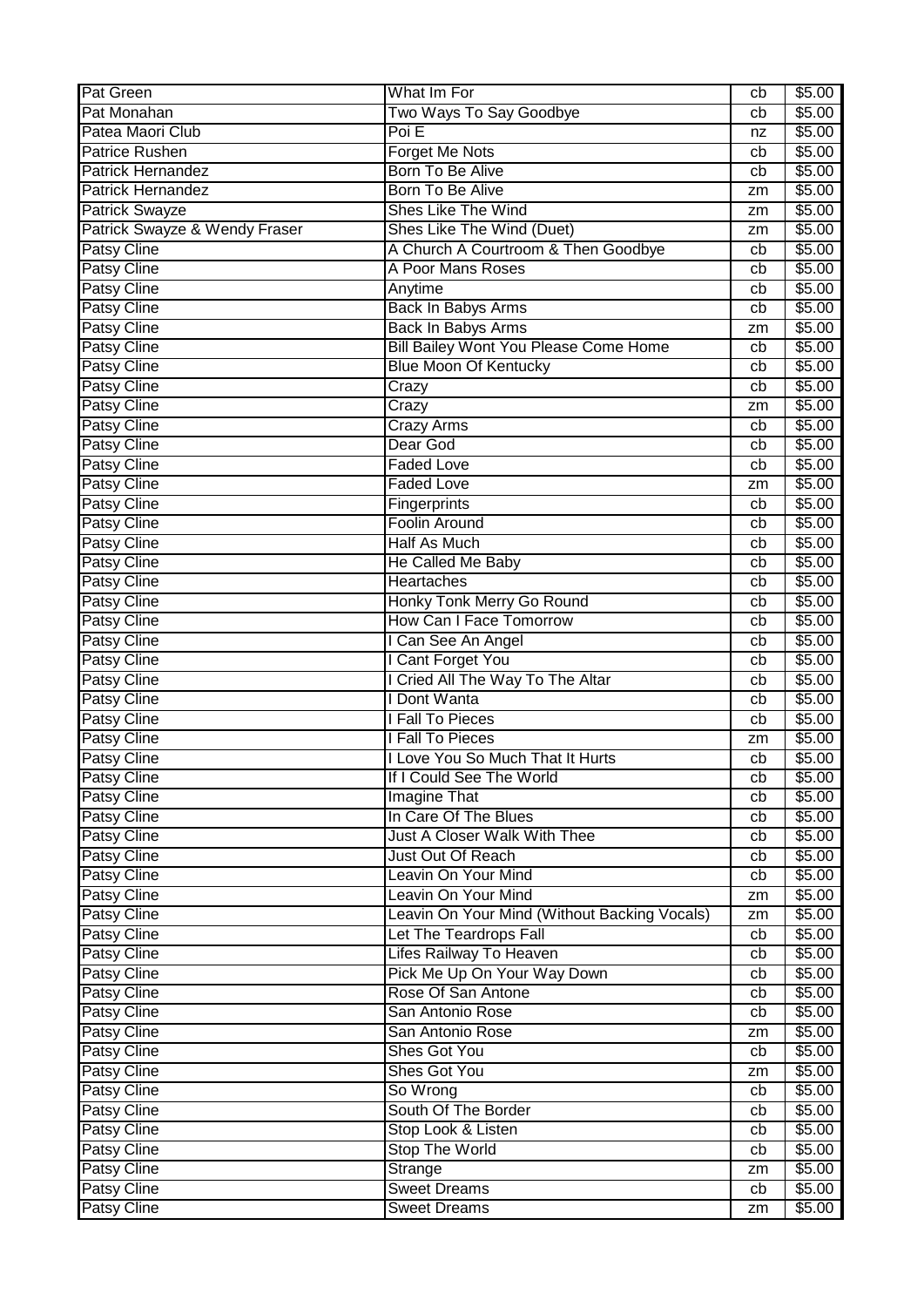| <b>Patsy Cline</b>               | The Heart You Break May Be Your Own       | cb | \$5.00 |
|----------------------------------|-------------------------------------------|----|--------|
| <b>Patsy Cline</b>               | The Wayward Wind                          | cb | \$5.00 |
| <b>Patsy Cline</b>               | <b>There He Goes</b>                      | cb | \$5.00 |
| <b>Patsy Cline</b>               | Three Cigarettes In An Ashtray            | cb | \$5.00 |
| <b>Patsy Cline</b>               | <b>True Love</b>                          | cb | \$5.00 |
| Patsy Cline                      | <b>Walkin After Midnight</b>              | cb | \$5.00 |
| <b>Patsy Cline</b>               | <b>Walkin After Midnight</b>              | zm | \$5.00 |
| Patsy Cline                      | When I Get Thru With You                  | cb | \$5.00 |
| Patsy Cline                      | <b>Yes I Understand</b>                   | cb | \$5.00 |
| <b>Patsy Cline</b>               | You Belong To Me                          | zm | \$5.00 |
| Patsy Cline                      | You Belong To Me (Without Backing Vocals) | zm | \$5.00 |
| <b>Patsy Cline</b>               | You Took Him Off My Hands                 | cb | \$5.00 |
| Patsy Cline                      | <b>Your Cheatin Heart</b>                 | zm | \$5.00 |
| Patsy Gallant                    | From New York To LA                       | zm | \$5.00 |
| Patsy Riggir                     | <b>Beautiful Lady</b>                     | nz | \$5.00 |
| Patti Austin & James Ingram      | <b>Baby Come To Me</b>                    | cb | \$5.00 |
| Patti Labelle & Michael Mcdonald | On My Own                                 | сk | \$5.00 |
| Patti LaBelle & Michael McDonald | On My Own                                 | zm | \$5.00 |
| Patti Page                       | Boogie Woogie Santa Claus                 | cb | \$5.00 |
| Patti Page                       | Tennessee Waltz                           | cb | \$5.00 |
| Patti Page                       | The Doggie In The Window                  | cb | \$5.00 |
| Patti Page & Bing Crosby         | <b>Till We Meet Again</b>                 | cb | \$5.00 |
| <b>Patti Smith</b>               | <b>Because The Night</b>                  | сk | \$5.00 |
| Patti Smith                      | <b>Because The Night</b>                  | zm | \$5.00 |
| <b>Patty Loveless</b>            | A Little Bit In Love                      | cb | \$5.00 |
| Patty Loveless                   | A Thousand Times A Day                    | cb | \$5.00 |
| <b>Patty Loveless</b>            | <b>Blame It On Your Heart</b>             | cb | \$5.00 |
| <b>Patty Loveless</b>            | <b>Blue Memories</b>                      | cb | \$5.00 |
| <b>Patty Loveless</b>            | Born Again Fool                           | cb | \$5.00 |
| <b>Patty Loveless</b>            | <b>Busted</b>                             | cb | \$5.00 |
| Patty Loveless                   | Cant Get Enough                           | cb | \$5.00 |
| Patty Loveless                   | Cant Stop Myself From Loving You          | cb | \$5.00 |
| Patty Loveless                   | Chains                                    | cb | \$5.00 |
| Patty Loveless                   | Dont Toss Us Away                         | cb | \$5.00 |
| <b>Patty Loveless</b>            | <b>Draggin My Heart Around</b>            | cb | \$5.00 |
| <b>Patty Loveless</b>            | <b>Drive</b>                              | cb | \$5.00 |
| <b>Patty Loveless</b>            | <b>Halfway Down</b>                       | cb | \$5.00 |
| <b>Patty Loveless</b>            | Here I Am                                 | cb | \$5.00 |
| <b>Patty Loveless</b>            | <b>High On Love</b>                       | cb | \$5.00 |
| <b>Patty Loveless</b>            | <b>Higher Than The Wall</b>               | cb | \$5.00 |
| <b>Patty Loveless</b>            | How Can I Help You Say Goodbye            | cb | \$5.00 |
| <b>Patty Loveless</b>            | Hurt Me Bad (In A Real Good Way)          | cb | \$5.00 |
| <b>Patty Loveless</b>            | I Dont Wanna Be That Strong               | cb | \$5.00 |
| <b>Patty Loveless</b>            | I Try To Think About Elvis                | cb | \$5.00 |
| <b>Patty Loveless</b>            | I Wanna Believe                           | cb | \$5.00 |
| <b>Patty Loveless</b>            | If My Heart Had Windows                   | cb | \$5.00 |
| <b>Patty Loveless</b>            | Im That Kind Of Girl                      | cb | \$5.00 |
| <b>Patty Loveless</b>            | Jealous Bone                              | cb | \$5.00 |
| <b>Patty Loveless</b>            | <b>Keep Your Distance</b>                 | cb | \$5.00 |
| <b>Patty Loveless</b>            | Like Water Into Wine                      | cb | \$5.00 |
| <b>Patty Loveless</b>            | Lonely Too Long                           | cb | \$5.00 |
| Patty Loveless                   | Looking For A Heartache Like You          | cb | \$5.00 |
| <b>Patty Loveless</b>            | Lovin All Night                           | cb | \$5.00 |
| <b>Patty Loveless</b>            | Nothin But The Wheel                      | cb | \$5.00 |
| <b>Patty Loveless</b>            | Nothin Like The Lonely                    | cb | \$5.00 |
| <b>Patty Loveless</b>            | On Down The Line                          | cb | \$5.00 |
| <b>Patty Loveless</b>            | On Your Way Home                          | cb | \$5.00 |
| <b>Patty Loveless</b>            | Santa Train                               | cb | \$5.00 |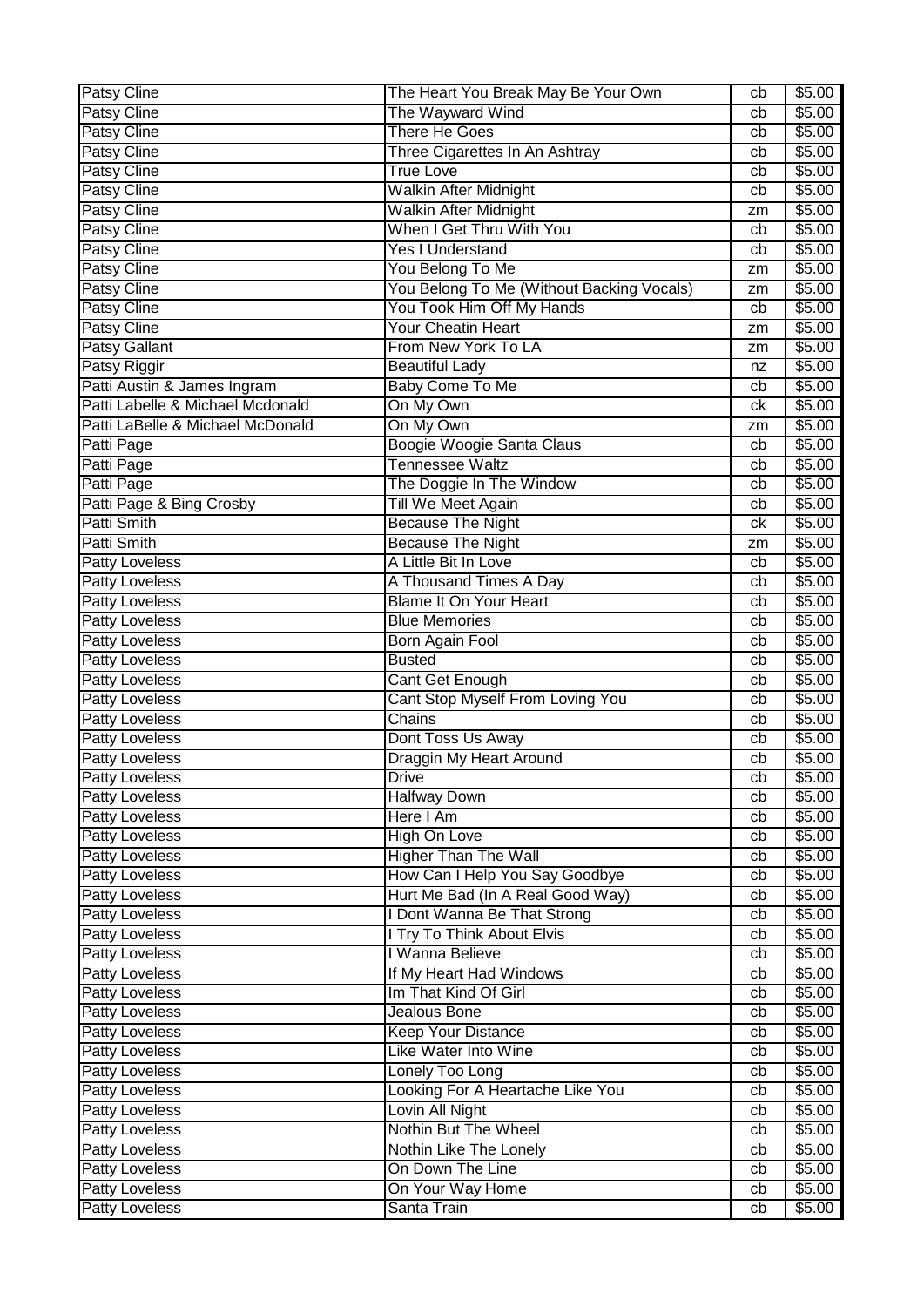| <b>Patty Loveless</b>          | She Drew A Broken Heart           | cb | \$5.00             |
|--------------------------------|-----------------------------------|----|--------------------|
| <b>Patty Loveless</b>          | <b>Strong Heart</b>               | cb | $\sqrt{$5.00}$     |
| Patty Loveless                 | Thats The Kind Of Mood Im In      | cb | \$5.00             |
| <b>Patty Loveless</b>          | The Blue Side Of Town             | cb | \$5.00             |
| <b>Patty Loveless</b>          | The Boys Are Back In Town         | cb | \$5.00             |
| <b>Patty Loveless</b>          | The Grandpa That I Know           | cb | \$5.00             |
| <b>Patty Loveless</b>          | The Last Thing On My Mind         | cb | \$5.00             |
| <b>Patty Loveless</b>          | The Lonely Side Of Love           | cb | \$5.00             |
| <b>Patty Loveless</b>          | The Nights Too Long               | cb | \$5.00             |
| Patty Loveless                 | The Trouble With The Truth        | cb | \$5.00             |
| Patty Loveless                 | Timber Im Falling In Love         | cb | \$5.00             |
| Patty Loveless                 | To Have You Back Again            | cb | \$5.00             |
| Patty Loveless                 | You Can Feel Bad                  | cb | \$5.00             |
| <b>Patty Loveless</b>          | You Dont Even Know Who I Am       | cb | \$5.00             |
| <b>Patty Loveless</b>          | You Dont Seem To Miss Me          | cb | \$5.00             |
| <b>Patty Loveless</b>          | You Will                          | cb | \$5.00             |
| Patty Loveless & Dwight Yoakam | Send A Message To My Heart        | cb | \$5.00             |
| Patty Loveless & George Strait | <b>House Of Cash</b>              | cb | \$5.00             |
| Patty Loveless & Travis Tritt  | Out Of Control Raging Fire        | cb | \$5.00             |
| Patty Loveless & Vince Gill    | My Kind Of Woman My Kind Of Man   | cb | \$5.00             |
| Patty Smyth & Don Henley       | Sometimes Love Just Aint Enough   | cb | \$5.00             |
| Patty Smyth & Don Henley       | Sometimes Love Just Aint Enough   | zm | \$5.00             |
| <b>Patty Weaver</b>            | Joy To The World                  | cb | \$5.00             |
| Paul Anka                      | Diana                             | cb | \$5.00             |
| Paul Anka                      | Diana                             | zm | \$5.00             |
| Paul Anka                      | Diana (Down 3 Semitones)          | zm | \$5.00             |
| Paul Anka                      | Goodnight My Love                 | cb | \$5.00             |
| Paul Anka                      | <b>Hello Young Lovers</b>         | cb | \$5.00             |
| Paul Anka                      | <b>Lonely Boy</b>                 | zm | \$5.00             |
| Paul Anka                      | Puppy Love                        | cb | $\overline{$}5.00$ |
| Paul Anka                      | <b>Puppy Love</b>                 | zm | \$5.00             |
| Paul Anka                      | Put Your Head On My Shoulder      | cb | \$5.00             |
| Paul Anka                      | Put Your Head On My Shoulder      | zm | \$5.00             |
| Paul Anka                      | You Are My Destiny                | cb | \$5.00             |
| Paul Anka                      | You Are My Destiny                | zm | \$5.00             |
| Paul Anka                      | Youre Having My Baby              | cb | \$5.00             |
| <b>Paul Brandt</b>             | A Little In Love                  | cb | \$5.00             |
| <b>Paul Brandt</b>             | l Do                              | cb | \$5.00             |
| <b>Paul Brandt</b>             | Its A Beautiful Thing             | cb | \$5.00             |
| <b>Paul Brandt</b>             | My Heart Has A History            | cb | \$5.00             |
| <b>Paul Brandt</b>             | <b>That Hurts</b>                 | cb | \$5.00             |
| Paul Brandt                    | <b>Thats The Truth</b>            | cb | \$5.00             |
| Paul Brandt                    | <b>Whats Come Over You</b>        | cb | \$5.00             |
| <b>Paul Carrack</b>            | Dont Let The Sun Catch You Crying | zm | \$5.00             |
| <b>Paul Carrack</b>            | Dont Shed A Tear                  | zm | \$5.00             |
| <b>Paul Carrack</b>            | Eyes Of Blue                      | zm | \$5.00             |
| <b>Paul Carrack</b>            | Eyes Of Blue (Reggae Version)     | zm | \$5.00             |
| <b>Paul Carrack</b>            | I Need You                        | zm | \$5.00             |
| <b>Paul Carrack</b>            | Im Losing You                     | zm | \$5.00             |
| <b>Paul Carrack</b>            | <b>Lifes Too Short</b>            | zm | \$5.00             |
| <b>Paul Carrack</b>            | Love Will Keep Us Alive           | zm | \$5.00             |
| <b>Paul Carrack</b>            | When My Little Girl Is Smiling    | zm | \$5.00             |
| <b>Paul Carrack</b>            | When You Walk In The Room         | zm | \$5.00             |
| <b>Paul Davis</b>              | I Go Crazy                        | cb | \$5.00             |
| <b>Paul Freeman</b>            | You & I                           | cb | \$5.00             |
| Paul Heaton & Jacqui Abbott    | <b>DIY</b>                        | zm | \$5.00             |
| Paul Heaton & Jacqui Abbott    | I Dont See Them                   | zm | \$5.00             |
| Paul Heaton & Jacqui Abbott    | I Gotta Praise                    | zm | \$5.00             |
|                                |                                   |    |                    |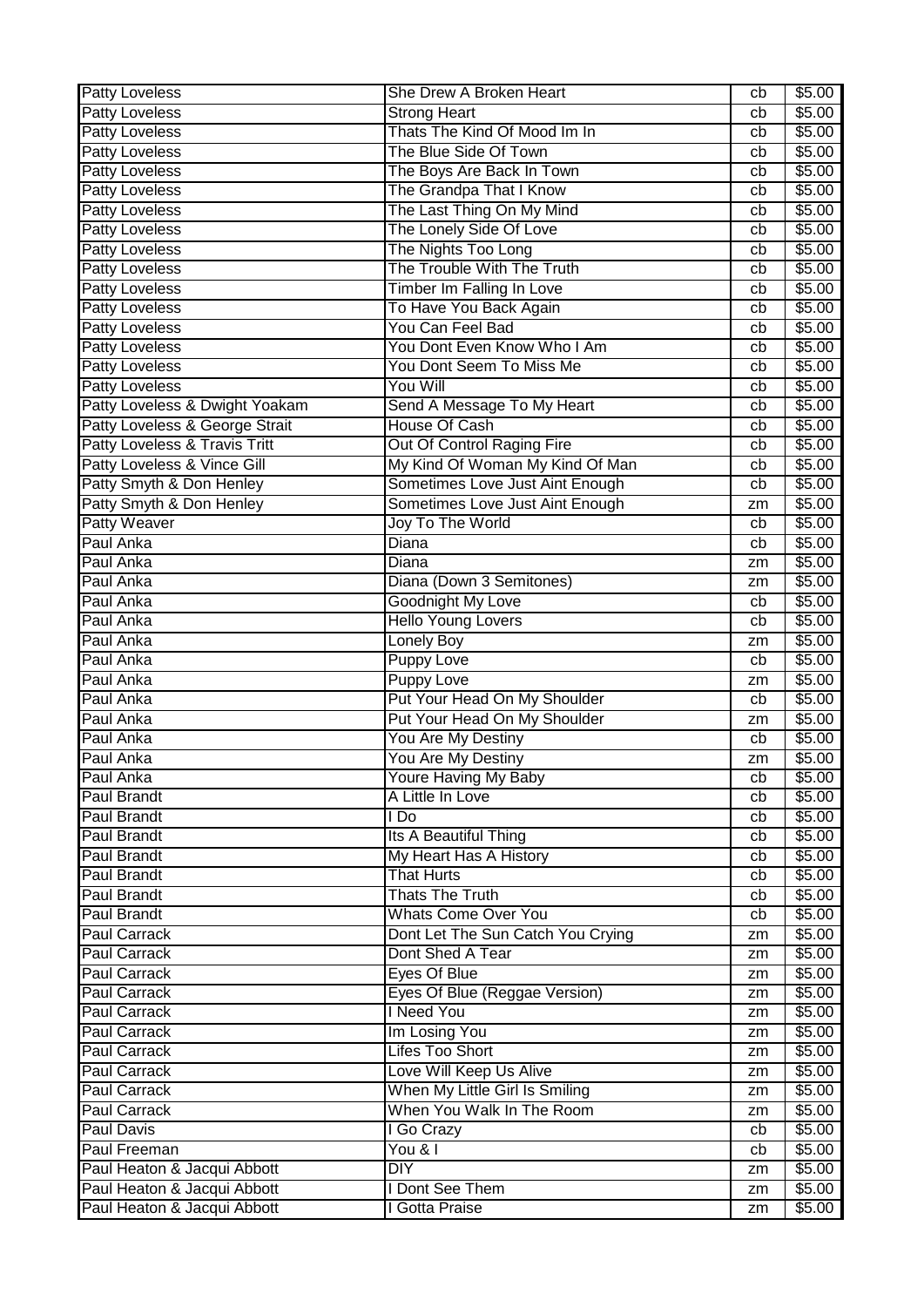| Paul Heaton & Jacqui Abbott      | Seven Inch Singles (Duet Version)               | zm | \$5.00 |
|----------------------------------|-------------------------------------------------|----|--------|
| Paul Heaton & Jacqui Abbott      | Seven Inch Singles (For Solo Singer)            | zm | \$5.00 |
| Paul Heaton & Jacqui Abbott      | She Got The Garden                              | zm | \$5.00 |
| Paul Heaton & Jacqui Abbott      | The Austerity Of Love                           | zm | \$5.00 |
| Paul Jones                       | <b>High Time</b>                                | zm | \$5.00 |
| Paul Jones                       | Ive Been A Bad Bad Boy                          | zm | \$5.00 |
| <b>Paul Kelly</b>                | Before Too Long                                 | ck | \$5.00 |
| <b>Paul Kelly</b>                | Darling It Hurts                                | ck | \$8.00 |
| <b>Paul Kelly</b>                | Dumb Things                                     | ck | \$5.00 |
| <b>Paul Kelly</b>                | Firewood & Candles                              | ck | \$8.00 |
| <b>Paul Kelly</b>                | Firewood & Candles                              | ck | \$8.00 |
| <b>Paul Kelly</b>                | From Little Things Big Things Grow              | ck | \$5.00 |
| <b>Paul Kelly</b>                | <b>How To Make Gravy</b>                        | ck | \$8.00 |
| <b>Paul Kelly</b>                | Leaps & Bounds                                  | ck | \$8.00 |
| <b>Paul Kelly</b>                | Life Is Fine                                    | ck | \$8.00 |
| <b>Paul Kelly</b>                | To Her Door                                     | ck | \$5.00 |
| <b>Paul Mccartney</b>            | <b>Another Day</b>                              | zm | \$5.00 |
| Paul Mccartney                   | <b>Coming Up</b>                                | zm | \$5.00 |
| Paul McCartney                   | Freedom                                         | cb | \$5.00 |
| <b>Paul McCartney</b>            | Give My Regards To Broad Street Medley          | zm | \$5.00 |
| Paul McCartney                   | Here There & Everywhere (Broad Street Version   | zm | \$5.00 |
| Paul Mccartney                   | <b>New</b>                                      | zm | \$5.00 |
| <b>Paul McCartney</b>            | No More Lonely Nights                           | zm | \$5.00 |
| <b>Paul Mccartney</b>            | <b>Pipes Of Peace</b>                           | zm | \$5.00 |
| <b>Paul Mccartney</b>            | Queenie Eye                                     | zm | \$5.00 |
| <b>Paul McCartney</b>            | Spies Like Us                                   | cb | \$5.00 |
| <b>Paul McCartney</b>            | Wanderlust (Broad Street Version Without Backin | zm | \$5.00 |
| <b>Paul McCartney</b>            | <b>Wanderlust (Broad Street Version)</b>        | zm | \$5.00 |
| <b>Paul McCartney</b>            | <b>Wonderful Christmastime</b>                  | cb | \$5.00 |
| <b>Paul Mccartney</b>            | <b>Wonderful Christmastime</b>                  | zm | \$5.00 |
| Paul McCartney & Michael Jackson | Say Say Say                                     | cb | \$5.00 |
| Paul McCartney & Michael Jackson | The Girl Is Mine                                | cb | \$5.00 |
| Paul McCartney & Stevie Wonder   | Ebony & Ivory                                   | cb | \$5.00 |
| Paul Mccartney & Stevie Wonder   | Ebony & Ivory                                   | zm | \$5.00 |
| Paul Mccartney & The Frog Chorus | We All Stand Together                           | zm | \$5.00 |
| Paul McCartney & Wings           | Band On The Run                                 | cb | \$5.00 |
| Paul Mccartney & Wings           | <b>Band On The Run</b>                          | zm | \$5.00 |
| Paul Mccartney & Wings           | <b>Helen Wheels</b>                             | zm | \$5.00 |
| Paul McCartney & Wings           | Listen To What The Man Said                     | cb | \$5.00 |
| Paul McCartney & Wings           | <b>Silly Love Songs</b>                         | cb | \$5.00 |
| Paul McCartney & Wings           | With A Little Luck                              | cb | \$5.00 |
| <b>Paul Nicholas</b>             | Dancing With The Captain                        | zm | \$5.00 |
| <b>Paul Nicholas</b>             | Heaven On The 7th Floor                         | cb | \$5.00 |
| <b>Paul Norton</b>               | Stuck On You                                    | ck | \$8.00 |
| <b>Paul Overstreet</b>           | All The Fun                                     | cb | \$5.00 |
| <b>Paul Overstreet</b>           | <b>Ball &amp; Chain</b>                         | cb | \$5.00 |
| <b>Paul Overstreet</b>           | Daddys Come Around                              | cb | \$5.00 |
| <b>Paul Overstreet</b>           | <b>Heroes</b>                                   | cb | \$5.00 |
| <b>Paul Overstreet</b>           | If I Could Bottle This Up                       | cb | \$5.00 |
| <b>Paul Overstreet</b>           | Sowin Love                                      | cb | \$5.00 |
| Paul Revere & Raiders            | Indian Reservation (The Lament Of The Cherokee  | cb | \$5.00 |
| Paul Simon                       | Fifty Ways To Leave Your Lover                  | cb | \$5.00 |
| Paul Simon                       | Kodachrome                                      | cb | \$5.00 |
| Paul Simon                       | Me & Julio (Down By The Schoolyard)             | cb | \$5.00 |
| Paul Simon                       | <b>Slip Slidin Away</b>                         | cb | \$5.00 |
| Paul Simon                       | Still Crazy After All These Years               | cb | \$5.00 |
| Paul Simon                       | You Can Call Me Al                              | cb | \$5.00 |
| Paul Simon                       | You Can Call Me Al                              | zm | \$5.00 |
|                                  |                                                 |    |        |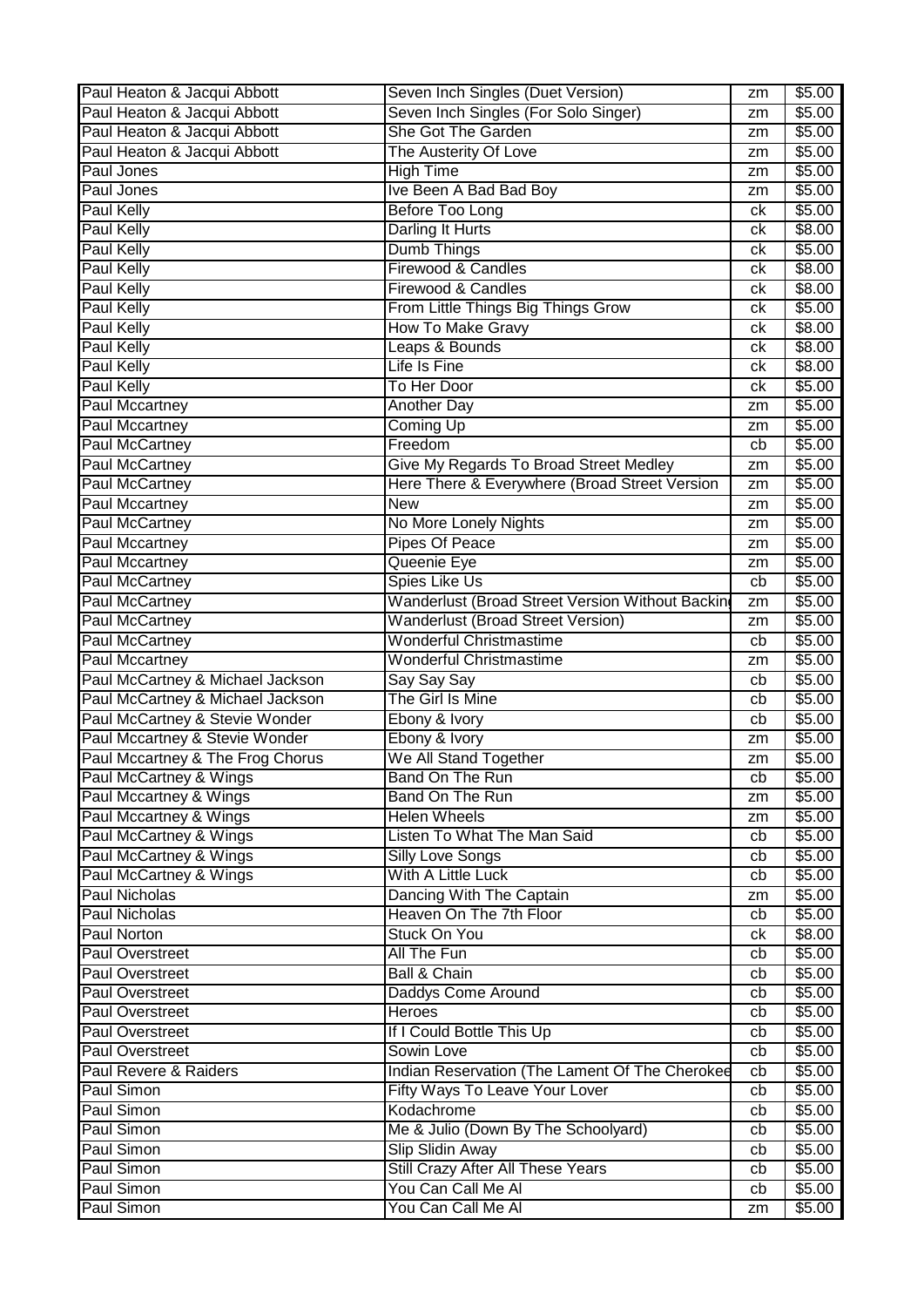| <b>Paul Stookey</b>          | The Wedding Song (There Is Love)      | cb | \$5.00 |
|------------------------------|---------------------------------------|----|--------|
| <b>Paul Weller</b>           | <b>Broken Stones</b>                  | zm | \$5.00 |
| <b>Paul Weller</b>           | Hung Up                               | zm | \$5.00 |
| <b>Paul Weller</b>           | Out Of The Sinking                    | zm | \$5.00 |
| <b>Paul Weller</b>           | <b>Peacock Suit</b>                   | zm | \$5.00 |
| <b>Paul Weller</b>           | The Changingman                       | zm | \$5.00 |
| <b>Paul Weller</b>           | <b>Wild Wood</b>                      | zm | \$5.00 |
| <b>Paul Weller</b>           | You Do Something To Me                | zm | \$5.00 |
| <b>Paul Williams</b>         | <b>Bugsy Malone</b>                   | zm | \$5.00 |
| Paul Young                   | Come Back & Stay                      | zm | \$5.00 |
| Paul Young                   | Everytime You Go Away                 | cb | \$5.00 |
| Paul Young                   | Everytime You Go Away                 | zm | \$5.00 |
| Paul Young                   | Love Of The Common People             | сk | \$5.00 |
| Paul Young                   | Love Of The Common People             | zm | \$5.00 |
| Paul Young                   | Wherever I Lay My Hat                 | ck | \$5.00 |
| Paul Young                   | Wherever I Lay My Hat (Thats My Home) | zm | \$5.00 |
| Paula Abdul                  | <b>Opposites Attract</b>              | zm | \$5.00 |
| Paula Abdul                  | <b>Straight Up</b>                    | zm | \$5.00 |
| Paula Cole                   | <b>Feelin Love</b>                    | cb | \$5.00 |
| <b>Paula Cole</b>            | I Am So Ordinary                      | cb | \$5.00 |
| Paula Cole                   | I Dont Want To Wait                   | cb | \$5.00 |
| Paula Cole                   | Me                                    | cb | \$5.00 |
| Paula Cole                   | Saturn Girl                           | cb | \$5.00 |
| Paula Cole                   |                                       |    |        |
|                              | Where Have All The Cowboys Gone       | cb | \$5.00 |
| Paula DeAnda                 | <b>Roll The Credits</b>               | cb | \$5.00 |
| Paula DeAnda & Baby Bash     | Doing Too Much                        | cb | \$5.00 |
| <b>Paulette Carlson</b>      | III Start With You                    | cb | \$5.00 |
| <b>Paulette Carlson</b>      | The Chain Just Broke                  | cb | \$5.00 |
| Paulina Rubio                | Dont Say Goodbye                      | cb | \$5.00 |
| Paulina Rubio                | The One You Love                      | cb | \$5.00 |
| Paulini                      | Angel Eyes                            | ck | \$5.00 |
| Paulini                      | <b>Angel Eyes</b>                     | nz | \$5.00 |
| Paynes                       | Long Time Coming                      | cb | \$5.00 |
| Peabo Bryson & Regina Belle  | A Whole New World                     | cb | \$5.00 |
| Peabo Bryson & Roberta Flack | Tonight I Celebrate My Love For You   | cb | \$5.00 |
| Peaches & Herb               | Reunited                              | cb | \$5.00 |
| Peaches & Herb               | Reunited                              | zm | \$5.00 |
| Peaches & Herb               | <b>Shake Your Groove Thing</b>        | cb | \$5.00 |
| Pearl Carr & Teddy Johnson   | Sing Little Birdie                    | zm | \$5.00 |
| Pearl Jam                    | <b>Alive</b>                          | zm | \$5.00 |
| Pearl Jam                    | <b>Better Man</b>                     | cb | \$5.00 |
| Pearl Jam                    | <b>Black</b>                          | zm | \$5.00 |
| Pearl Jam                    | Daughter                              | zm | \$5.00 |
| Pearl Jam                    | <b>Even Flow</b>                      | zm | \$5.00 |
| Pearl Jam                    | I Am Mine                             | cb | \$5.00 |
| Pearl Jam                    | Jeremy                                | cb | \$5.00 |
| Pearl Jam                    | Jeremy                                | zm | \$5.00 |
| Pearl Jam                    | <b>Just Breathe</b>                   | cb | \$5.00 |
| Pearl Jam                    | <b>Last Kiss</b>                      | cb | \$5.00 |
| Pearl Jam                    | <b>Spin The Black Circle</b>          | cb | \$5.00 |
| Pearl Jam                    | <b>The Fixer</b>                      | cb | \$5.00 |
| Pearl Jam                    | Who You Are                           | cb | \$5.00 |
| Pearl Jam                    | Wishlist                              | cb | \$5.00 |
| Pearls                       | Guilty                                | zm | \$5.00 |
| Pebbles & Babyface           | Love Makes Things Happen              | cb | \$5.00 |
| Pee Wee King                 | <b>Slow Poke</b>                      | cb | \$5.00 |
| Pee Wee King                 | <b>Tennessee Waltz</b>                | cb | \$5.00 |
| Peggy Lee                    | Fever                                 | cb | \$5.00 |
|                              |                                       |    |        |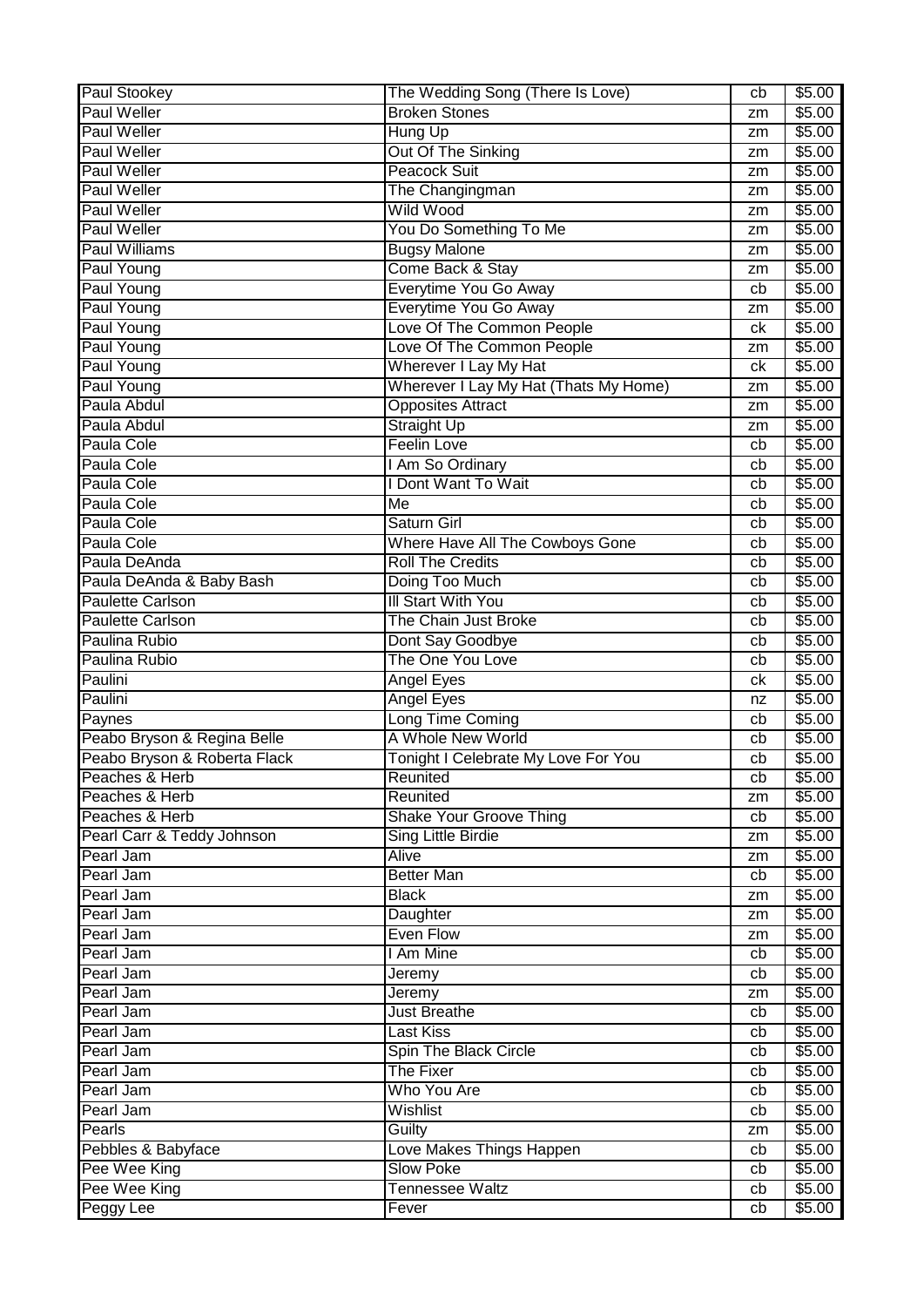| Peggy Lee<br>Im A Woman<br>cb<br><b>Peggy March</b><br>I Will Follow Him<br>zm<br><b>Peking Duck</b><br>Fire<br>ck | \$5.00<br>\$5.00<br>\$8.00<br>\$5.00 |
|--------------------------------------------------------------------------------------------------------------------|--------------------------------------|
|                                                                                                                    |                                      |
|                                                                                                                    |                                      |
|                                                                                                                    |                                      |
| <b>Peking Man</b><br><b>Room That Echoes</b><br>nz                                                                 |                                      |
| Penguins<br><b>Earth Angel</b><br>cb                                                                               | \$5.00                               |
| Peppa Pig<br>The Bing Bong Song<br>zm                                                                              | \$5.00                               |
| Percy Sledge<br>Take Time To Know Her<br>cb                                                                        | \$5.00                               |
| <b>Percy Sledge</b><br>When A Man Loves A Woman<br>cb                                                              | \$5.00                               |
| <b>Percy Sledge</b><br>When A Man Loves A Woman<br>zm                                                              | \$5.00                               |
| <b>Perfect Stranger</b><br>Coming Up Short Again<br>cb                                                             | \$5.00                               |
| And I Love You So<br>Perry Como<br>сk                                                                              | \$5.00                               |
| Perry Como<br>And I Love You So<br>zm                                                                              | \$5.00                               |
| Perry Como<br><b>Ave Maria</b><br>zm                                                                               | \$5.00                               |
| <b>Catch A Falling Star</b><br>Perry Como<br>cb                                                                    | \$5.00                               |
| Perry Como<br><b>Catch A Falling Star</b><br>zm                                                                    | \$5.00                               |
| Perry Como<br>Delaware<br>zm                                                                                       | \$5.00                               |
| Perry Como<br>Dream On Little Dreamer<br>zm                                                                        | \$5.00                               |
| Perry Como<br>For The Good Times<br>ck                                                                             | \$5.00                               |
| For The Good Times<br>Perry Como<br>zm                                                                             | \$5.00                               |
| Perry Como<br><b>Hello Young Lovers</b><br>zm                                                                      | \$5.00                               |
| Hes Got The Whole World In His Hands<br>Perry Como<br>cb                                                           | \$5.00                               |
| Perry Como<br>Hot Diggity (Dog Ziggity Boom)<br>zm                                                                 | \$5.00                               |
| If I Could Almost Read Your Mind (Live)<br>Perry Como<br>zm                                                        | \$5.00                               |
| Perry Como<br>In The Still Of The Night<br>zm                                                                      | \$5.00                               |
| Perry Como<br>Its Impossible<br>cb                                                                                 | \$5.00                               |
| Its Impossible (Live Version)<br>Perry Como<br>zm                                                                  | \$5.00                               |
| Love Makes The World Go Round<br>Perry Como<br>zm                                                                  | \$5.00                               |
| Perry Como<br><b>Magic Moments</b><br>ck                                                                           | \$5.00                               |
| Perry Como<br><b>Magic Moments</b><br>zm                                                                           | \$5.00                               |
| Perry Como<br>Seattle<br>zm                                                                                        | \$5.00                               |
| Perry Como<br><b>Some Enchanted Evening</b><br>сk                                                                  | \$5.00                               |
| Perry Como<br>Temptation<br>zm                                                                                     | \$5.00                               |
| The Birth Of The Blues<br>Perry Como<br>zm                                                                         | \$5.00                               |
| There Is No Christmas Like A Home Christmas<br>Perry Como<br>cb                                                    | \$5.00                               |
| Perry Como & The Fontane Sisters<br>Its Beginning To Look A Lot Like Christmas<br>zm                               | \$5.00                               |
| Pet Shop Boys<br>Always On My Mind<br>ck                                                                           | \$5.00                               |
| Pet Shop Boys<br>Always On My Mind<br>zm                                                                           | \$5.00                               |
| Pet Shop Boys<br>Domino Dancing<br>zm                                                                              | \$5.00                               |
| Pet Shop Boys<br>Go West<br>zm                                                                                     | \$5.00                               |
| Pet Shop Boys<br>Heart<br>zm                                                                                       | \$5.00                               |
| Pet Shop Boys<br>Its A Sin<br>zm                                                                                   | \$5.00                               |
| Pet Shop Boys<br>Left To My Own Devices<br>zm                                                                      | \$5.00                               |
| Opportunities<br>Pet Shop Boys<br>zm                                                                               | \$5.00                               |
| Pet Shop Boys<br>Pet Shop Boys Medley<br>zm                                                                        | \$5.00                               |
| Pet Shop Boys<br>Rent<br>zm                                                                                        | \$5.00                               |
| Somewhere [Cut Down]<br>Pet Shop Boys<br>zm                                                                        | \$5.00                               |
| Pet Shop Boys<br>Suburbia<br>zm                                                                                    | \$5.00                               |
| Pet Shop Boys<br><b>West End Girls</b><br>cb                                                                       | \$5.00                               |
| Pet Shop Boys<br><b>West End Girls</b><br>zm                                                                       | \$5.00                               |
| Pet Shop Boys & Dusty Springfield<br>What Have I Done To Deserve This<br>zm                                        | \$5.00                               |
| Pete Murray<br><b>Better Days</b><br>nz                                                                            | \$5.00                               |
| Pete Murray<br>Feeler<br>ck                                                                                        | \$8.00                               |
| Pete Murray<br>Opportunity<br>ck                                                                                   | \$5.00                               |
| <b>Pete Murray</b><br>So Beautiful<br>ck                                                                           | \$5.00                               |
| Pete Townshend<br>Let My Love Open The Door<br>cb                                                                  | \$5.00                               |
| Peter & Gordon<br>A World Without Love<br>cb                                                                       | \$5.00                               |
| Peter & Gordon<br>A World Without Love<br>zm                                                                       | \$5.00                               |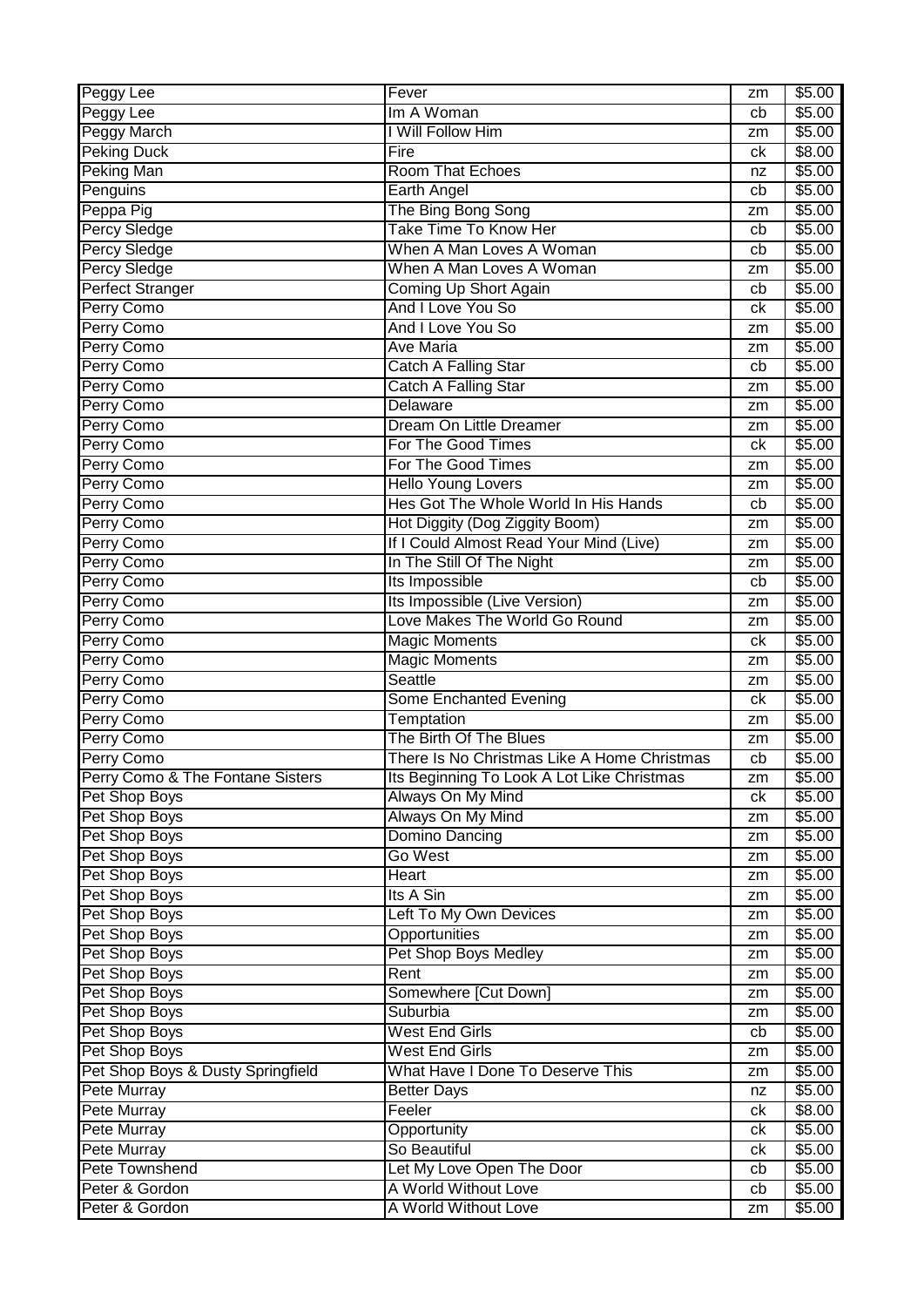| Peter & Gordon                             | I Go To Pieces (No Harmony)                  | zm | \$5.00 |
|--------------------------------------------|----------------------------------------------|----|--------|
| Peter & Gordon                             | I Go To Pieces (With Harmony)                | zm | \$5.00 |
| Peter Allen                                | I Go To Rio                                  | сk | \$5.00 |
| <b>Peter Allen</b>                         | I Still Call Australia Home                  | сk | \$8.00 |
| Peter Allen                                | <b>Tenterfield Saddler</b>                   | сk | \$5.00 |
| <b>Peter Andre</b>                         | Mysterious Girl [With Rapper]                | zm | \$5.00 |
| <b>Peter Brown</b>                         | Dance With Me                                | cb | \$5.00 |
| <b>Peter Brown</b>                         | Do You Wanna Get Funky With Me               | cb | \$5.00 |
| <b>Peter Cetera</b>                        | <b>Glory Of Love</b>                         | zm | \$5.00 |
| <b>Peter Cetera</b>                        | No Explanation                               | zm | \$5.00 |
| <b>Peter Cetera</b>                        | <b>One Good Woman</b>                        | cb | \$5.00 |
| Peter Cetera                               | The Glory Of Love                            | cb | \$5.00 |
| Peter Cetera & Amy Grant                   | The Next Time I Fall                         | cb | \$5.00 |
| Peter Frampton                             | <b>Baby I Love Your Way</b>                  | cb | \$5.00 |
| <b>Peter Frampton</b>                      | Im In You                                    | cb | \$5.00 |
| <b>Peter Frampton</b>                      | Show Me The Way                              | zm | \$5.00 |
| <b>Peter Gabriel</b>                       | Sledgehammer                                 | cb | \$5.00 |
| <b>Peter Gabriel</b>                       | Sledgehammer                                 | zm | \$5.00 |
| <b>Peter Gabriel</b>                       | <b>Solsbury Hill</b>                         | zm | \$5.00 |
| Peter Gabriel & Kate Bush                  | Dont Give Up                                 | zm | \$5.00 |
| Peter Paul & Mary                          | 500 Miles                                    | cb | \$5.00 |
| Peter Paul & Mary                          | <b>Blowin In The Wind</b>                    | cb | \$5.00 |
| Peter Paul & Mary                          | <b>Blowin In The Wind</b>                    | zm | \$5.00 |
| Peter Paul & Mary                          | Blowin In The Wind (No Backing Vocals)       | zm | \$5.00 |
| Peter Paul & Mary                          | Dont Think Twice Its All Right               | cb | \$5.00 |
| Peter Paul & Mary                          | I Dig Rock & Roll Music                      | cb | \$5.00 |
| Peter Paul & Mary                          | If I Had A Hammer                            | cb | \$5.00 |
| Peter Paul & Mary                          | If I Had A Hammer                            | zm | \$5.00 |
| Peter Paul & Mary                          | Leaving On A Jet Plane                       | cb | \$5.00 |
| Peter Paul & Mary                          | Leaving On A Jet Plane                       | zm | \$5.00 |
| Peter Paul & Mary                          | Leaving On A Jet Plane (No Backing Vocals)   | zm | \$5.00 |
| Peter Paul & Mary                          | Puff The Magic Dragon                        | cb | \$5.00 |
| Peter Paul & Mary                          | Puff The Magic Dragon                        | zm | \$5.00 |
| <b>Peter Sarstedt</b>                      | Frozen Orange Juice                          | zm | \$5.00 |
| <b>Peter Sarstedt</b>                      | Where Do You Go To My Lovely                 | сk | \$5.00 |
| <b>Peter Sarstedt</b>                      | Where Do You Go To My Lovely                 | zm | \$5.00 |
| <b>Peter Shelley</b>                       | Love Me Love My Dog                          | zm | \$5.00 |
| Peter Shelley                              | Love Me Love My Dog (Without Backing Vocals) | zm | \$5.00 |
| Peters & Lee                               | <b>Welcome Home</b>                          | zm | \$5.00 |
| <b>Petula Clark</b>                        | A Sign Of The Times                          | cb | \$5.00 |
| Petula Clark                               | Dont Sleep In The Subway                     | cb | \$5.00 |
| Petula Clark                               | Downtown                                     | cb | \$5.00 |
| <b>Petula Clark</b>                        | <b>Downtown</b>                              | zm | \$5.00 |
| Petula Clark                               | I Know A Place                               | cb | \$5.00 |
| <b>Petula Clark</b>                        | My Love                                      | cb | \$5.00 |
| <b>Petula Clark</b>                        | Sailor                                       | zm | \$5.00 |
| <b>Petula Clark</b>                        | This Is My Song                              | cb | \$5.00 |
| Petula Clark                               | This Is My Song                              | zm | \$5.00 |
| Petula Clark                               | Who Am I                                     | zm | \$5.00 |
| Phantom Of the Opera                       | All I Ask Of You                             | zm | \$5.00 |
| Phantom Of The Opera                       | The Music Of The Night                       | zm | \$5.00 |
| Phantom Of The Opera                       | Think Of Me                                  | zm | \$5.00 |
| Phantom Of The Opera                       | Wishing You Were Somehow Here Again          | zm | \$5.00 |
| <b>Phantom Planet</b>                      | California                                   | zm | \$5.00 |
| <b>Pharrell Williams</b>                   | Happy                                        | ck | \$5.00 |
| <b>Pharrell Williams</b>                   | Happy                                        | zm | \$5.00 |
| <b>Pharrell Williams</b>                   | <b>Marilyn Monroe</b>                        | zm | \$5.00 |
| <b>Pharrell Williams &amp; Miley Cyrus</b> | Come Get It Bae (For Solo Male)              | zm | \$5.00 |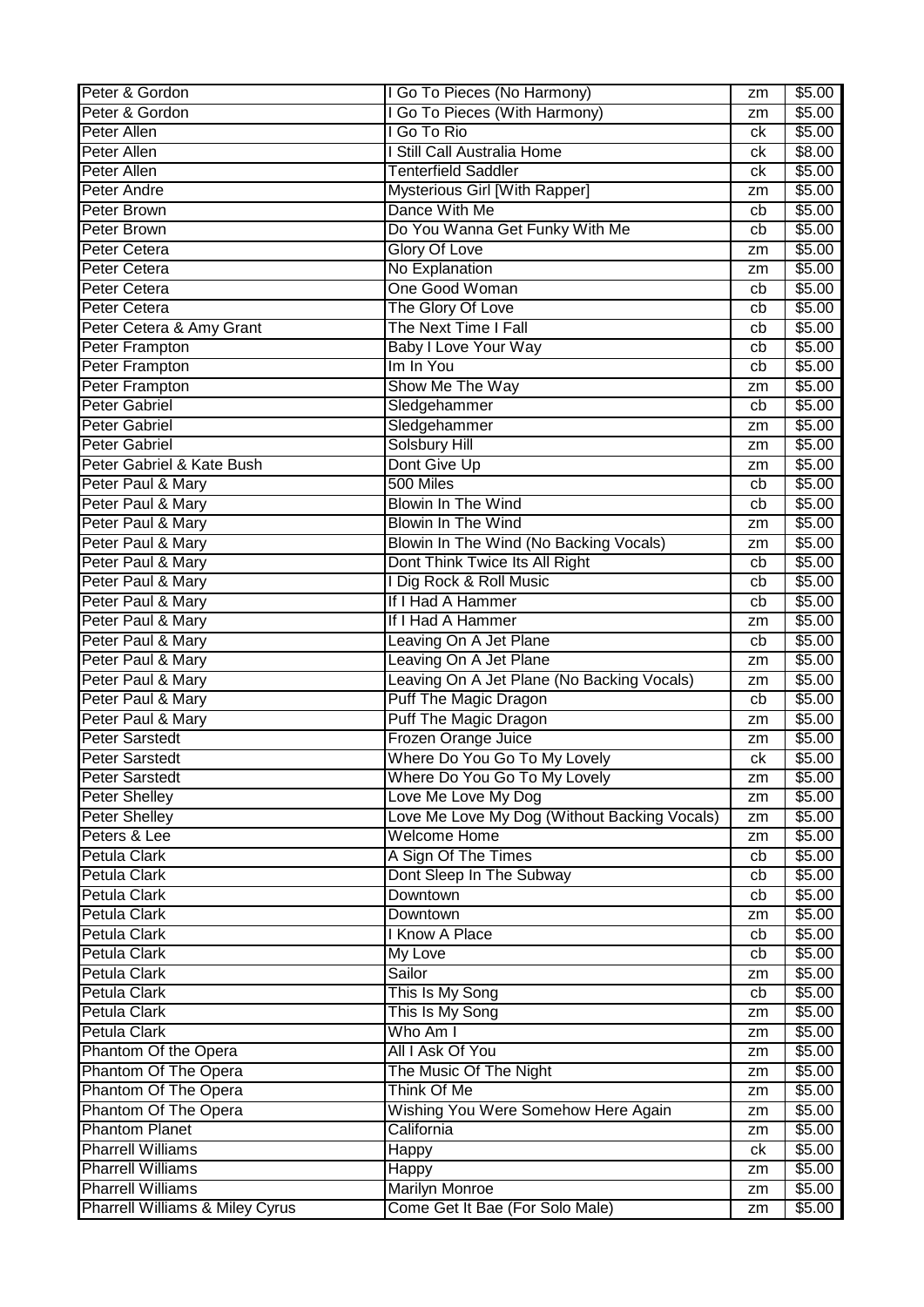| PhD                           | I Wont Let You Down                         | zm       | \$5.00 |
|-------------------------------|---------------------------------------------|----------|--------|
| <b>Phil Collins</b>           | A Groovy Kind Of Love                       | zm       | \$5.00 |
| <b>Phil Collins</b>           | <b>Against All Odds</b>                     | cb       | \$5.00 |
| <b>Phil Collins</b>           | Against All Odds (Take A Look At Me Now)    | zm       | \$5.00 |
| <b>Phil Collins</b>           | Another Day In Paradise                     | cb       | \$5.00 |
| <b>Phil Collins</b>           | Another Day In Paradise                     | zm       | \$5.00 |
| <b>Phil Collins</b>           | <b>Cant Stop Loving You</b>                 | zm       | \$5.00 |
| <b>Phil Collins</b>           | Do You Remember                             | zm       | \$5.00 |
| <b>Phil Collins</b>           | Easy Lover                                  | cb       | \$5.00 |
| <b>Phil Collins</b>           | <b>Easy Lover</b>                           | zm       | \$5.00 |
| <b>Phil Collins</b>           | Groovy Kind Of Love                         | cb       | \$5.00 |
| <b>Phil Collins</b>           | I Dont Care Anymore                         | zm       | \$5.00 |
| <b>Phil Collins</b>           | I Wish It Would Rain Down                   | cb       | \$5.00 |
| <b>Phil Collins</b>           | I Wish It Would Rain Down                   | zm       | \$5.00 |
| <b>Phil Collins</b>           | In The Air Tonight                          | zm       | \$5.00 |
| <b>Phil Collins</b>           | On My Way                                   | zm       | \$5.00 |
| <b>Phil Collins</b>           | One More Night                              | cb       | \$5.00 |
| <b>Phil Collins</b>           | One More Night                              | zm       | \$5.00 |
| <b>Phil Collins</b>           | Something Happened On The Way To Heaven (no | ck       | \$5.00 |
| <b>Phil Collins</b>           | Son Of Man                                  |          | \$5.00 |
| <b>Phil Collins</b>           | Sussudio                                    | zm<br>cb | \$5.00 |
| <b>Phil Collins</b>           | <b>Take Me Home</b>                         |          | \$5.00 |
| <b>Phil Collins</b>           |                                             | zm       |        |
|                               | The Phil Collins Medley 1                   | zm       | \$5.00 |
| <b>Phil Collins</b>           | The Phil Collins Medley 2                   | zm       | \$5.00 |
| <b>Phil Collins</b>           | <b>True Colours</b>                         | zm       | \$5.00 |
| <b>Phil Collins</b>           | <b>Two Hearts</b>                           | cb       | \$5.00 |
| <b>Phil Collins</b>           | <b>Two Hearts</b>                           | zm       | \$5.00 |
| <b>Phil Collins</b>           | You Cant Hurry Love                         | ck       | \$5.00 |
| <b>Phil Collins</b>           | <b>You Cant Hurry Love</b>                  | zm       | \$5.00 |
| <b>Phil Collins</b>           | Youll Be In My Heart                        | zm       | \$5.00 |
| Phil Collins & Marilyn Martin | Separate Lives                              | cb       | \$5.00 |
| Phil Collins & Marilyn Martin | <b>Separate Lives</b>                       | zm       | \$5.00 |
| <b>Phil Coulter</b>           | The Town I Loved So Well                    | zm       | \$5.00 |
| <b>Phil Oakey</b>             | <b>Together In Electric Dreams</b>          | ck       | \$5.00 |
| Phil Oakey & Giorgio Moroder  | <b>Together In Electric Dreams</b>          | zm       | \$5.00 |
| <b>Phil Stacey</b>            | If You Didnt Love Me                        | cb       | \$5.00 |
| <b>Phil Stacey</b>            | <b>Old Glory</b>                            | cb       | \$5.00 |
| <b>Phil Vassar</b>            | <b>American Child</b>                       | cb       | \$5.00 |
| <b>Phil Vassar</b>            | Bobby With An I                             | cb       | \$5.00 |
| <b>Phil Vassar</b>            | Carlene                                     | cb       | \$5.00 |
| <b>Phil Vassar</b>            | Everywhere I Go                             | cb       | \$5.00 |
| <b>Phil Vassar</b>            | Good Ole Days                               | cb       | \$5.00 |
| <b>Phil Vassar</b>            | I Would                                     | cb       | \$5.00 |
| <b>Phil Vassar</b>            | III Take That As A Yes (The Hot Tub Song)   | cb       | \$5.00 |
| <b>Phil Vassar</b>            | In A Real Love                              | cb       | \$5.00 |
| <b>Phil Vassar</b>            | Just Another Day In Paradise                | cb       | \$5.00 |
| <b>Phil Vassar</b>            | Last Day Of My Life                         | cb       | \$5.00 |
| <b>Phil Vassar</b>            | Lets Get Together                           | cb       | \$5.00 |
| <b>Phil Vassar</b>            | Love Is A Beautiful Thing                   | cb       | \$5.00 |
| <b>Phil Vassar</b>            | Prayer Of A Common Man                      | cb       | \$5.00 |
| <b>Phil Vassar</b>            | Rose Bouquet                                | cb       | \$5.00 |
| <b>Phil Vassar</b>            | <b>Six Pack Summer</b>                      | cb       | \$5.00 |
| <b>Phil Vassar</b>            | Thats When I Love You                       | cb       | \$5.00 |
| <b>Phil Vassar</b>            | The Woman In My Life                        | cb       | \$5.00 |
| <b>Phil Vassar</b>            | This Is God                                 | cb       | \$5.00 |
| <b>Phil Vassar</b>            | This Is My Life                             | cb       | \$5.00 |
| <b>Phil Vassar</b>            | <b>Ultimate Love</b>                        | cb       | \$5.00 |
| Phil Vassar & Friends         | <b>Words Are Your Wheels</b>                | cb       | \$5.00 |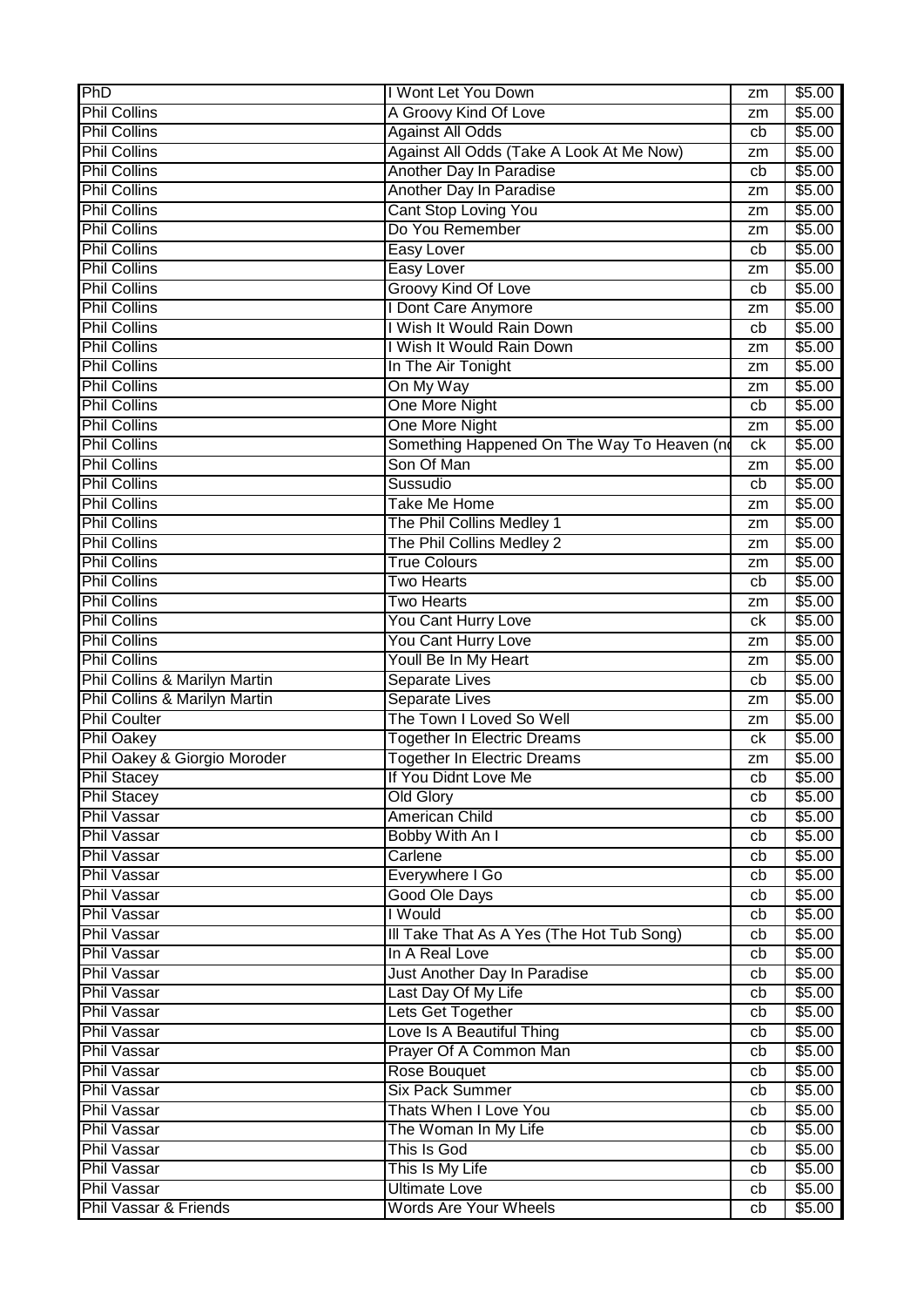| Philip Bailey & Phil Collins | Easy Lover                                       | zm | \$5.00 |
|------------------------------|--------------------------------------------------|----|--------|
| <b>Philip Claypool</b>       | <b>Perfect World</b>                             | cb | \$5.00 |
| <b>Phoebe Snow</b>           | <b>Poetry Man</b>                                | cb | \$5.00 |
| Photograph                   | <b>Ringo Starr</b>                               | zm | \$5.00 |
| <b>Phyllis Nelson</b>        | <b>Move Closer</b>                               | ck | \$5.00 |
| <b>Phyllis Nelson</b>        | <b>Move Closer</b>                               | zm | \$5.00 |
| Pia Mia & Tyga & Chris Brown | Do It Again                                      | zm | \$5.00 |
| Piano Singalong              | 21 Today                                         | zm | \$5.00 |
| Piano Singalong              | Aint That A Grand & Glorious Feeling             | zm | \$5.00 |
| Piano Singalong              | <b>Alexanders Ragtime Band</b>                   | zm | \$5.00 |
| Piano Singalong              | All I Want For Christmas Is My Two Front Teeth   | zm | \$5.00 |
| Piano Singalong              | Any Old Iron                                     | zm | \$5.00 |
| Piano Singalong              | As Time Goes By                                  | zm | \$5.00 |
| <b>Piano Singalong</b>       | <b>Baby Face</b>                                 | zm | \$5.00 |
| <b>Piano Singalong</b>       | <b>Bless Em All</b>                              | zm | \$5.00 |
| <b>Piano Singalong</b>       | <b>Bring Me Sunshine</b>                         | zm | \$5.00 |
| Piano Singalong              | <b>Buttons &amp; Bows</b>                        | zm | \$5.00 |
| Piano Singalong              | By The Light Of The Silvery Moon                 | zm | \$5.00 |
| Piano Singalong              | <b>Bye Bye Blackbird</b>                         | zm | \$5.00 |
| Piano Singalong              | California Here I Come                           | zm | \$5.00 |
| Piano Singalong              | Daddy Wouldnt Buy Me A Bow Wow                   | zm | \$5.00 |
| Piano Singalong              | <b>Daisy Bell</b>                                | zm | \$5.00 |
| <b>Piano Singalong</b>       | Diamonds Are A Girls Best Friend                 | zm | \$5.00 |
| <b>Piano Singalong</b>       | Dont Dilly Dally                                 | zm | \$5.00 |
| Piano Singalong              | Down At The Old Bull & Bush                      | zm | \$5.00 |
| Piano Singalong              | Five Foot Two Eyes Of Blue                       | zm | \$5.00 |
| Piano Singalong              | Get Me To The Church On Time                     | zm | \$5.00 |
| Piano Singalong              | Hands Knees & Boomps A Daisy                     | zm | \$5.00 |
| <b>Piano Singalong</b>       | <b>Happy Birthday</b>                            | zm | \$5.00 |
| <b>Piano Singalong</b>       | Happy Days Are Here Again                        | zm | \$5.00 |
| Piano Singalong              | <b>Hello Dolly</b>                               | zm | \$5.00 |
| Piano Singalong              | Hello Hello Whos Your Lady Friend                | zm | \$5.00 |
| Piano Singalong              | Hold Your Hand Out Naughty Boy!                  | zm | \$5.00 |
| Piano Singalong              | I Do Like To Be Beside The Seaside               | zm | \$5.00 |
| Piano Singalong              | If You Knew Susie                                | zm | \$5.00 |
| Piano Singalong              | Im Forever Blowing Bubbles                       | zm | \$5.00 |
| Piano Singalong              | Im Looking Over A Four Leaf Clover               | zm | \$5.00 |
| Piano Singalong              | Its A Long Way To Tipperary                      | zm | \$5.00 |
| Piano Singalong              | Ive Got A Lovely Bunch Of Coconuts               | zm | \$5.00 |
| Piano Singalong              | Kiss Me Goodnight Sergeant Major                 | zm | \$5.00 |
| Piano Singalong              | Knees Up Mother Brown                            | zm | \$5.00 |
| Piano Singalong              | Lily Of Laguna                                   | zm | \$5.00 |
| Piano Singalong              | Love & Marriage                                  | zm | \$5.00 |
| Piano Singalong              | Ma (Hes Making Eyes At Me)                       | zm | \$5.00 |
| Piano Singalong              | Maybe Its Because Im A Londoner                  | zm | \$5.00 |
| Piano Singalong              | On Mother Kellys Doorstep                        | zm | \$5.00 |
| Piano Singalong              | <b>Pack Up Your Troubles</b>                     | zm | \$5.00 |
| Piano Singalong              | Piano Singalong Medley 1                         | zm | \$5.00 |
| Piano Singalong              | Powder Your Face With Sunshine                   | zm | \$5.00 |
| Piano Singalong              | Que Sera Sera                                    | zm | \$5.00 |
| Piano Singalong              | <b>Roll Out The Barrel</b>                       | zm | \$5.00 |
| Piano Singalong              | Run Rabbit Run                                   | zm | \$5.00 |
| Piano Singalong              | Shine On Harvest Moon                            | zm | \$5.00 |
| Piano Singalong              | Show Me The Way To Go Home                       | zm | \$5.00 |
| Piano Singalong              | Side By Side                                     | zm | \$5.00 |
| Piano Singalong              | The Lambeth Walk                                 | zm | \$5.00 |
| Piano Singalong              | The Sun Has Got His Hat On [Clean]               | zm | \$5.00 |
| Piano Singalong              | The Sun Has Got His Hat On [With Racist Lyrics!] | zm | \$5.00 |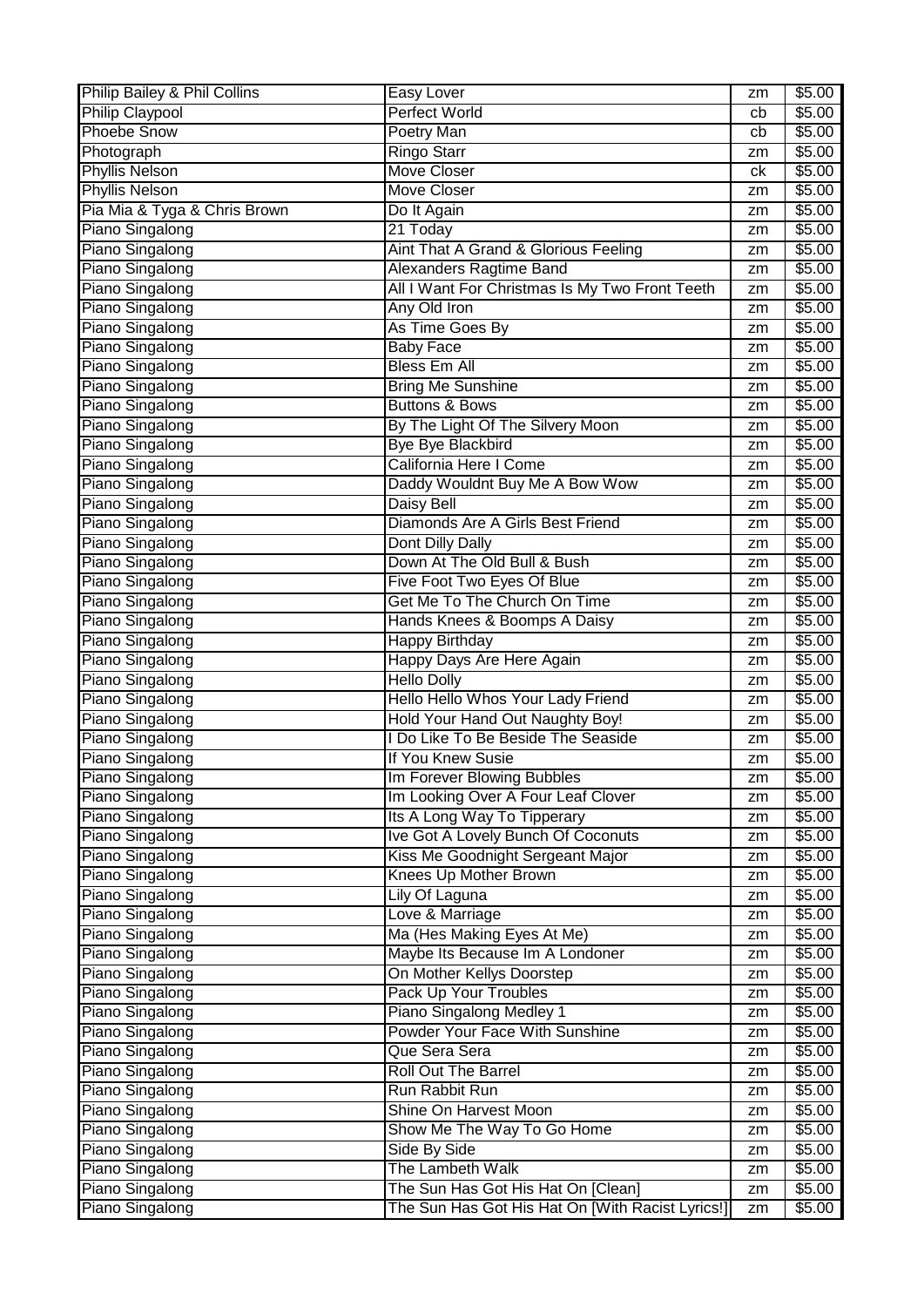| Piano Singalong     | The Trail Of The Lonesome Pine              | zm       | \$5.00           |
|---------------------|---------------------------------------------|----------|------------------|
| Piano Singalong     | The White Cliffs Of Dover                   | zm       | \$5.00           |
| Piano Singalong     | <b>Tiptoe Through The Tulips</b>            | zm       | \$5.00           |
| Piano Singalong     | <b>Underneath The Arches</b>                | zm       | \$5.00           |
| Piano Singalong     | <b>Well Meet Again</b>                      | zm       | \$5.00           |
| Piano Singalong     | Were Gonna Hang Out The Washing On The Sieg | zm       | \$5.00           |
| Piano Singalong     | When The Red Red Robin Comes Bob Bob Bobbi  | zm       | \$5.00           |
| Piano Singalong     | <b>When Youre Smiling</b>                   | zm       | \$5.00           |
| Piano Singalong     | Wish Me Luck As You Wave Me Goodbye         | zm       | \$5.00           |
| Piano Singalong     | Yes Sir Thats My Baby                       | zm       | \$5.00           |
| Piano Singalong     | You Are My Sunshine                         | zm       | \$5.00           |
| Piano Singalong     | You Made Me Love You                        | zm       | \$5.00           |
| Piano Singalong     | You Must Have Been A Beautiful Baby         | zm       | \$5.00           |
| Pickettywitch       | <b>That Same Old Feeling</b>                | zm       | \$5.00           |
| Pierces             | <b>Glorious</b>                             | zm       | \$5.00           |
| Pilot               | January                                     | zm       | \$5.00           |
| Pilot               | Magic                                       | cb       | \$5.00           |
| Pilot               | Magic                                       | zm       | \$5.00           |
| Pink                | A Million Dreams                            | ck       | \$5.00           |
| Pink                | A Million Dreams                            | zm       | \$5.00           |
| Pink                | All I Know So Far                           | сk       | \$5.00           |
| Pink                | All I Know So Far                           | zm       | \$5.00           |
| Pink                | All I Know So Far (Without Backing Vocals)  | zm       | \$5.00           |
| Pink                | <b>Beautiful Trauma</b>                     | cb       | \$5.00           |
| Pink                | <b>Beautiful Trauma (Clean Version)</b>     | zm       | \$5.00           |
| Pink                | <b>Beautiful Trauma (Explicit Version)</b>  | zm       | \$5.00           |
| Pink                | Blow Me (One Last Kiss)                     | zm       | \$5.00           |
| Pink                | Can We Pretend                              | сk       | \$5.00           |
| Pink                | Catch Me While Im Sleeping                  | cb       | \$5.00           |
| Pink                | Dear Mr President                           | cb       | \$5.00           |
| Pink                | Dear Mr President                           | zm       | \$5.00           |
| Pink                | Dont Let Me Get Me                          | cb       | \$5.00           |
| Pink                | <b>Family Portrait</b>                      | cb       | \$5.00           |
| Pink                | <b>Family Portrait</b>                      |          | \$5.00           |
| Pink                | <b>Feel Good Time</b>                       | zm       | \$5.00           |
| Pink                | <b>Fkin Perfect</b>                         | cb<br>cb | \$5.00           |
| Pink                | <b>Fkin Perfect</b>                         |          | \$5.00           |
| Pink                | Funhouse                                    | zm<br>cb | \$5.00           |
| <b>Pink</b>         | Funhouse                                    |          | \$5.00           |
| <b>Pink</b>         | <b>Get The Party Started</b>                | zm       | \$5.00           |
| <b>Pink</b>         | <b>Get The Party Started</b>                | cb       | \$5.00           |
| Pink                | Glitter In The Air                          | zm       |                  |
|                     |                                             | cb       | \$5.00           |
| <b>Pink</b><br>Pink | Glitter In The Air<br>God Is A DJ           | zm       | \$5.00<br>\$5.00 |
| Pink                | <b>Heartbreak Down</b>                      | cb       |                  |
|                     |                                             | cb       | \$5.00           |
| Pink                | <b>Hustle</b>                               | ck       | \$5.00           |
| Pink                | I Dont Believe You                          | cb       | \$5.00           |
| Pink                | I Dont Believe You                          | zm       | \$5.00           |
| <b>Pink</b>         | Just Like A Pill                            | cb       | \$5.00           |
| Pink                | Just Like A Pill                            | zm       | \$5.00           |
| Pink                | Just Like Fire                              | zm       | \$5.00           |
| Pink                | Just Like Fire (group sing version)         | ck       | \$5.00           |
| <b>Pink</b>         | Just Like Fire (solo singer)                | ck       | \$5.00           |
| <b>Pink</b>         | Leave Me Alone (Im Lonely)                  | zm       | \$5.00           |
| <b>Pink</b>         | <b>Most Girls</b>                           | cb       | \$5.00           |
| Pink                | <b>Most Girls</b>                           | zm       | \$5.00           |
| Pink                | <b>Nobody Knows</b>                         | zm       | \$5.00           |
| Pink                | Please Dont Leave Me                        | cb       | \$5.00           |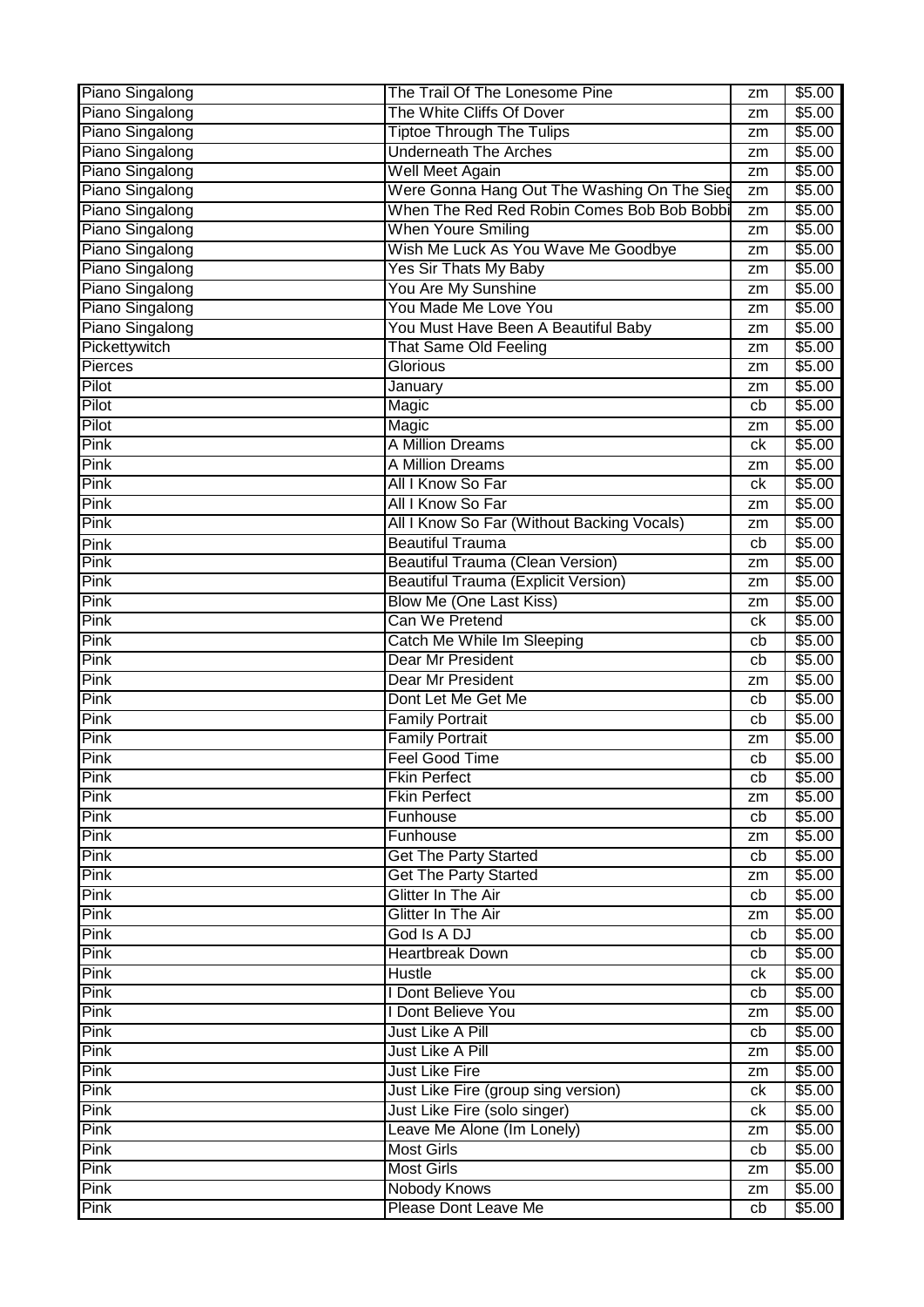| <b>Pink</b>                                           | Please Dont Leave Me                                       | zm       | \$5.00           |
|-------------------------------------------------------|------------------------------------------------------------|----------|------------------|
| Pink                                                  | <b>Raise Your Glass</b>                                    | cb       | \$5.00           |
| Pink                                                  | Raise Your Glass                                           | zm       | \$5.00           |
| Pink                                                  | <b>Secrets</b>                                             | ck       | \$5.00           |
| Pink                                                  | So What                                                    | cb       | \$5.00           |
| Pink                                                  | So What                                                    | zm       | \$5.00           |
| <b>Pink</b>                                           | Sober                                                      | cb       | \$5.00           |
| Pink                                                  | Sober                                                      | zm       | \$5.00           |
| Pink                                                  | <b>Stupid Girls</b>                                        | cb       | \$5.00           |
| Pink                                                  | <b>Stupid Girls</b>                                        | zm       | \$5.00           |
| Pink                                                  | There You Go                                               | cb       | \$5.00           |
| Pink                                                  | Trouble                                                    | cb       | \$5.00           |
| Pink                                                  | Trouble                                                    | zm       | \$5.00           |
| Pink                                                  | Try                                                        | zm       | \$5.00           |
| Pink                                                  | $U + Ur$ Hand                                              | cb       | \$5.00           |
| <b>Pink</b>                                           | $U + Ur$ Hand                                              | zm       | \$5.00           |
| Pink                                                  | Walk Me Home                                               | ck       | \$5.00           |
| Pink                                                  | <b>Walk Me Home</b>                                        | zm       | \$5.00           |
| Pink                                                  | <b>What About Us</b>                                       | ck       | \$5.00           |
| Pink                                                  | <b>What About Us</b>                                       | zm       | \$5.00           |
| Pink                                                  | <b>Whatever You Want</b>                                   | ck       | \$5.00           |
| Pink                                                  | <b>Whatever You Want (Clean Version)</b>                   | zm       | \$5.00           |
| Pink                                                  | <b>Whatever You Want (Explicit Version)</b>                | zm       | \$5.00           |
| Pink                                                  | Who Knew                                                   | cb       | \$5.00           |
| Pink                                                  | Who Knew                                                   | zm       | \$5.00           |
| Pink                                                  | Wild Hearts Cant Be Broken                                 | zm       | \$5.00           |
| Pink                                                  | <b>You Make Me Sick</b>                                    | cb       | \$5.00           |
| Pink & Cash Cash                                      | Can We Pretend                                             | zm       | \$5.00           |
| Pink & Lily Rose Cooper                               | <b>True Love</b>                                           | zm       | \$5.00           |
|                                                       |                                                            |          |                  |
|                                                       |                                                            |          |                  |
| Pink & Nate Ruess                                     | <b>Just Give Me A Reason</b>                               | ck       | \$5.00           |
| Pink & Nate Ruess                                     | Just Give Me A Reason                                      | zm       | \$5.00           |
| Pink & William Orbit                                  | Feel Good Time                                             | cb       | \$5.00           |
| Pink & Willow Sage Hart                               | Cover Me In Sunshine                                       | ck       | \$5.00           |
| <b>Pink Floyd</b>                                     | Another Brick In The Wall                                  | cb       | \$5.00           |
| <b>Pink Floyd</b>                                     | Another Brick In The Wall (Part 2)                         | zm       | \$5.00           |
| Pink Floyd                                            | <b>Comfortably Numb</b>                                    | zm       | \$5.00           |
| <b>Pink Floyd</b>                                     | Eclipse (Medley)                                           | zm       | \$5.00           |
| <b>Pink Floyd</b>                                     | <b>Hey You</b>                                             | zm       | \$5.00           |
| <b>Pink Floyd</b>                                     | Wish You Were Here                                         | zm       | \$5.00           |
| <b>Pinkees</b>                                        | Danger Games                                               | zm       | \$5.00           |
| <b>Pinkertons Assorted Colours</b>                    | <b>Mirror Mirror</b>                                       | zm       | \$5.00           |
| Pinkfong                                              | <b>Baby Shark</b>                                          | ck       | \$5.00           |
| Pinkfong                                              | <b>Baby Shark</b>                                          | zm       | \$5.00           |
| Pinkfong                                              | Baby Shark (No Backing Vocals)                             | zm       | \$5.00           |
| PinMonkey                                             | <b>Barb Wire &amp; Roses</b>                               | cb       | \$5.00           |
| PinMonkey                                             | I Drove All Night                                          | cb       | \$5.00           |
| PinMonkey                                             | Lets Kill Saturday Night                                   | cb       | \$5.00           |
| <b>Piper Rockelle</b>                                 | <b>Butterflies</b>                                         | zm       | \$5.00           |
| <b>Pipkins</b>                                        | <b>Gimme Dat Ding</b>                                      | cb       | \$5.00           |
| <b>Pirates Of The Mississippi</b>                     | <b>Feed Jake</b>                                           | cb       | \$5.00           |
| Pirates Of The Mississippi                            | Speak Of The Devil                                         | cb       | \$5.00           |
| <b>Pistol Annies</b>                                  | <b>Hell On Heels</b>                                       | cb       | \$5.00           |
| Pitbull                                               | <b>Hotel Room Service</b>                                  | zm       | \$5.00           |
| Pitbull & Chris Brown                                 | <b>International Love</b>                                  | zm       | \$5.00           |
| Pitbull & Kesha                                       | Timber                                                     | zm       | \$5.00           |
| Pitbull & Ne Yo Nayer & Afrojack                      | Give Me Everything (Duet Version)                          | zm       | \$5.00           |
| Pitbull & Ne Yo Nayer & Afrojack<br><b>Pixie Lott</b> | Give Me Everything (Male Vocals Only)<br>All About Tonight | zm<br>zm | \$5.00<br>\$5.00 |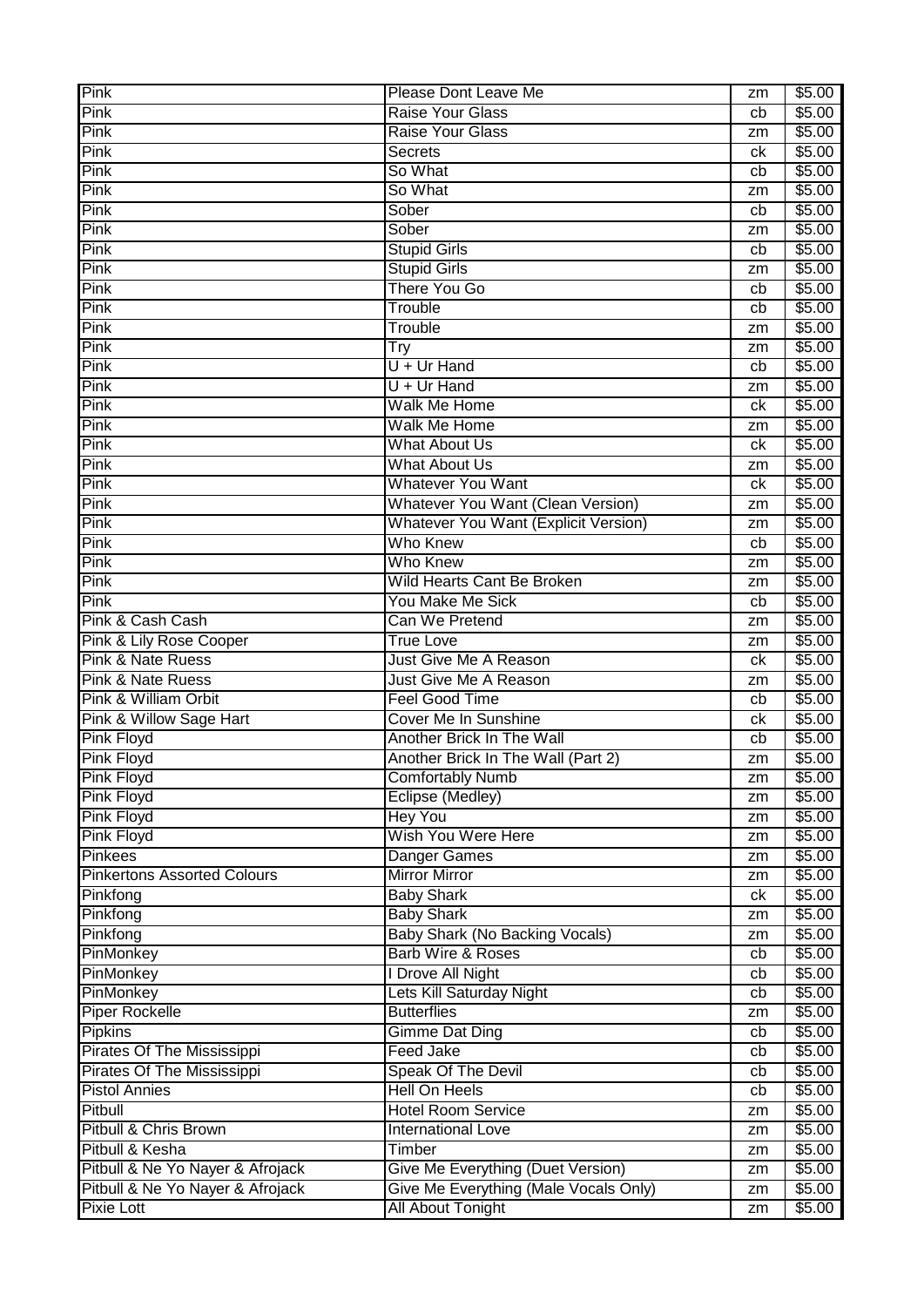| <b>Pixie Lott</b>       | <b>Band Aid</b>                  | zm              | \$5.00 |
|-------------------------|----------------------------------|-----------------|--------|
| <b>Pixie Lott</b>       | Boys & Girls                     | zm              | \$5.00 |
| <b>Pixie Lott</b>       | <b>Cry Me Out</b>                | zm              | \$5.00 |
| <b>Pixie Lott</b>       | <b>Kiss The Stars</b>            | zm              | \$5.00 |
| <b>Pixie Lott</b>       | Mama Do                          | zm              | \$5.00 |
| <b>Pixie Lott</b>       | Turn It Up                       | zm              | \$5.00 |
| <b>Pixie Lott</b>       | <b>Use Somebody</b>              | zm              | \$5.00 |
| <b>Pixies</b>           | <b>Here Comes Your Man</b>       | zm              | \$5.00 |
| <b>Pixies</b>           | Monkey Gone To Heaven            | zm              | \$5.00 |
| <b>Pixies</b>           | The Holiday Song                 | zm              | \$5.00 |
| <b>Pixies</b>           | Where Is My Mind                 | zm              | \$5.00 |
| Pi & Duncan             | Lets Get Ready To Rumble         | zm              | \$5.00 |
| <b>PJ Proby</b>         | <b>Niki Hoeky</b>                | cb              | \$5.00 |
| Placebo                 | Every You Every Me               | zm              | \$5.00 |
| Placebo                 | <b>Nancy Boy</b>                 | zm              | \$5.00 |
| Placebo                 | Song To Say Goodbye              | zm              | \$5.00 |
| Placebo                 | The Bitter End                   | zm              | \$5.00 |
| <b>Plain White Ts</b>   | 1 2 3 4 (I Love You)             | cb              | \$5.00 |
| <b>Plain White Ts</b>   | <b>Hey There Delilah</b>         | cb              | \$5.00 |
| <b>Plain White Ts</b>   | <b>Hey There Delilah</b>         | zm              | \$5.00 |
| <b>Plain White Ts</b>   | <b>Rhythm Of Love</b>            | cb              | \$5.00 |
| Plan B                  | <b>She Said</b>                  | zm              | \$5.00 |
| <b>Plastic Ono Band</b> | <b>Give Peace A Chance</b>       | cb              | \$5.00 |
| Platters                | <b>Harbour Lights</b>            | cb              | \$5.00 |
| <b>Platters</b>         | If I Didnt Care                  | cb              | \$5.00 |
| <b>Platters</b>         | <b>My Prayer</b>                 | cb              | \$5.00 |
| <b>Platters</b>         | <b>My Prayer</b>                 | zm              | \$5.00 |
| <b>Platters</b>         | <b>Only You</b>                  | zm              | \$5.00 |
| <b>Platters</b>         | Only You (And You Alone)         | cb              | \$5.00 |
| <b>Platters</b>         | <b>Remember When</b>             | zm              | \$5.00 |
| <b>Platters</b>         | Smoke Gets In Your Eyes          | cb              | \$5.00 |
| <b>Platters</b>         | <b>Smoke Gets In Your Eyes</b>   | zm              | \$5.00 |
| <b>Platters</b>         | <b>The Great Pretender</b>       | cb              | \$5.00 |
| <b>Platters</b>         | <b>The Great Pretender</b>       | zm              | \$5.00 |
| <b>Platters</b>         | <b>Twilight Time</b>             | cb              | \$5.00 |
| <b>Platters</b>         | <b>Twilight Time</b>             | $z\overline{m}$ | \$5.00 |
| <b>Platters</b>         | <b>Youve Got The Magic Touch</b> | cb              | \$5.00 |
| Player                  | <b>Baby Come Back</b>            | cb              | \$5.00 |
| Player                  | <b>Baby Come Back</b>            | zm              | \$5.00 |
| Player 1                | Space Invaders                   | ck              | \$5.00 |
| Player 1                | Space Invaders (radio edit)      | ck              | \$5.00 |
| Plumb                   | <b>Sink N Swim</b>               | cb              | \$5.00 |
| Pocahontas              | <b>Listen With Your Heart</b>    | zm              | \$5.00 |
| Pocahontas              | Savages (Parts I & II)           | zm              | \$5.00 |
| <b>POD</b>              | Alive                            | cb              | \$5.00 |
| <b>POD</b>              | <b>Boom</b>                      | cb              | \$5.00 |
| <b>POD</b>              | <b>Thinking About Forever</b>    | cb              | \$5.00 |
| POD                     | Youth Of The Nation              | cb              | \$5.00 |
| Poe                     | <b>Hey Pretty</b>                | cb              | \$5.00 |
| Pogues                  | Dark Streets Of London           |                 | \$5.00 |
| Pogues                  | Dirty Old Town                   | zm              | \$5.00 |
| Pogues                  | Dirty Old Town                   | nz<br>zm        | \$5.00 |
| Pogues                  | Fiesta                           | zm              | \$5.00 |
| Pogues                  | <b>Sally Maclennane</b>          | zm              | \$5.00 |
| Pogues & Kirsty Maccoll | Fairytale Of New York            | zm              | \$5.00 |
| Pogues & The Dubliners  | The Irish Rover                  |                 | \$5.00 |
| <b>Pointer Sisters</b>  | Automatic                        | zm<br>cb        | \$5.00 |
| <b>Pointer Sisters</b>  | Automatic                        |                 | \$5.00 |
|                         |                                  | zm              |        |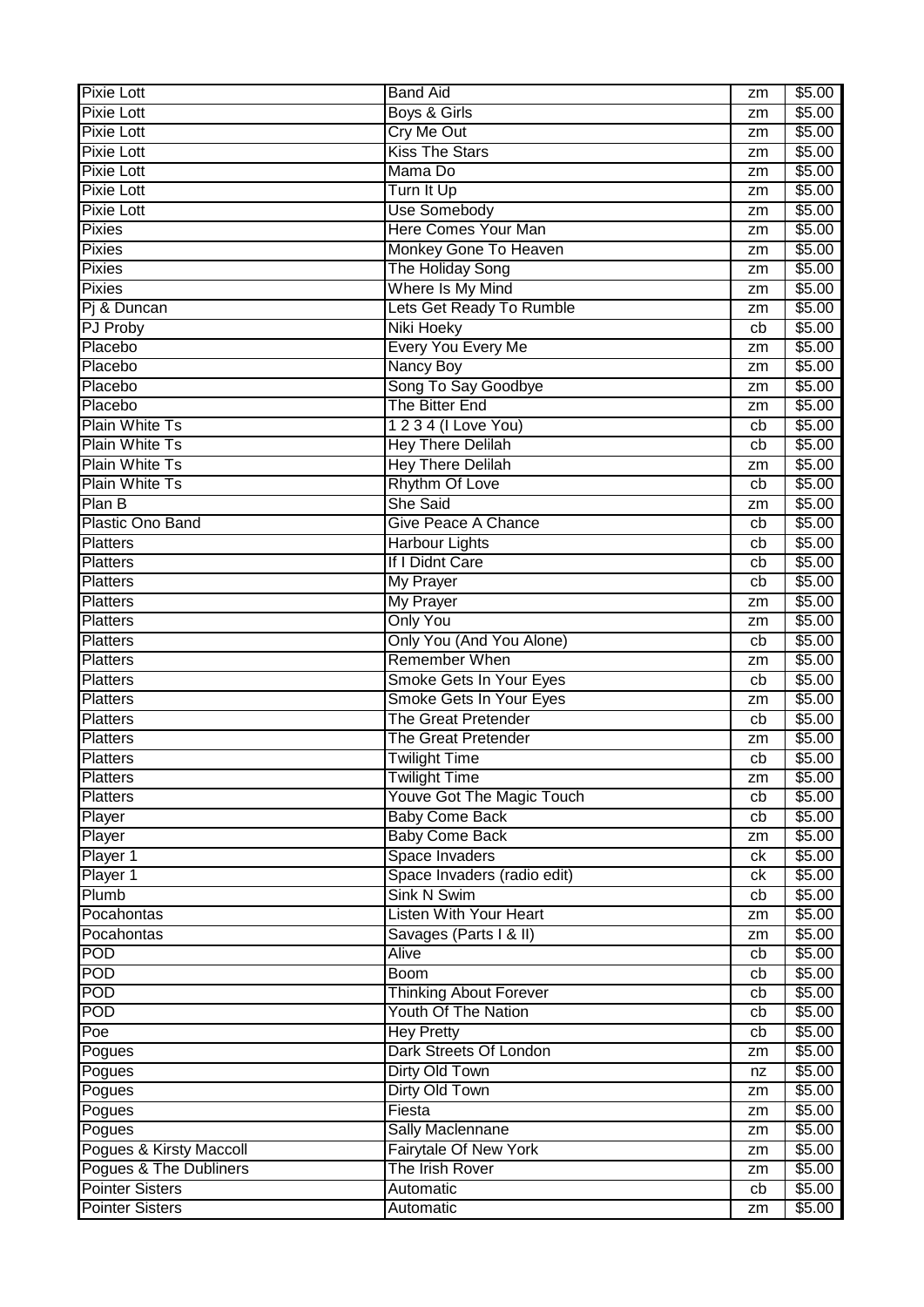| <b>Pointer Sisters</b>           | Fire                                          | cb | \$5.00 |
|----------------------------------|-----------------------------------------------|----|--------|
| <b>Pointer Sisters</b>           | Hes So Shy                                    | cb | \$5.00 |
| <b>Pointer Sisters</b>           | How Long (Betcha Got A Chick On The Side)     | cb | \$5.00 |
| <b>Pointer Sisters</b>           | Im So Excited                                 | cb | \$5.00 |
| <b>Pointer Sisters</b>           | Im So Excited                                 | zm | \$5.00 |
| <b>Pointer Sisters</b>           | Jump                                          | ck | \$5.00 |
| <b>Pointer Sisters</b>           | Jump (For My Love)                            | zm | \$5.00 |
| <b>Pointer Sisters</b>           | <b>Neutron Dance</b>                          | cb | \$5.00 |
| <b>Pointer Sisters</b>           | <b>Slow Hand</b>                              | cb | \$5.00 |
| <b>Pointer Sisters</b>           | <b>Slow Hand</b>                              | zm | \$5.00 |
| <b>Pointer Sisters</b>           | Yes We Can Can                                | cb | \$5.00 |
| Pointer Sisters (Bonnie Pointer) | <b>Heaven Must Have Sent You</b>              | cb | \$5.00 |
| Poison                           | Every Rose Has Its Thorn                      | cb | \$5.00 |
| Poison                           | Every Rose Has Its Thorn                      | zm | \$5.00 |
| Poison                           | Fallen Angel                                  | cb | \$5.00 |
| Poison                           | I Want Action                                 | cb | \$5.00 |
| Poison                           | Nothin But A Good Time                        | cb | \$5.00 |
| Poison                           | Talk Dirty To Me                              | cb | \$5.00 |
| Poison                           | <b>Unskinny Bop</b>                           | cb | \$5.00 |
| Police                           | <b>Cant Stand Losing You</b>                  | zm | \$5.00 |
| Police                           | De Do Do Do De Da Da Da                       | ck | \$5.00 |
| Police                           | De Do Do Do De Da Da Da                       | zm | \$5.00 |
| Police                           | Dont Stand So Close To Me                     | cb | \$5.00 |
| Police                           | Dont Stand So Close To Me                     | zm | \$5.00 |
| Police                           | Every Breath You Take                         | cb | \$5.00 |
| Police                           | <b>Every Breath You Take</b>                  | zm | \$5.00 |
| Police                           | Every Little Thing She Does Is Magic          | cb | \$5.00 |
| Police                           | Every Little Thing She Does Is Magic          | zm | \$5.00 |
| Police                           | Message In A Bottle                           | cb | \$5.00 |
| Police                           | Message In A Bottle                           | zm | \$5.00 |
| Police                           | Roxanne                                       | cb | \$5.00 |
| Police                           | Roxanne                                       | zm | \$5.00 |
| Police                           | So Lonely                                     | zm | \$5.00 |
| Police                           | Walking On The Moon                           | ck | \$5.00 |
| Police                           | <b>Walking On The Moon</b>                    | zm | \$5.00 |
| Police                           | <b>Wrapped Around Your Finger</b>             | cb | \$5.00 |
| Poni Tails                       | Born Too Late                                 | zm | \$5.00 |
| <b>Poppy Family</b>              | Which Way Are You Goin Billy                  | cb | \$5.00 |
| Porgy & Bess                     | Summertime                                    | zm | \$5.00 |
| Porter Wagoner                   | A Satisfied Mind                              | cb | \$5.00 |
| Porter Wagoner                   | <b>Big Wind</b>                               | cb | \$5.00 |
| Porter Wagoner                   | Companys Comin                                | cb | \$5.00 |
| Porter Wagoner                   | Eat Drink & Be Merry (For Tomorrow Youll Cry) | cb | \$5.00 |
| Porter Wagoner                   | Green Green Grass Of Home                     | cb | \$5.00 |
| Porter Wagoner                   | <b>III Go Down Swinging</b>                   | cb | \$5.00 |
| Porter Wagoner                   | Ive Enjoyed As Much Of This As I Can Stand    | cb | \$5.00 |
| Porter Wagoner                   | <b>Misery Loves Company</b>                   | cb | \$5.00 |
| Porter Wagoner                   | <b>Skid Row Joe</b>                           | cb | \$5.00 |
| Porter Wagoner                   | Sorrow On The Rocks                           | cb | \$5.00 |
| Porter Wagoner                   | The Carroll County Accident                   | cb | \$5.00 |
| Porter Wagoner                   | The Cold Hard Facts Of Life                   | cb | \$5.00 |
| Porter Wagoner                   | <b>Tryin To Forget The Blues</b>              | cb | \$5.00 |
| Porter Wagoner                   | We Wish You A Merry Christmas                 | cb | \$5.00 |
| Porter Wagoner                   | <b>Yall Come</b>                              | cb | \$5.00 |
| Porter Wagoner                   | <b>Your Old Love Letters</b>                  | cb | \$5.00 |
| Porter Wagoner & Dolly Parton    | <b>Before I Met You</b>                       | cb | \$5.00 |
| Porter Wagoner & Dolly Parton    | Better Move It On Home                        | cb | \$5.00 |
| Porter Wagoner & Dolly Parton    | <b>Burning The Midnight Oil</b>               | cb | \$5.00 |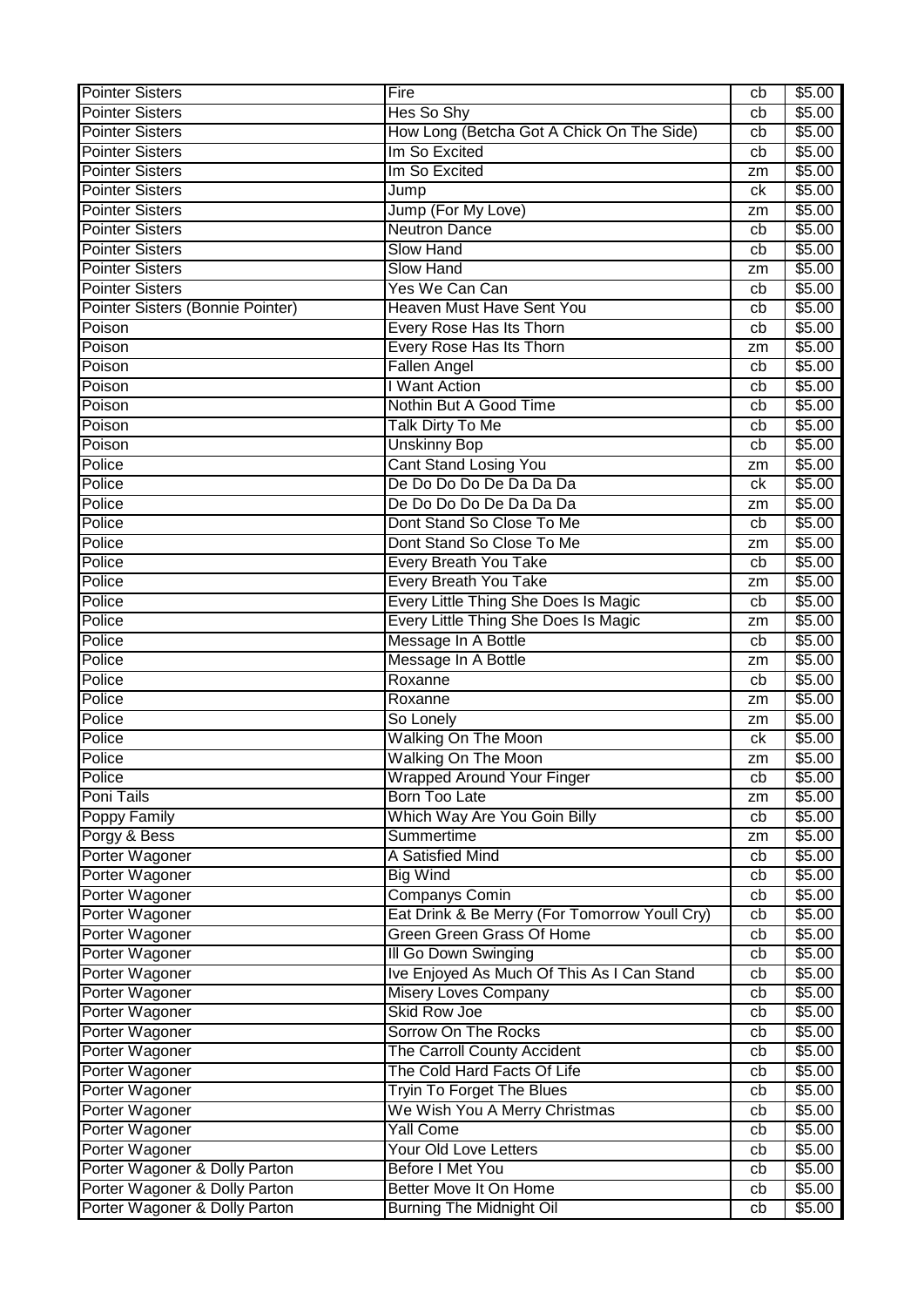| Porter Wagoner & Dolly Parton                      | Daddy Was An Old Time Preacher Man           | cb       | \$5.00         |
|----------------------------------------------------|----------------------------------------------|----------|----------------|
| Porter Wagoner & Dolly Parton                      | Forty Miles From Poplar Bluff                | cb       | \$5.00         |
| Porter Wagoner & Dolly Parton                      | <b>Holding On To Nothin</b>                  | cb       | \$5.00         |
| Porter Wagoner & Dolly Parton                      | If Teardrops Were Pennies                    | cb       | \$5.00         |
| Porter Wagoner & Dolly Parton                      | If You Go III Follow You                     | cb       | \$5.00         |
| Porter Wagoner & Dolly Parton                      | Jeannies Afraid Of The Dark                  | cb       | \$5.00         |
| Porter Wagoner & Dolly Parton                      | <b>Making Plans</b>                          | cb       | \$5.00         |
| Porter Wagoner & Dolly Parton                      | Please Dont Stop Loving Me                   | cb       | \$5.00         |
| Porter Wagoner & Dolly Parton                      | The Last Thing On My Mind                    | cb       | \$5.00         |
| Porter Wagoner & Dolly Parton                      | <b>Tomorrow Is Forever</b>                   | cb       | \$5.00         |
| Porter Wagoner & Dolly Parton                      | <b>Well Get Ahead Someday</b>                | cb       | \$5.00         |
| Porter Wagoner & Dolly Parton                      | Yours Love                                   | cb       | \$5.00         |
| Portugal & The Man                                 | <b>Feel It Still</b>                         | cb       | \$5.00         |
| Portugal The Man                                   | Feel It Still                                |          | \$5.00         |
| <b>Post Malone</b>                                 | <b>Better Now</b>                            | zm<br>ck | \$5.00         |
| Post Malone                                        |                                              |          |                |
|                                                    | <b>Candy Paint</b>                           | ck       | \$5.00         |
| Post Malone                                        | Circles                                      | ck       | \$5.00         |
| Post Malone                                        | Circles                                      | zm       | \$5.00         |
| <b>Post Malone</b>                                 | I Fall Apart                                 | ck       | \$5.00         |
| <b>Post Malone</b>                                 | I Fall Apart                                 | zm       | \$5.00         |
| Post Malone                                        | Only Wanna Be With You                       | ck       | \$5.00         |
| <b>Post Malone</b>                                 | Psycho                                       | ck       | \$5.00         |
| Post Malone                                        | Wow                                          | сk       | \$5.00         |
| Post Malone & 21 Savage                            | Rockstar                                     | ck       | \$5.00         |
| Post Malone & 21 Savage                            | Rockstar (Explicit Version)                  | zm       | \$5.00         |
| Post Malone & 21 Savage                            | Rockstar (No Swearing Version)               | zm       | \$5.00         |
| Post Malone & Swae Lee                             | Sunflower                                    | ck       | \$5.00         |
| Post Malone & Ty Dolla Sign                        | Psycho                                       | zm       | \$5.00         |
| Post Malone & Weeknd                               | One Right Now                                | ck       | \$5.00         |
| Post Malone & Young Thug                           | Goodbyes                                     | ck       | \$5.00         |
| Powderfinger                                       | Day By Day                                   | ck       | \$8.00         |
| Powderfinger                                       | Daybreak                                     | ck       | \$8.00         |
| Powderfinger                                       | Love Your Way                                | сk       | \$5.00         |
| Powderfinger                                       | My Happiness                                 | ck       | \$5.00         |
| Powderfinger                                       | On My Mind                                   | ck       | \$5.00         |
| Powderfinger                                       | Since You Been Gone                          | сk       | \$8.00         |
| Powderfinger                                       | Stumblin                                     | ck       | \$8.00         |
| <b>Power Station</b>                               | Some Like It Hot                             | cb       | \$5.00         |
| Powfu & Beabadoo Bee                               | Death Bed                                    | zm       | \$5.00         |
| Pratt & Mcclain                                    | Happy Days (Tv Theme)                        | zm       | \$5.00         |
| <b>Prefab Sprout</b>                               | Bonny                                        | zm       | \$5.00         |
| <b>Prefab Sprout</b>                               | Bonny (Without Backing Vocals)               | zm       | $\sqrt{$5.00}$ |
| <b>Prefab Sprout</b>                               | The King Of Rock N Roll                      | zm       | \$5.00         |
| <b>Prefab Sprout</b>                               | When Love Breaks Down                        | zm       | \$5.00         |
| <b>Prefab Sprout</b>                               | When Love Breaks Down (Without Backing Vocal | zm       | \$5.00         |
| Presidents Of The United States Of America Peaches |                                              |          | \$5.00         |
| <b>Presidents Of The USA</b>                       | Video Killed The Radio Star                  | zm       | \$5.00         |
|                                                    | 2000 Miles                                   | zm       |                |
| Pretenders                                         |                                              | zm       | \$5.00         |
| Pretenders                                         | Back On The Chain Gang                       | cb       | \$5.00         |
| Pretenders                                         | Back On The Chain Gang                       | zm       | \$5.00         |
| Pretenders                                         | <b>Brass In Pocket</b>                       | zm       | \$5.00         |
| Pretenders                                         | Brass In Pocket (Im Special)                 | cb       | \$5.00         |
| Pretenders                                         | Dont Get Me Wrong                            | ck       | \$5.00         |
| Pretenders                                         | Dont Get Me Wrong                            | zm       | \$5.00         |
| Pretenders                                         | Hymn To Her                                  | ck       | \$5.00         |
| Pretenders                                         | I Go To Sleep                                | zm       | \$5.00         |
| Pretenders                                         | <b>III Stand By You</b>                      | ck       | \$5.00         |
| Pretenders                                         | III Stand By You                             | zm       | \$5.00         |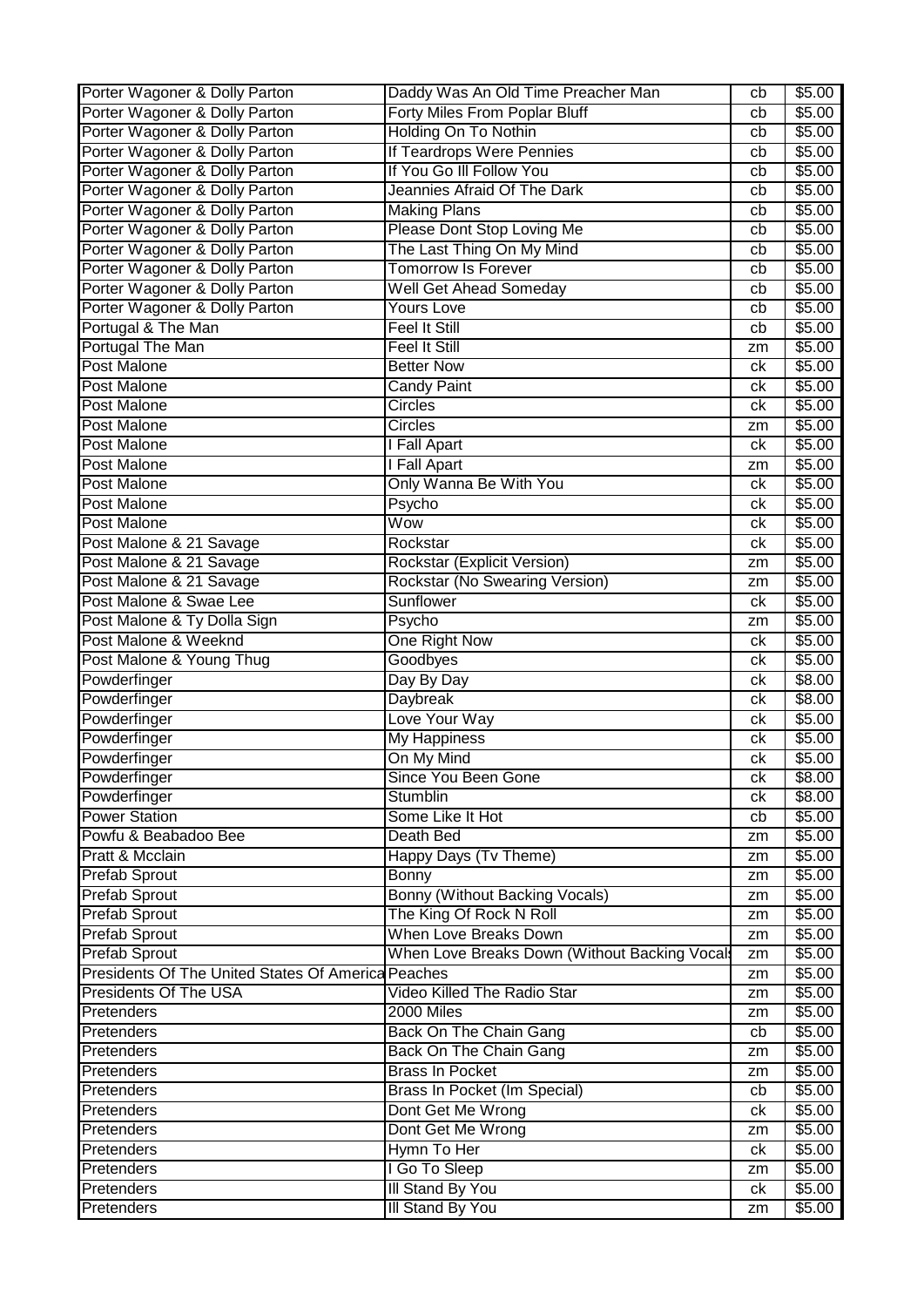| Pretenders             | Kid                                         | zm | \$5.00 |
|------------------------|---------------------------------------------|----|--------|
| Pretenders             | <b>Night In My Veins</b>                    | zm | \$5.00 |
| Pretenders             | <b>Stop Your Sobbing</b>                    | ck | \$5.00 |
| Pretenders             | <b>Stop Your Sobbing</b>                    | zm | \$5.00 |
| Pretenders             | Talk Of The Town                            | ck | \$5.00 |
| Pretenders             | Talk Of The Town                            | zm | \$5.00 |
| Pretenders             | Thin Line Between Love & Hate               | ck | \$5.00 |
| <b>Pretty Poison</b>   | Catch Me Im Falling                         | cb | \$5.00 |
| Pricey                 | <b>Courtesy Bus</b>                         | ck | \$8.00 |
| <b>Primal Scream</b>   | <b>Rocks</b>                                | zm | \$5.00 |
| Primitives             | $\overline{Crash}$                          | zm | \$5.00 |
| Prince                 | 1999 (nineteen ninety nine)                 | cb | \$5.00 |
| Prince                 | 1999 (nineteen ninety nine)                 | zm | \$5.00 |
| Prince                 | <b>Alphabet Street</b>                      | cb | \$5.00 |
| Prince                 | <b>Call My Name</b>                         | cb | \$5.00 |
| Prince                 | Cream                                       | cb | \$5.00 |
| Prince                 | <b>Delirious</b>                            | zm | \$5.00 |
| Prince                 | Diamonds & Pearls                           | cb | \$5.00 |
| Prince                 | I Wanna Be Your Lover                       | zm | \$5.00 |
| Prince                 | I Would Die 4 U                             | cb | \$5.00 |
| Prince                 | Kiss                                        | cb | \$5.00 |
| Prince                 | <b>Kiss</b>                                 | zm | \$5.00 |
| Prince                 | Lets Go Crazy                               | cb | \$5.00 |
| Prince                 | <b>Little Red Corvette</b>                  | zm | \$5.00 |
| Prince                 | Pop Life                                    | cb | \$5.00 |
| Prince                 | <b>Purple Rain</b>                          | cb | \$5.00 |
| Prince                 | <b>Purple Rain</b>                          | zm | \$5.00 |
| Prince                 | Raspberry Beret                             | cb | \$5.00 |
| Prince                 | <b>Raspberry Beret</b>                      | zm | \$5.00 |
| Prince                 | Sign O The Times                            | cb | \$5.00 |
| Prince                 | The Most Beautiful Girl                     | cb | \$5.00 |
| Prince                 | The Most Beautiful Girl In The World        | zm | \$5.00 |
| Prince                 | Thieves In The Temple                       | cb | \$5.00 |
| Prince                 | <b>U Got The Look</b>                       | cb | \$5.00 |
| Prince                 | <b>When Doves Cry</b>                       | cb | \$5.00 |
| Prince                 | <b>When Doves Cry</b>                       | zm | \$5.00 |
| <b>Prince Tui Teka</b> | $\overline{E}$ Ipo                          | nz | \$5.00 |
| Prince Tui Teka        | For The Life Of Me                          | nz | \$5.00 |
| Prince Tui Teka        | Mum                                         | nz | \$5.00 |
| Prince Tui Teka        | Raggedy Ann                                 | nz | \$5.00 |
| <b>Princess</b>        | Say Im Your Number One                      | zm | \$5.00 |
| Proclaimers            | Im Gonna Be (500 miles) (Duet No Harmony)   | zm | \$5.00 |
| Proclaimers            | Im Gonna Be (500 miles) (Solo With Harmony) | zm | \$5.00 |
| Proclaimers            | Im Gonna Be 500 miles                       | ck | \$5.00 |
| Proclaimers            | Im On My Way                                | ck | \$5.00 |
| Proclaimers            | Im On My Way (No Harmony)                   | zm | \$5.00 |
| Proclaimers            | Im On My Way (With Harmony)                 | zm | \$5.00 |
| Proclaimers            | Lets Get Married                            | zm | \$5.00 |
| Proclaimers            | Letter From America (For Duet)              | zm | \$5.00 |
| Proclaimers            | Letter From America (For Solo Singer)       | zm | \$5.00 |
| Proclaimers            | Life With You                               | zm | \$5.00 |
| Proclaimers            | Life With You (No Harmonies)                | zm | \$5.00 |
| Proclaimers            | Over & Done With                            | zm | \$5.00 |
| Proclaimers            | Sunshine On Leith (For Duet)                | zm | \$5.00 |
| Proclaimers            | Sunshine On Leith (For Solo Male)           | zm | \$5.00 |
| Procol Harum           | A Whiter Shade Of Pale                      | cb | \$5.00 |
| <b>Procol Harum</b>    | A Whiter Shade Of Pale                      | zm | \$5.00 |
| Prodigy                | Firestarter                                 | zm | \$5.00 |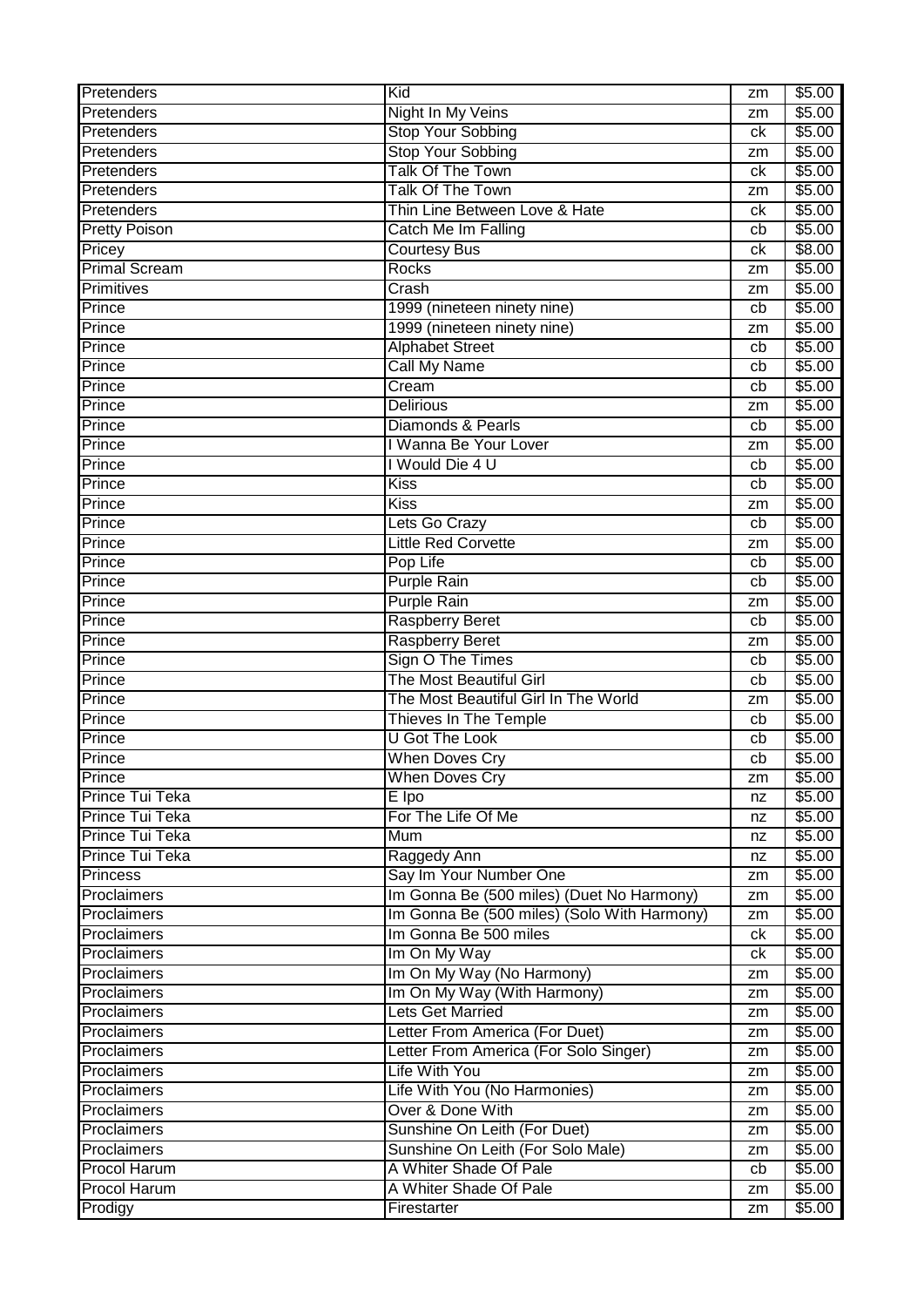| Professor Green & Emeli Sande             | Read All About It (Duet Version)    | zm | \$5.00 |
|-------------------------------------------|-------------------------------------|----|--------|
| Professor Green & Emeli Sande             | Read All About It (For Solo Male)   | zm | \$5.00 |
| Professor Green & Lily Allen              | <b>Just Be Good To Green</b>        | zm | \$5.00 |
| Professor Green & Tori Kelly              | Lullaby                             | zm | \$5.00 |
| Propaganda                                | Duel                                | zm | \$5.00 |
| Pseudo Echo                               | Dont Go                             | сk | \$8.00 |
| Pseudo Echo                               | Funkytown                           | cb | \$5.00 |
| $\overline{\mathsf{Psy}}$                 | Gangnam Style                       | zm | \$5.00 |
| $\overline{\text{PSY}}$                   | Gangnam Style (English)             | ck | \$5.00 |
| <b>Psychedelic Furs</b>                   | Heaven                              | zm | \$5.00 |
| <b>Public Announcement</b>                | Mamacita                            | cb | \$5.00 |
| Puddle Of Mudd                            | <b>Blurry</b>                       | cb | \$5.00 |
| Puddle Of Mudd                            | Drift & Die                         | cb | \$5.00 |
| Puddle Of Mudd                            | <b>Heel Over Head</b>               | cb | \$5.00 |
| Puddle Of Mudd                            | Psycho                              | cb | \$5.00 |
| <b>Puddle Of Mudd</b>                     | She Hates Me                        | cb | \$5.00 |
| Puddle Of Mudd                            | We Dont Have To Look Back Now       |    |        |
|                                           |                                     | cb | \$5.00 |
| Puff Daddy & Faith Evans                  | <b>III Be Missing You</b>           | cb | \$5.00 |
| Puff Daddy & Faith Evans & 112            | <b>III Be Missing You</b>           | zm | \$5.00 |
| Pulp                                      | <b>Babies</b>                       | zm | \$5.00 |
| Pulp                                      | <b>Common People</b>                | сk | \$5.00 |
| Pulp                                      | <b>Common People</b>                | zm | \$5.00 |
| Pulp                                      | Disco 2000                          | ck | \$5.00 |
| Pulp                                      | <b>Disco 2000</b>                   | zm | \$5.00 |
| Pulp                                      | Do You Remember The First Time      | zm | \$5.00 |
| Pulp                                      | <b>Mile End</b>                     | zm | \$5.00 |
| Pulp                                      | Sorted For Es & Wizz                | zm | \$5.00 |
| Pulp                                      | The Pulp Medley                     | zm | \$5.00 |
| Pulp                                      | <b>Underwear</b>                    | zm | \$5.00 |
| <b>Pure Prairie League</b>                | Amie                                | cb | \$5.00 |
| Pure Prairie League                       | Let Me Love You Tonight             | cb | \$5.00 |
| <b>Pure Prairie League</b>                | Two Lane Highway                    | cb | \$5.00 |
| Pussycat                                  | If You Ever Come To Amsterdam       | zm | \$5.00 |
| Pussycat                                  | Mississippi                         | zm | \$5.00 |
| Pussycat                                  | Mississippi (no bv)                 | ck | \$5.00 |
| <b>Pussycat Dolls</b>                     | Beep                                | zm | \$5.00 |
| <b>Pussycat Dolls</b>                     | Buttons                             | cb | \$5.00 |
| <b>Pussycat Dolls</b>                     | Dontcha                             | cb | \$5.00 |
| <b>Pussycat Dolls</b>                     | Dontcha (No Rapping)                | zm | \$5.00 |
| <b>Pussycat Dolls</b>                     | <b>Feelin Good</b>                  | cb | \$5.00 |
| <b>Pussycat Dolls</b>                     | <b>How Many Times How Many Lies</b> | cb | \$5.00 |
| <b>Pussycat Dolls</b>                     | Hush Hush                           | cb | \$5.00 |
| <b>Pussycat Dolls</b>                     | I Dont Need A Man                   | cb | \$5.00 |
| <b>Pussycat Dolls</b>                     | <b>Hate This Part</b>               | cb | \$5.00 |
| <b>Pussycat Dolls</b>                     | <b>Right Now</b>                    | cb | \$5.00 |
| <b>Pussycat Dolls</b>                     | Stickwitu                           | cb | \$5.00 |
| <b>Pussycat Dolls</b>                     | Stickwitu                           | zm | \$5.00 |
| <b>Pussycat Dolls</b>                     | Sway                                | cb | \$5.00 |
| <b>Pussycat Dolls</b>                     | Sway                                | zm | \$5.00 |
| <b>Pussycat Dolls</b>                     | <b>Takin Over The World</b>         | cb | \$5.00 |
| <b>Pussycat Dolls</b>                     | <b>Top Of The World</b>             | cb | \$5.00 |
| <b>Pussycat Dolls</b>                     | <b>Wait A Minute</b>                | cb | \$5.00 |
| <b>Pussycat Dolls</b>                     | When I Grow Up                      | cb | \$5.00 |
| <b>Pussycat Dolls</b>                     | When I Grow Up                      | zm | \$5.00 |
| Pussycat Dolls & AR Rahman                | Jai Ho (You Are My Destiny)         | zm | \$5.00 |
| <b>Pussycat Dolls &amp; Missy Elliott</b> | <b>Watcha Think About That</b>      | cb | \$5.00 |
| Pussycat Dolls & R Kelly                  | Out Of This Club                    | cb | \$5.00 |
| Pussycat Dolls & Will I Am                | Beep                                | cb | \$5.00 |
|                                           |                                     |    |        |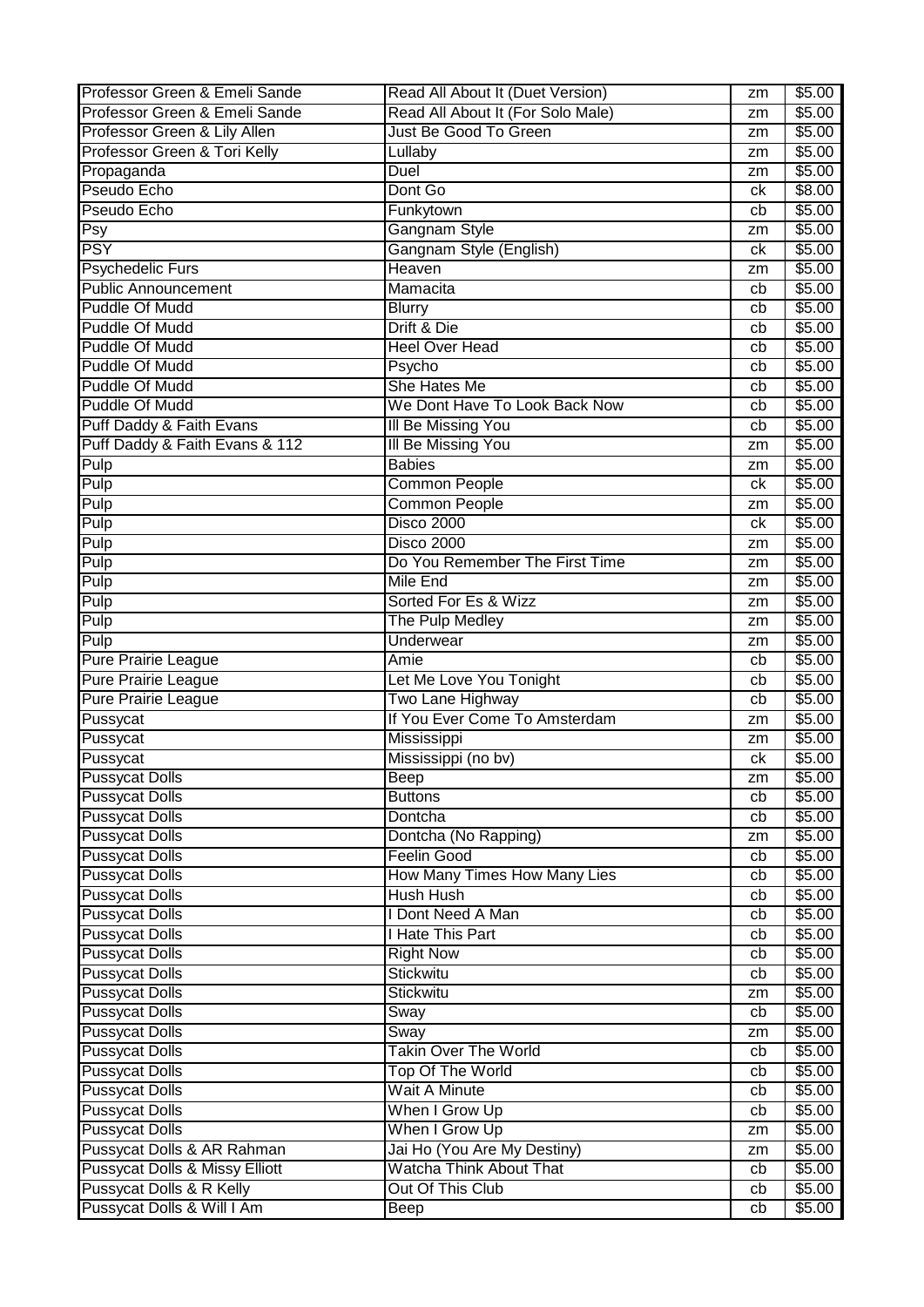| Pussyfoot               | The Way That You Do It                | ck | $\sqrt{$8.00}$ |
|-------------------------|---------------------------------------|----|----------------|
| $\overline{\sf QED}$    | Everywhere I Go                       | ck | \$8.00         |
| Quarterflash            | Harden My Heart                       | cb | \$5.00         |
| Queen                   | A Kind Of Magic                       | ck | \$5.00         |
| Queen                   | A Kind Of Magic                       | zm | \$5.00         |
| Queen                   | Another One Bites The Dust            | cb | \$5.00         |
| Queen                   | <b>Another One Bites The Dust</b>     | zm | \$5.00         |
| Queen                   | <b>Bicycle Race</b>                   | zm | \$5.00         |
| Queen                   | <b>Bohemian Rhapsody</b>              | cb | \$5.00         |
| Queen                   | <b>Bohemian Rhapsody</b>              | zm | \$5.00         |
| Queen                   | <b>Crazy Little Thing Called Love</b> | cb | \$5.00         |
| Queen                   | <b>Crazy Little Thing Called Love</b> | zm | \$5.00         |
| Queen                   | Dont Stop Me Now                      | ck | \$5.00         |
| Queen                   | Dont Stop Me Now                      | zm | \$5.00         |
| Queen                   | <b>Fat Bottomed Girls</b>             | ck | \$5.00         |
| Queen                   | <b>Fat Bottomed Girls</b>             | zm | \$5.00         |
| Queen                   | Flash                                 | zm | \$5.00         |
| Queen                   | <b>Friends Will Be Friends</b>        | zm | \$5.00         |
| Queen                   | <b>Good Old Fashioned Lover Boy</b>   | zm | \$5.00         |
| Queen                   | <b>Hammer To Fall</b>                 | zm | \$5.00         |
| Queen                   | <b>Headlong</b>                       | zm | \$5.00         |
| Queen                   | I Want It All                         | ck | \$5.00         |
| Queen                   | I Want It All                         | zm | \$5.00         |
| Queen                   | I Want To Break Free                  | ck | \$5.00         |
| Queen                   | I Want To Break Free                  | zm | \$5.00         |
| Queen                   | Innuendo                              | zm | \$5.00         |
| Queen                   | <b>Killer Queen</b>                   | ck | \$5.00         |
| Queen                   | <b>Killer Queen</b>                   | zm | \$5.00         |
| Queen                   | Love Of My Life                       | zm | \$5.00         |
| Queen                   | No One But You                        | zm | \$5.00         |
| Queen                   | Now Im Here                           | zm | \$5.00         |
| Queen                   | <b>One Vision</b>                     | zm | \$5.00         |
| Queen                   | <b>Play The Game</b>                  | zm | \$5.00         |
| Queen                   | Queen Medley 1                        | zm | \$5.00         |
| Queen                   | Queen Medley 2                        | zm | \$5.00         |
| Queen                   | Queen Medley 3                        | zm | \$5.00         |
| Queen                   | Radio Ga Ga                           | ck | \$5.00         |
| Queen                   | Radio Ga Ga                           | zm | \$5.00         |
| Queen                   | Save Me                               | zm | \$5.00         |
| Queen                   | Seven Seas Of Rhye                    | zm | \$5.00         |
| Queen                   | Somebody To Love                      | ck | \$5.00         |
| Queen                   | Somebody To Love                      | zm | \$5.00         |
| Queen                   | Thank God Its Christmas               | zm | \$5.00         |
| Queen                   | The Show Must Go On                   | ck | \$5.00         |
| Queen                   | The Show Must Go On                   | zm | \$5.00         |
| Queen                   | These Are The Days Of Our Lives       | zm | \$5.00         |
| Queen                   | <b>Tie Your Mother Down</b>           | zm | \$5.00         |
| Queen                   | <b>Under Pressure</b>                 | cb | \$5.00         |
| Queen                   | We Are The Champions                  | cb | \$5.00         |
| Queen                   | We Are The Champions                  | zm | \$5.00         |
| Queen                   | We Will Rock You                      | cb | \$5.00         |
| Queen                   | We Will Rock You                      | zm | \$5.00         |
| Queen                   | Who Wants To Live Forever             | zm | \$5.00         |
| Queen                   | <b>Youre My Best Friend</b>           | ck | \$5.00         |
| Queen                   | <b>Youre My Best Friend</b>           | zm | \$5.00         |
| Queen & David Bowie     | <b>Under Pressure</b>                 | zm | \$5.00         |
| Queens Of The Stone Age | 3s & 7s                               | zm | \$5.00         |
| Queens Of The Stone Age | Go With The Flow                      | zm | \$5.00         |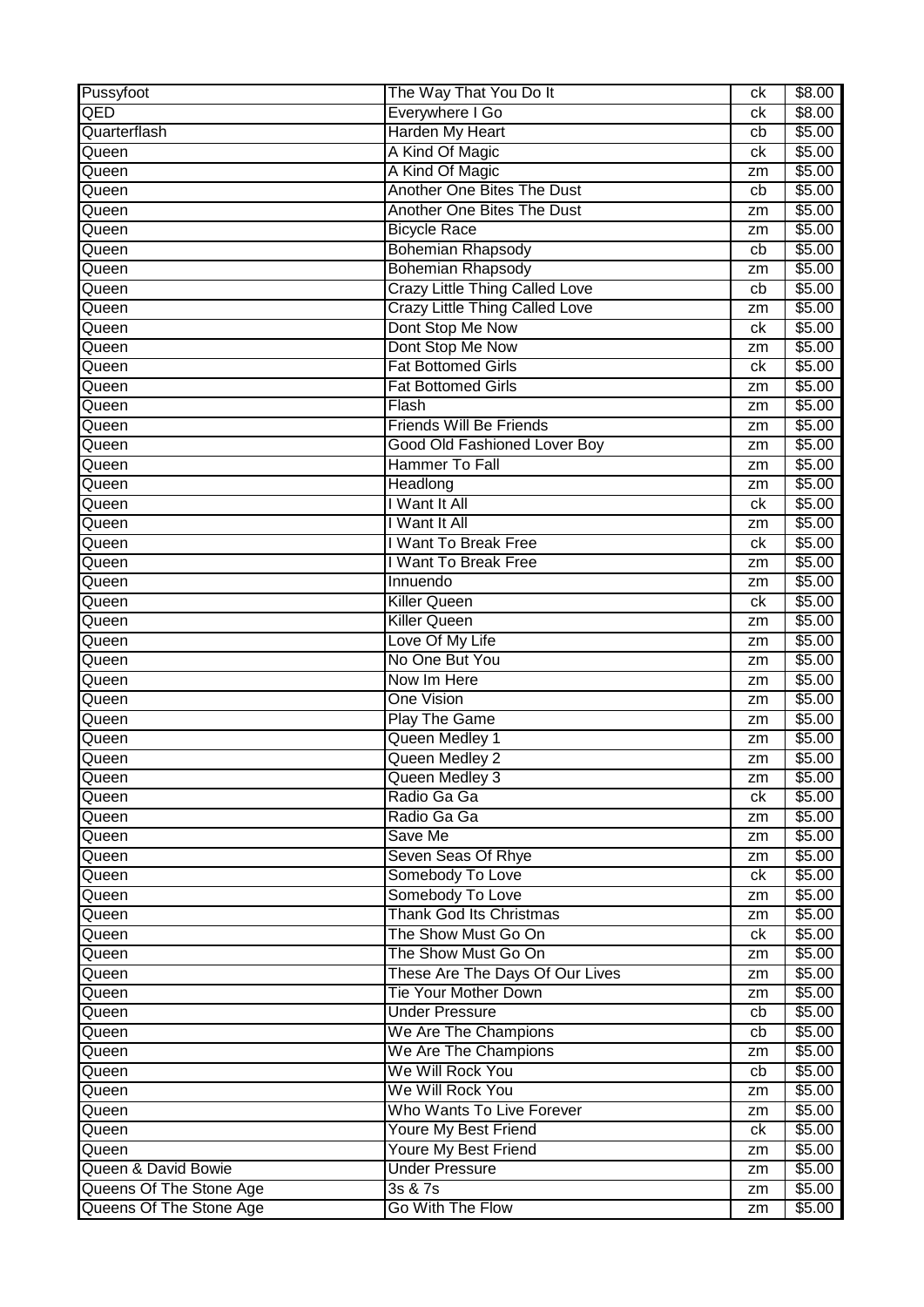| Queens Of The Stone Age      | In My Head                                      | zm | \$5.00 |
|------------------------------|-------------------------------------------------|----|--------|
| Queens Of The Stone Age      | <b>Little Sister</b>                            | cb | \$5.00 |
| Queens Of The Stone Age      | <b>Little Sister</b>                            | zm | \$5.00 |
| Queens Of The Stone Age      | Make It Wit Chu                                 | zm | \$5.00 |
| Queens Of The Stone Age      | No One Knows                                    | cb | \$5.00 |
| Queens Of The Stone Age      | No One Knows                                    | zm | \$5.00 |
| Queens Of The Stone Age      | <b>Sick Sick Sick</b>                           | zm | \$5.00 |
| Queensryche                  | <b>Silent Lucidity</b>                          | zm | \$5.00 |
| <b>Quinton Mills</b>         | Lily Of the Valley                              | cb | \$5.00 |
| R & J Stone                  | We Do It                                        | zm | \$5.00 |
| R City & Adam Levine         | <b>Locked Away</b>                              | zm | \$5.00 |
| R Dean Taylor                | Gotta See Jane                                  | zm | \$5.00 |
| R Dean Taylor                | <b>Indiana Wants Me</b>                         | cb | \$5.00 |
| R Dean Taylor                | Indiana Wants Me                                | zm | \$5.00 |
| R Dean Taylor                | Theres A Ghost In My House                      |    | \$5.00 |
|                              |                                                 | zm |        |
| <b>R</b> Kelly               | <b>Bump N Grind</b>                             | cb | \$5.00 |
| <b>R</b> Kelly               | <b>Bump N Grind</b>                             | zm | \$5.00 |
| <b>R</b> Kelly               | Down Low (Nobody Has To Know)                   | cb | \$5.00 |
| <b>R</b> Kelly               | <b>Gotham City</b>                              | cb | \$5.00 |
| <b>R</b> Kelly               | <b>Happy People</b>                             | cb | \$5.00 |
| <b>R</b> Kelly               | I Believe I Can Fly                             | cb | \$5.00 |
| <b>R</b> Kelly               | I Believe I Can Fly                             | zm | \$5.00 |
| <b>R</b> Kelly               | I Wish                                          | cb | \$5.00 |
| <b>R</b> Kelly               | If I Could Turn Back The Hands Of Time          | cb | \$5.00 |
| <b>R</b> Kelly               | If I Could Turn Back The Hands Of Time (Dance M | zm | \$5.00 |
| <b>R</b> Kelly               | Ignition (Remix)                                | zm | \$5.00 |
| <b>R</b> Kelly               | The Worlds Greatest                             | cb | \$5.00 |
| <b>R</b> Kelly               | <b>The Worlds Greatest</b>                      | zm | \$5.00 |
| <b>R</b> Kelly               | You Remind Me Of Something                      | cb | \$5.00 |
| R Kelly & Celine Dion        | Im Your Angel                                   | cb | \$5.00 |
| R Kelly & Pussycat Dolls     | Out Of This Club                                | cb | \$5.00 |
| Racey                        | Lay Your Love On Me                             | zm | \$5.00 |
| Racey                        | <b>Some Girls</b>                               | ck | \$5.00 |
| Racey                        | <b>Some Girls</b>                               | zm | \$5.00 |
| <b>Rachel Platten</b>        | Fight Song                                      | ck | \$5.00 |
| <b>Rachel Platten</b>        | Fight Song                                      | zm | \$5.00 |
| <b>Rachel Platten</b>        | <b>Stand By You</b>                             | ck | \$5.00 |
| <b>Rachel Platten</b>        | Stand By You                                    | zm | \$5.00 |
| <b>Rachel Proctor</b>        | Days Like This                                  | cb | \$5.00 |
| <b>Rachel Proctor</b>        | Didnt I                                         | cb | \$5.00 |
| <b>Rachel Proctor</b>        | Me & Emily                                      | cb | \$5.00 |
| <b>Rachel Proctor</b>        | Where I Belong                                  | cb | \$5.00 |
| <b>Rachel Stevens</b>        | Some Girls                                      | zm | \$5.00 |
| <b>Racing Cars</b>           | They Shoot Horses Dont They                     | zm | \$5.00 |
| Radiators                    | 17 (I Wish I Was)                               | ck | \$8.00 |
| Radiators                    | <b>Coming Home</b>                              | ck | \$8.00 |
| Radiators                    | <b>Gimme Head</b>                               | ck | \$8.00 |
| Radio Riddler & Ali Campbell | <b>Purple Rain</b>                              | zm | \$5.00 |
| Radiohead                    | <b>Burn The Witch</b>                           |    | \$5.00 |
|                              |                                                 | zm |        |
| Radiohead<br>Radiohead       | Creep                                           | ck | \$5.00 |
|                              | Creep                                           | zm | \$5.00 |
| Radiohead                    | <b>Fake Plastic Trees</b>                       | zm | \$5.00 |
| Radiohead                    | High & Dry                                      | zm | \$5.00 |
| Radiohead                    | <b>Jigsaw Falling Into Place</b>                | zm | \$5.00 |
| Radiohead                    | <b>Karma Police</b>                             | zm | \$5.00 |
| Radiohead                    | <b>Nice Dream</b>                               | zm | \$5.00 |
| Radiohead                    | <b>No Surprises</b>                             | zm | \$5.00 |
| Radiohead                    | Paranoid Android                                | zm | \$5.00 |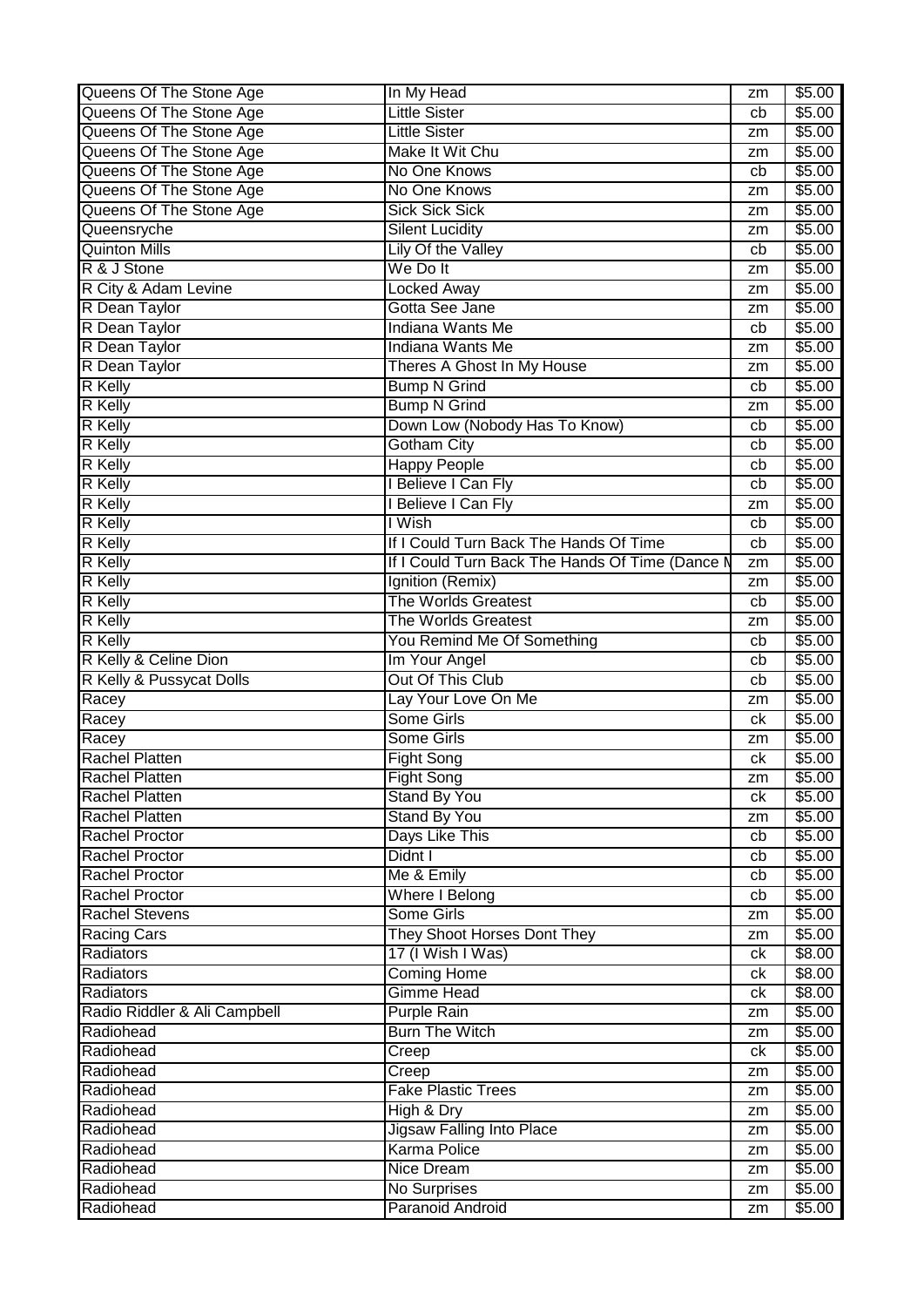| Radiohead<br>\$5.00<br>zm<br><b>Easier Said Than Done</b><br><b>Radney Foster</b><br>\$5.00<br>cb<br><b>Radney Foster</b><br>\$5.00<br>Everyday Angel<br>cb<br><b>Radney Foster</b><br><b>Just Call Me Lonesome</b><br>\$5.00<br>cb<br><b>Radney Foster</b><br><b>Nobody Wins</b><br>\$5.00<br>cb<br>Rae Sremmurd & Gucci Mane<br><b>Black Beatles (Explicit Version)</b><br>\$5.00<br>zm<br>Raffaella Carra<br>Do It Do It Again<br>\$5.00<br>zm<br>All You Ever Wanted<br>Rag n Bone Man<br>\$5.00<br>zm<br>Rag n Bone Man<br>\$5.00<br>Human<br>ck<br>Rag n Bone Man<br>\$5.00<br><b>Human</b><br>zm<br>Rag n Bone Man<br>Human (Acoustative Version)<br>\$5.00<br>zm<br>Rag n Bone Man<br>\$5.00<br>Lay My Body Down<br>zm<br>Rag n Bone Man<br><b>Skin</b><br>\$5.00<br>zm<br>Rag n Bone Man & Pink<br>Anywhere Away From Here<br>\$5.00<br>ck<br>Rag n Bone Man & Pink<br>Anywhere Away From Here<br>\$5.00<br>zm<br>Rage Against The Machine<br>Killing In The Name [Explicit]<br>\$5.00<br>zm<br><b>Clouds Across The Moon</b><br><b>Rah Band</b><br>\$5.00<br>zm<br>Rainbow<br><b>All Night Long</b><br>\$5.00<br>zm<br>I Surrender<br>\$5.00<br>Rainbow<br>zm<br><b>Since Youve Been Gone</b><br>Rainbow<br>\$5.00<br>ck<br>Since Youve Been Gone<br>Rainbow<br>\$5.00<br>zm<br>Since Youve Been Gone (Key Of E)<br>\$5.00<br>Rainbow<br>zm<br><b>Streets Of London</b><br><b>Ralph Mctell</b><br>\$5.00<br>zm<br><b>Ralph Stanley</b><br>Lifes Railway To Heaven<br>\$5.00<br>cb<br>Little Cabin Home On The Hill<br><b>Ralph Stanley</b><br>\$5.00<br>cb<br><b>Ralph Stanley</b><br>Little Maggie<br>\$5.00<br>cb<br><b>Ralph Stanley</b><br>Old Time Religion<br>\$5.00<br>cb<br><b>Ralph Stanley</b><br><b>Pretty Polly</b><br>\$5.00<br>cb<br><b>Ralph Stanley</b><br><b>White Dove</b><br>\$5.00<br>cb<br>Ram Jam<br><b>Black Betty</b><br>\$5.00<br>cb<br>Ram Jam<br><b>Black Betty</b><br>\$5.00<br>zm<br>Rambler<br>\$5.00<br>Dreamin<br>cb<br>Ramones<br><b>Baby I Love You</b><br>\$5.00<br>zm<br>Ramz<br><b>Barking</b><br>\$5.00<br>zm<br>Randy & The Rainbows<br>\$5.00<br>Denise<br>zm<br>Randy & The Rainbows<br>\$5.00<br>Denise<br>zm<br><b>Randy Crawford</b><br>\$5.00<br>Almaz<br>ck<br><b>Randy Crawford</b><br>\$5.00<br>Almaz<br>zm<br><b>Randy Crawford</b><br>One Day III Fly Away<br>\$5.00<br>ck<br><b>Randy Crawford</b><br>One Day III Fly Away<br>\$5.00<br>zm<br><b>Randy Crawford</b><br>Rainy Night In Georgia<br>\$5.00<br>ck<br><b>Randy Crawford</b><br><b>Street Life</b><br>\$5.00<br>ck<br><b>Randy Crawford</b><br>You Might Need Somebody<br>\$5.00<br>ck<br><b>Randy Crawford</b><br>You Might Need Somebody<br>\$5.00<br>zm<br>Randy Crawford & The Crusaders<br><b>Street Life</b><br>\$5.00<br>zm<br><b>Randy Houser</b><br>A Man Like Me<br>\$5.00<br>cb<br>\$5.00<br><b>Randy Houser</b><br><b>Anything Goes</b><br>cb<br><b>Randy Houser</b><br>Boots On<br>\$5.00<br>cb<br><b>Randy Houser</b><br>Im All About It<br>\$5.00<br>cb<br><b>Randy Houser</b><br>In Gods Time<br>\$5.00<br>cb<br><b>Whistlin Dixie</b><br><b>Randy Houser</b><br>\$5.00<br>cb<br>Randy Montana<br>1000 Faces<br>\$5.00<br>cb<br><b>Randy Montana</b><br>Aint Much Left Of Lovin You<br>\$5.00<br>cb<br><b>Randy Newman</b><br>I Love To See You Smile<br>\$5.00<br>zm<br><b>Randy Newman</b><br><b>Short People</b><br>\$5.00<br>cb<br>Randy Rogers Band<br>Down & Out<br>\$5.00<br>cb<br>Randy Rogers Band<br>In My Arms Instead<br>\$5.00<br>cb | Radiohead | <b>Street Spirit (Fade Out)</b> | zm | \$5.00 |
|------------------------------------------------------------------------------------------------------------------------------------------------------------------------------------------------------------------------------------------------------------------------------------------------------------------------------------------------------------------------------------------------------------------------------------------------------------------------------------------------------------------------------------------------------------------------------------------------------------------------------------------------------------------------------------------------------------------------------------------------------------------------------------------------------------------------------------------------------------------------------------------------------------------------------------------------------------------------------------------------------------------------------------------------------------------------------------------------------------------------------------------------------------------------------------------------------------------------------------------------------------------------------------------------------------------------------------------------------------------------------------------------------------------------------------------------------------------------------------------------------------------------------------------------------------------------------------------------------------------------------------------------------------------------------------------------------------------------------------------------------------------------------------------------------------------------------------------------------------------------------------------------------------------------------------------------------------------------------------------------------------------------------------------------------------------------------------------------------------------------------------------------------------------------------------------------------------------------------------------------------------------------------------------------------------------------------------------------------------------------------------------------------------------------------------------------------------------------------------------------------------------------------------------------------------------------------------------------------------------------------------------------------------------------------------------------------------------------------------------------------------------------------------------------------------------------------------------------------------------------------------------------------------------------------------------------------------------------------------------------------------------------------------------------------------------------------------------------------------------------------------------------------------------------------------------------------------------------------------------------------------------------------------------------------------------------------------------------------------------------------------------------------------------------------------------------------------------------------------------|-----------|---------------------------------|----|--------|
|                                                                                                                                                                                                                                                                                                                                                                                                                                                                                                                                                                                                                                                                                                                                                                                                                                                                                                                                                                                                                                                                                                                                                                                                                                                                                                                                                                                                                                                                                                                                                                                                                                                                                                                                                                                                                                                                                                                                                                                                                                                                                                                                                                                                                                                                                                                                                                                                                                                                                                                                                                                                                                                                                                                                                                                                                                                                                                                                                                                                                                                                                                                                                                                                                                                                                                                                                                                                                                                                                          |           | Two Plus Two Equals Five        |    |        |
|                                                                                                                                                                                                                                                                                                                                                                                                                                                                                                                                                                                                                                                                                                                                                                                                                                                                                                                                                                                                                                                                                                                                                                                                                                                                                                                                                                                                                                                                                                                                                                                                                                                                                                                                                                                                                                                                                                                                                                                                                                                                                                                                                                                                                                                                                                                                                                                                                                                                                                                                                                                                                                                                                                                                                                                                                                                                                                                                                                                                                                                                                                                                                                                                                                                                                                                                                                                                                                                                                          |           |                                 |    |        |
|                                                                                                                                                                                                                                                                                                                                                                                                                                                                                                                                                                                                                                                                                                                                                                                                                                                                                                                                                                                                                                                                                                                                                                                                                                                                                                                                                                                                                                                                                                                                                                                                                                                                                                                                                                                                                                                                                                                                                                                                                                                                                                                                                                                                                                                                                                                                                                                                                                                                                                                                                                                                                                                                                                                                                                                                                                                                                                                                                                                                                                                                                                                                                                                                                                                                                                                                                                                                                                                                                          |           |                                 |    |        |
|                                                                                                                                                                                                                                                                                                                                                                                                                                                                                                                                                                                                                                                                                                                                                                                                                                                                                                                                                                                                                                                                                                                                                                                                                                                                                                                                                                                                                                                                                                                                                                                                                                                                                                                                                                                                                                                                                                                                                                                                                                                                                                                                                                                                                                                                                                                                                                                                                                                                                                                                                                                                                                                                                                                                                                                                                                                                                                                                                                                                                                                                                                                                                                                                                                                                                                                                                                                                                                                                                          |           |                                 |    |        |
|                                                                                                                                                                                                                                                                                                                                                                                                                                                                                                                                                                                                                                                                                                                                                                                                                                                                                                                                                                                                                                                                                                                                                                                                                                                                                                                                                                                                                                                                                                                                                                                                                                                                                                                                                                                                                                                                                                                                                                                                                                                                                                                                                                                                                                                                                                                                                                                                                                                                                                                                                                                                                                                                                                                                                                                                                                                                                                                                                                                                                                                                                                                                                                                                                                                                                                                                                                                                                                                                                          |           |                                 |    |        |
|                                                                                                                                                                                                                                                                                                                                                                                                                                                                                                                                                                                                                                                                                                                                                                                                                                                                                                                                                                                                                                                                                                                                                                                                                                                                                                                                                                                                                                                                                                                                                                                                                                                                                                                                                                                                                                                                                                                                                                                                                                                                                                                                                                                                                                                                                                                                                                                                                                                                                                                                                                                                                                                                                                                                                                                                                                                                                                                                                                                                                                                                                                                                                                                                                                                                                                                                                                                                                                                                                          |           |                                 |    |        |
|                                                                                                                                                                                                                                                                                                                                                                                                                                                                                                                                                                                                                                                                                                                                                                                                                                                                                                                                                                                                                                                                                                                                                                                                                                                                                                                                                                                                                                                                                                                                                                                                                                                                                                                                                                                                                                                                                                                                                                                                                                                                                                                                                                                                                                                                                                                                                                                                                                                                                                                                                                                                                                                                                                                                                                                                                                                                                                                                                                                                                                                                                                                                                                                                                                                                                                                                                                                                                                                                                          |           |                                 |    |        |
|                                                                                                                                                                                                                                                                                                                                                                                                                                                                                                                                                                                                                                                                                                                                                                                                                                                                                                                                                                                                                                                                                                                                                                                                                                                                                                                                                                                                                                                                                                                                                                                                                                                                                                                                                                                                                                                                                                                                                                                                                                                                                                                                                                                                                                                                                                                                                                                                                                                                                                                                                                                                                                                                                                                                                                                                                                                                                                                                                                                                                                                                                                                                                                                                                                                                                                                                                                                                                                                                                          |           |                                 |    |        |
|                                                                                                                                                                                                                                                                                                                                                                                                                                                                                                                                                                                                                                                                                                                                                                                                                                                                                                                                                                                                                                                                                                                                                                                                                                                                                                                                                                                                                                                                                                                                                                                                                                                                                                                                                                                                                                                                                                                                                                                                                                                                                                                                                                                                                                                                                                                                                                                                                                                                                                                                                                                                                                                                                                                                                                                                                                                                                                                                                                                                                                                                                                                                                                                                                                                                                                                                                                                                                                                                                          |           |                                 |    |        |
|                                                                                                                                                                                                                                                                                                                                                                                                                                                                                                                                                                                                                                                                                                                                                                                                                                                                                                                                                                                                                                                                                                                                                                                                                                                                                                                                                                                                                                                                                                                                                                                                                                                                                                                                                                                                                                                                                                                                                                                                                                                                                                                                                                                                                                                                                                                                                                                                                                                                                                                                                                                                                                                                                                                                                                                                                                                                                                                                                                                                                                                                                                                                                                                                                                                                                                                                                                                                                                                                                          |           |                                 |    |        |
|                                                                                                                                                                                                                                                                                                                                                                                                                                                                                                                                                                                                                                                                                                                                                                                                                                                                                                                                                                                                                                                                                                                                                                                                                                                                                                                                                                                                                                                                                                                                                                                                                                                                                                                                                                                                                                                                                                                                                                                                                                                                                                                                                                                                                                                                                                                                                                                                                                                                                                                                                                                                                                                                                                                                                                                                                                                                                                                                                                                                                                                                                                                                                                                                                                                                                                                                                                                                                                                                                          |           |                                 |    |        |
|                                                                                                                                                                                                                                                                                                                                                                                                                                                                                                                                                                                                                                                                                                                                                                                                                                                                                                                                                                                                                                                                                                                                                                                                                                                                                                                                                                                                                                                                                                                                                                                                                                                                                                                                                                                                                                                                                                                                                                                                                                                                                                                                                                                                                                                                                                                                                                                                                                                                                                                                                                                                                                                                                                                                                                                                                                                                                                                                                                                                                                                                                                                                                                                                                                                                                                                                                                                                                                                                                          |           |                                 |    |        |
|                                                                                                                                                                                                                                                                                                                                                                                                                                                                                                                                                                                                                                                                                                                                                                                                                                                                                                                                                                                                                                                                                                                                                                                                                                                                                                                                                                                                                                                                                                                                                                                                                                                                                                                                                                                                                                                                                                                                                                                                                                                                                                                                                                                                                                                                                                                                                                                                                                                                                                                                                                                                                                                                                                                                                                                                                                                                                                                                                                                                                                                                                                                                                                                                                                                                                                                                                                                                                                                                                          |           |                                 |    |        |
|                                                                                                                                                                                                                                                                                                                                                                                                                                                                                                                                                                                                                                                                                                                                                                                                                                                                                                                                                                                                                                                                                                                                                                                                                                                                                                                                                                                                                                                                                                                                                                                                                                                                                                                                                                                                                                                                                                                                                                                                                                                                                                                                                                                                                                                                                                                                                                                                                                                                                                                                                                                                                                                                                                                                                                                                                                                                                                                                                                                                                                                                                                                                                                                                                                                                                                                                                                                                                                                                                          |           |                                 |    |        |
|                                                                                                                                                                                                                                                                                                                                                                                                                                                                                                                                                                                                                                                                                                                                                                                                                                                                                                                                                                                                                                                                                                                                                                                                                                                                                                                                                                                                                                                                                                                                                                                                                                                                                                                                                                                                                                                                                                                                                                                                                                                                                                                                                                                                                                                                                                                                                                                                                                                                                                                                                                                                                                                                                                                                                                                                                                                                                                                                                                                                                                                                                                                                                                                                                                                                                                                                                                                                                                                                                          |           |                                 |    |        |
|                                                                                                                                                                                                                                                                                                                                                                                                                                                                                                                                                                                                                                                                                                                                                                                                                                                                                                                                                                                                                                                                                                                                                                                                                                                                                                                                                                                                                                                                                                                                                                                                                                                                                                                                                                                                                                                                                                                                                                                                                                                                                                                                                                                                                                                                                                                                                                                                                                                                                                                                                                                                                                                                                                                                                                                                                                                                                                                                                                                                                                                                                                                                                                                                                                                                                                                                                                                                                                                                                          |           |                                 |    |        |
|                                                                                                                                                                                                                                                                                                                                                                                                                                                                                                                                                                                                                                                                                                                                                                                                                                                                                                                                                                                                                                                                                                                                                                                                                                                                                                                                                                                                                                                                                                                                                                                                                                                                                                                                                                                                                                                                                                                                                                                                                                                                                                                                                                                                                                                                                                                                                                                                                                                                                                                                                                                                                                                                                                                                                                                                                                                                                                                                                                                                                                                                                                                                                                                                                                                                                                                                                                                                                                                                                          |           |                                 |    |        |
|                                                                                                                                                                                                                                                                                                                                                                                                                                                                                                                                                                                                                                                                                                                                                                                                                                                                                                                                                                                                                                                                                                                                                                                                                                                                                                                                                                                                                                                                                                                                                                                                                                                                                                                                                                                                                                                                                                                                                                                                                                                                                                                                                                                                                                                                                                                                                                                                                                                                                                                                                                                                                                                                                                                                                                                                                                                                                                                                                                                                                                                                                                                                                                                                                                                                                                                                                                                                                                                                                          |           |                                 |    |        |
|                                                                                                                                                                                                                                                                                                                                                                                                                                                                                                                                                                                                                                                                                                                                                                                                                                                                                                                                                                                                                                                                                                                                                                                                                                                                                                                                                                                                                                                                                                                                                                                                                                                                                                                                                                                                                                                                                                                                                                                                                                                                                                                                                                                                                                                                                                                                                                                                                                                                                                                                                                                                                                                                                                                                                                                                                                                                                                                                                                                                                                                                                                                                                                                                                                                                                                                                                                                                                                                                                          |           |                                 |    |        |
|                                                                                                                                                                                                                                                                                                                                                                                                                                                                                                                                                                                                                                                                                                                                                                                                                                                                                                                                                                                                                                                                                                                                                                                                                                                                                                                                                                                                                                                                                                                                                                                                                                                                                                                                                                                                                                                                                                                                                                                                                                                                                                                                                                                                                                                                                                                                                                                                                                                                                                                                                                                                                                                                                                                                                                                                                                                                                                                                                                                                                                                                                                                                                                                                                                                                                                                                                                                                                                                                                          |           |                                 |    |        |
|                                                                                                                                                                                                                                                                                                                                                                                                                                                                                                                                                                                                                                                                                                                                                                                                                                                                                                                                                                                                                                                                                                                                                                                                                                                                                                                                                                                                                                                                                                                                                                                                                                                                                                                                                                                                                                                                                                                                                                                                                                                                                                                                                                                                                                                                                                                                                                                                                                                                                                                                                                                                                                                                                                                                                                                                                                                                                                                                                                                                                                                                                                                                                                                                                                                                                                                                                                                                                                                                                          |           |                                 |    |        |
|                                                                                                                                                                                                                                                                                                                                                                                                                                                                                                                                                                                                                                                                                                                                                                                                                                                                                                                                                                                                                                                                                                                                                                                                                                                                                                                                                                                                                                                                                                                                                                                                                                                                                                                                                                                                                                                                                                                                                                                                                                                                                                                                                                                                                                                                                                                                                                                                                                                                                                                                                                                                                                                                                                                                                                                                                                                                                                                                                                                                                                                                                                                                                                                                                                                                                                                                                                                                                                                                                          |           |                                 |    |        |
|                                                                                                                                                                                                                                                                                                                                                                                                                                                                                                                                                                                                                                                                                                                                                                                                                                                                                                                                                                                                                                                                                                                                                                                                                                                                                                                                                                                                                                                                                                                                                                                                                                                                                                                                                                                                                                                                                                                                                                                                                                                                                                                                                                                                                                                                                                                                                                                                                                                                                                                                                                                                                                                                                                                                                                                                                                                                                                                                                                                                                                                                                                                                                                                                                                                                                                                                                                                                                                                                                          |           |                                 |    |        |
|                                                                                                                                                                                                                                                                                                                                                                                                                                                                                                                                                                                                                                                                                                                                                                                                                                                                                                                                                                                                                                                                                                                                                                                                                                                                                                                                                                                                                                                                                                                                                                                                                                                                                                                                                                                                                                                                                                                                                                                                                                                                                                                                                                                                                                                                                                                                                                                                                                                                                                                                                                                                                                                                                                                                                                                                                                                                                                                                                                                                                                                                                                                                                                                                                                                                                                                                                                                                                                                                                          |           |                                 |    |        |
|                                                                                                                                                                                                                                                                                                                                                                                                                                                                                                                                                                                                                                                                                                                                                                                                                                                                                                                                                                                                                                                                                                                                                                                                                                                                                                                                                                                                                                                                                                                                                                                                                                                                                                                                                                                                                                                                                                                                                                                                                                                                                                                                                                                                                                                                                                                                                                                                                                                                                                                                                                                                                                                                                                                                                                                                                                                                                                                                                                                                                                                                                                                                                                                                                                                                                                                                                                                                                                                                                          |           |                                 |    |        |
|                                                                                                                                                                                                                                                                                                                                                                                                                                                                                                                                                                                                                                                                                                                                                                                                                                                                                                                                                                                                                                                                                                                                                                                                                                                                                                                                                                                                                                                                                                                                                                                                                                                                                                                                                                                                                                                                                                                                                                                                                                                                                                                                                                                                                                                                                                                                                                                                                                                                                                                                                                                                                                                                                                                                                                                                                                                                                                                                                                                                                                                                                                                                                                                                                                                                                                                                                                                                                                                                                          |           |                                 |    |        |
|                                                                                                                                                                                                                                                                                                                                                                                                                                                                                                                                                                                                                                                                                                                                                                                                                                                                                                                                                                                                                                                                                                                                                                                                                                                                                                                                                                                                                                                                                                                                                                                                                                                                                                                                                                                                                                                                                                                                                                                                                                                                                                                                                                                                                                                                                                                                                                                                                                                                                                                                                                                                                                                                                                                                                                                                                                                                                                                                                                                                                                                                                                                                                                                                                                                                                                                                                                                                                                                                                          |           |                                 |    |        |
|                                                                                                                                                                                                                                                                                                                                                                                                                                                                                                                                                                                                                                                                                                                                                                                                                                                                                                                                                                                                                                                                                                                                                                                                                                                                                                                                                                                                                                                                                                                                                                                                                                                                                                                                                                                                                                                                                                                                                                                                                                                                                                                                                                                                                                                                                                                                                                                                                                                                                                                                                                                                                                                                                                                                                                                                                                                                                                                                                                                                                                                                                                                                                                                                                                                                                                                                                                                                                                                                                          |           |                                 |    |        |
|                                                                                                                                                                                                                                                                                                                                                                                                                                                                                                                                                                                                                                                                                                                                                                                                                                                                                                                                                                                                                                                                                                                                                                                                                                                                                                                                                                                                                                                                                                                                                                                                                                                                                                                                                                                                                                                                                                                                                                                                                                                                                                                                                                                                                                                                                                                                                                                                                                                                                                                                                                                                                                                                                                                                                                                                                                                                                                                                                                                                                                                                                                                                                                                                                                                                                                                                                                                                                                                                                          |           |                                 |    |        |
|                                                                                                                                                                                                                                                                                                                                                                                                                                                                                                                                                                                                                                                                                                                                                                                                                                                                                                                                                                                                                                                                                                                                                                                                                                                                                                                                                                                                                                                                                                                                                                                                                                                                                                                                                                                                                                                                                                                                                                                                                                                                                                                                                                                                                                                                                                                                                                                                                                                                                                                                                                                                                                                                                                                                                                                                                                                                                                                                                                                                                                                                                                                                                                                                                                                                                                                                                                                                                                                                                          |           |                                 |    |        |
|                                                                                                                                                                                                                                                                                                                                                                                                                                                                                                                                                                                                                                                                                                                                                                                                                                                                                                                                                                                                                                                                                                                                                                                                                                                                                                                                                                                                                                                                                                                                                                                                                                                                                                                                                                                                                                                                                                                                                                                                                                                                                                                                                                                                                                                                                                                                                                                                                                                                                                                                                                                                                                                                                                                                                                                                                                                                                                                                                                                                                                                                                                                                                                                                                                                                                                                                                                                                                                                                                          |           |                                 |    |        |
|                                                                                                                                                                                                                                                                                                                                                                                                                                                                                                                                                                                                                                                                                                                                                                                                                                                                                                                                                                                                                                                                                                                                                                                                                                                                                                                                                                                                                                                                                                                                                                                                                                                                                                                                                                                                                                                                                                                                                                                                                                                                                                                                                                                                                                                                                                                                                                                                                                                                                                                                                                                                                                                                                                                                                                                                                                                                                                                                                                                                                                                                                                                                                                                                                                                                                                                                                                                                                                                                                          |           |                                 |    |        |
|                                                                                                                                                                                                                                                                                                                                                                                                                                                                                                                                                                                                                                                                                                                                                                                                                                                                                                                                                                                                                                                                                                                                                                                                                                                                                                                                                                                                                                                                                                                                                                                                                                                                                                                                                                                                                                                                                                                                                                                                                                                                                                                                                                                                                                                                                                                                                                                                                                                                                                                                                                                                                                                                                                                                                                                                                                                                                                                                                                                                                                                                                                                                                                                                                                                                                                                                                                                                                                                                                          |           |                                 |    |        |
|                                                                                                                                                                                                                                                                                                                                                                                                                                                                                                                                                                                                                                                                                                                                                                                                                                                                                                                                                                                                                                                                                                                                                                                                                                                                                                                                                                                                                                                                                                                                                                                                                                                                                                                                                                                                                                                                                                                                                                                                                                                                                                                                                                                                                                                                                                                                                                                                                                                                                                                                                                                                                                                                                                                                                                                                                                                                                                                                                                                                                                                                                                                                                                                                                                                                                                                                                                                                                                                                                          |           |                                 |    |        |
|                                                                                                                                                                                                                                                                                                                                                                                                                                                                                                                                                                                                                                                                                                                                                                                                                                                                                                                                                                                                                                                                                                                                                                                                                                                                                                                                                                                                                                                                                                                                                                                                                                                                                                                                                                                                                                                                                                                                                                                                                                                                                                                                                                                                                                                                                                                                                                                                                                                                                                                                                                                                                                                                                                                                                                                                                                                                                                                                                                                                                                                                                                                                                                                                                                                                                                                                                                                                                                                                                          |           |                                 |    |        |
|                                                                                                                                                                                                                                                                                                                                                                                                                                                                                                                                                                                                                                                                                                                                                                                                                                                                                                                                                                                                                                                                                                                                                                                                                                                                                                                                                                                                                                                                                                                                                                                                                                                                                                                                                                                                                                                                                                                                                                                                                                                                                                                                                                                                                                                                                                                                                                                                                                                                                                                                                                                                                                                                                                                                                                                                                                                                                                                                                                                                                                                                                                                                                                                                                                                                                                                                                                                                                                                                                          |           |                                 |    |        |
|                                                                                                                                                                                                                                                                                                                                                                                                                                                                                                                                                                                                                                                                                                                                                                                                                                                                                                                                                                                                                                                                                                                                                                                                                                                                                                                                                                                                                                                                                                                                                                                                                                                                                                                                                                                                                                                                                                                                                                                                                                                                                                                                                                                                                                                                                                                                                                                                                                                                                                                                                                                                                                                                                                                                                                                                                                                                                                                                                                                                                                                                                                                                                                                                                                                                                                                                                                                                                                                                                          |           |                                 |    |        |
|                                                                                                                                                                                                                                                                                                                                                                                                                                                                                                                                                                                                                                                                                                                                                                                                                                                                                                                                                                                                                                                                                                                                                                                                                                                                                                                                                                                                                                                                                                                                                                                                                                                                                                                                                                                                                                                                                                                                                                                                                                                                                                                                                                                                                                                                                                                                                                                                                                                                                                                                                                                                                                                                                                                                                                                                                                                                                                                                                                                                                                                                                                                                                                                                                                                                                                                                                                                                                                                                                          |           |                                 |    |        |
|                                                                                                                                                                                                                                                                                                                                                                                                                                                                                                                                                                                                                                                                                                                                                                                                                                                                                                                                                                                                                                                                                                                                                                                                                                                                                                                                                                                                                                                                                                                                                                                                                                                                                                                                                                                                                                                                                                                                                                                                                                                                                                                                                                                                                                                                                                                                                                                                                                                                                                                                                                                                                                                                                                                                                                                                                                                                                                                                                                                                                                                                                                                                                                                                                                                                                                                                                                                                                                                                                          |           |                                 |    |        |
|                                                                                                                                                                                                                                                                                                                                                                                                                                                                                                                                                                                                                                                                                                                                                                                                                                                                                                                                                                                                                                                                                                                                                                                                                                                                                                                                                                                                                                                                                                                                                                                                                                                                                                                                                                                                                                                                                                                                                                                                                                                                                                                                                                                                                                                                                                                                                                                                                                                                                                                                                                                                                                                                                                                                                                                                                                                                                                                                                                                                                                                                                                                                                                                                                                                                                                                                                                                                                                                                                          |           |                                 |    |        |
|                                                                                                                                                                                                                                                                                                                                                                                                                                                                                                                                                                                                                                                                                                                                                                                                                                                                                                                                                                                                                                                                                                                                                                                                                                                                                                                                                                                                                                                                                                                                                                                                                                                                                                                                                                                                                                                                                                                                                                                                                                                                                                                                                                                                                                                                                                                                                                                                                                                                                                                                                                                                                                                                                                                                                                                                                                                                                                                                                                                                                                                                                                                                                                                                                                                                                                                                                                                                                                                                                          |           |                                 |    |        |
|                                                                                                                                                                                                                                                                                                                                                                                                                                                                                                                                                                                                                                                                                                                                                                                                                                                                                                                                                                                                                                                                                                                                                                                                                                                                                                                                                                                                                                                                                                                                                                                                                                                                                                                                                                                                                                                                                                                                                                                                                                                                                                                                                                                                                                                                                                                                                                                                                                                                                                                                                                                                                                                                                                                                                                                                                                                                                                                                                                                                                                                                                                                                                                                                                                                                                                                                                                                                                                                                                          |           |                                 |    |        |
|                                                                                                                                                                                                                                                                                                                                                                                                                                                                                                                                                                                                                                                                                                                                                                                                                                                                                                                                                                                                                                                                                                                                                                                                                                                                                                                                                                                                                                                                                                                                                                                                                                                                                                                                                                                                                                                                                                                                                                                                                                                                                                                                                                                                                                                                                                                                                                                                                                                                                                                                                                                                                                                                                                                                                                                                                                                                                                                                                                                                                                                                                                                                                                                                                                                                                                                                                                                                                                                                                          |           |                                 |    |        |
|                                                                                                                                                                                                                                                                                                                                                                                                                                                                                                                                                                                                                                                                                                                                                                                                                                                                                                                                                                                                                                                                                                                                                                                                                                                                                                                                                                                                                                                                                                                                                                                                                                                                                                                                                                                                                                                                                                                                                                                                                                                                                                                                                                                                                                                                                                                                                                                                                                                                                                                                                                                                                                                                                                                                                                                                                                                                                                                                                                                                                                                                                                                                                                                                                                                                                                                                                                                                                                                                                          |           |                                 |    |        |
|                                                                                                                                                                                                                                                                                                                                                                                                                                                                                                                                                                                                                                                                                                                                                                                                                                                                                                                                                                                                                                                                                                                                                                                                                                                                                                                                                                                                                                                                                                                                                                                                                                                                                                                                                                                                                                                                                                                                                                                                                                                                                                                                                                                                                                                                                                                                                                                                                                                                                                                                                                                                                                                                                                                                                                                                                                                                                                                                                                                                                                                                                                                                                                                                                                                                                                                                                                                                                                                                                          |           |                                 |    |        |
|                                                                                                                                                                                                                                                                                                                                                                                                                                                                                                                                                                                                                                                                                                                                                                                                                                                                                                                                                                                                                                                                                                                                                                                                                                                                                                                                                                                                                                                                                                                                                                                                                                                                                                                                                                                                                                                                                                                                                                                                                                                                                                                                                                                                                                                                                                                                                                                                                                                                                                                                                                                                                                                                                                                                                                                                                                                                                                                                                                                                                                                                                                                                                                                                                                                                                                                                                                                                                                                                                          |           |                                 |    |        |
|                                                                                                                                                                                                                                                                                                                                                                                                                                                                                                                                                                                                                                                                                                                                                                                                                                                                                                                                                                                                                                                                                                                                                                                                                                                                                                                                                                                                                                                                                                                                                                                                                                                                                                                                                                                                                                                                                                                                                                                                                                                                                                                                                                                                                                                                                                                                                                                                                                                                                                                                                                                                                                                                                                                                                                                                                                                                                                                                                                                                                                                                                                                                                                                                                                                                                                                                                                                                                                                                                          |           |                                 |    |        |
|                                                                                                                                                                                                                                                                                                                                                                                                                                                                                                                                                                                                                                                                                                                                                                                                                                                                                                                                                                                                                                                                                                                                                                                                                                                                                                                                                                                                                                                                                                                                                                                                                                                                                                                                                                                                                                                                                                                                                                                                                                                                                                                                                                                                                                                                                                                                                                                                                                                                                                                                                                                                                                                                                                                                                                                                                                                                                                                                                                                                                                                                                                                                                                                                                                                                                                                                                                                                                                                                                          |           |                                 |    |        |
|                                                                                                                                                                                                                                                                                                                                                                                                                                                                                                                                                                                                                                                                                                                                                                                                                                                                                                                                                                                                                                                                                                                                                                                                                                                                                                                                                                                                                                                                                                                                                                                                                                                                                                                                                                                                                                                                                                                                                                                                                                                                                                                                                                                                                                                                                                                                                                                                                                                                                                                                                                                                                                                                                                                                                                                                                                                                                                                                                                                                                                                                                                                                                                                                                                                                                                                                                                                                                                                                                          |           |                                 |    |        |
|                                                                                                                                                                                                                                                                                                                                                                                                                                                                                                                                                                                                                                                                                                                                                                                                                                                                                                                                                                                                                                                                                                                                                                                                                                                                                                                                                                                                                                                                                                                                                                                                                                                                                                                                                                                                                                                                                                                                                                                                                                                                                                                                                                                                                                                                                                                                                                                                                                                                                                                                                                                                                                                                                                                                                                                                                                                                                                                                                                                                                                                                                                                                                                                                                                                                                                                                                                                                                                                                                          |           |                                 |    |        |
|                                                                                                                                                                                                                                                                                                                                                                                                                                                                                                                                                                                                                                                                                                                                                                                                                                                                                                                                                                                                                                                                                                                                                                                                                                                                                                                                                                                                                                                                                                                                                                                                                                                                                                                                                                                                                                                                                                                                                                                                                                                                                                                                                                                                                                                                                                                                                                                                                                                                                                                                                                                                                                                                                                                                                                                                                                                                                                                                                                                                                                                                                                                                                                                                                                                                                                                                                                                                                                                                                          |           |                                 |    |        |
|                                                                                                                                                                                                                                                                                                                                                                                                                                                                                                                                                                                                                                                                                                                                                                                                                                                                                                                                                                                                                                                                                                                                                                                                                                                                                                                                                                                                                                                                                                                                                                                                                                                                                                                                                                                                                                                                                                                                                                                                                                                                                                                                                                                                                                                                                                                                                                                                                                                                                                                                                                                                                                                                                                                                                                                                                                                                                                                                                                                                                                                                                                                                                                                                                                                                                                                                                                                                                                                                                          |           |                                 |    |        |
|                                                                                                                                                                                                                                                                                                                                                                                                                                                                                                                                                                                                                                                                                                                                                                                                                                                                                                                                                                                                                                                                                                                                                                                                                                                                                                                                                                                                                                                                                                                                                                                                                                                                                                                                                                                                                                                                                                                                                                                                                                                                                                                                                                                                                                                                                                                                                                                                                                                                                                                                                                                                                                                                                                                                                                                                                                                                                                                                                                                                                                                                                                                                                                                                                                                                                                                                                                                                                                                                                          |           |                                 |    |        |
|                                                                                                                                                                                                                                                                                                                                                                                                                                                                                                                                                                                                                                                                                                                                                                                                                                                                                                                                                                                                                                                                                                                                                                                                                                                                                                                                                                                                                                                                                                                                                                                                                                                                                                                                                                                                                                                                                                                                                                                                                                                                                                                                                                                                                                                                                                                                                                                                                                                                                                                                                                                                                                                                                                                                                                                                                                                                                                                                                                                                                                                                                                                                                                                                                                                                                                                                                                                                                                                                                          |           |                                 |    |        |
|                                                                                                                                                                                                                                                                                                                                                                                                                                                                                                                                                                                                                                                                                                                                                                                                                                                                                                                                                                                                                                                                                                                                                                                                                                                                                                                                                                                                                                                                                                                                                                                                                                                                                                                                                                                                                                                                                                                                                                                                                                                                                                                                                                                                                                                                                                                                                                                                                                                                                                                                                                                                                                                                                                                                                                                                                                                                                                                                                                                                                                                                                                                                                                                                                                                                                                                                                                                                                                                                                          |           |                                 |    |        |
|                                                                                                                                                                                                                                                                                                                                                                                                                                                                                                                                                                                                                                                                                                                                                                                                                                                                                                                                                                                                                                                                                                                                                                                                                                                                                                                                                                                                                                                                                                                                                                                                                                                                                                                                                                                                                                                                                                                                                                                                                                                                                                                                                                                                                                                                                                                                                                                                                                                                                                                                                                                                                                                                                                                                                                                                                                                                                                                                                                                                                                                                                                                                                                                                                                                                                                                                                                                                                                                                                          |           |                                 |    |        |
|                                                                                                                                                                                                                                                                                                                                                                                                                                                                                                                                                                                                                                                                                                                                                                                                                                                                                                                                                                                                                                                                                                                                                                                                                                                                                                                                                                                                                                                                                                                                                                                                                                                                                                                                                                                                                                                                                                                                                                                                                                                                                                                                                                                                                                                                                                                                                                                                                                                                                                                                                                                                                                                                                                                                                                                                                                                                                                                                                                                                                                                                                                                                                                                                                                                                                                                                                                                                                                                                                          |           |                                 |    |        |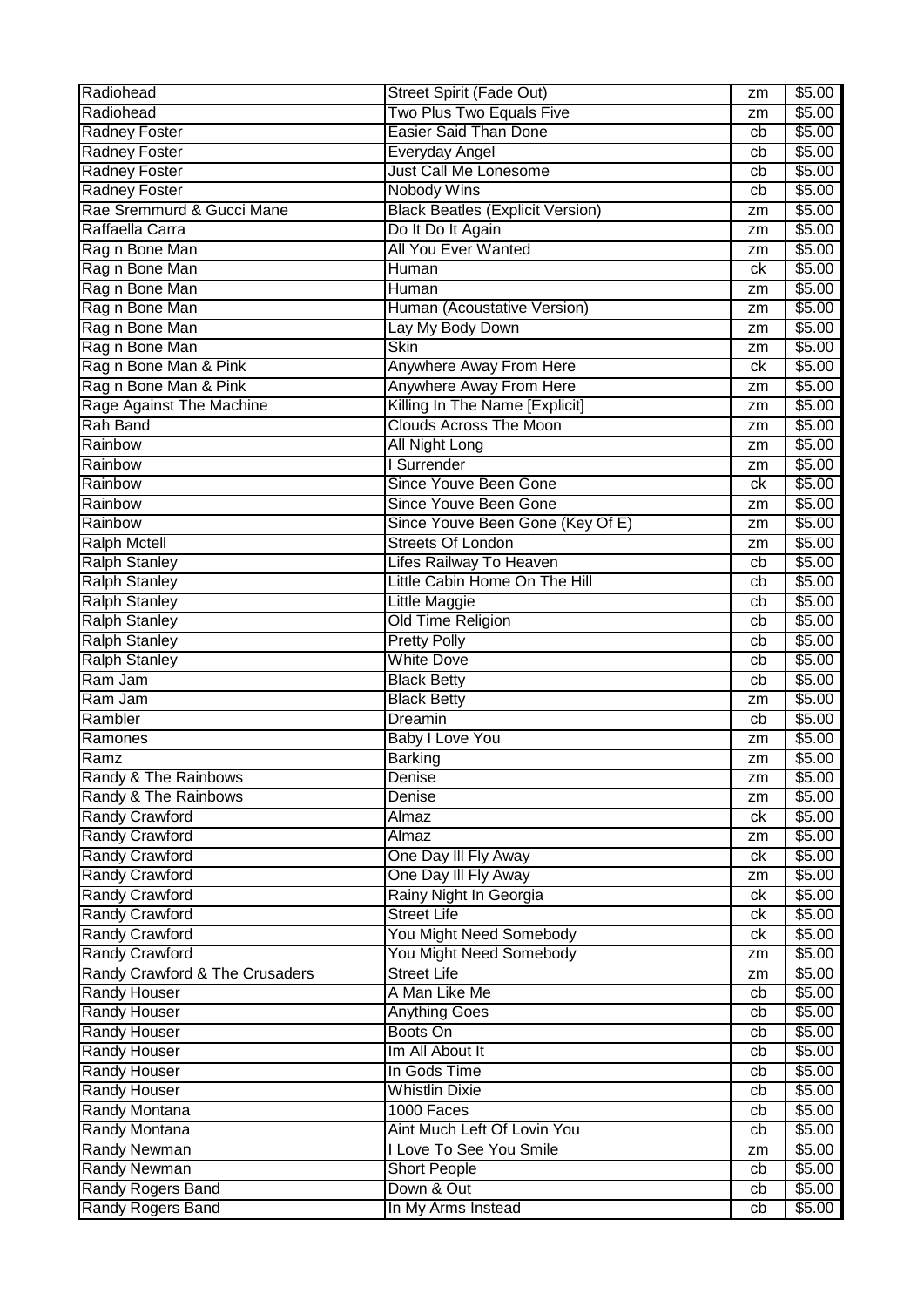| Randy Rogers Band           | Interstate                              | cb | \$5.00 |
|-----------------------------|-----------------------------------------|----|--------|
| <b>Randy Rogers Band</b>    | Kiss Me In The Dark                     | cb | \$5.00 |
| Randy Rogers Band           | <b>One More Goodbye</b>                 | cb | \$5.00 |
| Randy Rogers Band           | <b>Steal You Away</b>                   | cb | \$5.00 |
| <b>Randy Rogers Band</b>    | <b>Tonights Not The Night</b>           | cb | \$5.00 |
| Randy Rogers Band           | <b>Too Late For Goodbye</b>             | cb | \$5.00 |
| <b>Randy Travis</b>         | 1982 (nineteen eighty two)              | cb | \$5.00 |
| <b>Randy Travis</b>         | A Little Left Of Center                 | cb | \$5.00 |
| <b>Randy Travis</b>         | A Man Aint Made Of Stone                | cb | \$5.00 |
| <b>Randy Travis</b>         | America Will Always Stand               | cb | \$5.00 |
| <b>Randy Travis</b>         | An Old Pair Of Shoes                    | cb | \$5.00 |
| <b>Randy Travis</b>         | Angels                                  | cb | \$5.00 |
| <b>Randy Travis</b>         | <b>Better Class Of Losers</b>           | cb | \$5.00 |
| <b>Randy Travis</b>         | Deeper Than The Holler                  | cb | \$5.00 |
| <b>Randy Travis</b>         | Dig Two Graves                          | cb | \$5.00 |
| <b>Randy Travis</b>         | Diggin Up Bones                         |    | \$5.00 |
|                             |                                         | cb |        |
| <b>Randy Travis</b>         | Down With The Old (Up With The New)     | cb | \$5.00 |
| <b>Randy Travis</b>         | Forever & Ever Amen                     | cb | \$5.00 |
| <b>Randy Travis</b>         | Forever & Ever Amen                     | zm | \$5.00 |
| <b>Randy Travis</b>         | Forever & Ever Amen (Key of F#)         | zm | \$5.00 |
| <b>Randy Travis</b>         | <b>Forever Together</b>                 | cb | \$5.00 |
| <b>Randy Travis</b>         | Hard Rock Bottom Of Your Heart          | cb | \$5.00 |
| <b>Randy Travis</b>         | <b>He Walked On Water</b>               | cb | \$5.00 |
| <b>Randy Travis</b>         | <b>Heroes &amp; Friends</b>             | cb | \$5.00 |
| <b>Randy Travis</b>         | <b>Honky Tonk Moon</b>                  | cb | \$5.00 |
| <b>Randy Travis</b>         | How Do I Wrap My Heart Up For Christmas | cb | \$5.00 |
| <b>Randy Travis</b>         | I Told You So                           | cb | \$5.00 |
| <b>Randy Travis</b>         | I Wont Need You Anymore                 | cb | \$5.00 |
| <b>Randy Travis</b>         | <b>Id Surrender All</b>                 | cb | \$5.00 |
| <b>Randy Travis</b>         | If I Didnt Have You                     | cb | \$5.00 |
| <b>Randy Travis</b>         | III Be Right Here Loving You            | cb | \$5.00 |
| <b>Randy Travis</b>         | Is It Still Over                        | cb | \$5.00 |
| <b>Randy Travis</b>         | Its Just A Matter Of Time               | cb | \$5.00 |
| <b>Randy Travis</b>         | Meet Me Under The Mistletoe             | cb | \$5.00 |
| <b>Randy Travis</b>         | No Place Like Home                      | cb | \$5.00 |
| <b>Randy Travis</b>         | Old 8 x 10                              | cb | \$5.00 |
| <b>Randy Travis</b>         | On The Other Hand                       | cb | \$5.00 |
| <b>Randy Travis</b>         | Out Of My Bones                         | cb | \$5.00 |
| <b>Randy Travis</b>         | Point Of Light                          | cb | \$5.00 |
| <b>Randy Travis</b>         | Spirit Of A Boy Wisdom Of A Man         | cb | \$5.00 |
| <b>Randy Travis</b>         | <b>Stranger In My Mirror</b>            | cb | \$5.00 |
| <b>Randy Travis</b>         | The Box                                 | cb | \$5.00 |
| <b>Randy Travis</b>         | The Hole                                | cb | \$5.00 |
| <b>Randy Travis</b>         | <b>Three Wooden Crosses</b>             | cb | \$5.00 |
| <b>Randy Travis</b>         | Too Gone Too Long                       | cb | \$5.00 |
| <b>Randy Travis</b>         | When Your World Was Turning For Me      | cb | \$5.00 |
| <b>Randy Travis</b>         | <b>Where Can I Surrender</b>            | cb | \$5.00 |
| <b>Randy Travis</b>         | White Christmas Makes Me Blue           | cb | \$5.00 |
| <b>Randy Travis</b>         | Written In Stone                        | cb | \$5.00 |
| Randy Travis & George Jones | A Few Ole Country Boys                  | cb | \$5.00 |
| <b>Randy Vanwarmer</b>      | Just When I Needed You Most             | cb | \$5.00 |
| <b>Randy Vanwarmer</b>      | Just When I Needed You Most             | zm | \$5.00 |
| Rankins                     | Movin On                                | cb | \$5.00 |
| <b>Rare Earth</b>           | <b>Just Want To Celebrate</b>           |    | \$5.00 |
| <b>Rascal Flatts</b>        | <b>Better Now</b>                       | cb |        |
|                             |                                         | cb | \$5.00 |
| <b>Rascal Flatts</b>        | <b>Bless The Broken Road</b>            | cb | \$5.00 |
| <b>Rascal Flatts</b>        | Close                                   | cb | \$5.00 |
| <b>Rascal Flatts</b>        | <b>Every Day</b>                        | cb | \$5.00 |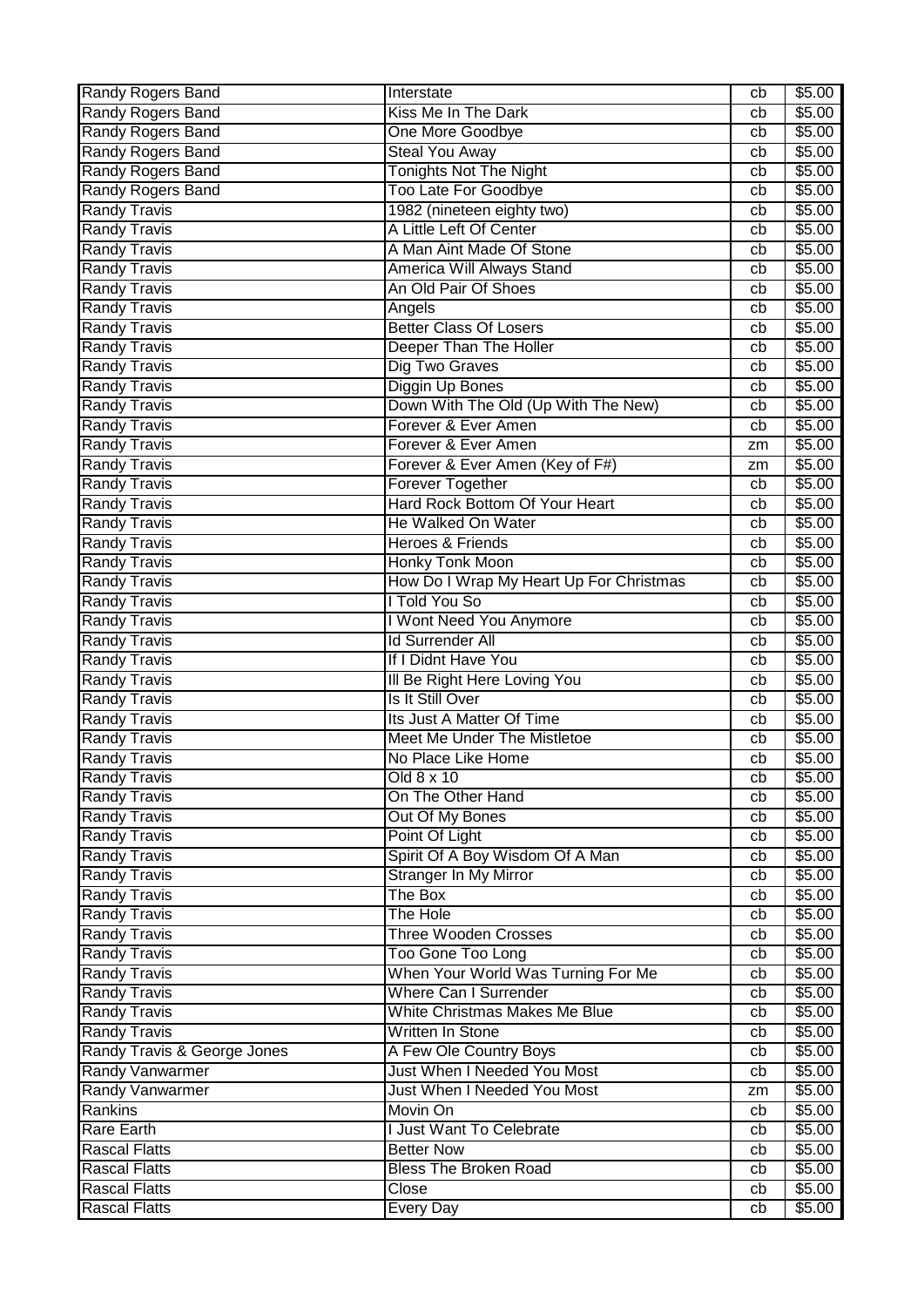| <b>Rascal Flatts</b>                | Fast Cars & Freedom                        | cb | \$5.00           |
|-------------------------------------|--------------------------------------------|----|------------------|
| <b>Rascal Flatts</b>                | <b>Feels Like Today</b>                    | cb | \$5.00           |
| <b>Rascal Flatts</b>                | God Rest Ye Merry Gentlemen                | cb | \$5.00           |
| <b>Rascal Flatts</b>                | <b>Help Me Remember</b>                    | cb | \$5.00           |
| <b>Rascal Flatts</b>                | Here                                       | cb | \$5.00           |
| <b>Rascal Flatts</b>                | <b>Here Comes Goodbye</b>                  | cb | \$5.00           |
| <b>Rascal Flatts</b>                | Heres To You                               | cb | \$5.00           |
| <b>Rascal Flatts</b>                | I Melt                                     | cb | \$5.00           |
| <b>Rascal Flatts</b>                | I Wont Let Go                              | cb | \$5.00           |
| <b>Rascal Flatts</b>                | Im Movin On                                | cb | \$5.00           |
| <b>Rascal Flatts</b>                | Its Not Supposed To Go Like That           | cb | \$5.00           |
| <b>Rascal Flatts</b>                | Life Is A Highway                          | cb | \$5.00           |
| <b>Rascal Flatts</b>                | Life Is A Highway                          | zm | \$5.00           |
| <b>Rascal Flatts</b>                | Life Is A Highway (Without Backing Vocals) | zm | \$5.00           |
| <b>Rascal Flatts</b>                | Long Slow Beautiful Dance                  | cb | \$5.00           |
| <b>Rascal Flatts</b>                | Love You Out Loud                          | cb | \$5.00           |
| <b>Rascal Flatts</b>                | Mayberry                                   | cb | \$5.00           |
| <b>Rascal Flatts</b>                | Me & My Gang                               | cb | \$5.00           |
| <b>Rascal Flatts</b>                | My Wish                                    | cb | \$5.00           |
| <b>Rascal Flatts</b>                | <b>My Worst Fear</b>                       | cb | \$5.00           |
| <b>Rascal Flatts</b>                | One Good Love                              | cb | \$5.00           |
| <b>Rascal Flatts</b>                | <b>Prayin For Daylight</b>                 | cb | \$5.00           |
| <b>Rascal Flatts</b>                | Revolution                                 | cb | \$5.00           |
| <b>Rascal Flatts</b>                | <b>Secret Smile</b>                        | cb | \$5.00           |
| <b>Rascal Flatts</b>                | <b>Skin</b>                                | cb | \$5.00           |
| <b>Rascal Flatts</b>                | Stand                                      | cb | \$5.00           |
| <b>Rascal Flatts</b>                | <b>Summer Nights</b>                       | cb | \$5.00           |
| <b>Rascal Flatts</b>                | Take Me There                              | cb | \$5.00           |
| <b>Rascal Flatts</b>                | <b>These Days</b>                          | cb | \$5.00           |
| <b>Rascal Flatts</b>                | This Everyday Love                         | cb | \$5.00           |
| <b>Rascal Flatts</b>                | Unstoppable                                | cb | \$5.00           |
| <b>Rascal Flatts</b>                | <b>What Hurts The Most</b>                 |    | \$5.00           |
| <b>Rascal Flatts</b>                | While You Loved Me                         | cb |                  |
| <b>Rascal Flatts</b>                | Why                                        | cb | \$5.00<br>\$5.00 |
| <b>Rascal Flatts</b>                | <b>Why Wait</b>                            | cb |                  |
| <b>Rascal Flatts</b>                |                                            | cb | \$5.00           |
| Rascal Flatts & Jamie Foxx          | Winner At A Losing Game                    | cb | \$5.00<br>\$5.00 |
|                                     | She Goes All The Way                       | cb |                  |
| Rascal Flatts & Natasha Bedingfield | Easy<br>People Got To Be Free              | cb | \$5.00           |
| Rascals                             |                                            | cb | \$5.00           |
| Ratcat                              | Dont Go Now                                | ck | \$8.00           |
| Raul Malo & Martina McBride         | <b>Feels Like Home</b>                     | cb | \$5.00           |
| Ray Anthony                         | <b>Hokey Pokey</b>                         | cb | \$5.00           |
| Ray Brown & The Whispers            | 20 Miles                                   | сk | \$5.00           |
| Ray Brown & The Whispers            | <b>Fool Fool Fool</b>                      | ck | \$8.00           |
| Ray Brown & The Whispers            | Pride                                      | ck | \$8.00           |
| <b>Ray Charles</b>                  | <b>Born To Lose</b>                        | cb | \$5.00           |
| <b>Ray Charles</b>                  | <b>Busted</b>                              | cb | \$5.00           |
| <b>Ray Charles</b>                  | <b>Bye Bye Love</b>                        | cb | \$5.00           |
| <b>Ray Charles</b>                  | Drown In My Own Tears                      | cb | \$5.00           |
| <b>Ray Charles</b>                  | Georgia On My Mind                         | cb | \$5.00           |
| <b>Ray Charles</b>                  | Georgia On My Mind                         | zm | \$5.00           |
| <b>Ray Charles</b>                  | Hallelujah I Love Her So                   | cb | \$5.00           |
| <b>Ray Charles</b>                  | Hard Times (No One Knows Better Than I)    | cb | \$5.00           |
| <b>Ray Charles</b>                  | Hit The Road Jack                          | cb | \$5.00           |
| <b>Ray Charles</b>                  | <b>Hit The Road Jack</b>                   | zm | \$5.00           |
| <b>Ray Charles</b>                  | I Cant Stop Loving You                     | cb | \$5.00           |
| <b>Ray Charles</b>                  | I Cant Stop Loving You                     | zm | \$5.00           |
| <b>Ray Charles</b>                  | Ive Got A Woman                            | cb | \$5.00           |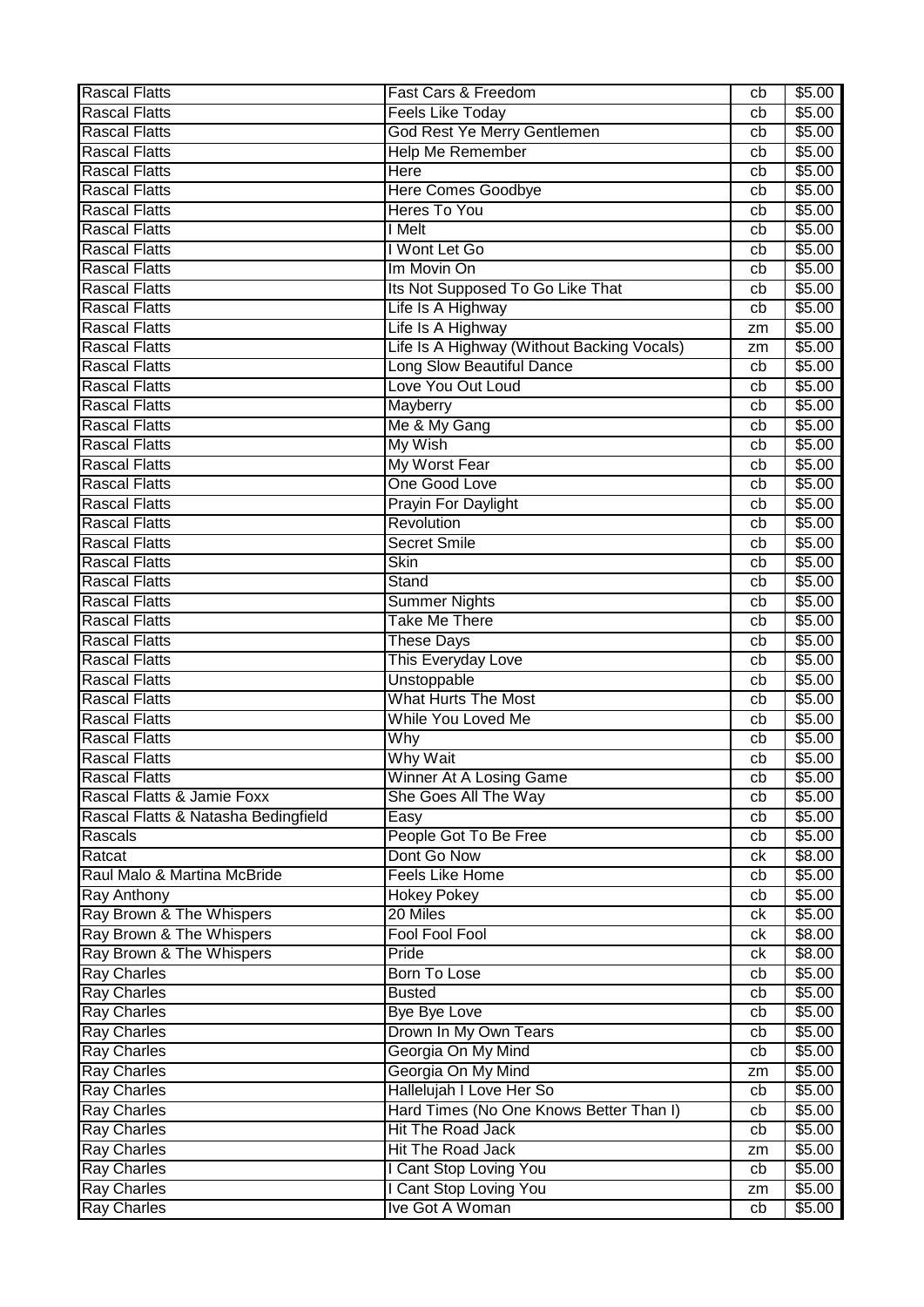| <b>Ray Charles</b>                           | Let The Good Times Roll                       | cb                    | \$5.00             |
|----------------------------------------------|-----------------------------------------------|-----------------------|--------------------|
| <b>Ray Charles</b>                           | <b>Mary Ann</b>                               | cb                    | \$5.00             |
| <b>Ray Charles</b>                           | <b>Mess Around</b>                            | cb                    | \$5.00             |
| <b>Ray Charles</b>                           | <b>Night Time Is The Right Time</b>           | cb                    | \$5.00             |
| <b>Ray Charles</b>                           | <b>Unchain My Heart</b>                       | cb                    | \$5.00             |
| <b>Ray Charles</b>                           | Whatd I Say                                   | cb                    | \$5.00             |
| <b>Ray Charles</b>                           | You Dont Know Me                              | cb                    | \$5.00             |
| Ray Charles & Diana Krall                    | You Dont Know Me                              | cb                    | \$5.00             |
| <b>Ray Columbus</b>                          | Shes A Mod                                    | nz                    | \$5.00             |
| <b>Ray Columbus</b>                          | <b>Til We Kissed</b>                          | nz                    | \$5.00             |
| Ray J                                        | <b>One Wish</b>                               | cb                    | \$5.00             |
| Ray Lamontagne                               | Trouble                                       | zm                    | \$5.00             |
| Ray Parker Jr                                | Ghostbusters                                  | cb                    | \$5.00             |
| Ray Parker Jr                                | Ghostbusters                                  | zm                    | \$5.00             |
| Ray Parker Jr                                | The Other Woman                               | cb                    | \$5.00             |
| <b>Ray Price</b>                             | <b>City Lights</b>                            | cb                    | \$5.00             |
| <b>Ray Price</b>                             | <b>Crazy Arms</b>                             | cb                    | \$5.00             |
| <b>Ray Price</b>                             | Danny Boy                                     | zm                    | \$5.00             |
| <b>Ray Price</b>                             | For The Good Times                            | cb                    | \$5.00             |
| <b>Ray Price</b>                             | For The Good Times                            | nz                    | \$5.00             |
| <b>Ray Price</b>                             | <b>Heartaches By The Number</b>               | cb                    | \$5.00             |
| <b>Ray Price</b>                             | I Wont Mention It Again                       | cb                    | \$5.00             |
| <b>Ray Price</b>                             | III Be There (If You Ever Want Me)            | cb                    | \$5.00             |
| <b>Ray Price</b>                             | III Go To A Stranger                          | zm                    | \$5.00             |
| <b>Ray Price</b>                             | Im Still Not Over You                         | zm                    | \$5.00             |
| <b>Ray Price</b>                             | <b>Invitation To The Blues</b>                | cb                    | \$5.00             |
| <b>Ray Price</b>                             | Ive Got A New Heartache                       | cb                    | \$5.00             |
| <b>Ray Price</b>                             | My Shoes Keep Walking Back To You             | cb                    | \$5.00             |
|                                              |                                               |                       |                    |
|                                              |                                               |                       |                    |
| <b>Ray Price</b>                             | <b>Night Life</b>                             | cb                    | \$5.00             |
| <b>Ray Price</b>                             | <b>One More Time</b>                          | cb<br>cb              | \$5.00             |
| <b>Ray Price</b>                             | Soft Rain                                     |                       | $\overline{$}5.00$ |
| <b>Ray Price</b>                             | Softly & Tenderly (Live)                      | zm                    | \$5.00             |
| <b>Ray Price</b>                             | The Same Old Me                               | cb                    | \$5.00             |
| <b>Ray Price</b>                             | <b>Touch My Heart</b>                         | cb                    | \$5.00             |
| <b>Ray Price</b>                             | Youre The Best Thing That Ever Happened To Me | cb                    | \$5.00             |
| <b>Ray Scott</b>                             | Gone Either Way                               | $\overline{cb}$<br>cb | \$5.00             |
| <b>Ray Scott</b>                             | My Kind Of Music                              | cb                    | \$5.00             |
| <b>Ray Stevens</b>                           | Ahab The Arab                                 |                       | \$5.00             |
| <b>Ray Stevens</b>                           | Along Came Jones                              | cb<br>cb              | \$5.00             |
| <b>Ray Stevens</b>                           | Back In The Doghouse Again                    | cb                    | \$5.00             |
| <b>Ray Stevens</b>                           | <b>Bad Little Boy</b>                         | cb                    | \$5.00             |
| <b>Ray Stevens</b>                           | <b>Ballad Of The Blue Cyclone</b>             | cb                    | \$5.00             |
| <b>Ray Stevens</b>                           | Everything Is Beautiful                       |                       | \$5.00             |
| <b>Ray Stevens</b>                           | Gitarzan                                      | cb                    | \$5.00             |
| <b>Ray Stevens</b>                           | Its Me Again Margaret                         | cb                    | \$5.00             |
| <b>Ray Stevens</b>                           | Mississippi Squirrel Revival                  | cb                    | \$5.00             |
| <b>Ray Stevens</b>                           | <b>Misty</b>                                  | cb                    | \$5.00             |
| <b>Ray Stevens</b>                           | <b>Misty</b>                                  | zm<br>cb              | \$5.00             |
| <b>Ray Stevens</b>                           | Osama Yo Mama                                 | cb                    | \$5.00             |
| <b>Ray Stevens</b>                           | <b>Redneck Christmas</b>                      | cb                    | \$5.00             |
| <b>Ray Stevens</b>                           | Santa Claus Is Watching You                   | cb                    | \$5.00             |
| <b>Ray Stevens</b>                           | <b>Shriners Convention</b>                    | cb                    | \$5.00             |
| <b>Ray Stevens</b>                           | <b>The Haircut Song</b>                       | cb                    | \$5.00             |
| <b>Ray Stevens</b>                           | The Motel Song                                |                       | \$5.00             |
| <b>Ray Stevens</b>                           | <b>The Streak</b>                             | cb<br>cb              | \$5.00             |
| <b>Ray Stevens</b><br><b>Raybon Brothers</b> | Turn Your Radio On<br><b>Butterfly Kisses</b> | cb                    | \$5.00<br>\$5.00   |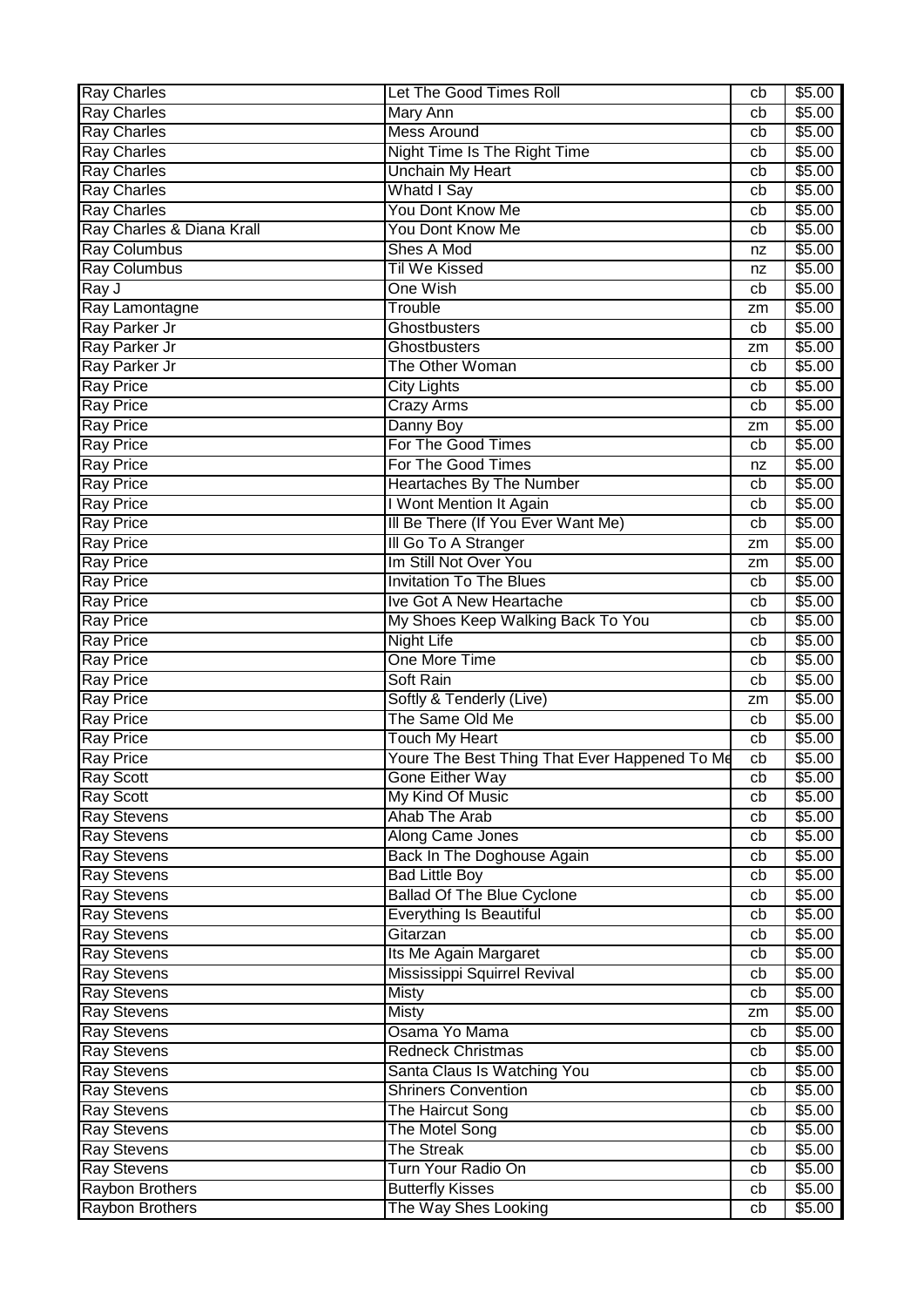| <b>Rays</b>                | Silhouettes                                   | cb | \$5.00 |
|----------------------------|-----------------------------------------------|----|--------|
| Razorlight                 | America                                       | zm | \$5.00 |
| Razorlight                 | <b>Golden Touch</b>                           | zm | \$5.00 |
| Razorlight                 | Somewhere Else                                | zm | \$5.00 |
| <b>Razzy Bailey</b>        | Anywhere Theres A Jukebox                     | cb | \$5.00 |
| <b>Razzy Bailey</b>        | Everytime You Cross My Mind (You Break My Hea | cb | \$5.00 |
| <b>Razzy Bailey</b>        | Friends                                       | cb | \$5.00 |
| <b>Razzy Bailey</b>        | I Aint Got No Business Doin Business Today    | cb | \$5.00 |
| <b>Razzy Bailey</b>        | I Cant Get Enough Of You                      | cb | \$5.00 |
| <b>Razzy Bailey</b>        | I Keep Coming Back                            | cb | \$5.00 |
| <b>Razzy Bailey</b>        | If Love Had A Face                            | cb | \$5.00 |
| <b>Razzy Bailey</b>        | Loves Gonna Fall Here Tonight                 | cb | \$5.00 |
| Razzy Bailey               | Loving Up A Storm                             | cb | \$5.00 |
| <b>Razzy Bailey</b>        | <b>Midnight Hauler</b>                        | cb | \$5.00 |
| <b>Razzy Bailey</b>        | Scratch My Back (And Whisper In My Ear)       | cb | \$5.00 |
| <b>Razzy Bailey</b>        | She Left Love All Over Me                     | cb | \$5.00 |
| <b>Razzy Bailey</b>        | Tonight Shes Gonna Love Me (Like There Was No | cb | \$5.00 |
| <b>Razzy Bailey</b>        | <b>Too Old To Play Cowboy</b>                 | cb | \$5.00 |
| <b>Razzy Bailey</b>        | What Time Do You Have To Be Back To Heaven    | cb | \$5.00 |
| <b>Ready For The World</b> | <b>Oh Sheila</b>                              | cb | \$5.00 |
| <b>Real Life</b>           | Send Me An Angel                              | ck | \$8.00 |
| <b>Real McCoy</b>          | Come & Get Your Love                          | cb | \$5.00 |
| <b>Real McCoy</b>          | Run Away                                      | cb | \$5.00 |
| <b>Real Thing</b>          | Cant Get By Without You                       | zm | \$5.00 |
| <b>Real Thing</b>          | You To Me Are Everything                      | ck | \$5.00 |
| <b>Real Thing</b>          | You To Me Are Everything                      | zm | \$5.00 |
| <b>Reba McEntire</b>       | A Christmas Letter                            | cb | \$5.00 |
| <b>Reba McEntire</b>       | A Sunday Kind Of Love                         | cb | \$5.00 |
| <b>Reba McEntire</b>       | <b>And Still</b>                              | cb | \$5.00 |
| Reba McEntire              | <b>Back Before The War</b>                    | cb | \$5.00 |
| <b>Reba McEntire</b>       | <b>Before I Met You</b>                       | cb | \$5.00 |
| Reba McEntire              | <b>Cant Even Get The Blues</b>                | cb | \$5.00 |
| <b>Reba McEntire</b>       | <b>Cathys Clown</b>                           | cb | \$5.00 |
| <b>Reba McEntire</b>       | <b>Consider Me Gone</b>                       | cb | \$5.00 |
| <b>Reba McEntire</b>       | <b>Everything That You Want</b>               | cb | \$5.00 |
| Reba McEntire              | Fallin Out Of Love                            | cb | \$5.00 |
| <b>Reba McEntire</b>       | Fancy                                         | cb | \$5.00 |
| Reba McEntire              | For Herself                                   | cb | \$5.00 |
| <b>Reba McEntire</b>       | For My Broken Heart                           | cb | \$5.00 |
| Reba McEntire              | <b>Forever Love</b>                           | cb | \$5.00 |
| <b>Reba McEntire</b>       | Have I Got A Deal For You                     | cb | \$5.00 |
| <b>Reba McEntire</b>       | He Gets That From Me                          | cb | \$5.00 |
| <b>Reba McEntire</b>       | <b>How Blue</b>                               | cb | \$5.00 |
| <b>Reba McEntire</b>       | How Was I To Know                             | cb | \$5.00 |
| <b>Reba McEntire</b>       | I Keep On Loving You                          | cb | \$5.00 |
| <b>Reba McEntire</b>       | I Know How He Feels                           | cb | \$5.00 |
| <b>Reba McEntire</b>       | Id Rather Ride Around With You                | cb | \$5.00 |
| <b>Reba McEntire</b>       | If I Had Only Known                           | cb | \$5.00 |
| <b>Reba McEntire</b>       | $III$ Be                                      | cb | \$5.00 |
| Reba McEntire              | Im A Survivor                                 | cb | \$5.00 |
| <b>Reba McEntire</b>       | Im Gonna Take That Mountain                   | cb | \$5.00 |
| <b>Reba McEntire</b>       | Im In Love All Over                           | cb | \$5.00 |
| <b>Reba McEntire</b>       | Im Not That Lonely Yet                        | cb | \$5.00 |
| <b>Reba McEntire</b>       | Is There Life Out There                       | cb | \$5.00 |
| <b>Reba McEntire</b>       | Its Not Over                                  | cb | \$5.00 |
| <b>Reba McEntire</b>       | Its Your Call                                 | cb | \$5.00 |
| Reba McEntire              | Let The Music Lift You Up                     | cb | \$5.00 |
| <b>Reba McEntire</b>       | <b>Little Girl</b>                            | cb | \$5.00 |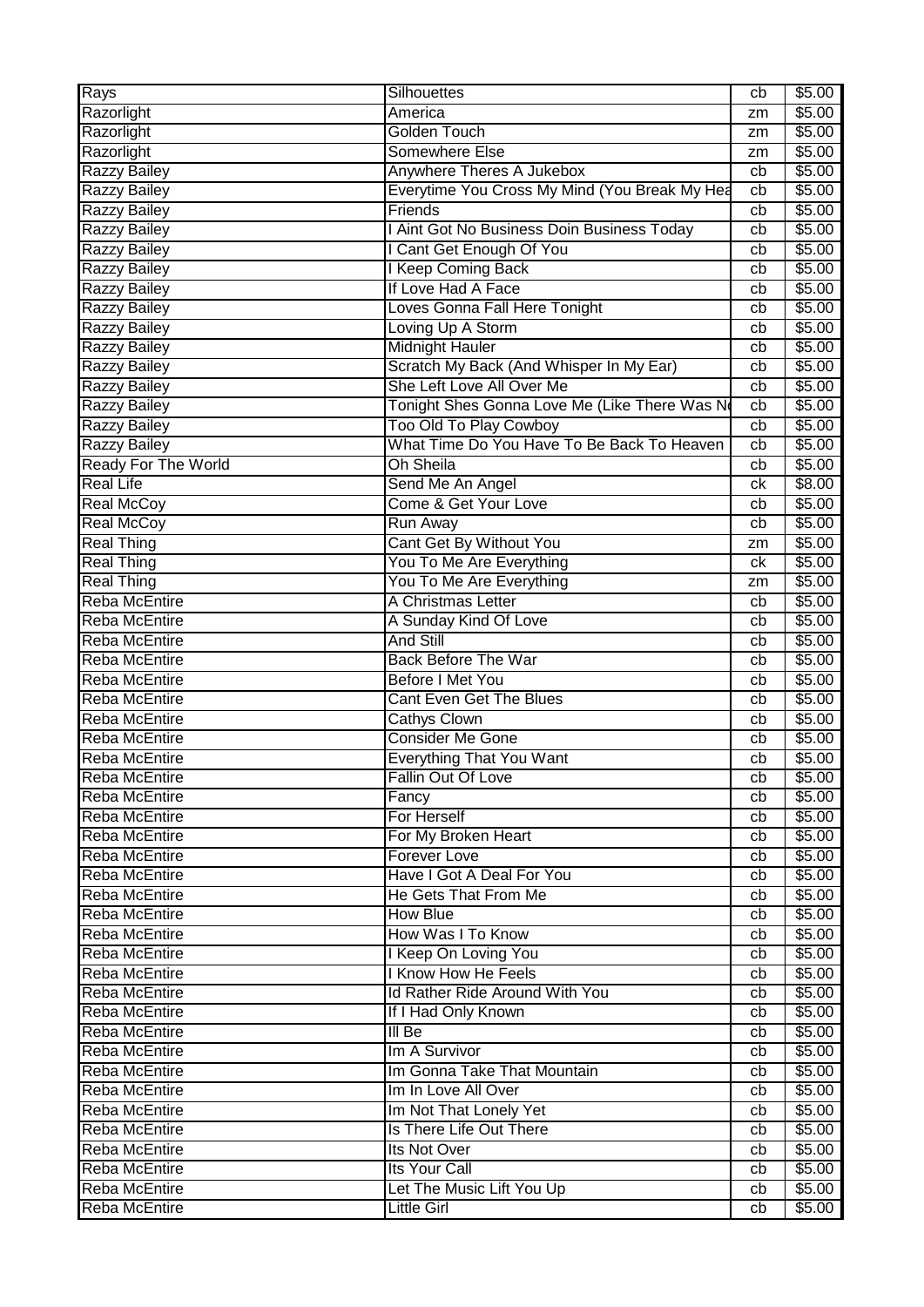| <b>Reba McEntire</b>           | <b>Little Rock</b>                                      | cb | \$5.00 |
|--------------------------------|---------------------------------------------------------|----|--------|
| <b>Reba McEntire</b>           | Love Needs A Holiday                                    | cb | \$5.00 |
| <b>Reba McEntire</b>           | Love Will Find Its Way To You                           | cb | \$5.00 |
| <b>Reba McEntire</b>           | <b>My Sister</b>                                        | cb | \$5.00 |
| Reba McEntire                  | New Fool At An Old Game                                 | cb | \$5.00 |
| <b>Reba McEntire</b>           | On My Own                                               | cb | \$5.00 |
| <b>Reba McEntire</b>           | On This Day                                             | cb | \$5.00 |
| <b>Reba McEntire</b>           | One Honest Heart                                        | cb | \$5.00 |
| <b>Reba McEntire</b>           | One Promise Too Late                                    | cb | \$5.00 |
| Reba McEntire                  | <b>Read My Mind</b>                                     | cb | \$5.00 |
| Reba McEntire                  | <b>Red Roses</b>                                        | cb | \$5.00 |
| Reba McEntire                  | Ring On Her Finger Time On Her Hands                    | cb | \$5.00 |
| <b>Reba McEntire</b>           | Room To Breathe                                         | cb | \$5.00 |
| Reba McEntire                  | Roses                                                   | cb | \$5.00 |
| Reba McEntire                  | Rumor Has It                                            | cb | \$5.00 |
| <b>Reba McEntire</b>           |                                                         |    | \$5.00 |
|                                | <b>Secret Of Giving</b><br>She Thinks His Name Was John | cb |        |
| <b>Reba McEntire</b>           |                                                         | cb | \$5.00 |
| Reba McEntire                  | <b>Silly Me</b>                                         | cb | \$5.00 |
| <b>Reba McEntire</b>           | So So So Long                                           | cb | \$5.00 |
| <b>Reba McEntire</b>           | Somebody                                                | cb | \$5.00 |
| Reba McEntire                  | Somebody Should Leave                                   | cb | \$5.00 |
| Reba McEntire                  | Somebodys Chelsea                                       | cb | \$5.00 |
| <b>Reba McEntire</b>           | <b>Starting Over Again</b>                              | cb | \$5.00 |
| Reba McEntire                  | <b>Sweet Music Man</b>                                  | cb | \$5.00 |
| <b>Reba McEntire</b>           | <b>Take It Back</b>                                     | cb | \$5.00 |
| <b>Reba McEntire</b>           | The Angels Sang                                         | cb | \$5.00 |
| <b>Reba McEntire</b>           | <b>The Christmas Guest</b>                              | cb | \$5.00 |
| <b>Reba McEntire</b>           | The Fear Of Being Alone                                 | cb | \$5.00 |
| <b>Reba McEntire</b>           | The Greatest Man I Never Knew                           | cb | \$5.00 |
| Reba McEntire                  | The Heart Is A Lonely Hunter                            | cb | \$5.00 |
| Reba McEntire                  | The Last One To Know                                    | cb | \$5.00 |
| Reba McEntire                  | The Night The Lights Went Out In Georgia                | cb | \$5.00 |
| Reba McEntire                  | <b>They Asked About You</b>                             | cb | \$5.00 |
| Reba McEntire                  | This Is My Prayer For You                               | cb | \$5.00 |
| <b>Reba McEntire</b>           | Til I Said It To You                                    | cb | \$5.00 |
| <b>Reba McEntire</b>           | Til The Season Comes Round Again                        | cb | \$5.00 |
| <b>Reba McEntire</b>           | <b>Till Love Comes Again</b>                            | cb | \$5.00 |
| <b>Reba McEntire</b>           | Till You Love Me                                        | cb | \$5.00 |
| <b>Reba McEntire</b>           | <b>Today All Over Again</b>                             | cb | \$5.00 |
| <b>Reba McEntire</b>           | Turn On The Radio                                       | cb | \$5.00 |
| <b>Reba McEntire</b>           | Walk On                                                 | cb | \$5.00 |
| <b>Reba McEntire</b>           | Were All Alone                                          | cb | \$5.00 |
| <b>Reba McEntire</b>           | Were So Good Together                                   | cb | \$5.00 |
| <b>Reba McEntire</b>           | What Am I Gonna Do About You                            | cb | \$5.00 |
| <b>Reba McEntire</b>           | What Do You Say                                         | cb | \$5.00 |
| <b>Reba McEntire</b>           | What If                                                 | cb | \$5.00 |
| <b>Reba McEntire</b>           | What If Its You                                         | cb | \$5.00 |
| <b>Reba McEntire</b>           | When Love Gets A Hold Of You                            | cb | \$5.00 |
| <b>Reba McEntire</b>           | Where You End & I Begin                                 | cb | \$5.00 |
| <b>Reba McEntire</b>           | Whoevers In New England                                 | cb | \$5.00 |
| Reba McEntire                  | Why Havent I Heard From You                             | cb | \$5.00 |
| <b>Reba McEntire</b>           | <b>Wrong Night</b>                                      | cb | \$5.00 |
| <b>Reba McEntire</b>           | You Lie                                                 | cb | \$5.00 |
| Reba McEntire                  | Youre Gonna Be                                          | cb | \$5.00 |
| Reba McEntire                  | Youre The First Time I Thought About Leaving            | cb | \$5.00 |
| Reba McEntire & Brooks & Dunn  | If You See Him If You See Her                           | cb | \$5.00 |
| Reba McEntire & Faith Hill     | Sleeping With The Telephone                             | cb | \$5.00 |
| Reba McEntire & Kelly Clarkson | <b>Because Of You</b>                                   | cb | \$5.00 |
|                                |                                                         |    |        |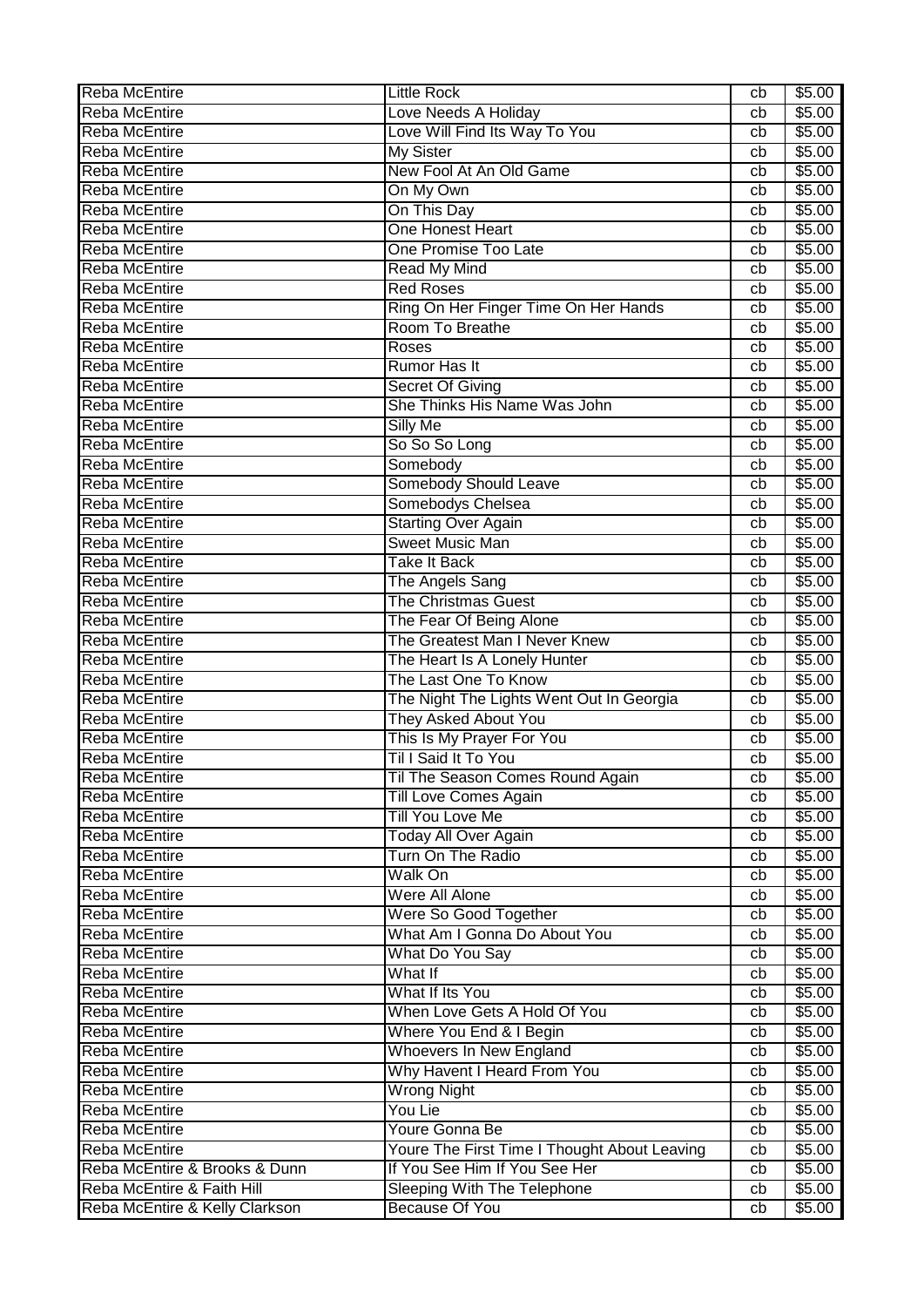| Reba McEntire & Linda Davis   | Does He Love You                     | cb | \$5.00             |
|-------------------------------|--------------------------------------|----|--------------------|
| Reba McEntire & Skip Ewing    | <b>Every Other Weekend</b>           | cb | \$5.00             |
| Reba McEntire & Vince Gill    | Oklahoma Swing                       | cb | \$5.00             |
| Reba McEntire & Vince Gill    | The Heart Wont Lie                   | cb | \$5.00             |
| Rebecca Black                 | Friday                               | zm | \$5.00             |
| Rebecca Ferguson              | Nothings Real But Love               | zm | \$5.00             |
| Rebecca Lynn Howard           | Forgive                              | cb | \$5.00             |
| Rebecca Lynn Howard           | I Dont Paint Myself Into Corners     | cb | \$5.00             |
| Rebecca Lynn Howard           | I Need A Vacation                    | cb | \$5.00             |
| Rebecca Lynn Howard           | No Onell Ever Love Me                | cb | \$5.00             |
| Rebecca Lynn Howard           | Out Here In The Water                | cb | \$5.00             |
| Rebecca Lynn Howard           | <b>What A Shame</b>                  | cb | \$5.00             |
| Rebecca Lynn Howard           | When My Dreams Come True             | cb | \$5.00             |
| Red Box                       | Lean On Me (Ah Li Ayo)               | zm | \$5.00             |
| <b>Red Foley</b>              | Alabama Jubilee                      | cb | \$5.00             |
| <b>Red Foley</b>              | <b>Birmingham Bounce</b>             | cb | \$5.00             |
| <b>Red Foley</b>              | Chattanoogie Shoe Shine Boy          | cb | \$5.00             |
| <b>Red Foley</b>              | Midnight                             | cb | \$5.00             |
| <b>Red Foley</b>              | Mississippi                          | cb | \$5.00             |
| <b>Red Foley</b>              | Never Trust A Woman                  | cb | \$5.00             |
| <b>Red Foley</b>              | New Jolie Blonde (New Pretty Blonde) | cb | \$5.00             |
| <b>Red Foley</b>              | <b>Satisfied Mind</b>                | cb | \$5.00             |
| <b>Red Foley</b>              | Shame On You                         | cb | \$5.00             |
|                               | Smoke On The Water                   |    | \$5.00             |
| <b>Red Foley</b>              |                                      | cb |                    |
| <b>Red Foley</b>              | Tennessee Border No 2                | cb | \$5.00             |
| <b>Red Foley</b>              | Tennessee Saturday Night             | cb | \$5.00             |
| Red Foley & Kitty Wells       | As Long As I Live                    | cb | \$5.00             |
| Red Foley & Kitty Wells       | One By One                           | cb | \$5.00             |
| Red Foley & Kitty Wells       | You & Me                             | cb | \$5.00             |
| Red Hot Chili Peppers         | <b>Around The World</b>              | cb | \$5.00             |
| Red Hot Chili Peppers         | By The Way                           | cb | \$5.00             |
| Red Hot Chili Peppers         | By The Way                           | zm | \$5.00             |
| <b>Red Hot Chili Peppers</b>  | Californication                      | cb | $\overline{$}5.00$ |
| Red Hot Chili Peppers         | Californication                      | zm | \$5.00             |
| <b>Red Hot Chili Peppers</b>  | Cant Stop                            | cb | \$5.00             |
| Red Hot Chili Peppers         | Cant Stop                            | zm | \$5.00             |
| <b>Red Hot Chili Peppers</b>  | Dani California                      | ck | \$5.00             |
| <b>Red Hot Chili Peppers</b>  | Dani California                      | zm | \$5.00             |
| <b>Red Hot Chili Peppers</b>  | <b>Dark Necessities</b>              | zm | \$5.00             |
| <b>Red Hot Chili Peppers</b>  | <b>Give It Away</b>                  | cb | \$5.00             |
| <b>Red Hot Chili Peppers</b>  | <b>Give It Away</b>                  | zm | \$5.00             |
| <b>Red Hot Chili Peppers</b>  | Go Robot                             | ck | \$8.00             |
| <b>Red Hot Chili Peppers</b>  | <b>Go Robot</b>                      | zm | \$5.00             |
| <b>Red Hot Chili Peppers</b>  | Love Rollercoaster                   | cb | \$5.00             |
| <b>Red Hot Chili Peppers</b>  | Otherside                            | cb | \$5.00             |
| <b>Red Hot Chili Peppers</b>  | <b>Parallel Universe</b>             | zm | \$5.00             |
| <b>Red Hot Chili Peppers</b>  | <b>Scar Tissue</b>                   | cb | \$5.00             |
| <b>Red Hot Chili Peppers</b>  | <b>Scar Tissue</b>                   | zm | \$5.00             |
| <b>Red Hot Chili Peppers</b>  | Snow (Hey Oh)                        | zm | \$5.00             |
| <b>Red Hot Chili Peppers</b>  | Soul To Squeeze                      | cb | \$5.00             |
| <b>Red Hot Chili Peppers</b>  | <b>Suck My Kiss</b>                  | ck | \$5.00             |
| <b>Red Hot Chili Peppers</b>  | <b>Tell Me Baby</b>                  | ck | \$5.00             |
| <b>Red Hot Chili Peppers</b>  | The Adventures Of Rain Dance Maggie  | ck | \$5.00             |
| <b>Red Hot Chili Peppers</b>  | The Zephyr Song                      | cb | \$5.00             |
| <b>Red Hot Chili Peppers</b>  | The Zephyr Song                      | zm | \$5.00             |
| <b>Red Hot Chili Peppers</b>  | <b>Under The Bridge</b>              | cb | \$5.00             |
| <b>Red Hot Chili Peppers</b>  | <b>Under The Bridge</b>              | zm | \$5.00             |
|                               | Pen & Paper                          |    |                    |
| <b>Red Jumpsuit Apparatus</b> |                                      | cb | \$5.00             |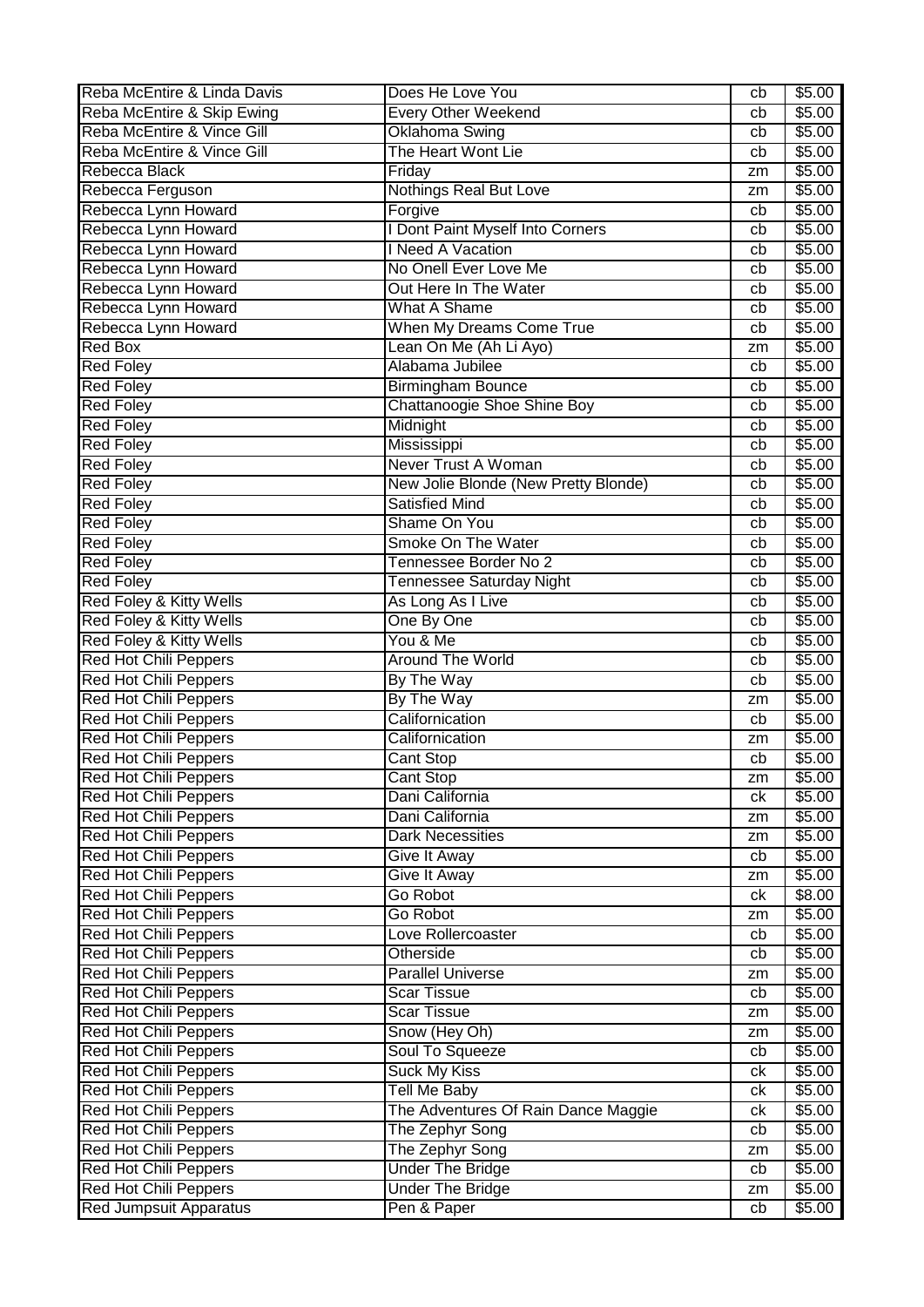| <b>Red Sovine</b>               | <b>Teddy Bear</b>                         | cb | \$5.00 |
|---------------------------------|-------------------------------------------|----|--------|
| Redbone                         | Come & Get Your Love                      | cb | \$5.00 |
| Redbone                         | Come & Get Your Love                      | zm | \$5.00 |
| Reddmann                        | <b>Chasin That Neon Reindeer</b>          | cb | \$5.00 |
| Redfoo                          | <b>Lets Get Ridiculous</b>                | zm | \$5.00 |
| Redgum                          | I Was Only 19                             | ck | \$8.00 |
| Redgum                          | Ive Been To Bali Too                      | ck | \$8.00 |
| Redmon & Vale                   | If I Had A Nickel (One Thin Dime)         | cb | \$5.00 |
| Redmon & Vale                   | In The Name Of Love                       | cb | \$5.00 |
| Redmon & Vale                   | Squeezin The Love Outta You               | cb | \$5.00 |
| Rednex                          | Cotton Eye Joe                            | ck | \$5.00 |
| Rednex                          | Cotton Eye Joe (Duet)                     | zm | \$5.00 |
| Rednex                          | Cotton Eye Joe (Male Solo)                | zm | \$5.00 |
| Reef                            | <b>Place Your Hands</b>                   | ck | \$5.00 |
| Reef                            | <b>Place Your Hands</b>                   | zm | \$5.00 |
| <b>Reel 2 Real</b>              | I Like To Move It                         | ck | \$5.00 |
| Reel 2 Real & The Mad Stuntman  | I Like To Move It                         | zm | \$5.00 |
| Reflections                     | Just Like) Romeo & Juliet                 | cb | \$5.00 |
| Reg Reagan                      | Am I Ever Gonna See The Bif Again         | ck | \$8.00 |
| <b>Reggae Version</b>           | Knockin On Heavens Door                   | nz | \$5.00 |
| Reggie N Bollie                 | <b>New Girl</b>                           | zm | \$5.00 |
| Regina Belle                    | <b>Baby Come To Me</b>                    | zm | \$5.00 |
| Regina Belle & Jeffery Osbourne | Far Longer Than Forever                   | cb | \$5.00 |
| Regina Spektor                  | Samson                                    | zm | \$5.00 |
| Regina Spektor                  | <b>Youve Got Time</b>                     | zm | \$5.00 |
| Regurgitator                    | <b>Polyester Girl</b>                     | ck | \$8.00 |
| Rehab & Hank Williams Jr        | Bartender Song (aka Sittin At A Bar)      | cb | \$5.00 |
| <b>REM</b>                      | Bang & Blame                              | cb | \$5.00 |
| <b>REM</b>                      | Daysleeper                                | zm | \$5.00 |
| <b>REM</b>                      | <b>Drive</b>                              | zm | \$5.00 |
| <b>REM</b>                      | <b>Everybody Hurts</b>                    | cb | \$5.00 |
| <b>REM</b>                      | <b>Everybody Hurts</b>                    | zm | \$5.00 |
| <b>REM</b>                      | <b>Imitation Of Life</b>                  | zm | \$5.00 |
| <b>REM</b>                      | Its The End Of The World As We Know It    | zm | \$5.00 |
| <b>REM</b>                      | Losing My Religion                        | cb | \$5.00 |
| <b>REM</b>                      | Losing My Religion                        | zm | \$5.00 |
| <b>REM</b>                      | Man On The Moon                           | cb | \$5.00 |
| REM                             | Man On The Moon                           | zm | \$5.00 |
| <b>REM</b>                      | <b>Near Wild Heaven</b>                   | zm | \$5.00 |
| <b>REM</b>                      | Nightswimming                             | zm | \$5.00 |
| <b>REM</b>                      | Radio Free Europe                         | cb | \$5.00 |
| <b>REM</b>                      | <b>Shiny Happy People</b>                 | cb | \$5.00 |
| REM                             | <b>Shiny Happy People</b>                 | zm | \$5.00 |
| REM                             | Stand                                     | zm | \$5.00 |
| <b>REM</b>                      | The Great Beyond                          | zm | \$5.00 |
| <b>REM</b>                      | The One I Love                            | ck | \$5.00 |
| <b>REM</b>                      | The One I Love                            | zm | \$5.00 |
| <b>REM</b>                      | The Sidewinder Sleeps Tonight             | zm | \$5.00 |
| <b>REM</b>                      | <b>Whats The Frequency Kenneth</b>        | zm | \$5.00 |
| Rembrandts                      | III Be There For You                      | zm | \$5.00 |
| Rembrandts                      | III Be There For You (Theme From Friends) | cb | \$5.00 |
| <b>Remy Shand</b>               | Take A Message                            | cb | \$5.00 |
| <b>Remy Shand</b>               | The Way I Feel                            | cb | \$5.00 |
| Renaissance                     | Northern Lights                           | zm | \$5.00 |
| Renee & Renato                  | Save Your Love                            | zm | \$5.00 |
| <b>Renee Geyer</b>              | <b>Heading In The Right Direction</b>     | ck | \$8.00 |
| Renee Geyer                     | <b>Heading In The Right Direction</b>     | nz | \$5.00 |
| <b>Renee Geyer</b>              | It Only Happens When I Look At You        | nz | \$5.00 |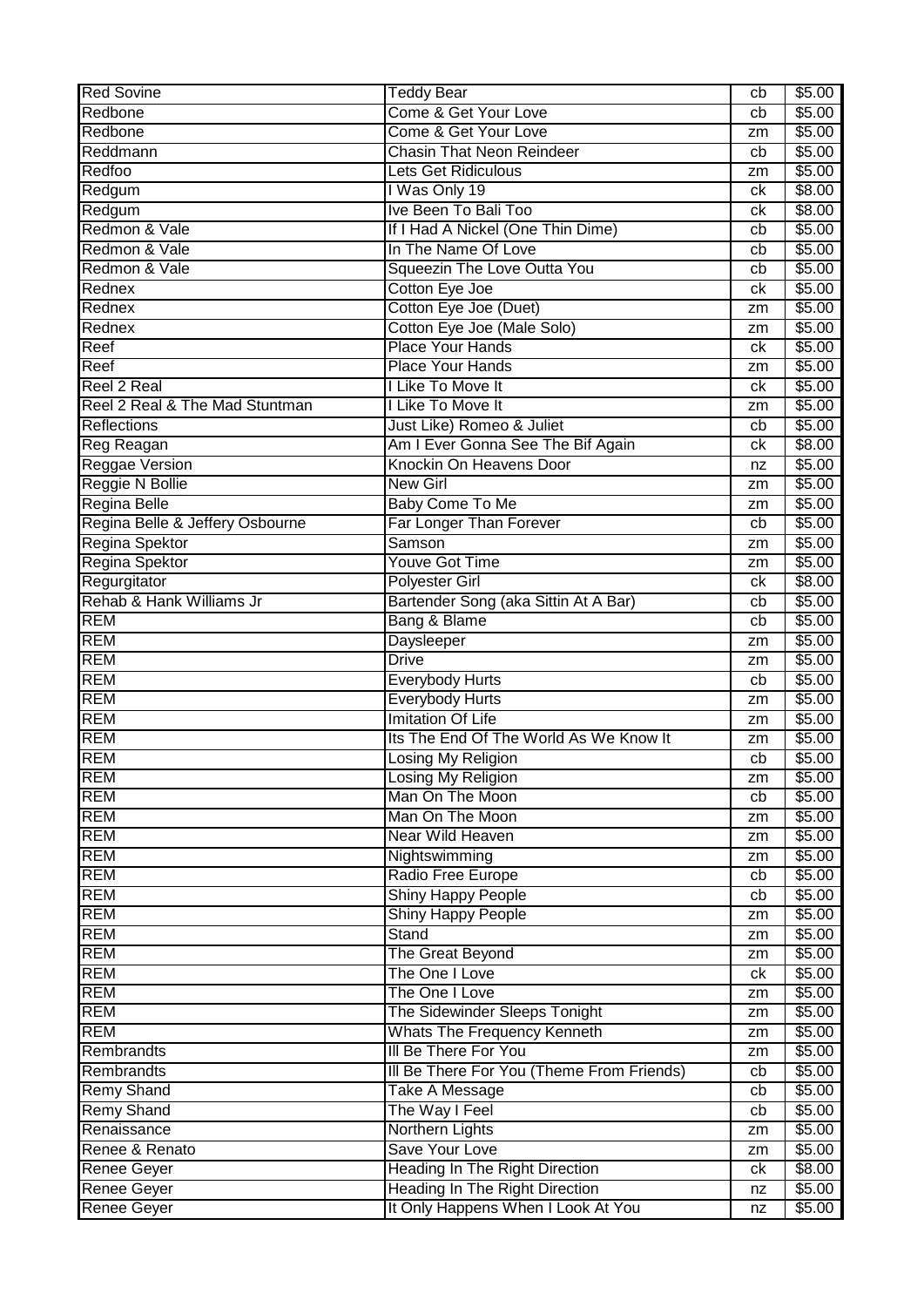| Renee Geyer               | Its a Mans World                         | сk | \$8.00 |
|---------------------------|------------------------------------------|----|--------|
| Renee Geyer               | Say I Love You                           | ck | \$5.00 |
| <b>Renee Geyer</b>        | Say I Love You                           | nz | \$5.00 |
| Reno & Smiley             | Im Using My Bible For A Roadmap          | cb | \$5.00 |
| Rent                      | Love Heals                               | zm | \$5.00 |
| Rent                      | <b>Out Tonight (Movie Version)</b>       | zm | \$5.00 |
| Rent                      | Seasons Of Love                          | zm | \$5.00 |
| <b>REO Speedwagon</b>     | <b>Cant Fight This Feeling</b>           | cb | \$5.00 |
| Reo Speedwagon            | <b>Cant Fight This Feeling</b>           | zm | \$5.00 |
| Reo Speedwagon            | Cant Fight This Feeling (Minus Piano)    | zm | \$5.00 |
| <b>REO Speedwagon</b>     | Keep On Loving You                       | cb | \$5.00 |
| Reo Speedwagon            | Keep On Loving You                       | zm | \$5.00 |
| <b>REO Speedwagon</b>     | Take It On The Run                       | zm | \$5.00 |
| Republica                 | <b>Drop Dead Gorgeous</b>                | zm | \$5.00 |
| Republica                 | Ready To Go                              | zm | \$5.00 |
| <b>Restless Heart</b>     | A Tender Lie                             | cb | \$5.00 |
| <b>Restless Heart</b>     | <b>Big Dreams In A Small Town</b>        | cb | \$5.00 |
| <b>Restless Heart</b>     | Dancys Dream                             |    | \$5.00 |
| <b>Restless Heart</b>     | <b>Familiar Pain</b>                     | cb | \$5.00 |
| <b>Restless Heart</b>     | <b>Fast Movin Train</b>                  | cb |        |
| <b>Restless Heart</b>     |                                          | cb | \$5.00 |
|                           | Feel My Way To You                       | cb | \$5.00 |
| <b>Restless Heart</b>     | For Lack Of Better Words                 | cb | \$5.00 |
| <b>Restless Heart</b>     | III Still Be Loving You                  | cb | \$5.00 |
| <b>Restless Heart</b>     | Ive Never Been So Sure                   | cb | \$5.00 |
| <b>Restless Heart</b>     | <b>Mending Fences</b>                    | cb | \$5.00 |
| <b>Restless Heart</b>     | New York (Hold Her Tight)                | cb | \$5.00 |
| <b>Restless Heart</b>     | No End To This Road                      | cb | \$5.00 |
| <b>Restless Heart</b>     | The Bluest Eyes In Texas                 | cb | \$5.00 |
| <b>Restless Heart</b>     | We Got The Love                          | cb | \$5.00 |
| <b>Restless Heart</b>     | Wheels                                   | cb | \$5.00 |
| <b>Restless Heart</b>     | <b>When She Cries</b>                    | cb | \$5.00 |
| <b>Restless Heart</b>     | When Somebody Loves You                  | cb | \$5.00 |
| <b>Restless Heart</b>     | Why Does It Have To Be (Wrong Or Right)  | cb | \$5.00 |
| <b>Restless Heart</b>     | You Can Depend On Me                     | cb | \$5.00 |
| Reunion                   | Life Is A Rock (But The Radio Rolled Me) | cb | \$5.00 |
| Rezillos                  | Top Of The Pops                          | zm | \$5.00 |
| <b>Rhett Akins</b>        | Better Than It Used To Be                | cb | \$5.00 |
| <b>Rhett Akins</b>        | Dont Get Me Started                      | cb | \$5.00 |
| <b>Rhett Akins</b>        | <b>Every Cowboys Dream</b>               | cb | \$5.00 |
| <b>Rhett Akins</b>        | Friday Night In Dixie                    | cb | \$5.00 |
| <b>Rhett Akins</b>        | <b>Highway Sunrise</b>                   | cb | \$5.00 |
| <b>Rhett Akins</b>        | In Your Love                             | cb | \$5.00 |
| <b>Rhett Akins</b>        | <b>Kiss My Country Ass</b>               | cb | \$5.00 |
| <b>Rhett Akins</b>        | Love You Back                            | cb | \$5.00 |
| <b>Rhett Akins</b>        | More Than Everything                     | cb | \$5.00 |
| <b>Rhett Akins</b>        | <b>That Aint My Truck</b>                | cb | \$5.00 |
| Rhonda Vincent & The Rage | <b>Bluegrass Express</b>                 | cb | \$5.00 |
| Rhonda Vincent & The Rage | <b>Christmas Time At Home</b>            | cb | \$5.00 |
| Rhonda Vincent & The Rage | Cry Of The Whippoorwill                  | cb | \$5.00 |
| Rhonda Vincent & The Rage | Drivin Nails In My Coffin                | cb | \$5.00 |
| Rhonda Vincent & The Rage | If Heartaches Had Wings                  | cb | \$5.00 |
| Rhonda Vincent & The Rage | Is The Grass Any Bluer On The Other Side | cb | \$5.00 |
| Rhonda Vincent & The Rage | Ive Forgotten You                        | cb | \$5.00 |
| Rhonda Vincent & The Rage | My Sweet Love Aint Around                | cb | \$5.00 |
| Rhonda Vincent & The Rage | The Martha White Theme                   | cb | \$5.00 |
| Rhonda Vincent & The Rage | When The Angels Sing                     | cb | \$5.00 |
| Rhonda Vincent & The Rage | You Cant Take It With You When You Go    | cb | \$5.00 |
| <b>Rich Kids</b>          | <b>Rich Kids</b>                         | zm | \$5.00 |
|                           |                                          |    |        |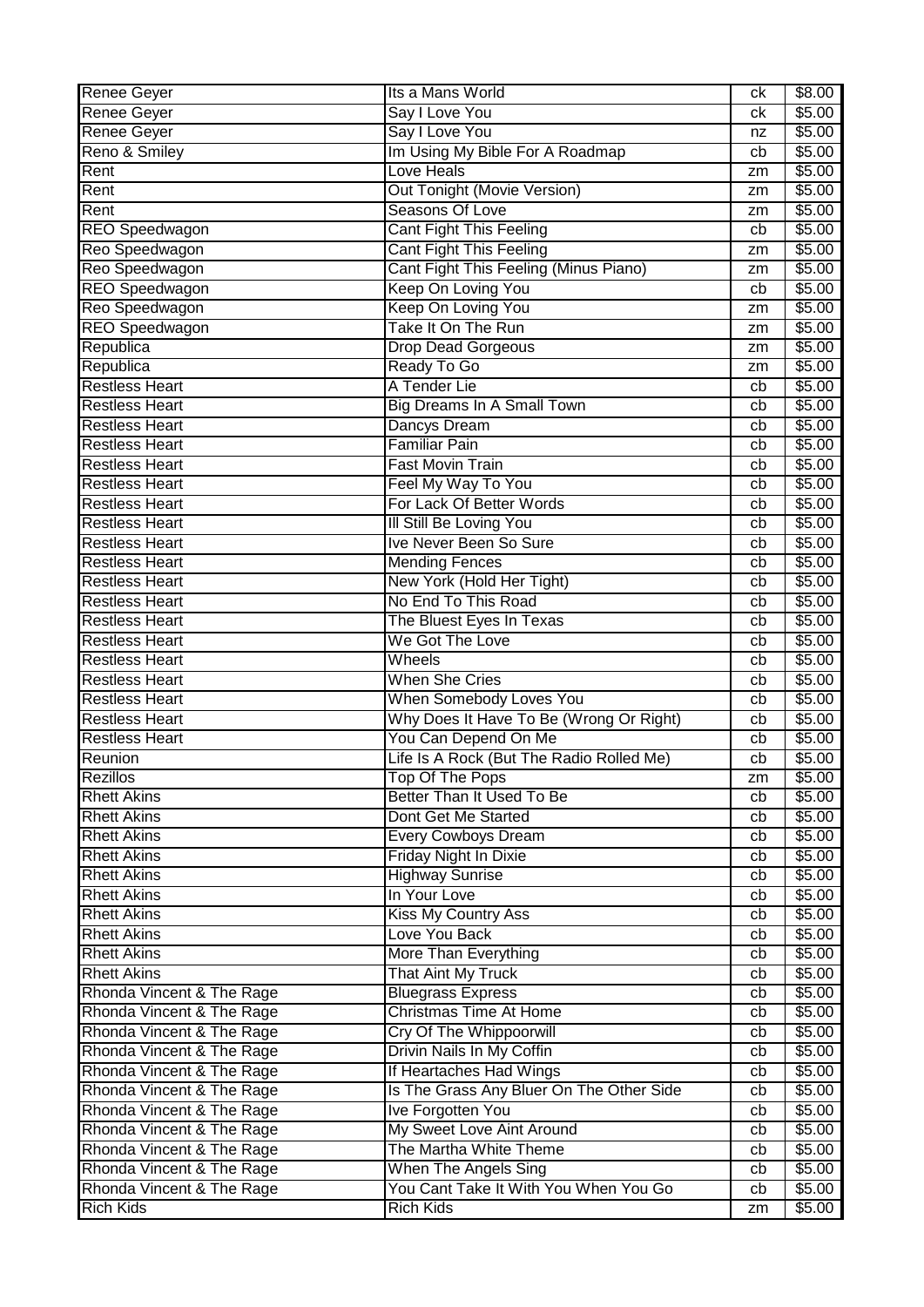| <b>Richard Ashcroft</b>        | <b>Break The Night With Colour</b>         | zm       | \$5.00 |
|--------------------------------|--------------------------------------------|----------|--------|
| <b>Richard Clapton</b>         | <b>Capricorn Dancer</b>                    | сk       | \$8.00 |
| <b>Richard Clapton</b>         | Deep Water                                 | сk       | \$8.00 |
| <b>Richard Clapton</b>         | <b>Girls On The Avenue</b>                 | сk       | \$8.00 |
| <b>Richard Clapton</b>         | I Am An Island                             | сk       | \$8.00 |
| <b>Richard Hawley</b>          | <b>Baby Youre My Light</b>                 | zm       | \$5.00 |
| <b>Richard Hawley</b>          | <b>Tonight The Streets Are Ours</b>        | zm       | \$5.00 |
| <b>Richard Marx</b>            | Angelia                                    | zm       | \$5.00 |
| <b>Richard Marx</b>            | Dont Mean Nothin                           | cb       | \$5.00 |
| <b>Richard Marx</b>            | <b>Endless Summer Nights</b>               | cb       | \$5.00 |
| <b>Richard Marx</b>            | Hazard                                     | сk       | \$5.00 |
| <b>Richard Marx</b>            | Hazard                                     | zm       | \$5.00 |
| <b>Richard Marx</b>            | Hold On To The Nights                      | cb       | \$5.00 |
| <b>Richard Marx</b>            | <b>Hold On To The Nights</b>               | zm       | \$5.00 |
| <b>Richard Marx</b>            | Now & Forever                              | cb       | \$5.00 |
| <b>Richard Marx</b>            | Now & Forever                              | zm       | \$5.00 |
| <b>Richard Marx</b>            | <b>Right Here Waiting</b>                  | cb       | \$5.00 |
| <b>Richard Marx</b>            | <b>Right Here Waiting</b>                  | zm       | \$5.00 |
| <b>Richard Marx</b>            | Satisfied                                  | cb       | \$5.00 |
| <b>Richard Marx</b>            | Shouldve Known Better                      | cb       | \$5.00 |
| Richie McDonald & Jim Brickman | <b>Coming Home For Christmas</b>           | cb       | \$5.00 |
| <b>Rick Astley</b>             | Angels On My Side                          | zm       | \$5.00 |
| <b>Rick Astley</b>             | <b>Cry For Help</b>                        | cb       | \$5.00 |
| <b>Rick Astley</b>             | <b>Cry For Help</b>                        | zm       | \$5.00 |
| <b>Rick Astley</b>             | <b>God Says</b>                            | zm       | \$5.00 |
| <b>Rick Astley</b>             | <b>Hold Me In Your Arms</b>                | zm       | \$5.00 |
| <b>Rick Astley</b>             | Hopelessly                                 | cb       | \$5.00 |
| <b>Rick Astley</b>             | It Would Take A Strong Man                 | cb       | \$5.00 |
| <b>Rick Astley</b>             | <b>Keep Singing</b>                        |          | \$5.00 |
| <b>Rick Astley</b>             | Never Gonna Give You Up                    | zm<br>cb | \$5.00 |
|                                | Never Gonna Give You Up                    |          | \$5.00 |
| <b>Rick Astley</b>             | She Makes Me                               | zm       |        |
| <b>Rick Astley</b>             |                                            | zm       | \$5.00 |
| <b>Rick Astley</b>             | She Makes Me<br>She Wants To Dance With Me | zm       | \$5.00 |
| <b>Rick Astley</b>             |                                            | cb       | \$5.00 |
| <b>Rick Astley</b>             | She Wants To Dance With Me                 | zm       | \$5.00 |
| <b>Rick Astley</b>             | Together Forever                           | cb       | \$5.00 |
| <b>Rick Astley</b>             | <b>Together Forever</b>                    | zm       | \$5.00 |
| <b>Rick Astley</b>             | Try                                        | zm       | \$5.00 |
| <b>Rick Astley</b>             | When I Fall In Love                        | zm       | \$5.00 |
| <b>Rick Astley</b>             | <b>Whenever You Need Somebody</b>          | zm       | \$5.00 |
| Rick Dees & His Cast Of Idiots | <b>Disco Duck</b>                          | cb       | \$5.00 |
| <b>Rick Ferrell</b>            | <b>Different Point Of View</b>             | cb       | \$5.00 |
| <b>Rick Ferrell</b>            | The Girls Got It Goin On                   | cb       | \$5.00 |
| <b>Rick James</b>              | <b>Super Freak</b>                         | cb       | \$5.00 |
| <b>Rick James</b>              | <b>Super Freak</b>                         | zm       | \$5.00 |
| <b>Rick Price</b>              | Not A Day Goes By                          | ck       | \$8.00 |
| <b>Rick Price</b>              | <b>River Of Love</b>                       | ck       | \$8.00 |
| <b>Rick Price</b>              | <b>Walk Away Renee</b>                     | ck       | \$8.00 |
| <b>Rick Springfield</b>        | Affair Of The Heart                        | zm       | \$5.00 |
| <b>Rick Springfield</b>        | <b>Celebrate Youth</b>                     | zm       | \$5.00 |
| <b>Rick Springfield</b>        | Dont Talk To Strangers                     | zm       | \$5.00 |
| <b>Rick Springfield</b>        | I Get Excited                              | zm       | \$5.00 |
| <b>Rick Springfield</b>        | Ive Done Everything For You                | zm       | \$5.00 |
| <b>Rick Springfield</b>        | Jessies Girl                               | cb       | \$5.00 |
| <b>Rick Springfield</b>        | <b>Jessies Girl</b>                        | zm       | \$5.00 |
| <b>Rick Springfield</b>        | Love Is Alright Tonight                    | zm       | \$5.00 |
| <b>Rick Springfield</b>        | Love Somebody                              | zm       | \$5.00 |
| <b>Rick Springfield</b>        | My Fathers Chair                           | zm       | \$5.00 |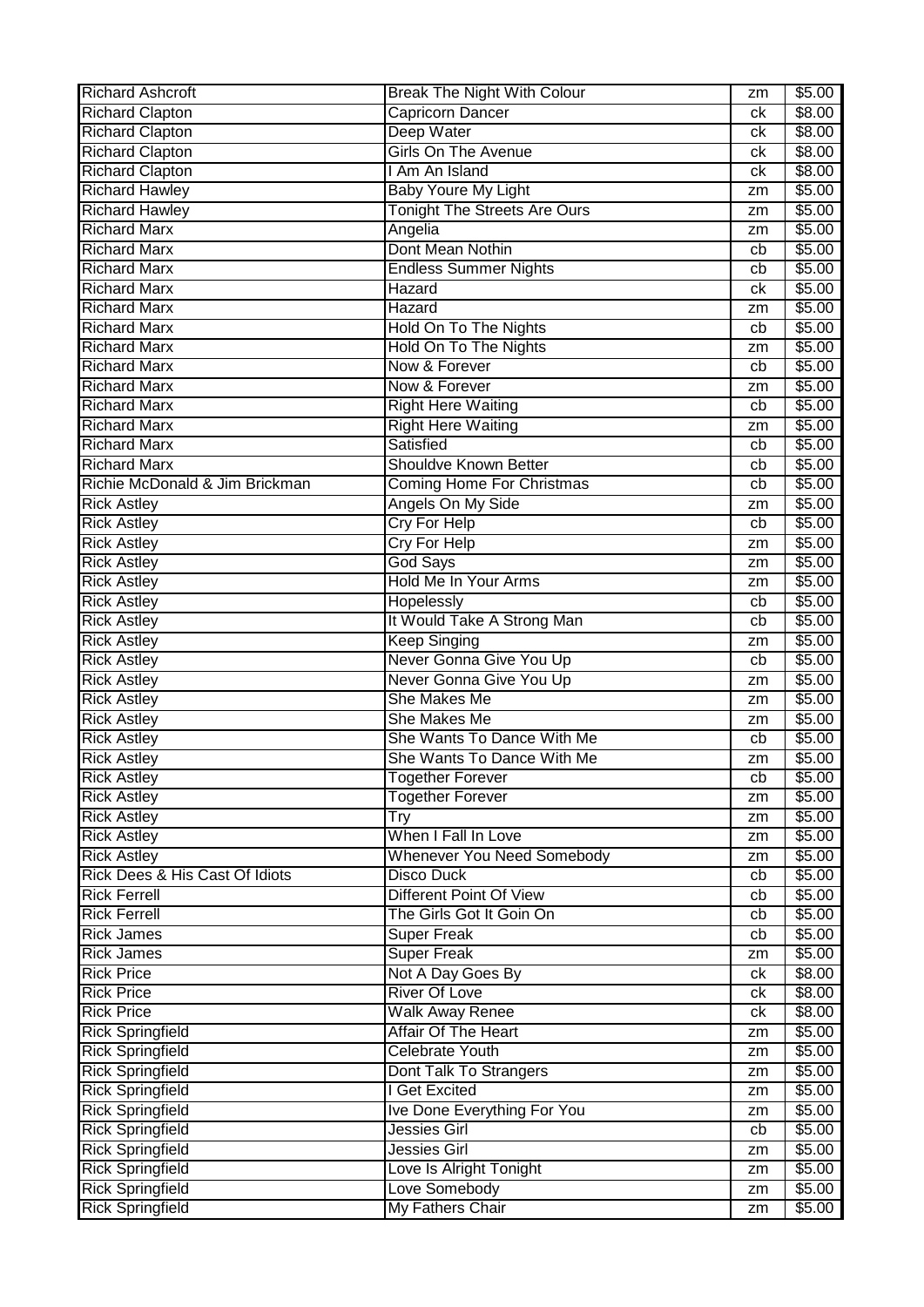| <b>Rick Springfield</b>                    | Souls                                                         | zm       | \$5.00           |
|--------------------------------------------|---------------------------------------------------------------|----------|------------------|
| <b>Rick Springfield</b>                    | State Of The Heart                                            | zm       | \$5.00           |
| <b>Rick Springfield</b>                    | What Kind Of Fool Am I                                        | zm       | \$5.00           |
| <b>Rick Trevino</b>                        | <b>Bobbie Ann Mason</b>                                       | cb       | \$5.00           |
| <b>Rick Trevino</b>                        | Doctor Time                                                   | cb       | \$5.00           |
| <b>Rick Trevino</b>                        | I Only Get This Way With You                                  | cb       | \$5.00           |
| <b>Rick Trevino</b>                        | In My Dreams                                                  | cb       | \$5.00           |
| <b>Rick Trevino</b>                        | Looking For The Light                                         | cb       | \$5.00           |
| <b>Rick Trevino</b>                        | <b>Only Lonely Me</b>                                         | cb       | \$5.00           |
| <b>Rick Trevino</b>                        | <b>Overnight Success</b>                                      | cb       | \$5.00           |
| <b>Rick Trevino</b>                        | Running Out Of Reasons To Run                                 | cb       | \$5.00           |
| <b>Rick Trevino</b>                        | Save This One For Me                                          | cb       | \$5.00           |
| <b>Rick Trevino</b>                        | <b>See Rock City</b>                                          | cb       | \$5.00           |
| <b>Rick Trevino</b>                        | Separate Ways                                                 | cb       | \$5.00           |
| <b>Rick Trevino</b>                        | She Cant Say I Didnt Cry                                      | cb       | \$5.00           |
| <b>Ricki Lee</b>                           | <b>Hell No</b>                                                | nz       | \$5.00           |
| <b>Ricki Lee Coulter</b>                   | Not Too Late                                                  | сk       | \$8.00           |
| <b>Rickie Lee Jones</b>                    | Chuck Es In Love                                              | cb       | \$5.00           |
| Ricky Atkinson & Compassion                | Im Blessed                                                    | cb       | \$5.00           |
| Ricky Lynn Gregg                           | Careful What You Wish For                                     | cb       | \$5.00           |
| <b>Ricky Martin</b>                        | Livin La Vida Loca                                            | cb       | \$5.00           |
| <b>Ricky Martin</b>                        | Livin La Vida Loca                                            | zm       | \$5.00           |
| <b>Ricky Martin</b>                        | Shake Your Bon Bon                                            | cb       | \$5.00           |
| <b>Ricky Martin</b>                        | She Bangs                                                     | cb       | \$5.00           |
| <b>Ricky Martin</b>                        | She Bangs                                                     | zm       | \$5.00           |
| <b>Ricky Martin</b>                        | Shes All I Ever Had                                           | cb       | \$5.00           |
| <b>Ricky Martin</b>                        | The Cup Of Life                                               | cb       | \$5.00           |
| <b>Ricky Martin</b>                        | You Stay With Me                                              | cb       | \$5.00           |
| Ricky Martin & Christina Aguilera          | Nobody Wants To Be Lonely                                     | cb       | \$5.00           |
|                                            |                                                               |          |                  |
|                                            |                                                               | cb       |                  |
| Ricky Martin & Madonna                     | Be Careful (Cuidado Con Mi Corazon)<br><b>Private Emotion</b> | cb       | \$5.00           |
| Ricky Martin & Meja                        |                                                               | сb       | \$5.00           |
| <b>Ricky Nelson</b>                        | A Teenagers Romance                                           | cb       | \$5.00           |
| <b>Ricky Nelson</b>                        | Be Bop Baby                                                   | zm       | \$5.00<br>\$5.00 |
| <b>Ricky Nelson</b>                        | Be Bop Baby                                                   | cb       |                  |
| <b>Ricky Nelson</b>                        | <b>Believe What You Say</b>                                   |          | \$5.00           |
| <b>Ricky Nelson</b>                        | <b>Believe What You Say</b>                                   | zm<br>сk | \$5.00           |
| <b>Ricky Nelson</b><br><b>Ricky Nelson</b> | Fools Rush In<br>Fools Rush In                                | zm       | \$5.00<br>\$5.00 |
|                                            |                                                               | cb       |                  |
| <b>Ricky Nelson</b><br><b>Ricky Nelson</b> | <b>Garden Party</b><br>Garden Party                           | zm       | \$5.00<br>\$5.00 |
| <b>Ricky Nelson</b>                        | <b>Hello Mary Lou</b>                                         | cb       | \$5.00           |
| <b>Ricky Nelson</b>                        | Hello Mary Lou                                                | zm       | \$5.00           |
| <b>Ricky Nelson</b>                        | Im Walkin                                                     | zm       | \$5.00           |
| <b>Ricky Nelson</b>                        | <b>Its Late</b>                                               | cb       | \$5.00           |
| <b>Ricky Nelson</b>                        | <b>Its Late</b>                                               | zm       | \$5.00           |
| <b>Ricky Nelson</b>                        | Its Up To You                                                 | cb       | \$5.00           |
|                                            | Just A Little Too Much                                        | cb       |                  |
| <b>Ricky Nelson</b><br><b>Ricky Nelson</b> | Lonesome Town                                                 | cb       | \$5.00<br>\$5.00 |
| <b>Ricky Nelson</b>                        | Never Be Anyone Else But You                                  | cb       | \$5.00           |
| <b>Ricky Nelson</b>                        | Never Be Anyone Else But You                                  | zm       | \$5.00           |
| <b>Ricky Nelson</b>                        | Poor Little Fool                                              | cb       | \$5.00           |
| <b>Ricky Nelson</b>                        | Poor Little Fool                                              | zm       | \$5.00           |
| <b>Ricky Nelson</b>                        | Stood Up                                                      | cb       | \$5.00           |
| <b>Ricky Nelson</b>                        | Stood Up                                                      | zm       | \$5.00           |
| <b>Ricky Nelson</b>                        | <b>Teenage Idol</b>                                           | cb       | \$5.00           |
| <b>Ricky Nelson</b>                        | <b>Teenage Idol</b>                                           | zm       | \$5.00           |
| <b>Ricky Nelson</b>                        | <b>Travelin Man</b>                                           | cb       | \$5.00           |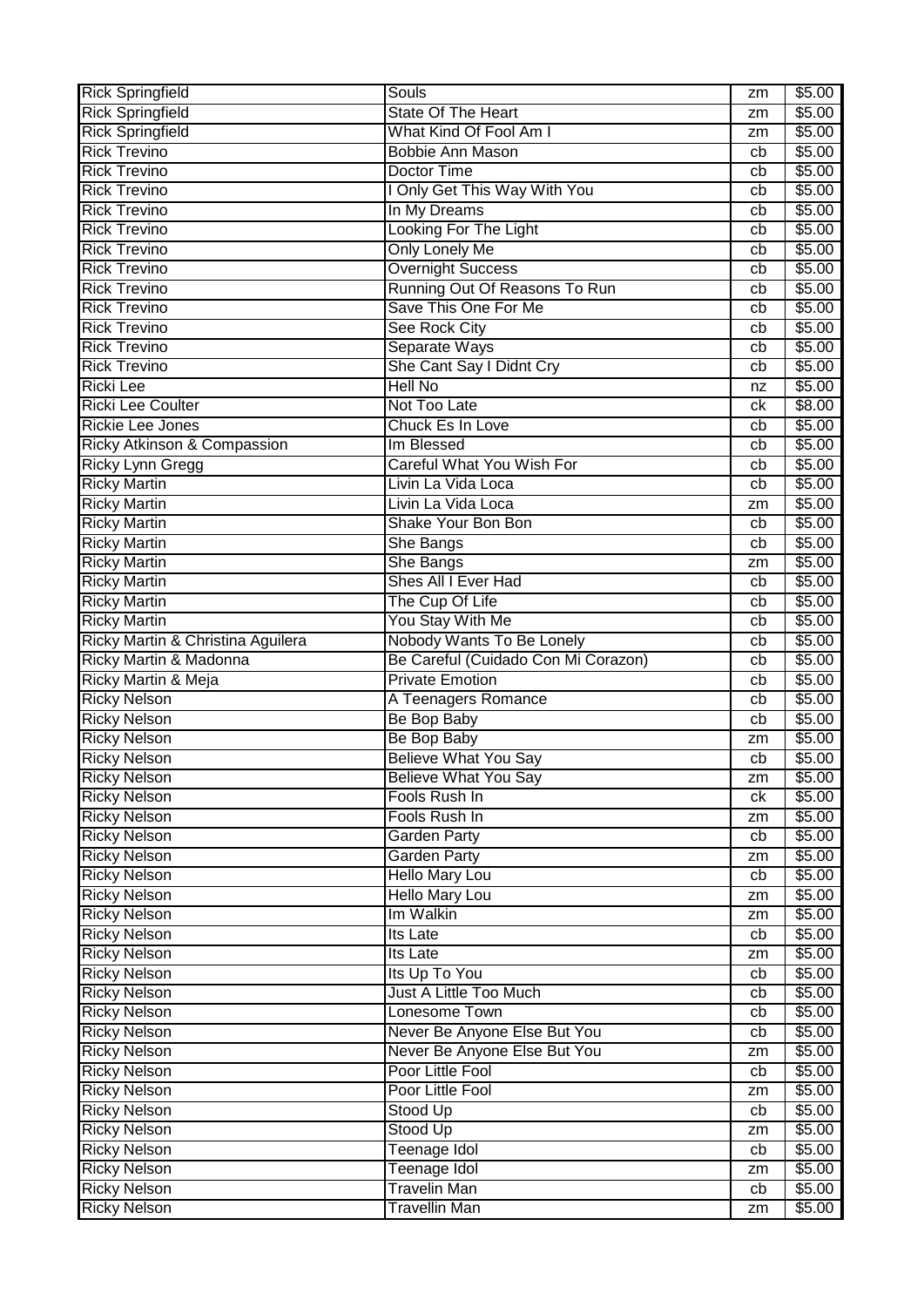| <b>Ricky Nelson</b>                    | <b>Young World</b>                | cb | \$5.00 |
|----------------------------------------|-----------------------------------|----|--------|
| <b>Ricky Skaggs</b>                    | Cajun Moon                        | cb | \$5.00 |
| <b>Ricky Skaggs</b>                    | <b>Country Boy</b>                | cb | \$5.00 |
| <b>Ricky Skaggs</b>                    | Crying My Heart Out Over You      | cb | \$5.00 |
| <b>Ricky Skaggs</b>                    | Dont Cheat In Our Hometown        | cb | \$5.00 |
| <b>Ricky Skaggs</b>                    | Dont Get Above Your Raising       | cb | \$5.00 |
| <b>Ricky Skaggs</b>                    | <b>Green Pastures</b>             | cb | \$5.00 |
| <b>Ricky Skaggs</b>                    | <b>Halfway Home Cafe</b>          | cb | \$5.00 |
| <b>Ricky Skaggs</b>                    | Heartbroke                        | cb | \$5.00 |
| <b>Ricky Skaggs</b>                    | <b>Highway 40 Blues</b>           | cb | \$5.00 |
| <b>Ricky Skaggs</b>                    | Honey (Open That Door)            | cb | \$5.00 |
| <b>Ricky Skaggs</b>                    | <b>I Dont Care</b>                | cb | \$5.00 |
| <b>Ricky Skaggs</b>                    | I Wouldnt Change You If I Could   | cb | \$5.00 |
| <b>Ricky Skaggs</b>                    | Loves Gonna Get You Someday       | cb | \$5.00 |
| <b>Ricky Skaggs</b>                    | Lovin Only Me                     | cb | \$5.00 |
| <b>Ricky Skaggs</b>                    | Something In My Heart             | cb | \$5.00 |
| <b>Ricky Skaggs</b>                    | <b>Uncle Pen</b>                  | cb | \$5.00 |
| <b>Ricky Skaggs</b>                    | <b>Youve Got A Lover</b>          | cb | \$5.00 |
| <b>Ricky Skaggs &amp; Dixie Chicks</b> | Walk Softly On This Heart Of Mine | cb | \$5.00 |
| Ricky Skaggs & Emmylou Harris          | Darkest Hour Is Just Before Dawn  | cb | \$5.00 |
| Ricky Skaggs & James Taylor            | <b>New Shining Star</b>           | cb | \$5.00 |
| Ricky Skaggs & Kentucky Thunder        | <b>Shady Grove</b>                | cb | \$5.00 |
| Ricky Skaggs & Kentucky Thunder        | <b>Walls Of Time</b>              | cb | \$5.00 |
| Ricky Skaggs & Nitty Gritty Dirt Band  | Little Mountain Church House      | cb | \$5.00 |
| <b>Ricky Valance</b>                   | Tell Laura I Love Her             | zm | \$5.00 |
| <b>Ricky Van Shelton</b>               | After The Lights Go Out           | cb | \$5.00 |
| <b>Ricky Van Shelton</b>               | <b>Backroads</b>                  | cb | \$5.00 |
| <b>Ricky Van Shelton</b>               | CHRISTMAS                         | cb | \$5.00 |
| <b>Ricky Van Shelton</b>               | Call Me Crazy                     | cb | \$5.00 |
| <b>Ricky Van Shelton</b>               | Dont We All Have The Right        | cb | \$5.00 |
| <b>Ricky Van Shelton</b>               | From A Jack To A King             | cb | \$5.00 |
| <b>Ricky Van Shelton</b>               | I Am A Simple Man                 | cb | \$5.00 |
| <b>Ricky Van Shelton</b>               | I Meant Every Word He Said        | cb | \$5.00 |
| <b>Ricky Van Shelton</b>               | Ill Leave This World Loving You   | cb | \$5.00 |
| <b>Ricky Van Shelton</b>               | Ive Cried My Last Tear For You    | cb | \$5.00 |
| <b>Ricky Van Shelton</b>               | Just As I Am                      | cb | \$5.00 |
| <b>Ricky Van Shelton</b>               | <b>Just Say Goodbye</b>           | cb | \$5.00 |
| <b>Ricky Van Shelton</b>               | Keep It Between the Lines         | cb | \$5.00 |
| <b>Ricky Van Shelton</b>               | Life Turned Her That Way          | cb | \$5.00 |
| <b>Ricky Van Shelton</b>               | Lifes Little Ups & Downs          | cb | \$5.00 |
| <b>Ricky Van Shelton</b>               | Please Come Home For Christmas    | cb | \$5.00 |
| <b>Ricky Van Shelton</b>               | Somebody Lied                     | cb | \$5.00 |
| <b>Ricky Van Shelton</b>               | Somebodys Gonna Lose              | cb | \$5.00 |
| <b>Ricky Van Shelton</b>               | Statue Of A Fool                  | cb | \$5.00 |
| Ricky Van Shelton                      | <b>Wild Man</b>                   | cb | \$5.00 |
| Ricky Van Shelton & Dolly Parton       | <b>Rockin Years</b>               | cb | \$5.00 |
| Ricochet                               | <b>Blink Of An Eye</b>            | cb | \$5.00 |
| Ricochet                               | Cant Stop Thinkin About That      | cb | \$5.00 |
| Ricochet                               | <b>Connected At The Heart</b>     | cb | \$5.00 |
| Ricochet                               | Daddys Money                      | cb | \$5.00 |
| Ricochet                               | Do I Love You Enough              | cb | \$5.00 |
| Ricochet                               | <b>Freedom Isnt Free</b>          | cb | \$5.00 |
| Ricochet                               | <b>Honky Tonk Baby</b>            | cb | \$5.00 |
| Ricochet                               | Seven Bridges Road                | cb | \$5.00 |
| Ricochet                               | <b>Shes Gone</b>                  | cb | \$5.00 |
| Ride On Time                           | <b>Black Box</b>                  | zm | \$5.00 |
| <b>Right Said Fred</b>                 | Deeply Dippy                      | zm | \$5.00 |
| <b>Right Said Fred</b>                 | Im Too Sexy                       | cb | \$5.00 |
|                                        |                                   |    |        |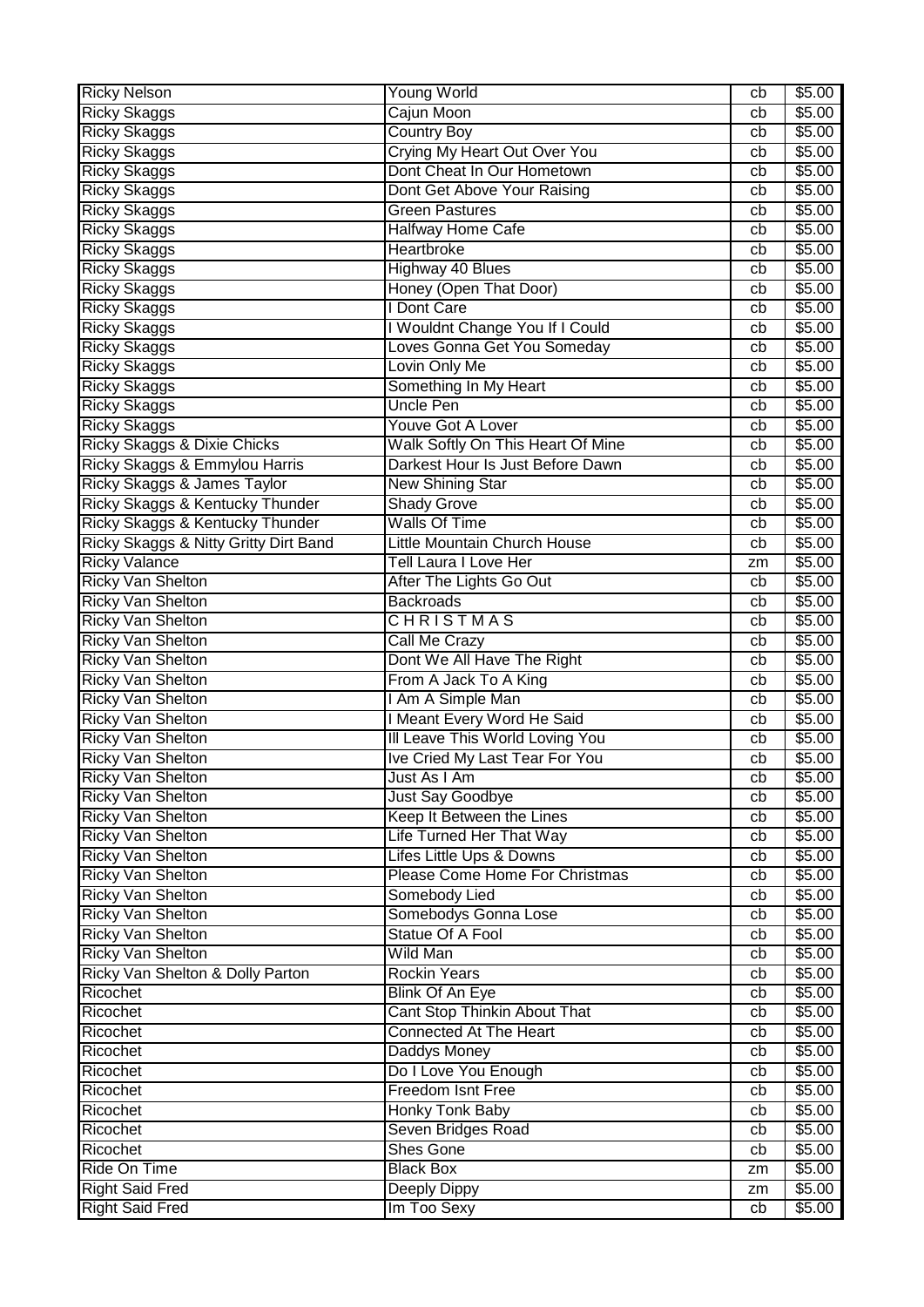| <b>Right Said Fred</b>    | Im Too Sexy                                  | zm | \$5.00           |
|---------------------------|----------------------------------------------|----|------------------|
| <b>Righteous Brothers</b> | <b>Unchained Melody</b>                      | cb | \$5.00           |
| <b>Righteous Brothers</b> | <b>Unchained Melody</b>                      | zm | \$5.00           |
| <b>Righteous Brothers</b> | Youre My Soul & Inspiration                  | cb | \$5.00           |
| <b>Righteous Brothers</b> | Youve Lost That Lovin Feelin (For Duo)       | zm | \$5.00           |
| <b>Righteous Brothers</b> | Youve Lost That Lovin Feelin (For Solo Male) | zm | \$5.00           |
| <b>Righteous Brothers</b> | Youve Lost That Lovin Feeling                | ck | \$5.00           |
| Rihanna                   | <b>Bitch Better Have My Money</b>            | zm | \$5.00           |
| Rihanna                   | <b>Breakin Dishes</b>                        | cb | \$5.00           |
| Rihanna                   | California King Bed                          | cb | \$5.00           |
| Rihanna                   | California King Bed [No Echoes]              | zm | \$5.00           |
| Rihanna                   | California King Bed [With Echoes]            | zm | \$5.00           |
| Rihanna                   | <b>Cheers (Drink To That)</b>                | zm | \$5.00           |
| Rihanna                   | <b>Diamonds</b>                              | ck | \$5.00           |
| Rihanna                   | <b>Diamonds</b>                              | zm | \$5.00           |
| Rihanna                   | <b>Disturbia</b>                             | cb | \$5.00           |
| Rihanna                   | Disturbia                                    | zm | \$5.00           |
| Rihanna                   | Dont Stop The Music                          | cb | \$5.00           |
| Rihanna                   | Dont Stop The Music                          | zm | \$5.00           |
| Rihanna                   | If Its Lovin That You Want                   | cb | \$5.00           |
| Rihanna                   | It Just Dont Feel Like Xmas (Without You)    | cb | \$5.00           |
| Rihanna                   | <b>Man Down</b>                              | cb | \$5.00           |
| Rihanna                   | Man Down                                     | zm | \$5.00           |
| Rihanna                   | Oh Baby                                      | zm | \$5.00           |
| Rihanna                   | Only Girl (In The World)                     | cb | \$5.00           |
| Rihanna                   | Only Girl (In The World)                     | zm | \$5.00           |
| Rihanna                   | Pon De Replay                                | cb | \$5.00           |
| Rihanna                   | PS (Im Still Not Over You)                   | zm | \$5.00           |
| Rihanna                   | Rockstar 101                                 | cb | \$5.00           |
| Rihanna                   | <b>Rude Boy</b>                              | cb | \$5.00           |
| Rihanna                   | <b>Rude Boy</b>                              | zm | \$5.00           |
| Rihanna                   | <b>Russian Roulette</b>                      | cb | \$5.00           |
| Rihanna                   | <b>Russian Roulette</b>                      |    | \$5.00           |
| Rihanna                   | <b>S&amp;M</b>                               | zm | \$5.00           |
| Rihanna                   | Shut Up & Drive                              | zm | \$5.00           |
| Rihanna                   | Shut Up & Drive                              | cb | \$5.00           |
|                           |                                              | zm | \$5.00           |
| Rihanna                   | Sledgehammer<br><b>SOS</b>                   | zm | \$5.00           |
| Rihanna<br>Rihanna        | SOS (Rescue Me)                              | zm | \$5.00           |
|                           | <b>Take A Bow</b>                            | cb | \$5.00           |
| Rihanna                   | Take A Bow                                   | cb |                  |
| Rihanna                   |                                              | zm | \$5.00           |
| Rihanna                   | Te Amo                                       | cb | \$5.00           |
| Rihanna<br>Rihanna        | Te Amo<br><b>Umbrella</b>                    | zm | \$5.00<br>\$5.00 |
|                           |                                              | cb |                  |
| Rihanna                   | Umbrella [Without Rap]                       | zm | \$5.00           |
| Rihanna                   | Unfaithful                                   | cb | \$5.00           |
| Rihanna                   | Unfaithful                                   | zm | \$5.00           |
| Rihanna                   | We Found Love (Acoustative Version)          | zm | \$5.00           |
| Rihanna                   | We Ride                                      | cb | \$5.00           |
| Rihanna                   | <b>What Now</b>                              | zm | \$5.00           |
| Rihanna                   | Where Have You Been                          | zm | \$5.00           |
| Rihanna                   | You Da One                                   | zm | \$5.00           |
| Rihanna & Calvin Harris   | We Found Love                                | ck | \$5.00           |
| Rihanna & Calvin Harris   | We Found Love                                | zm | \$5.00           |
| Rihanna & Chris Brown     | <b>Bad Girl</b>                              | cb | \$5.00           |
| Rihanna & Drake           | <b>Whats My Name</b>                         | cb | \$5.00           |
| Rihanna & Drake           | <b>Whats My Name (Duet Version)</b>          | zm | \$5.00           |
| Rihanna & Drake           | Whats My Name (For Solo Female)              | zm | \$5.00           |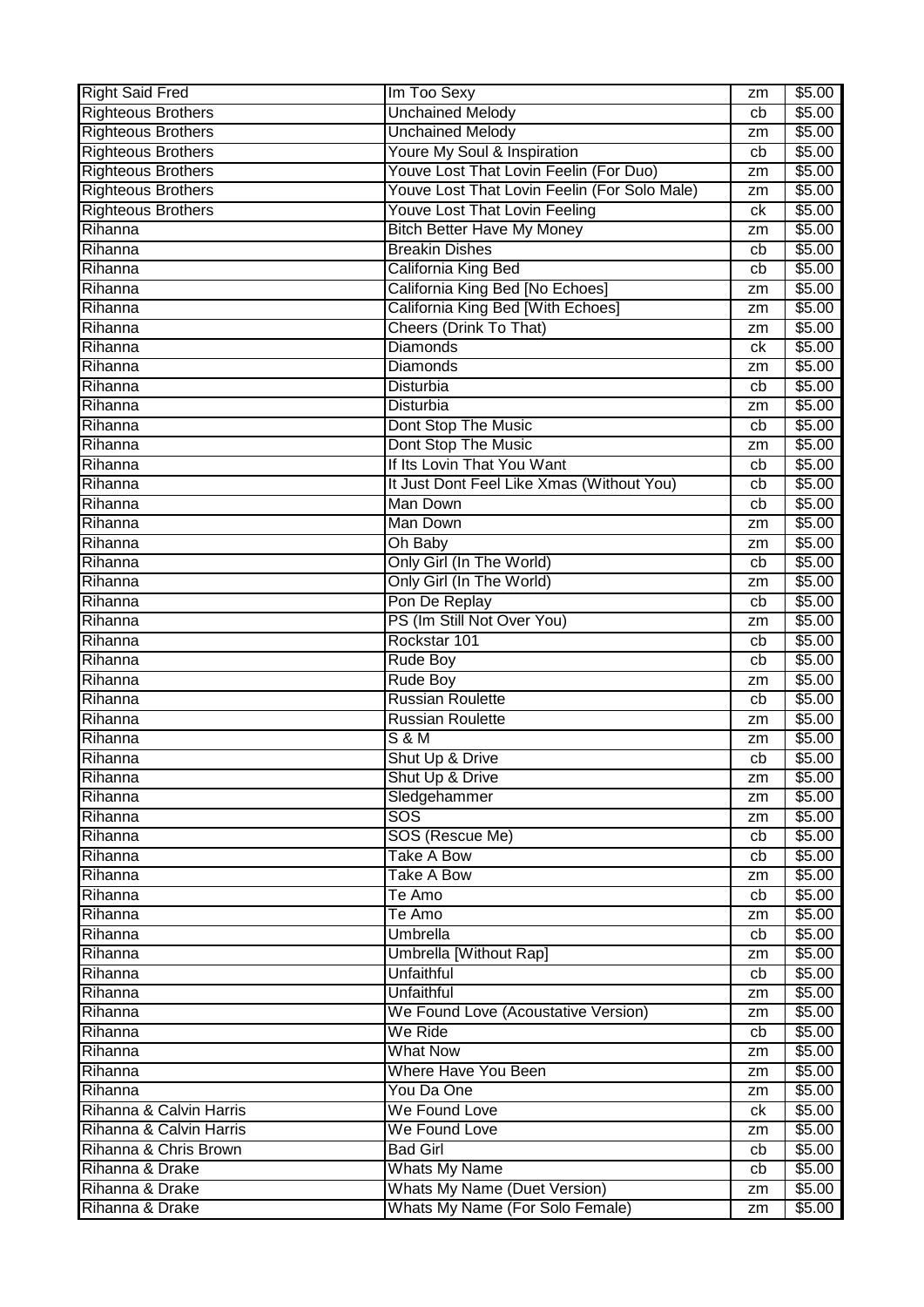| Rihanna & Drake                   | Work                                   | zm | \$5.00 |
|-----------------------------------|----------------------------------------|----|--------|
| Rihanna & Eminem                  | Love The Way You Lie                   | cb | \$5.00 |
| Rihanna & Jay Z                   | <b>Run This Town</b>                   | cb | \$5.00 |
| Rihanna & Kanye West              | <b>FourFiveSeconds</b>                 | zm | \$5.00 |
| Rihanna & Maroon 5                | If I Never See Your Face Again         | cb | \$5.00 |
| Rihanna & Mikky Ekko              | Stay                                   | zm | \$5.00 |
| Rihanna & Ne Yo                   | <b>Hate That I Love You</b>            | cb | \$5.00 |
| Rihanna & Ne Yo                   | <b>Hate That I Love You</b>            | zm | \$5.00 |
| Rihanna & Sean Paul               | <b>Break It Off</b>                    | cb | \$5.00 |
| Rihanna & Young Jeezy             | Hard                                   | cb | \$5.00 |
| <b>Rik &amp; Nik</b>              | The Finger Song (Highland Mix)         | zm | \$5.00 |
| <b>Ringo Starr</b>                | <b>Back Off Boogaloo</b>               | zm | \$5.00 |
| <b>Ringo Starr</b>                | It Dont Come Easy                      | zm | \$5.00 |
| <b>Ringo Starr</b>                | Photograph                             | zm | \$5.00 |
| <b>Ringo Starr</b>                | <b>Youre Sixteen</b>                   | cb | \$5.00 |
| <b>Rio Grand</b>                  | Gods Got A Bigger Plan                 | cb | \$5.00 |
| <b>Rio Grand</b>                  | <b>Kill Me Now</b>                     | cb | \$5.00 |
| <b>Rip Chords</b>                 | <b>Hey Little Cobra</b>                | cb | \$5.00 |
| <b>Rissi Palmer</b>               | No Air                                 | cb | \$5.00 |
| <b>Rita Coolidge</b>              | <b>All Time High</b>                   | zm | \$5.00 |
| <b>Rita Coolidge</b>              | Were All Alone                         | zm | \$5.00 |
| Rita Ora                          | Anywhere                               | cb | \$5.00 |
| <b>Rita Ora</b>                   | Anywhere                               | zm | \$5.00 |
| Rita Ora                          | How We Do (Party) [Clean]              | zm | \$5.00 |
| <b>Rita Ora</b>                   | How We Do (Party) [Explicit]           | zm | \$5.00 |
| <b>Rita Ora</b>                   | I Will Never Let You Down              | zm | \$5.00 |
| <b>Rita Ora</b>                   | Let You Love Me                        | сk | \$5.00 |
| <b>Rita Ora</b>                   | Let You Love Me                        | zm | \$5.00 |
| <b>Rita Ora</b>                   | <b>New Look</b>                        | zm | \$5.00 |
| <b>Rita Ora</b>                   | Poison                                 | zm | \$5.00 |
| <b>Rita Ora</b>                   | Radioactive                            | zm | \$5.00 |
| <b>Rita Ora</b>                   | Shine Ya Light                         | zm | \$5.00 |
| <b>Rita Ora</b>                   | <b>Your Song</b>                       | сk | \$5.00 |
| Rita Ora                          | Your Song                              | zm | \$5.00 |
| Rita Ora                          | <b>Your Song (Acoustative Version)</b> | zm | \$5.00 |
| Rita Ora & Cardi B                | Girls                                  | zm | \$5.00 |
| Rita Ora & Imanbek                | <b>Bang Bang</b>                       | ck | \$5.00 |
| Rita Ora & Tinie Tempah           | <b>RIP (Duet Version)</b>              | zm | \$5.00 |
| Rita Ora & Tinie Tempah           | <b>RIP (For Solo Female)</b>           | zm | \$5.00 |
| <b>Ritchie Family</b>             | The Best Disco In Town                 | cb | \$5.00 |
| <b>Ritchie Valens</b>             | Come On Lets Go                        | cb | \$5.00 |
| <b>Ritchie Valens</b>             | Come On Lets Go                        | zm | \$5.00 |
| <b>Ritchie Valens</b>             | Donna                                  | cb | \$5.00 |
| <b>Ritchie Valens</b>             | Donna                                  | zm | \$5.00 |
| <b>Ritchie Valens</b>             | La Bamba                               | cb | \$5.00 |
| <b>Ritchie Valens</b>             | La Bamba                               | zm | \$5.00 |
| <b>Ritchie Valens</b>             | We Belong Together                     | zm | \$5.00 |
| Riton & Kah Lo                    | Rinse & Repeat                         | zm | \$5.00 |
| <b>Riton &amp; Oliver Heldens</b> | Turn Me On                             | ck | \$5.00 |
| <b>River Road</b>                 | <b>Breathless</b>                      | cb | \$5.00 |
| <b>River Road</b>                 | Nickajack                              | cb | \$5.00 |
| <b>Rivieras</b>                   | California Sun                         | cb | \$5.00 |
| Rixton                            | Me & My Broken Heart                   | zm | \$5.00 |
| Rixton                            | Wait On Me                             | zm | \$5.00 |
| <b>Rizzle Kicks</b>               | Down With The Trumpets                 | zm | \$5.00 |
| <b>Rizzle Kicks</b>               | <b>Lost Generation</b>                 | zm | \$5.00 |
| <b>Rizzle Kicks</b>               | Mama Do The Hump [For Solo Rapper]     | zm | \$5.00 |
| <b>Rizzle Kicks</b>               | When I Was A Youngster                 | zm | \$5.00 |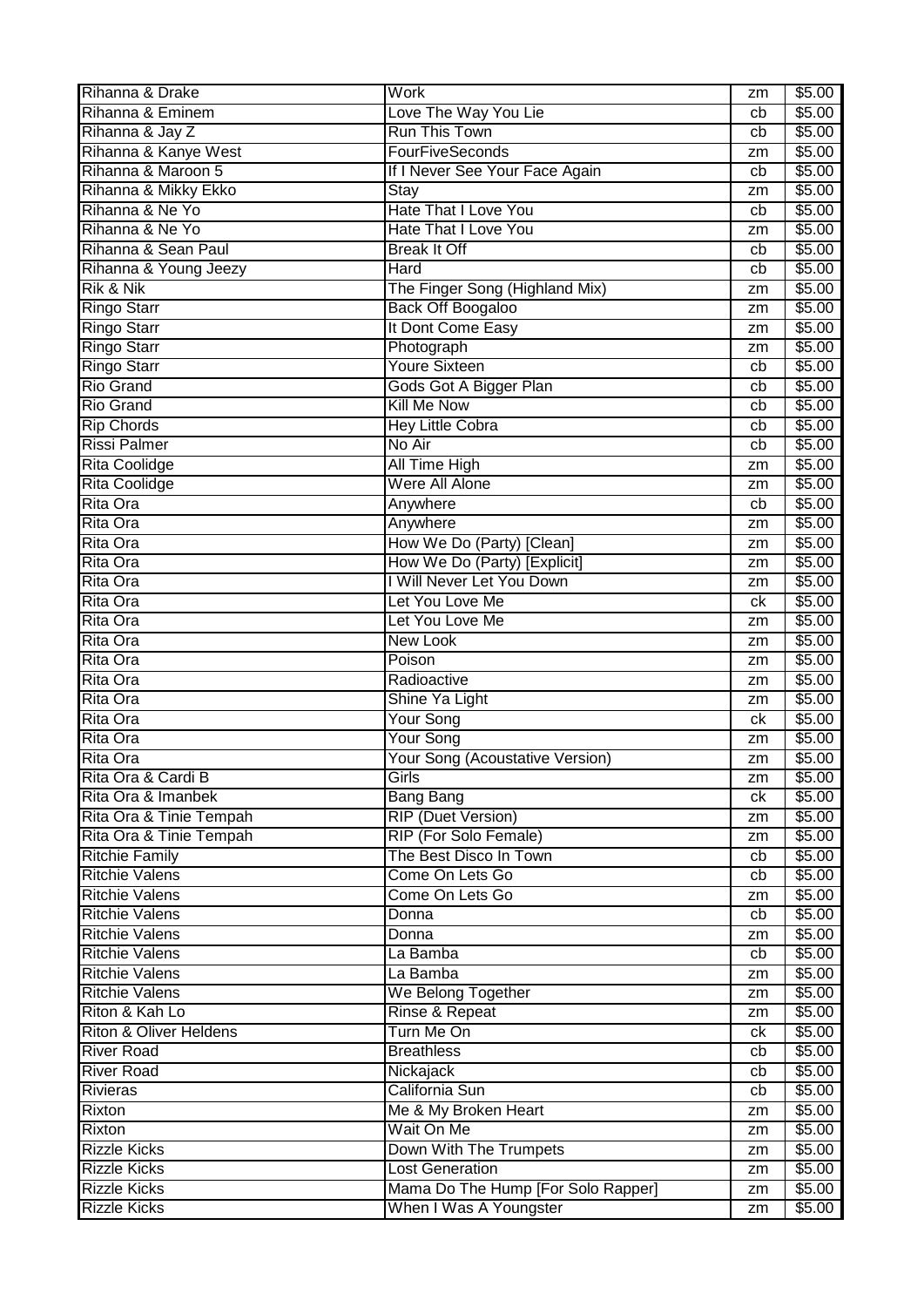| Roachford              | <b>Cuddly Toy</b>                 | zm | \$5.00 |
|------------------------|-----------------------------------|----|--------|
| Roachford              | Lay Your Love On Me               | zm | \$5.00 |
| <b>Road Hammers</b>    | <b>I Dont Know When To Quit</b>   | cb | \$5.00 |
| <b>Rob Crosby</b>      | In The Blood                      | cb | \$5.00 |
| <b>Rob Crosby</b>      | She Wrote The Book                | cb | \$5.00 |
| <b>Rob Crosby</b>      | <b>Shes A Natural</b>             | cb | \$5.00 |
| <b>Rob Crosby</b>      | Still Burnin For You              | cb | \$5.00 |
| <b>Rob Crosby</b>      | <b>Working Woman</b>              | cb | \$5.00 |
| <b>Rob Thomas</b>      | Cant Help Me Now                  | ck | \$8.00 |
| <b>Rob Thomas</b>      | <b>Ever The Same</b>              | cb | \$5.00 |
| <b>Rob Thomas</b>      | <b>Give Me The Meltdown</b>       | cb | \$5.00 |
| <b>Rob Thomas</b>      | <b>Her Diamonds</b>               | cb | \$5.00 |
| <b>Rob Thomas</b>      | <b>Little Wonders</b>             | cb | \$5.00 |
| <b>Rob Thomas</b>      | <b>Little Wonders</b>             | zm | \$5.00 |
| <b>Rob Thomas</b>      | Lonely No More                    | cb | \$5.00 |
| <b>Rob Thomas</b>      | Mockingbird                       | cb | \$5.00 |
| <b>Rob Thomas</b>      | Someday                           | cb | \$5.00 |
| <b>Rob Thomas</b>      | <b>Streetcorner Symphony</b>      | cb | \$5.00 |
| <b>Rob Thomas</b>      | This Is How A Heart Breaks        | cb | \$5.00 |
| Rob Thomas & Santana   | Smooth                            | cb | \$5.00 |
| <b>Robbie Nevil</b>    | Cest La Vie                       | zm | \$5.00 |
| <b>Robbie Williams</b> | <b>Advertising Space</b>          | zm | \$5.00 |
| <b>Robbie Williams</b> | Angels                            | ck | \$5.00 |
| <b>Robbie Williams</b> | Angels                            | zm | \$5.00 |
| <b>Robbie Williams</b> | Be A Boy                          | zm | \$5.00 |
| <b>Robbie Williams</b> | <b>Better Man</b>                 | ck | \$5.00 |
| <b>Robbie Williams</b> | <b>Better Man</b>                 | zm | \$5.00 |
| <b>Robbie Williams</b> | Blasphemy                         | zm | \$5.00 |
| <b>Robbie Williams</b> | <b>Bodies</b>                     | zm | \$5.00 |
| <b>Robbie Williams</b> | Candy                             | zm | \$5.00 |
| <b>Robbie Williams</b> | <b>Come Undone</b>                | zm | \$5.00 |
| Robbie Williams        | <b>Different</b>                  | zm | \$5.00 |
| <b>Robbie Williams</b> | Eternity                          | zm | \$5.00 |
| <b>Robbie Williams</b> | Everybody Wants To Rule The World | zm | \$5.00 |
| <b>Robbie Williams</b> | Feel                              | ck | \$5.00 |
| <b>Robbie Williams</b> | Feel                              | zm | \$5.00 |
| <b>Robbie Williams</b> | Freedom                           | zm | \$5.00 |
| <b>Robbie Williams</b> | Go Gentle                         |    | \$5.00 |
| <b>Robbie Williams</b> |                                   | zm |        |
|                        | Handsome Man                      | zm | \$5.00 |
| <b>Robbie Williams</b> | <b>Have You Met Miss Jones</b>    | zm | \$5.00 |
| Robbie Williams        | <b>Heavy Entertainment Show</b>   | zm | \$5.00 |
| <b>Robbie Williams</b> | <b>Hot Fudge</b>                  | zm | \$5.00 |
| <b>Robbie Williams</b> | It Was A Very Good Year           | zm | \$5.00 |
| <b>Robbie Williams</b> | Jesus In A Camper Van             | zm | \$5.00 |
| <b>Robbie Williams</b> | Let Me Entertain You              | ck | \$5.00 |
| <b>Robbie Williams</b> | Let Me Entertain You              | zm | \$5.00 |
| <b>Robbie Williams</b> | Love My Life                      | zm | \$5.00 |
| <b>Robbie Williams</b> | <b>Mack The Knife</b>             | zm | \$5.00 |
| <b>Robbie Williams</b> | Me & My Monkey                    | zm | \$5.00 |
| <b>Robbie Williams</b> | Millennium                        | zm | \$5.00 |
| <b>Robbie Williams</b> | <b>Morning Sun</b>                | zm | \$5.00 |
| <b>Robbie Williams</b> | Mr Bojangles                      | zm | \$5.00 |
| <b>Robbie Williams</b> | No Regrets                        | zm | \$5.00 |
| <b>Robbie Williams</b> | Old Before I Die                  | zm | \$5.00 |
| <b>Robbie Williams</b> | Party Like A Russian              | zm | \$5.00 |
| <b>Robbie Williams</b> | Rock Dj                           | ck | \$5.00 |
| <b>Robbie Williams</b> | Rock Dj                           | zm | \$5.00 |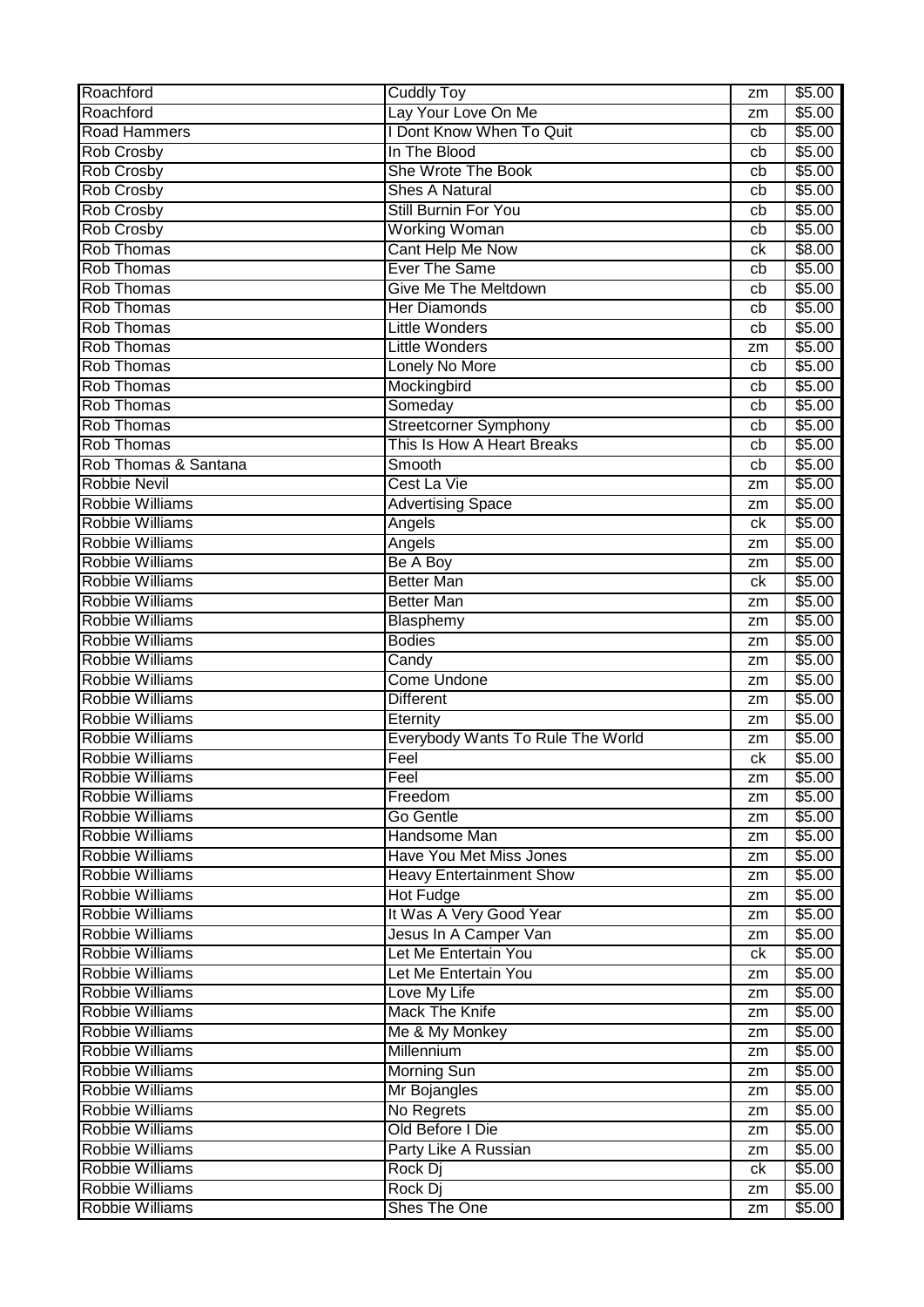| <b>Robbie Williams</b>              | Something Beautiful                    | zm               | \$5.00 |
|-------------------------------------|----------------------------------------|------------------|--------|
| <b>Robbie Williams</b>              | Strong                                 | сk               | \$5.00 |
| <b>Robbie Williams</b>              | Strong                                 | zm               | \$5.00 |
| <b>Robbie Williams</b>              | Supreme                                | zm               | \$5.00 |
| <b>Robbie Williams</b>              | The Road To Mandalay                   | zm               | \$5.00 |
| <b>Robbie Williams</b>              | <b>Time For Change</b>                 | zm               | \$5.00 |
| <b>Robbie Williams</b>              | <b>Tripping</b>                        | zm               | \$5.00 |
| <b>Robbie Williams</b>              | <b>You Know Me</b>                     | zm               | \$5.00 |
| Robbie Williams & Gary Barlow       | <b>Shame (Duet Version)</b>            | zm               | \$5.00 |
| Robbie Williams & Gary Barlow       | Shame (For Solo Singer)                | zm               | \$5.00 |
| Robbie Williams & Jonathan Wilkes   | Me & My Shadow                         | zm               | \$5.00 |
| Robbie Williams & Lissie            | <b>Losers (Duet Version)</b>           | zm               | \$5.00 |
| Robbie Williams & Lissie            | Losers (For Solo Male)                 | zm               | \$5.00 |
| Robbie Williams & Nicole Kidman     | Somethin Stupid                        | zm               | \$5.00 |
| Robbie Williams & The Pet Shop Boys | Shes Madonna                           | zm               | \$5.00 |
| Robert & Johnny                     | We Belong Together                     | cb               | \$5.00 |
| <b>Robert Earl Keen</b>             | <b>Happy Holidays YAll</b>             | cb               | \$5.00 |
| <b>Robert Ellis Orrall</b>          | A Little Bit Of Her Love               | cb               | \$5.00 |
| <b>Robert Ellis Orrall</b>          | Boom It Was Over                       | cb               | \$5.00 |
| Robert John                         | Sad Eyes                               | cb               | \$5.00 |
| Robert John                         | Sad Eyes                               | zm               | \$5.00 |
| <b>Robert Mitchum</b>               | <b>Ballad Of Thunder Road</b>          | cb               | \$5.00 |
| <b>Robert Palmer</b>                | <b>Addicted To Love</b>                | cb               | \$5.00 |
| <b>Robert Palmer</b>                | <b>Addicted To Love</b>                | zm               | \$5.00 |
| <b>Robert Palmer</b>                | <b>Bad Case Of Loving You</b>          | cb               | \$5.00 |
| <b>Robert Palmer</b>                | Bad Case Of Loving You (Doctor Doctor) | zm               | \$5.00 |
| <b>Robert Palmer</b>                | Early In The Morning                   | cb               | \$5.00 |
| <b>Robert Palmer</b>                | <b>Every Kinda People</b>              | cb               | \$5.00 |
| <b>Robert Palmer</b>                | Didnt Mean To Turn You On              | cb               | \$5.00 |
| <b>Robert Palmer</b>                | Didnt Mean To Turn You On              | zm               | \$5.00 |
| <b>Robert Palmer</b>                | Johnny & Mary                          | zm               | \$5.00 |
| <b>Robert Palmer</b>                | She Makes My Day                       | zm               | \$5.00 |
| <b>Robert Palmer</b>                | <b>Simply Irresistible</b>             | cb               | \$5.00 |
| <b>Robert Palmer</b>                | Simply Irresistible                    | zm               | \$5.00 |
| <b>Robert Palmer</b>                | Some Like It Hot                       | cb               | \$5.00 |
| Robert Palmer & UB40                | III Be Your Baby Tonight               | $c_{\mathsf{K}}$ | \$5.00 |
| Robert Palmer & UB40                | III Be Your Baby Tonight               | zm               | \$5.00 |
| Roberta Flack                       | <b>Feel Like Makin Love</b>            | cb               | \$5.00 |
| Roberta Flack                       | First Time Ever I Saw Your Face        | cb               | \$5.00 |
| Roberta Flack                       | Killing Me Softly With His Song        | cb               | \$5.00 |
| Roberta Flack                       | Killing Me Softly With His Song        | zm               | \$5.00 |
| Roberta Flack                       | The First Time Ever I Saw Your Face    | zm               | \$5.00 |
| Roberta Flack & Donny Hathaway      | The Closer I Get To You                | cb               | \$5.00 |
| Roberta Flack & Donny Hathaway      | Where Is The Love                      | cb               | \$5.00 |
| Roberta Flack & Maxi Priest         | Set The Night To Music                 | cb               | \$5.00 |
| Roberta Flack & Peabo Bryson        | <b>Tonight I Celebrate My Love</b>     | zm               | \$5.00 |
| Roberta Flack & Peabo Bryson        | Tonight I Celebrate My Love For You    | cb               | \$5.00 |
| <b>Robin Beck</b>                   | <b>First Time</b>                      | zm               | \$5.00 |
| Robin English                       | A Girl In Love                         | cb               | \$5.00 |
| Robin English                       | <b>Beautiful Today</b>                 | cb               | \$5.00 |
| Robin S                             | Show Me Love                           | zm               | \$5.00 |
| Robin Schultz & David Guetta        | Shed A Light                           | ck               | \$5.00 |
| Robin Schulz & Jasmine Thompson     | <b>Sun Goes Down</b>                   | zm               | \$5.00 |
| <b>Robin Thicke</b>                 | <b>Blurred Lines</b>                   | ck               | \$5.00 |
| <b>Robin Thicke</b>                 | <b>Dream World</b>                     | cb               | \$5.00 |
| <b>Robin Thicke</b>                 | Lost Without U                         | cb               | \$5.00 |
| <b>Robin Thicke</b>                 | Magic                                  | cb               | \$5.00 |
| <b>Robin Thicke</b>                 | <b>Sex Therapy</b>                     | cb               | \$5.00 |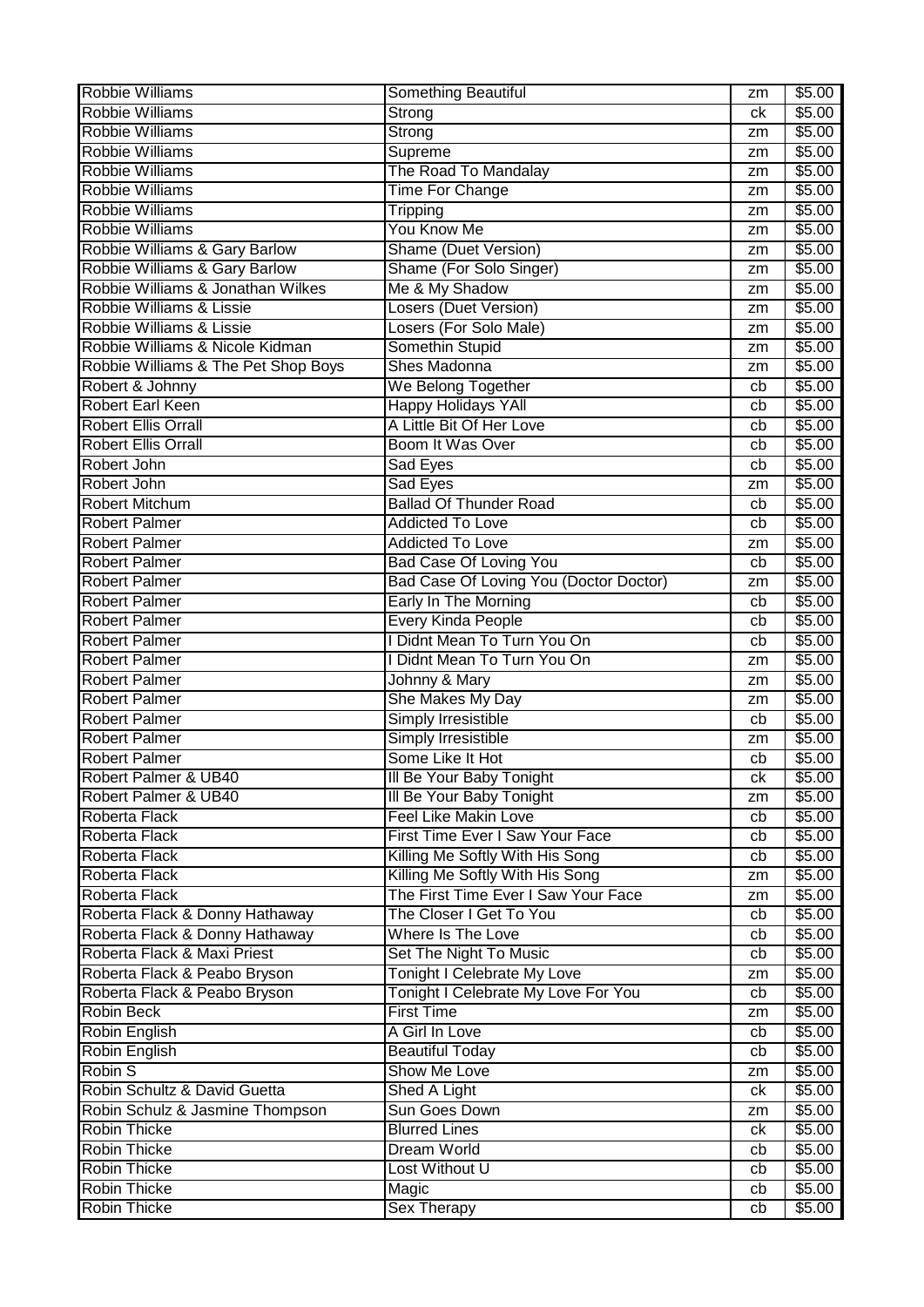| <b>Robin Thicke</b>              | <b>The Sweetest Love</b>              | cb | \$5.00 |
|----------------------------------|---------------------------------------|----|--------|
| Robin Thicke & Kenny G           | <b>Fall Again</b>                     | cb | \$5.00 |
| Robin Thicke & TI & Pharrell     | <b>Blurred Lines</b>                  | zm | \$5.00 |
| Robinson                         | Nothing To Regret                     | ck | \$5.00 |
| Robson & Jerome                  | I Believe                             | zm | \$5.00 |
| Robson & Jerome                  | Up On The Roof                        | zm | \$5.00 |
| Robyn                            | Dancing On My Own                     | zm | \$5.00 |
| Rockie Lynne                     | Do We Still                           | cb | \$5.00 |
| Rockie Lynne                     | I Cant Believe Its Me                 | cb | \$5.00 |
| Rockie Lynne                     | Lipstick                              | cb | \$5.00 |
| Rockie Lynne                     | More                                  | cb | \$5.00 |
| <b>Rockin Berries</b>            | Hes In Town                           | zm | \$5.00 |
| <b>Rockin Berries</b>            | Poor Mans Son                         | zm | \$5.00 |
| Rockmelons                       | <b>Aint No Sunshine</b>               | ck | \$5.00 |
| Rockmelons                       | That Word (LOVE Love)                 | ck | \$8.00 |
| Rockwell                         | Somebodys Watching Me                 | zm | \$5.00 |
| <b>Rocky Burnette</b>            | <b>Tired Of Toein The Line</b>        | cb | \$5.00 |
| <b>Rocky Horror Picture Show</b> | Dammit Janet                          | zm | \$5.00 |
| <b>Rocky Horror Picture Show</b> | Hot Patootie Bless My Soul            | zm | \$5.00 |
| <b>Rocky Horror Picture Show</b> | Over At The Frankenstein Place        | zm | \$5.00 |
| <b>Rocky Horror Picture Show</b> | <b>Science Fiction Double Feature</b> | zm | \$5.00 |
| <b>Rocky Horror Picture Show</b> | <b>Sweet Transvestite</b>             |    | \$5.00 |
| <b>Rocky Horror Picture Show</b> | <b>Time Warp</b>                      | zm | \$5.00 |
|                                  | Touch A Touch A Touch A Touch Me      | zm |        |
| <b>Rocky Horror Picture Show</b> |                                       | zm | \$5.00 |
| <b>Rocky Horror Show</b>         | The Time Warp                         | ck | \$5.00 |
| Rocky Sharpe & The Replays       | If You Wanna Be Happy                 | zm | \$5.00 |
| Rocky Sharpe & The Replays       | <b>Never</b>                          | zm | \$5.00 |
| Rocky Sharpe & The Replays       | Rama Lama Ding Dong                   | zm | \$5.00 |
| Rocky Sharpe & The Replays       | Shout Shout (Knock Yourself Out)      | zm | \$5.00 |
| <b>Rod Stewart</b>               | A Kiss To Build A Dream On            | cb | \$5.00 |
| <b>Rod Stewart</b>               | <b>Baby Jane</b>                      | ck | \$5.00 |
| <b>Rod Stewart</b>               | Baby Jane                             | zm | \$5.00 |
| <b>Rod Stewart</b>               | <b>Brighton Beach</b>                 | zm | \$5.00 |
| <b>Rod Stewart</b>               | Crazy Bout Her                        | cb | \$5.00 |
| <b>Rod Stewart</b>               | <b>Crazy She Calls Me</b>             | cb | \$5.00 |
| <b>Rod Stewart</b>               | Da Ya Think Im Sexy                   | zm | \$5.00 |
| <b>Rod Stewart</b>               | Do Ya Think Im Sexy                   | cb | \$5.00 |
| <b>Rod Stewart</b>               | Dont Get Around Much Anymore          | cb | \$5.00 |
| <b>Rod Stewart</b>               | Downtown Train                        | cb | \$5.00 |
| <b>Rod Stewart</b>               | Every Beat Of My Heart                | zm | \$5.00 |
| <b>Rod Stewart</b>               | <b>Every Picture Tells A Story</b>    | cb | \$5.00 |
| <b>Rod Stewart</b>               | Every Time We Say Goodbye             | cb | \$5.00 |
| <b>Rod Stewart</b>               | For All We Know                       | cb | \$5.00 |
| <b>Rod Stewart</b>               | <b>Forever Young</b>                  | cb | \$5.00 |
| <b>Rod Stewart</b>               | <b>Forever Young</b>                  | zm | \$5.00 |
| <b>Rod Stewart</b>               | Grace                                 | zm | \$5.00 |
| <b>Rod Stewart</b>               | Have I Told You Lately                | cb | \$5.00 |
| <b>Rod Stewart</b>               | Have I Told You Lately                | zm | \$5.00 |
| <b>Rod Stewart</b>               | Have You Ever Seen The Rain           | zm | \$5.00 |
| <b>Rod Stewart</b>               | <b>Hot Legs</b>                       | cb | \$5.00 |
| <b>Rod Stewart</b>               | <b>Hot Legs</b>                       | zm | \$5.00 |
| <b>Rod Stewart</b>               | I Cant Deny It                        | cb | \$5.00 |
| <b>Rod Stewart</b>               | I Dont Want To Talk About It          | ck | \$5.00 |
| <b>Rod Stewart</b>               | I Dont Want To Talk About It          | zm | \$5.00 |
| <b>Rod Stewart</b>               | I Left My Heart In San Francisco      | cb | \$5.00 |
| <b>Rod Stewart</b>               | I Only Have Eyes For You              | cb | \$5.00 |
| <b>Rod Stewart</b>               | If Only                               | zm | \$5.00 |
| <b>Rod Stewart</b>               | <b>III Be Seeing You</b>              | cb | \$5.00 |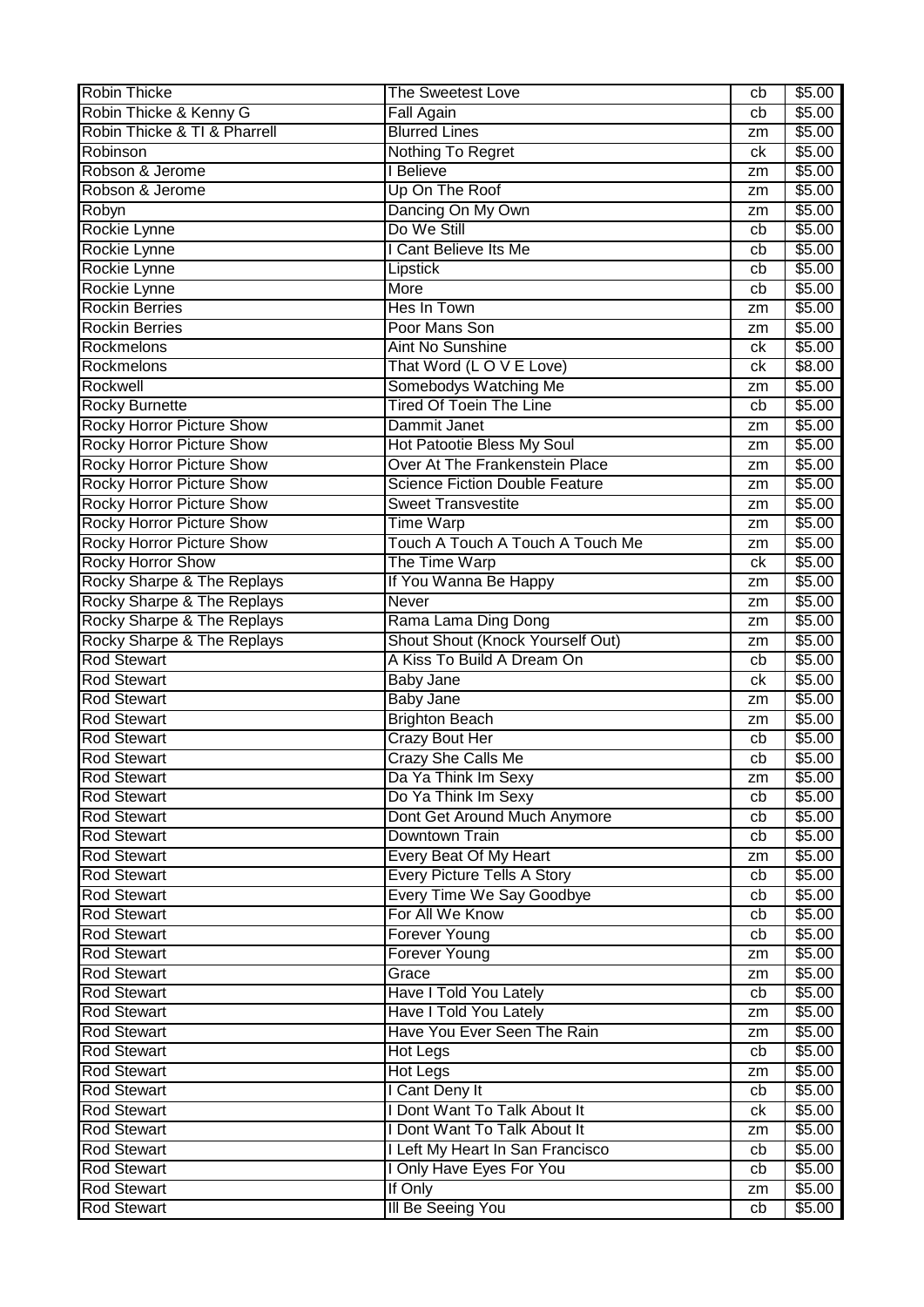| <b>Rod Stewart</b> | Im In The Mood For Love                        | cb | \$5.00 |
|--------------------|------------------------------------------------|----|--------|
| <b>Rod Stewart</b> | Infatuation                                    | cb | \$5.00 |
| <b>Rod Stewart</b> | It Had To Be You                               | cb | \$5.00 |
| <b>Rod Stewart</b> | Lost In You                                    | cb | \$5.00 |
| <b>Rod Stewart</b> | <b>Maggie May</b>                              | cb | \$5.00 |
| <b>Rod Stewart</b> | <b>Maggie May</b>                              | zm | \$5.00 |
| <b>Rod Stewart</b> | <b>Mandolin Wind</b>                           | zm | \$5.00 |
| <b>Rod Stewart</b> | Moonglow                                       | cb | \$5.00 |
| <b>Rod Stewart</b> | My Heart Cant Tell You No                      | cb | \$5.00 |
| <b>Rod Stewart</b> | My Heart Stood Still                           | cb | \$5.00 |
| <b>Rod Stewart</b> | Night & Day                                    | cb | \$5.00 |
| <b>Rod Stewart</b> | One More Time                                  | zm | \$5.00 |
| <b>Rod Stewart</b> | One More Time (Without Backing Vocals)         | zm | \$5.00 |
| <b>Rod Stewart</b> | Ooh La La                                      | zm | \$5.00 |
| <b>Rod Stewart</b> | Our Love Is Here To Stay                       | cb | \$5.00 |
| <b>Rod Stewart</b> | Passion                                        | cb | \$5.00 |
| <b>Rod Stewart</b> | <b>Reason To Believe</b>                       | cb | \$5.00 |
| <b>Rod Stewart</b> | <b>Reason To Believe</b>                       |    | \$5.00 |
| <b>Rod Stewart</b> |                                                | zm |        |
| <b>Rod Stewart</b> | Reason To Believe (Down 3 Semitones)           | zm | \$5.00 |
|                    | Rhythm Of My Heart                             | cb | \$5.00 |
| <b>Rod Stewart</b> | <b>Rod Stewart Medley</b>                      | zm | \$5.00 |
| <b>Rod Stewart</b> | Sailing                                        | cb | \$5.00 |
| <b>Rod Stewart</b> | Sailing                                        | zm | \$5.00 |
| <b>Rod Stewart</b> | <b>Smile</b>                                   | cb | \$5.00 |
| <b>Rod Stewart</b> | Some Guys Have All The Luck                    | cb | \$5.00 |
| <b>Rod Stewart</b> | Someone To Watch Over Me                       | cb | \$5.00 |
| <b>Rod Stewart</b> | <b>Stay With Me</b>                            | ck | \$5.00 |
| <b>Rod Stewart</b> | <b>That Old Feeling</b>                        | cb | \$5.00 |
| <b>Rod Stewart</b> | <b>Thats All</b>                               | cb | \$5.00 |
| <b>Rod Stewart</b> | The First Cut Is The Deepest                   | cb | \$5.00 |
| <b>Rod Stewart</b> | The First Cut Is The Deepest                   | zm | \$5.00 |
| <b>Rod Stewart</b> | The Killing Of Georgie                         | ck | \$5.00 |
| <b>Rod Stewart</b> | The Killing Of Georgie                         | zm | \$5.00 |
| <b>Rod Stewart</b> | The Motown Song                                | ck | \$5.00 |
| <b>Rod Stewart</b> | The Motown Song                                | zm | \$5.00 |
| <b>Rod Stewart</b> | The Nearness Of You                            | cb | \$5.00 |
| <b>Rod Stewart</b> | The Very Thought Of You                        | cb | \$5.00 |
| <b>Rod Stewart</b> | The Way You Look Tonight                       | cb | \$5.00 |
| <b>Rod Stewart</b> | <b>These Foolish Things</b>                    | cb | \$5.00 |
| <b>Rod Stewart</b> | They Cant Take That Away From Me               | cb | \$5.00 |
| <b>Rod Stewart</b> | This Old Heart Of Mine                         | ck | \$5.00 |
| <b>Rod Stewart</b> | Till There Was You                             | cb | \$5.00 |
| <b>Rod Stewart</b> | <b>Time After Time</b>                         | cb | \$5.00 |
| <b>Rod Stewart</b> | Tonights The Night (Gonna Be Alright)          | cb | \$5.00 |
| <b>Rod Stewart</b> | Tonights The Night (Gonna Be Alright)          | zm | \$5.00 |
| <b>Rod Stewart</b> | Unforgettable                                  | cb | \$5.00 |
| <b>Rod Stewart</b> | Until The Real Thing Comes Along               | cb | \$5.00 |
| <b>Rod Stewart</b> | Well Be Together Again                         | cb | \$5.00 |
| <b>Rod Stewart</b> | What Am I Gonna Do (Im So In Love With You)    | zm | \$5.00 |
| <b>Rod Stewart</b> | What Am I Gonna Do (Im So In Love With You) (D |    |        |
|                    | Where Or When                                  | zm | \$5.00 |
| <b>Rod Stewart</b> |                                                | cb | \$5.00 |
| <b>Rod Stewart</b> | You Go To My Head                              | cb | \$5.00 |
| <b>Rod Stewart</b> | You Wear It Well                               | cb | \$5.00 |
| <b>Rod Stewart</b> | You Wear It Well                               | zm | \$5.00 |
| <b>Rod Stewart</b> | Young Turks                                    | zm | \$5.00 |
| <b>Rod Stewart</b> | Youre In My Heart                              | cb | \$5.00 |
| <b>Rod Stewart</b> | Youre In My Heart                              | zm | \$5.00 |
| Rod Stewart & Cher | <b>Bewitched Bothered &amp; Bewildered</b>     | cb | \$5.00 |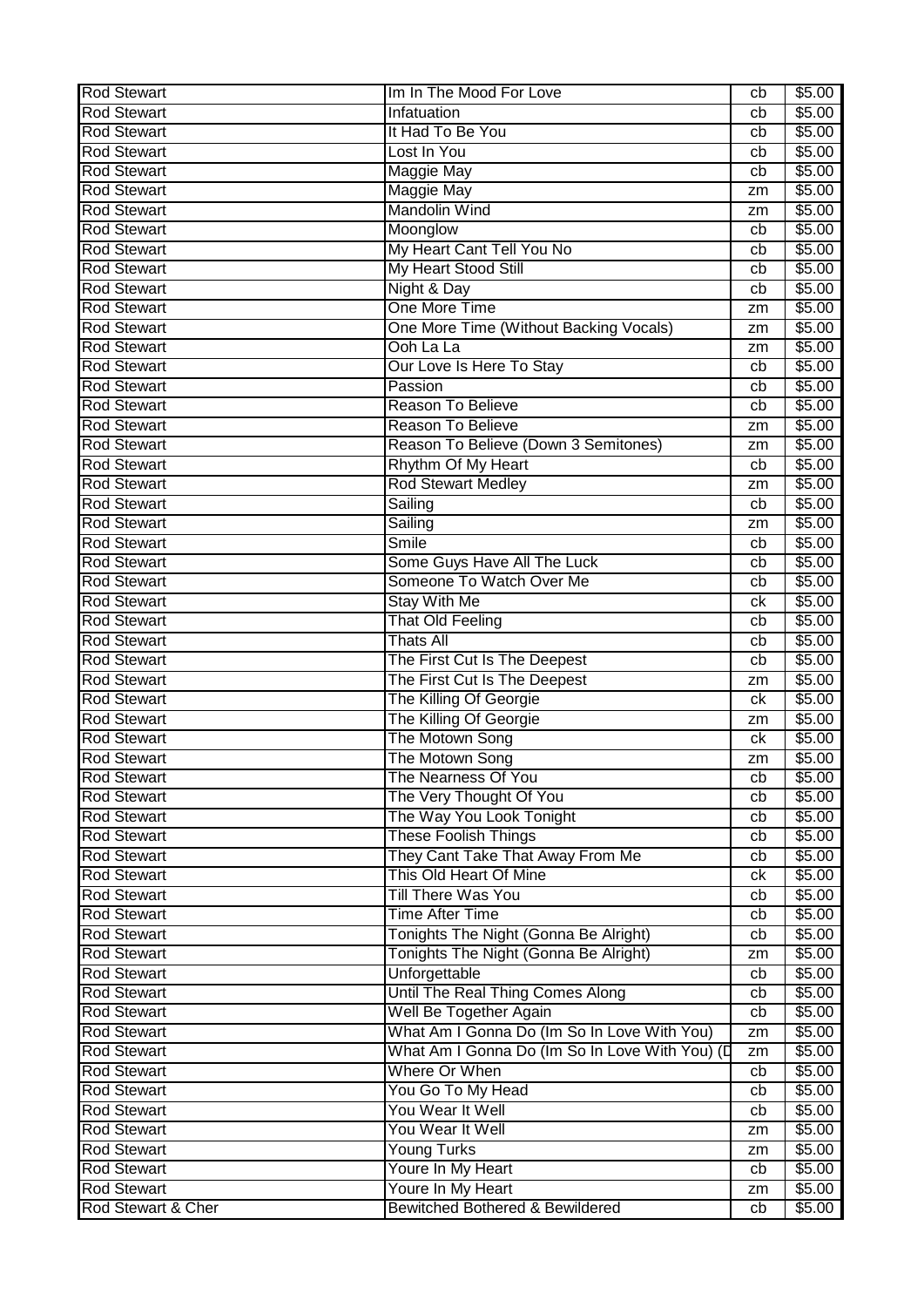| Rod Stewart & Queen Latifah                                                  | As Time Goes By                                   | cb | \$5.00             |
|------------------------------------------------------------------------------|---------------------------------------------------|----|--------------------|
| Rod Stewart Sting & Bryan Adams                                              | <b>All For Love</b>                               | cb | \$5.00             |
| <b>Rodney Atkins</b>                                                         | <b>15 Minutes</b>                                 | cb | \$5.00             |
| <b>Rodney Atkins</b>                                                         | Angels Hands                                      | cb | \$5.00             |
| Rodney Atkins                                                                | <b>Chasin Girls</b>                               | cb | \$5.00             |
| <b>Rodney Atkins</b>                                                         | Cleaning This Gun (Come On In Boy)                | cb | \$5.00             |
| <b>Rodney Atkins</b>                                                         | <b>Farmers Daughter</b>                           | cb | \$5.00             |
| <b>Rodney Atkins</b>                                                         | Honesty (Write Me A List)                         | cb | \$5.00             |
| <b>Rodney Atkins</b>                                                         | If Youre Going Through Hell (Before The Devil Eve | cb | \$5.00             |
| Rodney Atkins                                                                | <b>Invisibly Shaken</b>                           | cb | \$5.00             |
| Rodney Atkins                                                                | <b>Its America</b>                                | cb | \$5.00             |
| Rodney Atkins                                                                | Monkey In The Middle                              | cb | $\overline{$}5.00$ |
| <b>Rodney Atkins</b>                                                         | My Old Man                                        | cb | \$5.00             |
| <b>Rodney Atkins</b>                                                         | Sing Along                                        | cb | \$5.00             |
| Rodney Atkins                                                                | Someone To Share It With                          | cb | \$5.00             |
| <b>Rodney Atkins</b>                                                         | Take A Back Road                                  | cb | \$5.00             |
| <b>Rodney Atkins</b>                                                         | These Are My People                               | cb | \$5.00             |
| <b>Rodney Atkins</b>                                                         | <b>Watching You</b>                               | cb | \$5.00             |
| Rodney Carrington                                                            | More Of A Man                                     | cb | \$5.00             |
| Rodney Carrington                                                            | Show Them To Me                                   | cb | \$5.00             |
| <b>Rodney Crowell</b>                                                        | <b>After All This Time</b>                        | cb | \$5.00             |
| <b>Rodney Crowell</b>                                                        | Earthbound                                        | cb | \$5.00             |
| <b>Rodney Crowell</b>                                                        | <b>Fates Right Hand</b>                           | cb | \$5.00             |
| <b>Rodney Crowell</b>                                                        | My Past Is Present                                | cb | \$5.00             |
| <b>Rodney Crowell</b>                                                        | Say You Love Me                                   | cb | \$5.00             |
| Rodney Crowell & Notorious Cherry Bombs   Its Hard To Kiss The Lips At Night |                                                   | cb | \$5.00             |
| Rodney Redman                                                                | <b>These Days</b>                                 | cb | \$5.00             |
| <b>Roger Miller</b>                                                          | Chug A Lug                                        | cb | \$5.00             |
| <b>Roger Miller</b>                                                          | Dang Me                                           | cb | \$5.00             |
| <b>Roger Miller</b>                                                          | Do Wacka Do                                       | cb | \$5.00             |
| Roger Miller                                                                 | Engine Engine No 9                                | cb | \$5.00             |
| <b>Roger Miller</b>                                                          | <b>England Swings</b>                             | cb | \$5.00             |
| <b>Roger Miller</b>                                                          | Husbands & Wives                                  | cb | \$5.00             |
| <b>Roger Miller</b>                                                          | Kansas City Star                                  | cb | \$5.00             |
| <b>Roger Miller</b>                                                          | King Of The Road                                  | cb | \$5.00             |
| Roger Miller                                                                 | King Of The Road                                  | zm | \$5.00             |
| Roger Miller                                                                 | <b>Little Green Apples</b>                        | cb | \$5.00             |
| <b>Roger Miller</b>                                                          | Loving Her Was Easier (Than Anything III Ever Do  | cb | \$5.00             |
| <b>Roger Miller</b>                                                          | My Uncle Used To Love Me But She Died             | cb | \$5.00             |
| <b>Roger Miller</b>                                                          | One Dyin & A Buryin                               | cb | \$5.00             |
| <b>Roger Miller</b>                                                          | <b>Walkin In The Sunshine</b>                     | cb | \$5.00             |
| <b>Roger Miller</b>                                                          | When Two Worlds Collide                           | cb | \$5.00             |
| <b>Roger Miller</b>                                                          | You Cant Roller Skate In A Buffalo Herd           | cb | \$5.00             |
| <b>Roger Springer Band</b>                                                   | Aint Nothin But A Cloud                           | cb | \$5.00             |
| Roger Whittaker                                                              | <b>Durham Town</b>                                | zm | \$5.00             |
| <b>Roger Whittaker</b>                                                       | New World In The Morning                          | zm | \$5.00             |
| <b>Roger Whittaker</b>                                                       | River Lady (A Little Goodbye)                     | zm | \$5.00             |
| Roger Whittaker                                                              | <b>The Last Farewell</b>                          | zm | \$5.00             |
| <b>Rogue Traders</b>                                                         | Voodoo Child                                      | ck | \$5.00             |
| <b>Rolf Harris</b>                                                           | Jake The Peg                                      | ck | \$5.00             |
| <b>Rolf Harris</b>                                                           | Tie Me Kangaroo Down                              | ck | \$5.00             |
| <b>Rolf Harris</b>                                                           | Two Little Boys                                   | zm | \$5.00             |
| <b>Roll Deep</b>                                                             | <b>Good Times (Male Parts Only)</b>               | zm | \$5.00             |
| <b>Roll Deep</b>                                                             | Green Light                                       | zm | \$5.00             |
| <b>Rolling Stones</b>                                                        | 19th Nervous Breakdown                            | zm | \$5.00             |
| <b>Rolling Stones</b>                                                        | Angie                                             | ck | \$5.00             |
| <b>Rolling Stones</b>                                                        | Angie                                             | zm | \$5.00             |
| <b>Rolling Stones</b>                                                        | Anybody Seen My Baby                              | zm | \$5.00             |
|                                                                              |                                                   |    |                    |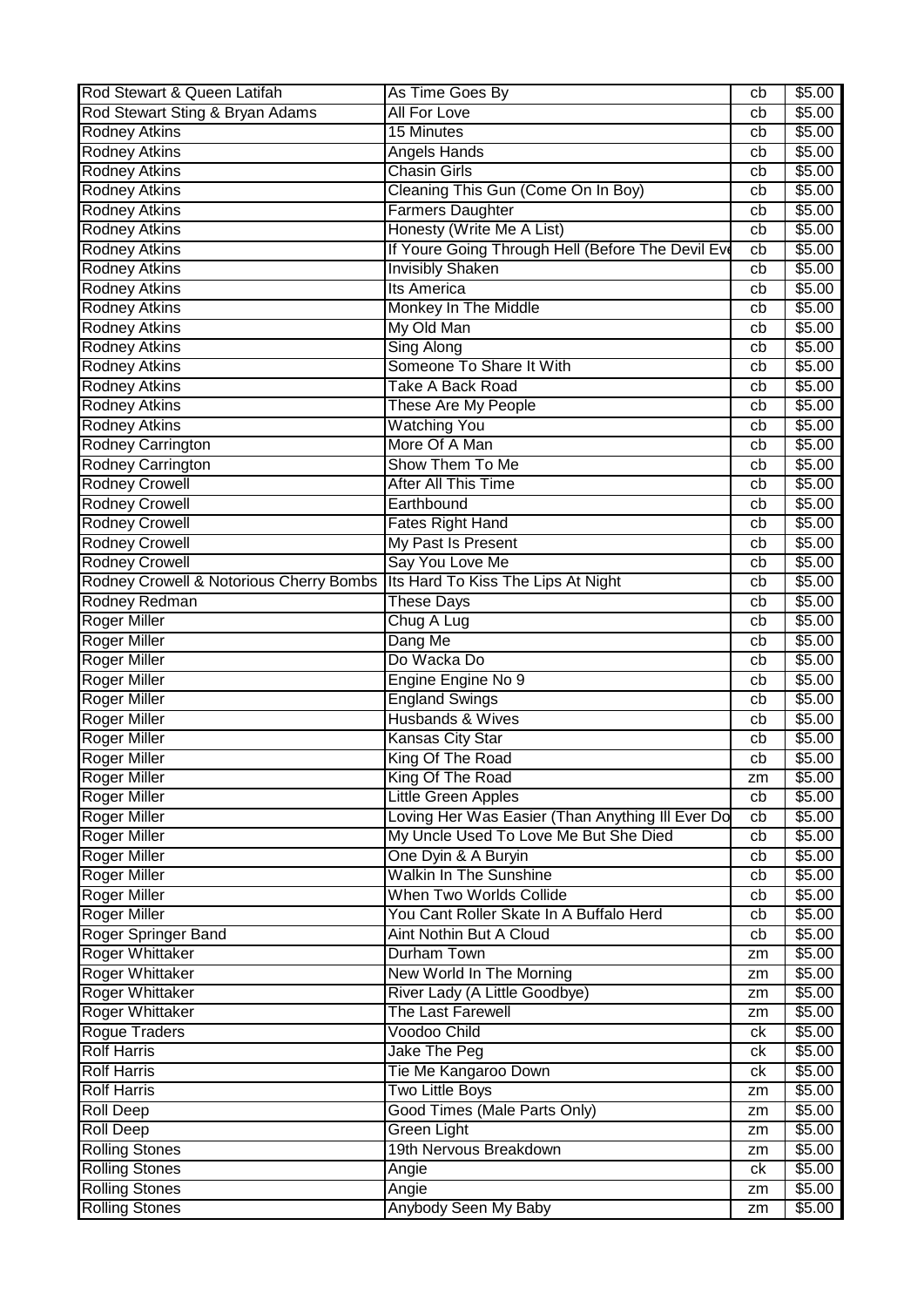| <b>Rolling Stones</b>                          | <b>Brown Sugar</b>                        | cb       | \$5.00             |
|------------------------------------------------|-------------------------------------------|----------|--------------------|
| <b>Rolling Stones</b>                          | <b>Brown Sugar</b>                        | zm       | \$5.00             |
| <b>Rolling Stones</b>                          | Carol                                     | сk       | \$5.00             |
| <b>Rolling Stones</b>                          | Come On                                   | zm       | \$5.00             |
| <b>Rolling Stones</b>                          | Dandelion                                 | zm       | \$5.00             |
| <b>Rolling Stones</b>                          | Doom & Gloom                              | zm       | \$5.00             |
| <b>Rolling Stones</b>                          | Get Off My Cloud                          | cb       | \$5.00             |
| <b>Rolling Stones</b>                          | Get Off Of My Cloud                       | zm       | \$5.00             |
| <b>Rolling Stones</b>                          | <b>Gimme Shelter</b>                      | zm       | \$5.00             |
| <b>Rolling Stones</b>                          | <b>Harlem Shuffle</b>                     | сk       | \$5.00             |
| <b>Rolling Stones</b>                          | <b>Honky Tonk Women</b>                   | cb       | \$5.00             |
| <b>Rolling Stones</b>                          | Honky Tonk Women                          | zm       | $\overline{$}5.00$ |
| <b>Rolling Stones</b>                          | Its All Over Now                          | сk       | \$5.00             |
| <b>Rolling Stones</b>                          | Its All Over Now                          | zm       | \$5.00             |
| <b>Rolling Stones</b>                          | Its Only Rock n Roll                      | сk       | \$5.00             |
| <b>Rolling Stones</b>                          | <b>Jumping Jack Flash</b>                 | сk       | \$5.00             |
| <b>Rolling Stones</b>                          | <b>Jumping Jack Flash</b>                 | zm       | \$5.00             |
| <b>Rolling Stones</b>                          | Lets Spend The Night Together             | zm       | \$5.00             |
| <b>Rolling Stones</b>                          | <b>Little Red Rooster</b>                 | ck       | \$5.00             |
| <b>Rolling Stones</b>                          | <b>Little Red Rooster</b>                 | zm       | \$5.00             |
| <b>Rolling Stones</b>                          | <b>Miss You</b>                           | ck       | \$5.00             |
| <b>Rolling Stones</b>                          | <b>Miss You</b>                           | zm       | \$5.00             |
| <b>Rolling Stones</b>                          | <b>Mothers Little Helper</b>              | zm       | \$5.00             |
| <b>Rolling Stones</b>                          | Not Fade Away                             | zm       | \$5.00             |
| <b>Rolling Stones</b>                          | <b>Out Of Time</b>                        | сk       | \$5.00             |
| <b>Rolling Stones</b>                          | Paint It Black                            | сk       | \$5.00             |
| <b>Rolling Stones</b>                          | Paint It Black                            | zm       | \$5.00             |
| <b>Rolling Stones</b>                          | Route 66                                  | zm       | \$5.00             |
| <b>Rolling Stones</b>                          | <b>Ruby Tuesday</b>                       | ck       | \$5.00             |
| <b>Rolling Stones</b>                          | <b>Ruby Tuesday</b>                       | zm       | \$5.00             |
| <b>Rolling Stones</b>                          | Satisfaction                              | cb       | \$5.00             |
| <b>Rolling Stones</b>                          | Satisfaction                              | zm       | \$5.00             |
| <b>Rolling Stones</b>                          | Start Me Up                               | сk       | \$5.00             |
| <b>Rolling Stones</b>                          | Start Me Up                               | zm       | \$5.00             |
| <b>Rolling Stones</b>                          | <b>Street Fighting Man</b>                | zm       | \$5.00             |
|                                                |                                           | zm       | \$5.00             |
| <b>Rolling Stones</b><br><b>Rolling Stones</b> | Sympathy For The Devil<br>The Last Time   | ck       | \$5.00             |
| <b>Rolling Stones</b>                          | The Last Time                             |          | \$5.00             |
| <b>Rolling Stones</b>                          | The Rolling Stones Medley                 | zm       | \$5.00             |
| <b>Rolling Stones</b>                          | Time Is On My Side                        | zm<br>cb | \$5.00             |
| <b>Rolling Stones</b>                          | Time Is On My Side                        |          | \$5.00             |
| <b>Rolling Stones</b>                          | <b>Tumbling Dice</b>                      | zm       | \$5.00             |
| <b>Rolling Stones</b>                          | <b>Tumbling Dice</b>                      | ck       | \$5.00             |
| <b>Rolling Stones</b>                          | <b>Under My Thumb</b>                     | zm       | \$5.00             |
|                                                | <b>Under The Boardwalk</b>                | zm       |                    |
| <b>Rolling Stones</b>                          |                                           | ck       | \$5.00             |
| <b>Rolling Stones</b>                          | Waiting On A Friend<br><b>Wild Horses</b> | zm       | \$5.00             |
| <b>Rolling Stones</b>                          |                                           | zm       | \$5.00             |
| <b>Rolling Stones</b>                          | You Better Move On                        | zm       | \$5.00             |
| <b>Rolling Stones</b>                          | You Cant Always Get What You Want         | cb       | \$5.00             |
| Romantics                                      | <b>Talking In Your Sleep</b>              | cb       | \$5.00             |
| Romantics                                      | What I Like About You                     | cb       | \$5.00             |
| Romantics                                      | <b>What I Like About You</b>              | ck       | \$5.00             |
| <b>Ronan Keating</b>                           | Friends In Time (no bv)                   | сk       | \$5.00             |
| <b>Ronan Keating</b>                           | If Tomorrow Never Comes                   | ck       | \$5.00             |
| <b>Ronan Keating</b>                           | If Tomorrow Never Comes                   | zm       | \$5.00             |
| <b>Ronan Keating</b>                           | Iris                                      | ck       | \$5.00             |
| <b>Ronan Keating</b>                           | Life Is A Rollercoaster                   | ck       | \$5.00             |
| <b>Ronan Keating</b>                           | Life Is A Rollercoaster                   | zm       | \$5.00             |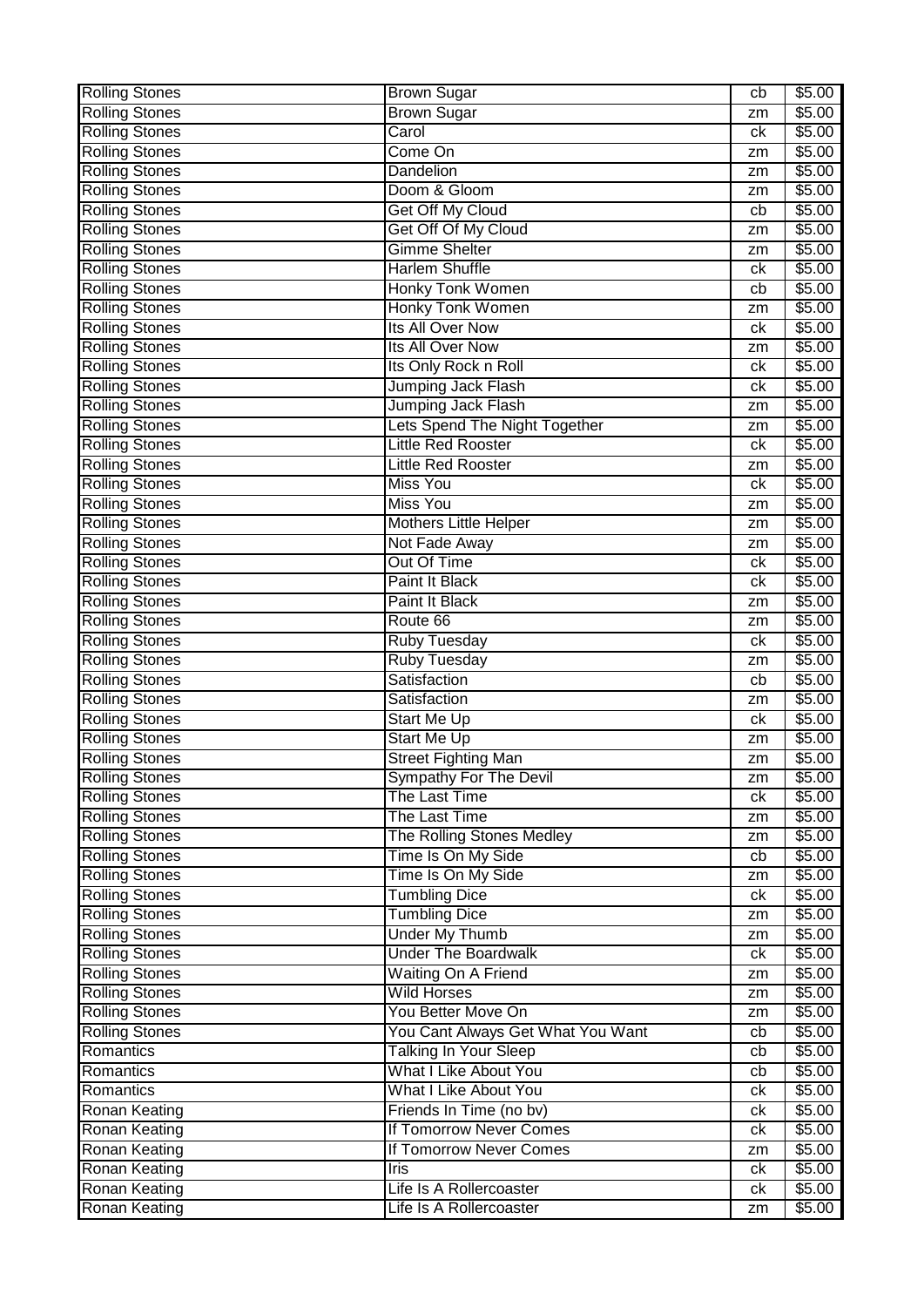| <b>Ronan Keating</b>        | Only For You (no bv)                    | сk              | \$5.00 |
|-----------------------------|-----------------------------------------|-----------------|--------|
| <b>Ronan Keating</b>        | <b>Summer Wonderland</b>                | сk              | \$5.00 |
| <b>Ronan Keating</b>        | The Way You Make Me Feel                | сk              | \$5.00 |
| <b>Ronan Keating</b>        | This I Promise You                      | сk              | \$5.00 |
| <b>Ronan Keating</b>        | This I Promise You                      | zm              | \$5.00 |
| <b>Ronan Keating</b>        | This Is Your Song                       | zm              | \$5.00 |
| <b>Ronan Keating</b>        | When You Say Nothing At All             | сk              | \$5.00 |
| <b>Ronan Keating</b>        | When You Say Nothing At All             | zm              | \$5.00 |
| Ronan Keating & Lulu        | <b>Weve Got Tonight</b>                 | сk              | \$5.00 |
| Ronan Keating & Lulu        | Weve Got Tonight                        | zm              | \$5.00 |
| Ronan Keating & Yusuf Islam | Father & Son                            | zm              | \$5.00 |
| Ronettes                    | Be My Baby                              | cb              | \$5.00 |
| Ronettes                    | Be My Baby                              | zm              | \$5.00 |
| Ronettes                    | <b>Frosty The Snowman</b>               | zm              | \$5.00 |
| Ronettes                    | I Saw Mommy Kissing Santa Claus         | zm              | \$5.00 |
| Ronettes                    | <b>Sleigh Ride</b>                      | zm              | \$5.00 |
| Ronnie Bowman               | Cold Virginia Night                     | cb              | \$5.00 |
| Ronnie Bowman               | <b>Rise Above</b>                       | cb              | \$5.00 |
| <b>Ronnie Burns</b>         | Smiley                                  | сk              | \$8.00 |
| Ronnie Hilton               | A Windmill In Old Amsterdam             | zm              | \$5.00 |
| Ronnie Hilton               | No Other Love                           | zm              | \$5.00 |
| Ronnie McDowell             | <b>All Tied Up</b>                      | cb              | \$5.00 |
| Ronnie McDowell             | Dont Let Go                             | cb              | \$5.00 |
| <b>Ronnie McDowell</b>      | I Dream Of Women Like You               | cb              | \$5.00 |
| Ronnie McDowell             | I Got A Million Of Em                   | cb              | \$5.00 |
| Ronnie McDowell             | In A New York Minute                    | cb              | \$5.00 |
| <b>Ronnie McDowell</b>      | Its Only Make Believe                   | cb              | \$5.00 |
| Ronnie McDowell             | Love Talks                              | cb              | \$5.00 |
| Ronnie McDowell             | Older Women                             | cb              | \$5.00 |
| Ronnie McDowell             | Personally                              | cb              | \$5.00 |
| Ronnie McDowell             | The King Is Gone                        | cb              | \$5.00 |
| Ronnie McDowell             | <b>Wandering Eyes</b>                   | cb              | \$5.00 |
| Ronnie McDowell             | Watchin Girls Go By                     | cb              | \$5.00 |
| <b>Ronnie McDowell</b>      | When You Hurt I Hurt                    | cb              | \$5.00 |
| <b>Ronnie McDowell</b>      | You Made A Wanted Man Of Me             | cb              | \$5.00 |
| Ronnie McDowell             | Youre Gonna Ruin My Bad Reputation      | $\overline{cb}$ | \$5.00 |
| <b>Ronnie Milsap</b>        | A Woman In Love                         | cb              | \$5.00 |
| <b>Ronnie Milsap</b>        | Am I Losing You                         | cb              | \$5.00 |
| <b>Ronnie Milsap</b>        | <b>Any Day Now</b>                      | cb              | \$5.00 |
| <b>Ronnie Milsap</b>        | Are You Lovin Me Like Im Lovin You      | cb              | \$5.00 |
| <b>Ronnie Milsap</b>        | Back On My Mind Again                   | cb              | \$5.00 |
| <b>Ronnie Milsap</b>        | <b>Button Off My Shirt</b>              | cb              | \$5.00 |
| <b>Ronnie Milsap</b>        | Cowboys & Clowns                        | cb              | \$5.00 |
| <b>Ronnie Milsap</b>        | Daydreams About Night Things            | cb              | \$5.00 |
| <b>Ronnie Milsap</b>        | Dont Know How Much I Love You           | cb              | \$5.00 |
| <b>Ronnie Milsap</b>        | Dont You Ever Get Tired (Of Hurting Me) | cb              | \$5.00 |
| <b>Ronnie Milsap</b>        | Happy Happy Birthday Baby               | cb              | \$5.00 |
| <b>Ronnie Milsap</b>        | <b>He Got You</b>                       | cb              | \$5.00 |
| <b>Ronnie Milsap</b>        | <b>Houston Solution</b>                 | cb              | \$5.00 |
| <b>Ronnie Milsap</b>        | How Do I Turn You On                    | cb              | \$5.00 |
| <b>Ronnie Milsap</b>        | <b>I Hate You</b>                       | cb              | \$5.00 |
| <b>Ronnie Milsap</b>        | I Wouldnt Have Missed It For The World  | cb              | \$5.00 |
| Ronnie Milsap               | Id Be A Legend In My Time               | cb              | \$5.00 |
| Ronnie Milsap               | Im A Stand By My Woman Man              | cb              | \$5.00 |
| <b>Ronnie Milsap</b>        | In Love                                 | cb              | \$5.00 |
| <b>Ronnie Milsap</b>        | In No Time At All                       | cb              | \$5.00 |
| Ronnie Milsap               | Inside                                  | cb              | \$5.00 |
| Ronnie Milsap               | It Was Almost Like A Song               | cb              | \$5.00 |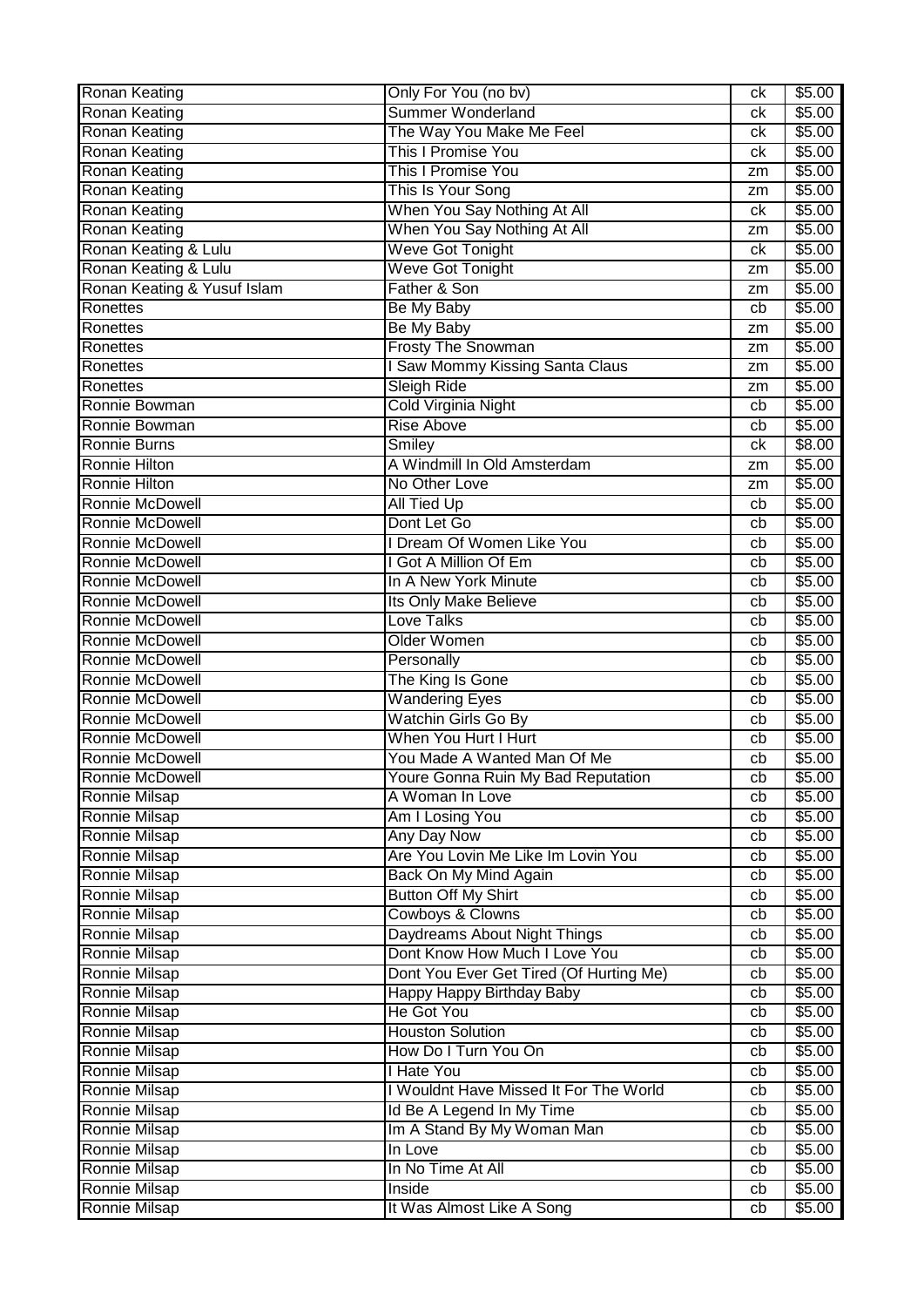| <b>Ronnie Milsap</b>                        | <b>Its Already Taken</b>                                 | cb       | \$5.00           |
|---------------------------------------------|----------------------------------------------------------|----------|------------------|
| <b>Ronnie Milsap</b>                        | Its Christmas                                            | cb       | \$5.00           |
| Ronnie Milsap                               | <b>Just In Case</b>                                      | cb       | \$5.00           |
| Ronnie Milsap                               | Let My Love Be Your Pillow                               | cb       | \$5.00           |
| Ronnie Milsap                               | Lets Fall Apart (All Together Now)                       | cb       | \$5.00           |
| <b>Ronnie Milsap</b>                        | Lets Take The Long Way Around The World                  | cb       | \$5.00           |
| <b>Ronnie Milsap</b>                        | Livin On Love                                            | cb       | \$5.00           |
| <b>Ronnie Milsap</b>                        | <b>Local Girls</b>                                       | cb       | \$5.00           |
| <b>Ronnie Milsap</b>                        | Lost In The Fifties                                      | cb       | \$5.00           |
| <b>Ronnie Milsap</b>                        | <b>My Heart</b>                                          | cb       | \$5.00           |
| <b>Ronnie Milsap</b>                        | <b>Nobody Likes Sad Songs</b>                            | cb       | \$5.00           |
| <b>Ronnie Milsap</b>                        | <b>Old Folks</b>                                         | cb       | \$5.00           |
| <b>Ronnie Milsap</b>                        | Only One Love In My Life                                 | cb       | \$5.00           |
| Ronnie Milsap                               | Please Dont Tell Me How The Story Ends                   | cb       | \$5.00           |
| Ronnie Milsap                               | Prisoner Of The Highway                                  | cb       | \$5.00           |
| <b>Ronnie Milsap</b>                        | <b>Pure Love</b>                                         | cb       | \$5.00           |
| <b>Ronnie Milsap</b>                        | She Keeps The Home Fires Burning                         | cb       | \$5.00           |
| <b>Ronnie Milsap</b>                        | Show Her                                                 | cb       | \$5.00           |
| Ronnie Milsap                               | Since I Dont Have You                                    | cb       | \$5.00           |
| <b>Ronnie Milsap</b>                        | Smoky Mountain Rain                                      | cb       | \$5.00           |
| <b>Ronnie Milsap</b>                        | <b>Snap Your Fingers</b>                                 | cb       | \$5.00           |
| <b>Ronnie Milsap</b>                        | <b>Still Losing You</b>                                  | cb       | \$5.00           |
| Ronnie Milsap                               | That Girl Who Waits On Tables                            | cb       | \$5.00           |
| Ronnie Milsap                               | Theres No Gettin Over Me                                 | cb       | \$5.00           |
| <b>Ronnie Milsap</b>                        |                                                          |          | \$5.00           |
| <b>Ronnie Milsap</b>                        | Time Love & Money<br>Too Late To Worry Too Blue To Cry   | cb       | \$5.00           |
| <b>Ronnie Milsap</b>                        | Turn That Radio On                                       | cb       | \$5.00           |
|                                             | What A Difference Youve Made In My Life                  | cb       |                  |
| <b>Ronnie Milsap</b>                        | What Goes On When The Sun Goes Down                      | cb       | \$5.00           |
| Ronnie Milsap                               |                                                          | cb       | \$5.00           |
| Ronnie Milsap                               | Where Do The Nights Go                                   | cb       | \$5.00           |
| <b>Ronnie Milsap</b>                        | Why Dont You Spend The Night                             | cb       | \$5.00           |
| Ronnie Milsap & Kenny Rogers                | Make No Mistake Shes Mine                                | cb       | \$5.00           |
| Ronny & Daytonas                            | GTO                                                      | cb       | \$5.00           |
| <b>Rooftop Singers</b>                      | Walk Right In                                            | cb       | \$5.00           |
| Rooster                                     | <b>Come Get Some</b>                                     | zm       | \$5.00           |
| Rooster                                     | Staring At The Sun                                       | zm       | \$5.00           |
| Rooster                                     | Youre So Right For Me                                    | zm       | \$5.00           |
| <b>Rosanne Cash</b>                         | I Dont Know Why You Dont Want Me                         | cb       | \$5.00           |
| Rosanne Cash                                | My Baby Thinks Hes A Train                               | cb       | \$5.00           |
| Rosanne Cash                                | Never Be You                                             | cb       | \$5.00           |
| Rosanne Cash                                | <b>Rules Of Travel</b>                                   | cb       | \$5.00           |
| Rosanne Cash                                | Seven Year Ache                                          | cb       | \$5.00           |
| Rosanne Cash                                | <b>Tennessee Flat Top Box</b>                            | cb       | \$5.00           |
| Rosanne Cash                                | What You Really Want                                     | cb       | \$5.00           |
| Rosanne Cash & Johnny Cash                  | September When It Comes                                  | cb       | \$5.00           |
| <b>Rose Marie</b>                           | The Answer To Everything                                 | zm       | \$5.00           |
| <b>Rose Marie</b>                           | When Your Old Wedding Ring Was New                       | zm       | \$5.00           |
| Rose Royce                                  |                                                          |          | \$5.00           |
| <b>Rose Royce</b>                           | Car Wash                                                 | cb       |                  |
|                                             | <b>Car Wash</b>                                          | zm       | \$5.00           |
| <b>Rose Royce</b>                           | I Wanna Get Next To You                                  | zm       | \$5.00           |
| <b>Rose Royce</b>                           | Love Dont Live Here Anymore                              | zm       | \$5.00           |
| <b>Rose Royce</b>                           | Wishing On A Star                                        | zm       | \$5.00           |
| <b>Rose Tattoo</b>                          | <b>Bad Boy For Love</b>                                  | ck       | \$5.00           |
| Rose Tattoo                                 | Rock n Roll Outlaw                                       | ck       | \$8.00           |
| <b>Rose Tattoo</b>                          | We Cant Be Beaten                                        | ck       | \$8.00           |
| Rosie & Originals                           | <b>Angel Baby</b>                                        | cb       | \$5.00           |
| Ross Ryan<br><b>Rossington Collins Band</b> | <b>Blue Chevrolet Ballerina</b><br>Dont Misunderstand Me | ck<br>cb | \$5.00<br>\$5.00 |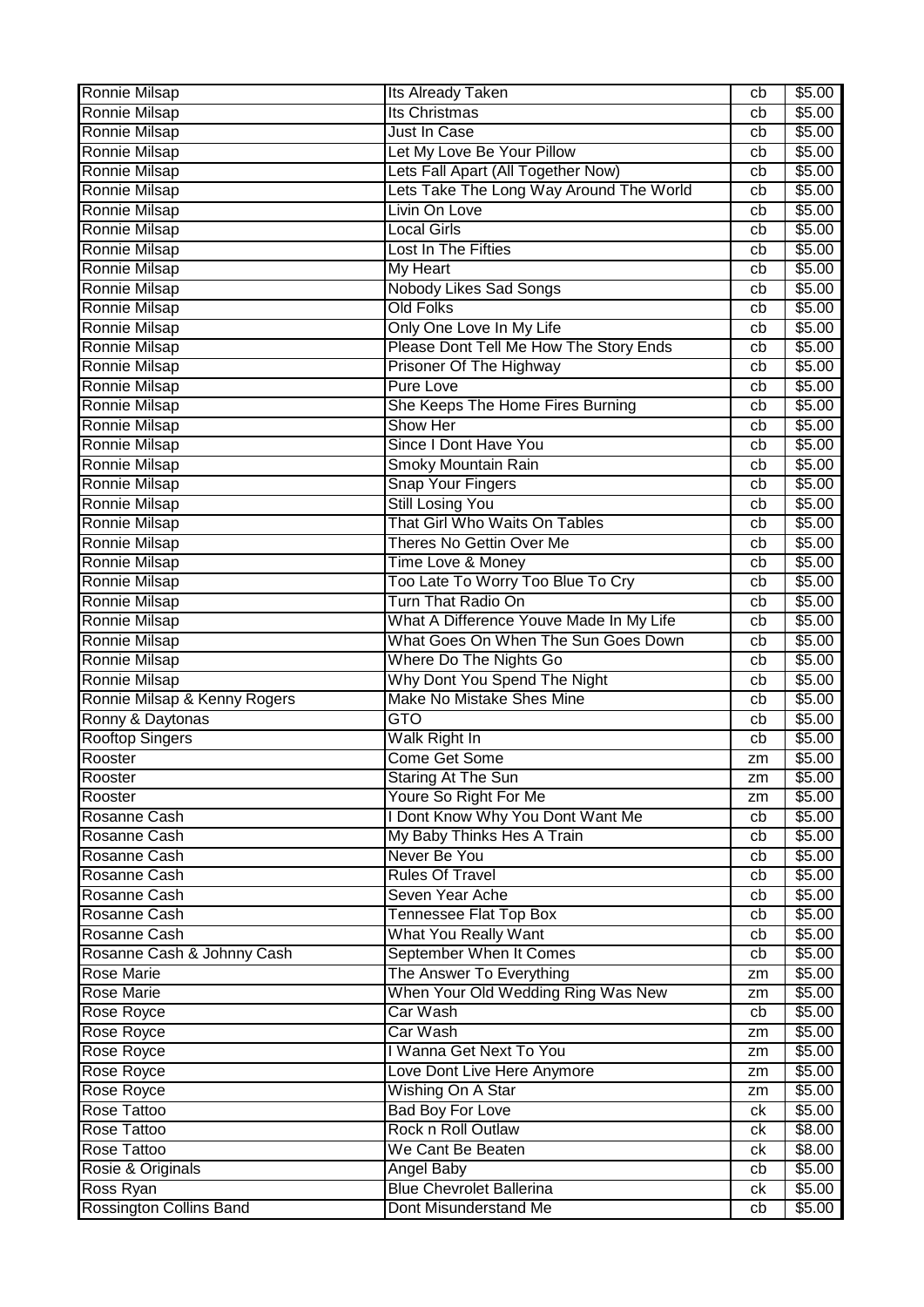| Route 94 & Jess Glynne             | My Love                                        | zm | \$5.00 |
|------------------------------------|------------------------------------------------|----|--------|
| Roxette                            | Dangerous                                      | zm | \$5.00 |
| Roxette                            | <b>Dressed For Success</b>                     | cb | \$5.00 |
| Roxette                            | <b>Dressed For Success</b>                     | zm | \$5.00 |
| Roxette                            | Fading Like A Flower (Every Time You Leave)    | cb | \$5.00 |
| Roxette                            | Fading Like A Flower (Every Time You Leave)    | zm | \$5.00 |
| Roxette                            | How Do You Do                                  | zm | \$5.00 |
| Roxette                            | It Must Have Been Love                         | cb | \$5.00 |
| Roxette                            | It Must Have Been Love                         | zm | \$5.00 |
| Roxette                            | Joyride                                        | cb | \$5.00 |
| Roxette                            | Joyride                                        | zm | \$5.00 |
| Roxette                            | <b>Listen To Your Heart</b>                    | cb | \$5.00 |
| Roxette                            | <b>Listen To Your Heart</b>                    | zm | \$5.00 |
| Roxette                            | <b>The Look</b>                                | cb | \$5.00 |
| Roxette                            | <b>The Look</b>                                | zm | \$5.00 |
| <b>Roxie Dean</b>                  | A Soldiers Wife                                | cb | \$5.00 |
| <b>Roxie Dean</b>                  | <b>Everyday Girl</b>                           | cb | \$5.00 |
| <b>Roxie Dean</b>                  | Women Know Women                               | cb | \$5.00 |
| Roxus                              | Where Are You Now                              | сk | \$8.00 |
| <b>Roxy Music</b>                  | <b>Angel Eyes</b>                              | zm | \$5.00 |
| <b>Roxy Music</b>                  | Avalon                                         | zm | \$5.00 |
| <b>Roxy Music</b>                  | Dance Away                                     | zm | \$5.00 |
| <b>Roxy Music</b>                  | Jealous Guy                                    | ck | \$5.00 |
| <b>Roxy Music</b>                  | <b>Jealous Guy</b>                             | zm | \$5.00 |
| <b>Roxy Music</b>                  | Lets Stick Together                            | ck | \$5.00 |
| <b>Roxy Music</b>                  | Love Is The Drug                               | сk | \$5.00 |
| <b>Roxy Music</b>                  | Love Is The Drug                               | zm | \$5.00 |
| <b>Roxy Music</b>                  | More Than This                                 | ck | \$5.00 |
| <b>Roxy Music</b>                  | More Than This                                 | zm | \$5.00 |
| <b>Roxy Music</b>                  | Virginia Plain                                 | zm | \$5.00 |
| <b>Roy Acuff</b>                   | The Great Speckled Bird                        | cb | \$5.00 |
| <b>Roy Acuff</b>                   | <b>Wabash Cannonball</b>                       | cb | \$5.00 |
| Roy Acuff & Nitty Gritty Dirt Band | Wreck On The Highway                           | cb | \$5.00 |
| <b>Roy Clark</b>                   | Come Live With Me                              | cb | \$5.00 |
| <b>Roy Clark</b>                   | Yesterday When I Was Young                     | cb | \$5.00 |
| <b>Roy Drusky</b>                  | All My Hard Times                              | cb | \$5.00 |
| <b>Roy Drusky</b>                  | Another                                        | cb | \$5.00 |
| <b>Roy Drusky</b>                  | Anymore                                        | cb | \$5.00 |
| <b>Roy Drusky</b>                  | From Now On All My Friends Are Gonna Be) Strar | cb | \$5.00 |
| <b>Roy Drusky</b>                  | I Went Out Of My Way (To Make You Happy)       | cb | \$5.00 |
| <b>Roy Drusky</b>                  | Long Long Texas Road                           | cb | \$5.00 |
| <b>Roy Drusky</b>                  | Peel Me A Nanner                               | cb | \$5.00 |
| <b>Roy Drusky</b>                  | <b>Pick Of The Week</b>                        | cb | \$5.00 |
| <b>Roy Drusky</b>                  | <b>Second Hand Rose</b>                        | cb | \$5.00 |
| <b>Roy Drusky</b>                  | Such A Fool                                    | cb | \$5.00 |
| <b>Roy Drusky</b>                  | The World Is Round                             | cb | \$5.00 |
| <b>Roy Drusky</b>                  | Three Hearts In A Triangle                     | cb | \$5.00 |
| <b>Roy Drusky</b>                  | <b>Tip Of My Fingers</b>                       | cb | \$5.00 |
| <b>Roy Drusky</b>                  | Where The Blue & The Lonely Go                 | cb | \$5.00 |
| Roy Drusky & Priscilla Mitchell    | <b>Yes Mr Peters</b>                           | cb | \$5.00 |
| <b>Roy Orbison</b>                 | (All I Can Do Is) Dream You                    | сk | \$5.00 |
| <b>Roy Orbison</b>                 | <b>Blue Angel</b>                              | cb | \$5.00 |
| <b>Roy Orbison</b>                 | <b>Blue Angel</b>                              | zm | \$5.00 |
| <b>Roy Orbison</b>                 | <b>Blue Bayou</b>                              | cb | \$5.00 |
| <b>Roy Orbison</b>                 | Borne On The Wind                              | zm | \$5.00 |
| <b>Roy Orbison</b>                 | Breakin Up Is Breakin My Heart                 | zm | \$5.00 |
| <b>Roy Orbison</b>                 | California Blue                                | cb | \$5.00 |
| <b>Roy Orbison</b>                 | California Blue                                | zm | \$5.00 |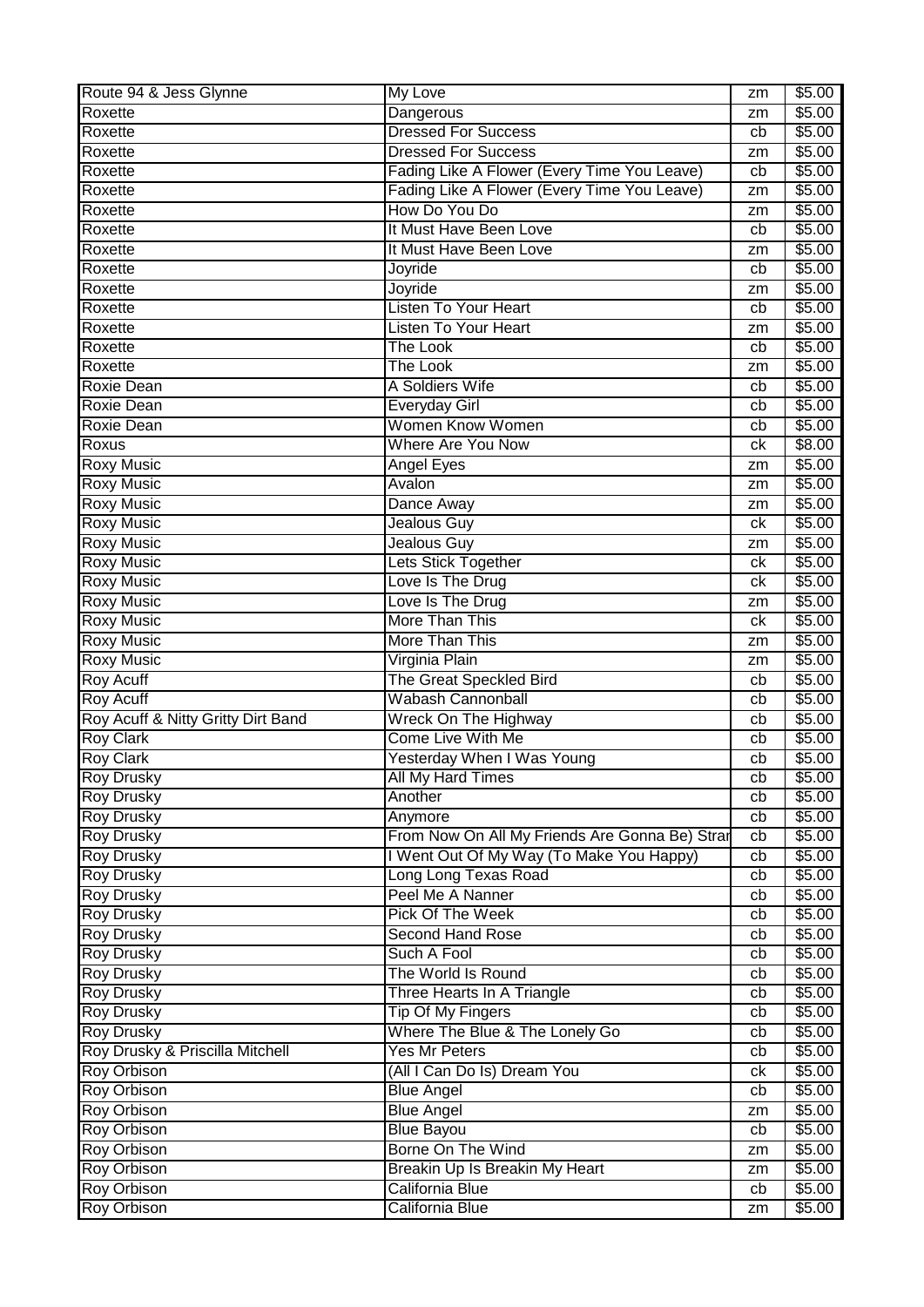| Roy Orbison                                                  | Candy Man                          | cb       | \$5.00 |
|--------------------------------------------------------------|------------------------------------|----------|--------|
| <b>Roy Orbison</b>                                           | Claudette                          | ck       | \$5.00 |
| <b>Roy Orbison</b>                                           | Claudette                          | zm       | \$5.00 |
| <b>Roy Orbison</b>                                           | Communication Breakdown            | ck       | \$5.00 |
| <b>Roy Orbison</b>                                           | Crying                             | cb       | \$5.00 |
| <b>Roy Orbison</b>                                           | Crying                             | zm       | \$5.00 |
| <b>Roy Orbison</b>                                           | <b>Dream Baby</b>                  | zm       | \$5.00 |
| <b>Roy Orbison</b>                                           | Dream Baby (How Long Must I Dream) | cb       | \$5.00 |
| <b>Roy Orbison</b>                                           | Falling                            | ck       | \$5.00 |
| <b>Roy Orbison</b>                                           | Falling                            | zm       | \$5.00 |
| <b>Roy Orbison</b>                                           | Go Go Go                           | ck       | \$5.00 |
| <b>Roy Orbison</b>                                           | Goodnight                          | cb       | \$5.00 |
| <b>Roy Orbison</b>                                           | Goodnight                          | zm       | \$5.00 |
| Roy Orbison                                                  | Here Comes That Song Again         | сk       | \$5.00 |
| <b>Roy Orbison</b>                                           | <b>House Without Windows</b>       | ck       | \$5.00 |
| Roy Orbison                                                  | I Drove All Night                  | ck       | \$5.00 |
| <b>Roy Orbison</b>                                           | I Drove All Night                  | zm       | \$5.00 |
| <b>Roy Orbison</b>                                           | Im Hurtin                          | zm       | \$5.00 |
| <b>Roy Orbison</b>                                           | In Dreams                          | cb       | \$5.00 |
| <b>Roy Orbison</b>                                           | In Dreams                          | zm       | \$5.00 |
| <b>Roy Orbison</b>                                           | Its Over                           | cb       | \$5.00 |
| <b>Roy Orbison</b>                                           | Its Over                           | zm       | \$5.00 |
| <b>Roy Orbison</b>                                           | Lana                               | ck       | \$5.00 |
| <b>Roy Orbison</b>                                           | Lana                               | zm       | \$5.00 |
| Roy Orbison                                                  | Leah                               | ck       | \$5.00 |
| <b>Roy Orbison</b>                                           | Leah                               | zm       | \$5.00 |
| <b>Roy Orbison</b>                                           | Love Hurts                         | ck       | \$5.00 |
| <b>Roy Orbison</b>                                           | <b>Mean Woman Blues</b>            | cb       | \$5.00 |
| <b>Roy Orbison</b>                                           | Oh Pretty Woman                    | cb       | \$5.00 |
| <b>Roy Orbison</b>                                           | Oh Pretty Woman                    | zm       | \$5.00 |
| <b>Roy Orbison</b>                                           | <b>Only The Lonely</b>             | cb       | \$5.00 |
| <b>Roy Orbison</b>                                           | <b>Only The Lonely</b>             | zm       | \$5.00 |
| <b>Roy Orbison</b>                                           | Ooby Dooby                         | cb       | \$5.00 |
| <b>Roy Orbison</b>                                           | Penny Arcade                       | ck       | \$5.00 |
| <b>Roy Orbison</b>                                           | Penny Arcade                       | zm       | \$5.00 |
| Roy Orbison                                                  | Penny Arcade (Rock Version)        | zm       | \$5.00 |
| Roy Orbison                                                  | <b>Pretty Paper</b>                | cb       | \$5.00 |
| <b>Roy Orbison</b>                                           | <b>Pretty Paper</b>                | zm       | \$5.00 |
| Roy Orbison                                                  | <b>Ride Away</b>                   | cb       | \$5.00 |
| <b>Roy Orbison</b>                                           | Roy Orbison Medley 1               | zm       | \$5.00 |
| <b>Roy Orbison</b>                                           | Roy Orbison Medley 2               | zm       | \$5.00 |
| <b>Roy Orbison</b>                                           | <b>Running Scared</b>              | cb       | \$5.00 |
| <b>Roy Orbison</b>                                           | <b>Running Scared</b>              |          | \$5.00 |
| <b>Roy Orbison</b>                                           | Shes A Mystery To Me               | zm<br>ck | \$5.00 |
| <b>Roy Orbison</b>                                           | Shes A Mystery To Me               | ck       | \$5.00 |
| Roy Orbison                                                  | <b>Summer Song</b>                 |          | \$5.00 |
| <b>Roy Orbison</b>                                           | Sunset                             | ck<br>ck | \$5.00 |
| <b>Roy Orbison</b>                                           | <b>The Actress</b>                 |          | \$5.00 |
| <b>Roy Orbison</b>                                           | <b>The Comedians</b>               | zm<br>ck | \$5.00 |
|                                                              |                                    |          |        |
| <b>Roy Orbison</b>                                           | <b>The Crowd</b>                   | zm       | \$5.00 |
| <b>Roy Orbison</b>                                           | Uptown                             | ck       | \$5.00 |
| <b>Roy Orbison</b>                                           | Walk On                            | ck       | \$5.00 |
| <b>Roy Orbison</b>                                           | <b>Working For The Man</b>         | ck       | \$5.00 |
| Roy Orbison                                                  | You Got It                         | cb       | \$5.00 |
| <b>Roy Orbison</b>                                           | You Got It                         | zm       | \$5.00 |
| Roy Orbison With The Royal Philharmonic CA Love So Beautiful |                                    | zm       | \$5.00 |
| Roy Orbison With The Royal Philharmonic CBlue Angel          |                                    | zm       | \$5.00 |
| Roy Orbison With The Royal Philharmonic O                    | Crying                             | zm       | \$5.00 |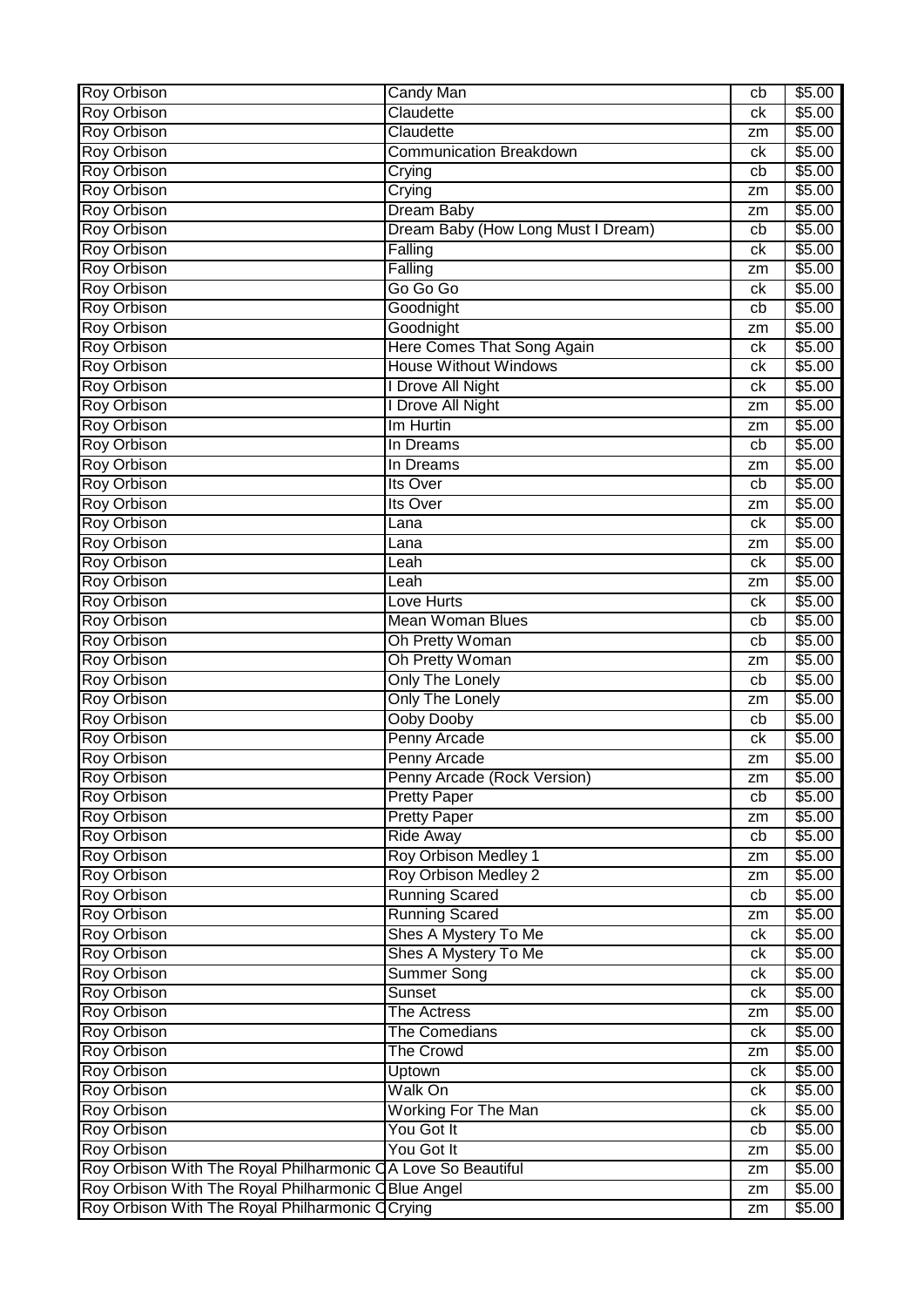| Roy Orbison With The Royal Philharmonic ODream Baby        |                                                     | zm       | \$5.00           |
|------------------------------------------------------------|-----------------------------------------------------|----------|------------------|
| Roy Orbison With The Royal Philharmonic QI Drove All Night |                                                     | zm       | \$5.00           |
| Roy Orbison With The Royal Philharmonic Clm Hurtin         |                                                     | zm       | \$5.00           |
| Roy Orbison With The Royal Philharmonic CIn Dreams         |                                                     | zm       | \$5.00           |
| Roy Orbison With The Royal Philharmonic Clts Over          |                                                     | zm       | \$5.00           |
| Roy Orbison With The Royal Philharmonic CLove Hurts        |                                                     | zm       | \$5.00           |
| Roy Orbison With The Royal Philharmonic COnly The Lonely   |                                                     | zm       | \$5.00           |
| Roy Orbison With The Royal Philharmonic OPretty Woman      |                                                     | zm       | \$5.00           |
| Roy Orbison With The Royal Philharmonic CRunning Scared    |                                                     | zm       | \$5.00           |
| Roy Orbison With The Royal Philharmonic OUptown            |                                                     | zm       | \$5.00           |
| Roy Orbison With The Royal Philharmonic C You Got It       |                                                     | zm       | \$5.00           |
| <b>Roy Rogers</b>                                          | <b>Happy Trails</b>                                 | cb       | \$5.00           |
| <b>Royal Blood</b>                                         | <b>Little Monster</b>                               |          | \$5.00           |
| <b>Royal Blood</b>                                         | Out Of The Black                                    | zm       |                  |
|                                                            |                                                     | zm       | \$5.00           |
| <b>Royal Guardsmen</b>                                     | Snoopy Vs The Red Baron                             | cb       | \$5.00           |
| <b>Royal Teens</b>                                         | <b>Short Shorts</b>                                 | cb       | \$5.00           |
| <b>Ruben Studdard</b>                                      | Dont Make Em Like U No More                         | cb       | \$5.00           |
| <b>Ruben Studdard</b>                                      | <b>Flying Without Wings</b>                         | cb       | \$5.00           |
| <b>Ruben Studdard</b>                                      | <b>Sorry 2004</b>                                   | cb       | \$5.00           |
| <b>Ruben Studdard</b>                                      | Together                                            | cb       | \$5.00           |
| Rubens                                                     | Hoops                                               | сk       | \$5.00           |
| <b>Rubens</b>                                              | Hoops                                               | zm       | \$5.00           |
| <b>Rubens</b>                                              | Masterpiece                                         | сk       | \$8.00           |
| <b>Rubens &amp; Sarah</b>                                  | <b>Never Ever</b>                                   | сk       | \$5.00           |
| <b>Rubettes</b>                                            | Baby I Know                                         | zm       | \$5.00           |
| <b>Rubettes</b>                                            | <b>Cherie Amour</b>                                 | zm       | \$5.00           |
| <b>Rubettes</b>                                            | Jukebox Jive                                        | zm       | \$5.00           |
| <b>Rubettes</b>                                            | <b>Sugar Baby Love</b>                              | сk       | \$5.00           |
| <b>Rubettes</b>                                            | <b>Sugar Baby Love</b>                              | zm       | \$5.00           |
| <b>Rubettes</b>                                            | Tonight                                             | zm       | \$5.00           |
| Ruby & Romantics                                           | Our Day Will Come                                   | cb       | \$5.00           |
| <b>Ruby Lovett</b>                                         | Little Bitty Crack In His Heart                     | сb       | \$5.00           |
| <b>Ruby Turner</b>                                         | If Youre Ready                                      | nz       | \$5.00           |
| <b>Ruby Turner</b>                                         | Ooh Baby Baby                                       | nz       | \$5.00           |
| Rudimental & Ed Sheeran                                    | Lay It All On Me                                    | сk       | \$5.00           |
| Rudimental & Ed Sheeran                                    | Lay It All On Me                                    | zm       | \$5.00           |
| <b>Rudimental &amp; Ella Eyre</b>                          | <b>Waiting All Night</b>                            | zm       | \$5.00           |
| <b>Rudimental &amp; Emeli Sande</b>                        | Free                                                | zm       | \$5.00           |
| Rudimental & James Arthur                                  |                                                     |          | \$5.00           |
|                                                            |                                                     |          |                  |
|                                                            | Sun Comes Up                                        | zm       |                  |
| Rudimental & Jess Glynne                                   | <b>These Days</b>                                   | ck       | \$5.00           |
| Rudimental & John Newman                                   | <b>Feel The Love</b>                                | zm       | \$5.00           |
| Rudimental & Macklemore with Jess Glynne These Days        |                                                     | zm       | \$5.00           |
| <b>Ruff Endz</b>                                           | Someone To Love You                                 | cb       | \$5.00           |
| Rufus & Chaka Khan                                         | <b>Aint Nobody</b>                                  | zm       | \$5.00           |
| Rufus & Chaka Khan                                         | <b>Sweet Thing</b>                                  | cb       | \$5.00           |
| Rufus & Chaka Khan                                         | <b>Tell Me Something Good</b>                       | cb       | \$5.00           |
| <b>Rufus Thomas</b>                                        | Do The Push & Pull                                  | cb       | \$5.00           |
| <b>Rufus Thomas</b>                                        | <b>Walking The Dog</b>                              | cb       | \$5.00           |
| <b>Rufus Wainwright</b>                                    | Hallelujah                                          | zm       | \$5.00           |
| Rui Da Silva & Cassandra                                   | <b>Touch Me</b>                                     | zm       | \$5.00           |
| <b>Run Dmc</b>                                             | <b>Its Tricky</b>                                   | zm       | \$5.00           |
| Run DMC & Aerosmith                                        | Walk This Way (Duet)                                | zm       | \$5.00           |
| Run DMC & Aerosmith                                        | Walk This Way (With Separate Rap Parts)             | zm       | \$5.00           |
| <b>Run Dmc Vs Jason Nevins</b>                             | Its Like That (For Solo Rapper)                     | zm       | \$5.00           |
| <b>Run Dmc Vs Jason Nevins</b>                             | Its Like That (Rapper Duet)                         | zm       | \$5.00           |
| <b>Runaway June</b>                                        | We Were Rich (Group Sing)                           | ck       | \$5.00           |
| <b>RuPaul</b><br><b>Rupert Holmes</b>                      | <b>Sissy That Walk</b><br>Escape (Pina Colada Song) | zm<br>cb | \$5.00<br>\$5.00 |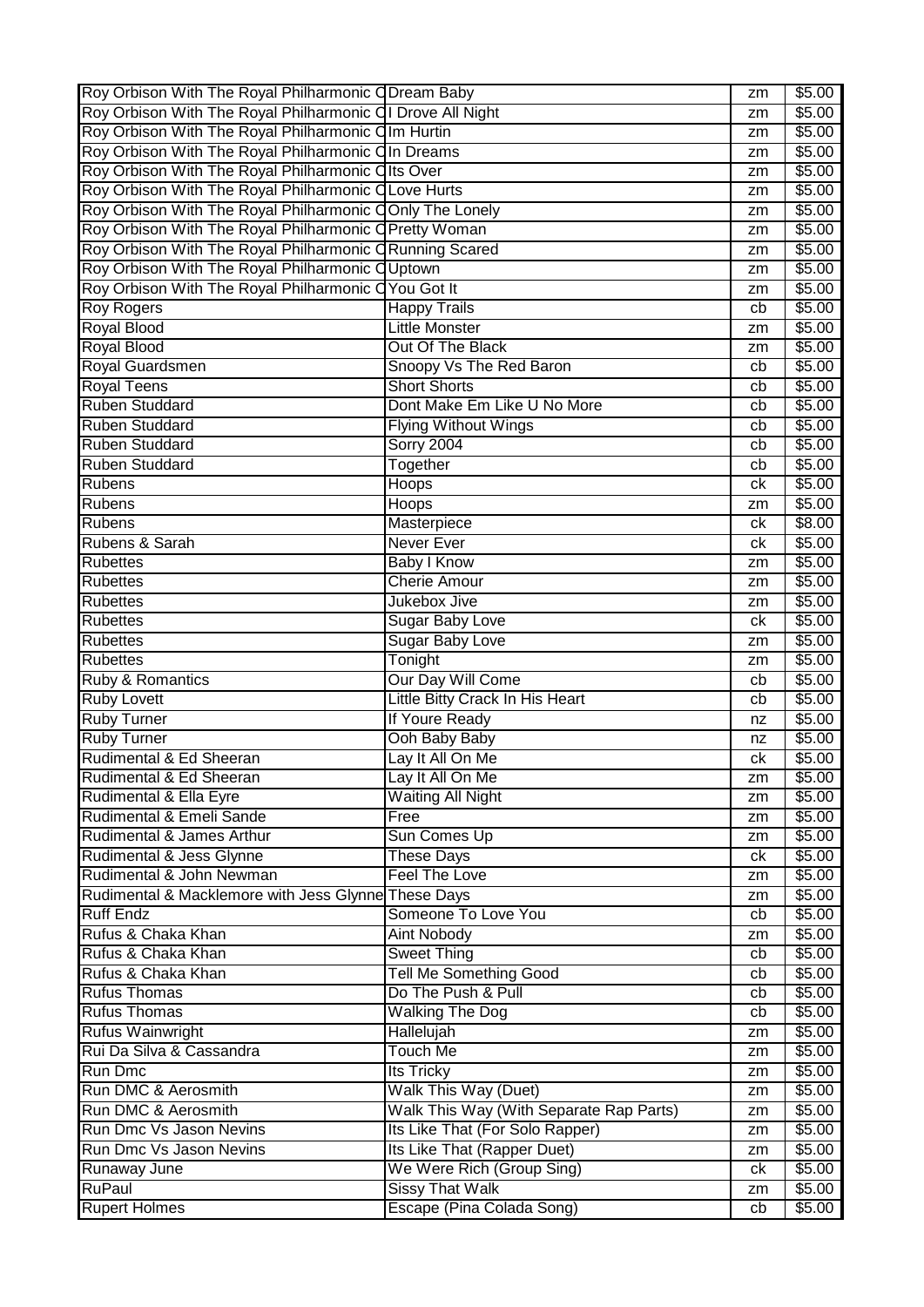| <b>Rupert Holmes</b>     | Escape (The Pina Colada Song)   | zm | \$5.00 |
|--------------------------|---------------------------------|----|--------|
| Rush                     | <b>Closer To The Heart</b>      | zm | \$5.00 |
| <b>Rushlow</b>           | I Cant Be Your Friend           | cb | \$5.00 |
| <b>Rushlow</b>           | <b>Sweet Summer Rain</b>        | cb | \$5.00 |
| <b>Rushlow Harris</b>    | Thats So You                    | cb | \$5.00 |
| <b>Russ Abbot</b>        | Atmosphere                      | zm | \$5.00 |
| <b>Russell Morris</b>    | <b>Sweet Sweet Love</b>         | ck | \$8.00 |
| <b>Russell Morris</b>    | The Real Thing                  | сk | \$5.00 |
| <b>Rusted Root</b>       | Send Me On My Way               | zm | \$5.00 |
| <b>Ruth B</b>            | Lost Boy                        | zm | \$5.00 |
| <b>Ruts</b>              | <b>Babylons Burning</b>         | zm | \$5.00 |
| <b>Ryan Adams</b>        | Come Pick Me Up (Clean)         | zm | \$5.00 |
| <b>Ryan Adams</b>        | Come Pick Me Up (Explicit)      | zm | \$5.00 |
| Ryan Cabrera             | 40 Kinds Of Sadness             | cb | \$5.00 |
| Ryan Cabrera             | Enemies                         | cb | \$5.00 |
| Ryan Cabrera             | On The Way Down                 | cb | \$5.00 |
| Ryan Cabrera             | Say                             | cb | \$5.00 |
| Ryan Cabrera             | Shine On                        | cb | \$5.00 |
| Ryan Cabrera             | TRUE                            | cb | \$5.00 |
| <b>Ryan Duarte</b>       | You                             | cb | \$5.00 |
| Ryan Hurd & Maren Morris | <b>Chasing After You</b>        | ck | \$5.00 |
| Ryan Paris               | Dolce Vita                      | zm | \$5.00 |
| Ryan Sheridan            | Jigsaw                          | zm | \$5.00 |
| Ryan Shupe & Rubberband  | Dream Big                       | cb | \$5.00 |
| Ryan Tyler               | Run Run Run                     | cb | \$5.00 |
| Ryan Tyler               | The Last Thing She Said         | cb | \$5.00 |
| S Club                   | Dont Stop Movin                 | cb | \$5.00 |
| S Club 7                 | <b>Bring It All Back</b>        | ck | \$5.00 |
| S Club 7                 | <b>Bring It All Back</b>        | zm | \$5.00 |
| S Club 7                 | Dont Stop Movin                 | zm | \$5.00 |
| S Club 7                 | Never Had A Dream Come True     | zm | \$5.00 |
| S Club 7                 | Reach                           | zm | \$5.00 |
| S Club 7                 | S Club Party                    | zm | \$5.00 |
| $\overline{\text{S2s}}$  | <b>Sister</b>                   | сk | \$8.00 |
| $\overline{\text{S2s}}$  | <b>Whats A Girl To Do</b>       | ck | \$8.00 |
| Sad Café                 | Every Day Hurts                 | zm | \$5.00 |
| Sade                     | By Your Side                    | cb | \$5.00 |
| Sade                     | Hang On To Your Love            | ck | \$5.00 |
| Sade                     | Love Is Stronger Than Pride     | cb | \$5.00 |
| Sade                     | Never As Good As The First Time | cb | \$5.00 |
| Sade                     | Paradise                        | cb | \$5.00 |
| Sade                     | <b>Smooth Operator</b>          | cb | \$5.00 |
| Sade                     | Smooth Operator                 | zm | \$5.00 |
| Sade                     | <b>Sweetest Taboo</b>           | cb | \$5.00 |
| Sade                     | Your Love Is King               | ck | \$5.00 |
| Sade                     | Your Love Is King               | zm | \$5.00 |
| <b>Safely Anchored</b>   | I Just Cant Imagine             | cb | \$5.00 |
| Safia                    | Make Them Wheels Rolls          | ck | \$8.00 |
| Safia                    | <b>Over You</b>                 | ck | \$8.00 |
| Sailor                   | A Glass Of Champagne            | zm | \$5.00 |
| Sailor                   | <b>Girls Girls Girls</b>        | zm | \$5.00 |
| Sailor                   | <b>Glass Of Champagne</b>       | ck | \$5.00 |
| Saint PHNX               | <b>Happy Place</b>              | zm | \$5.00 |
| <b>Saints</b>            | <b>Just Like Fire Would</b>     | ck | \$8.00 |
| Saliva                   | Ladies & Gentlemen              | zm | \$5.00 |
| <b>Sally Oldfield</b>    | <b>Mirrors</b>                  | zm | \$5.00 |
| Salt N Pepa              | Aint Nuthin But A She Thing     | cb | \$5.00 |
| Salt N Pepa              | Lets Talk About Sex             | cb | \$5.00 |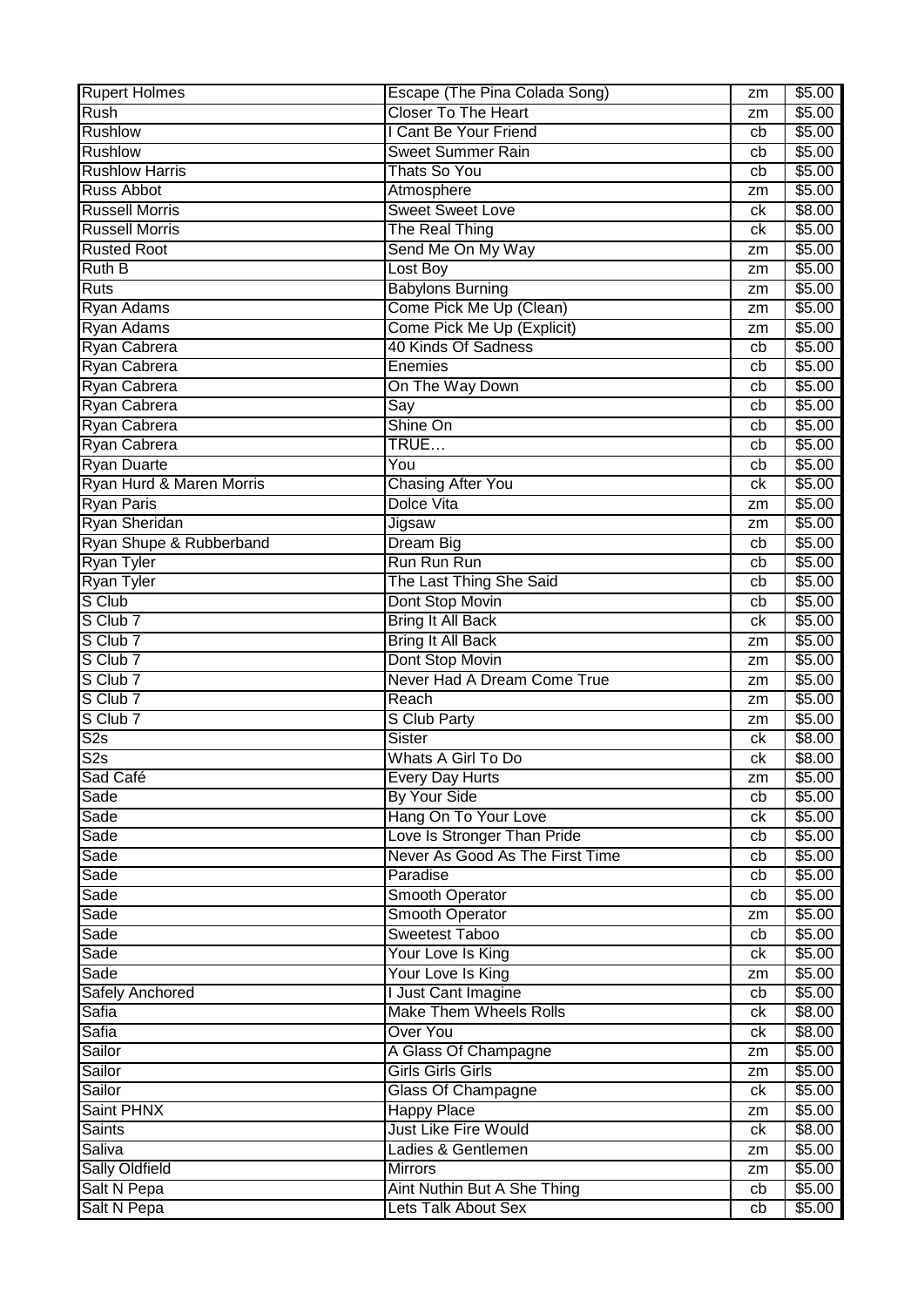| Salt N Pepa               | Lets Talk About Sex                  | zm       | \$5.00 |
|---------------------------|--------------------------------------|----------|--------|
| Salt N Pepa               | Push It                              | cb       | \$5.00 |
| Salt N Pepa               | Push It                              | zm       | \$5.00 |
| Salt N Pepa               | Shake Your Thang (Its Your Thing)    | cb       | \$5.00 |
| <b>Salt N Pepa</b>        | Shoop                                | cb       | \$5.00 |
| Salt N Pepa & Big Twan    | Shoop                                | zm       | \$5.00 |
| Salt N Pepa & Big Twan    | Shoop (Separate Rap Parts)           | zm       | \$5.00 |
| Salt N Pepa & En Vogue    | Whatta Man                           | zm       | \$5.00 |
| Sam & Dave                | Hold On Im Comin                     | cb       | \$5.00 |
| Sam & Dave                | Soul Man                             | cb       | \$5.00 |
| Sam & Dave                | When Something Is Wrong With My Baby | cb       | \$5.00 |
| Sam & The Womp            | <b>Bom Bom</b>                       | zm       | \$5.00 |
| Sam Bailey                | Skyscraper                           | zm       | \$5.00 |
| Sam Brown                 | Stop                                 | ck       | \$5.00 |
| Sam Brown                 | Stop                                 | zm       | \$5.00 |
| Sam Cooke                 | Another Saturday Night               | сk       | \$5.00 |
| Sam Cooke                 | <b>Another Saturday Night</b>        | zm       | \$5.00 |
| Sam Cooke                 | <b>Chain Gang</b>                    | сk       | \$5.00 |
| Sam Cooke                 | <b>Chain Gang</b>                    |          | \$5.00 |
| Sam Cooke                 | Cupid                                | zm<br>сk | \$5.00 |
| Sam Cooke                 | Cupid                                | zm       | \$5.00 |
| Sam Cooke                 | Only 16                              |          |        |
|                           |                                      | ck       | \$5.00 |
| Sam Cooke                 | <b>Only Sixteen</b>                  | zm       | \$5.00 |
| Sam Cooke                 | Only Sixteen & Cupid Medley          | zm       | \$5.00 |
| Sam Cooke                 | <b>Twistin The Night Away</b>        | ck       | \$5.00 |
| Sam Cooke                 | <b>Twistin The Night Away</b>        | zm       | \$5.00 |
| Sam Cooke                 | What A Wonderful World               | ck       | \$5.00 |
| Sam Cooke                 | What A Wonderful World               | zm       | \$5.00 |
| Sam Cooke                 | You Send Me                          | cb       | \$5.00 |
| Sam Cooke                 | You Send Me                          | zm       | \$5.00 |
| Sam Feldt & Kimberly Anne | Show Me Love                         | zm       | \$5.00 |
| Sam Feldt & Rani          | <b>Post Malone</b>                   | ck       | \$5.00 |
| Sam Feldt & Rani          | <b>Post Malone</b>                   | zm       | \$5.00 |
| Sam Fender                | Play God                             | zm       | \$5.00 |
| Sam Fender                | Saturday                             | zm       | \$5.00 |
| Sam Fender                | Seventeen Going Under                | zm       | \$5.00 |
| Sam Fischer               | <b>This City</b>                     | ck       | \$5.00 |
| Sam Fischer               | <b>This City</b>                     | zm       | \$5.00 |
| Sam Hunt                  | Body Like A Back Road                | ck       | \$5.00 |
| Sam McGhee                | <b>Wayfaring Stranger</b>            | cb       | \$5.00 |
| Sam Smith                 | Burning (With Piano On Verse 1)      | zm       | \$5.00 |
| Sam Smith                 | Burning (With Silence On Verse 1)    | zm       | \$5.00 |
| Sam Smith                 | <b>Diamonds</b>                      | ck       | \$5.00 |
| Sam Smith                 | <b>Diamonds</b>                      | zm       | \$5.00 |
| Sam Smith                 | Fire On Fire                         | zm       | \$5.00 |
| Sam Smith                 | How Do You Sleep                     | ck       | \$5.00 |
| Sam Smith                 | How Do You Sleep                     | zm       | \$5.00 |
| Sam Smith                 | How Will I Know (Piano Version)      | zm       | \$5.00 |
| Sam Smith                 | Im Not The Only One                  | zm       | \$5.00 |
| Sam Smith                 | Lay Me Down                          | zm       | \$5.00 |
| Sam Smith                 | Like I Can                           | zm       | \$5.00 |
| Sam Smith                 |                                      | zm       | \$5.00 |
|                           | Money On My Mind                     |          |        |
| Sam Smith                 | Nirvana                              | zm       | \$5.00 |
| Sam Smith                 | One Last Song                        | ck       | \$5.00 |
| Sam Smith                 | One Last Song                        | zm       | \$5.00 |
| Sam Smith                 | Pray (Clean Version)                 | zm       | \$5.00 |
| Sam Smith                 | Pray (Explicit Version)              | zm       | \$5.00 |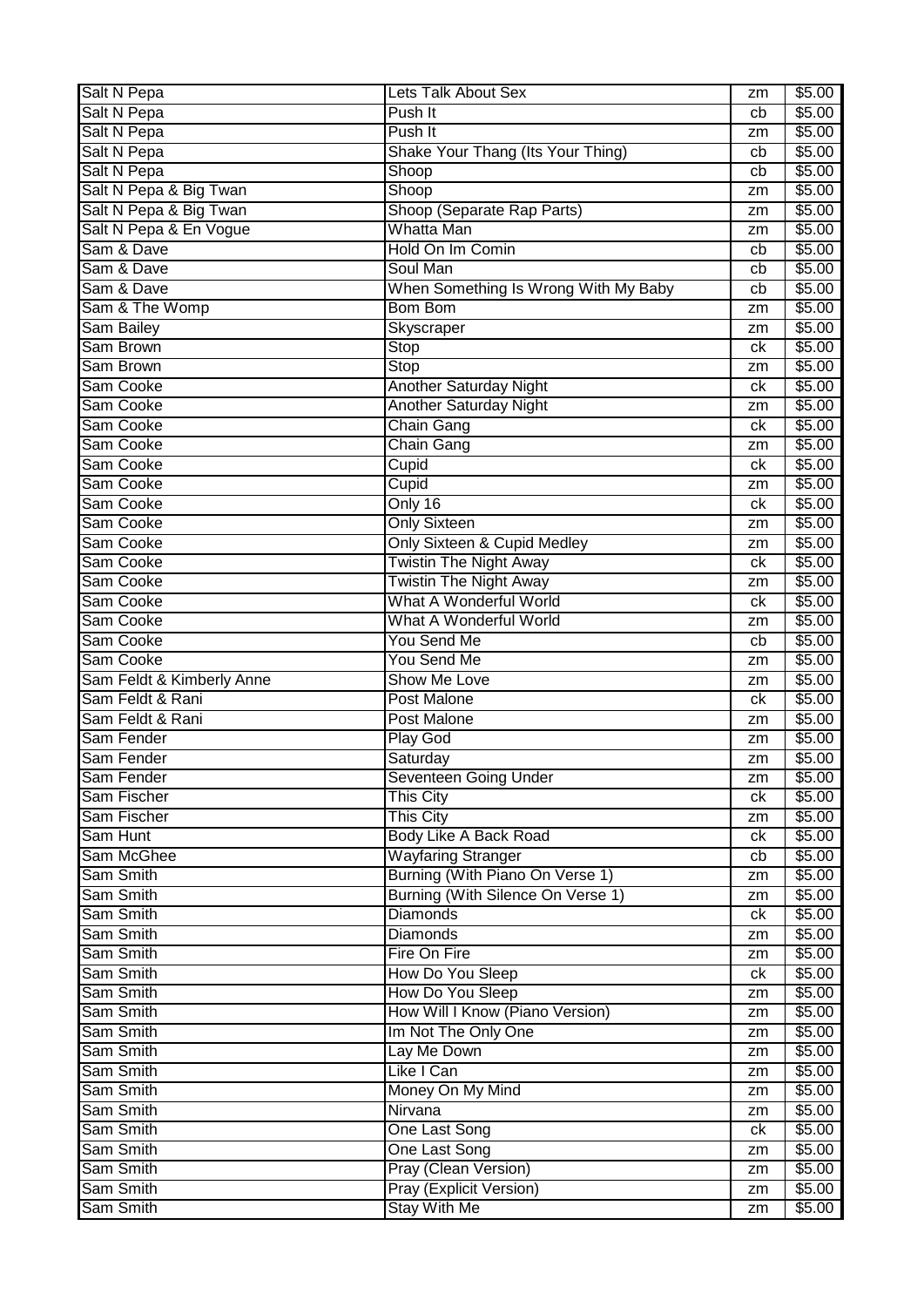| Sam Smith                     | To Die For                                     | сk              | \$5.00 |
|-------------------------------|------------------------------------------------|-----------------|--------|
| Sam Smith                     | <b>Too Good At Goodbyes</b>                    | сk              | \$5.00 |
| Sam Smith                     | <b>Too Good At Goodbyes</b>                    | zm              | \$5.00 |
| Sam Smith                     | When I Was Your Man (Acoustic)                 | zm              | \$5.00 |
| Sam Smith                     | Writings On The Wall                           | zm              | \$5.00 |
| Sam Smith & Demi Lovato       | Im Ready                                       | zm              | \$5.00 |
| Sam Smith & John Legend       | Lay Me Down                                    | zm              | \$5.00 |
| Sam Smith & Normani           | Dancing With A Stranger                        | ck              | \$5.00 |
| Sam Smith & Normani           | Dancing With A Stranger                        | zm              | \$5.00 |
| Sam Sparro                    | <b>Black &amp; Gold</b>                        | zm              | \$5.00 |
| Sam The Sham                  | <b>Wooly Bully</b>                             | cb              | \$5.00 |
| Samantha Fox                  | I Only Wanna Be With You                       | cb              | \$5.00 |
| Samantha Fox                  | I Wanna Have Some Fun                          | cb              | \$5.00 |
| Samantha Fox                  | Touch Me (I Want Your Body)                    | zm              | \$5.00 |
| Samantha Mumba                | Baby Come Over (This Is Our Night)             | cb              | \$5.00 |
| Samantha Mumba                | Dont Need You To (Tell Me Im Pretty)           | cb              | \$5.00 |
| Samantha Mumba                | Gotta Tell You                                 | cb              | \$5.00 |
| Samantha Sang                 | Emotion                                        | сk              | \$5.00 |
| Sammi Smith                   | Help Me Make It Through The Night              | cb              | \$5.00 |
| Sammy Davis Jr                | Mr Bojangles (Live Version)                    | zm              | \$5.00 |
| Sammy Davis Jr                | The Candy Man                                  | cb              | \$5.00 |
| <b>Sammy Kershaw</b>          | Beer Bait & Ammo                               | cb              | \$5.00 |
| <b>Sammy Kershaw</b>          | Cadillac Style                                 | cb              | \$5.00 |
| <b>Sammy Kershaw</b>          | Daddy Stuff                                    | cb              | \$5.00 |
| <b>Sammy Kershaw</b>          | Fit To Be Tied Down                            | cb              | \$5.00 |
| <b>Sammy Kershaw</b>          | <b>Haunted Heart</b>                           | cb              | \$5.00 |
| <b>Sammy Kershaw</b>          | <b>Honky Tonk America</b>                      | cb              | \$5.00 |
| Sammy Kershaw                 | I Cant Reach Her Anymore                       | cb              | \$5.00 |
| Sammy Kershaw                 | I Want My Money Back                           | cb              | \$5.00 |
| <b>Sammy Kershaw</b>          | If Youre Gonna Walk Im Gonna Crawl             | cb              | \$5.00 |
| <b>Sammy Kershaw</b>          | Louisiana Hot Sauce                            | cb              | \$5.00 |
| <b>Sammy Kershaw</b>          | Love Of My Life                                | cb              | \$5.00 |
| <b>Sammy Kershaw</b>          | <b>Matches</b>                                 | cb              | \$5.00 |
| <b>Sammy Kershaw</b>          | Me & Maxine                                    | cb              | \$5.00 |
| Sammy Kershaw                 | <b>Meant To Be</b>                             | cb              | \$5.00 |
| <b>Sammy Kershaw</b>          | National Working Womans Holiday                | $\overline{cb}$ | \$5.00 |
| <b>Sammy Kershaw</b>          | One Day Left To Live                           | cb              | \$5.00 |
| Sammy Kershaw                 | Queen Of My Double Wide Trailer                | cb              | \$5.00 |
| <b>Sammy Kershaw</b>          | She Dont Know Shes Beautiful                   | cb              | \$5.00 |
| <b>Sammy Kershaw</b>          | Southbound                                     | cb              | \$5.00 |
| <b>Sammy Kershaw</b>          | Tennessee Girl                                 | cb              | \$5.00 |
| Sammy Kershaw                 | <b>Third Rate Romance</b>                      | cb              | \$5.00 |
| <b>Sammy Kershaw</b>          | Vidalia                                        | cb              | \$5.00 |
| <b>Sammy Kershaw</b>          | <b>When You Love Someone</b>                   | cb              | \$5.00 |
| <b>Sammy Kershaw</b>          | <b>Yard Sale</b>                               | cb              | \$5.00 |
| Sammy Kershaw                 | <b>Your Tattoo</b>                             | cb              | \$5.00 |
| Sammy Kershaw & Lorrie Morgan | <b>He Drinks Tequila</b>                       | cb              | \$5.00 |
| Sammy Kershaw & Lorrie Morgan | I Finally Found Someone                        | cb              | \$5.00 |
| Sammy Kershaw & Lorrie Morgan | Maybe Not Tonight                              | cb              | \$5.00 |
| Sandi Thom                    | I Wish I Was A Punk Rocker                     | ck              | \$5.00 |
| Sandi Thom                    | I Wish I Was A Punk Rocker (With Flowers In My | zm              | \$5.00 |
| Sandie Shaw                   | Always Something There To Remind Me            | сk              | \$5.00 |
| <b>Sandie Shaw</b>            | Always Something There To Remind Me            | zm              | \$5.00 |
| Sandie Shaw                   | Long Live Love                                 | zm              | \$5.00 |
| <b>Sandie Shaw</b>            | Puppet On A String                             | ck              | \$5.00 |
| Sandie Shaw                   | Puppet On A String                             | zm              | \$5.00 |
| <b>Sandy Posey</b>            | Single Girl                                    | ck              | \$5.00 |
| <b>Sandy Posey</b>            | Single Girl                                    | zm              | \$5.00 |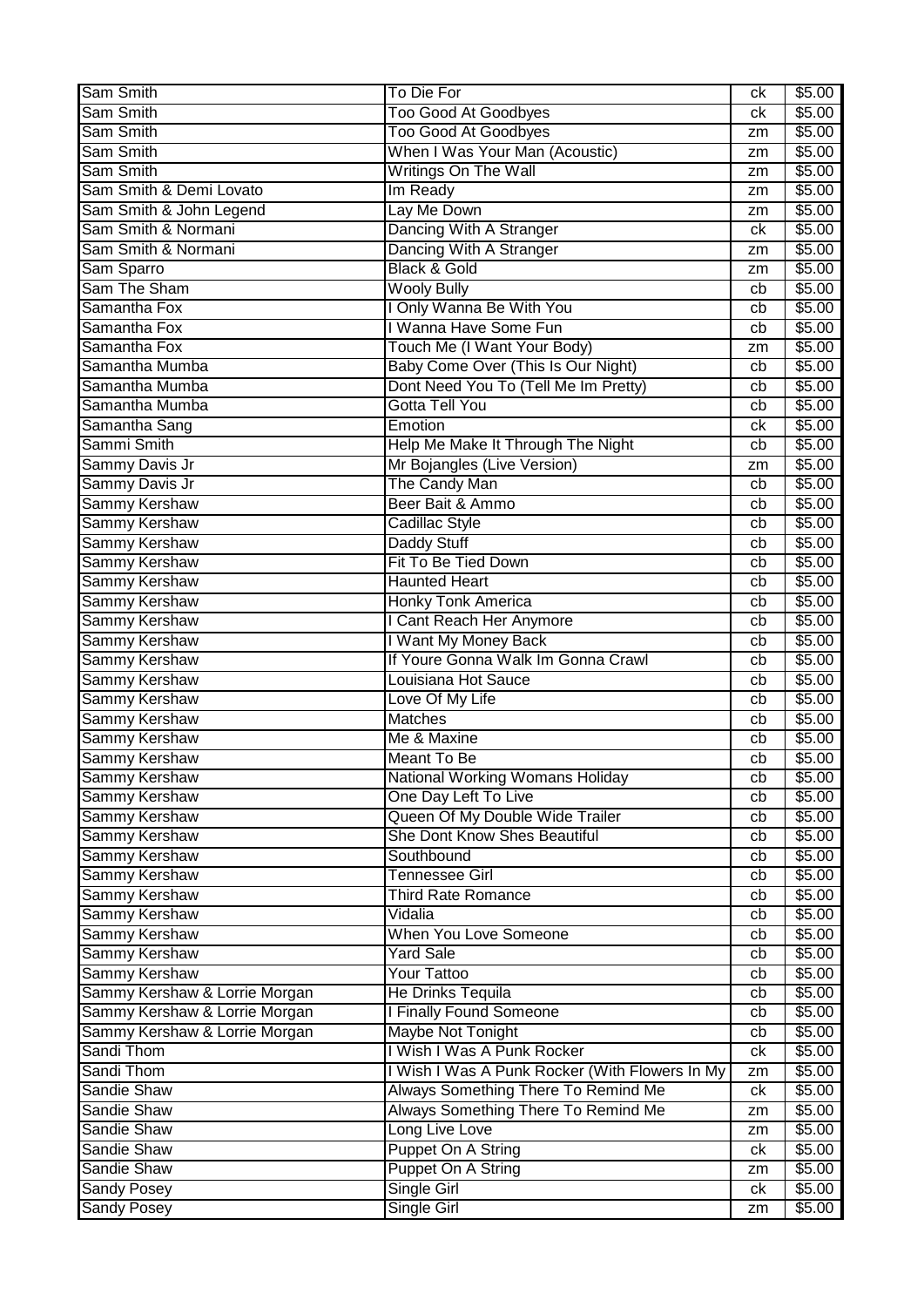| <b>Sanford Clark</b>                         | <b>The Fool</b>                       | cb       | \$5.00 |
|----------------------------------------------|---------------------------------------|----------|--------|
| Santana                                      | <b>Black Magic Woman</b>              | cb       | \$5.00 |
| Santana                                      | <b>Black Magic Woman</b>              | zm       | \$5.00 |
| Santana                                      | <b>Maria Maria</b>                    | cb       | \$5.00 |
| Santana                                      | Well All Right                        | nz       | \$5.00 |
| Santana & Alex Band                          | Why Dont You & I                      | cb       | \$5.00 |
| Santana & Chad Kroeger                       | <b>Into The Night</b>                 | cb       | \$5.00 |
| Santana & Michelle Branch                    | The Game Of Love                      | cb       | \$5.00 |
| Santana & Michelle Branch & Wreckers         | Im Feeling You                        | cb       | \$5.00 |
| Santana & Rob Thomas                         | Smooth                                | cb       | \$5.00 |
| Santana & Rob Thomas                         | Smooth                                | zm       | \$5.00 |
| Santana & Rob Thomas with American Auth Move |                                       | ck       | \$5.00 |
| Santana & The Product G&B                    | Maria Maria                           |          | \$5.00 |
| Sara Bareillas                               |                                       | zm<br>cb | \$5.00 |
| Sara Bareillas                               | Bottle It Up                          | cb       | \$5.00 |
| Sara Bareillas                               | King Of Anything                      |          |        |
|                                              | Love Song                             | cb       | \$5.00 |
| Sara Bareillas                               | <b>Uncharted</b>                      | cb       | \$5.00 |
| <b>Sara Bareilles</b>                        | <b>Gonna Get Over You</b>             | zm       | \$5.00 |
| Sara Bareilles                               | Gravity                               | zm       | \$5.00 |
| Sara Bareilles                               | Love Song                             | zm       | \$5.00 |
| Sara Bareilles                               | Tightrope                             | zm       | \$5.00 |
| Sara Bareilles                               | Tightrope                             | zm       | \$5.00 |
| Sara Evans                                   | A Real Fine Place To Start            | cb       | \$5.00 |
| Sara Evans                                   | As If                                 | cb       | \$5.00 |
| Sara Evans                                   | <b>Backseat Of A Greyhound Bus</b>    | cb       | \$5.00 |
| Sara Evans                                   | <b>Born To Fly</b>                    | cb       | \$5.00 |
| Sara Evans                                   | Cheatin                               | cb       | \$5.00 |
| Sara Evans                                   | Coalmine                              | cb       | \$5.00 |
| Sara Evans                                   | <b>Cryin Game</b>                     | cb       | \$5.00 |
| Sara Evans                                   | Feels Just Like A Love Song           | cb       | \$5.00 |
| Sara Evans                                   | Fool Im A Woman                       | cb       | \$5.00 |
| Sara Evans                                   | <b>Could Not Ask For More</b>         | cb       | \$5.00 |
| Sara Evans                                   | I Keep Looking                        | cb       | \$5.00 |
| Sara Evans                                   | I'll Be Home for Christmas            | cb       | \$5.00 |
| Sara Evans                                   | Lets Dance                            | cb       | \$5.00 |
| Sara Evans                                   | ove You With All My Heart             | cb       | \$5.00 |
| Sara Evans                                   | <b>Missing Missouri</b>               | cb       | \$5.00 |
| Sara Evans                                   | No Place That Far                     | cb       | \$5.00 |
| Sara Evans                                   | Perfect                               | cb       | \$5.00 |
| Sara Evans                                   | Saints & Angels                       | cb       | \$5.00 |
| Sara Evans                                   | <b>Shame About That</b>               | cb       | \$5.00 |
| Sara Evans                                   | Some Things Never Change              | cb       | \$5.00 |
| Sara Evans                                   | <b>Suds In The Bucket</b>             | cb       | \$5.00 |
| Sara Evans                                   | Tonight                               | cb       | \$5.00 |
| Sara Evans                                   | Youll Always Be My Baby               | cb       | \$5.00 |
| Sara Evans & Hillary Scott                   | A Little Bit Stronger                 | cb       | \$5.00 |
| Sara Evans & Warren Brothers                 | Thats The Beat Of A Heart             | cb       | \$5.00 |
| Sara Storer                                  | <b>Buffalo Bill</b>                   | ck       | \$8.00 |
| Sara Storer                                  | Mantrap                               | ck       | \$8.00 |
| Sara Storer & John Williamson                | Raining On The Plains                 | ck       | \$8.00 |
| Sarah Brightman                              | A Whiter Shade Of Pale                | zm       | \$5.00 |
| Sarah Brightman & Hot Gossip                 | I Lost My Heart To A Starship Trooper | zm       | \$5.00 |
| Sarah Buxton                                 | Innocence                             | cb       | \$5.00 |
| Sarah Buxton                                 | <b>Outside My Window</b>              | cb       | \$5.00 |
| <b>Sarah Buxton</b>                          | Space                                 | cb       | \$5.00 |
| <b>Sarah Buxton</b>                          | That Kind Of Day                      | cb       | \$5.00 |
| Sarah Johns                                  | He Hates Me                           | cb       | \$5.00 |
| Sarah Johns                                  | The One In The Middle                 | cb       | \$5.00 |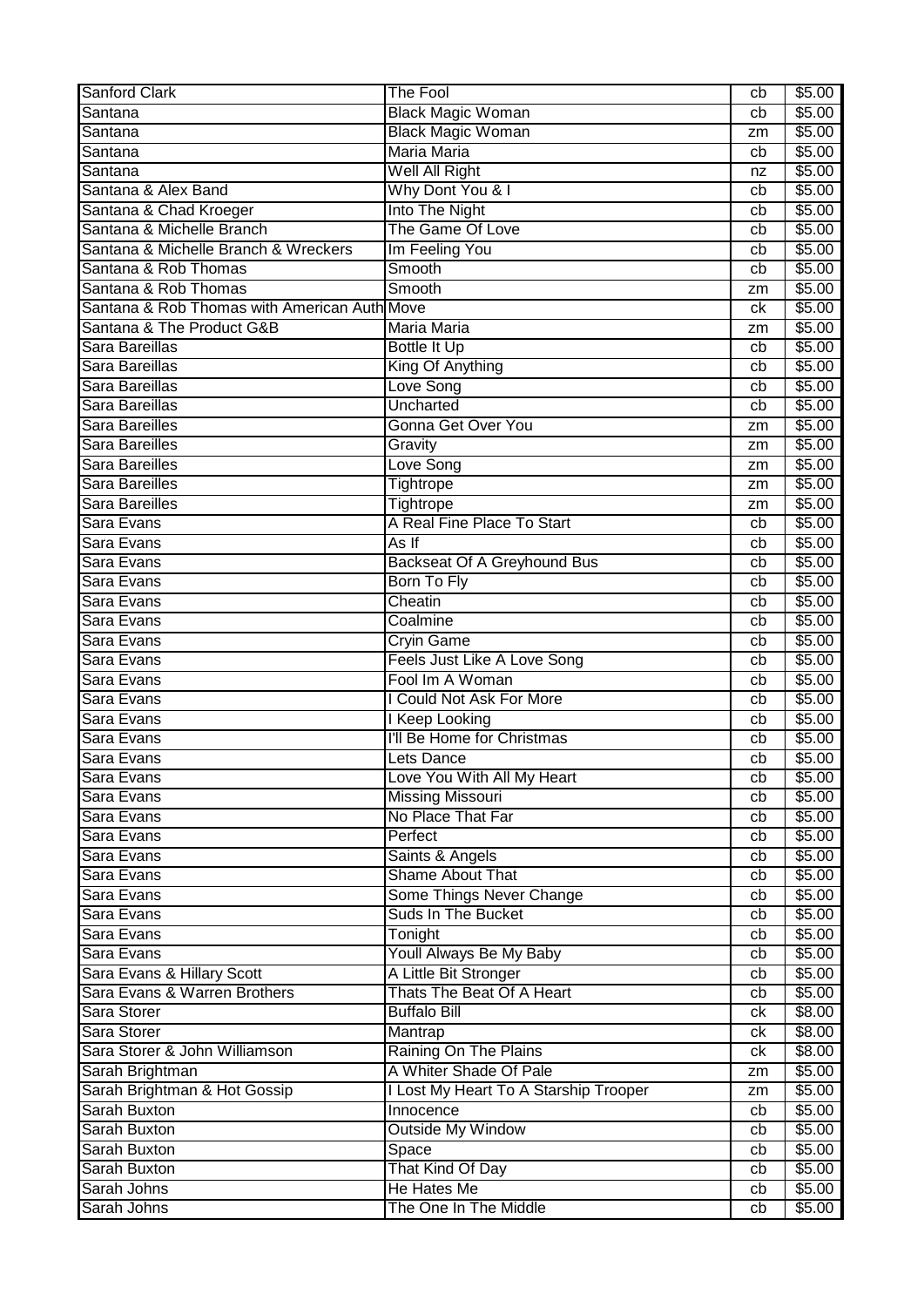| Sarah Mclachlan<br>Adia<br>\$5.00<br>zm<br>Sarah McLachlan<br>\$5.00<br>Angel<br>cb<br>Sarah McLachlan<br>\$5.00<br>Angel<br>zm<br>Sarah McLachlan<br><b>Building A Mystery</b><br>\$5.00<br>cb<br><b>Dirty Little Secret</b><br>Sarah Mclachlan<br>\$5.00<br>zm<br>Sarah Mclachlan<br><b>Drifting</b><br>\$5.00<br>zm<br>Sarah McLachlan<br>Fallen<br>\$5.00<br>cb<br>Sarah Mclachlan<br>Fallen<br>\$5.00<br>zm<br>Sarah McLachlan<br>\$5.00<br><b>Full Of Grace</b><br>cb<br>Sarah Mclachlan<br><b>Full Of Grace</b><br>\$5.00<br>zm<br>Sarah McLachlan<br><b>Good Enough</b><br>\$5.00<br>cb<br>I Will Remember You<br>Sarah McLachlan<br>\$5.00<br>cb<br>I Will Remember You<br>Sarah Mclachlan<br>\$5.00<br>zm<br>Sarah McLachlan<br>Loving You Is Easy<br>\$5.00<br>cb<br>Sarah McLachlan<br>Possession<br>\$5.00<br>cb<br>Sarah Mclachlan<br>Push<br>\$5.00<br>zm<br>Sarah McLachlan<br>Stupid<br>\$5.00<br>cb<br><b>Sweet Surrender</b><br>Sarah McLachlan<br>\$5.00<br>cb<br>Sarah Mclachlan<br><b>Train Wreck</b><br>\$5.00<br>zm<br>Sarah McLachlan<br>U Want Me 2<br>\$5.00<br>cb<br>When She Loved Me<br>Sarah McLachlan<br>\$5.00<br>zm<br><b>World On Fire</b><br>Sarah McLachlan<br>\$5.00<br>cb<br>Sarah Mclachlan<br><b>World On Fire</b><br>\$5.00<br>zm<br><b>Sarah Sadler</b><br><b>Running Into You</b><br>\$5.00<br>cb<br><b>Sarina Paris</b><br>Look At Us<br>\$5.00<br>cb<br><b>Destiny In Motion</b><br><b>Satellite Spies</b><br>\$5.00<br>nz<br><b>All Fired Up</b><br>\$5.00<br>Saturdays<br>zm<br>Saturdays<br><b>Disco Love</b><br>\$5.00<br>zm<br><b>Saturdays</b><br>\$5.00<br>Ego<br>zm<br>Forever Is Over<br><b>Saturdays</b><br>\$5.00<br>zm<br><b>Saturdays</b><br>\$5.00<br><b>Issues</b><br>zm<br>Saturdays<br>Just Cant Get Enough<br>\$5.00<br>zm<br><b>Missing You</b><br><b>Saturdays</b><br>\$5.00<br>zm<br>Saturdays<br>\$5.00<br>Up<br>zm<br>What Are You Waiting For<br>\$5.00<br>Saturdays<br>zm<br>Saturdays & Flo Rida<br><b>Higher (Duet Version)</b><br>\$5.00<br>zm<br>Saturdays & Flo Rida<br>Higher (For Solo Female)<br>\$5.00<br>zm<br>Saturdays & Sean Paul<br>What About Us<br>\$5.00<br>zm<br>Savage Garden<br>Affirmation<br>\$5.00<br>cb<br><b>Break Me Shake Me</b><br>Savage Garden<br>\$5.00<br>cb<br>Savage Garden<br>\$5.00<br>Crash & Burn<br>cb<br>Savage Garden<br><b>Knew I Loved You</b><br>\$5.00<br>cb<br>I Want You<br>Savage Garden<br>\$5.00<br>cb<br>I Want You<br>Savage Garden<br>\$5.00<br>zm<br>Savage Garden<br><b>The Animal Song</b><br>\$5.00<br>cb<br>\$5.00<br>Savage Garden<br>To The Moon & Back<br>cb<br>Savage Garden<br>To The Moon & Back<br>\$5.00<br>zm<br><b>Truly Madly Deeply</b><br>Savage Garden<br>\$5.00<br>cb<br><b>Truly Madly Deeply</b><br>Savage Garden<br>\$5.00<br>ck<br>Savage Garden<br><b>Truly Madly Deeply</b><br>\$5.00<br>zm<br><b>Saving Abel</b><br>18 Days<br>\$5.00<br>cb<br><b>Saving Abel</b><br><b>Addicted</b><br>\$5.00<br>cb<br>Drowning (Face Down)<br>\$5.00<br><b>Saving Abel</b><br>cb<br><b>Girl Next Door</b><br>\$5.00<br>Saving Jane<br>cb<br><b>Saw Doctors</b><br>Green & Red Of Mayo<br>\$5.00<br>zm<br><b>Saw Doctors</b><br>I Useta Lover<br>\$5.00<br>zm | Sarah McLachlan    | Adia | cb | \$5.00 |
|-------------------------------------------------------------------------------------------------------------------------------------------------------------------------------------------------------------------------------------------------------------------------------------------------------------------------------------------------------------------------------------------------------------------------------------------------------------------------------------------------------------------------------------------------------------------------------------------------------------------------------------------------------------------------------------------------------------------------------------------------------------------------------------------------------------------------------------------------------------------------------------------------------------------------------------------------------------------------------------------------------------------------------------------------------------------------------------------------------------------------------------------------------------------------------------------------------------------------------------------------------------------------------------------------------------------------------------------------------------------------------------------------------------------------------------------------------------------------------------------------------------------------------------------------------------------------------------------------------------------------------------------------------------------------------------------------------------------------------------------------------------------------------------------------------------------------------------------------------------------------------------------------------------------------------------------------------------------------------------------------------------------------------------------------------------------------------------------------------------------------------------------------------------------------------------------------------------------------------------------------------------------------------------------------------------------------------------------------------------------------------------------------------------------------------------------------------------------------------------------------------------------------------------------------------------------------------------------------------------------------------------------------------------------------------------------------------------------------------------------------------------------------------------------------------------------------------------------------------------------------------------------------------------------------------------------------------------------------------------------------------------------------------------------------------------------------------------------------------------------------------------------------------------------------------------------------------|--------------------|------|----|--------|
|                                                                                                                                                                                                                                                                                                                                                                                                                                                                                                                                                                                                                                                                                                                                                                                                                                                                                                                                                                                                                                                                                                                                                                                                                                                                                                                                                                                                                                                                                                                                                                                                                                                                                                                                                                                                                                                                                                                                                                                                                                                                                                                                                                                                                                                                                                                                                                                                                                                                                                                                                                                                                                                                                                                                                                                                                                                                                                                                                                                                                                                                                                                                                                                                       |                    |      |    |        |
|                                                                                                                                                                                                                                                                                                                                                                                                                                                                                                                                                                                                                                                                                                                                                                                                                                                                                                                                                                                                                                                                                                                                                                                                                                                                                                                                                                                                                                                                                                                                                                                                                                                                                                                                                                                                                                                                                                                                                                                                                                                                                                                                                                                                                                                                                                                                                                                                                                                                                                                                                                                                                                                                                                                                                                                                                                                                                                                                                                                                                                                                                                                                                                                                       |                    |      |    |        |
|                                                                                                                                                                                                                                                                                                                                                                                                                                                                                                                                                                                                                                                                                                                                                                                                                                                                                                                                                                                                                                                                                                                                                                                                                                                                                                                                                                                                                                                                                                                                                                                                                                                                                                                                                                                                                                                                                                                                                                                                                                                                                                                                                                                                                                                                                                                                                                                                                                                                                                                                                                                                                                                                                                                                                                                                                                                                                                                                                                                                                                                                                                                                                                                                       |                    |      |    |        |
|                                                                                                                                                                                                                                                                                                                                                                                                                                                                                                                                                                                                                                                                                                                                                                                                                                                                                                                                                                                                                                                                                                                                                                                                                                                                                                                                                                                                                                                                                                                                                                                                                                                                                                                                                                                                                                                                                                                                                                                                                                                                                                                                                                                                                                                                                                                                                                                                                                                                                                                                                                                                                                                                                                                                                                                                                                                                                                                                                                                                                                                                                                                                                                                                       |                    |      |    |        |
|                                                                                                                                                                                                                                                                                                                                                                                                                                                                                                                                                                                                                                                                                                                                                                                                                                                                                                                                                                                                                                                                                                                                                                                                                                                                                                                                                                                                                                                                                                                                                                                                                                                                                                                                                                                                                                                                                                                                                                                                                                                                                                                                                                                                                                                                                                                                                                                                                                                                                                                                                                                                                                                                                                                                                                                                                                                                                                                                                                                                                                                                                                                                                                                                       |                    |      |    |        |
|                                                                                                                                                                                                                                                                                                                                                                                                                                                                                                                                                                                                                                                                                                                                                                                                                                                                                                                                                                                                                                                                                                                                                                                                                                                                                                                                                                                                                                                                                                                                                                                                                                                                                                                                                                                                                                                                                                                                                                                                                                                                                                                                                                                                                                                                                                                                                                                                                                                                                                                                                                                                                                                                                                                                                                                                                                                                                                                                                                                                                                                                                                                                                                                                       |                    |      |    |        |
|                                                                                                                                                                                                                                                                                                                                                                                                                                                                                                                                                                                                                                                                                                                                                                                                                                                                                                                                                                                                                                                                                                                                                                                                                                                                                                                                                                                                                                                                                                                                                                                                                                                                                                                                                                                                                                                                                                                                                                                                                                                                                                                                                                                                                                                                                                                                                                                                                                                                                                                                                                                                                                                                                                                                                                                                                                                                                                                                                                                                                                                                                                                                                                                                       |                    |      |    |        |
|                                                                                                                                                                                                                                                                                                                                                                                                                                                                                                                                                                                                                                                                                                                                                                                                                                                                                                                                                                                                                                                                                                                                                                                                                                                                                                                                                                                                                                                                                                                                                                                                                                                                                                                                                                                                                                                                                                                                                                                                                                                                                                                                                                                                                                                                                                                                                                                                                                                                                                                                                                                                                                                                                                                                                                                                                                                                                                                                                                                                                                                                                                                                                                                                       |                    |      |    |        |
|                                                                                                                                                                                                                                                                                                                                                                                                                                                                                                                                                                                                                                                                                                                                                                                                                                                                                                                                                                                                                                                                                                                                                                                                                                                                                                                                                                                                                                                                                                                                                                                                                                                                                                                                                                                                                                                                                                                                                                                                                                                                                                                                                                                                                                                                                                                                                                                                                                                                                                                                                                                                                                                                                                                                                                                                                                                                                                                                                                                                                                                                                                                                                                                                       |                    |      |    |        |
|                                                                                                                                                                                                                                                                                                                                                                                                                                                                                                                                                                                                                                                                                                                                                                                                                                                                                                                                                                                                                                                                                                                                                                                                                                                                                                                                                                                                                                                                                                                                                                                                                                                                                                                                                                                                                                                                                                                                                                                                                                                                                                                                                                                                                                                                                                                                                                                                                                                                                                                                                                                                                                                                                                                                                                                                                                                                                                                                                                                                                                                                                                                                                                                                       |                    |      |    |        |
|                                                                                                                                                                                                                                                                                                                                                                                                                                                                                                                                                                                                                                                                                                                                                                                                                                                                                                                                                                                                                                                                                                                                                                                                                                                                                                                                                                                                                                                                                                                                                                                                                                                                                                                                                                                                                                                                                                                                                                                                                                                                                                                                                                                                                                                                                                                                                                                                                                                                                                                                                                                                                                                                                                                                                                                                                                                                                                                                                                                                                                                                                                                                                                                                       |                    |      |    |        |
|                                                                                                                                                                                                                                                                                                                                                                                                                                                                                                                                                                                                                                                                                                                                                                                                                                                                                                                                                                                                                                                                                                                                                                                                                                                                                                                                                                                                                                                                                                                                                                                                                                                                                                                                                                                                                                                                                                                                                                                                                                                                                                                                                                                                                                                                                                                                                                                                                                                                                                                                                                                                                                                                                                                                                                                                                                                                                                                                                                                                                                                                                                                                                                                                       |                    |      |    |        |
|                                                                                                                                                                                                                                                                                                                                                                                                                                                                                                                                                                                                                                                                                                                                                                                                                                                                                                                                                                                                                                                                                                                                                                                                                                                                                                                                                                                                                                                                                                                                                                                                                                                                                                                                                                                                                                                                                                                                                                                                                                                                                                                                                                                                                                                                                                                                                                                                                                                                                                                                                                                                                                                                                                                                                                                                                                                                                                                                                                                                                                                                                                                                                                                                       |                    |      |    |        |
|                                                                                                                                                                                                                                                                                                                                                                                                                                                                                                                                                                                                                                                                                                                                                                                                                                                                                                                                                                                                                                                                                                                                                                                                                                                                                                                                                                                                                                                                                                                                                                                                                                                                                                                                                                                                                                                                                                                                                                                                                                                                                                                                                                                                                                                                                                                                                                                                                                                                                                                                                                                                                                                                                                                                                                                                                                                                                                                                                                                                                                                                                                                                                                                                       |                    |      |    |        |
|                                                                                                                                                                                                                                                                                                                                                                                                                                                                                                                                                                                                                                                                                                                                                                                                                                                                                                                                                                                                                                                                                                                                                                                                                                                                                                                                                                                                                                                                                                                                                                                                                                                                                                                                                                                                                                                                                                                                                                                                                                                                                                                                                                                                                                                                                                                                                                                                                                                                                                                                                                                                                                                                                                                                                                                                                                                                                                                                                                                                                                                                                                                                                                                                       |                    |      |    |        |
|                                                                                                                                                                                                                                                                                                                                                                                                                                                                                                                                                                                                                                                                                                                                                                                                                                                                                                                                                                                                                                                                                                                                                                                                                                                                                                                                                                                                                                                                                                                                                                                                                                                                                                                                                                                                                                                                                                                                                                                                                                                                                                                                                                                                                                                                                                                                                                                                                                                                                                                                                                                                                                                                                                                                                                                                                                                                                                                                                                                                                                                                                                                                                                                                       |                    |      |    |        |
|                                                                                                                                                                                                                                                                                                                                                                                                                                                                                                                                                                                                                                                                                                                                                                                                                                                                                                                                                                                                                                                                                                                                                                                                                                                                                                                                                                                                                                                                                                                                                                                                                                                                                                                                                                                                                                                                                                                                                                                                                                                                                                                                                                                                                                                                                                                                                                                                                                                                                                                                                                                                                                                                                                                                                                                                                                                                                                                                                                                                                                                                                                                                                                                                       |                    |      |    |        |
|                                                                                                                                                                                                                                                                                                                                                                                                                                                                                                                                                                                                                                                                                                                                                                                                                                                                                                                                                                                                                                                                                                                                                                                                                                                                                                                                                                                                                                                                                                                                                                                                                                                                                                                                                                                                                                                                                                                                                                                                                                                                                                                                                                                                                                                                                                                                                                                                                                                                                                                                                                                                                                                                                                                                                                                                                                                                                                                                                                                                                                                                                                                                                                                                       |                    |      |    |        |
|                                                                                                                                                                                                                                                                                                                                                                                                                                                                                                                                                                                                                                                                                                                                                                                                                                                                                                                                                                                                                                                                                                                                                                                                                                                                                                                                                                                                                                                                                                                                                                                                                                                                                                                                                                                                                                                                                                                                                                                                                                                                                                                                                                                                                                                                                                                                                                                                                                                                                                                                                                                                                                                                                                                                                                                                                                                                                                                                                                                                                                                                                                                                                                                                       |                    |      |    |        |
|                                                                                                                                                                                                                                                                                                                                                                                                                                                                                                                                                                                                                                                                                                                                                                                                                                                                                                                                                                                                                                                                                                                                                                                                                                                                                                                                                                                                                                                                                                                                                                                                                                                                                                                                                                                                                                                                                                                                                                                                                                                                                                                                                                                                                                                                                                                                                                                                                                                                                                                                                                                                                                                                                                                                                                                                                                                                                                                                                                                                                                                                                                                                                                                                       |                    |      |    |        |
|                                                                                                                                                                                                                                                                                                                                                                                                                                                                                                                                                                                                                                                                                                                                                                                                                                                                                                                                                                                                                                                                                                                                                                                                                                                                                                                                                                                                                                                                                                                                                                                                                                                                                                                                                                                                                                                                                                                                                                                                                                                                                                                                                                                                                                                                                                                                                                                                                                                                                                                                                                                                                                                                                                                                                                                                                                                                                                                                                                                                                                                                                                                                                                                                       |                    |      |    |        |
|                                                                                                                                                                                                                                                                                                                                                                                                                                                                                                                                                                                                                                                                                                                                                                                                                                                                                                                                                                                                                                                                                                                                                                                                                                                                                                                                                                                                                                                                                                                                                                                                                                                                                                                                                                                                                                                                                                                                                                                                                                                                                                                                                                                                                                                                                                                                                                                                                                                                                                                                                                                                                                                                                                                                                                                                                                                                                                                                                                                                                                                                                                                                                                                                       |                    |      |    |        |
|                                                                                                                                                                                                                                                                                                                                                                                                                                                                                                                                                                                                                                                                                                                                                                                                                                                                                                                                                                                                                                                                                                                                                                                                                                                                                                                                                                                                                                                                                                                                                                                                                                                                                                                                                                                                                                                                                                                                                                                                                                                                                                                                                                                                                                                                                                                                                                                                                                                                                                                                                                                                                                                                                                                                                                                                                                                                                                                                                                                                                                                                                                                                                                                                       |                    |      |    |        |
|                                                                                                                                                                                                                                                                                                                                                                                                                                                                                                                                                                                                                                                                                                                                                                                                                                                                                                                                                                                                                                                                                                                                                                                                                                                                                                                                                                                                                                                                                                                                                                                                                                                                                                                                                                                                                                                                                                                                                                                                                                                                                                                                                                                                                                                                                                                                                                                                                                                                                                                                                                                                                                                                                                                                                                                                                                                                                                                                                                                                                                                                                                                                                                                                       |                    |      |    |        |
|                                                                                                                                                                                                                                                                                                                                                                                                                                                                                                                                                                                                                                                                                                                                                                                                                                                                                                                                                                                                                                                                                                                                                                                                                                                                                                                                                                                                                                                                                                                                                                                                                                                                                                                                                                                                                                                                                                                                                                                                                                                                                                                                                                                                                                                                                                                                                                                                                                                                                                                                                                                                                                                                                                                                                                                                                                                                                                                                                                                                                                                                                                                                                                                                       |                    |      |    |        |
|                                                                                                                                                                                                                                                                                                                                                                                                                                                                                                                                                                                                                                                                                                                                                                                                                                                                                                                                                                                                                                                                                                                                                                                                                                                                                                                                                                                                                                                                                                                                                                                                                                                                                                                                                                                                                                                                                                                                                                                                                                                                                                                                                                                                                                                                                                                                                                                                                                                                                                                                                                                                                                                                                                                                                                                                                                                                                                                                                                                                                                                                                                                                                                                                       |                    |      |    |        |
|                                                                                                                                                                                                                                                                                                                                                                                                                                                                                                                                                                                                                                                                                                                                                                                                                                                                                                                                                                                                                                                                                                                                                                                                                                                                                                                                                                                                                                                                                                                                                                                                                                                                                                                                                                                                                                                                                                                                                                                                                                                                                                                                                                                                                                                                                                                                                                                                                                                                                                                                                                                                                                                                                                                                                                                                                                                                                                                                                                                                                                                                                                                                                                                                       |                    |      |    |        |
|                                                                                                                                                                                                                                                                                                                                                                                                                                                                                                                                                                                                                                                                                                                                                                                                                                                                                                                                                                                                                                                                                                                                                                                                                                                                                                                                                                                                                                                                                                                                                                                                                                                                                                                                                                                                                                                                                                                                                                                                                                                                                                                                                                                                                                                                                                                                                                                                                                                                                                                                                                                                                                                                                                                                                                                                                                                                                                                                                                                                                                                                                                                                                                                                       |                    |      |    |        |
|                                                                                                                                                                                                                                                                                                                                                                                                                                                                                                                                                                                                                                                                                                                                                                                                                                                                                                                                                                                                                                                                                                                                                                                                                                                                                                                                                                                                                                                                                                                                                                                                                                                                                                                                                                                                                                                                                                                                                                                                                                                                                                                                                                                                                                                                                                                                                                                                                                                                                                                                                                                                                                                                                                                                                                                                                                                                                                                                                                                                                                                                                                                                                                                                       |                    |      |    |        |
|                                                                                                                                                                                                                                                                                                                                                                                                                                                                                                                                                                                                                                                                                                                                                                                                                                                                                                                                                                                                                                                                                                                                                                                                                                                                                                                                                                                                                                                                                                                                                                                                                                                                                                                                                                                                                                                                                                                                                                                                                                                                                                                                                                                                                                                                                                                                                                                                                                                                                                                                                                                                                                                                                                                                                                                                                                                                                                                                                                                                                                                                                                                                                                                                       |                    |      |    |        |
|                                                                                                                                                                                                                                                                                                                                                                                                                                                                                                                                                                                                                                                                                                                                                                                                                                                                                                                                                                                                                                                                                                                                                                                                                                                                                                                                                                                                                                                                                                                                                                                                                                                                                                                                                                                                                                                                                                                                                                                                                                                                                                                                                                                                                                                                                                                                                                                                                                                                                                                                                                                                                                                                                                                                                                                                                                                                                                                                                                                                                                                                                                                                                                                                       |                    |      |    |        |
|                                                                                                                                                                                                                                                                                                                                                                                                                                                                                                                                                                                                                                                                                                                                                                                                                                                                                                                                                                                                                                                                                                                                                                                                                                                                                                                                                                                                                                                                                                                                                                                                                                                                                                                                                                                                                                                                                                                                                                                                                                                                                                                                                                                                                                                                                                                                                                                                                                                                                                                                                                                                                                                                                                                                                                                                                                                                                                                                                                                                                                                                                                                                                                                                       |                    |      |    |        |
|                                                                                                                                                                                                                                                                                                                                                                                                                                                                                                                                                                                                                                                                                                                                                                                                                                                                                                                                                                                                                                                                                                                                                                                                                                                                                                                                                                                                                                                                                                                                                                                                                                                                                                                                                                                                                                                                                                                                                                                                                                                                                                                                                                                                                                                                                                                                                                                                                                                                                                                                                                                                                                                                                                                                                                                                                                                                                                                                                                                                                                                                                                                                                                                                       |                    |      |    |        |
|                                                                                                                                                                                                                                                                                                                                                                                                                                                                                                                                                                                                                                                                                                                                                                                                                                                                                                                                                                                                                                                                                                                                                                                                                                                                                                                                                                                                                                                                                                                                                                                                                                                                                                                                                                                                                                                                                                                                                                                                                                                                                                                                                                                                                                                                                                                                                                                                                                                                                                                                                                                                                                                                                                                                                                                                                                                                                                                                                                                                                                                                                                                                                                                                       |                    |      |    |        |
|                                                                                                                                                                                                                                                                                                                                                                                                                                                                                                                                                                                                                                                                                                                                                                                                                                                                                                                                                                                                                                                                                                                                                                                                                                                                                                                                                                                                                                                                                                                                                                                                                                                                                                                                                                                                                                                                                                                                                                                                                                                                                                                                                                                                                                                                                                                                                                                                                                                                                                                                                                                                                                                                                                                                                                                                                                                                                                                                                                                                                                                                                                                                                                                                       |                    |      |    |        |
|                                                                                                                                                                                                                                                                                                                                                                                                                                                                                                                                                                                                                                                                                                                                                                                                                                                                                                                                                                                                                                                                                                                                                                                                                                                                                                                                                                                                                                                                                                                                                                                                                                                                                                                                                                                                                                                                                                                                                                                                                                                                                                                                                                                                                                                                                                                                                                                                                                                                                                                                                                                                                                                                                                                                                                                                                                                                                                                                                                                                                                                                                                                                                                                                       |                    |      |    |        |
|                                                                                                                                                                                                                                                                                                                                                                                                                                                                                                                                                                                                                                                                                                                                                                                                                                                                                                                                                                                                                                                                                                                                                                                                                                                                                                                                                                                                                                                                                                                                                                                                                                                                                                                                                                                                                                                                                                                                                                                                                                                                                                                                                                                                                                                                                                                                                                                                                                                                                                                                                                                                                                                                                                                                                                                                                                                                                                                                                                                                                                                                                                                                                                                                       |                    |      |    |        |
|                                                                                                                                                                                                                                                                                                                                                                                                                                                                                                                                                                                                                                                                                                                                                                                                                                                                                                                                                                                                                                                                                                                                                                                                                                                                                                                                                                                                                                                                                                                                                                                                                                                                                                                                                                                                                                                                                                                                                                                                                                                                                                                                                                                                                                                                                                                                                                                                                                                                                                                                                                                                                                                                                                                                                                                                                                                                                                                                                                                                                                                                                                                                                                                                       |                    |      |    |        |
|                                                                                                                                                                                                                                                                                                                                                                                                                                                                                                                                                                                                                                                                                                                                                                                                                                                                                                                                                                                                                                                                                                                                                                                                                                                                                                                                                                                                                                                                                                                                                                                                                                                                                                                                                                                                                                                                                                                                                                                                                                                                                                                                                                                                                                                                                                                                                                                                                                                                                                                                                                                                                                                                                                                                                                                                                                                                                                                                                                                                                                                                                                                                                                                                       |                    |      |    |        |
|                                                                                                                                                                                                                                                                                                                                                                                                                                                                                                                                                                                                                                                                                                                                                                                                                                                                                                                                                                                                                                                                                                                                                                                                                                                                                                                                                                                                                                                                                                                                                                                                                                                                                                                                                                                                                                                                                                                                                                                                                                                                                                                                                                                                                                                                                                                                                                                                                                                                                                                                                                                                                                                                                                                                                                                                                                                                                                                                                                                                                                                                                                                                                                                                       |                    |      |    |        |
|                                                                                                                                                                                                                                                                                                                                                                                                                                                                                                                                                                                                                                                                                                                                                                                                                                                                                                                                                                                                                                                                                                                                                                                                                                                                                                                                                                                                                                                                                                                                                                                                                                                                                                                                                                                                                                                                                                                                                                                                                                                                                                                                                                                                                                                                                                                                                                                                                                                                                                                                                                                                                                                                                                                                                                                                                                                                                                                                                                                                                                                                                                                                                                                                       |                    |      |    |        |
|                                                                                                                                                                                                                                                                                                                                                                                                                                                                                                                                                                                                                                                                                                                                                                                                                                                                                                                                                                                                                                                                                                                                                                                                                                                                                                                                                                                                                                                                                                                                                                                                                                                                                                                                                                                                                                                                                                                                                                                                                                                                                                                                                                                                                                                                                                                                                                                                                                                                                                                                                                                                                                                                                                                                                                                                                                                                                                                                                                                                                                                                                                                                                                                                       |                    |      |    |        |
|                                                                                                                                                                                                                                                                                                                                                                                                                                                                                                                                                                                                                                                                                                                                                                                                                                                                                                                                                                                                                                                                                                                                                                                                                                                                                                                                                                                                                                                                                                                                                                                                                                                                                                                                                                                                                                                                                                                                                                                                                                                                                                                                                                                                                                                                                                                                                                                                                                                                                                                                                                                                                                                                                                                                                                                                                                                                                                                                                                                                                                                                                                                                                                                                       |                    |      |    |        |
|                                                                                                                                                                                                                                                                                                                                                                                                                                                                                                                                                                                                                                                                                                                                                                                                                                                                                                                                                                                                                                                                                                                                                                                                                                                                                                                                                                                                                                                                                                                                                                                                                                                                                                                                                                                                                                                                                                                                                                                                                                                                                                                                                                                                                                                                                                                                                                                                                                                                                                                                                                                                                                                                                                                                                                                                                                                                                                                                                                                                                                                                                                                                                                                                       |                    |      |    |        |
|                                                                                                                                                                                                                                                                                                                                                                                                                                                                                                                                                                                                                                                                                                                                                                                                                                                                                                                                                                                                                                                                                                                                                                                                                                                                                                                                                                                                                                                                                                                                                                                                                                                                                                                                                                                                                                                                                                                                                                                                                                                                                                                                                                                                                                                                                                                                                                                                                                                                                                                                                                                                                                                                                                                                                                                                                                                                                                                                                                                                                                                                                                                                                                                                       |                    |      |    |        |
|                                                                                                                                                                                                                                                                                                                                                                                                                                                                                                                                                                                                                                                                                                                                                                                                                                                                                                                                                                                                                                                                                                                                                                                                                                                                                                                                                                                                                                                                                                                                                                                                                                                                                                                                                                                                                                                                                                                                                                                                                                                                                                                                                                                                                                                                                                                                                                                                                                                                                                                                                                                                                                                                                                                                                                                                                                                                                                                                                                                                                                                                                                                                                                                                       |                    |      |    |        |
|                                                                                                                                                                                                                                                                                                                                                                                                                                                                                                                                                                                                                                                                                                                                                                                                                                                                                                                                                                                                                                                                                                                                                                                                                                                                                                                                                                                                                                                                                                                                                                                                                                                                                                                                                                                                                                                                                                                                                                                                                                                                                                                                                                                                                                                                                                                                                                                                                                                                                                                                                                                                                                                                                                                                                                                                                                                                                                                                                                                                                                                                                                                                                                                                       |                    |      |    |        |
|                                                                                                                                                                                                                                                                                                                                                                                                                                                                                                                                                                                                                                                                                                                                                                                                                                                                                                                                                                                                                                                                                                                                                                                                                                                                                                                                                                                                                                                                                                                                                                                                                                                                                                                                                                                                                                                                                                                                                                                                                                                                                                                                                                                                                                                                                                                                                                                                                                                                                                                                                                                                                                                                                                                                                                                                                                                                                                                                                                                                                                                                                                                                                                                                       |                    |      |    |        |
|                                                                                                                                                                                                                                                                                                                                                                                                                                                                                                                                                                                                                                                                                                                                                                                                                                                                                                                                                                                                                                                                                                                                                                                                                                                                                                                                                                                                                                                                                                                                                                                                                                                                                                                                                                                                                                                                                                                                                                                                                                                                                                                                                                                                                                                                                                                                                                                                                                                                                                                                                                                                                                                                                                                                                                                                                                                                                                                                                                                                                                                                                                                                                                                                       |                    |      |    |        |
|                                                                                                                                                                                                                                                                                                                                                                                                                                                                                                                                                                                                                                                                                                                                                                                                                                                                                                                                                                                                                                                                                                                                                                                                                                                                                                                                                                                                                                                                                                                                                                                                                                                                                                                                                                                                                                                                                                                                                                                                                                                                                                                                                                                                                                                                                                                                                                                                                                                                                                                                                                                                                                                                                                                                                                                                                                                                                                                                                                                                                                                                                                                                                                                                       |                    |      |    |        |
|                                                                                                                                                                                                                                                                                                                                                                                                                                                                                                                                                                                                                                                                                                                                                                                                                                                                                                                                                                                                                                                                                                                                                                                                                                                                                                                                                                                                                                                                                                                                                                                                                                                                                                                                                                                                                                                                                                                                                                                                                                                                                                                                                                                                                                                                                                                                                                                                                                                                                                                                                                                                                                                                                                                                                                                                                                                                                                                                                                                                                                                                                                                                                                                                       |                    |      |    |        |
|                                                                                                                                                                                                                                                                                                                                                                                                                                                                                                                                                                                                                                                                                                                                                                                                                                                                                                                                                                                                                                                                                                                                                                                                                                                                                                                                                                                                                                                                                                                                                                                                                                                                                                                                                                                                                                                                                                                                                                                                                                                                                                                                                                                                                                                                                                                                                                                                                                                                                                                                                                                                                                                                                                                                                                                                                                                                                                                                                                                                                                                                                                                                                                                                       |                    |      |    |        |
|                                                                                                                                                                                                                                                                                                                                                                                                                                                                                                                                                                                                                                                                                                                                                                                                                                                                                                                                                                                                                                                                                                                                                                                                                                                                                                                                                                                                                                                                                                                                                                                                                                                                                                                                                                                                                                                                                                                                                                                                                                                                                                                                                                                                                                                                                                                                                                                                                                                                                                                                                                                                                                                                                                                                                                                                                                                                                                                                                                                                                                                                                                                                                                                                       |                    |      |    |        |
|                                                                                                                                                                                                                                                                                                                                                                                                                                                                                                                                                                                                                                                                                                                                                                                                                                                                                                                                                                                                                                                                                                                                                                                                                                                                                                                                                                                                                                                                                                                                                                                                                                                                                                                                                                                                                                                                                                                                                                                                                                                                                                                                                                                                                                                                                                                                                                                                                                                                                                                                                                                                                                                                                                                                                                                                                                                                                                                                                                                                                                                                                                                                                                                                       |                    |      |    |        |
|                                                                                                                                                                                                                                                                                                                                                                                                                                                                                                                                                                                                                                                                                                                                                                                                                                                                                                                                                                                                                                                                                                                                                                                                                                                                                                                                                                                                                                                                                                                                                                                                                                                                                                                                                                                                                                                                                                                                                                                                                                                                                                                                                                                                                                                                                                                                                                                                                                                                                                                                                                                                                                                                                                                                                                                                                                                                                                                                                                                                                                                                                                                                                                                                       |                    |      |    |        |
|                                                                                                                                                                                                                                                                                                                                                                                                                                                                                                                                                                                                                                                                                                                                                                                                                                                                                                                                                                                                                                                                                                                                                                                                                                                                                                                                                                                                                                                                                                                                                                                                                                                                                                                                                                                                                                                                                                                                                                                                                                                                                                                                                                                                                                                                                                                                                                                                                                                                                                                                                                                                                                                                                                                                                                                                                                                                                                                                                                                                                                                                                                                                                                                                       |                    |      |    |        |
|                                                                                                                                                                                                                                                                                                                                                                                                                                                                                                                                                                                                                                                                                                                                                                                                                                                                                                                                                                                                                                                                                                                                                                                                                                                                                                                                                                                                                                                                                                                                                                                                                                                                                                                                                                                                                                                                                                                                                                                                                                                                                                                                                                                                                                                                                                                                                                                                                                                                                                                                                                                                                                                                                                                                                                                                                                                                                                                                                                                                                                                                                                                                                                                                       | <b>Saw Doctors</b> | N17  | zm | \$5.00 |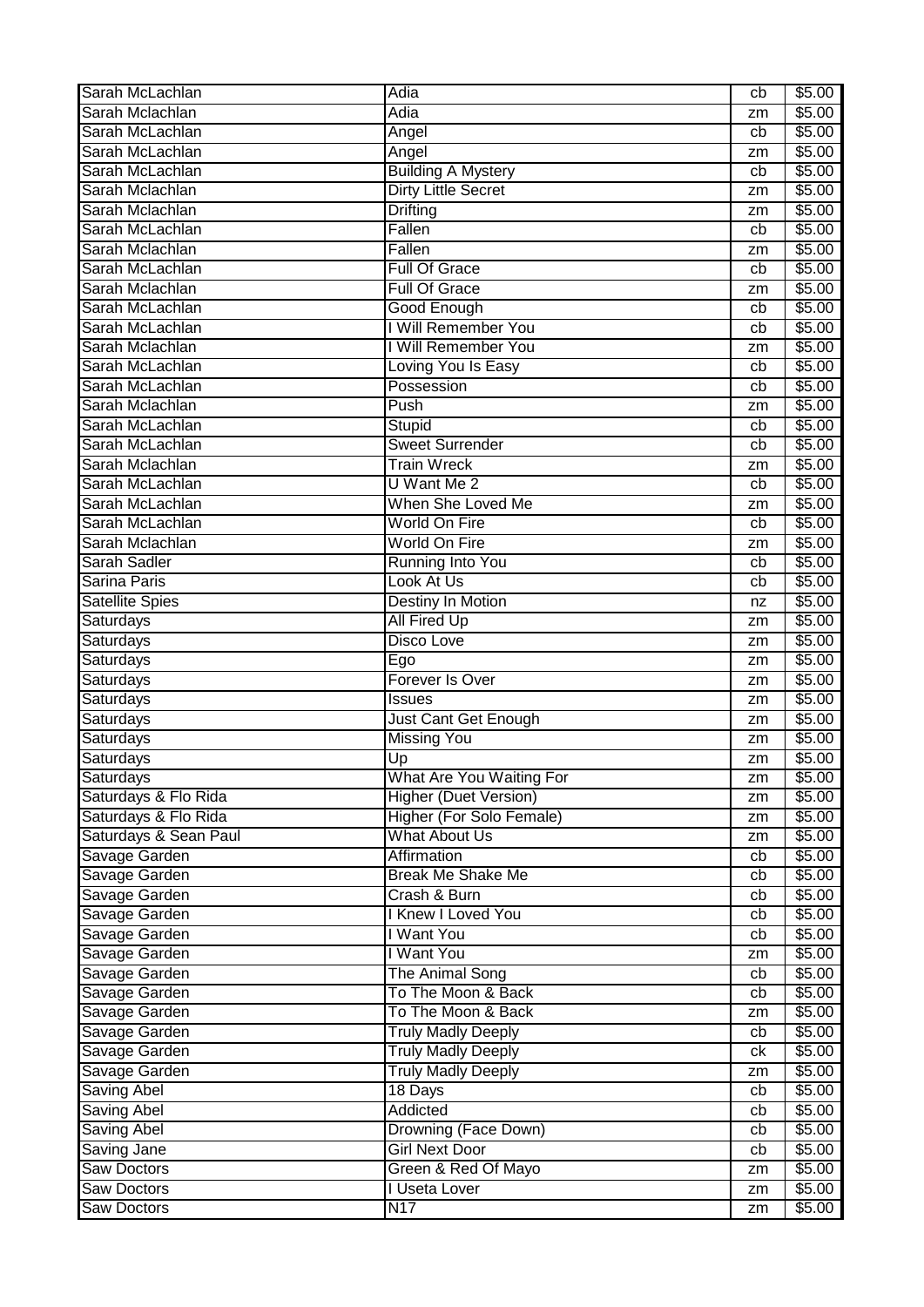| <b>Red Cortina</b><br>\$5.00<br><b>Saw Doctors</b><br>zm<br>To Win Just Once<br>\$5.00<br>Saw Doctors<br>zm<br>800 Pound Jesus<br>\$5.00<br>Sawyer Brown<br>cb<br><b>Another Side</b><br><b>Sawyer Brown</b><br>\$5.00<br>cb<br>Can You Hear Me Now<br><b>Sawyer Brown</b><br>\$5.00<br>cb<br>Sawyer Brown<br>\$5.00<br><b>Circles</b><br>cb<br>Sawyer Brown<br>\$5.00<br>Did It For Love<br>cb<br>Sawyer Brown<br>Dont Believe In Goodbye<br>\$5.00<br>cb<br><b>Sawyer Brown</b><br>Need A Girlfriend<br>\$5.00<br>cb<br><b>Sawyer Brown</b><br><b>III Be Around</b><br>\$5.00<br>cb<br>Sawyer Brown<br>Im In Love With Her<br>\$5.00<br>cb<br><b>Sawyer Brown</b><br><b>Lookin For Love</b><br>\$5.00<br>cb<br>Perfect World<br><b>Sawyer Brown</b><br>\$5.00<br>cb<br><b>Sawyer Brown</b><br>Puttin The Dark Back Into The Night<br>\$5.00<br>cb<br><b>Small Talk</b><br><b>Sawyer Brown</b><br>\$5.00<br>cb<br><b>Sawyer Brown</b><br>Smokin Hot Wife<br>\$5.00<br>cb<br>Sawyer Brown<br>Some Girls Do<br>\$5.00<br>cb<br><b>Sawyer Brown</b><br>\$5.00<br><b>Thank God For You</b><br>cb<br><b>Sawyer Brown</b><br>The Dirt Road<br>\$5.00<br>cb<br>The Walk<br><b>Sawyer Brown</b><br>\$5.00<br>cb<br>Sawyer Brown<br><b>They Dont Understand</b><br>\$5.00<br>cb<br><b>Sawyer Brown</b><br>This Night Wont Last Forever<br>\$5.00<br>cb<br>Sawyer Brown<br><b>Treat Her Right</b><br>\$5.00<br>cb<br><b>When Love Comes Callin</b><br><b>Sawyer Brown</b><br>\$5.00<br>cb<br>Scaffold<br><b>Lily The Pink</b><br>\$5.00<br>zm<br>Scandal (Patty Smyth)<br>The Warrior<br>\$5.00<br>ck<br>Scandalus<br>Me Myself & I<br>\$8.00<br>ck<br><b>School Of Rock (Teachers Pet)</b><br><b>School Of Rock</b><br>\$5.00<br>zm<br>Stick It To The Man (Duet Version)<br><b>School Of Rock</b><br>\$5.00<br>zm<br>Stick It To The Man (For Solo Male)<br><b>School Of Rock</b><br>\$5.00<br>zm<br><b>Scissor Sisters</b><br><b>Comfortably Numb</b><br>\$5.00<br>zm<br><b>Everybody Wants The Same Thing</b><br><b>Scissor Sisters</b><br>\$5.00<br>zm<br><b>Filthy Gorgeous</b><br><b>Scissor Sisters</b><br>\$5.00<br>zm<br><b>Scissor Sisters</b><br><b>Fire With Fire</b><br>\$5.00<br>zm<br>\$5.00<br><b>Scissor Sisters</b><br><b>Cant Decide</b><br>zm<br><b>Scissor Sisters</b><br>I Dont Feel Like Dancin<br>\$5.00<br>ck<br><b>Scissor Sisters</b><br>Dont Feel Like Dancin<br>\$5.00<br>zm<br><b>Scissor Sisters</b><br>\$5.00<br>Intermission<br>zm<br><b>Scissor Sisters</b><br>It Cant Come Quickly Enough<br>\$5.00<br>zm<br><b>Scissor Sisters</b><br>Kiss You Off<br>\$5.00<br>zm<br><b>Scissor Sisters</b><br><b>Land Of A Thousand Words</b><br>\$5.00<br>zm<br><b>Scissor Sisters</b><br>\$5.00<br>Laura<br>zm<br><b>Scissor Sisters</b><br>Lights<br>\$5.00<br>zm<br>Lovers In The Backseat<br><b>Scissor Sisters</b><br>\$5.00<br>zm<br><b>Scissor Sisters</b><br>Mary<br>\$5.00<br>zm<br><b>Might Tell You Tonight</b><br><b>Scissor Sisters</b><br>\$5.00<br>zm<br>Music Is The Victim<br><b>Scissor Sisters</b><br>\$5.00<br>zm<br><b>Scissor Sisters</b><br>Ooh<br>\$5.00<br>zm<br><b>Scissor Sisters</b><br><b>Paul Mccartney</b><br>\$5.00<br>zm<br>Return To Oz<br><b>Scissor Sisters</b><br>\$5.00<br>zm<br>Shes My Man<br><b>Scissor Sisters</b><br>\$5.00<br>zm<br><b>Take Your Mama</b><br><b>Scissor Sisters</b><br>\$5.00<br>zm<br><b>Scissor Sisters</b><br>The Other Side<br>\$5.00<br>zm<br><b>Scissor Sisters</b><br><b>Tits On The Radio</b><br>\$5.00<br>zm<br>Rock You Like A Hurricane<br>Scorpions<br>\$5.00<br>zm<br><b>Scorpions</b><br>\$5.00<br>Wind Of Change<br>ck | <b>Saw Doctors</b> | <b>Never Mind The Strangers</b> | zm | \$5.00 |
|------------------------------------------------------------------------------------------------------------------------------------------------------------------------------------------------------------------------------------------------------------------------------------------------------------------------------------------------------------------------------------------------------------------------------------------------------------------------------------------------------------------------------------------------------------------------------------------------------------------------------------------------------------------------------------------------------------------------------------------------------------------------------------------------------------------------------------------------------------------------------------------------------------------------------------------------------------------------------------------------------------------------------------------------------------------------------------------------------------------------------------------------------------------------------------------------------------------------------------------------------------------------------------------------------------------------------------------------------------------------------------------------------------------------------------------------------------------------------------------------------------------------------------------------------------------------------------------------------------------------------------------------------------------------------------------------------------------------------------------------------------------------------------------------------------------------------------------------------------------------------------------------------------------------------------------------------------------------------------------------------------------------------------------------------------------------------------------------------------------------------------------------------------------------------------------------------------------------------------------------------------------------------------------------------------------------------------------------------------------------------------------------------------------------------------------------------------------------------------------------------------------------------------------------------------------------------------------------------------------------------------------------------------------------------------------------------------------------------------------------------------------------------------------------------------------------------------------------------------------------------------------------------------------------------------------------------------------------------------------------------------------------------------------------------------------------------------------------------------------------------------------------------------------------------------------------------------------------------------------------------------------------------------------------------------------------------------------------------------------------------------------------------------------------------------------------------------------------------------------------------------------------------------------------------------------------------------------------------------------|--------------------|---------------------------------|----|--------|
|                                                                                                                                                                                                                                                                                                                                                                                                                                                                                                                                                                                                                                                                                                                                                                                                                                                                                                                                                                                                                                                                                                                                                                                                                                                                                                                                                                                                                                                                                                                                                                                                                                                                                                                                                                                                                                                                                                                                                                                                                                                                                                                                                                                                                                                                                                                                                                                                                                                                                                                                                                                                                                                                                                                                                                                                                                                                                                                                                                                                                                                                                                                                                                                                                                                                                                                                                                                                                                                                                                                                                                                                                  |                    |                                 |    |        |
|                                                                                                                                                                                                                                                                                                                                                                                                                                                                                                                                                                                                                                                                                                                                                                                                                                                                                                                                                                                                                                                                                                                                                                                                                                                                                                                                                                                                                                                                                                                                                                                                                                                                                                                                                                                                                                                                                                                                                                                                                                                                                                                                                                                                                                                                                                                                                                                                                                                                                                                                                                                                                                                                                                                                                                                                                                                                                                                                                                                                                                                                                                                                                                                                                                                                                                                                                                                                                                                                                                                                                                                                                  |                    |                                 |    |        |
|                                                                                                                                                                                                                                                                                                                                                                                                                                                                                                                                                                                                                                                                                                                                                                                                                                                                                                                                                                                                                                                                                                                                                                                                                                                                                                                                                                                                                                                                                                                                                                                                                                                                                                                                                                                                                                                                                                                                                                                                                                                                                                                                                                                                                                                                                                                                                                                                                                                                                                                                                                                                                                                                                                                                                                                                                                                                                                                                                                                                                                                                                                                                                                                                                                                                                                                                                                                                                                                                                                                                                                                                                  |                    |                                 |    |        |
|                                                                                                                                                                                                                                                                                                                                                                                                                                                                                                                                                                                                                                                                                                                                                                                                                                                                                                                                                                                                                                                                                                                                                                                                                                                                                                                                                                                                                                                                                                                                                                                                                                                                                                                                                                                                                                                                                                                                                                                                                                                                                                                                                                                                                                                                                                                                                                                                                                                                                                                                                                                                                                                                                                                                                                                                                                                                                                                                                                                                                                                                                                                                                                                                                                                                                                                                                                                                                                                                                                                                                                                                                  |                    |                                 |    |        |
|                                                                                                                                                                                                                                                                                                                                                                                                                                                                                                                                                                                                                                                                                                                                                                                                                                                                                                                                                                                                                                                                                                                                                                                                                                                                                                                                                                                                                                                                                                                                                                                                                                                                                                                                                                                                                                                                                                                                                                                                                                                                                                                                                                                                                                                                                                                                                                                                                                                                                                                                                                                                                                                                                                                                                                                                                                                                                                                                                                                                                                                                                                                                                                                                                                                                                                                                                                                                                                                                                                                                                                                                                  |                    |                                 |    |        |
|                                                                                                                                                                                                                                                                                                                                                                                                                                                                                                                                                                                                                                                                                                                                                                                                                                                                                                                                                                                                                                                                                                                                                                                                                                                                                                                                                                                                                                                                                                                                                                                                                                                                                                                                                                                                                                                                                                                                                                                                                                                                                                                                                                                                                                                                                                                                                                                                                                                                                                                                                                                                                                                                                                                                                                                                                                                                                                                                                                                                                                                                                                                                                                                                                                                                                                                                                                                                                                                                                                                                                                                                                  |                    |                                 |    |        |
|                                                                                                                                                                                                                                                                                                                                                                                                                                                                                                                                                                                                                                                                                                                                                                                                                                                                                                                                                                                                                                                                                                                                                                                                                                                                                                                                                                                                                                                                                                                                                                                                                                                                                                                                                                                                                                                                                                                                                                                                                                                                                                                                                                                                                                                                                                                                                                                                                                                                                                                                                                                                                                                                                                                                                                                                                                                                                                                                                                                                                                                                                                                                                                                                                                                                                                                                                                                                                                                                                                                                                                                                                  |                    |                                 |    |        |
|                                                                                                                                                                                                                                                                                                                                                                                                                                                                                                                                                                                                                                                                                                                                                                                                                                                                                                                                                                                                                                                                                                                                                                                                                                                                                                                                                                                                                                                                                                                                                                                                                                                                                                                                                                                                                                                                                                                                                                                                                                                                                                                                                                                                                                                                                                                                                                                                                                                                                                                                                                                                                                                                                                                                                                                                                                                                                                                                                                                                                                                                                                                                                                                                                                                                                                                                                                                                                                                                                                                                                                                                                  |                    |                                 |    |        |
|                                                                                                                                                                                                                                                                                                                                                                                                                                                                                                                                                                                                                                                                                                                                                                                                                                                                                                                                                                                                                                                                                                                                                                                                                                                                                                                                                                                                                                                                                                                                                                                                                                                                                                                                                                                                                                                                                                                                                                                                                                                                                                                                                                                                                                                                                                                                                                                                                                                                                                                                                                                                                                                                                                                                                                                                                                                                                                                                                                                                                                                                                                                                                                                                                                                                                                                                                                                                                                                                                                                                                                                                                  |                    |                                 |    |        |
|                                                                                                                                                                                                                                                                                                                                                                                                                                                                                                                                                                                                                                                                                                                                                                                                                                                                                                                                                                                                                                                                                                                                                                                                                                                                                                                                                                                                                                                                                                                                                                                                                                                                                                                                                                                                                                                                                                                                                                                                                                                                                                                                                                                                                                                                                                                                                                                                                                                                                                                                                                                                                                                                                                                                                                                                                                                                                                                                                                                                                                                                                                                                                                                                                                                                                                                                                                                                                                                                                                                                                                                                                  |                    |                                 |    |        |
|                                                                                                                                                                                                                                                                                                                                                                                                                                                                                                                                                                                                                                                                                                                                                                                                                                                                                                                                                                                                                                                                                                                                                                                                                                                                                                                                                                                                                                                                                                                                                                                                                                                                                                                                                                                                                                                                                                                                                                                                                                                                                                                                                                                                                                                                                                                                                                                                                                                                                                                                                                                                                                                                                                                                                                                                                                                                                                                                                                                                                                                                                                                                                                                                                                                                                                                                                                                                                                                                                                                                                                                                                  |                    |                                 |    |        |
|                                                                                                                                                                                                                                                                                                                                                                                                                                                                                                                                                                                                                                                                                                                                                                                                                                                                                                                                                                                                                                                                                                                                                                                                                                                                                                                                                                                                                                                                                                                                                                                                                                                                                                                                                                                                                                                                                                                                                                                                                                                                                                                                                                                                                                                                                                                                                                                                                                                                                                                                                                                                                                                                                                                                                                                                                                                                                                                                                                                                                                                                                                                                                                                                                                                                                                                                                                                                                                                                                                                                                                                                                  |                    |                                 |    |        |
|                                                                                                                                                                                                                                                                                                                                                                                                                                                                                                                                                                                                                                                                                                                                                                                                                                                                                                                                                                                                                                                                                                                                                                                                                                                                                                                                                                                                                                                                                                                                                                                                                                                                                                                                                                                                                                                                                                                                                                                                                                                                                                                                                                                                                                                                                                                                                                                                                                                                                                                                                                                                                                                                                                                                                                                                                                                                                                                                                                                                                                                                                                                                                                                                                                                                                                                                                                                                                                                                                                                                                                                                                  |                    |                                 |    |        |
|                                                                                                                                                                                                                                                                                                                                                                                                                                                                                                                                                                                                                                                                                                                                                                                                                                                                                                                                                                                                                                                                                                                                                                                                                                                                                                                                                                                                                                                                                                                                                                                                                                                                                                                                                                                                                                                                                                                                                                                                                                                                                                                                                                                                                                                                                                                                                                                                                                                                                                                                                                                                                                                                                                                                                                                                                                                                                                                                                                                                                                                                                                                                                                                                                                                                                                                                                                                                                                                                                                                                                                                                                  |                    |                                 |    |        |
|                                                                                                                                                                                                                                                                                                                                                                                                                                                                                                                                                                                                                                                                                                                                                                                                                                                                                                                                                                                                                                                                                                                                                                                                                                                                                                                                                                                                                                                                                                                                                                                                                                                                                                                                                                                                                                                                                                                                                                                                                                                                                                                                                                                                                                                                                                                                                                                                                                                                                                                                                                                                                                                                                                                                                                                                                                                                                                                                                                                                                                                                                                                                                                                                                                                                                                                                                                                                                                                                                                                                                                                                                  |                    |                                 |    |        |
|                                                                                                                                                                                                                                                                                                                                                                                                                                                                                                                                                                                                                                                                                                                                                                                                                                                                                                                                                                                                                                                                                                                                                                                                                                                                                                                                                                                                                                                                                                                                                                                                                                                                                                                                                                                                                                                                                                                                                                                                                                                                                                                                                                                                                                                                                                                                                                                                                                                                                                                                                                                                                                                                                                                                                                                                                                                                                                                                                                                                                                                                                                                                                                                                                                                                                                                                                                                                                                                                                                                                                                                                                  |                    |                                 |    |        |
|                                                                                                                                                                                                                                                                                                                                                                                                                                                                                                                                                                                                                                                                                                                                                                                                                                                                                                                                                                                                                                                                                                                                                                                                                                                                                                                                                                                                                                                                                                                                                                                                                                                                                                                                                                                                                                                                                                                                                                                                                                                                                                                                                                                                                                                                                                                                                                                                                                                                                                                                                                                                                                                                                                                                                                                                                                                                                                                                                                                                                                                                                                                                                                                                                                                                                                                                                                                                                                                                                                                                                                                                                  |                    |                                 |    |        |
|                                                                                                                                                                                                                                                                                                                                                                                                                                                                                                                                                                                                                                                                                                                                                                                                                                                                                                                                                                                                                                                                                                                                                                                                                                                                                                                                                                                                                                                                                                                                                                                                                                                                                                                                                                                                                                                                                                                                                                                                                                                                                                                                                                                                                                                                                                                                                                                                                                                                                                                                                                                                                                                                                                                                                                                                                                                                                                                                                                                                                                                                                                                                                                                                                                                                                                                                                                                                                                                                                                                                                                                                                  |                    |                                 |    |        |
|                                                                                                                                                                                                                                                                                                                                                                                                                                                                                                                                                                                                                                                                                                                                                                                                                                                                                                                                                                                                                                                                                                                                                                                                                                                                                                                                                                                                                                                                                                                                                                                                                                                                                                                                                                                                                                                                                                                                                                                                                                                                                                                                                                                                                                                                                                                                                                                                                                                                                                                                                                                                                                                                                                                                                                                                                                                                                                                                                                                                                                                                                                                                                                                                                                                                                                                                                                                                                                                                                                                                                                                                                  |                    |                                 |    |        |
|                                                                                                                                                                                                                                                                                                                                                                                                                                                                                                                                                                                                                                                                                                                                                                                                                                                                                                                                                                                                                                                                                                                                                                                                                                                                                                                                                                                                                                                                                                                                                                                                                                                                                                                                                                                                                                                                                                                                                                                                                                                                                                                                                                                                                                                                                                                                                                                                                                                                                                                                                                                                                                                                                                                                                                                                                                                                                                                                                                                                                                                                                                                                                                                                                                                                                                                                                                                                                                                                                                                                                                                                                  |                    |                                 |    |        |
|                                                                                                                                                                                                                                                                                                                                                                                                                                                                                                                                                                                                                                                                                                                                                                                                                                                                                                                                                                                                                                                                                                                                                                                                                                                                                                                                                                                                                                                                                                                                                                                                                                                                                                                                                                                                                                                                                                                                                                                                                                                                                                                                                                                                                                                                                                                                                                                                                                                                                                                                                                                                                                                                                                                                                                                                                                                                                                                                                                                                                                                                                                                                                                                                                                                                                                                                                                                                                                                                                                                                                                                                                  |                    |                                 |    |        |
|                                                                                                                                                                                                                                                                                                                                                                                                                                                                                                                                                                                                                                                                                                                                                                                                                                                                                                                                                                                                                                                                                                                                                                                                                                                                                                                                                                                                                                                                                                                                                                                                                                                                                                                                                                                                                                                                                                                                                                                                                                                                                                                                                                                                                                                                                                                                                                                                                                                                                                                                                                                                                                                                                                                                                                                                                                                                                                                                                                                                                                                                                                                                                                                                                                                                                                                                                                                                                                                                                                                                                                                                                  |                    |                                 |    |        |
|                                                                                                                                                                                                                                                                                                                                                                                                                                                                                                                                                                                                                                                                                                                                                                                                                                                                                                                                                                                                                                                                                                                                                                                                                                                                                                                                                                                                                                                                                                                                                                                                                                                                                                                                                                                                                                                                                                                                                                                                                                                                                                                                                                                                                                                                                                                                                                                                                                                                                                                                                                                                                                                                                                                                                                                                                                                                                                                                                                                                                                                                                                                                                                                                                                                                                                                                                                                                                                                                                                                                                                                                                  |                    |                                 |    |        |
|                                                                                                                                                                                                                                                                                                                                                                                                                                                                                                                                                                                                                                                                                                                                                                                                                                                                                                                                                                                                                                                                                                                                                                                                                                                                                                                                                                                                                                                                                                                                                                                                                                                                                                                                                                                                                                                                                                                                                                                                                                                                                                                                                                                                                                                                                                                                                                                                                                                                                                                                                                                                                                                                                                                                                                                                                                                                                                                                                                                                                                                                                                                                                                                                                                                                                                                                                                                                                                                                                                                                                                                                                  |                    |                                 |    |        |
|                                                                                                                                                                                                                                                                                                                                                                                                                                                                                                                                                                                                                                                                                                                                                                                                                                                                                                                                                                                                                                                                                                                                                                                                                                                                                                                                                                                                                                                                                                                                                                                                                                                                                                                                                                                                                                                                                                                                                                                                                                                                                                                                                                                                                                                                                                                                                                                                                                                                                                                                                                                                                                                                                                                                                                                                                                                                                                                                                                                                                                                                                                                                                                                                                                                                                                                                                                                                                                                                                                                                                                                                                  |                    |                                 |    |        |
|                                                                                                                                                                                                                                                                                                                                                                                                                                                                                                                                                                                                                                                                                                                                                                                                                                                                                                                                                                                                                                                                                                                                                                                                                                                                                                                                                                                                                                                                                                                                                                                                                                                                                                                                                                                                                                                                                                                                                                                                                                                                                                                                                                                                                                                                                                                                                                                                                                                                                                                                                                                                                                                                                                                                                                                                                                                                                                                                                                                                                                                                                                                                                                                                                                                                                                                                                                                                                                                                                                                                                                                                                  |                    |                                 |    |        |
|                                                                                                                                                                                                                                                                                                                                                                                                                                                                                                                                                                                                                                                                                                                                                                                                                                                                                                                                                                                                                                                                                                                                                                                                                                                                                                                                                                                                                                                                                                                                                                                                                                                                                                                                                                                                                                                                                                                                                                                                                                                                                                                                                                                                                                                                                                                                                                                                                                                                                                                                                                                                                                                                                                                                                                                                                                                                                                                                                                                                                                                                                                                                                                                                                                                                                                                                                                                                                                                                                                                                                                                                                  |                    |                                 |    |        |
|                                                                                                                                                                                                                                                                                                                                                                                                                                                                                                                                                                                                                                                                                                                                                                                                                                                                                                                                                                                                                                                                                                                                                                                                                                                                                                                                                                                                                                                                                                                                                                                                                                                                                                                                                                                                                                                                                                                                                                                                                                                                                                                                                                                                                                                                                                                                                                                                                                                                                                                                                                                                                                                                                                                                                                                                                                                                                                                                                                                                                                                                                                                                                                                                                                                                                                                                                                                                                                                                                                                                                                                                                  |                    |                                 |    |        |
|                                                                                                                                                                                                                                                                                                                                                                                                                                                                                                                                                                                                                                                                                                                                                                                                                                                                                                                                                                                                                                                                                                                                                                                                                                                                                                                                                                                                                                                                                                                                                                                                                                                                                                                                                                                                                                                                                                                                                                                                                                                                                                                                                                                                                                                                                                                                                                                                                                                                                                                                                                                                                                                                                                                                                                                                                                                                                                                                                                                                                                                                                                                                                                                                                                                                                                                                                                                                                                                                                                                                                                                                                  |                    |                                 |    |        |
|                                                                                                                                                                                                                                                                                                                                                                                                                                                                                                                                                                                                                                                                                                                                                                                                                                                                                                                                                                                                                                                                                                                                                                                                                                                                                                                                                                                                                                                                                                                                                                                                                                                                                                                                                                                                                                                                                                                                                                                                                                                                                                                                                                                                                                                                                                                                                                                                                                                                                                                                                                                                                                                                                                                                                                                                                                                                                                                                                                                                                                                                                                                                                                                                                                                                                                                                                                                                                                                                                                                                                                                                                  |                    |                                 |    |        |
|                                                                                                                                                                                                                                                                                                                                                                                                                                                                                                                                                                                                                                                                                                                                                                                                                                                                                                                                                                                                                                                                                                                                                                                                                                                                                                                                                                                                                                                                                                                                                                                                                                                                                                                                                                                                                                                                                                                                                                                                                                                                                                                                                                                                                                                                                                                                                                                                                                                                                                                                                                                                                                                                                                                                                                                                                                                                                                                                                                                                                                                                                                                                                                                                                                                                                                                                                                                                                                                                                                                                                                                                                  |                    |                                 |    |        |
|                                                                                                                                                                                                                                                                                                                                                                                                                                                                                                                                                                                                                                                                                                                                                                                                                                                                                                                                                                                                                                                                                                                                                                                                                                                                                                                                                                                                                                                                                                                                                                                                                                                                                                                                                                                                                                                                                                                                                                                                                                                                                                                                                                                                                                                                                                                                                                                                                                                                                                                                                                                                                                                                                                                                                                                                                                                                                                                                                                                                                                                                                                                                                                                                                                                                                                                                                                                                                                                                                                                                                                                                                  |                    |                                 |    |        |
|                                                                                                                                                                                                                                                                                                                                                                                                                                                                                                                                                                                                                                                                                                                                                                                                                                                                                                                                                                                                                                                                                                                                                                                                                                                                                                                                                                                                                                                                                                                                                                                                                                                                                                                                                                                                                                                                                                                                                                                                                                                                                                                                                                                                                                                                                                                                                                                                                                                                                                                                                                                                                                                                                                                                                                                                                                                                                                                                                                                                                                                                                                                                                                                                                                                                                                                                                                                                                                                                                                                                                                                                                  |                    |                                 |    |        |
|                                                                                                                                                                                                                                                                                                                                                                                                                                                                                                                                                                                                                                                                                                                                                                                                                                                                                                                                                                                                                                                                                                                                                                                                                                                                                                                                                                                                                                                                                                                                                                                                                                                                                                                                                                                                                                                                                                                                                                                                                                                                                                                                                                                                                                                                                                                                                                                                                                                                                                                                                                                                                                                                                                                                                                                                                                                                                                                                                                                                                                                                                                                                                                                                                                                                                                                                                                                                                                                                                                                                                                                                                  |                    |                                 |    |        |
|                                                                                                                                                                                                                                                                                                                                                                                                                                                                                                                                                                                                                                                                                                                                                                                                                                                                                                                                                                                                                                                                                                                                                                                                                                                                                                                                                                                                                                                                                                                                                                                                                                                                                                                                                                                                                                                                                                                                                                                                                                                                                                                                                                                                                                                                                                                                                                                                                                                                                                                                                                                                                                                                                                                                                                                                                                                                                                                                                                                                                                                                                                                                                                                                                                                                                                                                                                                                                                                                                                                                                                                                                  |                    |                                 |    |        |
|                                                                                                                                                                                                                                                                                                                                                                                                                                                                                                                                                                                                                                                                                                                                                                                                                                                                                                                                                                                                                                                                                                                                                                                                                                                                                                                                                                                                                                                                                                                                                                                                                                                                                                                                                                                                                                                                                                                                                                                                                                                                                                                                                                                                                                                                                                                                                                                                                                                                                                                                                                                                                                                                                                                                                                                                                                                                                                                                                                                                                                                                                                                                                                                                                                                                                                                                                                                                                                                                                                                                                                                                                  |                    |                                 |    |        |
|                                                                                                                                                                                                                                                                                                                                                                                                                                                                                                                                                                                                                                                                                                                                                                                                                                                                                                                                                                                                                                                                                                                                                                                                                                                                                                                                                                                                                                                                                                                                                                                                                                                                                                                                                                                                                                                                                                                                                                                                                                                                                                                                                                                                                                                                                                                                                                                                                                                                                                                                                                                                                                                                                                                                                                                                                                                                                                                                                                                                                                                                                                                                                                                                                                                                                                                                                                                                                                                                                                                                                                                                                  |                    |                                 |    |        |
|                                                                                                                                                                                                                                                                                                                                                                                                                                                                                                                                                                                                                                                                                                                                                                                                                                                                                                                                                                                                                                                                                                                                                                                                                                                                                                                                                                                                                                                                                                                                                                                                                                                                                                                                                                                                                                                                                                                                                                                                                                                                                                                                                                                                                                                                                                                                                                                                                                                                                                                                                                                                                                                                                                                                                                                                                                                                                                                                                                                                                                                                                                                                                                                                                                                                                                                                                                                                                                                                                                                                                                                                                  |                    |                                 |    |        |
|                                                                                                                                                                                                                                                                                                                                                                                                                                                                                                                                                                                                                                                                                                                                                                                                                                                                                                                                                                                                                                                                                                                                                                                                                                                                                                                                                                                                                                                                                                                                                                                                                                                                                                                                                                                                                                                                                                                                                                                                                                                                                                                                                                                                                                                                                                                                                                                                                                                                                                                                                                                                                                                                                                                                                                                                                                                                                                                                                                                                                                                                                                                                                                                                                                                                                                                                                                                                                                                                                                                                                                                                                  |                    |                                 |    |        |
|                                                                                                                                                                                                                                                                                                                                                                                                                                                                                                                                                                                                                                                                                                                                                                                                                                                                                                                                                                                                                                                                                                                                                                                                                                                                                                                                                                                                                                                                                                                                                                                                                                                                                                                                                                                                                                                                                                                                                                                                                                                                                                                                                                                                                                                                                                                                                                                                                                                                                                                                                                                                                                                                                                                                                                                                                                                                                                                                                                                                                                                                                                                                                                                                                                                                                                                                                                                                                                                                                                                                                                                                                  |                    |                                 |    |        |
|                                                                                                                                                                                                                                                                                                                                                                                                                                                                                                                                                                                                                                                                                                                                                                                                                                                                                                                                                                                                                                                                                                                                                                                                                                                                                                                                                                                                                                                                                                                                                                                                                                                                                                                                                                                                                                                                                                                                                                                                                                                                                                                                                                                                                                                                                                                                                                                                                                                                                                                                                                                                                                                                                                                                                                                                                                                                                                                                                                                                                                                                                                                                                                                                                                                                                                                                                                                                                                                                                                                                                                                                                  |                    |                                 |    |        |
|                                                                                                                                                                                                                                                                                                                                                                                                                                                                                                                                                                                                                                                                                                                                                                                                                                                                                                                                                                                                                                                                                                                                                                                                                                                                                                                                                                                                                                                                                                                                                                                                                                                                                                                                                                                                                                                                                                                                                                                                                                                                                                                                                                                                                                                                                                                                                                                                                                                                                                                                                                                                                                                                                                                                                                                                                                                                                                                                                                                                                                                                                                                                                                                                                                                                                                                                                                                                                                                                                                                                                                                                                  |                    |                                 |    |        |
|                                                                                                                                                                                                                                                                                                                                                                                                                                                                                                                                                                                                                                                                                                                                                                                                                                                                                                                                                                                                                                                                                                                                                                                                                                                                                                                                                                                                                                                                                                                                                                                                                                                                                                                                                                                                                                                                                                                                                                                                                                                                                                                                                                                                                                                                                                                                                                                                                                                                                                                                                                                                                                                                                                                                                                                                                                                                                                                                                                                                                                                                                                                                                                                                                                                                                                                                                                                                                                                                                                                                                                                                                  |                    |                                 |    |        |
|                                                                                                                                                                                                                                                                                                                                                                                                                                                                                                                                                                                                                                                                                                                                                                                                                                                                                                                                                                                                                                                                                                                                                                                                                                                                                                                                                                                                                                                                                                                                                                                                                                                                                                                                                                                                                                                                                                                                                                                                                                                                                                                                                                                                                                                                                                                                                                                                                                                                                                                                                                                                                                                                                                                                                                                                                                                                                                                                                                                                                                                                                                                                                                                                                                                                                                                                                                                                                                                                                                                                                                                                                  |                    |                                 |    |        |
|                                                                                                                                                                                                                                                                                                                                                                                                                                                                                                                                                                                                                                                                                                                                                                                                                                                                                                                                                                                                                                                                                                                                                                                                                                                                                                                                                                                                                                                                                                                                                                                                                                                                                                                                                                                                                                                                                                                                                                                                                                                                                                                                                                                                                                                                                                                                                                                                                                                                                                                                                                                                                                                                                                                                                                                                                                                                                                                                                                                                                                                                                                                                                                                                                                                                                                                                                                                                                                                                                                                                                                                                                  |                    |                                 |    |        |
|                                                                                                                                                                                                                                                                                                                                                                                                                                                                                                                                                                                                                                                                                                                                                                                                                                                                                                                                                                                                                                                                                                                                                                                                                                                                                                                                                                                                                                                                                                                                                                                                                                                                                                                                                                                                                                                                                                                                                                                                                                                                                                                                                                                                                                                                                                                                                                                                                                                                                                                                                                                                                                                                                                                                                                                                                                                                                                                                                                                                                                                                                                                                                                                                                                                                                                                                                                                                                                                                                                                                                                                                                  |                    |                                 |    |        |
|                                                                                                                                                                                                                                                                                                                                                                                                                                                                                                                                                                                                                                                                                                                                                                                                                                                                                                                                                                                                                                                                                                                                                                                                                                                                                                                                                                                                                                                                                                                                                                                                                                                                                                                                                                                                                                                                                                                                                                                                                                                                                                                                                                                                                                                                                                                                                                                                                                                                                                                                                                                                                                                                                                                                                                                                                                                                                                                                                                                                                                                                                                                                                                                                                                                                                                                                                                                                                                                                                                                                                                                                                  |                    |                                 |    |        |
|                                                                                                                                                                                                                                                                                                                                                                                                                                                                                                                                                                                                                                                                                                                                                                                                                                                                                                                                                                                                                                                                                                                                                                                                                                                                                                                                                                                                                                                                                                                                                                                                                                                                                                                                                                                                                                                                                                                                                                                                                                                                                                                                                                                                                                                                                                                                                                                                                                                                                                                                                                                                                                                                                                                                                                                                                                                                                                                                                                                                                                                                                                                                                                                                                                                                                                                                                                                                                                                                                                                                                                                                                  |                    |                                 |    |        |
|                                                                                                                                                                                                                                                                                                                                                                                                                                                                                                                                                                                                                                                                                                                                                                                                                                                                                                                                                                                                                                                                                                                                                                                                                                                                                                                                                                                                                                                                                                                                                                                                                                                                                                                                                                                                                                                                                                                                                                                                                                                                                                                                                                                                                                                                                                                                                                                                                                                                                                                                                                                                                                                                                                                                                                                                                                                                                                                                                                                                                                                                                                                                                                                                                                                                                                                                                                                                                                                                                                                                                                                                                  |                    |                                 |    |        |
|                                                                                                                                                                                                                                                                                                                                                                                                                                                                                                                                                                                                                                                                                                                                                                                                                                                                                                                                                                                                                                                                                                                                                                                                                                                                                                                                                                                                                                                                                                                                                                                                                                                                                                                                                                                                                                                                                                                                                                                                                                                                                                                                                                                                                                                                                                                                                                                                                                                                                                                                                                                                                                                                                                                                                                                                                                                                                                                                                                                                                                                                                                                                                                                                                                                                                                                                                                                                                                                                                                                                                                                                                  |                    |                                 |    |        |
|                                                                                                                                                                                                                                                                                                                                                                                                                                                                                                                                                                                                                                                                                                                                                                                                                                                                                                                                                                                                                                                                                                                                                                                                                                                                                                                                                                                                                                                                                                                                                                                                                                                                                                                                                                                                                                                                                                                                                                                                                                                                                                                                                                                                                                                                                                                                                                                                                                                                                                                                                                                                                                                                                                                                                                                                                                                                                                                                                                                                                                                                                                                                                                                                                                                                                                                                                                                                                                                                                                                                                                                                                  |                    |                                 |    |        |
|                                                                                                                                                                                                                                                                                                                                                                                                                                                                                                                                                                                                                                                                                                                                                                                                                                                                                                                                                                                                                                                                                                                                                                                                                                                                                                                                                                                                                                                                                                                                                                                                                                                                                                                                                                                                                                                                                                                                                                                                                                                                                                                                                                                                                                                                                                                                                                                                                                                                                                                                                                                                                                                                                                                                                                                                                                                                                                                                                                                                                                                                                                                                                                                                                                                                                                                                                                                                                                                                                                                                                                                                                  |                    |                                 |    |        |
|                                                                                                                                                                                                                                                                                                                                                                                                                                                                                                                                                                                                                                                                                                                                                                                                                                                                                                                                                                                                                                                                                                                                                                                                                                                                                                                                                                                                                                                                                                                                                                                                                                                                                                                                                                                                                                                                                                                                                                                                                                                                                                                                                                                                                                                                                                                                                                                                                                                                                                                                                                                                                                                                                                                                                                                                                                                                                                                                                                                                                                                                                                                                                                                                                                                                                                                                                                                                                                                                                                                                                                                                                  |                    |                                 |    |        |
|                                                                                                                                                                                                                                                                                                                                                                                                                                                                                                                                                                                                                                                                                                                                                                                                                                                                                                                                                                                                                                                                                                                                                                                                                                                                                                                                                                                                                                                                                                                                                                                                                                                                                                                                                                                                                                                                                                                                                                                                                                                                                                                                                                                                                                                                                                                                                                                                                                                                                                                                                                                                                                                                                                                                                                                                                                                                                                                                                                                                                                                                                                                                                                                                                                                                                                                                                                                                                                                                                                                                                                                                                  |                    |                                 |    |        |
|                                                                                                                                                                                                                                                                                                                                                                                                                                                                                                                                                                                                                                                                                                                                                                                                                                                                                                                                                                                                                                                                                                                                                                                                                                                                                                                                                                                                                                                                                                                                                                                                                                                                                                                                                                                                                                                                                                                                                                                                                                                                                                                                                                                                                                                                                                                                                                                                                                                                                                                                                                                                                                                                                                                                                                                                                                                                                                                                                                                                                                                                                                                                                                                                                                                                                                                                                                                                                                                                                                                                                                                                                  |                    |                                 |    |        |
|                                                                                                                                                                                                                                                                                                                                                                                                                                                                                                                                                                                                                                                                                                                                                                                                                                                                                                                                                                                                                                                                                                                                                                                                                                                                                                                                                                                                                                                                                                                                                                                                                                                                                                                                                                                                                                                                                                                                                                                                                                                                                                                                                                                                                                                                                                                                                                                                                                                                                                                                                                                                                                                                                                                                                                                                                                                                                                                                                                                                                                                                                                                                                                                                                                                                                                                                                                                                                                                                                                                                                                                                                  |                    |                                 |    |        |
|                                                                                                                                                                                                                                                                                                                                                                                                                                                                                                                                                                                                                                                                                                                                                                                                                                                                                                                                                                                                                                                                                                                                                                                                                                                                                                                                                                                                                                                                                                                                                                                                                                                                                                                                                                                                                                                                                                                                                                                                                                                                                                                                                                                                                                                                                                                                                                                                                                                                                                                                                                                                                                                                                                                                                                                                                                                                                                                                                                                                                                                                                                                                                                                                                                                                                                                                                                                                                                                                                                                                                                                                                  | Scorpions          | Wind Of Change (No Whistle)     | zm | \$5.00 |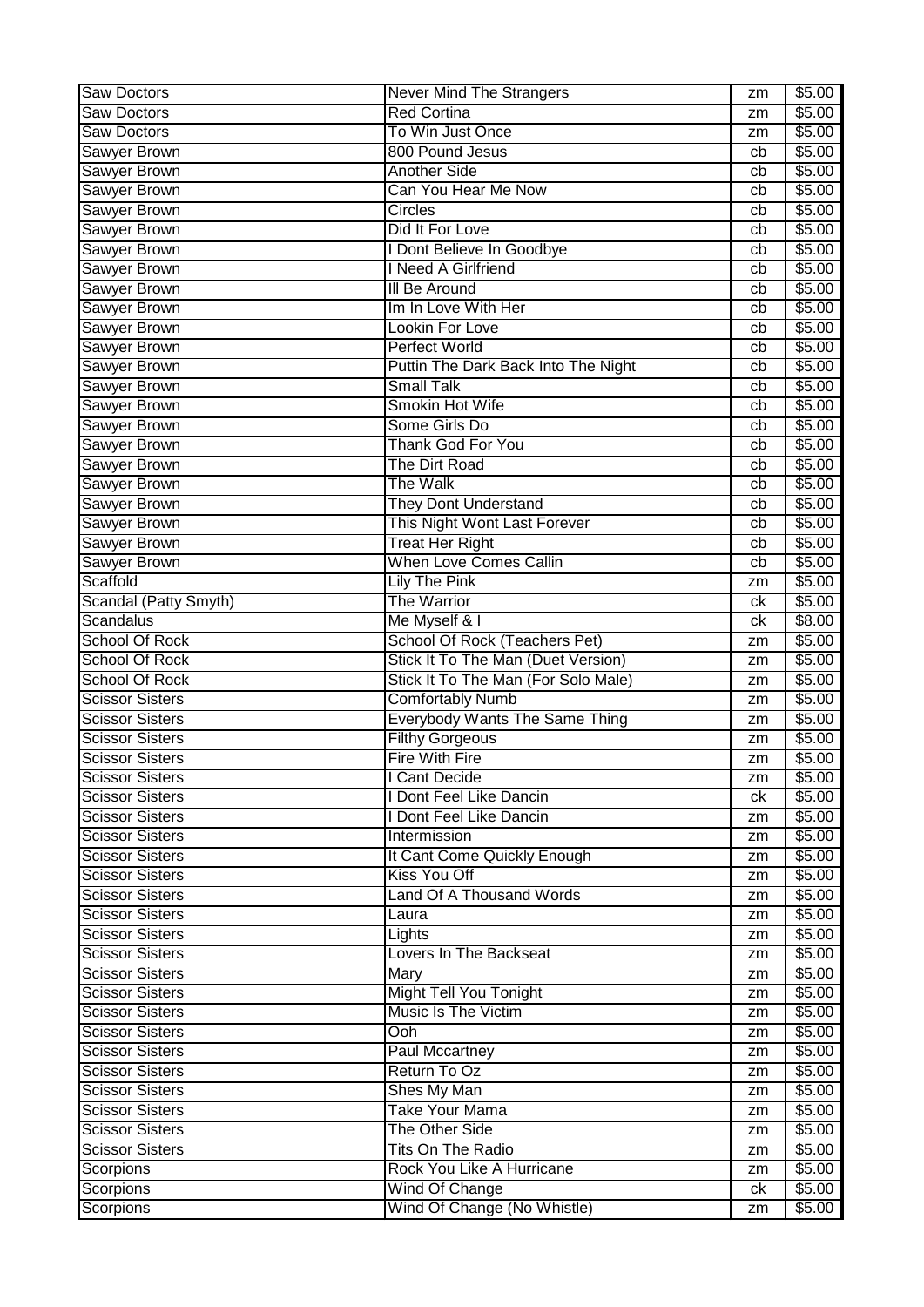| Scorpions                        | Wind Of Change (With Whistle)                 | zm | \$5.00         |
|----------------------------------|-----------------------------------------------|----|----------------|
| Scott Fitzgerald & Yvonne Keeley | If I Had Words (Duet Version)                 | zm | $\sqrt{$5.00}$ |
| Scott Fitzgerald & Yvonne Keeley | If I Had Words (For Solo Singer)              | zm | \$5.00         |
| <b>Scott Mckenzie</b>            | San Francisco                                 | ck | \$5.00         |
| <b>Scott Mckenzie</b>            | San Francisco (Be Sure To Wear Some Flowers I | zm | \$5.00         |
| <b>Scotty Emerick</b>            | The Coast Is Clear                            | cb | \$5.00         |
| <b>Scotty Emerick</b>            | The Watch                                     | cb | \$5.00         |
| <b>Scotty Emerick</b>            | Whats Up With That                            | cb | \$5.00         |
| <b>Scotty Emerick</b>            | <b>Wheres My Beer</b>                         | cb | \$5.00         |
| Scotty Emerick & Toby Keith      | I Cant Take You Anywhere                      | cb | \$5.00         |
| Scotty Emerick & Toby Keith      | III Never Smoke Weed With Willie Again        | cb | \$5.00         |
| Scotty Emerick & Toby Keith      | The Taliban Song                              | cb | \$5.00         |
| <b>Scotty McCreary</b>           | I Love You This Big                           | cb | \$5.00         |
| <b>Scouting For Girls</b>        | <b>Elvis Aint Dead</b>                        | zm | \$5.00         |
| <b>Scouting For Girls</b>        | Famous                                        | zm | \$5.00         |
| <b>Scouting For Girls</b>        | I Wish I Was James Bond                       | zm | \$5.00         |
| <b>Scouting For Girls</b>        | Love How It Hurts                             | zm | \$5.00         |
| <b>Scouting For Girls</b>        | Shes So Lovely                                | zm | \$5.00         |
| <b>Scouting For Girls</b>        | Snakes & Ladders                              | zm | \$5.00         |
| <b>Scouting For Girls</b>        | This Aint A Love Song                         | zm | \$5.00         |
| <b>Screaming Jets</b>            | <b>Better</b>                                 | ck | \$5.00         |
| <b>Screaming Jets</b>            | Cmon                                          | сk | \$8.00         |
| <b>Screaming Jets</b>            | <b>Eve Of Destruction</b>                     | сk | \$8.00         |
| <b>Screaming Jets</b>            | <b>Helping Hand</b>                           | сk | \$8.00         |
| <b>Screaming Jets</b>            | <b>October Grey</b>                           | ck | \$8.00         |
| <b>Screaming Jets</b>            | Sad Song                                      | сk | \$8.00         |
| <b>Screaming Jets</b>            | <b>Shivers</b>                                | сk | \$5.00         |
| Scribe                           | Dreaming                                      | nz | \$5.00         |
| Scribe                           | Not Many                                      | nz | \$5.00         |
| Script                           | <b>Breakeven</b>                              | cb | \$5.00         |
| Script                           | <b>Breakeven</b>                              | zm | \$5.00         |
| Script                           | For The First Time                            | cb | \$5.00         |
| Script                           | For The First Time                            | zm | \$5.00         |
| Script                           | I Want It All                                 | zm | \$5.00         |
| <b>Script</b>                    | I Want It All (Without Backing Vocals)        | zm | \$5.00         |
| Script                           | If You Could See Me Now                       | zm | \$5.00         |
| <b>Script</b>                    | Rain (Clean Version)                          | zm | \$5.00         |
| Script                           | Rain (Explicit Version)                       | zm | \$5.00         |
| Script                           | <b>Superheroes</b>                            | zm | \$5.00         |
| Script                           | The Last Time                                 | zm | \$5.00         |
| Script                           | The Man Who Cant Be Moved                     | cb | \$5.00         |
| Script                           | The Man Who Cant Be Moved                     | zm | \$5.00         |
| Script                           | <b>Without Those Songs</b>                    | zm | \$5.00         |
| Script & WillIAm                 | <b>Hall Of Fame</b>                           | zm | \$5.00         |
| Sea Level                        | <b>Thats Your Secret</b>                      | cb | \$5.00         |
| <b>Seahorses</b>                 | <b>Blinded By The Sun</b>                     | zm | \$5.00         |
| Seahorses                        | Love Is The Law                               | zm | \$5.00         |
| Seal                             | Crazy                                         | cb | \$5.00         |
| Seal                             | Crazy                                         | zm | \$5.00         |
| Seal                             | Dont Cry                                      | cb | \$5.00         |
| Seal                             | Fly Like An Eagle                             | cb | \$5.00         |
| Seal                             | <b>Future Love Paradise</b>                   | zm | \$5.00         |
| Seal                             | <b>Kiss From A Rose</b>                       | cb | \$5.00         |
| Seal                             | <b>Kiss From A Rose</b>                       | zm | \$5.00         |
| Seal                             | <b>Loves Divine</b>                           | cb | \$5.00         |
| Seal                             | <b>Waiting For You</b>                        | cb | \$5.00         |
| Seals & Crofts                   | <b>Get Closer</b>                             | cb | \$5.00         |
| Seals & Crofts                   | We May Never Pass This Way Again              | cb | \$5.00         |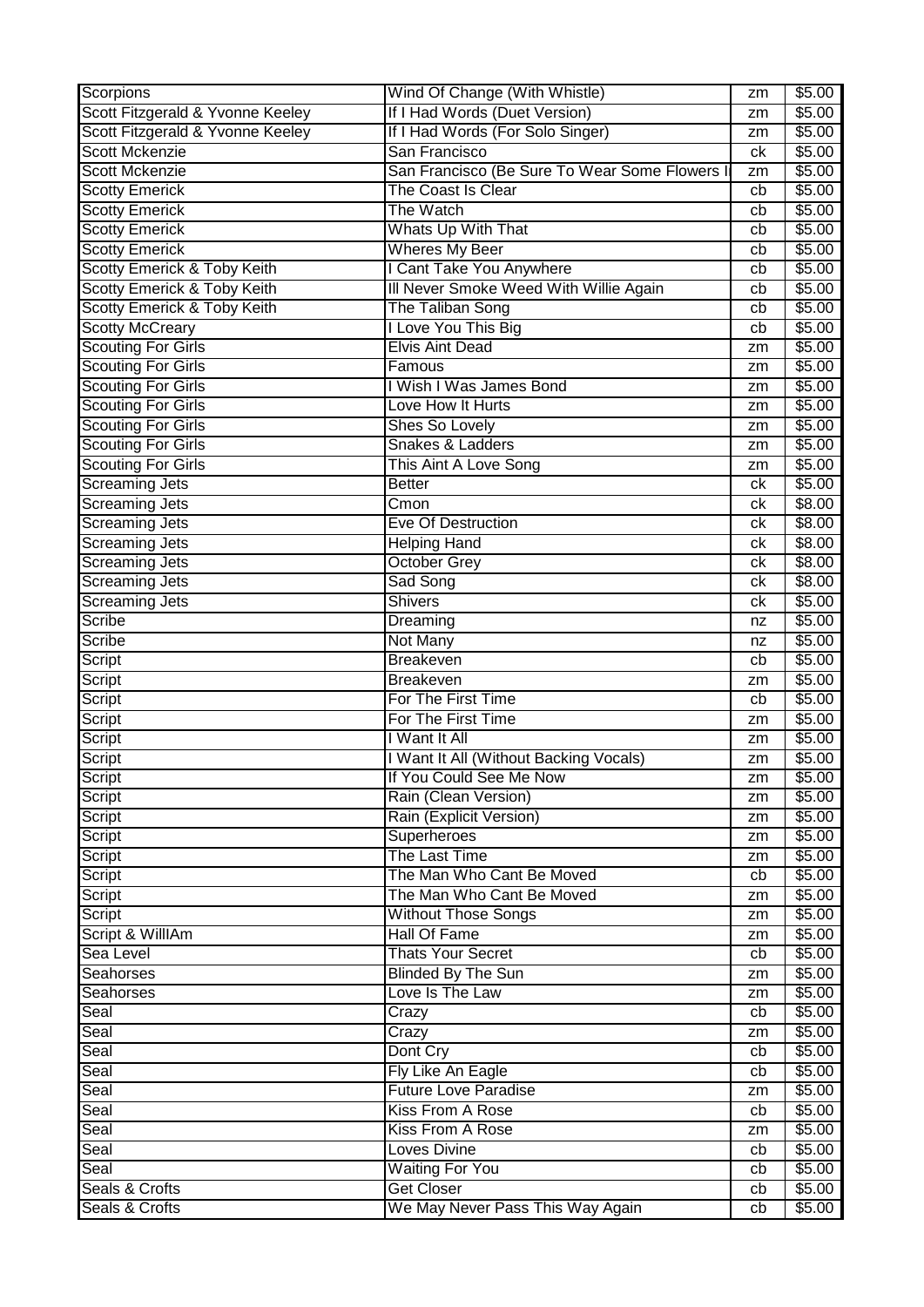| Sean Kingston                                      | <b>Beautiful Girls</b>                  | zm | \$5.00 |
|----------------------------------------------------|-----------------------------------------|----|--------|
| Sean Kingston & Justin Bieber                      | Eenie Meenie                            | cb | \$5.00 |
| Sean Kingston & Justin Bieber                      | Eenie Meenie                            | zm | \$5.00 |
| Sean Paul                                          | <b>Get Busy</b>                         | zm | \$5.00 |
| Sean Paul                                          | <b>She Doesnt Mind</b>                  | zm | \$5.00 |
| Sean Paul & David Guetta                           | <b>Mad Love</b>                         | zm | \$5.00 |
| <b>Searchers</b>                                   | <b>Bumble Bee</b>                       | zm | \$5.00 |
| Searchers                                          | Dont Throw Your Love Away               | zm | \$5.00 |
| Searchers                                          | Goodbye My Love                         | zm | \$5.00 |
| <b>Searchers</b>                                   | Love Potion #9                          | zm | \$5.00 |
| Searchers                                          | <b>Love Potion Number Nine</b>          | cb | \$5.00 |
| Searchers                                          | <b>Needles &amp; Pins</b>               | zm | \$5.00 |
| <b>Searchers</b>                                   | Someday Were Gonna Love Again           | zm | \$5.00 |
| <b>Searchers</b>                                   | Sugar & Spice                           | сk | \$5.00 |
| <b>Searchers</b>                                   | Sugar & Spice                           | zm | \$5.00 |
| <b>Searchers</b>                                   | <b>Sweets For My Sweet</b>              | ck | \$5.00 |
| <b>Searchers</b>                                   | <b>Sweets For My Sweet</b>              | zm | \$5.00 |
| Searchers                                          | Sweets For My Sweet (No Backing Vocals) | zm | \$5.00 |
| <b>Searchers</b>                                   | Take It Or Leave It                     | zm | \$5.00 |
| Searchers                                          | <b>The Searchers Medley</b>             | zm | \$5.00 |
| <b>Searchers</b>                                   | What Have They Done To The Rain         | zm | \$5.00 |
| Searchers                                          | When You Walk In The Room               | ck | \$5.00 |
| <b>Searchers</b>                                   | When You Walk In The Room               | zm | \$5.00 |
| Seashells                                          | <b>Maybe I Know</b>                     | zm | \$5.00 |
| Secondcity & Ali Love                              | What Can I Do                           |    | \$5.00 |
| <b>Secondhand Serenade</b>                         | <b>Fall For You</b>                     | zm | \$5.00 |
|                                                    |                                         | cb |        |
| <b>Secondhand Serenade</b><br><b>Secret Affair</b> | <b>Something More</b>                   | cb | \$5.00 |
|                                                    | My World                                | zm | \$5.00 |
| <b>Secret Affair</b>                               | My World Time For Action Medley         | zm | \$5.00 |
| <b>Secret Affair</b>                               | <b>Time For Action</b>                  | zm | \$5.00 |
| <b>Seekers</b>                                     | A World Of Our Own                      | ck | \$5.00 |
| <b>Seekers</b>                                     | A World Of Our Own                      | zm | \$5.00 |
| <b>Seekers</b>                                     | <b>Emerald City</b>                     | сk | \$5.00 |
| <b>Seekers</b>                                     | <b>Georgy Girl</b>                      | сk | \$5.00 |
| <b>Seekers</b>                                     | <b>Georgy Girl</b>                      | zm | \$5.00 |
| <b>Seekers</b>                                     | Id Like To Teach The World To Sing      | ck | \$5.00 |
| <b>Seekers</b>                                     | III Never Find Another You              | ck | \$5.00 |
| <b>Seekers</b>                                     | III Never Find Another You              | zm | \$5.00 |
| <b>Seekers</b>                                     | <b>Island Of Dreams</b>                 | ck | \$5.00 |
| <b>Seekers</b>                                     | <b>Island Of Dreams</b>                 | zm | \$5.00 |
| <b>Seekers</b>                                     | Morningtown Ride                        | ck | \$5.00 |
| <b>Seekers</b>                                     | Morningtown Ride                        | zm | \$5.00 |
| <b>Seekers</b>                                     | The Carnival Is Over                    | ck | \$5.00 |
| <b>Seekers</b>                                     | The Carnival Is Over                    | zm | \$5.00 |
| <b>Seekers</b>                                     | The Seekers Medley                      | zm | \$5.00 |
| <b>Seekers</b>                                     | We Are Australian                       | ck | \$8.00 |
| <b>Seekers</b>                                     | You Wont Find Another Fool Like Me      | zm | \$5.00 |
| Seether                                            | Betray & Degrade                        | zm | \$5.00 |
| Seether                                            | <b>Breakdown</b>                        | cb | \$5.00 |
| Seether                                            | Careless Whisper                        | cb | \$5.00 |
| Seether                                            | <b>Rise Above This</b>                  | cb | \$5.00 |
| Segos                                              | <b>Hallelujah Square</b>                | cb | \$5.00 |
| <b>Seldom Scene</b>                                | Heaven                                  | cb | \$5.00 |
| Seldom Scene                                       | <b>House Of Gold</b>                    | cb | \$5.00 |
| Seldom Scene                                       | <b>Muddy Water</b>                      | cb | \$5.00 |
| <b>Seldom Scene</b>                                | <b>Old Train</b>                        | cb | \$5.00 |
|                                                    |                                         |    |        |
| Selecter                                           | On My Radio                             | zm | \$5.00 |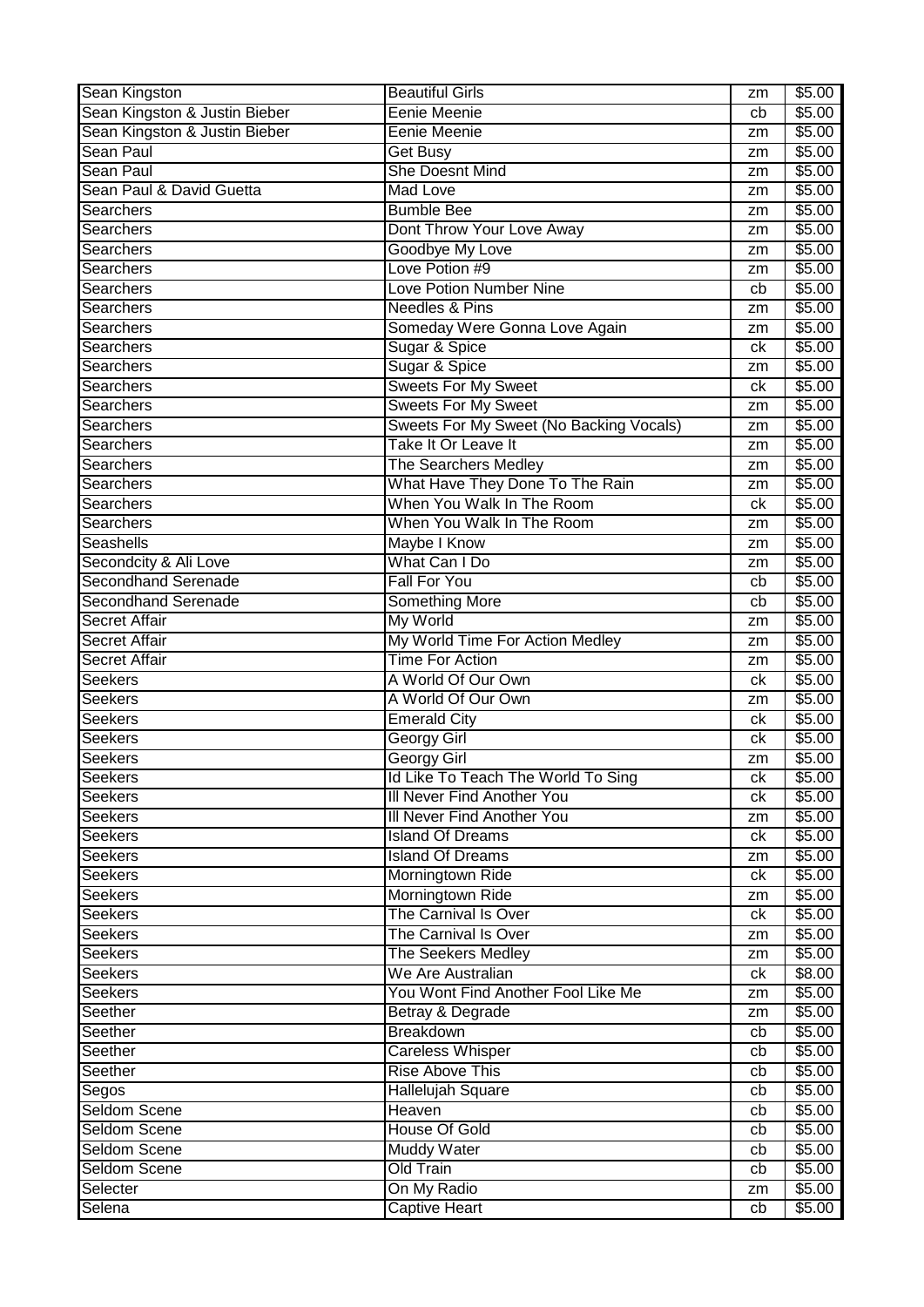| Selena                     | <b>Disco Medley</b>              | cb | \$5.00 |
|----------------------------|----------------------------------|----|--------|
| Selena                     | <b>Dreaming Of You</b>           | cb | \$5.00 |
| Selena                     | I Could Fall In Love             | cb | \$5.00 |
| Selena                     | Im Getting Used To You           | cb | \$5.00 |
| Selena                     | <b>Missing My Baby</b>           | cb | \$5.00 |
| Selena Gomez               | <b>Back To You</b>               | ck | \$5.00 |
| Selena Gomez               | <b>Back To You</b>               | ck | \$5.00 |
| Selena Gomez               | <b>Back To You</b>               | zm | \$5.00 |
| Selena Gomez               | <b>Bad Liar</b>                  | ck | \$5.00 |
| Selena Gomez               | <b>Bad Liar</b>                  | zm | \$5.00 |
| Selena Gomez               | Come & Get It                    | zm | \$5.00 |
| Selena Gomez               | <b>Hands To Myself</b>           | ck | \$5.00 |
| Selena Gomez               | <b>Kill Em With Kindness</b>     | ck | \$5.00 |
| Selena Gomez               | <b>Kill Em With Kindness</b>     | zm | \$5.00 |
| Selena Gomez               | Lose You To Love Me              | ck | \$5.00 |
| Selena Gomez               | Lose You To Love Me              |    | \$5.00 |
| Selena Gomez               | Rare                             | zm |        |
|                            |                                  | zm | \$5.00 |
| Selena Gomez               | Same Old Love (Clean Version)    | zm | \$5.00 |
| Selena Gomez               | Same Old Love (Explicit Version) | zm | \$5.00 |
| Selena Gomez               | The Heart Wants What It Wants    | zm | \$5.00 |
| Selena Gomez & Marshmello  | Wolves                           | cb | \$5.00 |
| Selena Gomez & Marshmello  | Wolves                           | zm | \$5.00 |
| Selena Gomez & Scene       | Love You Like A Love Song        | cb | \$5.00 |
| Selena Gomez & The Scene   | <b>Hit The Lights</b>            | zm | \$5.00 |
| Selena Gomez & The Scene   | <b>Slow Down</b>                 | zm | \$5.00 |
| Selena Gomez & The Scene   | <b>Who Says</b>                  | zm | \$5.00 |
| Selwyn                     | <b>Rich Girl</b>                 | ck | \$8.00 |
| Semisonic                  | Chemistry                        | zm | \$5.00 |
| Semisonic                  | <b>Closing Time</b>              | zm | \$5.00 |
| Semisonic                  | <b>Secret Smile</b>              | zm | \$5.00 |
| Sevendust & Chris Daughtry | <b>The Past</b>                  | cb | \$5.00 |
| <b>Sex Pistols</b>         | Anarchy In The UK                | ck | \$5.00 |
| <b>Sex Pistols</b>         | Anarchy In The Uk                | zm | \$5.00 |
| <b>Sex Pistols</b>         | Friggin In The Riggin            | zm | \$5.00 |
| <b>Sex Pistols</b>         | <b>God Save The Queen</b>        | zm | \$5.00 |
| <b>Sex Pistols</b>         | Holidays In The Sun              | zm | \$5.00 |
| <b>Sex Pistols</b>         | My Way                           | zm | \$5.00 |
| Shabba Ranks               | Mr Loverman (Duet Version)       | zm | \$5.00 |
| Shabba Ranks               | Mr Loverman (For Solo Male)      | zm | \$5.00 |
| <b>Shadows</b>             | Apache                           | zm | \$5.00 |
| <b>Shadows</b>             | Apache (No Lead Guitar)          | zm | \$5.00 |
| <b>Shadows</b>             | Let Me Be The One                | zm | \$5.00 |
| Shaggy                     | Angel                            | zm | \$5.00 |
| Shaggy                     | <b>Freaky Girl</b>               | cb | \$5.00 |
| Shaggy                     | <b>Hey Sexy Lady</b>             | cb | \$5.00 |
| Shaggy                     | It Wasnt Me                      | cb | \$5.00 |
| Shaggy                     | Mr Boombastic                    | zm | \$5.00 |
| Shaggy & Rikrok            | It Wasnt Me                      | zm | \$5.00 |
| Shakaya                    | <b>Stop Calling Me</b>           | ck | \$8.00 |
| <b>Shakespears Sister</b>  | <b>Stay</b>                      | zm | \$5.00 |
| <b>Shakin Stevens</b>      | A Letter To You                  | zm | \$5.00 |
| <b>Shakin Stevens</b>      | A Love Worth Waiting For         | zm | \$5.00 |
| <b>Shakin Stevens</b>      | As Long As                       | zm | \$5.00 |
| <b>Shakin Stevens</b>      | As Long As I Have You            | zm | \$5.00 |
| <b>Shakin Stevens</b>      | <b>Bad Reputation</b>            | zm | \$5.00 |
| <b>Shakin Stevens</b>      | <b>Because I Love You</b>        | zm | \$5.00 |
| <b>Shakin Stevens</b>      | <b>Brand New Man</b>             | zm | \$5.00 |
| <b>Shakin Stevens</b>      | <b>Breaking Up My Heart</b>      | zm | \$5.00 |
|                            |                                  |    |        |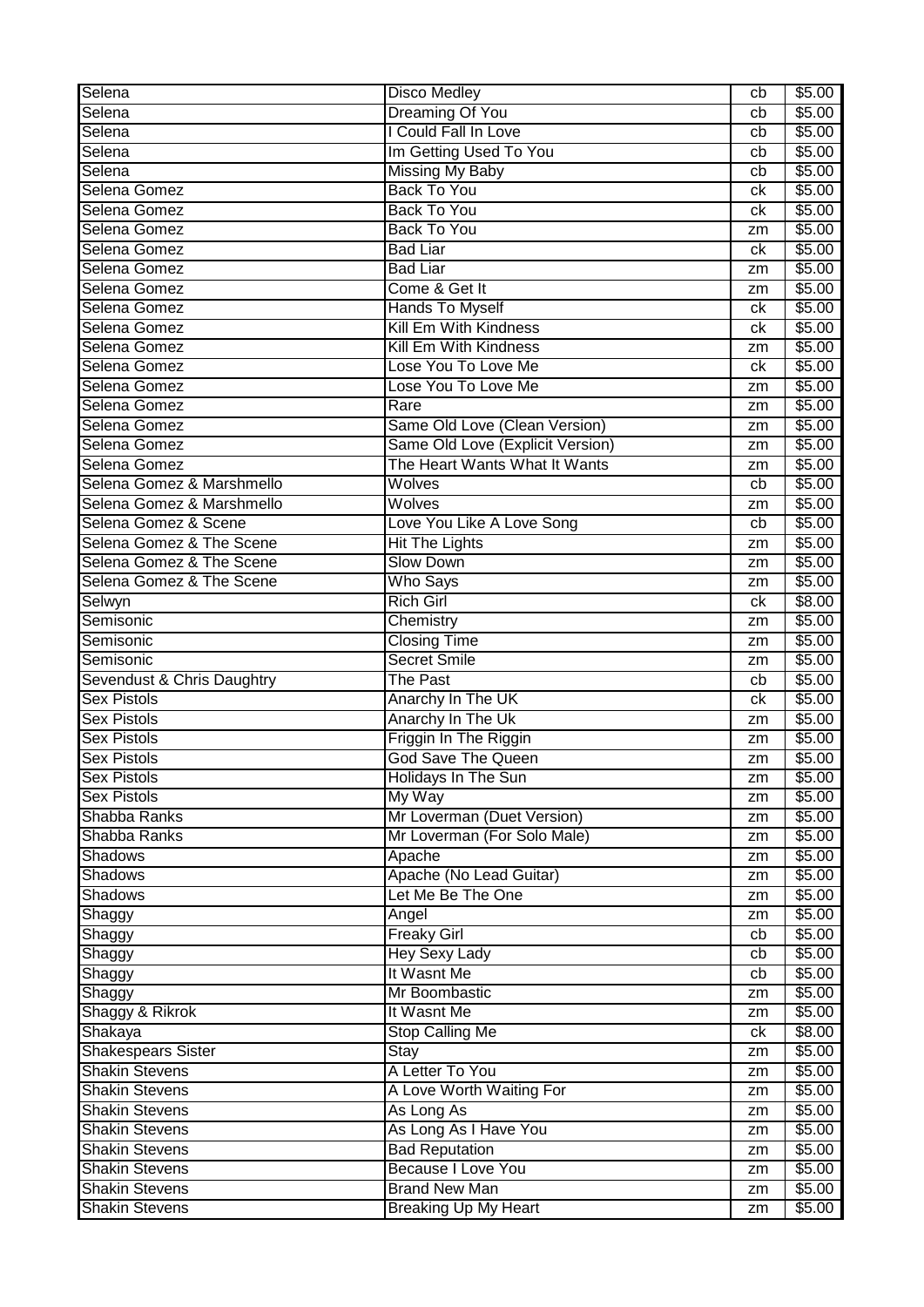| <b>Shakin Stevens</b>         | Come See About Me                                 | zm | \$5.00           |
|-------------------------------|---------------------------------------------------|----|------------------|
| <b>Shakin Stevens</b>         | Cry Just A Little Bit                             | zm | \$5.00           |
| <b>Shakin Stevens</b>         | <b>Forever You</b>                                | zm | \$5.00           |
| <b>Shakin Stevens</b>         | <b>Give Me Your Heart Tonight</b>                 | zm | \$5.00           |
| <b>Shakin Stevens</b>         | Green Door                                        | zm | \$5.00           |
| <b>Shakin Stevens</b>         | <b>Hey Mae</b>                                    | zm | \$5.00           |
| <b>Shakin Stevens</b>         | <b>Hot Dog</b>                                    | zm | \$5.00           |
| <b>Shakin Stevens</b>         | How Many Tears Can You Hide                       | zm | \$5.00           |
| <b>Shakin Stevens</b>         | If I Really Knew                                  | zm | \$5.00           |
| <b>Shakin Stevens</b>         | If Youre Gonna Cry                                | zm | \$5.00           |
| <b>Shakin Stevens</b>         | III Be Home This Christmas                        | zm | \$5.00           |
| <b>Shakin Stevens</b>         | <b>III Be Satisfied</b>                           | zm | \$5.00           |
| <b>Shakin Stevens</b>         | III Give You My Heart                             | zm | \$5.00           |
| <b>Shakin Stevens</b>         | Its Late                                          |    | \$5.00           |
| <b>Shakin Stevens</b>         |                                                   | zm | \$5.00           |
| <b>Shakin Stevens</b>         | Its Raining<br><b>Lipstick Powder &amp; Paint</b> | zm |                  |
|                               | <b>Marie Marie</b>                                | zm | \$5.00           |
| <b>Shakin Stevens</b>         |                                                   | zm | \$5.00           |
| <b>Shakin Stevens</b>         | <b>Merry Christmas Everyone</b>                   | zm | \$5.00           |
| <b>Shakin Stevens</b>         | <b>Now Listen</b>                                 | zm | \$5.00           |
| <b>Shakin Stevens</b>         | Oh Julie                                          | zm | \$5.00           |
| <b>Shakin Stevens</b>         | Oh Julie (No Lead Guitar)                         | zm | \$5.00           |
| <b>Shakin Stevens</b>         | <b>Shaky Medley 1</b>                             | zm | \$5.00           |
| <b>Shakin Stevens</b>         | <b>Shaky Medley 2</b>                             | zm | \$5.00           |
| <b>Shakin Stevens</b>         | <b>Shirley</b>                                    | zm | \$5.00           |
| <b>Shakin Stevens</b>         | So Long Baby Goodbye                              | zm | \$5.00           |
| <b>Shakin Stevens</b>         | <b>Teardrops</b>                                  | zm | \$5.00           |
| <b>Shakin Stevens</b>         | The Best Christmas Of Them All                    | zm | \$5.00           |
| <b>Shakin Stevens</b>         | The Shaky Medley 3                                | zm | \$5.00           |
| <b>Shakin Stevens</b>         | This Ole House                                    | ck | \$5.00           |
|                               |                                                   |    |                  |
| <b>Shakin Stevens</b>         | This Ole House                                    | zm | \$5.00           |
| <b>Shakin Stevens</b>         | <b>Turning Away</b>                               | zm | \$5.00           |
| <b>Shakin Stevens</b>         | Turning Away (No Lead Guitar)                     | zm | \$5.00           |
| <b>Shakin Stevens</b>         | What Do You Want To Make Those Eyes At Me F       | zm | \$5.00           |
| <b>Shakin Stevens</b>         | Woman (What Have You Done To Me)                  | zm | \$5.00           |
| <b>Shakin Stevens</b>         | You Drive Me Crazy                                | ck | \$5.00           |
| <b>Shakin Stevens</b>         | You Drive Me Crazy                                | zm | \$5.00           |
| <b>Shakin' Stevens</b>        | Last Man Alive                                    | zm | \$5.00           |
| <b>Shakin' Stevens</b>        | Yes I Do                                          | zm | \$5.00           |
| Shakin Stevens & Bonnie Tyler | A Rockin Good Way                                 | zm | \$5.00           |
| Shakira                       | Dont Bother                                       | cb | \$5.00           |
| Shakira                       | Objection                                         | cb | \$5.00           |
| Shakira                       | She Wolf                                          | zm | \$5.00           |
| Shakira                       | The One                                           | cb | \$5.00           |
| Shakira                       | <b>Try Everything</b>                             | ck | \$5.00           |
| Shakira                       | <b>Try Everything</b>                             | zm | \$5.00           |
| Shakira                       | <b>Underneath Your Clothes</b>                    | cb | \$5.00           |
| Shakira                       | <b>Underneath Your Clothes</b>                    | zm | \$5.00           |
| Shakira                       | Waka Waka                                         | zm | \$5.00           |
| Shakira                       | <b>Whenever Wherever</b>                          | cb | \$5.00           |
| Shakira                       | <b>Whenever Wherever</b>                          | ck | \$5.00           |
| Shakira                       | <b>Whenever Wherever</b>                          | zm | \$5.00           |
| Shakira & Rihanna             | Cant Remember To Forget You                       | zm | \$5.00           |
| Shakira & Wyclef Jean         | <b>Hips Dont Lie [Duet Version]</b>               | zm | \$5.00           |
| Shalamar                      | A Night To Remember                               | zm | \$5.00           |
| Shalamar                      | I Can Make You Feel Good                          | zm | \$5.00           |
| Shalamar                      | The Second Time Around                            | cb | \$5.00           |
| Sham 69<br>Sham 69            | <b>Hersham Boys</b><br><b>Hurry Up Harry</b>      | zm | \$5.00<br>\$5.00 |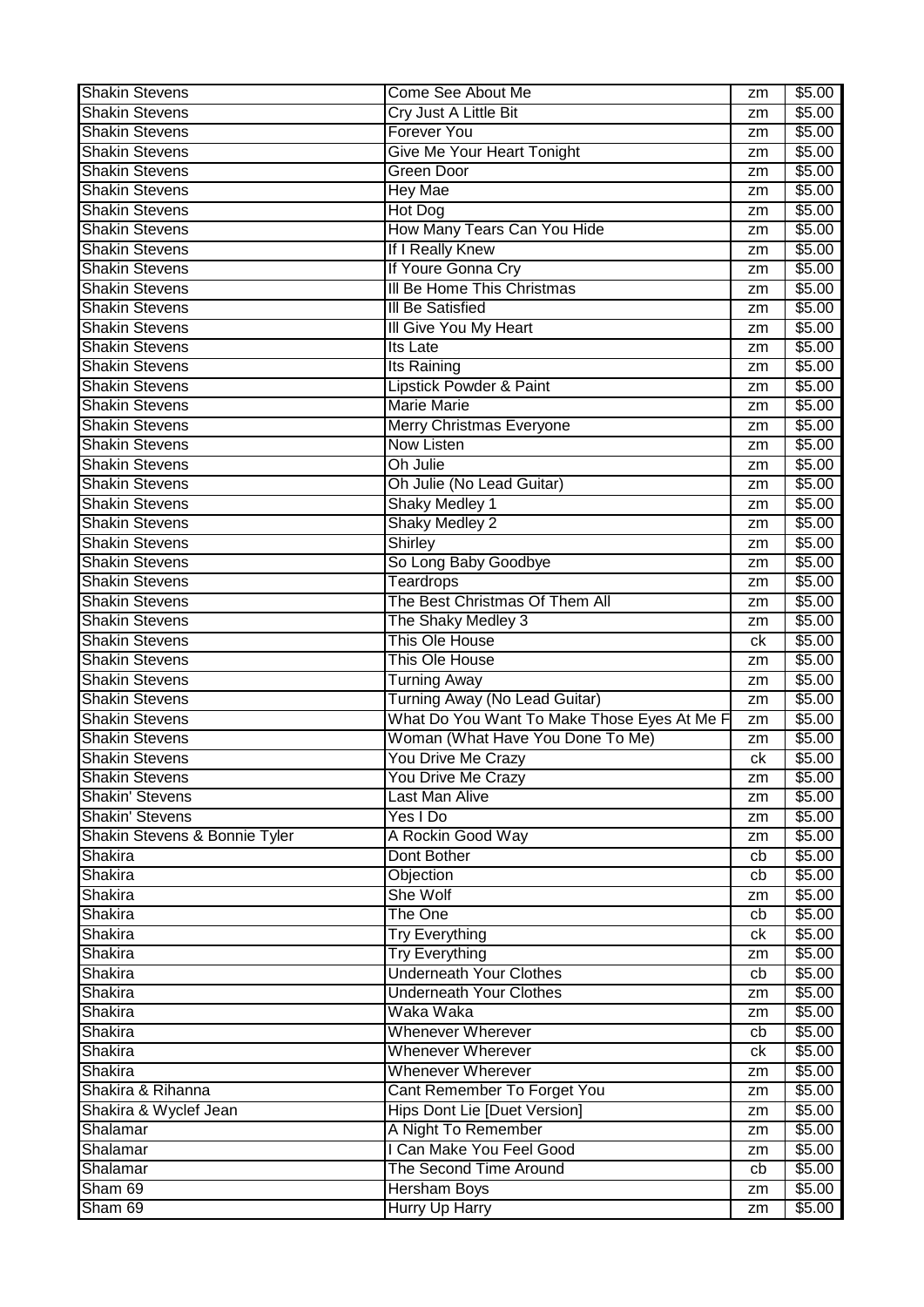| Sham 69                      | If The Kids Are United                           | zm              | \$5.00           |
|------------------------------|--------------------------------------------------|-----------------|------------------|
| Sham 69                      | Sham 69 Medley                                   | zm              | \$5.00           |
| Sham Rock                    | Tell Me Ma                                       | zm              | \$5.00           |
| Shamen                       | Ebeneezer Goode                                  | zm              | \$5.00           |
| Shana Petrone                | <b>Heaven Bound</b>                              | cb              | \$5.00           |
| Shana Petrone                | <b>Something Real</b>                            | cb              | \$5.00           |
| Shana Petrone                | <b>This Time</b>                                 | cb              | \$5.00           |
| <b>Shane</b>                 | <b>Saint Paul</b>                                | nz              | \$5.00           |
| <b>Shane McAnally</b>        | Are Your Eyes Still Blue                         | cb              | \$5.00           |
| <b>Shane McAnally</b>        | <b>Run Away</b>                                  | cb              | \$5.00           |
| <b>Shane McAnally</b>        | <b>Say Anything</b>                              | cb              | \$5.00           |
| <b>Shane Minor</b>           | <b>I Think Youre Beautiful</b>                   | cb              | \$5.00           |
| <b>Shane Minor</b>           | Ordinary Love                                    | cb              | \$5.00           |
| <b>Shane Minor</b>           | Slave To The Habit                               | cb              | \$5.00           |
| Shangri Las                  | <b>Leader Of The Pack</b>                        | cb              | \$5.00           |
| Shangri Las                  | <b>Leader Of The Pack</b>                        | zm              | \$5.00           |
| Shani Wallis                 | As Long As He Needs Me                           | zm              | \$5.00           |
| Shania Twain                 | Aint No Particular Way                           | cb              | \$5.00           |
| Shania Twain                 | Any Man Of Mine                                  | cb              | \$5.00           |
| Shania Twain                 | Any Man Of Mine                                  | ck              | \$5.00           |
| Shania Twain                 | Any Man Of Mine                                  | zm              | \$5.00           |
| Shania Twain                 | Cest La Vie                                      | cb              | \$5.00           |
| Shania Twain                 | Come On Over                                     | cb              | \$5.00           |
| Shania Twain                 | <b>Dont</b>                                      | cb              | \$5.00           |
| Shania Twain                 | Dont Be Stupid                                   | cb              | \$5.00           |
| Shania Twain                 | Forever & For Always                             | cb              | \$5.00           |
| Shania Twain                 | From This Moment On                              | cb              | \$5.00           |
| Shania Twain                 | From This Moment On                              | zm              | \$5.00           |
| Shania Twain                 | <b>God Bless The Child</b>                       | cb              | \$5.00           |
|                              |                                                  |                 |                  |
| Shania Twain                 | Home Aint Where His Heart Is                     | cb              | \$5.00           |
| Shania Twain                 | Honey Im Home                                    | cb              | \$5.00           |
| Shania Twain                 | Honey Im Home                                    | zm              | \$5.00           |
| Shania Twain                 | I Aint Goin Down                                 | cb              | \$5.00           |
| Shania Twain                 | I Aint No Quitter                                | cb              | \$5.00           |
| Shania Twain                 | If It Dont Take Two                              | cb              | \$5.00           |
| Shania Twain                 | If You Wanna Touch Her Ask                       | $\overline{cb}$ | \$5.00           |
| Shania Twain                 | If Youre Not In It For Love                      | cb              | \$5.00           |
| Shania Twain                 | Im Gonna Getcha Good                             | cb              | \$5.00           |
| Shania Twain                 | Im Gonna Getcha Good                             | zm              | \$5.00           |
| Shania Twain                 | Im Holdin On To Love (To Save My Life)           | cb              | \$5.00           |
| Shania Twain                 | Im Jealous                                       | cb              | \$5.00           |
| Shania Twain                 | Im Not In The Mood (To Say No)                   | cb              | \$5.00           |
| Shania Twain                 | In My Car (III Be The Driver)                    | cb              | \$5.00           |
| Shania Twain                 | Is There Life After Love                         | cb              | \$5.00           |
| Shania Twain                 | It Only Hurts When Im Breathing                  | cb              | \$5.00           |
| Shania Twain                 | Juanita                                          | cb              | \$5.00           |
| Shania Twain                 | <b>Ka Ching</b>                                  | cb              | \$5.00           |
| Shania Twain                 | Leaving Is The Only Way Out                      | cb              | \$5.00           |
| Shania Twain                 | Love Gets Me Every Time                          | cb              | \$5.00           |
| Shania Twain                 | Man I Feel Like A Woman                          | cb              | \$5.00           |
| Shania Twain                 | Man I Feel Like A Woman                          | ck              | \$5.00           |
| Shania Twain                 | Man I Feel Like A Woman                          | zm              | \$5.00           |
| Shania Twain                 | Nah                                              | cb              | \$5.00           |
| Shania Twain                 | No One Needs To Know                             | cb              | \$5.00           |
| Shania Twain                 | Party For Two                                    | cb              | \$5.00           |
| Shania Twain                 | Raining On Our Love                              | cb              | \$5.00           |
| Shania Twain<br>Shania Twain | Rhythm Made Me Do It<br><b>Rock This Country</b> | cb<br>cb        | \$5.00<br>\$5.00 |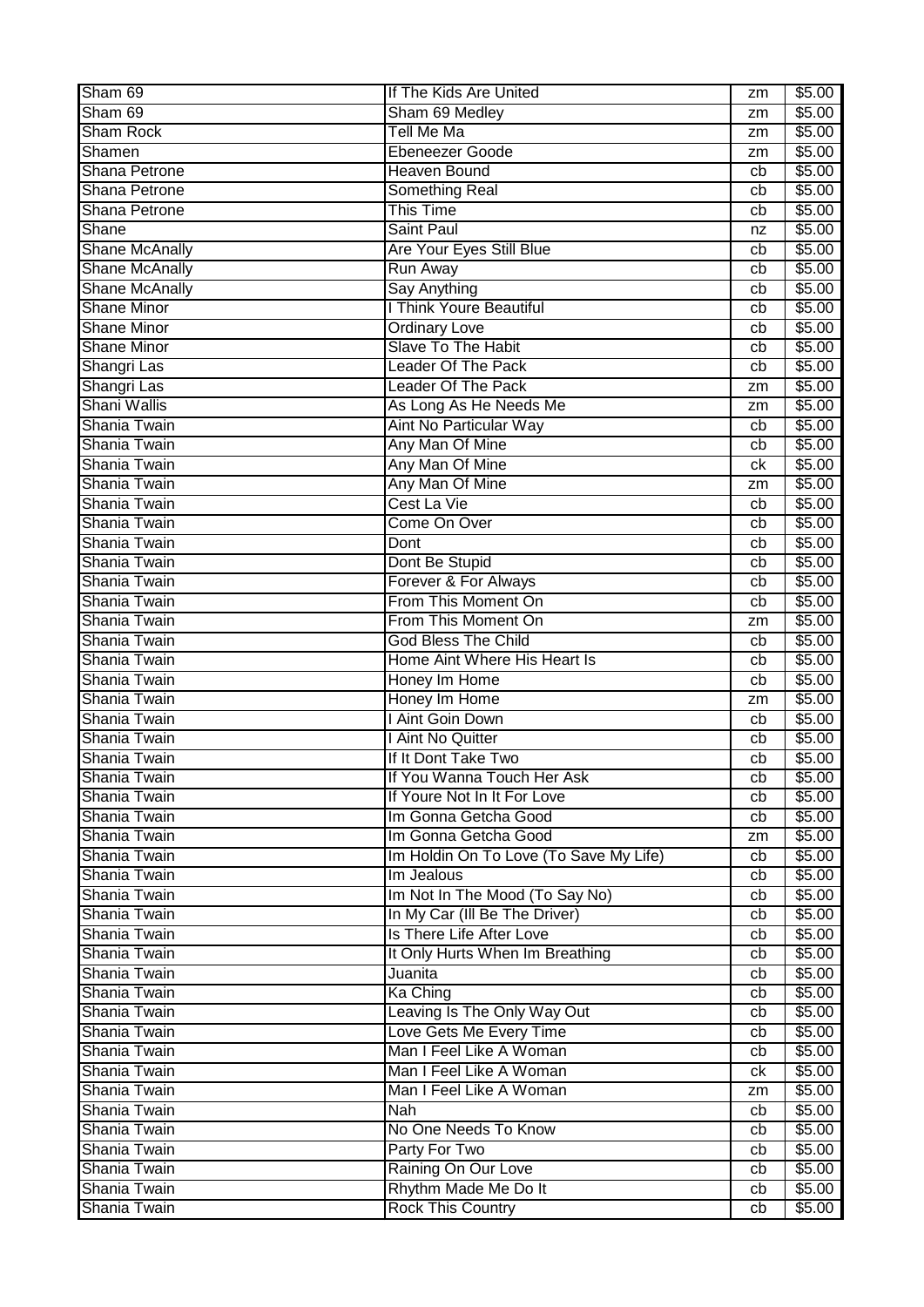| Shania Twain                               | Shes Not Just A Pretty Face                         | cb | \$5.00           |
|--------------------------------------------|-----------------------------------------------------|----|------------------|
| Shania Twain                               | <b>Shoes</b>                                        | cb | \$5.00           |
| Shania Twain                               | Swingin With My Eyes Closed                         | zm | \$5.00           |
| Shania Twain                               | Swinging With My Eyes Closed                        | cb | \$5.00           |
| Shania Twain                               | Thank You Baby (For Makin Someday Come So S         | cb | \$5.00           |
| Shania Twain                               | That Dont Impress Me Much                           | cb | \$5.00           |
| Shania Twain                               | That Dont Impress Me Much                           | zm | \$5.00           |
| Shania Twain                               | That Dont Impress Me Much & Man I Feel Like A       |    | \$5.00           |
| Shania Twain                               | The Heart Is Blind                                  | zm |                  |
|                                            |                                                     | cb | \$5.00           |
| Shania Twain                               | The Woman In Me                                     | cb | \$5.00           |
| Shania Twain                               | Up                                                  | cb | \$5.00           |
| Shania Twain                               | <b>Waiter Bring Me Water</b>                        | cb | \$5.00           |
| Shania Twain                               | Wanna Get To Know You That Good                     | cb | \$5.00           |
| Shania Twain                               | What A Way To Wanna Be                              | cb | \$5.00           |
| Shania Twain                               | What Made You Say That                              | cb | \$5.00           |
| Shania Twain                               | <b>Whatever You Do Dont</b>                         | cb | \$5.00           |
| Shania Twain                               | When                                                | cb | \$5.00           |
| Shania Twain                               | When You Kiss Me                                    | cb | \$5.00           |
| Shania Twain                               | Whose Bed Have Your Boots Been Under                | cb | \$5.00           |
| Shania Twain                               | Whose Bed Have Your Boots Been Under                | zm | \$5.00           |
| Shania Twain                               | You Lay A Whole Lot Of Love On Me                   | cb | \$5.00           |
| Shania Twain                               | You Win My Love                                     | cb | \$5.00           |
| Shania Twain                               | <b>Youre Still The One</b>                          | cb | \$5.00           |
| Shania Twain                               | <b>Youre Still The One</b>                          |    | \$5.00           |
|                                            |                                                     | zm |                  |
| Shania Twain                               | Youve Got A Way                                     | cb | \$5.00           |
| <b>Shanley Dell</b>                        | Your Own Sweet Time                                 | ck | \$8.00           |
| <b>Shannon Brown</b>                       | <b>Baby I Lied</b>                                  | cb | \$5.00           |
| <b>Shannon Brown</b>                       | Corn Fed                                            | cb | \$5.00           |
| Shannon Brown                              | I Wont Lie                                          | cb | \$5.00           |
| <b>Shannon Brown</b>                       | Pearls                                              | cb | \$5.00           |
| Shannon Brown                              | Untangle My Heart                                   | cb | \$5.00           |
| Shannon Lawson                             | Dream Your Way To Me                                | cb | \$5.00           |
| Shannon Lawson                             | Everybody Wants (Something They Cant Have)          | cb | \$5.00           |
| <b>Shannon Lawson</b>                      | Goodbye On A Bad Day                                | cb | \$5.00           |
| <b>Shannon Lawson</b>                      | <b>Just Like A Redneck</b>                          | cb | \$5.00           |
| Shannon Lawson                             | <b>Smokin Grass</b>                                 | cb | \$5.00           |
|                                            |                                                     |    |                  |
|                                            |                                                     | cb |                  |
| Shannon Lawson                             | Superstar                                           |    | \$5.00           |
| <b>Shannon Noll</b>                        | <b>Burn</b>                                         | ck | \$5.00           |
| <b>Shannon Noll</b>                        | Come On Aussie Come On                              | ck | \$5.00           |
| <b>Shannon Noll</b>                        | <b>Drive</b>                                        | ck | \$5.00           |
| <b>Shannon Noll</b>                        | Learn To Fly                                        | ck | \$5.00           |
| <b>Shannon Noll</b>                        | Learn To Fly                                        | nz | \$5.00           |
| <b>Shannon Noll</b>                        | <b>Shine</b>                                        | nz | \$5.00           |
| <b>Shannon Noll</b>                        | The Way That I Feel                                 | ck | \$5.00           |
| <b>Shannon Noll</b>                        | <b>What About Me</b>                                | ck | \$5.00           |
| <b>Shapeshifters</b>                       | <b>Lolas Theme</b>                                  | zm | \$5.00           |
| <b>Sharon O Neill</b>                      | <b>Maxine</b>                                       | ck | \$5.00           |
| <b>Sharon Oneill</b>                       | Asian Paradise                                      | nz | \$5.00           |
| <b>Sharon Oneill</b>                       | <b>Maxine</b>                                       | nz | \$5.00           |
| <b>Sharon Oneill</b>                       | Maybe                                               | nz | \$5.00           |
| <b>Sharon Oneill</b>                       | Words                                               | nz | \$5.00           |
| Sharon Shannon & Mundy                     | The Galway Girl                                     | zm | \$5.00           |
| <b>Shaun Cassidy</b>                       | Thats Rock n Roll                                   | ck | \$8.00           |
| Shawn Colvin                               | <b>Whole New You</b>                                | cb | \$5.00           |
| <b>Shawn Mendes</b>                        | If I Cant Have You                                  | zm | \$5.00           |
| <b>Shawn Mendes</b>                        |                                                     | ck |                  |
|                                            | In My Blood                                         | zm | \$5.00           |
| <b>Shawn Mendes</b><br><b>Shawn Mendes</b> | In My Blood<br>In My Blood (Without Backing Vocals) | zm | \$5.00<br>\$5.00 |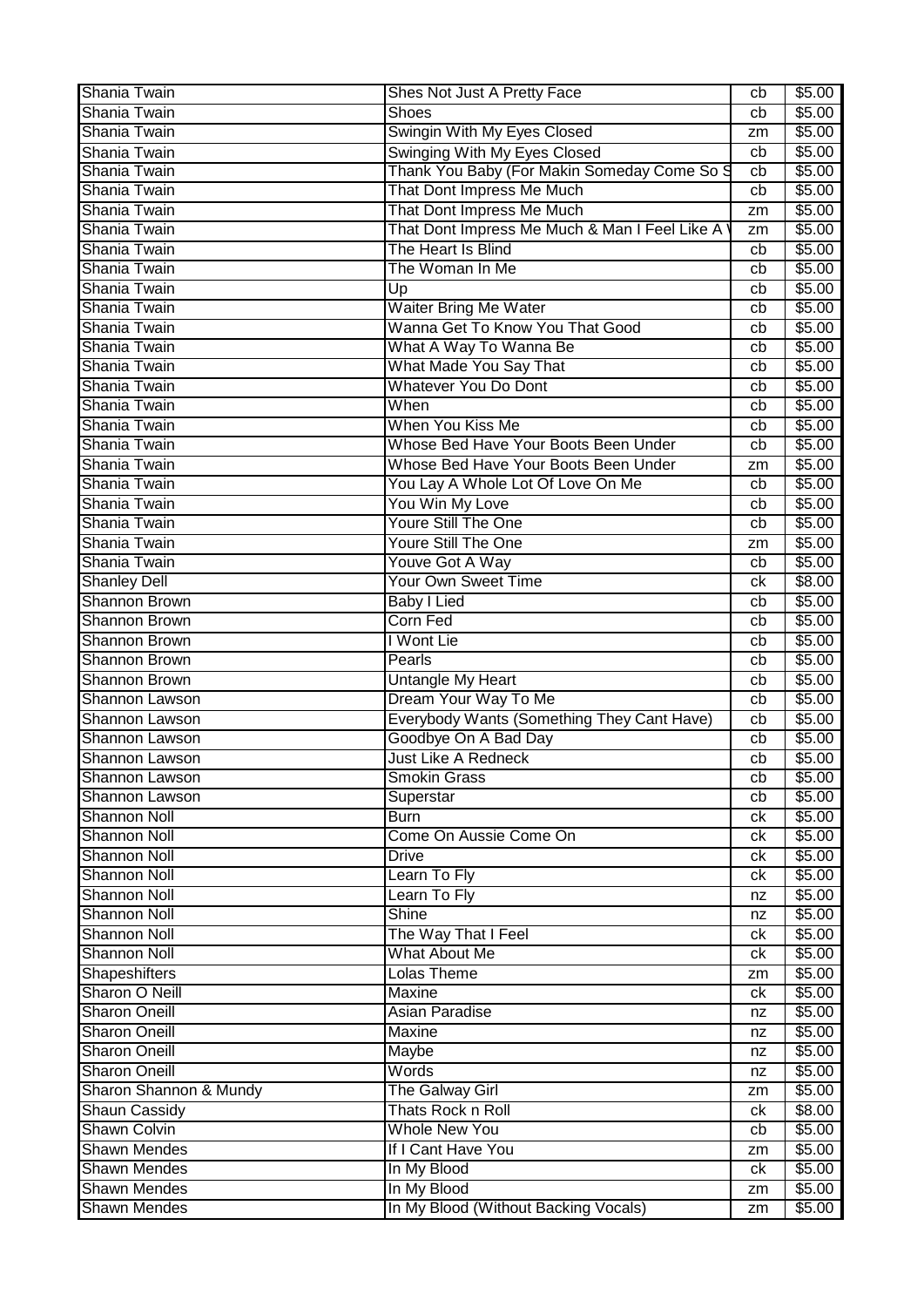| <b>Shawn Mendes</b>            | Lost In Japan                          | ck | \$5.00 |
|--------------------------------|----------------------------------------|----|--------|
| <b>Shawn Mendes</b>            | <b>Mercy</b>                           | ck | \$5.00 |
| <b>Shawn Mendes</b>            | Mercy                                  | zm | \$5.00 |
| <b>Shawn Mendes</b>            | <b>Nervous</b>                         | ck | \$5.00 |
| <b>Shawn Mendes</b>            | <b>Nervous</b>                         | zm | \$5.00 |
| <b>Shawn Mendes</b>            | <b>Something Big</b>                   | zm | \$5.00 |
| <b>Shawn Mendes</b>            | <b>Stitches</b>                        | zm | \$5.00 |
| <b>Shawn Mendes</b>            | Theres Nothing Holdin Me Back          | ck | \$5.00 |
| <b>Shawn Mendes</b>            | Theres Nothing Holdin Me Back          | zm | \$5.00 |
| <b>Shawn Mendes</b>            | <b>Treat You Better</b>                | ck | \$5.00 |
| <b>Shawn Mendes</b>            | <b>Treat You Better</b>                | zm | \$5.00 |
| <b>Shawn Mendes</b>            | <b>When Youre Gone</b>                 | ck | \$5.00 |
| <b>Shawn Mendes</b>            | Wonder                                 | ck | \$5.00 |
| <b>Shawn Mendes</b>            | Wonder                                 | zm | \$5.00 |
| <b>Shawn Mendes</b>            | If I Cant Have You                     | ck | \$5.00 |
| Shawn Mendes & Camila Cabello  | <b>Know What You Did Last Summer</b>   |    | \$5.00 |
| Shawn Mendes & Camila Cabello  | Senorita                               | zm | \$5.00 |
| Shawn Mendes & Camilla Cabello | Senorita                               | zm | \$5.00 |
|                                |                                        | ck |        |
| Shawn Mendes & Tainy           | <b>Summer Of Love</b>                  | ck | \$5.00 |
| <b>Shawn Mullins</b>           | Lullaby                                | ck | \$5.00 |
| <b>Shayne Ward</b>             | <b>Stand By Me</b>                     | zm | \$5.00 |
| <b>Shayne Ward</b>             | <b>Thats My Goal</b>                   | zm | \$5.00 |
| She & Him                      | <b>Stay Awhile</b>                     | zm | \$5.00 |
| Shea Fisher                    | Dont Chase Me                          | cb | \$5.00 |
| <b>Sheb Wooley</b>             | <b>Purple People Eater</b>             | cb | \$5.00 |
| <b>Shed Seven</b>              | <b>Chasing Rainbows</b>                | zm | \$5.00 |
| <b>Shed Seven</b>              | <b>Disco Down</b>                      | zm | \$5.00 |
| <b>Shed Seven</b>              | <b>Going For Gold</b>                  | zm | \$5.00 |
| SHeDaisy                       | Come Home Soon                         | cb | \$5.00 |
| <b>SHeDaisy</b>                | Dont Worry Bout A Thing                | cb | \$5.00 |
| SHeDaisy                       | Get Over Yourself                      | cb | \$5.00 |
| SHeDaisy                       | I WillBut                              | cb | \$5.00 |
| SHeDaisy                       | Little Good byes                       | cb | \$5.00 |
| SHeDaisy                       | Lucky 4 You (Tonight Im Just Me)       | cb | \$5.00 |
| <b>SHeDaisy</b>                | <b>Mine All Mine</b>                   | cb | \$5.00 |
| <b>SHeDaisy</b>                | Passenger Seat                         | cb | \$5.00 |
| SHeDaisy                       | Still Holding Out For You              | cb | \$5.00 |
| <b>SHeDaisy</b>                | <b>Thats What I Want For Christmas</b> | cb | \$5.00 |
| <b>SHeDaisy</b>                | <b>This Woman Needs</b>                | cb | \$5.00 |
| Sheena Easton                  | <b>Almost Over You</b>                 | cb | \$5.00 |
| Sheena Easton                  | For Your Eyes Only                     | cb | \$5.00 |
| Sheena Easton                  | For Your Eyes Only                     | zm | \$5.00 |
| Sheena Easton                  | <b>Modern Girl</b>                     | cb | \$5.00 |
| Sheena Easton                  | Modern Girl                            | zm | \$5.00 |
| Sheena Easton                  | Morning Train (Nine To Five)           | cb | \$5.00 |
| Sheena Easton                  | Morning Train (Nine To Five)           |    | \$5.00 |
| Sheena Easton                  | Strut                                  | zm | \$5.00 |
|                                |                                        | cb |        |
| Sheena Easton                  | The Lover In Me                        | cb | \$5.00 |
| Sheila B Devotion              | Spacer                                 | zm | \$5.00 |
| <b>Shelby Lynne</b>            | Dont Cross Your Heart                  | cb | \$5.00 |
| <b>Shelby Lynne</b>            | Feelin Kind Of Lonely Tonight          | cb | \$5.00 |
| <b>Shelby Lynne</b>            | I Wont Die Alone                       | cb | \$5.00 |
| <b>Shelby Lynne</b>            | III Lie Myself To Sleep                | cb | \$5.00 |
| <b>Shelby Lynne</b>            | Slow Me Down                           | cb | \$5.00 |
| <b>Shelby Lynne</b>            | <b>Telephone</b>                       | cb | \$5.00 |
| <b>Shelby Lynne</b>            | Things Are Tough All Over              | cb | \$5.00 |
| <b>Shelby Lynne</b>            | What About The Love We Made            | cb | \$5.00 |
| Shelby Lynne & Les Taylor      | The Very First Lasting Love            | cb | \$5.00 |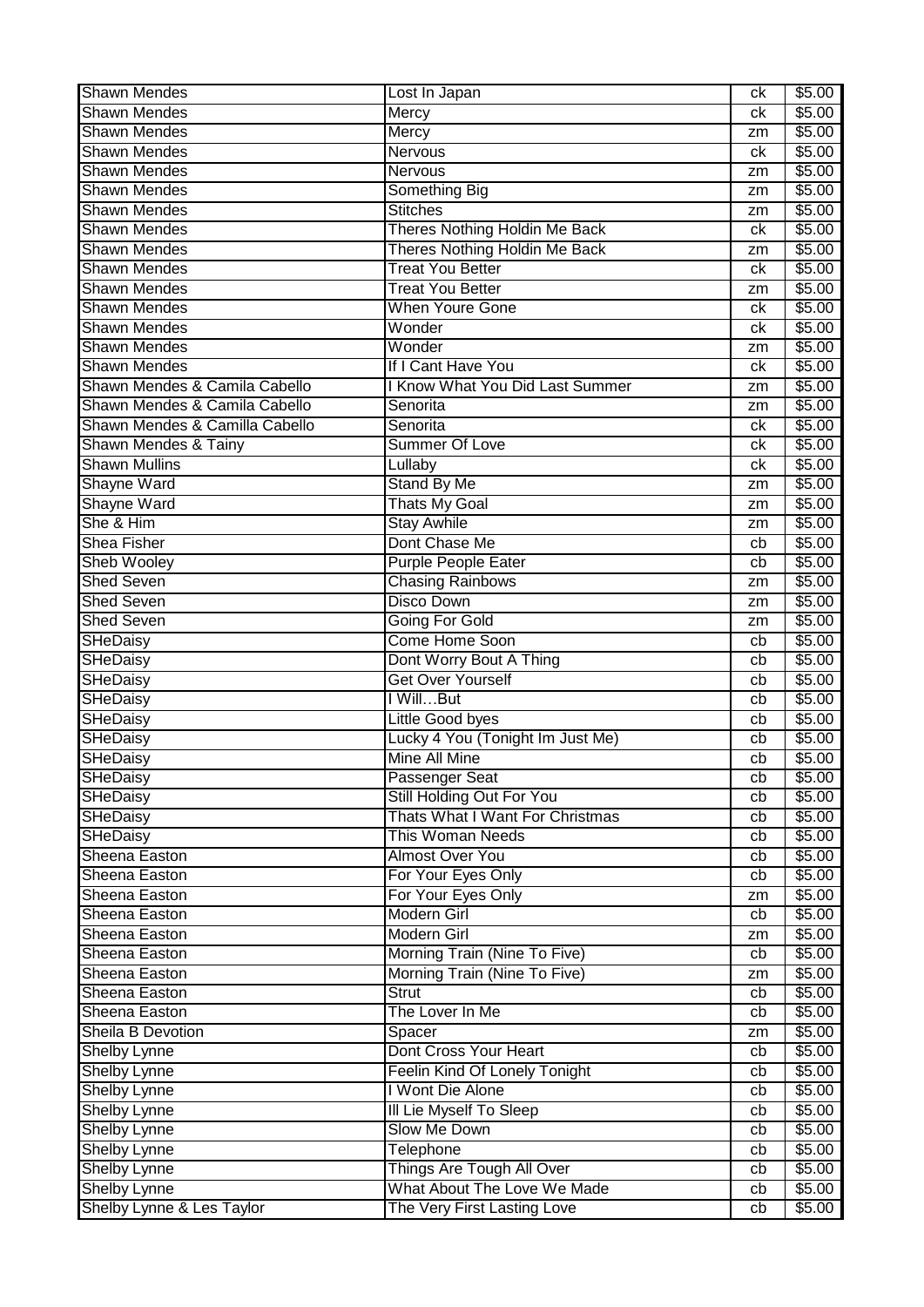| <b>Shelly Fabares</b>                          | Johnny Angel                                     | cb       | \$5.00           |
|------------------------------------------------|--------------------------------------------------|----------|------------------|
| <b>Shelly Fairchild</b>                        | Kiss Me                                          | cb       | \$5.00           |
| <b>Shelly Fairchild</b>                        | <b>Tiny Town</b>                                 | cb       | \$5.00           |
| <b>Shelly Fairchild</b>                        | You Dont Lie Here Anymore                        | cb       | \$5.00           |
| <b>Shelly West</b>                             | Jose Cuervo                                      | cb       | \$5.00           |
| Shelly West & David Frizzell                   | <b>Just Came Here To Dance</b>                   | cb       | \$5.00           |
| Shelly West & David Frizzell                   | Youre The Reason God Made Oklahoma               | cb       | \$5.00           |
| Shenandoah                                     | <b>Building A Home</b>                           | cb       | \$5.00           |
| Shenandoah                                     | Darned If I Dont (Danged If I Do)                | cb       | \$5.00           |
| Shenandoah                                     | <b>Ghost In This House</b>                       | cb       | \$5.00           |
| Shenandoah                                     | <b>Heaven Bound</b>                              | cb       | \$5.00           |
| Shenandoah                                     | I Got You                                        | cb       | \$5.00           |
| Shenandoah                                     | I Want To Be Loved Like That                     | cb       | \$5.00           |
| Shenandoah                                     | If Bubba Can Dance (I Can Too)                   | cb       | \$5.00           |
| Shenandoah                                     | <b>Janie Bakers Love Slave</b>                   | cb       | \$5.00           |
| Shenandoah                                     | Leavins Been A Long Time Comin                   | cb       | \$5.00           |
| Shenandoah                                     | Next To You Next To Me                           | cb       | \$5.00           |
| Shenandoah                                     | <b>Rock My Baby</b>                              | cb       | \$5.00           |
| Shenandoah                                     | The Church On Cumberland Road                    | cb       | \$5.00           |
| Shenandoah                                     | The Moon Over Georgia                            | cb       | \$5.00           |
| Shenandoah                                     | <b>Two Dozen Roses</b>                           | cb       | \$5.00           |
| Shenandoah                                     | <b>What Children Believe</b>                     | cb       | \$5.00           |
| Shenandoah                                     | When You Were Mine                               | cb       | \$5.00           |
| Shenandoah                                     | <b>Wooden Cross</b>                              | cb       | \$5.00           |
| Shenandoah & Alison Krauss                     | Somewhere In The Vicinity Of The Heart           | cb       | \$5.00           |
| Shep & Limelites                               | Daddys Home                                      | cb       | \$5.00           |
| Sheppard                                       | <b>Coming Home</b>                               | ck       | \$8.00           |
| Sheppard                                       | <b>Coming Home</b>                               |          | \$5.00           |
|                                                | Geronimo                                         | zm<br>сk | \$5.00           |
| Sheppard<br>Sheppard                           | Geronimo                                         |          | \$5.00           |
| Sherbet                                        | Howzat                                           | zm<br>ck | \$5.00           |
|                                                | Howzat                                           |          |                  |
| Sherbet                                        | <b>Summer Love</b>                               | zm       | \$5.00           |
| Sherbet<br>Sheridan Smith                      | <b>Priceless</b>                                 | сk       | \$8.00<br>\$5.00 |
|                                                | Drivin Into The Sun                              | zm       |                  |
| <b>Sherrie Austin</b><br><b>Sherrie Austin</b> |                                                  | cb       | \$5.00           |
| <b>Sherrie Austin</b>                          | In The Meantime                                  | cb       | \$5.00           |
| <b>Sherrie Austin</b>                          | Innocent Man<br>Jolene                           | cb       | \$5.00           |
| <b>Sherrie Austin</b>                          | <b>Little Bird</b>                               | cb       | \$5.00           |
|                                                |                                                  | cb       | \$5.00           |
| <b>Sherrie Austin</b>                          | Lucky In Love                                    | cb       | \$5.00           |
| <b>Sherrie Austin</b>                          | Never Been Kissed                                | cb       | \$5.00           |
| <b>Sherrie Austin</b>                          | <b>One Solitary Tear</b>                         | cb       | \$5.00           |
| <b>Sherrie Austin</b>                          | Put Your Heart Into It                           | cb       | \$5.00           |
| <b>Sherrie Austin</b>                          | <b>Streets Of Heaven</b>                         | cb       | \$5.00           |
| <b>Sheryl Crow</b>                             | All I Wanna Do                                   | cb       | \$5.00           |
| <b>Sheryl Crow</b>                             | All I Wanna Do                                   | zm       | \$5.00           |
| <b>Sheryl Crow</b>                             |                                                  | cb       | \$5.00           |
| <b>Sheryl Crow</b>                             | <b>Anything But Down</b>                         |          |                  |
|                                                | <b>Cant Cry Anymore</b>                          | cb       | \$5.00           |
|                                                | Everyday Is A Winding Road                       | ck       | \$5.00           |
| <b>Sheryl Crow</b>                             | Everyday Is A Winding Road                       | zm       | \$5.00           |
| <b>Sheryl Crow</b>                             | If It Makes You Happy                            | ck       | \$5.00           |
| <b>Sheryl Crow</b>                             | If It Makes You Happy                            | zm       | \$5.00           |
| <b>Sheryl Crow</b>                             | If It Makes You Happy & My Favourite Mistake Me  | zm       | \$5.00           |
| <b>Sheryl Crow</b>                             | <b>Kiss That Girl</b>                            | cb       | \$5.00           |
| <b>Sheryl Crow</b><br><b>Sheryl Crow</b>       | <b>Leaving Las Vegas</b>                         | cb       | \$5.00           |
| <b>Sheryl Crow</b>                             | Lets Get Free                                    | cb       | \$5.00           |
| <b>Sheryl Crow</b><br><b>Sheryl Crow</b>       | Light In Your Eyes<br><b>My Favorite Mistake</b> | cb<br>cb | \$5.00<br>\$5.00 |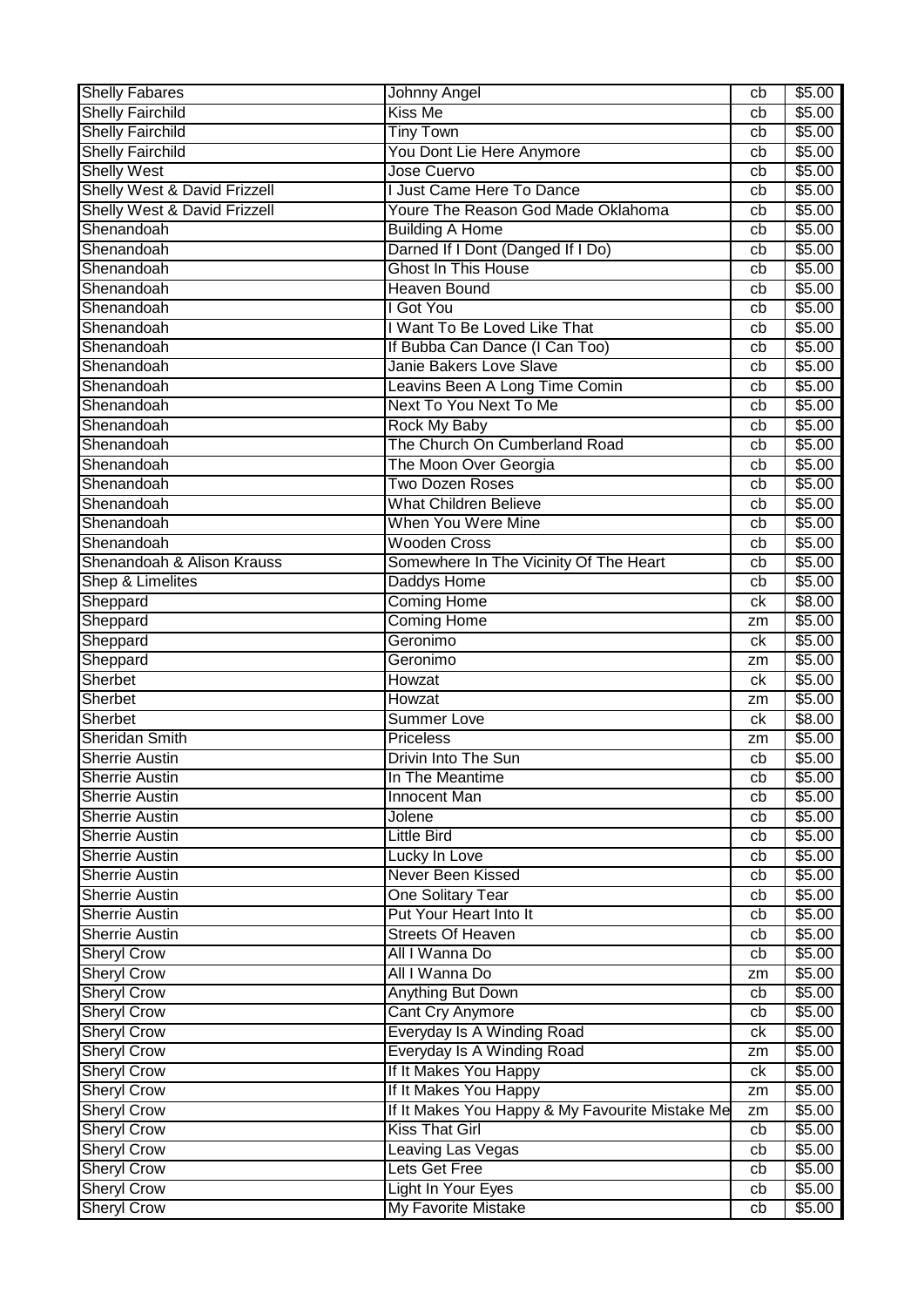| <b>Sheryl Crow</b>                  | My Favourite Mistake                  | zm | \$5.00         |
|-------------------------------------|---------------------------------------|----|----------------|
| <b>Sheryl Crow</b>                  | Soak Up The Sun                       | cb | $\sqrt{$5.00}$ |
| <b>Sheryl Crow</b>                  | <b>Steve McQueen</b>                  | cb | \$5.00         |
| <b>Sheryl Crow</b>                  | <b>Strong Enough</b>                  | cb | \$5.00         |
| <b>Sheryl Crow</b>                  | Sweet Child O Mine                    | ck | \$5.00         |
| <b>Sheryl Crow</b>                  | Sweet Child O Mine                    | zm | \$5.00         |
| <b>Sheryl Crow</b>                  | The First Cut Is The Deepest          | cb | \$5.00         |
| <b>Sheryl Crow</b>                  | The First Cut Is The Deepest          | zm | \$5.00         |
| <b>Sheryl Crow</b>                  | <b>Tomorrow Never Dies</b>            | cb | \$5.00         |
| <b>Sheryl Crow &amp; Kid Rock</b>   | Lean On Me                            | сk | \$5.00         |
| <b>Sheryl Crow &amp; Kid Rock</b>   | Picture                               | сk | \$5.00         |
| Sheryl Crow & Mary Chapin Carpenter | Flesh & Blood                         | сk | \$5.00         |
| Shihad                              | Home Again                            | nz | \$5.00         |
| Shinedown                           | Diamond Eyes (Boom Lay Boom Lay Boom) | cb | \$5.00         |
| Shinedown                           | If You Only Knew                      | cb | \$5.00         |
| Shinedown                           | <b>Second Chance</b>                  | cb | \$5.00         |
| Shinedown                           | Sound Of Madness                      | cb | \$5.00         |
| Shinedown                           | The Crow & The Butterfly              | cb | \$5.00         |
| <b>Shirelles</b>                    | <b>Mama Said</b>                      | cb | \$5.00         |
| <b>Shirelles</b>                    | <b>Soldier Boy</b>                    | cb | \$5.00         |
| <b>Shirelles</b>                    | This Is Dedicated To The One I Love   | cb | \$5.00         |
| <b>Shirelles</b>                    | Will You Love Me Tomorrow             | cb | \$5.00         |
| Shirelles                           | Will You Love Me Tomorrow             | zm | \$5.00         |
| <b>Shires</b>                       | A Thousand Hallelujahs                | zm | \$5.00         |
| <b>Shires</b>                       | <b>My Universe</b>                    | сk | \$5.00         |
| Shirley & Company                   | <b>Shame Shame Shame</b>              | cb | \$5.00         |
| Shirley & Lee                       | Let The Good Times Roll               | cb | \$5.00         |
| <b>Shirley Bassey</b>               | <b>Big Spender</b>                    | сk | \$5.00         |
| <b>Shirley Bassey</b>               | <b>Big Spender</b>                    | zm | \$5.00         |
| <b>Shirley Bassey</b>               | <b>Diamonds Are Forever</b>           | zm | \$5.00         |
| <b>Shirley Bassey</b>               | <b>Get The Party Started</b>          | zm | \$5.00         |
| <b>Shirley Bassey</b>               | Goldfinger                            | cb | \$5.00         |
| <b>Shirley Bassey</b>               | Goldfinger                            | zm | \$5.00         |
| <b>Shirley Bassey</b>               | I (Who Have Nothing)                  | zm | \$5.00         |
| <b>Shirley Bassey</b>               | If I Never Sing Another Song          | zm | \$5.00         |
| Shirley Bassey                      | Kiss Me Honey Honey Kiss Me           | zm | \$5.00         |
| Shirley Bassey                      | Moonraker                             | zm | \$5.00         |
| <b>Shirley Bassey</b>               | <b>Never Never Never</b>              | zm | \$5.00         |
| <b>Shirley Bassey</b>               | This Is My Life                       | zm | \$5.00         |
| <b>Shirley Bassey</b>               | <b>When You Smile</b>                 | zm | \$5.00         |
| <b>Shirley Bassey</b>               | Where Do I Begin Love Story           | zm | \$5.00         |
| <b>Shirley Brown</b>                | Woman To Woman                        | cb | \$5.00         |
| <b>Shocking Blue</b>                | Send Me A Postcard                    | zm | \$5.00         |
| <b>Shocking Blue</b>                | Venus                                 | cb | \$5.00         |
| <b>Shocking Blue</b>                | Venus                                 | zm | \$5.00         |
| Shola Ama                           | You Might Need Somebody               | zm | \$5.00         |
| Shona Laing                         | Glad Im Not A Kennedy                 | nz | \$5.00         |
| Shontelle                           | Impossible                            | cb | \$5.00         |
| Shontelle                           | Impossible                            | zm | \$5.00         |
| Shontelle                           | Say Hello To Goodbye                  | cb | \$5.00         |
| Shooter Jennings                    | 4th Of July                           | cb | \$5.00         |
| Shooter Jennings                    | Gone To Carolina                      | cb | \$5.00         |
| Shooter Jennings                    | <b>Steady At The Wheel</b>            | cb | \$5.00         |
| <b>Short Stack</b>                  | <b>Planets</b>                        | ck | \$8.00         |
| Showaddywaddy                       | A Little Bit Of Soap                  | zm | \$5.00         |
| Showaddywaddy                       | <b>Chain Gang</b>                     | zm | \$5.00         |
| Showaddywaddy                       | Come On Lets Go                       | zm | \$5.00         |
| Showaddywaddy                       | <b>Dancin Party</b>                   | zm | \$5.00         |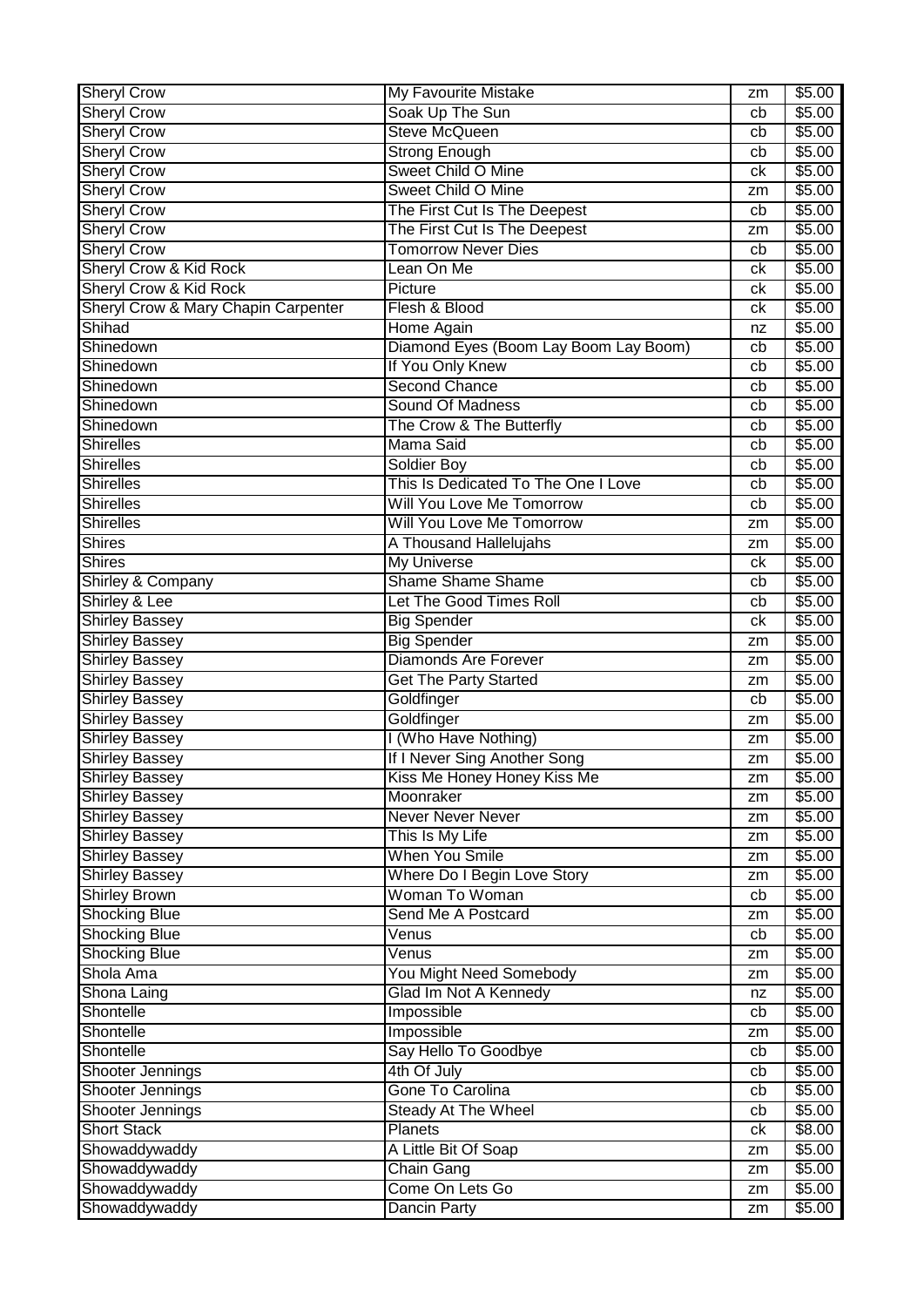| Showaddywaddy                     | Footsteps                                       | zm | \$5.00             |
|-----------------------------------|-------------------------------------------------|----|--------------------|
| Showaddywaddy                     | Heartbeat                                       | zm | \$5.00             |
| Showaddywaddy                     | <b>Heavenly</b>                                 | zm | \$5.00             |
| Showaddywaddy                     | <b>Hey Mister Christmas</b>                     | zm | \$5.00             |
| Showaddywaddy                     | <b>Hey Rock &amp; Roll</b>                      | zm | \$5.00             |
| Showaddywaddy                     | I Wonder Why                                    | zm | \$5.00             |
| Showaddywaddy                     | Im Yours                                        | zm | \$5.00             |
| Showaddywaddy                     | Personality                                     | zm | \$5.00             |
| Showaddywaddy                     | <b>Pretty Little Angel Eyes</b>                 | zm | \$5.00             |
| Showaddywaddy                     | <b>Remember Then</b>                            | zm | \$5.00             |
| Showaddywaddy                     | <b>Rock N Roll Lady</b>                         | zm | \$5.00             |
| Showaddywaddy                     | Sea Cruise                                      | zm | $\overline{$}5.00$ |
| Showaddywaddy                     | Showaddywaddy Medley 1                          | zm | \$5.00             |
| Showaddywaddy                     | Showaddywaddy Medley 2                          | zm | \$5.00             |
| Showaddywaddy                     | <b>Sweet Music</b>                              | zm | \$5.00             |
| Showaddywaddy                     | The Showaddywaddy Medley 3                      | zm | \$5.00             |
| Showaddywaddy                     | <b>Three Steps To Heaven</b>                    | zm | \$5.00             |
| Showaddywaddy                     | Trocadero                                       | zm | \$5.00             |
| Showaddywaddy                     | <b>Under The Moon Of Love</b>                   | zm | \$5.00             |
| Showaddywaddy                     | When                                            | zm | \$5.00             |
| Showaddywaddy                     | Why Do Lovers Break Each Others Hearts (Lower   | zm | \$5.00             |
| Showaddywaddy                     | Why Do Lovers Break Each Others Hearts (Origin  |    | \$5.00             |
| Showaddywaddy                     | <b>Youve Got What It Takes</b>                  | zm | \$5.00             |
|                                   |                                                 | zm |                    |
| Showboat                          | Cant Help Lovin Dat Man                         | zm | \$5.00             |
| Si Cranstoun                      | Dance For Evermore                              | zm | \$5.00             |
| Sia                               | <b>Alive</b>                                    | zm | \$5.00             |
| Sia                               | <b>Big Girls Cry</b>                            | zm | \$5.00             |
| Sia                               | Chandelier                                      | ck | \$5.00             |
| Sia                               | Chandelier                                      | zm | \$5.00             |
| Sia                               | <b>Cheap Thrills</b>                            | zm | \$5.00             |
| Sia                               | Courage To Change                               | ck | \$5.00             |
| Sia                               | Courage To Change                               | zm | \$5.00             |
| Sia                               | <b>Hey Boy</b>                                  | zm | \$5.00             |
| Sia                               | Move Your Body                                  | ck | \$5.00             |
| Sia                               | <b>Move Your Body</b>                           | zm | \$5.00             |
| Sia                               | Never Give Up                                   | сk | \$5.00             |
| Sia                               | <b>Never Give Up</b>                            | zm | \$5.00             |
| Sia                               | Sing For My Life                                | zm | \$5.00             |
| Sia                               | Together                                        | ck | \$5.00             |
| Sia                               | Youre Never Fully Dressed Without A Smile (2014 | zm | \$5.00             |
| Sia & David Guetta                | Titanium                                        | ck | \$5.00             |
| Sia & Kendrick Lamar              | <b>The Greatest</b>                             | ck | \$5.00             |
| Sia & Kendrick Lamar              | <b>The Greatest</b>                             | zm | \$5.00             |
| Sia & Sean Paul                   | Cheap Thrills (Remix)                           | zm | \$5.00             |
| Sigala                            | Easy Love                                       | zm | \$5.00             |
| Sigala & Becky Hill               | Wish You Well                                   | zm | \$5.00             |
| Sigala & Ella Eyre                | Came Here For Love                              | ck | \$5.00             |
| Sigala & Ella Eyre                | <b>Came Here For Love</b>                       | zm | \$5.00             |
| Sigala & James Arthur             | <b>Lasting Lover</b>                            | ck | \$5.00             |
| Sigala & James Arthur             | <b>Lasting Lover</b>                            | zm | \$5.00             |
| Sigala & Paloma Faith             | Lullaby                                         | zm | \$5.00             |
| Sigala & Paloma Faith             | Lullaby (Acoustic Version)                      | zm | \$5.00             |
| Sigala Ella Eyre & Meghan Trainor | <b>Just Got Paid</b>                            | ck | \$5.00             |
| Sigma                             | Nobody To Love                                  | zm | \$5.00             |
| Sigma & Ella Henderson            | Glitterball                                     | zm | \$5.00             |
| Sigma & Paloma Faith              | Changing                                        |    | \$5.00             |
| Sigma & Take That                 |                                                 | zm | \$5.00             |
|                                   | Cry                                             | zm |                    |
| <b>Signature Sound Quartet</b>    | The Old Time Christian Way                      | cb | \$5.00             |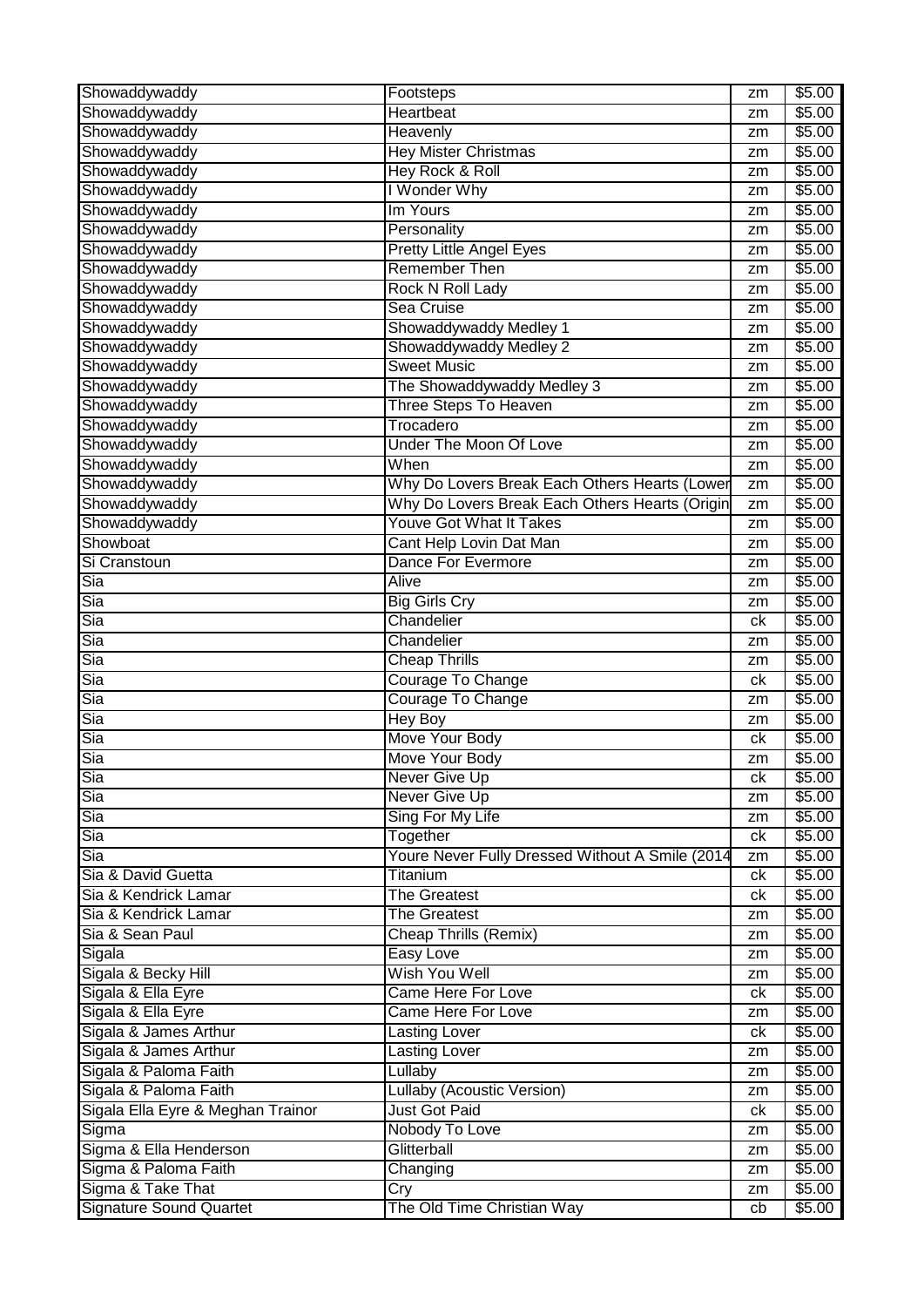| Sigrid<br><b>Strangers</b><br>\$5.00<br>ck<br>\$5.00<br>Sigrid<br><b>Strangers</b><br>zm<br>Silento<br>Watch Me (Whip Nae Nae)<br>\$5.00<br>zm<br>Get A Job<br><b>Silhouettes</b><br>\$5.00<br>cb<br>Silk City & Dua Lipa<br>Electricity<br>\$5.00<br>ck<br>Silk City & Dua Lipa<br>\$5.00<br>Electricity<br>zm<br>\$5.00<br>Silverchair<br>Freak<br>ck<br>Silverchair<br><b>Straight Lines</b><br>\$5.00<br>ck<br>Silverchair<br>The Greatest View<br>\$5.00<br>ck<br>Silverchair<br>\$5.00<br>Tomorrow<br>ck<br>Simon & Garfunkel<br>59th Bridge Street Song (Feelin Groovy)<br>\$5.00<br>ck<br>Simon & Garfunkel<br>59th Street Bridge Song (Feelin Groovy) (No Harm<br>\$5.00<br>zm<br>59th Street Bridge Song (Feelin Groovy) (With Har<br>Simon & Garfunkel<br>\$5.00<br>zm<br>A Hazy Shade Of Winter (No Harmonies)<br>Simon & Garfunkel<br>\$5.00<br>zm<br>Simon & Garfunkel<br>A Hazy Shade Of Winter (With Harmonies)<br>\$5.00<br>zm<br>Simon & Garfunkel<br>\$5.00<br>America<br>ck<br>Simon & Garfunkel<br>America (No Harmony)<br>\$5.00<br>zm<br>Simon & Garfunkel<br>America (With Harmony)<br>\$5.00<br>zm<br><b>Bridge Over Troubled Water</b><br>Simon & Garfunkel<br>\$5.00<br>cb<br><b>Bridge Over Troubled Water</b><br>Simon & Garfunkel<br>\$5.00<br>zm<br>Cecilia<br>Simon & Garfunkel<br>\$5.00<br>ck<br>Simon & Garfunkel<br>Cecilia (No Harmony)<br>\$5.00<br>zm<br>Simon & Garfunkel<br>Cecilia (With Harmony)<br>\$5.00<br>zm<br>Simon & Garfunkel<br>El Condor Pasa<br>\$5.00<br>ck<br>Simon & Garfunkel<br><b>Homeward Bound</b><br>\$5.00<br>ck<br>Simon & Garfunkel<br>Homeward Bound (No Harmony)<br>\$5.00<br>zm<br>Simon & Garfunkel<br>Homeward Bound (With Harmony)<br>\$5.00<br>zm<br>Simon & Garfunkel<br>Am A Rock<br>\$5.00<br>ck<br>Simon & Garfunkel<br>I Am A Rock (No Harmony)<br>\$5.00<br>zm<br>Simon & Garfunkel<br>Am A Rock (With Harmony)<br>\$5.00<br>zm<br><b>Keep The Customer Satisfied</b><br>Simon & Garfunkel<br>\$5.00<br>zm<br>Simon & Garfunkel<br>Keep The Customer Satisfied (No Backing Vocals<br>\$5.00<br>zm<br>Simon & Garfunkel<br>Mrs Robinson<br>\$5.00<br>cb<br>Simon & Garfunkel<br>Mrs Robinson<br>\$5.00<br>zm<br>\$5.00<br>Simon & Garfunkel<br>Only Living Boy In New York (No Harmony)<br>zm<br>Simon & Garfunkel<br>Only Living Boy In New York (With Harmony)<br>\$5.00<br>zm<br>Simon & Garfunkel<br>Scarborough Fair<br>\$5.00<br>ck<br>Scarborough Fair (No Harmony)<br>Simon & Garfunkel<br>\$5.00<br>zm<br>Scarborough Fair (With Harmony)<br>Simon & Garfunkel<br>\$5.00<br>zm<br>Sounds Of Silence<br>Simon & Garfunkel<br>\$5.00<br>cb<br>Simon & Garfunkel<br><b>The Boxer</b><br>\$5.00<br>ck<br>Simon & Garfunkel<br>The Boxer (No Harmony)<br>\$5.00<br>zm<br>Simon & Garfunkel<br>The Boxer (With Harmony)<br>\$5.00<br>zm<br>Simon & Garfunkel<br>The Sound Of Silence (No Harmony)<br>\$5.00<br>zm<br>The Sound Of Silence (With Harmony)<br>Simon & Garfunkel<br>\$5.00<br>zm<br>Simon Webbe<br><b>Coming Around Again</b><br>\$5.00<br>zm<br>Simon Webbe<br>No Worries (Duet Version)<br>\$5.00<br>zm<br>No Worries (Male Solo Version)<br>Simon Webbe<br>\$5.00<br>zm<br><b>Simple Minds</b><br>Alive & Kicking<br>\$5.00<br>ck<br>Simple Minds<br>Alive & Kicking<br>\$5.00<br>zm<br>Simple Minds<br><b>All The Things She Said</b><br>\$5.00<br>zm<br>Simple Minds<br>Chelsea Girl<br>\$5.00<br>zm<br>Dont You (Forget About Me)<br>Simple Minds<br>\$5.00<br>zm<br>Simple Minds<br>Dont You Forget About Me<br>\$5.00<br>cb<br>Simple Minds<br>Hypnotised<br>\$5.00<br>zm<br>Simple Minds<br>Let There Be Love<br>\$5.00<br>zm<br>Simple Minds<br><b>Sanctify Yourself</b><br>\$5.00<br>zm | Sigrid | <b>High Five</b> | zm | \$5.00 |
|--------------------------------------------------------------------------------------------------------------------------------------------------------------------------------------------------------------------------------------------------------------------------------------------------------------------------------------------------------------------------------------------------------------------------------------------------------------------------------------------------------------------------------------------------------------------------------------------------------------------------------------------------------------------------------------------------------------------------------------------------------------------------------------------------------------------------------------------------------------------------------------------------------------------------------------------------------------------------------------------------------------------------------------------------------------------------------------------------------------------------------------------------------------------------------------------------------------------------------------------------------------------------------------------------------------------------------------------------------------------------------------------------------------------------------------------------------------------------------------------------------------------------------------------------------------------------------------------------------------------------------------------------------------------------------------------------------------------------------------------------------------------------------------------------------------------------------------------------------------------------------------------------------------------------------------------------------------------------------------------------------------------------------------------------------------------------------------------------------------------------------------------------------------------------------------------------------------------------------------------------------------------------------------------------------------------------------------------------------------------------------------------------------------------------------------------------------------------------------------------------------------------------------------------------------------------------------------------------------------------------------------------------------------------------------------------------------------------------------------------------------------------------------------------------------------------------------------------------------------------------------------------------------------------------------------------------------------------------------------------------------------------------------------------------------------------------------------------------------------------------------------------------------------------------------------------------------------------------------------------------------------------------------------------------------------------------------------------------------------------------------------------------------------------------------------------------------------------------------------------------------------------------------------------------------------------------------------------------------------------------------------------------------------------------------------------------|--------|------------------|----|--------|
|                                                                                                                                                                                                                                                                                                                                                                                                                                                                                                                                                                                                                                                                                                                                                                                                                                                                                                                                                                                                                                                                                                                                                                                                                                                                                                                                                                                                                                                                                                                                                                                                                                                                                                                                                                                                                                                                                                                                                                                                                                                                                                                                                                                                                                                                                                                                                                                                                                                                                                                                                                                                                                                                                                                                                                                                                                                                                                                                                                                                                                                                                                                                                                                                                                                                                                                                                                                                                                                                                                                                                                                                                                                                                                  |        |                  |    |        |
|                                                                                                                                                                                                                                                                                                                                                                                                                                                                                                                                                                                                                                                                                                                                                                                                                                                                                                                                                                                                                                                                                                                                                                                                                                                                                                                                                                                                                                                                                                                                                                                                                                                                                                                                                                                                                                                                                                                                                                                                                                                                                                                                                                                                                                                                                                                                                                                                                                                                                                                                                                                                                                                                                                                                                                                                                                                                                                                                                                                                                                                                                                                                                                                                                                                                                                                                                                                                                                                                                                                                                                                                                                                                                                  |        |                  |    |        |
|                                                                                                                                                                                                                                                                                                                                                                                                                                                                                                                                                                                                                                                                                                                                                                                                                                                                                                                                                                                                                                                                                                                                                                                                                                                                                                                                                                                                                                                                                                                                                                                                                                                                                                                                                                                                                                                                                                                                                                                                                                                                                                                                                                                                                                                                                                                                                                                                                                                                                                                                                                                                                                                                                                                                                                                                                                                                                                                                                                                                                                                                                                                                                                                                                                                                                                                                                                                                                                                                                                                                                                                                                                                                                                  |        |                  |    |        |
|                                                                                                                                                                                                                                                                                                                                                                                                                                                                                                                                                                                                                                                                                                                                                                                                                                                                                                                                                                                                                                                                                                                                                                                                                                                                                                                                                                                                                                                                                                                                                                                                                                                                                                                                                                                                                                                                                                                                                                                                                                                                                                                                                                                                                                                                                                                                                                                                                                                                                                                                                                                                                                                                                                                                                                                                                                                                                                                                                                                                                                                                                                                                                                                                                                                                                                                                                                                                                                                                                                                                                                                                                                                                                                  |        |                  |    |        |
|                                                                                                                                                                                                                                                                                                                                                                                                                                                                                                                                                                                                                                                                                                                                                                                                                                                                                                                                                                                                                                                                                                                                                                                                                                                                                                                                                                                                                                                                                                                                                                                                                                                                                                                                                                                                                                                                                                                                                                                                                                                                                                                                                                                                                                                                                                                                                                                                                                                                                                                                                                                                                                                                                                                                                                                                                                                                                                                                                                                                                                                                                                                                                                                                                                                                                                                                                                                                                                                                                                                                                                                                                                                                                                  |        |                  |    |        |
|                                                                                                                                                                                                                                                                                                                                                                                                                                                                                                                                                                                                                                                                                                                                                                                                                                                                                                                                                                                                                                                                                                                                                                                                                                                                                                                                                                                                                                                                                                                                                                                                                                                                                                                                                                                                                                                                                                                                                                                                                                                                                                                                                                                                                                                                                                                                                                                                                                                                                                                                                                                                                                                                                                                                                                                                                                                                                                                                                                                                                                                                                                                                                                                                                                                                                                                                                                                                                                                                                                                                                                                                                                                                                                  |        |                  |    |        |
|                                                                                                                                                                                                                                                                                                                                                                                                                                                                                                                                                                                                                                                                                                                                                                                                                                                                                                                                                                                                                                                                                                                                                                                                                                                                                                                                                                                                                                                                                                                                                                                                                                                                                                                                                                                                                                                                                                                                                                                                                                                                                                                                                                                                                                                                                                                                                                                                                                                                                                                                                                                                                                                                                                                                                                                                                                                                                                                                                                                                                                                                                                                                                                                                                                                                                                                                                                                                                                                                                                                                                                                                                                                                                                  |        |                  |    |        |
|                                                                                                                                                                                                                                                                                                                                                                                                                                                                                                                                                                                                                                                                                                                                                                                                                                                                                                                                                                                                                                                                                                                                                                                                                                                                                                                                                                                                                                                                                                                                                                                                                                                                                                                                                                                                                                                                                                                                                                                                                                                                                                                                                                                                                                                                                                                                                                                                                                                                                                                                                                                                                                                                                                                                                                                                                                                                                                                                                                                                                                                                                                                                                                                                                                                                                                                                                                                                                                                                                                                                                                                                                                                                                                  |        |                  |    |        |
|                                                                                                                                                                                                                                                                                                                                                                                                                                                                                                                                                                                                                                                                                                                                                                                                                                                                                                                                                                                                                                                                                                                                                                                                                                                                                                                                                                                                                                                                                                                                                                                                                                                                                                                                                                                                                                                                                                                                                                                                                                                                                                                                                                                                                                                                                                                                                                                                                                                                                                                                                                                                                                                                                                                                                                                                                                                                                                                                                                                                                                                                                                                                                                                                                                                                                                                                                                                                                                                                                                                                                                                                                                                                                                  |        |                  |    |        |
|                                                                                                                                                                                                                                                                                                                                                                                                                                                                                                                                                                                                                                                                                                                                                                                                                                                                                                                                                                                                                                                                                                                                                                                                                                                                                                                                                                                                                                                                                                                                                                                                                                                                                                                                                                                                                                                                                                                                                                                                                                                                                                                                                                                                                                                                                                                                                                                                                                                                                                                                                                                                                                                                                                                                                                                                                                                                                                                                                                                                                                                                                                                                                                                                                                                                                                                                                                                                                                                                                                                                                                                                                                                                                                  |        |                  |    |        |
|                                                                                                                                                                                                                                                                                                                                                                                                                                                                                                                                                                                                                                                                                                                                                                                                                                                                                                                                                                                                                                                                                                                                                                                                                                                                                                                                                                                                                                                                                                                                                                                                                                                                                                                                                                                                                                                                                                                                                                                                                                                                                                                                                                                                                                                                                                                                                                                                                                                                                                                                                                                                                                                                                                                                                                                                                                                                                                                                                                                                                                                                                                                                                                                                                                                                                                                                                                                                                                                                                                                                                                                                                                                                                                  |        |                  |    |        |
|                                                                                                                                                                                                                                                                                                                                                                                                                                                                                                                                                                                                                                                                                                                                                                                                                                                                                                                                                                                                                                                                                                                                                                                                                                                                                                                                                                                                                                                                                                                                                                                                                                                                                                                                                                                                                                                                                                                                                                                                                                                                                                                                                                                                                                                                                                                                                                                                                                                                                                                                                                                                                                                                                                                                                                                                                                                                                                                                                                                                                                                                                                                                                                                                                                                                                                                                                                                                                                                                                                                                                                                                                                                                                                  |        |                  |    |        |
|                                                                                                                                                                                                                                                                                                                                                                                                                                                                                                                                                                                                                                                                                                                                                                                                                                                                                                                                                                                                                                                                                                                                                                                                                                                                                                                                                                                                                                                                                                                                                                                                                                                                                                                                                                                                                                                                                                                                                                                                                                                                                                                                                                                                                                                                                                                                                                                                                                                                                                                                                                                                                                                                                                                                                                                                                                                                                                                                                                                                                                                                                                                                                                                                                                                                                                                                                                                                                                                                                                                                                                                                                                                                                                  |        |                  |    |        |
|                                                                                                                                                                                                                                                                                                                                                                                                                                                                                                                                                                                                                                                                                                                                                                                                                                                                                                                                                                                                                                                                                                                                                                                                                                                                                                                                                                                                                                                                                                                                                                                                                                                                                                                                                                                                                                                                                                                                                                                                                                                                                                                                                                                                                                                                                                                                                                                                                                                                                                                                                                                                                                                                                                                                                                                                                                                                                                                                                                                                                                                                                                                                                                                                                                                                                                                                                                                                                                                                                                                                                                                                                                                                                                  |        |                  |    |        |
|                                                                                                                                                                                                                                                                                                                                                                                                                                                                                                                                                                                                                                                                                                                                                                                                                                                                                                                                                                                                                                                                                                                                                                                                                                                                                                                                                                                                                                                                                                                                                                                                                                                                                                                                                                                                                                                                                                                                                                                                                                                                                                                                                                                                                                                                                                                                                                                                                                                                                                                                                                                                                                                                                                                                                                                                                                                                                                                                                                                                                                                                                                                                                                                                                                                                                                                                                                                                                                                                                                                                                                                                                                                                                                  |        |                  |    |        |
|                                                                                                                                                                                                                                                                                                                                                                                                                                                                                                                                                                                                                                                                                                                                                                                                                                                                                                                                                                                                                                                                                                                                                                                                                                                                                                                                                                                                                                                                                                                                                                                                                                                                                                                                                                                                                                                                                                                                                                                                                                                                                                                                                                                                                                                                                                                                                                                                                                                                                                                                                                                                                                                                                                                                                                                                                                                                                                                                                                                                                                                                                                                                                                                                                                                                                                                                                                                                                                                                                                                                                                                                                                                                                                  |        |                  |    |        |
|                                                                                                                                                                                                                                                                                                                                                                                                                                                                                                                                                                                                                                                                                                                                                                                                                                                                                                                                                                                                                                                                                                                                                                                                                                                                                                                                                                                                                                                                                                                                                                                                                                                                                                                                                                                                                                                                                                                                                                                                                                                                                                                                                                                                                                                                                                                                                                                                                                                                                                                                                                                                                                                                                                                                                                                                                                                                                                                                                                                                                                                                                                                                                                                                                                                                                                                                                                                                                                                                                                                                                                                                                                                                                                  |        |                  |    |        |
|                                                                                                                                                                                                                                                                                                                                                                                                                                                                                                                                                                                                                                                                                                                                                                                                                                                                                                                                                                                                                                                                                                                                                                                                                                                                                                                                                                                                                                                                                                                                                                                                                                                                                                                                                                                                                                                                                                                                                                                                                                                                                                                                                                                                                                                                                                                                                                                                                                                                                                                                                                                                                                                                                                                                                                                                                                                                                                                                                                                                                                                                                                                                                                                                                                                                                                                                                                                                                                                                                                                                                                                                                                                                                                  |        |                  |    |        |
|                                                                                                                                                                                                                                                                                                                                                                                                                                                                                                                                                                                                                                                                                                                                                                                                                                                                                                                                                                                                                                                                                                                                                                                                                                                                                                                                                                                                                                                                                                                                                                                                                                                                                                                                                                                                                                                                                                                                                                                                                                                                                                                                                                                                                                                                                                                                                                                                                                                                                                                                                                                                                                                                                                                                                                                                                                                                                                                                                                                                                                                                                                                                                                                                                                                                                                                                                                                                                                                                                                                                                                                                                                                                                                  |        |                  |    |        |
|                                                                                                                                                                                                                                                                                                                                                                                                                                                                                                                                                                                                                                                                                                                                                                                                                                                                                                                                                                                                                                                                                                                                                                                                                                                                                                                                                                                                                                                                                                                                                                                                                                                                                                                                                                                                                                                                                                                                                                                                                                                                                                                                                                                                                                                                                                                                                                                                                                                                                                                                                                                                                                                                                                                                                                                                                                                                                                                                                                                                                                                                                                                                                                                                                                                                                                                                                                                                                                                                                                                                                                                                                                                                                                  |        |                  |    |        |
|                                                                                                                                                                                                                                                                                                                                                                                                                                                                                                                                                                                                                                                                                                                                                                                                                                                                                                                                                                                                                                                                                                                                                                                                                                                                                                                                                                                                                                                                                                                                                                                                                                                                                                                                                                                                                                                                                                                                                                                                                                                                                                                                                                                                                                                                                                                                                                                                                                                                                                                                                                                                                                                                                                                                                                                                                                                                                                                                                                                                                                                                                                                                                                                                                                                                                                                                                                                                                                                                                                                                                                                                                                                                                                  |        |                  |    |        |
|                                                                                                                                                                                                                                                                                                                                                                                                                                                                                                                                                                                                                                                                                                                                                                                                                                                                                                                                                                                                                                                                                                                                                                                                                                                                                                                                                                                                                                                                                                                                                                                                                                                                                                                                                                                                                                                                                                                                                                                                                                                                                                                                                                                                                                                                                                                                                                                                                                                                                                                                                                                                                                                                                                                                                                                                                                                                                                                                                                                                                                                                                                                                                                                                                                                                                                                                                                                                                                                                                                                                                                                                                                                                                                  |        |                  |    |        |
|                                                                                                                                                                                                                                                                                                                                                                                                                                                                                                                                                                                                                                                                                                                                                                                                                                                                                                                                                                                                                                                                                                                                                                                                                                                                                                                                                                                                                                                                                                                                                                                                                                                                                                                                                                                                                                                                                                                                                                                                                                                                                                                                                                                                                                                                                                                                                                                                                                                                                                                                                                                                                                                                                                                                                                                                                                                                                                                                                                                                                                                                                                                                                                                                                                                                                                                                                                                                                                                                                                                                                                                                                                                                                                  |        |                  |    |        |
|                                                                                                                                                                                                                                                                                                                                                                                                                                                                                                                                                                                                                                                                                                                                                                                                                                                                                                                                                                                                                                                                                                                                                                                                                                                                                                                                                                                                                                                                                                                                                                                                                                                                                                                                                                                                                                                                                                                                                                                                                                                                                                                                                                                                                                                                                                                                                                                                                                                                                                                                                                                                                                                                                                                                                                                                                                                                                                                                                                                                                                                                                                                                                                                                                                                                                                                                                                                                                                                                                                                                                                                                                                                                                                  |        |                  |    |        |
|                                                                                                                                                                                                                                                                                                                                                                                                                                                                                                                                                                                                                                                                                                                                                                                                                                                                                                                                                                                                                                                                                                                                                                                                                                                                                                                                                                                                                                                                                                                                                                                                                                                                                                                                                                                                                                                                                                                                                                                                                                                                                                                                                                                                                                                                                                                                                                                                                                                                                                                                                                                                                                                                                                                                                                                                                                                                                                                                                                                                                                                                                                                                                                                                                                                                                                                                                                                                                                                                                                                                                                                                                                                                                                  |        |                  |    |        |
|                                                                                                                                                                                                                                                                                                                                                                                                                                                                                                                                                                                                                                                                                                                                                                                                                                                                                                                                                                                                                                                                                                                                                                                                                                                                                                                                                                                                                                                                                                                                                                                                                                                                                                                                                                                                                                                                                                                                                                                                                                                                                                                                                                                                                                                                                                                                                                                                                                                                                                                                                                                                                                                                                                                                                                                                                                                                                                                                                                                                                                                                                                                                                                                                                                                                                                                                                                                                                                                                                                                                                                                                                                                                                                  |        |                  |    |        |
|                                                                                                                                                                                                                                                                                                                                                                                                                                                                                                                                                                                                                                                                                                                                                                                                                                                                                                                                                                                                                                                                                                                                                                                                                                                                                                                                                                                                                                                                                                                                                                                                                                                                                                                                                                                                                                                                                                                                                                                                                                                                                                                                                                                                                                                                                                                                                                                                                                                                                                                                                                                                                                                                                                                                                                                                                                                                                                                                                                                                                                                                                                                                                                                                                                                                                                                                                                                                                                                                                                                                                                                                                                                                                                  |        |                  |    |        |
|                                                                                                                                                                                                                                                                                                                                                                                                                                                                                                                                                                                                                                                                                                                                                                                                                                                                                                                                                                                                                                                                                                                                                                                                                                                                                                                                                                                                                                                                                                                                                                                                                                                                                                                                                                                                                                                                                                                                                                                                                                                                                                                                                                                                                                                                                                                                                                                                                                                                                                                                                                                                                                                                                                                                                                                                                                                                                                                                                                                                                                                                                                                                                                                                                                                                                                                                                                                                                                                                                                                                                                                                                                                                                                  |        |                  |    |        |
|                                                                                                                                                                                                                                                                                                                                                                                                                                                                                                                                                                                                                                                                                                                                                                                                                                                                                                                                                                                                                                                                                                                                                                                                                                                                                                                                                                                                                                                                                                                                                                                                                                                                                                                                                                                                                                                                                                                                                                                                                                                                                                                                                                                                                                                                                                                                                                                                                                                                                                                                                                                                                                                                                                                                                                                                                                                                                                                                                                                                                                                                                                                                                                                                                                                                                                                                                                                                                                                                                                                                                                                                                                                                                                  |        |                  |    |        |
|                                                                                                                                                                                                                                                                                                                                                                                                                                                                                                                                                                                                                                                                                                                                                                                                                                                                                                                                                                                                                                                                                                                                                                                                                                                                                                                                                                                                                                                                                                                                                                                                                                                                                                                                                                                                                                                                                                                                                                                                                                                                                                                                                                                                                                                                                                                                                                                                                                                                                                                                                                                                                                                                                                                                                                                                                                                                                                                                                                                                                                                                                                                                                                                                                                                                                                                                                                                                                                                                                                                                                                                                                                                                                                  |        |                  |    |        |
|                                                                                                                                                                                                                                                                                                                                                                                                                                                                                                                                                                                                                                                                                                                                                                                                                                                                                                                                                                                                                                                                                                                                                                                                                                                                                                                                                                                                                                                                                                                                                                                                                                                                                                                                                                                                                                                                                                                                                                                                                                                                                                                                                                                                                                                                                                                                                                                                                                                                                                                                                                                                                                                                                                                                                                                                                                                                                                                                                                                                                                                                                                                                                                                                                                                                                                                                                                                                                                                                                                                                                                                                                                                                                                  |        |                  |    |        |
|                                                                                                                                                                                                                                                                                                                                                                                                                                                                                                                                                                                                                                                                                                                                                                                                                                                                                                                                                                                                                                                                                                                                                                                                                                                                                                                                                                                                                                                                                                                                                                                                                                                                                                                                                                                                                                                                                                                                                                                                                                                                                                                                                                                                                                                                                                                                                                                                                                                                                                                                                                                                                                                                                                                                                                                                                                                                                                                                                                                                                                                                                                                                                                                                                                                                                                                                                                                                                                                                                                                                                                                                                                                                                                  |        |                  |    |        |
|                                                                                                                                                                                                                                                                                                                                                                                                                                                                                                                                                                                                                                                                                                                                                                                                                                                                                                                                                                                                                                                                                                                                                                                                                                                                                                                                                                                                                                                                                                                                                                                                                                                                                                                                                                                                                                                                                                                                                                                                                                                                                                                                                                                                                                                                                                                                                                                                                                                                                                                                                                                                                                                                                                                                                                                                                                                                                                                                                                                                                                                                                                                                                                                                                                                                                                                                                                                                                                                                                                                                                                                                                                                                                                  |        |                  |    |        |
|                                                                                                                                                                                                                                                                                                                                                                                                                                                                                                                                                                                                                                                                                                                                                                                                                                                                                                                                                                                                                                                                                                                                                                                                                                                                                                                                                                                                                                                                                                                                                                                                                                                                                                                                                                                                                                                                                                                                                                                                                                                                                                                                                                                                                                                                                                                                                                                                                                                                                                                                                                                                                                                                                                                                                                                                                                                                                                                                                                                                                                                                                                                                                                                                                                                                                                                                                                                                                                                                                                                                                                                                                                                                                                  |        |                  |    |        |
|                                                                                                                                                                                                                                                                                                                                                                                                                                                                                                                                                                                                                                                                                                                                                                                                                                                                                                                                                                                                                                                                                                                                                                                                                                                                                                                                                                                                                                                                                                                                                                                                                                                                                                                                                                                                                                                                                                                                                                                                                                                                                                                                                                                                                                                                                                                                                                                                                                                                                                                                                                                                                                                                                                                                                                                                                                                                                                                                                                                                                                                                                                                                                                                                                                                                                                                                                                                                                                                                                                                                                                                                                                                                                                  |        |                  |    |        |
|                                                                                                                                                                                                                                                                                                                                                                                                                                                                                                                                                                                                                                                                                                                                                                                                                                                                                                                                                                                                                                                                                                                                                                                                                                                                                                                                                                                                                                                                                                                                                                                                                                                                                                                                                                                                                                                                                                                                                                                                                                                                                                                                                                                                                                                                                                                                                                                                                                                                                                                                                                                                                                                                                                                                                                                                                                                                                                                                                                                                                                                                                                                                                                                                                                                                                                                                                                                                                                                                                                                                                                                                                                                                                                  |        |                  |    |        |
|                                                                                                                                                                                                                                                                                                                                                                                                                                                                                                                                                                                                                                                                                                                                                                                                                                                                                                                                                                                                                                                                                                                                                                                                                                                                                                                                                                                                                                                                                                                                                                                                                                                                                                                                                                                                                                                                                                                                                                                                                                                                                                                                                                                                                                                                                                                                                                                                                                                                                                                                                                                                                                                                                                                                                                                                                                                                                                                                                                                                                                                                                                                                                                                                                                                                                                                                                                                                                                                                                                                                                                                                                                                                                                  |        |                  |    |        |
|                                                                                                                                                                                                                                                                                                                                                                                                                                                                                                                                                                                                                                                                                                                                                                                                                                                                                                                                                                                                                                                                                                                                                                                                                                                                                                                                                                                                                                                                                                                                                                                                                                                                                                                                                                                                                                                                                                                                                                                                                                                                                                                                                                                                                                                                                                                                                                                                                                                                                                                                                                                                                                                                                                                                                                                                                                                                                                                                                                                                                                                                                                                                                                                                                                                                                                                                                                                                                                                                                                                                                                                                                                                                                                  |        |                  |    |        |
|                                                                                                                                                                                                                                                                                                                                                                                                                                                                                                                                                                                                                                                                                                                                                                                                                                                                                                                                                                                                                                                                                                                                                                                                                                                                                                                                                                                                                                                                                                                                                                                                                                                                                                                                                                                                                                                                                                                                                                                                                                                                                                                                                                                                                                                                                                                                                                                                                                                                                                                                                                                                                                                                                                                                                                                                                                                                                                                                                                                                                                                                                                                                                                                                                                                                                                                                                                                                                                                                                                                                                                                                                                                                                                  |        |                  |    |        |
|                                                                                                                                                                                                                                                                                                                                                                                                                                                                                                                                                                                                                                                                                                                                                                                                                                                                                                                                                                                                                                                                                                                                                                                                                                                                                                                                                                                                                                                                                                                                                                                                                                                                                                                                                                                                                                                                                                                                                                                                                                                                                                                                                                                                                                                                                                                                                                                                                                                                                                                                                                                                                                                                                                                                                                                                                                                                                                                                                                                                                                                                                                                                                                                                                                                                                                                                                                                                                                                                                                                                                                                                                                                                                                  |        |                  |    |        |
|                                                                                                                                                                                                                                                                                                                                                                                                                                                                                                                                                                                                                                                                                                                                                                                                                                                                                                                                                                                                                                                                                                                                                                                                                                                                                                                                                                                                                                                                                                                                                                                                                                                                                                                                                                                                                                                                                                                                                                                                                                                                                                                                                                                                                                                                                                                                                                                                                                                                                                                                                                                                                                                                                                                                                                                                                                                                                                                                                                                                                                                                                                                                                                                                                                                                                                                                                                                                                                                                                                                                                                                                                                                                                                  |        |                  |    |        |
|                                                                                                                                                                                                                                                                                                                                                                                                                                                                                                                                                                                                                                                                                                                                                                                                                                                                                                                                                                                                                                                                                                                                                                                                                                                                                                                                                                                                                                                                                                                                                                                                                                                                                                                                                                                                                                                                                                                                                                                                                                                                                                                                                                                                                                                                                                                                                                                                                                                                                                                                                                                                                                                                                                                                                                                                                                                                                                                                                                                                                                                                                                                                                                                                                                                                                                                                                                                                                                                                                                                                                                                                                                                                                                  |        |                  |    |        |
|                                                                                                                                                                                                                                                                                                                                                                                                                                                                                                                                                                                                                                                                                                                                                                                                                                                                                                                                                                                                                                                                                                                                                                                                                                                                                                                                                                                                                                                                                                                                                                                                                                                                                                                                                                                                                                                                                                                                                                                                                                                                                                                                                                                                                                                                                                                                                                                                                                                                                                                                                                                                                                                                                                                                                                                                                                                                                                                                                                                                                                                                                                                                                                                                                                                                                                                                                                                                                                                                                                                                                                                                                                                                                                  |        |                  |    |        |
|                                                                                                                                                                                                                                                                                                                                                                                                                                                                                                                                                                                                                                                                                                                                                                                                                                                                                                                                                                                                                                                                                                                                                                                                                                                                                                                                                                                                                                                                                                                                                                                                                                                                                                                                                                                                                                                                                                                                                                                                                                                                                                                                                                                                                                                                                                                                                                                                                                                                                                                                                                                                                                                                                                                                                                                                                                                                                                                                                                                                                                                                                                                                                                                                                                                                                                                                                                                                                                                                                                                                                                                                                                                                                                  |        |                  |    |        |
|                                                                                                                                                                                                                                                                                                                                                                                                                                                                                                                                                                                                                                                                                                                                                                                                                                                                                                                                                                                                                                                                                                                                                                                                                                                                                                                                                                                                                                                                                                                                                                                                                                                                                                                                                                                                                                                                                                                                                                                                                                                                                                                                                                                                                                                                                                                                                                                                                                                                                                                                                                                                                                                                                                                                                                                                                                                                                                                                                                                                                                                                                                                                                                                                                                                                                                                                                                                                                                                                                                                                                                                                                                                                                                  |        |                  |    |        |
|                                                                                                                                                                                                                                                                                                                                                                                                                                                                                                                                                                                                                                                                                                                                                                                                                                                                                                                                                                                                                                                                                                                                                                                                                                                                                                                                                                                                                                                                                                                                                                                                                                                                                                                                                                                                                                                                                                                                                                                                                                                                                                                                                                                                                                                                                                                                                                                                                                                                                                                                                                                                                                                                                                                                                                                                                                                                                                                                                                                                                                                                                                                                                                                                                                                                                                                                                                                                                                                                                                                                                                                                                                                                                                  |        |                  |    |        |
|                                                                                                                                                                                                                                                                                                                                                                                                                                                                                                                                                                                                                                                                                                                                                                                                                                                                                                                                                                                                                                                                                                                                                                                                                                                                                                                                                                                                                                                                                                                                                                                                                                                                                                                                                                                                                                                                                                                                                                                                                                                                                                                                                                                                                                                                                                                                                                                                                                                                                                                                                                                                                                                                                                                                                                                                                                                                                                                                                                                                                                                                                                                                                                                                                                                                                                                                                                                                                                                                                                                                                                                                                                                                                                  |        |                  |    |        |
|                                                                                                                                                                                                                                                                                                                                                                                                                                                                                                                                                                                                                                                                                                                                                                                                                                                                                                                                                                                                                                                                                                                                                                                                                                                                                                                                                                                                                                                                                                                                                                                                                                                                                                                                                                                                                                                                                                                                                                                                                                                                                                                                                                                                                                                                                                                                                                                                                                                                                                                                                                                                                                                                                                                                                                                                                                                                                                                                                                                                                                                                                                                                                                                                                                                                                                                                                                                                                                                                                                                                                                                                                                                                                                  |        |                  |    |        |
|                                                                                                                                                                                                                                                                                                                                                                                                                                                                                                                                                                                                                                                                                                                                                                                                                                                                                                                                                                                                                                                                                                                                                                                                                                                                                                                                                                                                                                                                                                                                                                                                                                                                                                                                                                                                                                                                                                                                                                                                                                                                                                                                                                                                                                                                                                                                                                                                                                                                                                                                                                                                                                                                                                                                                                                                                                                                                                                                                                                                                                                                                                                                                                                                                                                                                                                                                                                                                                                                                                                                                                                                                                                                                                  |        |                  |    |        |
|                                                                                                                                                                                                                                                                                                                                                                                                                                                                                                                                                                                                                                                                                                                                                                                                                                                                                                                                                                                                                                                                                                                                                                                                                                                                                                                                                                                                                                                                                                                                                                                                                                                                                                                                                                                                                                                                                                                                                                                                                                                                                                                                                                                                                                                                                                                                                                                                                                                                                                                                                                                                                                                                                                                                                                                                                                                                                                                                                                                                                                                                                                                                                                                                                                                                                                                                                                                                                                                                                                                                                                                                                                                                                                  |        |                  |    |        |
|                                                                                                                                                                                                                                                                                                                                                                                                                                                                                                                                                                                                                                                                                                                                                                                                                                                                                                                                                                                                                                                                                                                                                                                                                                                                                                                                                                                                                                                                                                                                                                                                                                                                                                                                                                                                                                                                                                                                                                                                                                                                                                                                                                                                                                                                                                                                                                                                                                                                                                                                                                                                                                                                                                                                                                                                                                                                                                                                                                                                                                                                                                                                                                                                                                                                                                                                                                                                                                                                                                                                                                                                                                                                                                  |        |                  |    |        |
|                                                                                                                                                                                                                                                                                                                                                                                                                                                                                                                                                                                                                                                                                                                                                                                                                                                                                                                                                                                                                                                                                                                                                                                                                                                                                                                                                                                                                                                                                                                                                                                                                                                                                                                                                                                                                                                                                                                                                                                                                                                                                                                                                                                                                                                                                                                                                                                                                                                                                                                                                                                                                                                                                                                                                                                                                                                                                                                                                                                                                                                                                                                                                                                                                                                                                                                                                                                                                                                                                                                                                                                                                                                                                                  |        |                  |    |        |
|                                                                                                                                                                                                                                                                                                                                                                                                                                                                                                                                                                                                                                                                                                                                                                                                                                                                                                                                                                                                                                                                                                                                                                                                                                                                                                                                                                                                                                                                                                                                                                                                                                                                                                                                                                                                                                                                                                                                                                                                                                                                                                                                                                                                                                                                                                                                                                                                                                                                                                                                                                                                                                                                                                                                                                                                                                                                                                                                                                                                                                                                                                                                                                                                                                                                                                                                                                                                                                                                                                                                                                                                                                                                                                  |        |                  |    |        |
|                                                                                                                                                                                                                                                                                                                                                                                                                                                                                                                                                                                                                                                                                                                                                                                                                                                                                                                                                                                                                                                                                                                                                                                                                                                                                                                                                                                                                                                                                                                                                                                                                                                                                                                                                                                                                                                                                                                                                                                                                                                                                                                                                                                                                                                                                                                                                                                                                                                                                                                                                                                                                                                                                                                                                                                                                                                                                                                                                                                                                                                                                                                                                                                                                                                                                                                                                                                                                                                                                                                                                                                                                                                                                                  |        |                  |    |        |
|                                                                                                                                                                                                                                                                                                                                                                                                                                                                                                                                                                                                                                                                                                                                                                                                                                                                                                                                                                                                                                                                                                                                                                                                                                                                                                                                                                                                                                                                                                                                                                                                                                                                                                                                                                                                                                                                                                                                                                                                                                                                                                                                                                                                                                                                                                                                                                                                                                                                                                                                                                                                                                                                                                                                                                                                                                                                                                                                                                                                                                                                                                                                                                                                                                                                                                                                                                                                                                                                                                                                                                                                                                                                                                  |        |                  |    |        |
|                                                                                                                                                                                                                                                                                                                                                                                                                                                                                                                                                                                                                                                                                                                                                                                                                                                                                                                                                                                                                                                                                                                                                                                                                                                                                                                                                                                                                                                                                                                                                                                                                                                                                                                                                                                                                                                                                                                                                                                                                                                                                                                                                                                                                                                                                                                                                                                                                                                                                                                                                                                                                                                                                                                                                                                                                                                                                                                                                                                                                                                                                                                                                                                                                                                                                                                                                                                                                                                                                                                                                                                                                                                                                                  |        |                  |    |        |
|                                                                                                                                                                                                                                                                                                                                                                                                                                                                                                                                                                                                                                                                                                                                                                                                                                                                                                                                                                                                                                                                                                                                                                                                                                                                                                                                                                                                                                                                                                                                                                                                                                                                                                                                                                                                                                                                                                                                                                                                                                                                                                                                                                                                                                                                                                                                                                                                                                                                                                                                                                                                                                                                                                                                                                                                                                                                                                                                                                                                                                                                                                                                                                                                                                                                                                                                                                                                                                                                                                                                                                                                                                                                                                  |        |                  |    |        |
|                                                                                                                                                                                                                                                                                                                                                                                                                                                                                                                                                                                                                                                                                                                                                                                                                                                                                                                                                                                                                                                                                                                                                                                                                                                                                                                                                                                                                                                                                                                                                                                                                                                                                                                                                                                                                                                                                                                                                                                                                                                                                                                                                                                                                                                                                                                                                                                                                                                                                                                                                                                                                                                                                                                                                                                                                                                                                                                                                                                                                                                                                                                                                                                                                                                                                                                                                                                                                                                                                                                                                                                                                                                                                                  |        |                  |    |        |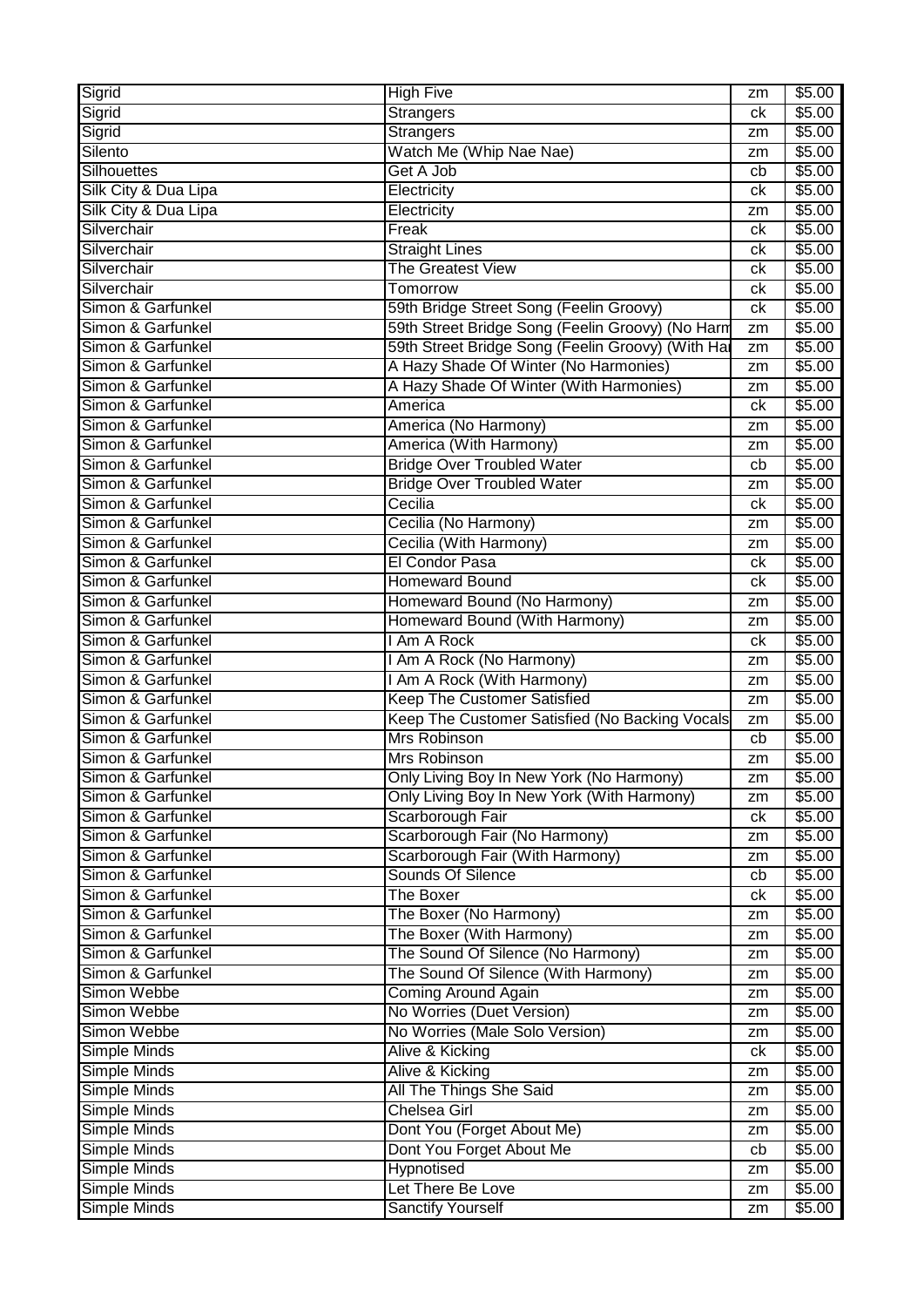| Simple Plan                   | Addicted                                         | cb | \$5.00             |
|-------------------------------|--------------------------------------------------|----|--------------------|
| Simple Plan                   | Crazy                                            | cb | \$5.00             |
| Simple Plan                   | Id Do Anything                                   | cb | \$5.00             |
| Simple Plan                   | Perfect                                          | cb | \$5.00             |
| Simple Plan                   | <b>Shut Up</b>                                   | cb | \$5.00             |
| Simple Plan                   | Untitled (How Can This Happen To Me)             | cb | \$5.00             |
| Simple Plan                   | Welcome To My Life                               | cb | \$5.00             |
| Simple Plan                   | When Im Gone                                     | cb | \$5.00             |
| Simple Plan                   | Your Love Is A Lie                               | cb | \$5.00             |
| <b>Simply Red</b>             | A New Flame                                      | zm | \$5.00             |
| <b>Simply Red</b>             | Come To My Aid (Live In Chile 2009)              | zm | \$5.00             |
| <b>Simply Red</b>             | Evry Time We Say Goodbye                         | zm | $\overline{$}5.00$ |
| <b>Simply Red</b>             | Fairground                                       |    | \$5.00             |
| <b>Simply Red</b>             | Fake (Live In Chile 2009)                        | zm | \$5.00             |
|                               | For Your Babies                                  | zm | \$5.00             |
| Simply Red                    |                                                  | zm |                    |
| Simply Red                    | <b>Holding Back The Years</b>                    | cb | \$5.00             |
| <b>Simply Red</b>             | <b>Holding Back The Years</b>                    | zm | \$5.00             |
| <b>Simply Red</b>             | If You Dont Know Me By Now                       | cb | \$5.00             |
| <b>Simply Red</b>             | If You Dont Know Me By Now                       | zm | \$5.00             |
| <b>Simply Red</b>             | Its Only Love (Live In Chile 2009)               | zm | \$5.00             |
| <b>Simply Red</b>             | Moneys Too Tight To Mention                      | ck | \$5.00             |
| <b>Simply Red</b>             | Moneys Too Tight To Mention                      | zm | \$5.00             |
| <b>Simply Red</b>             | Moneys Too Tight To Mention (Live In Chile 2009) | zm | \$5.00             |
| <b>Simply Red</b>             | Moneys Too Tight To Mention+Stars (medley)       | zm | \$5.00             |
| <b>Simply Red</b>             | Something Got Me Started                         | zm | \$5.00             |
| Simply Red                    | Something Got Me Started (Live In Chile 2009)    | zm | \$5.00             |
| <b>Simply Red</b>             | <b>Stars</b>                                     | zm | \$5.00             |
| <b>Simply Red</b>             | Sunrise                                          | zm | \$5.00             |
| <b>Simply Red</b>             | The Right Thing                                  | zm | \$5.00             |
| <b>Simply Red</b>             | The Right Thing (Live In Chile 2009)             | zm | \$5.00             |
| <b>Simply Red</b>             | Your Mirror (Live In Chile 2009)                 | zm | \$5.00             |
| <b>Sinead OConnor</b>         | Nothing Compares 2 U                             | cb | $\overline{$}5.00$ |
| <b>Sinead Oconnor</b>         | Nothing Compares 2 U                             | zm | \$5.00             |
| <b>Singing Nun</b>            | Dominique                                        | cb | \$5.00             |
| Sinitta                       | So Macho                                         | zm | \$5.00             |
| Sinitta                       | Toy Boy                                          | zm | \$5.00             |
| Siouxsie & The Banshees       | <b>Happy House</b>                               | zm | \$5.00             |
| Sir Mix A Lot                 | <b>Baby Got Back</b>                             | cb | \$5.00             |
| Sir Mix A Lot                 | <b>Baby Got Back [Explicit]</b>                  | zm | \$5.00             |
| Sisqo                         | <b>Thong Song</b>                                | zm | \$5.00             |
| <b>Sister Act</b>             | Hail Holy Queen (No Vocals At All)               | zm | \$5.00             |
| Sister Act                    | I Will Follow Him (No Vocals At All)             | zm | \$5.00             |
| <b>Sister Act</b>             | My Guy (My God) (No Vocals At All)               | zm | \$5.00             |
| <b>Sister Act</b>             | Oh Happy Day                                     | zm | \$5.00             |
| <b>Sister Act</b>             | Shout                                            | zm | \$5.00             |
| <b>Sister Act</b>             | The Lounge Medley (For Solo Singer)              | zm | \$5.00             |
| <b>Sister Act The Musical</b> | The Life I Never Led                             | zm | \$5.00             |
| <b>Sister Hazel</b>           | <b>All For You</b>                               | cb | \$5.00             |
| <b>Sister Hazel</b>           | <b>Beautiful Thing</b>                           | cb | \$5.00             |
| <b>Sister Hazel</b>           | Champagne High                                   | cb | \$5.00             |
| <b>Sister Hazel</b>           | <b>Change Your Mind</b>                          | cb | \$5.00             |
| Sister Hazel                  | Happy                                            | cb | \$5.00             |
| Sister Hazel                  | <b>Thank You</b>                                 | cb | \$5.00             |
| Sister Sledge                 | Frankie                                          | zm | \$5.00             |
| <b>Sister Sledge</b>          | <b>Hes The Greatest Dancer</b>                   | zm | \$5.00             |
| Sister Sledge                 | Lost In Music                                    | zm | \$5.00             |
| <b>Sister Sledge</b>          | Lost In Music & We Are Family Medley             | zm | \$5.00             |
| <b>Sister Sledge</b>          | <b>Thinking Of You</b>                           | zm | \$5.00             |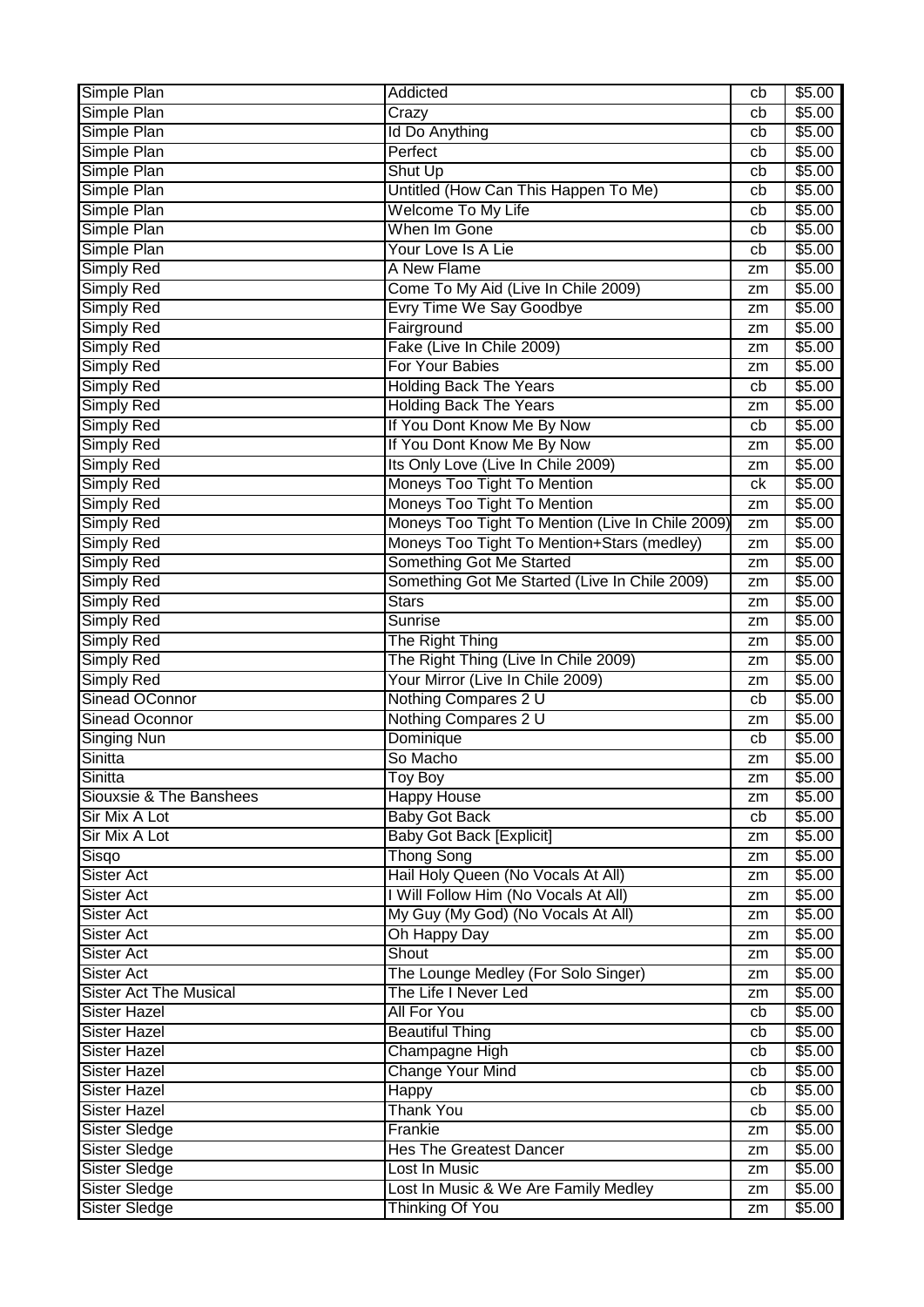| Sister Sledge<br>We Are Family<br>$\sqrt{$5.00}$<br>zm<br>Sisters Wade<br>Dont Let Me Down<br>\$5.00<br>cb<br><b>Breathe</b><br><b>Sixpence None The Richer</b><br>\$5.00<br>cb<br><b>Sixpence None The Richer</b><br><b>Breathe Your Name</b><br>\$5.00<br>cb<br><b>Sixpence None The Richer</b><br><b>Dancing Queen</b><br>\$5.00<br>cb<br>Sixpence None The Richer<br>Dont Dream Its Over<br>\$5.00<br>cb<br><b>Sixpence None The Richer</b><br>Down & Out Of Time<br>\$5.00<br>cb<br>Sixpence None The Richer<br><b>I</b> Need Love<br>\$5.00<br>cb<br><b>Sixpence None The Richer</b><br><b>Kiss Me</b><br>\$5.00<br>cb<br>Sixpence None The Richer<br><b>Kiss Me</b><br>\$5.00<br>zm<br><b>Sixpence None The Richer</b><br>\$5.00<br>Moving On<br>cb<br><b>Sixpence None The Richer</b><br><b>There She Goes</b><br>\$5.00<br>cb<br><b>Sixwire</b><br>Look At Me Now<br>\$5.00<br>cb<br><b>Sixwire</b><br><b>Way Too Deep</b><br>\$5.00<br>cb<br>Am I That Easy To Forget<br><b>Skeeter Davis</b><br>\$5.00<br>cb<br><b>Fuel To The Flame</b><br>\$5.00<br><b>Skeeter Davis</b><br>cb<br>Gonna Get Along Without You Now<br>\$5.00<br><b>Skeeter Davis</b><br>cb<br>He Says The Same Things To Me<br>\$5.00<br><b>Skeeter Davis</b><br>cb<br>Homebreaker<br><b>Skeeter Davis</b><br>\$5.00<br>cb<br>Cant Help You) Im Falling Too<br><b>Skeeter Davis</b><br>\$5.00<br>cb<br>I Cant Stay Mad At You<br><b>Skeeter Davis</b><br>\$5.00<br>cb<br>Im A Lover (Not A Fighter)<br>\$5.00<br>Skeeter Davis<br>cb<br>Im Saving My Love<br><b>Skeeter Davis</b><br>\$5.00<br>cb<br>My Last Date (With You)<br><b>Skeeter Davis</b><br>\$5.00<br>cb<br><b>Skeeter Davis</b><br>Optimistic<br>\$5.00<br>cb<br><b>Set Him Free</b><br>\$5.00<br><b>Skeeter Davis</b><br>cb<br>The End Of The World<br>\$5.00<br><b>Skeeter Davis</b><br>cb<br>What Does It Take (To Keep A Man Like You Sati<br><b>Skeeter Davis</b><br>\$5.00<br>cb<br>Where I Outght To Be<br><b>Skeeter Davis</b><br>\$5.00<br>cb<br><b>Take My Hand</b><br>Skerryvore<br>\$5.00<br>zm<br><b>Skid Row</b><br><b>18 &amp; Life</b><br>\$5.00<br>cb<br><b>Skid Row</b><br><b>Remember You</b><br>\$5.00<br>cb<br><b>Skids</b><br>\$5.00<br>Into The Valley<br>zm<br>Burning A Hole In My Heart<br><b>Skip Ewing</b><br>\$5.00<br>cb<br>\$5.00<br><b>Skip Ewing</b><br><b>Christmas Carol</b><br>cb<br><b>Skunk Anansie</b><br>Weak<br>\$5.00<br>zm<br>All My Friends Are Getting Married<br><b>Skyhooks</b><br>\$5.00<br>ck<br><b>Skyhooks</b><br>Ego Is Not A Dirty Word<br>\$8.00<br>ck<br><b>Skyhooks</b><br><b>Horror Movie</b><br>\$5.00<br>ck<br><b>Skyhooks</b><br>Jukebox In Siberia<br>\$8.00<br>ck<br>Livin In The 70's<br><b>Skyhooks</b><br>\$8.00<br>ck<br><b>Skyhooks</b><br>You Just Like Me Cos Im Good In Bed<br>\$8.00<br>ck<br><b>Skyliners</b><br>Since I Dont Have You<br>\$5.00<br>zm<br>Coz I Luv You<br>Slade<br>\$5.00<br>zm<br><b>Cum On Feel The Noize</b><br>\$5.00<br>Slade<br>ck<br>\$5.00<br>Slade<br>Cum On Feel The Noize<br>zm<br>\$5.00<br>Slade<br>Everyday<br>zm<br>Mama Weer All Crazee Now<br>Slade<br>\$5.00<br>zm<br>Slade<br>Merry Xmas Everybody<br>\$5.00<br>zm<br>Skweeze Me Pleeze Me<br>Slade<br>\$5.00<br>zm<br>Slade<br><b>Slade Medley</b><br>\$5.00<br>zm<br>Take Me Bak Ome<br>Slade<br>\$5.00<br>zm<br>Slaughter<br>Fly To The Angels<br>\$5.00<br>cb<br>By A Fire Of Gidgee Coal<br><b>Slim Dusty</b><br>\$8.00<br>ck<br>Camooweal<br>\$8.00<br><b>Slim Dusty</b><br>ck<br>Charleville<br>\$8.00<br><b>Slim Dusty</b><br>ck | <b>Sister Sledge</b> | We Are Family          | cb | \$5.00 |
|-----------------------------------------------------------------------------------------------------------------------------------------------------------------------------------------------------------------------------------------------------------------------------------------------------------------------------------------------------------------------------------------------------------------------------------------------------------------------------------------------------------------------------------------------------------------------------------------------------------------------------------------------------------------------------------------------------------------------------------------------------------------------------------------------------------------------------------------------------------------------------------------------------------------------------------------------------------------------------------------------------------------------------------------------------------------------------------------------------------------------------------------------------------------------------------------------------------------------------------------------------------------------------------------------------------------------------------------------------------------------------------------------------------------------------------------------------------------------------------------------------------------------------------------------------------------------------------------------------------------------------------------------------------------------------------------------------------------------------------------------------------------------------------------------------------------------------------------------------------------------------------------------------------------------------------------------------------------------------------------------------------------------------------------------------------------------------------------------------------------------------------------------------------------------------------------------------------------------------------------------------------------------------------------------------------------------------------------------------------------------------------------------------------------------------------------------------------------------------------------------------------------------------------------------------------------------------------------------------------------------------------------------------------------------------------------------------------------------------------------------------------------------------------------------------------------------------------------------------------------------------------------------------------------------------------------------------------------------------------------------------------------------------------------------------------------------------------------------------------------------------------------------------------------------------------------------------------------------------------------------------------------------------------------------------------------------------------------------------------------------------------------------------------------------------------------------------------------------------------------------------------------------------------------------|----------------------|------------------------|----|--------|
|                                                                                                                                                                                                                                                                                                                                                                                                                                                                                                                                                                                                                                                                                                                                                                                                                                                                                                                                                                                                                                                                                                                                                                                                                                                                                                                                                                                                                                                                                                                                                                                                                                                                                                                                                                                                                                                                                                                                                                                                                                                                                                                                                                                                                                                                                                                                                                                                                                                                                                                                                                                                                                                                                                                                                                                                                                                                                                                                                                                                                                                                                                                                                                                                                                                                                                                                                                                                                                                                                                                                               |                      |                        |    |        |
|                                                                                                                                                                                                                                                                                                                                                                                                                                                                                                                                                                                                                                                                                                                                                                                                                                                                                                                                                                                                                                                                                                                                                                                                                                                                                                                                                                                                                                                                                                                                                                                                                                                                                                                                                                                                                                                                                                                                                                                                                                                                                                                                                                                                                                                                                                                                                                                                                                                                                                                                                                                                                                                                                                                                                                                                                                                                                                                                                                                                                                                                                                                                                                                                                                                                                                                                                                                                                                                                                                                                               |                      |                        |    |        |
|                                                                                                                                                                                                                                                                                                                                                                                                                                                                                                                                                                                                                                                                                                                                                                                                                                                                                                                                                                                                                                                                                                                                                                                                                                                                                                                                                                                                                                                                                                                                                                                                                                                                                                                                                                                                                                                                                                                                                                                                                                                                                                                                                                                                                                                                                                                                                                                                                                                                                                                                                                                                                                                                                                                                                                                                                                                                                                                                                                                                                                                                                                                                                                                                                                                                                                                                                                                                                                                                                                                                               |                      |                        |    |        |
|                                                                                                                                                                                                                                                                                                                                                                                                                                                                                                                                                                                                                                                                                                                                                                                                                                                                                                                                                                                                                                                                                                                                                                                                                                                                                                                                                                                                                                                                                                                                                                                                                                                                                                                                                                                                                                                                                                                                                                                                                                                                                                                                                                                                                                                                                                                                                                                                                                                                                                                                                                                                                                                                                                                                                                                                                                                                                                                                                                                                                                                                                                                                                                                                                                                                                                                                                                                                                                                                                                                                               |                      |                        |    |        |
|                                                                                                                                                                                                                                                                                                                                                                                                                                                                                                                                                                                                                                                                                                                                                                                                                                                                                                                                                                                                                                                                                                                                                                                                                                                                                                                                                                                                                                                                                                                                                                                                                                                                                                                                                                                                                                                                                                                                                                                                                                                                                                                                                                                                                                                                                                                                                                                                                                                                                                                                                                                                                                                                                                                                                                                                                                                                                                                                                                                                                                                                                                                                                                                                                                                                                                                                                                                                                                                                                                                                               |                      |                        |    |        |
|                                                                                                                                                                                                                                                                                                                                                                                                                                                                                                                                                                                                                                                                                                                                                                                                                                                                                                                                                                                                                                                                                                                                                                                                                                                                                                                                                                                                                                                                                                                                                                                                                                                                                                                                                                                                                                                                                                                                                                                                                                                                                                                                                                                                                                                                                                                                                                                                                                                                                                                                                                                                                                                                                                                                                                                                                                                                                                                                                                                                                                                                                                                                                                                                                                                                                                                                                                                                                                                                                                                                               |                      |                        |    |        |
|                                                                                                                                                                                                                                                                                                                                                                                                                                                                                                                                                                                                                                                                                                                                                                                                                                                                                                                                                                                                                                                                                                                                                                                                                                                                                                                                                                                                                                                                                                                                                                                                                                                                                                                                                                                                                                                                                                                                                                                                                                                                                                                                                                                                                                                                                                                                                                                                                                                                                                                                                                                                                                                                                                                                                                                                                                                                                                                                                                                                                                                                                                                                                                                                                                                                                                                                                                                                                                                                                                                                               |                      |                        |    |        |
|                                                                                                                                                                                                                                                                                                                                                                                                                                                                                                                                                                                                                                                                                                                                                                                                                                                                                                                                                                                                                                                                                                                                                                                                                                                                                                                                                                                                                                                                                                                                                                                                                                                                                                                                                                                                                                                                                                                                                                                                                                                                                                                                                                                                                                                                                                                                                                                                                                                                                                                                                                                                                                                                                                                                                                                                                                                                                                                                                                                                                                                                                                                                                                                                                                                                                                                                                                                                                                                                                                                                               |                      |                        |    |        |
|                                                                                                                                                                                                                                                                                                                                                                                                                                                                                                                                                                                                                                                                                                                                                                                                                                                                                                                                                                                                                                                                                                                                                                                                                                                                                                                                                                                                                                                                                                                                                                                                                                                                                                                                                                                                                                                                                                                                                                                                                                                                                                                                                                                                                                                                                                                                                                                                                                                                                                                                                                                                                                                                                                                                                                                                                                                                                                                                                                                                                                                                                                                                                                                                                                                                                                                                                                                                                                                                                                                                               |                      |                        |    |        |
|                                                                                                                                                                                                                                                                                                                                                                                                                                                                                                                                                                                                                                                                                                                                                                                                                                                                                                                                                                                                                                                                                                                                                                                                                                                                                                                                                                                                                                                                                                                                                                                                                                                                                                                                                                                                                                                                                                                                                                                                                                                                                                                                                                                                                                                                                                                                                                                                                                                                                                                                                                                                                                                                                                                                                                                                                                                                                                                                                                                                                                                                                                                                                                                                                                                                                                                                                                                                                                                                                                                                               |                      |                        |    |        |
|                                                                                                                                                                                                                                                                                                                                                                                                                                                                                                                                                                                                                                                                                                                                                                                                                                                                                                                                                                                                                                                                                                                                                                                                                                                                                                                                                                                                                                                                                                                                                                                                                                                                                                                                                                                                                                                                                                                                                                                                                                                                                                                                                                                                                                                                                                                                                                                                                                                                                                                                                                                                                                                                                                                                                                                                                                                                                                                                                                                                                                                                                                                                                                                                                                                                                                                                                                                                                                                                                                                                               |                      |                        |    |        |
|                                                                                                                                                                                                                                                                                                                                                                                                                                                                                                                                                                                                                                                                                                                                                                                                                                                                                                                                                                                                                                                                                                                                                                                                                                                                                                                                                                                                                                                                                                                                                                                                                                                                                                                                                                                                                                                                                                                                                                                                                                                                                                                                                                                                                                                                                                                                                                                                                                                                                                                                                                                                                                                                                                                                                                                                                                                                                                                                                                                                                                                                                                                                                                                                                                                                                                                                                                                                                                                                                                                                               |                      |                        |    |        |
|                                                                                                                                                                                                                                                                                                                                                                                                                                                                                                                                                                                                                                                                                                                                                                                                                                                                                                                                                                                                                                                                                                                                                                                                                                                                                                                                                                                                                                                                                                                                                                                                                                                                                                                                                                                                                                                                                                                                                                                                                                                                                                                                                                                                                                                                                                                                                                                                                                                                                                                                                                                                                                                                                                                                                                                                                                                                                                                                                                                                                                                                                                                                                                                                                                                                                                                                                                                                                                                                                                                                               |                      |                        |    |        |
|                                                                                                                                                                                                                                                                                                                                                                                                                                                                                                                                                                                                                                                                                                                                                                                                                                                                                                                                                                                                                                                                                                                                                                                                                                                                                                                                                                                                                                                                                                                                                                                                                                                                                                                                                                                                                                                                                                                                                                                                                                                                                                                                                                                                                                                                                                                                                                                                                                                                                                                                                                                                                                                                                                                                                                                                                                                                                                                                                                                                                                                                                                                                                                                                                                                                                                                                                                                                                                                                                                                                               |                      |                        |    |        |
|                                                                                                                                                                                                                                                                                                                                                                                                                                                                                                                                                                                                                                                                                                                                                                                                                                                                                                                                                                                                                                                                                                                                                                                                                                                                                                                                                                                                                                                                                                                                                                                                                                                                                                                                                                                                                                                                                                                                                                                                                                                                                                                                                                                                                                                                                                                                                                                                                                                                                                                                                                                                                                                                                                                                                                                                                                                                                                                                                                                                                                                                                                                                                                                                                                                                                                                                                                                                                                                                                                                                               |                      |                        |    |        |
|                                                                                                                                                                                                                                                                                                                                                                                                                                                                                                                                                                                                                                                                                                                                                                                                                                                                                                                                                                                                                                                                                                                                                                                                                                                                                                                                                                                                                                                                                                                                                                                                                                                                                                                                                                                                                                                                                                                                                                                                                                                                                                                                                                                                                                                                                                                                                                                                                                                                                                                                                                                                                                                                                                                                                                                                                                                                                                                                                                                                                                                                                                                                                                                                                                                                                                                                                                                                                                                                                                                                               |                      |                        |    |        |
|                                                                                                                                                                                                                                                                                                                                                                                                                                                                                                                                                                                                                                                                                                                                                                                                                                                                                                                                                                                                                                                                                                                                                                                                                                                                                                                                                                                                                                                                                                                                                                                                                                                                                                                                                                                                                                                                                                                                                                                                                                                                                                                                                                                                                                                                                                                                                                                                                                                                                                                                                                                                                                                                                                                                                                                                                                                                                                                                                                                                                                                                                                                                                                                                                                                                                                                                                                                                                                                                                                                                               |                      |                        |    |        |
|                                                                                                                                                                                                                                                                                                                                                                                                                                                                                                                                                                                                                                                                                                                                                                                                                                                                                                                                                                                                                                                                                                                                                                                                                                                                                                                                                                                                                                                                                                                                                                                                                                                                                                                                                                                                                                                                                                                                                                                                                                                                                                                                                                                                                                                                                                                                                                                                                                                                                                                                                                                                                                                                                                                                                                                                                                                                                                                                                                                                                                                                                                                                                                                                                                                                                                                                                                                                                                                                                                                                               |                      |                        |    |        |
|                                                                                                                                                                                                                                                                                                                                                                                                                                                                                                                                                                                                                                                                                                                                                                                                                                                                                                                                                                                                                                                                                                                                                                                                                                                                                                                                                                                                                                                                                                                                                                                                                                                                                                                                                                                                                                                                                                                                                                                                                                                                                                                                                                                                                                                                                                                                                                                                                                                                                                                                                                                                                                                                                                                                                                                                                                                                                                                                                                                                                                                                                                                                                                                                                                                                                                                                                                                                                                                                                                                                               |                      |                        |    |        |
|                                                                                                                                                                                                                                                                                                                                                                                                                                                                                                                                                                                                                                                                                                                                                                                                                                                                                                                                                                                                                                                                                                                                                                                                                                                                                                                                                                                                                                                                                                                                                                                                                                                                                                                                                                                                                                                                                                                                                                                                                                                                                                                                                                                                                                                                                                                                                                                                                                                                                                                                                                                                                                                                                                                                                                                                                                                                                                                                                                                                                                                                                                                                                                                                                                                                                                                                                                                                                                                                                                                                               |                      |                        |    |        |
|                                                                                                                                                                                                                                                                                                                                                                                                                                                                                                                                                                                                                                                                                                                                                                                                                                                                                                                                                                                                                                                                                                                                                                                                                                                                                                                                                                                                                                                                                                                                                                                                                                                                                                                                                                                                                                                                                                                                                                                                                                                                                                                                                                                                                                                                                                                                                                                                                                                                                                                                                                                                                                                                                                                                                                                                                                                                                                                                                                                                                                                                                                                                                                                                                                                                                                                                                                                                                                                                                                                                               |                      |                        |    |        |
|                                                                                                                                                                                                                                                                                                                                                                                                                                                                                                                                                                                                                                                                                                                                                                                                                                                                                                                                                                                                                                                                                                                                                                                                                                                                                                                                                                                                                                                                                                                                                                                                                                                                                                                                                                                                                                                                                                                                                                                                                                                                                                                                                                                                                                                                                                                                                                                                                                                                                                                                                                                                                                                                                                                                                                                                                                                                                                                                                                                                                                                                                                                                                                                                                                                                                                                                                                                                                                                                                                                                               |                      |                        |    |        |
|                                                                                                                                                                                                                                                                                                                                                                                                                                                                                                                                                                                                                                                                                                                                                                                                                                                                                                                                                                                                                                                                                                                                                                                                                                                                                                                                                                                                                                                                                                                                                                                                                                                                                                                                                                                                                                                                                                                                                                                                                                                                                                                                                                                                                                                                                                                                                                                                                                                                                                                                                                                                                                                                                                                                                                                                                                                                                                                                                                                                                                                                                                                                                                                                                                                                                                                                                                                                                                                                                                                                               |                      |                        |    |        |
|                                                                                                                                                                                                                                                                                                                                                                                                                                                                                                                                                                                                                                                                                                                                                                                                                                                                                                                                                                                                                                                                                                                                                                                                                                                                                                                                                                                                                                                                                                                                                                                                                                                                                                                                                                                                                                                                                                                                                                                                                                                                                                                                                                                                                                                                                                                                                                                                                                                                                                                                                                                                                                                                                                                                                                                                                                                                                                                                                                                                                                                                                                                                                                                                                                                                                                                                                                                                                                                                                                                                               |                      |                        |    |        |
|                                                                                                                                                                                                                                                                                                                                                                                                                                                                                                                                                                                                                                                                                                                                                                                                                                                                                                                                                                                                                                                                                                                                                                                                                                                                                                                                                                                                                                                                                                                                                                                                                                                                                                                                                                                                                                                                                                                                                                                                                                                                                                                                                                                                                                                                                                                                                                                                                                                                                                                                                                                                                                                                                                                                                                                                                                                                                                                                                                                                                                                                                                                                                                                                                                                                                                                                                                                                                                                                                                                                               |                      |                        |    |        |
|                                                                                                                                                                                                                                                                                                                                                                                                                                                                                                                                                                                                                                                                                                                                                                                                                                                                                                                                                                                                                                                                                                                                                                                                                                                                                                                                                                                                                                                                                                                                                                                                                                                                                                                                                                                                                                                                                                                                                                                                                                                                                                                                                                                                                                                                                                                                                                                                                                                                                                                                                                                                                                                                                                                                                                                                                                                                                                                                                                                                                                                                                                                                                                                                                                                                                                                                                                                                                                                                                                                                               |                      |                        |    |        |
|                                                                                                                                                                                                                                                                                                                                                                                                                                                                                                                                                                                                                                                                                                                                                                                                                                                                                                                                                                                                                                                                                                                                                                                                                                                                                                                                                                                                                                                                                                                                                                                                                                                                                                                                                                                                                                                                                                                                                                                                                                                                                                                                                                                                                                                                                                                                                                                                                                                                                                                                                                                                                                                                                                                                                                                                                                                                                                                                                                                                                                                                                                                                                                                                                                                                                                                                                                                                                                                                                                                                               |                      |                        |    |        |
|                                                                                                                                                                                                                                                                                                                                                                                                                                                                                                                                                                                                                                                                                                                                                                                                                                                                                                                                                                                                                                                                                                                                                                                                                                                                                                                                                                                                                                                                                                                                                                                                                                                                                                                                                                                                                                                                                                                                                                                                                                                                                                                                                                                                                                                                                                                                                                                                                                                                                                                                                                                                                                                                                                                                                                                                                                                                                                                                                                                                                                                                                                                                                                                                                                                                                                                                                                                                                                                                                                                                               |                      |                        |    |        |
|                                                                                                                                                                                                                                                                                                                                                                                                                                                                                                                                                                                                                                                                                                                                                                                                                                                                                                                                                                                                                                                                                                                                                                                                                                                                                                                                                                                                                                                                                                                                                                                                                                                                                                                                                                                                                                                                                                                                                                                                                                                                                                                                                                                                                                                                                                                                                                                                                                                                                                                                                                                                                                                                                                                                                                                                                                                                                                                                                                                                                                                                                                                                                                                                                                                                                                                                                                                                                                                                                                                                               |                      |                        |    |        |
|                                                                                                                                                                                                                                                                                                                                                                                                                                                                                                                                                                                                                                                                                                                                                                                                                                                                                                                                                                                                                                                                                                                                                                                                                                                                                                                                                                                                                                                                                                                                                                                                                                                                                                                                                                                                                                                                                                                                                                                                                                                                                                                                                                                                                                                                                                                                                                                                                                                                                                                                                                                                                                                                                                                                                                                                                                                                                                                                                                                                                                                                                                                                                                                                                                                                                                                                                                                                                                                                                                                                               |                      |                        |    |        |
|                                                                                                                                                                                                                                                                                                                                                                                                                                                                                                                                                                                                                                                                                                                                                                                                                                                                                                                                                                                                                                                                                                                                                                                                                                                                                                                                                                                                                                                                                                                                                                                                                                                                                                                                                                                                                                                                                                                                                                                                                                                                                                                                                                                                                                                                                                                                                                                                                                                                                                                                                                                                                                                                                                                                                                                                                                                                                                                                                                                                                                                                                                                                                                                                                                                                                                                                                                                                                                                                                                                                               |                      |                        |    |        |
|                                                                                                                                                                                                                                                                                                                                                                                                                                                                                                                                                                                                                                                                                                                                                                                                                                                                                                                                                                                                                                                                                                                                                                                                                                                                                                                                                                                                                                                                                                                                                                                                                                                                                                                                                                                                                                                                                                                                                                                                                                                                                                                                                                                                                                                                                                                                                                                                                                                                                                                                                                                                                                                                                                                                                                                                                                                                                                                                                                                                                                                                                                                                                                                                                                                                                                                                                                                                                                                                                                                                               |                      |                        |    |        |
|                                                                                                                                                                                                                                                                                                                                                                                                                                                                                                                                                                                                                                                                                                                                                                                                                                                                                                                                                                                                                                                                                                                                                                                                                                                                                                                                                                                                                                                                                                                                                                                                                                                                                                                                                                                                                                                                                                                                                                                                                                                                                                                                                                                                                                                                                                                                                                                                                                                                                                                                                                                                                                                                                                                                                                                                                                                                                                                                                                                                                                                                                                                                                                                                                                                                                                                                                                                                                                                                                                                                               |                      |                        |    |        |
|                                                                                                                                                                                                                                                                                                                                                                                                                                                                                                                                                                                                                                                                                                                                                                                                                                                                                                                                                                                                                                                                                                                                                                                                                                                                                                                                                                                                                                                                                                                                                                                                                                                                                                                                                                                                                                                                                                                                                                                                                                                                                                                                                                                                                                                                                                                                                                                                                                                                                                                                                                                                                                                                                                                                                                                                                                                                                                                                                                                                                                                                                                                                                                                                                                                                                                                                                                                                                                                                                                                                               |                      |                        |    |        |
|                                                                                                                                                                                                                                                                                                                                                                                                                                                                                                                                                                                                                                                                                                                                                                                                                                                                                                                                                                                                                                                                                                                                                                                                                                                                                                                                                                                                                                                                                                                                                                                                                                                                                                                                                                                                                                                                                                                                                                                                                                                                                                                                                                                                                                                                                                                                                                                                                                                                                                                                                                                                                                                                                                                                                                                                                                                                                                                                                                                                                                                                                                                                                                                                                                                                                                                                                                                                                                                                                                                                               |                      |                        |    |        |
|                                                                                                                                                                                                                                                                                                                                                                                                                                                                                                                                                                                                                                                                                                                                                                                                                                                                                                                                                                                                                                                                                                                                                                                                                                                                                                                                                                                                                                                                                                                                                                                                                                                                                                                                                                                                                                                                                                                                                                                                                                                                                                                                                                                                                                                                                                                                                                                                                                                                                                                                                                                                                                                                                                                                                                                                                                                                                                                                                                                                                                                                                                                                                                                                                                                                                                                                                                                                                                                                                                                                               |                      |                        |    |        |
|                                                                                                                                                                                                                                                                                                                                                                                                                                                                                                                                                                                                                                                                                                                                                                                                                                                                                                                                                                                                                                                                                                                                                                                                                                                                                                                                                                                                                                                                                                                                                                                                                                                                                                                                                                                                                                                                                                                                                                                                                                                                                                                                                                                                                                                                                                                                                                                                                                                                                                                                                                                                                                                                                                                                                                                                                                                                                                                                                                                                                                                                                                                                                                                                                                                                                                                                                                                                                                                                                                                                               |                      |                        |    |        |
|                                                                                                                                                                                                                                                                                                                                                                                                                                                                                                                                                                                                                                                                                                                                                                                                                                                                                                                                                                                                                                                                                                                                                                                                                                                                                                                                                                                                                                                                                                                                                                                                                                                                                                                                                                                                                                                                                                                                                                                                                                                                                                                                                                                                                                                                                                                                                                                                                                                                                                                                                                                                                                                                                                                                                                                                                                                                                                                                                                                                                                                                                                                                                                                                                                                                                                                                                                                                                                                                                                                                               |                      |                        |    |        |
|                                                                                                                                                                                                                                                                                                                                                                                                                                                                                                                                                                                                                                                                                                                                                                                                                                                                                                                                                                                                                                                                                                                                                                                                                                                                                                                                                                                                                                                                                                                                                                                                                                                                                                                                                                                                                                                                                                                                                                                                                                                                                                                                                                                                                                                                                                                                                                                                                                                                                                                                                                                                                                                                                                                                                                                                                                                                                                                                                                                                                                                                                                                                                                                                                                                                                                                                                                                                                                                                                                                                               |                      |                        |    |        |
|                                                                                                                                                                                                                                                                                                                                                                                                                                                                                                                                                                                                                                                                                                                                                                                                                                                                                                                                                                                                                                                                                                                                                                                                                                                                                                                                                                                                                                                                                                                                                                                                                                                                                                                                                                                                                                                                                                                                                                                                                                                                                                                                                                                                                                                                                                                                                                                                                                                                                                                                                                                                                                                                                                                                                                                                                                                                                                                                                                                                                                                                                                                                                                                                                                                                                                                                                                                                                                                                                                                                               |                      |                        |    |        |
|                                                                                                                                                                                                                                                                                                                                                                                                                                                                                                                                                                                                                                                                                                                                                                                                                                                                                                                                                                                                                                                                                                                                                                                                                                                                                                                                                                                                                                                                                                                                                                                                                                                                                                                                                                                                                                                                                                                                                                                                                                                                                                                                                                                                                                                                                                                                                                                                                                                                                                                                                                                                                                                                                                                                                                                                                                                                                                                                                                                                                                                                                                                                                                                                                                                                                                                                                                                                                                                                                                                                               |                      |                        |    |        |
|                                                                                                                                                                                                                                                                                                                                                                                                                                                                                                                                                                                                                                                                                                                                                                                                                                                                                                                                                                                                                                                                                                                                                                                                                                                                                                                                                                                                                                                                                                                                                                                                                                                                                                                                                                                                                                                                                                                                                                                                                                                                                                                                                                                                                                                                                                                                                                                                                                                                                                                                                                                                                                                                                                                                                                                                                                                                                                                                                                                                                                                                                                                                                                                                                                                                                                                                                                                                                                                                                                                                               |                      |                        |    |        |
|                                                                                                                                                                                                                                                                                                                                                                                                                                                                                                                                                                                                                                                                                                                                                                                                                                                                                                                                                                                                                                                                                                                                                                                                                                                                                                                                                                                                                                                                                                                                                                                                                                                                                                                                                                                                                                                                                                                                                                                                                                                                                                                                                                                                                                                                                                                                                                                                                                                                                                                                                                                                                                                                                                                                                                                                                                                                                                                                                                                                                                                                                                                                                                                                                                                                                                                                                                                                                                                                                                                                               |                      |                        |    |        |
|                                                                                                                                                                                                                                                                                                                                                                                                                                                                                                                                                                                                                                                                                                                                                                                                                                                                                                                                                                                                                                                                                                                                                                                                                                                                                                                                                                                                                                                                                                                                                                                                                                                                                                                                                                                                                                                                                                                                                                                                                                                                                                                                                                                                                                                                                                                                                                                                                                                                                                                                                                                                                                                                                                                                                                                                                                                                                                                                                                                                                                                                                                                                                                                                                                                                                                                                                                                                                                                                                                                                               |                      |                        |    |        |
|                                                                                                                                                                                                                                                                                                                                                                                                                                                                                                                                                                                                                                                                                                                                                                                                                                                                                                                                                                                                                                                                                                                                                                                                                                                                                                                                                                                                                                                                                                                                                                                                                                                                                                                                                                                                                                                                                                                                                                                                                                                                                                                                                                                                                                                                                                                                                                                                                                                                                                                                                                                                                                                                                                                                                                                                                                                                                                                                                                                                                                                                                                                                                                                                                                                                                                                                                                                                                                                                                                                                               |                      |                        |    |        |
|                                                                                                                                                                                                                                                                                                                                                                                                                                                                                                                                                                                                                                                                                                                                                                                                                                                                                                                                                                                                                                                                                                                                                                                                                                                                                                                                                                                                                                                                                                                                                                                                                                                                                                                                                                                                                                                                                                                                                                                                                                                                                                                                                                                                                                                                                                                                                                                                                                                                                                                                                                                                                                                                                                                                                                                                                                                                                                                                                                                                                                                                                                                                                                                                                                                                                                                                                                                                                                                                                                                                               |                      |                        |    |        |
|                                                                                                                                                                                                                                                                                                                                                                                                                                                                                                                                                                                                                                                                                                                                                                                                                                                                                                                                                                                                                                                                                                                                                                                                                                                                                                                                                                                                                                                                                                                                                                                                                                                                                                                                                                                                                                                                                                                                                                                                                                                                                                                                                                                                                                                                                                                                                                                                                                                                                                                                                                                                                                                                                                                                                                                                                                                                                                                                                                                                                                                                                                                                                                                                                                                                                                                                                                                                                                                                                                                                               |                      |                        |    |        |
|                                                                                                                                                                                                                                                                                                                                                                                                                                                                                                                                                                                                                                                                                                                                                                                                                                                                                                                                                                                                                                                                                                                                                                                                                                                                                                                                                                                                                                                                                                                                                                                                                                                                                                                                                                                                                                                                                                                                                                                                                                                                                                                                                                                                                                                                                                                                                                                                                                                                                                                                                                                                                                                                                                                                                                                                                                                                                                                                                                                                                                                                                                                                                                                                                                                                                                                                                                                                                                                                                                                                               |                      |                        |    |        |
|                                                                                                                                                                                                                                                                                                                                                                                                                                                                                                                                                                                                                                                                                                                                                                                                                                                                                                                                                                                                                                                                                                                                                                                                                                                                                                                                                                                                                                                                                                                                                                                                                                                                                                                                                                                                                                                                                                                                                                                                                                                                                                                                                                                                                                                                                                                                                                                                                                                                                                                                                                                                                                                                                                                                                                                                                                                                                                                                                                                                                                                                                                                                                                                                                                                                                                                                                                                                                                                                                                                                               |                      |                        |    |        |
|                                                                                                                                                                                                                                                                                                                                                                                                                                                                                                                                                                                                                                                                                                                                                                                                                                                                                                                                                                                                                                                                                                                                                                                                                                                                                                                                                                                                                                                                                                                                                                                                                                                                                                                                                                                                                                                                                                                                                                                                                                                                                                                                                                                                                                                                                                                                                                                                                                                                                                                                                                                                                                                                                                                                                                                                                                                                                                                                                                                                                                                                                                                                                                                                                                                                                                                                                                                                                                                                                                                                               |                      |                        |    |        |
|                                                                                                                                                                                                                                                                                                                                                                                                                                                                                                                                                                                                                                                                                                                                                                                                                                                                                                                                                                                                                                                                                                                                                                                                                                                                                                                                                                                                                                                                                                                                                                                                                                                                                                                                                                                                                                                                                                                                                                                                                                                                                                                                                                                                                                                                                                                                                                                                                                                                                                                                                                                                                                                                                                                                                                                                                                                                                                                                                                                                                                                                                                                                                                                                                                                                                                                                                                                                                                                                                                                                               |                      |                        |    |        |
|                                                                                                                                                                                                                                                                                                                                                                                                                                                                                                                                                                                                                                                                                                                                                                                                                                                                                                                                                                                                                                                                                                                                                                                                                                                                                                                                                                                                                                                                                                                                                                                                                                                                                                                                                                                                                                                                                                                                                                                                                                                                                                                                                                                                                                                                                                                                                                                                                                                                                                                                                                                                                                                                                                                                                                                                                                                                                                                                                                                                                                                                                                                                                                                                                                                                                                                                                                                                                                                                                                                                               |                      |                        |    |        |
|                                                                                                                                                                                                                                                                                                                                                                                                                                                                                                                                                                                                                                                                                                                                                                                                                                                                                                                                                                                                                                                                                                                                                                                                                                                                                                                                                                                                                                                                                                                                                                                                                                                                                                                                                                                                                                                                                                                                                                                                                                                                                                                                                                                                                                                                                                                                                                                                                                                                                                                                                                                                                                                                                                                                                                                                                                                                                                                                                                                                                                                                                                                                                                                                                                                                                                                                                                                                                                                                                                                                               |                      |                        |    |        |
|                                                                                                                                                                                                                                                                                                                                                                                                                                                                                                                                                                                                                                                                                                                                                                                                                                                                                                                                                                                                                                                                                                                                                                                                                                                                                                                                                                                                                                                                                                                                                                                                                                                                                                                                                                                                                                                                                                                                                                                                                                                                                                                                                                                                                                                                                                                                                                                                                                                                                                                                                                                                                                                                                                                                                                                                                                                                                                                                                                                                                                                                                                                                                                                                                                                                                                                                                                                                                                                                                                                                               |                      |                        |    |        |
|                                                                                                                                                                                                                                                                                                                                                                                                                                                                                                                                                                                                                                                                                                                                                                                                                                                                                                                                                                                                                                                                                                                                                                                                                                                                                                                                                                                                                                                                                                                                                                                                                                                                                                                                                                                                                                                                                                                                                                                                                                                                                                                                                                                                                                                                                                                                                                                                                                                                                                                                                                                                                                                                                                                                                                                                                                                                                                                                                                                                                                                                                                                                                                                                                                                                                                                                                                                                                                                                                                                                               |                      |                        |    |        |
|                                                                                                                                                                                                                                                                                                                                                                                                                                                                                                                                                                                                                                                                                                                                                                                                                                                                                                                                                                                                                                                                                                                                                                                                                                                                                                                                                                                                                                                                                                                                                                                                                                                                                                                                                                                                                                                                                                                                                                                                                                                                                                                                                                                                                                                                                                                                                                                                                                                                                                                                                                                                                                                                                                                                                                                                                                                                                                                                                                                                                                                                                                                                                                                                                                                                                                                                                                                                                                                                                                                                               |                      |                        |    |        |
|                                                                                                                                                                                                                                                                                                                                                                                                                                                                                                                                                                                                                                                                                                                                                                                                                                                                                                                                                                                                                                                                                                                                                                                                                                                                                                                                                                                                                                                                                                                                                                                                                                                                                                                                                                                                                                                                                                                                                                                                                                                                                                                                                                                                                                                                                                                                                                                                                                                                                                                                                                                                                                                                                                                                                                                                                                                                                                                                                                                                                                                                                                                                                                                                                                                                                                                                                                                                                                                                                                                                               |                      |                        |    |        |
|                                                                                                                                                                                                                                                                                                                                                                                                                                                                                                                                                                                                                                                                                                                                                                                                                                                                                                                                                                                                                                                                                                                                                                                                                                                                                                                                                                                                                                                                                                                                                                                                                                                                                                                                                                                                                                                                                                                                                                                                                                                                                                                                                                                                                                                                                                                                                                                                                                                                                                                                                                                                                                                                                                                                                                                                                                                                                                                                                                                                                                                                                                                                                                                                                                                                                                                                                                                                                                                                                                                                               | <b>Slim Dusty</b>    | <b>Country Revival</b> | ck | \$8.00 |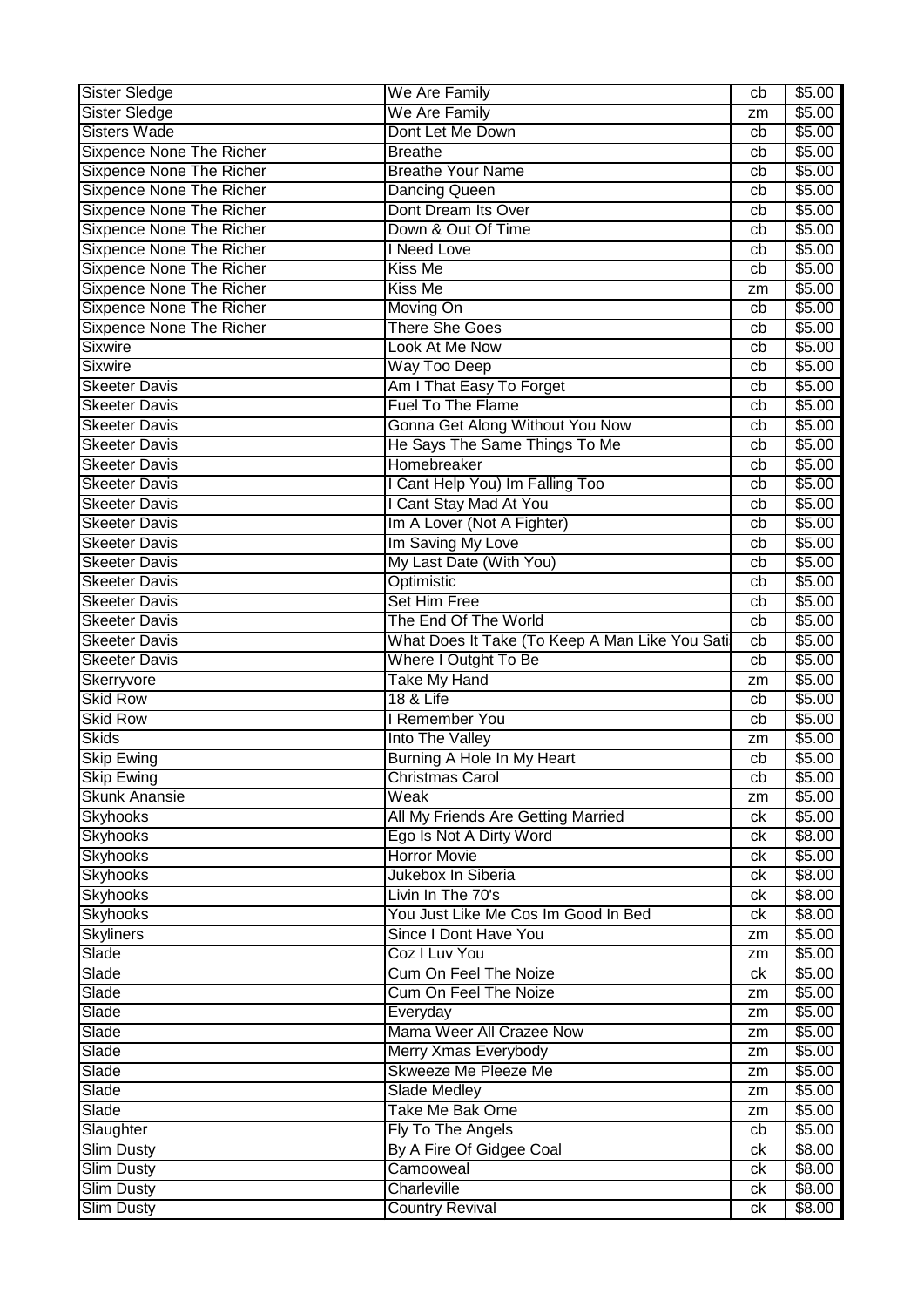| <b>Slim Dusty</b>                                    | Cunnamulla Fella                                                   | ck       | \$8.00           |
|------------------------------------------------------|--------------------------------------------------------------------|----------|------------------|
| Slim Dusty                                           | Duncan                                                             | ck       | \$8.00           |
| <b>Slim Dusty</b>                                    | <b>Gday Gday</b>                                                   | ck       | \$8.00           |
| <b>Slim Dusty</b>                                    | Gotta Keep Movin                                                   | ck       | \$8.00           |
| <b>Slim Dusty</b>                                    | <b>Gumtrees By The Roadway</b>                                     | ck       | \$8.00           |
| <b>Slim Dusty</b>                                    | I'm Going Back Again To Yarrawonga                                 | ck       | \$8.00           |
| <b>Slim Dusty</b>                                    | <b>Indian Pacific</b>                                              | ck       | \$8.00           |
| <b>Slim Dusty</b>                                    | Leave Him In The Longyard                                          | ck       | \$5.00           |
| <b>Slim Dusty</b>                                    | Lights On The Hill                                                 | ck       | \$8.00           |
| <b>Slim Dusty</b>                                    | <b>Looking Forward Looking Back</b>                                | ck       | \$8.00           |
| <b>Slim Dusty</b>                                    | Losin' My Blues Tonight                                            | ck       | \$8.00           |
| Slim Dusty                                           | <b>Old Time Country Halls</b>                                      | ck       | \$8.00           |
| Slim Dusty                                           | Plains Of Peppimenarti                                             | ck       | \$8.00           |
|                                                      | Pub With No Beer                                                   |          |                  |
| <b>Slim Dusty</b>                                    |                                                                    | ck       | \$5.00           |
| <b>Slim Dusty</b>                                    | Ringer From The Top End                                            | ck       | \$8.00           |
| <b>Slim Dusty</b>                                    | Sweeney                                                            | ck       | \$8.00           |
| <b>Slim Dusty</b>                                    | The Man From Snowy River                                           | ck       | \$8.00           |
| <b>Slim Dusty</b>                                    | <b>Three Rivers Hotel</b>                                          | ck       | \$8.00           |
| <b>Slim Dusty</b>                                    | Trumby                                                             | ck       | \$8.00           |
| <b>Slim Dusty</b>                                    | <b>Walk A Country Mile</b>                                         | ck       | \$8.00           |
| <b>Slim Dusty</b>                                    | <b>Waltzing Matilda</b>                                            | ck       | \$5.00           |
| <b>Slim Dusty</b>                                    | <b>Weve Done Us Proud</b>                                          | ck       | \$8.00           |
| Slim Dusty                                           | When I Grow Too Old To Dream                                       | nz       | \$5.00           |
| <b>Slim Dusty</b>                                    | When The Rain Tumbles Down In July                                 | ck       | \$8.00           |
| <b>Slim Dusty</b>                                    | <b>Where Country Is</b>                                            | ck       | \$8.00           |
| Slim Dusty & Troy Cassar Daly                        | The Biggest Disappointment                                         | ck       | \$8.00           |
| <b>Slim Newton</b>                                   | <b>Redback On The Toilet Seat</b>                                  | ck       | \$8.00           |
| <b>Slinkee Minx</b>                                  | <b>Summer Rain</b>                                                 | ck       | \$8.00           |
| Sly & The Family Stone                               | Dance To The Music                                                 | cb       | \$5.00           |
| Sly & The Family Stone                               | Everybody Is A Star                                                | cb       | \$5.00           |
| Sly & The Family Stone                               | Everyday People                                                    | cb       | \$5.00           |
| Sly & The Family Stone                               | <b>Family Affair</b>                                               | cb       | \$5.00           |
| Sly & The Family Stone                               |                                                                    |          |                  |
|                                                      | <b>Hot Fun In The Summertime</b>                                   | cb       | \$5.00           |
| Sly & The Family Stone                               | Stand                                                              | cb       | \$5.00           |
| Sly & The Family Stone                               | Thank You (Falettinme Be Mice Elf Again)                           | cb       | \$5.00           |
| <b>Small Faces</b>                                   |                                                                    | zm       |                  |
| Small Faces                                          | All Or Nothing<br>Itchycoo Park                                    | ck       | \$5.00<br>\$5.00 |
| <b>Small Faces</b>                                   | Itchycoo Park                                                      | zm       | \$5.00           |
| <b>Small Faces</b>                                   | Lazy Sunday                                                        | ck       | \$5.00           |
| <b>Small Faces</b>                                   | <b>Lazy Sunday</b>                                                 | zm       | \$5.00           |
| <b>Small Faces</b>                                   | Sha La La La Lee                                                   | zm       |                  |
| <b>Small Faces</b>                                   | <b>Tin Soldier</b>                                                 | zm       | \$5.00           |
| Smash Cast                                           |                                                                    | zm       | \$5.00           |
| Smash Cast                                           | Dont Forget Me<br>Let Me Be Your Star                              | zm       | \$5.00           |
|                                                      |                                                                    |          | \$5.00           |
| <b>Smash Mouth</b>                                   | <b>All Star</b>                                                    | cb       | \$5.00           |
| <b>Smash Mouth</b>                                   | All Star                                                           | zm       | \$5.00           |
| <b>Smash Mouth</b>                                   | Cant Get Enough Of You Baby                                        | cb       | \$5.00           |
| <b>Smash Mouth</b>                                   | Holiday In My Head                                                 | cb       | \$5.00           |
| <b>Smash Mouth</b>                                   | Im A Believer                                                      | cb       | \$5.00           |
| <b>Smash Mouth</b>                                   | Im A Believer                                                      | zm       | \$5.00           |
| <b>Smash Mouth</b>                                   | Pacific Coast Party                                                | cb       | \$5.00           |
| <b>Smash Mouth</b>                                   | Then The Morning Comes                                             | cb       | \$5.00           |
| <b>Smash Mouth</b>                                   | Walking On The Sun                                                 | cb       | \$5.00           |
| <b>Smash Mouth</b>                                   | Why Cant We Be Friends                                             | cb       | \$5.00           |
| <b>Smash Mouth</b>                                   | You Are My Number One                                              | cb       | \$5.00           |
| <b>Smashing Pumpkins</b>                             | 1979 (nineteen seventy nine)                                       | cb       | \$5.00           |
| <b>Smashing Pumpkins</b><br><b>Smashing Pumpkins</b> | 1979 (nineteen seventy nine)<br><b>Bullet With Butterfly Wings</b> | zm<br>cb | \$5.00<br>\$5.00 |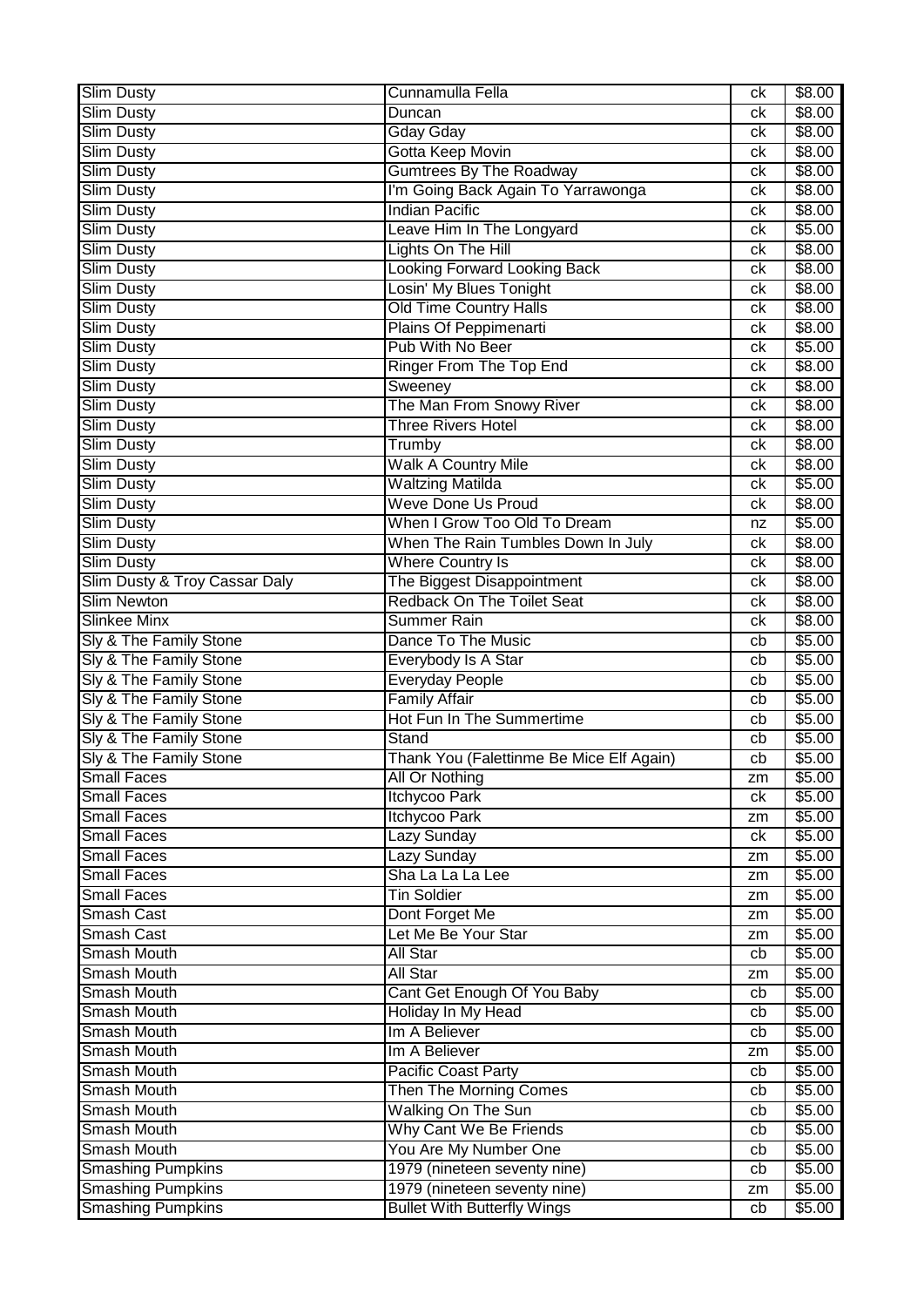| <b>Smashing Pumpkins</b>                  | Disarm                                         | cb | \$5.00         |
|-------------------------------------------|------------------------------------------------|----|----------------|
| <b>Smashing Pumpkins</b>                  | Perfect                                        | cb | \$5.00         |
| <b>Smashing Pumpkins</b>                  | Today                                          | cb | \$5.00         |
| <b>Smashing Pumpkins</b>                  | Today                                          | zm | \$5.00         |
| <b>Smashing Pumpkins</b>                  | <b>Tonight Tonight</b>                         | cb | \$5.00         |
| Smith                                     | <b>Baby Its You</b>                            | cb | \$5.00         |
| Smiths                                    | Ask                                            | zm | \$5.00         |
| <b>Smiths</b>                             | Asleep                                         | zm | \$5.00         |
| <b>Smiths</b>                             | <b>Bigmouth Strikes Again</b>                  | zm | \$5.00         |
| Smiths                                    | <b>Cemetry Gates</b>                           | zm | \$5.00         |
| <b>Smiths</b>                             | <b>Frankly Mr Shankly</b>                      | zm | \$5.00         |
| <b>Smiths</b>                             | Girlfriend In A Coma                           | zm | \$5.00         |
| <b>Smiths</b>                             | <b>Hand In Glove</b>                           | zm | \$5.00         |
| <b>Smiths</b>                             | Heaven Knows Im Miserable Now                  | zm | \$5.00         |
| <b>Smiths</b>                             | How Soon Is Now                                | zm | \$5.00         |
| <b>Smiths</b>                             | <b>Know Its Over</b>                           | zm | \$5.00         |
| <b>Smiths</b>                             | <b>Started Something I Couldnt Finish</b>      | zm | \$5.00         |
| <b>Smiths</b>                             | Panic                                          | zm | \$5.00         |
| <b>Smiths</b>                             | Please Please Please Let Me Get What I Want    | zm | \$5.00         |
| Smiths                                    | <b>Pregnant For The Last Time</b>              | zm | \$5.00         |
| <b>Smiths</b>                             | <b>Shakespeares Sister</b>                     |    | \$5.00         |
| <b>Smiths</b>                             | Sheila Take A Bow                              | zm |                |
| <b>Smiths</b>                             | Shoplifters Of The World Unite                 | zm | \$5.00         |
|                                           |                                                | zm | \$5.00         |
| <b>Smiths</b>                             | Some Girls Are Bigger Than Others              | zm | \$5.00         |
| <b>Smiths</b>                             | Stop Me If You Think Youve Heard This One Befo | zm | \$5.00         |
| Smiths                                    | That Joke Isnt Funny Anymore                   | zm | \$5.00         |
| <b>Smiths</b>                             | The Boy With The Thorn In His Side             | zm | \$5.00         |
| Smiths                                    | The Headmaster Ritual                          | zm | \$5.00         |
| <b>Smiths</b>                             | There Is A Light That Never Goes Out           | zm | \$5.00         |
| <b>Smiths</b>                             | This Charming Man                              | zm | \$5.00         |
| <b>Smiths</b>                             | This Night Has Opened My Eyes                  | zm | \$5.00         |
| <b>Smiths</b>                             | <b>Unhappy Birthday</b>                        | zm | \$5.00         |
| <b>Smiths</b>                             | Unloveable                                     | zm | \$5.00         |
| <b>Smiths</b>                             | Vicar In A Tutu                                | zm | \$5.00         |
| <b>Smiths</b>                             | <b>What Difference Does It Make</b>            | zm | \$5.00         |
| <b>Smiths</b>                             | William It Was Really Nothing                  | zm | \$5.00         |
| <b>Smokey Robinson &amp; The Miracles</b> | <b>Being With You</b>                          | zm | \$5.00         |
| <b>Smokey Robinson &amp; The Miracles</b> | Going To A Go Go                               | cb | \$5.00         |
| <b>Smokey Robinson &amp; The Miracles</b> | <b>Second That Emotion</b>                     | cb | \$5.00         |
| <b>Smokey Robinson &amp; The Miracles</b> | One Heartbeat                                  | cb | \$5.00         |
| <b>Smokey Robinson &amp; The Miracles</b> | <b>Really Gonna Miss You</b>                   | zm | \$5.00         |
| <b>Smokey Robinson &amp; The Miracles</b> | <b>Shop Around</b>                             | cb | $\sqrt{$5.00}$ |
| <b>Smokey Robinson &amp; The Miracles</b> | <b>Tears Of A Clown</b>                        | cb | \$5.00         |
| <b>Smokey Robinson &amp; The Miracles</b> | <b>Tears Of A Clown</b>                        | zm | \$5.00         |
| <b>Smokey Robinson &amp; The Miracles</b> | The Tracks Of My Tears                         | cb | \$5.00         |
| <b>Smokey Robinson &amp; The Miracles</b> | The Tracks Of My Tears                         | zm | \$5.00         |
| Smokie                                    | <b>Baby Its You</b>                            | zm | \$5.00         |
| Smokie                                    | <b>Changing All The Time</b>                   | zm | \$5.00         |
| Smokie                                    | <b>Classic Hits Medley</b>                     | zm | \$5.00         |
| Smokie                                    | Do To Me                                       | ck | \$8.00         |
| Smokie                                    | Dont Play Your Rock N Roll To Me               | zm | \$5.00         |
| Smokie                                    | For A Few Dollars More                         | zm | \$5.00         |
| Smokie                                    | If You Think You Know How To Love Me           | zm | \$5.00         |
| Smokie                                    | III Meet You At Midnight                       | zm | \$5.00         |
| Smokie                                    | Its Your Life                                  | zm | \$5.00         |
| Smokie                                    | Lay Back In The Arms Of Someone                | zm | \$5.00         |
| Smokie                                    | Living Next Door To Alice                      | ck | \$5.00         |
| Smokie                                    | <b>Living Next Door To Alice</b>               |    | \$5.00         |
|                                           |                                                | zm |                |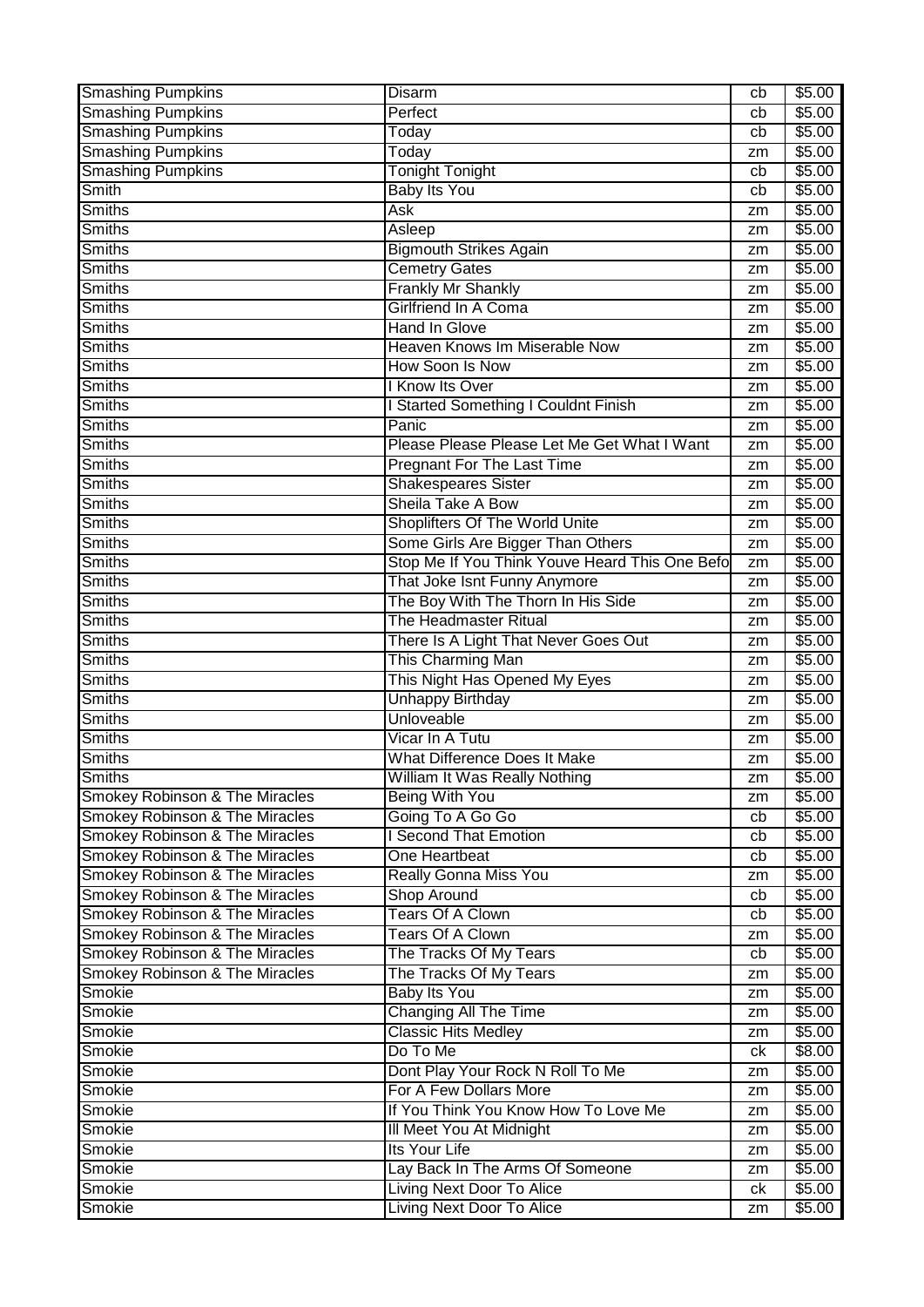| Smokie                        | <b>Mexican Girl</b>                           | zm | \$5.00 |
|-------------------------------|-----------------------------------------------|----|--------|
| Smokie                        | <b>Oh Carol</b>                               | zm | \$5.00 |
| Smokie                        | Poor Lady                                     | zm | \$5.00 |
| Smokie                        | San Francisco Bay                             | zm | \$5.00 |
| Smokie                        | San Francisco Bay (Without Backing Vocals)    | zm | \$5.00 |
| Smokie                        | Somethings Been Making Me Blue                | zm | \$5.00 |
| Smokie                        | Take Good Care Of My Baby                     | zm | \$5.00 |
| Smokie                        | <b>Wild Angels</b>                            | zm | \$5.00 |
| Smokie & Roy Chubby Brown     | Who The Fuck Is Alice (Very Offensive Lyrics) | zm | \$5.00 |
| <b>Smoky Dawson</b>           | <b>Wild Colonial Boy</b>                      | ck | \$8.00 |
| <b>Snake Oil Willie Band</b>  | I Dont Look Good Naked Anymore                | zm | \$5.00 |
| Snap                          | Rhythm Is A Dancer                            | zm | \$5.00 |
| <b>Sniff N The Tears</b>      | <b>Drivers Seat</b>                           | zm | \$5.00 |
| Snoop Doggy Dogg              | Who Am I (Whats My Name)                      | zm | \$5.00 |
| Snow & MC Shan                | Informer                                      | zm | \$5.00 |
| <b>Snow Patrol</b>            | <b>Chasing Cars</b>                           | cb | \$5.00 |
| <b>Snow Patrol</b>            | <b>Chasing Cars</b>                           | zm | \$5.00 |
| <b>Snow Patrol</b>            | Run                                           | zm | \$5.00 |
| <b>Snow Patrol</b>            | This Isnt Everything You Are [Explicit]       | zm | \$5.00 |
| Snow White & The Seven Dwarfs | Im Wishing One Song                           | zm | \$5.00 |
| Snow White & The Seven Dwarfs | Someday My Prince Will Come                   | zm | \$5.00 |
| Snow White & The Seven Dwarfs | Whistle While You Work                        | zm | \$5.00 |
| <b>Snowy White</b>            | <b>Bird Of Paradise</b>                       | zm | \$5.00 |
| <b>Soft Cell</b>              | <b>Bedsitter</b>                              | zm | \$5.00 |
| Soft Cell                     | Say Hello Wave Goodbye                        | zm | \$5.00 |
| Soft Cell                     | Say Hello Wave Goodbye (Almighty Radio Edit)  | zm | \$5.00 |
| <b>Soft Cell</b>              | <b>Soft Cell Medley</b>                       | zm | \$5.00 |
| Soft Cell                     | <b>Tainted Love</b>                           | cb | \$5.00 |
| Soft Cell                     | <b>Tainted Love</b>                           | zm | \$5.00 |
| Soft Cell                     | Tainted Love Where Did Our Love Go            | zm | \$5.00 |
| Soft Cell                     | Torch                                         | zm | \$5.00 |
| Soft Cell                     | What                                          | zm | \$5.00 |
| Soft Cell                     | Where Did Our Love Go                         | zm | \$5.00 |
| <b>Soggy Bottom Boys</b>      | I Am A Man Of Constant Sorrow                 | cb | \$5.00 |
| Soggy Bottom Boys             | I Am A Man Of Constant Sorrow                 | zm | \$5.00 |
| Solomon Burke                 | Cry To Me                                     | cb | \$5.00 |
| Solomon Burke                 | Cry To Me                                     | zm | \$5.00 |
| Solomon King                  | She Wears My Ring                             | nz | \$5.00 |
| Soluna                        | For All Time                                  | cb | \$5.00 |
| Song Of The South             | Zip A Dee Doo Dah                             | zm | \$5.00 |
| Sonia                         | <b>Better The Devil You Know</b>              | zm | \$5.00 |
| Sonia                         | Youll Never Stop Me From Loving You           | zm | \$5.00 |
| Sonia Da Da                   | You Dont Treat Me No Good                     | ck | \$5.00 |
| Sonicflood                    | I Want To Know You                            | cb | \$5.00 |
| Sonique                       | It Feels So Good                              | cb | \$5.00 |
| Sonny & Cher                  | All I Ever Need Is You                        | cb | \$5.00 |
| Sonny & Cher                  | <b>Baby Dont Go</b>                           | cb | \$5.00 |
| Sonny & Cher                  | I Got You Babe                                | cb | \$5.00 |
| Sonny & Cher                  | I Got You Babe                                | zm | \$5.00 |
| Sonny & Cher                  | The Beat Goes On                              | cb | \$5.00 |
| Sonny James                   | A World Of Our Own                            | cb | \$5.00 |
| Sonny James                   | <b>Behind The Tear</b>                        | cb | \$5.00 |
| <b>Sonny James</b>            | Born To Be With You                           | cb | \$5.00 |
| Sonny James                   | <b>Bright Lights Big City</b>                 | cb | \$5.00 |
| Sonny James                   | Dont Keep Me Hangin On                        | cb | \$5.00 |
| <b>Sonny James</b>            | <b>Empty Arms</b>                             | cb | \$5.00 |
| Sonny James                   | Endlessly                                     | cb | \$5.00 |
| Sonny James                   | Heaven Says Hello                             | cb | \$5.00 |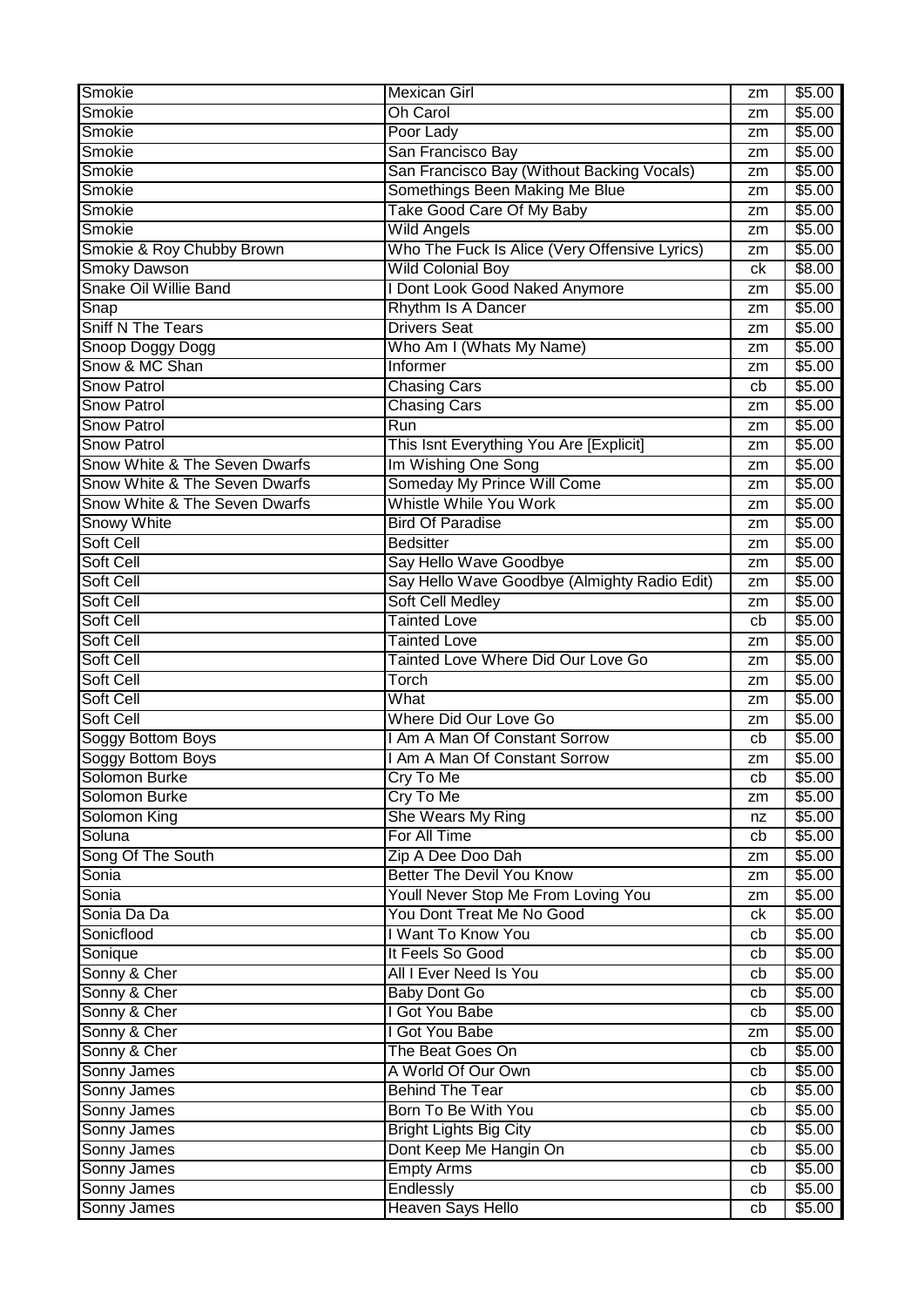| Sonny James                                 | III Never Find Another You                  | cb       | \$5.00           |
|---------------------------------------------|---------------------------------------------|----------|------------------|
| Sonny James                                 | Its The Little Things                       | cb       | \$5.00           |
| Sonny James                                 | My Love                                     | cb       | \$5.00           |
| Sonny James                                 | <b>Running Bear</b>                         | cb       | \$5.00           |
| Sonny James                                 | <b>Take Good Care Of Her</b>                | cb       | \$5.00           |
| Sonny James                                 | <b>Young Love</b>                           | cb       | \$5.00           |
| Sonny James                                 | <b>Youre The Only World I Know</b>          | cb       | \$5.00           |
| Sonny James                                 | Youre The Reason Im In Love                 | cb       | \$5.00           |
| <b>Sons Of The Desert</b>                   | Albuquerque                                 | cb       | \$5.00           |
| Sons Of The Desert                          | Change                                      | cb       | \$5.00           |
| <b>Sons Of The Desert</b>                   | <b>Everybodys Gotta Grow Up Sometime</b>    | cb       | \$5.00           |
| <b>Sons Of The Desert</b>                   | <b>Leaving October</b>                      | cb       | \$5.00           |
| <b>Sons Of The Desert</b>                   | <b>What About You</b>                       | cb       | \$5.00           |
| <b>Sons Of The Desert</b>                   | What I Did Right                            | cb       | \$5.00           |
| <b>Sons Of The Desert</b>                   | <b>Whatever Comes First</b>                 | cb       | \$5.00           |
| Sons Of The Pioneers                        | <b>Ghost Riders In The Sky</b>              | cb       | \$5.00           |
| <b>Sons Of The Pioneers</b>                 | <b>Tumbling Tumbleweeds</b>                 | cb       | \$5.00           |
| Sonu Nigam                                  | Kal Ho Naa Ho                               | zm       | \$5.00           |
| Sonya Isaacs                                | Baby Dont You Let Go                        | cb       | \$5.00           |
| Sonya Isaacs                                | <b>Barefoot In The Grass</b>                | cb       | \$5.00           |
| Sonya Isaacs                                | How Can I Forget                            | cb       | \$5.00           |
| Sonya Isaacs                                | Ive Forgotten How You Feel                  | cb       | \$5.00           |
| Sonya Isaacs                                | No Regrets Yet                              | cb       | \$5.00           |
| Sonya Isaacs                                | Since I Gave My Heart Away                  | cb       | \$5.00           |
| Sonya Isaacs                                | <b>Thats What Love Demands</b>              | cb       | \$5.00           |
| Sonya Issacs                                | On My Way To You                            | cb       | \$5.00           |
| Sophie B Hawkins                            | As I Lay Me Down                            | ck       | \$5.00           |
| Sophie B Hawkins                            | Damn I Wish I Was Your Lover                | сk       | \$5.00           |
| Sophie B Hawkins                            | Walking In My Blue Jeans                    | cb       | \$5.00           |
| Sophie Ellis Bextor                         | Love Is A Camera                            | zm       | \$5.00           |
| Sophie Ellis Bextor                         | Murder On The Dance Floor                   | сk       | \$5.00           |
| Sophie Ellis Bextor                         | Murder On The Dancefloor                    | zm       | \$5.00           |
| <b>SOS Band</b>                             | Take Your Time (Do It Right)                | cb       | \$5.00           |
| Soul Asylum                                 | <b>Runaway Train</b>                        | cb       | \$5.00           |
| <b>Soul Asylum</b>                          | <b>Runaway Train</b>                        | zm       | \$5.00           |
| <b>Soul Decision &amp; Thrust</b>           | Faded                                       | cb       | \$5.00           |
| Soul II Soul                                | <b>Back To Life</b>                         | cb       | \$5.00           |
| Soul II Soul & Caron Wheeler                | <b>Back To Life</b>                         | zm       | \$5.00           |
| <b>Soul Survivors</b>                       | Expressway (To Your Heart)                  | cb       | \$5.00           |
| Sound Of Music                              | <b>Climb Every Mountain</b>                 | zm       | \$5.00           |
| Sound Of Music                              | Do Re Mi                                    | zm       | \$5.00           |
| Sound Of Music                              | <b>Edelweiss (Duet Version)</b>             | zm       | \$5.00           |
| Sound Of Music                              | Edelweiss (For Solo Male)                   | zm       | \$5.00           |
| Sound Of Music                              |                                             |          | \$5.00           |
|                                             | Maria                                       | zm       |                  |
| Sound Of Music                              |                                             | zm       |                  |
|                                             | <b>My Favourite Things</b>                  |          | \$5.00           |
| Sound Of Music<br>Sound Of Music            | Sixteen Going On Seventeen                  | zm<br>zm | \$5.00           |
|                                             | <b>The Lonely Goatherd</b>                  | zm       | \$5.00           |
| Sound Of Music                              | The Sound Of Music<br><b>Black Hole Sun</b> | zm       | \$5.00<br>\$5.00 |
| Soundgarden<br>Source & Candi Staton        | You Got The Love                            | zm       | \$5.00           |
|                                             | A Random Act Of Senseless Kindness          | cb       |                  |
| <b>South Sixty Five</b>                     |                                             | cb       | \$5.00           |
| <b>South Sixty Five</b>                     | <b>Babys Got My Number</b>                  | cb       | \$5.00           |
| <b>South Sixty Five</b>                     | Love Bug (Bite Me)                          | cb       | \$5.00           |
| South Sixty Five                            | No Easy Goodbye<br>The Most Beautiful Girl  | cb       | \$5.00           |
| <b>South Sixty Five</b><br>Southern Pacific | <b>Reckless Heart</b>                       | cb       | \$5.00           |
| Southern Pacific                            | <b>Times Up</b>                             | cb       | \$5.00<br>\$5.00 |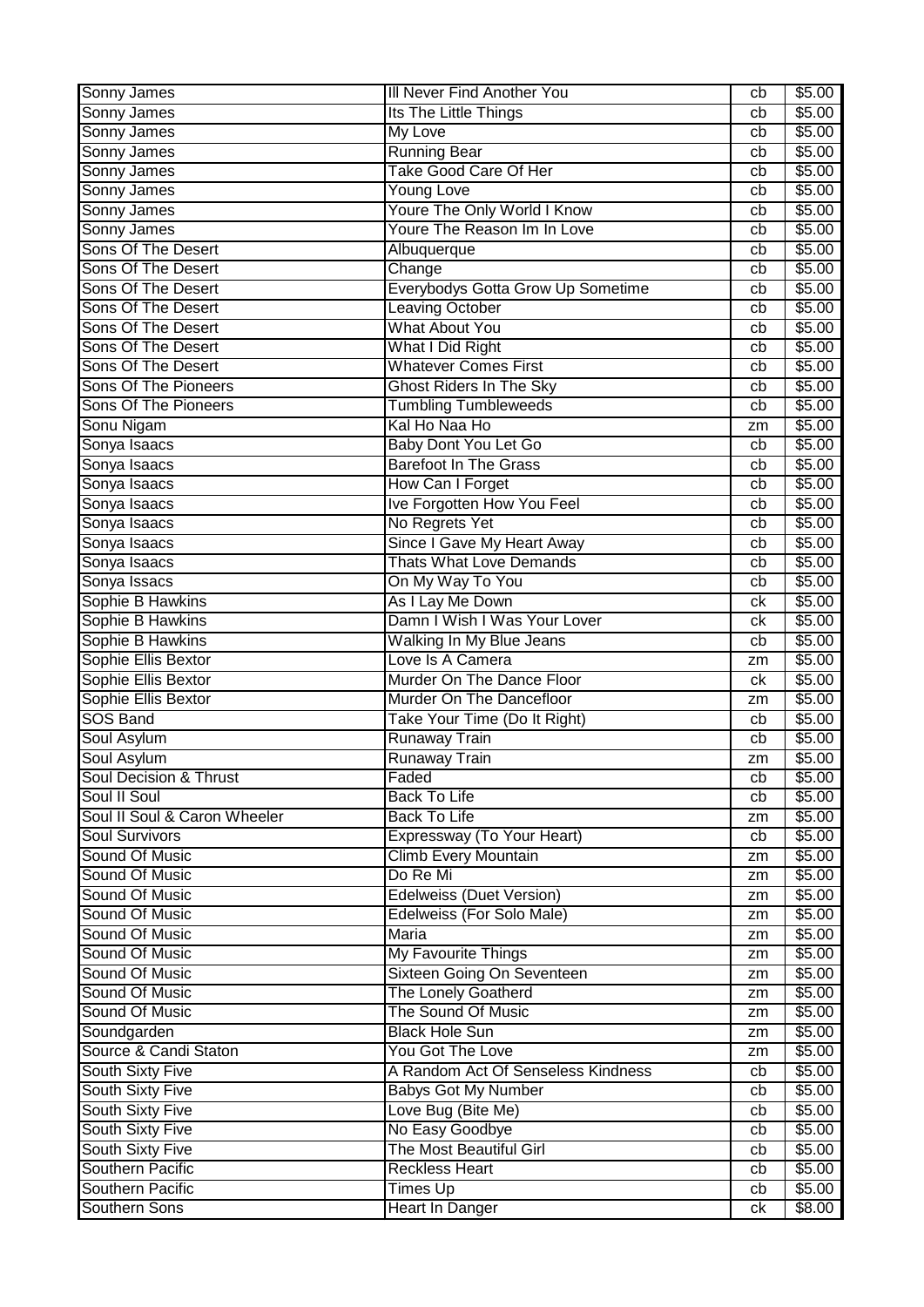| Southern Sons                       | Hold Me In Your Arms                                 | ck | \$5.00           |
|-------------------------------------|------------------------------------------------------|----|------------------|
| Southside Johnny & The Asbury Jukes | I Dont Want To Go Home                               | zm | \$5.00           |
| Southside Of Bombay                 | Whats The Time Mr Wolf                               | nz | \$5.00           |
| Space & Cerys Of Catatonia          | The Ballad Of Tom Jones                              | zm | \$5.00           |
| Spacifix                            | <b>Make Things Right</b>                             | nz | \$5.00           |
| Spacifix                            | <b>Sunshine Day</b>                                  | nz | \$5.00           |
| <b>Spade Cooley</b>                 | Shame On You                                         | cb | \$5.00           |
| Spagna                              | <b>Call Me</b>                                       | zm | \$5.00           |
| Spandau Ballet                      | Gold                                                 | сk | \$5.00           |
| Spandau Ballet                      | Gold                                                 | zm | \$5.00           |
| Spandau Ballet                      | Gold & Only When You Leave (medley)                  | zm | \$5.00           |
| Spandau Ballet                      | <b>III Fly For You</b>                               | zm | \$5.00           |
| Spandau Ballet                      | <b>Once More</b>                                     | zm | \$5.00           |
| Spandau Ballet                      | Only When You Leave                                  | zm | \$5.00           |
| Spandau Ballet                      | Through The Barricades (End Cut Down)                | zm | \$5.00           |
| Spandau Ballet                      | Through The Barricades (Full Version)                | zm | \$5.00           |
| Spandau Ballet                      | To Cut A Long Story Short                            | zm | \$5.00           |
| Spandau Ballet                      | True (so true)                                       | cb | \$5.00           |
| Spandau Ballet                      | True (so true)                                       | zm | \$5.00           |
| Spanky & Our Gang                   | Sunday Will Never Be The Same                        | cb | \$5.00           |
| <b>Sparks</b>                       | This Town Aint Big Enough For Both Of Us             | zm | \$5.00           |
| <b>Specials</b>                     | A Message To You Rudy                                | zm | \$5.00           |
| <b>Specials</b>                     | <b>Friday Night Saturday Morning</b>                 | zm | \$5.00           |
| <b>Specials</b>                     | Gangsters (No Spoken Parts)                          | zm | \$5.00           |
| <b>Specials</b>                     | Gangsters (Spoken Parts As Backing Vocals)           | zm | \$5.00           |
| Specials                            | <b>Ghost Town</b>                                    | zm | \$5.00           |
| Specials                            | Too Much Too Young                                   | zm | \$5.00           |
| Specials                            | <b>Youre Wondering Now</b>                           | zm | \$5.00           |
| Spectrum                            | III Be Gone                                          | сk | \$8.00           |
| <b>Spencer Davis Group</b>          | <b>Gimme Some Lovin</b>                              | сk | \$5.00           |
| <b>Spencer Davis Group</b>          | Keep On Running                                      | ck | \$5.00           |
| <b>Spencer Davis Group</b>          | Keep On Running                                      | zm | \$5.00           |
| <b>Spencer Davis Group</b>          | Somebody Help Me                                     | zm | \$5.00           |
| <b>Spice Girls</b>                  | 2 Become 1                                           | cb | \$5.00           |
| <b>Spice Girls</b>                  | 2 Become 1                                           | zm | \$5.00           |
| <b>Spice Girls</b>                  | Goodbye                                              | cb | \$5.00           |
| <b>Spice Girls</b>                  | Goodbye                                              | zm | \$5.00           |
| <b>Spice Girls</b>                  | <b>Headlines (Friendship Never Ends)</b>             | cb | \$5.00           |
| <b>Spice Girls</b>                  | <b>Headlines (Friendship Never Ends)</b>             | zm | \$5.00           |
| <b>Spice Girls</b>                  | Mama                                                 | zm | \$5.00           |
| <b>Spice Girls</b>                  | Say Youll Be There                                   | cb | \$5.00           |
| <b>Spice Girls</b>                  | Say You'll Be There                                  | zm | \$5.00           |
| <b>Spice Girls</b>                  | Spice Up Your Life                                   | cb | \$5.00           |
| <b>Spice Girls</b>                  | Spice Up Your Life                                   | zm | \$5.00           |
| <b>Spice Girls</b>                  | Stop                                                 | cb | \$5.00           |
| <b>Spice Girls</b>                  | Stop                                                 | zm | \$5.00           |
| <b>Spice Girls</b>                  | <b>Viva Forever</b>                                  | zm | \$5.00           |
| Spice Girls                         | Wannabe                                              | cb | \$5.00           |
| <b>Spice Girls</b>                  | Wannabe                                              | zm | \$5.00           |
| <b>Spice Girls</b>                  | Who Do You Think You Are                             | zm | \$5.00           |
| Spiderbait                          | <b>Black Betty</b>                                   | ck | \$5.00           |
| Spiderbait                          | Calypso                                              | ck | \$8.00           |
| <b>Spiller</b>                      | Groovejet                                            | ck | \$5.00           |
| <b>Spiller</b>                      | Groovejet                                            | zm | \$5.00           |
| Spin Doctors                        | <b>Two Princes</b>                                   | cb | \$5.00           |
| Spin Doctors<br><b>Spinners</b>     | <b>Two Princes</b><br>Could It Be Im Falling In Love | zm | \$5.00<br>\$5.00 |
|                                     | <b>III Be Around</b>                                 | cb | \$5.00           |
| <b>Spinners</b>                     |                                                      | cb |                  |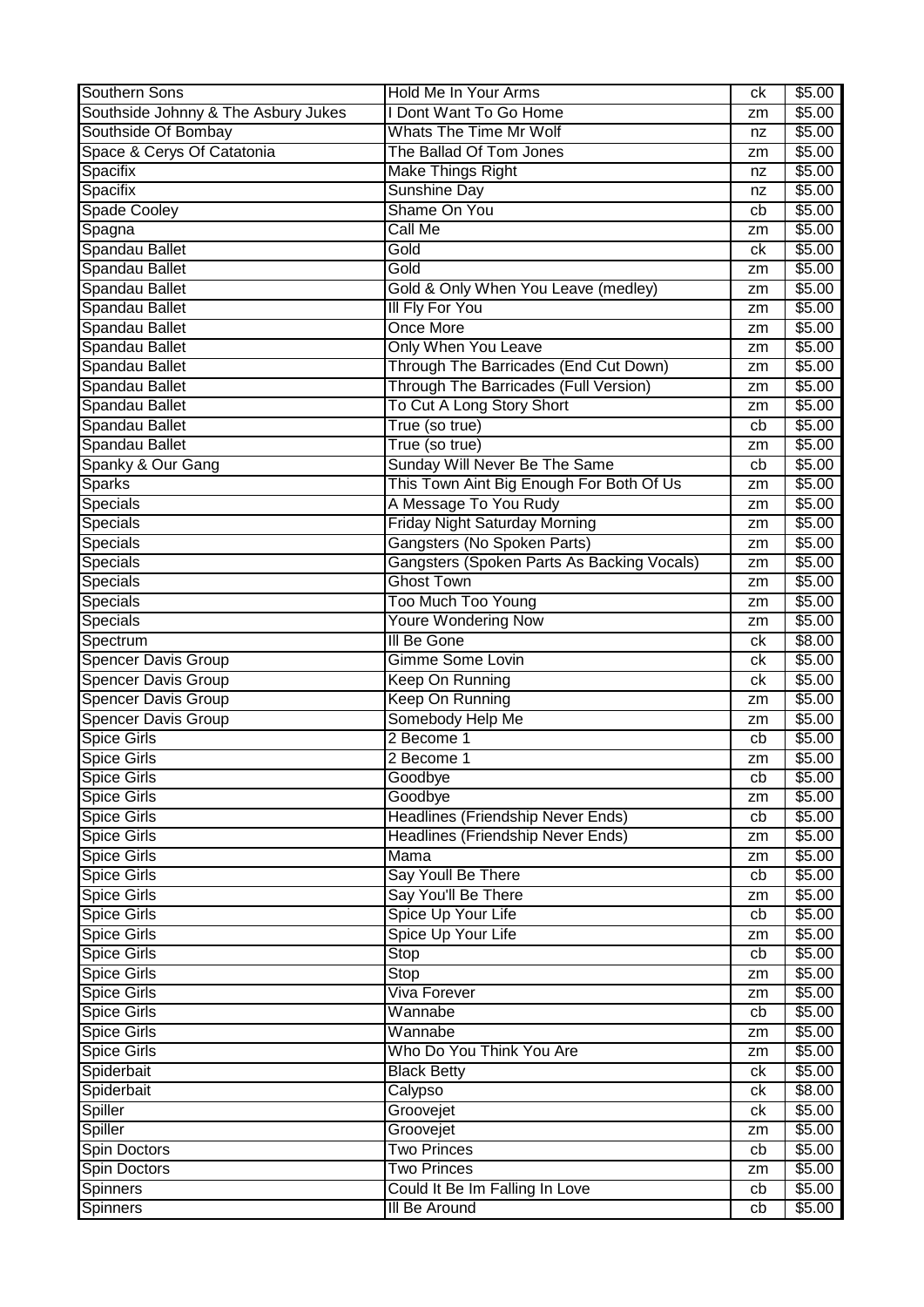| Spinners                                           | Its A Shame                                  | zm | \$5.00           |
|----------------------------------------------------|----------------------------------------------|----|------------------|
| <b>Spinners</b>                                    | <b>Mighty Love</b>                           | cb | \$5.00           |
| <b>Spinners</b>                                    | One Of A Kind (Love Affair)                  | cb | \$5.00           |
| <b>Spinners</b>                                    | <b>Rubberband Man</b>                        | cb | \$5.00           |
| <b>Spinners</b>                                    | They Just Cant Stop It (Games People Play)   | cb | \$5.00           |
| <b>Spinners</b>                                    | Working My Way Back To You & Forgive Me Girl | cb | \$5.00           |
| <b>Spiral Starecase</b>                            | More Today Than Yesterday                    | cb | \$5.00           |
| <b>Spitting Image</b>                              | The Chicken Song                             | zm | \$5.00           |
| <b>Split Enz</b>                                   | <b>History Never Repeats</b>                 | nz | \$5.00           |
| Split Enz                                          | <b>Got You</b>                               | сk | \$5.00           |
| Split Enz                                          | <b>Got You</b>                               | nz | \$5.00           |
| <b>Split Enz</b>                                   | I Got You                                    | zm | \$5.00           |
| Split Enz                                          | <b>I Hope I Never</b>                        | nz | \$5.00           |
| Split Enz                                          | See Red                                      | ck | \$5.00           |
| <b>Split Enz</b>                                   | See Red                                      | nz | \$5.00           |
| <b>Split Enz</b>                                   | Message To My Girl                           | nz | \$5.00           |
| Split Enz                                          | Poor Boy                                     | nz | \$5.00           |
| Split Enz                                          | <b>Shark Attack</b>                          | nz | \$5.00           |
| Split Enz                                          | Six Months In A Leaky Boat                   | ck | \$5.00           |
| <b>Split Enz</b>                                   | Six Months In A Leaky Boat                   | nz | \$5.00           |
| Squeeze                                            | Another Nail In My Heart                     | zm | \$5.00           |
| Squeeze                                            | <b>Black Coffee In Bed</b>                   | zm | \$5.00           |
| Squeeze                                            | <b>Cool For Cats</b>                         | ck | \$5.00           |
| Squeeze                                            | <b>Cool For Cats</b>                         | zm | \$5.00           |
| Squeeze                                            | <b>Cradle To The Grave</b>                   |    | \$5.00           |
| Squeeze                                            | <b>Goodbye Girl</b>                          | zm | \$5.00           |
|                                                    | <b>Happy Days</b>                            | zm | \$5.00           |
| Squeeze<br>Squeeze                                 | <b>Haywire</b>                               | zm | \$5.00           |
|                                                    | Is That Love                                 | zm |                  |
| Squeeze                                            |                                              | zm | \$5.00           |
|                                                    |                                              |    |                  |
| Squeeze                                            | <b>Labelled With Love</b>                    | zm | \$5.00           |
| Squeeze                                            | <b>Pulling Mussels (From The Shell)</b>      | zm | \$5.00           |
| Squeeze                                            | <b>Squeeze Medley</b>                        | zm | \$5.00           |
| Squeeze                                            | Tempted                                      | zm | \$5.00           |
| Squeeze                                            | Up The Junction                              | zm | \$5.00           |
| <b>SSgt Barry Sadler</b>                           | The Ballad Of The Green Berets               | cb | \$5.00           |
| St Winifreds School Choir                          | Theres No One Quite Like Grandma             | zm | \$5.00           |
| Stacey Q                                           | Two Of Hearts                                | cb | \$5.00           |
| <b>Stacie Orrico</b>                               | Dont Look At Me                              | cb | \$5.00           |
| <b>Stacie Orrico</b>                               | Genuine                                      | cb | \$5.00           |
| <b>Stacie Orrico</b>                               | Security                                     | cb | \$5.00           |
| <b>Stacie Orrico</b>                               | <b>Stuck</b>                                 | cb | \$5.00           |
| <b>Stacie Orrico</b>                               | Theres Gotta Be (More To Life)               | cb | \$5.00           |
| <b>Stacy Dean Campbell</b>                         | Rosalee                                      | cb | \$5.00           |
| <b>Stacy Lattisaw</b>                              | Jump To The Beat                             | zm | \$5.00           |
| Staind                                             | All I Want                                   | cb | \$5.00           |
| Staind                                             | <b>Believe</b>                               | cb | \$5.00           |
| Staind                                             | Epiphany                                     | cb | \$5.00           |
| Staind                                             | Fade                                         | cb | \$5.00           |
| Staind                                             | For You                                      | cb | \$5.00           |
| Staind                                             | Its Been Awhile                              | cb | \$5.00           |
| Staind                                             | Not Again                                    | cb | \$5.00           |
| Staind                                             | Price To Play                                | cb | \$5.00           |
| Staind                                             | So Far Away                                  | cb | \$5.00           |
| <b>Stampeders</b>                                  | <b>Sweet City Woman</b>                      | cb | \$5.00           |
| <b>Stampeders</b>                                  | <b>Sweet City Woman</b>                      | zm | \$5.00           |
| <b>Stan Bush</b>                                   | The Touch                                    | zm | \$5.00           |
| Stan Getz & Astrud Gilberto<br><b>Stan Ridgway</b> | <b>Girl From Ipanema</b><br>Camouflage       | cb | \$5.00<br>\$5.00 |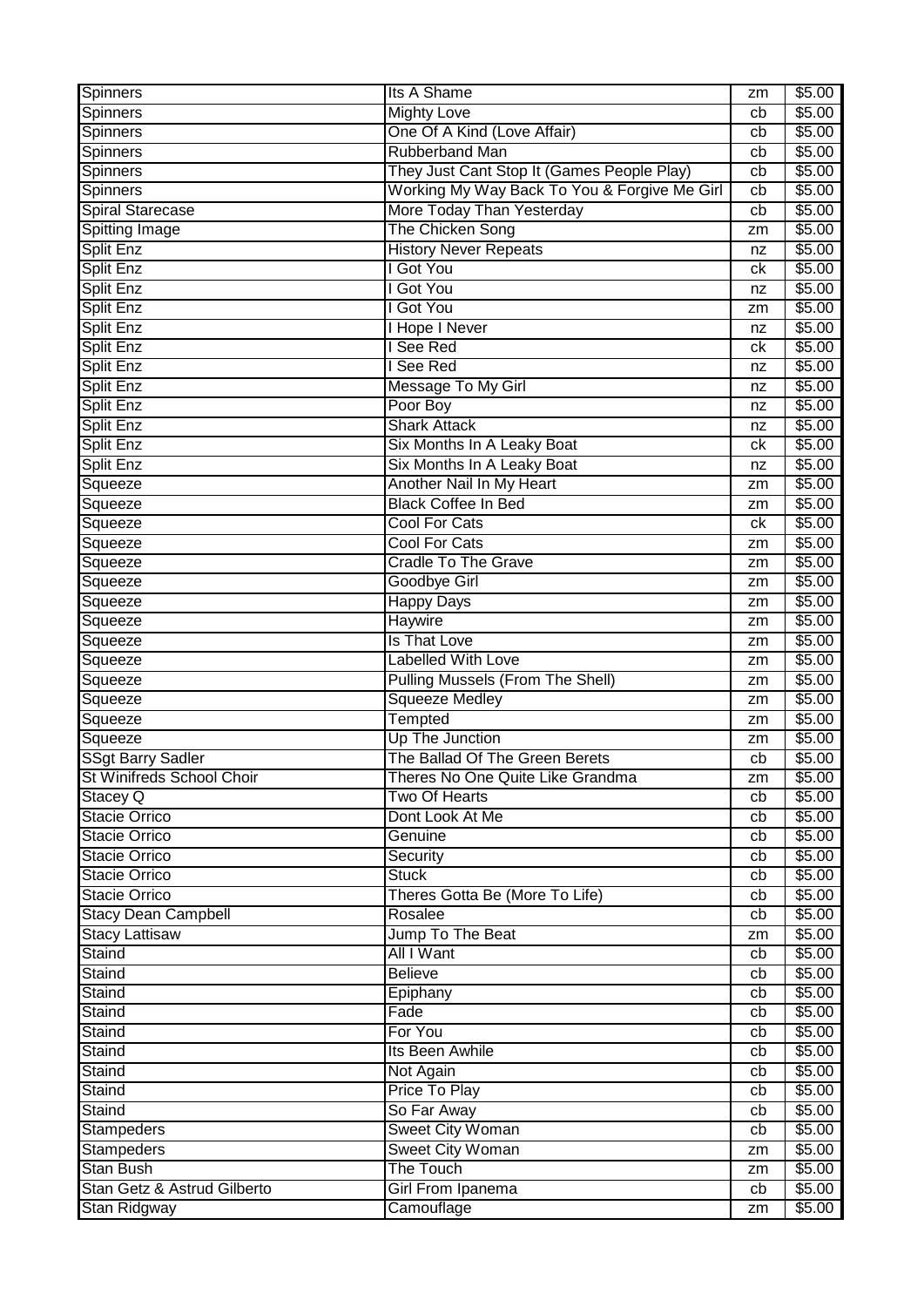| Standard                   | A Bicycle Built For Two                      | cb              | \$5.00 |
|----------------------------|----------------------------------------------|-----------------|--------|
| Standard                   | <b>America The Beautiful</b>                 | cb              | \$5.00 |
| Standard                   | <b>Anchors Aweigh</b>                        | cb              | \$5.00 |
| Standard                   | <b>Autumn Leaves</b>                         | cb              | \$5.00 |
| Standard                   | Battle Hymn Of The Republic                  | cb              | \$5.00 |
| Standard                   | <b>Bill Bailey Wont You Please Come Home</b> | cb              | \$5.00 |
| Standard                   | <b>Caissons Song</b>                         | cb              | \$5.00 |
| Standard                   | Down By The Riverside                        | cb              | \$5.00 |
| Standard                   | Down In My Heart                             | cb              | \$5.00 |
| Standard                   | For Hes A Jolly Good Fellow                  | cb              | \$5.00 |
| Standard                   | <b>Give A Little Whistle</b>                 | cb              | \$5.00 |
| Standard                   | <b>God Bless America</b>                     | cb              | \$5.00 |
| Standard                   | Happy Birthday                               | cb              | \$5.00 |
| Standard                   | Happy Days Are Here Again                    | cb              | \$5.00 |
| Standard                   | <b>Marines Hymn</b>                          | cb              | \$5.00 |
| Standard                   | My Country Tis Of Thee                       | cb              | \$5.00 |
| Standard                   | My Funny Valentine                           | cb              | \$5.00 |
| Standard                   | The Ballad Of The Green Berets               | cb              | \$5.00 |
| Standard                   | The Star Spangled Banner                     | cb              | \$5.00 |
| Standard                   | This Is My Country                           | cb              | \$5.00 |
| Standard                   | This Land Is Your Land                       | cb              | \$5.00 |
| Standard                   | When Johnny Comes Marching Home Again        | cb              | \$5.00 |
| Standard                   | When The Saints Go Marching In               | cb              | \$5.00 |
| Standard                   | Wild Blue Yonder (Air Force Theme)           | cb              | \$5.00 |
| Standard                   | Youre A Grand Old Flag                       | cb              | \$5.00 |
| <b>Standells</b>           | <b>Dirty Water</b>                           | cb              | \$5.00 |
| <b>Stanley Brothers</b>    | A Beautiful Life                             | cb              | \$5.00 |
| <b>Stanley Brothers</b>    | Pig In The Pen                               | cb              | \$5.00 |
| <b>Stanley Brothers</b>    | <b>Rank Strangers</b>                        | cb              | \$5.00 |
| <b>Staple Singers</b>      | If Youre Ready (Come Go With Me)             | cb              | \$5.00 |
| <b>Staple Singers</b>      | III Take You There                           | cb              | \$5.00 |
| <b>Staple Singers</b>      | Lets Do It Again                             | cb              | \$5.00 |
| <b>Staple Singers</b>      | <b>Respect Yourself</b>                      | cb              | \$5.00 |
| Star De Azlan              | <b>Shes Pretty</b>                           | cb              | \$5.00 |
| <b>Starbuck</b>            | <b>Moonlight Feels Right</b>                 | cb              | \$5.00 |
| Stargate Pink & Sia        | Waterfall                                    | $c\overline{k}$ | \$5.00 |
| <b>Starland Vocal Band</b> | Afternoon Delight                            | cb              | \$5.00 |
| <b>Starland Vocal Band</b> | Afternoon Delight                            | zm              | \$5.00 |
| <b>Starley</b>             | Call On Me                                   | zm              | \$5.00 |
| <b>Starley</b>             | Call On Me (Ryan Riback Remix)               | ck              | \$5.00 |
| <b>Starley</b>             | Call On Me (Ryan Riback Remix)               | zm              | \$5.00 |
| <b>Starlight Express</b>   | <b>Starlight Express</b>                     | zm              | \$5.00 |
| <b>Stars</b>               | <b>Mighty Rock</b>                           | ck              | \$8.00 |
| Stars On 45                | <b>Beatles Medley</b>                        | ck              | \$5.00 |
| Stars On 54                | If You Could Read My Mind                    | ck              | \$5.00 |
| Starsailor                 | Four To The Floor                            | ck              | \$5.00 |
| Starship                   | Nothings Gonna Stop Us Now                   | cb              | \$5.00 |
| Starship                   | Nothings Gonna Stop Us Now                   | zm              | \$5.00 |
| Starship                   | Sara                                         | cb              | \$5.00 |
| Starship                   | We Built This City                           | cb              | \$5.00 |
| Starship                   | We Built This City                           | zm              | \$5.00 |
| <b>Statler Brothers</b>    | <b>Bed Of Roses</b>                          | cb              | \$5.00 |
| <b>Statler Brothers</b>    | Do You Know You Are My Sunshine              | cb              | \$5.00 |
| <b>Statler Brothers</b>    | Do You Remember These                        | cb              | \$5.00 |
| <b>Statler Brothers</b>    | Elizabeth                                    | cb              | \$5.00 |
| <b>Statler Brothers</b>    | Flowers On The Wall                          | cb              | \$5.00 |
| <b>Statler Brothers</b>    | How To Be A Country Star                     | cb              | \$5.00 |
| <b>Statler Brothers</b>    | III Go To My Grave Loving You                | cb              | \$5.00 |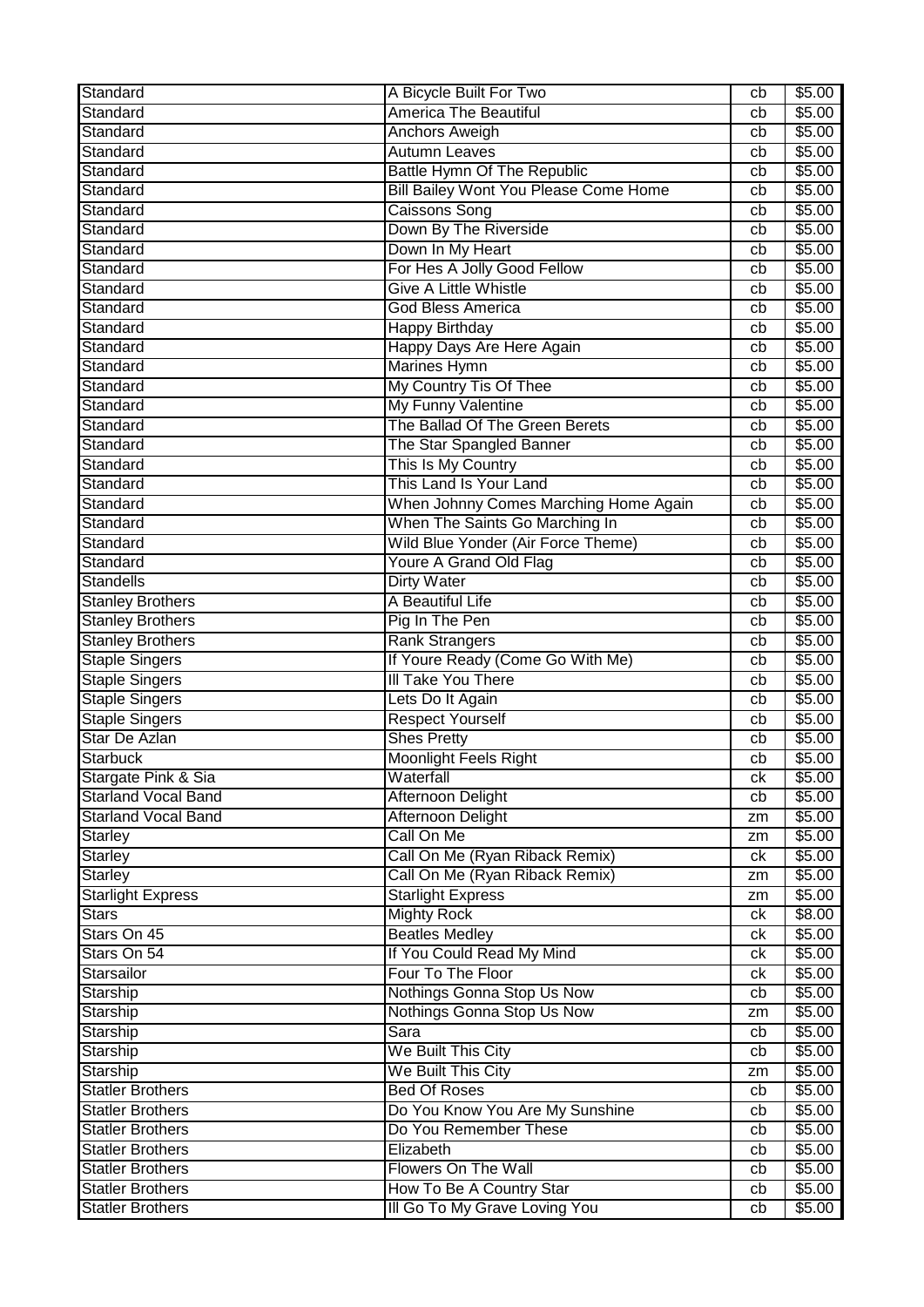| <b>Statler Brothers</b>   | <b>My Only Love</b>                 | cb | \$5.00 |
|---------------------------|-------------------------------------|----|--------|
| <b>Statler Brothers</b>   | Oh Baby Mine (I Get So Lonely)      | cb | \$5.00 |
| <b>Statler Brothers</b>   | <b>Thank God Ive Got You</b>        | cb | \$5.00 |
| <b>Statler Brothers</b>   | The Class Of 57                     | cb | \$5.00 |
| <b>Statler Brothers</b>   | <b>The Movies</b>                   | cb | \$5.00 |
| <b>Statler Brothers</b>   | Too Much Of My Heart                | cb | \$5.00 |
| <b>Statler Brothers</b>   | Who Am I To Say                     | cb | \$5.00 |
| <b>Statler Brothers</b>   | You Cant Have Your Kate & Edith Too | cb | \$5.00 |
| <b>Status Quo</b>         | Anniversary Waltz (Part 1)          | zm | \$5.00 |
| <b>Status Quo</b>         | <b>Burning Bridges</b>              | zm | \$5.00 |
| <b>Status Quo</b>         | Caroline                            | ck | \$5.00 |
| <b>Status Quo</b>         | Caroline                            | zm | \$5.00 |
| Status Quo                | Down Down                           | ck | \$5.00 |
| <b>Status Quo</b>         | Down Down                           | zm | \$5.00 |
| <b>Status Quo</b>         | In The Army Now                     | zm | \$5.00 |
| <b>Status Quo</b>         | Jam Side Down                       | zm | \$5.00 |
| <b>Status Quo</b>         | <b>Pictures Of Matchstick Men</b>   |    | \$5.00 |
| <b>Status Quo</b>         | Rockin All Over The World           | zm | \$5.00 |
| <b>Status Quo</b>         | Rockin All Over The World           | ck | \$5.00 |
| <b>Status Quo</b>         | Rockin All Over The World           | nz |        |
|                           |                                     | zm | \$5.00 |
| <b>Status Quo</b>         | <b>What Youre Proposing</b>         | zm | \$5.00 |
| <b>Status Quo</b>         | <b>Whatever You Want</b>            | ck | \$5.00 |
| <b>Status Quo</b>         | <b>Whatever You Want</b>            | zm | \$5.00 |
| <b>Stealers Wheel</b>     | Stuck In The Middle With You        | cb | \$5.00 |
| <b>Stealers Wheel</b>     | Stuck In The Middle With You        | zm | \$5.00 |
| <b>Stealing Angels</b>    | <b>He Better Be Dead</b>            | cb | \$5.00 |
| <b>Steam</b>              | Na Na Hey Hey Kiss Him Goodbye      | cb | \$5.00 |
| Steel Magnolia            | Keep On Loving You                  | cb | \$5.00 |
| <b>Steel Panther</b>      | <b>Community Property</b>           | zm | \$5.00 |
| <b>Steel Panther</b>      | Death To All But Metal              | zm | \$5.00 |
| <b>Steel Panther</b>      | Fat Girl (Thar She Blows)           | zm | \$5.00 |
| <b>Steel Panther</b>      | Gloryhole                           | zm | \$5.00 |
| <b>Steel Panther</b>      | If You Really Really Love Me        | zm | \$5.00 |
| <b>Steely Dan</b>         | <b>Rikki Dont Lose That Number</b>  | ck | \$5.00 |
| <b>Stellar</b>            | Undone                              | nz | \$5.00 |
| <b>Stellar</b>            | Violent                             | nz | \$5.00 |
| <b>Stephanie De Sykes</b> | Born With A Smile On My Face        | zm | \$5.00 |
| <b>Stephanie Mills</b>    | Never Knew Love Like This Before    | cb | \$5.00 |
| <b>Stephanie Mills</b>    | Never Knew Love Like This Before    | zm | \$5.00 |
| <b>Stephen Bishop</b>     | It Might Be You                     | zm | \$5.00 |
| Stephen Bishop            | On & On                             | cb | \$5.00 |
| Stephen Cochran           | Im Thinkin Im Drinkin               | cb | \$5.00 |
| Stephen Foster            | <b>Beautiful Dreamer</b>            | cb | \$5.00 |
| <b>Stephen Foster</b>     | Oh Susanna                          | cb | \$5.00 |
| <b>Stephen Fretwell</b>   | Emily                               | zm | \$5.00 |
| Steppenwolf               | Born To Be Wild                     | cb | \$5.00 |
| Steppenwolf               | Born To Be Wild                     | zm | \$5.00 |
| Steppenwolf               | <b>Magic Carpet Ride</b>            | cb | \$5.00 |
| Steppenwolf               | <b>Magic Carpet Ride</b>            | zm | \$5.00 |
| Steppenwolf               | <b>Magic Carpet Ride</b>            | zm | \$5.00 |
| <b>Steps</b>              | 5678                                | ck | \$5.00 |
| <b>Steps</b>              | 5678 (five six seven eight)         | zm | \$5.00 |
|                           | <b>Better Best Forgotten</b>        |    | \$5.00 |
| <b>Steps</b>              | <b>Better The Devil You Know</b>    | zm | \$5.00 |
| <b>Steps</b>              | <b>Chain Reaction</b>               | zm |        |
| <b>Steps</b>              |                                     | zm | \$5.00 |
| <b>Steps</b>              | Deeper Shade Of Blue                | zm | \$5.00 |
| <b>Steps</b>              | Its The Way You Make Me Feel        | zm | \$5.00 |
| <b>Steps</b>              | Last Thing On My Mind               | zm | \$5.00 |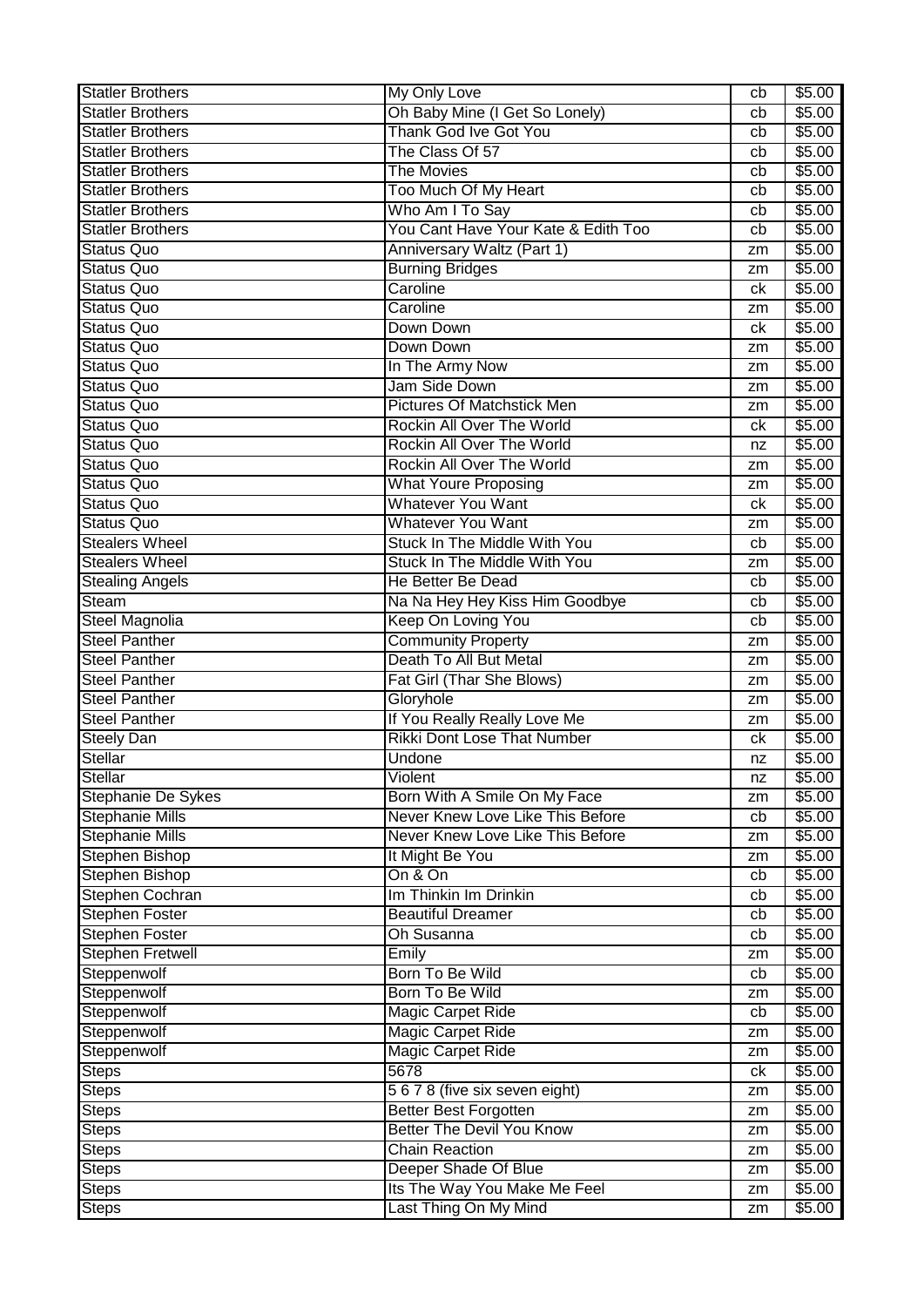| <b>Steps</b>                            | Loves Got A Hold On My Heart              | zm              | \$5.00 |
|-----------------------------------------|-------------------------------------------|-----------------|--------|
| <b>Steps</b>                            | One For Sorrow                            | zm              | \$5.00 |
| <b>Steps</b>                            | <b>Scared Of The Dark</b>                 | zm              | \$5.00 |
| <b>Steps</b>                            | <b>Steps Medley</b>                       | zm              | \$5.00 |
| <b>Steps</b>                            | Stomp                                     | zm              | \$5.00 |
| <b>Steps</b>                            | <b>Story Of A Heart</b>                   | zm              | \$5.00 |
| <b>Steps</b>                            | Summer Of Love                            | zm              | \$5.00 |
| <b>Steps</b>                            | Tragedy                                   | zm              | \$5.00 |
| <b>Stereo Mcs</b>                       | <b>Step It Up</b>                         | zm              | \$5.00 |
| Stereophonics                           | A Thousand Trees                          | zm              | \$5.00 |
| Stereophonics                           | Cest La Vie                               | zm              | \$5.00 |
| Stereophonics                           | Dakota                                    | zm              | \$5.00 |
| Stereophonics                           | Dont Let The Devil Take Another Day       | zm              | \$5.00 |
| Stereophonics                           | <b>Graffiti On The Train</b>              | zm              | \$5.00 |
| Stereophonics                           | Handbags & Gladrags                       | zm              | \$5.00 |
| Stereophonics                           | <b>Have A Nice Day</b>                    | zm              | \$5.00 |
| Stereophonics                           | Have A Nice Day & Dakota Medley           | zm              | \$5.00 |
| Stereophonics                           | I Wanna Get Lost With You                 | zm              | \$5.00 |
| Stereophonics                           | <b>Indian Summer</b>                      | zm              | \$5.00 |
| Stereophonics                           | <b>Just Looking</b>                       | zm              | \$5.00 |
| Stereophonics                           | <b>Maybe Tomorrow</b>                     | zm              | \$5.00 |
| Stereophonics                           | Mr Writer                                 | zm              | \$5.00 |
| Stereophonics                           | The Bartender & The Thief                 | zm              | \$5.00 |
| Steriogram                              | <b>Walkie Talkie Man</b>                  | nz              | \$5.00 |
| Steve Aoki & Louis Tomlinson            | Just Hold On                              | сk              | \$5.00 |
| Steve Aoki & Louis Tomlinson            | Just Hold On                              | zm              | \$5.00 |
| Steve Azar                              | Damn The Money                            | cb              | \$5.00 |
| <b>Steve Azar</b>                       | Doin It Right                             | cb              | \$5.00 |
| <b>Steve Azar</b>                       | I Dont Have To Be Me (Til Monday)         | cb              | \$5.00 |
| Steve Azar                              | Moo La Moo                                | cb              | \$5.00 |
| <b>Steve Azar</b>                       | One Good Reason Why                       | cb              | \$5.00 |
| <b>Steve Azar</b>                       | Sunshine (Everybody Needs A Little)       | cb              | \$5.00 |
| <b>Steve Azar</b>                       | <b>Waitin On Joe</b>                      | cb              | \$5.00 |
| <b>Steve Azar</b>                       | You Dont Know A Thing                     | cb              | \$5.00 |
| <b>Steve Cheers</b>                     | A Glass Half Full                         | сk              | \$5.00 |
| <b>Steve Cheers</b>                     | Best Part Of The World                    | $c\overline{k}$ | \$5.00 |
| Steve Cheers                            | <b>Waving At Trains</b>                   | ck              | \$5.00 |
| <b>Steve Earle</b>                      | <b>Continental Trailways Blues</b>        | cb              | \$5.00 |
| <b>Steve Earle</b>                      | <b>Copperhead Road</b>                    | cb              | \$5.00 |
| <b>Steve Earle</b>                      | Copperhead Road                           | ck              | \$5.00 |
| <b>Steve Earle</b>                      | <b>Copperhead Road</b>                    | zm              | \$5.00 |
| <b>Steve Earle</b>                      | Goodbyes All We Got Left                  | cb              | \$5.00 |
| <b>Steve Earle</b>                      | <b>Guitar Town</b>                        | cb              | \$5.00 |
| <b>Steve Earle</b>                      | <b>Hillbilly Highway</b>                  | cb              | \$5.00 |
| <b>Steve Earle</b>                      | Six Days On The Road                      | cb              | \$5.00 |
| <b>Steve Harley &amp; Cockney Rebel</b> | Make Me Smile (Come Up & See Me)          | ck              | \$5.00 |
| <b>Steve Harley &amp; Cockney Rebel</b> | Make Me Smile (Come Up & See Me)          | zm              | \$5.00 |
| <b>Steve Holy</b>                       | <b>Baby Dont Go</b>                       | cb              | \$5.00 |
| <b>Steve Holy</b>                       | <b>Blue Moon</b>                          | cb              | \$5.00 |
| Steve Holy                              | <b>Brand New Girlfriend</b>               | cb              | \$5.00 |
| <b>Steve Holy</b>                       | Come On Rain                              | cb              | \$5.00 |
| Steve Holy                              | Dont Make Me Beg                          | cb              | \$5.00 |
| <b>Steve Holy</b>                       | Go Home                                   | cb              | \$5.00 |
| <b>Steve Holy</b>                       | <b>Good Morning Beautiful</b>             | cb              | \$5.00 |
| Steve Holy                              | Im Not Breakin                            | cb              | \$5.00 |
| <b>Steve Holy</b>                       | Its My Time (Waste It If I Want To)       | cb              | \$5.00 |
| Steve Holy                              | Love Dont Run                             | cb              | \$5.00 |
| <b>Steve Holy</b>                       | Men Buy The Drinks (Girls Call The Shots) | cb              | \$5.00 |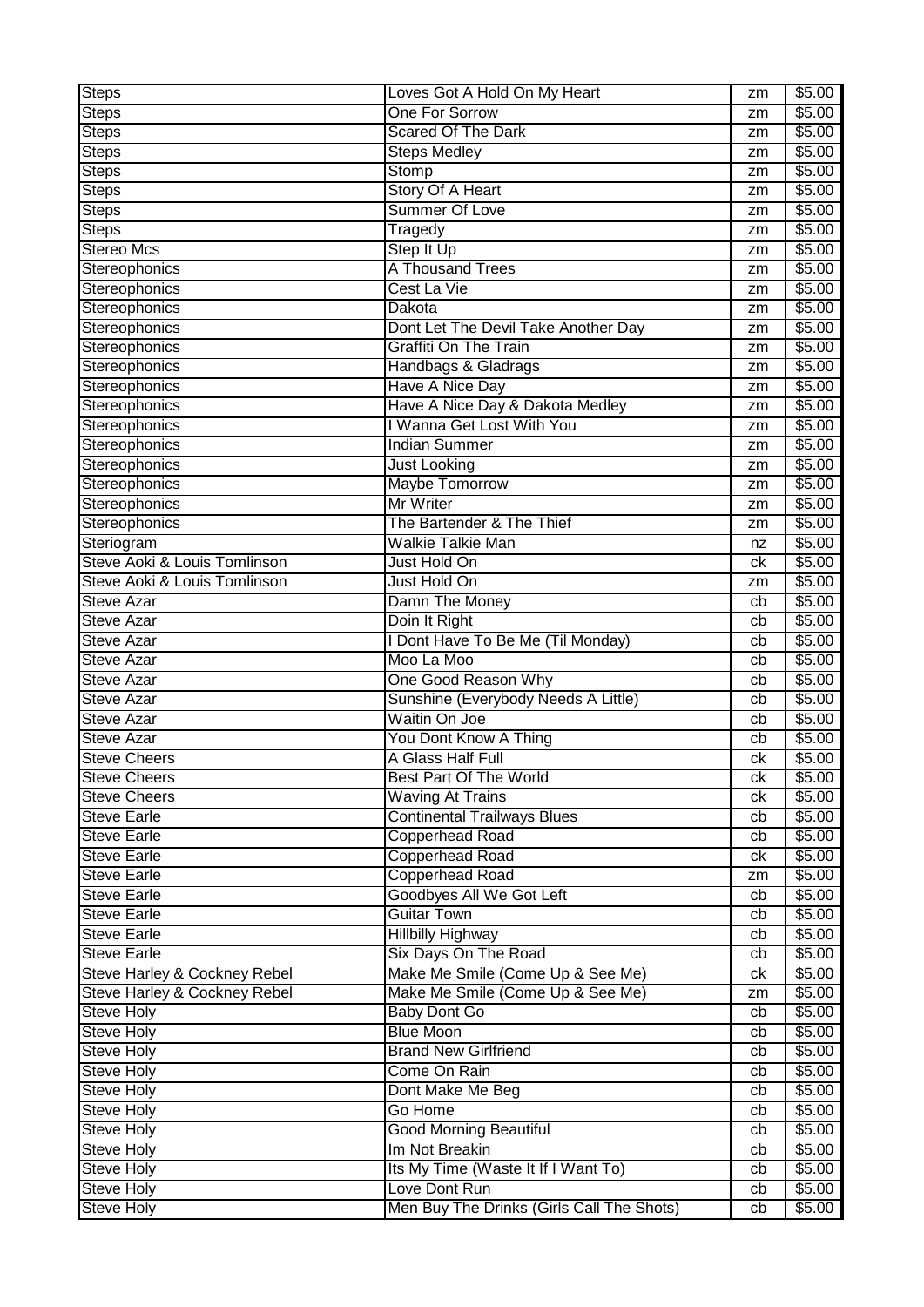| <b>Steve Holy</b>                       | <b>Might Have Been</b>                            | cb       | \$5.00           |
|-----------------------------------------|---------------------------------------------------|----------|------------------|
| <b>Steve Holy</b>                       | Put Your Best Dress On                            | cb       | \$5.00           |
| <b>Steve Holy</b>                       | Rock A Bye Heart                                  | cb       | \$5.00           |
| <b>Steve Holy</b>                       | The Hunger                                        | cb       | \$5.00           |
| Steve Lawrence & Eydie Gorme            | I Want To Stay Here                               | cb       | \$5.00           |
| <b>Steve Miller Band</b>                | Abracadabra                                       | cb       | \$5.00           |
| <b>Steve Miller Band</b>                | Abracadabra                                       | zm       | \$5.00           |
| <b>Steve Miller Band</b>                | Fly Like An Eagle                                 | cb       | \$5.00           |
| <b>Steve Miller Band</b>                | <b>Jet Airliner</b>                               | сk       | \$5.00           |
| <b>Steve Miller Band</b>                | Rockn Me                                          | cb       | \$5.00           |
| <b>Steve Miller Band</b>                | Rockn Me                                          | zm       | \$5.00           |
| <b>Steve Miller Band</b>                | The Joker                                         | cb       | \$5.00           |
| <b>Steve Miller Band</b>                | The Joker                                         | zm       | \$5.00           |
| <b>Steve Miller Band</b>                | The Joker+Abracadabra (medley)                    | zm       | \$5.00           |
| <b>Steve Perry</b>                      | <b>Foolish Heart</b>                              | cb       | \$5.00           |
| <b>Steve Perry</b>                      | <b>Oh Sherrie</b>                                 | cb       | \$5.00           |
| <b>Steve Wariner</b>                    | A Woman Loves                                     | cb       | \$5.00           |
| <b>Steve Wariner</b>                    | Can I Come Over Tonight                           | cb       | \$5.00           |
| <b>Steve Wariner</b>                    | Carmelita                                         | cb       | \$5.00           |
| <b>Steve Wariner</b>                    | <b>Drive</b>                                      | cb       | \$5.00           |
| <b>Steve Wariner</b>                    | Drivin & Cryin                                    | cb       | \$5.00           |
| <b>Steve Wariner</b>                    | Every Little Whisper                              | cb       | \$5.00           |
| <b>Steve Wariner</b>                    | Faith In You                                      | cb       | \$5.00           |
| <b>Steve Wariner</b>                    | Holes In The Floor Of Heaven                      | cb       | \$5.00           |
| <b>Steve Wariner</b>                    | Im Already Taken                                  | cb       | \$5.00           |
| <b>Steve Wariner</b>                    | Im Your Man                                       | cb       | \$5.00           |
| <b>Steve Wariner</b>                    | In A Heartbeat                                    | cb       | \$5.00           |
| <b>Steve Wariner</b>                    | It Wont Be Over You                               | cb       | \$5.00           |
| <b>Steve Wariner</b>                    | Leave Him Out Of This                             | cb       | \$5.00           |
| <b>Steve Wariner</b>                    | Like A River To The Sea                           | cb       | \$5.00           |
| <b>Steve Wariner</b>                    | Lynda                                             | cb       | \$5.00           |
| <b>Steve Wariner</b>                    | Precious Thing                                    | cb       | \$5.00           |
| <b>Steve Wariner</b>                    | <b>Road Trippin</b>                               |          | \$5.00           |
| <b>Steve Wariner</b>                    | Snowfall On The Sand                              | cb<br>cb | \$5.00           |
| <b>Steve Wariner</b>                    | The Domino Theory                                 |          | \$5.00           |
| <b>Steve Wariner</b>                    |                                                   | cb<br>cb | \$5.00           |
| <b>Steve Wariner</b>                    | The Tips Of My Fingers<br><b>There For Awhile</b> |          | \$5.00           |
| <b>Steve Wariner</b>                    | This Christmas Prayer                             | cb       | \$5.00           |
| <b>Steve Wariner</b>                    | <b>Two Teardrops</b>                              | cb       | \$5.00           |
| <b>Steve Wariner</b>                    | Where Did I Go Wrong                              | cb       | \$5.00           |
| Steve Wariner & Anita Cochran           | What If I Said                                    | cb       |                  |
| <b>Steve Wariner &amp; Clint Black</b>  | <b>Been There</b>                                 | cb       | \$5.00           |
| <b>Steve Wariner &amp; Garth Brooks</b> | <b>Burnin The Roadhouse Down</b>                  | cb       | \$5.00<br>\$5.00 |
| <b>Steve Wariner &amp; Garth Brooks</b> | Katie Wants A Fast One                            | cb       | \$5.00           |
| <b>Steve Winwood</b>                    |                                                   | cb       |                  |
|                                         | Back In The High Life                             | cb       | \$5.00           |
| <b>Steve Winwood</b>                    | Dont You Know What The Night Can Do               | cb       | \$5.00           |
| <b>Steve Winwood</b>                    | <b>Higher Love</b>                                | cb       | \$5.00           |
| <b>Steve Winwood</b>                    | <b>Higher Love</b>                                | zm       | \$5.00           |
| <b>Steve Winwood</b>                    | <b>Holding On</b>                                 | cb       | \$5.00           |
| <b>Steve Winwood</b>                    | <b>Roll With It</b>                               | cb       | \$5.00           |
| <b>Steve Winwood</b>                    | The Finer Things                                  | cb       | \$5.00           |
| <b>Steve Winwood</b>                    | Valerie                                           | zm       | \$5.00           |
| <b>Steven Curtis Chapman</b>            | <b>All About Love</b>                             | cb       | \$5.00           |
| Steven Houghton                         | Wind Beneath My Wings                             | zm       | \$5.00           |
| <b>Steven Stills</b>                    | Love The One Youre With                           | cb       | \$5.00           |
| <b>Stevens Sisters</b>                  | <b>Wherever You Are</b>                           | cb       | \$5.00           |
| <b>Stevie Nicks</b>                     | <b>Edge Of Seventeen</b>                          | ck       | \$5.00           |
| <b>Stevie Nicks</b>                     | <b>Edge Of Seventeen</b>                          | zm       | \$5.00           |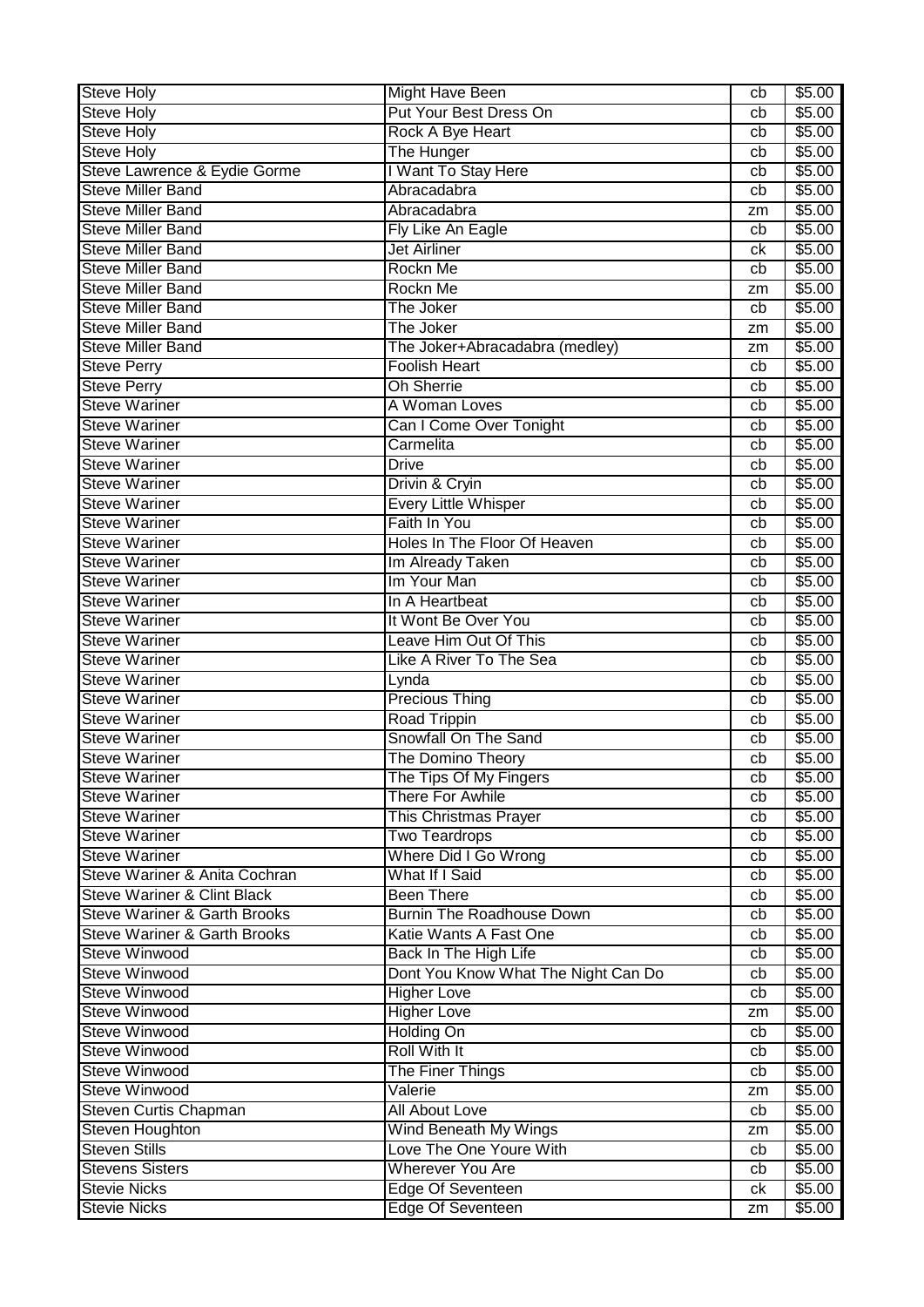| <b>Stevie Nicks</b>                 | Rooms On Fire                           | ck | \$5.00           |
|-------------------------------------|-----------------------------------------|----|------------------|
| <b>Stevie Nicks</b>                 | <b>Silent Night</b>                     | nz | \$5.00           |
| <b>Stevie Nicks</b>                 | <b>Stand Back</b>                       | zm | \$5.00           |
| <b>Stevie Nicks &amp; Tom Petty</b> | Stop Draggin My Heart Around            | cb | \$5.00           |
| <b>Stevie Nicks &amp; Tom Petty</b> | Stop Draggin My Heart Around            | zm | \$5.00           |
| Stevie Ray Vaughan                  | <b>Cold Shot</b>                        | zm | \$5.00           |
| Stevie Ray Vaughan                  | Life By The Drop                        | zm | \$5.00           |
| Stevie Ray Vaughan                  | Pride & Joy                             | zm | \$5.00           |
| Stevie Ray Vaughn                   | Pride & Joy                             | cb | \$5.00           |
| Stevie Ray Vaughn                   | The House Is Rockin                     | cb | \$5.00           |
| <b>Stevie Wonder</b>                | For Once In My Life                     | cb | \$5.00           |
| Stevie Wonder                       | For Once In My Life                     | zm | \$5.00           |
| <b>Stevie Wonder</b>                | <b>Happy Birthday</b>                   | zm | \$5.00           |
| <b>Stevie Wonder</b>                | <b>Higher Ground</b>                    | cb | \$5.00           |
| <b>Stevie Wonder</b>                | Just Called To Say I Love You           | cb | \$5.00           |
| <b>Stevie Wonder</b>                | Just Called To Say I Love You           | zm | \$5.00           |
| Stevie Wonder                       | I Was Made To Love Her                  | cb | \$5.00           |
| <b>Stevie Wonder</b>                | I Wish                                  | cb | \$5.00           |
| <b>Stevie Wonder</b>                | If You Really Love Me                   | cb | \$5.00           |
| <b>Stevie Wonder</b>                | <b>Isnt She Lovely</b>                  | cb | \$5.00           |
| <b>Stevie Wonder</b>                | <b>Isnt She Lovely</b>                  | zm | \$5.00           |
| <b>Stevie Wonder</b>                | Lately                                  | zm | \$5.00           |
| <b>Stevie Wonder</b>                | Living For The City                     | cb | \$5.00           |
| <b>Stevie Wonder</b>                | My Cherie Amour                         | cb | \$5.00           |
| <b>Stevie Wonder</b>                | My Cherie Amour                         | zm | \$5.00           |
| <b>Stevie Wonder</b>                | One Little Christmas Tree               | zm | \$5.00           |
| <b>Stevie Wonder</b>                | Overjoyed                               | zm | \$5.00           |
| <b>Stevie Wonder</b>                | Part Time Lover                         | cb | \$5.00           |
| <b>Stevie Wonder</b>                | <b>Part Time Lover</b>                  | zm | \$5.00           |
| <b>Stevie Wonder</b>                | Positivity                              |    | \$5.00           |
| <b>Stevie Wonder</b>                | Signed Sealed Delivered Im Yours        | zm | \$5.00           |
| <b>Stevie Wonder</b>                | <b>Signed Sealed Delivered Im Yours</b> | cb | \$5.00           |
| <b>Stevie Wonder</b>                | <b>Sir Duke</b>                         | zm |                  |
| <b>Stevie Wonder</b>                | Sir Duke                                | cb | \$5.00           |
| <b>Stevie Wonder</b>                |                                         | zm | \$5.00           |
| <b>Stevie Wonder</b>                | Superstition                            | cb | \$5.00           |
| Stevie Wonder                       | Superstition                            | zm | \$5.00           |
| <b>Stevie Wonder</b>                | <b>Superstition Sir Duke (medley)</b>   | zm | \$5.00           |
|                                     | <b>Uptight (Everythings Alright)</b>    | cb | \$5.00           |
| <b>Stevie Wonder</b>                | Yester Me Yester You Yesterday          | cb | \$5.00           |
| <b>Stevie Wonder</b>                | You Are The Sunshine Of My Life         | cb | \$5.00           |
| <b>Stevie Wonder</b>                | You Are The Sunshine Of My Life         | zm | \$5.00           |
| <b>Stevie Wonder</b>                | You Make Me Feel Like Dancing           | cb | \$5.00           |
| Stevie Wonder & 98 Degrees          | <b>True To Your Heart</b>               | cb | \$5.00<br>\$5.00 |
| Stevie Wonder & Paul McCartney      | Ebony & Ivory                           | cb |                  |
| <b>Stevie Wright</b>                | Evie                                    | ck | \$8.00           |
| <b>Sting</b>                        | After The Rain Has Fallen               | cb | \$5.00           |
| <b>Sting</b>                        | Be Still My Beating Heart               | cb | \$5.00           |
| Sting                               | <b>Desert Rose</b>                      | cb | \$5.00           |
| <b>Sting</b>                        | Englishman In New York                  | ck | \$5.00           |
| Sting                               | Englishman In New York                  | zm | \$5.00           |
| Sting                               | <b>Fields Of Gold</b>                   | zm | \$5.00           |
| Sting                               | If I Ever Lose My Faith In You          | cb | \$5.00           |
| <b>Sting</b>                        | If You Love Somebody Set Them Free      | cb | \$5.00           |
| Sting                               | Love Is The Seventh Wave                | cb | \$5.00           |
| <b>Sting</b>                        | Russians                                | cb | \$5.00           |
| <b>Sting</b>                        | Shape Of My Heart                       | zm | \$5.00           |
| <b>Sting</b>                        | Well Be Together                        | cb | \$5.00           |
| Sting & Bryan Adams & Rod Stewart   | <b>All For Love</b>                     | cb | \$5.00           |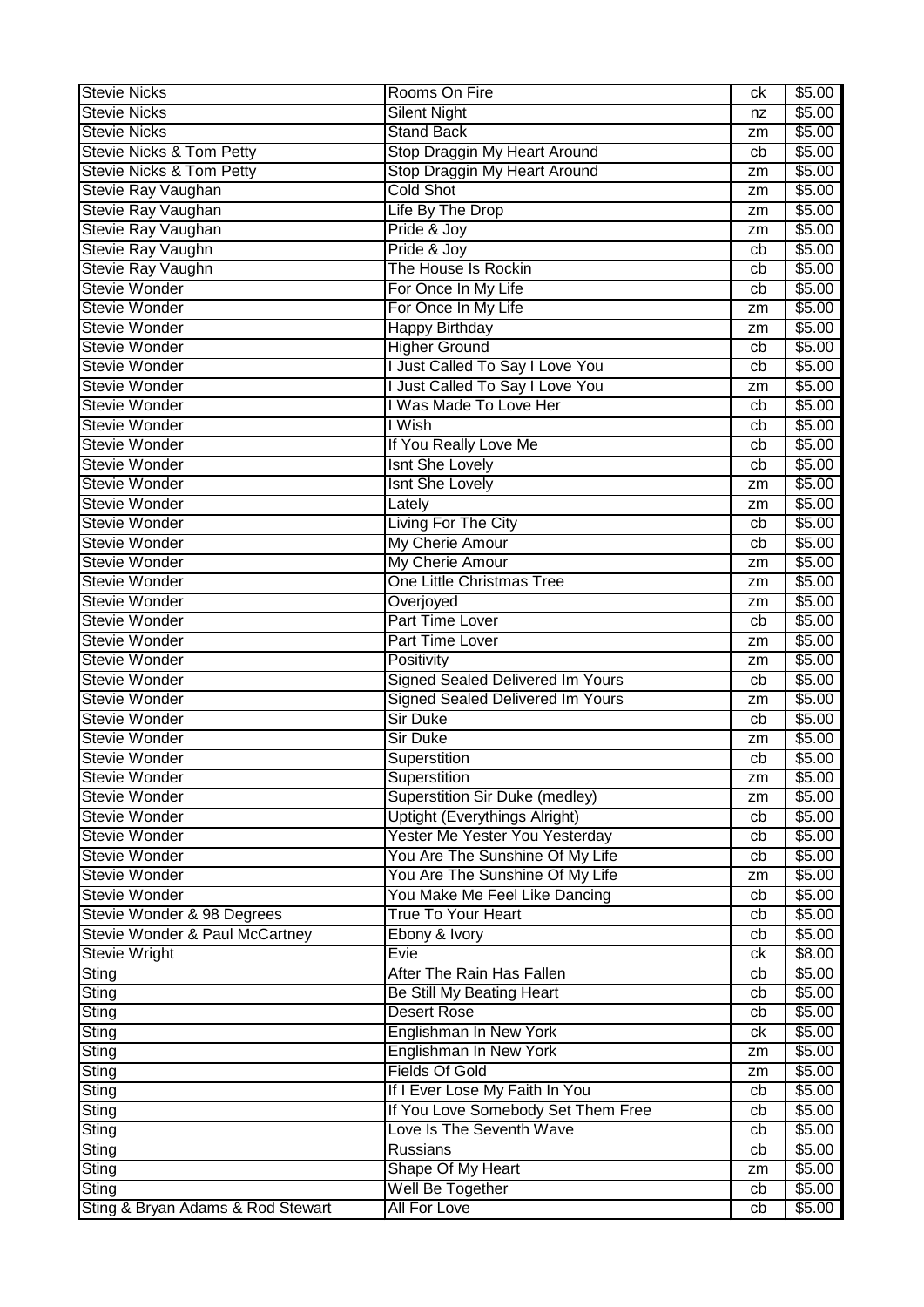| Sting & Shaggy                                  | Dont Make Me Wait                                 | zm       | \$5.00           |
|-------------------------------------------------|---------------------------------------------------|----------|------------------|
| Sting & Toby Keith                              | Im So Happy I Cant Stop Crying                    | cb       | \$5.00           |
| <b>Stone Roses</b>                              | <b>All For One</b>                                | zm       | \$5.00           |
| <b>Stone Roses</b>                              | <b>Bye Bye Badman</b>                             | zm       | \$5.00           |
| <b>Stone Roses</b>                              | <b>Fools Gold</b>                                 | zm       | \$5.00           |
| <b>Stone Roses</b>                              | I Am The Resurrection                             | zm       | \$5.00           |
| <b>Stone Roses</b>                              | I Wanna Be Adored                                 | zm       | \$5.00           |
| <b>Stone Roses</b>                              | Made Of Stone                                     | zm       | \$5.00           |
| <b>Stone Roses</b>                              | <b>Mersey Paradise</b>                            | zm       | \$5.00           |
| <b>Stone Roses</b>                              | <b>Sally Cinnamon</b>                             | zm       | \$5.00           |
| <b>Stone Roses</b>                              | She Bangs The Drums                               | zm       | \$5.00           |
| <b>Stone Roses</b>                              | <b>Ten Storey Love Song</b>                       | zm       | \$5.00           |
| <b>Stone Roses</b>                              | Waterfall                                         | zm       | \$5.00           |
| <b>Stone Sour</b>                               | <b>Bother</b>                                     | cb       | \$5.00           |
| <b>Stonewall Jackson</b>                        | <b>BJ</b> The DJ                                  | cb       | \$5.00           |
| <b>Stonewall Jackson</b>                        | Dont Be Angry                                     | cb       | \$5.00           |
| <b>Stonewall Jackson</b>                        | Waterloo                                          | cb       | \$5.00           |
| Stooshe                                         | <b>Black Heart</b>                                | zm       | \$5.00           |
| Stooshe                                         | Slip                                              | zm       | \$5.00           |
| <b>Stories</b>                                  | <b>Brother Louie</b>                              | cb       | \$5.00           |
| Storm Large                                     | <b>Eight Miles Wide</b>                           | zm       | \$5.00           |
| Stormzy                                         | <b>Big For Your Boots</b>                         | zm       | \$5.00           |
| Stormzy & Ed Sheeran                            | Own It                                            | zm       | \$5.00           |
| <b>Stranglers</b>                               | <b>Always The Sun</b>                             | zm       | \$5.00           |
| <b>Stranglers</b>                               | Go Buddy Go                                       | zm       | \$5.00           |
| <b>Stranglers</b>                               | <b>Golden Brown</b>                               | ck       | \$5.00           |
| <b>Stranglers</b>                               | <b>Golden Brown</b>                               | zm       | \$5.00           |
| <b>Stranglers</b>                               | Peaches                                           | zm       | \$5.00           |
| <b>Stranglers</b>                               | Skin Deep                                         | ck       | \$5.00           |
|                                                 |                                                   |          |                  |
|                                                 |                                                   | cb       |                  |
| <b>Strawberry Alarm Clock</b>                   | Incense & Peppermints                             | zm       | \$5.00           |
| <b>Strawberry Switchblade</b><br><b>Strawbs</b> | <b>Since Yesterday</b>                            | zm       | \$5.00           |
|                                                 | Lay Down                                          | nz       | \$5.00           |
| Strawpeople<br><b>Stray Cats</b>                | $\overline{C}$ rying<br><b>Rock This Town</b>     | cb       | \$5.00<br>\$5.00 |
|                                                 | <b>Rock This Town</b>                             | zm       |                  |
| <b>Stray Cats</b>                               |                                                   |          | \$5.00           |
| <b>Stray Cats</b>                               | Rock This Town & Runaway Boys (Medley)            | zm<br>zm | \$5.00<br>\$5.00 |
| <b>Stray Cats</b>                               | <b>Runaway Boys</b>                               | zm       | \$5.00           |
| <b>Stray Cats</b>                               | Sexy & 17<br><b>Stray Cat Strut</b>               | cb       | \$5.00           |
| <b>Stray Cats</b>                               | <b>Stray Cat Strut</b>                            | zm       |                  |
| <b>Stray Cats</b><br><b>Streets</b>             |                                                   | zm       | \$5.00<br>\$5.00 |
| <b>Streets</b>                                  | <b>Dry Your Eyes</b><br>Fit But You Know It       | zm       | \$5.00           |
| <b>Strike</b>                                   | U Sure Do                                         | zm       | \$5.00           |
| <b>Strokes</b>                                  | <b>Bad Decisions</b>                              | zm       | \$5.00           |
| <b>Strokes</b>                                  | <b>Last Nite</b>                                  | zm       |                  |
| <b>Strokes</b>                                  |                                                   | zm       | \$5.00<br>\$5.00 |
| <b>Strokes</b>                                  | Someday<br><b>Under Cover Of Darkness</b>         | zm       | \$5.00           |
| <b>Strokes</b>                                  |                                                   | zm       |                  |
| Stryper                                         | You Only Live Once<br><b>Always There For You</b> | cb       | \$5.00<br>\$5.00 |
| <b>Style Council</b>                            | Long Hot Summer                                   | zm       | \$5.00           |
| <b>Style Council</b>                            | <b>My Ever Changing Moods</b>                     | zm       | \$5.00           |
| <b>Style Council</b>                            | Shout To The Top                                  | ck       | \$5.00           |
| <b>Style Council</b>                            | Shout To The Top                                  | zm       | \$5.00           |
| <b>Style Council</b>                            | Speak Like A Child                                | zm       | \$5.00           |
| <b>Style Council</b>                            | <b>Walls Come Tumbling Down</b>                   | zm       | \$5.00           |
| <b>Style Council</b>                            | <b>Youre The Best Thing</b>                       | zm       | \$5.00           |
| <b>Stylistics</b>                               | <b>Betcha By Golly Wow</b>                        | cb       | \$5.00           |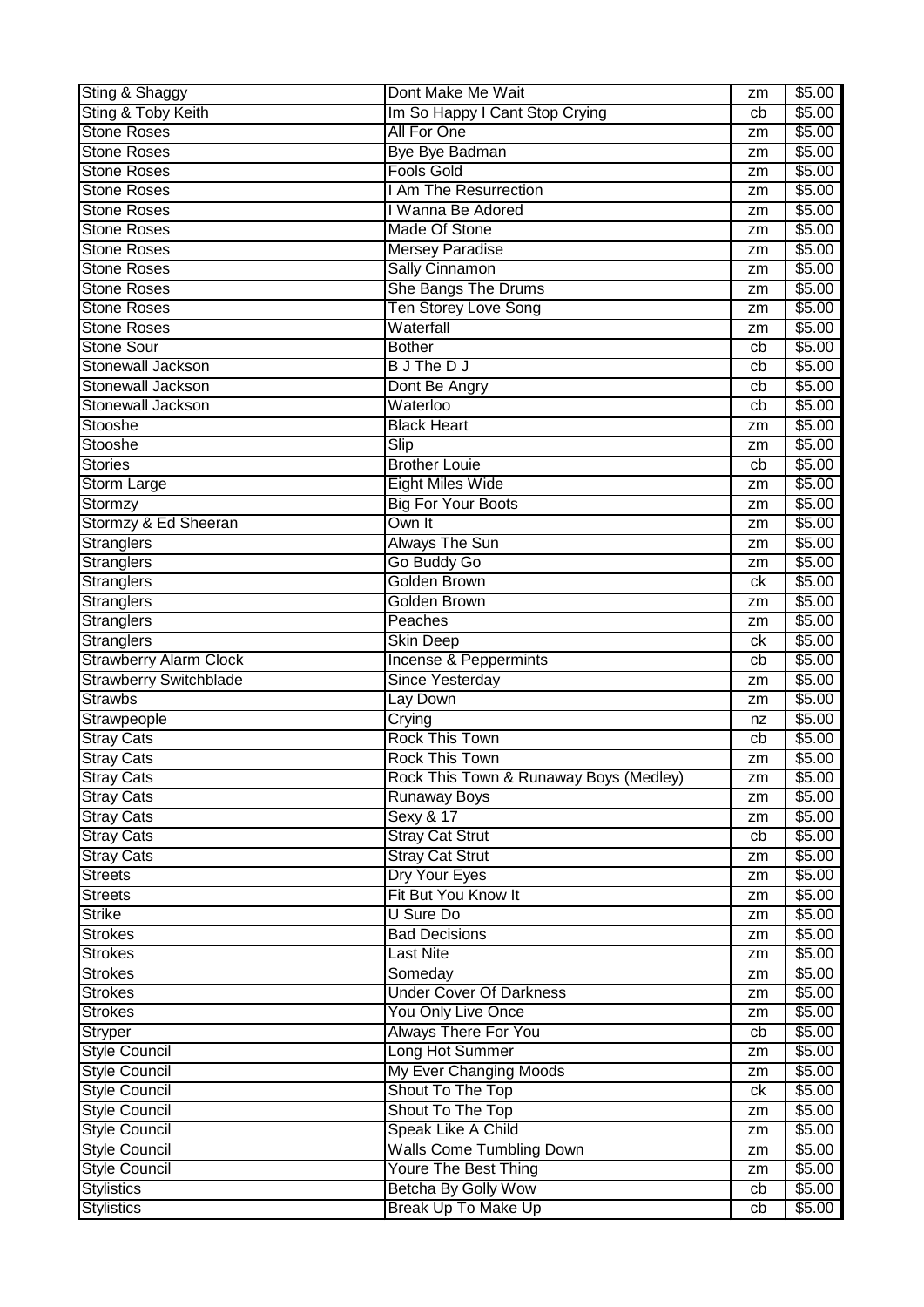| <b>Stylistics</b>        | Cant Give You Anything (But My Love) | zm       | \$5.00 |
|--------------------------|--------------------------------------|----------|--------|
| <b>Stylistics</b>        | Im Stone In Love With You            | zm       | \$5.00 |
| <b>Stylistics</b>        | Lets Put It All Together             | zm       | \$5.00 |
| <b>Stylistics</b>        | <b>Sixteen Bars</b>                  | zm       | \$5.00 |
| <b>Stylistics</b>        | You Are Everything                   | cb       | \$5.00 |
| <b>Stylistics</b>        | You Make Me Feel Brand New           | zm       | \$5.00 |
| <b>Stylus</b>            | <b>Summer Breeze</b>                 | ck       | \$5.00 |
| <b>Styx</b>              | <b>Babe</b>                          | cb       | \$5.00 |
| <b>Styx</b>              | <b>Babe</b>                          | zm       | \$5.00 |
| <b>Styx</b>              | Lady                                 | cb       | \$5.00 |
| <b>Styx</b>              | Show Me The Way                      | cb       | \$5.00 |
| <b>Sublime</b>           | Santeria                             |          | \$5.00 |
| Sue Thompson             | Sad Movies (Make Me Cry)             | zm<br>cb | \$5.00 |
| Suede                    | <b>Animal Nitrate</b>                |          | \$5.00 |
| Suede                    |                                      | zm       |        |
|                          | <b>Beautiful Ones</b>                | zm       | \$5.00 |
| Sugababes                | <b>About You Now</b>                 | zm       | \$5.00 |
| Sugababes                | Caught In A Moment                   | zm       | \$5.00 |
| Sugababes                | Change                               | zm       | \$5.00 |
| Sugababes                | Denial                               | zm       | \$5.00 |
| Sugababes                | Easy                                 | zm       | \$5.00 |
| Sugababes                | <b>Freak Like Me</b>                 | zm       | \$5.00 |
| Sugababes                | Girls                                | zm       | \$5.00 |
| Sugababes                | Hole In The Head                     | zm       | \$5.00 |
| Sugababes                | <b>Push The Button</b>               | сk       | \$5.00 |
| Sugababes                | Push The Button                      | zm       | \$5.00 |
| Sugababes                | <b>Red Dress</b>                     | zm       | \$5.00 |
| Sugababes                | Too Lost In You                      | zm       | \$5.00 |
| Sugababes                | Ugly                                 | сk       | \$5.00 |
| Sugababes                | Ugly                                 | zm       | \$5.00 |
| Sugababes                | <b>Wear My Kiss</b>                  | zm       | \$5.00 |
| Sugababes Vs Girls Aloud | Walk This Way                        | zm       | \$5.00 |
| Sugar Minott             | <b>Good Thing Going</b>              | zm       | \$5.00 |
| Sugar Ray                | 10 Seconds Down                      | cb       | \$5.00 |
| Sugar Ray                | <b>Answer The Phone</b>              | cb       | \$5.00 |
| Sugar Ray                | Bartender (Its So Easy)              | cb       | \$5.00 |
| Sugar Ray                | <b>Chasin You Around</b>             | cb       | \$5.00 |
| Sugar Ray                | <b>Every Morning</b>                 | cb       | \$5.00 |
| Sugar Ray                | $\overline{Fly}$                     | cb       | \$5.00 |
| Sugar Ray                | Is She Really Going Out With Him     | cb       | \$5.00 |
| Sugar Ray                | <b>Mean Machine</b>                  | cb       | \$5.00 |
| Sugar Ray                | Ours                                 | cb       | \$5.00 |
| Sugar Ray                | <b>RPM</b>                           | cb       | \$5.00 |
| Sugar Ray                | Someday                              | cb       | \$5.00 |
| Sugar Ray                | When Its Over                        | cb       | \$5.00 |
| <b>Sugarhill Gang</b>    | <b>Rappers Delight</b>               | zm       | \$5.00 |
| Sugarland                | All I Want To Do                     | cb       | \$5.00 |
| Sugarland                | <b>Already Gone</b>                  | cb       | \$5.00 |
| Sugarland                | <b>Baby Girl</b>                     | cb       | \$5.00 |
| Sugarland                | Down In Mississippi (Up To No Good)  | cb       | \$5.00 |
| Sugarland                | Everyday America                     | cb       | \$5.00 |
| Sugarland                | It Happens                           | cb       | \$5.00 |
| Sugarland                | Just Might (Make Me Believe)         | cb       | \$5.00 |
| Sugarland                | <b>Settlin</b>                       | cb       | \$5.00 |
| Sugarland                | <b>Something More</b>                | cb       | \$5.00 |
| Sugarland                | Speed Of Life                        | cb       | \$5.00 |
| Sugarland                |                                      | cb       | \$5.00 |
|                          | <b>Stand Back Up</b>                 |          |        |
| Sugarland                | Stay                                 | cb       | \$5.00 |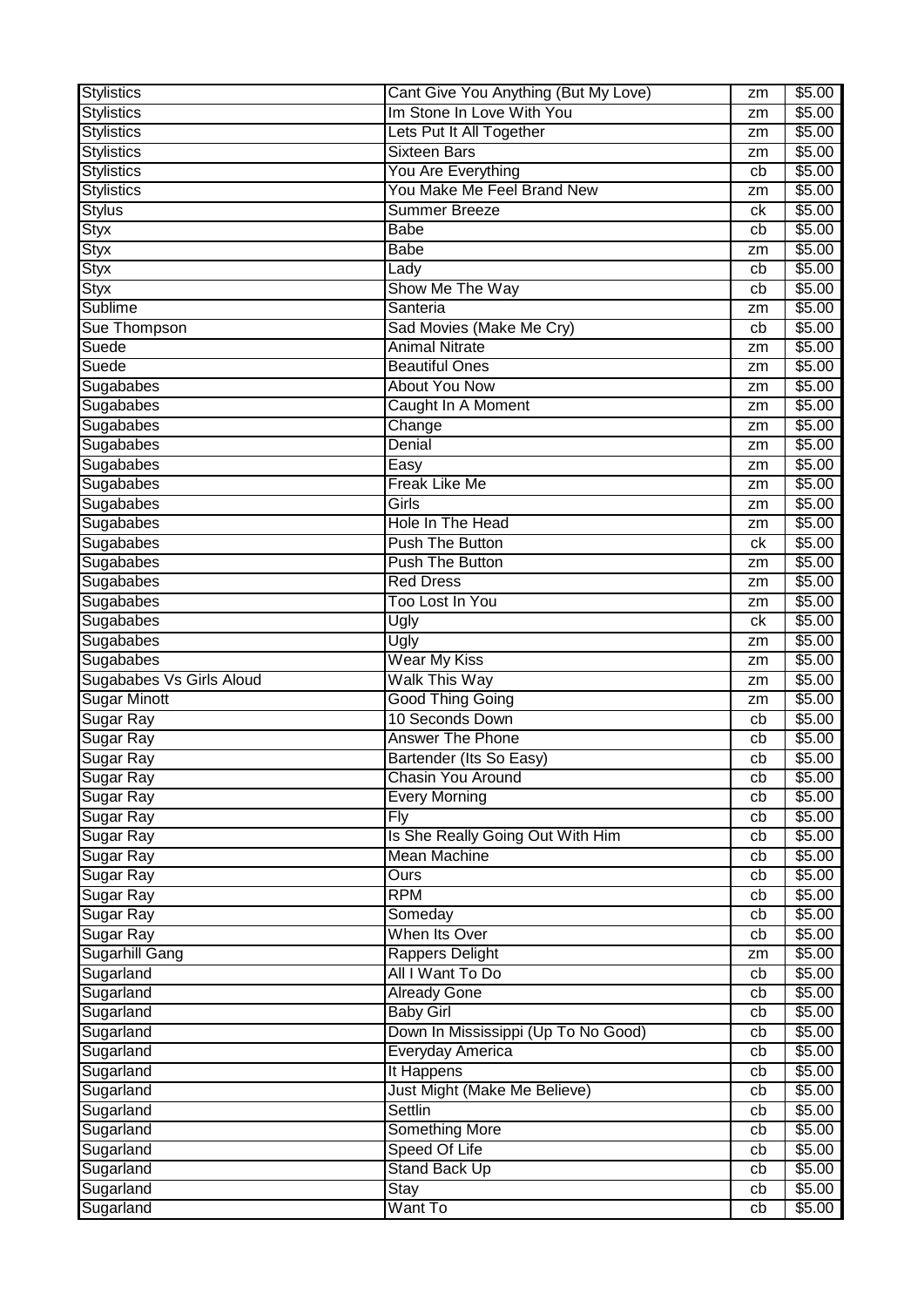| Sugarland & Little Big Town      | Life In A Northern Town                         | cb | \$5.00             |
|----------------------------------|-------------------------------------------------|----|--------------------|
| Sukhwinder Singh & Sapna Awasthi | Chaiyya Chaiyya                                 | zm | \$5.00             |
| <b>Sum 41</b>                    | Fat Lip                                         | zm | \$5.00             |
| Sum 41                           | In Too Deep                                     | zm | \$5.00             |
| Sunday                           | I Know                                          | cb | \$5.00             |
| <b>Sunny Cowgirls</b>            | Cowboy                                          | ck | \$8.00             |
| <b>Sunny Sweeney</b>             | From A Table Away                               | cb | \$5.00             |
| <b>Sunny Sweeney</b>             | <b>Stayings Worse Than Leaving</b>              | cb | \$5.00             |
| Sunnyboys                        | <b>Alone With You</b>                           | сk | \$8.00             |
| Super Hi & Neeka                 | <b>Following The Sun</b>                        | сk | \$5.00             |
| Superchic                        | Hero                                            | cb | \$5.00             |
| Supergrass                       | Alright                                         | zm | \$5.00             |
| Supergroove                      | Sittin Inside My Head                           | nz | \$5.00             |
| Supergroove                      | <b>You Gotta Know</b>                           | nz | \$5.00             |
| Superjesus                       | Gravity                                         | сk | \$8.00             |
| Supertramp                       | <b>Breakfast In America</b>                     | zm | \$5.00             |
| Supertramp                       | <b>Dreamer</b>                                  | zm | \$5.00             |
| Supertramp                       | <b>Give A Little Bit</b>                        | ck | \$5.00             |
| Supertramp                       | <b>Give A Little Bit</b>                        | zm | \$5.00             |
| Supertramp                       | Goodbye Stranger                                | zm | \$5.00             |
| Supertramp                       | Its Raining Again                               |    | \$5.00             |
|                                  | The Logical Song                                | zm | \$5.00             |
| Supertramp                       | The Logical Song                                | ck | \$5.00             |
| Supertramp                       |                                                 | zm |                    |
| Supremes                         | <b>Automatically Sunshine</b>                   | zm | \$5.00             |
| Supremes                         | <b>Baby Love</b>                                | cb | \$5.00             |
| Supremes                         | <b>Baby Love</b>                                | zm | \$5.00             |
| Supremes                         | Back In My Arms Again                           | cb | \$5.00             |
| <b>Supremes</b>                  | Come See About Me                               | cb | \$5.00             |
| Supremes                         | Come See About Me                               | zm | \$5.00             |
| Supremes                         | <b>I Hear A Symphony</b>                        | cb | \$5.00             |
| Supremes                         | Love Is Here & Now Youre Gone                   | cb | \$5.00             |
| Supremes                         | Someday Well Be Together                        | cb | \$5.00             |
| Supremes                         | Stop In The Name Of Love                        | cb | $\overline{$}5.00$ |
| Supremes                         | Stop In The Name Of Love                        | zm | \$5.00             |
| Supremes                         | <b>Supremes Medley</b>                          | zm | \$5.00             |
| Supremes                         | The Happening                                   | cb | \$5.00             |
| Supremes                         | The Happening                                   | zm | \$5.00             |
| Supremes                         | <b>Where Did Our Love Go</b>                    | cb | \$5.00             |
| Supremes                         | Where Did Our Love Go                           | zm | \$5.00             |
| <b>Supremes</b>                  | You Cant Hurry Love                             | cb | \$5.00             |
| Supremes                         | You Cant Hurry Love                             | zm | \$5.00             |
| <b>Supremes</b>                  | You Keep Me Hanging On                          | cb | \$5.00             |
| Surface                          | Shower Me With Your Love                        | cb | \$5.00             |
| Survivor                         | <b>Burning Heart</b>                            | zm | \$5.00             |
| Survivor                         | Burning Heart & Eye Of The Tiger (medley)       | zm | \$5.00             |
| Survivor                         | Burning Heart & Eye Of The Tiger (medley) (Down | zm | \$5.00             |
| Survivor                         | Eye Of The Tiger                                | ck | \$5.00             |
| Survivor                         | Eye Of The Tiger                                | zm | \$5.00             |
| Survivor                         | Eye Of The Tiger (Acoustative Version)          | zm | \$5.00             |
| Survivor                         | I Cant Hold Back                                | zm | \$5.00             |
| Survivor                         | Man Against World                               | zm | \$5.00             |
| Survivor                         | The Search Is Over                              | cb | \$5.00             |
| Susan Ashton                     | Closer                                          | cb | \$5.00             |
| <b>Susan Ashton</b>              | Faith Of The Heart                              | cb | \$5.00             |
| <b>Susan Ashton</b>              | She Is                                          | cb | \$5.00             |
| <b>Susan Ashton</b>              | <b>Youre Lucky I Love You</b>                   | cb | \$5.00             |
| <b>Susan Boyle</b>               | <b>Amazing Grace</b>                            | zm | \$5.00             |
| <b>Susan Boyle</b>               | Cry Me A River                                  | zm | \$5.00             |
|                                  |                                                 |    |                    |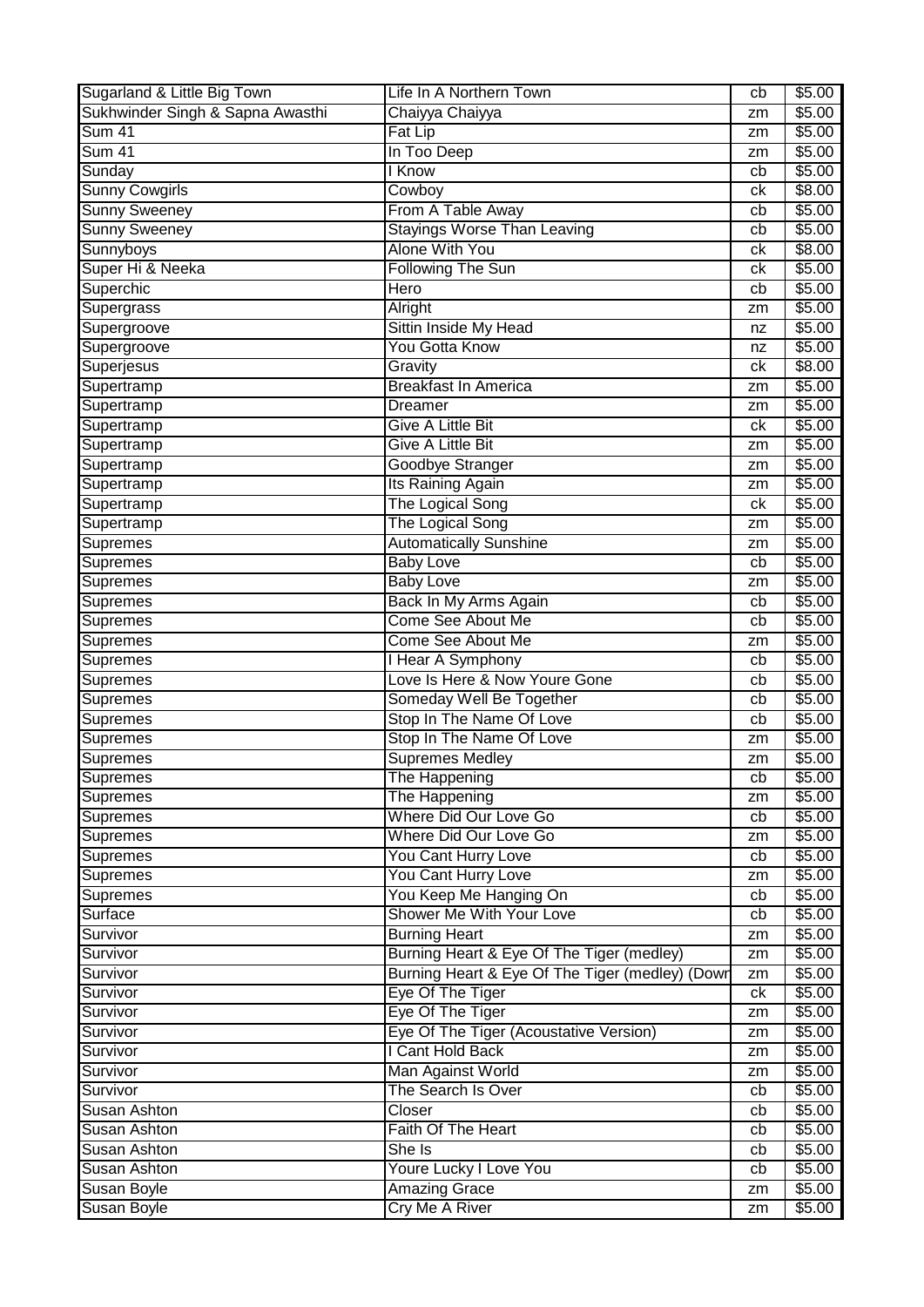| <b>Susan Boyle</b>                      | Daydream Believer                        | zm | \$5.00           |
|-----------------------------------------|------------------------------------------|----|------------------|
| <b>Susan Boyle</b>                      | <b>How Great Thou Art</b>                | zm | \$5.00           |
| <b>Susan Boyle</b>                      | I Dreamed A Dream (Album Version)        | zm | \$5.00           |
| <b>Susan Boyle</b>                      | Proud                                    | zm | \$5.00           |
| <b>Susan Boyle</b>                      | <b>Silent Night</b>                      | zm | \$5.00           |
| Susan Boyle                             | The End Of The World                     | zm | \$5.00           |
| <b>Susan Boyle</b>                      | Up To The Mountain                       | zm | \$5.00           |
| <b>Susan Boyle</b>                      | Who I Was Born To Be                     | zm | \$5.00           |
| <b>Susan Boyle</b>                      | <b>Wild Horses</b>                       | zm | \$5.00           |
| <b>Susan Boyle</b>                      | <b>Youll See</b>                         | zm | \$5.00           |
| Susan Cadogan                           | Hurt So Good                             | zm | \$5.00           |
| <b>Susan Haynes</b>                     | Drinkin In My Sunday Dress               | cb | \$5.00           |
| Susan Maughan                           | <b>Bobbys Girl</b>                       | zm | \$5.00           |
| <b>Susan Raye</b>                       | <b>LA International Airport</b>          | сk | \$5.00           |
| <b>Susan Raye</b>                       | La International Airport                 | nz | \$5.00           |
| <b>Sutherland Brothers &amp; Quiver</b> | <b>Arms Of Mary</b>                      |    | \$5.00           |
|                                         | When I Dream                             | zm |                  |
| <b>Suzanne Prentice</b><br>Suzanne Vega |                                          | nz | \$5.00<br>\$5.00 |
|                                         | Luka                                     | сk |                  |
| Suzanne Vega                            | Luka                                     | zm | \$5.00           |
| Suzanne Vega                            | Toms Diner                               | сk | \$5.00           |
| Suzanne Vega                            | <b>Toms Diner</b>                        | zm | \$5.00           |
| Suzi Quatro                             | Can The Can                              | сk | \$5.00           |
| Suzi Quatro                             | Can The Can                              | zm | \$5.00           |
| Suzi Quatro                             | <b>Devil Gate Drive</b>                  | сk | \$5.00           |
| Suzi Quatro                             | <b>Devil Gate Drive</b>                  | zm | \$5.00           |
| Suzi Quatro                             | <b>Four Letter Words</b>                 | zm | \$5.00           |
| Suzi Quatro                             | If You Cant Give Me Love                 | zm | \$5.00           |
| Suzi Quatro                             | Shes In Love With You                    | zm | \$5.00           |
| Suzi Quatro                             | <b>Wild One</b>                          | сk | \$8.00           |
| Suzi Quatro & Chris Norman              | Stumblin In                              | cb | \$5.00           |
| Suzi Quatro & Chris Norman              | Stumblin In                              | zm | \$5.00           |
| Suzy Bogguss                            | Aces                                     | cb | \$5.00           |
| Suzy Bogguss                            | All Things Made New Again                | cb | \$5.00           |
| Suzy Bogguss                            | <b>Cross My Broken Heart</b>             | cb | \$5.00           |
| <b>Suzy Bogguss</b>                     | <b>Drive South</b>                       | cb | \$5.00           |
| Suzy Bogguss                            | From Where I Stand                       | cb | \$5.00           |
| <b>Suzy Bogguss</b>                     | Goodnight                                | cb | \$5.00           |
| <b>Suzy Bogguss</b>                     | Heartache                                | cb | \$5.00           |
| <b>Suzy Bogguss</b>                     | <b>Hey Cinderella</b>                    | cb | \$5.00           |
| <b>Suzy Bogguss</b>                     | III Be Home For Christmas                | cb | \$5.00           |
| <b>Suzy Bogguss</b>                     | <b>Just Like The Weather</b>             | cb | \$5.00           |
| <b>Suzy Bogguss</b>                     | Letting Go                               | cb | \$5.00           |
| Suzy Bogguss                            | Lovin A Hurricane                        | cb | \$5.00           |
| Suzy Bogguss                            | No Way Out                               | cb | \$5.00           |
| <b>Suzy Bogguss</b>                     | Nobody Love Nobody Gets Hurt             | cb | \$5.00           |
| <b>Suzy Bogguss</b>                     | <b>Outbound Plane</b>                    | cb | \$5.00           |
| <b>Suzy Bogguss</b>                     | Somebody To Love                         | cb | \$5.00           |
| <b>Suzy Bogguss</b>                     | Someday Soon                             | cb | \$5.00           |
| <b>Suzy Bogguss</b>                     | Somewhere Between                        | cb | \$5.00           |
| <b>Suzy Bogguss</b>                     | Souvenirs                                | cb | \$5.00           |
| Suzy Bogguss                            | Take It To The Limit                     | cb | \$5.00           |
| Swanee                                  | If I Were A Carpenter                    | ck | \$8.00           |
| Swanee                                  | Lady Whats Your name                     | сk | \$8.00           |
| Swedish House Mafia & John Martin       | Dont You Worry Child                     | zm | \$5.00           |
| Swedish House Mafia & The Weeknd        | Moth To A Flame                          | zm | \$5.00           |
| Swedish House Mafia & The Weeknd        | Moth To A Flame (Without Backing Vocals) | zm | \$5.00           |
| <b>Sweeney Todd</b>                     | Johanna                                  | zm | \$5.00           |
| <b>Sweeney Todd</b>                     | My Friends [For Solo Male]               | zm | \$5.00           |
|                                         |                                          |    |                  |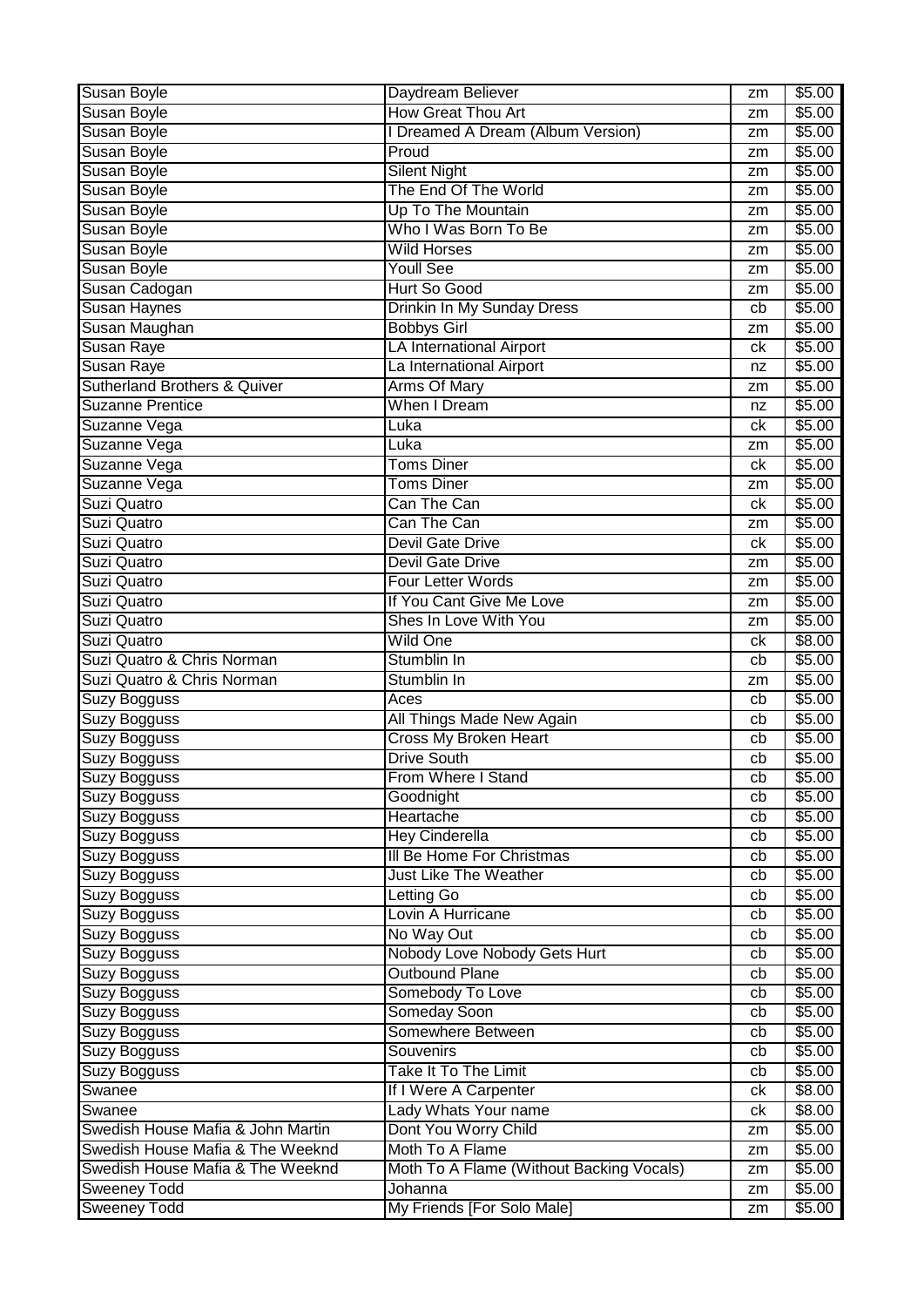| Sweeney Todd                    | <b>Pretty Women</b>             | zm                    | \$5.00 |
|---------------------------------|---------------------------------|-----------------------|--------|
| <b>Sweeney Todd</b>             | <b>The Contest</b>              | zm                    | \$5.00 |
| Sweet                           | Action                          | zm                    | \$5.00 |
| Sweet                           | <b>Ballroom Blitz</b>           | сk                    | \$5.00 |
| Sweet                           | <b>Ballroom Blitz</b>           | zm                    | \$5.00 |
| Sweet                           | Blockbuster                     | ck                    | \$5.00 |
| Sweet                           | Blockbuster                     | zm                    | \$5.00 |
| Sweet                           | Co Co                           | zm                    | \$5.00 |
| Sweet                           | Fox On The Run                  | сk                    | \$5.00 |
| Sweet                           | Fox On The Run                  | zm                    | \$5.00 |
| Sweet                           | <b>Funny Funny</b>              | zm                    | \$5.00 |
| <b>Sweet</b>                    | <b>Hell Raiser</b>              | zm                    | \$5.00 |
| <b>Sweet</b>                    | <b>Little Willy</b>             | zm                    | \$5.00 |
| Sweet                           | Love Is Like Oxygen             | zm                    | \$5.00 |
| <b>Sweet</b>                    | <b>Peppermint Twist</b>         | ck                    | \$5.00 |
| Sweet                           | <b>Sweet Medley</b>             | zm                    | \$5.00 |
| Sweet                           | Teenage Rampage                 | zm                    | \$5.00 |
| Sweet                           | Wig Wam Bam                     | ck                    | \$5.00 |
| Sweet                           | Wig Wam Bam                     | zm                    | \$5.00 |
| <b>Sweet Female Attitude</b>    | <b>Flowers</b>                  | zm                    | \$5.00 |
| <b>Sweet Inspirations</b>       | <b>Sweet Inspiration</b>        | cb                    | \$5.00 |
| <b>Sweet Sensation</b>          | Sad Sweet Dreamer               | zm                    | \$5.00 |
| <b>Sweethearts Of The Rodeo</b> | I Feel Fine                     | cb                    | \$5.00 |
| <b>Sweethearts Of The Rodeo</b> | <b>Satisfy You</b>              | cb                    | \$5.00 |
| <b>Sweethearts Of The Rodeo</b> | This Heart                      | cb                    | \$5.00 |
| <b>Swing Out Sister</b>         | <b>Breakout</b>                 | cb                    | \$5.00 |
| <b>Swing Out Sister</b>         | <b>Breakout</b>                 | zm                    | \$5.00 |
| <b>Swing Republic</b>           | Crazy In Love                   | zm                    | \$5.00 |
| <b>Swingers</b>                 | <b>Counting The Beat</b>        | сk                    | \$5.00 |
| <b>Swingers</b>                 | <b>Counting The Beat</b>        | nz                    | \$5.00 |
| <b>Swinging Blue Jeans</b>      | Dont Make Me Over               |                       | \$5.00 |
| <b>Swinging Blue Jeans</b>      | <b>Hippy Hippy Shake</b>        | zm<br>ck              | \$5.00 |
| <b>Swinging Blue Jeans</b>      | <b>Hippy Hippy Shake</b>        |                       | \$5.00 |
| <b>Swinging Blue Jeans</b>      | Youre No Good                   | zm                    | \$5.00 |
| Switchfoot                      | <b>Stars</b>                    | zm                    | \$5.00 |
| <b>SWV</b>                      | Im So Into You                  | cb<br>$\overline{cb}$ |        |
| Sybil                           | When Im Good & Ready            |                       | \$5.00 |
| <b>Sydney Youngblood</b>        |                                 | zm                    | \$5.00 |
| <b>Sydney Youngblood</b>        | If Only I Could<br>Sit & Wait   | zm                    | \$5.00 |
|                                 |                                 | zm                    | \$5.00 |
| Sylvester                       | You Make Me Feel (Mighty Real)  | zm                    | \$5.00 |
| Sylvia                          | <b>Drifter</b>                  | cb                    | \$5.00 |
| Sylvia                          | Nobody                          | cb                    | \$5.00 |
| Sylvia                          | Y Viva Espana                   | zm                    | \$5.00 |
| System                          | Dont Disturb This Groove        | cb                    | \$5.00 |
| System Of A Down                | Aerials                         | cb                    | \$5.00 |
| System Of A Down                | <b>Toxicity</b>                 | zm                    | \$5.00 |
| <b>T Graham Brown</b>           | <b>Darlene</b>                  | cb                    | \$5.00 |
| <b>T Graham Brown</b>           | If You Could Only See Me Now    | cb                    | \$5.00 |
| T Graham Brown                  | Memphis Women & Chicken         | cb                    | \$5.00 |
| <b>T Graham Brown</b>           | Moonshadow Road                 | cb                    | \$5.00 |
| <b>T Graham Brown</b>           | <b>Never In A Million Tears</b> | cb                    | \$5.00 |
| <b>T Graham Brown</b>           | Wine Into Water                 | cb                    | \$5.00 |
| <b>T Graham Brown</b>           | With This Ring                  | cb                    | \$5.00 |
| T Graham Brown & Tanya Tucker   | Dont Go Out                     | cb                    | \$5.00 |
| T Pain & Akon                   | <b>Bartender</b>                | cb                    | \$5.00 |
| T Pain & Chris Brown            | <b>Best Love Song</b>           | cb                    | \$5.00 |
| T Pau                           | <b>Heart &amp; Soul</b>         | cb                    | \$5.00 |
| $T$ Rex                         | 20th Century Boy                | zm                    | \$5.00 |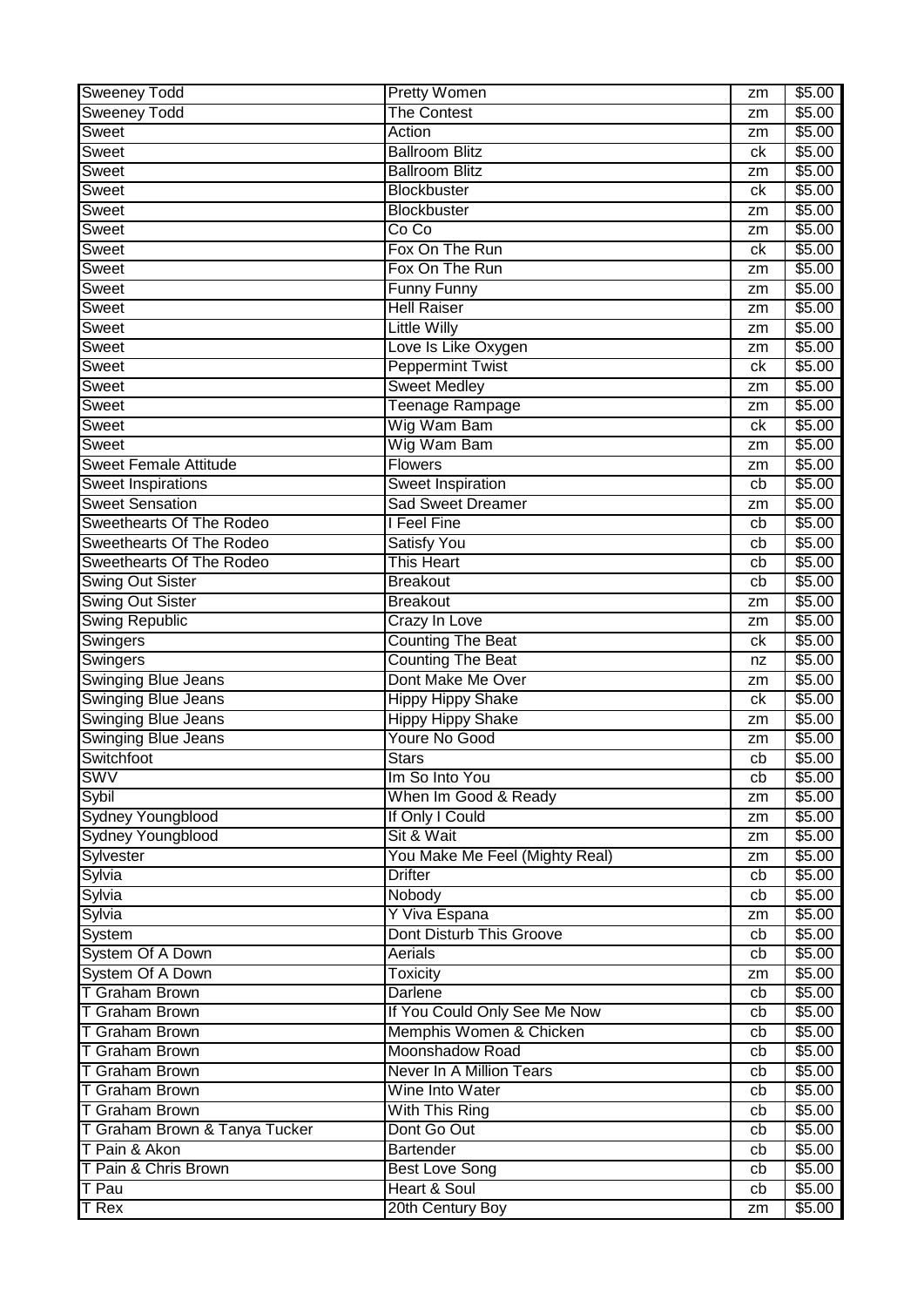| <b>T</b> Rex              | Bang A Gong (Get It On)               | cb | \$5.00 |
|---------------------------|---------------------------------------|----|--------|
| <b>T</b> Rex              | <b>Children Of The Revolution</b>     | zm | \$5.00 |
| <b>T</b> Rex              | Get It On                             | zm | \$5.00 |
| <b>T</b> Rex              | <b>Hot Love</b>                       | zm | \$5.00 |
| <b>T</b> Rex              | I Love To Boogie                      | zm | \$5.00 |
| <b>T</b> Rex              | <b>Metal Guru</b>                     | zm | \$5.00 |
| T Rex                     | Ride A White Swan                     | zm | \$5.00 |
| <b>T</b> Rex              | Solid Gold Easy Action                | zm | \$5.00 |
| T Rex                     | <b>Telegram Sam</b>                   | zm | \$5.00 |
| T Rex                     | The T Rex Medley                      | zm | \$5.00 |
| <b>Tab Hunter</b>         | <b>Young Love</b>                     | zm | \$5.00 |
| Taco                      | Puttin On The Ritz                    | cb | \$5.00 |
| Tadpole                   | <b>Better Days</b>                    | nz | \$5.00 |
| Tadpole                   | <b>Blind</b>                          | nz | \$5.00 |
| <b>Taio Cruz</b>          | <b>Break Your Heart</b>               | zm | \$5.00 |
| <b>Taio Cruz</b>          | Dynamite                              | cb | \$5.00 |
| <b>Taio Cruz</b>          | Dynamite                              | zm | \$5.00 |
| Taio Cruz & Kesha         | <b>Dirty Picture</b>                  | cb | \$5.00 |
| Taio Cruz & Kylie Minogue | Higher                                | cb | \$5.00 |
| Taio Cruz & Kylie Minogue | Higher                                | zm | \$5.00 |
| Take On Me                | <b>Chase Eagleson</b>                 | zm | \$5.00 |
| <b>Take That</b>          | A Million Love Songs                  | zm | \$5.00 |
| <b>Take That</b>          | <b>Babe</b>                           | zm | \$5.00 |
| <b>Take That</b>          | <b>Back For Good</b>                  | ck | \$5.00 |
| <b>Take That</b>          | <b>Back For Good</b>                  | zm | \$5.00 |
| <b>Take That</b>          | Could It Be Magic                     | zm | \$5.00 |
| <b>Take That</b>          | <b>Everything Changes</b>             | zm | \$5.00 |
| <b>Take That</b>          | <b>Get Ready For It</b>               | zm | \$5.00 |
| <b>Take That</b>          | Giants                                | zm | \$5.00 |
| <b>Take That</b>          | <b>Greatest Day</b>                   | zm | \$5.00 |
| <b>Take That</b>          | <b>Hello</b>                          | zm | \$5.00 |
| <b>Take That</b>          | Hold Up A Light                       | zm | \$5.00 |
| <b>Take That</b>          | <b>How Deep Is Your Love</b>          | zm | \$5.00 |
| <b>Take That</b>          | How Did It Come To This               | zm | \$5.00 |
| <b>Take That</b>          | It Only Takes A Minute                | zm | \$5.00 |
| <b>Take That</b>          | Kidz                                  | zm | \$5.00 |
| <b>Take That</b>          | Let In The Sun                        | zm | \$5.00 |
| <b>Take That</b>          | Love Aint Here Anymore                | zm | \$5.00 |
| <b>Take That</b>          | Love Love                             | zm | \$5.00 |
| <b>Take That</b>          | <b>Never Forget</b>                   | zm | \$5.00 |
| <b>Take That</b>          | Never Forget (Shortened Version)      | zm | \$5.00 |
| <b>Take That</b>          | Patience                              | zm | \$5.00 |
| <b>Take That</b>          | Pray                                  | zm | \$5.00 |
| <b>Take That</b>          | Relight My Fire (Male Solo Version)   | zm | \$5.00 |
| <b>Take That</b>          | <b>Rule The World</b>                 | zm | \$5.00 |
| <b>Take That</b>          | Said It All                           | zm | \$5.00 |
| <b>Take That</b>          | Shine                                 | zm | \$5.00 |
| <b>Take That</b>          | SOS                                   | zm | \$5.00 |
| <b>Take That</b>          | Sure                                  | zm | \$5.00 |
| <b>Take That</b>          | <b>Take That Medley 2</b>             | zm | \$5.00 |
| <b>Take That</b>          | <b>The Circus</b>                     | zm | \$5.00 |
| <b>Take That</b>          | The Flood                             | zm | \$5.00 |
| <b>Take That</b>          | <b>The Garden</b>                     | zm | \$5.00 |
| <b>Take That</b>          | <b>These Days</b>                     | zm | \$5.00 |
| <b>Take That</b>          | Up All Night                          | zm | \$5.00 |
| <b>Take That</b>          | When We Were Young                    | zm | \$5.00 |
| Take That & Lulu          | <b>Relight My Fire (Duet Version)</b> | zm | \$5.00 |
| Takeaways                 | Sweet & Sour                          | ck | \$8.00 |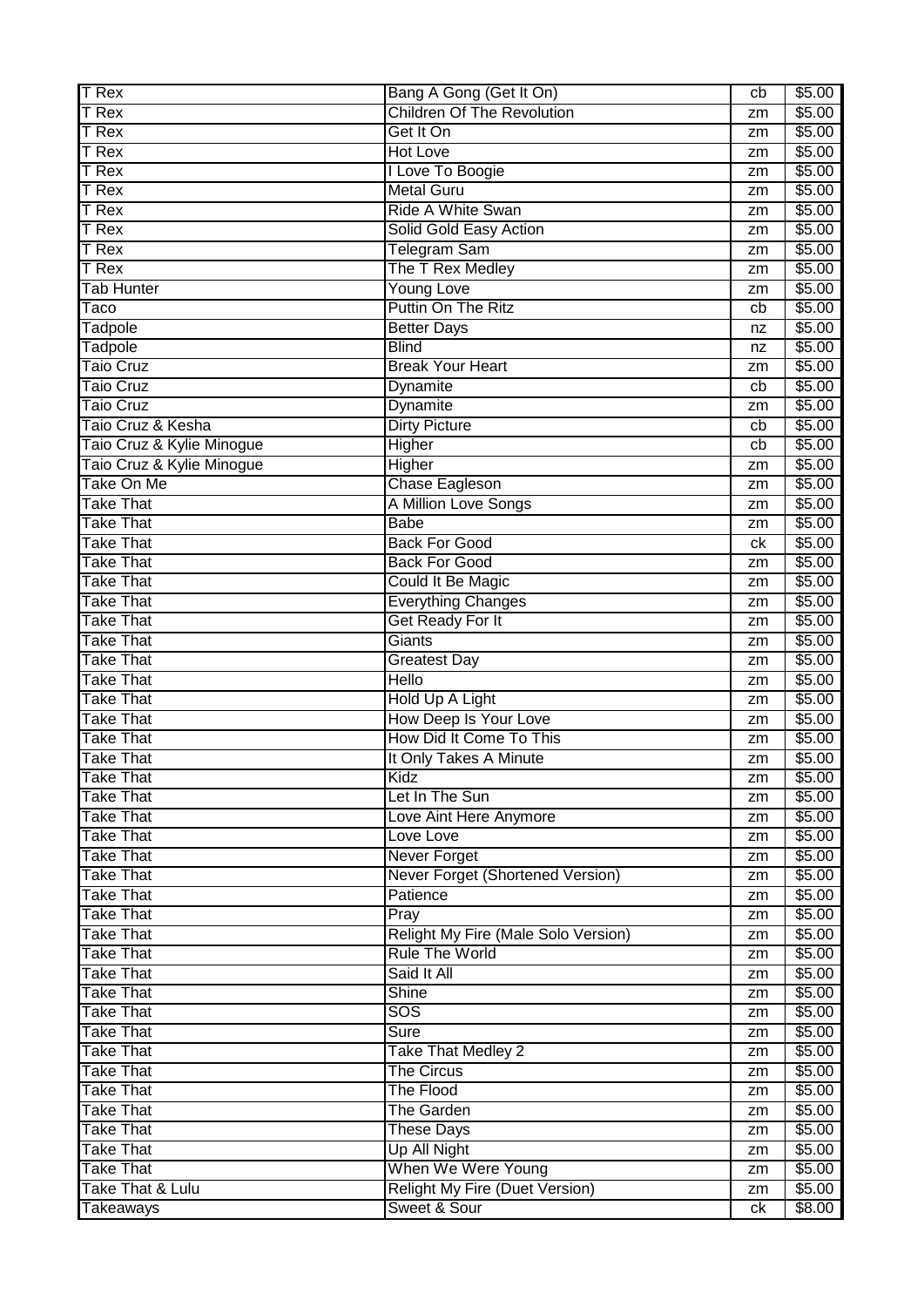| <b>Tal Bachman</b>   | Shes So High                                   | cb | \$5.00 |
|----------------------|------------------------------------------------|----|--------|
| <b>Talk Talk</b>     | Its My Life                                    | zm | \$5.00 |
| <b>Talk Talk</b>     | Such A Shame                                   | zm | \$5.00 |
| <b>Talking Heads</b> | And She Was                                    | ck | \$5.00 |
| <b>Talking Heads</b> | And She Was                                    | zm | \$5.00 |
| <b>Talking Heads</b> | <b>Burning Down The House</b>                  | cb | \$5.00 |
| <b>Talking Heads</b> | <b>Burning Down The House</b>                  | zm | \$5.00 |
| <b>Talking Heads</b> | Once In A Lifetime                             | сk | \$5.00 |
| <b>Talking Heads</b> | Once In A Lifetime                             | zm | \$5.00 |
| <b>Talking Heads</b> | <b>Psycho Killer</b>                           | ck | \$5.00 |
| <b>Talking Heads</b> | Psycho Killer                                  | zm | \$5.00 |
| <b>Talking Heads</b> | Road To Nowhere                                | ck | \$5.00 |
| <b>Talking Heads</b> | Road To Nowhere                                | zm | \$5.00 |
| <b>Talking Heads</b> | <b>Wild Wild Life</b>                          | zm | \$5.00 |
| Tamara Walker        | Angel Eyes                                     | cb | \$5.00 |
| Tamara Walker        | <b>Askin Too Much</b>                          | cb | \$5.00 |
| Tamara Walker        | <b>Circle Of Love</b>                          | cb | \$5.00 |
| Tamara Walker        | Didnt We Love                                  | cb | \$5.00 |
| Tamara Walker        | If Only                                        | cb | \$5.00 |
| Tame Impala          | Cause Im A Man                                 | zm | \$5.00 |
| Tame Impala          | Elephant                                       | zm | \$5.00 |
| Tame Impala          | Feels Like We Only Go Backwards                | zm | \$5.00 |
| Tame Impala          | Let It Happen                                  | zm | \$5.00 |
| Tame Impala          | <b>Mind Mischief</b>                           | zm | \$5.00 |
| Tame Impala          | The Less I Know The Better                     | zm | \$5.00 |
| Tami Lynn            | Im Gonna Run Away From You                     | zm | \$5.00 |
| Tamia                | $\overline{\mathsf{Me}}$                       | cb | \$5.00 |
| Tamia                | Questions                                      | cb | \$5.00 |
| Tamia                | Stranger In My House                           | cb | \$5.00 |
| Tamia & Brandy       | <b>Missin You</b>                              | cb | \$5.00 |
| <b>Tammin Sursok</b> | Pointless Relationship                         | ck | \$8.00 |
| <b>Tammin Sursok</b> | Whatever Will Be Will Be                       | nz | \$5.00 |
| Tammy Cochran        | Angels In Waiting                              | cb | \$5.00 |
| <b>Tammy Cochran</b> | He Really Thinks Hes Got It                    | cb | \$5.00 |
| Tammy Cochran        | I Cry                                          | cb | \$5.00 |
| Tammy Cochran        | If You Can                                     | cb | \$5.00 |
| Tammy Cochran        | Life Happened                                  | cb | \$5.00 |
| Tammy Cochran        | Love Wont Let Me                               | cb | \$5.00 |
| Tammy Cochran        | So What                                        | cb | \$5.00 |
| <b>Tammy Cochran</b> | What Kind Of Woman Would I Be                  | cb | \$5.00 |
| Tammy Graham         | A Dozen Red Roses                              | cb | \$5.00 |
| Tammy Graham         | <b>Cool Water</b>                              | cb | \$5.00 |
| <b>Tammy Wynette</b> | Alive & Well                                   | cb | \$5.00 |
| <b>Tammy Wynette</b> | <b>Almost Persuaded</b>                        | cb | \$5.00 |
| Tammy Wynette        | <b>Another Chance</b>                          | cb | \$5.00 |
| <b>Tammy Wynette</b> | <b>Another Lonely Song</b>                     | cb | \$5.00 |
| Tammy Wynette        | Apartment No 9                                 | cb | \$5.00 |
| Tammy Wynette        | <b>Bedtime Story</b>                           | cb | \$5.00 |
| <b>Tammy Wynette</b> | Cowboys Dont Shoot Straight (Like They Used To | cb | \$5.00 |
| Tammy Wynette        | Crying In The Rain                             | cb | \$5.00 |
| Tammy Wynette        | <b>DIVORCE</b>                                 | cb | \$5.00 |
| <b>Tammy Wynette</b> | <b>DIVORCE</b>                                 | zm | \$5.00 |
| Tammy Wynette        | <b>Good Lovin Makes It Right</b>               | cb | \$5.00 |
| <b>Tammy Wynette</b> | He Loves Me All The Way                        | cb | \$5.00 |
| Tammy Wynette        | <b>How Great Thou Art</b>                      | cb | \$5.00 |
| <b>Tammy Wynette</b> | I Believe                                      | cb | \$5.00 |
| Tammy Wynette        | I Dont Wanna Play House                        | cb | \$5.00 |
| Tammy Wynette        | I Still Believe In Fairy Tales                 | cb | \$5.00 |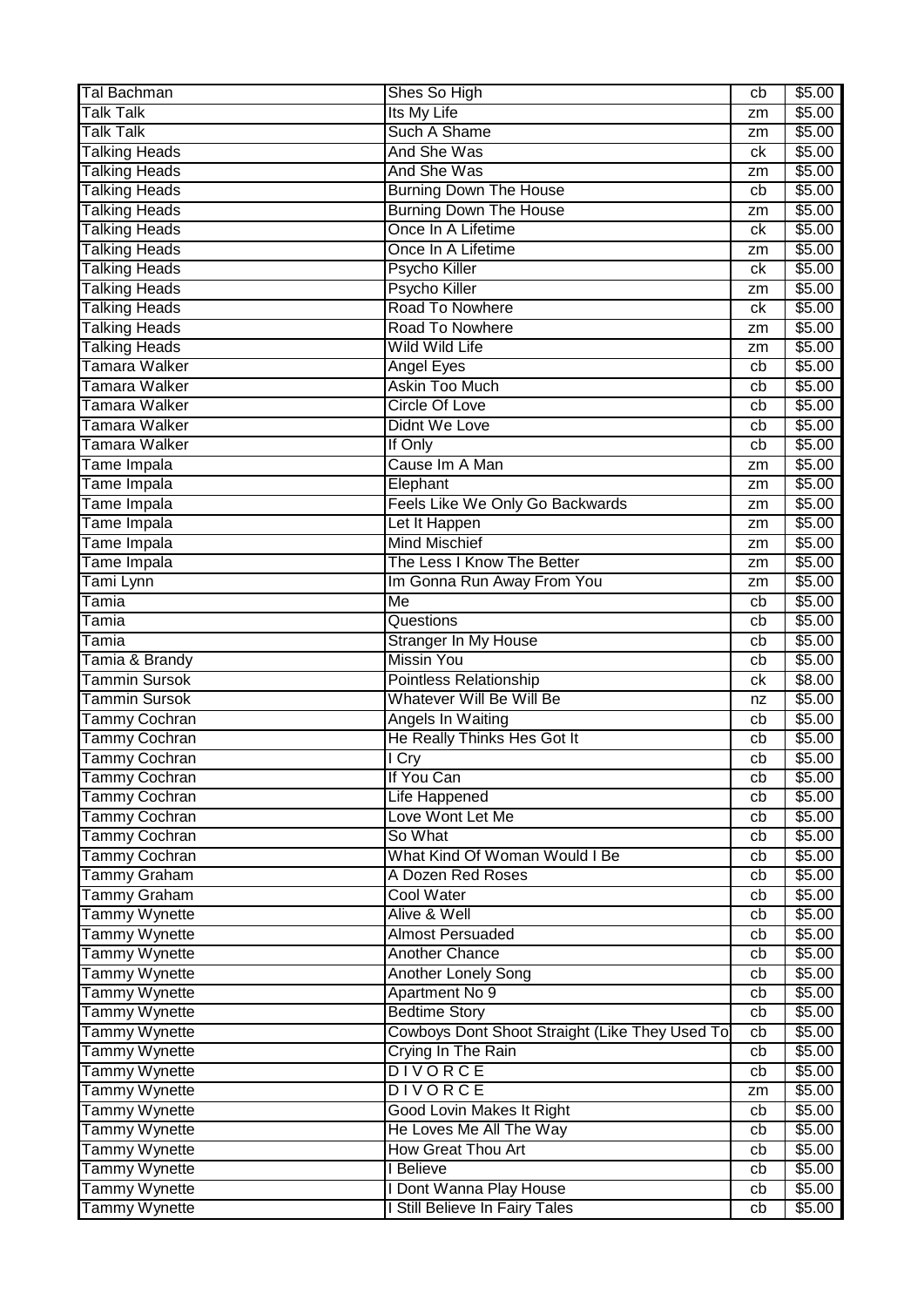| Tammy Wynette<br>Im Not) A Candle In The Wind<br>cb<br>Tammy Wynette<br><b>Kids Say The Darndest Things</b><br>cb<br>Tammy Wynette<br>Lets Get Together One More Time<br>cb<br>Tammy Wynette<br>My Man (Understands)<br>cb<br>Tammy Wynette<br>One Of A Kind<br>cb<br>Tammy Wynette<br><b>Precious Memories</b><br>cb<br>Tammy Wynette<br>Run Woman Run<br>cb | \$5.00<br>\$5.00<br>\$5.00<br>\$5.00<br>\$5.00<br>\$5.00<br>\$5.00<br>\$5.00 |
|---------------------------------------------------------------------------------------------------------------------------------------------------------------------------------------------------------------------------------------------------------------------------------------------------------------------------------------------------------------|------------------------------------------------------------------------------|
|                                                                                                                                                                                                                                                                                                                                                               |                                                                              |
|                                                                                                                                                                                                                                                                                                                                                               |                                                                              |
|                                                                                                                                                                                                                                                                                                                                                               |                                                                              |
|                                                                                                                                                                                                                                                                                                                                                               |                                                                              |
|                                                                                                                                                                                                                                                                                                                                                               |                                                                              |
|                                                                                                                                                                                                                                                                                                                                                               |                                                                              |
|                                                                                                                                                                                                                                                                                                                                                               |                                                                              |
| Tammy Wynette<br><b>Singing My Song</b><br>cb                                                                                                                                                                                                                                                                                                                 |                                                                              |
| Tammy Wynette<br><b>Stand By Your Man</b><br>cb                                                                                                                                                                                                                                                                                                               | \$5.00                                                                       |
| Tammy Wynette<br><b>Stand By Your Man</b><br>zm                                                                                                                                                                                                                                                                                                               | \$5.00                                                                       |
| Tammy Wynette<br>Stand By Your Man & DIVORCE (medley)<br>zm                                                                                                                                                                                                                                                                                                   | \$5.00                                                                       |
| Stand By Your Man & DIVORCE (medley)<br>Tammy Wynette<br>zm                                                                                                                                                                                                                                                                                                   | \$5.00                                                                       |
| <b>Tammy Wynette</b><br><b>Sweet Dreams</b><br>cb                                                                                                                                                                                                                                                                                                             | \$5.00                                                                       |
| Take Me To Your World<br><b>Tammy Wynette</b><br>cb                                                                                                                                                                                                                                                                                                           | \$5.00                                                                       |
| Tammy Wynette<br>The Ways To Love A Man<br>cb                                                                                                                                                                                                                                                                                                                 | \$5.00                                                                       |
| Tammy Wynette<br>The Wonders You Perform<br>cb                                                                                                                                                                                                                                                                                                                | \$5.00                                                                       |
| Tammy Wynette<br>They Call It Making Love<br>cb                                                                                                                                                                                                                                                                                                               | \$5.00                                                                       |
| Tammy Wynette<br>This Time I Almost Made It<br>cb                                                                                                                                                                                                                                                                                                             | \$5.00                                                                       |
| Tammy Wynette<br>Till I Can Make It On My Own<br>cb                                                                                                                                                                                                                                                                                                           | \$5.00                                                                       |
| <b>Tammy Wynette</b><br>Till I Get It Right<br>cb                                                                                                                                                                                                                                                                                                             | \$5.00                                                                       |
| Tammy Wynette<br><b>Too Far Gone</b><br>cb                                                                                                                                                                                                                                                                                                                    | \$5.00                                                                       |
| Tammy Wynette<br><b>Unwed Fathers</b><br>cb                                                                                                                                                                                                                                                                                                                   | \$5.00                                                                       |
| <b>Tammy Wynette</b><br>We Sure Can Love Each Other<br>cb                                                                                                                                                                                                                                                                                                     | \$5.00                                                                       |
| Tammy Wynette<br>Woman To Woman<br>cb                                                                                                                                                                                                                                                                                                                         | \$5.00                                                                       |
| Tammy Wynette<br>Womanhood<br>cb                                                                                                                                                                                                                                                                                                                              | \$5.00                                                                       |
| Tammy Wynette<br>You & Me<br>cb                                                                                                                                                                                                                                                                                                                               | \$5.00                                                                       |
| Tammy Wynette<br>You Still Get To Me In My Dreams<br>cb                                                                                                                                                                                                                                                                                                       | \$5.00                                                                       |
| Tammy Wynette<br><b>Youll Never Walk Alone</b><br>cb                                                                                                                                                                                                                                                                                                          | \$5.00                                                                       |
| Tammy Wynette<br>Your Good Girls Gonna Go Bad<br>cb                                                                                                                                                                                                                                                                                                           | \$5.00                                                                       |
| <b>Tammy Wynette</b><br>Your Good Girls Gonna Go Bad<br>zm                                                                                                                                                                                                                                                                                                    | \$5.00                                                                       |
| Tammy Wynette & George Jones<br>Did You Ever<br>cb                                                                                                                                                                                                                                                                                                            | \$5.00                                                                       |
| Tammy Wynette & George Jones<br>Gods Gonna Getcha (For That)<br>cb                                                                                                                                                                                                                                                                                            | \$5.00                                                                       |
| Tammy Wynette & George Jones<br><b>Golden Ring</b><br>cb                                                                                                                                                                                                                                                                                                      | \$5.00                                                                       |
| Tammy Wynette & George Jones<br><b>Near You</b><br>cb                                                                                                                                                                                                                                                                                                         | \$5.00                                                                       |
| Tammy Wynette & George Jones<br>One<br>cb                                                                                                                                                                                                                                                                                                                     | \$5.00                                                                       |
| Tammy Wynette & George Jones<br>Southern California<br>cb                                                                                                                                                                                                                                                                                                     | \$5.00                                                                       |
| Tammy Wynette & George Jones<br>Take Me<br>cb                                                                                                                                                                                                                                                                                                                 | \$5.00                                                                       |
| Tammy Wynette & George Jones<br><b>Two Story House</b><br>cb                                                                                                                                                                                                                                                                                                  | \$5.00                                                                       |
| Tammy Wynette & George Jones<br>We Loved It Away<br>cb                                                                                                                                                                                                                                                                                                        | \$5.00                                                                       |
| Tammy Wynette & George Jones<br>Were Gonna Hold On<br>cb                                                                                                                                                                                                                                                                                                      | \$5.00                                                                       |
| Tammy Wynette & George Jones<br>Were Not The Jet Set<br>cb                                                                                                                                                                                                                                                                                                    | \$5.00                                                                       |
| Tammy Wynette & KLF<br><b>Justified &amp; Ancient</b><br>cb                                                                                                                                                                                                                                                                                                   | \$5.00                                                                       |
| Tammy Wynette & Mark Gray<br>Sometimes When We Touch<br>cb                                                                                                                                                                                                                                                                                                    | \$5.00                                                                       |
| Tammy Wynette & OKanes<br><b>Talkin To Myself Again</b><br>cb                                                                                                                                                                                                                                                                                                 | \$5.00                                                                       |
| Tammy Wynette & Tina<br>No Charge<br>cb                                                                                                                                                                                                                                                                                                                       | \$5.00                                                                       |
| Tammy Wynette & Wynonna<br><b>Girl Thang</b><br>cb                                                                                                                                                                                                                                                                                                            | \$5.00                                                                       |
| Be Young Be Foolish Be Happy<br>Tams<br>cb                                                                                                                                                                                                                                                                                                                    | \$5.00                                                                       |
| Be Young Be Foolish Be Happy<br>Tams<br>zm                                                                                                                                                                                                                                                                                                                    | \$5.00                                                                       |
| What Kind Of A Fool (Do You Think I Am)<br>Tams<br>cb                                                                                                                                                                                                                                                                                                         | \$5.00                                                                       |
| I See the Light<br>Tangled<br>zm                                                                                                                                                                                                                                                                                                                              | \$5.00                                                                       |
| <b>Mother Knows Best</b><br>Tangled<br>zm                                                                                                                                                                                                                                                                                                                     | \$5.00                                                                       |
| Tangled<br>When Will My Life Begin<br>zm                                                                                                                                                                                                                                                                                                                      | \$5.00                                                                       |
| Tania Kernaghan<br><b>Boys In Boots</b><br>ck                                                                                                                                                                                                                                                                                                                 | \$8.00                                                                       |
| Tania Kernaghan<br><b>Dunroamin Station</b><br>ck                                                                                                                                                                                                                                                                                                             | \$8.00                                                                       |
| Please Dont Go<br>Tank<br>cb                                                                                                                                                                                                                                                                                                                                  | \$5.00                                                                       |
| Tanya Tucker<br>A Memory Like Im Gonna Be<br>cb                                                                                                                                                                                                                                                                                                               | \$5.00                                                                       |
| <b>Already Gone</b><br>Tanya Tucker<br>cb                                                                                                                                                                                                                                                                                                                     | \$5.00                                                                       |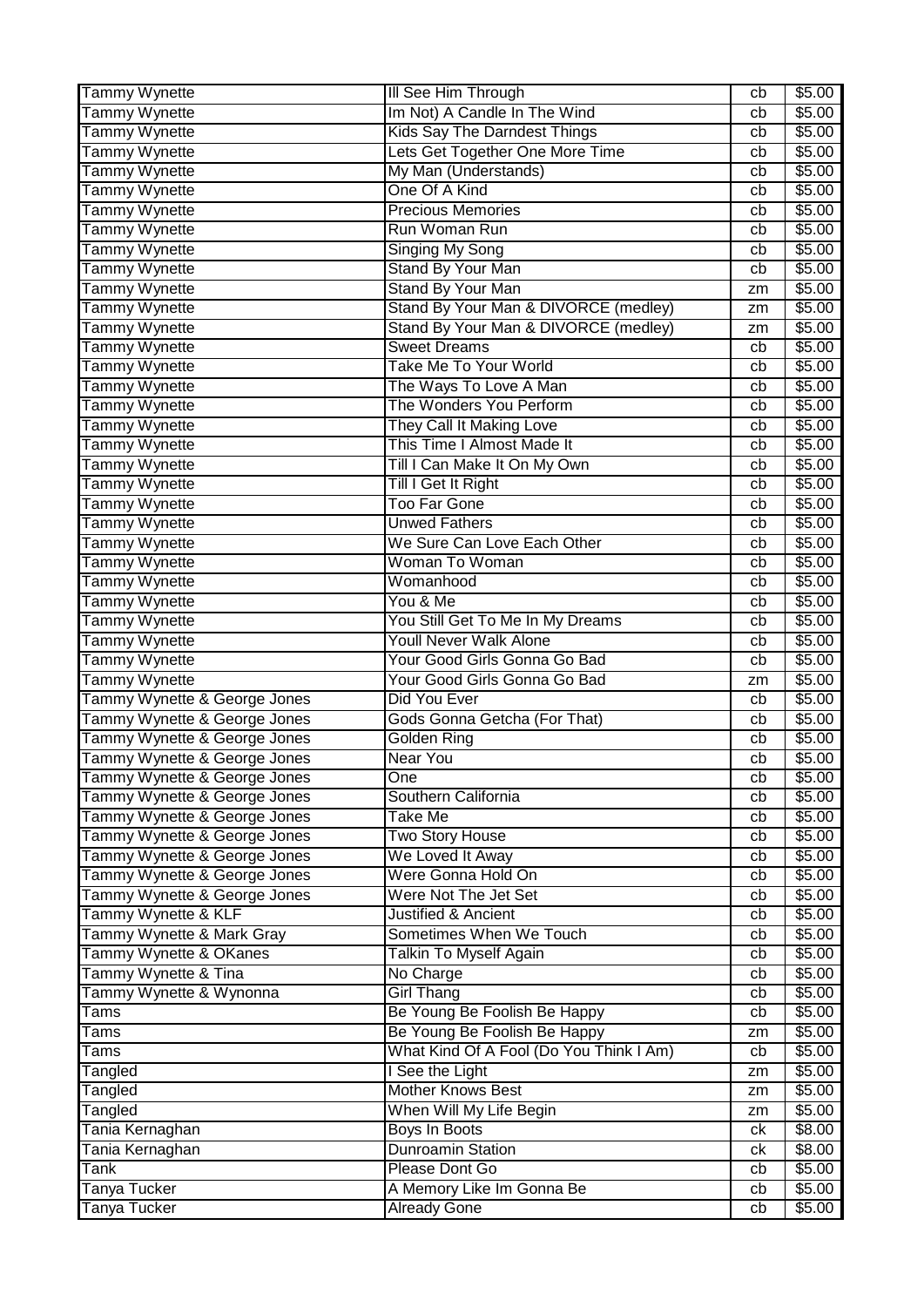| Tanya Tucker                     | Between The Two Of Them                     | cb       | \$5.00         |
|----------------------------------|---------------------------------------------|----------|----------------|
| <b>Tanya Tucker</b>              | Blood Red & Goin Down                       | cb       | \$5.00         |
| <b>Tanya Tucker</b>              | Call On Me                                  | cb       | \$5.00         |
| Tanya Tucker                     | Can I See You Tonight                       | cb       | \$5.00         |
| <b>Tanya Tucker</b>              | <b>Cant Run From Yourself</b>               | cb       | \$5.00         |
| <b>Tanya Tucker</b>              | Daddy & Home                                | cb       | \$5.00         |
| Tanya Tucker                     | Danger Ahead                                | cb       | \$5.00         |
| Tanya Tucker                     | Delta Dawn                                  | cb       | \$5.00         |
| Tanya Tucker                     | Dont Believe My Heart Can Stand Another You | cb       | \$5.00         |
| Tanya Tucker                     | Down To My Last Teardrop                    | cb       | \$5.00         |
| <b>Tanya Tucker</b>              | Find Out Whats Happenin                     | cb       | \$5.00         |
| Tanya Tucker                     | Hangin In                                   | cb       | \$5.00         |
| <b>Tanya Tucker</b>              | <b>Heres Some Love</b>                      | cb       | \$5.00         |
| <b>Tanya Tucker</b>              | <b>Highway Robbery</b>                      | cb       | \$5.00         |
| <b>Tanya Tucker</b>              | I Believe The South Is Gonna Rise Again     | cb       | \$5.00         |
| Tanya Tucker                     | If It Dont Come Easy                        | cb       | \$5.00         |
| <b>Tanya Tucker</b>              | If Your Heart Aint Busy Tonight             | cb       | \$5.00         |
| Tanya Tucker                     | III Come Back As Another Woman              | cb       | \$5.00         |
| <b>Tanya Tucker</b>              | It Wont Be Me                               | cb       | \$5.00         |
| Tanya Tucker                     | Its A Little Too Late                       | cb       | \$5.00         |
| Tanya Tucker                     | Its Only Over For You                       | cb       | \$5.00         |
| <b>Tanya Tucker</b>              | <b>Just Another Love</b>                    | cb       | \$5.00         |
| Tanya Tucker                     | <b>Little Things</b>                        | cb       | \$5.00         |
| <b>Tanya Tucker</b>              | <b>Lizzie &amp; The Rainman</b>             | cb       | \$5.00         |
| Tanya Tucker                     | Love Me Like You Used To                    | cb       | \$5.00         |
| Tanya Tucker                     | <b>Loves The Answer</b>                     | cb       | \$5.00         |
| Tanya Tucker                     | My Arms Stay Open All Night                 |          | \$5.00         |
| <b>Tanya Tucker</b>              | Oh What It Did To Me                        | cb<br>cb | \$5.00         |
|                                  | Old Weakness (Coming On Strong)             |          | \$5.00         |
| <b>Tanya Tucker</b>              | One Love At A Time                          | cb       |                |
| Tanya Tucker                     | Pecos Promenade                             | cb       | \$5.00         |
| <b>Tanya Tucker</b>              | <b>Ridin Out The Heartache</b>              | cb       | \$5.00         |
| <b>Tanya Tucker</b>              |                                             | cb       | \$5.00         |
| <b>Tanya Tucker</b>              | San Antonio Stroll                          | cb       | \$5.00         |
| <b>Tanya Tucker</b>              | Some Kind Of Trouble                        | cb       | \$5.00         |
| <b>Tanya Tucker</b>              | Soon                                        | cb       | \$5.00         |
| Tanya Tucker                     | Strong Enough To Bend                       | cb       | \$5.00         |
| <b>Tanya Tucker</b>              | Texas (When I Die)                          | cb       | \$5.00         |
| <b>Tanya Tucker</b>              | The Jamestown Ferry                         | cb       | \$5.00         |
| <b>Tanya Tucker</b>              | The Man That Turned My Mama On              | cb       | \$5.00         |
| <b>Tanya Tucker</b>              | Two Sparrows In A Hurricane                 | cb       | \$5.00         |
| <b>Tanya Tucker</b>              | <b>Walking Shoes</b>                        | cb       | \$5.00         |
| Tanya Tucker                     | We Dont Have To Do This                     | cb       | \$5.00         |
| <b>Tanya Tucker</b>              | <b>Whats Your Mamas Name</b>                | cb       | \$5.00         |
| Tanya Tucker                     | Without You What Do I Do With Me            | cb       | \$5.00         |
| <b>Tanya Tucker</b>              | Would You Lay With Me (In A Field Of Stone) | cb       | \$5.00         |
| <b>Tanya Tucker</b>              | You Just Watch Me                           | cb       | \$5.00         |
| Tanya Tucker & Delbert McClinton | Tell Me About It                            | cb       | \$5.00         |
| Tanya Tucker & Paul Davis        | I Wont Take Less Than Your Love             | cb       | \$5.00         |
| Tanya Tucker & T Graham Brown    | Dont Go Out                                 | cb       | \$5.00         |
| Tara Lyn Hart                    | <b>Mine All Mine</b>                        | cb       | \$5.00         |
| Tara Lyn Hart                    | <b>Stuff That Matters</b>                   | cb       | \$5.00         |
| Tara Lyn Hart                    | Thats When You Came Along                   | cb       | $\sqrt{$5.00}$ |
| <b>Tarrus Riley</b>              | Gimme Likkle One Drop                       | zm       | \$5.00         |
| <b>Tarrus Riley</b>              | <b>Shes Royal</b>                           | zm       | \$5.00         |
| <b>Tarrus Riley</b>              | Sorry Is A Sorry Word                       | zm       | \$5.00         |
| <b>Tasmin Archer</b>             | <b>Sleeping Satellite</b>                   | zm       | \$5.00         |
| Tate McRae                       | Shes All I Wanna Be                         | ck       | \$5.00         |
| <b>Tate McRae</b>                | You Broke Me First                          | ck       | \$5.00         |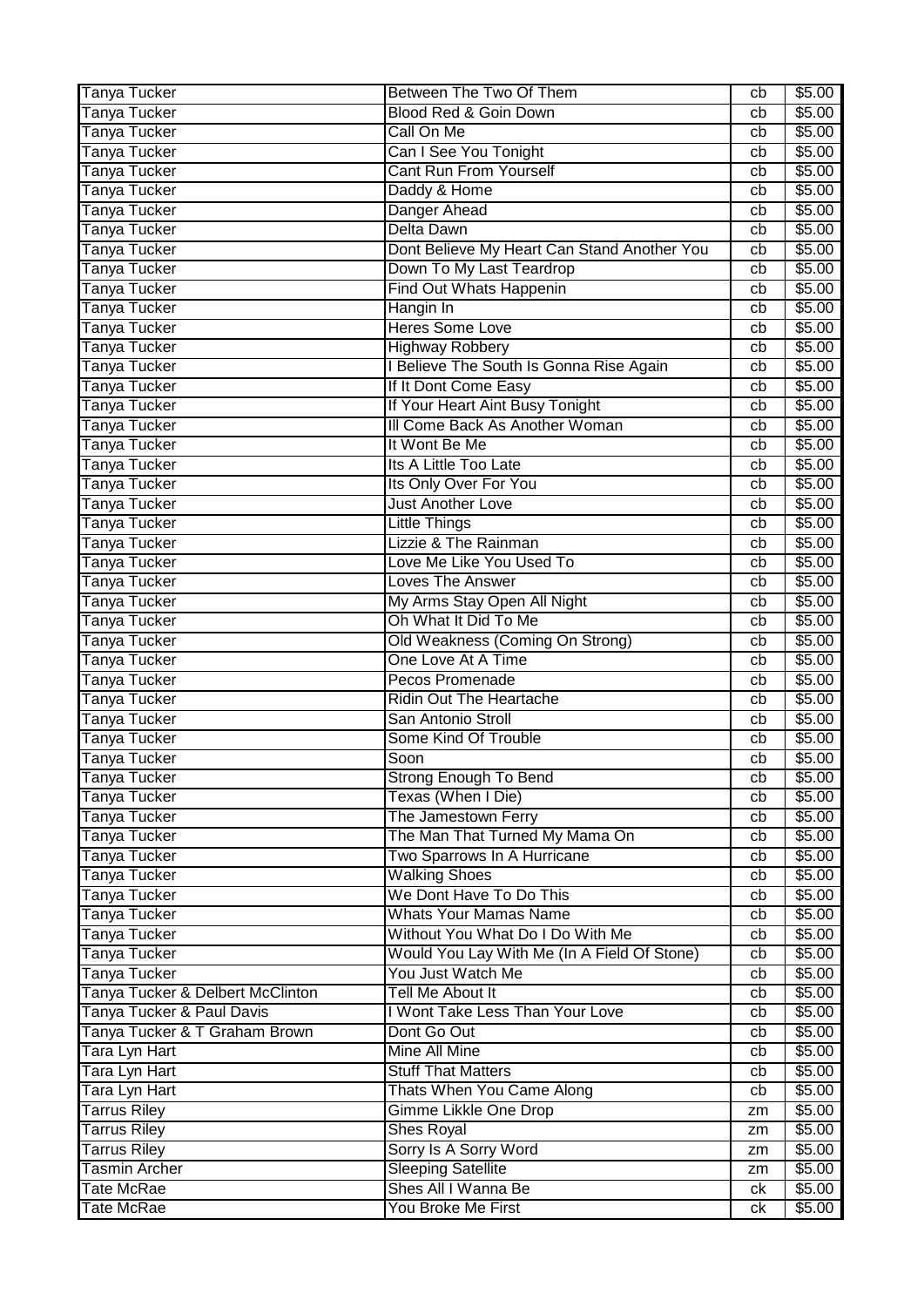| Tatu                | Not Gonna Get Us                            | zm       | \$5.00 |
|---------------------|---------------------------------------------|----------|--------|
| Tavares             | Dont Take Away The Music                    | ck       | \$5.00 |
| Tavares             | Dont Take Away The Music                    | zm       | \$5.00 |
| Tavares             | Dont Take Away The Music+Heaven Must Be Mis | zm       | \$5.00 |
| Tavares             | Heaven Must Be Missing An Angel             | cb       | \$5.00 |
| Tavares             | Heaven Must Be Missing An Angel             | zm       | \$5.00 |
| Tavares             | It Only Takes A Minute                      | cb       | \$5.00 |
| Tavares             | More Than A Woman                           | сk       | \$5.00 |
| Tavares             | More Than A Woman                           | zm       | \$5.00 |
| <b>Taxiride</b>     | <b>Creeping Up Slowly</b>                   | ck       | \$8.00 |
| Taxiride            | Get Set                                     | сk       | \$8.00 |
| <b>Taylor Dayne</b> | Cant Get Enough Of Your Love Babe           | ck       | \$5.00 |
| <b>Taylor Dayne</b> | III Always Love You                         | cb       | \$5.00 |
| <b>Taylor Dayne</b> | <b>III Be Your Shelter</b>                  | ck       | \$5.00 |
| <b>Taylor Dayne</b> | Tell It To My Heart                         | ck       | \$5.00 |
| <b>Taylor Dayne</b> | Tell It To My Heart                         | zm       | \$5.00 |
| <b>Taylor Hicks</b> | Do I Make You Proud                         | cb       | \$5.00 |
| <b>Taylor Hicks</b> | Do I Make You Proud                         | zm       | \$5.00 |
| <b>Taylor Hicks</b> | <b>Takin It To The Streets</b>              | zm       | \$5.00 |
| <b>Taylor Moss</b>  | Aint No Girly Girl                          | ck       | \$8.00 |
| <b>Taylor Moss</b>  | Chaser                                      | сk       | \$8.00 |
| <b>Taylor Moss</b>  | Get It Girl                                 | ck       | \$8.00 |
| <b>Taylor Moss</b>  | You Aint Getting A Song                     | ck       | \$5.00 |
| <b>Taylor Swift</b> | 22 (twenty two)                             | zm       | \$5.00 |
| <b>Taylor Swift</b> | A Perfectly Good Heart                      | cb       | \$5.00 |
| <b>Taylor Swift</b> | A Place In This World                       | cb       | \$5.00 |
| <b>Taylor Swift</b> | All Too Well (Taylors Version)              | zm       | \$5.00 |
| <b>Taylor Swift</b> | <b>Back To December</b>                     | cb       | \$5.00 |
| <b>Taylor Swift</b> | <b>Back To December</b>                     | zm       | \$5.00 |
| <b>Taylor Swift</b> | <b>Bad Blood</b>                            | zm       | \$5.00 |
| <b>Taylor Swift</b> | <b>Beautiful Eyes</b>                       | cb       | \$5.00 |
| <b>Taylor Swift</b> | Begin Again                                 | zm       | \$5.00 |
| <b>Taylor Swift</b> | <b>Blank Space</b>                          | ck       | \$5.00 |
| <b>Taylor Swift</b> | <b>Blank Space</b>                          | zm       | \$5.00 |
| <b>Taylor Swift</b> | <b>Breathe</b>                              | cb       | \$5.00 |
| <b>Taylor Swift</b> | Call It What You Want                       | cb       | \$5.00 |
| <b>Taylor Swift</b> | Call It What You Want                       | zm       | \$5.00 |
| <b>Taylor Swift</b> | Cardigan                                    | zm       | \$5.00 |
| <b>Taylor Swift</b> | Change                                      | cb       | \$5.00 |
| <b>Taylor Swift</b> | Cold As You                                 | cb       | \$5.00 |
| <b>Taylor Swift</b> | Crazier                                     | cb       | \$5.00 |
| <b>Taylor Swift</b> | Delicate                                    | ck       | \$5.00 |
| <b>Taylor Swift</b> | Delicate                                    | zm       | \$5.00 |
| <b>Taylor Swift</b> | Fearless                                    | cb       | \$5.00 |
| <b>Taylor Swift</b> | Fifteen                                     | cb       | \$5.00 |
| <b>Taylor Swift</b> | Fifteen                                     | zm       | \$5.00 |
| <b>Taylor Swift</b> | Forever & Always                            | cb       | \$5.00 |
| <b>Taylor Swift</b> | Getaway Car                                 | ck       | \$5.00 |
| <b>Taylor Swift</b> | Gorgeous                                    | cb       | \$5.00 |
| <b>Taylor Swift</b> | Gorgeous                                    | zm       | \$5.00 |
| <b>Taylor Swift</b> | <b>Hey Stephen</b>                          | cb       | \$5.00 |
| <b>Taylor Swift</b> | I Bet You Think About Me (solo singer)      | ck       | \$5.00 |
| <b>Taylor Swift</b> | <b>I Did Something Bad</b>                  | zm       | \$5.00 |
| <b>Taylor Swift</b> | <b>Forgot That You Existed</b>              | zm       | \$5.00 |
| <b>Taylor Swift</b> | I Heart                                     | cb       | \$5.00 |
| <b>Taylor Swift</b> | <b>I Knew You Were Trouble</b>              |          | \$5.00 |
| <b>Taylor Swift</b> | Im Only Me When Im With You                 | zm<br>cb | \$5.00 |
| <b>Taylor Swift</b> | Invisible                                   | cb       | \$5.00 |
|                     |                                             |          |        |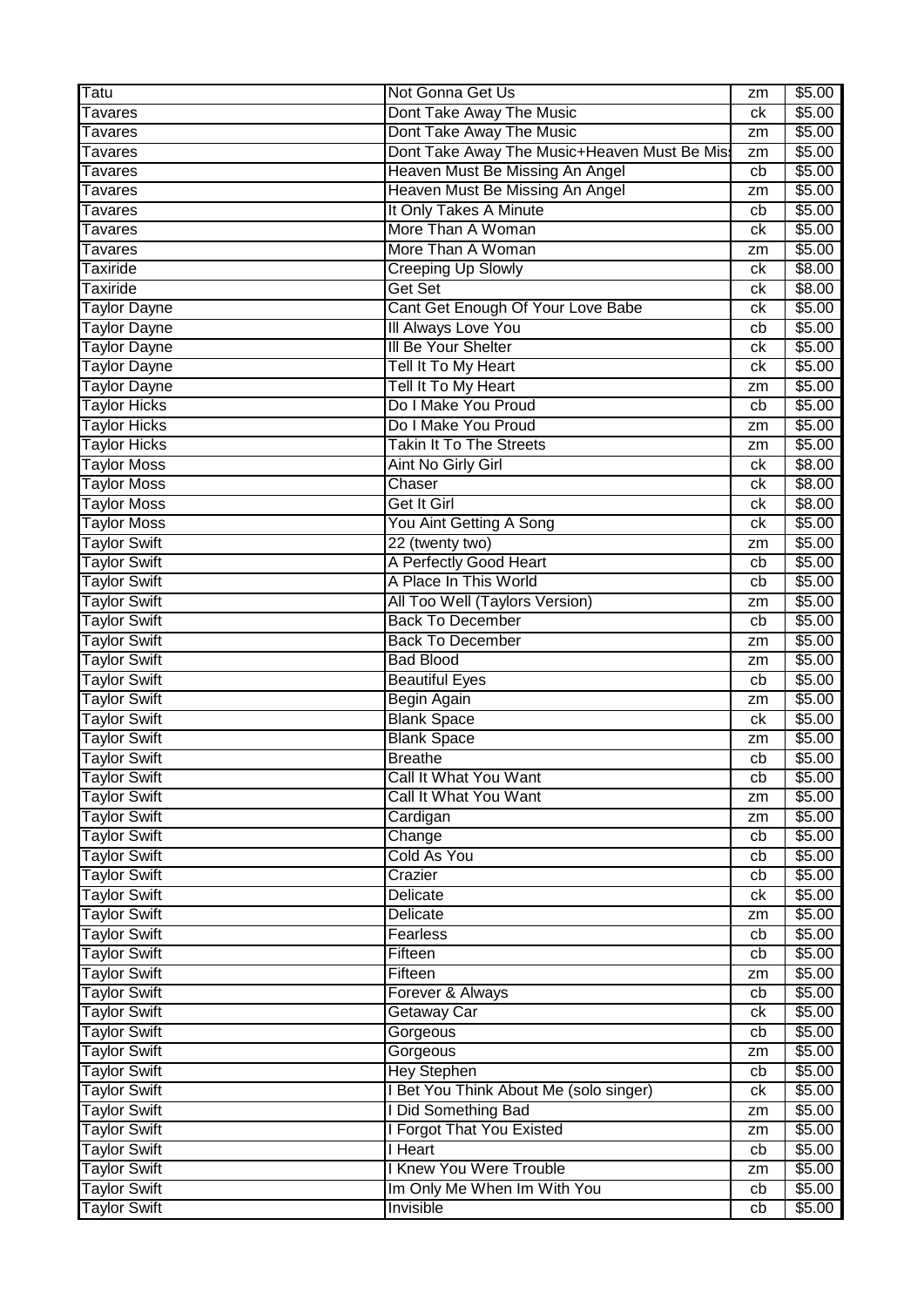| <b>Taylor Swift</b>                        | Jump Then Fall                                  | cb | \$5.00           |
|--------------------------------------------|-------------------------------------------------|----|------------------|
| <b>Taylor Swift</b>                        | Last Christmas                                  | cb | \$5.00           |
| <b>Taylor Swift</b>                        | Look What You Made Me Do                        | ck | \$5.00           |
| <b>Taylor Swift</b>                        | Look What You Made Me Do                        | zm | \$5.00           |
| <b>Taylor Swift</b>                        | <b>Love Story</b>                               | cb | \$5.00           |
| <b>Taylor Swift</b>                        | <b>Love Story</b>                               | zm | \$5.00           |
| <b>Taylor Swift</b>                        | Lover                                           | ck | \$5.00           |
| <b>Taylor Swift</b>                        | Lover                                           | zm | \$5.00           |
| <b>Taylor Swift</b>                        | Marys Song (Oh My My My)                        | cb | \$5.00           |
| <b>Taylor Swift</b>                        | Mean                                            | cb | \$5.00           |
| <b>Taylor Swift</b>                        | Mean                                            | zm | \$5.00           |
| <b>Taylor Swift</b>                        | Message In A Bottle (Taylors version)           | ck | \$5.00           |
| <b>Taylor Swift</b>                        | <b>Mine</b>                                     | cb | \$5.00           |
| <b>Taylor Swift</b>                        | <b>Mine</b>                                     |    | \$5.00           |
| <b>Taylor Swift</b>                        |                                                 | zm | \$5.00           |
|                                            | Mr Perfectly Fine                               | ck |                  |
| <b>Taylor Swift</b>                        | <b>Only The Young</b>                           | ck | \$5.00           |
| <b>Taylor Swift</b>                        | <b>Our Song</b>                                 | cb | \$5.00           |
| <b>Taylor Swift</b>                        | <b>Our Song</b>                                 | zm | \$5.00           |
| <b>Taylor Swift</b>                        | Out Of The Woods                                | zm | \$5.00           |
| <b>Taylor Swift</b>                        | <b>Paper Rings</b>                              | zm | \$5.00           |
| <b>Taylor Swift</b>                        | Picture To Burn                                 | cb | \$5.00           |
| <b>Taylor Swift</b>                        | Picture To Burn                                 | zm | \$5.00           |
| <b>Taylor Swift</b>                        | <b>Ready For It</b>                             | zm | \$5.00           |
| <b>Taylor Swift</b>                        | Red                                             | zm | \$5.00           |
| <b>Taylor Swift</b>                        | Shake It Off                                    | ck | \$5.00           |
| <b>Taylor Swift</b>                        | Shake It Off                                    | zm | \$5.00           |
| <b>Taylor Swift</b>                        | Shouldve Said No                                | cb | \$5.00           |
| <b>Taylor Swift</b>                        | <b>Sparks Fly</b>                               | cb | \$5.00           |
| <b>Taylor Swift</b>                        | <b>Stay Beautiful</b>                           | cb | \$5.00           |
| <b>Taylor Swift</b>                        | <b>Style</b>                                    | zm | \$5.00           |
| <b>Taylor Swift</b>                        | <b>Teardrops On My Guitar</b>                   | cb | \$5.00           |
| <b>Taylor Swift</b>                        | <b>Teardrops On My Guitar</b>                   | zm | \$5.00           |
| <b>Taylor Swift</b>                        | <b>Tell Me Why</b>                              | cb | \$5.00           |
| <b>Taylor Swift</b>                        | The Archer                                      | ck | \$5.00           |
| <b>Taylor Swift</b>                        | <b>The Archer</b>                               | zm | \$5.00           |
| <b>Taylor Swift</b>                        | The Best Day                                    | cb | \$5.00           |
| <b>Taylor Swift</b>                        | The Man                                         | zm | \$5.00           |
| <b>Taylor Swift</b>                        | The Other Side Of The Door                      | cb | \$5.00           |
| <b>Taylor Swift</b>                        | <b>The Outside</b>                              | cb | \$5.00           |
| <b>Taylor Swift</b>                        | The Story Of Us                                 | cb | \$5.00           |
| <b>Taylor Swift</b>                        | The Story Of Us                                 | zm | \$5.00           |
| <b>Taylor Swift</b>                        | The Way I Loved You                             | cb | \$5.00           |
| <b>Taylor Swift</b>                        | <b>Tied Together With A Smile</b>               | cb | \$5.00           |
| <b>Taylor Swift</b>                        | <b>Tim McGraw</b>                               | cb | \$5.00           |
| <b>Taylor Swift</b>                        | <b>Today Was A Fairytale</b>                    | cb | \$5.00           |
| <b>Taylor Swift</b>                        | Untouchable                                     | cb | \$5.00           |
| <b>Taylor Swift</b>                        | We Are Never Ever Getting Back Together         | ck | \$5.00           |
| <b>Taylor Swift</b>                        | We Are Never Ever Getting Back Together         | zm | \$5.00           |
| <b>Taylor Swift</b>                        | <b>Welcome To New York</b>                      | zm | \$5.00           |
| <b>Taylor Swift</b>                        | <b>White Horse</b>                              | cb | \$5.00           |
| <b>Taylor Swift</b>                        | <b>White Horse</b>                              | zm | \$5.00           |
| <b>Taylor Swift</b>                        | <b>Wildest Dreams</b>                           | zm | \$5.00           |
| <b>Taylor Swift</b>                        | Willow                                          | ck | \$5.00           |
| <b>Taylor Swift</b>                        |                                                 |    | \$5.00           |
|                                            | You Belong With Me                              | cb |                  |
| <b>Taylor Swift</b>                        | You Belong With Me                              | zm | \$5.00           |
| <b>Taylor Swift</b>                        | You Need To Calm Down                           | ck | \$5.00           |
| <b>Taylor Swift</b><br><b>Taylor Swift</b> | You Need To Calm Down<br><b>Youre Not Sorry</b> | zm | \$5.00<br>\$5.00 |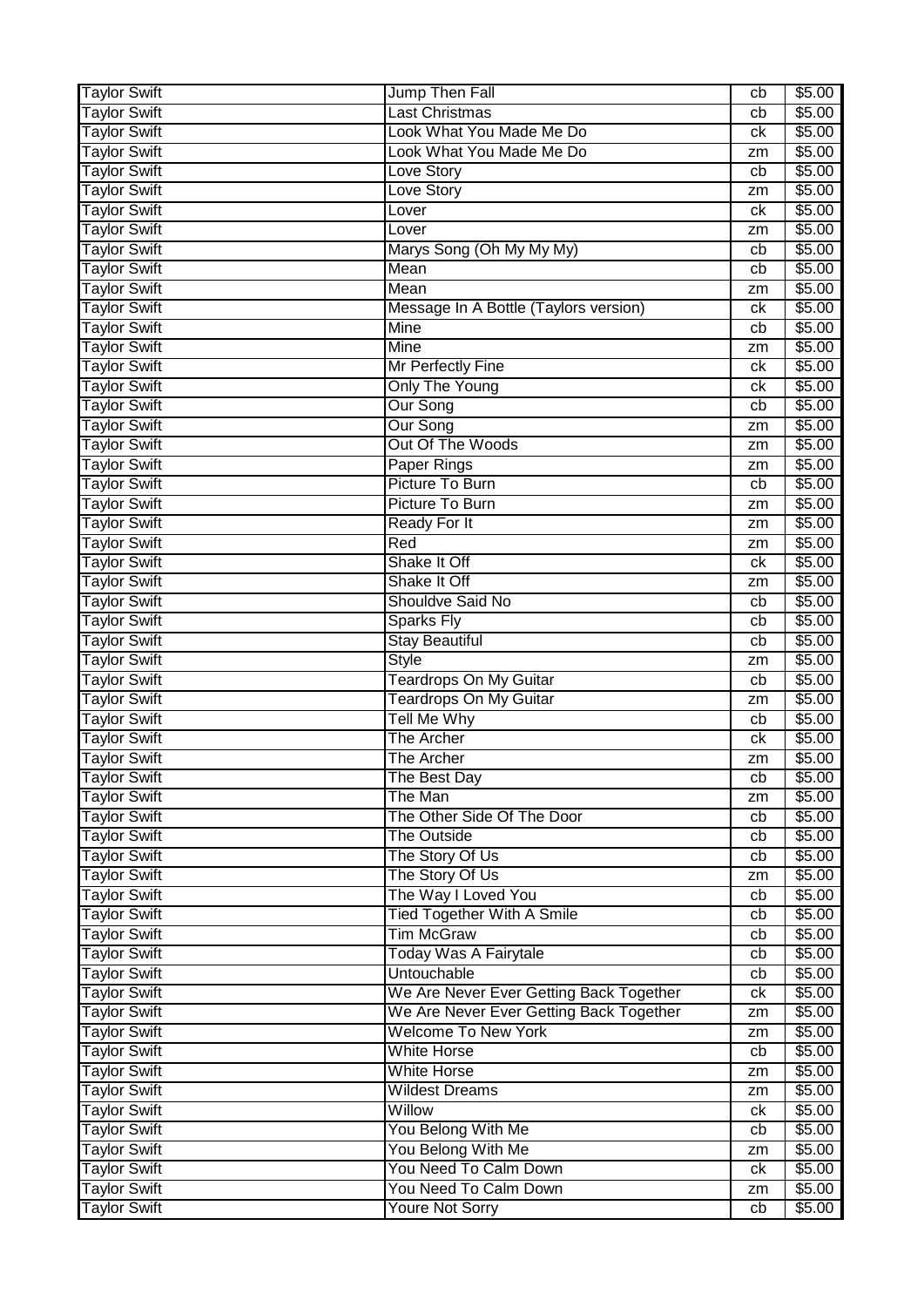| <b>Taylor Swift</b>                     | <b>Ready For It</b>                             | сk       | \$5.00           |
|-----------------------------------------|-------------------------------------------------|----------|------------------|
| Taylor Swift & Bon Iver                 | Exile                                           | сk       | \$5.00           |
| Taylor Swift & Boys Like Girls          | Two Is Better Than One                          | cb       | \$5.00           |
| Taylor Swift & Brandon Urie             | ME                                              | zm       | \$5.00           |
| Taylor Swift & Brendan Urie             | <b>ME</b>                                       | сk       | \$5.00           |
| Taylor Swift & Chris Stapleton          | I Bet You Think About Me                        | сk       | \$5.00           |
| <b>Taylor Swift &amp; Civil Wars</b>    | Safe & Sound                                    | zm       | \$5.00           |
| Taylor Swift & Ed Sheeran               | <b>End Game</b>                                 | ck       | \$5.00           |
| Taylor Swift & Ed Sheeran               | <b>Everything Has Changed</b>                   | zm       | \$5.00           |
| Taylor Swift & Future & Ed Sheeran      | <b>End Game</b>                                 | zm       | \$5.00           |
| <b>Tears For Fears</b>                  | Everybody Wants To Rule The World               | cb       | \$5.00           |
| <b>Tears For Fears</b>                  | <b>Everybody Wants To Rule The World</b>        | zm       | \$5.00           |
| <b>Tears For Fears</b>                  | <b>Head Over Heels</b>                          | zm       | \$5.00           |
| <b>Tears For Fears</b>                  | <b>Mad World</b>                                | zm       | \$5.00           |
| <b>Tears For Fears</b>                  | <b>Pale Shelter</b>                             | zm       | \$5.00           |
| <b>Tears For Fears</b>                  | Shout                                           | cb       | \$5.00           |
| <b>Tears For Fears</b>                  | Shout                                           |          | \$5.00           |
| <b>Tears For Fears</b>                  | Shout & Everybody Wants To Rule The World Me    | zm<br>zm | \$5.00           |
| <b>Tears For Fears</b>                  | Sowing The Seeds Of Love                        |          | \$5.00           |
|                                         | We Shook Hands (Man To Man)                     | zm       |                  |
| Tebey                                   |                                                 | cb       | \$5.00           |
| <b>Technotronic &amp; Felly</b>         | Pump Up The Jam                                 | zm       | \$5.00           |
| <b>Ted Lewis</b>                        | <b>Baby Face</b>                                | cb       | \$5.00           |
| <b>Ted Mulrey Band</b>                  | Jump In My Car                                  | сk       | \$5.00           |
| <b>Ted Mulrey Gang</b>                  | <b>Darktown Strutters Ball</b>                  | сk       | \$8.00           |
| <b>Ted Mulry</b>                        | Falling In Love Again                           | ck       | \$8.00           |
| <b>Ted Mulry</b>                        | Julia                                           | сk       | \$8.00           |
| <b>Ted Nugent</b>                       | <b>Cat Scratch Fever</b>                        | cb       | \$5.00           |
| <b>Teddy Bears</b>                      | To Know Him Is To Love Him                      | ck       | \$5.00           |
| <b>Teddy Geiger</b>                     | For You I Will (Confidence)                     | cb       | \$5.00           |
|                                         |                                                 |          |                  |
| <b>Teddy Pendergrass</b>                | The Whole Towns Laughing At Me                  | zm       | \$5.00           |
| Tee Set                                 | Ma Belle Amie                                   | cb       | \$5.00           |
| Teena Marie                             | I Need Your Lovin                               | cb       | \$5.00           |
| <b>Temper Trap</b>                      | <b>Fall Together</b>                            | сk       | \$8.00           |
| <b>Temper Trap</b>                      | <b>Sweet Disposition</b>                        | zm       | \$5.00           |
| <b>Temptations</b>                      | <b>Aint Too Proud To Beg</b>                    | cb       | \$5.00           |
| Temptations                             | Aint Too Proud To Beg                           | zm       | \$5.00           |
| Temptations                             | All I Need                                      | cb       | \$5.00           |
| <b>Temptations</b>                      | <b>Ball Of Confusion</b>                        | cb       | \$5.00           |
| <b>Temptations</b>                      | <b>Beauty Is Only Skin Deep</b>                 | cb       | \$5.00           |
| <b>Temptations</b>                      | <b>Cloud Nine</b>                               | cb       | \$5.00           |
| <b>Temptations</b>                      | <b>Get Ready</b>                                | cb       | \$5.00           |
| Temptations                             | <b>Get Ready</b>                                | zm       | \$5.00           |
| Temptations                             | I Cant Get Next To You                          | cb       | \$5.00           |
|                                         |                                                 | cb       | \$5.00           |
| Temptations                             | I Know Im Losing You<br>I Wish It Would Rain    | cb       |                  |
| Temptations                             |                                                 |          | \$5.00           |
| <b>Temptations</b>                      | <b>Just My Imagination</b>                      | cb<br>zm | \$5.00           |
| Temptations                             | Just My Imagination (Running Away With Me)      |          | \$5.00           |
| <b>Temptations</b>                      | <b>My Girl</b>                                  | cb       | \$5.00           |
| <b>Temptations</b>                      | My Girl                                         | zm       | \$5.00           |
| <b>Temptations</b>                      | My Girl+Get Ready (medley)                      | zm       | \$5.00           |
| <b>Temptations</b>                      | Papa Was A Rolling Stone                        | cb       | \$5.00           |
| <b>Temptations</b>                      | <b>Psychedelic Shack</b>                        | cb       | \$5.00           |
| <b>Temptations</b>                      | The Way You Do The Things You Do                | cb       | \$5.00           |
| <b>Temptations</b>                      | The Way You Do The Things You Do                | zm       | \$5.00           |
| <b>Temptations</b>                      | Youre My Everything                             | cb       | \$5.00           |
| <b>Ten Sharp</b>                        | You                                             | zm       | \$5.00           |
| <b>Ten Tonnes</b><br><b>Tenacious D</b> | <b>Better Than Me</b><br><b>Fuck Her Gently</b> | zm<br>zm | \$5.00<br>\$5.00 |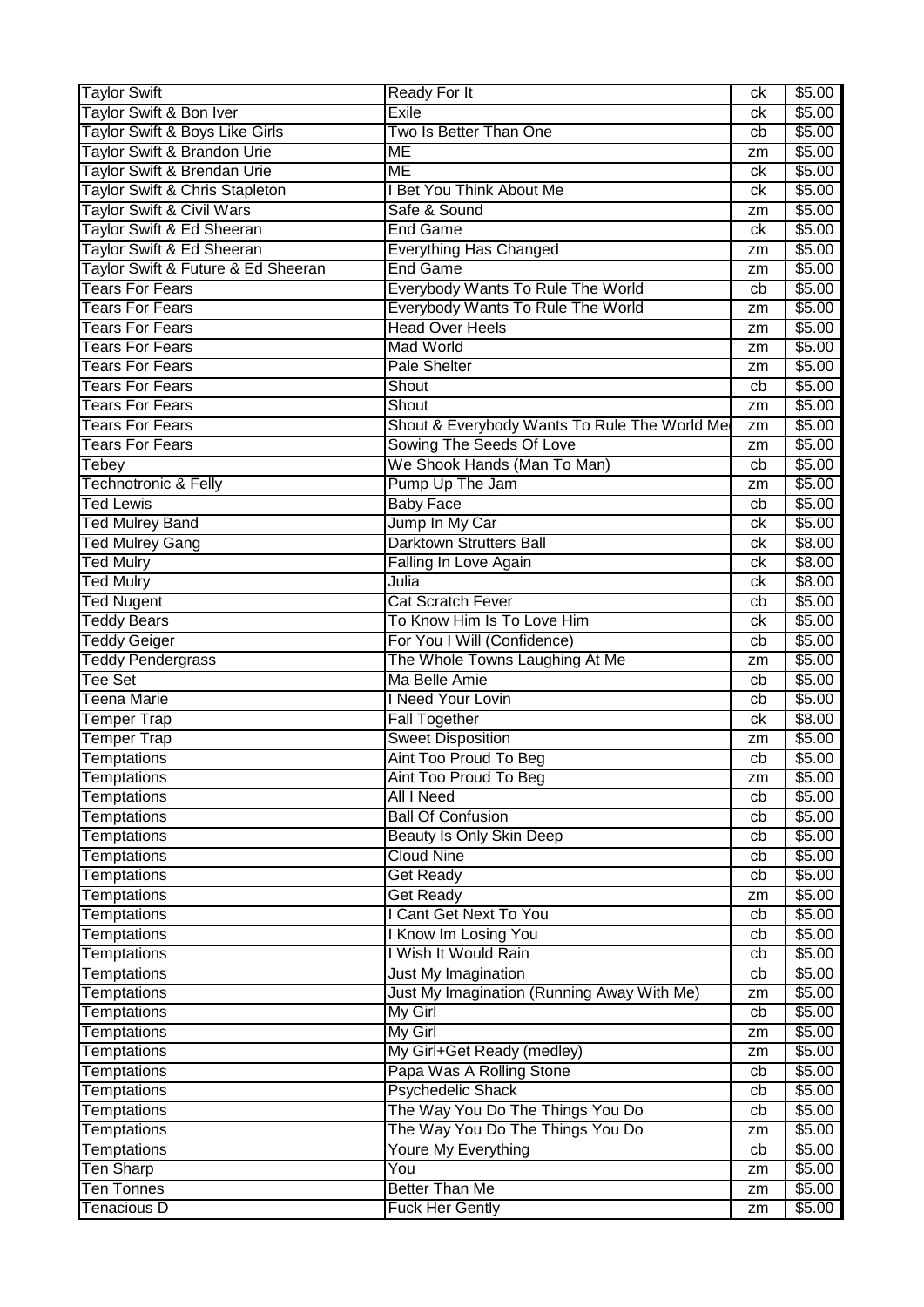| Tenacious D                             | Fuck Her Gently (Without Backing Vocals) | zm | \$5.00 |
|-----------------------------------------|------------------------------------------|----|--------|
| Tenacious D                             | Tribute                                  | сk | \$5.00 |
| Tenacious D                             | Tribute                                  | nz | \$5.00 |
| <b>Tenacious D</b>                      | Tribute                                  | zm | \$5.00 |
| <b>Tenacious D</b>                      | Wonderboy                                | zm | \$5.00 |
| Tennessee Ernie Ford                    | <b>Anticipation Blues</b>                | cb | \$5.00 |
| Tennessee Ernie Ford                    | <b>Ballad Of Davy Crockett</b>           | cb | \$5.00 |
| <b>Tennessee Ernie Ford</b>             | <b>Hey Mr Cottonpicker</b>               | cb | \$5.00 |
| <b>Tennessee Ernie Ford</b>             | <b>Hicktown</b>                          | cb | \$5.00 |
| <b>Tennessee Ernie Ford</b>             | III Never Be Free                        | cb | \$5.00 |
| Tennessee Ernie Ford                    | Kissin Bug Boogie                        | cb | \$5.00 |
| Tennessee Ernie Ford                    | Mr & Mississippi                         | cb | \$5.00 |
| Tennessee Ernie Ford                    | <b>Mule Train</b>                        | cb | \$5.00 |
| Tennessee Ernie Ford                    | <b>Sixteen Tons</b>                      | cb | \$5.00 |
| Tennessee Ernie Ford                    | <b>Sixteen Tons</b>                      | zm | \$5.00 |
| <b>Tennessee Ernie Ford</b>             | Smokey Mountain Boogie                   | cb | \$5.00 |
| <b>Tennessee Ernie Ford</b>             | <b>Tennessee Local</b>                   | cb | \$5.00 |
| <b>Tennessee Ernie Ford</b>             | The Cry Of The Wild Goose                | cb | \$5.00 |
| <b>Tennessee Ernie Ford</b>             | The Shot Gun Boogie                      | cb | \$5.00 |
| Tennessee Ernie Ford                    | This Is My Country                       | cb | \$5.00 |
| Tennessee Ernie Ford & Joe Fingers Carr | <b>Tailor Made Woman</b>                 | cb | \$5.00 |
| Tennessee Ernie Ford & Kay Starr        | Aint Nobodys Business But My Own         | cb | \$5.00 |
| <b>Tenpole Tudor</b>                    | Swords Of A Thousand Men                 | zm | \$5.00 |
| <b>Terence Trent DArby</b>              | If You Let Me Stay                       | zm | \$5.00 |
| <b>Terence Trent DArby</b>              | <b>Sign Your Name</b>                    | zm | \$5.00 |
| <b>Terence Trent DArby</b>              | <b>Wishing Well</b>                      | cb | \$5.00 |
| <b>Terence Trent DArby</b>              | <b>Wishing Well</b>                      | zm | \$5.00 |
| <b>Teresa Brewer</b>                    | <b>Music Music Music</b>                 | cb | \$5.00 |
| <b>Terri Clark</b>                      | A Little Gasoline                        | cb | \$5.00 |
| <b>Terri Clark</b>                      | <b>Better Things To Do</b>               | cb | \$5.00 |
| <b>Terri Clark</b>                      | Damn Right                               | cb | \$5.00 |
| <b>Terri Clark</b>                      | <b>Dirty Girl</b>                        | cb | \$5.00 |
| <b>Terri Clark</b>                      | Easy From Now On                         | cb | \$5.00 |
| <b>Terri Clark</b>                      | <b>Emotional Girl</b>                    | cb | \$5.00 |
| <b>Terri Clark</b>                      | Empty                                    | cb | \$5.00 |
| <b>Terri Clark</b>                      | Everytime I Cry                          | cb | \$5.00 |
| <b>Terri Clark</b>                      | <b>Getting There</b>                     | cb | \$5.00 |
| <b>Terri Clark</b>                      | Girls Lie Too                            | cb | \$5.00 |
| <b>Terri Clark</b>                      | <b>Gypsy Boots</b>                       | cb | \$5.00 |
| <b>Terri Clark</b>                      | I Just Wanna Be Mad                      | cb | \$5.00 |
| <b>Terri Clark</b>                      | I Think The World Needs A Drink          | cb | \$5.00 |
| <b>Terri Clark</b>                      | I Wanna Do It All                        | cb | \$5.00 |
| <b>Terri Clark</b>                      | If I Were You                            | cb | \$5.00 |
| <b>Terri Clark</b>                      | In My Next Life                          | cb | \$5.00 |
| <b>Terri Clark</b>                      | <b>Just The Same</b>                     | cb | \$5.00 |
| <b>Terri Clark</b>                      | Million Ways To Run                      | cb | \$5.00 |
| <b>Terri Clark</b>                      | No Fear                                  | cb | \$5.00 |
| <b>Terri Clark</b>                      | Northern Girl                            | cb | \$5.00 |
| <b>Terri Clark</b>                      | Now That I Found You                     | cb | \$5.00 |
| <b>Terri Clark</b>                      | One Of The Guys                          | cb | \$5.00 |
| <b>Terri Clark</b>                      | Pain To Kill                             | cb | \$5.00 |
| <b>Terri Clark</b>                      | Poor Poor Pitiful Me                     | cb | \$5.00 |
| <b>Terri Clark</b>                      | She Didnt Have Time                      | cb | \$5.00 |
| <b>Terri Clark</b>                      | Sometimes Goodbye                        | cb | \$5.00 |
| <b>Terri Clark</b>                      | <b>Take My Time</b>                      | cb | \$5.00 |
| <b>Terri Clark</b>                      | The Real Thing                           | cb | \$5.00 |
| <b>Terri Clark</b>                      | <b>Three Mississippi</b>                 | cb | \$5.00 |
| <b>Terri Clark</b>                      | <b>Unsung Hero</b>                       | cb | \$5.00 |
|                                         |                                          |    |        |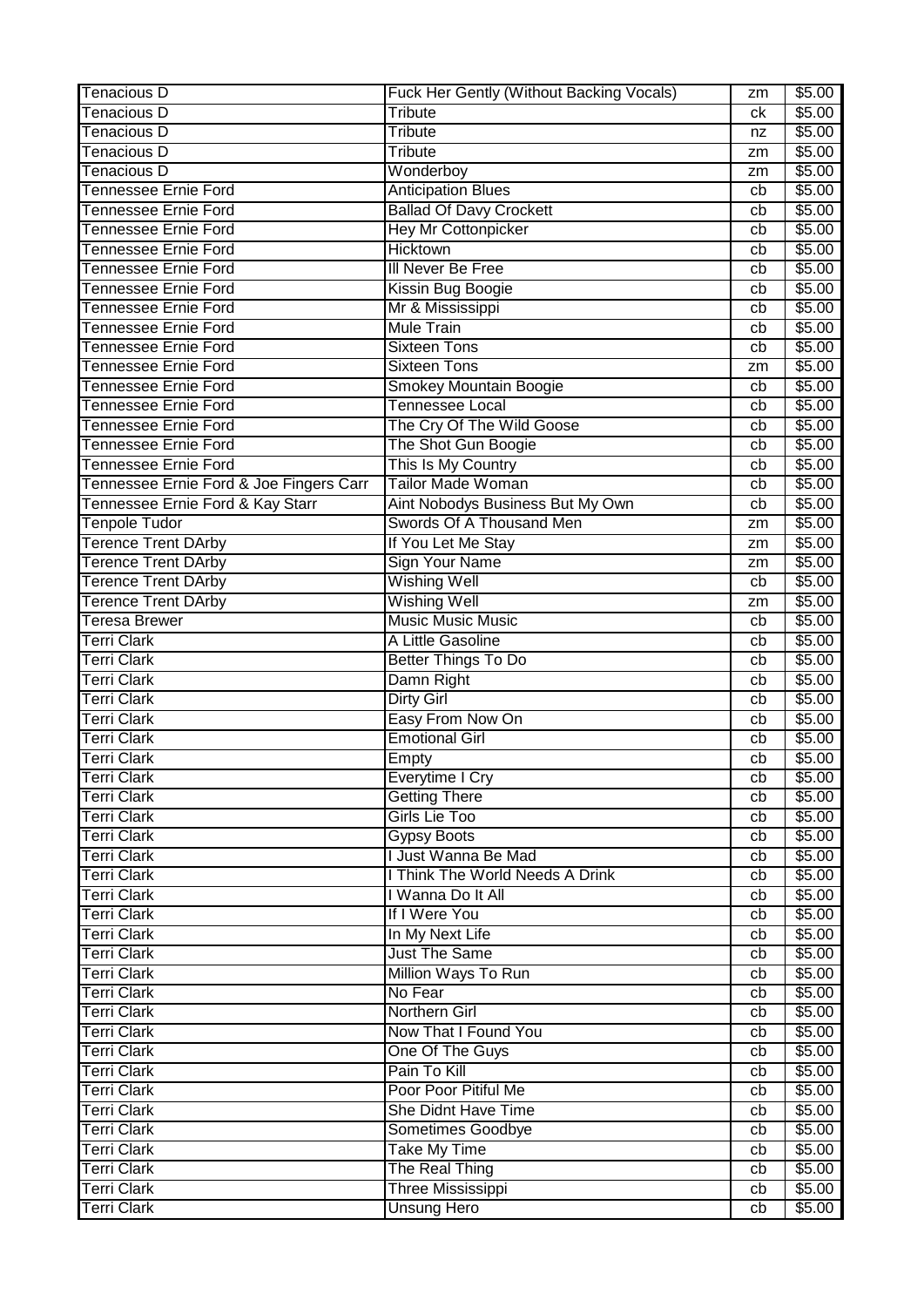| <b>Terri Clark</b>                           | When Boy Meets Girl                                | cb       | \$5.00           |
|----------------------------------------------|----------------------------------------------------|----------|------------------|
| <b>Terri Clark</b>                           | <b>Working Girl</b>                                | cb       | \$5.00           |
| <b>Terri Clark</b>                           | Youre Easy On The Eyes                             | cb       | \$5.00           |
| <b>Terrorvision</b>                          | <b>Oblivion</b>                                    | zm       | \$5.00           |
| <b>Terry Jacks</b>                           | Seasons In The Sun                                 | cb       | \$5.00           |
| <b>Terry Jacks</b>                           | Seasons In The Sun                                 | zm       | \$5.00           |
| <b>Terry Stafford</b>                        | Suspicion                                          | cb       | \$5.00           |
| <b>Tex Pistol</b>                            | The Game Of Love                                   | nz       | \$5.00           |
| <b>Tex Ritter &amp; His Texans</b>           | Christmas Carols By The Old Corral                 | cb       | \$5.00           |
| <b>Tex Ritter &amp; His Texans</b>           | Daddys Last Letter (Private First Class John H Mc  | cb       | \$5.00           |
| <b>Tex Ritter &amp; His Texans</b>           | Deck Of Cards                                      | cb       | \$5.00           |
| <b>Tex Ritter &amp; His Texans</b>           | Have I Told You Lately That I Love You             | cb       | \$5.00           |
| <b>Tex Ritter &amp; His Texans</b>           | I Dreamed Of Hillbilly Heaven                      | cb       | \$5.00           |
| <b>Tex Ritter &amp; His Texans</b>           | Im Wastin My Tears On You                          | cb       | \$5.00           |
| <b>Tex Ritter &amp; His Texans</b>           | <b>Jealous Heart</b>                               | cb       | \$5.00           |
| <b>Tex Ritter &amp; His Texans</b>           | Just Beyond The Moon                               | cb       | \$5.00           |
| Tex Ritter & His Texans                      | Long Time Gone                                     | cb       | \$5.00           |
| Tex Ritter & His Texans                      | Rock & Rye                                         | cb       | \$5.00           |
| <b>Tex Ritter &amp; His Texans</b>           | <b>Rye Whiskey</b>                                 | cb       | \$5.00           |
| Tex Ritter & His Texans                      | Theres A New Moon Over My Shoulder                 | cb       | \$5.00           |
| <b>Tex Ritter &amp; His Texans</b>           | When You Leave Dont Slam The Door                  | cb       | \$5.00           |
| <b>Tex Ritter &amp; His Texans</b>           | You Two Timed Me One Time Too Often                | cb       | \$5.00           |
| <b>Tex Ritter &amp; His Texans</b>           | You Will Have To Pay                               | cb       | \$5.00           |
| <b>Tex Williams</b>                          | Smoke Smoke Smoke That Cigarette                   | cb       | \$5.00           |
| Texas                                        | <b>Black Eyed Boy</b>                              | zm       | \$5.00           |
| Texas                                        | I Dont Want A Lover                                | ck       | \$5.00           |
| Texas                                        | I Dont Want A Lover                                | zm       | \$5.00           |
| Texas                                        | Say What You Want                                  | zm       | \$5.00           |
| Texas                                        | Say What You Want & Black Eyed Boy Medley          | zm       | \$5.00           |
| Texas                                        | When We Are Together                               | zm       | \$5.00           |
| <b>TG Sheppard</b>                           | Born In A High Wind                                | cb       | \$5.00           |
| <b>TG Sheppard</b>                           | Devil In The Bottle                                | cb       | \$5.00           |
| <b>TG Sheppard</b>                           | Do You Wanna Go To Heaven                          | cb       | \$5.00           |
| <b>TG Sheppard</b>                           | Finally                                            | cb       | \$5.00           |
| <b>TG Sheppard</b>                           | I Feel Like Loving You Again                       | cb       | \$5.00           |
| <b>TG Sheppard</b>                           | I Loved Em Every One                               | cb       | \$5.00           |
| <b>TG Sheppard</b>                           | III Be Coming Back For More                        | cb       | \$5.00           |
| <b>TG Sheppard</b>                           | <b>Last Cheaters Waltz</b>                         | cb       | \$5.00           |
| <b>TG Sheppard</b>                           | One Owner Heart                                    | cb       | \$5.00           |
| <b>TG Sheppard</b>                           | <b>Only One You</b>                                | cb       | \$5.00           |
| <b>TG Sheppard</b>                           | <b>Party Time</b>                                  | cb       | \$5.00           |
| <b>TG Sheppard</b>                           | <b>Slow Burn</b>                                   | cb       | \$5.00           |
| <b>TG Sheppard</b>                           | Somewhere Down The Line                            | cb       | \$5.00           |
| <b>TG Sheppard</b>                           | Tryin To Beat The Morning Home                     | cb       | \$5.00           |
| <b>TG Sheppard</b>                           | War Is Hell (On The Homefront Too)<br>You Still Do | cb       | \$5.00           |
| <b>TG Sheppard</b>                           |                                                    | cb       | \$5.00           |
| Thalia                                       | Baby Im In Love                                    | cb       | \$5.00           |
| Thalia & Fat Joe<br>The Band                 | I Want You<br>The Weight                           | cb       | \$5.00           |
| The Book Of Mormon                           | <b>Baptise Me</b>                                  | ck       | \$5.00           |
| The Book Of Mormon                           | I Believe                                          | zm       | \$5.00<br>\$5.00 |
| The Book Of Mormon                           | Sal Tlay Ka Siti                                   | zm       | \$5.00           |
| The Book Of Mormon                           | You & Me (But Mostly Me)                           | zm       | \$5.00           |
| <b>The Greatest Showman</b>                  | A Million Dreams                                   | zm<br>zm | \$5.00           |
| The Greatest Showman                         | A Million Dreams (Separate PT Barnum Parts)        | zm       | \$5.00           |
| The Greatest Showman                         | <b>Come Alive</b>                                  | zm       | \$5.00           |
|                                              |                                                    |          |                  |
|                                              |                                                    |          |                  |
| The Greatest Showman<br>The Greatest Showman | From Now On<br>Never Enough                        | zm<br>zm | \$5.00<br>\$5.00 |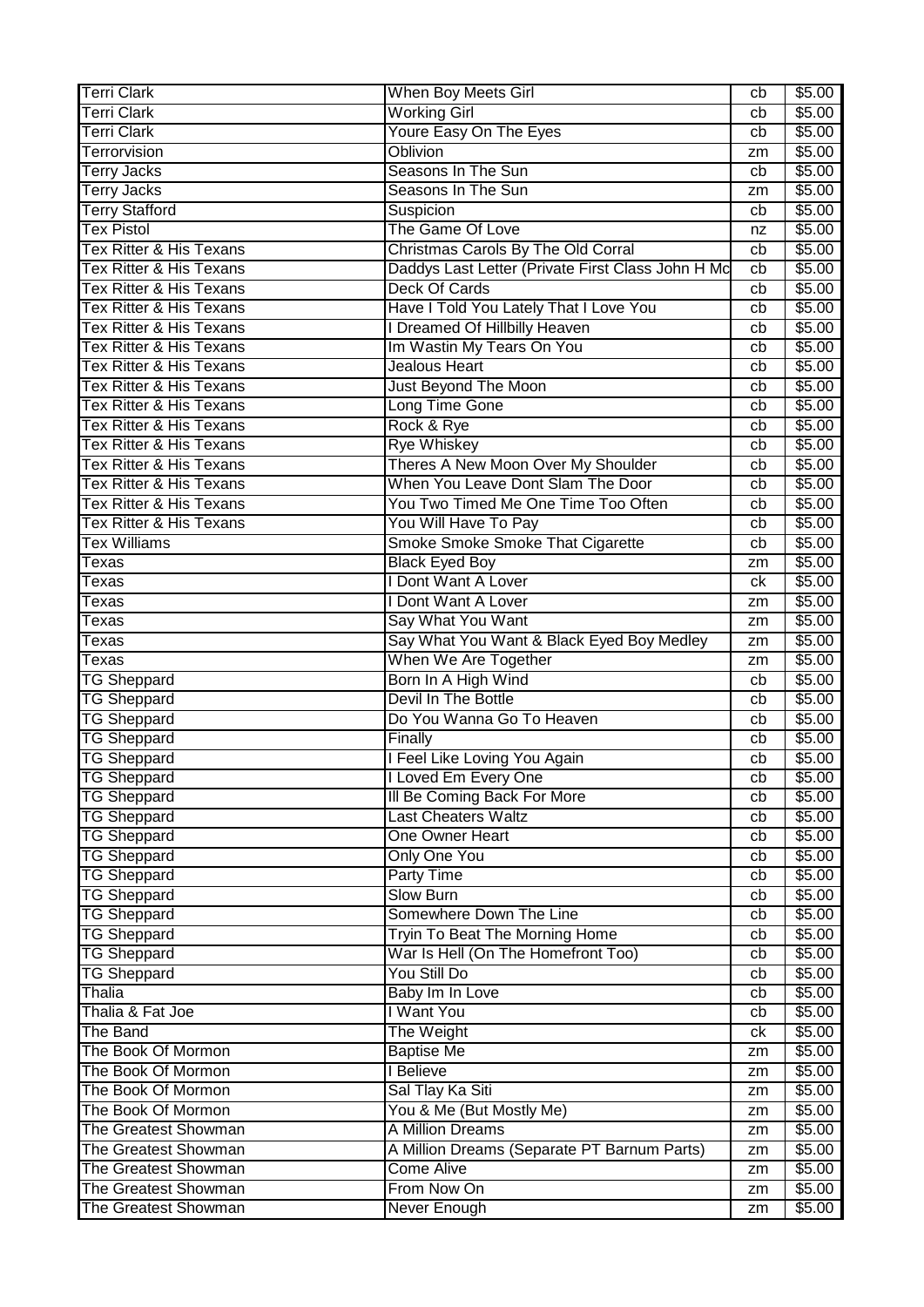| The Greatest Showman                                      | <b>Rewrite The Stars</b>                        | zm | \$5.00 |
|-----------------------------------------------------------|-------------------------------------------------|----|--------|
| <b>The Greatest Showman</b>                               | <b>The Greatest Show</b>                        | zm | \$5.00 |
| <b>The Greatest Showman</b>                               | <b>The Other Side</b>                           | zm | \$5.00 |
| <b>The Greatest Showman</b>                               | This Is Me                                      | zm | \$5.00 |
| <b>The Greatest Showman</b>                               | Tightrope                                       | zm | \$5.00 |
| The Greatest Showman (Kesha)                              | This Is Me                                      | ck | \$5.00 |
| The Greatest Showman (Loren Allred)                       | Never Enough                                    | ck | \$5.00 |
| The Greatest Showman (Zac Efron & Zenda Rewrite The Stars |                                                 | сk | \$5.00 |
| The Greatest Showman (Zac Efron & Zenda The Greatest Show |                                                 | ck | \$5.00 |
| <b>The Riverdale Cast</b>                                 | In (Carrie The Musical)                         | zm | \$5.00 |
| <b>The Riverdale Cast</b>                                 | The World According To Chris (Carrie The Musica | zm | \$5.00 |
| The Wizard Of Oz                                          | Follow The Yellow Brick Road-Were Off To See T  | zm | \$5.00 |
| <b>Thelma Houston</b>                                     | Dont Leave Me This Way                          | cb | \$5.00 |
| <b>Thelma Houston</b>                                     | Dont Leave Me This Way                          |    | \$5.00 |
| Them & Van Morrison                                       |                                                 | zm |        |
|                                                           | <b>Baby Please Dont Go</b>                      | zm | \$5.00 |
| Them & Van Morrison                                       | Gloria                                          | zm | \$5.00 |
| Them & Van Morrison                                       | <b>Here Comes The Night</b>                     | zm | \$5.00 |
| Theory Of A Dead Man                                      | Not Meant To Be                                 | cb | \$5.00 |
| <b>They Might Be Giants</b>                               | <b>Birdhouse In Your Soul</b>                   | zm | \$5.00 |
| <b>Thin Lizzy</b>                                         | <b>Cold Sweat</b>                               | zm | \$5.00 |
| Thin Lizzy                                                | Dancing In The Moonlight                        | zm | \$5.00 |
| Thin Lizzy                                                | <b>Jailbreak</b>                                | zm | \$5.00 |
| Thin Lizzy                                                | Rosalie                                         | zm | \$5.00 |
| Thin Lizzy                                                | The Boys Are Back In Town                       | cb | \$5.00 |
| <b>Thin Lizzy</b>                                         | The Boys Are Back In Town                       | zm | \$5.00 |
| Thin Lizzy                                                | Whiskey In The Jar                              | ck | \$5.00 |
| <b>Thin Lizzy</b>                                         | Whiskey In The Jar                              | zm | \$5.00 |
| <b>Third Eye Blind</b>                                    | Anything                                        | cb | \$5.00 |
| <b>Third Eye Blind</b>                                    | <b>Blinded (When I See You)</b>                 | cb | \$5.00 |
| <b>Third Eye Blind</b>                                    | <b>Crystal Baller</b>                           | cb | \$5.00 |
| <b>Third Eye Blind</b>                                    | Deep Inside Of You                              | cb | \$5.00 |
| <b>Third Eye Blind</b>                                    | Hows It Going To Be                             | cb | \$5.00 |
| <b>Third Eye Blind</b>                                    | Jumper                                          | cb | \$5.00 |
| <b>Third Eye Blind</b>                                    | Losing A Whole Year                             | cb | \$5.00 |
| <b>Third Eye Blind</b>                                    | Never Let You Go                                | cb | \$5.00 |
| Third Eye Blind                                           | Semi Charmed Life                               | cb | \$5.00 |
| Third Eye Blind                                           | Semi Charmed Life                               | zm | \$5.00 |
| <b>Thirsty Merc</b>                                       | 20 Good Reasons                                 | ck | \$5.00 |
| <b>Thirsty Merc</b>                                       | In The Summertime                               | ck | \$5.00 |
| <b>Thirsty Merc</b>                                       | Someday Someday                                 | ck | \$8.00 |
| <b>Thirsty Merc</b>                                       | The Hard Way                                    | ck | \$8.00 |
| <b>Thirty Seconds To Mars</b>                             | Closer to The Edge                              | cb | \$5.00 |
| Thomas Benjamin Wild Esq                                  | Ive No More Fucks To Give                       | zm | \$5.00 |
| <b>Thomas Rhett</b>                                       | <b>Whats Your Country Song</b>                  | ck | \$5.00 |
| <b>Thompson Square</b>                                    | Are You Gonna Kiss Me Or Not                    | cb | \$5.00 |
| <b>Thompson Square</b>                                    | I Got You                                       | cb | \$5.00 |
| <b>Thompson Twins</b>                                     | Doctor Doctor                                   | zm | \$5.00 |
| <b>Thompson Twins</b>                                     | <b>Hold Me Now</b>                              | ck | \$5.00 |
| <b>Thompson Twins</b>                                     | <b>Hold Me Now</b>                              | zm | \$5.00 |
| <b>Thompson Twins</b>                                     | Hold Me Now & Doctor Doctor (Medley)            | zm | \$5.00 |
| <b>Thompson Twins</b>                                     | If You Were Here                                | zm | \$5.00 |
| <b>Thompson Twins</b>                                     | Lay Your Hands On Me                            | zm | \$5.00 |
| <b>Thompson Twins</b>                                     | Lies                                            | zm | \$5.00 |
| <b>Thompson Twins</b>                                     | We Are Detective                                | zm | \$5.00 |
| <b>Thompson Twins</b>                                     | You Take Me Up                                  | zm | \$5.00 |
| <b>Three Bridges</b>                                      | Im A Soldier                                    | cb | \$5.00 |
| <b>Three Days Grace</b>                                   | <b>Break</b>                                    | cb | \$5.00 |
| Three Days Grace                                          | Home                                            | cb | \$5.00 |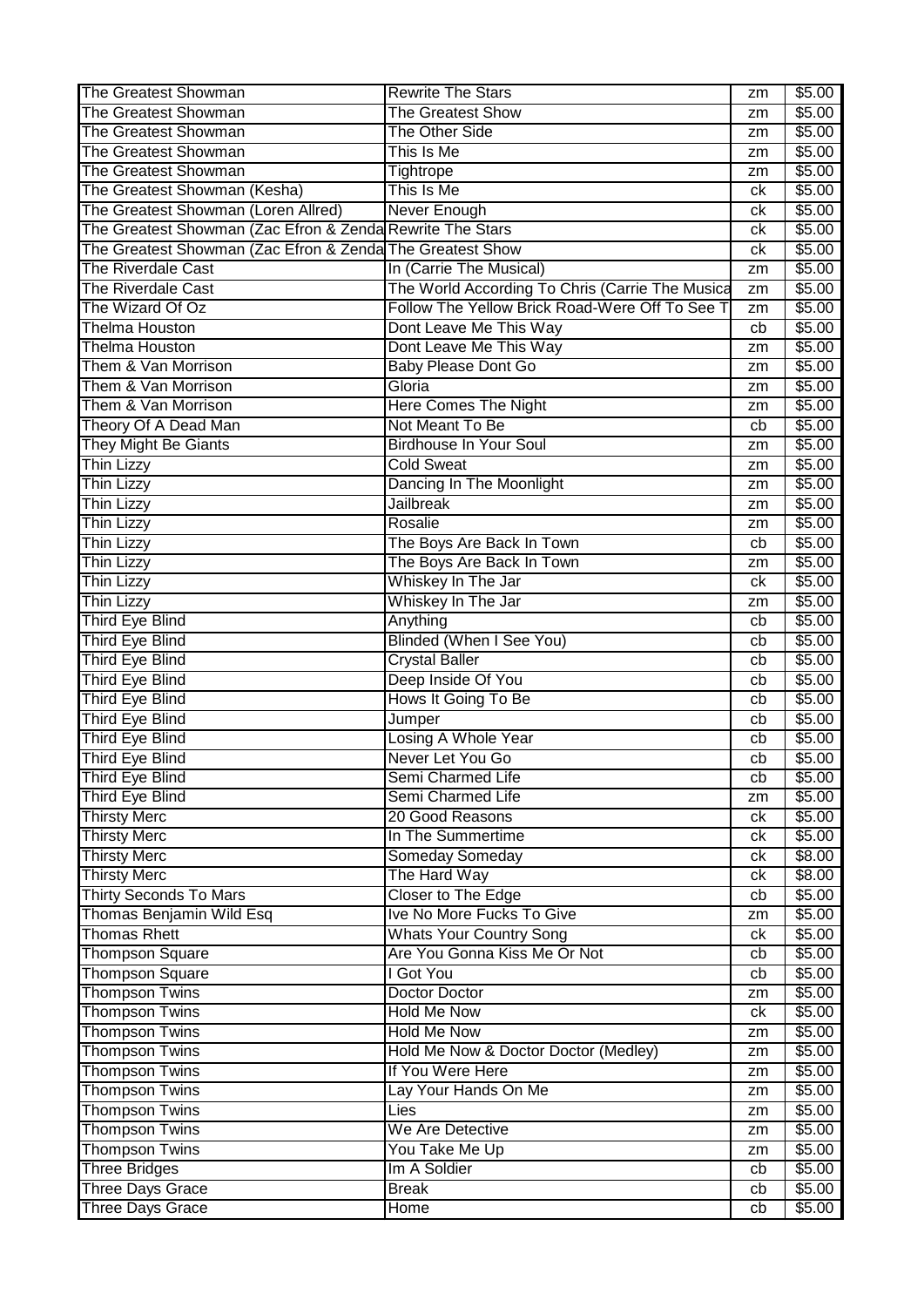| <b>Three Days Grace</b>   | I Hate Everything About You       | cb | \$5.00 |
|---------------------------|-----------------------------------|----|--------|
| <b>Three Days Grace</b>   | Lost In You                       | cb | \$5.00 |
| <b>Three Days Grace</b>   | Never Too Late                    | cb | \$5.00 |
| <b>Three Days Grace</b>   | Pain                              | cb | \$5.00 |
| Three Days Grace          | <b>Riot</b>                       | cb | \$5.00 |
| <b>Three Days Grace</b>   | The Good Life                     | cb | \$5.00 |
| <b>Three Days Grace</b>   | World So Cold                     | cb | \$5.00 |
| <b>Three Degrees</b>      | When Will I See You Again         | cb | \$5.00 |
| <b>Three Degrees</b>      | When Will I See You Again         | zm | \$5.00 |
| <b>Three Degrees</b>      | Woman In Love                     | zm | \$5.00 |
| <b>Three Dog Night</b>    | <b>Black &amp; White</b>          | cb | \$5.00 |
| <b>Three Dog Night</b>    | Celebrate                         | cb | \$5.00 |
| <b>Three Dog Night</b>    | Easy To Be Hard                   | cb | \$5.00 |
| <b>Three Dog Night</b>    | <b>Elis Coming</b>                | cb | \$5.00 |
| Three Dog Night           | Joy To The World                  | cb | \$5.00 |
| <b>Three Dog Night</b>    | Just An Old Fashioned Love Song   | cb | \$5.00 |
| <b>Three Dog Night</b>    | Liar                              | cb | \$5.00 |
| <b>Three Dog Night</b>    | Mama Told Me (Not To Come)        | cb | \$5.00 |
| <b>Three Dog Night</b>    | Never Been To Spain               | cb | \$5.00 |
| <b>Three Dog Night</b>    | One                               | cb | \$5.00 |
| <b>Three Dog Night</b>    | Out In The Country                | cb | \$5.00 |
| <b>Three Dog Night</b>    | Pieces Of April                   | cb | \$5.00 |
| <b>Three Dog Night</b>    | Shambala                          | cb | \$5.00 |
| Three Dog Night           | The Family Of Man                 | cb | \$5.00 |
| <b>Three Dog Night</b>    | The Show Must Go On               | cb | \$5.00 |
| Thunder                   | Love Walked In                    | zm | \$5.00 |
| <b>Thunderclap Newman</b> | Something In The Air              | zm | \$5.00 |
| <b>Thurston Harris</b>    | <b>Little Bitty Pretty One</b>    | cb | \$5.00 |
| TI & Mary J Blige         | <b>Remember Me</b>                | cb | \$5.00 |
| <b>Tiesto</b>             | <b>Red Lights</b>                 | zm | \$5.00 |
| Tiesto                    | <b>The Business</b>               | ck | \$5.00 |
| Tiesto                    | The Business                      | zm | \$5.00 |
| Tiesto & Matthew Koma     | Wasted                            | zm | \$5.00 |
| <b>Tiffany</b>            | <b>Couldve Been</b>               | cb | \$5.00 |
| <b>Tiffany</b>            | I Think Were Alone Now            | cb | \$5.00 |
| <b>Tiffany</b>            | I Think Were Alone Now            | zm | \$5.00 |
| <b>Tift Merritt</b>       | Good Hearted Man                  | cb | \$5.00 |
| <b>Tight Fit</b>          | The Lion Sleeps Tonight           | zm | \$5.00 |
| <b>Tiki Taane</b>         | Always On My Mind                 | nz | \$5.00 |
| <b>Til Tuesday</b>        | <b>Voices Carry</b>               | cb | \$5.00 |
| <b>Tim Finn</b>           | <b>Fraction Too Much Friction</b> | nz | \$5.00 |
| <b>Tim Finn</b>           | She Will Have Her Way             | nz | \$5.00 |
| <b>Tim McGraw</b>         | A Place In The Sun                | cb | \$5.00 |
| <b>Tim McGraw</b>         | All I Want Is A Life              | cb | \$5.00 |
| <b>Tim Mcgraw</b>         | All We Ever Find                  | zm | \$5.00 |
| <b>Tim McGraw</b>         | <b>Angel Boy</b>                  | cb | \$5.00 |
| <b>Tim McGraw</b>         | Angry All The Time                | cb | \$5.00 |
| <b>Tim McGraw</b>         | <b>Back When</b>                  | cb | \$5.00 |
| <b>Tim McGraw</b>         | Cant Be Really Gone               | cb | \$5.00 |
| <b>Tim McGraw</b>         | Dear Santa                        | cb | \$5.00 |
| <b>Tim McGraw</b>         | Do You Want Fries With That       | cb | \$5.00 |
| <b>Tim McGraw</b>         | Dont Take The Girl                | cb | \$5.00 |
| <b>Tim McGraw</b>         | Down On The Farm                  | cb | \$5.00 |
| <b>Tim McGraw</b>         | Drugs Or Jesus                    | cb | \$5.00 |
| <b>Tim McGraw</b>         | Everywhere                        | cb | \$5.00 |
| <b>Tim McGraw</b>         | Felt Good On My Lips              | cb | \$5.00 |
| <b>Tim McGraw</b>         | For A Little While                | cb | \$5.00 |
| <b>Tim McGraw</b>         | Forget About Us                   | cb | \$5.00 |
|                           |                                   |    |        |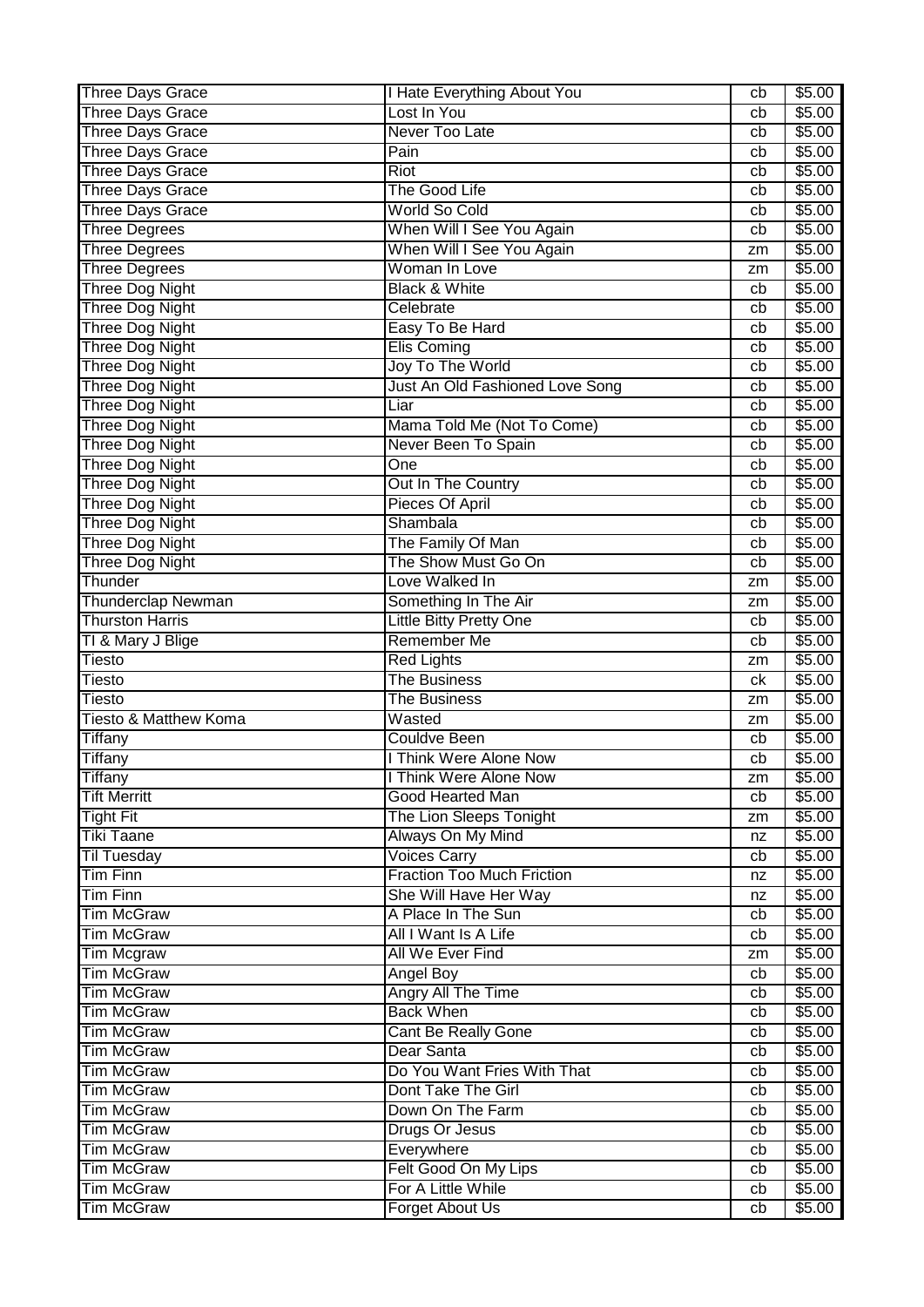| <b>Tim McGraw</b> | <b>Grown Men Dont Cry</b>              | cb | \$5.00 |
|-------------------|----------------------------------------|----|--------|
| <b>Tim McGraw</b> | Home                                   | cb | \$5.00 |
| <b>Tim Mcgraw</b> | Home                                   | zm | \$5.00 |
| <b>Tim Mcgraw</b> | <b>I Know How To Love You Well</b>     | zm | \$5.00 |
| <b>Tim McGraw</b> | I Like It I Love It                    | cb | \$5.00 |
| <b>Tim McGraw</b> | If Youre Reading This                  | cb | \$5.00 |
| <b>Tim McGraw</b> | Illegal                                | cb | \$5.00 |
| <b>Tim Mcgraw</b> | Illegal                                | zm | \$5.00 |
| <b>Tim McGraw</b> | <b>Indian Outlaw</b>                   | cb | \$5.00 |
| <b>Tim McGraw</b> | Its A Business Doing Pleasure With You | cb | \$5.00 |
| <b>Tim McGraw</b> | <b>Ive Got Friends That Do</b>         | cb | \$5.00 |
| <b>Tim McGraw</b> | <b>Just To See You Smile</b>           | cb | \$5.00 |
| <b>Tim McGraw</b> | Kristofferson                          | cb | \$5.00 |
| <b>Tim McGraw</b> | Last Dollar (Fly Away)                 | cb | \$5.00 |
| <b>Tim McGraw</b> | Let It Go                              | cb | \$5.00 |
| <b>Tim McGraw</b> | Let Me Love You                        |    | \$5.00 |
|                   |                                        | cb |        |
| <b>Tim McGraw</b> | Live Like You Were Dying               | cb | \$5.00 |
| <b>Tim McGraw</b> | Maybe We Should Sleep On It            | cb | \$5.00 |
| <b>Tim McGraw</b> | <b>My Best Friend</b>                  | cb | \$5.00 |
| <b>Tim McGraw</b> | My Little Girl                         | cb | \$5.00 |
| <b>Tim McGraw</b> | My Next Thirty Years                   | cb | \$5.00 |
| <b>Tim McGraw</b> | My Old Friend                          | cb | \$5.00 |
| <b>Tim McGraw</b> | Not A Moment Too Soon                  | cb | \$5.00 |
| <b>Tim McGraw</b> | Nothin To Die For                      | cb | \$5.00 |
| <b>Tim McGraw</b> | One Of These Days                      | cb | \$5.00 |
| <b>Tim McGraw</b> | <b>Please Remember Me</b>              | cb | \$5.00 |
| <b>Tim McGraw</b> | Real Good Man                          | cb | \$5.00 |
| <b>Tim Mcgraw</b> | Real Good Man                          | zm | \$5.00 |
| <b>Tim McGraw</b> | <b>Red Ragtop</b>                      | cb | \$5.00 |
| <b>Tim McGraw</b> | <b>Refried Dreams</b>                  | cb | \$5.00 |
| <b>Tim Mcgraw</b> | <b>Reg Ragtop</b>                      | zm | \$5.00 |
| <b>Tim McGraw</b> | <b>Set This Circus Down</b>            | cb | \$5.00 |
| <b>Tim McGraw</b> | Seventeen                              | cb | \$5.00 |
| <b>Tim McGraw</b> | She Never Lets It Go To Her Heart      | cb | \$5.00 |
| <b>Tim McGraw</b> | Shes My Kind Of Rain                   | cb | \$5.00 |
| Tim Mcgraw        | Shes My Kind Of Rain                   | zm | \$5.00 |
| <b>Tim McGraw</b> | Sing Me Home                           | cb | \$5.00 |
| <b>Tim McGraw</b> | <b>Smilin</b>                          | cb | \$5.00 |
| <b>Tim McGraw</b> | Some Things Never Change               | cb | \$5.00 |
| <b>Tim McGraw</b> | Somebody Must Be Praying For Me        | cb | \$5.00 |
| <b>Tim McGraw</b> | Something Like That                    | cb | \$5.00 |
| <b>Tim McGraw</b> | Southern Voice                         | cb | \$5.00 |
| <b>Tim McGraw</b> | <b>Still</b>                           | cb | \$5.00 |
| <b>Tim McGraw</b> | Suspicions                             | cb | \$5.00 |
| <b>Tim McGraw</b> | Take Me Away From Here                 | cb | \$5.00 |
| <b>Tim McGraw</b> | Telluride                              | cb | \$5.00 |
| <b>Tim Mcgraw</b> | Thats Why God Made Mexico              | zm | \$5.00 |
| <b>Tim McGraw</b> | The Cowboy In Me                       | cb | \$5.00 |
| <b>Tim McGraw</b> | The Trouble With Never                 | cb | \$5.00 |
| <b>Tim McGraw</b> | <b>Things Change</b>                   | cb | \$5.00 |
| <b>Tim Mcgraw</b> | <b>Tim Mcgraw Medley 1</b>             | zm | \$5.00 |
| <b>Tim Mcgraw</b> | Tim Mcgraw Medley 2                    | zm | \$5.00 |
| <b>Tim McGraw</b> | <b>Tiny Dancer</b>                     | cb | \$5.00 |
| <b>Tim Mcgraw</b> | <b>Tiny Dancer</b>                     | zm | \$5.00 |
| <b>Tim McGraw</b> | <b>Unbroken</b>                        | cb | \$5.00 |
| <b>Tim McGraw</b> | Watch The Wind Blow By                 | cb | \$5.00 |
| <b>Tim Mcgraw</b> | Watch The Wind Blow By                 | zm | \$5.00 |
| <b>Tim McGraw</b> | When The Stars Go Blue                 |    | \$5.00 |
|                   |                                        | cb |        |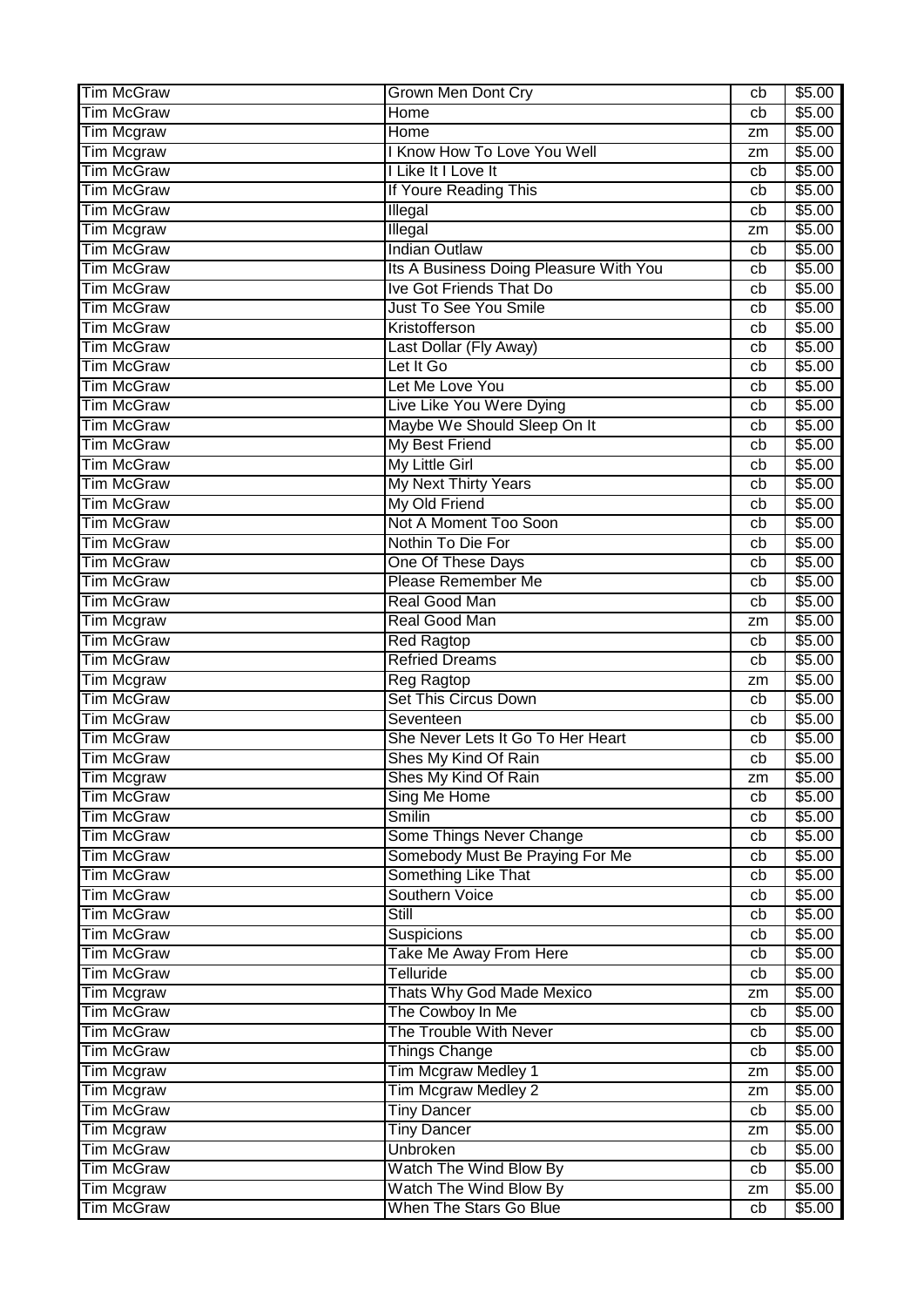| <b>Tim McGraw</b>                  | <b>Where The Green Grass Grows</b>          | cb | \$5.00 |
|------------------------------------|---------------------------------------------|----|--------|
| <b>Tim Mcgraw</b>                  | Who Are They                                | zm | \$5.00 |
| <b>Tim McGraw</b>                  | Why We Said Goodbye                         | cb | \$5.00 |
| <b>Tim McGraw</b>                  | You Get Used To Somebody                    | cb | \$5.00 |
| Tim McGraw & Faith Hill            | Its Your Love                               | cb | \$5.00 |
| Tim McGraw & Faith Hill            | Just To Hear You Say That You Love Me       | cb | \$5.00 |
| Tim McGraw & Faith Hill            | Lets Make Love                              | cb | \$5.00 |
| Tim McGraw & Gwyneth Paltrow       | Me & Tennessee                              | cb | \$5.00 |
| Tim McGraw & Jo Dee Messina        | Bring On The Rain                           | cb | \$5.00 |
| Tim McGraw & Nelly                 | Over & Over                                 | cb | \$5.00 |
| <b>Tim Rushlow</b>                 | <b>Crazy Life</b>                           | cb | \$5.00 |
| <b>Tim Rushlow</b>                 | <b>She Misses Him</b>                       | cb | \$5.00 |
| <b>Tim Rushlow</b>                 | The Package                                 | cb | \$5.00 |
| <b>Tim Rushlow</b>                 | When You Love Me                            | cb | \$5.00 |
| <b>Timbaland &amp; Katy Perry</b>  | If We Ever Meet Again                       | cb | \$5.00 |
| <b>Timbaland &amp; Onerepublic</b> | Apologise                                   | zm | \$5.00 |
| <b>Timbaland &amp; OneRepublic</b> | Apologize                                   | cb | \$5.00 |
| <b>Timex Social Club</b>           | Rumors                                      | cb | \$5.00 |
| Timi Yuro                          | <b>Hurt</b>                                 | zm | \$5.00 |
| Timi Yuro                          | Whats A Matter Baby (Is It Hurting You)     | zm | \$5.00 |
| <b>Timmy Thomas</b>                | Why Cant We Live Together                   | cb | \$5.00 |
| <b>Tina Adair</b>                  | <b>How Many Roads</b>                       | cb | \$5.00 |
| Tina Arena                         | <b>Burn</b>                                 | сk | \$5.00 |
| <b>Tina Arena</b>                  | Chains                                      | сk | \$5.00 |
| Tina Arena                         | Chains                                      | zm | \$5.00 |
| <b>Tina Arena</b>                  | Heaven Help My Heart                        | сk | \$5.00 |
| Tina Arena                         | Im A Tiger                                  | сk | \$8.00 |
| Tina Arena                         | Now I Can Dance                             | сk | \$5.00 |
| Tina Arena                         | <b>Sixteen Years</b>                        | сk | \$5.00 |
| Tina Arena                         | Sorrento Moon                               | сk | \$5.00 |
| Tina Arena                         | Sorrento Moon                               | nz | \$5.00 |
| Tina Arena                         | Symphony Of Life                            | сk | \$5.00 |
| <b>Tina Arena</b>                  | <b>Wasnt It Good</b>                        | сk | \$5.00 |
| Tina Arena                         | Whistle Down The Wind                       | сk | \$5.00 |
| <b>Tina Arena</b>                  | <b>Whistle Down The Wind</b>                | zm | \$5.00 |
| <b>Tina Charles</b>                | Dance Little Lady Dance                     | zm | \$5.00 |
| <b>Tina Charles</b>                | I Love To Love                              | zm | \$5.00 |
| <b>Tina Cousins</b>                | Pray                                        | ck | \$8.00 |
| <b>Tina Cousins</b>                | <b>Wonderful Life</b>                       | ck | \$5.00 |
| <b>Tina Cousins</b>                | <b>Wonderful Life</b>                       | nz | \$5.00 |
| <b>Tina Turner</b>                 | Better Be Good To Me                        | cb | \$5.00 |
| <b>Tina Turner</b>                 | Goldeneye                                   | zm | \$5.00 |
| <b>Tina Turner</b>                 | I Dont Wanna Lose You                       | zm | \$5.00 |
| <b>Tina Turner</b>                 | Lets Stay Together                          | ck | \$5.00 |
| <b>Tina Turner</b>                 | Lets Stay Together                          | zm | \$5.00 |
| <b>Tina Turner</b>                 | <b>Private Dancer</b>                       | zm | \$5.00 |
| <b>Tina Turner</b>                 | Private Dancer (long version)               | ck | \$5.00 |
| <b>Tina Turner</b>                 | Private Dancer (radio edit)                 | ck | \$5.00 |
| <b>Tina Turner</b>                 | <b>Proud Mary</b>                           | cb | \$5.00 |
| <b>Tina Turner</b>                 | <b>Proud Mary</b>                           | ck | \$5.00 |
| <b>Tina Turner</b>                 | Proud Mary (For Solo Female)                | zm | \$5.00 |
| <b>Tina Turner</b>                 | River Deep Mountain High                    | сk | \$5.00 |
| <b>Tina Turner</b>                 | River Deep Mountain High (Down 4 Semitones) | zm | \$5.00 |
| <b>Tina Turner</b>                 | <b>Steamy Windows</b>                       | zm | \$5.00 |
| <b>Tina Turner</b>                 | The Best                                    | cb | \$5.00 |
| <b>Tina Turner</b>                 | The Best                                    | zm | \$5.00 |
| <b>Tina Turner</b>                 | <b>Typical Male</b>                         | cb | \$5.00 |
| <b>Tina Turner</b>                 | We Dont Need Another Hero                   | ck | \$5.00 |
|                                    |                                             |    |        |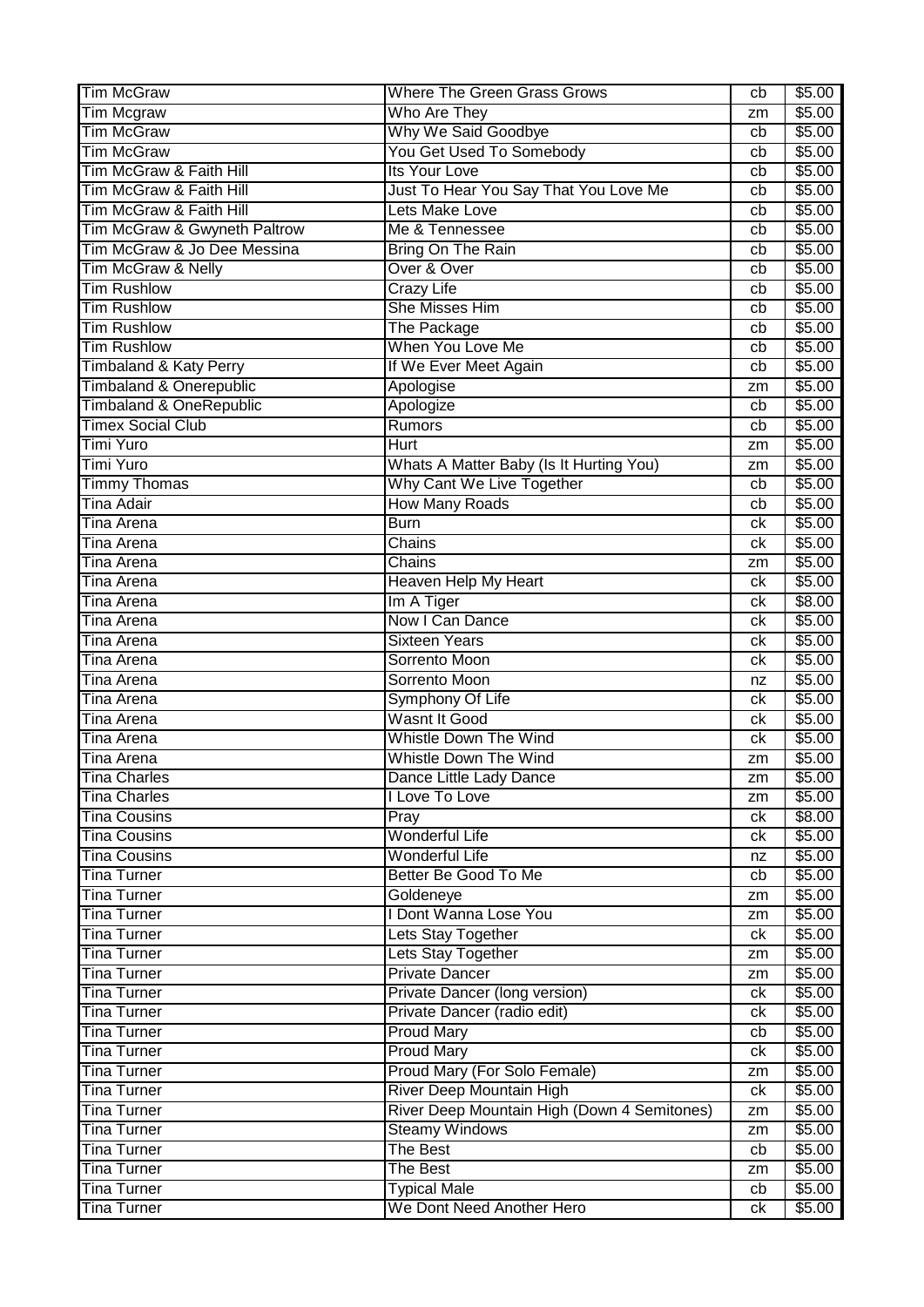| <b>Tina Turner</b>            | We Dont Need Another Hero                  | zm | \$5.00 |
|-------------------------------|--------------------------------------------|----|--------|
| <b>Tina Turner</b>            | Whats Love Got To Do With It               | cb | \$5.00 |
| <b>Tina Turner</b>            | Whats Love Got To Do With It               | zm | \$5.00 |
| <b>Tina Turner</b>            | When The Heartache Is Over                 | zm | \$5.00 |
| Tinchy Stryder & N Dubz       | <b>Number One</b>                          | zm | \$5.00 |
| <b>Ting Tings</b>             | Shut Up & Let Me Go                        | zm | \$5.00 |
| <b>Ting Tings</b>             | Thats Not My Name                          | zm | \$5.00 |
| <b>Tinie Tempah</b>           | Pass Out [Explicit]                        | zm | \$5.00 |
| Tinie Tempah                  | Written In The Stars (Rap Parts Only)      | zm | \$5.00 |
| Tinie Tempah & Ellie Goulding | <b>Wonderman (Duet Version)</b>            | zm | \$5.00 |
| Tinie Tempah & Ellie Goulding | Wonderman (For Solo Male)                  | zm | \$5.00 |
| Tinie Tempah & Eric Turner    | <b>Written In The Stars</b>                | zm | \$5.00 |
| Tinie Tempah & Jess Glynne    | Not Letting Go                             | zm | \$5.00 |
| Tinie Tempah & Labrinth       | Frisky                                     | zm | \$5.00 |
| Tinie Tempah & Labrinth       | Lover Not A Fighter                        | zm | \$5.00 |
| <b>TLC</b>                    | Aint 2 Proud 2 Beg                         | cb | \$5.00 |
| <b>TLC</b>                    | <b>Baby Baby Baby</b>                      | cb | \$5.00 |
| <b>TLC</b>                    | Come On Down                               | cb | \$5.00 |
| TLC                           | Creep                                      | cb | \$5.00 |
| TLC                           | Damaged                                    | cb | \$5.00 |
| <b>TLC</b>                    | Dear Lie                                   | cb | \$5.00 |
| <b>TLC</b>                    | Diggin On You                              | cb | \$5.00 |
| TLC                           | <b>Girl Talk</b>                           | cb | \$5.00 |
| TLC                           | Hands Up                                   | cb | \$5.00 |
| TLC                           | No Scrubs                                  | cb | \$5.00 |
| <b>TLC</b>                    | No Scrubs                                  | ck | \$5.00 |
| TLC                           | No Scrubs                                  | zm | \$5.00 |
| TLC                           | <b>Red Light Special</b>                   | cb | \$5.00 |
| TLC                           | Switch                                     | cb | \$5.00 |
| TLC                           | Unpretty                                   | cb | \$5.00 |
| TLC                           | Unpretty                                   | zm | \$5.00 |
| TLC                           | Waterfalls                                 | cb | \$5.00 |
| TLC                           | Waterfalls                                 | zm | \$5.00 |
| TLC                           | <b>What About Your Friends</b>             | cb | \$5.00 |
| <b>Toby Keith</b>             | A Little Less Talk & A Lot More Action     | zm | \$5.00 |
| <b>Toby Keith</b>             | A Little Less Talk (And A Lot More Action) | cb | \$5.00 |
| <b>Toby Keith</b>             | A Little Too Late                          | cb | \$5.00 |
| <b>Toby Keith</b>             | Aint It Just Like You                      | cb | \$5.00 |
| <b>Toby Keith</b>             | <b>American Ride</b>                       | cb | \$5.00 |
| <b>Toby Keith</b>             | <b>American Soldier</b>                    | cb | \$5.00 |
| <b>Toby Keith</b>             | As Good As I Once Was                      | cb | \$5.00 |
| <b>Toby Keith</b>             | <b>Baddest Boots</b>                       | cb | \$5.00 |
| <b>Toby Keith</b>             | <b>Big Blue Note</b>                       | cb | \$5.00 |
| <b>Toby Keith</b>             | <b>Big OI Truck</b>                        | cb | \$5.00 |
| <b>Toby Keith</b>             | <b>Big OI Truck</b>                        | zm | \$5.00 |
| <b>Toby Keith</b>             | <b>Blame It On The Mistletoe</b>           | cb | \$5.00 |
| <b>Toby Keith</b>             | <b>Christmas Rock</b>                      | cb | \$5.00 |
| <b>Toby Keith</b>             | <b>Country Comes To Town</b>               | cb | \$5.00 |
| <b>Toby Keith</b>             | Crash Here Tonight                         | cb | \$5.00 |
| <b>Toby Keith</b>             | Does That Blue Moon Ever Shine On You      | cb | \$5.00 |
| <b>Toby Keith</b>             | Does That Blue Moon Ever Shine On You      | zm | \$5.00 |
| <b>Toby Keith</b>             | Dont Leave I Think I Love You              | cb | \$5.00 |
| <b>Toby Keith</b>             | Double Wide Paradise                       | cb | \$5.00 |
| <b>Toby Keith</b>             | <b>Dream Walkin</b>                        | cb | \$5.00 |
| <b>Toby Keith</b>             | Get Drunk & Be Somebody                    | cb | \$5.00 |
| <b>Toby Keith</b>             | Get My Drink On                            | cb | \$5.00 |
| <b>Toby Keith</b>             | Getcha Some                                | cb | \$5.00 |
| <b>Toby Keith</b>             | <b>God Love Her</b>                        | cb | \$5.00 |
|                               |                                            |    |        |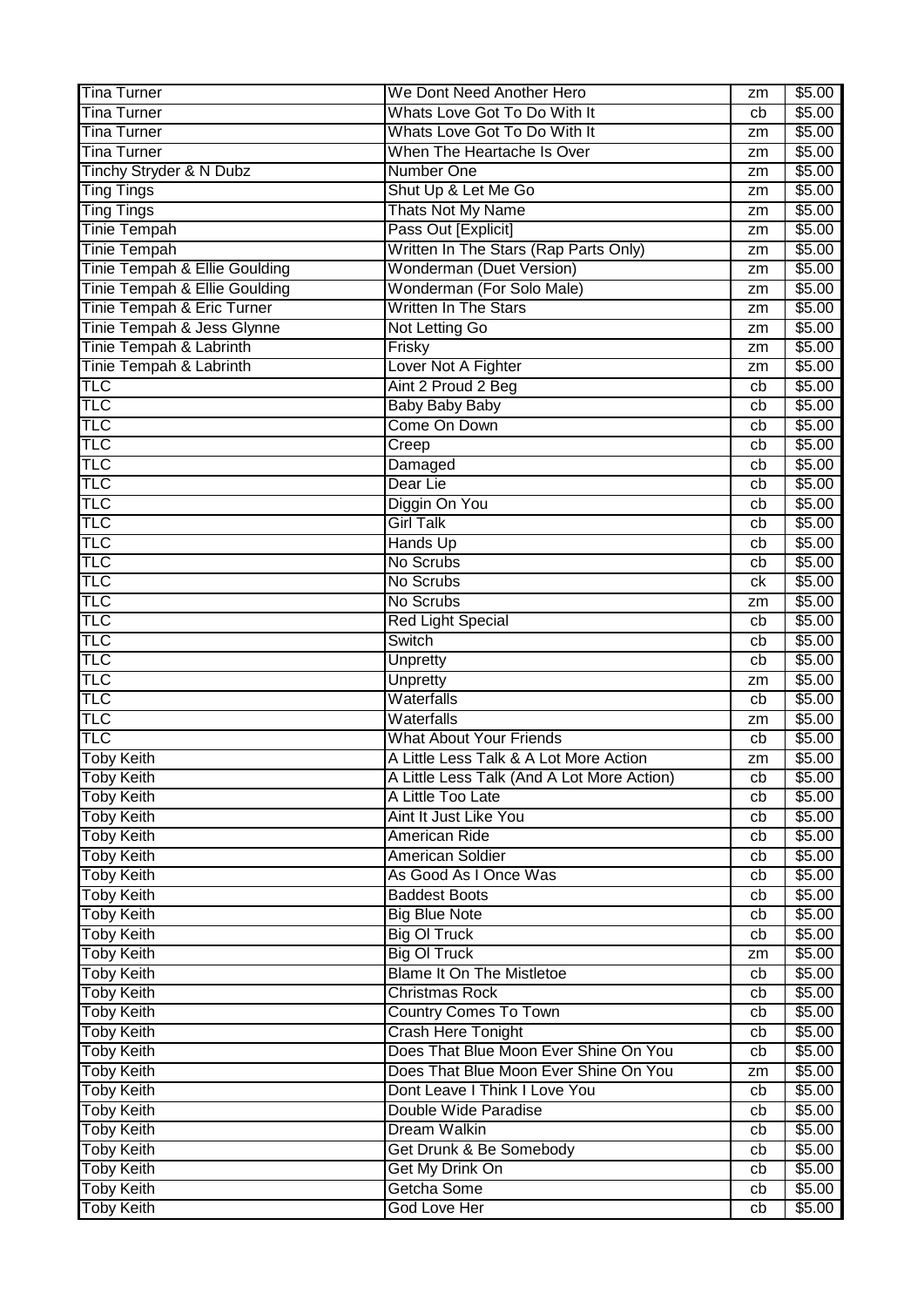| <b>Toby Keith</b>                                                                | Good To Go To Mexico                                       | cb       | \$5.00           |
|----------------------------------------------------------------------------------|------------------------------------------------------------|----------|------------------|
| <b>Toby Keith</b>                                                                | He Aint Worth Missing                                      | cb       | \$5.00           |
| <b>Toby Keith</b>                                                                | He Aint Worth Missing                                      | zm       | \$5.00           |
| <b>Toby Keith</b>                                                                | High Maintenance Woman                                     | cb       | \$5.00           |
| <b>Toby Keith</b>                                                                | Honky Tonk U                                               | cb       | \$5.00           |
| <b>Toby Keith</b>                                                                | How Do You Like Me Now                                     | cb       | \$5.00           |
| <b>Toby Keith</b>                                                                | How Do You Like Me Now                                     | zm       | \$5.00           |
| <b>Toby Keith</b>                                                                | I Love This Bar                                            | cb       | \$5.00           |
| <b>Toby Keith</b>                                                                | I Wanna Talk About Me                                      | cb       | \$5.00           |
| <b>Toby Keith</b>                                                                | If A Man Answers                                           | cb       | \$5.00           |
| <b>Toby Keith</b>                                                                | If I Was Jesus                                             | cb       | \$5.00           |
| <b>Toby Keith</b>                                                                | Im Just Talkin About Tonight                               | cb       | \$5.00           |
| Toby Keith                                                                       | Im Just Talkin About Tonight                               | zm       | \$5.00           |
| <b>Toby Keith</b>                                                                | It Works For Me                                            | cb       | \$5.00           |
| <b>Toby Keith</b>                                                                | <b>Its All Good</b>                                        | cb       | \$5.00           |
| <b>Toby Keith</b>                                                                | <b>Losing My Touch</b>                                     | cb       | \$5.00           |
| <b>Toby Keith</b>                                                                | Lost You Anyway                                            | cb       | \$5.00           |
| <b>Toby Keith</b>                                                                | Love Me If You Can                                         | cb       | \$5.00           |
| <b>Toby Keith</b>                                                                | Me Too                                                     | cb       | \$5.00           |
| <b>Toby Keith</b>                                                                | <b>My List</b>                                             | cb       | \$5.00           |
| <b>Toby Keith</b>                                                                | Nights I Cant Remember Friends III Never Forget            | cb       | \$5.00           |
| <b>Toby Keith</b>                                                                | <b>Pull My Chain</b>                                       | zm       | \$5.00           |
| <b>Toby Keith</b>                                                                | Rock You Baby                                              | cb       | \$5.00           |
| <b>Toby Keith</b>                                                                | Rockin Around The Christmas Tree                           | cb       | \$5.00           |
| <b>Toby Keith</b>                                                                | Santa Im Right Here                                        | cb       | \$5.00           |
| <b>Toby Keith</b>                                                                | She Never Cried In Front Of Me                             | cb       | \$5.00           |
| <b>Toby Keith</b>                                                                | <b>Shes A Hottie</b>                                       | cb       | \$5.00           |
| <b>Toby Keith</b>                                                                | Shouldve Been A Cowboy                                     | cb       | \$5.00           |
| <b>Toby Keith</b>                                                                | <b>Stays In Mexico</b>                                     | cb       | \$5.00           |
|                                                                                  |                                                            |          |                  |
|                                                                                  |                                                            |          |                  |
| <b>Toby Keith</b>                                                                | Sweet                                                      | cb       | \$5.00           |
| <b>Toby Keith</b>                                                                | That Dont Make Me A Bad Guy                                | cb<br>cb | \$5.00           |
| <b>Toby Keith</b>                                                                | The Angry American (Courtesy Of The Red White              |          | \$5.00           |
| <b>Toby Keith</b>                                                                | <b>The Critic</b>                                          | cb       | \$5.00           |
| <b>Toby Keith</b>                                                                | <b>Time For Me To Ride</b>                                 | cb       | \$5.00           |
| <b>Toby Keith</b>                                                                | <b>Upstairs Downtown</b>                                   | cb       | \$5.00           |
|                                                                                  | We Were In Love                                            | cb<br>cb | \$5.00           |
| <b>Toby Keith</b><br><b>Toby Keith</b>                                           | <b>When Love Fades</b>                                     | cb       | \$5.00           |
| <b>Toby Keith</b>                                                                | <b>Whiskey Girl</b><br>Whos That Man                       | cb       | \$5.00           |
| <b>Toby Keith</b>                                                                |                                                            | zm       | \$5.00           |
| <b>Toby Keith</b><br><b>Toby Keith</b>                                           | Whos That Man<br><b>Whos Your Daddy</b>                    | cb       | \$5.00           |
|                                                                                  |                                                            | zm       | \$5.00           |
| <b>Toby Keith</b><br><b>Toby Keith</b>                                           | <b>Whos Your Daddy</b><br>Wish I Didnt Know Now            | cb       | \$5.00<br>\$5.00 |
|                                                                                  | You Aint Much Fun                                          | cb       | \$5.00           |
| Toby Keith                                                                       | You Aint Much Fun                                          | zm       |                  |
| <b>Toby Keith</b>                                                                | You Shouldnt Kiss Me Like This                             | cb       | \$5.00           |
| <b>Toby Keith</b>                                                                |                                                            | cb       | \$5.00           |
| <b>Toby Keith &amp; Mica Roberts</b>                                             | Things A Mama Dont Know                                    | cb       | \$5.00           |
| <b>Toby Keith &amp; Scotty Emerick</b>                                           | I Cant Take You Anywhere                                   | cb       | \$5.00<br>\$5.00 |
| <b>Toby Keith &amp; Scotty Emerick</b><br><b>Toby Keith &amp; Scotty Emerick</b> | Ill Never Smoke Weed With Willie Again<br>The Taliban Song | cb       | \$5.00           |
| Toby Keith & Sting                                                               | Im So Happy I Cant Stop Crying                             | cb       | \$5.00           |
| Toby Keith & Sting                                                               | Im So Happy I Cant Stop Crying                             | zm       | \$5.00           |
| Toby Keith & Willie Nelson                                                       | <b>Beer For My Horses</b>                                  | cb       | \$5.00           |
| Toby Keith & Willie Nelson                                                       | <b>Midnight Rider</b>                                      | cb       | \$5.00           |
| <b>Todd ONeill</b>                                                               | Cajun Queen                                                | cb       | \$5.00           |
| <b>Todd Rundgren</b>                                                             | <b>Hello Its Me</b>                                        | cb       | \$5.00           |
| Tokens                                                                           | The Lion Sleeps Tonight                                    | cb       | \$5.00           |
| <b>Tom Grennan</b>                                                               | Amen                                                       | zm       | \$5.00           |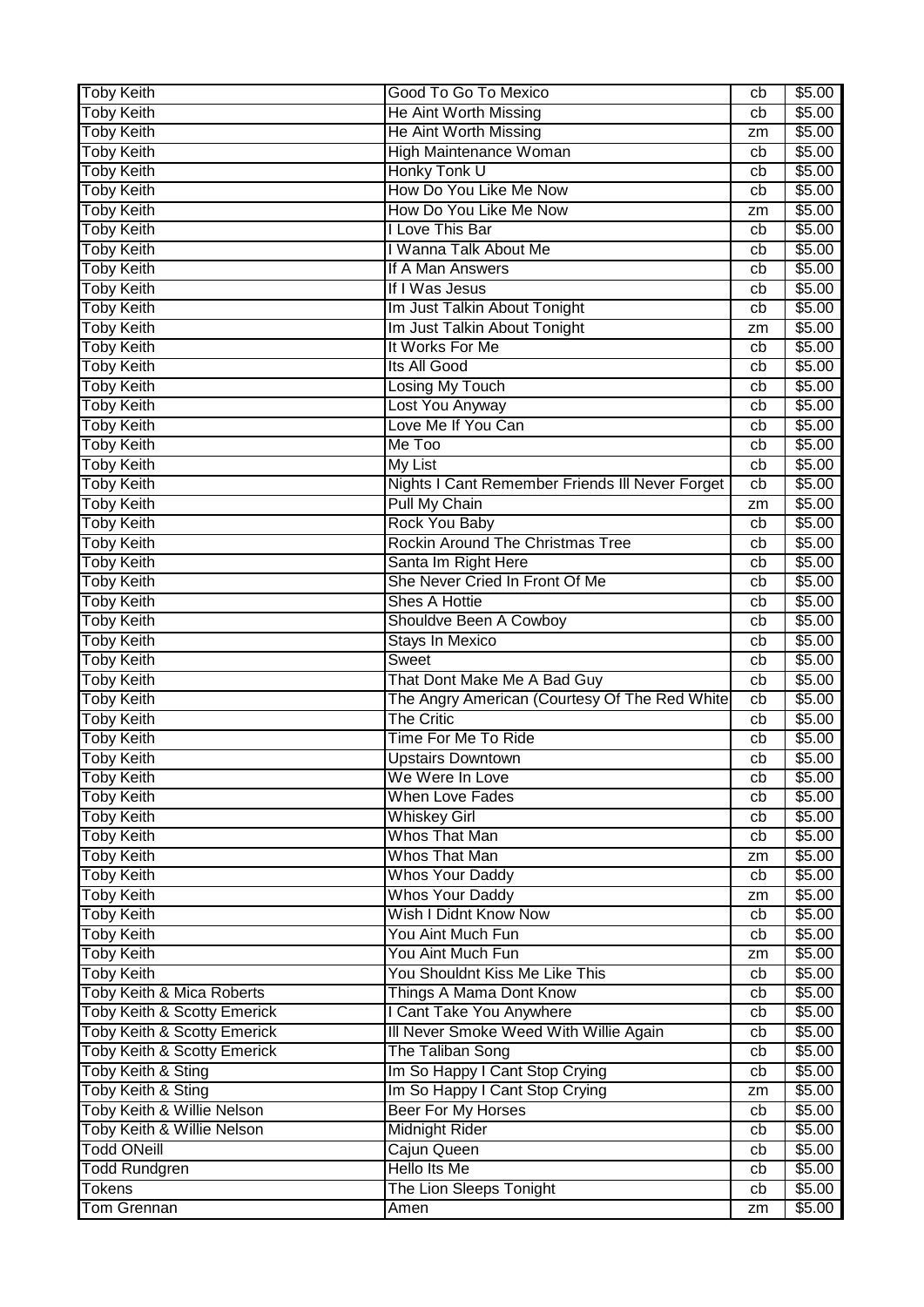| <b>Tom Grennan</b>            | Found What Ive Been Looking For             | zm       | \$5.00           |
|-------------------------------|---------------------------------------------|----------|------------------|
| <b>Tom Grennan</b>            | <b>Little Bit Of Love</b>                   | сk       | \$5.00           |
| <b>Tom Grennan</b>            | <b>Little Bit Of Love</b>                   | zm       | \$5.00           |
| <b>Tom Grennan</b>            | This Is The Place                           | zm       | \$5.00           |
| Tom Johnston                  | <b>Where Are You Tonight</b>                | zm       | \$5.00           |
| Tom Jones                     | A Boy From Nowhere                          | zm       | \$5.00           |
| Tom Jones                     | A Boy From Nowhere (Live)                   | zm       | \$5.00           |
| <b>Tom Jones</b>              | A Minute Of Your Time                       | zm       | \$5.00           |
| Tom Jones                     | All I Get From You Is Heartaches            | zm       | \$5.00           |
| <b>Tom Jones</b>              | At This Moment (Live)                       | zm       | \$5.00           |
| <b>Tom Jones</b>              | <b>Baby Its Cold Outside</b>                | zm       | \$5.00           |
| <b>Tom Jones</b>              | Danny Boy (Live)                            | zm       | \$5.00           |
| <b>Tom Jones</b>              | <b>Delilah</b>                              | cb       | \$5.00           |
| Tom Jones                     | <b>Delilah</b>                              | zm       | \$5.00           |
| <b>Tom Jones</b>              | Delilah (Live)                              | zm       | \$5.00           |
| Tom Jones                     | Do I Ever Cross Your Mind                   | zm       | \$5.00           |
| Tom Jones                     | Dont Fight It                               | zm       | \$5.00           |
| Tom Jones                     | Funny Familiar Forgotten Feelings           | zm       | \$5.00           |
| Tom Jones                     | Games People Play (Live)                    | zm       | \$5.00           |
| Tom Jones                     | Green Green Grass Of Home                   | cb       | \$5.00           |
| Tom Jones                     | Green Green Grass Of Home                   | zm       | \$5.00           |
| <b>Tom Jones</b>              | Hard To Handle (Live)                       | zm       | \$5.00           |
| <b>Tom Jones</b>              | He Stopped Loving Her Today (Live)          |          | \$5.00           |
| Tom Jones                     | <b>Help Yourself</b>                        | zm       | \$5.00           |
|                               |                                             | cb       |                  |
| Tom Jones                     | <b>Help Yourself</b>                        | zm       | \$5.00           |
| Tom Jones                     | Help Yourself (Live)                        | zm       | \$5.00           |
| <b>Tom Jones</b>              | Hey Jude (Live)                             | zm       | \$5.00           |
| <b>Tom Jones</b>              | I Believe                                   | cb       | \$5.00           |
| Tom Jones                     | I Cant Stop Loving You (Live)               | zm       | \$5.00           |
| <b>Tom Jones</b>              | I Couldnt Say Goodbye                       | zm       | \$5.00           |
| <b>Tom Jones</b>              | I Get Carried Away                          | zm       | \$5.00           |
| Tom Jones                     | I Know                                      | zm       | \$5.00           |
|                               |                                             |          |                  |
| <b>Tom Jones</b>              | I Who Have Nothing                          | zm       | \$5.00           |
| Tom Jones                     | If He Should Ever Leave You                 | zm       | \$5.00           |
| Tom Jones                     | If I Only Knew (Live)                       | zm       | \$5.00           |
| Tom Jones                     | If This Is Love                             | zm       | \$5.00           |
| Tom Jones                     | If You Need Me                              | zm       | \$5.00           |
| <b>Tom Jones</b>              | Ill Never Fall In Love Again                | cb       | \$5.00           |
| <b>Tom Jones</b>              | III Never Fall In Love Again                | zm       | \$5.00           |
| Tom Jones                     | Ill Never Fall In Love Again (Live)         | zm       | \$5.00           |
| <b>Tom Jones</b>              | Im Coming Home                              | zm       | \$5.00           |
| <b>Tom Jones</b>              | Im Not Feeling It Anymore                   | zm       | \$5.00           |
| <b>Tom Jones</b>              | In Style & Rhythm                           | zm       | \$5.00           |
| Tom Jones                     | Its Not Unusual                             | cb       | \$5.00           |
| <b>Tom Jones</b>              | Its Not Unusual                             | zm       | \$5.00           |
| Tom Jones                     | Its Not Unusual (Acoustative Version)       | zm       | \$5.00           |
| <b>Tom Jones</b>              | Its Not Unusual (Live)                      | zm       | \$5.00           |
| <b>Tom Jones</b>              | Its Up To The Woman                         | zm       | \$5.00           |
| Tom Jones                     | Ive Got A Heart                             | zm       | \$5.00           |
| Tom Jones                     | <b>Kiss</b>                                 | cb       | \$5.00           |
| Tom Jones                     | Letter To Lucille                           | zm       | \$5.00           |
| <b>Tom Jones</b>              |                                             | zm       | \$5.00           |
| Tom Jones                     | <b>Little Green Apples</b><br>Lodi          | zm       | \$5.00           |
|                               |                                             | zm       |                  |
| Tom Jones                     | Love Me Tonight                             | zm       | \$5.00           |
| <b>Tom Jones</b>              | Love Me Tonight (Live)                      |          | \$5.00           |
| <b>Tom Jones</b>              | Make This Heart Of Mine Smile Again         | zm       | \$5.00           |
| <b>Tom Jones</b><br>Tom Jones | Mama Told Me Not To Come<br>Marys Boy Child | zm<br>zm | \$5.00<br>\$5.00 |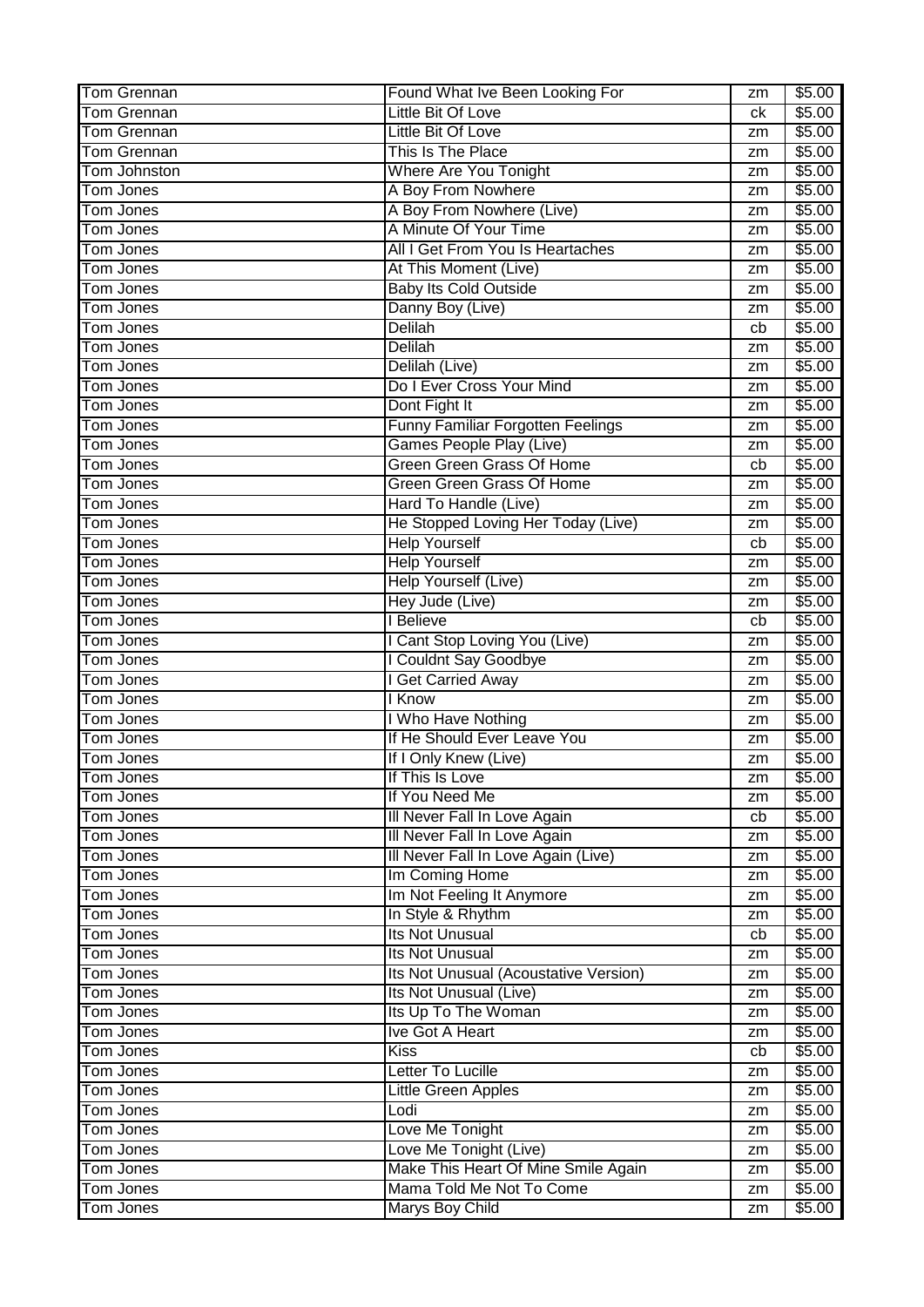| Tom Jones                                                      | <b>My Mothers Eyes</b>                        | zm | \$5.00           |
|----------------------------------------------------------------|-----------------------------------------------|----|------------------|
| Tom Jones                                                      | Not Responsible                               | zm | \$5.00           |
| Tom Jones                                                      | Nothin But A Woman (Live)                     | zm | \$5.00           |
| <b>Tom Jones</b>                                               | Once There Was A Time                         | zm | \$5.00           |
| <b>Tom Jones</b>                                               | One Day Soon                                  | zm | \$5.00           |
| <b>Tom Jones</b>                                               | <b>Only Once</b>                              | zm | \$5.00           |
| <b>Tom Jones</b>                                               | <b>Resurrection Shuffle (Live)</b>            | zm | \$5.00           |
| Tom Jones                                                      | Sex Bomb                                      | ck | \$5.00           |
| Tom Jones                                                      | Sexbomb (Live)                                | zm | \$5.00           |
| <b>Tom Jones</b>                                               | Shes A Lady                                   | cb | \$5.00           |
| <b>Tom Jones</b>                                               | Shes A Lady                                   | zm | \$5.00           |
| Tom Jones                                                      | Sing For The Good Times                       | zm | \$5.00           |
| <b>Tom Jones</b>                                               | Take Me To The River (Live)                   | zm | \$5.00           |
| <b>Tom Jones</b>                                               | The Bright Lights & You Girl (Live)           | zm | \$5.00           |
| <b>Tom Jones</b>                                               | The Man Who Knows Too Much                    | zm | \$5.00           |
| Tom Jones                                                      | Thunderball                                   | zm | \$5.00           |
| Tom Jones                                                      | Till                                          | zm | \$5.00           |
| Tom Jones                                                      | Turn On Your Love Light (Live)                | zm | \$5.00           |
| Tom Jones                                                      | <b>Whats New Pussycat</b>                     | zm | \$5.00           |
| Tom Jones                                                      | Without Love (There Is Nothing)               | zm | \$5.00           |
| Tom Jones                                                      | Yesterday (Live)                              | zm | \$5.00           |
| <b>Tom Jones</b>                                               | You Can Leave Your Hat On                     | zm | \$5.00           |
| <b>Tom Jones</b>                                               | Youll Never Walk Alone                        | zm | \$5.00           |
| Tom Jones & Cerys From Catatonia                               | <b>Baby Its Cold Outside</b>                  | zm | \$5.00           |
| Tom Jones & John Farnham                                       | My Yiddishe Momme                             | zm | \$5.00           |
| Tom Jones & John Farnham                                       | My Yiddishe Momme (With Gap Removed)          | zm | \$5.00           |
| Tom Jones & Mark Knopfler                                      | I Feel Like Going Home                        | zm | \$5.00           |
| Tom Jones & Mark Knopfler                                      | I Feel Like Going Home (Guitar Solo Cut Down) | zm | \$5.00           |
|                                                                |                                               |    |                  |
| Tom Jones & Mousse T                                           | Sex Bomb                                      | zm | \$5.00           |
|                                                                | Mama Told Me Not To Come                      | zm | \$5.00           |
| Tom Jones & Stereophonics<br>Tom O Connor                      | When I Was A Lad                              | zm | \$5.00           |
| <b>Tom Odell</b>                                               | <b>Another Love</b>                           | zm | \$5.00           |
| <b>Tom Odell</b>                                               | Concrete                                      | zm | \$5.00           |
| <b>Tom Odell</b>                                               | Grow Old With Me                              | zm | \$5.00           |
| <b>Tom Odell</b>                                               | Here I Am                                     | zm | \$5.00           |
| <b>Tom Odell</b>                                               | I Know                                        | zm |                  |
| <b>Tom Odell</b>                                               | Magnetised                                    | zm | \$5.00<br>\$5.00 |
| <b>Tom Odell</b>                                               | <b>Real Love</b>                              | zm | \$5.00           |
| Tom Odell                                                      | <b>Wrong Crowd</b>                            | zm | \$5.00           |
| <b>Tom Petty</b>                                               | Here Comes My Girl (no bv)                    | ck | \$5.00           |
| <b>Tom Petty</b>                                               | Its Good To Be King                           | zm | \$5.00           |
| <b>Tom Petty</b>                                               | You Dont Know How It Feels                    | zm | \$5.00           |
| Tom Petty & Stevie Nicks                                       | Stop Draggin My Heart Around                  | cb | \$5.00           |
| Tom Petty & The Heartbreakers                                  | <b>American Girl</b>                          | zm | \$5.00           |
| Tom Petty & The Heartbreakers                                  | Dont Come Around Here No More                 | zm | \$5.00           |
| Tom Petty & The Heartbreakers                                  | Dont Do Me Like That                          | cb | \$5.00           |
| Tom Petty & The Heartbreakers                                  | <b>Free Fallin</b>                            | cb | \$5.00           |
| Tom Petty & The Heartbreakers                                  | <b>Free Fallin</b>                            | zm | \$5.00           |
| Tom Petty & The Heartbreakers                                  | <b>Here Comes My Girl</b>                     | zm | \$5.00           |
| Tom Petty & The Heartbreakers                                  | I Wont Back Down                              | ck | \$5.00           |
| Tom Petty & The Heartbreakers                                  | I Wont Back Down                              | zm | \$5.00           |
| Tom Petty & The Heartbreakers                                  | Into The Great Wide Open                      | cb | \$5.00           |
| Tom Petty & The Heartbreakers                                  | Learning To Fly                               | cb | \$5.00           |
| Tom Petty & The Heartbreakers                                  | <b>Learning To Fly</b>                        | zm | \$5.00           |
| Tom Petty & The Heartbreakers                                  | Mary Janes Last Dance                         | zm | \$5.00           |
| Tom Petty & The Heartbreakers                                  | Refugee                                       | cb | \$5.00           |
| Tom Petty & The Heartbreakers<br>Tom Petty & The Heartbreakers | Refugee<br>Runnin Down A Dream                | zm | \$5.00           |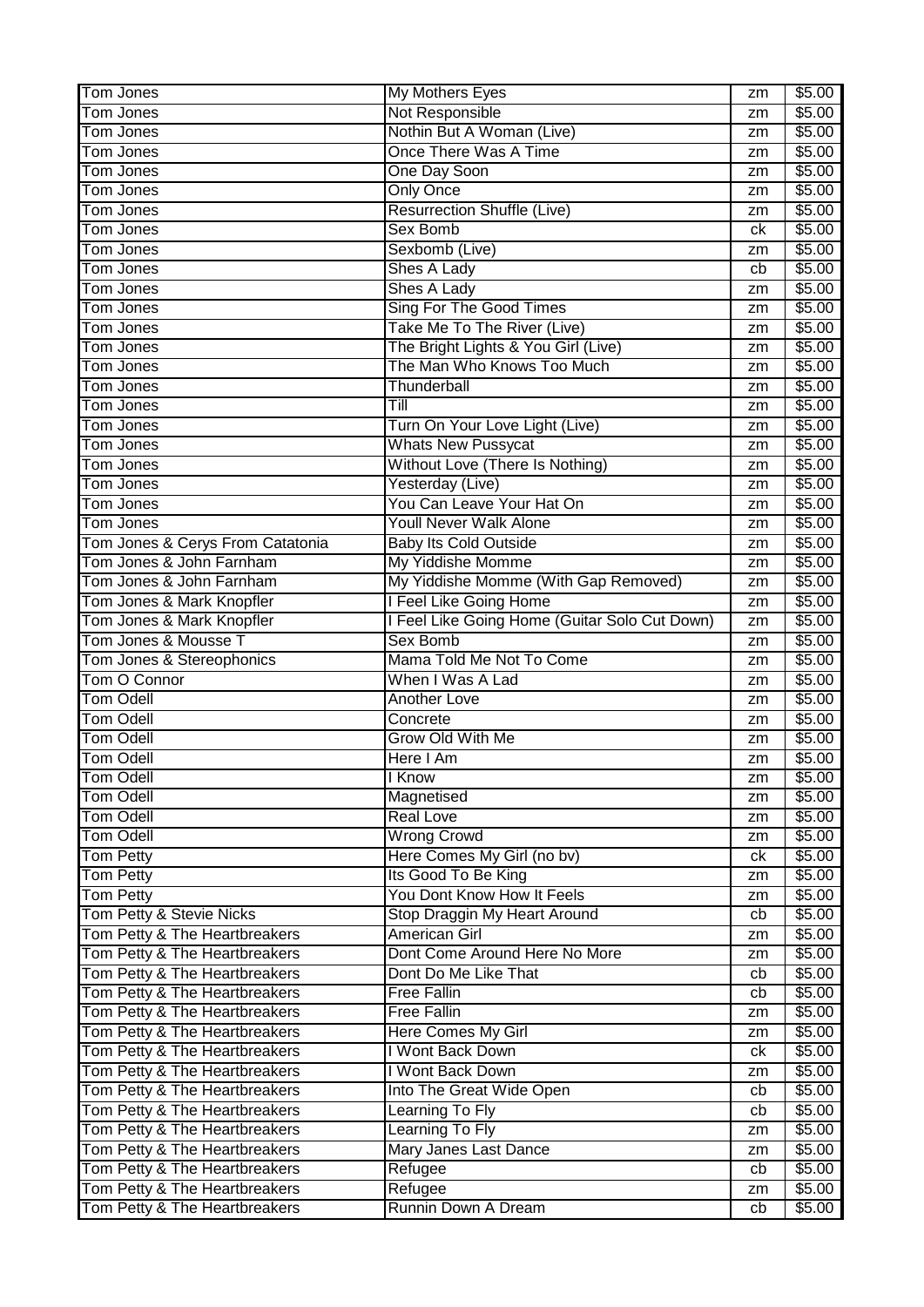| Tom Petty & The Heartbreakers          | The Waiting                               | zm | \$5.00 |
|----------------------------------------|-------------------------------------------|----|--------|
| <b>Tom Robinson</b>                    | War Baby (Live Version)                   | zm | \$5.00 |
| <b>Tom Robinson Band</b>               | 2468 Motorway                             | zm | \$5.00 |
| <b>Tom Robinson Band</b>               | Up Against The Wall                       | zm | \$5.00 |
| Tom T Hall                             | A Week In A Country Jail                  | cb | \$5.00 |
| Tom T Hall                             | <b>Ballad Of Forty Dollars</b>            | cb | \$5.00 |
| Tom T Hall                             | <b>Country Is</b>                         | cb | \$5.00 |
| Tom T Hall                             | Deal                                      | cb | \$5.00 |
| Tom T Hall                             | Faster Horses (The Cowboy & The Poet)     | cb | \$5.00 |
| Tom T Hall                             | Fox On The Run                            | cb | \$5.00 |
| Tom T Hall                             | I Care                                    | cb | \$5.00 |
| Tom T Hall                             | I Like Beer                               | cb | \$5.00 |
| Tom T Hall                             | I Love                                    | cb | \$5.00 |
| Tom T Hall                             | Jolly Old St Nicholas                     | cb | \$5.00 |
| Tom T Hall                             | <b>Negatory Romance</b>                   | cb | \$5.00 |
| Tom T Hall                             | O Christmas Tree                          |    | \$5.00 |
| Tom T Hall                             |                                           | cb |        |
|                                        | Old Dogs Children & Watermelon Wine       | cb | \$5.00 |
| Tom T Hall                             | <b>Ravishing Ruby</b>                     | cb | \$5.00 |
| Tom T Hall                             | That Song Is Driving Me Crazy             | cb | \$5.00 |
| Tom T Hall                             | The Year That Clayton Delaney Died        | cb | \$5.00 |
| Tom T Hall                             | Your Man Loves You Honey                  | cb | \$5.00 |
| <b>Tom Waits</b>                       | I Hope That I Dont Fall In Love With You  | zm | \$5.00 |
| <b>Tom Walker</b>                      | Angels                                    | zm | \$5.00 |
| <b>Tom Walker</b>                      | <b>Better Half Of Me</b>                  | zm | \$5.00 |
| <b>Tom Walker</b>                      | Just You & I                              | zm | \$5.00 |
| <b>Tom Walker</b>                      | Leave A Light On                          | ck | \$5.00 |
| <b>Tom Walker</b>                      | Leave A Light On                          | zm | \$5.00 |
| <b>Tom Walker</b>                      | Rapture                                   | zm | \$5.00 |
| <b>Tom Walker</b>                      | <b>Wait For You</b>                       | zm | \$5.00 |
| <b>Tommy Edwards</b>                   | Its All In The Game                       | cb | \$5.00 |
| Tommy Gilham                           | Red White & Blue                          | cb | \$5.00 |
| <b>Tommy Hunt</b>                      | Loving On The Losing Side                 | zm | \$5.00 |
| Tommy James & The Shondells            | <b>Crimson &amp; Clover</b>               | cb | \$5.00 |
| Tommy James & The Shondells            | <b>Crystal Blue Persuasion</b>            | cb | \$5.00 |
| <b>Tommy James &amp; The Shondells</b> | <b>Draggin The Line</b>                   | cb | \$5.00 |
| Tommy James & The Shondells            | Hanky Panky                               | cb | \$5.00 |
| Tommy James & The Shondells            | I Think Were Alone Now                    | cb | \$5.00 |
| Tommy James & The Shondells            | I Think Were Alone Now                    | zm | \$5.00 |
| Tommy James & The Shondells            | <b>Mony Mony</b>                          | cb | \$5.00 |
| Tommy James & The Shondells            | <b>Mony Mony</b>                          | zm | \$5.00 |
| <b>Tommy Lee</b>                       | <b>Good Times</b>                         | cb | \$5.00 |
| Tommy Roe                              | A Dollars Worth Of Pennies                | cb | \$5.00 |
| <b>Tommy Roe</b>                       | <b>Dizzy</b>                              | cb | \$5.00 |
| Tommy Roe                              | <b>Dizzy</b>                              | zm | \$5.00 |
| Tommy Roe                              | <b>Heather Honey</b>                      | cb | \$5.00 |
| Tommy Roe                              | Jam Up Jelly Tight                        | cb | \$5.00 |
| Tommy Roe                              | Kiss & Run                                | cb | \$5.00 |
| <b>Tommy Roe</b>                       | Raining In My Heart                       | cb | \$5.00 |
| <b>Tommy Roe</b>                       | <b>Sheila</b>                             | cb | \$5.00 |
| <b>Tommy Roe</b>                       | Sheila                                    | zm | \$5.00 |
| <b>Tommy Roe</b>                       | Some Such Foolishness                     | cb | \$5.00 |
| Tommy Roe                              | Stop Complaining                          | cb | \$5.00 |
| <b>Tommy Roe</b>                       | <b>Susie Darling</b>                      | cb | \$5.00 |
| <b>Tommy Roe</b>                       | <b>Sweet Pea</b>                          | cb | \$5.00 |
|                                        |                                           |    | \$5.00 |
| Tommy Roe                              | <b>The Folk Singer</b><br>The Folk Singer | cb |        |
| <b>Tommy Roe</b><br><b>Tommy Sands</b> | <b>Teen Age Crush</b>                     | zm | \$5.00 |
|                                        |                                           | cb | \$5.00 |
| <b>Tommy Shane Steiner</b>             | Tell Me Where It Hurts                    | cb | \$5.00 |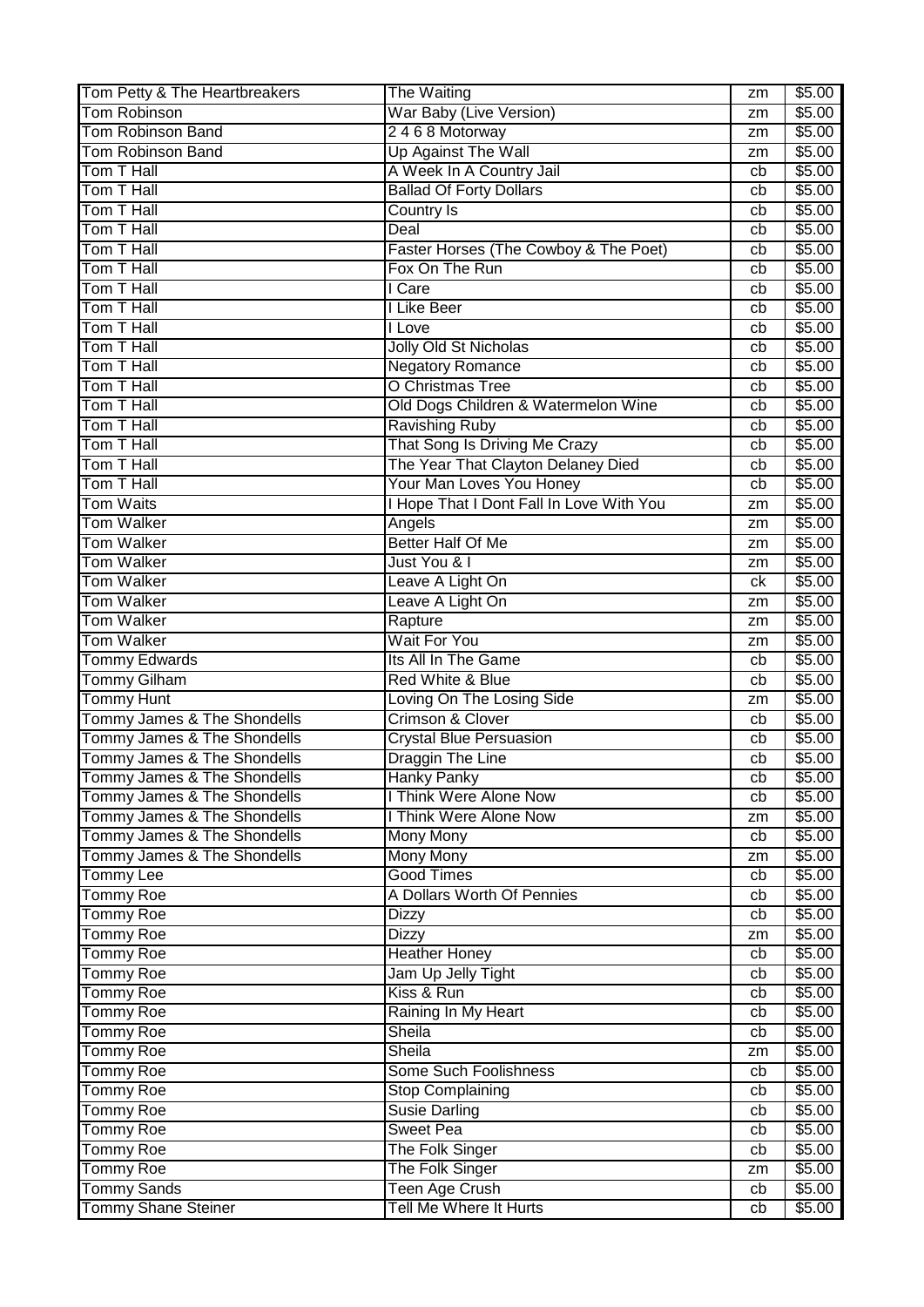| <b>Tommy Shane Steiner</b>                   | What If Shes An Angel                        | cb | \$5.00 |
|----------------------------------------------|----------------------------------------------|----|--------|
| Tommy Shane Steiner                          | What Were Gonna Do About It                  | cb | \$5.00 |
| <b>Tommy Steele</b>                          | <b>Flash Bang Wallop</b>                     | zm | \$5.00 |
| <b>Tommy Steele</b>                          | <b>Little White Bull</b>                     | zm | \$5.00 |
| <b>Tommy Tutone</b>                          | Jenny (867 5309)                             | сk | \$5.00 |
| <b>Tompall Glaser</b>                        | Put Another Log On The Fire                  | cb | \$5.00 |
| <b>Tone Loc</b>                              | <b>Funky Cold Medina</b>                     | cb | \$5.00 |
| <b>Tone Loc</b>                              | <b>Wild Thing</b>                            | cb | \$5.00 |
| Tones & I                                    | <b>Bad Child</b>                             | сk | \$8.00 |
| Tones & I                                    | <b>Cloudy Day</b>                            | сk | \$5.00 |
| Tones & I                                    | Dance Monkey                                 | сk | \$5.00 |
| Tones & I                                    | Dance Monkey                                 | zm | \$5.00 |
| Tones & I                                    | Dance Monkey (no backing vovals)             | сk | \$5.00 |
| Tones & I                                    | Fly Away                                     | сk | \$5.00 |
| Tones & I                                    | Fly Away                                     | zm | \$5.00 |
| Tones & I                                    | Fly Away (Without Backing Vocals)            |    | \$5.00 |
|                                              |                                              | zm |        |
| Tones & I                                    | Johnny Run Away                              | сk | \$8.00 |
| Tones & I                                    | Never Seen The Rain                          | сk | \$8.00 |
| Tones & I                                    | UR So ****ing Cool                           | сk | \$8.00 |
| Toni Basil                                   | Mickey                                       | cb | \$5.00 |
| Toni Basil                                   | Mickey                                       | zm | \$5.00 |
| Toni Braxton                                 | Another Sad Love Song                        | cb | \$5.00 |
| <b>Toni Braxton</b>                          | He Wasnt Man Enough                          | cb | \$5.00 |
| <b>Toni Braxton</b>                          | He Wasnt Man Enough                          | zm | \$5.00 |
| <b>Toni Braxton</b>                          | He Wasnt Man Enough (Without Backing Vocals) | zm | \$5.00 |
| <b>Toni Braxton</b>                          | <b>Hit The Freeway</b>                       | cb | \$5.00 |
| <b>Toni Braxton</b>                          | Spanish Guitar                               | cb | \$5.00 |
| <b>Toni Braxton</b>                          | Un break My Heart                            | cb | \$5.00 |
| <b>Toni Braxton</b>                          | <b>Unbreak My Heart</b>                      | zm | \$5.00 |
| <b>Toni Braxton</b>                          | You Mean The World To Me                     | cb | \$5.00 |
| Toni Braxton                                 | Youre Makin Me High                          | cb | \$5.00 |
| <b>Toni Childs</b>                           | Ive Got To Go Now                            | сk | \$8.00 |
| <b>Toni Childs</b>                           | <b>Many Rivers To Cross</b>                  | сk | \$8.00 |
| <b>Toni Childs</b>                           | <b>Stop Your Fussing</b>                     | сk | \$5.00 |
| Tonic                                        | If You Could Only See                        | сk | \$5.00 |
| <b>Tony Bennett</b>                          | <b>Blue Moon</b>                             | cb | \$5.00 |
| <b>Tony Bennett</b>                          | <b>Blue Moon</b>                             | ck | \$5.00 |
| <b>Tony Bennett</b>                          | Fly Me To The Moon (In Other Words)          | zm | \$5.00 |
| <b>Tony Bennett</b>                          | I Left My Heart In San Francisco             | cb | \$5.00 |
| <b>Tony Bennett</b>                          | I Left My Heart In San Francisco             | ck | \$5.00 |
| <b>Tony Bennett</b>                          | Jeepers Creepers                             | cb | \$5.00 |
| <b>Tony Bennett</b>                          | Put On A Happy Face                          | cb | \$5.00 |
| <b>Tony Bennett</b>                          | Rags To Riches                               | cb | \$5.00 |
| <b>Tony Bennett</b>                          | Steppin Out With My Baby                     | cb | \$5.00 |
| <b>Tony Bennett</b>                          | <b>Stranger In Paradise</b>                  | ck | \$5.00 |
| <b>Tony Christie</b>                         | Avenues & Alleyways                          | zm | \$5.00 |
| <b>Tony Christie</b>                         | <b>Drive Safely Darling</b>                  | zm | \$5.00 |
| <b>Tony Christie</b>                         | <b>Happy Birthday Baby</b>                   |    | \$5.00 |
| <b>Tony Christie</b>                         | I Did What I Did For Maria                   | zm | \$5.00 |
|                                              |                                              | zm |        |
| <b>Tony Christie</b><br><b>Tony Christie</b> | Is This The Way To Amarillo                  | ck | \$5.00 |
|                                              | Is This The Way To Amarillo                  | zm | \$5.00 |
| <b>Tony Christie</b>                         | Las Vegas                                    | zm | \$5.00 |
| <b>Tony Joe White</b>                        | Polk Salad Annie                             | cb | \$5.00 |
| <b>Tony Orlando</b>                          | Away In A Manger                             | cb | \$5.00 |
| <b>Tony Orlando</b>                          | <b>Little Drummer Boy</b>                    | cb | \$5.00 |
| Tony Orlando & Dawn                          | Candida                                      | ck | \$5.00 |
| Tony Orlando & Dawn                          | Candida                                      | zm | \$5.00 |
| Tony Orlando & Dawn                          | Go Tell It On The Mountain                   | cb | \$5.00 |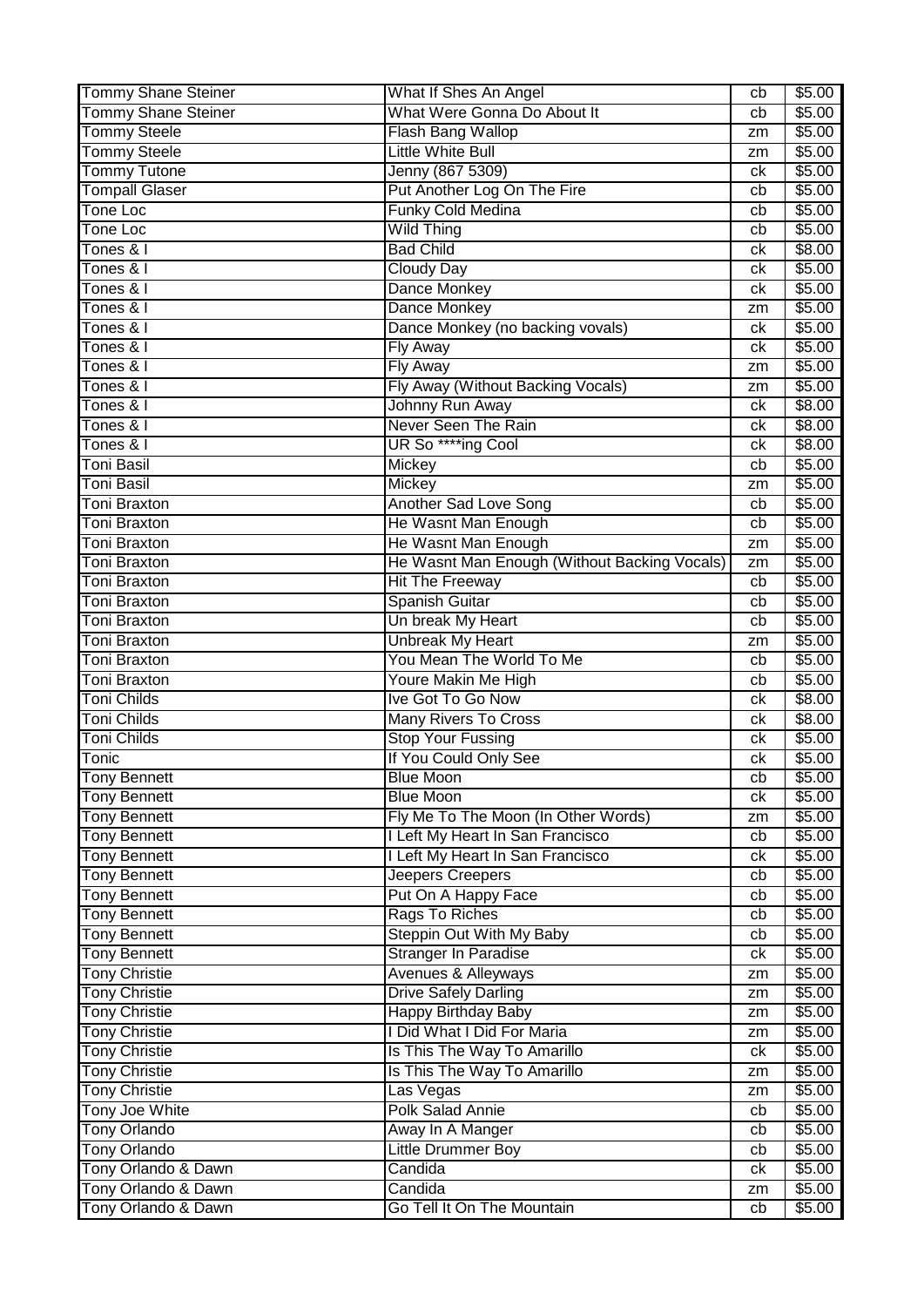| Tony Orlando & Dawn            | He Dont Love You (Like I Love You)         | cb | \$5.00 |
|--------------------------------|--------------------------------------------|----|--------|
| Tony Orlando & Dawn            | <b>Knock Three Times</b>                   | cb | \$5.00 |
| Tony Orlando & Dawn            | Say Has Anybody Seen My Sweet Gypsy Rose   | cb | \$5.00 |
| Tony Orlando & Dawn            | Say Has Anybody Seen My Sweet Gypsy Rose   | zm | \$5.00 |
| Tony Orlando & Dawn            | Steppin Out (Gonna Boogie Tonight)         | cb | \$5.00 |
| Tony Orlando & Dawn            | Tie A Yellow Ribbon Round The Old Oak Tree | cb | \$5.00 |
| Tony Orlando & Dawn            | Tony Orlando & Dawn Medley                 | zm | \$5.00 |
| Tony Orlando & Dawn            | <b>What Are You Doing Sunday</b>           | zm | \$5.00 |
| <b>Tony Rebel</b>              | Jah By My Side                             | zm | \$5.00 |
| <b>Tony Rich Project</b>       | <b>Cold On The Shoulder</b>                | cb | \$5.00 |
| <b>Tony Rich Project</b>       | Nobody Knows                               | cb | \$5.00 |
| <b>Tony Stampley</b>           | Waste Of Good Whiskey                      | cb | \$5.00 |
| Tony Toni Tone                 | If I Had No Loot                           | cb | \$5.00 |
| <b>Too Late For Goodbyes</b>   | Julian Lennon                              | zm | \$5.00 |
| <b>Toots &amp; The Maytals</b> | <b>Beautiful Woman</b>                     | nz | \$5.00 |
| Topic & A7S                    | <b>Breaking Me</b>                         | ck | \$5.00 |
| Topic & A7S                    | <b>Breaking Me</b>                         | zm | \$5.00 |
| <b>Topic &amp; Nico Santos</b> | Home                                       | ck | \$5.00 |
| Toploader                      | Dancing In The Moonlight                   | ck | \$5.00 |
| Toploader                      | Dancing In The Moonlight                   | zm | \$5.00 |
| <b>Tori Amos</b>               | <b>Cornflake Girl</b>                      | zm | \$5.00 |
| <b>Tori Amos</b>               | Crucify                                    | zm | \$5.00 |
| <b>Tori Baxley</b>             | Half A Man                                 | cb | \$5.00 |
| Toto                           | Africa                                     | cb | \$5.00 |
| Toto                           | Africa                                     | zm | \$5.00 |
| Toto                           | Africa & Hold The Line Medley              | zm | \$5.00 |
| Toto                           | <b>Hold The Line</b>                       | ck | \$5.00 |
| Toto                           | <b>Hold The Line</b>                       | zm | \$5.00 |
| Toto                           | <b>III Be Over You</b>                     | zm | \$5.00 |
| Toto                           | Rosanna                                    | cb | \$5.00 |
| Toto                           | Rosanna                                    | zm | \$5.00 |
| Toto                           | Rosanna (Without Backing Vocals)           | zm | \$5.00 |
| <b>Toto Coelo</b>              | I Eat Cannibals                            | zm | \$5.00 |
| <b>Tove Lo</b>                 | <b>Cool Girl</b>                           | ck | \$5.00 |
| <b>Tove Lo</b>                 | <b>Talking Body (Clean)</b>                | zm | \$5.00 |
| Tove Lo                        | <b>Talking Body (Explicit)</b>             | zm | \$5.00 |
| <b>Toy Dolls</b>               | <b>Nellie The Elephant</b>                 | zm | \$5.00 |
| Toya                           | l Do                                       | cb | \$5.00 |
| Toya                           | No Matta What (Party All Night)            | cb | \$5.00 |
| Toys                           | A Lovers Concerto                          | cb | \$5.00 |
| Tpau                           | China In Your Hand                         | zm | \$5.00 |
| <b>TPau</b>                    | <b>Heart &amp; Soul</b>                    | zm | \$5.00 |
| <b>Trace Adkins</b>            | Ala Freakin Bama                           | cb | \$5.00 |
| <b>Trace Adkins</b>            | All I Ask For Anymore                      | cb | \$5.00 |
| <b>Trace Adkins</b>            | Arlington                                  | cb | \$5.00 |
| <b>Trace Adkins</b>            | <b>Big Time</b>                            | cb | \$5.00 |
| <b>Trace Adkins</b>            | Brown Chicken Brown Cow                    | cb | \$5.00 |
| <b>Trace Adkins</b>            | Chrome                                     | cb | \$5.00 |
| <b>Trace Adkins</b>            | Cowboys Back In Town                       | cb | \$5.00 |
| <b>Trace Adkins</b>            | Dont Lie                                   | cb | \$5.00 |
| <b>Trace Adkins</b>            | Every Light In The House Is On             | cb | \$5.00 |
| <b>Trace Adkins</b>            | <b>Help Me Understand</b>                  | cb | \$5.00 |
| <b>Trace Adkins</b>            | Honky Tonk Badonkadonk                     | cb | \$5.00 |
| <b>Trace Adkins</b>            | <b>Hot Mama</b>                            | cb | \$5.00 |
| <b>Trace Adkins</b>            | I Got My Game On                           | cb | \$5.00 |
| <b>Trace Adkins</b>            | I Left Something Turned On At Home         | cb | \$5.00 |
| <b>Trace Adkins</b>            | Im Gonna Love You Anyway                   | cb | \$5.00 |
| <b>Trace Adkins</b>            | Im Tryin                                   | cb | \$5.00 |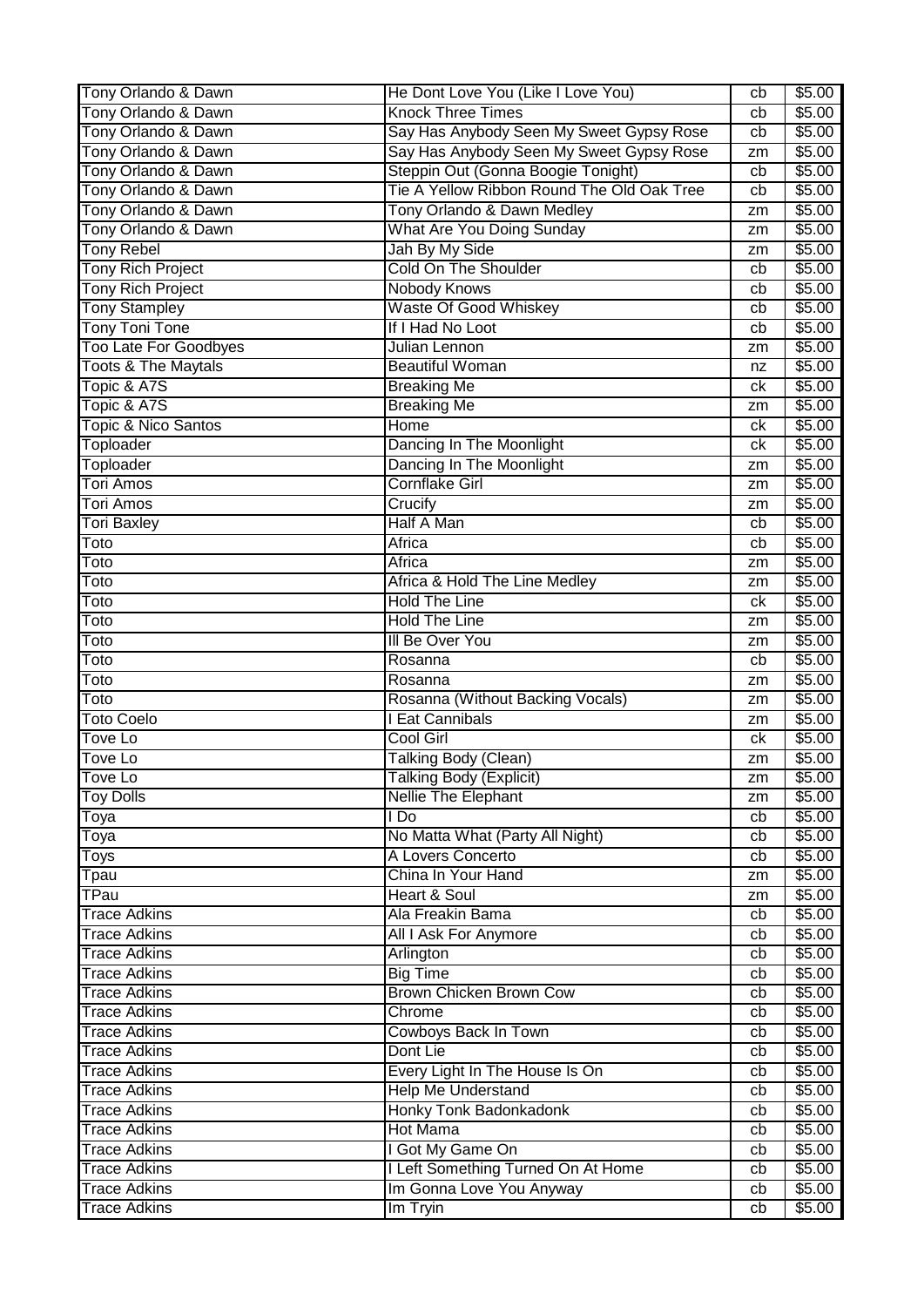| <b>Trace Adkins</b><br>\$5.00<br>Ladies Love Country Boys<br>cb<br>Lonely Wont Leave Me Alone<br><b>Trace Adkins</b><br>\$5.00<br>cb<br><b>Trace Adkins</b><br><b>Marry For Money</b><br>\$5.00<br>cb<br><b>Trace Adkins</b><br>More<br>\$5.00<br>cb<br><b>Muddy Water</b><br>\$5.00<br><b>Trace Adkins</b><br>cb<br>Rough & Ready<br>\$5.00<br><b>Trace Adkins</b><br>cb<br>Songs About Me<br><b>Trace Adkins</b><br>\$5.00<br>cb<br>Swing<br>\$5.00<br><b>Trace Adkins</b><br>cb<br><b>Trace Adkins</b><br><b>Thankful Man</b><br>\$5.00<br>cb<br><b>Trace Adkins</b><br>The Rest Of Mine<br>\$5.00<br>cb<br><b>Trace Adkins</b><br>Then They Do<br>\$5.00<br>cb<br>This Aint No Love Song<br><b>Trace Adkins</b><br>\$5.00<br>cb<br>This Aint No Thinkin Thing<br>\$5.00<br><b>Trace Adkins</b><br>cb<br><b>Til The Last Shots Fired</b><br><b>Trace Adkins</b><br>\$5.00<br>cb<br><b>Trace Adkins</b><br><b>Youre Gonna Miss This</b><br>\$5.00<br>cb<br><b>Trace Adkins &amp; Blake Shelton</b><br>\$5.00<br><b>Hillbilly Bone</b><br>cb<br>\$5.00<br><b>Tracey Ullman</b><br><b>Breakaway</b><br>zm<br>Move Over Darling<br><b>Tracey Ullman</b><br>\$5.00<br>zm<br><b>They Dont Know</b><br><b>Tracey Ullman</b><br>\$5.00<br>cb<br><b>Tracey Ullman</b><br><b>They Dont Know</b><br>\$5.00<br>zm<br>Tractors<br><b>Baby Likes To Rock It</b><br>\$5.00<br>cb<br>Boogie Woogie Santa Claus<br>Tractors<br>\$5.00<br>cb<br><b>Cant Get Nowhere</b><br>\$5.00<br>Tractors<br>cb<br>I Wouldnt Tell You No Lie<br>\$5.00<br><b>Tractors</b><br>cb<br>Santa Claus Is Comin (In A Boogie Woogie Choo<br>\$5.00<br><b>Tractors</b><br>cb<br><b>Shortenin Bread</b><br>\$5.00<br><b>Tractors</b><br>cb<br><b>Tryin To Get To New Orleans</b><br>\$5.00<br>Tractors<br>cb<br>4 To 1 In Atlanta<br>\$5.00<br><b>Tracy Byrd</b><br>cb<br><b>Better Places Than This</b><br>\$5.00<br><b>Tracy Byrd</b><br>cb<br>\$5.00<br><b>Tracy Byrd</b><br><b>Big Love</b><br>cb<br>Christmas Like Mama Used To Make It<br>\$5.00<br><b>Tracy Byrd</b><br>cb<br>Dont Love Make A Diamond Shine<br><b>Tracy Byrd</b><br>\$5.00<br>cb<br>Dont Take Her Shes All Ive Got<br><b>Tracy Byrd</b><br>\$5.00<br>cb<br><b>Drinkin Bone</b><br>\$5.00<br><b>Tracy Byrd</b><br>cb<br>\$5.00<br><b>Tracy Byrd</b><br>Good OI Fashioned Love<br>cb<br>Heaven In My Womans Eyes<br>\$5.00<br><b>Tracy Byrd</b><br>cb<br><b>Tracy Byrd</b><br>\$5.00<br>Holdin Heaven<br>cb<br>Howd I Wind Up In Jamaica<br>\$5.00<br><b>Tracy Byrd</b><br>cb<br>I Wanna Feel That Way Again<br>\$5.00<br><b>Tracy Byrd</b><br>cb<br>Im From The Country<br>\$5.00<br><b>Tracy Byrd</b><br>cb<br>Just Let Me Be In Love<br>\$5.00<br><b>Tracy Byrd</b><br>cb<br>Lately (Been Dreamin Bout Babies)<br>\$5.00<br><b>Tracy Byrd</b><br>cb<br>Lifestyles Of The Not So Rich & Famous<br>\$5.00<br><b>Tracy Byrd</b><br>cb<br>\$5.00<br><b>Tracy Byrd</b><br>Love Lessons<br>cb<br>\$5.00<br>Love You Aint Seen The Last Of Me<br><b>Tracy Byrd</b><br>cb<br>No Ordinary Man<br>\$5.00<br><b>Tracy Byrd</b><br>cb<br>On Again Off Again<br>\$5.00<br><b>Tracy Byrd</b><br>cb<br><b>Pink Flamingos</b><br>\$5.00<br><b>Tracy Byrd</b><br>cb<br>Put Your Hand In Mine<br><b>Tracy Byrd</b><br>\$5.00<br>cb<br><b>Tracy Byrd</b><br>Revenge Of A Middle Aged Woman<br>\$5.00<br>cb<br>Someone To Give My Love To<br>\$5.00<br><b>Tracy Byrd</b><br>cb<br>Take Me With You When You Go<br><b>Tracy Byrd</b><br>\$5.00<br>cb<br>Ten Rounds With Jose Cuervo<br>\$5.00<br><b>Tracy Byrd</b><br>cb<br>Ten Rounds With Jose Cuervo<br>\$5.00<br><b>Tracy Byrd</b><br>zm<br><b>Tracy Byrd</b><br>The First Step<br>\$5.00<br>cb<br>The Keeper Of The Stars<br>\$5.00<br><b>Tracy Byrd</b><br>cb<br><b>Tiny Town</b><br><b>Tracy Byrd</b><br>\$5.00<br>cb | <b>Trace Adkins</b> | <b>Just Fishin</b> | cb | \$5.00 |
|---------------------------------------------------------------------------------------------------------------------------------------------------------------------------------------------------------------------------------------------------------------------------------------------------------------------------------------------------------------------------------------------------------------------------------------------------------------------------------------------------------------------------------------------------------------------------------------------------------------------------------------------------------------------------------------------------------------------------------------------------------------------------------------------------------------------------------------------------------------------------------------------------------------------------------------------------------------------------------------------------------------------------------------------------------------------------------------------------------------------------------------------------------------------------------------------------------------------------------------------------------------------------------------------------------------------------------------------------------------------------------------------------------------------------------------------------------------------------------------------------------------------------------------------------------------------------------------------------------------------------------------------------------------------------------------------------------------------------------------------------------------------------------------------------------------------------------------------------------------------------------------------------------------------------------------------------------------------------------------------------------------------------------------------------------------------------------------------------------------------------------------------------------------------------------------------------------------------------------------------------------------------------------------------------------------------------------------------------------------------------------------------------------------------------------------------------------------------------------------------------------------------------------------------------------------------------------------------------------------------------------------------------------------------------------------------------------------------------------------------------------------------------------------------------------------------------------------------------------------------------------------------------------------------------------------------------------------------------------------------------------------------------------------------------------------------------------------------------------------------------------------------------------------------------------------------------------------------------------------------------------------------------------------------------------------------------------------------------------------------------------------------------------------------------------------------------------------------------------------------------------------------------------------------------------------------------------------------------------------------------------------------------------------------------------------------------------------------------------------------------------------------------------------------|---------------------|--------------------|----|--------|
|                                                                                                                                                                                                                                                                                                                                                                                                                                                                                                                                                                                                                                                                                                                                                                                                                                                                                                                                                                                                                                                                                                                                                                                                                                                                                                                                                                                                                                                                                                                                                                                                                                                                                                                                                                                                                                                                                                                                                                                                                                                                                                                                                                                                                                                                                                                                                                                                                                                                                                                                                                                                                                                                                                                                                                                                                                                                                                                                                                                                                                                                                                                                                                                                                                                                                                                                                                                                                                                                                                                                                                                                                                                                                                                                                                                             |                     |                    |    |        |
|                                                                                                                                                                                                                                                                                                                                                                                                                                                                                                                                                                                                                                                                                                                                                                                                                                                                                                                                                                                                                                                                                                                                                                                                                                                                                                                                                                                                                                                                                                                                                                                                                                                                                                                                                                                                                                                                                                                                                                                                                                                                                                                                                                                                                                                                                                                                                                                                                                                                                                                                                                                                                                                                                                                                                                                                                                                                                                                                                                                                                                                                                                                                                                                                                                                                                                                                                                                                                                                                                                                                                                                                                                                                                                                                                                                             |                     |                    |    |        |
|                                                                                                                                                                                                                                                                                                                                                                                                                                                                                                                                                                                                                                                                                                                                                                                                                                                                                                                                                                                                                                                                                                                                                                                                                                                                                                                                                                                                                                                                                                                                                                                                                                                                                                                                                                                                                                                                                                                                                                                                                                                                                                                                                                                                                                                                                                                                                                                                                                                                                                                                                                                                                                                                                                                                                                                                                                                                                                                                                                                                                                                                                                                                                                                                                                                                                                                                                                                                                                                                                                                                                                                                                                                                                                                                                                                             |                     |                    |    |        |
|                                                                                                                                                                                                                                                                                                                                                                                                                                                                                                                                                                                                                                                                                                                                                                                                                                                                                                                                                                                                                                                                                                                                                                                                                                                                                                                                                                                                                                                                                                                                                                                                                                                                                                                                                                                                                                                                                                                                                                                                                                                                                                                                                                                                                                                                                                                                                                                                                                                                                                                                                                                                                                                                                                                                                                                                                                                                                                                                                                                                                                                                                                                                                                                                                                                                                                                                                                                                                                                                                                                                                                                                                                                                                                                                                                                             |                     |                    |    |        |
|                                                                                                                                                                                                                                                                                                                                                                                                                                                                                                                                                                                                                                                                                                                                                                                                                                                                                                                                                                                                                                                                                                                                                                                                                                                                                                                                                                                                                                                                                                                                                                                                                                                                                                                                                                                                                                                                                                                                                                                                                                                                                                                                                                                                                                                                                                                                                                                                                                                                                                                                                                                                                                                                                                                                                                                                                                                                                                                                                                                                                                                                                                                                                                                                                                                                                                                                                                                                                                                                                                                                                                                                                                                                                                                                                                                             |                     |                    |    |        |
|                                                                                                                                                                                                                                                                                                                                                                                                                                                                                                                                                                                                                                                                                                                                                                                                                                                                                                                                                                                                                                                                                                                                                                                                                                                                                                                                                                                                                                                                                                                                                                                                                                                                                                                                                                                                                                                                                                                                                                                                                                                                                                                                                                                                                                                                                                                                                                                                                                                                                                                                                                                                                                                                                                                                                                                                                                                                                                                                                                                                                                                                                                                                                                                                                                                                                                                                                                                                                                                                                                                                                                                                                                                                                                                                                                                             |                     |                    |    |        |
|                                                                                                                                                                                                                                                                                                                                                                                                                                                                                                                                                                                                                                                                                                                                                                                                                                                                                                                                                                                                                                                                                                                                                                                                                                                                                                                                                                                                                                                                                                                                                                                                                                                                                                                                                                                                                                                                                                                                                                                                                                                                                                                                                                                                                                                                                                                                                                                                                                                                                                                                                                                                                                                                                                                                                                                                                                                                                                                                                                                                                                                                                                                                                                                                                                                                                                                                                                                                                                                                                                                                                                                                                                                                                                                                                                                             |                     |                    |    |        |
|                                                                                                                                                                                                                                                                                                                                                                                                                                                                                                                                                                                                                                                                                                                                                                                                                                                                                                                                                                                                                                                                                                                                                                                                                                                                                                                                                                                                                                                                                                                                                                                                                                                                                                                                                                                                                                                                                                                                                                                                                                                                                                                                                                                                                                                                                                                                                                                                                                                                                                                                                                                                                                                                                                                                                                                                                                                                                                                                                                                                                                                                                                                                                                                                                                                                                                                                                                                                                                                                                                                                                                                                                                                                                                                                                                                             |                     |                    |    |        |
|                                                                                                                                                                                                                                                                                                                                                                                                                                                                                                                                                                                                                                                                                                                                                                                                                                                                                                                                                                                                                                                                                                                                                                                                                                                                                                                                                                                                                                                                                                                                                                                                                                                                                                                                                                                                                                                                                                                                                                                                                                                                                                                                                                                                                                                                                                                                                                                                                                                                                                                                                                                                                                                                                                                                                                                                                                                                                                                                                                                                                                                                                                                                                                                                                                                                                                                                                                                                                                                                                                                                                                                                                                                                                                                                                                                             |                     |                    |    |        |
|                                                                                                                                                                                                                                                                                                                                                                                                                                                                                                                                                                                                                                                                                                                                                                                                                                                                                                                                                                                                                                                                                                                                                                                                                                                                                                                                                                                                                                                                                                                                                                                                                                                                                                                                                                                                                                                                                                                                                                                                                                                                                                                                                                                                                                                                                                                                                                                                                                                                                                                                                                                                                                                                                                                                                                                                                                                                                                                                                                                                                                                                                                                                                                                                                                                                                                                                                                                                                                                                                                                                                                                                                                                                                                                                                                                             |                     |                    |    |        |
|                                                                                                                                                                                                                                                                                                                                                                                                                                                                                                                                                                                                                                                                                                                                                                                                                                                                                                                                                                                                                                                                                                                                                                                                                                                                                                                                                                                                                                                                                                                                                                                                                                                                                                                                                                                                                                                                                                                                                                                                                                                                                                                                                                                                                                                                                                                                                                                                                                                                                                                                                                                                                                                                                                                                                                                                                                                                                                                                                                                                                                                                                                                                                                                                                                                                                                                                                                                                                                                                                                                                                                                                                                                                                                                                                                                             |                     |                    |    |        |
|                                                                                                                                                                                                                                                                                                                                                                                                                                                                                                                                                                                                                                                                                                                                                                                                                                                                                                                                                                                                                                                                                                                                                                                                                                                                                                                                                                                                                                                                                                                                                                                                                                                                                                                                                                                                                                                                                                                                                                                                                                                                                                                                                                                                                                                                                                                                                                                                                                                                                                                                                                                                                                                                                                                                                                                                                                                                                                                                                                                                                                                                                                                                                                                                                                                                                                                                                                                                                                                                                                                                                                                                                                                                                                                                                                                             |                     |                    |    |        |
|                                                                                                                                                                                                                                                                                                                                                                                                                                                                                                                                                                                                                                                                                                                                                                                                                                                                                                                                                                                                                                                                                                                                                                                                                                                                                                                                                                                                                                                                                                                                                                                                                                                                                                                                                                                                                                                                                                                                                                                                                                                                                                                                                                                                                                                                                                                                                                                                                                                                                                                                                                                                                                                                                                                                                                                                                                                                                                                                                                                                                                                                                                                                                                                                                                                                                                                                                                                                                                                                                                                                                                                                                                                                                                                                                                                             |                     |                    |    |        |
|                                                                                                                                                                                                                                                                                                                                                                                                                                                                                                                                                                                                                                                                                                                                                                                                                                                                                                                                                                                                                                                                                                                                                                                                                                                                                                                                                                                                                                                                                                                                                                                                                                                                                                                                                                                                                                                                                                                                                                                                                                                                                                                                                                                                                                                                                                                                                                                                                                                                                                                                                                                                                                                                                                                                                                                                                                                                                                                                                                                                                                                                                                                                                                                                                                                                                                                                                                                                                                                                                                                                                                                                                                                                                                                                                                                             |                     |                    |    |        |
|                                                                                                                                                                                                                                                                                                                                                                                                                                                                                                                                                                                                                                                                                                                                                                                                                                                                                                                                                                                                                                                                                                                                                                                                                                                                                                                                                                                                                                                                                                                                                                                                                                                                                                                                                                                                                                                                                                                                                                                                                                                                                                                                                                                                                                                                                                                                                                                                                                                                                                                                                                                                                                                                                                                                                                                                                                                                                                                                                                                                                                                                                                                                                                                                                                                                                                                                                                                                                                                                                                                                                                                                                                                                                                                                                                                             |                     |                    |    |        |
|                                                                                                                                                                                                                                                                                                                                                                                                                                                                                                                                                                                                                                                                                                                                                                                                                                                                                                                                                                                                                                                                                                                                                                                                                                                                                                                                                                                                                                                                                                                                                                                                                                                                                                                                                                                                                                                                                                                                                                                                                                                                                                                                                                                                                                                                                                                                                                                                                                                                                                                                                                                                                                                                                                                                                                                                                                                                                                                                                                                                                                                                                                                                                                                                                                                                                                                                                                                                                                                                                                                                                                                                                                                                                                                                                                                             |                     |                    |    |        |
|                                                                                                                                                                                                                                                                                                                                                                                                                                                                                                                                                                                                                                                                                                                                                                                                                                                                                                                                                                                                                                                                                                                                                                                                                                                                                                                                                                                                                                                                                                                                                                                                                                                                                                                                                                                                                                                                                                                                                                                                                                                                                                                                                                                                                                                                                                                                                                                                                                                                                                                                                                                                                                                                                                                                                                                                                                                                                                                                                                                                                                                                                                                                                                                                                                                                                                                                                                                                                                                                                                                                                                                                                                                                                                                                                                                             |                     |                    |    |        |
|                                                                                                                                                                                                                                                                                                                                                                                                                                                                                                                                                                                                                                                                                                                                                                                                                                                                                                                                                                                                                                                                                                                                                                                                                                                                                                                                                                                                                                                                                                                                                                                                                                                                                                                                                                                                                                                                                                                                                                                                                                                                                                                                                                                                                                                                                                                                                                                                                                                                                                                                                                                                                                                                                                                                                                                                                                                                                                                                                                                                                                                                                                                                                                                                                                                                                                                                                                                                                                                                                                                                                                                                                                                                                                                                                                                             |                     |                    |    |        |
|                                                                                                                                                                                                                                                                                                                                                                                                                                                                                                                                                                                                                                                                                                                                                                                                                                                                                                                                                                                                                                                                                                                                                                                                                                                                                                                                                                                                                                                                                                                                                                                                                                                                                                                                                                                                                                                                                                                                                                                                                                                                                                                                                                                                                                                                                                                                                                                                                                                                                                                                                                                                                                                                                                                                                                                                                                                                                                                                                                                                                                                                                                                                                                                                                                                                                                                                                                                                                                                                                                                                                                                                                                                                                                                                                                                             |                     |                    |    |        |
|                                                                                                                                                                                                                                                                                                                                                                                                                                                                                                                                                                                                                                                                                                                                                                                                                                                                                                                                                                                                                                                                                                                                                                                                                                                                                                                                                                                                                                                                                                                                                                                                                                                                                                                                                                                                                                                                                                                                                                                                                                                                                                                                                                                                                                                                                                                                                                                                                                                                                                                                                                                                                                                                                                                                                                                                                                                                                                                                                                                                                                                                                                                                                                                                                                                                                                                                                                                                                                                                                                                                                                                                                                                                                                                                                                                             |                     |                    |    |        |
|                                                                                                                                                                                                                                                                                                                                                                                                                                                                                                                                                                                                                                                                                                                                                                                                                                                                                                                                                                                                                                                                                                                                                                                                                                                                                                                                                                                                                                                                                                                                                                                                                                                                                                                                                                                                                                                                                                                                                                                                                                                                                                                                                                                                                                                                                                                                                                                                                                                                                                                                                                                                                                                                                                                                                                                                                                                                                                                                                                                                                                                                                                                                                                                                                                                                                                                                                                                                                                                                                                                                                                                                                                                                                                                                                                                             |                     |                    |    |        |
|                                                                                                                                                                                                                                                                                                                                                                                                                                                                                                                                                                                                                                                                                                                                                                                                                                                                                                                                                                                                                                                                                                                                                                                                                                                                                                                                                                                                                                                                                                                                                                                                                                                                                                                                                                                                                                                                                                                                                                                                                                                                                                                                                                                                                                                                                                                                                                                                                                                                                                                                                                                                                                                                                                                                                                                                                                                                                                                                                                                                                                                                                                                                                                                                                                                                                                                                                                                                                                                                                                                                                                                                                                                                                                                                                                                             |                     |                    |    |        |
|                                                                                                                                                                                                                                                                                                                                                                                                                                                                                                                                                                                                                                                                                                                                                                                                                                                                                                                                                                                                                                                                                                                                                                                                                                                                                                                                                                                                                                                                                                                                                                                                                                                                                                                                                                                                                                                                                                                                                                                                                                                                                                                                                                                                                                                                                                                                                                                                                                                                                                                                                                                                                                                                                                                                                                                                                                                                                                                                                                                                                                                                                                                                                                                                                                                                                                                                                                                                                                                                                                                                                                                                                                                                                                                                                                                             |                     |                    |    |        |
|                                                                                                                                                                                                                                                                                                                                                                                                                                                                                                                                                                                                                                                                                                                                                                                                                                                                                                                                                                                                                                                                                                                                                                                                                                                                                                                                                                                                                                                                                                                                                                                                                                                                                                                                                                                                                                                                                                                                                                                                                                                                                                                                                                                                                                                                                                                                                                                                                                                                                                                                                                                                                                                                                                                                                                                                                                                                                                                                                                                                                                                                                                                                                                                                                                                                                                                                                                                                                                                                                                                                                                                                                                                                                                                                                                                             |                     |                    |    |        |
|                                                                                                                                                                                                                                                                                                                                                                                                                                                                                                                                                                                                                                                                                                                                                                                                                                                                                                                                                                                                                                                                                                                                                                                                                                                                                                                                                                                                                                                                                                                                                                                                                                                                                                                                                                                                                                                                                                                                                                                                                                                                                                                                                                                                                                                                                                                                                                                                                                                                                                                                                                                                                                                                                                                                                                                                                                                                                                                                                                                                                                                                                                                                                                                                                                                                                                                                                                                                                                                                                                                                                                                                                                                                                                                                                                                             |                     |                    |    |        |
|                                                                                                                                                                                                                                                                                                                                                                                                                                                                                                                                                                                                                                                                                                                                                                                                                                                                                                                                                                                                                                                                                                                                                                                                                                                                                                                                                                                                                                                                                                                                                                                                                                                                                                                                                                                                                                                                                                                                                                                                                                                                                                                                                                                                                                                                                                                                                                                                                                                                                                                                                                                                                                                                                                                                                                                                                                                                                                                                                                                                                                                                                                                                                                                                                                                                                                                                                                                                                                                                                                                                                                                                                                                                                                                                                                                             |                     |                    |    |        |
|                                                                                                                                                                                                                                                                                                                                                                                                                                                                                                                                                                                                                                                                                                                                                                                                                                                                                                                                                                                                                                                                                                                                                                                                                                                                                                                                                                                                                                                                                                                                                                                                                                                                                                                                                                                                                                                                                                                                                                                                                                                                                                                                                                                                                                                                                                                                                                                                                                                                                                                                                                                                                                                                                                                                                                                                                                                                                                                                                                                                                                                                                                                                                                                                                                                                                                                                                                                                                                                                                                                                                                                                                                                                                                                                                                                             |                     |                    |    |        |
|                                                                                                                                                                                                                                                                                                                                                                                                                                                                                                                                                                                                                                                                                                                                                                                                                                                                                                                                                                                                                                                                                                                                                                                                                                                                                                                                                                                                                                                                                                                                                                                                                                                                                                                                                                                                                                                                                                                                                                                                                                                                                                                                                                                                                                                                                                                                                                                                                                                                                                                                                                                                                                                                                                                                                                                                                                                                                                                                                                                                                                                                                                                                                                                                                                                                                                                                                                                                                                                                                                                                                                                                                                                                                                                                                                                             |                     |                    |    |        |
|                                                                                                                                                                                                                                                                                                                                                                                                                                                                                                                                                                                                                                                                                                                                                                                                                                                                                                                                                                                                                                                                                                                                                                                                                                                                                                                                                                                                                                                                                                                                                                                                                                                                                                                                                                                                                                                                                                                                                                                                                                                                                                                                                                                                                                                                                                                                                                                                                                                                                                                                                                                                                                                                                                                                                                                                                                                                                                                                                                                                                                                                                                                                                                                                                                                                                                                                                                                                                                                                                                                                                                                                                                                                                                                                                                                             |                     |                    |    |        |
|                                                                                                                                                                                                                                                                                                                                                                                                                                                                                                                                                                                                                                                                                                                                                                                                                                                                                                                                                                                                                                                                                                                                                                                                                                                                                                                                                                                                                                                                                                                                                                                                                                                                                                                                                                                                                                                                                                                                                                                                                                                                                                                                                                                                                                                                                                                                                                                                                                                                                                                                                                                                                                                                                                                                                                                                                                                                                                                                                                                                                                                                                                                                                                                                                                                                                                                                                                                                                                                                                                                                                                                                                                                                                                                                                                                             |                     |                    |    |        |
|                                                                                                                                                                                                                                                                                                                                                                                                                                                                                                                                                                                                                                                                                                                                                                                                                                                                                                                                                                                                                                                                                                                                                                                                                                                                                                                                                                                                                                                                                                                                                                                                                                                                                                                                                                                                                                                                                                                                                                                                                                                                                                                                                                                                                                                                                                                                                                                                                                                                                                                                                                                                                                                                                                                                                                                                                                                                                                                                                                                                                                                                                                                                                                                                                                                                                                                                                                                                                                                                                                                                                                                                                                                                                                                                                                                             |                     |                    |    |        |
|                                                                                                                                                                                                                                                                                                                                                                                                                                                                                                                                                                                                                                                                                                                                                                                                                                                                                                                                                                                                                                                                                                                                                                                                                                                                                                                                                                                                                                                                                                                                                                                                                                                                                                                                                                                                                                                                                                                                                                                                                                                                                                                                                                                                                                                                                                                                                                                                                                                                                                                                                                                                                                                                                                                                                                                                                                                                                                                                                                                                                                                                                                                                                                                                                                                                                                                                                                                                                                                                                                                                                                                                                                                                                                                                                                                             |                     |                    |    |        |
|                                                                                                                                                                                                                                                                                                                                                                                                                                                                                                                                                                                                                                                                                                                                                                                                                                                                                                                                                                                                                                                                                                                                                                                                                                                                                                                                                                                                                                                                                                                                                                                                                                                                                                                                                                                                                                                                                                                                                                                                                                                                                                                                                                                                                                                                                                                                                                                                                                                                                                                                                                                                                                                                                                                                                                                                                                                                                                                                                                                                                                                                                                                                                                                                                                                                                                                                                                                                                                                                                                                                                                                                                                                                                                                                                                                             |                     |                    |    |        |
|                                                                                                                                                                                                                                                                                                                                                                                                                                                                                                                                                                                                                                                                                                                                                                                                                                                                                                                                                                                                                                                                                                                                                                                                                                                                                                                                                                                                                                                                                                                                                                                                                                                                                                                                                                                                                                                                                                                                                                                                                                                                                                                                                                                                                                                                                                                                                                                                                                                                                                                                                                                                                                                                                                                                                                                                                                                                                                                                                                                                                                                                                                                                                                                                                                                                                                                                                                                                                                                                                                                                                                                                                                                                                                                                                                                             |                     |                    |    |        |
|                                                                                                                                                                                                                                                                                                                                                                                                                                                                                                                                                                                                                                                                                                                                                                                                                                                                                                                                                                                                                                                                                                                                                                                                                                                                                                                                                                                                                                                                                                                                                                                                                                                                                                                                                                                                                                                                                                                                                                                                                                                                                                                                                                                                                                                                                                                                                                                                                                                                                                                                                                                                                                                                                                                                                                                                                                                                                                                                                                                                                                                                                                                                                                                                                                                                                                                                                                                                                                                                                                                                                                                                                                                                                                                                                                                             |                     |                    |    |        |
|                                                                                                                                                                                                                                                                                                                                                                                                                                                                                                                                                                                                                                                                                                                                                                                                                                                                                                                                                                                                                                                                                                                                                                                                                                                                                                                                                                                                                                                                                                                                                                                                                                                                                                                                                                                                                                                                                                                                                                                                                                                                                                                                                                                                                                                                                                                                                                                                                                                                                                                                                                                                                                                                                                                                                                                                                                                                                                                                                                                                                                                                                                                                                                                                                                                                                                                                                                                                                                                                                                                                                                                                                                                                                                                                                                                             |                     |                    |    |        |
|                                                                                                                                                                                                                                                                                                                                                                                                                                                                                                                                                                                                                                                                                                                                                                                                                                                                                                                                                                                                                                                                                                                                                                                                                                                                                                                                                                                                                                                                                                                                                                                                                                                                                                                                                                                                                                                                                                                                                                                                                                                                                                                                                                                                                                                                                                                                                                                                                                                                                                                                                                                                                                                                                                                                                                                                                                                                                                                                                                                                                                                                                                                                                                                                                                                                                                                                                                                                                                                                                                                                                                                                                                                                                                                                                                                             |                     |                    |    |        |
|                                                                                                                                                                                                                                                                                                                                                                                                                                                                                                                                                                                                                                                                                                                                                                                                                                                                                                                                                                                                                                                                                                                                                                                                                                                                                                                                                                                                                                                                                                                                                                                                                                                                                                                                                                                                                                                                                                                                                                                                                                                                                                                                                                                                                                                                                                                                                                                                                                                                                                                                                                                                                                                                                                                                                                                                                                                                                                                                                                                                                                                                                                                                                                                                                                                                                                                                                                                                                                                                                                                                                                                                                                                                                                                                                                                             |                     |                    |    |        |
|                                                                                                                                                                                                                                                                                                                                                                                                                                                                                                                                                                                                                                                                                                                                                                                                                                                                                                                                                                                                                                                                                                                                                                                                                                                                                                                                                                                                                                                                                                                                                                                                                                                                                                                                                                                                                                                                                                                                                                                                                                                                                                                                                                                                                                                                                                                                                                                                                                                                                                                                                                                                                                                                                                                                                                                                                                                                                                                                                                                                                                                                                                                                                                                                                                                                                                                                                                                                                                                                                                                                                                                                                                                                                                                                                                                             |                     |                    |    |        |
|                                                                                                                                                                                                                                                                                                                                                                                                                                                                                                                                                                                                                                                                                                                                                                                                                                                                                                                                                                                                                                                                                                                                                                                                                                                                                                                                                                                                                                                                                                                                                                                                                                                                                                                                                                                                                                                                                                                                                                                                                                                                                                                                                                                                                                                                                                                                                                                                                                                                                                                                                                                                                                                                                                                                                                                                                                                                                                                                                                                                                                                                                                                                                                                                                                                                                                                                                                                                                                                                                                                                                                                                                                                                                                                                                                                             |                     |                    |    |        |
|                                                                                                                                                                                                                                                                                                                                                                                                                                                                                                                                                                                                                                                                                                                                                                                                                                                                                                                                                                                                                                                                                                                                                                                                                                                                                                                                                                                                                                                                                                                                                                                                                                                                                                                                                                                                                                                                                                                                                                                                                                                                                                                                                                                                                                                                                                                                                                                                                                                                                                                                                                                                                                                                                                                                                                                                                                                                                                                                                                                                                                                                                                                                                                                                                                                                                                                                                                                                                                                                                                                                                                                                                                                                                                                                                                                             |                     |                    |    |        |
|                                                                                                                                                                                                                                                                                                                                                                                                                                                                                                                                                                                                                                                                                                                                                                                                                                                                                                                                                                                                                                                                                                                                                                                                                                                                                                                                                                                                                                                                                                                                                                                                                                                                                                                                                                                                                                                                                                                                                                                                                                                                                                                                                                                                                                                                                                                                                                                                                                                                                                                                                                                                                                                                                                                                                                                                                                                                                                                                                                                                                                                                                                                                                                                                                                                                                                                                                                                                                                                                                                                                                                                                                                                                                                                                                                                             |                     |                    |    |        |
|                                                                                                                                                                                                                                                                                                                                                                                                                                                                                                                                                                                                                                                                                                                                                                                                                                                                                                                                                                                                                                                                                                                                                                                                                                                                                                                                                                                                                                                                                                                                                                                                                                                                                                                                                                                                                                                                                                                                                                                                                                                                                                                                                                                                                                                                                                                                                                                                                                                                                                                                                                                                                                                                                                                                                                                                                                                                                                                                                                                                                                                                                                                                                                                                                                                                                                                                                                                                                                                                                                                                                                                                                                                                                                                                                                                             |                     |                    |    |        |
|                                                                                                                                                                                                                                                                                                                                                                                                                                                                                                                                                                                                                                                                                                                                                                                                                                                                                                                                                                                                                                                                                                                                                                                                                                                                                                                                                                                                                                                                                                                                                                                                                                                                                                                                                                                                                                                                                                                                                                                                                                                                                                                                                                                                                                                                                                                                                                                                                                                                                                                                                                                                                                                                                                                                                                                                                                                                                                                                                                                                                                                                                                                                                                                                                                                                                                                                                                                                                                                                                                                                                                                                                                                                                                                                                                                             |                     |                    |    |        |
|                                                                                                                                                                                                                                                                                                                                                                                                                                                                                                                                                                                                                                                                                                                                                                                                                                                                                                                                                                                                                                                                                                                                                                                                                                                                                                                                                                                                                                                                                                                                                                                                                                                                                                                                                                                                                                                                                                                                                                                                                                                                                                                                                                                                                                                                                                                                                                                                                                                                                                                                                                                                                                                                                                                                                                                                                                                                                                                                                                                                                                                                                                                                                                                                                                                                                                                                                                                                                                                                                                                                                                                                                                                                                                                                                                                             |                     |                    |    |        |
|                                                                                                                                                                                                                                                                                                                                                                                                                                                                                                                                                                                                                                                                                                                                                                                                                                                                                                                                                                                                                                                                                                                                                                                                                                                                                                                                                                                                                                                                                                                                                                                                                                                                                                                                                                                                                                                                                                                                                                                                                                                                                                                                                                                                                                                                                                                                                                                                                                                                                                                                                                                                                                                                                                                                                                                                                                                                                                                                                                                                                                                                                                                                                                                                                                                                                                                                                                                                                                                                                                                                                                                                                                                                                                                                                                                             |                     |                    |    |        |
|                                                                                                                                                                                                                                                                                                                                                                                                                                                                                                                                                                                                                                                                                                                                                                                                                                                                                                                                                                                                                                                                                                                                                                                                                                                                                                                                                                                                                                                                                                                                                                                                                                                                                                                                                                                                                                                                                                                                                                                                                                                                                                                                                                                                                                                                                                                                                                                                                                                                                                                                                                                                                                                                                                                                                                                                                                                                                                                                                                                                                                                                                                                                                                                                                                                                                                                                                                                                                                                                                                                                                                                                                                                                                                                                                                                             |                     |                    |    |        |
|                                                                                                                                                                                                                                                                                                                                                                                                                                                                                                                                                                                                                                                                                                                                                                                                                                                                                                                                                                                                                                                                                                                                                                                                                                                                                                                                                                                                                                                                                                                                                                                                                                                                                                                                                                                                                                                                                                                                                                                                                                                                                                                                                                                                                                                                                                                                                                                                                                                                                                                                                                                                                                                                                                                                                                                                                                                                                                                                                                                                                                                                                                                                                                                                                                                                                                                                                                                                                                                                                                                                                                                                                                                                                                                                                                                             |                     |                    |    |        |
|                                                                                                                                                                                                                                                                                                                                                                                                                                                                                                                                                                                                                                                                                                                                                                                                                                                                                                                                                                                                                                                                                                                                                                                                                                                                                                                                                                                                                                                                                                                                                                                                                                                                                                                                                                                                                                                                                                                                                                                                                                                                                                                                                                                                                                                                                                                                                                                                                                                                                                                                                                                                                                                                                                                                                                                                                                                                                                                                                                                                                                                                                                                                                                                                                                                                                                                                                                                                                                                                                                                                                                                                                                                                                                                                                                                             |                     |                    |    |        |
|                                                                                                                                                                                                                                                                                                                                                                                                                                                                                                                                                                                                                                                                                                                                                                                                                                                                                                                                                                                                                                                                                                                                                                                                                                                                                                                                                                                                                                                                                                                                                                                                                                                                                                                                                                                                                                                                                                                                                                                                                                                                                                                                                                                                                                                                                                                                                                                                                                                                                                                                                                                                                                                                                                                                                                                                                                                                                                                                                                                                                                                                                                                                                                                                                                                                                                                                                                                                                                                                                                                                                                                                                                                                                                                                                                                             |                     |                    |    |        |
|                                                                                                                                                                                                                                                                                                                                                                                                                                                                                                                                                                                                                                                                                                                                                                                                                                                                                                                                                                                                                                                                                                                                                                                                                                                                                                                                                                                                                                                                                                                                                                                                                                                                                                                                                                                                                                                                                                                                                                                                                                                                                                                                                                                                                                                                                                                                                                                                                                                                                                                                                                                                                                                                                                                                                                                                                                                                                                                                                                                                                                                                                                                                                                                                                                                                                                                                                                                                                                                                                                                                                                                                                                                                                                                                                                                             |                     |                    |    |        |
|                                                                                                                                                                                                                                                                                                                                                                                                                                                                                                                                                                                                                                                                                                                                                                                                                                                                                                                                                                                                                                                                                                                                                                                                                                                                                                                                                                                                                                                                                                                                                                                                                                                                                                                                                                                                                                                                                                                                                                                                                                                                                                                                                                                                                                                                                                                                                                                                                                                                                                                                                                                                                                                                                                                                                                                                                                                                                                                                                                                                                                                                                                                                                                                                                                                                                                                                                                                                                                                                                                                                                                                                                                                                                                                                                                                             |                     |                    |    |        |
|                                                                                                                                                                                                                                                                                                                                                                                                                                                                                                                                                                                                                                                                                                                                                                                                                                                                                                                                                                                                                                                                                                                                                                                                                                                                                                                                                                                                                                                                                                                                                                                                                                                                                                                                                                                                                                                                                                                                                                                                                                                                                                                                                                                                                                                                                                                                                                                                                                                                                                                                                                                                                                                                                                                                                                                                                                                                                                                                                                                                                                                                                                                                                                                                                                                                                                                                                                                                                                                                                                                                                                                                                                                                                                                                                                                             |                     |                    |    |        |
|                                                                                                                                                                                                                                                                                                                                                                                                                                                                                                                                                                                                                                                                                                                                                                                                                                                                                                                                                                                                                                                                                                                                                                                                                                                                                                                                                                                                                                                                                                                                                                                                                                                                                                                                                                                                                                                                                                                                                                                                                                                                                                                                                                                                                                                                                                                                                                                                                                                                                                                                                                                                                                                                                                                                                                                                                                                                                                                                                                                                                                                                                                                                                                                                                                                                                                                                                                                                                                                                                                                                                                                                                                                                                                                                                                                             |                     |                    |    |        |
|                                                                                                                                                                                                                                                                                                                                                                                                                                                                                                                                                                                                                                                                                                                                                                                                                                                                                                                                                                                                                                                                                                                                                                                                                                                                                                                                                                                                                                                                                                                                                                                                                                                                                                                                                                                                                                                                                                                                                                                                                                                                                                                                                                                                                                                                                                                                                                                                                                                                                                                                                                                                                                                                                                                                                                                                                                                                                                                                                                                                                                                                                                                                                                                                                                                                                                                                                                                                                                                                                                                                                                                                                                                                                                                                                                                             |                     |                    |    |        |
|                                                                                                                                                                                                                                                                                                                                                                                                                                                                                                                                                                                                                                                                                                                                                                                                                                                                                                                                                                                                                                                                                                                                                                                                                                                                                                                                                                                                                                                                                                                                                                                                                                                                                                                                                                                                                                                                                                                                                                                                                                                                                                                                                                                                                                                                                                                                                                                                                                                                                                                                                                                                                                                                                                                                                                                                                                                                                                                                                                                                                                                                                                                                                                                                                                                                                                                                                                                                                                                                                                                                                                                                                                                                                                                                                                                             |                     |                    |    |        |
|                                                                                                                                                                                                                                                                                                                                                                                                                                                                                                                                                                                                                                                                                                                                                                                                                                                                                                                                                                                                                                                                                                                                                                                                                                                                                                                                                                                                                                                                                                                                                                                                                                                                                                                                                                                                                                                                                                                                                                                                                                                                                                                                                                                                                                                                                                                                                                                                                                                                                                                                                                                                                                                                                                                                                                                                                                                                                                                                                                                                                                                                                                                                                                                                                                                                                                                                                                                                                                                                                                                                                                                                                                                                                                                                                                                             |                     |                    |    |        |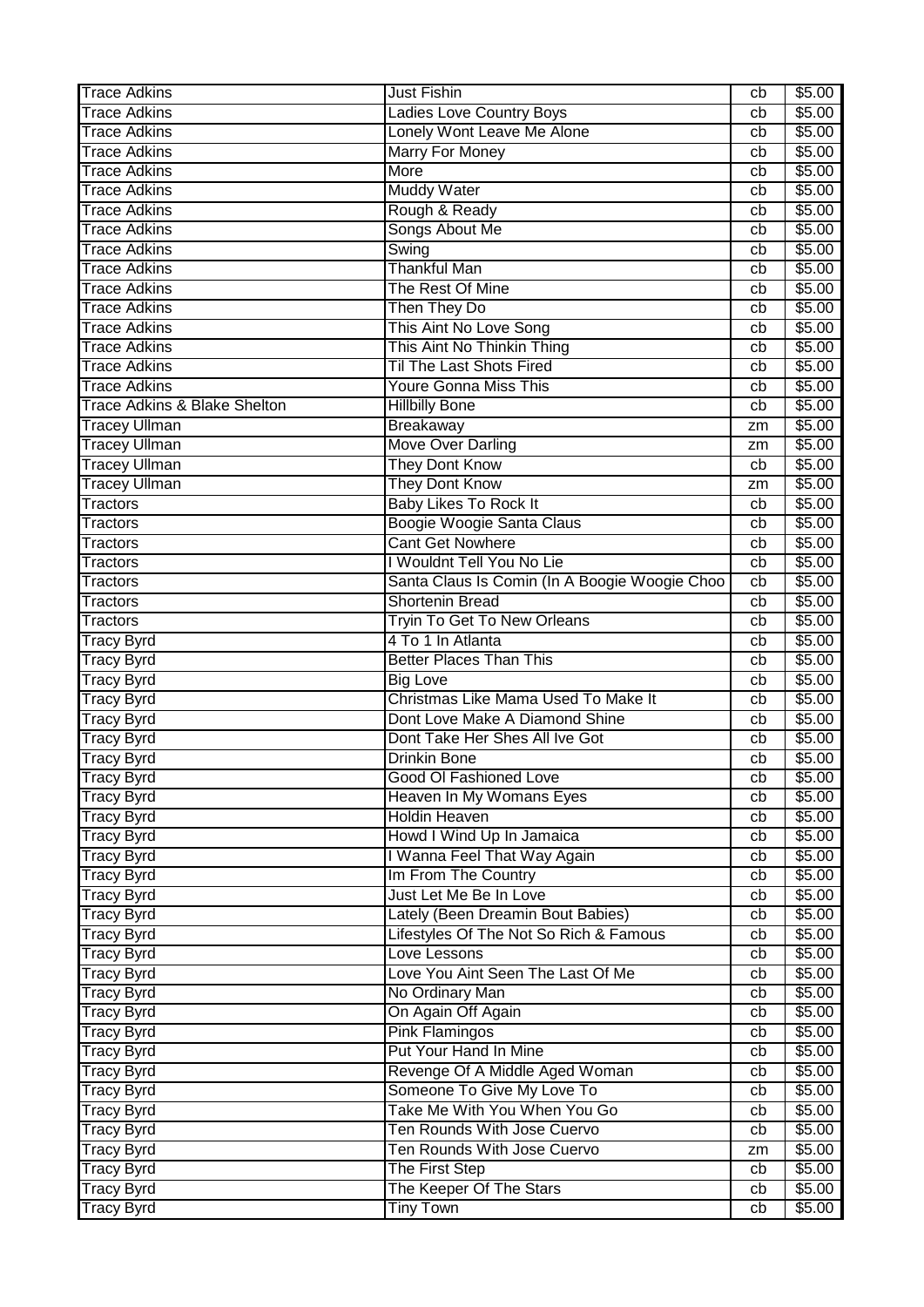| <b>Watermelon Crawl</b><br><b>Tracy Byrd</b><br>cb<br><b>Tracy Byrd</b><br><b>When Mama Aint Happy</b><br>cb<br><b>Tracy Byrd</b><br>Why Dont That Telephone Ring<br>cb<br>Tracy Byrd & Andy Griggs<br>The Truth About Men<br>cb<br>Tracy Byrd & Bill Engvall<br><b>Now Thats Awesome</b><br>cb<br>Tracy Byrd & Mark Chesnutt<br>A Good Way To Get On My Bad Side<br>cb<br><b>Tracy Chapman</b><br>All That You Have Is Your Soul<br>zm | \$5.00<br>\$5.00<br>\$5.00<br>\$5.00<br>\$5.00<br>\$5.00<br>\$5.00<br>\$5.00<br>\$5.00<br>\$5.00 |
|-----------------------------------------------------------------------------------------------------------------------------------------------------------------------------------------------------------------------------------------------------------------------------------------------------------------------------------------------------------------------------------------------------------------------------------------|--------------------------------------------------------------------------------------------------|
|                                                                                                                                                                                                                                                                                                                                                                                                                                         |                                                                                                  |
|                                                                                                                                                                                                                                                                                                                                                                                                                                         |                                                                                                  |
|                                                                                                                                                                                                                                                                                                                                                                                                                                         |                                                                                                  |
|                                                                                                                                                                                                                                                                                                                                                                                                                                         |                                                                                                  |
|                                                                                                                                                                                                                                                                                                                                                                                                                                         |                                                                                                  |
|                                                                                                                                                                                                                                                                                                                                                                                                                                         |                                                                                                  |
|                                                                                                                                                                                                                                                                                                                                                                                                                                         |                                                                                                  |
| Baby Can I Hold You<br><b>Tracy Chapman</b><br>zm                                                                                                                                                                                                                                                                                                                                                                                       |                                                                                                  |
| <b>Tracy Chapman</b><br><b>Bang Bang Bang</b><br>zm                                                                                                                                                                                                                                                                                                                                                                                     |                                                                                                  |
| <b>Tracy Chapman</b><br>Crossroads<br>zm                                                                                                                                                                                                                                                                                                                                                                                                |                                                                                                  |
| <b>Tracy Chapman</b><br><b>Fast Car</b><br>cb                                                                                                                                                                                                                                                                                                                                                                                           | \$5.00                                                                                           |
| Tracy Chapman<br>Fast Car<br>zm                                                                                                                                                                                                                                                                                                                                                                                                         | \$5.00                                                                                           |
| <b>Tracy Chapman</b><br><b>Give Me One Reason</b><br>cb                                                                                                                                                                                                                                                                                                                                                                                 | \$5.00                                                                                           |
| <b>Tracy Chapman</b><br>Give Me One Reason<br>zm                                                                                                                                                                                                                                                                                                                                                                                        | \$5.00                                                                                           |
| <b>Talkin Bout A Revolution</b><br><b>Tracy Chapman</b><br>zm                                                                                                                                                                                                                                                                                                                                                                           | \$5.00                                                                                           |
| <b>Tracy Chapman</b><br><b>Wedding Song</b><br>cb                                                                                                                                                                                                                                                                                                                                                                                       | \$5.00                                                                                           |
| <b>Alibis</b><br><b>Tracy Lawrence</b><br>cb                                                                                                                                                                                                                                                                                                                                                                                            | \$5.00                                                                                           |
| All Wrapped Up In Christmas<br><b>Tracy Lawrence</b><br>cb                                                                                                                                                                                                                                                                                                                                                                              | \$5.00                                                                                           |
| As Any Fool Can See<br><b>Tracy Lawrence</b><br>cb                                                                                                                                                                                                                                                                                                                                                                                      | \$5.00                                                                                           |
| <b>Better Man Better Off</b><br><b>Tracy Lawrence</b><br>cb                                                                                                                                                                                                                                                                                                                                                                             | \$5.00                                                                                           |
| Cant Break It To My Heart<br><b>Tracy Lawrence</b><br>cb                                                                                                                                                                                                                                                                                                                                                                                | \$5.00                                                                                           |
| Find Out Who Your Friends Are<br><b>Tracy Lawrence</b><br>cb                                                                                                                                                                                                                                                                                                                                                                            | \$5.00                                                                                           |
| How A Cowgirl Says Goodbye<br><b>Tracy Lawrence</b><br>cb                                                                                                                                                                                                                                                                                                                                                                               | \$5.00                                                                                           |
| I Hope Heaven Has A Honky Tonk<br><b>Tracy Lawrence</b><br>cb                                                                                                                                                                                                                                                                                                                                                                           | \$5.00                                                                                           |
| I See It Now<br><b>Tracy Lawrence</b><br>cb                                                                                                                                                                                                                                                                                                                                                                                             | \$5.00                                                                                           |
| If I Dont Make It Back<br><b>Tracy Lawrence</b><br>cb                                                                                                                                                                                                                                                                                                                                                                                   | \$5.00                                                                                           |
| If The Good Die Young<br><b>Tracy Lawrence</b><br>cb                                                                                                                                                                                                                                                                                                                                                                                    | \$5.00                                                                                           |
| If The World Had A Front Porch<br><b>Tracy Lawrence</b><br>cb                                                                                                                                                                                                                                                                                                                                                                           | \$5.00                                                                                           |
| If You Loved Me<br><b>Tracy Lawrence</b><br>cb                                                                                                                                                                                                                                                                                                                                                                                          | \$5.00                                                                                           |
| Ill Never Pass This Way Again<br><b>Tracy Lawrence</b><br>cb                                                                                                                                                                                                                                                                                                                                                                            | \$5.00                                                                                           |
| Is That A Tear<br><b>Tracy Lawrence</b><br>cb                                                                                                                                                                                                                                                                                                                                                                                           | \$5.00                                                                                           |
| Its All How You Look At It<br><b>Tracy Lawrence</b><br>cb                                                                                                                                                                                                                                                                                                                                                                               | \$5.00                                                                                           |
| <b>Lessons Learned</b><br><b>Tracy Lawrence</b><br>cb                                                                                                                                                                                                                                                                                                                                                                                   | \$5.00                                                                                           |
| Life Dont Have To Be So Hard<br><b>Tracy Lawrence</b><br>cb                                                                                                                                                                                                                                                                                                                                                                             | \$5.00                                                                                           |
| <b>Tracy Lawrence</b><br>cb<br>Lonely                                                                                                                                                                                                                                                                                                                                                                                                   | \$5.00                                                                                           |
| My Second Home<br><b>Tracy Lawrence</b><br>cb                                                                                                                                                                                                                                                                                                                                                                                           | \$5.00                                                                                           |
| Renegades Rebels & Rogues<br><b>Tracy Lawrence</b><br>cb                                                                                                                                                                                                                                                                                                                                                                                | \$5.00                                                                                           |
| <b>Running Behind</b><br><b>Tracy Lawrence</b><br>cb                                                                                                                                                                                                                                                                                                                                                                                    | \$5.00                                                                                           |
| Sawdust On Her Halo<br><b>Tracy Lawrence</b><br>cb                                                                                                                                                                                                                                                                                                                                                                                      | \$5.00                                                                                           |
| <b>Stars Over Texas</b><br><b>Tracy Lawrence</b><br>cb                                                                                                                                                                                                                                                                                                                                                                                  | \$5.00                                                                                           |
| <b>Sticks &amp; Stones</b><br><b>Tracy Lawrence</b><br>сb<br><b>Texas Tornado</b>                                                                                                                                                                                                                                                                                                                                                       | \$5.00                                                                                           |
| <b>Tracy Lawrence</b><br>cb<br>The Coast Is Clear                                                                                                                                                                                                                                                                                                                                                                                       | \$5.00<br>\$5.00                                                                                 |
| <b>Tracy Lawrence</b><br>cb<br>Til I Was A Daddy Too<br><b>Tracy Lawrence</b>                                                                                                                                                                                                                                                                                                                                                           | \$5.00                                                                                           |
| cb<br><b>Time Marches On</b><br><b>Tracy Lawrence</b>                                                                                                                                                                                                                                                                                                                                                                                   | \$5.00                                                                                           |
| cb<br><b>Todays Lonely Fool</b><br><b>Tracy Lawrence</b><br>cb                                                                                                                                                                                                                                                                                                                                                                          | \$5.00                                                                                           |
| <b>Unforgiven</b><br><b>Tracy Lawrence</b><br>cb                                                                                                                                                                                                                                                                                                                                                                                        | \$5.00                                                                                           |
| Up To Him<br><b>Tracy Lawrence</b><br>cb                                                                                                                                                                                                                                                                                                                                                                                                | \$5.00                                                                                           |
| <b>Used To The Pain</b><br><b>Tracy Lawrence</b><br>cb                                                                                                                                                                                                                                                                                                                                                                                  | \$5.00                                                                                           |
| We Dont Love Here Anymore<br><b>Tracy Lawrence</b><br>cb                                                                                                                                                                                                                                                                                                                                                                                | \$5.00                                                                                           |
| What A Memory<br><b>Tracy Lawrence</b><br>cb                                                                                                                                                                                                                                                                                                                                                                                            | \$5.00                                                                                           |
| <b>While You Sleep</b><br><b>Tracy Lawrence</b><br>cb                                                                                                                                                                                                                                                                                                                                                                                   | \$5.00                                                                                           |
| You Cant Hide Redneck<br><b>Tracy Lawrence</b><br>cb                                                                                                                                                                                                                                                                                                                                                                                    | \$5.00                                                                                           |
| <b>Auld Lang Syne</b><br>Traditional<br>cb                                                                                                                                                                                                                                                                                                                                                                                              | \$5.00                                                                                           |
| <b>Auld Lang Syne</b><br>Traditional<br>zm                                                                                                                                                                                                                                                                                                                                                                                              | \$5.00                                                                                           |
| Daisy Daisy (Give Me Your Answer Do)<br>Traditional<br>ck                                                                                                                                                                                                                                                                                                                                                                               | \$5.00                                                                                           |
| <b>Happy Birthday</b><br>Traditional<br>cb                                                                                                                                                                                                                                                                                                                                                                                              | \$5.00                                                                                           |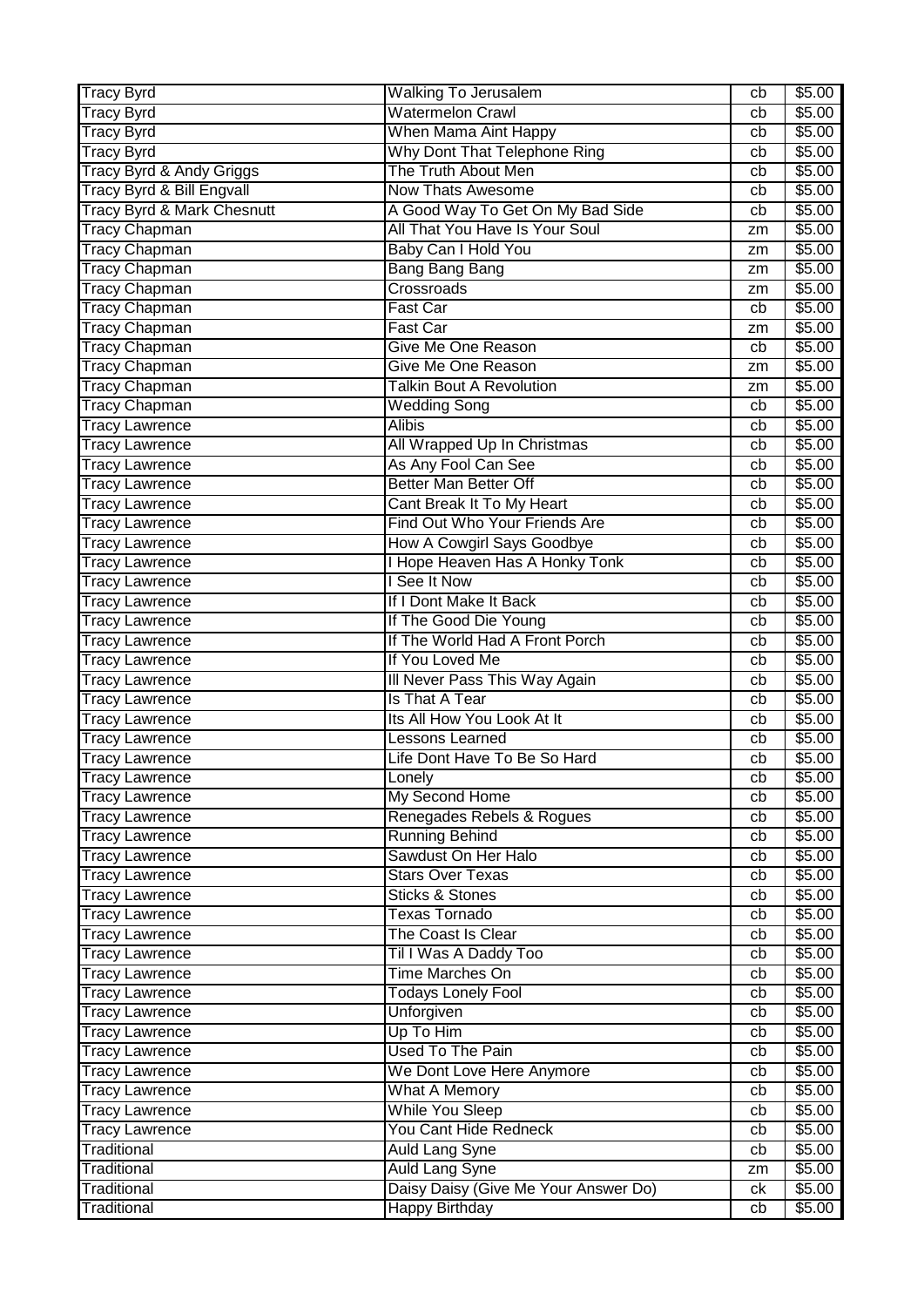| Jerusalem<br>Traditional<br>\$5.00<br>zm<br><b>Traditional Christmas</b><br>\$5.00<br><b>Frosty The Snowman</b><br>zm<br><b>Traditional Christmas</b><br><b>Little Donkey</b><br>\$5.00<br>zm<br>Rudolph The Red Nosed Reindeer<br><b>Traditional Christmas</b><br>\$5.00<br>zm<br>Santa Claus Is Coming To Town<br><b>Traditional Christmas</b><br>\$5.00<br>zm<br>Away In A Manger<br><b>Traditional Christmas Carol</b><br>\$5.00<br>zm<br><b>Deck The Halls</b><br><b>Traditional Christmas Carol</b><br>\$5.00<br>zm<br>Ding Dong Merrily On High<br><b>Traditional Christmas Carol</b><br>\$5.00<br>zm<br>God Rest Ye Merry Gentlemen<br><b>Traditional Christmas Carol</b><br>\$5.00<br>zm<br><b>Good King Wenceslas</b><br>\$5.00<br><b>Traditional Christmas Carol</b><br>zm<br><b>Hark The Herald Angels Sing</b><br><b>Traditional Christmas Carol</b><br>\$5.00<br>zm<br><b>Traditional Christmas Carol</b><br>I Saw Three Ships<br>\$5.00<br>zm<br><b>Traditional Christmas Carol</b><br><b>Jingle Bells</b><br>\$5.00<br>zm<br><b>Traditional Christmas Carol</b><br>Joy To The World<br>\$5.00<br>zm<br>O Come All Ye Faithful<br><b>Traditional Christmas Carol</b><br>\$5.00<br>zm<br>O Little Town Of Bethlehem<br>\$5.00<br><b>Traditional Christmas Carol</b><br>zm<br><b>Traditional Christmas Carol</b><br>Once In Royal Davids City<br>\$5.00<br>zm<br><b>Traditional Christmas Carol</b><br><b>Silent Night</b><br>\$5.00<br>zm<br>The First Noel<br><b>Traditional Christmas Carol</b><br>\$5.00<br>zm<br>The Holly & The Ivy<br>\$5.00<br><b>Traditional Christmas Carol</b><br>zm<br><b>Traditional Christmas Carol</b><br>The Twelve Days Of Christmas<br>\$5.00<br>zm<br>We Three Kings<br><b>Traditional Christmas Carol</b><br>\$5.00<br>zm<br>We Wish You A Merry Christmas<br><b>Traditional Christmas Carol</b><br>\$5.00<br>zm<br>While Shepherds Watched<br><b>Traditional Christmas Carol</b><br>\$5.00<br>zm<br><b>Rockin The Beer Gut</b><br><b>Trailer Choir</b><br>\$5.00<br>cb<br><b>Trailer Choir</b><br><b>Rollin Through The Sunshine</b><br>\$5.00<br>cb<br>What Would You Say<br><b>Trailer Choir</b><br>\$5.00<br>cb<br>Daddys Drinking Up Our Christmas<br><b>Trailer Trash</b><br>\$5.00<br>cb<br>50 Ways To Say Goodbye<br>Train<br>\$5.00<br>zm<br>Angel In Blue Jeans<br>\$5.00<br>Train<br>zm<br><b>Bruises</b><br>\$5.00<br>Train<br>zm<br>\$5.00<br><b>Bulletproof Picasso</b><br>Train<br>zm<br>$\overline{\text{Cab}}$<br>\$5.00<br>Train<br>cb<br>Cadillac Cadillac<br>\$5.00<br>Train<br>zm<br>\$5.00<br>Train<br><b>Calling All Angels</b><br>$\overline{cb}$<br>Drive By<br>\$5.00<br>Train<br>zm<br>Drops Of Jupiter<br>\$5.00<br>Train<br>cb<br><b>Drops Of Jupiter</b><br>\$5.00<br>Train<br>zm<br>Get To Me<br>Train<br>\$5.00<br>cb<br><b>Hey Soul Sister</b><br>\$5.00<br>Train<br>cb<br><b>Hey Soul Sister</b><br>\$5.00<br>Train<br>zm<br>If Its Love<br>\$5.00<br>Train<br>cb<br><b>Meet Virginia</b><br>\$5.00<br>Train<br>cb<br><b>Play That Song</b><br>\$5.00<br>Train<br>ck<br><b>Play That Song</b><br>\$5.00<br>Train<br>zm<br><b>Shake Up Christmas</b><br>\$5.00<br>Train<br>zm<br>Shes On Fire<br>\$5.00<br>Train<br>cb<br>Son Of A Prison Guard<br>\$5.00<br>Train<br>zm<br>\$5.00<br>Valentine<br>Train<br>zm<br>\$5.00<br>When I Look To The Sky<br>Train<br>cb<br>Disco Inferno<br>\$5.00<br>Trammps<br>cb<br>\$5.00<br>Disco Inferno<br>Trammps<br>zm<br><b>Hold Back The Night</b><br>\$5.00<br><b>Trammps</b><br>zm<br>Hold Back The Night & Disco Inferno (Medley)<br>\$5.00<br>Trammps<br>zm<br><b>Baby I Dont Care</b><br><b>Transvision Vamp</b><br>\$5.00<br>ck<br><b>Baby I Dont Care</b><br>\$5.00<br><b>Transvision Vamp</b><br>zm<br>I Want Your Love<br><b>Transvision Vamp</b><br>\$5.00<br>zm | Traditional | Happy Birthday (With Vocals) | zm | \$5.00 |
|---------------------------------------------------------------------------------------------------------------------------------------------------------------------------------------------------------------------------------------------------------------------------------------------------------------------------------------------------------------------------------------------------------------------------------------------------------------------------------------------------------------------------------------------------------------------------------------------------------------------------------------------------------------------------------------------------------------------------------------------------------------------------------------------------------------------------------------------------------------------------------------------------------------------------------------------------------------------------------------------------------------------------------------------------------------------------------------------------------------------------------------------------------------------------------------------------------------------------------------------------------------------------------------------------------------------------------------------------------------------------------------------------------------------------------------------------------------------------------------------------------------------------------------------------------------------------------------------------------------------------------------------------------------------------------------------------------------------------------------------------------------------------------------------------------------------------------------------------------------------------------------------------------------------------------------------------------------------------------------------------------------------------------------------------------------------------------------------------------------------------------------------------------------------------------------------------------------------------------------------------------------------------------------------------------------------------------------------------------------------------------------------------------------------------------------------------------------------------------------------------------------------------------------------------------------------------------------------------------------------------------------------------------------------------------------------------------------------------------------------------------------------------------------------------------------------------------------------------------------------------------------------------------------------------------------------------------------------------------------------------------------------------------------------------------------------------------------------------------------------------------------------------------------------------------------------------------------------------------------------------------------------------------------------------------------------------------------------------------------------------------------------------------------------------------------------------------------------------------------------------------------------------------------------------------------------------------------------------------------------------------------------------------------------------------------------------------------------------------------------------------------------------------------------------|-------------|------------------------------|----|--------|
|                                                                                                                                                                                                                                                                                                                                                                                                                                                                                                                                                                                                                                                                                                                                                                                                                                                                                                                                                                                                                                                                                                                                                                                                                                                                                                                                                                                                                                                                                                                                                                                                                                                                                                                                                                                                                                                                                                                                                                                                                                                                                                                                                                                                                                                                                                                                                                                                                                                                                                                                                                                                                                                                                                                                                                                                                                                                                                                                                                                                                                                                                                                                                                                                                                                                                                                                                                                                                                                                                                                                                                                                                                                                                                                                                                                                   |             |                              |    |        |
|                                                                                                                                                                                                                                                                                                                                                                                                                                                                                                                                                                                                                                                                                                                                                                                                                                                                                                                                                                                                                                                                                                                                                                                                                                                                                                                                                                                                                                                                                                                                                                                                                                                                                                                                                                                                                                                                                                                                                                                                                                                                                                                                                                                                                                                                                                                                                                                                                                                                                                                                                                                                                                                                                                                                                                                                                                                                                                                                                                                                                                                                                                                                                                                                                                                                                                                                                                                                                                                                                                                                                                                                                                                                                                                                                                                                   |             |                              |    |        |
|                                                                                                                                                                                                                                                                                                                                                                                                                                                                                                                                                                                                                                                                                                                                                                                                                                                                                                                                                                                                                                                                                                                                                                                                                                                                                                                                                                                                                                                                                                                                                                                                                                                                                                                                                                                                                                                                                                                                                                                                                                                                                                                                                                                                                                                                                                                                                                                                                                                                                                                                                                                                                                                                                                                                                                                                                                                                                                                                                                                                                                                                                                                                                                                                                                                                                                                                                                                                                                                                                                                                                                                                                                                                                                                                                                                                   |             |                              |    |        |
|                                                                                                                                                                                                                                                                                                                                                                                                                                                                                                                                                                                                                                                                                                                                                                                                                                                                                                                                                                                                                                                                                                                                                                                                                                                                                                                                                                                                                                                                                                                                                                                                                                                                                                                                                                                                                                                                                                                                                                                                                                                                                                                                                                                                                                                                                                                                                                                                                                                                                                                                                                                                                                                                                                                                                                                                                                                                                                                                                                                                                                                                                                                                                                                                                                                                                                                                                                                                                                                                                                                                                                                                                                                                                                                                                                                                   |             |                              |    |        |
|                                                                                                                                                                                                                                                                                                                                                                                                                                                                                                                                                                                                                                                                                                                                                                                                                                                                                                                                                                                                                                                                                                                                                                                                                                                                                                                                                                                                                                                                                                                                                                                                                                                                                                                                                                                                                                                                                                                                                                                                                                                                                                                                                                                                                                                                                                                                                                                                                                                                                                                                                                                                                                                                                                                                                                                                                                                                                                                                                                                                                                                                                                                                                                                                                                                                                                                                                                                                                                                                                                                                                                                                                                                                                                                                                                                                   |             |                              |    |        |
|                                                                                                                                                                                                                                                                                                                                                                                                                                                                                                                                                                                                                                                                                                                                                                                                                                                                                                                                                                                                                                                                                                                                                                                                                                                                                                                                                                                                                                                                                                                                                                                                                                                                                                                                                                                                                                                                                                                                                                                                                                                                                                                                                                                                                                                                                                                                                                                                                                                                                                                                                                                                                                                                                                                                                                                                                                                                                                                                                                                                                                                                                                                                                                                                                                                                                                                                                                                                                                                                                                                                                                                                                                                                                                                                                                                                   |             |                              |    |        |
|                                                                                                                                                                                                                                                                                                                                                                                                                                                                                                                                                                                                                                                                                                                                                                                                                                                                                                                                                                                                                                                                                                                                                                                                                                                                                                                                                                                                                                                                                                                                                                                                                                                                                                                                                                                                                                                                                                                                                                                                                                                                                                                                                                                                                                                                                                                                                                                                                                                                                                                                                                                                                                                                                                                                                                                                                                                                                                                                                                                                                                                                                                                                                                                                                                                                                                                                                                                                                                                                                                                                                                                                                                                                                                                                                                                                   |             |                              |    |        |
|                                                                                                                                                                                                                                                                                                                                                                                                                                                                                                                                                                                                                                                                                                                                                                                                                                                                                                                                                                                                                                                                                                                                                                                                                                                                                                                                                                                                                                                                                                                                                                                                                                                                                                                                                                                                                                                                                                                                                                                                                                                                                                                                                                                                                                                                                                                                                                                                                                                                                                                                                                                                                                                                                                                                                                                                                                                                                                                                                                                                                                                                                                                                                                                                                                                                                                                                                                                                                                                                                                                                                                                                                                                                                                                                                                                                   |             |                              |    |        |
|                                                                                                                                                                                                                                                                                                                                                                                                                                                                                                                                                                                                                                                                                                                                                                                                                                                                                                                                                                                                                                                                                                                                                                                                                                                                                                                                                                                                                                                                                                                                                                                                                                                                                                                                                                                                                                                                                                                                                                                                                                                                                                                                                                                                                                                                                                                                                                                                                                                                                                                                                                                                                                                                                                                                                                                                                                                                                                                                                                                                                                                                                                                                                                                                                                                                                                                                                                                                                                                                                                                                                                                                                                                                                                                                                                                                   |             |                              |    |        |
|                                                                                                                                                                                                                                                                                                                                                                                                                                                                                                                                                                                                                                                                                                                                                                                                                                                                                                                                                                                                                                                                                                                                                                                                                                                                                                                                                                                                                                                                                                                                                                                                                                                                                                                                                                                                                                                                                                                                                                                                                                                                                                                                                                                                                                                                                                                                                                                                                                                                                                                                                                                                                                                                                                                                                                                                                                                                                                                                                                                                                                                                                                                                                                                                                                                                                                                                                                                                                                                                                                                                                                                                                                                                                                                                                                                                   |             |                              |    |        |
|                                                                                                                                                                                                                                                                                                                                                                                                                                                                                                                                                                                                                                                                                                                                                                                                                                                                                                                                                                                                                                                                                                                                                                                                                                                                                                                                                                                                                                                                                                                                                                                                                                                                                                                                                                                                                                                                                                                                                                                                                                                                                                                                                                                                                                                                                                                                                                                                                                                                                                                                                                                                                                                                                                                                                                                                                                                                                                                                                                                                                                                                                                                                                                                                                                                                                                                                                                                                                                                                                                                                                                                                                                                                                                                                                                                                   |             |                              |    |        |
|                                                                                                                                                                                                                                                                                                                                                                                                                                                                                                                                                                                                                                                                                                                                                                                                                                                                                                                                                                                                                                                                                                                                                                                                                                                                                                                                                                                                                                                                                                                                                                                                                                                                                                                                                                                                                                                                                                                                                                                                                                                                                                                                                                                                                                                                                                                                                                                                                                                                                                                                                                                                                                                                                                                                                                                                                                                                                                                                                                                                                                                                                                                                                                                                                                                                                                                                                                                                                                                                                                                                                                                                                                                                                                                                                                                                   |             |                              |    |        |
|                                                                                                                                                                                                                                                                                                                                                                                                                                                                                                                                                                                                                                                                                                                                                                                                                                                                                                                                                                                                                                                                                                                                                                                                                                                                                                                                                                                                                                                                                                                                                                                                                                                                                                                                                                                                                                                                                                                                                                                                                                                                                                                                                                                                                                                                                                                                                                                                                                                                                                                                                                                                                                                                                                                                                                                                                                                                                                                                                                                                                                                                                                                                                                                                                                                                                                                                                                                                                                                                                                                                                                                                                                                                                                                                                                                                   |             |                              |    |        |
|                                                                                                                                                                                                                                                                                                                                                                                                                                                                                                                                                                                                                                                                                                                                                                                                                                                                                                                                                                                                                                                                                                                                                                                                                                                                                                                                                                                                                                                                                                                                                                                                                                                                                                                                                                                                                                                                                                                                                                                                                                                                                                                                                                                                                                                                                                                                                                                                                                                                                                                                                                                                                                                                                                                                                                                                                                                                                                                                                                                                                                                                                                                                                                                                                                                                                                                                                                                                                                                                                                                                                                                                                                                                                                                                                                                                   |             |                              |    |        |
|                                                                                                                                                                                                                                                                                                                                                                                                                                                                                                                                                                                                                                                                                                                                                                                                                                                                                                                                                                                                                                                                                                                                                                                                                                                                                                                                                                                                                                                                                                                                                                                                                                                                                                                                                                                                                                                                                                                                                                                                                                                                                                                                                                                                                                                                                                                                                                                                                                                                                                                                                                                                                                                                                                                                                                                                                                                                                                                                                                                                                                                                                                                                                                                                                                                                                                                                                                                                                                                                                                                                                                                                                                                                                                                                                                                                   |             |                              |    |        |
|                                                                                                                                                                                                                                                                                                                                                                                                                                                                                                                                                                                                                                                                                                                                                                                                                                                                                                                                                                                                                                                                                                                                                                                                                                                                                                                                                                                                                                                                                                                                                                                                                                                                                                                                                                                                                                                                                                                                                                                                                                                                                                                                                                                                                                                                                                                                                                                                                                                                                                                                                                                                                                                                                                                                                                                                                                                                                                                                                                                                                                                                                                                                                                                                                                                                                                                                                                                                                                                                                                                                                                                                                                                                                                                                                                                                   |             |                              |    |        |
|                                                                                                                                                                                                                                                                                                                                                                                                                                                                                                                                                                                                                                                                                                                                                                                                                                                                                                                                                                                                                                                                                                                                                                                                                                                                                                                                                                                                                                                                                                                                                                                                                                                                                                                                                                                                                                                                                                                                                                                                                                                                                                                                                                                                                                                                                                                                                                                                                                                                                                                                                                                                                                                                                                                                                                                                                                                                                                                                                                                                                                                                                                                                                                                                                                                                                                                                                                                                                                                                                                                                                                                                                                                                                                                                                                                                   |             |                              |    |        |
|                                                                                                                                                                                                                                                                                                                                                                                                                                                                                                                                                                                                                                                                                                                                                                                                                                                                                                                                                                                                                                                                                                                                                                                                                                                                                                                                                                                                                                                                                                                                                                                                                                                                                                                                                                                                                                                                                                                                                                                                                                                                                                                                                                                                                                                                                                                                                                                                                                                                                                                                                                                                                                                                                                                                                                                                                                                                                                                                                                                                                                                                                                                                                                                                                                                                                                                                                                                                                                                                                                                                                                                                                                                                                                                                                                                                   |             |                              |    |        |
|                                                                                                                                                                                                                                                                                                                                                                                                                                                                                                                                                                                                                                                                                                                                                                                                                                                                                                                                                                                                                                                                                                                                                                                                                                                                                                                                                                                                                                                                                                                                                                                                                                                                                                                                                                                                                                                                                                                                                                                                                                                                                                                                                                                                                                                                                                                                                                                                                                                                                                                                                                                                                                                                                                                                                                                                                                                                                                                                                                                                                                                                                                                                                                                                                                                                                                                                                                                                                                                                                                                                                                                                                                                                                                                                                                                                   |             |                              |    |        |
|                                                                                                                                                                                                                                                                                                                                                                                                                                                                                                                                                                                                                                                                                                                                                                                                                                                                                                                                                                                                                                                                                                                                                                                                                                                                                                                                                                                                                                                                                                                                                                                                                                                                                                                                                                                                                                                                                                                                                                                                                                                                                                                                                                                                                                                                                                                                                                                                                                                                                                                                                                                                                                                                                                                                                                                                                                                                                                                                                                                                                                                                                                                                                                                                                                                                                                                                                                                                                                                                                                                                                                                                                                                                                                                                                                                                   |             |                              |    |        |
|                                                                                                                                                                                                                                                                                                                                                                                                                                                                                                                                                                                                                                                                                                                                                                                                                                                                                                                                                                                                                                                                                                                                                                                                                                                                                                                                                                                                                                                                                                                                                                                                                                                                                                                                                                                                                                                                                                                                                                                                                                                                                                                                                                                                                                                                                                                                                                                                                                                                                                                                                                                                                                                                                                                                                                                                                                                                                                                                                                                                                                                                                                                                                                                                                                                                                                                                                                                                                                                                                                                                                                                                                                                                                                                                                                                                   |             |                              |    |        |
|                                                                                                                                                                                                                                                                                                                                                                                                                                                                                                                                                                                                                                                                                                                                                                                                                                                                                                                                                                                                                                                                                                                                                                                                                                                                                                                                                                                                                                                                                                                                                                                                                                                                                                                                                                                                                                                                                                                                                                                                                                                                                                                                                                                                                                                                                                                                                                                                                                                                                                                                                                                                                                                                                                                                                                                                                                                                                                                                                                                                                                                                                                                                                                                                                                                                                                                                                                                                                                                                                                                                                                                                                                                                                                                                                                                                   |             |                              |    |        |
|                                                                                                                                                                                                                                                                                                                                                                                                                                                                                                                                                                                                                                                                                                                                                                                                                                                                                                                                                                                                                                                                                                                                                                                                                                                                                                                                                                                                                                                                                                                                                                                                                                                                                                                                                                                                                                                                                                                                                                                                                                                                                                                                                                                                                                                                                                                                                                                                                                                                                                                                                                                                                                                                                                                                                                                                                                                                                                                                                                                                                                                                                                                                                                                                                                                                                                                                                                                                                                                                                                                                                                                                                                                                                                                                                                                                   |             |                              |    |        |
|                                                                                                                                                                                                                                                                                                                                                                                                                                                                                                                                                                                                                                                                                                                                                                                                                                                                                                                                                                                                                                                                                                                                                                                                                                                                                                                                                                                                                                                                                                                                                                                                                                                                                                                                                                                                                                                                                                                                                                                                                                                                                                                                                                                                                                                                                                                                                                                                                                                                                                                                                                                                                                                                                                                                                                                                                                                                                                                                                                                                                                                                                                                                                                                                                                                                                                                                                                                                                                                                                                                                                                                                                                                                                                                                                                                                   |             |                              |    |        |
|                                                                                                                                                                                                                                                                                                                                                                                                                                                                                                                                                                                                                                                                                                                                                                                                                                                                                                                                                                                                                                                                                                                                                                                                                                                                                                                                                                                                                                                                                                                                                                                                                                                                                                                                                                                                                                                                                                                                                                                                                                                                                                                                                                                                                                                                                                                                                                                                                                                                                                                                                                                                                                                                                                                                                                                                                                                                                                                                                                                                                                                                                                                                                                                                                                                                                                                                                                                                                                                                                                                                                                                                                                                                                                                                                                                                   |             |                              |    |        |
|                                                                                                                                                                                                                                                                                                                                                                                                                                                                                                                                                                                                                                                                                                                                                                                                                                                                                                                                                                                                                                                                                                                                                                                                                                                                                                                                                                                                                                                                                                                                                                                                                                                                                                                                                                                                                                                                                                                                                                                                                                                                                                                                                                                                                                                                                                                                                                                                                                                                                                                                                                                                                                                                                                                                                                                                                                                                                                                                                                                                                                                                                                                                                                                                                                                                                                                                                                                                                                                                                                                                                                                                                                                                                                                                                                                                   |             |                              |    |        |
|                                                                                                                                                                                                                                                                                                                                                                                                                                                                                                                                                                                                                                                                                                                                                                                                                                                                                                                                                                                                                                                                                                                                                                                                                                                                                                                                                                                                                                                                                                                                                                                                                                                                                                                                                                                                                                                                                                                                                                                                                                                                                                                                                                                                                                                                                                                                                                                                                                                                                                                                                                                                                                                                                                                                                                                                                                                                                                                                                                                                                                                                                                                                                                                                                                                                                                                                                                                                                                                                                                                                                                                                                                                                                                                                                                                                   |             |                              |    |        |
|                                                                                                                                                                                                                                                                                                                                                                                                                                                                                                                                                                                                                                                                                                                                                                                                                                                                                                                                                                                                                                                                                                                                                                                                                                                                                                                                                                                                                                                                                                                                                                                                                                                                                                                                                                                                                                                                                                                                                                                                                                                                                                                                                                                                                                                                                                                                                                                                                                                                                                                                                                                                                                                                                                                                                                                                                                                                                                                                                                                                                                                                                                                                                                                                                                                                                                                                                                                                                                                                                                                                                                                                                                                                                                                                                                                                   |             |                              |    |        |
|                                                                                                                                                                                                                                                                                                                                                                                                                                                                                                                                                                                                                                                                                                                                                                                                                                                                                                                                                                                                                                                                                                                                                                                                                                                                                                                                                                                                                                                                                                                                                                                                                                                                                                                                                                                                                                                                                                                                                                                                                                                                                                                                                                                                                                                                                                                                                                                                                                                                                                                                                                                                                                                                                                                                                                                                                                                                                                                                                                                                                                                                                                                                                                                                                                                                                                                                                                                                                                                                                                                                                                                                                                                                                                                                                                                                   |             |                              |    |        |
|                                                                                                                                                                                                                                                                                                                                                                                                                                                                                                                                                                                                                                                                                                                                                                                                                                                                                                                                                                                                                                                                                                                                                                                                                                                                                                                                                                                                                                                                                                                                                                                                                                                                                                                                                                                                                                                                                                                                                                                                                                                                                                                                                                                                                                                                                                                                                                                                                                                                                                                                                                                                                                                                                                                                                                                                                                                                                                                                                                                                                                                                                                                                                                                                                                                                                                                                                                                                                                                                                                                                                                                                                                                                                                                                                                                                   |             |                              |    |        |
|                                                                                                                                                                                                                                                                                                                                                                                                                                                                                                                                                                                                                                                                                                                                                                                                                                                                                                                                                                                                                                                                                                                                                                                                                                                                                                                                                                                                                                                                                                                                                                                                                                                                                                                                                                                                                                                                                                                                                                                                                                                                                                                                                                                                                                                                                                                                                                                                                                                                                                                                                                                                                                                                                                                                                                                                                                                                                                                                                                                                                                                                                                                                                                                                                                                                                                                                                                                                                                                                                                                                                                                                                                                                                                                                                                                                   |             |                              |    |        |
|                                                                                                                                                                                                                                                                                                                                                                                                                                                                                                                                                                                                                                                                                                                                                                                                                                                                                                                                                                                                                                                                                                                                                                                                                                                                                                                                                                                                                                                                                                                                                                                                                                                                                                                                                                                                                                                                                                                                                                                                                                                                                                                                                                                                                                                                                                                                                                                                                                                                                                                                                                                                                                                                                                                                                                                                                                                                                                                                                                                                                                                                                                                                                                                                                                                                                                                                                                                                                                                                                                                                                                                                                                                                                                                                                                                                   |             |                              |    |        |
|                                                                                                                                                                                                                                                                                                                                                                                                                                                                                                                                                                                                                                                                                                                                                                                                                                                                                                                                                                                                                                                                                                                                                                                                                                                                                                                                                                                                                                                                                                                                                                                                                                                                                                                                                                                                                                                                                                                                                                                                                                                                                                                                                                                                                                                                                                                                                                                                                                                                                                                                                                                                                                                                                                                                                                                                                                                                                                                                                                                                                                                                                                                                                                                                                                                                                                                                                                                                                                                                                                                                                                                                                                                                                                                                                                                                   |             |                              |    |        |
|                                                                                                                                                                                                                                                                                                                                                                                                                                                                                                                                                                                                                                                                                                                                                                                                                                                                                                                                                                                                                                                                                                                                                                                                                                                                                                                                                                                                                                                                                                                                                                                                                                                                                                                                                                                                                                                                                                                                                                                                                                                                                                                                                                                                                                                                                                                                                                                                                                                                                                                                                                                                                                                                                                                                                                                                                                                                                                                                                                                                                                                                                                                                                                                                                                                                                                                                                                                                                                                                                                                                                                                                                                                                                                                                                                                                   |             |                              |    |        |
|                                                                                                                                                                                                                                                                                                                                                                                                                                                                                                                                                                                                                                                                                                                                                                                                                                                                                                                                                                                                                                                                                                                                                                                                                                                                                                                                                                                                                                                                                                                                                                                                                                                                                                                                                                                                                                                                                                                                                                                                                                                                                                                                                                                                                                                                                                                                                                                                                                                                                                                                                                                                                                                                                                                                                                                                                                                                                                                                                                                                                                                                                                                                                                                                                                                                                                                                                                                                                                                                                                                                                                                                                                                                                                                                                                                                   |             |                              |    |        |
|                                                                                                                                                                                                                                                                                                                                                                                                                                                                                                                                                                                                                                                                                                                                                                                                                                                                                                                                                                                                                                                                                                                                                                                                                                                                                                                                                                                                                                                                                                                                                                                                                                                                                                                                                                                                                                                                                                                                                                                                                                                                                                                                                                                                                                                                                                                                                                                                                                                                                                                                                                                                                                                                                                                                                                                                                                                                                                                                                                                                                                                                                                                                                                                                                                                                                                                                                                                                                                                                                                                                                                                                                                                                                                                                                                                                   |             |                              |    |        |
|                                                                                                                                                                                                                                                                                                                                                                                                                                                                                                                                                                                                                                                                                                                                                                                                                                                                                                                                                                                                                                                                                                                                                                                                                                                                                                                                                                                                                                                                                                                                                                                                                                                                                                                                                                                                                                                                                                                                                                                                                                                                                                                                                                                                                                                                                                                                                                                                                                                                                                                                                                                                                                                                                                                                                                                                                                                                                                                                                                                                                                                                                                                                                                                                                                                                                                                                                                                                                                                                                                                                                                                                                                                                                                                                                                                                   |             |                              |    |        |
|                                                                                                                                                                                                                                                                                                                                                                                                                                                                                                                                                                                                                                                                                                                                                                                                                                                                                                                                                                                                                                                                                                                                                                                                                                                                                                                                                                                                                                                                                                                                                                                                                                                                                                                                                                                                                                                                                                                                                                                                                                                                                                                                                                                                                                                                                                                                                                                                                                                                                                                                                                                                                                                                                                                                                                                                                                                                                                                                                                                                                                                                                                                                                                                                                                                                                                                                                                                                                                                                                                                                                                                                                                                                                                                                                                                                   |             |                              |    |        |
|                                                                                                                                                                                                                                                                                                                                                                                                                                                                                                                                                                                                                                                                                                                                                                                                                                                                                                                                                                                                                                                                                                                                                                                                                                                                                                                                                                                                                                                                                                                                                                                                                                                                                                                                                                                                                                                                                                                                                                                                                                                                                                                                                                                                                                                                                                                                                                                                                                                                                                                                                                                                                                                                                                                                                                                                                                                                                                                                                                                                                                                                                                                                                                                                                                                                                                                                                                                                                                                                                                                                                                                                                                                                                                                                                                                                   |             |                              |    |        |
|                                                                                                                                                                                                                                                                                                                                                                                                                                                                                                                                                                                                                                                                                                                                                                                                                                                                                                                                                                                                                                                                                                                                                                                                                                                                                                                                                                                                                                                                                                                                                                                                                                                                                                                                                                                                                                                                                                                                                                                                                                                                                                                                                                                                                                                                                                                                                                                                                                                                                                                                                                                                                                                                                                                                                                                                                                                                                                                                                                                                                                                                                                                                                                                                                                                                                                                                                                                                                                                                                                                                                                                                                                                                                                                                                                                                   |             |                              |    |        |
|                                                                                                                                                                                                                                                                                                                                                                                                                                                                                                                                                                                                                                                                                                                                                                                                                                                                                                                                                                                                                                                                                                                                                                                                                                                                                                                                                                                                                                                                                                                                                                                                                                                                                                                                                                                                                                                                                                                                                                                                                                                                                                                                                                                                                                                                                                                                                                                                                                                                                                                                                                                                                                                                                                                                                                                                                                                                                                                                                                                                                                                                                                                                                                                                                                                                                                                                                                                                                                                                                                                                                                                                                                                                                                                                                                                                   |             |                              |    |        |
|                                                                                                                                                                                                                                                                                                                                                                                                                                                                                                                                                                                                                                                                                                                                                                                                                                                                                                                                                                                                                                                                                                                                                                                                                                                                                                                                                                                                                                                                                                                                                                                                                                                                                                                                                                                                                                                                                                                                                                                                                                                                                                                                                                                                                                                                                                                                                                                                                                                                                                                                                                                                                                                                                                                                                                                                                                                                                                                                                                                                                                                                                                                                                                                                                                                                                                                                                                                                                                                                                                                                                                                                                                                                                                                                                                                                   |             |                              |    |        |
|                                                                                                                                                                                                                                                                                                                                                                                                                                                                                                                                                                                                                                                                                                                                                                                                                                                                                                                                                                                                                                                                                                                                                                                                                                                                                                                                                                                                                                                                                                                                                                                                                                                                                                                                                                                                                                                                                                                                                                                                                                                                                                                                                                                                                                                                                                                                                                                                                                                                                                                                                                                                                                                                                                                                                                                                                                                                                                                                                                                                                                                                                                                                                                                                                                                                                                                                                                                                                                                                                                                                                                                                                                                                                                                                                                                                   |             |                              |    |        |
|                                                                                                                                                                                                                                                                                                                                                                                                                                                                                                                                                                                                                                                                                                                                                                                                                                                                                                                                                                                                                                                                                                                                                                                                                                                                                                                                                                                                                                                                                                                                                                                                                                                                                                                                                                                                                                                                                                                                                                                                                                                                                                                                                                                                                                                                                                                                                                                                                                                                                                                                                                                                                                                                                                                                                                                                                                                                                                                                                                                                                                                                                                                                                                                                                                                                                                                                                                                                                                                                                                                                                                                                                                                                                                                                                                                                   |             |                              |    |        |
|                                                                                                                                                                                                                                                                                                                                                                                                                                                                                                                                                                                                                                                                                                                                                                                                                                                                                                                                                                                                                                                                                                                                                                                                                                                                                                                                                                                                                                                                                                                                                                                                                                                                                                                                                                                                                                                                                                                                                                                                                                                                                                                                                                                                                                                                                                                                                                                                                                                                                                                                                                                                                                                                                                                                                                                                                                                                                                                                                                                                                                                                                                                                                                                                                                                                                                                                                                                                                                                                                                                                                                                                                                                                                                                                                                                                   |             |                              |    |        |
|                                                                                                                                                                                                                                                                                                                                                                                                                                                                                                                                                                                                                                                                                                                                                                                                                                                                                                                                                                                                                                                                                                                                                                                                                                                                                                                                                                                                                                                                                                                                                                                                                                                                                                                                                                                                                                                                                                                                                                                                                                                                                                                                                                                                                                                                                                                                                                                                                                                                                                                                                                                                                                                                                                                                                                                                                                                                                                                                                                                                                                                                                                                                                                                                                                                                                                                                                                                                                                                                                                                                                                                                                                                                                                                                                                                                   |             |                              |    |        |
|                                                                                                                                                                                                                                                                                                                                                                                                                                                                                                                                                                                                                                                                                                                                                                                                                                                                                                                                                                                                                                                                                                                                                                                                                                                                                                                                                                                                                                                                                                                                                                                                                                                                                                                                                                                                                                                                                                                                                                                                                                                                                                                                                                                                                                                                                                                                                                                                                                                                                                                                                                                                                                                                                                                                                                                                                                                                                                                                                                                                                                                                                                                                                                                                                                                                                                                                                                                                                                                                                                                                                                                                                                                                                                                                                                                                   |             |                              |    |        |
|                                                                                                                                                                                                                                                                                                                                                                                                                                                                                                                                                                                                                                                                                                                                                                                                                                                                                                                                                                                                                                                                                                                                                                                                                                                                                                                                                                                                                                                                                                                                                                                                                                                                                                                                                                                                                                                                                                                                                                                                                                                                                                                                                                                                                                                                                                                                                                                                                                                                                                                                                                                                                                                                                                                                                                                                                                                                                                                                                                                                                                                                                                                                                                                                                                                                                                                                                                                                                                                                                                                                                                                                                                                                                                                                                                                                   |             |                              |    |        |
|                                                                                                                                                                                                                                                                                                                                                                                                                                                                                                                                                                                                                                                                                                                                                                                                                                                                                                                                                                                                                                                                                                                                                                                                                                                                                                                                                                                                                                                                                                                                                                                                                                                                                                                                                                                                                                                                                                                                                                                                                                                                                                                                                                                                                                                                                                                                                                                                                                                                                                                                                                                                                                                                                                                                                                                                                                                                                                                                                                                                                                                                                                                                                                                                                                                                                                                                                                                                                                                                                                                                                                                                                                                                                                                                                                                                   |             |                              |    |        |
|                                                                                                                                                                                                                                                                                                                                                                                                                                                                                                                                                                                                                                                                                                                                                                                                                                                                                                                                                                                                                                                                                                                                                                                                                                                                                                                                                                                                                                                                                                                                                                                                                                                                                                                                                                                                                                                                                                                                                                                                                                                                                                                                                                                                                                                                                                                                                                                                                                                                                                                                                                                                                                                                                                                                                                                                                                                                                                                                                                                                                                                                                                                                                                                                                                                                                                                                                                                                                                                                                                                                                                                                                                                                                                                                                                                                   |             |                              |    |        |
|                                                                                                                                                                                                                                                                                                                                                                                                                                                                                                                                                                                                                                                                                                                                                                                                                                                                                                                                                                                                                                                                                                                                                                                                                                                                                                                                                                                                                                                                                                                                                                                                                                                                                                                                                                                                                                                                                                                                                                                                                                                                                                                                                                                                                                                                                                                                                                                                                                                                                                                                                                                                                                                                                                                                                                                                                                                                                                                                                                                                                                                                                                                                                                                                                                                                                                                                                                                                                                                                                                                                                                                                                                                                                                                                                                                                   |             |                              |    |        |
|                                                                                                                                                                                                                                                                                                                                                                                                                                                                                                                                                                                                                                                                                                                                                                                                                                                                                                                                                                                                                                                                                                                                                                                                                                                                                                                                                                                                                                                                                                                                                                                                                                                                                                                                                                                                                                                                                                                                                                                                                                                                                                                                                                                                                                                                                                                                                                                                                                                                                                                                                                                                                                                                                                                                                                                                                                                                                                                                                                                                                                                                                                                                                                                                                                                                                                                                                                                                                                                                                                                                                                                                                                                                                                                                                                                                   |             |                              |    |        |
|                                                                                                                                                                                                                                                                                                                                                                                                                                                                                                                                                                                                                                                                                                                                                                                                                                                                                                                                                                                                                                                                                                                                                                                                                                                                                                                                                                                                                                                                                                                                                                                                                                                                                                                                                                                                                                                                                                                                                                                                                                                                                                                                                                                                                                                                                                                                                                                                                                                                                                                                                                                                                                                                                                                                                                                                                                                                                                                                                                                                                                                                                                                                                                                                                                                                                                                                                                                                                                                                                                                                                                                                                                                                                                                                                                                                   |             |                              |    |        |
|                                                                                                                                                                                                                                                                                                                                                                                                                                                                                                                                                                                                                                                                                                                                                                                                                                                                                                                                                                                                                                                                                                                                                                                                                                                                                                                                                                                                                                                                                                                                                                                                                                                                                                                                                                                                                                                                                                                                                                                                                                                                                                                                                                                                                                                                                                                                                                                                                                                                                                                                                                                                                                                                                                                                                                                                                                                                                                                                                                                                                                                                                                                                                                                                                                                                                                                                                                                                                                                                                                                                                                                                                                                                                                                                                                                                   |             |                              |    |        |
|                                                                                                                                                                                                                                                                                                                                                                                                                                                                                                                                                                                                                                                                                                                                                                                                                                                                                                                                                                                                                                                                                                                                                                                                                                                                                                                                                                                                                                                                                                                                                                                                                                                                                                                                                                                                                                                                                                                                                                                                                                                                                                                                                                                                                                                                                                                                                                                                                                                                                                                                                                                                                                                                                                                                                                                                                                                                                                                                                                                                                                                                                                                                                                                                                                                                                                                                                                                                                                                                                                                                                                                                                                                                                                                                                                                                   |             |                              |    |        |
|                                                                                                                                                                                                                                                                                                                                                                                                                                                                                                                                                                                                                                                                                                                                                                                                                                                                                                                                                                                                                                                                                                                                                                                                                                                                                                                                                                                                                                                                                                                                                                                                                                                                                                                                                                                                                                                                                                                                                                                                                                                                                                                                                                                                                                                                                                                                                                                                                                                                                                                                                                                                                                                                                                                                                                                                                                                                                                                                                                                                                                                                                                                                                                                                                                                                                                                                                                                                                                                                                                                                                                                                                                                                                                                                                                                                   |             |                              |    |        |
|                                                                                                                                                                                                                                                                                                                                                                                                                                                                                                                                                                                                                                                                                                                                                                                                                                                                                                                                                                                                                                                                                                                                                                                                                                                                                                                                                                                                                                                                                                                                                                                                                                                                                                                                                                                                                                                                                                                                                                                                                                                                                                                                                                                                                                                                                                                                                                                                                                                                                                                                                                                                                                                                                                                                                                                                                                                                                                                                                                                                                                                                                                                                                                                                                                                                                                                                                                                                                                                                                                                                                                                                                                                                                                                                                                                                   |             |                              |    |        |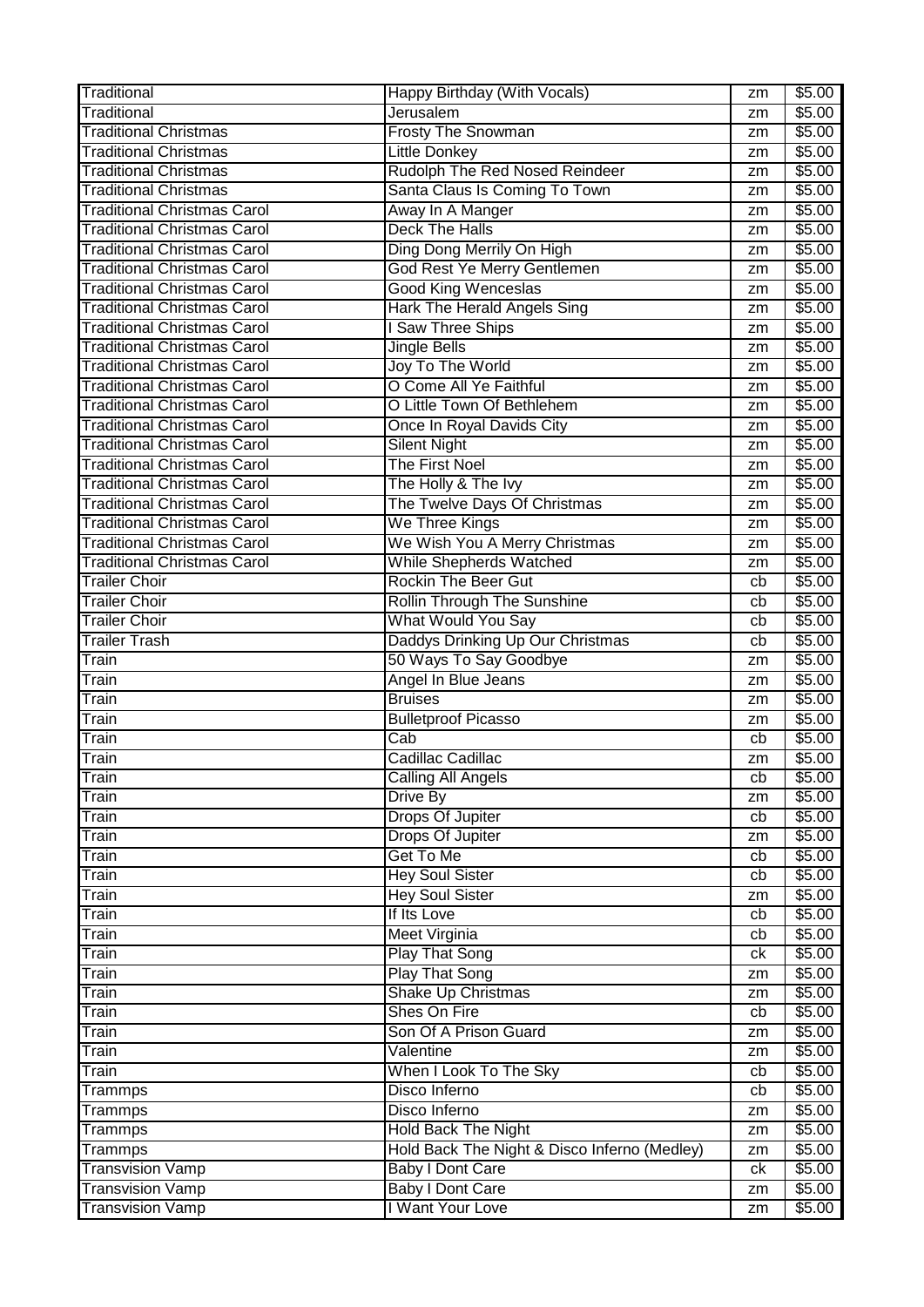| Trapt                           | Headstrong                                | cb | \$5.00 |
|---------------------------------|-------------------------------------------|----|--------|
| <b>Trashmen</b>                 | <b>Surfin Bird</b>                        | cb | \$5.00 |
| Trashmen                        | <b>Surfin Bird</b>                        | zm | \$5.00 |
| <b>Traveling Wilburys</b>       | End Of The Line                           | zm | \$5.00 |
| <b>Traveling Wilburys</b>       | <b>Handle With Care</b>                   | ck | \$5.00 |
| <b>Traveling Wilburys</b>       | <b>Handle With Care</b>                   | zm | \$5.00 |
| <b>Traveling Wilburys</b>       | Handle With Care & End Of The Line Medley | zm | \$5.00 |
| <b>Traveling Wilburys</b>       | <b>Inside Out</b>                         | zm | \$5.00 |
| <b>Traveling Wilburys</b>       | Shes My Baby                              | zm | \$5.00 |
| <b>Travelling Wilburys</b>      | End Of The Line                           | ck | \$5.00 |
| <b>Travie McCoy</b>             | Well Be Alright                           | cb | \$5.00 |
| Travie McCoy & Bruno Mars       | <b>Billionaire</b>                        | cb | \$5.00 |
| Travie Mccoy & Bruno Mars       | <b>Billionaire</b>                        | zm | \$5.00 |
| Travis                          | A Ghost                                   | zm | \$5.00 |
| Travis                          | <b>Driftwood</b>                          | zm | \$5.00 |
| <b>Travis</b>                   | <b>Flowers In The Window</b>              | zm | \$5.00 |
| <b>Travis</b>                   | $\overline{\mathsf{Sing}}$                | zm | \$5.00 |
| Travis                          | Turn                                      | zm | \$5.00 |
| <b>Travis</b>                   | Why Does It Always Rain On Me             | ck | \$5.00 |
| Travis                          | Why Does It Always Rain On Me             | zm | \$5.00 |
| <b>Travis Collins</b>           | Call Me Crazy                             | сk | \$8.00 |
| <b>Travis Collins</b>           | <b>Just Another Girl</b>                  | сk | \$8.00 |
| <b>Travis Collins</b>           | Rainy Day                                 | сk | \$8.00 |
| Travis Collins & Amber Lawrence | Our Backyard                              | cb | \$8.00 |
| <b>Travis Tritt</b>             | Anymore                                   | cb | \$5.00 |
| <b>Travis Tritt</b>             | <b>Best Of Intentions</b>                 | cb | \$5.00 |
| <b>Travis Tritt</b>             | Between An Old Memory & Me                | cb | \$5.00 |
| <b>Travis Tritt</b>             | <b>Bible Belt</b>                         | cb | \$5.00 |
| <b>Travis Tritt</b>             | Can I Trust You With My Heart             | cb | \$5.00 |
| <b>Travis Tritt</b>             | Christmas In My Hometown                  | cb | \$5.00 |
| <b>Travis Tritt</b>             | <b>Country Aint Country</b>               | cb | \$5.00 |
| <b>Travis Tritt</b>             | <b>Country Club</b>                       | cb | \$5.00 |
| <b>Travis Tritt</b>             | Drift Off To Dream                        | cb | \$5.00 |
| <b>Travis Tritt</b>             | <b>Foolish Pride</b>                      | cb | \$5.00 |
| <b>Travis Tritt</b>             | Help Me Hold On                           | cb | \$5.00 |
| <b>Travis Tritt</b>             | Heres A Quarter (Call Someone Who Cares)  | cb | \$5.00 |
| <b>Travis Tritt</b>             | I See Me                                  | cb | \$5.00 |
| <b>Travis Tritt</b>             | If I Lost You                             | cb | \$5.00 |
| <b>Travis Tritt</b>             | Im Gonna Be Somebody                      | cb | \$5.00 |
| <b>Travis Tritt</b>             | Its A Great Day To Be Alive               | cb | \$5.00 |
| <b>Travis Tritt</b>             | Looking Out For Number One                | cb | \$5.00 |
| <b>Travis Tritt</b>             | Lord Have Mercy On The Working Man        | cb | \$5.00 |
| <b>Travis Tritt</b>             | Love Of A Woman                           | cb | \$5.00 |
| <b>Travis Tritt</b>             | Modern Day Bonnie & Clyde                 | cb | \$5.00 |
| <b>Travis Tritt</b>             | More Than Youll Ever Know                 | cb | \$5.00 |
| <b>Travis Tritt</b>             | Move It On Over                           | cb | \$5.00 |
| <b>Travis Tritt</b>             | No More Looking Over My Shoulder          | cb | \$5.00 |
| <b>Travis Tritt</b>             | Nothing Short Of Dying                    | cb | \$5.00 |
| <b>Travis Tritt</b>             | Put Some Drive In Your Country            | cb | \$5.00 |
| <b>Travis Tritt</b>             | Shes Going Home With Me                   | cb | \$5.00 |
| <b>Travis Tritt</b>             | Sign Of The Times                         | cb | \$5.00 |
| <b>Travis Tritt</b>             | Something Stronger Than Me                | cb | \$5.00 |
| <b>Travis Tritt</b>             | <b>Sometimes She Forgets</b>              | cb | \$5.00 |
| <b>Travis Tritt</b>             | <b>Start The Car</b>                      | cb | \$5.00 |
| <b>Travis Tritt</b>             | Still In Love With You                    | cb | \$5.00 |
| <b>Travis Tritt</b>             | Strong Enough To Be Your Man              | cb | \$5.00 |
| <b>Travis Tritt</b>             | <b>TROUBLE</b>                            | cb | \$5.00 |
| <b>Travis Tritt</b>             | <b>Take It Easy</b>                       | cb | \$5.00 |
|                                 |                                           |    |        |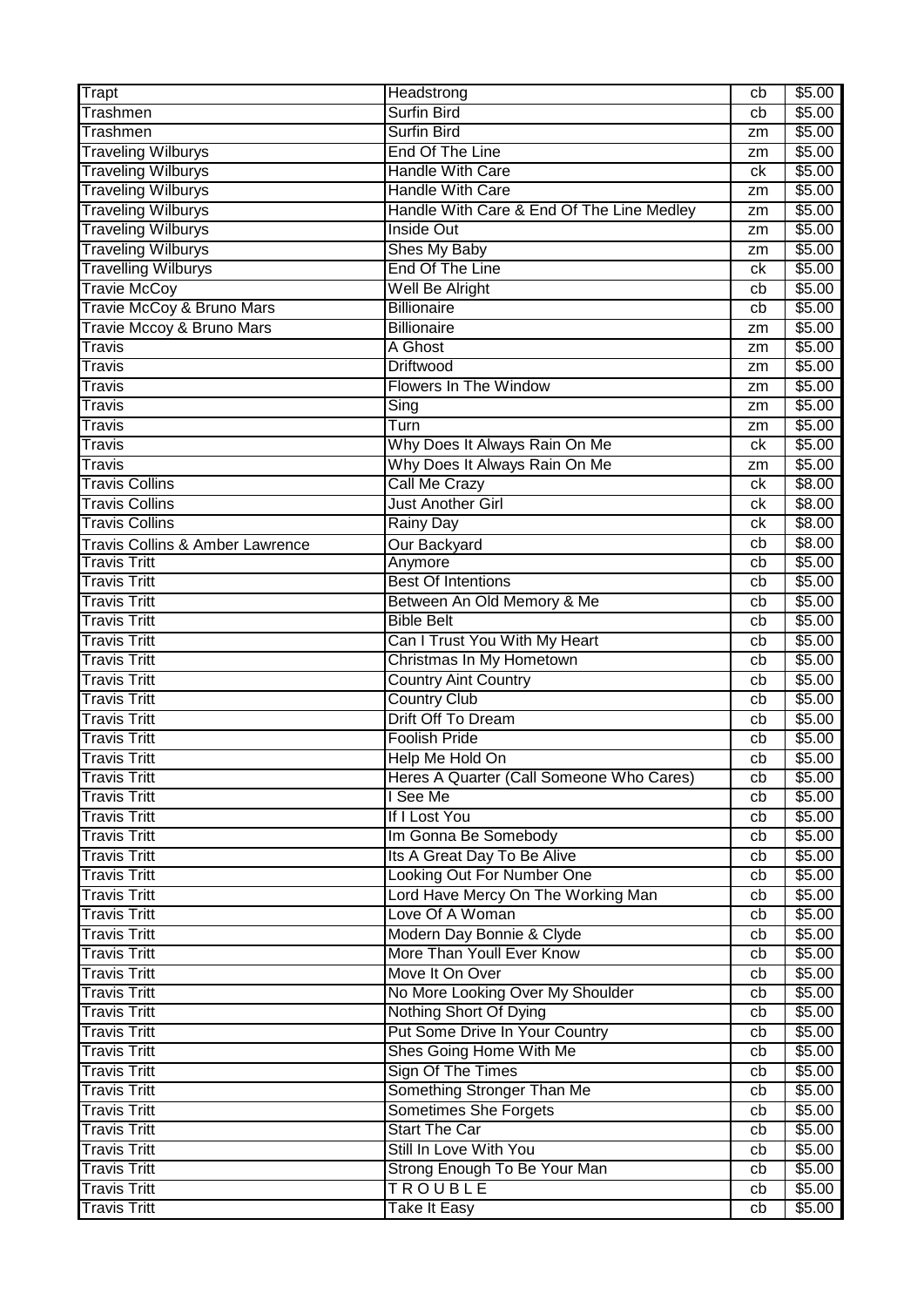| <b>Travis Tritt</b>                      | Tell Me I Was Dreaming                       | cb | \$5.00 |
|------------------------------------------|----------------------------------------------|----|--------|
| <b>Travis Tritt</b>                      | Ten Feet Tall & Bulletproof                  | cb | \$5.00 |
| <b>Travis Tritt</b>                      | The Girls Gone Wild                          | cb | \$5.00 |
| <b>Travis Tritt</b>                      | <b>Where Corn Dont Grow</b>                  | cb | \$5.00 |
| <b>Travis Tritt</b>                      | <b>Worth Every Mile</b>                      | cb | \$5.00 |
| <b>Travis Tritt</b>                      | You Never Take Me Dancing                    | cb | \$5.00 |
| <b>Travis Tritt &amp; Bill Engvall</b>   | Heres Your Sign (Get The Picture)            | cb | \$5.00 |
| Travis Tritt & John Mellencamp           | <b>What Say You</b>                          | cb | \$5.00 |
| <b>Travis Tritt &amp; Lari White</b>     | <b>Helping Me Get Over You</b>               | cb | \$5.00 |
| <b>Travis Tritt &amp; Marty Stuart</b>   | Honky Tonkins What I Do Best                 | cb | \$5.00 |
| <b>Travis Tritt &amp; Marty Stuart</b>   | The Whiskey Ain't Workin                     | cb | \$5.00 |
| <b>Travis Tritt &amp; Patty Loveless</b> | Out Of Control Raging Fire                   | cb | \$5.00 |
| <b>Tremeloes</b>                         | Even The Bad Times Are Good                  | zm | \$5.00 |
| <b>Tremeloes</b>                         | <b>Here Comes My Baby</b>                    | zm | \$5.00 |
| <b>Tremeloes</b>                         | Silence Is Golden                            | cb | \$5.00 |
| <b>Tremeloes</b>                         | Silence Is Golden                            | zm | \$5.00 |
| <b>Trent Summar &amp; New Row Mob</b>    | It Never Rains In Southern California        | cb | \$5.00 |
| <b>Trent Summar &amp; New Row Mob</b>    | <b>New Money</b>                             | cb | \$5.00 |
| Trent Summar & New Row Mob               | Paint Your Name In Purple                    | cb | \$5.00 |
| <b>Trent Tomlinson</b>                   | Angels Like Her                              | cb | \$5.00 |
| <b>Trent Tomlinson</b>                   | <b>Drunker Than Me</b>                       | cb | \$5.00 |
| <b>Trent Tomlinson</b>                   | Henry Cartwrights Prayer & Produce Stand     | cb | \$5.00 |
| <b>Trent Tomlinson</b>                   | Just Might Have Her Radio On                 | cb | \$5.00 |
| <b>Trent Tomlinson</b>                   | One Wing In The Fire                         | cb | \$5.00 |
| <b>Trent Tomlinson</b>                   | Thats How It Still Ought To Be               | cb | \$5.00 |
| <b>Trent Willmon</b>                     | <b>Beer Man</b>                              | cb | \$5.00 |
| <b>Trent Willmon</b>                     | Broken In                                    | cb | \$5.00 |
| <b>Trent Willmon</b>                     | Cold Beer & A Fishin Pole                    | cb | \$5.00 |
| <b>Trent Willmon</b>                     | Dixie Rose Deluxes Honky Tonk Feed Store Gun | cb | \$5.00 |
| <b>Trent Willmon</b>                     | On Again Tonight                             | cb | \$5.00 |
| <b>Trent Willmon</b>                     | So Am I                                      | cb | \$5.00 |
| Trey Songz                               | <b>Need A Girl</b>                           | cb | \$5.00 |
| <b>Trick Pony</b>                        | A Boy Like You                               | cb | \$5.00 |
| <b>Trick Pony</b>                        | Aint Wastin Good Whiskey On You              | cb | \$5.00 |
| <b>Trick Pony</b>                        | If You Think Youve Got Trouble               | cb | \$5.00 |
| <b>Trick Pony</b>                        | Im Not Thinking Straight Anymore             | cb | \$5.00 |
| <b>Trick Pony</b>                        | Its A Heartache                              | cb | \$5.00 |
| <b>Trick Pony</b>                        | Just What I Do                               | cb | \$5.00 |
| <b>Trick Pony</b>                        | On A Mission                                 | cb | \$5.00 |
| <b>Trick Pony</b>                        | On A Night Like This                         | cb | \$5.00 |
| <b>Trick Pony</b>                        | Pour Me                                      | cb | \$5.00 |
| <b>Trick Pony</b>                        | <b>The Bride</b>                             | cb | \$5.00 |
| Trini Triggs                             | Heaven On Earth                              | cb | \$5.00 |
| <b>Trini Triggs</b>                      | Horse To Mexico                              | cb | \$5.00 |
| <b>Trini Triggs</b>                      | <b>Straight Tequila</b>                      | cb | \$5.00 |
| <b>Trini Triggs</b>                      | The Wreckin Crew                             | cb | \$5.00 |
| <b>Trisha Yearwood</b>                   | Believe Me Baby (I Lied)                     | cb | \$5.00 |
| <b>Trisha Yearwood</b>                   | <b>Better Your Heart Than Mine</b>           | cb | \$5.00 |
| <b>Trisha Yearwood</b>                   | Down On My Knees                             | cb | \$5.00 |
| <b>Trisha Yearwood</b>                   | <b>Everybody Knows</b>                       | cb | \$5.00 |
| Trisha Yearwood                          | Georgia Rain                                 | cb | \$5.00 |
| Trisha Yearwood                          | How Do I Live                                | cb | \$5.00 |
| <b>Trisha Yearwood</b>                   | Dont Paint Myself Into Corners               | cb | \$5.00 |
| <b>Trisha Yearwood</b>                   | <b>I</b> Need You                            | cb | \$5.00 |
| <b>Trisha Yearwood</b>                   | Wanna Go Too Far                             | cb | \$5.00 |
| <b>Trisha Yearwood</b>                   | I Wouldve Loved You Anyway                   | cb | \$5.00 |
| <b>Trisha Yearwood</b>                   | III Carry You Home                           | ck | \$5.00 |
| Trisha Yearwood                          | <b>III Still Love You More</b>               | cb | \$5.00 |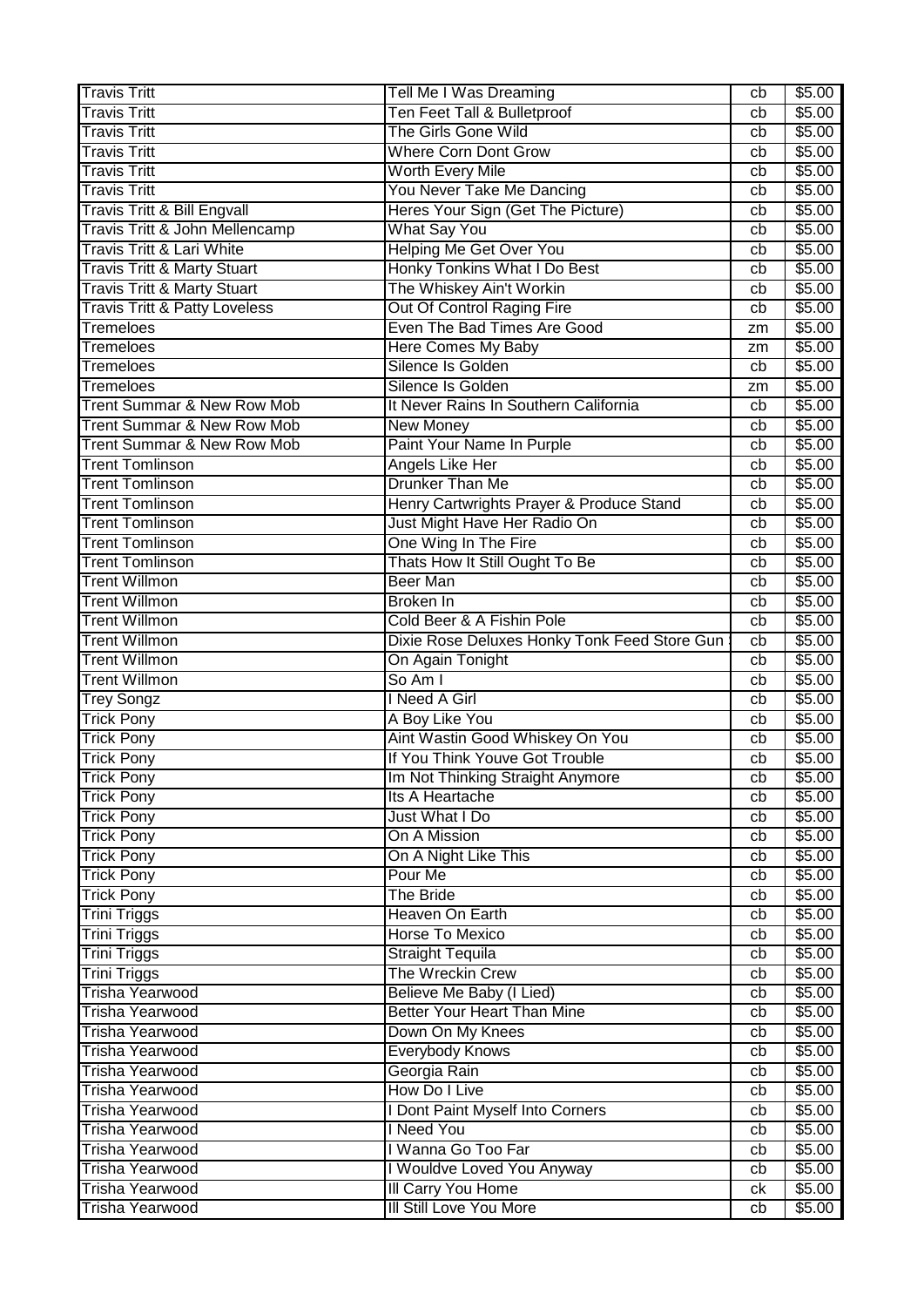| <b>Trisha Yearwood</b>                           | It Wasnt His Child                          | cb | \$5.00           |
|--------------------------------------------------|---------------------------------------------|----|------------------|
| <b>Trisha Yearwood</b>                           | Like We Never Had A Broken Heart            | cb | \$5.00           |
| <b>Trisha Yearwood</b>                           | On A Bus To St Cloud                        | cb | \$5.00           |
| <b>Trisha Yearwood</b>                           | <b>Perfect Love</b>                         | cb | \$5.00           |
| <b>Trisha Yearwood</b>                           | <b>Powerful Thing</b>                       | cb | \$5.00           |
| <b>Trisha Yearwood</b>                           | <b>Real Live Woman</b>                      | cb | \$5.00           |
| Trisha Yearwood                                  | Santa Claus Is Back In Town                 | cb | \$5.00           |
| <b>Trisha Yearwood</b>                           | Shes In Love With The Boy                   | cb | \$5.00           |
| <b>Trisha Yearwood</b>                           | Something So Right                          | cb | \$5.00           |
| <b>Trisha Yearwood</b>                           | Thats What I Like About You                 | cb | \$5.00           |
| <b>Trisha Yearwood</b>                           | The Song Remembers When                     | cb | \$5.00           |
| <b>Trisha Yearwood</b>                           | The Woman Before Me                         | cb | \$5.00           |
| <b>Trisha Yearwood</b>                           | <b>There Goes My Baby</b>                   | cb | \$5.00           |
| <b>Trisha Yearwood</b>                           | They Call It Falling For A Reason           | cb | \$5.00           |
| <b>Trisha Yearwood</b>                           | <b>Thinkin About You</b>                    | cb | \$5.00           |
| <b>Trisha Yearwood</b>                           | This Is Me Youre Talking To                 | cb | \$5.00           |
| <b>Trisha Yearwood</b>                           | <b>Trying To Love You</b>                   | cb | \$5.00           |
| <b>Trisha Yearwood</b>                           | Where Are You Now                           | cb | \$5.00           |
| Trisha Yearwood                                  | <b>Where Your Road Leads</b>                | cb | \$5.00           |
| <b>Trisha Yearwood</b>                           | <b>Wrong Side Of Memphis</b>                | cb | \$5.00           |
| <b>Trisha Yearwood</b>                           | XXXs & OOOs                                 | cb | \$5.00           |
| <b>Trisha Yearwood</b>                           | You Can Sleep While I Drive                 | cb | \$5.00           |
| <b>Trisha Yearwood</b>                           | You Say You Will                            | cb | \$5.00           |
| <b>Trisha Yearwood</b>                           | <b>Youre Where I Belong</b>                 | cb | \$5.00           |
| Trisha Yearwood & Aaron Neville                  | I Fall To Pieces                            | cb | \$5.00           |
| Trisha Yearwood & Don Henley                     | <b>Inside Out</b>                           | cb | \$5.00           |
| Trisha Yearwood & Don Henley                     | Walkaway Joe                                | cb | \$5.00           |
| Trisha Yearwood & Garth Brooks                   | In Anothers Eyes                            | cb | \$5.00           |
| Trisha Yearwood & Garth Brooks                   | Love Will Always Win                        | cb | \$5.00           |
|                                                  |                                             |    |                  |
| Trisha Yearwood & Garth Brooks                   |                                             | cb |                  |
| Trisha Yearwood & Garth Brooks                   | Squeeze Me In<br>Wild As The Wind           | cb | \$5.00<br>\$5.00 |
| Trisha Yearwood & Josh Turner                    | Another Try                                 | cb | \$5.00           |
|                                                  | Any Way That You Want Me                    | zm | \$5.00           |
| Troggs                                           |                                             | zm | \$5.00           |
| Troggs                                           | I Cant Control Myself<br>Love Is All Around | zm | \$5.00           |
| <b>Troggs</b>                                    |                                             | cb |                  |
| Troggs                                           | <b>Wild Thing</b>                           | ck | \$5.00<br>\$5.00 |
| Troggs                                           | <b>Wild Thing</b>                           | zm | \$5.00           |
| <b>Troggs</b>                                    | <b>Wild Thing</b><br>With A Girl Like You   | zm | \$5.00           |
| <b>Troggs</b><br><b>Troy Cassar Daley</b>        | <b>Back On Country</b>                      | ck | \$8.00           |
| <b>Troy Cassar Daley</b>                         | <b>Things I Carry Around</b>                | ck | \$8.00           |
| <b>Troy Cassar Daly</b>                          | Ladies In My Life                           | ck | \$8.00           |
| <b>Troy Cassar Daly</b>                          | They Dont Make Them Like That Any More      | ck | \$8.00           |
| <b>Troy Olson</b>                                | <b>Good Hands</b>                           | cb | \$5.00           |
| <b>Troy Olson</b>                                | <b>Summer Thing</b>                         | cb | \$5.00           |
|                                                  | My My My                                    | ck | \$5.00           |
| <b>Troye Sivan</b><br>Troye Sivan & Alessia Cara | Wild                                        | ck | \$5.00           |
| Truth                                            | Keeper Of My Heart                          | cb | \$5.00           |
| <b>Tubeway Army</b>                              | <b>Are Friends Electric</b>                 | zm | \$5.00           |
| Tulisa                                           | Young                                       | zm | \$5.00           |
| <b>Tune Weavers</b>                              | Happy Happy Birthday Baby                   | cb | \$5.00           |
| <b>Turin Brakes</b>                              | <b>Pain Killer</b>                          | zm | \$5.00           |
| <b>Turtles</b>                                   | Elenore                                     | zm | \$5.00           |
| <b>Turtles</b>                                   | <b>Happy Together</b>                       | cb | \$5.00           |
| <b>Turtles</b>                                   | <b>Happy Together</b>                       | zm | \$5.00           |
| <b>Turtles</b>                                   | Shed Rather Be With Me                      | zm | \$5.00           |
| <b>TV Theme</b><br><b>TV Theme</b>               | Balamory                                    | zm | \$5.00           |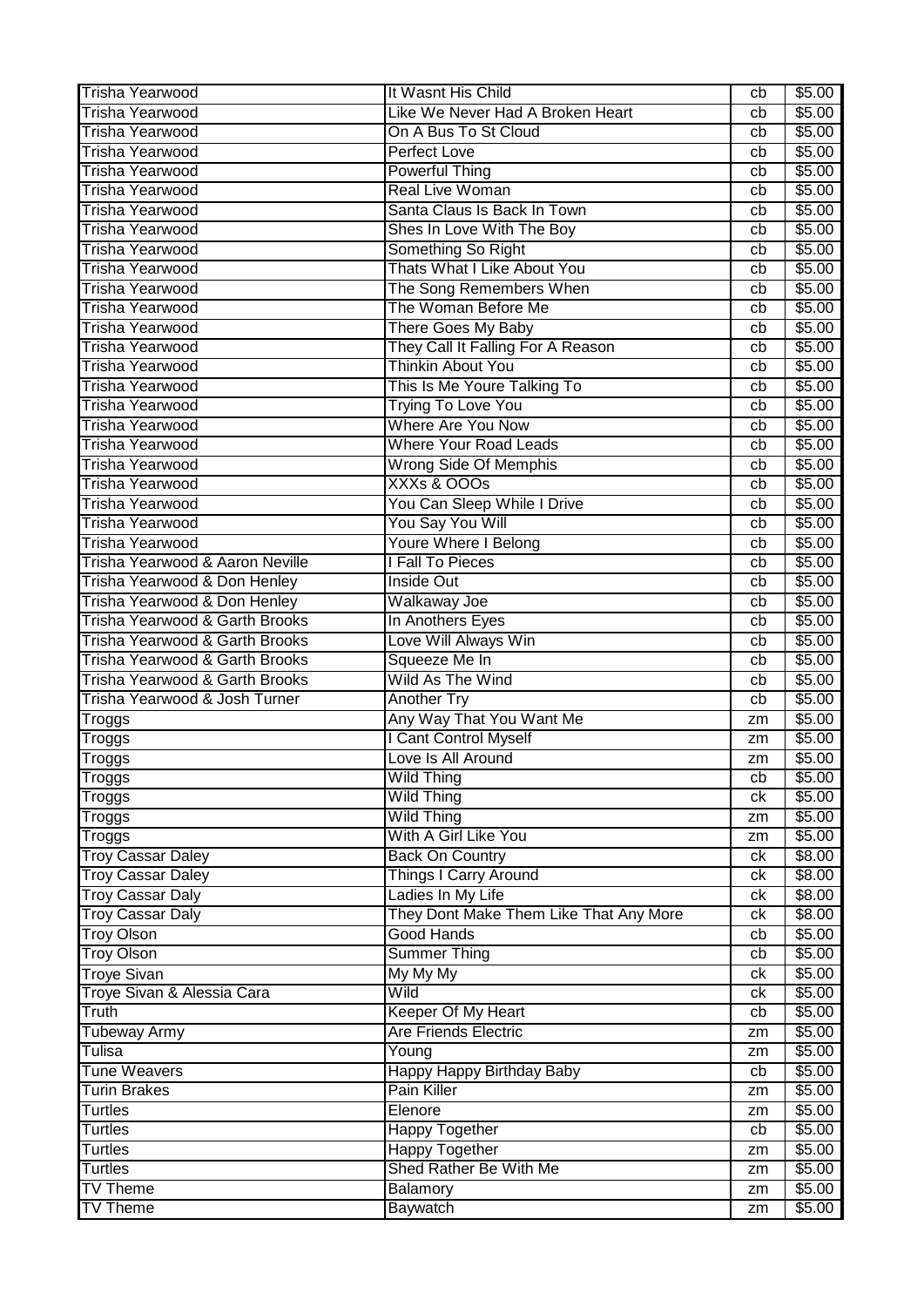| <b>TV Theme</b>          | <b>Bertha</b>                          | zm               | \$5.00 |
|--------------------------|----------------------------------------|------------------|--------|
| <b>TV Theme</b>          | <b>Bread</b>                           | zm               | \$5.00 |
| <b>TV Theme</b>          | Dads Army                              | zm               | \$5.00 |
| <b>TV Theme</b>          | <b>Fireman Sam</b>                     | zm               | \$5.00 |
| <b>TV Theme</b>          | <b>Fraggle Rock</b>                    | zm               | \$5.00 |
| <b>TV Theme</b>          | Hi De Hi (Holiday Rock)                | zm               | \$5.00 |
| <b>TV Theme</b>          | <b>Horrid Henry</b>                    | zm               | \$5.00 |
| <b>TV Theme</b>          | Jimll Fix It                           | zm               | \$5.00 |
| <b>TV Theme</b>          | Max & Paddys Road To Nowhere           | zm               | \$5.00 |
| <b>TV Theme</b>          | <b>Mike The Knight</b>                 | zm               | \$5.00 |
| <b>TV Theme</b>          | Minder                                 | zm               | \$5.00 |
| <b>TV Theme</b>          | Monster High [Duet Version]            |                  | \$5.00 |
| <b>TV Theme</b>          | Monster High [For Solo Female]         | zm               | \$5.00 |
| <b>TV Theme</b>          | One Foot In The Grave                  | zm               |        |
|                          |                                        | zm               | \$5.00 |
| <b>TV Theme</b>          | Only Fools & Horses                    | zm               | \$5.00 |
| <b>TV Theme</b>          | <b>Pokemon Theme</b>                   | zm               | \$5.00 |
| <b>TV Theme</b>          | Postman Pat                            | zm               | \$5.00 |
| <b>TV Theme</b>          | <b>Red Dwarf</b>                       | zm               | \$5.00 |
| <b>TV Theme</b>          | <b>Super Gran</b>                      | zm               | \$5.00 |
| <b>TV Theme</b>          | <b>The Family Ness</b>                 | zm               | \$5.00 |
| <b>TV Theme</b>          | Thomas & Friends (No Backing Vocals)   | zm               | \$5.00 |
| <b>TV Theme</b>          | Thomas & Friends (With Backing Vocals) | zm               | \$5.00 |
| <b>TV Theme</b>          | Topsy & Tim                            | zm               | \$5.00 |
| <b>TV Theme</b>          | <b>Tweenies</b>                        | zm               | \$5.00 |
| <b>TV Theme</b>          | <b>Tweenies [With Lead Vocals]</b>     | zm               | \$5.00 |
| <b>TV Theme</b>          | Tweenies [With No Vocals At All]       | zm               | \$5.00 |
| TV Theme (Hi De Hi)      | <b>Goodnight Campers</b>               | zm               | \$5.00 |
| <b>Twenty One Pilots</b> | Chlorine                               | zm               | \$5.00 |
| <b>Twenty One Pilots</b> | <b>Heathens</b>                        | ck               | \$5.00 |
| <b>Twenty One Pilots</b> | <b>Heathens</b>                        | zm               | \$5.00 |
| <b>Twenty One Pilots</b> | Jumpsuit                               | ck               | \$5.00 |
| <b>Twenty One Pilots</b> | <b>Jumpsuit</b>                        | zm               | \$5.00 |
| <b>Twenty One Pilots</b> | Nico & The Niners                      | ck               | \$5.00 |
| <b>Twenty One Pilots</b> | <b>Ride</b>                            | ck               | \$5.00 |
| <b>Twenty One Pilots</b> | Ride                                   | zm               | \$5.00 |
| <b>Twenty One Pilots</b> | <b>Stressed Out</b>                    | $c_{\mathsf{K}}$ | \$5.00 |
| <b>Twenty One Pilots</b> | <b>Stressed Out</b>                    | zm               | \$5.00 |
| <b>Twenty One Pilots</b> | The Hype                               | zm               | \$5.00 |
| <b>Twila Paris</b>       | A Heart That Knows You                 | cb               | \$5.00 |
| <b>Twila Paris</b>       | We Bow Down                            | cb               | \$5.00 |
| <b>Twilights</b>         | Needle In A Haystack                   | ck               | \$8.00 |
| <b>Twin Atlantic</b>     | <b>The Chaser</b>                      | zm               | \$5.00 |
| <b>Twinkle</b>           | Terry                                  | zm               | \$5.00 |
| <b>Twisted Sister</b>    | Were Not Gonna Take It                 | ck               | \$5.00 |
| <b>Ty England</b>        | All Of The Above                       | cb               | \$5.00 |
| <b>Ty England</b>        | <b>Irresistible You</b>                | cb               | \$5.00 |
| Ty England               | <b>Redneck Son</b>                     | cb               | \$5.00 |
| <b>Ty England</b>        | Shouldve Asked Her Faster              | cb               | \$5.00 |
| <b>Ty England</b>        | <b>Too Many Highways</b>               | cb               | \$5.00 |
| Ty Herndon               | A Few Short Years                      | cb               | \$5.00 |
| Ty Herndon               | A Love Like That                       | cb               | \$5.00 |
| Ty Herndon               | A Man Holdin On                        | cb               | \$5.00 |
| Ty Herndon               | <b>Heathers Wall</b>                   | cb               | \$5.00 |
| Ty Herndon               | I Have To Surrender                    | cb               | \$5.00 |
| <b>Ty Herndon</b>        | I Want My Goodbye Back                 | cb               | \$5.00 |
| Ty Herndon               | In Your Face                           | cb               | \$5.00 |
| Ty Herndon               | It Must Be Love                        | cb               | \$5.00 |
| Ty Herndon               | Living In A Moment                     | cb               | \$5.00 |
|                          |                                        |                  |        |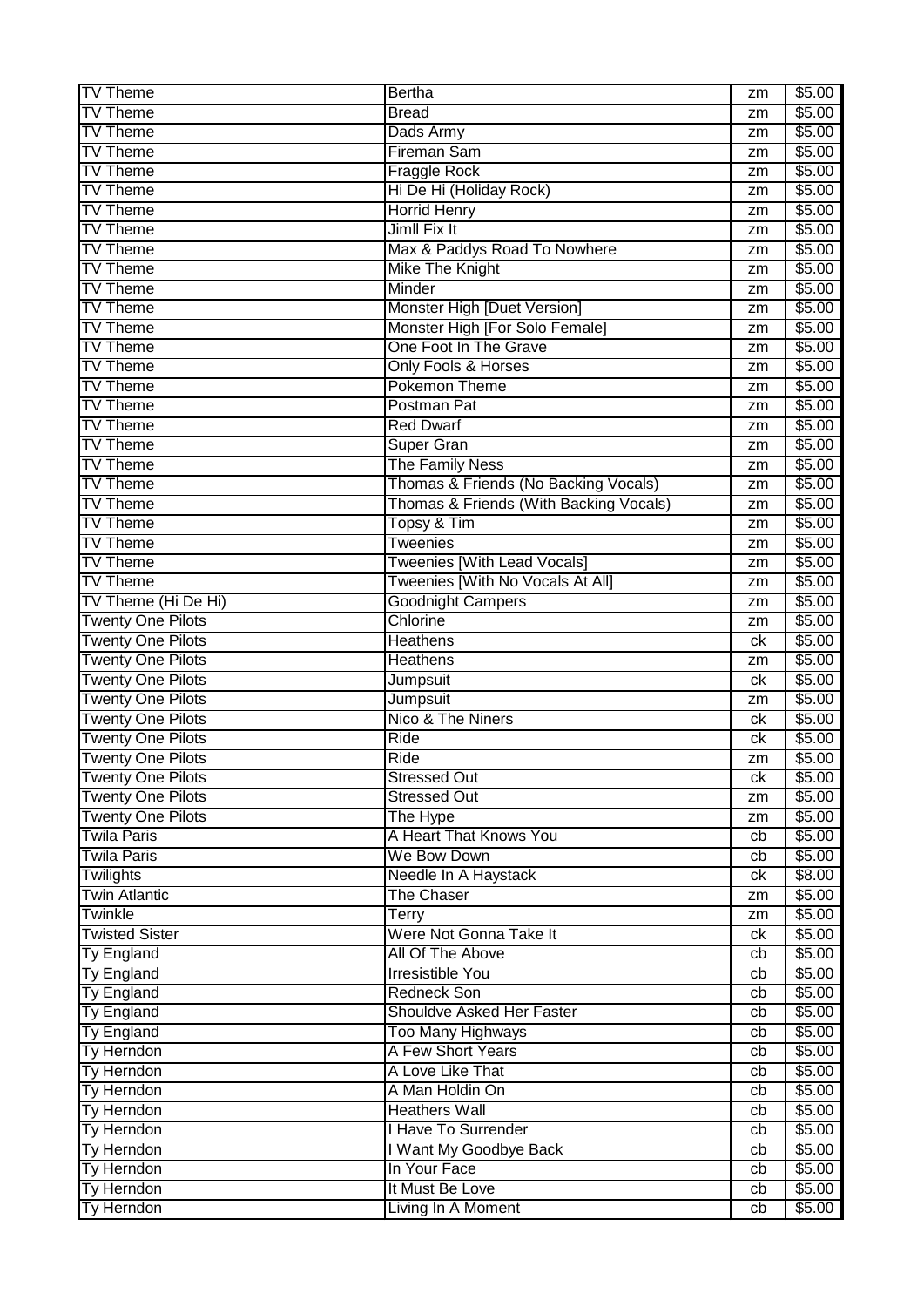| Ty Herndon                | Love Like That                           | cb               | \$5.00 |
|---------------------------|------------------------------------------|------------------|--------|
| Ty Herndon                | Loved Too Much                           | cb               | \$5.00 |
| Ty Herndon                | No Mercy                                 | cb               | \$5.00 |
| Ty Herndon                | She Wants To Be Wanted Again             | cb               | \$5.00 |
| Ty Herndon                | <b>Steam</b>                             | cb               | \$5.00 |
| Ty Herndon                | The Hands Of A Working Man               | cb               | \$5.00 |
| Ty Herndon                | You Can Leave Your Hat On                | cb               | \$5.00 |
| <b>Tyler Dean</b>         | <b>Built For Bluejeans</b>               | cb               | \$5.00 |
| <b>Tyler Dean</b>         | Somebody Who Would Die For You           | cb               | \$5.00 |
| <b>Tyler Dickerson</b>    | <b>Tell Your Sister Im Single</b>        | cb               | \$5.00 |
| <b>Tyler England</b>      | I Drove Her To Dallas                    | cb               | \$5.00 |
| <b>Tyler England</b>      | <b>Id Rather Have Nothing</b>            | cb               | \$5.00 |
| <b>Tymes</b>              | <b>Ms Grace</b>                          | zm               | \$5.00 |
| <b>Tymes</b>              | So Much In Love                          | cb               | \$5.00 |
| <b>Tymes</b>              | <b>You Little Trustmaker</b>             | zm               | \$5.00 |
| <b>Tymes</b>              | You Little Trustmaker (No Chorus BVs)    | zm               | \$5.00 |
| <b>Typically Tropical</b> | <b>Barbados</b>                          | zm               | \$5.00 |
| <b>Tyrese</b>             | How You Gonna Act Like That              | cb               | \$5.00 |
| <b>Tyrone Davis</b>       | Turn Back The Hands Of Time              | cb               | \$5.00 |
| <b>Tyrone Davis</b>       | <b>Turning Point</b>                     | cb               | \$5.00 |
| $\overline{\mathsf{U2}}$  | All Because Of You                       | cb               | \$5.00 |
| U2                        | All I Want Is You                        | ck               | \$5.00 |
| U2                        | All I Want Is You                        | zm               | \$5.00 |
| U <sub>2</sub>            | <b>Angel Of Harlem</b>                   | cb               | \$5.00 |
| U <sub>2</sub>            | <b>Angel Of Harlem</b>                   | zm               | \$5.00 |
| U2                        | <b>Beautiful Day</b>                     | cb               | \$5.00 |
| U <sub>2</sub>            | <b>Beautiful Day</b>                     | zm               | \$5.00 |
| $\overline{U2}$           | <b>Desire</b>                            | cb               | \$5.00 |
| U <sub>2</sub>            | <b>Desire</b>                            | zm               | \$5.00 |
| $\overline{U2}$           | <b>Electrical Storm</b>                  | cb               | \$5.00 |
| U <sub>2</sub>            | Hold Me Thrill Me Kiss Me Kill Me        | ck               | \$5.00 |
| U <sub>2</sub>            | Hold Me Thrill Me Kiss Me Kill Me        | zm               | \$5.00 |
| $\overline{\mathsf{U2}}$  | I Still Havent Found What Im Looking For | cb               | \$5.00 |
| $\overline{U2}$           | I Still Havent Found What Im Looking For | zm               | \$5.00 |
| $\overline{U2}$           | <b>Mysterious Ways</b>                   | ck               | \$5.00 |
| U <sub>2</sub>            | <b>New Years Day</b>                     | $c_{\mathsf{K}}$ | \$5.00 |
| U <sub>2</sub>            | <b>New Years Day</b>                     | zm               | \$5.00 |
| U <sub>2</sub>            | One                                      | ck               | \$5.00 |
| U <sub>2</sub>            | One                                      | zm               | \$5.00 |
| $\overline{U2}$           | One Tree Hill                            | nz               | \$5.00 |
| $\overline{U2}$           | Pride (In The Name Of Love)              | ck               | \$5.00 |
| U <sub>2</sub>            | Pride (In The Name Of Love)              | zm               | \$5.00 |
| $\overline{U2}$           | Sometimes You Cant Make It On Your Own   | cb               | \$5.00 |
| $\overline{U}$            | Stuck In A Moment You Cant Get Out Of    | cb               | \$5.00 |
| U <sub>2</sub>            | <b>Sunday Bloody Sunday</b>              | ck               | \$5.00 |
| $\overline{U2}$           | <b>Sunday Bloody Sunday</b>              | zm               | \$5.00 |
| $\overline{U}$            | The Fly                                  | сk               | \$5.00 |
| $\overline{U2}$           | The Miracle (Of Joey Ramone)             | zm               | \$5.00 |
| $\overline{U}$            | The Saints Are Coming (with Greenday)    | ck               | \$5.00 |
| U <sub>2</sub>            | The Sweetest Thing                       | cb               | \$5.00 |
| $\overline{U2}$           | The Sweetest Thing                       | zm               | \$5.00 |
| U <sub>2</sub>            | The Unforgettable Fire                   | zm               | \$5.00 |
| $\overline{U2}$           | Vertigo                                  | cb               | \$5.00 |
| U2                        | Vertigo                                  | zm               | \$5.00 |
| U <sub>2</sub>            | Walk On                                  | cb               | \$5.00 |
| U <sub>2</sub>            | Where The Streets Have No Name           | cb               | \$5.00 |
| $\overline{U}$            | Where The Streets Have No Name           | zm               | \$5.00 |
| $\overline{U2}$           | With Or Without You                      | cb               | \$5.00 |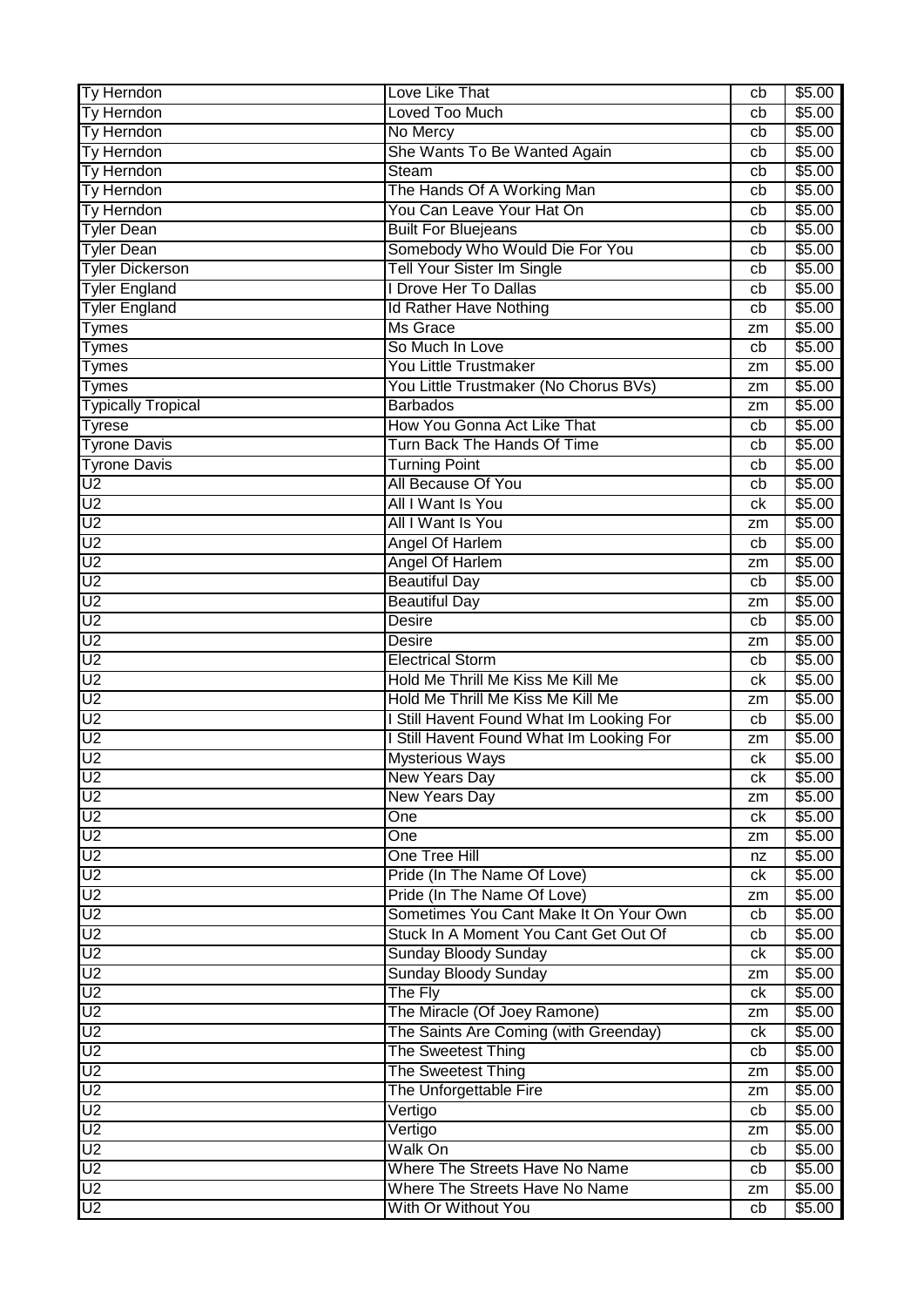| U <sub>2</sub>                   | With Or Without You                           | zm | \$5.00 |
|----------------------------------|-----------------------------------------------|----|--------|
| U <sub>2</sub>                   | Youre The Best Thing About Me                 | сk | \$5.00 |
| $\overline{U}$                   | Youre The Best Thing About Me                 | zm | \$5.00 |
| <b>UB40</b>                      | Blue Eyes Crying In The Rain                  | zm | \$5.00 |
| <b>UB40</b>                      | <b>Bring Me Your Cup</b>                      | zm | \$5.00 |
| <b>UB40</b>                      | Cherry Oh Baby                                | zm | \$5.00 |
| <b>UB40</b>                      | <b>Come Back Darling</b>                      | zm | \$5.00 |
| <b>UB40</b>                      | Dont Break My Heart                           | zm | \$5.00 |
| <b>UB40</b>                      | Groovin                                       | zm | \$5.00 |
| <b>UB40</b>                      | Here I Am (Come & Take Me)                    | ck | \$5.00 |
| <b>UB40</b>                      | Here I Am (Come & Take Me)                    | zm | \$5.00 |
| <b>UB40</b>                      | <b>Higher Ground</b>                          | zm | \$5.00 |
| <b>UB40</b>                      | <b>Homely Girl</b>                            | zm | \$5.00 |
| <b>UB40</b>                      | I Cant Help Falling In Love With You          | cb | \$5.00 |
| <b>UB40</b>                      | I Cant Help Falling In Love With You          | zm | \$5.00 |
| <b>UB40</b>                      | Impossible Love                               | zm | \$5.00 |
| <b>UB40</b>                      | <b>Kingston Town</b>                          | ck | \$5.00 |
| <b>UB40</b>                      | <b>Kingston Town</b>                          | zm | \$5.00 |
| <b>UB40</b>                      | Kiss & Say Goodbye                            | nz | \$5.00 |
| <b>UB40</b>                      | <b>Many Rivers To Cross</b>                   | сk | \$5.00 |
| <b>UB40</b>                      | <b>Many Rivers To Cross</b>                   | zm | \$5.00 |
| <b>UB40</b>                      | <b>Maybe Tomorrow</b>                         | zm | \$5.00 |
| <b>UB40</b>                      | One In Ten                                    | ck | \$5.00 |
| <b>UB40</b>                      | One In Ten                                    | zm | \$5.00 |
| <b>UB40</b>                      | Rat In Mi Kitchen                             | ck | \$5.00 |
| <b>UB40</b>                      | Rat In Mi Kitchen                             | zm | \$5.00 |
| <b>UB40</b>                      | <b>Red Red Wine</b>                           | cb | \$5.00 |
| <b>UB40</b>                      | <b>Red Red Wine</b>                           | zm | \$5.00 |
| <b>UB40</b>                      | <b>Sweet Sensation</b>                        | nz | \$5.00 |
| <b>UB40</b>                      | The Way You Do The Things You Do              | zm | \$5.00 |
| <b>UB40</b>                      | <b>UB40 Medley</b>                            | zm | \$5.00 |
| UB40 & Chrissie Hynde            | <b>Breakfast In Bed</b>                       | ck | \$5.00 |
| <b>UB40 &amp; Chrissie Hynde</b> | I Got You Babe                                | ck | \$5.00 |
| <b>UB40 &amp; Chrissie Hynde</b> | I Got You Babe                                | zm | \$5.00 |
| <b>UB40 &amp; Robert Palmer</b>  | III Be Your Baby Tonight                      | ck | \$5.00 |
| Ugly Kid Joe                     | Cats In The Candle                            | zm | \$5.00 |
| <b>Ugly Kid Joe</b>              | <b>Everything About You</b>                   | ck | \$5.00 |
| <b>Ugly Kid Joe</b>              | <b>Everything About You</b>                   | zm | \$5.00 |
| <b>Ultra Nate</b>                | Free                                          | zm | \$5.00 |
| <b>Ultravox</b>                  | Dancing With Tears In My Eyes                 | zm | \$5.00 |
| <b>Ultravox</b>                  | Vienna                                        | zm | \$5.00 |
| Ultravox                         | Vienna & Dancing With Tears In My Eyes Medley | zm | \$5.00 |
| <b>Uncanny X Men</b>             | 50 Years                                      | ck | \$8.00 |
| Uncanny X Men                    | <b>Everybody Wants to Work</b>                | ck | \$8.00 |
| <b>Uncle Kracker</b>             | <b>Follow Me</b>                              | cb | \$5.00 |
| <b>Uncle Kracker</b>             | <b>Follow Me</b>                              | zm | \$5.00 |
| <b>Uncle Kracker</b>             | In A Little While                             | cb | \$5.00 |
| <b>Uncle Kracker</b>             | Smile                                         | cb | \$5.00 |
| Uncle Kracker & Kenny Chesney    | When The Sun Goes Down                        | cb | \$5.00 |
| Uncle Kracker & Kid Rock         | Good To Be Me                                 | cb | \$5.00 |
| Underdogs                        | Sittin In The Rain                            | nz | \$5.00 |
| <b>Undertones</b>                | Its Going To Happen                           | zm | \$5.00 |
| <b>Undertones</b>                | My Perfect Cousin                             | zm | \$5.00 |
| <b>Undertones</b>                | <b>Teenage Kicks</b>                          | zm | \$5.00 |
| Undertones                       | <b>Wednesday Week</b>                         | zm | \$5.00 |
| <b>Underworld</b>                | <b>Born Slippy</b>                            | zm | \$5.00 |
| <b>Underworld</b>                | <b>Underneath The Radar</b>                   | ck | \$5.00 |
| <b>Undisputed Truth</b>          | <b>Smiling Faces Sometimes</b>                | cb | \$5.00 |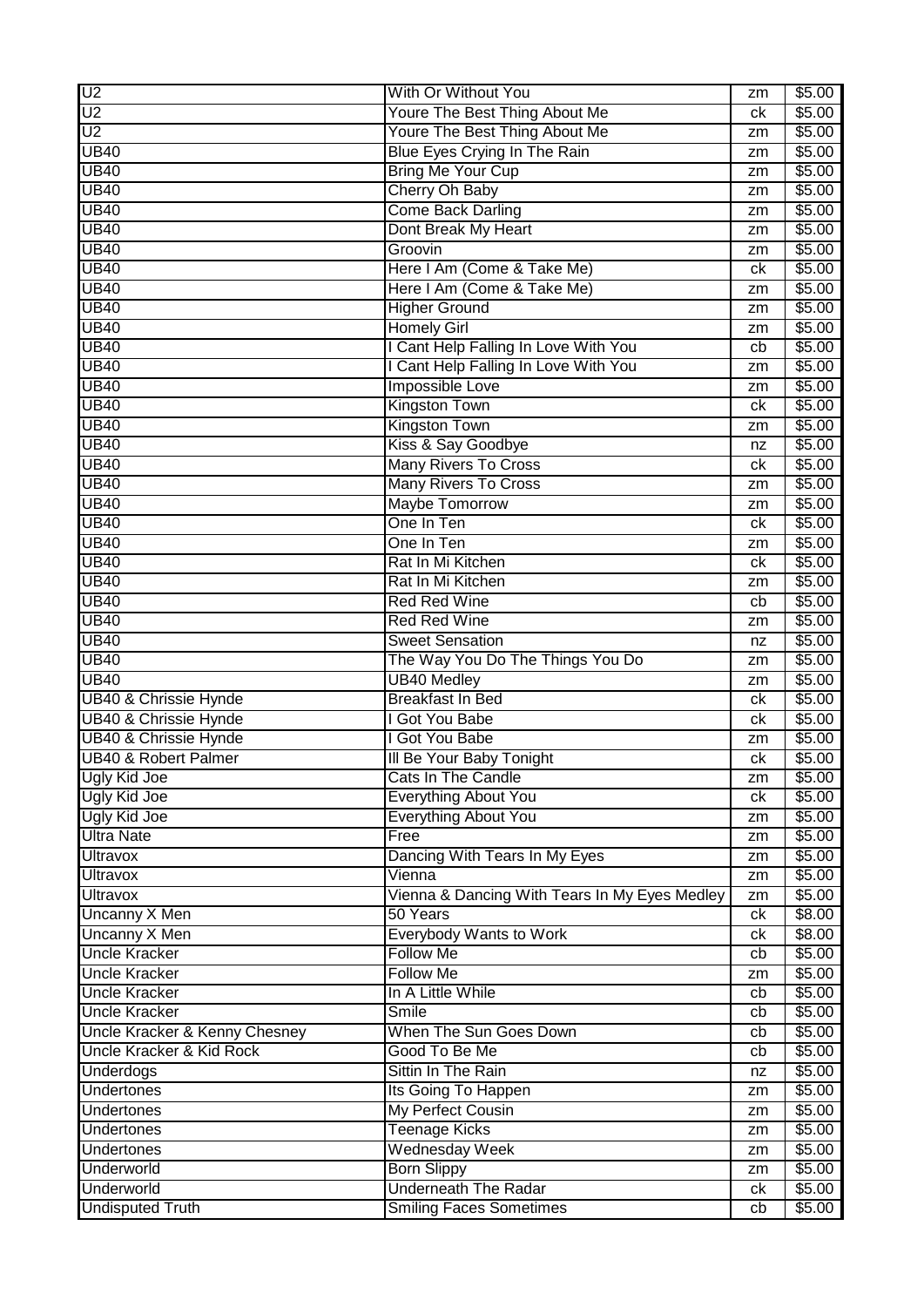| Union J                        | <b>Beautiful Life</b>          | zm       | \$5.00 |
|--------------------------------|--------------------------------|----------|--------|
| Union J                        | <b>Carry You</b>               | zm       | \$5.00 |
| Union J                        | Loving You Is Easy             | zm       | \$5.00 |
| Union J                        | You Got It All                 | zm       | \$5.00 |
| Unit Four Plus Two             | Concrete & Clay                | zm       | \$5.00 |
| <b>United Kingdolls</b>        | UK Hun                         | zm       | \$5.00 |
| <b>Uriah Heep</b>              | <b>Easy Livin</b>              | cb       | \$5.00 |
| <b>USA</b> for Africa          | We Are The World               | cb       | \$5.00 |
| <b>USA For Africa</b>          | We Are The World               | zm       | \$5.00 |
| <b>Usher</b>                   | <b>Burn</b>                    | cb       | \$5.00 |
| <b>Usher</b>                   | <b>Burn</b>                    | zm       | \$5.00 |
| <b>Usher</b>                   | Can U Help Me                  | cb       | \$5.00 |
| <b>Usher</b>                   | Caught Up                      | cb       | \$5.00 |
| <b>Usher</b>                   | <b>Coming For Christmas</b>    |          | \$5.00 |
| <b>Usher</b>                   | <b>Here I Stand</b>            | cb<br>cb | \$5.00 |
|                                |                                |          |        |
| <b>Usher</b>                   | Lay You Down                   | cb       | \$5.00 |
| <b>Usher</b>                   | More                           | cb       | \$5.00 |
| <b>Usher</b>                   | <b>Moving Mountains</b>        | cb       | \$5.00 |
| Usher                          | My Boo                         | cb       | \$5.00 |
| <b>Usher</b>                   | My Way                         | cb       | \$5.00 |
| Usher                          | Nice & Slow                    | cb       | \$5.00 |
| <b>Usher</b>                   | Papers                         | cb       | \$5.00 |
| <b>Usher</b>                   | <b>There Goes My Baby</b>      | cb       | \$5.00 |
| <b>Usher</b>                   | <b>Trading Places</b>          | cb       | \$5.00 |
| <b>Usher</b>                   | <b>U Dont Have To Call</b>     | cb       | \$5.00 |
| <b>Usher</b>                   | <b>U</b> Got It Bad            | cb       | \$5.00 |
| <b>Usher</b>                   | <b>U</b> Got It Bad            | zm       | \$5.00 |
| <b>Usher</b>                   | <b>U</b> Remind Me             | cb       | \$5.00 |
| Usher                          | Yeah                           | cb       | \$5.00 |
| Usher & Alicia Keys            | My Boo                         | cb       | \$5.00 |
| Usher & Alicia Keys            | My Boo                         | zm       | \$5.00 |
| <b>Usher &amp; Brandy</b>      | Who Is She 2 U                 | cb       | \$5.00 |
| Usher & Lil Jon & Ludacris     | Yeah                           | zm       | \$5.00 |
| Usher & P Diddy                | I Need A Girl                  | cb       | \$5.00 |
| <b>Usher &amp; Pitbull</b>     | DJ Got Us Fallin In Love       | cb       | \$5.00 |
| <b>Usher &amp; Pitbull</b>     | DJ Got Us Falling In Love      | zm       | \$5.00 |
| Usher & Plies                  | Hey Daddy (Daddys Home)        | cb       | \$5.00 |
| Usher & Will I Am              | Omg                            | zm       | \$5.00 |
| Usher & Will I Am              | <b>Whats Your Name</b>         | cb       | \$5.00 |
| <b>Usher &amp; Young Jeezy</b> | Love In This Club              | cb       | \$5.00 |
| Vaccines                       | If You Wanna                   | zm       | \$5.00 |
| Valerie De La Cruz             | Thats Why I Like Your Love     | cb       | \$5.00 |
| <b>Valerie Smith</b>           | <b>Red Clay Halo</b>           | cb       | \$5.00 |
| Vampire Weekend                | A Punk                         | zm       | \$5.00 |
| Vampire Weekend                | <b>This Life</b>               | zm       | \$5.00 |
| Vamps                          | Can We Dance                   | zm       | \$5.00 |
| Vamps                          | <b>Last Night</b>              | zm       | \$5.00 |
| Vamps                          | Oh Cecilia (Breaking My Heart) | zm       | \$5.00 |
| Vamps                          | <b>Wake Up</b>                 | zm       | \$5.00 |
| $\overline{\mathsf{V}}$ amps   | <b>Wild Heart</b>              | zm       | \$5.00 |
| Vamps & Demi Lovato            | Somebody To You                |          | \$5.00 |
| Van Halen                      | <b>Cant Stop Loving You</b>    | zm<br>cb | \$5.00 |
| Van Halen                      | <b>Dreams</b>                  |          | \$5.00 |
|                                | <b>Give To Live</b>            | cb       |        |
| Van Halen                      |                                | cb       | \$5.00 |
| Van Halen                      | Jump                           | cb       | \$5.00 |
| Van Halen                      | Jump                           | zm       | \$5.00 |
| Van Halen                      | When Its Love                  | cb       | \$5.00 |
| Van Halen                      | Why Cant This Be Love          | cb       | \$5.00 |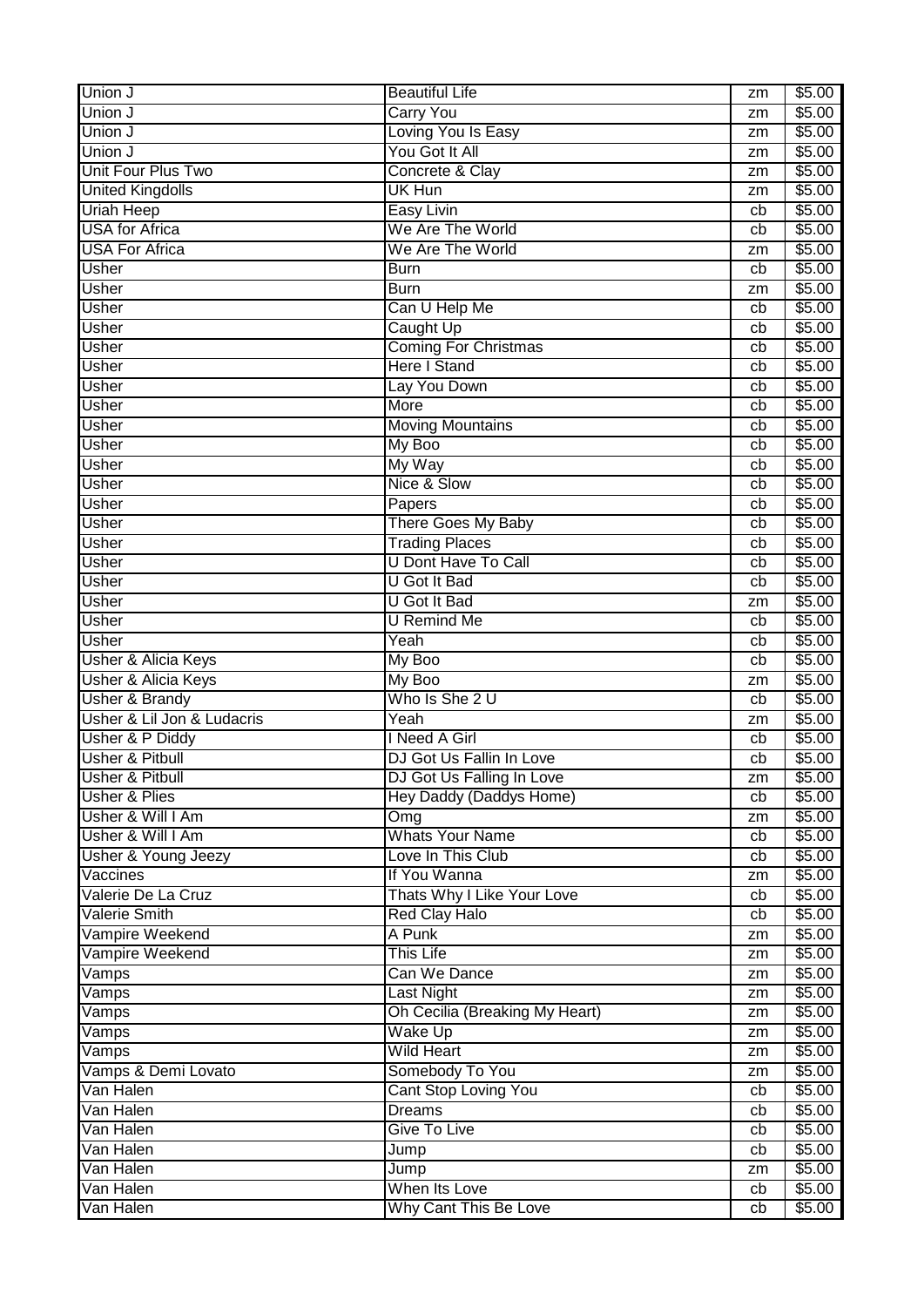| Van Morrison                     | And It Stoned Me                           | zm | \$5.00 |
|----------------------------------|--------------------------------------------|----|--------|
| Van Morrison                     | <b>Bright Side Of The Road</b>             | сk | \$5.00 |
| Van Morrison                     | <b>Brown Eyed Girl</b>                     | cb | \$5.00 |
| Van Morrison                     | <b>Brown Eyed Girl</b>                     | ck | \$5.00 |
| Van Morrison                     | <b>Brown Eyed Girl</b>                     | zm | \$5.00 |
| Van Morrison                     | <b>Crazy Love</b>                          | zm | \$5.00 |
| Van Morrison                     | Have I Told You Lately                     | ck | \$5.00 |
| Van Morrison                     | <b>Have I Told You Lately</b>              | zm | \$5.00 |
| Van Morrison                     | Into The Mystic                            | zm | \$5.00 |
| Van Morrison                     | <b>Keep Me Singing</b>                     | zm | \$5.00 |
| Van Morrison                     | Moondance                                  | ck | \$5.00 |
| Van Morrison                     | Moondance                                  | zm | \$5.00 |
| Van Morrison                     | Someone Like You                           | zm | \$5.00 |
| Van Morrison                     | <b>Steal My Heart Away</b>                 | zm | \$5.00 |
| Van Morrison                     | <b>Sweet Thing</b>                         | zm | \$5.00 |
| Van Morrison                     | <b>These Are The Days</b>                  | zm | \$5.00 |
| Van Morrison                     | <b>Wild Night</b>                          | zm | \$5.00 |
| Van Morrison & Linda Gail Lewis  | You Win Again                              | cb | \$5.00 |
| Van Zandt                        | Goes Down Easy                             | cb | \$5.00 |
| Van Zandt                        | <b>Help Somebody</b>                       | cb | \$5.00 |
| Van Zandt                        | Nobody Gonna Tell Me What To Do            | cb | \$5.00 |
| Van Zandt                        | That Scares Me                             | cb | \$5.00 |
| Van Zandt                        | <b>Things I Miss The Most</b>              | cb | \$5.00 |
| Vance Joy                        | Clarity                                    | ck | \$8.00 |
| Vance Joy                        | Fire & The Flood                           | ck | \$5.00 |
| Vance Joy                        | Lay It On Me                               | ck | \$8.00 |
| Vance Joy                        | <b>Missing Piece</b>                       | ck | \$5.00 |
| Vance Joy                        | Riptide                                    | сk | \$5.00 |
| Vance Joy                        | Riptide                                    | zm | \$5.00 |
| Vance Joy                        | <b>Saturday Sun</b>                        | сk | \$8.00 |
| Vance Joy                        | <b>Were Going Home</b>                     | ck | \$8.00 |
| Vanessa Amerosi                  | <b>Absolutely Everybody</b>                | ck | \$5.00 |
| Vanessa Amerosi                  | <b>Shine</b>                               | сk | \$8.00 |
| Vanessa Amerosi                  | <b>The Power</b>                           | ck | \$8.00 |
| Vanessa Amorosi                  | <b>Absolutely Everybody</b>                | nz | \$5.00 |
| Vanessa Carlton                  | A Thousand Miles                           | cb | \$5.00 |
| Vanessa Carlton                  | A Thousand Miles                           | zm | \$5.00 |
| Vanessa Carlton                  | <b>Ordinary Day</b>                        | cb | \$5.00 |
| Vanessa Carlton                  | <b>Pretty Baby</b>                         | cb | \$5.00 |
| Vanessa Carlton                  | <b>White Houses</b>                        | cb | \$5.00 |
| Vanessa Carlton & Counting Crows | <b>Big Yellow Taxi</b>                     | cb | \$5.00 |
| Vanessa Paradis                  | Joe Le Taxi                                | zm | \$5.00 |
| Vanessa Williams                 | <b>Colors Of The Wind</b>                  | cb | \$5.00 |
| Vanessa Williams                 | Just For Tonight                           | cb | \$5.00 |
| Vanessa Williams                 | Running Back To You                        | cb | \$5.00 |
| Vanessa Williams                 | Save The Best For Last                     | cb | \$5.00 |
| Vanessa Williams                 | Save The Best For Last                     | zm | \$5.00 |
| Vanessa Williams                 | The Sweetest Day                           | cb | \$5.00 |
| Vanessa Williams                 | Where Do We Go From Here                   | cb | \$5.00 |
| Vanilla Fudge                    | You Keep Me Hangin On                      | cb | \$5.00 |
| Vanilla Ice                      | Ice Ice Baby                               | cb | \$5.00 |
| Vanilla Ice                      | Ice Ice Baby                               | zm | \$5.00 |
| <b>Vanity Fare</b>               | Early In The Morning (Re Recorded Version) | zm | \$5.00 |
| <b>Vanity Fare</b>               | <b>Hitchin A Ride</b>                      | cb | \$5.00 |
| <b>Vanity Fare</b>               | <b>Hitchin A Ride</b>                      | zm | \$5.00 |
| Vapors                           | <b>Turning Japanese</b>                    | cb | \$5.00 |
| Vapors                           | <b>Turning Japanese</b>                    | zm | \$5.00 |
| <b>Various Artists</b>           | 60s Medley 1                               | zm | \$5.00 |
|                                  |                                            |    |        |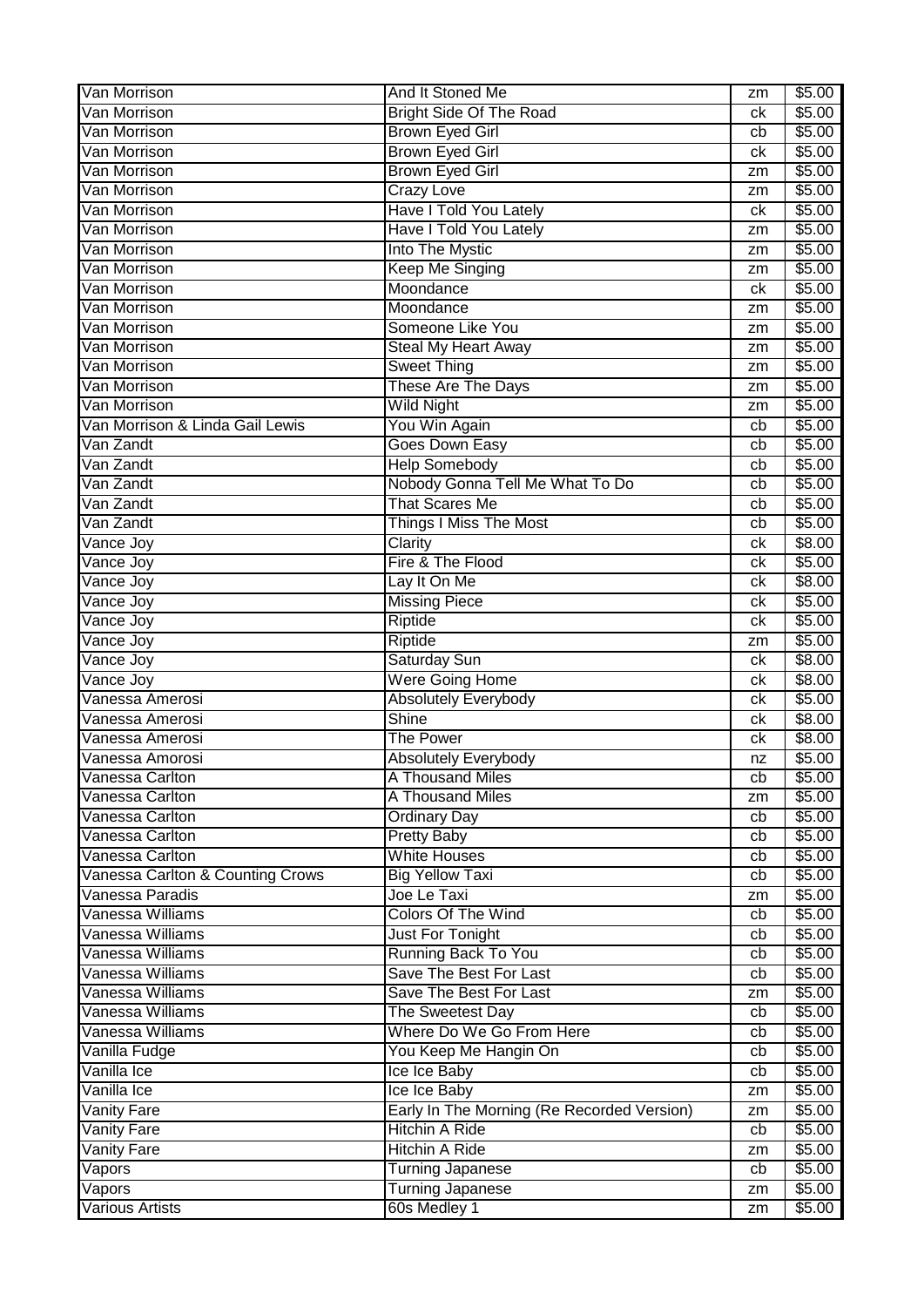| <b>Various Artists</b>           | 60s Medley 2                                       | zm       | \$5.00           |
|----------------------------------|----------------------------------------------------|----------|------------------|
| <b>Various Artists</b>           | 60s Medley 3                                       | zm       | \$5.00           |
| <b>Various Artists</b>           | 60s Medley 4                                       | zm       | \$5.00           |
| <b>Various Artists</b>           | <b>Gentlemen Of Country Medley</b>                 | zm       | \$5.00           |
| <b>Various Artists</b>           | One Heart At A Time                                | cb       | \$5.00           |
| <b>Various Artists</b>           | <b>Perfect Day</b>                                 | zm       | \$5.00           |
| <b>Various Artists</b>           | <b>Thank Abba For The Music</b>                    | zm       | \$5.00           |
| <b>Various Artists</b>           | The Diva Megamix                                   | cb       | \$5.00           |
| <b>Various Artists</b>           | The Irish Medley                                   | zm       | \$5.00           |
| <b>Various Artists</b>           | The Rock & Roll Medley                             | zm       | \$5.00           |
| Various Artists                  | The Seventies Soul Medley                          | zm       | \$5.00           |
| <b>Various Artists</b>           | This Little Light Of Mine (Dance Mix)              | zm       | \$5.00           |
| <b>Various Artists</b>           | Weresummerbama Medley                              | zm       | \$5.00           |
| <b>Various Artists</b>           | <b>Xmas Medley 1</b>                               | zm       | \$5.00           |
| <b>Various Artists</b>           | <b>Xmas Medley 2</b>                               | zm       | \$5.00           |
| Vaughn Monroe & His Orchestra    | Riders In The Sky                                  |          | \$5.00           |
| <b>Velvet Revolver</b>           | <b>Fall To Pieces</b>                              | zm       |                  |
|                                  |                                                    | cb       | \$5.00           |
| Vengaboys                        | Boom Boom Boom Boom                                | zm       | \$5.00           |
| Vengaboys                        | We Like To Party                                   | ck       | \$5.00           |
| Vengaboys                        | We Like To Party (The Vengabus)                    | zm       | \$5.00           |
| Vengaboys                        | Were Going To Ibiza                                | ck       | \$5.00           |
| Vengaboys                        | Were Going To Ibiza (Hitradio Mix)                 | zm       | \$5.00           |
| VEnna                            | Where I Wanna Be                                   | cb       | \$5.00           |
| Vera Blue                        | All The Pretty Girls                               | ck       | \$5.00           |
| Vera Lynn                        | A Nightingale Sang In Berkeley Square              | zm       | \$5.00           |
| Vera Lynn                        | <b>Lili Marlene</b>                                | zm       | \$5.00           |
| Vera Lynn                        | Now Is The Hour                                    | zm       | \$5.00           |
| Vera Lynn                        | <b>War Favourites Medley</b>                       | zm       | \$5.00           |
| Vera Lynn                        | Well Meet Again (With Choir)                       | zm       | \$5.00           |
| Vera Lynn                        | Well Meet Again (Without Choir)                    | zm       | \$5.00           |
| Vera Lynn                        | When The Lights Go On Again                        | zm       | \$5.00           |
| Vera Lynn                        | <b>White Cliffs Of Dover</b>                       | zm       | \$5.00           |
| Vern Gosdin                      | <b>Chiseled In Stone</b>                           | cb       | \$5.00           |
| Vern Gosdin                      | Do You Believe Me Now                              | cb       | \$5.00           |
| Vern Gosdin                      | Dream Of Me                                        | cb       | $\sqrt{$5.00}$   |
| Vern Gosdin                      | I Can Tell By The Way You Dance                    | cb       | \$5.00           |
| Vern Gosdin                      | If Youre Gonna Do Me Wrong (Do It Right)           | cb       | \$5.00           |
| Vern Gosdin                      | Im Still Crazy                                     | cb       | \$5.00           |
| Vern Gosdin                      | Is It Raining At Your House                        | cb       | \$5.00           |
| Vern Gosdin                      | <b>Right In The Wrong Direction</b>                | cb       | \$5.00           |
| Vern Gosdin                      | Set Em Up Joe                                      | cb       | \$5.00           |
| Vern Gosdin                      | <b>Slow Burning Memory</b>                         | cb       | \$5.00           |
| Vern Gosdin                      | That Just About Does It                            | cb       | \$5.00           |
| Vern Gosdin                      | <b>The Garden</b>                                  | cb       | \$5.00           |
| Vern Gosdin                      | <b>Way Down Deep</b>                               | cb       | \$5.00           |
| Vern Gosdin                      | What Would Your Memories Do                        | cb       | \$5.00           |
| Vern Gosdin                      | Who You Gonna Blame It On This Time                | cb       | \$5.00           |
| Veronicas                        | 4Ever                                              | ck       | \$5.00           |
| Veronicas                        | <b>Biting My Tongue</b>                            | ck       | \$8.00           |
| Veronicas                        | Hook Me Up                                         | ck       | \$5.00           |
| Veronicas                        | In My Blood (female duet version)                  | ck       | \$5.00           |
| Veronicas                        | The Only High                                      | ck       | \$5.00           |
| Veronicas                        | <b>Untouched</b>                                   |          | \$5.00           |
| Veronicas                        | You Ruin Me                                        | ck       | \$5.00           |
|                                  |                                                    | ck<br>zm | \$5.00           |
| Veronicas                        |                                                    |          |                  |
|                                  | You Ruin Me                                        |          |                  |
| <b>Vertical Horizon</b>          | <b>Everything You Want</b>                         | cb       | \$5.00           |
| <b>Vertical Horizon</b><br>Verve | <b>Youre A God</b><br><b>Bitter Sweet Symphony</b> | cb<br>ck | \$5.00<br>\$5.00 |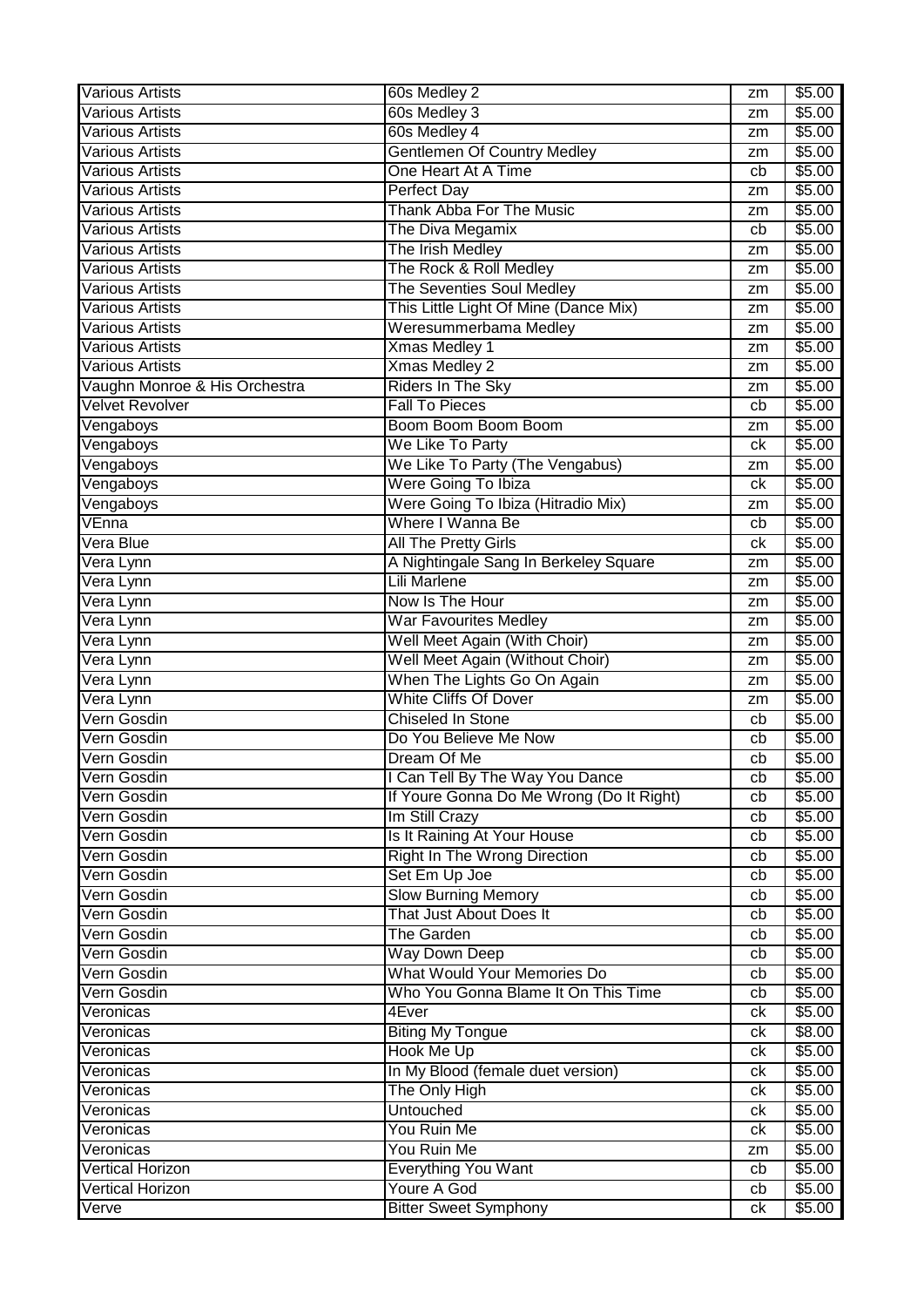| Verve                     | <b>Bitter Sweet Symphony</b>               | zm | \$5.00 |
|---------------------------|--------------------------------------------|----|--------|
| Verve                     | Lucky Man                                  | zm | \$5.00 |
| Verve                     | Sonnet                                     | zm | \$5.00 |
| Verve                     | The Drugs Dont Work                        | zm | \$5.00 |
| Verve                     | The Drugs Dont Work & Lucky Man Medley     | zm | \$5.00 |
| <b>Vic Damone</b>         | On The Street Where You Live               | zm | \$5.00 |
| <b>Vicki Sue Robinson</b> | Turn The Beat Around                       | cb | \$5.00 |
| Vicki Sue Robinson        | Turn The Beat Around                       | zm | \$5.00 |
| <b>Victor Sanz</b>        | <b>Destination Unknown</b>                 | cb | \$5.00 |
| Victoria Wood             | The Ballad Of Barry & Freda (Lets Do It)   | zm | \$5.00 |
| View                      | Same Jeans                                 | zm | \$5.00 |
| Vikki Carr                | It Must Be Him                             | cb | \$5.00 |
| <b>Village People</b>     | In The Navy                                | cb | \$5.00 |
| <b>Village People</b>     | In The Navy                                | zm | \$5.00 |
| <b>Village People</b>     | Macho Man                                  | cb | \$5.00 |
| <b>Village People</b>     | Macho Man                                  | zm | \$5.00 |
| <b>Village People</b>     | <b>Sex Over The Phone</b>                  | zm | \$5.00 |
| <b>Village People</b>     | YMCA                                       | cb | \$5.00 |
| <b>Village People</b>     | <b>YMCA</b>                                | zm | \$5.00 |
| <b>Village People</b>     | YMCA & In The Navy (medley)                | zm | \$5.00 |
| <b>Vince Gill</b>         | A Little More Love                         | cb | \$5.00 |
| <b>Vince Gill</b>         | Dont Come Crying To Me                     | cb | \$5.00 |
| <b>Vince Gill</b>         | Dont Let Our Love Start Slippin Away       | cb | \$5.00 |
| <b>Vince Gill</b>         | <b>Feels Like Love</b>                     | cb | \$5.00 |
| Vince Gill                | Go Rest High On That Mountain              | cb | \$5.00 |
| <b>Vince Gill</b>         | <b>High Lonesome Sound</b>                 | cb | \$5.00 |
| <b>Vince Gill</b>         | <b>How Lonely Looks</b>                    | cb | \$5.00 |
| <b>Vince Gill</b>         | I Cant Tell You Why                        | cb | \$5.00 |
| <b>Vince Gill</b>         | I Still Believe In You                     | cb | \$5.00 |
| <b>Vince Gill</b>         | If You Ever Have Forever In Mind           | cb | \$5.00 |
| <b>Vince Gill</b>         | In These Last Few Days                     | cb | \$5.00 |
| <b>Vince Gill</b>         | <b>Kindly Keep It Country</b>              | cb | \$5.00 |
| <b>Vince Gill</b>         | Liza Jane                                  | cb | \$5.00 |
| Vince Gill                | Look At Us                                 | cb | \$5.00 |
| Vince Gill                | Loving You Makes Me A Better Man           | cb | \$5.00 |
| <b>Vince Gill</b>         | Make Sure We Kiss Goodbye                  | cb | \$5.00 |
| <b>Vince Gill</b>         | <b>Never Knew Lonely</b>                   | cb | \$5.00 |
| <b>Vince Gill</b>         | Next Big Thing                             | cb | \$5.00 |
| Vince Gill                | No Future In The Past                      | cb | \$5.00 |
| <b>Vince Gill</b>         | One Bright Star                            | cb | \$5.00 |
| <b>Vince Gill</b>         | One More Last Chance                       | cb | \$5.00 |
| <b>Vince Gill</b>         | Pocket Full Of Gold                        | cb | \$5.00 |
| <b>Vince Gill</b>         | Pretty Little Adriana                      | cb | \$5.00 |
| <b>Vince Gill</b>         | <b>Pretty Words</b>                        | cb | \$5.00 |
| <b>Vince Gill</b>         | Shoot Straight From Your Heart             | cb | \$5.00 |
| <b>Vince Gill</b>         | Someday                                    | cb | \$5.00 |
| <b>Vince Gill</b>         | Take Your Memory With You                  | cb | \$5.00 |
| <b>Vince Gill</b>         | The Reason Why                             | cb | \$5.00 |
| <b>Vince Gill</b>         | <b>Tryin To Get Over You</b>               | cb | \$5.00 |
| <b>Vince Gill</b>         | <b>What The Cowgirls Do</b>                | cb | \$5.00 |
| <b>Vince Gill</b>         | <b>What You Give Away</b>                  | cb | \$5.00 |
| <b>Vince Gill</b>         | <b>When I Call Your Name</b>               | cb | \$5.00 |
| <b>Vince Gill</b>         | <b>When Love Finds You</b>                 | cb | \$5.00 |
| <b>Vince Gill</b>         | <b>Whenever You Come Around</b>            | cb | \$5.00 |
| <b>Vince Gill</b>         | Which Bridge To Cross Which Bridge To Burn | cb | \$5.00 |
| <b>Vince Gill</b>         | <b>Worlds Apart</b>                        | cb | \$5.00 |
| Vince Gill                | You & You Alone                            | cb | \$5.00 |
| <b>Vince Gill</b>         | You Better Think Twice                     | cb | \$5.00 |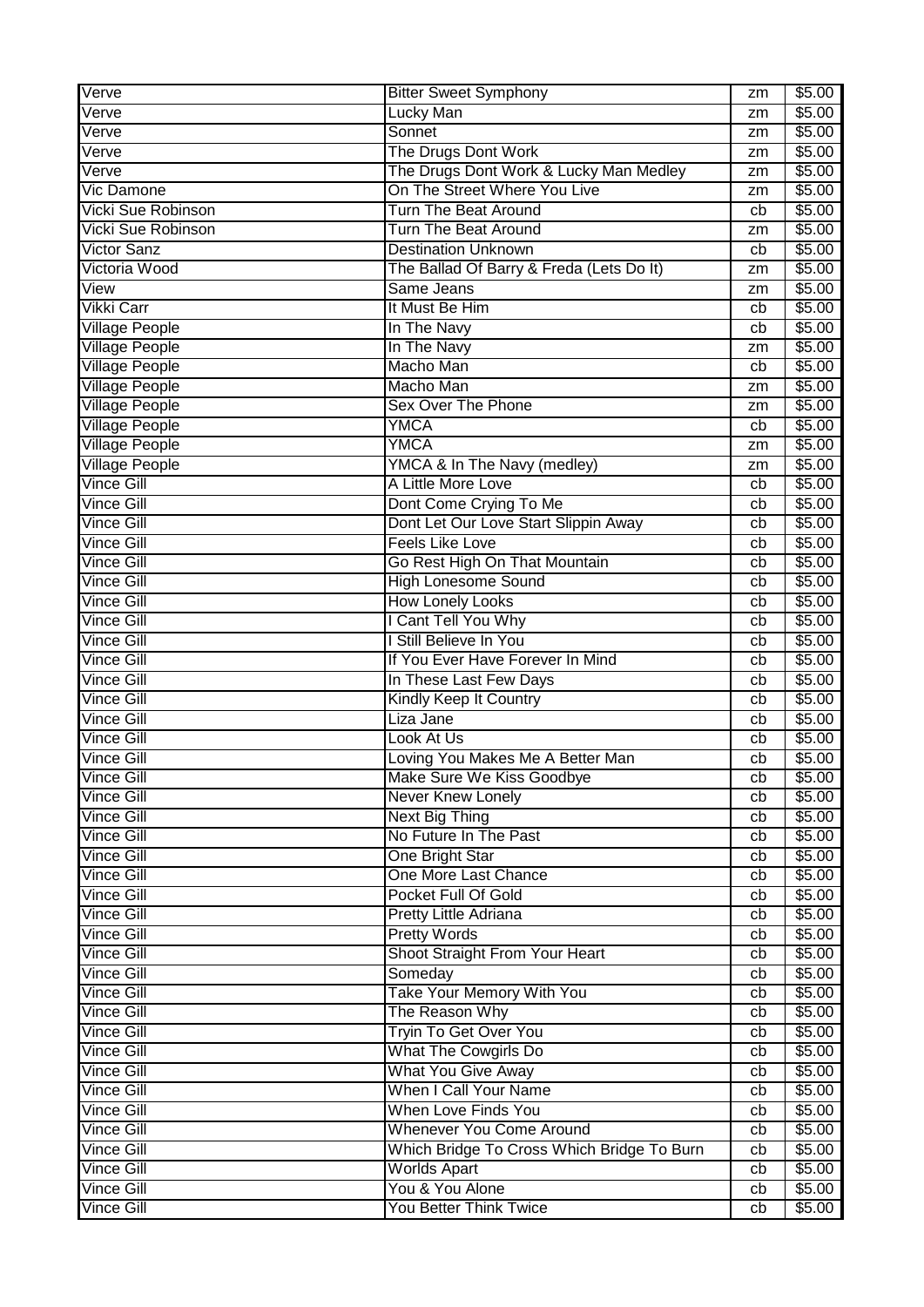| <b>Vince Gill</b>                      | Young Mans Town                          | cb | \$5.00 |
|----------------------------------------|------------------------------------------|----|--------|
| Vince Gill & Barbra Streisand          | If You Ever Leave Me                     | cb | \$5.00 |
| Vince Gill & Dolly Parton              | I Will Always Love You                   | cb | \$5.00 |
| Vince Gill & Jenny Gill                | Let There Be Peace On Earth              | cb | \$5.00 |
| Vince Gill & Mark Chesnutt             | Its Not Over                             | cb | \$5.00 |
| <b>Vince Gill &amp; Patty Loveless</b> | My Kind Of Woman My Kind Of Man          | cb | \$5.00 |
| Vince Gill & Reba McEntire             | Oklahoma Swing                           | cb | \$5.00 |
| Vince Gill & Reba McEntire             | The Heart Wont Lie                       | cb | \$5.00 |
| Viola Wills                            | Gonna Get Along Without You Now          | zm | \$5.00 |
| <b>Violent Femmes</b>                  | <b>Blister In The Sun</b>                | ck | \$5.00 |
| <b>Violent Femmes</b>                  | <b>Blister In The Sun</b>                | zm | \$5.00 |
| $\overline{\mathsf{V}}$ isage          | Fade To Grey                             | zm | \$5.00 |
| Vitamin C                              | Graduation                               | cb | \$5.00 |
| Vitamin C                              | The Itch                                 | cb | \$5.00 |
| Vivian Green                           | <b>Emotional Rollercoaster</b>           | cb | \$5.00 |
| Voice Of The Beehive                   | Dont Call Me Baby                        | zm | \$5.00 |
| Vonda Shepard & Dan Hill               | Cant We Try                              | cb | \$5.00 |
| Wa Wa Nee                              | I Could Make You Love Me                 | ck | \$8.00 |
| Wa Wa Nee                              | Stimulation                              | ck | \$8.00 |
| <b>Wade Hayes</b>                      | Dont Stop                                | cb | \$5.00 |
| <b>Wade Hayes</b>                      | Goodbye Is The Wrong Way To Go           | cb | \$5.00 |
| <b>Wade Hayes</b>                      | How Do You Sleep At Night                | cb | \$5.00 |
| <b>Wade Hayes</b>                      | Im Still Dancing With You                | cb | \$5.00 |
| <b>Wade Hayes</b>                      | Its Over My Head                         | cb | \$5.00 |
| <b>Wade Hayes</b>                      | Old Enough To Know Better                | cb | \$5.00 |
| <b>Wade Hayes</b>                      | On A Good Night                          | cb | \$5.00 |
| <b>Wade Hayes</b>                      | The Day That She Left Tulsa              | cb | \$5.00 |
| <b>Wade Hayes</b>                      | Tore Up From The Floor Up                | cb | \$5.00 |
| <b>Wade Hayes</b>                      | Up North (Down South Back East Out West) | cb | \$5.00 |
| <b>Wade Hayes</b>                      | <b>What I Meant To Say</b>               | cb | \$5.00 |
| <b>Wade Hayes</b>                      | When The Wrong One Loves You Right       | cb | \$5.00 |
| Waifs                                  | Lighthouse                               | ck | \$8.00 |
| Waitress                               | What Baking Can Do                       | zm | \$5.00 |
| <b>Waitress The Musical</b>            | She Used To Be Mine                      | zm | \$5.00 |
| Waitresses                             | <b>Christmas Wrapping</b>                | zm | \$5.00 |
| Walk Off The Earth                     | Rule The World                           | zm | \$5.00 |
| <b>Walk The Moon</b>                   | Shut Up & Dance                          | сk | \$5.00 |
| <b>Walk The Moon</b>                   | Shut Up & Dance                          | zm | \$5.00 |
| <b>Walker Brothers</b>                 | Make It Easy On Yourself                 | ck | \$5.00 |
| <b>Walker Brothers</b>                 | Make It Easy On Yourself                 | zm | \$5.00 |
| <b>Walker Brothers</b>                 | No Regrets                               | ck | \$5.00 |
| <b>Walker Brothers</b>                 | The Sun Aint Gonna Shine Anymore         | ck | \$5.00 |
| <b>Walker Brothers</b>                 | The Sun Aint Gonna Shine Anymore         | zm | \$5.00 |
| <b>Walker Hayes</b>                    | AĀ                                       | ck | \$5.00 |
| <b>Walker Hayes</b>                    | Pants                                    | cb | \$5.00 |
| <b>Walker Hayes</b>                    | <b>Why Wait For Summer</b>               | cb | \$5.00 |
| Walker Hayes & Kesha                   | <b>Fancy Like</b>                        | ck | \$5.00 |
| Wallflowers                            | 6th Avenue Heartache                     | cb | \$5.00 |
| <b>Wallflowers</b>                     | <b>Heroes</b>                            | cb | \$5.00 |
| <b>Wallflowers</b>                     | One Headlight                            | cb | \$5.00 |
| <b>Wallflowers</b>                     | Sleepwalker                              | cb | \$5.00 |
| <b>Wallflowers</b>                     | The Difference                           | cb | \$5.00 |
| <b>Wallflowers</b>                     | <b>Three Marlenas</b>                    | cb | \$5.00 |
| <b>Wallflowers</b>                     | When Youre On Top                        | cb | \$5.00 |
| <b>Walter Brennan</b>                  | <b>Old Rivers</b>                        | cb | \$5.00 |
| Wanda Jackson                          | Lets Have A Party                        | cb | \$5.00 |
| Wanda Jackson                          | Lets Have A Party                        | zm | \$5.00 |
| Wanda Jackson                          | <b>Right Or Wrong</b>                    | cb | \$5.00 |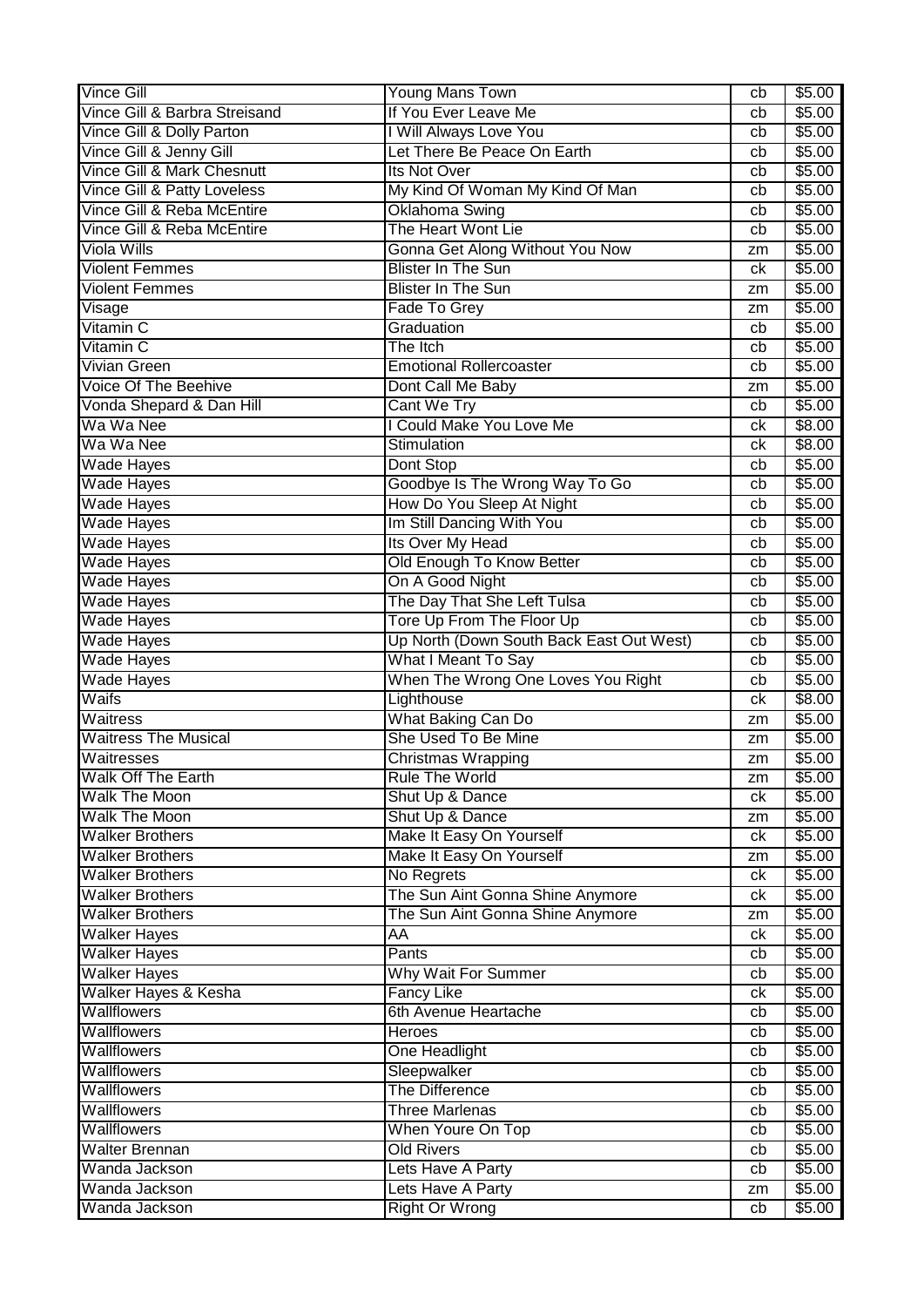| Wanda Jackson                                    | The Window Up Above                          | cb       | \$5.00           |
|--------------------------------------------------|----------------------------------------------|----------|------------------|
| <b>Wang Chung</b>                                | <b>Dance Hall Days</b>                       | сk       | \$5.00           |
| <b>Wang Chung</b>                                | Everybody Have Fun Tonight                   | сk       | \$5.00           |
| Wannadies                                        | You & Me Song                                | zm       | \$5.00           |
| Wanted                                           | <b>All Time Low</b>                          | zm       | \$5.00           |
| Wanted                                           | <b>Chasing The Sun</b>                       | zm       | \$5.00           |
| Wanted                                           | <b>Glad You Came</b>                         | zm       | \$5.00           |
| Wanted                                           | <b>Glow In The Dark</b>                      | zm       | \$5.00           |
| Wanted                                           | <b>Gold Forever</b>                          | zm       | \$5.00           |
| Wanted                                           | <b>Heart Vacancy</b>                         | zm       | \$5.00           |
| Wanted                                           | Lightning                                    | zm       | \$5.00           |
| Wanted                                           | Lose My Mind                                 | zm       | \$5.00           |
| Wanted                                           | Show Me Love (America)                       | zm       | \$5.00           |
| Wanted                                           | <b>Walks Like Rihanna</b>                    | zm       | \$5.00           |
| Wanted                                           | Warzone                                      | zm       | \$5.00           |
| Wanted                                           | We Own The Night                             | zm       | \$5.00           |
| War                                              | <b>Cisco Kid</b>                             | cb       | \$5.00           |
| War                                              | Low Rider                                    | cb       | \$5.00           |
| War                                              | Why Cant We Be Friends                       | cb       | \$5.00           |
| <b>Ward Thomas</b>                               | Carry You Home                               | zm       | \$5.00           |
| <b>Ward Thomas</b>                               | <b>Cartwheels</b>                            | zm       | \$5.00           |
| <b>Ward Thomas</b>                               | <b>Guilty Flowers</b>                        | zm       | \$5.00           |
| Warner Mack                                      | The Bridge Washed Out                        | cb       | \$5.00           |
| Warpaint                                         | <b>Undertow</b>                              | zm       | \$5.00           |
| Warrant                                          | <b>Cherry Pie</b>                            | cb       | \$5.00           |
| Warrant                                          | Heaven                                       | cb       | \$5.00           |
| Warratahs                                        | Cruising On The Interislander                | nz       | \$5.00           |
| <b>Warren Brothers</b>                           | <b>Better Man</b>                            | cb       | \$5.00           |
| <b>Warren Brothers</b>                           | <b>Break The Record</b>                      | cb       | \$5.00           |
|                                                  |                                              |          |                  |
|                                                  |                                              | cb       |                  |
| <b>Warren Brothers</b><br><b>Warren Brothers</b> | Change                                       | cb       | \$5.00           |
|                                                  | Guilty                                       | cb       | \$5.00           |
| <b>Warren Brothers</b>                           | <b>Hey Mr President</b><br>It Aint Me        |          | \$5.00           |
| <b>Warren Brothers</b><br><b>Warren Brothers</b> | Move On                                      | cb<br>cb | \$5.00           |
| <b>Warren Brothers</b>                           | She Wants To Rock                            | cb       | \$5.00           |
|                                                  | <b>Where Does It Hurt</b>                    |          | \$5.00           |
| <b>Warren Brothers</b>                           | Thats The Beat Of A Heart                    | cb<br>cb | \$5.00           |
| Warren Brothers & Sara Evans                     |                                              | zm       | \$5.00           |
| Warren G & Nate Dogg<br>Warren Zevon             | Regulate<br><b>Werewolves Of London</b>      | cb       | \$5.00           |
|                                                  |                                              | zm       | \$5.00           |
| <b>Warren Zevon</b>                              | <b>Werewolves Of London</b>                  | cb       | \$5.00           |
| Was Not Was                                      | <b>Walk The Dinosaur</b>                     | zm       | \$5.00           |
| Was Not Was                                      | <b>Walk The Dinosaur</b>                     |          | \$5.00           |
| Waterboys                                        | <b>Fishermans Blues</b>                      | zm       | \$5.00           |
| Waterboys                                        | The Whole Of The Moon                        | zm       | \$5.00           |
| Wax                                              | <b>Bridge To Your Heart</b>                  | zm       | \$5.00           |
| Wax                                              | <b>Right Between The Eyes</b>                | zm       | \$5.00           |
| <b>Waylon Jennings</b>                           | A Good Hearted Woman                         | cb       | \$5.00           |
| Waylon Jennings                                  | Amanda<br>America                            | cb<br>cb | \$5.00           |
| <b>Waylon Jennings</b>                           |                                              | cb       | \$5.00           |
| Waylon Jennings                                  | Are You Ready For The Country                | cb       | \$5.00           |
| Waylon Jennings                                  | Are You Sure Hank Done It This Way           | cb       | \$5.00           |
| Waylon Jennings                                  | Away In A Manger                             |          | \$5.00           |
| <b>Waylon Jennings</b>                           | Come With Me                                 | cb       | \$5.00           |
| Waylon Jennings                                  | Good OI Boys                                 | zm       | \$5.00           |
| Waylon Jennings                                  | Good OI Boys (Theme From The Dukes Of Hazza  | cb       | \$5.00           |
| <b>Waylon Jennings</b><br>Waylon Jennings        | <b>Honky Tonk Heroes</b><br>Im A Ramblin Man | cb<br>cb | \$5.00<br>\$5.00 |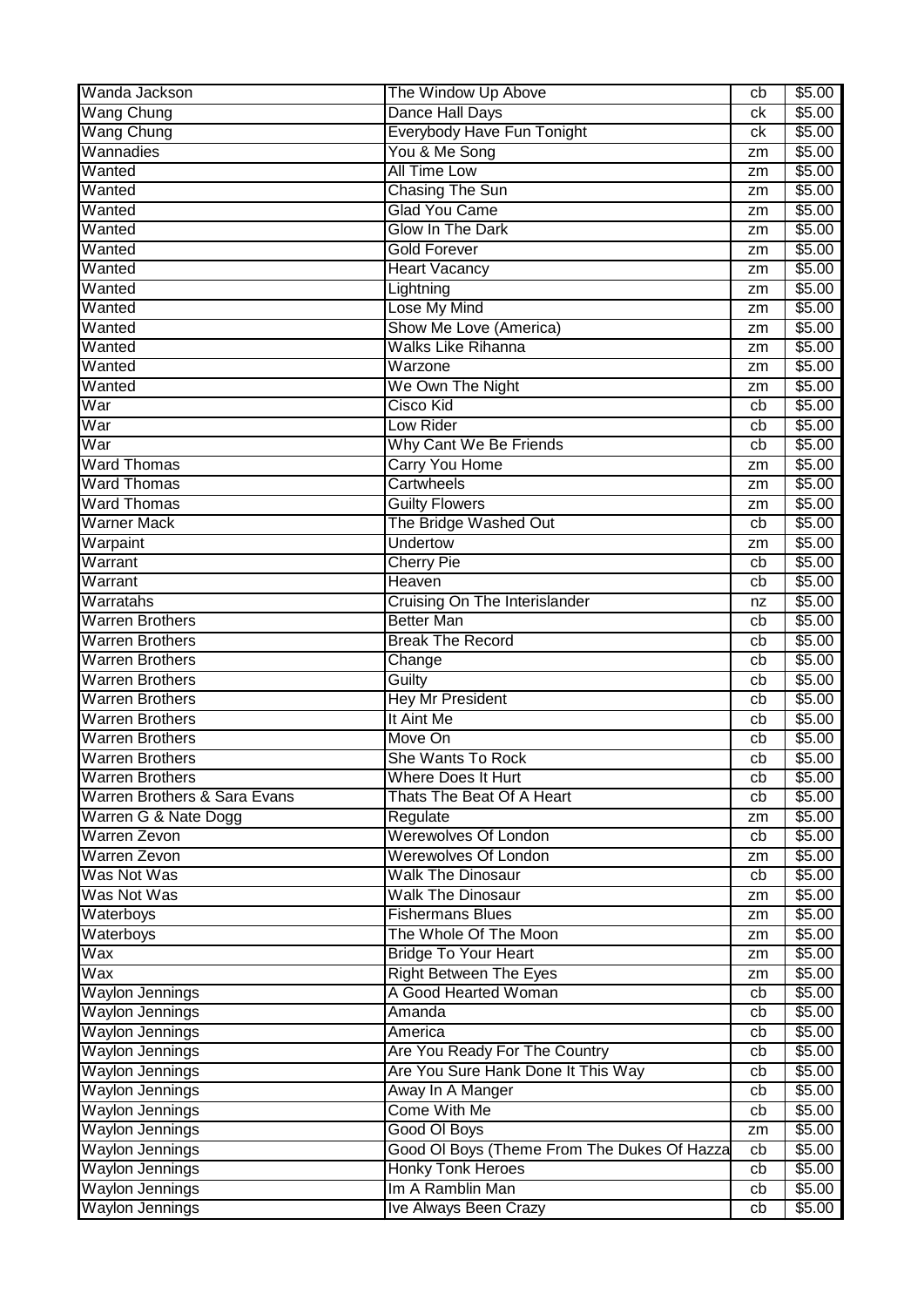| <b>Waylon Jennings</b>          | Ive Always Been Crazy                            | zm | \$5.00 |
|---------------------------------|--------------------------------------------------|----|--------|
| <b>Waylon Jennings</b>          | Lonesome Onry & Mean                             | cb | \$5.00 |
| <b>Waylon Jennings</b>          | Lovin Her Was Easier                             | cb | \$5.00 |
| <b>Waylon Jennings</b>          | Lucille (You Wont Do Your Daddys Will)           | cb | \$5.00 |
| <b>Waylon Jennings</b>          | Luckenbach Texas                                 | cb | \$5.00 |
| Waylon Jennings                 | Mammas Dont Let Your Babies Grow Up To Be C      | cb | \$5.00 |
| <b>Waylon Jennings</b>          | O Come All Ye Faithful                           | cb | \$5.00 |
| <b>Waylon Jennings</b>          | <b>The Eagle</b>                                 | cb | \$5.00 |
| <b>Waylon Jennings</b>          | The Wurlitzer Prize (I Dont Want To Get Over You | cb | \$5.00 |
| <b>Waylon Jennings</b>          | Wrong                                            | cb | \$5.00 |
| Waylon Jennings & Johnny Cash   | There Aint No Good Chain Gang                    | cb | \$5.00 |
| Waylon Jennings & Willie Nelson | Highwayman                                       | cb | \$5.00 |
| Waylon Jennings & Willie Nelson | Just To Satisfy You                              | cb | \$5.00 |
| <b>Wayne Brady</b>              | Ordinary                                         | cb | \$5.00 |
| Wayne Fontana                   | Pamela Pamela                                    | zm | \$5.00 |
| Wayne Fontana & Mindbenders     | The Game Of Love                                 | cb | \$5.00 |
| Wayne Fontana & The Mindbenders | The Game Of Love                                 | zm | \$5.00 |
| <b>Wayne Newton</b>             | Red Roses For A Blue Lady                        | cb | \$5.00 |
| Wayne Wonder                    | No Letting Go                                    | cb | \$5.00 |
| We Five                         | You Were On My Mind                              | cb | \$5.00 |
| <b>Weather Girls</b>            | Its Raining Men                                  | cb | \$5.00 |
| <b>Weather Girls</b>            | Its Raining Men                                  | zm | \$5.00 |
| Weavers                         | Goodnight Irene                                  | cb | \$5.00 |
| <b>Webb Pierce</b>              | <b>Back Street Affair</b>                        | cb | \$5.00 |
| <b>Webb Pierce</b>              | Even Tho                                         | cb | \$5.00 |
| <b>Webb Pierce</b>              | <b>Honky Tonk Song</b>                           | cb | \$5.00 |
| <b>Webb Pierce</b>              | I Aint Never                                     | cb | \$5.00 |
| <b>Webb Pierce</b>              | I Dont Care                                      | cb | \$5.00 |
| <b>Webb Pierce</b>              | <b>I Just Cant Be True</b>                       | cb | \$5.00 |
| <b>Webb Pierce</b>              | Im Tired                                         | cb | \$5.00 |
| <b>Webb Pierce</b>              | Im Walking The Dog                               | cb | \$5.00 |
| <b>Webb Pierce</b>              | In The Jailhouse Now                             | cb | \$5.00 |
| <b>Webb Pierce</b>              | Its Been So Long                                 | cb | \$5.00 |
| <b>Webb Pierce</b>              | Love Love Love                                   | cb | \$5.00 |
| <b>Webb Pierce</b>              | More & More                                      | cb | \$5.00 |
| <b>Webb Pierce</b>              | Slowly                                           | cb | \$5.00 |
| <b>Webb Pierce</b>              | That Heart Belongs To Me                         | cb | \$5.00 |
| <b>Webb Pierce</b>              | <b>There Stands The Glass</b>                    | cb | \$5.00 |
| <b>Webb Pierce</b>              | Why Baby Why                                     | cb | \$5.00 |
| <b>Webb Pierce</b>              | Wondering                                        | cb | \$5.00 |
| <b>Wedding Parties Anything</b> | <b>Fathers Day</b>                               | ck | \$8.00 |
| Weeknd                          | <b>Blinding Lights</b>                           | ck | \$5.00 |
| Weeknd                          | <b>Blinding Lights</b>                           | zm | \$5.00 |
| Weeknd                          | Call Out My Name                                 | ck | \$5.00 |
| Weeknd                          | Call Out My Name                                 | zm | \$5.00 |
| Weeknd                          | Cant Feel My Face                                | ck | \$5.00 |
| Weeknd                          | Cant Feel My Face                                | zm | \$5.00 |
| Weeknd                          | Earned It                                        | zm | \$5.00 |
| Weeknd                          | <b>False Alarm</b>                               | zm | \$5.00 |
| Weeknd                          | <b>Hills</b>                                     | zm | \$5.00 |
| Weeknd                          | In Your Eyes                                     | zm | \$5.00 |
| Weeknd                          | <b>Party Monster</b>                             | zm | \$5.00 |
| Weeknd                          | <b>Reminder (Explicit Version)</b>               | zm | \$5.00 |
| Weeknd                          | Reminder (Less Explicit Version)                 | zm | \$5.00 |
| Weeknd                          | Sacrifice                                        | ck | \$5.00 |
| Weeknd                          | Sacrifice                                        | zm | \$5.00 |
| Weeknd                          | <b>Save Your Tears</b>                           | ck | \$5.00 |
| Weeknd                          | <b>Save Your Tears</b>                           | zm | \$5.00 |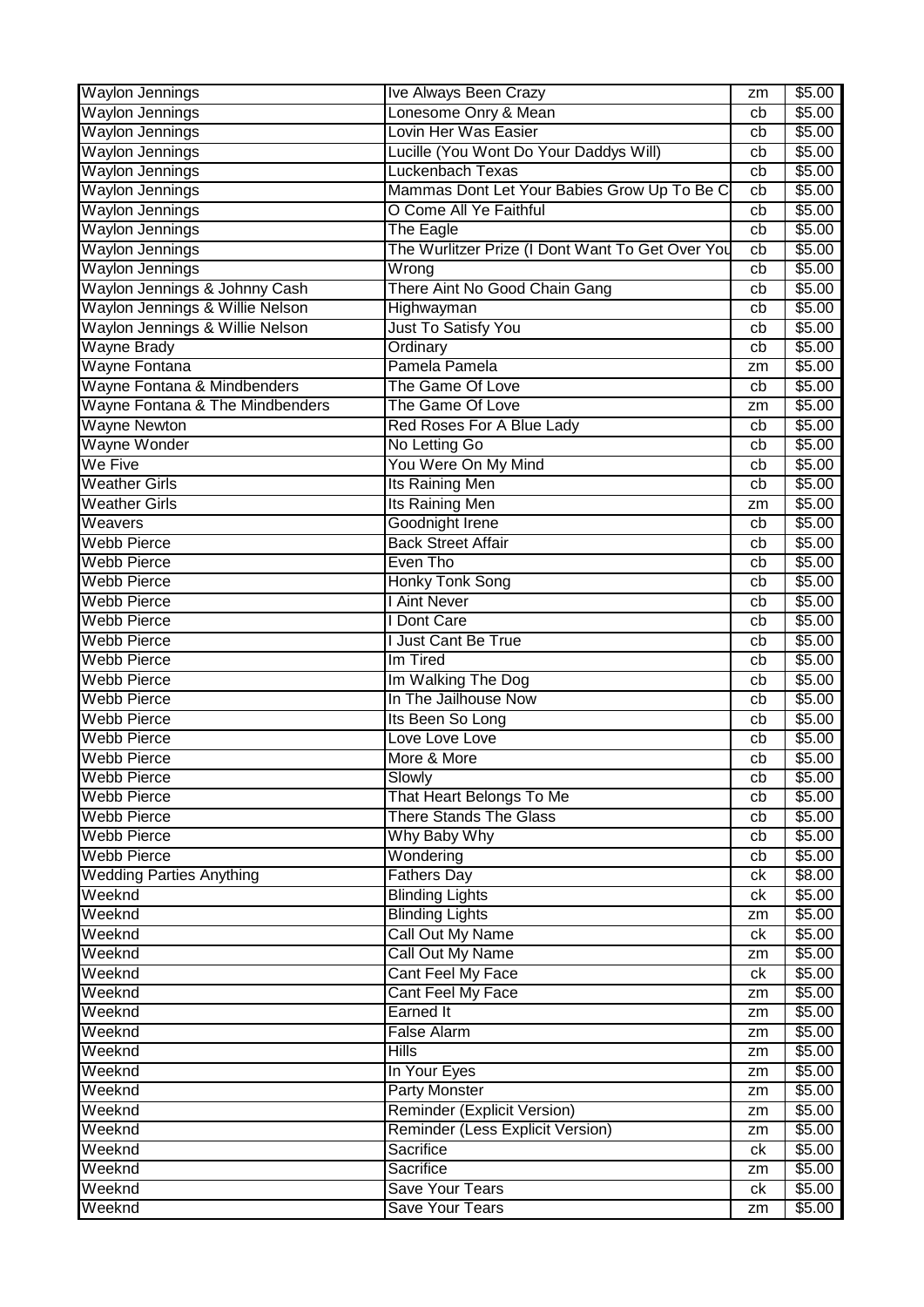| Weeknd                        | <b>Take My Breath</b>                          | ck | \$5.00 |
|-------------------------------|------------------------------------------------|----|--------|
| Weeknd                        | Sacrifice                                      | ck | \$5.00 |
| <b>Weeknd &amp; Daft Punk</b> | I Feel It Coming                               | ck | \$5.00 |
| <b>Weeknd &amp; Daft Punk</b> | I Feel It Coming                               | zm | \$5.00 |
| Weeknd & Daft Punk            | Starboy                                        | ck | \$5.00 |
| Weeknd & Daft Punk            | Starboy (Clean Version)                        | zm | \$5.00 |
| Weeknd & Daft Punk            | <b>Starboy (Explicit Version)</b>              | zm | \$5.00 |
| Weezer                        | <b>Beverly Hills</b>                           | cb | \$5.00 |
| Weezer                        | <b>Buddy Holly</b>                             | zm | \$5.00 |
| Weezer                        | Hang On                                        | cb | \$5.00 |
| Weezer                        | <b>Hash Pipe</b>                               | cb | \$5.00 |
| Weezer                        | If Youre Wondering If I Want You To I Want You | cb | \$5.00 |
| Weezer                        | Im Your Daddy                                  | cb | \$5.00 |
| Weezer                        | <b>Island In The Sun</b>                       | cb | \$5.00 |
| Weezer                        | <b>Perfect Situation</b>                       | cb | \$5.00 |
| Weezer                        | Pork & Beans                                   | cb | \$5.00 |
| Weezer                        | Say It Aint So                                 | zm | \$5.00 |
| Weezer                        | <b>Trippin Down The Freeway</b>                | cb | \$5.00 |
| Weezer                        | Troublemaker                                   | cb | \$5.00 |
| Weird Al Yankovic             | Canadian Idiot                                 | zm | \$5.00 |
| <b>Weird Al Yankovic</b>      | Christmas At Ground Zero                       | cb | \$5.00 |
| Weird Al Yankovic             | Ebay                                           | zm | \$5.00 |
| <b>Wendy Matthews</b>         | The Day You Went Away                          | ck | \$5.00 |
| <b>Wendy Moten</b>            | Come In Out Of The Rain                        | zm | \$5.00 |
| West End & Sybil              | The Love I Lost                                | zm | \$5.00 |
| <b>West Side Story</b>        | <b>Maria</b>                                   | zm | \$5.00 |
| <b>West Side Story</b>        | Somewhere                                      | zm | \$5.00 |
| <b>West Side Story</b>        | Tonight                                        | zm | \$5.00 |
| <b>Western Flyer</b>          | <b>Western Flyer</b>                           | cb | \$5.00 |
| Westlife                      | Amazing                                        | zm | \$5.00 |
| Westlife                      | <b>Flying Without Wings</b>                    | ck | \$5.00 |
| Westlife                      | <b>Flying Without Wings</b>                    | zm | \$5.00 |
| Westlife                      | I Have A Dream                                 | zm | \$5.00 |
| Westlife                      | If I Let You Go                                | zm | \$5.00 |
| Westlife                      | III See You Again                              | zm | \$5.00 |
| Westlife                      | Lighthouse                                     | zm | \$5.00 |
| Westlife                      | Mandy                                          | zm | \$5.00 |
| Westlife                      | My Hero                                        | zm | \$5.00 |
| Westlife                      | <b>Please Stay</b>                             | zm | \$5.00 |
| Westlife                      | Queen Of My Heart                              | zm | \$5.00 |
| Westlife                      | Safe                                           | zm | \$5.00 |
| Westlife                      | Seasons In The Sun                             | zm | \$5.00 |
| Westlife                      | Swear It Again                                 | cb | \$5.00 |
| Westlife                      | Swear It Again                                 | zm | \$5.00 |
| Westlife                      | Thats Where You Find Love                      | zm | \$5.00 |
| Westlife                      | <b>The Rose</b>                                | zm | \$5.00 |
| Westlife                      | The Rose (No Harmony But With Choir)           | zm | \$5.00 |
| Westlife                      | <b>Uptown Girl</b>                             | ck | \$5.00 |
| Westlife                      | <b>Uptown Girl</b>                             | zm | \$5.00 |
| Westlife                      | <b>What About Now</b>                          | zm | \$5.00 |
| Westlife                      | When Youre Looking Like That                   | zm | \$5.00 |
| Westlife                      | World Of Our Own                               | cb | \$5.00 |
| Westlife                      | World Of Our Own                               | zm | \$5.00 |
| Westlife                      | World Of Our Own & When Youre Looking Like TI  | zm | \$5.00 |
| Westlife                      | You Raise Me Up                                | ck | \$5.00 |
| Westlife                      | You Raise Me Up                                | zm | \$5.00 |
| Westworld                     | Sonic Boom Boy                                 | zm | \$5.00 |
| Wet Wet Wet                   | All I Want                                     | zm | \$5.00 |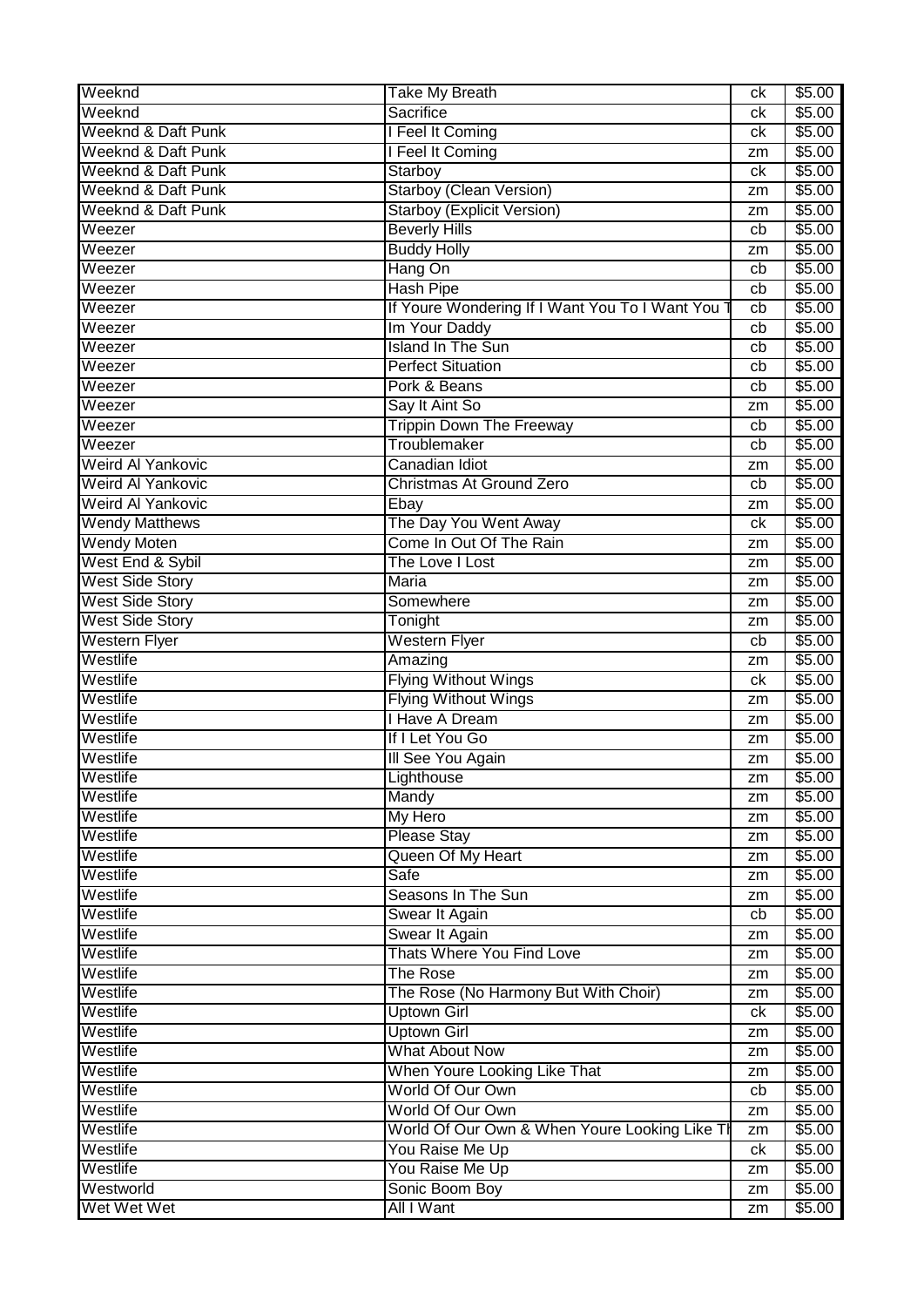| Wet Wet Wet                                  | Angel Eyes (Home & Away)                         | zm | \$5.00           |
|----------------------------------------------|--------------------------------------------------|----|------------------|
| Wet Wet Wet                                  | Dont Want To Forgive Me Now                      | zm | \$5.00           |
| Wet Wet Wet                                  | <b>Goodnight Girl</b>                            | zm | \$5.00           |
| Wet Wet Wet                                  | Goodnight Girl+Love Is All Around (medley)       | zm | \$5.00           |
| Wet Wet Wet                                  | If I Never See You Again                         | zm | \$5.00           |
| Wet Wet Wet                                  | Julia Says                                       | zm | \$5.00           |
| Wet Wet Wet                                  | Love Is All Around                               | zm | \$5.00           |
| Wet Wet Wet                                  | Somewhere Somehow                                | zm | \$5.00           |
| Wet Wet Wet                                  | <b>Sweet Little Mystery</b>                      | ck | \$5.00           |
| Wet Wet Wet                                  | <b>Sweet Little Mystery</b>                      | zm | \$5.00           |
| Wet Wet Wet                                  | Sweet Little Mystery & Wishing I Was Lucky Medle | zm | \$5.00           |
| Wet Wet Wet                                  | <b>Sweet Surrender</b>                           | zm | \$5.00           |
| Wet Wet Wet                                  | Temptation                                       | zm | \$5.00           |
| Wet Wet Wet                                  | Wishing I Was Lucky                              | zm | \$5.00           |
| Wet Wet Wet                                  | With A Little Help From My Friends               | zm | \$5.00           |
| <b>Wet Willie</b>                            | <b>Country Side Of Life</b>                      | cb | \$5.00           |
| Wet Willie                                   | <b>Dixie Rock</b>                                | cb | \$5.00           |
| <b>Wet Willie</b>                            | <b>Keep On Smilin</b>                            | cb | \$5.00           |
| Wet Willie                                   | <b>Street Corner Serenade</b>                    | cb | \$5.00           |
| Wham                                         | <b>Bad Boys</b>                                  | zm | \$5.00           |
| Wham                                         | <b>Careless Whisper</b>                          | cb | \$5.00           |
| Wham                                         | Club Tropicana                                   | сk | \$5.00           |
| Wham                                         | Club Tropicana                                   | zm | \$5.00           |
| Wham                                         | <b>Everything She Wants</b>                      | cb | \$5.00           |
| Wham                                         | <b>Everything She Wants</b>                      | zm | \$5.00           |
| Wham                                         | Freedom                                          | cb | \$5.00           |
| Wham                                         | Freedom                                          | zm | \$5.00           |
| Wham                                         | If You Were There                                | zm | \$5.00           |
| Wham                                         | Im Your Man                                      | сk | \$5.00           |
| Wham                                         | Im Your Man                                      | zm | \$5.00           |
| Wham                                         | <b>Last Christmas</b>                            | cb | \$5.00           |
| Wham                                         | Last Christmas                                   | zm | \$5.00           |
| Wham                                         | The Edge Of Heaven                               | cb | \$5.00           |
| Wham                                         | The Edge Of Heaven                               | zm | \$5.00           |
| Wham                                         | Wake Me Up Before You Go & The Edge Of Heav      | zm | \$5.00           |
| Wham                                         | Wake Me Up Before You Go Go                      | cb | \$5.00           |
| Wham                                         | Wake Me Up Before You Go Go                      | zm | \$5.00           |
| Wham                                         | <b>Wham Medley</b>                               | zm | \$5.00           |
| Wham                                         | <b>Wham Rap</b>                                  | ck | \$5.00           |
| Wham                                         | Wham Rap (Enjoy What You Do)                     | zm | \$5.00           |
| Wham                                         | <b>Young Guns</b>                                | ck | \$5.00           |
| Wham                                         | Young Guns (Go For It)                           | zm | \$5.00           |
| Wheatus                                      | A Little Respect                                 | zm | \$5.00           |
| Wheatus                                      | <b>Teenage Dirtbag</b>                           | ck | \$5.00           |
| Wheatus                                      | <b>Teenage Dirtbag</b>                           | zm | \$5.00           |
| When In Rome                                 | <b>The Promise</b>                               | cb | \$5.00           |
| When The Cats Away                           | <b>Melting Pot</b>                               | nz | \$5.00           |
| Whigfield                                    | <b>Saturday Night</b>                            | ck | \$5.00           |
|                                              | <b>Saturday Night</b>                            |    | \$5.00           |
| Whigfield                                    |                                                  | zm |                  |
| Whigfield                                    | <b>Sexy Eyes</b>                                 | ck | \$5.00           |
| <b>Whiskey Falls</b><br><b>Whiskey Falls</b> | <b>Falling Into You</b><br>Last Train Running    | cb | \$5.00<br>\$5.00 |
|                                              | And The Beat Goes On                             | cb |                  |
| Whispers                                     |                                                  | zm | \$5.00           |
| <b>Whispers</b>                              | <b>Rock Steady</b>                               | cb | \$5.00           |
| <b>White Lies</b>                            | <b>Bigger Than Us</b>                            | zm | \$5.00           |
| <b>White Lies</b>                            | <b>Hold Back Your Love</b>                       | zm | \$5.00           |
| <b>White Lies</b>                            | There Goes Our Love Again                        | zm | \$5.00           |
| <b>White Lies</b>                            | Tokyo                                            | zm | \$5.00           |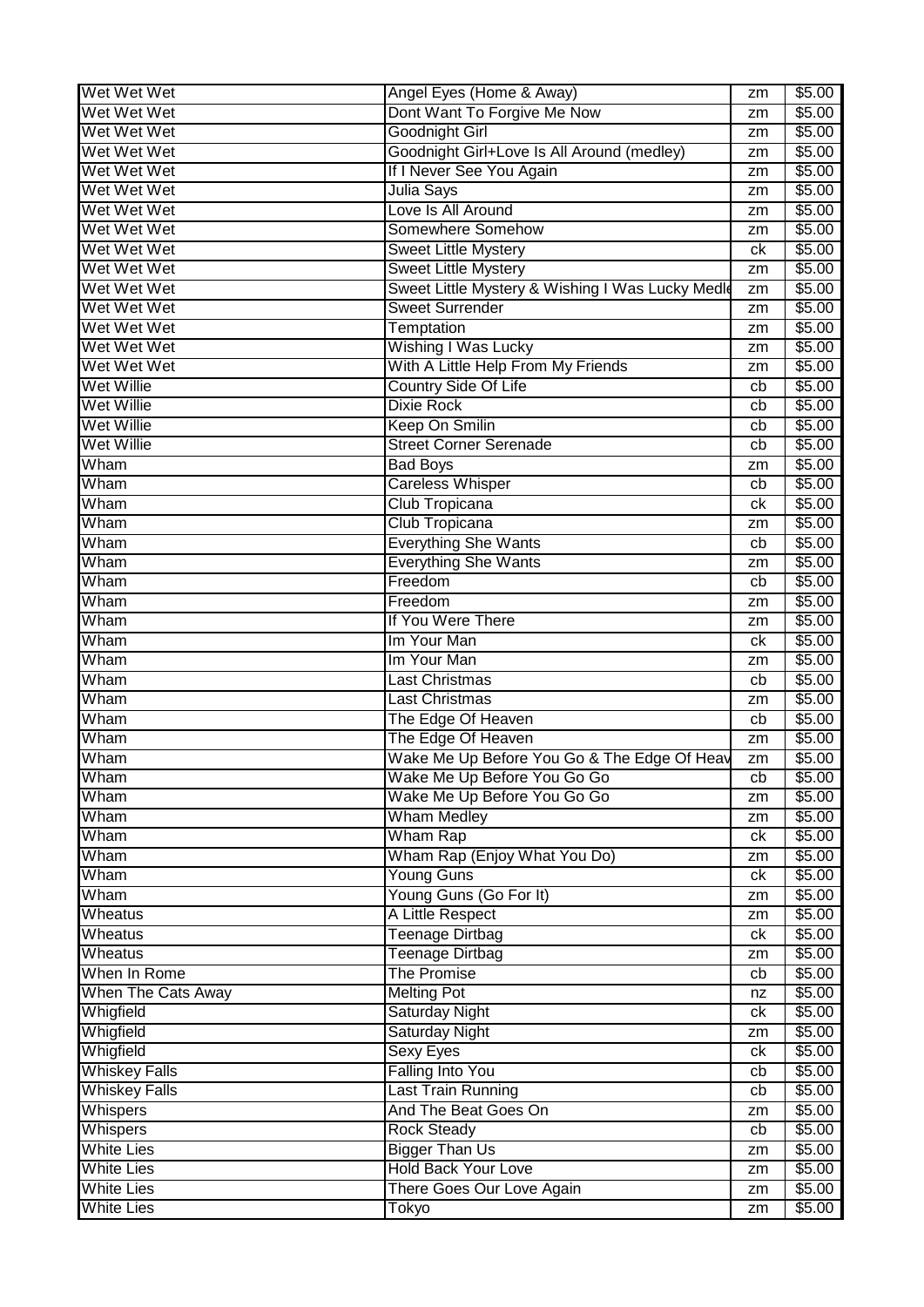| <b>White Lion</b>       | When The Children Cry                         | cb | \$5.00 |
|-------------------------|-----------------------------------------------|----|--------|
| <b>White Plains</b>     | My Baby Loves Lovin                           | cb | \$5.00 |
| <b>White Plains</b>     | My Baby Loves Lovin                           | zm | \$5.00 |
| <b>White Stripes</b>    | <b>Hotel Yorba</b>                            | zm | \$5.00 |
| <b>White Stripes</b>    | Seven Nation Army                             | cb | \$5.00 |
| <b>White Stripes</b>    | Seven Nation Army                             | zm | \$5.00 |
| <b>White Tie Affair</b> | Candle (Sick & Tired)                         | cb | \$5.00 |
| Whites                  | <b>Hangin Around</b>                          | cb | \$5.00 |
| Whites                  | Keep On The Sunny Side                        | cb | \$5.00 |
| Whitesnake              | <b>Blindman</b>                               | zm | \$5.00 |
| Whitesnake              | Fool For Your Loving                          | zm | \$5.00 |
| Whitesnake              | Here I Go Again                               | cb | \$5.00 |
| Whitesnake              | Here I Go Again                               | zm | \$5.00 |
| Whitesnake              | Is This Love                                  | cb | \$5.00 |
| Whitesnake              | Is This Love                                  | zm | \$5.00 |
| Whitesnake              | Love Aint No Stranger                         | zm | \$5.00 |
| Whitesnake              | Love Will Set You Free                        | zm | \$5.00 |
| Whitesnake              | Still Of The Night                            | zm | \$5.00 |
| Whitlams                | <b>Blow Up The Pokies</b>                     | сk | \$8.00 |
| <b>Whitney Duncan</b>   | <b>Skinny Dippin</b>                          | cb | \$5.00 |
| <b>Whitney Duncan</b>   | The Bed That You Made                         | cb | \$5.00 |
| <b>Whitney Duncan</b>   | When I Said I Would                           | cb | \$5.00 |
| <b>Whitney Houston</b>  | All At Once                                   | cb | \$5.00 |
| <b>Whitney Houston</b>  | All At Once                                   | zm | \$5.00 |
| <b>Whitney Houston</b>  | All The Man That I Need                       | cb | \$5.00 |
| <b>Whitney Houston</b>  | Didnt We Almost Have It All                   | cb | \$5.00 |
| <b>Whitney Houston</b>  | Didnt We Almost Have It All                   | zm | \$5.00 |
| <b>Whitney Houston</b>  | Exhale (Shoop Shoop)                          | cb | \$5.00 |
| <b>Whitney Houston</b>  | <b>Heartbreak Hotel</b>                       | cb | \$5.00 |
| <b>Whitney Houston</b>  | <b>How Will I Know</b>                        | cb | \$5.00 |
| <b>Whitney Houston</b>  | <b>How Will I Know</b>                        | zm | \$5.00 |
| <b>Whitney Houston</b>  | I Believe In You & Me                         | cb | \$5.00 |
| <b>Whitney Houston</b>  | I Didnt Know My Own Strength                  | cb | \$5.00 |
| <b>Whitney Houston</b>  | <b>I Have Nothing</b>                         | cb | \$5.00 |
| <b>Whitney Houston</b>  | I Have Nothing                                | zm | \$5.00 |
| <b>Whitney Houston</b>  | I Learned From The Best                       | cb | \$5.00 |
| <b>Whitney Houston</b>  | I Look To You                                 | cb | \$5.00 |
| <b>Whitney Houston</b>  | I Wanna Dance With Somebody                   | cb | \$5.00 |
| <b>Whitney Houston</b>  | I Wanna Dance With Somebody                   | zm | \$5.00 |
| <b>Whitney Houston</b>  | I Wanna Dance With Somebody & How Will I Kno  | zm | \$5.00 |
| <b>Whitney Houston</b>  | I Wanna Dance With Somebody (Acoustative Vers | zm | \$5.00 |
| <b>Whitney Houston</b>  | I Will Always Love You                        | cb | \$5.00 |
| <b>Whitney Houston</b>  | I Will Always Love You                        | zm | \$5.00 |
| <b>Whitney Houston</b>  | Im Every Woman                                | cb | \$5.00 |
| <b>Whitney Houston</b>  | Im Every Woman                                | zm | \$5.00 |
| <b>Whitney Houston</b>  | Im Your Baby Tonight                          | cb | \$5.00 |
| <b>Whitney Houston</b>  | Its Not Right But Its Okay                    | cb | \$5.00 |
| <b>Whitney Houston</b>  | Its Not Right But Its Okay                    | zm | \$5.00 |
| <b>Whitney Houston</b>  | Love Will Save The Day                        | cb | \$5.00 |
| <b>Whitney Houston</b>  | <b>Million Dollar Bill</b>                    | cb | \$5.00 |
| <b>Whitney Houston</b>  | <b>Million Dollar Bill</b>                    | zm | \$5.00 |
| <b>Whitney Houston</b>  | Miracle                                       | cb | \$5.00 |
| <b>Whitney Houston</b>  | My Heart Is Calling                           | cb | \$5.00 |
| <b>Whitney Houston</b>  | My Love Is Your Love                          | cb | \$5.00 |
| <b>Whitney Houston</b>  | My Love Is Your Love                          | zm | \$5.00 |
| <b>Whitney Houston</b>  | One Moment In Time                            | cb | \$5.00 |
| <b>Whitney Houston</b>  | One Moment In Time                            | zm | \$5.00 |
| <b>Whitney Houston</b>  | One Of Those Days                             | cb | \$5.00 |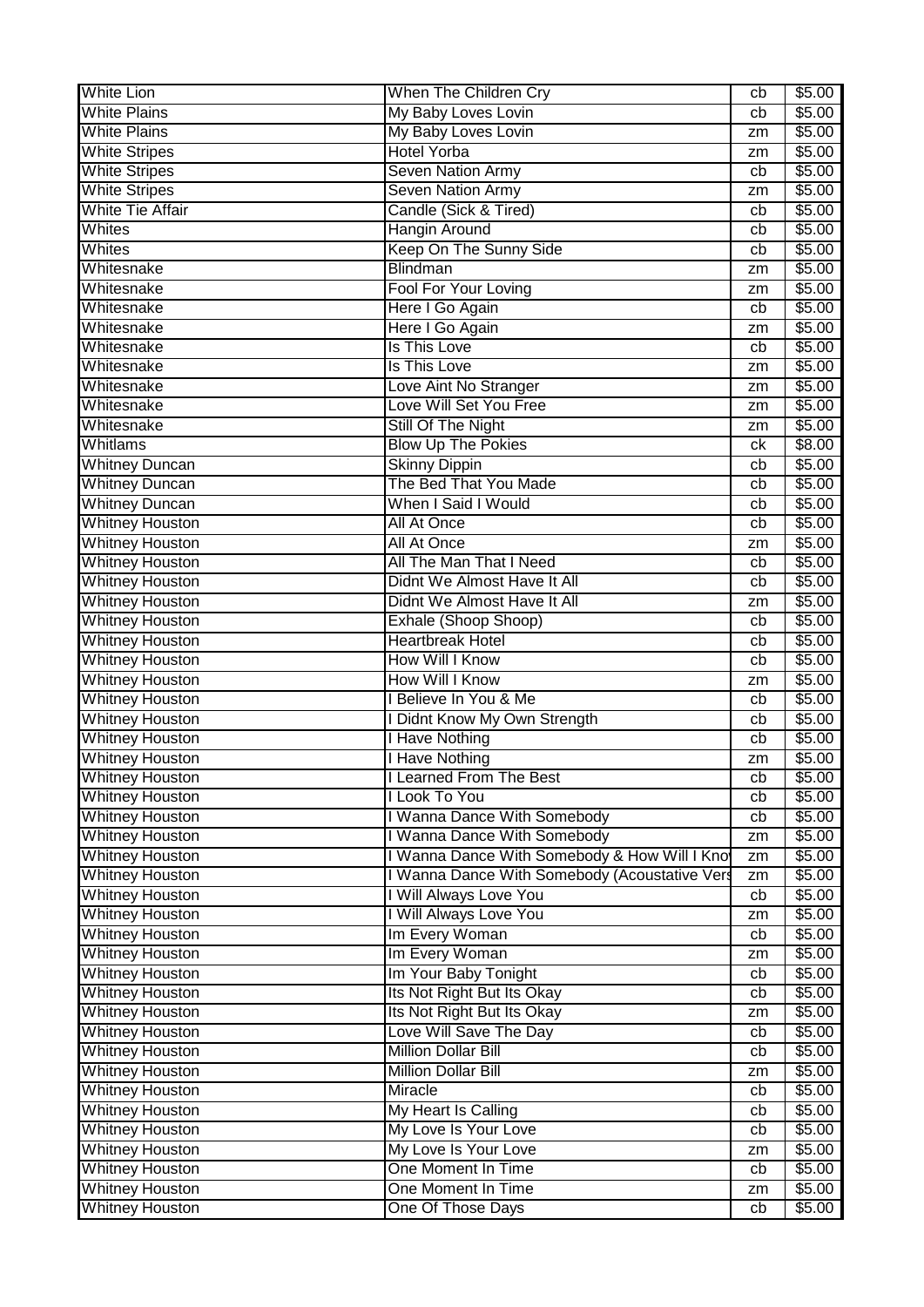| <b>Whitney Houston</b>                    | Queen Of The Night                                | cb | \$5.00             |
|-------------------------------------------|---------------------------------------------------|----|--------------------|
| <b>Whitney Houston</b>                    | Run To You                                        | cb | \$5.00             |
| <b>Whitney Houston</b>                    | Run To You                                        | zm | \$5.00             |
| <b>Whitney Houston</b>                    | Same Script Different Cast                        | cb | \$5.00             |
| <b>Whitney Houston</b>                    | Saving All My Love For You                        | cb | \$5.00             |
| <b>Whitney Houston</b>                    | Saving All My Love For You                        | zm | \$5.00             |
| <b>Whitney Houston</b>                    | So Emotional                                      | cb | \$5.00             |
| <b>Whitney Houston</b>                    | So Emotional                                      | zm | \$5.00             |
| <b>Whitney Houston</b>                    | <b>Step By Step</b>                               | cb | \$5.00             |
| <b>Whitney Houston</b>                    | The Greatest Love Of All                          | cb | \$5.00             |
| <b>Whitney Houston</b>                    | The Greatest Love Of All                          | zm | \$5.00             |
| <b>Whitney Houston</b>                    | The Star Spangled Banner                          | cb | \$5.00             |
| <b>Whitney Houston</b>                    | Try It On My Own                                  | cb | \$5.00             |
| <b>Whitney Houston</b>                    | <b>Until You Come Back</b>                        | cb | \$5.00             |
| <b>Whitney Houston</b>                    | Whatchulookinat                                   | cb | \$5.00             |
| <b>Whitney Houston</b>                    | Where Do Broken Hearts Go                         | cb | \$5.00             |
| <b>Whitney Houston</b>                    | Where Do Broken Hearts Go                         | zm | \$5.00             |
| <b>Whitney Houston</b>                    | Worth It                                          | cb | \$5.00             |
| <b>Whitney Houston</b>                    | You Were Loved                                    | cb | \$5.00             |
| <b>Whitney Houston</b>                    | <b>Youll Never Stand Alone</b>                    | cb | \$5.00             |
| Whitney Houston & Aretha Franklin         | It Isnt It Wasnt It Aint Never Gonna Be           | cb | \$5.00             |
| <b>Whitney Houston &amp; CeCe Winans</b>  | Count On Me                                       | cb | \$5.00             |
| Whitney Houston & Enrique Iglesias        | <b>Could I Have This Kiss Forever</b>             | cb | \$5.00             |
| <b>Whitney Houston &amp; Mariah Carey</b> | <b>When You Believe</b>                           | cb | \$5.00             |
| <b>Whitney Houston x Clean Bandit</b>     | How Will I Know (duo m&f)                         | ck | \$5.00             |
| <b>Whitney Houston x Clean Bandit</b>     | How Will I Know (solo female with Clean Bandit vo | ck | \$5.00             |
| <b>Whitney Houston x Clean Bandit</b>     | How Will I Know (solo female)                     | ck | \$5.00             |
| Who                                       | <b>Baba Oriley</b>                                | zm | \$5.00             |
| Who                                       | Happy Jack                                        | ck | \$5.00             |
| Who                                       | Happy Jack                                        | zm | \$5.00             |
| Who                                       | <b>Cant Explain</b>                               | zm | $\overline{$}5.00$ |
| Who                                       | Im Free                                           | zm | \$5.00             |
| Who                                       | Magic Bus                                         | zm | \$5.00             |
| Who                                       | <b>My Generation</b>                              | ck | \$5.00             |
| Who                                       | <b>My Generation</b>                              | zm | \$5.00             |
| Who                                       | Old Red Wine                                      | zm | \$5.00             |
| Who                                       | <b>Pinball Wizard</b>                             | zm | \$5.00             |
| Who                                       | See Me Feel Me                                    | zm | \$5.00             |
| Who                                       | <b>Squeeze Box</b>                                | cb | \$5.00             |
| Who                                       | <b>Squeeze Box</b>                                | zm | \$5.00             |
| Who                                       | Substitute                                        | ck | \$5.00             |
| Who                                       | Substitute                                        | zm | \$5.00             |
| Who                                       | <b>Summertime Blues</b>                           | zm | \$5.00             |
| Who                                       | The Kids Are Alright                              | zm | \$5.00             |
| Who                                       | The Seeker                                        | zm | \$5.00             |
| Who                                       | Who Are You                                       | cb | \$5.00             |
| Who                                       | Who Are You                                       | zm | \$5.00             |
| Who                                       | Wont Get Fooled Again                             | cb | \$5.00             |
| Who Pete Townshend                        | Let My Love Open The Door                         | cb | \$5.00             |
| Wicked                                    | As Long As Youre Mine                             | zm | \$5.00             |
| Wicked                                    | <b>Defying Gravity</b>                            | zm | \$5.00             |
| Wicked                                    | For Good                                          | zm | \$5.00             |
| Wicked                                    | Im Not that Girl                                  | zm | \$5.00             |
| Wicked                                    | No Good Deed                                      | zm | \$5.00             |
| Wicked                                    | Popular                                           | zm | \$5.00             |
| Wicked                                    | The Wizard & I                                    | zm | \$5.00             |
| Wicked                                    | What Is This Feeling                              | zm | \$5.00             |
| Wicked                                    | Wonderful                                         | zm | \$5.00             |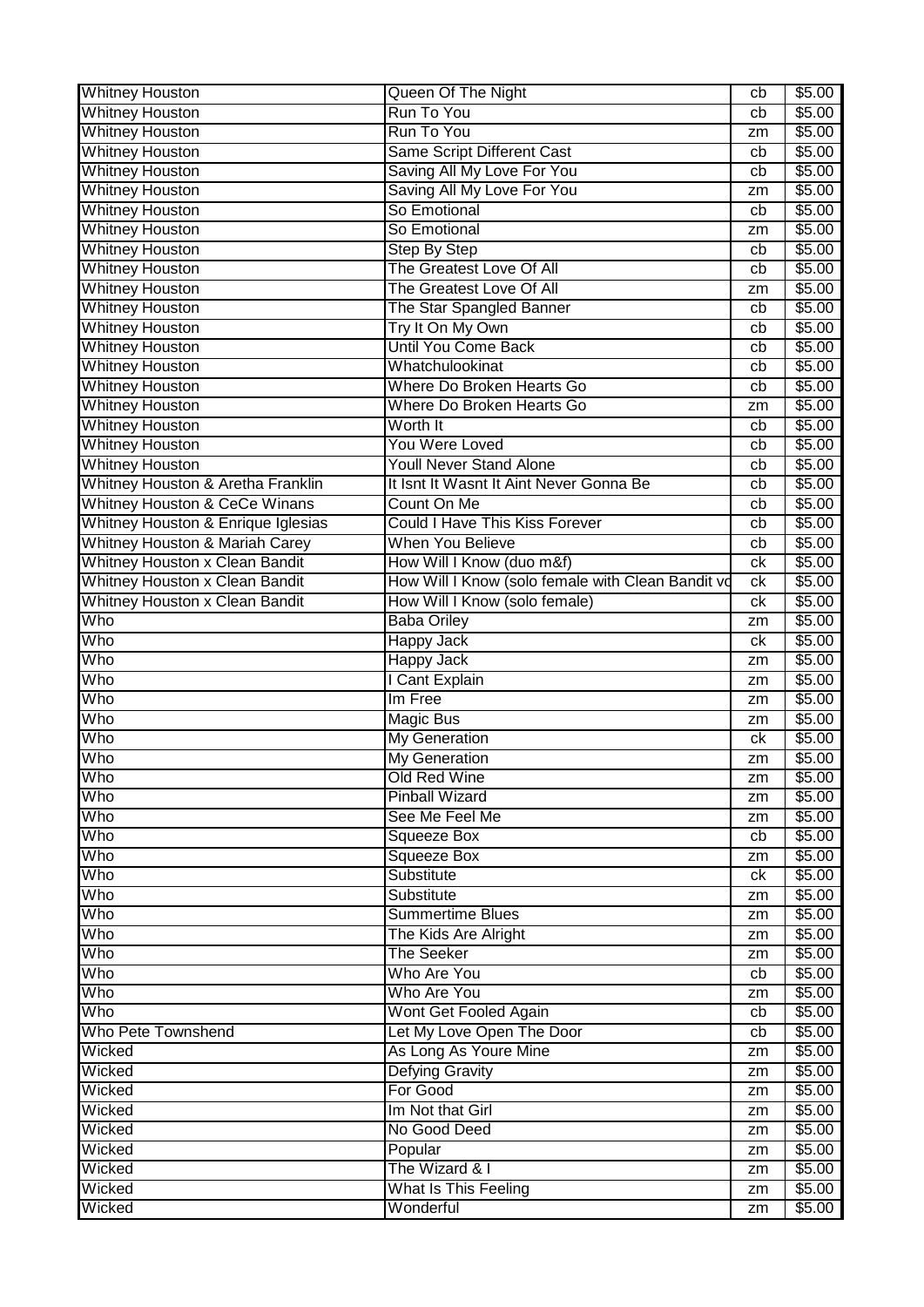| <b>Wilbert Harrison</b>    | <b>Kansas City</b>                       | cb | \$5.00 |
|----------------------------|------------------------------------------|----|--------|
| <b>Wild Cherry</b>         | <b>Play That Funky Music</b>             | cb | \$5.00 |
| <b>Wild Cherry</b>         | <b>Play That Funky Music</b>             | zm | \$5.00 |
| <b>Wild Horses</b>         | I Will Survive                           | cb | \$5.00 |
| <b>Wild Horses</b>         | You Gotta Ride                           | cb | \$5.00 |
| Wildfire                   | <b>Rough Edges</b>                       | cb | \$5.00 |
| Wiley & Rymez & Ms D       | Heatwave (Duet Version)                  | zm | \$5.00 |
| Wiley & Rymez & Ms D       | Heatwave (For Solo Rapper)               | zm | \$5.00 |
| Wilkinson                  | Afterglow                                | zm | \$5.00 |
| <b>Wilkinsons</b>          | 26 Cents                                 | cb | \$5.00 |
| Wilkinsons                 | Boy Oh Boy                               | cb | \$5.00 |
| <b>Wilkinsons</b>          | <b>Fly</b>                               | cb | \$5.00 |
| Wilkinsons                 | I Wanna Be That Girl                     | cb | \$5.00 |
| <b>Wilkinsons</b>          |                                          | cb | \$5.00 |
| <b>Wilkinsons</b>          | Jimmys Got A Girlfriend<br>Shame On Me   |    | \$5.00 |
| <b>Wilkinsons</b>          | <b>The Yodelin Blues</b>                 | cb |        |
|                            |                                          | cb | \$5.00 |
| Will I Am                  | <b>Bang Bang</b>                         | zm | \$5.00 |
| Will I Am                  | Its A New Day                            | cb | \$5.00 |
| Will I Am & Britney Spears | Scream & Shout                           | zm | \$5.00 |
| Will I Am & Cody Wise      | Its My Birthday                          | zm | \$5.00 |
| Will I Am & Mick Jagger    | <b>THE (The Hardest Ever)</b>            | zm | \$5.00 |
| Will I Am & Miley Cyrus    | <b>Feelin Myself</b>                     | zm | \$5.00 |
| Will I Am & Pia Mia        | Boys & Girls                             | zm | \$5.00 |
| Will I Am & Simons         | This Is Love                             | zm | \$5.00 |
| <b>Will Smith</b>          | <b>Black Suits Comin (Nod Ya Head)</b>   | cb | \$5.00 |
| <b>Will Smith</b>          | Gettin Jiggy Wit It                      | zm | \$5.00 |
| <b>Will Smith</b>          | Men In Black                             | cb | \$5.00 |
| <b>Will Smith</b>          | Miami                                    | zm | \$5.00 |
| <b>Will Smith</b>          | Switch                                   | cb | \$5.00 |
| Will Smith & DJ Jazzy Jeff | A Nightmare On My Street                 | cb | \$5.00 |
| Will Smith & DJ Jazzy Jeff | <b>Parents Just Dont Understand</b>      | cb | \$5.00 |
| Will Smith & Dru Hill      | <b>Wild Wild West</b>                    | cb | \$5.00 |
| Will Smith & K Ci          | Will 2K                                  | zm | \$5.00 |
| Will Smith & Mary J Blige  | Got To Be Real                           | cb | \$5.00 |
| Will Smith & Sisgo         | <b>Wild Wild West</b>                    | zm | \$5.00 |
| Will To Power              | Baby I Love Your Way & Freebird Medley   | cb | \$5.00 |
| <b>Will Young</b>          | All Time Love                            | zm | \$5.00 |
| <b>Will Young</b>          | Changes                                  | zm | \$5.00 |
| <b>Will Young</b>          | Come On                                  | zm | \$5.00 |
| <b>Will Young</b>          | Evergreen                                | zm | \$5.00 |
| <b>Will Young</b>          | Jealousy                                 | zm | \$5.00 |
| <b>Will Young</b>          | Leave Right Now                          | zm | \$5.00 |
| <b>Will Young</b>          | <b>Light My Fire</b>                     | zm | \$5.00 |
| <b>Will Young</b>          | <b>Losing Myself</b>                     | zm | \$5.00 |
| Willa Ford                 | Did Ya Understand That                   | cb | \$5.00 |
| Willa Ford                 | I Wanna Be Bad                           | cb | \$5.00 |
| William DeVaughn           | Be Thankful For What You Got             | cb | \$5.00 |
| <b>William Shakespeare</b> | Cant Stop Myself From Loving You         | ck | \$8.00 |
| William Shakespeare        | My Little Angel                          | ck | \$5.00 |
| <b>William Shakespeare</b> | My Little Angel                          | zm | \$5.00 |
| <b>William Shakespeare</b> | My Little Angel (Without Backing Vocals) | zm | \$5.00 |
| <b>Williams Riley</b>      | Makes Me Go (La La)                      | cb | \$5.00 |
| <b>Willie Nelson</b>       | Always On My Mind                        | cb | \$5.00 |
| Willie Nelson              | Always On My Mind                        | zm | \$5.00 |
| <b>Willie Nelson</b>       | Angel Flying Too Close To The Ground     | cb | \$5.00 |
| <b>Willie Nelson</b>       | Blue Eyes Crying In The Rain             | cb | \$5.00 |
| <b>Willie Nelson</b>       | <b>Blue Skies</b>                        | cb | \$5.00 |
| <b>Willie Nelson</b>       | <b>Bridge Over Troubled Water</b>        | ck | \$5.00 |
|                            |                                          |    |        |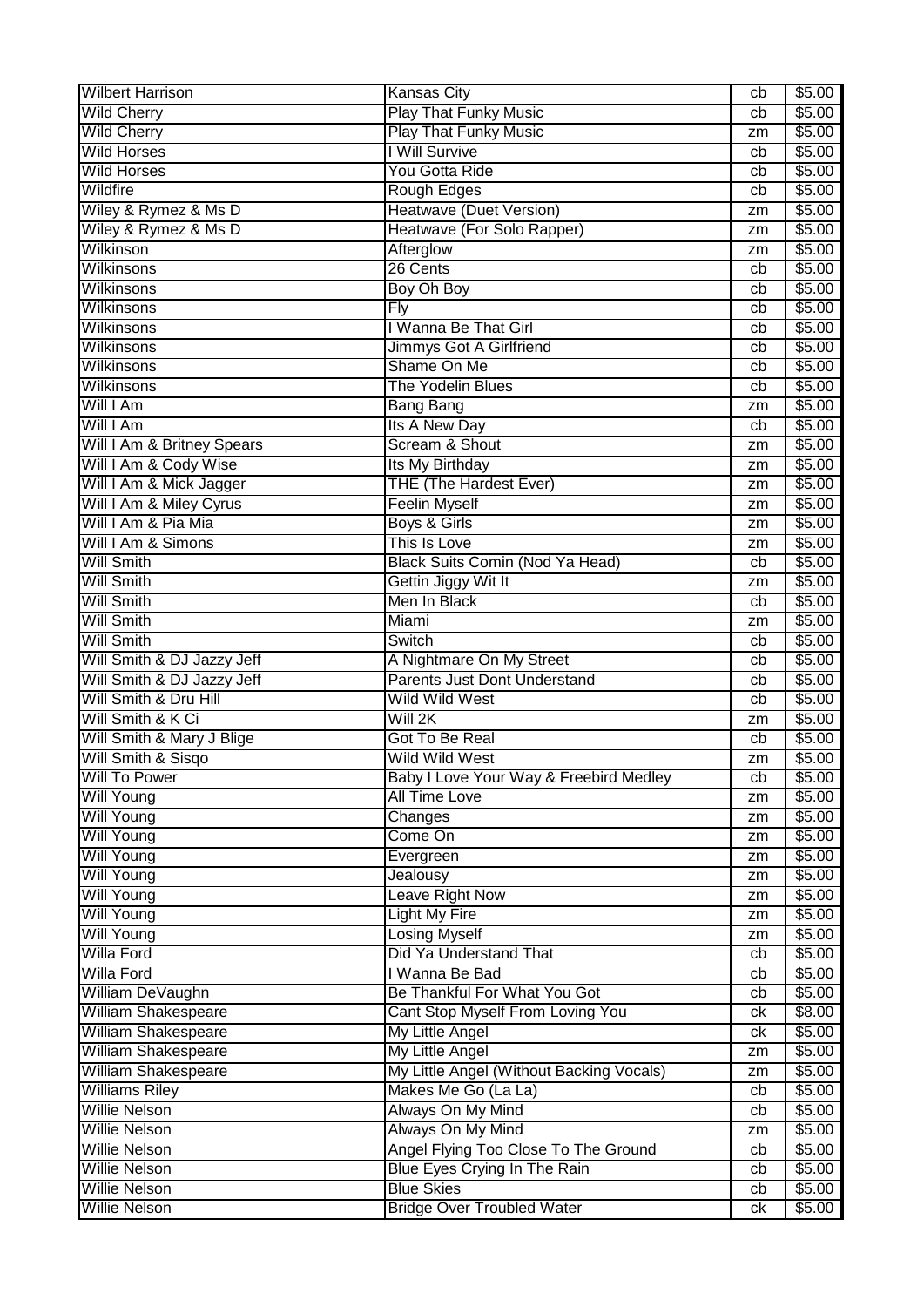| <b>Willie Nelson</b>                    | <b>City Of New Orleans</b>                   | cb       | \$5.00           |
|-----------------------------------------|----------------------------------------------|----------|------------------|
| <b>Willie Nelson</b>                    | <b>City Of New Orleans</b>                   | zm       | $\sqrt{$5.00}$   |
| Willie Nelson                           | <b>Forgiving You Was Easy</b>                | cb       | \$5.00           |
| <b>Willie Nelson</b>                    | Georgia On My Mind                           | cb       | \$5.00           |
| <b>Willie Nelson</b>                    | If You Can Touch Her At All                  | cb       | \$5.00           |
| <b>Willie Nelson</b>                    | If Youve Got The Money Ive Got The Time      | cb       | \$5.00           |
| <b>Willie Nelson</b>                    | Last Thing I Needed First Thing This Morning | cb       | \$5.00           |
| <b>Willie Nelson</b>                    | Living In The Promiseland                    | cb       | \$5.00           |
| <b>Willie Nelson</b>                    | Maria (Shut Up & Kiss Me)                    | cb       | \$5.00           |
| <b>Willie Nelson</b>                    | <b>Midnight Rider</b>                        | cb       | \$5.00           |
| <b>Willie Nelson</b>                    | My Heroes Have Always Been Cowboys           | cb       | \$5.00           |
| <b>Willie Nelson</b>                    | Nothing I Can Do About It Now                | cb       | \$5.00           |
| <b>Willie Nelson</b>                    | On The Road Again                            | cb       | \$5.00           |
| <b>Willie Nelson</b>                    | <b>Pretty Paper</b>                          | cb       | \$5.00           |
| <b>Willie Nelson</b>                    | Remember Me                                  | cb       | \$5.00           |
| <b>Willie Nelson</b>                    | <b>Stardust</b>                              | cb       | \$5.00           |
| <b>Willie Nelson</b>                    | Sweet Memories                               | cb       | \$5.00           |
| Willie Nelson                           | Touch Me                                     | cb       | \$5.00           |
| <b>Willie Nelson</b>                    | <b>Uncloudy Day</b>                          | cb       | \$5.00           |
| <b>Willie Nelson</b>                    | <b>Whiskey River</b>                         | cb       | \$5.00           |
| Willie Nelson & Julio Iglesias          | Dont Mess With My Toot Toot                  | cb       | \$5.00           |
| Willie Nelson & Julio Iglesias          | To All The Girls Ive Loved Before            | cb       | \$5.00           |
| Willie Nelson & Lee Ann Womack          | Mendocino County Line                        | cb       | \$5.00           |
| Willie Nelson & Leon Russell            | <b>Heartbreak Hotel</b>                      | cb       | \$5.00           |
| Willie Nelson & Merle Haggard           | Pancho & Lefty                               | cb       | \$5.00           |
| <b>Willie Nelson &amp; Ray Charles</b>  | Seven Spanish Angels                         | cb       | \$5.00           |
| Willie Nelson & Shirley Collie          | Willingly                                    | cb       | \$5.00           |
| Willie Nelson & Toby Keith              | <b>Beer For My Horses</b>                    | cb       | \$5.00           |
| Willie Nelson & Toby Keith              | <b>Midnight Rider</b>                        | cb       | \$5.00           |
|                                         |                                              |          |                  |
| Willie Nelson & Waylon Jennings         | Highwayman                                   | cb       | \$5.00           |
| Willie Nelson & Waylon Jennings         | Just To Satisfy You                          | cb       | \$5.00           |
| Willie Nelson & Waylon Jennings         | Mammas Dont Let Your Babies Grow Up To Be C  | cb       | \$5.00           |
| Willow                                  | Whip My Hair                                 | cb       | \$5.00           |
| <b>Willow Smith</b>                     | Whip My Hair                                 | zm       | \$5.00           |
| Willy Wonka & The Chocolate Factory     | Oompa Loompa                                 | zm       | \$5.00           |
| Willy Wonka & The Chocolate Factory     | Pure Imagination                             | zm       | \$5.00           |
| <b>Wilson Phillips</b>                  | Hold On                                      | cb       | \$5.00           |
| <b>Wilson Phillips</b>                  | Hold On                                      | zm       | \$5.00           |
| <b>Wilson Phillips</b>                  | <b>Impulsive</b>                             | cb       | \$5.00           |
| <b>Wilson Phillips</b>                  | <b>Release Me</b>                            | cb       | \$5.00           |
| <b>Wilson Phillips</b>                  | The Dream Is Still Alive                     | cb       | \$5.00           |
| <b>Wilson Phillips</b>                  | You Wont See Me Cry                          | cb       | \$5.00           |
| <b>Wilson Phillips</b>                  | Youre In Love                                | cb       | \$5.00           |
| <b>Wilson Pickett</b>                   | 634 5789 (Soulsville USA)                    | cb       | \$5.00           |
| <b>Wilson Pickett</b>                   | Dont Knock My Love                           | cb       | \$5.00           |
| <b>Wilson Pickett</b>                   | Fire & Water                                 | cb       | \$5.00           |
| <b>Wilson Pickett</b>                   | <b>Funky Broadway</b>                        | cb       | \$5.00           |
| <b>Wilson Pickett</b>                   | In The Midnight Hour                         | cb       | \$5.00           |
| <b>Wilson Pickett</b>                   | Land Of 1000 Dances                          | cb       | \$5.00           |
| <b>Wilson Pickett</b>                   | <b>Land Of A Thousand Dances</b>             | zm       | \$5.00           |
| <b>Wilson Pickett</b>                   | <b>Mustang Sally</b>                         | cb       | \$5.00           |
| <b>Windsor Davies &amp; Don Estelle</b> | <b>Whispering Grass</b>                      | zm       | \$5.00           |
| Winger                                  | <b>Cant Get Enuff</b>                        | cb       | \$5.00           |
| Winger                                  | <b>Headed For A Heartbreak</b>               | cb       | \$5.00           |
| Wings                                   | C Moon                                       | zm       | \$5.00           |
| Wings                                   | Listen To What The Man Said                  | zm       | \$5.00           |
| Wings<br>Wings                          | Live & Let Die<br><b>Mull Of Kintyre</b>     | zm<br>ck | \$5.00<br>\$5.00 |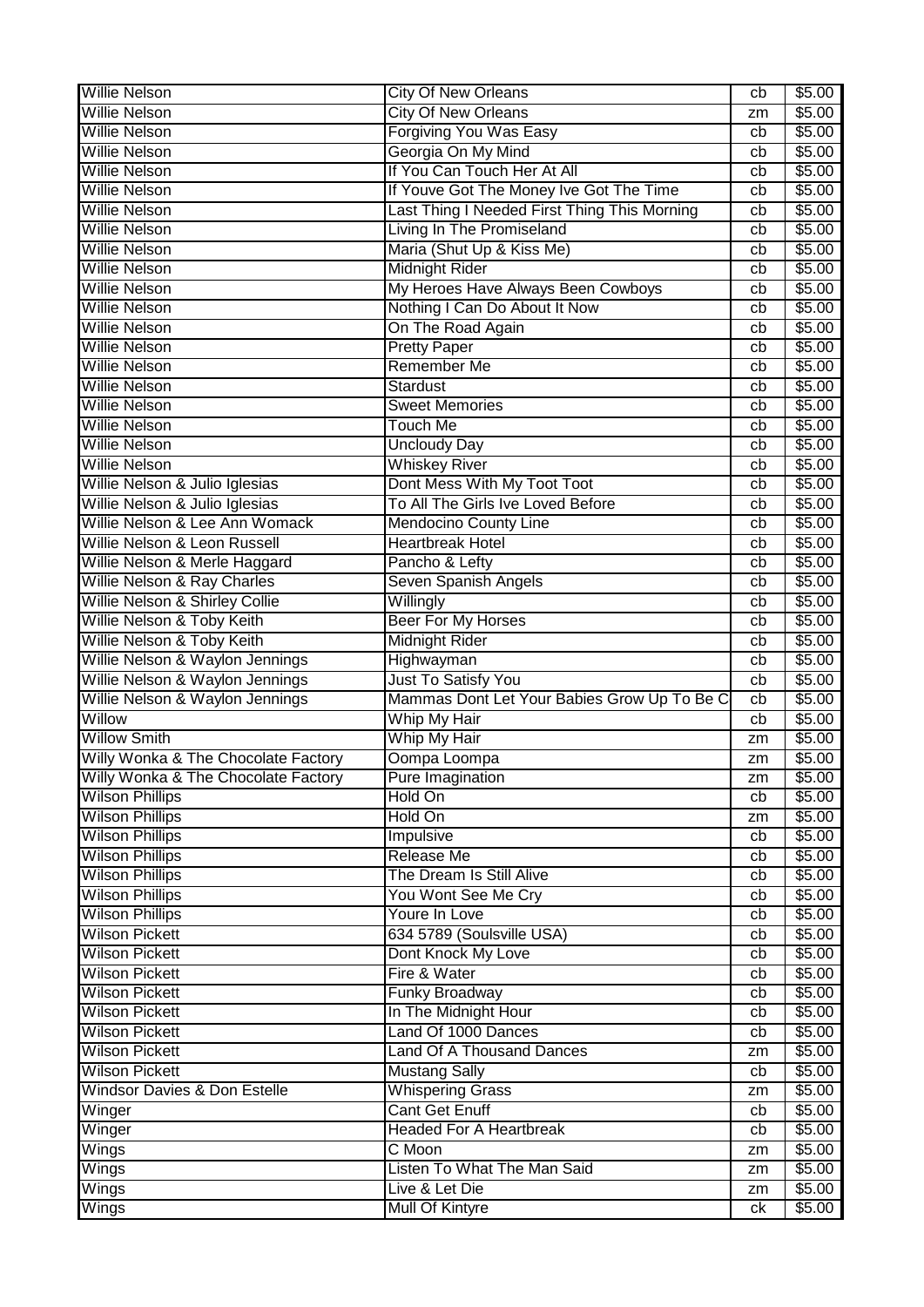| Wings                              | <b>Mull Of Kintyre</b>                         | zm | \$5.00 |
|------------------------------------|------------------------------------------------|----|--------|
| Wings                              | <b>Silly Love Songs</b>                        | cb | \$5.00 |
| Wings                              | With A Little Luck                             | cb | \$5.00 |
| Winstons                           | <b>Color Him Father</b>                        | cb | \$5.00 |
| <b>Wiz Khalifa</b>                 | <b>Black &amp; Yellow</b>                      | zm | \$5.00 |
| Wiz Khalifa & Charlie Puth         | See You Again                                  | zm | \$5.00 |
| Wizard Of Oz                       | Ding Dong The Witch Is Dead (With Munchkins)   | zm | \$5.00 |
| <b>Wizard Of Oz</b>                | Ding Dong The Witch Is Dead (Without Munchkins | zm | \$5.00 |
| <b>Wizard Of Oz</b>                | <b>Over The Rainbow</b>                        | zm | \$5.00 |
| <b>Wizard Of Oz</b>                | Were Off To See The Wizard                     | zm | \$5.00 |
| Wizzard                            | I Wish It Could Be Christmas Everyday          | zm | \$5.00 |
| Wizzard                            | See My Baby Jive                               | zm | \$5.00 |
| <b>Wolfe Brothers</b>              | <b>Hey Brother</b>                             | ck | \$8.00 |
| <b>Wolfe Brothers</b>              | It's On                                        | сk | \$8.00 |
| <b>Wolfe Brothers</b>              | Kids On Cassette                               | сk | \$8.00 |
| <b>Wolfe Brothers</b>              | No Brakes                                      | сk | \$8.00 |
| <b>Wolfe Brothers</b>              | Storm Rollin In                                | сk | \$8.00 |
| <b>Wolfe Brothers</b>              | <b>This Crazy Life</b>                         | сk | \$8.00 |
| <b>Wolfe Brothers &amp; Locash</b> | <b>Startin Something</b>                       | ck | \$5.00 |
| <b>Wolfe Tones</b>                 | The Streets Of New York                        | zm | \$5.00 |
| <b>Wolfgang Ambros</b>             | <b>Bettina</b>                                 | zm | \$5.00 |
| Wolverines                         | 65 Roses                                       | сk | \$8.00 |
| Womack & Womack                    | Teardrops                                      | ck | \$5.00 |
| Womack & Womack                    | Teardrops                                      | zm | \$5.00 |
| Wombles                            | The Wombling Song                              | zm | \$5.00 |
| <b>Wonder Stuff</b>                | The Size Of A Cow                              | zm | \$5.00 |
| <b>Woody Guthrie</b>               | This Land Is Your Land                         | cb | \$5.00 |
| Woolpackers                        | <b>Hillbilly Rock Hillbilly Roll</b>           | zm | \$5.00 |
| <b>World Party</b>                 | Is It Like Today                               | zm | \$5.00 |
| Wreckers                           | <b>Leave The Pieces</b>                        | cb | \$5.00 |
| Wreckers                           | My Oh My                                       | cb | \$5.00 |
| Wreckers                           | Tennessee                                      | cb | \$5.00 |
| Wreckers                           | The Good Kind                                  | cb | \$5.00 |
| Wretch 32 & L Marshall             | Traktor                                        | zm | \$5.00 |
| Wrights                            | Down This Road                                 | cb | \$5.00 |
| Wurzels                            | Combine Harvester (Brand New Key)              | zm | \$5.00 |
| Wurzels                            | The Blackbird                                  | zm | \$5.00 |
| Wynonna                            | A Little Bit Of Love (Goes A Long Long Way)    | cb | \$5.00 |
| Wynonna                            | <b>Always Will</b>                             | cb | \$5.00 |
| Wynonna                            | Attitude                                       | cb | \$5.00 |
| Wynonna                            | Cant Nobody Love You (Like I Do)               | cb | \$5.00 |
| Wynonna                            | <b>Come Some Rainy Day</b>                     | cb | \$5.00 |
| Wynonna                            | Flies On The Butter (You Cant Go Home Again)   | cb | \$5.00 |
| Wynonna                            | Freedom                                        | cb | \$5.00 |
| Wynonna                            | <b>Girls With Guitars</b>                      | cb | \$5.00 |
| Wynonna                            | <b>Heaven Help Me</b>                          | cb | \$5.00 |
| Wynonna                            | <b>Heaven Help My Heart</b>                    | cb | \$5.00 |
| Wynonna                            | I Hear You Knocking                            | cb | \$5.00 |
| Wynonna                            | I Saw The Light                                | cb | \$5.00 |
| Wynonna                            | Is It Over Yet                                 | cb | \$5.00 |
| Wynonna                            | Lets Make A Baby King                          | cb | \$5.00 |
| Wynonna                            | My Angel Is Here                               | cb | \$5.00 |
| Wynonna                            | <b>My Strongest Weakness</b>                   | cb | \$5.00 |
| Wynonna                            | No One Else On Earth                           | cb | \$5.00 |
| Wynonna                            | <b>Only Love</b>                               | cb | \$5.00 |
| Wynonna                            | <b>Rock Bottom</b>                             | cb | \$5.00 |
| Wynonna                            | She Is His Only Need                           | cb | \$5.00 |
| Wynonna                            | Sing                                           | cb | \$5.00 |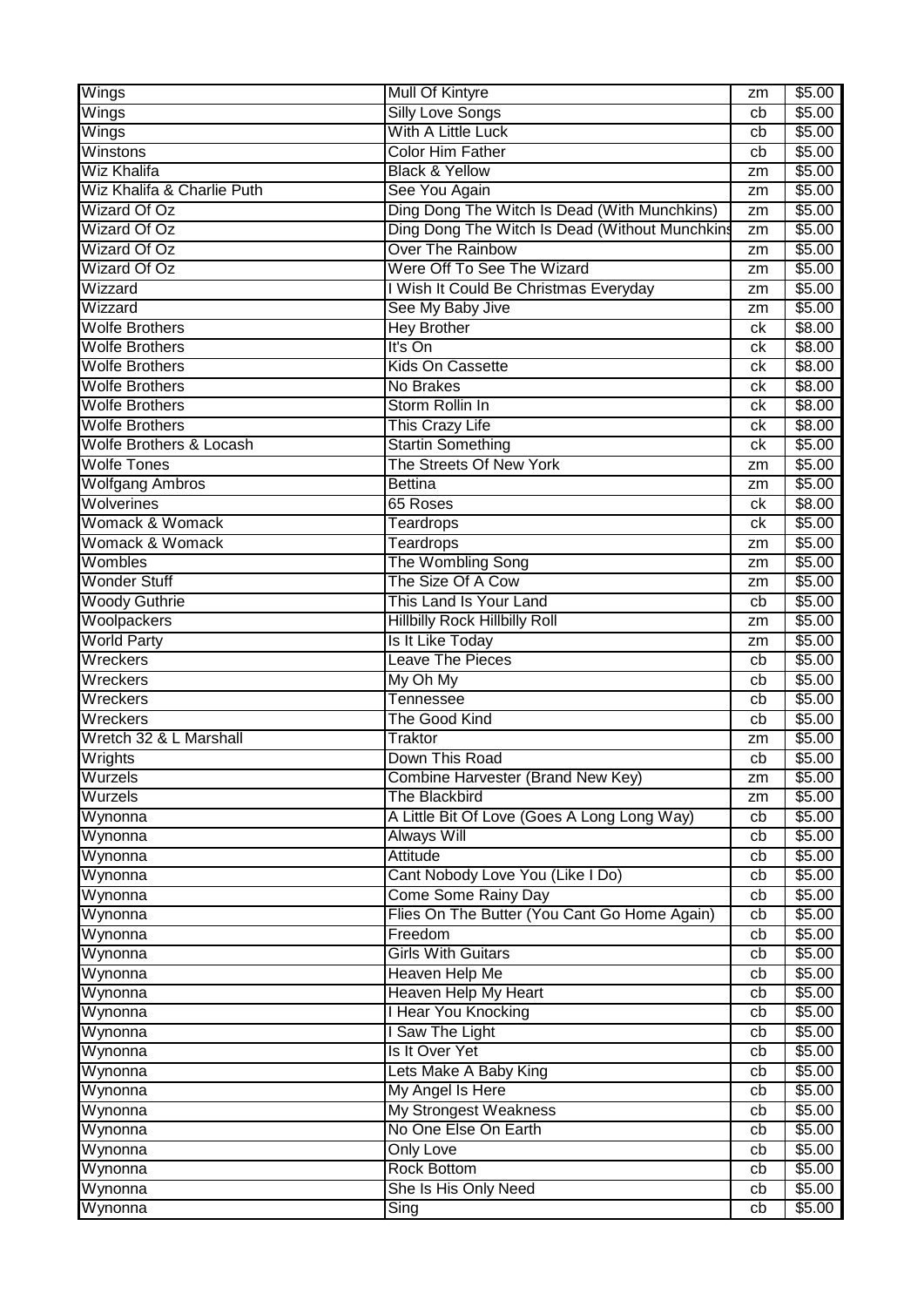| Wynonna                                  | Somebody To Love You                          | cb | \$5.00 |
|------------------------------------------|-----------------------------------------------|----|--------|
| Wynonna                                  | <b>Tell Me Why</b>                            | cb | \$5.00 |
| Wynonna                                  | To Be Loved By You                            | cb | \$5.00 |
| Wynonna                                  | <b>What The World Needs</b>                   | cb | \$5.00 |
| Wynonna                                  | <b>When Love Starts Talking</b>               | cb | \$5.00 |
| Wynonna                                  | <b>Winter Wonderland</b>                      | cb | \$5.00 |
| Wynonna                                  | Without Your LoveIm Going Nowhere             | cb | \$5.00 |
| Wynonna                                  | Woman To Woman                                | cb | \$5.00 |
| Wynonna & Clint Black                    | A Bad Goodbye                                 | cb | \$5.00 |
| Wynonna & Tammy Wynette                  | <b>Girl Thang</b>                             | cb | \$5.00 |
| X Ambassadors                            | Renegades                                     | zm | \$5.00 |
| <b>X</b> Ecutioners                      | Its Goin Down                                 | cb | \$5.00 |
| X Factor Finalists 2008                  | Hero                                          | zm | \$5.00 |
| X Factor Finalists 2009                  | You Are Not Alone (Duet Version               | zm | \$5.00 |
| X Factor Finalists 2009                  | You Are Not Alone (For Solo Singer)           | zm | \$5.00 |
| X Factor Finalists 2010                  | <b>Heroes</b>                                 | zm | \$5.00 |
| X Factor Finalists 2011                  | Wishing On A Star                             | zm | \$5.00 |
| <b>XTC</b>                               | Generals & Majors                             | zm | \$5.00 |
| <b>XTC</b>                               | <b>Making Plans For Nigel</b>                 | zm | \$5.00 |
| <b>XTC</b>                               | <b>Senses Working Overtime</b>                | zm | \$5.00 |
| <b>XTC</b>                               | Senses Working Overtime+Making Plans For Nige | zm | \$5.00 |
| <b>Yael Naim</b>                         | <b>New Soul</b>                               | cb | \$5.00 |
| <b>Yandell Sisters</b>                   | <b>Sweet Inspiration</b>                      | nz | \$5.00 |
| <b>Yankee Grey</b>                       | <b>All Things Considered</b>                  | cb | \$5.00 |
| <b>Yankee Grey</b>                       | <b>Another Nine Minutes</b>                   | cb | \$5.00 |
| <b>Yankee Grey</b>                       | <b>This Time Around</b>                       | cb | \$5.00 |
| Yarbrough & Peoples                      | Dont Stop The Music                           | cb | \$5.00 |
| Yardbirds                                | For Your Love                                 | zm | \$5.00 |
| Yazoo                                    | Dont Go                                       | zm | \$5.00 |
| <b>Yazoo</b>                             | Don't Go                                      | ck | \$5.00 |
| <b>Yazoo</b>                             | Nobody's Diary                                | zm | \$5.00 |
| Yazoo                                    | <b>Only You</b>                               | сk | \$5.00 |
| Yazoo                                    | <b>Only You</b>                               | zm | \$5.00 |
| Yazoo                                    | Only You+Dont Go (medley)                     | zm | \$5.00 |
| <b>Yazz &amp; The Plastic Population</b> | The Only Way Is Up                            | ck | \$5.00 |
| Yazz & The Plastic Population            | The Only Way Is Up                            | zm | \$5.00 |
| Yeah Yeah Yeahs                          | Gold Lion                                     | zm | \$5.00 |
| Yeah Yeah Yeahs                          | <b>Heads Will Roll</b>                        | zm | \$5.00 |
| Yeah Yeah Yeahs                          | <b>Maps</b>                                   | zm | \$5.00 |
| Years & Years                            | <b>Desire</b>                                 | zm | \$5.00 |
| Years & Years                            | <b>Eyes Shut</b>                              | zm | \$5.00 |
| Years & Years                            | If Youre Over Me                              | zm | \$5.00 |
| Years & Years                            | Its A Sin                                     | zm | \$5.00 |
| Years & Years                            | King                                          | zm | \$5.00 |
| Years & Years                            | Meteorite                                     | zm | \$5.00 |
| Years & Years                            | Sanctify                                      | zm | \$5.00 |
| Years & Years                            | <b>Shine</b>                                  | zm | \$5.00 |
| Yes                                      | Owner Of A Lonely Heart                       | cb | \$5.00 |
| Yes                                      | Owner Of A Lonely Heart                       | zm | \$5.00 |
| Ylvis                                    | The Fox                                       | zm | \$5.00 |
| Yola                                     | <b>Diamond Studded Shoes</b>                  | zm | \$5.00 |
| Yola                                     | Faraway Look                                  | zm | \$5.00 |
| Yolanda Adams                            | Open My Heart                                 | cb | \$5.00 |
| <b>Yothu Yindi</b>                       | Djapana                                       | ck | \$8.00 |
| You Me At Six                            | <b>Lived A Lie</b>                            | zm | \$5.00 |
| You Me At Six                            | <b>Night People</b>                           | zm | \$5.00 |
| Young MC                                 | <b>Bust A Move</b>                            | cb | \$5.00 |
| Young MC                                 | <b>Bust A Move</b>                            | zm | \$5.00 |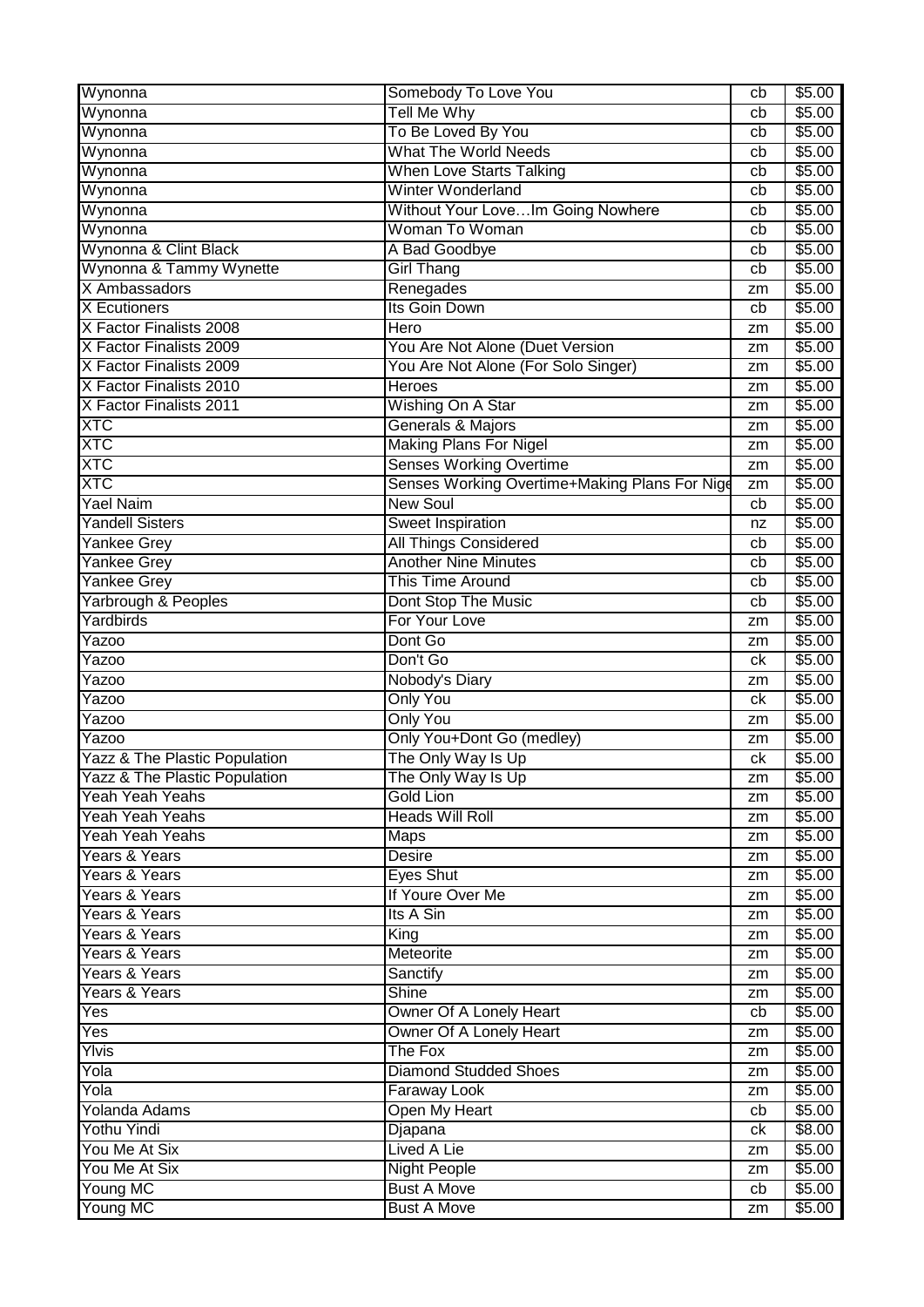| <b>Young Rascals</b>           | <b>Good Lovin</b>                             | cb | \$5.00 |
|--------------------------------|-----------------------------------------------|----|--------|
| <b>Young Rascals</b>           | Groovin                                       | cb | \$5.00 |
| <b>Young Rascals</b>           | How Can I Be Sure                             | cb | \$5.00 |
| <b>Young The Giant</b>         | My Body                                       | zm | \$5.00 |
| Youngbloods                    | <b>Get Together</b>                           | cb | \$5.00 |
| Yungblud & Halsey              | 11 Minutes                                    | ck | \$5.00 |
| Yvonne Elliman                 | I Dont Know How To Love Him (From Jesus Chris | zm | \$5.00 |
| <b>Yvonne Elliman</b>          | If I Cant Have You                            | cb | \$5.00 |
| <b>Yvonne Elliman</b>          | If I Cant Have You                            | zm | \$5.00 |
| <b>Yvonne Fair</b>             | It Should Have Been Me                        | zm | \$5.00 |
| Zac Brown Band                 | <b>Chicken Fried</b>                          | cb | \$5.00 |
| Zac Brown Band                 | <b>Chicken Fried</b>                          | zm | \$5.00 |
| Zac Brown Band                 | <b>Colder Weather</b>                         | cb | \$5.00 |
| Zac Brown Band                 | Different Kind Of Fine                        | cb | \$5.00 |
| Zac Brown Band                 | Free                                          | cb | \$5.00 |
| Zac Brown Band                 | Highway 20 Ride                               | cb | \$5.00 |
| Zac Brown Band                 | Homegrown                                     | zm | \$5.00 |
| Zac Brown Band                 | <b>Island Song</b>                            | zm | \$5.00 |
| Zac Brown Band                 | <b>Island Song (Without Backing Vocals)</b>   | zm | \$5.00 |
| Zac Brown Band                 | Jump Right In                                 | zm | \$5.00 |
| Zac Brown Band                 | Let It Go                                     | cb | \$5.00 |
| Zac Brown Band                 | Toes                                          | cb | \$5.00 |
| Zac Brown Band                 | Toes                                          | zm | \$5.00 |
| Zac Brown Band                 | Whatever It Is                                | cb | \$5.00 |
| Zac Brown Band & Alan Jackson  | As Shes Walking Away                          | cb | \$5.00 |
| Zac Brown Band & Alan Jackson  | As Shes Walking Away                          | zm | \$5.00 |
| Zac Brown Band & Jimmy Buffett | <b>Knee Deep</b>                              | cb | \$5.00 |
| Zac Brown Band & Jimmy Buffett | <b>Knee Deep</b>                              | zm | \$5.00 |
| Zac Efron & Zendaya            | <b>Rewrite The Stars</b>                      | сk | \$5.00 |
| Zac Efron & Zendaya            | <b>The Greatest Show</b>                      | сk | \$5.00 |
| Zager & Evans                  | In The Year 2525                              |    | \$5.00 |
|                                |                                               | zm | \$5.00 |
| Zager & Evans                  | In The Year 2525 (Exordium & Terminus)        | cb |        |
| Zappacosta                     | Overload                                      | zm | \$5.00 |
| Zara Larsson                   | Aint My Fault                                 | сk | \$5.00 |
| Zara Larsson                   | <b>All The Time</b>                           | zm | \$5.00 |
| Zara Larsson                   | I Would Like                                  | ck | \$5.00 |
| Zara Larsson                   | I Would Like                                  | zm | \$5.00 |
| Zara Larsson                   | <b>Look What Youve Done</b>                   | zm | \$5.00 |
| Zara Larsson                   | Lush Life                                     | ck | \$5.00 |
| Zara Larsson                   | Lush Life                                     | zm | \$5.00 |
| Zara Larsson                   | <b>Ruin My Life</b>                           | ck | \$5.00 |
| Zara Larsson & MNEK            | Never Forget You                              | zm | \$5.00 |
| Zayn                           | Let Me                                        | ck | \$5.00 |
| Zayn                           | Let Me                                        | zm | \$5.00 |
| Zayn & Sia                     | Dusk Till Dawn                                | ck | \$5.00 |
| Zayn & Sia                     | Dusk Till Dawn                                | zm | \$5.00 |
| Zayn & Taylor Swift            | I Dont Wanna Live Forever                     | ck | \$5.00 |
| Zayn & Taylor Swift            | I Dont Wanna Live Forever                     | zm | \$5.00 |
| Zayn Malik                     | <b>Pillowtalk</b>                             | zm | \$5.00 |
| Zed                            | Dont Worry Baby                               | nz | \$5.00 |
| Zed                            | Hard To Find Her                              | nz | \$5.00 |
| Zed                            | Renegade Fighter                              | nz | \$5.00 |
| Zedd & Alessia Cara            | Stay                                          | ck | \$5.00 |
| Zedd & Alessia Cara            | <b>Stay</b>                                   | zm | \$5.00 |
| Zedd & Elley Duhe              | <b>Happy Now</b>                              | ck | \$5.00 |
| Zedd & Foxes                   | Clarity                                       | zm | \$5.00 |
| Zedd & Grey                    | The Middle                                    | ck | \$5.00 |
| Zedd & Grey                    | The Middle                                    | zm | \$5.00 |